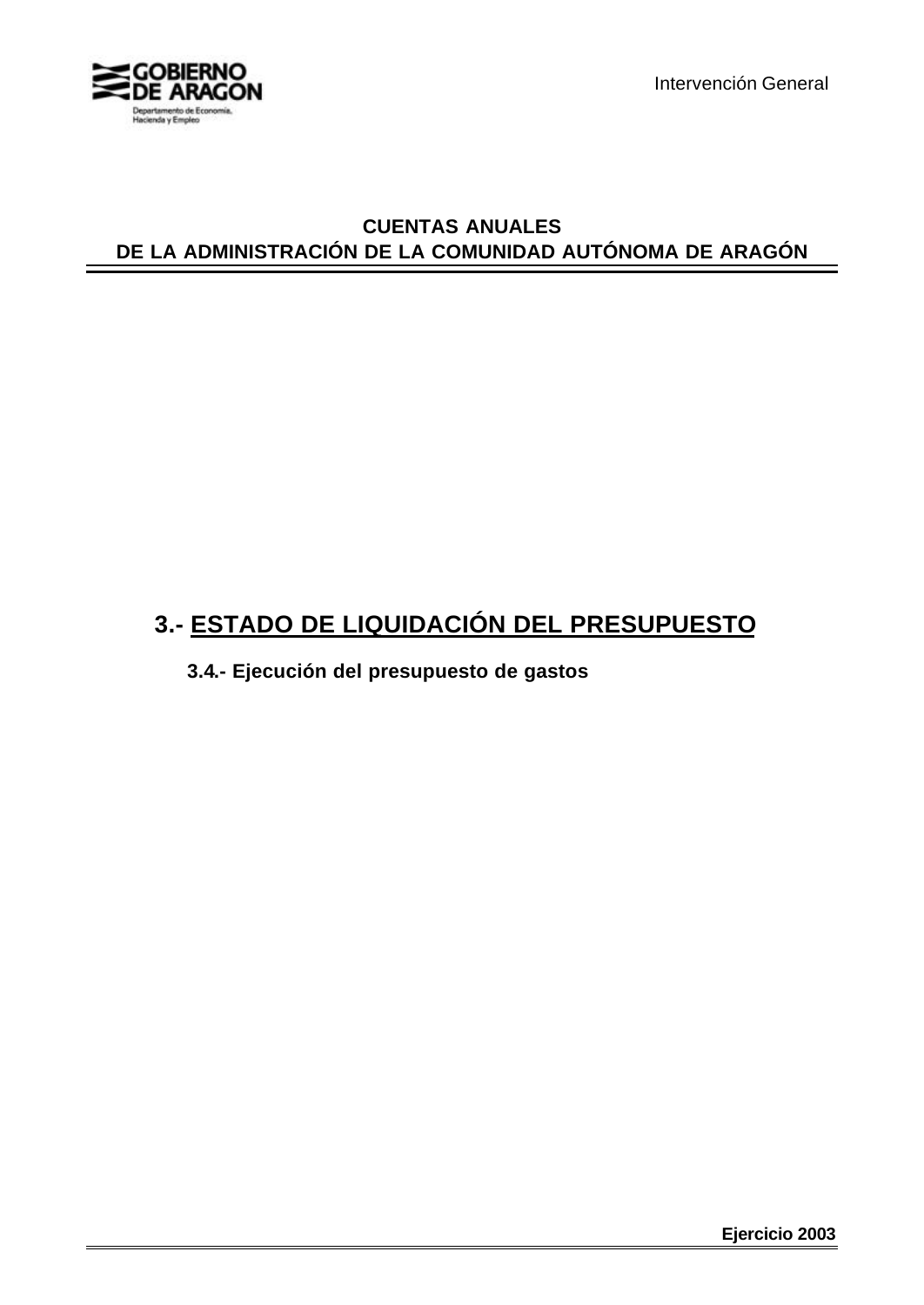| APLICACION PRESUP.<br>DENOMINACION             |              | PRESUP. INICIAL PRESUP. DEFINIT. | AUTORIZACIONES<br>% AUT. | DISPOSICIONES<br>% DIS. | % OBL.                 | OBLIGACIONES PAGOS MATERIALES<br>% PAG. |
|------------------------------------------------|--------------|----------------------------------|--------------------------|-------------------------|------------------------|-----------------------------------------|
| 0101 1111 10000<br>RETRIBUCIONES BASICAS       | 2.059.779,68 | 2.101.181,17                     | 2.101.181,17<br>100,00   | 2.101.181,17<br>100,00  | 2.101.181,17<br>100,00 | 2.101.181,17<br>100,00                  |
| 0101 1111 10001<br>OTRAS REMUNERACIONES        | 146.675,06   | 149.623,20                       | 149.623,20<br>100,00     | 149.623,20<br>100,00    | 149.623,20<br>100,00   | 149.623,20<br>100,00                    |
| 0101 1111 11000<br>RETRIBUCIONES BASICAS       | 98.506,66    | 100.486,64                       | 100.486,64<br>100,00     | 100.486,64<br>100,00    | 100.486,64<br>100,00   | 100.486,64<br>100,00                    |
| 0101 1111 11001<br>OTRAS REMUNERACIONES        | 98.114,80    | 103.409,78                       | 103.409,78<br>100,00     | 103.409,78<br>100,00    | 103.409,78<br>100,00   | 103.409,78<br>100,00                    |
| 0101 1111 12000<br><b>SUELDOS</b>              | 1.149.188,46 | 1.172.172,23                     | 1.172.172,23<br>100,00   | 1.172.172,23<br>100,00  | 1.172.172,23<br>100,00 | 1.172.172,23<br>100,00                  |
| 0101 1111 12005<br>TRIENIOS                    | 302.235,11   | 308.381,83                       | 308.381,83<br>100,00     | 308.381,83<br>100,00    | 308.381,83<br>100,00   | 308.381,83<br>100,00                    |
| 0101 1111 12006<br>OTRAS RETRIBUCIONES BÁSICAS | 0,00         | 17.414,37                        | 17.414,37<br>100,00      | 17.414,37<br>100,00     | 17.414,37<br>100,00    | 17.414,37<br>100,00                     |
| 0101 1111 12100<br>COMPLEMENTO DE DESTINO      | 504.705,74   | 514.949,49                       | 514.949,49<br>100,00     | 514.949,49<br>100,00    | 514.949,49<br>100,00   | 514.949,49<br>100,00                    |
| 0101 1111 12101<br>COMPLEMENTO ESPECIFICO      | 338.763,88   | 369.094,95                       | 369.094,95<br>100,00     | 369.094,95<br>100,00    | 369.094,95<br>100,00   | 369.094,95<br>100,00                    |
| 0101 1111 12109<br>OTRAS                       | 4.913,04     | 5.011,30                         | 5.011,30<br>100,00       | 5.011,30<br>100,00      | 5.011,30<br>100,00     | 5.011, 30<br>100,00                     |
| 0101 1111 12202<br>OTRAS                       | 90.151,82    | 91.990,92                        | 91.990,92<br>100,00      | 91.990,92<br>100,00     | 91.990,92<br>100,00    | 91.990,92<br>100,00                     |
| 0101 1111 13000<br>SALARIO BASE                | 58.785,12    | 60.960,17                        | 60.960,17<br>100,00      | 60.960,17<br>100,00     | 60.960,17<br>100,00    | 60.960,17<br>100,00                     |
| 0101 1111 13001<br>ANTIGUEDAD                  | 11.218,56    | 11.625,50                        | 11.625,50<br>100,00      | 11.625,50<br>100,00     | 11.625,50<br>100,00    | 11.625,50<br>100,00                     |
| 0101 1111 13002<br>PAGAS EXTRAS                | 17.704,54    | 18.359,61                        | 18.359,61<br>100,00      | 18.359,61<br>100,00     | 18.359,61<br>100,00    | 18.359,61<br>100,00                     |
| 0101 1111 13003<br>OTRAS REMUNERACIONES        | 36.223,56    | 37.563,83                        | 37.563,83<br>100,00      | 37.563,83<br>100,00     | 37.563,83<br>100,00    | 37.563,83<br>100,00                     |
| 0101 1111 13100<br>SALARIO BASE                | 19.196,16    | 19.906,42                        | 19.906,42<br>100,00      | 19.906,42<br>100,00     | 19.906,42<br>100,00    | 19.906,42<br>100,00                     |
| 0101 1111 13101<br>OTRAS REMUNERACIONES        | 12.357,88    | 12.815,13                        | 12.815,13<br>100,00      | 12.815,13<br>100,00     | 12.815,13<br>100,00    | 12.815,13<br>100,00                     |
| 0101 1111 150<br>PRODUCTIVIDAD                 | 152.537,04   | 152.537,04                       | 152.537,04<br>100,00     | 152.537,04<br>100,00    | 152.537,04<br>100,00   | 152.537,04<br>100,00                    |
| 0101 1111 15100<br>PERSONAL FUNCIONARIO        | 5.709,61     | 5.709,61                         | 5.709,61<br>100,00       | 5.709,61<br>100,00      | 5.709,61<br>100,00     | 5.709,61<br>100,00                      |
| 0101 1111 15101<br>OTRO PERSONAL               | 300, 51      | 300,51                           | 300,51<br>100,00         | 300, 51<br>100,00       | 300,51<br>100,00       | 300,51<br>100,00                        |
| 0101 1111 16000<br>SEGURIDAD SOCIAL            | 1.005.458,44 | 1.042.660,40                     | 1.042.660,40<br>100,00   | 1.042.660,40<br>100,00  | 1.042.660,40<br>100,00 | 1.042.660,40<br>100,00                  |
| 0101 1111 16001<br>MUFACE                      | 5.232,08     | 5.425,67                         | 5.425,67<br>100,00       | 5.425,67<br>100,00      | 5.425,67<br>100,00     | 5.425,67<br>100,00                      |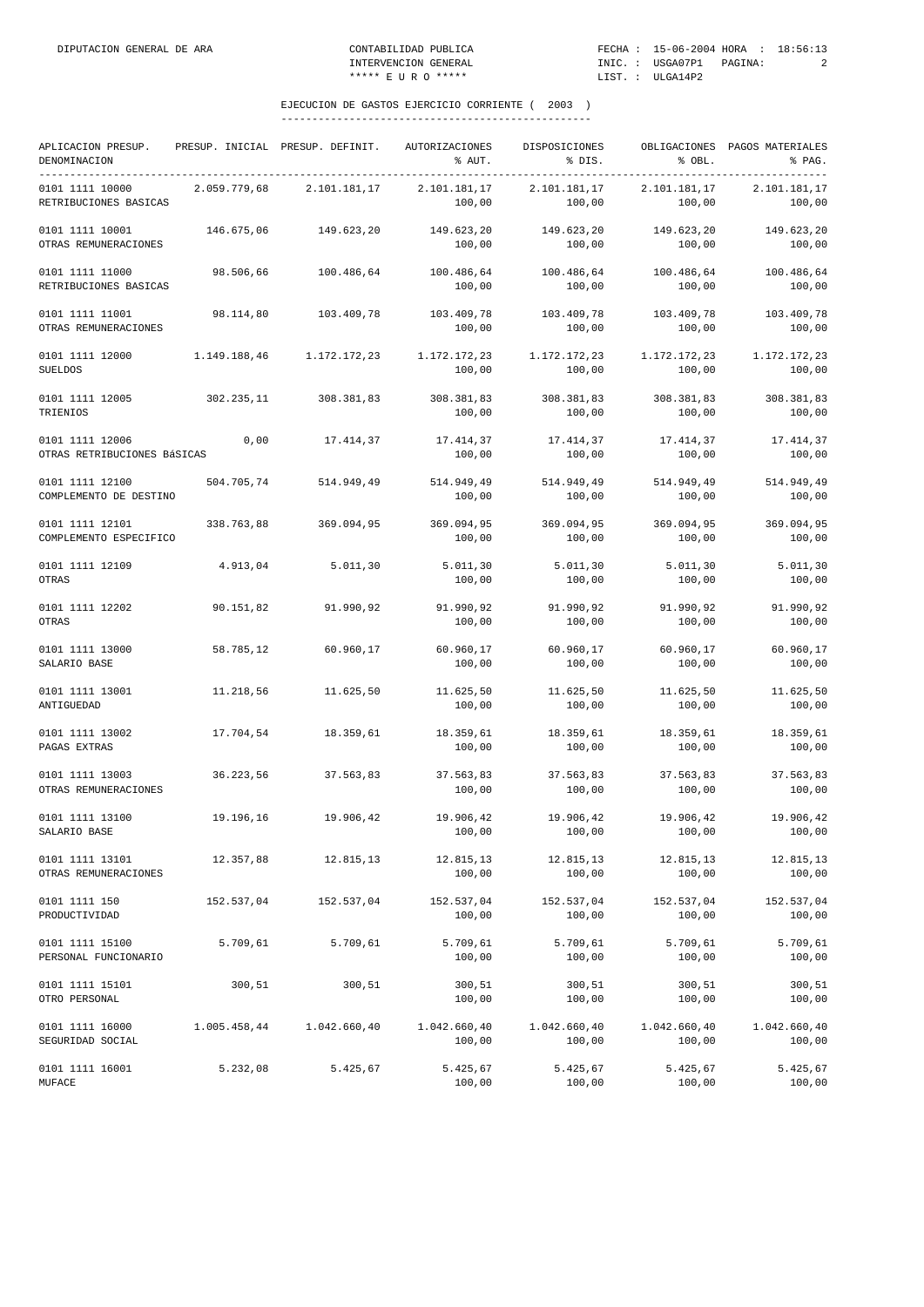| APLICACION PRESUP.<br>DENOMINACION                                                                      | PRESUP. INICIAL PRESUP. DEFINIT. |                         | AUTORIZACIONES<br>% AUT.                | DISPOSICIONES<br>% DIS. | % OBL.               | OBLIGACIONES PAGOS MATERIALES<br>% PAG. |
|---------------------------------------------------------------------------------------------------------|----------------------------------|-------------------------|-----------------------------------------|-------------------------|----------------------|-----------------------------------------|
| 0101 1111 16100<br>FORMACION Y PERFECCIONAMIENTO DEL PERSONAL                                           | 6.010, 12                        | 6.010,12                | 6.010, 12<br>100,00                     | 6.010, 12<br>100,00     | 6.010, 12<br>100,00  | 6.010, 12<br>100,00                     |
| 0101 1111 16101<br>ECONOMATOS Y COMEDORES                                                               |                                  | 21.771,67 21.771,67     | 21.771,67<br>100,00                     | 21.771,67<br>100,00     | 21.771,67<br>100,00  | 21.771,67<br>100,00                     |
| 0101 1111 16109<br>OTROS                                                                                | 2.021,66                         | 2.021,66                | 2.021,66<br>100,00                      | 2.021,66<br>100,00      | 2.021,66<br>100,00   | 2.021,66<br>100,00                      |
| 0101 1111 16200<br>FORMACION Y PERFECCIONAMIENTO DEL PERSONAL                                           | 300,51                           | 300,51                  | 300,51<br>100,00                        | 300,51<br>100,00        | 300,51<br>100,00     | 300,51<br>100,00                        |
| 0101 1111 16201<br>ECONOMATOS Y COMEDORES                                                               | 1.244,10                         | 1.244,10                | 1.244,10<br>100,00                      | 1.244,10<br>100,00      | 1,244,10<br>100,00   | 1.244,10<br>100,00                      |
| 0101 1111 16209<br>OTROS                                                                                | 124,42                           | 124,42                  | 124,42<br>100,00                        | 124,42<br>100,00        | 124,42<br>100,00     | 124,42<br>100,00                        |
| 0101 1111 16500<br>FONDO DE ACCION SOCIAL                                                               | 40.693,41                        | 40.693,41               | 40.693,41 40.693,41 40.693,41<br>100,00 | 100,00                  | 100,00               | 40.693,41<br>100,00                     |
| CAP. 0101 1111 1 6.189.923,64 6.373.745,66 6.373.745,66 6.373.745,66 6.373.745,66<br>GASTOS DE PERSONAL |                                  |                         | 100,00                                  | 100,00                  | 100,00               | 6.373.745,66<br>100,00                  |
| 0101 1111 202<br>EDIFICIOS Y OTRAS CONSTRUCCIONES                                                       | 601,01                           | 601,01                  | 601,01<br>100,00                        | 601,01<br>100,00        | 601,01<br>100,00     | 601,01<br>100,00                        |
| 0101 1111 203<br>MAQUINARIA, INSTALACION Y UTILLAJE                                                     |                                  | $33.175,87$ $33.175,87$ | 33.175,87 33.175,87<br>100,00           | 100,00                  | 33.175,87<br>100,00  | 33.175,87<br>100,00                     |
| 0101 1111 205<br>MOBILIARIO Y ENSERES                                                                   | 601,01                           | 601,01                  | 601,01<br>100,00                        | 601,01<br>100,00        | 601,01<br>100,00     | 601,01<br>100,00                        |
| 0101 1111 206<br>EQUIPOS PARA PROCESOS DE INFORMACION                                                   | 126.200,00                       | 126.200,00              | 126.200,00<br>100,00                    | 126.200,00<br>100,00    | 126.200,00<br>100,00 | 126.200,00<br>100,00                    |
| 0101 1111 212<br>EDIFICIOS Y OTRAS CONSTRUCCIONES                                                       | 36.060,73                        | 36.060,73               | 36.060,73<br>100,00                     | 36.060,73<br>100,00     | 36.060,73<br>100,00  | 36.060,73<br>100,00                     |
| 0101 1111 213<br>MAQUINARIA, INSTALACION Y UTILLAJE                                                     | 127.000,00                       | 127.000,00              | 127.000,00<br>100,00                    | 127.000,00<br>100,00    | 127.000,00<br>100,00 | 127.000,00<br>100,00                    |
| 0101 1111 214<br>MATERIAL DE TRANSPORTE                                                                 | 5.000,00                         | 5.000,00                | 5.000,00<br>100,00                      | 5.000,00<br>100,00      | 5.000,00<br>100,00   | 5.000,00<br>100,00                      |
| 0101 1111 215<br>MOBILIARIO Y ENSERES                                                                   | 18.030,36                        | 18.030,36               | 16.507,59<br>91,55                      | 16.507,59<br>91,55      | 16.507,59<br>91,55   | 16.507,59<br>91,55                      |
| 0101 1111 216<br>EQUIPOS PARA PROCESOS DE INFORMACION                                                   | 12.000,00                        | 12.000,00               | 13.522,77<br>112,68                     | 13.522,77<br>112,68     | 13.522,77<br>112,68  | 13.522,77<br>112,68                     |
| 0101 1111 22000<br>ORDINARIO NO INVENTARIABLE                                                           | 82.431,12                        | 82.431,12               | 82.431,12<br>100,00                     | 82.431,12<br>100,00     | 82.431,12<br>100,00  | 82.431,12<br>100,00                     |
| 0101 1111 22001<br>MOBILIARIO Y ENSERES                                                                 | 9.015, 18                        | 9.015, 18               | 9.015,18<br>100,00                      | 9.015, 18<br>100,00     | 9.015, 18<br>100,00  | 9.015,18<br>100,00                      |
| 0101 1111 22002<br>PRENSA, REVISTAS Y PUBLICACIONES PERIODICAS                                          | 242.287,27                       | 242.287,27              | 242.287,27<br>100,00                    | 242.287,27<br>100,00    | 242.287,27<br>100,00 | 242.287,27<br>100,00                    |
| 0101 1111 22003<br>LIBROS Y OTRAS PUBLICACIONES                                                         | 129.593,32                       | 129.593,32              | 129.593,32<br>100,00                    | 129.593,32<br>100,00    | 129.593,32<br>100,00 | 129.593,32<br>100,00                    |
| 0101 1111 22004<br>MATERIAL INFORMATICO                                                                 | 25.000,00                        | 25.000,00               | 25.000,00<br>100,00                     | 25.000,00<br>100,00     | 25.000,00<br>100,00  | 25.000,00<br>100,00                     |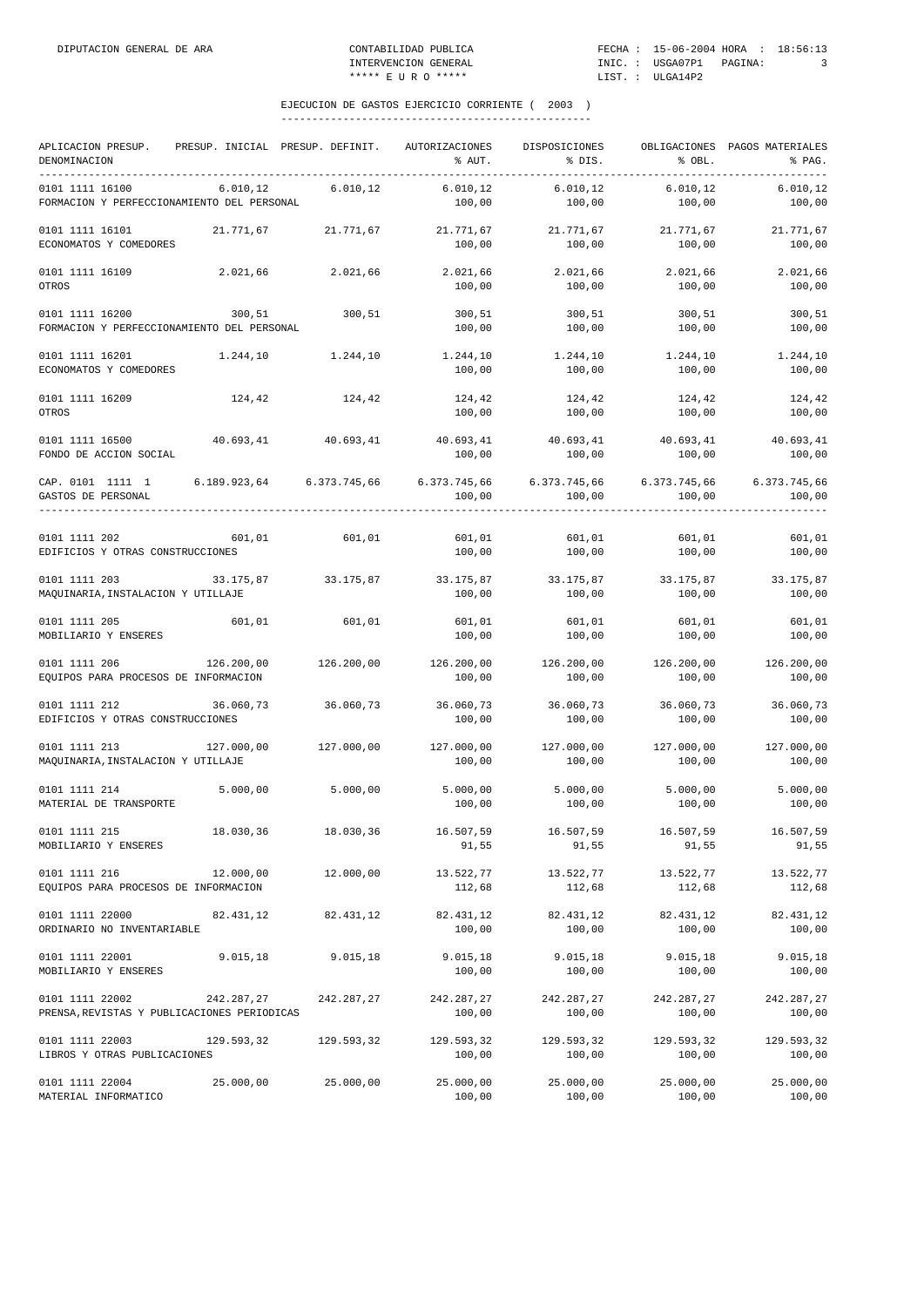| APLICACION PRESUP.<br>DENOMINACION<br>------------------------------------  |              | PRESUP. INICIAL PRESUP. DEFINIT. | AUTORIZACIONES<br>% AUT. | DISPOSICIONES<br>% DIS. | % OBL.                 | OBLIGACIONES PAGOS MATERIALES<br>% PAG. |
|-----------------------------------------------------------------------------|--------------|----------------------------------|--------------------------|-------------------------|------------------------|-----------------------------------------|
| 0101 1111 22009<br>OTRO MATERIAL                                            | 601,01       | 601,01                           | 601,01<br>100,00         | 601,01<br>100,00        | 601,01<br>100,00       | 601,01<br>100,00                        |
| 0101 1111 22100<br>ENERGIA ELECTRICA                                        | 200.000,00   | 200.000,00                       | 200.000,00<br>100,00     | 200.000,00<br>100,00    | 200.000,00<br>100,00   | 200.000,00<br>100,00                    |
| 0101 1111 22103<br>COMBUSTIBLES                                             | 4.808,10     | 4.808,10                         | 4.808,10<br>100,00       | 4.808,10<br>100,00      | 4.808, 10<br>100,00    | 4.808,10<br>100,00                      |
| 0101 1111 22104<br>VESTUARIO                                                | 18.030,36    | 18.030,36                        | 18.030,36<br>100,00      | 18.030,36<br>100,00     | 18.030,36<br>100,00    | 18.030,36<br>100,00                     |
| 0101 1111 22109<br>OTROS SUMINISTROS                                        | 15.000,00    | 15.000,00                        | 15.000,00<br>100,00      | 15.000,00<br>100,00     | 15.000,00<br>100,00    | 15.000,00<br>100,00                     |
| 0101 1111 22200<br>TELEFONICAS                                              | 100.000,00   | 100.000,00                       | 108.182,19<br>108,18     | 108.182,19<br>108,18    | 108.182,19<br>108,18   | 108.182,19<br>108,18                    |
| 0101 1111 22201<br>POSTALES                                                 | 50.000,00    | 50.000,00                        | 41.817,81<br>83,63       | 41.817,81<br>83,63      | 41.817,81<br>83,63     | 41.817,81<br>83,63                      |
| 0101 1111 22202<br>TELEGRAFICAS                                             | 20.000,00    | 20.000,00                        | 20.000,00<br>100,00      | 20.000,00<br>100,00     | 20.000,00<br>100,00    | 20.000,00<br>100,00                     |
| 0101 1111 22209<br>OTRAS                                                    | 96.000,00    | 96.000,00                        | 96.000,00<br>100,00      | 96.000,00<br>100,00     | 96.000,00<br>100,00    | 96.000,00<br>100,00                     |
| 0101 1111 223<br>TRANSPORTE                                                 | 60.000,00    | 60.000,00                        | 60.000,00<br>100,00      | 60.000,00<br>100,00     | 60.000,00<br>100,00    | 60.000,00<br>100,00                     |
| 0101 1111 22400<br>EDIFICIOS Y LOCALES                                      | 3.005,06     | 3.005,06                         | 3.005,06<br>100,00       | 3.005,06<br>100,00      | 3.005,06<br>100,00     | 3.005,06<br>100,00                      |
| 0101 1111 22401<br>VEHICULOS                                                | 12.020,24    | 12.020,24                        | 12.020,24<br>100,00      | 12.020,24<br>100,00     | 12.020,24<br>100,00    | 12.020,24<br>100,00                     |
| 0101 1111 22402<br>OTRO INMOVILIZADO                                        | 14.000,00    | 14.000,00                        | 14.000,00<br>100,00      | 14.000,00<br>100,00     | 14.000,00<br>100,00    | 14.000,00<br>100,00                     |
| 0101 1111 22403<br>OTROS RIESGOS                                            | 3.005,06     | 3.005,06                         | 3.005,06<br>100,00       | 3.005,06<br>100,00      | 3.005,06<br>100,00     | 3.005,06<br>100,00                      |
| 0101 1111 22500<br>LOCALES                                                  | 1.600,00     | 1.600,00                         | 1.600,00<br>100,00       | 1.600,00<br>100,00      | 1.600,00<br>100,00     | 1.600,00<br>100,00                      |
| 0101 1111 22601<br>ATENCIONES PROTOCOLARIAS Y REPRESENTATIVAS               | 161.691,36   | 161.691,36                       | 161.691,36<br>100,00     | 161.691,36<br>100,00    | 161.691,36<br>100,00   | 161.691,36<br>100,00                    |
| 0101 1111 22602<br>GASTOS DE DIVULGACION Y PROMOCION(CULT., COMERC.Y CIENTI | 187.912,44   | 187.912,44                       | 187.912,44<br>100,00     | 187.912,44<br>100,00    | 187.912,44<br>100,00   | 187.912,44<br>100,00                    |
| 0101 1111 22604<br>REMUNERACIONES A AGENTES MEDIADORES INDEPENDIENTES       | 300,51       | 300, 51                          | 300,51<br>100,00         | 300, 51<br>100,00       | 300,51<br>100,00       | 300,51<br>100,00                        |
| 0101 1111 22605<br>REUNIONES Y CONFERENCIAS                                 | 70.000,00    | 70.000,00                        | 70.000,00<br>100,00      | 70.000,00<br>100,00     | 70.000,00<br>100,00    | 70.000,00<br>100,00                     |
| 0101 1111 22609<br>OTROS                                                    | 48.080,97    | 48.080,97                        | 48.080,97<br>100,00      | 48.080,97<br>100,00     | 48.080,97<br>100,00    | 48.080,97<br>100,00                     |
| 0101 1111 22700<br>LIMPIEZA Y ASEO                                          | 235.469,57   | 235.469,57                       | 235.469,57<br>100,00     | 235.469,57<br>100,00    | 235.469,57<br>100,00   | 235.469,57<br>100,00                    |
| 0101 1111 22701<br>SEGURIDAD                                                | 1.016.026,63 | 1.016.026,63                     | 1.016.026,63<br>100,00   | 1.016.026,63<br>100,00  | 1.016.026,63<br>100,00 | 1.016.026,63<br>100,00                  |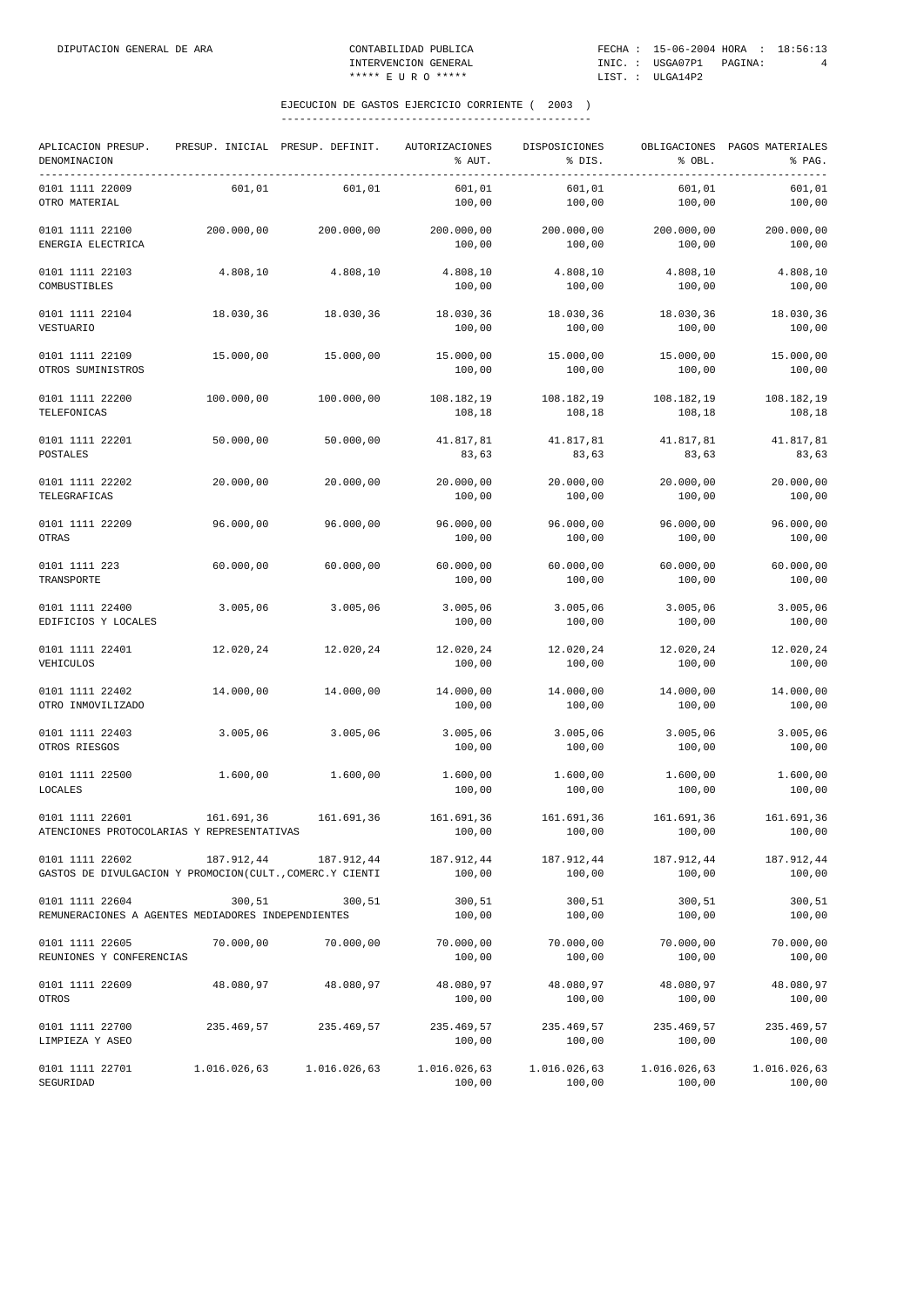| APLICACION PRESUP.<br>DENOMINACION                                                                             |                       | PRESUP. INICIAL PRESUP. DEFINIT.                                           | AUTORIZACIONES<br>% AUT. | DISPOSICIONES<br>% DIS.       | \$OBL.                 | OBLIGACIONES PAGOS MATERIALES<br>% PAG. |
|----------------------------------------------------------------------------------------------------------------|-----------------------|----------------------------------------------------------------------------|--------------------------|-------------------------------|------------------------|-----------------------------------------|
| 0101 1111 22703<br>POSTALES                                                                                    | 21.035,42             | 21.035,42                                                                  | 21.035,42<br>100,00      | 21.035,42<br>100,00           | 21.035,42<br>100,00    | 21.035,42<br>100,00                     |
| 0101 1111 22704<br>CUSTODIA, DEPOSITO Y ALMACENAJE                                                             | 3.005,06              | 3.005,06                                                                   | 3.005,06<br>100,00       | 3.005,06<br>100,00            | 3.005,06<br>100,00     | 3.005,06<br>100,00                      |
| 0101 1111 22706<br>ESTUDIOS Y TRABAJOS TECNICOS                                                                | 80.000,00             | 80.000,00                                                                  | 80.000,00<br>100,00      | 80.000,00<br>100,00           | 80.000,00<br>100,00    | 80.000,00<br>100,00                     |
| 0101 1111 22709<br>OTROS                                                                                       | 447.076,43 447.076,43 |                                                                            | 447.076,43<br>100,00     | 447.076,43<br>100,00          | 447.076,43<br>100,00   | 447.076,43<br>100,00                    |
| 0101 1111 230<br><b>DIETAS</b>                                                                                 | 384.647,75            | 384.647,75                                                                 | 384.647,75<br>100,00     | 384.647,75<br>100,00          | 384.647,75<br>100,00   | 384.647,75<br>100,00                    |
| 0101 1111 231<br>LOCOMOCION                                                                                    | 430.925,68            | 430.925,68                                                                 | 430.925,68<br>100,00     | 430.925,68<br>100,00          | 430.925,68<br>100,00   | 430.925,68<br>100,00                    |
| 0101 1111 239<br>OTRAS INDEMNIZACIONES                                                                         |                       | 138.232,78 138.232,78                                                      | 138.232,78<br>100,00     | 138.232,78<br>100,00          | 138.232,78<br>100,00   | 138.232,78<br>100,00                    |
| 0101 1111 250<br>GASTOS PRUEBAS SELECTIVAS                                                                     |                       | 6.010,12 6.010,12                                                          | 6.010, 12<br>100,00      | 6.010, 12<br>100,00           | 6.010, 12<br>100,00    | 6.010, 12<br>100,00                     |
| 0101 1111 25100<br>FINANCIADOS CON RECURSOS PROPIOS                                                            |                       | $21.035, 42 \hspace{35mm} 21.035, 42 \hspace{35mm} 21.035, 42$             | 100,00                   | 21.035,42 21.035,42<br>100,00 | 100,00                 | 21.035,42<br>100,00                     |
| CAP. 0101 1111 2<br>GASTOS EN BIENES CORRIENTES Y SERVICIOS                                                    |                       | $4.696.515,84$ $4.696.515,84$ $4.696.515,84$ $4.696.515,84$ $4.696.515,84$ | 100,00                   | 100,00                        | 100,00                 | 4.696.515,84<br>100,00                  |
| 0101 1111 359<br>OTROS GASTOS                                                                                  | 601,00                | 601,00                                                                     | 601,00<br>100,00         | 601,00<br>100,00              | 601,00<br>100,00       | 601,00<br>100,00                        |
| CAP. 0101 1111 3<br>GASTOS FINANCIEROS                                                                         | 601,00 601,00         |                                                                            | 601,00<br>100,00         | 601,00<br>100,00              | 601,00<br>100,00       | 601,00<br>100,00                        |
| 0101 1111 48900<br>SUBV. GRUPOS PARLAMENTARIOS                                                                 |                       | $2.155.342.91$ $2.155.342.91$ $2.155.342.91$ $2.155.342.91$ $2.155.342.91$ | 100,00                   | 100,00                        | 100,00                 | 2.005.892,75<br>93,06                   |
| 0101 1111 48901<br>SUBVENCIONES CON CONCIERTO O CONVENIO CORTES ARAGON                                         | 108.031,92            |                                                                            | 100,00                   | 100,00                        | 100,00                 | 26.482,08<br>24,51                      |
| CAP. 0101 1111 4 2.263.374,83 2.263.374,83 2.263.374,83 2.263.374,83 2.263.374,83<br>TRANSFERENCIAS CORRIENTES |                       |                                                                            | 100,00                   | 100,00                        | 100,00                 | 2.032.374,83<br>89,79                   |
| 0101 1111 678<br>OTRO INMOVILIZADO MATERIAL                                                                    | 90.151,82             | 90.151,82                                                                  | 90.151,82<br>100,00      | 90.151,82<br>100,00           | 90.151,82<br>100,00    | 0,00<br>0,00                            |
| 0101 1111 692<br>EDIFICIOS Y OTRAS CONSTRUCCIONES                                                              | 469.635,82            | 469.635,82                                                                 | 469.635,82<br>100,00     | 469.635,82<br>100,00          | 469.635,82<br>100,00   | 469.635,82<br>100,00                    |
| 0101 1111 693<br>MAQUINARIA, INSTALACIONES Y UTILLAJE                                                          | 1.049.737,99          | 1.045.043,55                                                               | 1.045.043,55<br>100,00   | 1.045.043,55<br>100,00        | 1.045.043,55<br>100,00 | 1.045.043,55<br>100,00                  |
| 0101 1111 695<br>MOBILIARIO Y ENSERES                                                                          | 60.101,21             | 60.101,21                                                                  | 60.101,21<br>100,00      | 60.101,21<br>100,00           | 60.101,21<br>100,00    | 60.101,21<br>100,00                     |
| 0101 1111 696<br>EQUIPOS PARA PROCESOS DE INFORMACION                                                          | 206.000,00            | 206.000,00                                                                 | 206.000,00<br>100,00     | 206.000,00<br>100,00          | 206.000,00<br>100,00   | 206.000,00<br>100,00                    |
| 0101 1111 697<br>BIENES DESTINADOS PARA USO GENERAL                                                            | 6.010, 12             | 6.010, 12                                                                  | 6.010, 12<br>100,00      | 6.010, 12<br>100,00           | 6.010, 12<br>100,00    | 6.010, 12<br>100,00                     |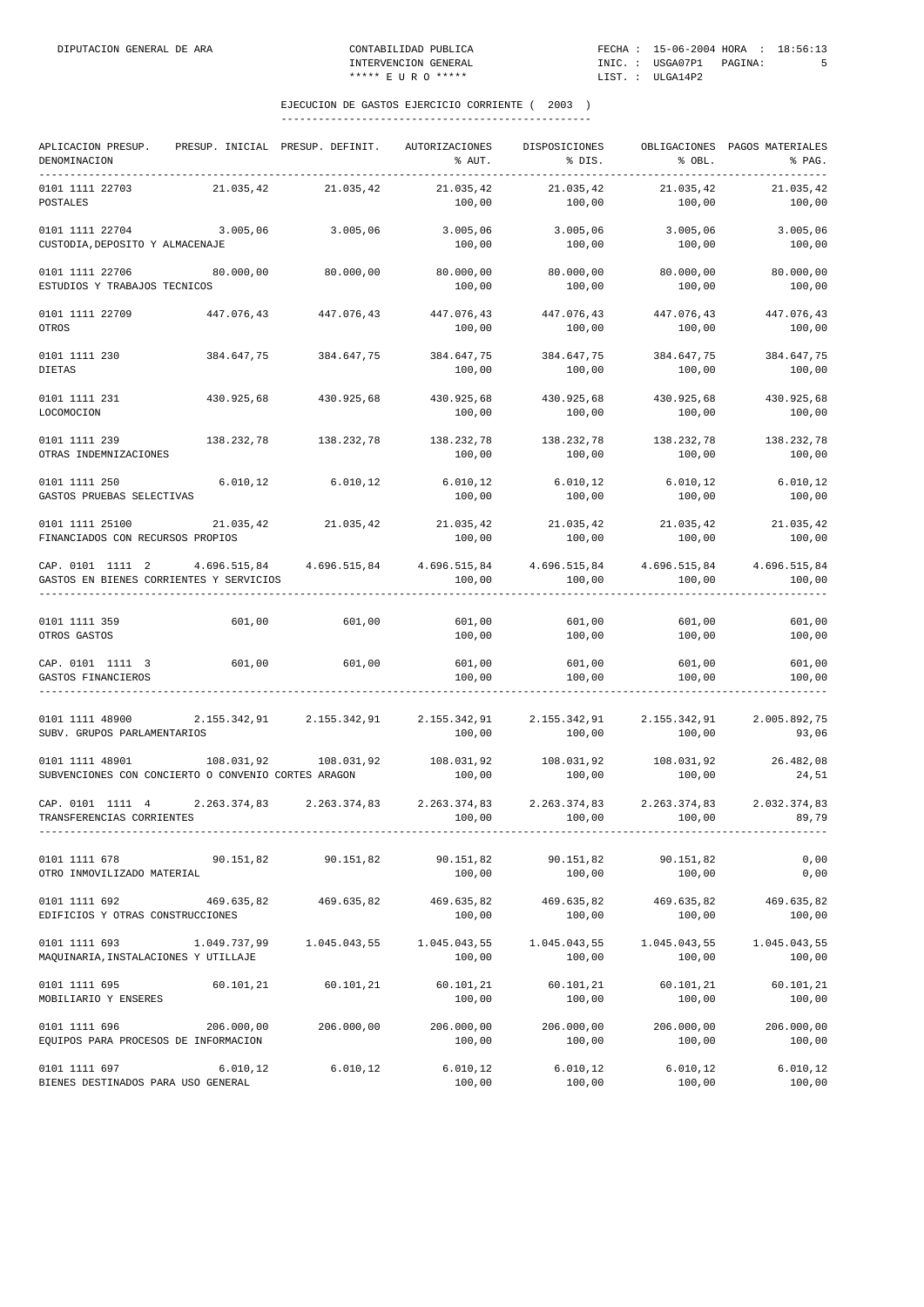| APLICACION PRESUP.<br>DENOMINACION                                                                                     | PRESUP. INICIAL PRESUP. DEFINIT. |            | AUTORIZACIONES<br>% AUT. | DISPOSICIONES<br>% DIS. | % OBL.                  | OBLIGACIONES PAGOS MATERIALES<br>% PAG. |
|------------------------------------------------------------------------------------------------------------------------|----------------------------------|------------|--------------------------|-------------------------|-------------------------|-----------------------------------------|
| 0101 1111 699<br>INMOVILIZADO INMATERIAL                                                                               | 55.000,00                        | 55.000,00  | 55.000,00<br>100,00      | 55.000,00<br>100,00     | 55.000,00<br>100,00     | 55.000,00<br>100,00                     |
| CAP. 0101 1111 6 1.936.636,96 1.931.942,52 1.931.942,52 1.931.942,52 1.931.942,52 1.841.790,70<br>INVERSIONES REALES   |                                  |            | 100,00                   | 100,00                  | 100,00                  | 95,33                                   |
| PROGRAMA 0101 1111 15.087.052,27 15.266.179,85 15.266.179,85 15.266.179,85<br>CORTES DE ARAGON (ACTIVIDAD LEGISLATIVA) |                                  |            | 100,00                   | 100,00                  | 15.266.179,85<br>100,00 | 14.945.028,03<br>97,89                  |
| 0101 1113 12000<br><b>SUELDOS</b>                                                                                      | 48.691,86                        | 49.665,70  | 49.665,70<br>100,00      | 49.665,70<br>100,00     | 49.665,70<br>100,00     | 49.665,70<br>100,00                     |
| 0101 1113 12005<br>TRIENIOS                                                                                            | 12.082,00                        | 12.297,87  | 12.297,87<br>100,00      | 12.297,87<br>100,00     | 12.297,87<br>100,00     | 12.297,87<br>100,00                     |
| 0101 1113 12006<br>OTRAS RETRIBUCIONES BASICAS                                                                         | 0,00                             | 689,52     | 689,52<br>100,00         | 689,52<br>100,00        | 689,52<br>100,00        | 689,52<br>100,00                        |
| 0101 1113 12100<br>COMPLEMENTO DE DESTINO                                                                              | 20.280,26                        | 20.685,86  | 20.685,86<br>100,00      | 20.685,86<br>100,00     | 20.685,86<br>100,00     | 20.685,86<br>100,00                     |
| 0101 1113 12101<br>COMPLEMENTO ESPECIFICO                                                                              | 10.145,38                        | 11.187,25  | 11.187,25<br>100,00      | 11.187,25<br>100,00     | 11.187,25<br>100,00     | 11.187,25<br>100,00                     |
| 0101 1113 13000<br>SALARIO BASE                                                                                        | 19.794,48                        | 20.526,87  | 20.526,87<br>100,00      | 20.526,87<br>100,00     | 20.526,87<br>100,00     | 20.526,87<br>100,00                     |
| 0101 1113 13001<br>ANTIGUEDAD                                                                                          | 5.938,56                         | 6.153,97   | 6.153,97<br>100,00       | 6.153,97<br>100,00      | 6.153,97<br>100,00      | 6.153,97<br>100,00                      |
| 0101 1113 13002<br>PAGAS EXTRAS                                                                                        | 5.463,02                         | 5.665,15   | 5.665,15<br>100,00       | 5.665,15<br>100,00      | 5.665,15<br>100,00      | 5.665,15<br>100,00                      |
| 0101 1113 13003<br>OTRAS REMUNERACIONES                                                                                | 7.045,08                         | 7.305,74   | 7.305,74<br>100,00       | 7.305,74<br>100,00      | 7.305,74<br>100,00      | 7.305,74<br>100,00                      |
| 0101 1113 150<br>PRODUCTIVIDAD                                                                                         | 7.717,32                         | 7.717,32   | 7.717,32<br>100,00       | 7.717,32<br>100,00      | 7.717,32<br>100,00      | 7.717,32<br>100,00                      |
| 0101 1113 16000<br>SEGURIDAD SOCIAL                                                                                    | 30.021,18                        | 31.131,96  | 31.131,96<br>100,00      | 31.131,96<br>100,00     | 31.131,96<br>100,00     | 31.131,96<br>100,00                     |
| CAP. 0101 1113 1<br>GASTOS DE PERSONAL                                                                                 | 167.179,14                       | 173.027,21 | 173.027,21<br>100,00     | 173.027,21<br>100,00    | 173.027,21<br>100,00    | 173.027,21<br>100,00<br>-------------   |
| 0101 1113 202<br>EDIFICIOS Y OTRAS CONSTRUCCIONES                                                                      | 300,51                           | 300,51     | 300,51<br>100,00         | 300,51<br>100,00        | 300,51<br>100,00        | 300,51<br>100,00                        |
| 0101 1113 203<br>MAQUINARIA, INSTALACION Y UTILLAJE                                                                    | 300,51                           | 300,51     | 300,51<br>100,00         | 300,51<br>100,00        | 300,51<br>100,00        | 300, 51<br>100,00                       |
| 0101 1113 205<br>MOBILIARIO Y ENSERES                                                                                  | 300,51                           | 300, 51    | 300,51<br>100,00         | 300,51<br>100,00        | 300,51<br>100,00        | 300,51<br>100,00                        |
| 0101 1113 206<br>EQUIPOS PARA PROCESOS DE INFORMACION                                                                  | 300, 51                          | 300, 51    | 300,51<br>100,00         | 300,51<br>100,00        | 300,51<br>100,00        | 300, 51<br>100,00                       |
| 0101 1113 212<br>EDIFICIOS Y OTRAS CONSTRUCCIONES                                                                      | 60.101,21                        | 60.101,21  | 60.101,21<br>100,00      | 60.101,21<br>100,00     | 60.101,21<br>100,00     | 60.101,21<br>100,00                     |
| 0101 1113 213<br>MAQUINARIA, INSTALACION Y UTILLAJE                                                                    | 6.010, 12                        | 6.010, 12  | 6.010, 12<br>100,00      | 6.010, 12<br>100,00     | 6.010, 12<br>100,00     | 6.010,12<br>100,00                      |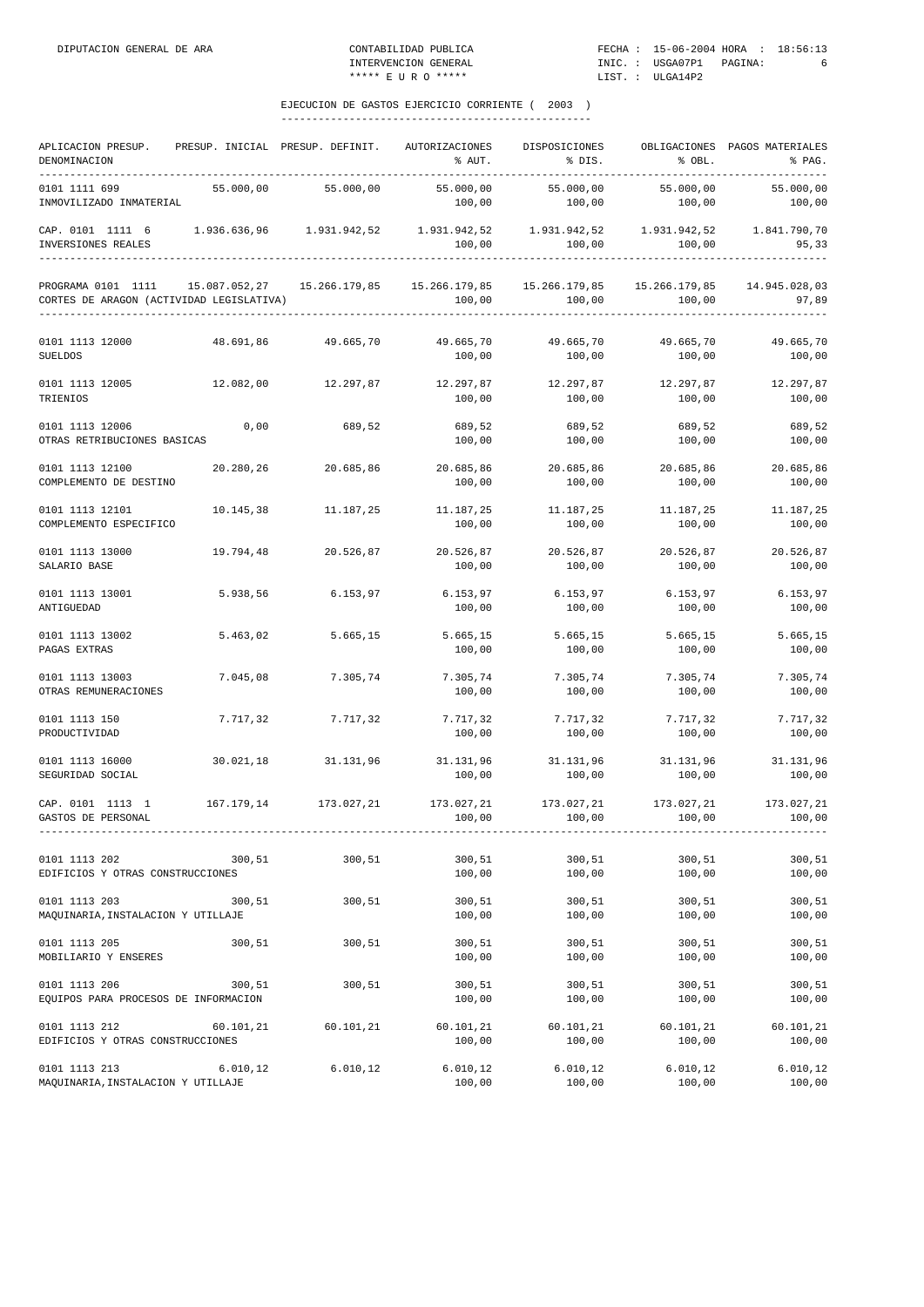| APLICACION PRESUP.<br>DENOMINACION<br>-----------                           |            | PRESUP. INICIAL PRESUP. DEFINIT. | <b>AUTORIZACIONES</b><br>% AUT. | DISPOSICIONES<br>% DIS. | % OBL.               | OBLIGACIONES PAGOS MATERIALES<br>% PAG. |
|-----------------------------------------------------------------------------|------------|----------------------------------|---------------------------------|-------------------------|----------------------|-----------------------------------------|
| 0101 1113 215<br>MOBILIARIO Y ENSERES                                       | 3.005,06   | 3.005,06                         | 3.005,06<br>100,00              | 3.005,06<br>100,00      | 3.005,06<br>100,00   | 3.005,06<br>100,00                      |
| 0101 1113 216<br>EQUIPOS PARA PROCESOS DE INFORMACION                       | 601,01     | 601,01                           | 601,01<br>100,00                | 601,01<br>100,00        | 601,01<br>100,00     | 601,01<br>100,00                        |
| 0101 1113 22000<br>ORDINARIO NO INVENTARIABLE                               | 601,01     | 601,01                           | 601,01<br>100,00                | 601,01<br>100,00        | 601,01<br>100,00     | 601,01<br>100,00                        |
| 0101 1113 22001<br>MOBILIARIO Y ENSERES                                     | 601,01     | 601,01                           | 601,01<br>100,00                | 601,01<br>100,00        | 601,01<br>100,00     | 601,01<br>100,00                        |
| 0101 1113 22002<br>PRENSA, REVISTAS Y PUBLICACIONES PERIODICAS              | 3.005,06   | 3.005,06                         | 3.005,06<br>100,00              | 3.005,06<br>100,00      | 3.005,06<br>100,00   | 3.005,06<br>100,00                      |
| 0101 1113 22003<br>LIBROS Y OTRAS PUBLICACIONES                             | 60.101,21  | 60.101,21                        | 60.101,21<br>100,00             | 60.101,21<br>100,00     | 60.101,21<br>100,00  | 60.101,21<br>100,00                     |
| 0101 1113 22004<br>MATERIAL INFORMATICO                                     | 300,51     | 300,51                           | 300,51<br>100,00                | 300,51<br>100,00        | 300,51<br>100,00     | 300,51<br>100,00                        |
| 0101 1113 22009<br>OTRO MATERIAL                                            | 300,51     | 300,51                           | 300,51<br>100,00                | 300,51<br>100,00        | 300,51<br>100,00     | 300,51<br>100,00                        |
| 0101 1113 22109<br>OTROS SUMINISTROS                                        | 18.030,36  | 18.030,36                        | 18.030,36<br>100,00             | 18.030,36<br>100,00     | 18.030,36<br>100,00  | 18.030,36<br>100,00                     |
| 0101 1113 223<br>TRANSPORTE                                                 | 3.005,06   | 3.005,06                         | 3.005,06<br>100,00              | 3.005,06<br>100,00      | 3.005,06<br>100,00   | 3.005,06<br>100,00                      |
| 0101 1113 22402<br>OTRO INMOVILIZADO                                        | 601,01     | 601,01                           | 601,01<br>100,00                | 601,01<br>100,00        | 601,01<br>100,00     | 601,01<br>100,00                        |
| 0101 1113 22403<br>OTROS RIESGOS                                            | 3.005,06   | 3.005,06                         | 3.005,06<br>100,00              | 3.005,06<br>100,00      | 3.005,06<br>100,00   | 3.005,06<br>100,00                      |
| 0101 1113 22602<br>GASTOS DE DIVULGACION Y PROMOCION(CULT., COMERC.Y CIENTI | 300.506,05 | 300.506,05                       | 300.506,05<br>100,00            | 300.506,05<br>100,00    | 300.506,05<br>100,00 | 300.506,05<br>100,00                    |
| 0101 1113 22605<br>REUNIONES Y CONFERENCIAS                                 | 9.015, 18  | 9.015, 18                        | 9.015, 18<br>100,00             | 9.015, 18<br>100,00     | 9.015, 18<br>100,00  | 9.015, 18<br>100,00                     |
| 0101 1113 22700<br>LIMPIEZA Y ASEO                                          | 36.777,40  | 36.777,40                        | 36.777,40<br>100,00             | 36.777,40<br>100,00     | 36.777,40<br>100,00  | 36.777,40<br>100,00                     |
| 0101 1113 22701<br>SEGURIDAD                                                | 158.757,66 | 158.757,66                       | 158.757,66<br>100,00            | 158.757,66<br>100,00    | 158.757,66<br>100,00 | 158.757,66<br>100,00                    |
| 0101 1113 22706<br>ESTUDIOS Y TRABAJOS TECNICOS                             | 18.030,36  | 18.030,36                        | 18.030,36<br>100,00             | 18.030,36<br>100,00     | 18.030,36<br>100,00  | 18.030,36<br>100,00                     |
| 0101 1113 22709<br>OTROS                                                    | 177.298,57 | 177.298,57                       | 177.298,57<br>100,00            | 177.298,57<br>100,00    | 177.298,57<br>100,00 | 177.298,57<br>100,00                    |
| 0101 1113 230<br>DIETAS                                                     | 601,01     | 601,01                           | 601,01<br>100,00                | 601,01<br>100,00        | 601,01<br>100,00     | 601,01<br>100,00                        |
| 0101 1113 231<br>LOCOMOCION                                                 | 601,01     | 601,01                           | 601,01<br>100,00                | 601,01<br>100,00        | 601,01<br>100,00     | 601,01<br>100,00                        |
| CAP. 0101 1113 2 862.057,48<br>GASTOS EN BIENES CORRIENTES Y SERVICIOS      |            | 862.057,48                       | 862.057,48<br>100,00            | 862.057,48<br>100,00    | 862.057,48<br>100,00 | 862.057,48<br>100,00                    |
| 0101 1113 359<br>OTROS GASTOS                                               | 601,00     | 601,00                           | 601,00<br>100,00                | 601,00<br>100,00        | 601,00<br>100,00     | 601,00<br>100,00                        |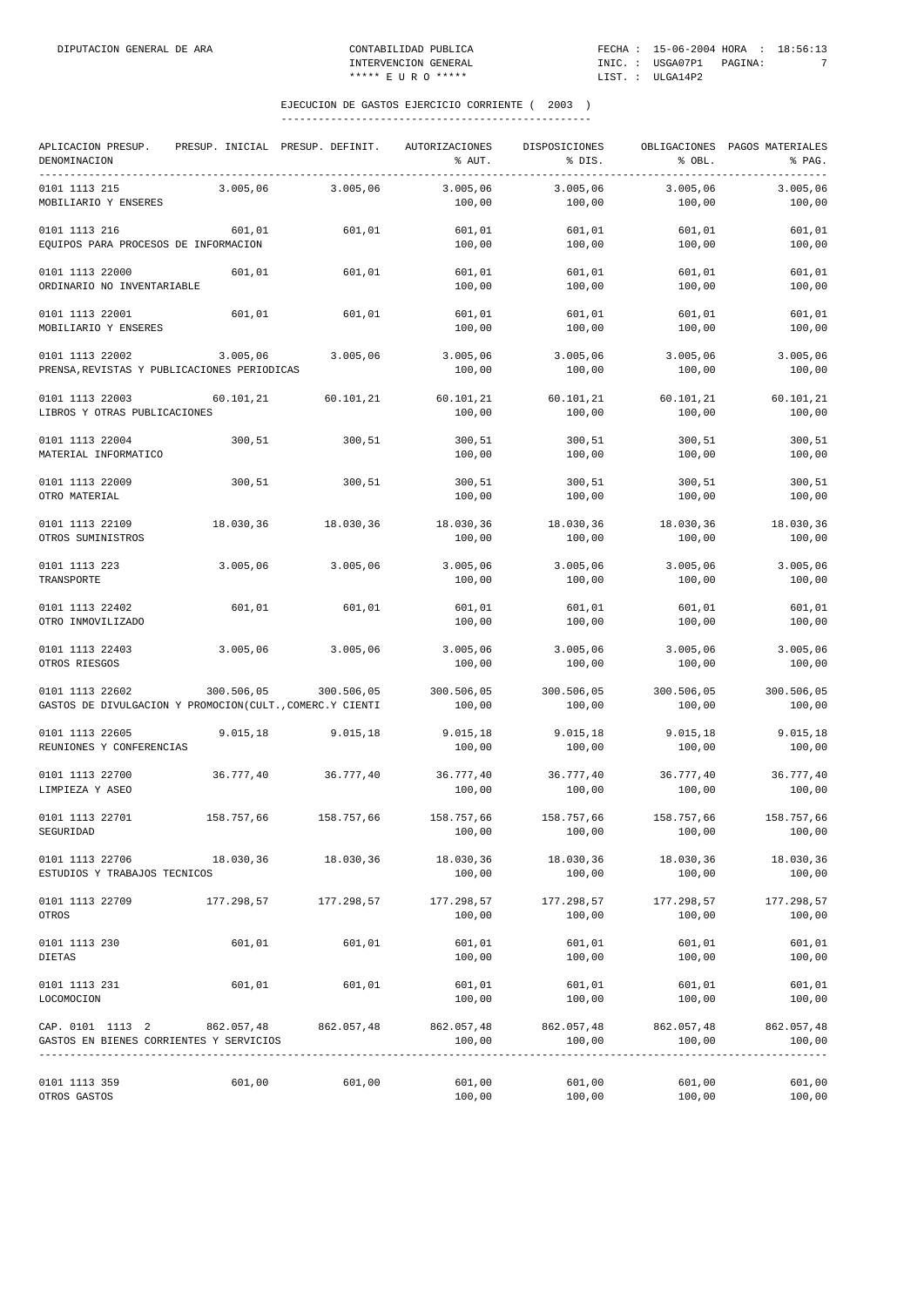| APLICACION PRESUP.<br>DENOMINACION<br>---------------                                                                             |            | PRESUP. INICIAL PRESUP. DEFINIT. | AUTORIZACIONES<br>% AUT. | DISPOSICIONES<br>% DIS.                          | % OBL.               | OBLIGACIONES PAGOS MATERIALES<br>% PAG.                        |
|-----------------------------------------------------------------------------------------------------------------------------------|------------|----------------------------------|--------------------------|--------------------------------------------------|----------------------|----------------------------------------------------------------|
| CAP. 0101 1113 3<br>GASTOS FINANCIEROS                                                                                            | 601,00     | 601,00                           | 601,00<br>100,00         | 601,00<br>100,00                                 | 601,00<br>100,00     | 601,00<br>100,00                                               |
| 0101 1113 48900<br>SUBV. CON CONCIERTO O CONVENIO CORTES ARAGON                                                                   | 120.202,42 | 120.202,42                       | 120.202,42<br>100,00     | 120.202,42<br>100,00                             | 120.202,42<br>100,00 | 120.202,42<br>100,00                                           |
| CAP. 0101 1113 4<br>TRANSFERENCIAS CORRIENTES                                                                                     |            | 120.202,42 120.202,42            | 100,00                   | 120.202,42 120.202,42<br>100,00                  | 120.202,42<br>100,00 | 120.202,42<br>100,00<br>-------------------------------------- |
| 0101 1113 699<br>INMOVILIZADO INMATERIAL                                                                                          | 30.050,61  | 30.050,61                        | 30.050,61<br>100,00      | 30.050,61<br>100,00                              | 30.050,61<br>100,00  | 30.050,61<br>100,00                                            |
| CAP. 0101 1113 6<br>INVERSIONES REALES                                                                                            |            | 30.050,61 30.050,61              | 30.050,61<br>100,00      | $30.050, 61$ $30.050, 61$ $30.050, 61$<br>100,00 | 100,00               | 100,00                                                         |
| PROGRAMA 0101 1113 1.180.090,65 1.185.938,72 1.185.938,72 1.185.938,72 1.185.938,72 1.185.938,72<br>ALJAFERIA<br>---------------- |            |                                  | 100,00                   | 100,00                                           | 100,00               | 100,00                                                         |
| 0102 1112 10000<br>RETRIBUCIONES BASICAS                                                                                          |            | 23.511,46 23.984,04              | 100,00                   | 23.984,04 23.984,04 23.984,04<br>100,00          | 100,00               | 17.633,58<br>73,52                                             |
| 0102 1112 10001<br>OTRAS REMUNERACIONES                                                                                           | 37.146,48  | 37.893,12                        | 37.893,12<br>100,00      | 37.893,12<br>100,00                              | 37.893,12<br>100,00  | 27.859,83<br>73,52                                             |
| 0102 1112 11000<br>RETRIBUCIONES BASICAS                                                                                          |            | 327.208.14 333.785.00            | 333.785,00<br>100,00     | 333.785,00<br>100,00                             | 333.785,00<br>100,00 | 245.405,40<br>73,52                                            |
| 0102 1112 11001<br>OTRAS REMUNERACIONES                                                                                           | 231.681,24 | 245.783,23                       | 245.783,23<br>100,00     | 245.783,23<br>100,00                             | 245.783,23<br>100,00 | 173.760,54<br>70,69                                            |
| 0102 1112 12000<br><b>SUELDOS</b>                                                                                                 | 141.161,86 | 143.985,10                       | 143.985,10<br>100,00     | 143.985,10<br>100,00                             | 143.985,10<br>100,00 | 105.871,56<br>73,52                                            |
| 0102 1112 12005<br>TRIENIOS                                                                                                       | 62.885,90  | 64.103,92                        | 64.103,92<br>100,00      | 64.103,92<br>100,00                              | 64.103,92<br>100,00  | 45.675,84<br>71,25                                             |
| 0102 1112 12006<br>OTRAS RETRIBUCIONES BÁSICAS                                                                                    | 0,00       | 2.031,53                         | 2.031,53<br>100,00       | 2.031,53<br>100,00                               | 2.031,53<br>100,00   | 0,00<br>0,00                                                   |
| 0102 1112 12100<br>COMPLEMENTO DE DESTINO                                                                                         | 59.751,72  | 60.946,74                        | 60.946,74<br>100,00      | 60.946,74<br>100,00                              | 60.946,74<br>100,00  | 44.813,31<br>73,52                                             |
| 0102 1112 12101<br>COMPLEMENTO ESPECIFICO                                                                                         | 33.824,42  | 37.641,15                        | 37.641,15<br>100,00      | 37.641,15<br>100,00                              | 37.641,15<br>100,00  | 25.368,45<br>67,39                                             |
| 0102 1112 12109<br>OTRAS                                                                                                          | 9.826,08   | 9.997,73                         | 9.997,73<br>100,00       | 9.997,73<br>100,00                               | 9.997,73<br>100,00   | 6.436,92<br>64,38                                              |
| 0102 1112 12202<br>OTRAS                                                                                                          | 12.400,00  | 12.400,00                        | 12.400,00<br>100,00      | 12.400,00<br>100,00                              | 12.400,00<br>100,00  | 0,00<br>0,00                                                   |
| 0102 1112 150<br>PRODUCTIVIDAD                                                                                                    | 2.740,56   | 2.740,56                         | 2.740,56<br>100,00       | 2.740,56<br>100,00                               | 2.740,56<br>100,00   | 969,15<br>35,36                                                |
| 0102 1112 15100<br>PERSONAL FUNCIONARIO                                                                                           | 4.808,10   | 4.808,10                         | 4.808,10<br>100,00       | 4.808,10<br>100,00                               | 4.808,10<br>100,00   | 3.606,09<br>75,00                                              |
| 0102 1112 15101<br>OTRO PERSONAL                                                                                                  | 4.808,10   | 4.808,10                         | 4.808,10<br>100,00       | 4.808,10<br>100,00                               | 4.808,10<br>100,00   | 3.606,09<br>75,00                                              |
| 0102 1112 16000<br>SEGURIDAD SOCIAL                                                                                               | 162.911,73 | 168.939,46                       | 168.866,54<br>99,95      | 168.866,54<br>99,95                              | 168.866,54<br>99,95  | 114.932,67<br>68,03                                            |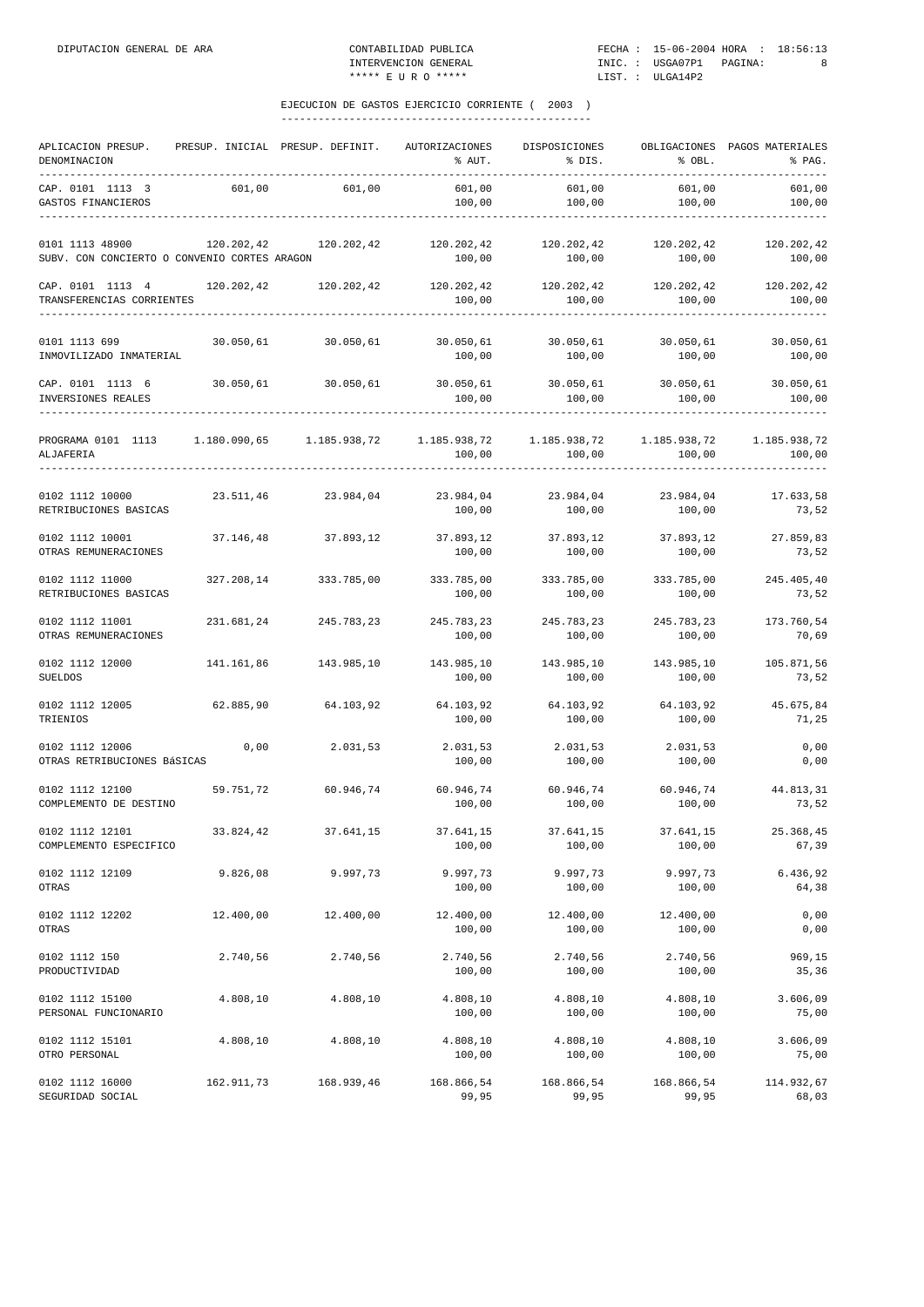| APLICACION PRESUP.<br>DENOMINACION                             |            | PRESUP. INICIAL PRESUP. DEFINIT. | AUTORIZACIONES<br>% AUT.                               | DISPOSICIONES<br>% DIS. | % OBL.               | OBLIGACIONES PAGOS MATERIALES<br>% PAG. |
|----------------------------------------------------------------|------------|----------------------------------|--------------------------------------------------------|-------------------------|----------------------|-----------------------------------------|
| 0102 1112 16001<br>MUFACE                                      | 1.556,66   | 1.641,22                         | 1.714,14<br>104,44                                     | 1.714,14<br>104,44      | 1.714,14<br>104,44   | 1.714,14<br>104,44                      |
| 0102 1112 16009<br>OTRAS                                       | 6.362,16   | 6.597,56                         | 6.597,56<br>100,00                                     | 6.597,56<br>100,00      | 6.597,56<br>100,00   | 4.647,42<br>70,44                       |
| 0102 1112 16100<br>FORMACION Y PERFECCIONAMIENTO DEL PERSONAL  |            | 3.606,07 3.606,07                | 3.606,07<br>100,00                                     | 3.606,07<br>100,00      | 3.606,07<br>100,00   | 2.704,56<br>75,00                       |
| 0102 1112 16500<br>FONDO DE ACCION SOCIAL                      |            | 12.405,00 12.405,00              | 12.405,00<br>100,00                                    | 12.405,00<br>100,00     | 12.405,00<br>100,00  | 8.306,64<br>66,96                       |
| CAP. 0102 1112 1<br>GASTOS DE PERSONAL                         |            |                                  | $1.178.097,63$ $1.178.097,63$ $1.178.097,63$<br>100,00 | 100,00                  | 100,00               | 833.312,19<br>70,73                     |
| 0102 1112 202<br>EDIFICIOS Y OTRAS CONSTRUCCIONES              | 300,00     | 300,00                           | 991,68<br>330,56                                       | 991,68<br>330,56        | 991,68<br>330,56     | 991,68<br>330,56                        |
| 0102 1112 212<br>EDIFICIOS Y OTRAS CONSTRUCCIONES              | 5.000,00   | 5.000,00                         | 5.000,00<br>100,00                                     | 5.000,00<br>100,00      | 5.000,00<br>100,00   | 4.507,59<br>90, 15                      |
| 0102 1112 213<br>MAQUINARIA, INSTALACION Y UTILLAJE            | 27.340,00  | 27.340,00                        | 27.340,00<br>100,00                                    | 27.340,00<br>100,00     | 27.340,00<br>100,00  | 20.509,53<br>75,01                      |
| 0102 1112 214<br>MATERIAL DE TRANSPORTE                        | 2.400,00   | 2.400,00                         | 2.400,00<br>100,00                                     | 2.400,00<br>100,00      | 2.400,00<br>100,00   | 1.803,03<br>75,12                       |
| 0102 1112 215<br>MOBILIARIO Y ENSERES                          | 750,00     | 750,00                           | 1.018,71<br>135,82                                     | 1.018,71<br>135,82      | 1.018,71<br>135,82   | 1.018,71<br>135,82                      |
| 0102 1112 216<br>EQUIPOS PARA PROCESOS DE INFORMACION          | 3.000,00   | 3.000,00                         | 3.000,00<br>100,00                                     | 3.000,00<br>100,00      | 3.000,00<br>100,00   | 2.591,88<br>86,39                       |
| 0102 1112 22000<br>ORDINARIO NO INVENTARIABLE                  | 15.000,00  | 15.000,00                        | 15.000,00<br>100,00                                    | 15.000,00<br>100,00     | 15.000,00<br>100,00  | 9.015, 18<br>60,10                      |
| 0102 1112 22001<br>MOBILIARIO Y ENSERES                        | 2.100,00   | 2.100,00                         | 2.100,00<br>100,00                                     | 2.100,00<br>100,00      | 2.100,00<br>100,00   | 1.577,67<br>75,12                       |
| 0102 1112 22002<br>PRENSA, REVISTAS Y PUBLICACIONES PERIODICAS | 8.400,00   | 8.400,00                         | 8.400,00<br>100,00                                     | 8.400,00<br>100,00      | 8.400,00<br>100,00   | 3.606,09<br>42,92                       |
| 0102 1112 22003<br>LIBROS Y OTRAS PUBLICACIONES                | 153.000,00 | 153.000,00                       | 153.000,00<br>100,00                                   | 153.000,00<br>100,00    | 153.000,00<br>100,00 | 88.348,51<br>57,74                      |
| 0102 1112 22004<br>MATERIAL INFORMATICO                        | 3.600,00   | 3.600,00                         | 3.600,00<br>100,00                                     | 3.600,00<br>100,00      | 3.600,00<br>100,00   | 2.704,56<br>75,12                       |
| 0102 1112 22009<br>OTRO MATERIAL                               | 1.050,00   | 1.050,00                         | 1.050,00<br>100,00                                     | 1.050,00<br>100,00      | 1.050,00<br>100,00   | 450,75<br>42,92                         |
| 0102 1112 22100<br>ENERGIA ELECTRICA                           | 28.860,00  | 28.860,00                        | 28.860,00<br>100,00                                    | 28.860,00<br>100,00     | 28.860,00<br>100,00  | 21.014,40<br>72,81                      |
| 0102 1112 22101<br>AGUA                                        | 1.300,00   | 1.300,00                         | 1.300,00<br>100,00                                     | 1.300,00<br>100,00      | 1.300,00<br>100,00   | 991,68<br>76,28                         |
| 0102 1112 22103<br>COMBUSTIBLES                                | 4.330,00   | 4.330,00                         | 4.330,00<br>100,00                                     | 4.330,00<br>100,00      | 4.330,00<br>100,00   | 3.155,31<br>72,87                       |
| 0102 1112 22104<br>VESTUARIO                                   | 2.225,00   | 2.225,00                         | 2.225,00<br>100,00                                     | 2.225,00<br>100,00      | 2.225,00<br>100,00   | 1.667,82<br>74,95                       |
| 0102 1112 22109<br>OTROS SUMINISTROS                           | 750,00     | 750,00                           | 901,53<br>120,20                                       | 901,53<br>120,20        | 901,53<br>120,20     | 901,53<br>120,20                        |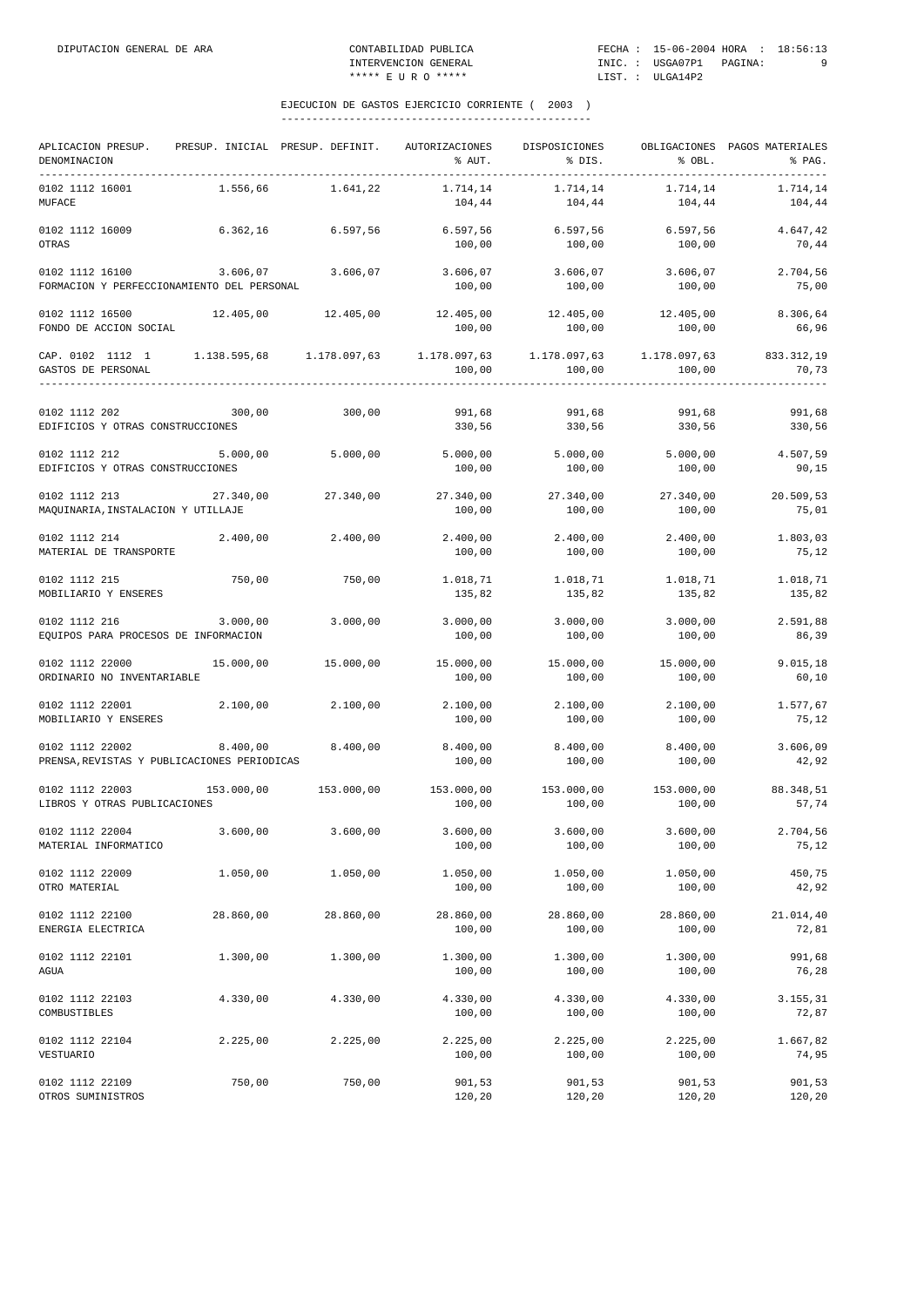| APLICACION PRESUP.<br>DENOMINACION                                          |           | PRESUP. INICIAL PRESUP. DEFINIT. | AUTORIZACIONES<br>% AUT. | DISPOSICIONES<br>% DIS. | % OBL.               | OBLIGACIONES PAGOS MATERIALES<br>% PAG. |
|-----------------------------------------------------------------------------|-----------|----------------------------------|--------------------------|-------------------------|----------------------|-----------------------------------------|
| ---------------------------------<br>0102 1112 22200<br>TELEFONICAS         | 29.000,00 | 29.000,00                        | 29.000,00<br>100,00      | 29.000,00<br>100,00     | 29.000,00<br>100,00  | 20.284,17<br>69,94                      |
| 0102 1112 22201<br><b>POSTALES</b>                                          | 1.200,00  | 1,200,00                         | 4.507,59<br>375,63       | 4.507,59<br>375,63      | 4.507,59<br>375,63   | 4.507,59<br>375,63                      |
| 0102 1112 22202<br>TELEGRAFICAS                                             | 200,00    | 200,00                           | 225,39<br>112,69         | 225,39<br>112,69        | 225,39<br>112,69     | 225,39<br>112,69                        |
| 0102 1112 22209<br><b>OTRAS</b>                                             | 1.000,00  | 1.000,00                         | 2.659,47<br>265,94       | 2.659,47<br>265,94      | 2.659,47<br>265,94   | 2.659,47<br>265,94                      |
| 0102 1112 223<br>TRANSPORTE                                                 | 1.500,00  | 1.500,00                         | 1.500,00<br>100,00       | 1.500,00<br>100,00      | 1.500,00<br>100,00   | 1.183,26<br>78,88                       |
| 0102 1112 22400<br>EDIFICIOS Y LOCALES                                      | 3.400,00  | 3.400,00                         | 3.400,00<br>100,00       | 3.400,00<br>100,00      | 3.400,00<br>100,00   | 2.253,81<br>66,28                       |
| 0102 1112 22401<br>VEHICULOS                                                | 2.750,00  | 2.750,00                         | 2.750,00<br>100,00       | 2.750,00<br>100,00      | 2.750,00<br>100,00   | 2.073,51<br>75,40                       |
| 0102 1112 22402<br>OTRO INMOVILIZADO                                        | 600,00    | 600,00                           | 608,52<br>101,42         | 608,52<br>101,42        | 608,52<br>101,42     | 608,52<br>101,42                        |
| 0102 1112 22403<br>OTROS RIESGOS                                            | 600,00    | 600,00                           | 9.465,93<br>1.577,65     | 9.465,93<br>1.577,65    | 9.465,93<br>1.577,65 | 9.465,93<br>1.577,65                    |
| 0102 1112 22601<br>ATENCIONES PROTOCOLARIAS Y REPRESENTATIVAS               | 20.072,00 | 20.072,00                        | 20.072,00<br>100,00      | 20.072,00<br>100,00     | 20.072,00<br>100,00  | 14.559,51<br>72,53                      |
| 0102 1112 22602<br>GASTOS DE DIVULGACION Y PROMOCION(CULT., COMERC.Y CIENTI | 41.200,00 | 41.200,00                        | 41.200,00<br>100,00      | 41.200,00<br>100,00     | 41.200,00<br>100,00  | 28.953,15<br>70,27                      |
| 0102 1112 22605<br>REUNIONES Y CONFERENCIAS                                 | 13.590,00 | 13.590,00                        | 13.590,00<br>100,00      | 13.590,00<br>100,00     | 13.590,00<br>100,00  | 10.196,16<br>75,02                      |
| 0102 1112 22609<br>OTROS                                                    | 3.000,00  | 3.000,00                         | 4.507,59<br>150,25       | 4.507,59<br>150,25      | 4.507,59<br>150,25   | 4.507,59<br>150,25                      |
| 0102 1112 22700<br>LIMPIEZA Y ASEO                                          | 50.000,00 | 50.000,00                        | 50.000,00<br>100,00      | 50.000,00<br>100,00     | 50.000,00<br>100,00  | 41.091,21<br>82,18                      |
| 0102 1112 22701<br>SEGURIDAD                                                | 38.000,00 | 38.000,00                        | 20.307,64<br>53,44       | 20.307,64<br>53,44      | 20.307,64<br>53,44   | 20.284,17<br>53,37                      |
| 0102 1112 22703<br>POSTALES                                                 | 11,100,00 | 11.100,00                        | 11.100,00<br>100,00      | 11,100,00<br>100,00     | 11.100,00<br>100,00  | 4.507,59<br>40,60                       |
| 0102 1112 22706<br>ESTUDIOS Y TRABAJOS TECNICOS                             | 45.000,00 | 45.000,00                        | 45.000,00<br>100,00      | 45.000,00<br>100,00     | 45.000,00<br>100,00  | 36.060,72<br>80,13                      |
| 0102 1112 22709<br>OTROS                                                    | 12.500,00 | 12.500,00                        | 12.500,00<br>100,00      | 12.500,00<br>100,00     | 12.500,00<br>100,00  | 9.465,93<br>75,72                       |
| 0102 1112 230<br><b>DIETAS</b>                                              | 12.000,00 | 12.000,00                        | 12.000,00<br>100,00      | 12.000,00<br>100,00     | 12.000,00<br>100,00  | 7.302,30<br>60,85                       |
| 0102 1112 231<br>LOCOMOCION                                                 | 5.800,00  | 5.800,00                         | 5.800,00<br>100,00       | 5.800,00<br>100,00      | 5.800,00<br>100,00   | 4.349,82<br>74,99                       |
| 0102 1112 239<br>OTRAS INDEMNIZACIONES                                      | 600,00    | 600,00                           | 901,53<br>150,25         | 901,53<br>150,25        | 901,53<br>150,25     | 901,53<br>150,25                        |
| 0102 1112 250<br>GASTOS PRUEBAS SELECTIVAS                                  | 1.800,00  | 1.800,00                         | 2.704,56<br>150,25       | 2.704,56<br>150,25      | 2.704,56<br>150,25   | 2.704,56<br>150,25                      |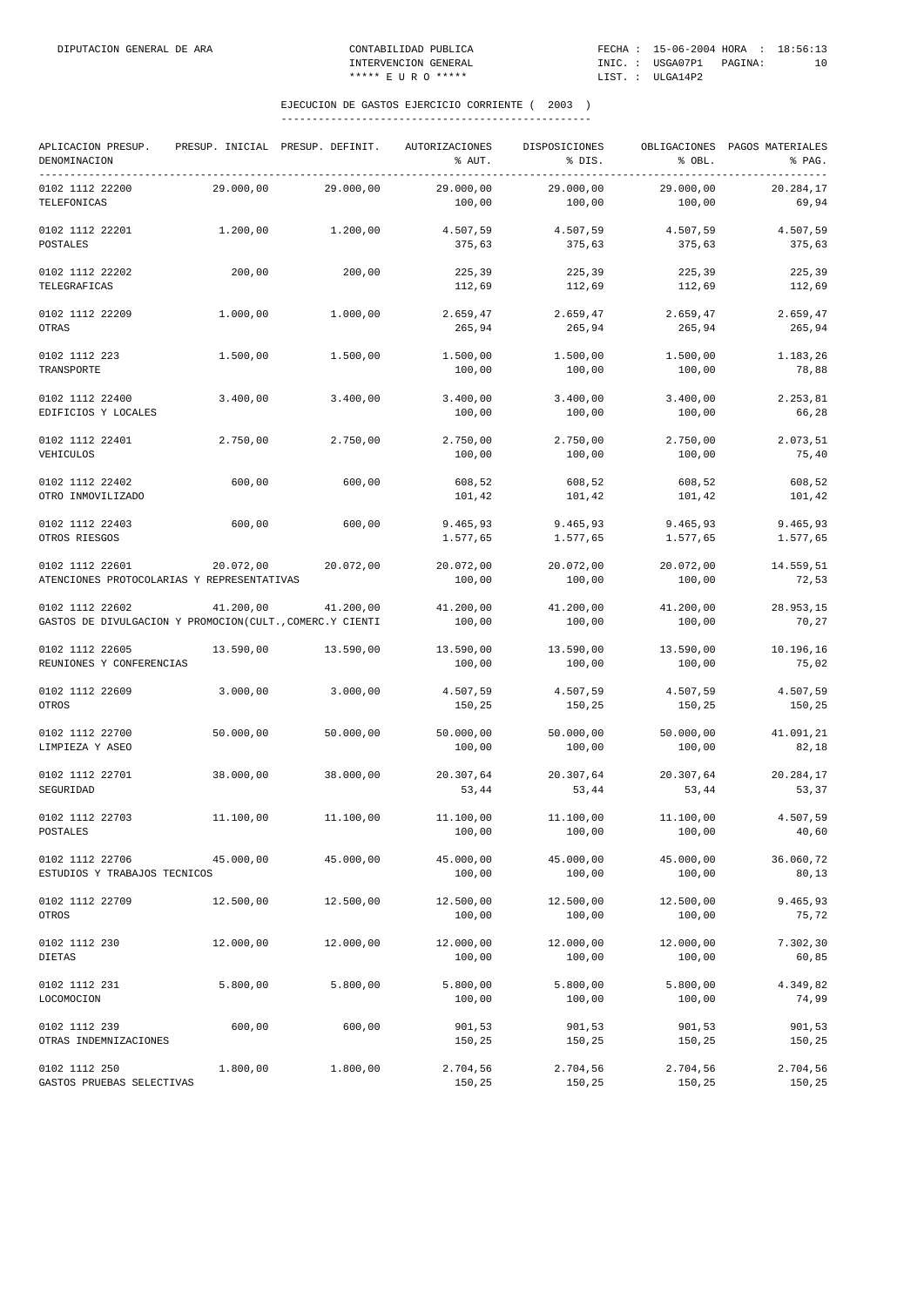| APLICACION PRESUP. PRESUP. INICIAL PRESUP. DEFINIT. AUTORIZACIONES DISPOSICIONES<br>DENOMINACION<br>-------------------------------      |           |                                                                         | % AUT.                                            | % DIS.                      | % OBL.                                           | OBLIGACIONES PAGOS MATERIALES<br>% PAG. |
|------------------------------------------------------------------------------------------------------------------------------------------|-----------|-------------------------------------------------------------------------|---------------------------------------------------|-----------------------------|--------------------------------------------------|-----------------------------------------|
| 0102 1112 25100<br>FINANCIADOS CON RECURSOS PROPIOS                                                                                      | 1.000,00  | 1.000,00                                                                | 999,86<br>99,98                                   | 999,86<br>99,98             | 999,86<br>99,98                                  | 811,24<br>81,12                         |
| CAP. 0102 1112 2 555.317,00 555.317,00 555.317,00 555.317,00 555.317,00 555.317,00 393.813,05<br>GASTOS EN BIENES CORRIENTES Y SERVICIOS |           |                                                                         | 100,00                                            | 100,00                      | 100,00                                           | 70,91                                   |
| 0102 1112 48900<br>ASOCIACIÓN CULTURAL IDEA                                                                                              | 601,01    | 601,01                                                                  | 601,01<br>100,00                                  | 601,01<br>100,00            | 601,01<br>100,00                                 | 450,75<br>74,99                         |
| 0102 1112 48901 3.005,06<br>CENTRO DE ESTUDIOS "LUCAS MALLADA"                                                                           |           | 3.005,06                                                                | 3.005,06<br>100,00                                | 3.005,06<br>100,00          | 3.005,06<br>100,00                               | 2.253,79<br>74,99                       |
| 0102 1112 48902 6.010,12<br>ESCUELA DE PRACTICA JURIDICA                                                                                 |           | 6.010, 12                                                               |                                                   | 100,00 100,00               | $6.010, 12$ $6.010, 12$ $6.010, 12$<br>100,00    | 4.507,58<br>74,99                       |
| CAP. 0102 1112 4 9.616,19 9.616,19<br>TRANSFERENCIAS CORRIENTES                                                                          |           |                                                                         | $9.616,19$ $9.616,19$ $9.616,19$<br>100,00        | 100,00                      | 100,00                                           | 7.212,12<br>74,99                       |
| 0102 1112 693<br>MAQUINARIA, INSTALACIONES Y UTILLAJE                                                                                    | 9.015, 18 | 9.015, 18                                                               | 9.015,18<br>100,00                                | 9.015, 18<br>100,00         | 9.015, 18<br>100,00                              | 6.761, 40<br>75,00                      |
| 0102 1112 695<br>MOBILIARIO Y ENSERES                                                                                                    |           | $27.045,54$ $26.835,46$ $26.835,46$ $26.835,46$ $26.835,46$ $26.835,46$ | 100,00                                            | 100,00                      | 100,00                                           | 20.284,17<br>75,58                      |
| 0102 1112 696 10.818,22<br>EQUIPOS PARA PROCESOS DE INFORMACION                                                                          |           | 10.818,22                                                               | 100,00                                            | 100,00                      | $10.818, 22$ $10.818, 22$ $10.818, 22$<br>100,00 | 8.113,68<br>75,00                       |
| 0102 1112 699<br>INMOVILIZADO INMATERIAL                                                                                                 |           | 1.803,04 1.803,04                                                       | 100,00                                            | 100,00                      | $1.803,04$ $1.803,04$ $1.803,04$<br>100,00       | 1.352,28<br>75,00                       |
| CAP. 0102 1112 6 48.681,98 48.471,90<br>INVERSIONES REALES                                                                               |           |                                                                         | 48.471,90 48.471,90 48.471,90 36.511,53<br>100,00 | 100,00                      | 100,00                                           | 75,32                                   |
| PROGRAMA 0102 1112 1.752.210,85 1.791.502,72 1.791.502,72 1.791.502,72 1.791.502,72 1.270.848,89<br>ACTUACIONES DEL JUSTICIA DE ARAGON   |           |                                                                         | 100,00                                            | 100,00                      | 100,00                                           | 70,93                                   |
| 0103 1114 10000<br>RETRIBUCIONES BASICAS                                                                                                 |           | 601,01 1.073,59                                                         | 1.073,59 1.073,59 1.073,59<br>100,00              | 100,00                      | 100,00                                           | 1.073,59<br>100,00                      |
| 0103 1114 10001<br>OTRAS REMUNERACIONES                                                                                                  |           | 601,01 1.237,41                                                         | 100,00                                            | 1.237,41 1.237,41<br>100,00 | 1.237,41<br>100,00                               | 1.237,41<br>100,00                      |
| 0103 1114 11000<br>RETRIBUCIONES BASICAS                                                                                                 | 601,01    | 1.529,37                                                                | 1.529,37<br>100,00                                | 1.529,37<br>100,00          | 1.529,37<br>100,00                               | 1.529,37<br>100,00                      |
| 0103 1114 11001<br>OTRAS REMUNERACIONES                                                                                                  | 601,01    | 3.301,81                                                                | 3.301,81<br>100,00                                | 3.301,81<br>100,00          | 3.301,81<br>100,00                               | 3.301,81<br>100,00                      |
| 0103 1114 12000<br><b>SUELDOS</b>                                                                                                        | 601,01    | 2.295,74                                                                | 2.295,74<br>100,00                                | 2.295,74<br>100,00          | 2.295,74<br>100,00                               | 2.295,74<br>100,00                      |
| 0103 1114 12005<br>TRIENIOS                                                                                                              | 601,01    | 873,29                                                                  | 873,29<br>100,00                                  | 873,29<br>100,00            | 873,29<br>100,00                                 | 873,29<br>100,00                        |
| 0103 1114 12006<br>OTRAS RETRIBUCIONES BASICAS                                                                                           | 0,00      | 1.173,79                                                                | 1.173,79<br>100,00                                | 1.173,79<br>100,00          | 1.173,79<br>100,00                               | 1.173,79<br>100,00                      |
| 0103 1114 12100<br>COMPLEMENTO DE DESTINO                                                                                                | 601,01    | 1.291,47                                                                | 1.291,47<br>100,00                                | 1.291,47<br>100,00          | 1.291,47<br>100,00                               | 1.291,47<br>100,00                      |
| 0103 1114 12101<br>COMPLEMENTO ESPECIFICO                                                                                                | 601,01    | 2.239,12                                                                | 2.239,12<br>100,00                                | 2.239,12<br>100,00          | 2.239,12<br>100,00                               | 2.239,12<br>100,00                      |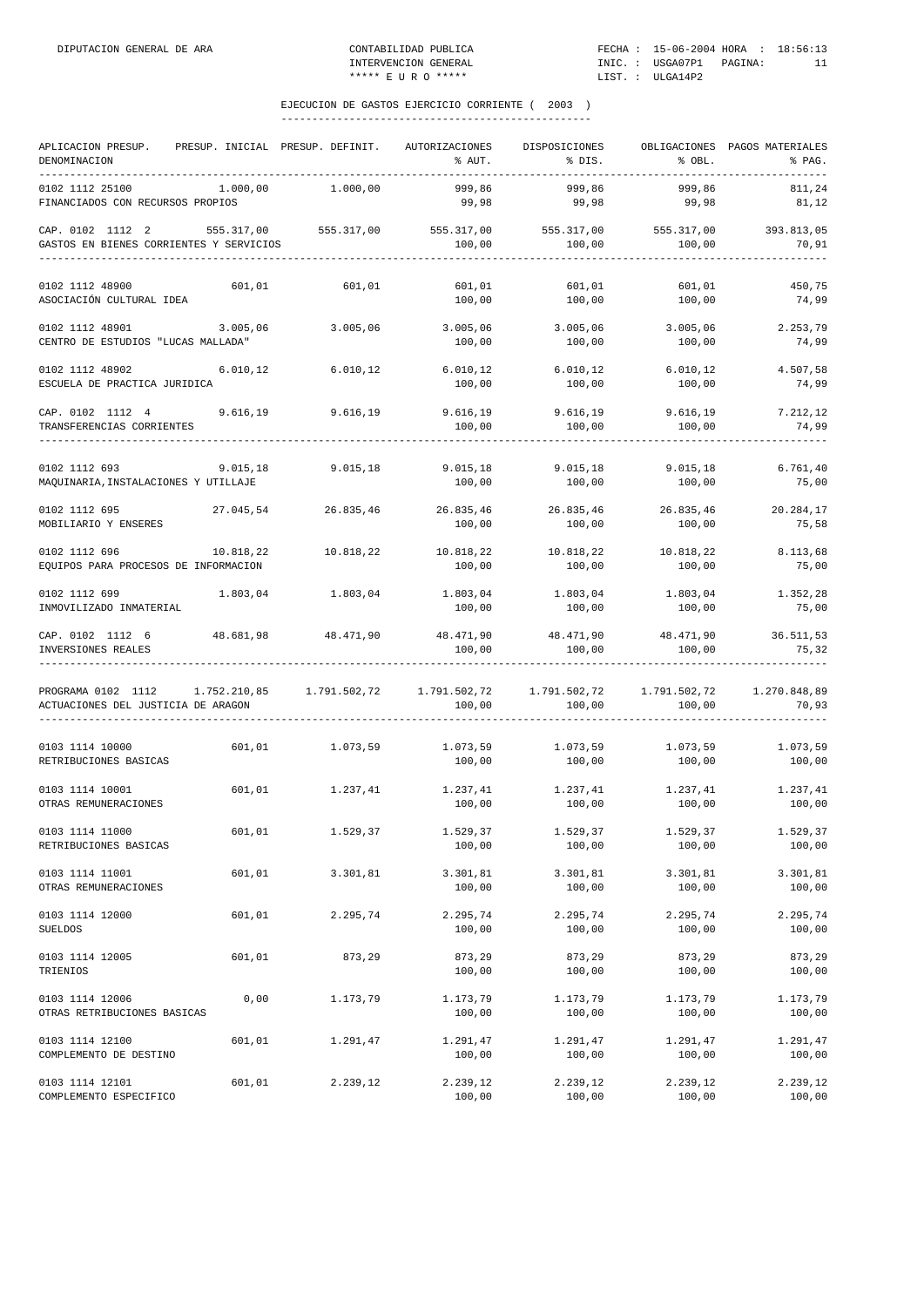| APLICACION PRESUP.<br>DENOMINACION                                                                                                         | PRESUP. INICIAL PRESUP. DEFINIT. |        | AUTORIZACIONES                                                                   | DISPOSICIONES<br>$\text{\$~AUT$}$ . $\text{\$~DIS$}$ . | 8 OBL.           | OBLIGACIONES PAGOS MATERIALES<br>% PAG. |
|--------------------------------------------------------------------------------------------------------------------------------------------|----------------------------------|--------|----------------------------------------------------------------------------------|--------------------------------------------------------|------------------|-----------------------------------------|
| 0103 1114 16000<br>SEGURIDAD SOCIAL                                                                                                        |                                  |        | 601,01 1.895,10 1.895,10 1.895,10 1.895,10 1.895,10                              |                                                        |                  |                                         |
| CAP. 0103 1114 1<br>GASTOS DE PERSONAL                                                                                                     |                                  |        | $5.409,09$ $16.910,69$ $16.910,69$ $16.910,69$ $16.910,69$ $16.910,69$<br>100,00 | 100,00                                                 | 100,00           | 100,00                                  |
| 0103 1114 240<br>ARRENDAMIENTOS                                                                                                            | 601,01                           | 601,01 | 100,00                                                                           | 601,01 601,01 601,01<br>100,00                         | 100,00           | 601,01<br>100,00                        |
| 0103 1114 241<br>REPARACION Y CONSERVACION                                                                                                 | 601,01                           | 601,01 | 601,01<br>100,00                                                                 | 601,01<br>100,00                                       | 601,01<br>100,00 | 601,01<br>100,00                        |
| 0103 1114 242<br>MATERIAL, SUMINISTROS Y OTROS                                                                                             | 601,01                           | 601,01 | 601,01<br>100,00                                                                 | 601,01<br>100,00                                       | 601,01<br>100,00 | 601,01<br>100,00                        |
| $CRP.$ 0103 1114 2 $1.803,03$ $1.803,03$ $1.803,03$ $1.803,03$ $1.803,03$ $1.803,03$ $1.803,03$<br>GASTOS EN BIENES CORRIENTES Y SERVICIOS |                                  |        | 100,00                                                                           | 100,00                                                 | 100,00           | 100,00                                  |
| 0103 1114 695 601,01<br>MOBILIARIO Y ENSERES                                                                                               |                                  | 237,90 | $237,90$ $237,90$ $237,90$<br>100,00                                             | 100,00                                                 | 100,00           | 237,90<br>100,00                        |
| 0103 1114 696 601,01<br>EQUIPOS PARA PROCESOS DE INFORMACION                                                                               |                                  | 601,01 | 601,01<br>100,00                                                                 | 601,01<br>100,00                                       | 601,01<br>100,00 | 601,01<br>100,00                        |
| CAP. 0103 1114 6 1.202,02<br>INVERSIONES REALES                                                                                            |                                  |        | $838,91$ $838,91$ $838,91$ $838,91$ $838,91$<br>100,00                           |                                                        |                  | 838,91<br>100,00                        |
| PROGRAMA 0103 1114 8.414,14 19.552,63 19.552,63 19.552,63 19.552,63 19.552,63 19.552,63<br>ACTUACIONES DE LA CAMARA DE CUENTAS DE ARAGON   |                                  |        | 100,00                                                                           | 100,00                                                 | 100,00           | 100,00                                  |
| DEPARTAMENTO 01 18.027.767,91 18.263.173,92 18.263.173,92 18.263.173,92 18.263.173,92 17.421.368,27<br>CORTES DE ARAGON                    |                                  |        | 100,00                                                                           | 100,00                                                 | 100,00           | 95,39                                   |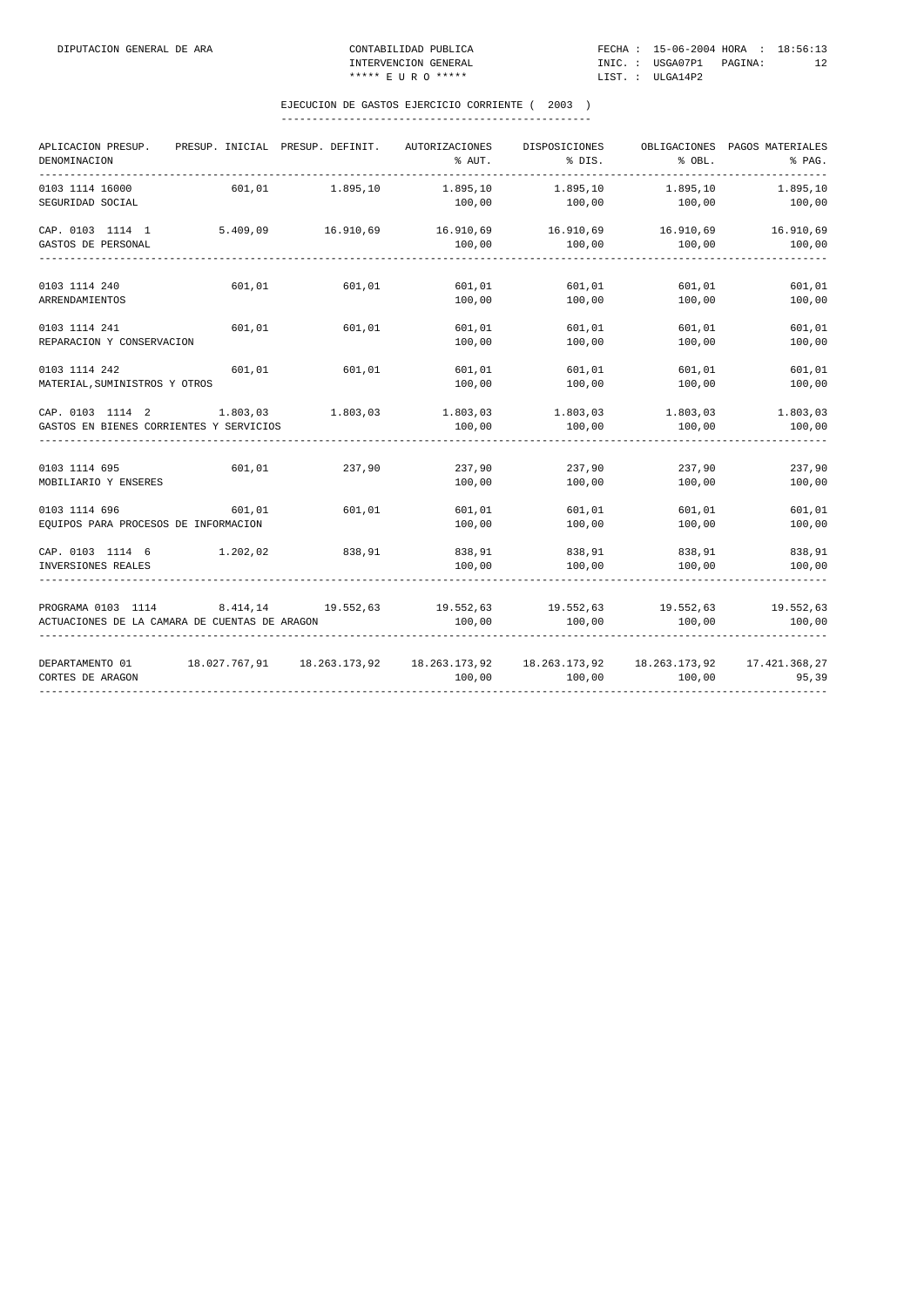| APLICACION PRESUP.<br>DENOMINACION                                                                                                             |            | PRESUP. INICIAL PRESUP. DEFINIT.                                        | AUTORIZACIONES<br>% AUT. | DISPOSICIONES<br>% DIS. | % OBL.              | OBLIGACIONES PAGOS MATERIALES<br>% PAG.   |
|------------------------------------------------------------------------------------------------------------------------------------------------|------------|-------------------------------------------------------------------------|--------------------------|-------------------------|---------------------|-------------------------------------------|
| 0201 1121 10000<br>RETRIBUCIONES BASICAS                                                                                                       | 16.441,32  | 17.474,88                                                               | 17.474,88<br>100,00      | 17.474,88<br>100,00     | 17.468,07<br>99,96  | 17.468,07<br>99,96                        |
| 0201 1121 10001<br>OTRAS REMUNERACIONES                                                                                                        | 57.479,16  | 58.634,49                                                               | 58.634,49<br>100,00      | 58.634,49<br>100,00     | 58.634,49<br>100,00 | 58.634,49<br>100,00                       |
| 0201 1121 11000<br>RETRIBUCIONES BASICAS                                                                                                       | 507.976,56 | 524.869,21                                                              | 511.040,99<br>97,36      | 511.040,99<br>97,36     | 481.296,25<br>91,69 | 481.296,25<br>91,69                       |
| 0201 1121 11001<br>OTRAS REMUNERACIONES                                                                                                        | 849.748,44 | 898.710,70                                                              | 865.453,78<br>96,29      | 865.453,78<br>96,29     | 803.439,01<br>89,39 | 803.439,01<br>89,39                       |
| 0201 1121 12000<br><b>SUELDOS</b>                                                                                                              | 265.085,94 | 270.387,66                                                              | 270.387,66<br>100,00     | 270.387,66<br>100,00    | 239.060,45<br>88,41 | 239.060,45<br>88,41                       |
| 0201 1121 12005<br>TRIENIOS                                                                                                                    | 56.702,64  | 57.836,69                                                               | 57.836,69<br>100,00      | 57.836,69<br>100,00     | 42.309,22<br>73,15  | 42.309,22<br>73,15                        |
| 0201 1121 12006<br>OTRAS RETRIBUCIONES BASICAS                                                                                                 | 0,00       | 5.537,74                                                                | 5.537,74<br>100,00       | 5.537,74<br>100,00      | 4.770,62<br>86,14   | 4.770,62<br>86,14                         |
| 0201 1121 12100<br>COMPLEMENTO DE DESTINO                                                                                                      | 162.874,92 | 166.132,42                                                              | 166.132,42<br>100,00     | 166.132,42<br>100,00    | 143.474,32<br>86,36 | 143.474,32<br>86,36                       |
| 0201 1121 12101<br>COMPLEMENTO ESPECIFICO                                                                                                      | 304.318,36 | 318.279,68                                                              | 318.279,68<br>100,00     | 318.279,68<br>100,00    | 269.840,96<br>84,78 | 269.840,96<br>84,78                       |
| 0201 1121 13000<br>SALARIO BASE                                                                                                                | 17.020,92  | 17.650,69                                                               | 17.650,69<br>100,00      | 17.650,69<br>100,00     | 17.625,98<br>99,86  | 17.625,98<br>99,86                        |
| 0201 1121 13001<br>ANTIGUEDAD                                                                                                                  | 6.489,14   | 7.155,12                                                                | 7.155,12<br>100,00       | 7.155,12<br>100,00      | 6.061,44<br>84,71   | 6.061, 44<br>84,71                        |
| 0201 1121 13002<br>PAGAS EXTRAS                                                                                                                | 3.279,22   | 3.400,55                                                                | 3.400,55<br>100,00       | 3.400,55<br>100,00      | 3.384,20<br>99,51   | 3.384,20<br>99,51                         |
| 0201 1121 13003<br>OTRAS REMUNERACIONES                                                                                                        | 11.192,64  | 11.606,77                                                               | 11.606,77<br>100,00      | 11.606,77<br>100,00     | 11.606,76<br>99,99  | 11.606,76<br>99,99                        |
| 0201 1121 13100<br>SALARIO BASE                                                                                                                | 0,00       | 9.682,88                                                                | 9.682,88<br>100,00       | 9.682,88<br>100,00      | 9.127,02<br>94,25   | 9.127,02<br>94,25                         |
| 0201 1121 13101<br>OTRAS REMUNERACIONES                                                                                                        | 0,00       | 4.918,00                                                                | 4.918,00<br>100,00       | 4.918,00<br>100,00      | 4.874,60<br>99,11   | 4.874,60<br>99,11                         |
| 0201 1121 15100<br>PERSONAL FUNCIONARIO                                                                                                        | 20.907,04  | 105,64                                                                  | 105,64<br>100,00         | 105,64<br>100,00        | 0,00<br>0,00        | 0,00<br>0,00                              |
| 0201 1121 15101<br>OTRO PERSONAL                                                                                                               |            | $31.000,00$ $31.387,00$ $30.395,73$ $30.395,73$ $30.395,73$ $25.355,83$ | 96,84                    | 96,84                   | 96,84               | 80,78                                     |
| 0201 1121 16000<br>SEGURIDAD SOCIAL                                                                                                            |            | 503.385,57 521.643,64                                                   | 512.052,09<br>98,16      | 512.052,09<br>98,16     | 444.753,82<br>85,26 | 406.227,93<br>77,87                       |
| 0201 1121 16100<br>FORMACION Y PERFECCIONAMIENTO DEL PERSONAL                                                                                  | 5.000,00   | 3.457,00                                                                | 1.969,03<br>56,95        | 1,969,03<br>56,95       | 1.969,03<br>56,95   | 1.969,03<br>56,95                         |
| 0201 1121 16200<br>FORMACION Y PERFECCIONAMIENTO DEL PERSONAL                                                                                  | 1.500,00   | 905,00                                                                  | 540,00<br>59,66          | 540,00<br>59,66         | 540,00<br>59,66     | 540,00<br>59,66                           |
| CAP. 0201 1121 1 2.820.401,87 2.929.775,76 2.870.254,83 2.870.254,83 2.590.631,97 2.547.066,18<br>GASTOS DE PERSONAL                           |            |                                                                         | 97,96                    | 97,96                   | 88,42               | 86,93<br>________________________________ |
| $0201$ 1121 202 $114.192.30$ $114.192.30$ $124.095.98$ $124.095.98$ $124.095.98$ $122.005.60$ $118.151.57$<br>EDIFICIOS Y OTRAS CONSTRUCCIONES |            |                                                                         | 108,67                   | 108,67                  | 106,84              | 103,46                                    |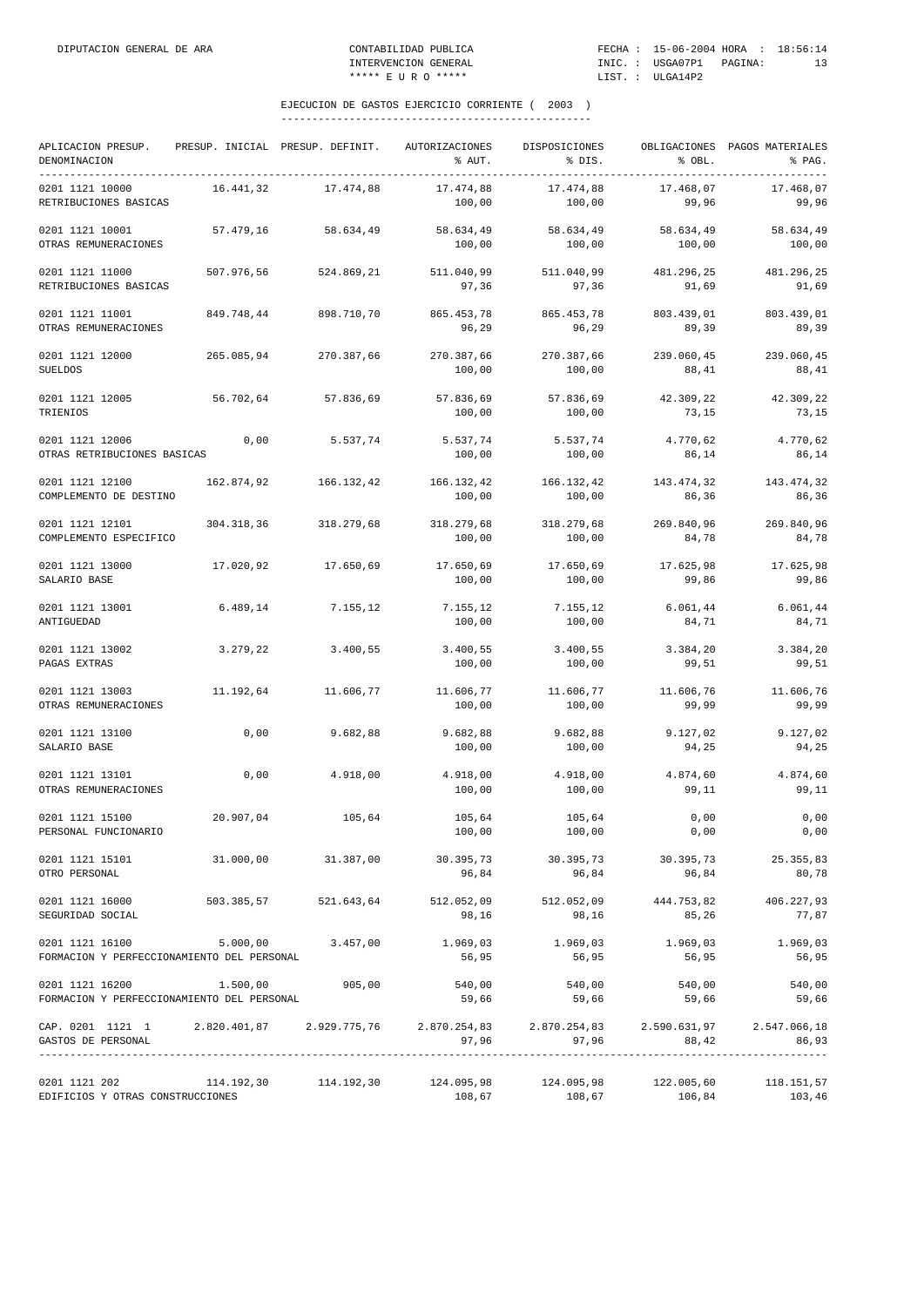| APLICACION PRESUP. PRESUP. INICIAL PRESUP. DEFINIT.<br>DENOMINACION |            |                                                                 | AUTORIZACIONES<br>% AUT.     | DISPOSICIONES<br>$\texttt{\$DIS}.$      | % OBL.               | OBLIGACIONES PAGOS MATERIALES<br>% PAG. |
|---------------------------------------------------------------------|------------|-----------------------------------------------------------------|------------------------------|-----------------------------------------|----------------------|-----------------------------------------|
| 0201 1121 204<br>MATERIAL DE TRANSPORTE                             | 3.005,06   | 3.005,06                                                        | 0,00<br>0,00                 | 0,00<br>0,00                            | 0,00<br>0,00         | 0,00<br>0,00                            |
| 0201 1121 205<br>MOBILIARIO Y ENSERES                               |            | $12.030, 24$ $12.030, 24$ $10.054, 11$ $10.054, 11$ $9.972, 07$ | 83,57                        | 83,57                                   | 82,89                | 9.684,23<br>80,49                       |
| 0201 1121 212<br>EDIFICIOS Y OTRAS CONSTRUCCIONES                   |            | 60.101,21 16.754,55                                             | 2.175,00 2.175,00<br>12,98   | 12,98                                   | 2.175,00<br>12,98    | 2.175,00<br>12,98                       |
| 0201 1121 214<br>MATERIAL DE TRANSPORTE                             |            | 60.101,21 60.101,21                                             | 33.973,57<br>56,52           | 33.973,57<br>56,52                      | 33.973,57<br>56,52   | 33.814,89<br>56,26                      |
| 0201 1121 215<br>MOBILIARIO Y ENSERES                               | 6.010, 12  | 1.967,41                                                        | 2.248,62<br>114,29           | 2.248,62<br>114,29                      | 2.248,62<br>114,29   | 2.248,62<br>114,29                      |
| 0201 1121 216<br>EQUIPOS PARA PROCESOS DE INFORMACION               | 1.803,04   | 1.803,04                                                        | 2.340,27<br>129,79           | 2.340,27<br>129,79                      | 2.340,27<br>129,79   | 2.340,27<br>129,79                      |
| 0201 1121 22000<br>ORDINARIO NO INVENTARIABLE                       |            | 120.202,42 79.835,61                                            | 25.769,08 25.769,08<br>32,27 | 32,27                                   | 25.769,08<br>32,27   | 21.403,05<br>26,80                      |
| 0201 1121 22001<br>MOBILIARIO Y ENSERES                             |            | 36.060,73 36.060,73                                             | 16.587,32<br>45,99           | 16.587,32<br>45,99                      | 16.587,32<br>45,99   | 16.587,32<br>45,99                      |
| 0201 1121 22002<br>PRENSA, REVISTAS Y PUBLICACIONES PERIODICAS      | 24.040,48  | 5.752,11                                                        | 19.991,48<br>347,55          | 19.991,48<br>347,55                     | 19.991,48<br>347,55  | 19.844,53<br>344,99                     |
| 0201 1121 22003<br>LIBROS Y OTRAS PUBLICACIONES                     |            | 60.101,21 60.101,21                                             | 125,06                       | 75.163,22 75.163,22 75.163,22<br>125,06 | 125,06               | 75.163,22<br>125,06                     |
| 0201 1121 22004<br>MATERIAL INFORMATICO                             | 601,01     | 601,01                                                          | 3.208,46 3.208,46<br>533,84  | 533,84                                  | 3.208, 46<br>533,84  | 3.208,46<br>533,84                      |
| 0201 1121 22009<br>OTRO MATERIAL                                    | 601,01     | 601,01                                                          | 0,00<br>0,00                 | 0,00<br>0,00                            | 0,00<br>0,00         | 0,00<br>0,00                            |
| 0201 1121 22100<br>ENERGIA ELECTRICA                                | 3.005,06   | 3.005,06                                                        | 870,77<br>28,97              | 870,77<br>28,97                         | 870,77<br>28,97      | 870,77<br>28,97                         |
| 0201 1121 22101<br>AGUA                                             | 300,51     | 300,51                                                          | 0,00<br>0,00                 | 0,00<br>0,00                            | 0,00<br>0,00         | 0,00<br>0,00                            |
| 0201 1121 22102<br>GAS                                              | 300,51     | 300,51                                                          | 50,09<br>16,66               | 50,09<br>16,66                          | 50,09<br>16,66       | 42,34<br>14,08                          |
| 0201 1121 22103<br>COMBUSTIBLES                                     | 300,51     | 30.300,51                                                       | 43.304,04<br>142,91          | 43.304,04<br>142,91                     | 43.304,04<br>142,91  | 43.304,04<br>142,91                     |
| 0201 1121 22104<br>VESTUARIO                                        | 300,51     | 300,51                                                          | 790,00<br>262,88             | 790,00<br>262,88                        | 790,00<br>262,88     | 790,00<br>262,88                        |
| 0201 1121 22109<br>OTROS SUMINISTROS                                | 30.050,61  | 30.050,61                                                       | 15.411,08<br>51,28           | 15.411,08<br>51,28                      | 15.411,08<br>51,28   | 15.411,08<br>51,28                      |
| 0201 1121 22200<br>TELEFONICAS                                      | 180.303,63 | 7.515,02                                                        | 18.817,80<br>250,40          | 18.817,80<br>250,40                     | 18.817,80<br>250,40  | 18.817,80<br>250,40                     |
| 0201 1121 22201<br>POSTALES                                         | 3.005,06   | 0,06                                                            | 1.741,59<br>2.650,00         | 1.741,59<br>2.650,00                    | 1.741,59<br>2.650,00 | 1.741,59<br>2.650,00                    |
| 0201 1121 22202<br>TELEGRAFICAS                                     | 1.202,02   | 1.202,02                                                        | 0,00<br>0,00                 | 0,00<br>0,00                            | 0,00<br>0,00         | 0,00<br>0,00                            |
| 0201 1121 22203<br>TELEX Y TELEFAX                                  | 18.030,36  | 18.030,36                                                       | 46.754,30<br>259,30          | 46.754,30<br>259,30                     | 46.754,30<br>259,30  | 46.754,30<br>259,30                     |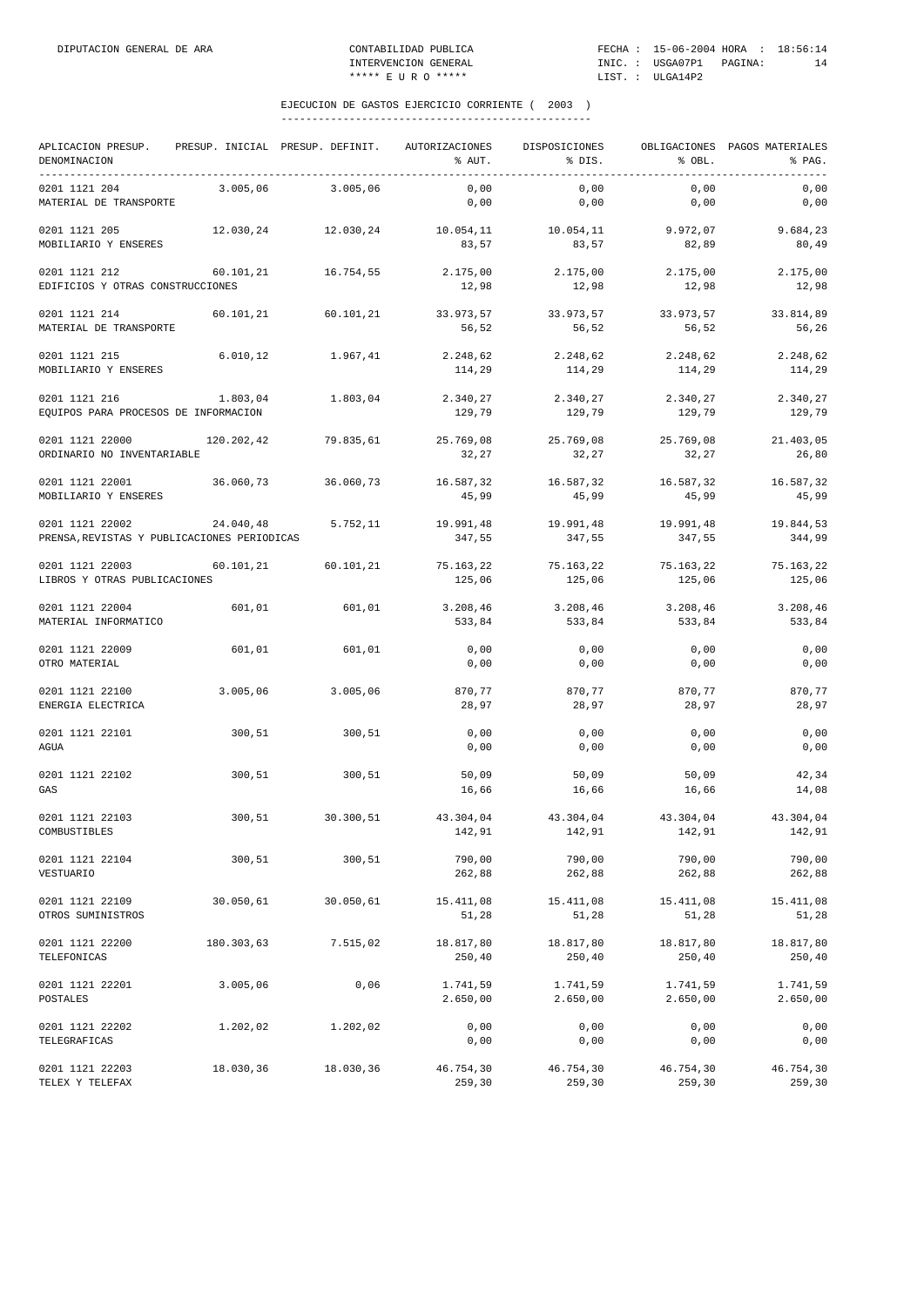| APLICACION PRESUP.<br>DENOMINACION                                                                                                        |            | PRESUP. INICIAL PRESUP. DEFINIT. | AUTORIZACIONES<br>% AUT.       | DISPOSICIONES<br>% DIS.         | % OBL.                | OBLIGACIONES PAGOS MATERIALES<br>% PAG. |
|-------------------------------------------------------------------------------------------------------------------------------------------|------------|----------------------------------|--------------------------------|---------------------------------|-----------------------|-----------------------------------------|
| 0201 1121 22209<br>OTRAS                                                                                                                  | 1.202,02   | 1.202,02                         | 0,00<br>0,00                   | 0,00<br>0,00                    | 0,00<br>0,00          | 0,00<br>0,00                            |
| 0201 1121 223<br>TRANSPORTE                                                                                                               | 24.040,48  | 15.326,60                        | 50.896,39<br>332,07            | 50.896,39<br>332,07             | 50.896,39<br>332,07   | 49.160,42<br>320,75                     |
| 0201 1121 22403<br>OTROS RIESGOS                                                                                                          | 601,01     | 601,01                           | 3.623,09<br>602,83             | 3.623,09<br>602,83              | 3.623,09<br>602,83    | 3.623,09<br>602,83                      |
| 0201 1121 22500<br>PAGO IMPUESTO VEHICULOS                                                                                                | 0,00       | 0,00                             | 1.282,11<br>0,00               | 1.282,11<br>0,00                | 1.282,11<br>0,00      | 1.282,11<br>0,00                        |
| 0201 1121 22601<br>ATENCIONES PROTOCOLARIAS Y REPRESENTATIVAS                                                                             | 480.809,68 | 742.001,68                       | 718.789,05<br>96,87            | 718.789,05<br>96,87             | 718.789,05<br>96,87   | 644.565,23<br>86,86                     |
| 0201 1121 22602<br>GASTOS DE DIVULGACION Y PROMOCION(CULT., COMERC.Y CIENTI                                                               |            | 2.253.795,39 4.555.462,93        | 4.464.054,93<br>97,99          | 4.464.050,78<br>97,99           | 4.459.177,69<br>97,88 | 3.868.902,59<br>84,92                   |
| 0201 1121 22605<br>REUNIONES Y CONFERENCIAS                                                                                               |            | 90.151,82 384.151,82             | 383.659,21 383.348,57<br>99,87 | 99,79                           | 383.348,57<br>99,79   | 383.348,57<br>99,79                     |
| 0201 1121 22609<br>OTROS                                                                                                                  |            | 12.020.24 33.020.24              | 37.660,93<br>114,05            | 37.660,93<br>114,05             | 37.660,93<br>114,05   | 34.660,93<br>104,96                     |
| 0201 1121 22700<br>LIMPIEZA Y ASEO                                                                                                        | 9.015, 18  | 9.015, 18                        | 7.108,80<br>78,85              | 7.108,80<br>78,85               | 7.108,80<br>78,85     | 5.924,00<br>65,71                       |
| 0201 1121 22701<br>SEGURIDAD                                                                                                              | 300,51     | 300,51                           | 1.439,88<br>479,14             | 1,439,88<br>479,14              | 1,439,88<br>479,14    | 434,86<br>144,70                        |
| 0201 1121 22703<br>POSTALES                                                                                                               | 300,51     | 300,51                           | 0,00<br>0,00                   | 0,00<br>0,00                    | 0,00<br>0,00          | 0,00<br>0,00                            |
| 0201 1121 22706<br>ESTUDIOS Y TRABAJOS TECNICOS                                                                                           | 360.607,26 | 274.182,72                       | 116,19                         | 318.592,70 318.592,70<br>116,19 | 316.144,06<br>115,30  | 215.678,46<br>78,66                     |
| 0201 1121 22709<br>OTROS                                                                                                                  | 120.202,42 | 409.202,42                       | 347.278,63<br>84,86            | 347.278,63<br>84,86             | 347.276,95<br>84,86   | 327.096,65<br>79,93                     |
| 0201 1121 230<br><b>DIETAS</b>                                                                                                            | 30.050,61  | 30.050,61                        | 23.782,56<br>79,14             | 23.782,56<br>79,14              | 23.782,56<br>79,14    | 23.277,00<br>77,45                      |
| 0201 1121 231<br>LOCOMOCION                                                                                                               | 42.070,85  | 42.070,85                        | 48.265,12<br>114,72            | 48.265,12<br>114,72             | 48.265,12<br>114,72   | 47.595,99<br>113,13                     |
| 0201 1121 23200<br>INDEMNIZACIONES POR TRASLADO                                                                                           | 0,00       | 0,00                             | 4.352,92<br>0,00               | 4.352,92<br>0,00                | 4.352,92<br>0,00      | 204,95<br>0,00                          |
| CAP. 0201 1121 2 4.160.816,80 6.980.699,76 6.854.133,10 6.853.818,31 6.844.322,48 6.038.107,93<br>GASTOS EN BIENES CORRIENTES Y SERVICIOS |            |                                  | 98,18                          | 98,18                           | 98,04                 | 86,49                                   |
| 0201 1121 44900<br>SUBVENCIONES INESPECIFICAS                                                                                             | 0,00       | 13.000,00                        | 13.000,00<br>100,00            | 13.000,00<br>100,00             | 13.000,00<br>100,00   | 13.000,00<br>100,00                     |
| 0201 1121 46900<br>SUBVENCIONES INESPECIFICAS                                                                                             | 60.101, 21 | 101,21                           | 0,00<br>0,00                   | 0,00<br>0,00                    | 0,00<br>0,00          | 0,00<br>0,00                            |
| 0201 1121 46903<br>FONDO AQUITANIA-MIDI-PYRENEES                                                                                          | 96.161,94  | 58.301,26                        | 58.301,26<br>100,00            | 58.301,26<br>100,00             | 20.541,47<br>35, 23   | 0,00<br>0,00                            |
| 0201 1121 47903<br>FONDO AQUITANIA-MIDI-PYRENEES                                                                                          | 96.161,94  | 16.500,00                        | 16.500,00<br>100,00            | 16.500,00<br>100,00             | 11.421,61<br>69,22    | 0,00<br>0,00                            |
| 0201 1121 48900<br>SUBVECIONES INESPECIFICAS                                                                                              | 30.050,61  | 230.930,61                       | 230.930,00<br>99,99            | 230.930,00<br>99,99             | 214.015,00<br>92,67   | 162.097,52<br>70,19                     |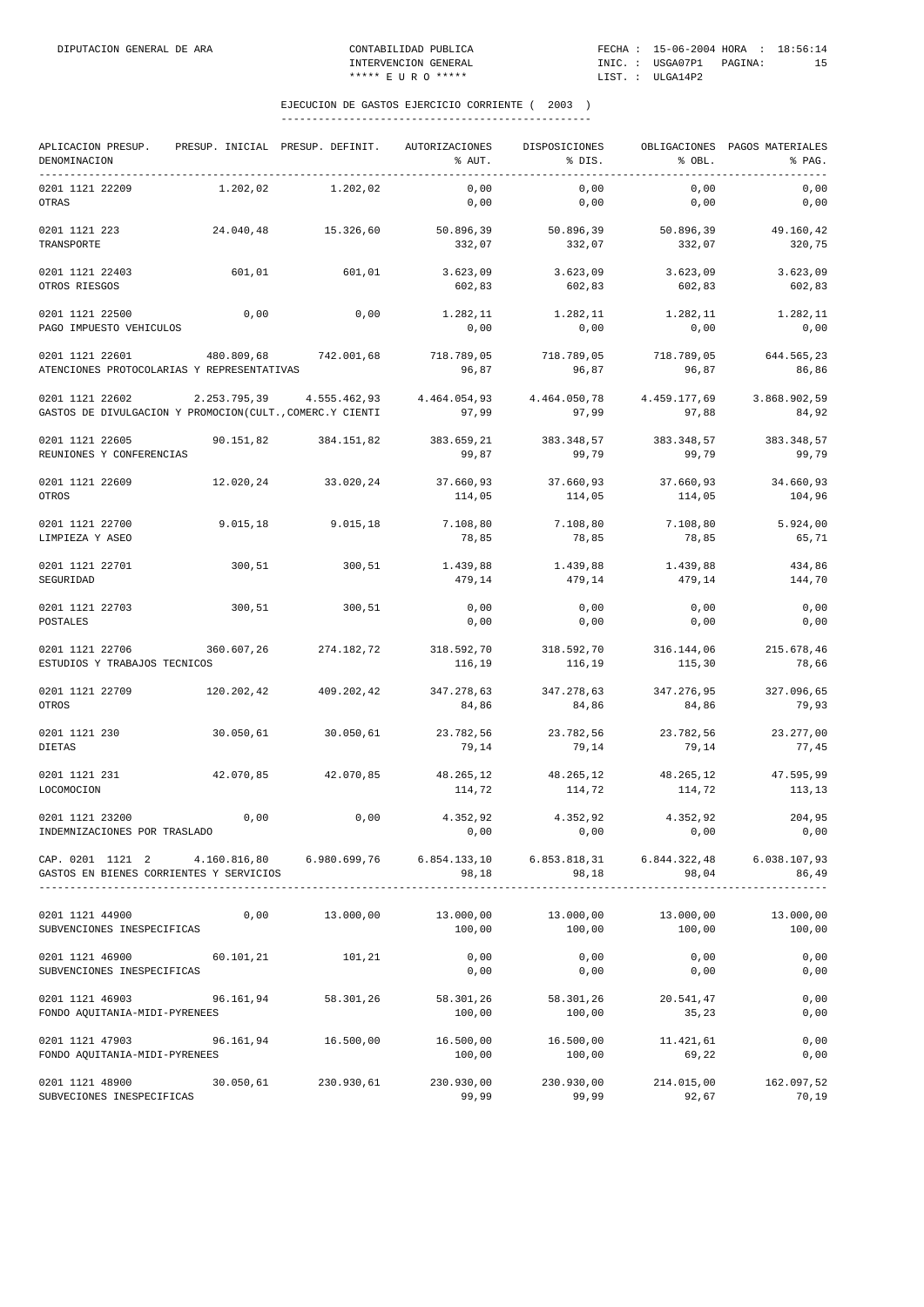| APLICACION PRESUP.<br>DENOMINACION<br>----------                                                       | PRESUP. INICIAL PRESUP. DEFINIT. |                       | AUTORIZACIONES<br>% AUT.                  | DISPOSICIONES<br>% DIS. | % OBL.               | OBLIGACIONES PAGOS MATERIALES<br>% PAG. |
|--------------------------------------------------------------------------------------------------------|----------------------------------|-----------------------|-------------------------------------------|-------------------------|----------------------|-----------------------------------------|
| 0201 1121 48901<br>SEMINARIO INVESTIGACION POR LA PAZ                                                  | 54.091,09                        | 54.091,09             | 55.984,28<br>103,50                       | 55.984,28<br>103,50     | 55.984,28<br>103,50  | 26.603,92<br>49,18                      |
| 0201 1121 48902<br>SUBV.A FAMILIAS Y ENTES SIN ANIMO LUCRO                                             | 0,00                             | 360.607,00            | 360.607,00<br>100,00                      | 360.607,00<br>100,00    | 360.607,00<br>100,00 | 360.607,00<br>100,00                    |
| 0201 1121 48903<br>FONDO AQUITANIA-MIDI-PYRENEES                                                       | 48.080,97                        | 165.603,59            | 160.527,79<br>96,93                       | 160.527,79<br>96,93     | 89.493,73<br>54,04   | 20.137,23<br>12,15                      |
| CAP. 0201 1121 4 384.647,76 899.134,76<br>TRANSFERENCIAS CORRIENTES                                    |                                  |                       | 895.850,33<br>99,63                       | 895.850,33<br>99,63     | 765.063,09<br>85,08  | 582.445,67<br>64,77                     |
| 0201 1121 694<br>MATERIAL DE TRANSPORTE                                                                | 216.364,36                       | 214.404,05            | 0,00<br>0,00                              | 0,00<br>0,00            | 0,00<br>0,00         | 0,00<br>0,00                            |
| CAP. 0201 1121 6<br>INVERSIONES REALES                                                                 |                                  | 216.364,36 214.404,05 | 0,00<br>0,00                              | 0,00<br>0,00            | 0,00<br>0,00         | 0,00<br>0,00                            |
| 0201 1121 76900<br>SUBVENCIONES INESPECIFICAS                                                          |                                  | 120.202,43 120.202,43 | 114.000,00<br>94,84                       | 114.000,00<br>94,84     | 114.000,00<br>94,84  | 60.000,00<br>49,91                      |
| 0201 1121 76903<br>FONDO AQUITANIA-MIDI-PYRENEES                                                       | 24.040,48                        | 24.040,48             | 12.000,00<br>49,91                        | 12.000,00<br>49,91      | 12.000,00<br>49,91   | 0,00<br>0,00                            |
| 0201 1121 77903<br>FONDO AQUITANIA-MIDI-PYRENEES                                                       | 24.040,48                        | 24.040,48             | 5.000,00<br>20,79                         | 5.000,00<br>20,79       | 5.000,00<br>20,79    | 0,00<br>0,00                            |
| 0201 1121 78900<br>SUBVENCIONES INESPECIFICAS                                                          | 24.040,48                        | 24.040,48             | 15.000,00<br>62,39                        | 15.000,00<br>62,39      | 15.000,00<br>62,39   | 15.000,00<br>62,39                      |
| 0201 1121 78903<br>FONDO AOUITANIA-MIDI-PYRENEES                                                       | 12.020,24                        | 12.020,24             | 8.000,00<br>66,55                         | 8.000,00<br>66,55       | 2.798,21<br>23,27    | 0,00<br>0,00                            |
| CAP. 0201 1121 7 204.344,11 204.344,11<br>TRANSFERENCIAS DE CAPITAL                                    |                                  |                       | 154.000,00 154.000,00 148.798,21<br>75,36 | 75,36                   | 72,81                | 75.000,00<br>36,70                      |
| PROGRAMA 0201 1121 7.786.574,90 11.228.358,44 10.774.238,26<br>PRESIDENCIA Y ORGANOS DE LA PRESIDENCIA |                                  |                       | 95,95                                     | 95,95                   | 92,16                | 9.242.619,78<br>82,31                   |
| DEPARTAMENTO 02<br>PRESIDENCIA DE LA DIPUTACION GENERAL DE ARAGON                                      | 7.786.574,90                     |                       | 11.228.358,44   10.774.238,26<br>95,95    | 95,95                   | 92,16                | 9.242.619,78<br>82,31                   |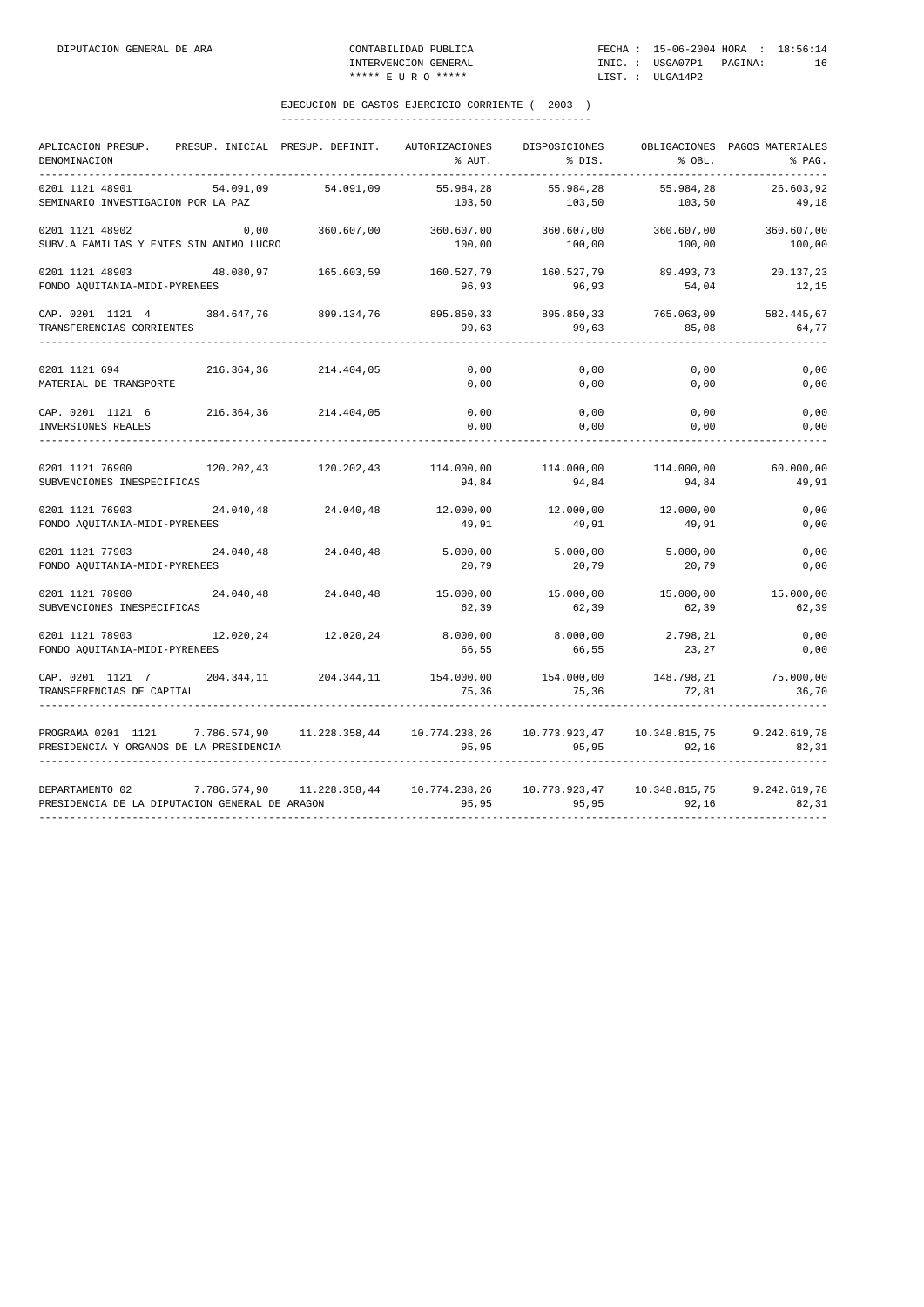| APLICACION PRESUP. PRESUP. INICIAL PRESUP. DEFINIT. AUTORIZACIONES<br>DENOMINACION |           |                                                                            | % AUT.                        | DISPOSICIONES<br>8 DIS.          | % OBL.                       | OBLIGACIONES PAGOS MATERIALES<br>% PAG. |
|------------------------------------------------------------------------------------|-----------|----------------------------------------------------------------------------|-------------------------------|----------------------------------|------------------------------|-----------------------------------------|
| 0301 1125 12000<br><b>SUELDOS</b>                                                  | 31.668,82 | 32.302,20                                                                  | 32.302,20<br>100,00           | 32.302,20<br>100,00              | 31.719,74<br>98,19           | 31.719,74<br>98,19                      |
| 0301 1125 12005<br>TRIENIOS                                                        | 5.288,36  | 5.394, 13                                                                  | 5.394,13<br>100,00            | 5.394,13<br>100,00               | 4.613,74<br>85,53            | 4.613,74<br>85,53                       |
| 0301 1125 12006<br>OTRAS RETRIBUCIONES BASICAS                                     | 0,00      | 595,62                                                                     | 595,62<br>100,00              | 595,62<br>100,00                 | 571,12<br>95,88              | 571,12<br>95,88                         |
| 0301 1125 12100<br>COMPLEMENTO DE DESTINO                                          |           | 17.518,24 17.868,60                                                        | 17.868,60<br>100,00           | 17.868,60<br>100,00              | 17.133,36<br>95,88           | 17.133,36<br>95,88                      |
| 0301 1125 12101<br>COMPLEMENTO ESPECIFICO                                          | 24.132,08 | 25.355,43                                                                  | 25.355,43 25.355,43<br>100,00 | 100,00                           | 23.766,24<br>93,73           | 23.766,24<br>93,73                      |
| 0301 1125 16000<br>SEGURIDAD SOCIAL                                                |           | 18.812,97 19.189,23                                                        | 19.189,23<br>100,00           | 100,00                           | 19.189,23 17.702,91<br>92,25 | 16.203,09<br>84,43                      |
| CAP. 0301 1125 1<br>GASTOS DE PERSONAL                                             |           | $97.420,47$ $100.705,21$ $100.705,21$ $100.705,21$ $95.507,11$ $94.007,29$ | 100,00                        | 100,00                           | 94,83                        | 93,34                                   |
| 0301 1125 215<br>MOBILIARIO Y ENSERES                                              | 601,01    | 601,01                                                                     | 441,96<br>73,53               | 441,96<br>73,53                  | 441,96<br>73,53              | 441,96<br>73,53                         |
| 0301 1125 216<br>EQUIPOS PARA PROCESOS DE INFORMACION                              |           | 1.202,02 1.202,02                                                          | 0,00<br>0,00                  | 0,00<br>0,00                     | 0,00<br>0,00                 | 0,00<br>0,00                            |
| 0301 1125 22000<br>ORDINARIO NO INVENTARIABLE                                      | 3.305, 57 | 3.305,57                                                                   | 1.417,11 1.417,11<br>42,87    | 42,87                            | 1.417,11<br>42,87            | 1.417,11<br>42,87                       |
| 0301 1125 22001<br>MOBILIARIO Y ENSERES                                            |           | 2.704,55 2.704,55                                                          | 0,00<br>0,00                  | 0,00<br>0,00                     | 0,00<br>0,00                 | 0,00<br>0,00                            |
| 0301 1125 22002<br>PRENSA, REVISTAS Y PUBLICACIONES PERIODICAS                     | 601,01    | 601, 01                                                                    | 0,00<br>0,00                  | 0,00<br>0,00                     | 0,00<br>0,00                 | 0,00<br>0,00                            |
| 0301 1125 22003<br>LIBROS Y OTRAS PUBLICACIONES                                    | 6.010, 12 | 6.010, 12                                                                  | 303,07                        | 18.214,90    18.214,90<br>303,07 | 18.214,90<br>303,07          | 18.214,90<br>303,07                     |
| 0301 1125 22004<br>MATERIAL INFORMATICO                                            | 901,52    | 901,52                                                                     | 0,00<br>0,00                  | 0,00<br>0,00                     | 0,00<br>0,00                 | 0,00<br>0,00                            |
| 0301 1125 22100<br>ENERGIA ELECTRICA                                               | 601,01    | 601,01                                                                     | 0,00<br>0,00                  | 0,00<br>0,00                     | 0,00<br>0,00                 | 0,00<br>0,00                            |
| 0301 1125 22200<br>TELEFONICAS                                                     | 2.404,05  | 2.404,05                                                                   | 0,00<br>0,00                  | 0,00<br>0,00                     | 0,00<br>0,00                 | 0,00<br>0,00                            |
| 0301 1125 22201<br>POSTALES                                                        | 601,01    | 601,01                                                                     | 0,00<br>0,00                  | 0,00<br>0,00                     | 0,00<br>0,00                 | 0,00<br>0,00                            |
| 0301 1125 223<br>TRANSPORTE                                                        | 1.202,02  | 1,202,02                                                                   | 1.324,86<br>110,21            | 1.324,86<br>110,21               | 1.324,86<br>110,21           | 1.324,86<br>110,21                      |
| 0301 1125 22601<br>ATENCIONES PROTOCOLARIAS Y REPRESENTATIVAS                      | 6.010, 12 | 6.010, 12                                                                  | 44,19<br>0,73                 | 44,19<br>0,73                    | 44,19<br>0,73                | 44,19<br>0,73                           |
| 0301 1125 22602<br>GASTOS DE DIVULGACION Y PROMOCION(CULT., COMERC.Y CIENTI        | 18.030,36 | 18.030,36                                                                  | 11.557,41<br>64,09            | 11.557,41<br>64,09               | 11.557,41<br>64,09           | 11.557,41<br>64,09                      |
| 0301 1125 22605<br>REUNIONES Y CONFERENCIAS                                        | 7.813,16  | 7.813,16                                                                   | 998,47<br>12,77               | 998,47<br>12,77                  | 998,47<br>12,77              | 998,47<br>12,77                         |
| 0301 1125 230<br>DIETAS                                                            | 601,01    | 601,01                                                                     | 0,00<br>0,00                  | 0,00<br>0,00                     | 0,00<br>0,00                 | 0,00<br>0,00                            |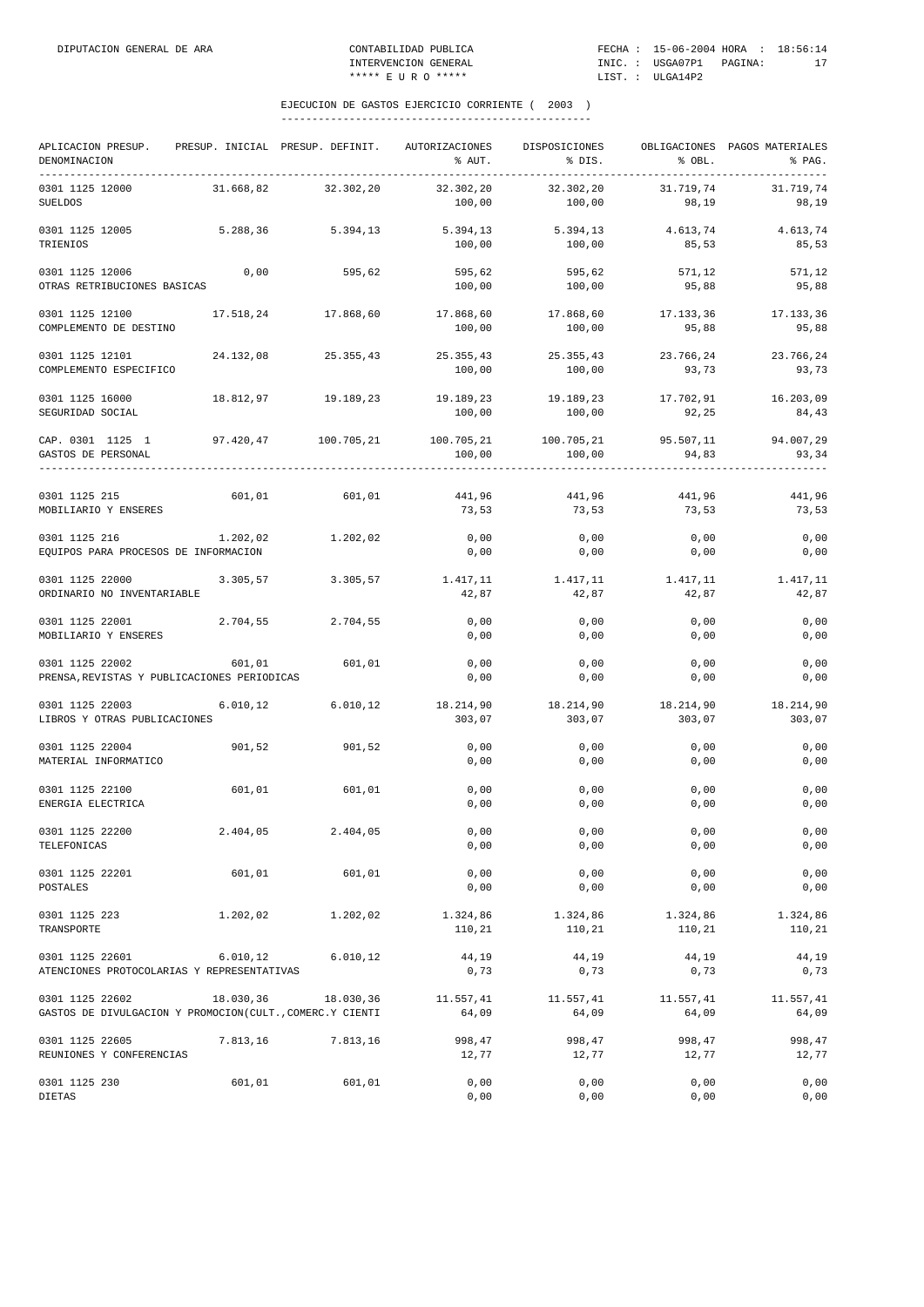| APLICACION PRESUP.<br>DENOMINACION                                                                                | PRESUP. INICIAL PRESUP. DEFINIT. |                       | AUTORIZACIONES<br>% AUT.                            | DISPOSICIONES<br>% DIS. | OBLIGACIONES<br>% OBL. | PAGOS MATERIALES<br>% PAG.              |
|-------------------------------------------------------------------------------------------------------------------|----------------------------------|-----------------------|-----------------------------------------------------|-------------------------|------------------------|-----------------------------------------|
| 0301 1125 231<br>LOCOMOCION                                                                                       | 601,01                           | 601,01                | 0,00<br>0,00                                        | 0,00<br>0,00            | 0,00<br>0,00           | 0,00<br>0,00                            |
| 0301 1125 239<br>OTRAS INDEMNIZACIONES                                                                            |                                  | 150.253,03 150.253,03 | 108.873,24 108.873,24<br>72,45                      | 72,45                   | 108.873,24<br>72,45    | 76.839,26<br>51,13                      |
| CAP. 0301 1125 2<br>GASTOS EN BIENES CORRIENTES Y SERVICIOS                                                       | 203.442.58 203.442.58            |                       | $142.872.14$ $142.872.14$ $142.872.14$ $110.838.16$ | 70,22 70,22             | 70,22                  | 54,48                                   |
| PROGRAMA 0301 1125 300.863,05 304.147,79 243.577,35 243.577,35 238.379,25 204.845,45<br>COMISION JURIDICA ASESORA |                                  |                       | 80,08                                               | 80,08 78,37             |                        | 67,35                                   |
| DEPARTAMENTO 03<br>COMISION JURIDICA ASESORA                                                                      |                                  | 300.863,05 304.147,79 | 243.577,35 243.577,35<br>80,08                      |                         | 80,08                  | 238.379.25 204.845,45<br>67,35<br>78,37 |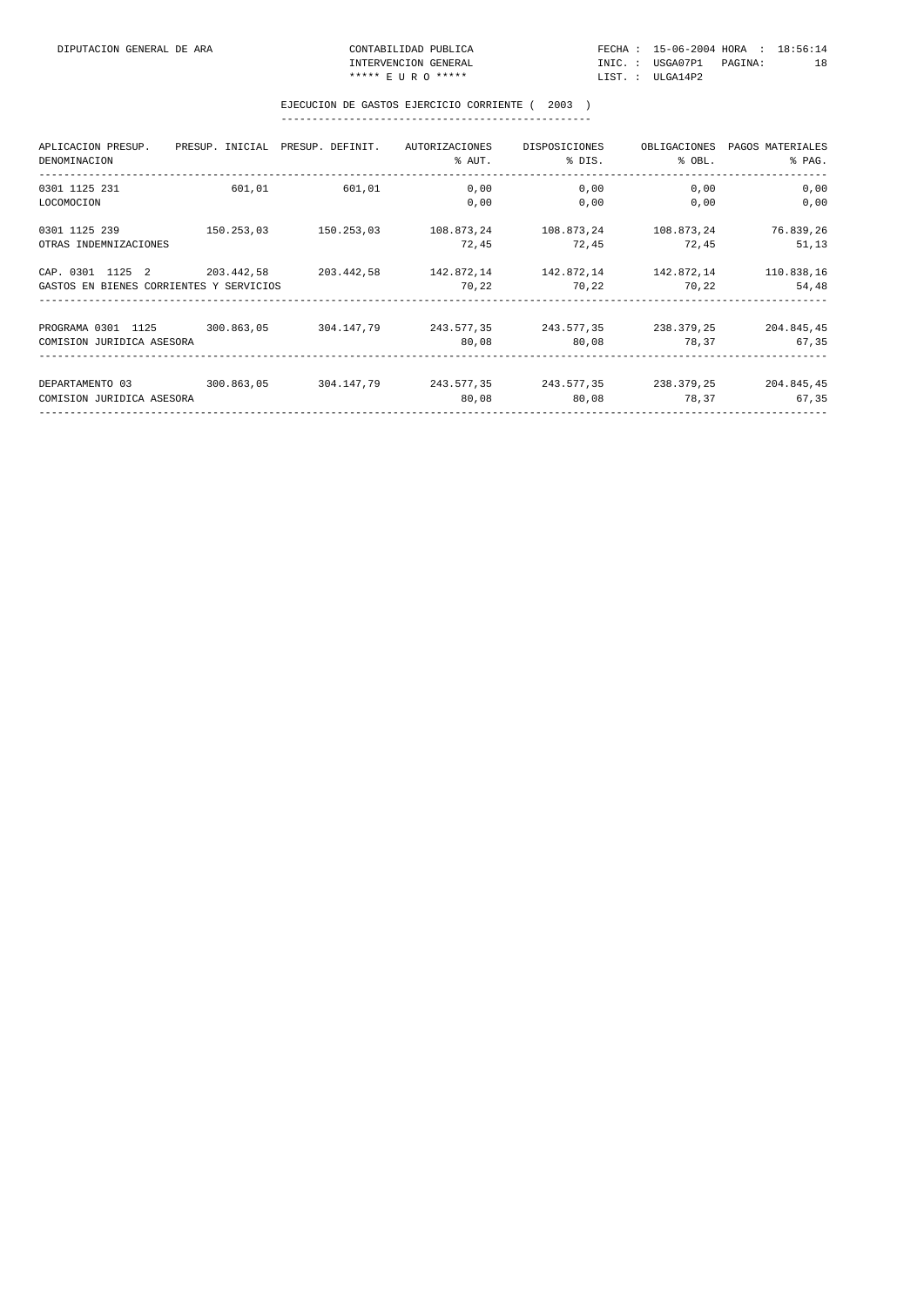| APLICACION PRESUP.<br>DENOMINACION                             |           | PRESUP. INICIAL PRESUP. DEFINIT. AUTORIZACIONES | % AUT.                                                | DISPOSICIONES<br>% DIS. | % OBL.              | OBLIGACIONES PAGOS MATERIALES<br>% PAG. |
|----------------------------------------------------------------|-----------|-------------------------------------------------|-------------------------------------------------------|-------------------------|---------------------|-----------------------------------------|
| 0901 3229 12000<br><b>SUELDOS</b>                              | 52.758,62 | 53.813,79                                       | 53.813,79<br>100,00                                   | 53.813,79<br>100,00     | 52.775,38<br>98,07  | 52.775,38<br>98,07                      |
| 0901 3229 12005<br>TRIENIOS                                    | 9.466,88  | 9.656,22                                        | 9.656,22<br>100,00                                    | 9.656,22<br>100,00      | 7.271,24<br>75,30   | 7.271,24<br>75,30                       |
| 0901 3229 12006<br>OTRAS RETRIBUCIONES BASICAS                 | 0,00      | 1.001,99                                        | 1.001,99<br>100,00                                    | 1.001,99<br>100,00      | 1.001,99<br>100,00  | 1.001,99<br>100,00                      |
| 0901 3229 12100<br>COMPLEMENTO DE DESTINO                      | 29.470,32 | 30.059,73                                       | 30.059,73<br>100,00                                   | 30.059,73<br>100,00     | 28.008,55<br>93,17  | 28.008,55<br>93,17                      |
| 0901 3229 12101<br>COMPLEMENTO ESPECIFICO                      | 45.562,23 | 47.804,87                                       | 47.804,87<br>100,00                                   | 47.804,87<br>100,00     | 44.864,20<br>93,84  | 44.864,20<br>93,84                      |
| 0901 3229 13000<br>SALARIO BASE                                | 11.552,16 | 11.979,59                                       | 11.979,59<br>100,00                                   | 11.979,59<br>100,00     | 11.979,59<br>100,00 | 11.979,59<br>100,00                     |
| 0901 3229 13001<br>ANTIGUEDAD                                  | 758,52    | 786,59                                          | 786,59<br>100,00                                      | 786,59<br>100,00        | 786,37<br>99,97     | 786,37<br>99,97                         |
| 0901 3229 13002<br>PAGAS EXTRAS                                | 2.051,78  | 2.127,70                                        | 2.127,70<br>100,00                                    | 2.127,70<br>100,00      | 2.127,66<br>99,99   | 2.127,66<br>99,99                       |
| 0901 3229 13003<br>OTRAS REMUNERACIONES                        | 2.706,96  | 2.807,12                                        | 2.807,12<br>100,00                                    | 2.807,12<br>100,00      | 2.807,04<br>99,99   | 2.807,04<br>99,99                       |
| 0901 3229 16000<br>SEGURIDAD SOCIAL                            | 36.287,21 | 37.012,95                                       | 37.012,95<br>100,00                                   | 37.012,95<br>100,00     | 34.416,26<br>92,98  | 31.493,11<br>85,08                      |
| CAP. 0901 3229 1<br>GASTOS DE PERSONAL                         |           | 190.614,68 197.050,55                           | 197.050,55 197.050,55 186.038,28 183.115,13<br>100,00 | 100,00                  | 94,41               | 92,92                                   |
| 0901 3229 202<br>EDIFICIOS Y OTRAS CONSTRUCCIONES              |           | 25.843,52 25.843,52                             | 26.837,16 26.837,16 26.837,16 26.837,16<br>103,84     | 103,84                  | 103,84              | 103,84                                  |
| 0901 3229 205<br>MOBILIARIO Y ENSERES                          | 150,25    | 150,25                                          | 0,00<br>0,00                                          | 0,00<br>0,00            | 0,00<br>0,00        | 0,00<br>0,00                            |
| 0901 3229 212<br>EDIFICIOS Y OTRAS CONSTRUCCIONES              | 1.202,02  | 1.202,02                                        | 296,42<br>24,66                                       | 296,42<br>24,66         | 296,42<br>24,66     | 296,42<br>24,66                         |
| 0901 3229 213<br>MAQUINARIA, INSTALACION Y UTILLAJE            | 601,01    | 601,01                                          | 0,00<br>0,00                                          | 0,00<br>0,00            | 0,00<br>0,00        | 0,00<br>0,00                            |
| 0901 3229 215<br>MOBILIARIO Y ENSERES                          | 601,01    | 601,01                                          | 797,15<br>132,63                                      | 797,15<br>132,63        | 797,15<br>132,63    | 48,26<br>8,02                           |
| 0901 3229 216<br>EQUIPOS PARA PROCESOS DE INFORMACION          | 601,01    | 601,01                                          | 0,00<br>0,00                                          | 0,00<br>0,00            | 0,00<br>0,00        | 0,00<br>0,00                            |
| 0901 3229 22000<br>ORDINARIO NO INVENTARIABLE                  | 3.606,07  | 3.606,07                                        | 3.474,99<br>96,36                                     | 3.474,99<br>96,36       | 3.474,99<br>96,36   | 2.784,09<br>77,20                       |
| 0901 3229 22001<br>MOBILIARIO Y ENSERES                        | 3.005,06  | 3.005,06                                        | 19.041,59<br>633,65                                   | 19.041,59<br>633,65     | 19.041,59<br>633,65 | 2.189,99<br>72,87                       |
| 0901 3229 22002<br>PRENSA, REVISTAS Y PUBLICACIONES PERIODICAS | 3.005,06  | 3.005,06                                        | 2.075,15<br>69,05                                     | 2.075,15<br>69,05       | 2.075,15<br>69,05   | 1.956,15<br>65,09                       |
| 0901 3229 22003<br>LIBROS Y OTRAS PUBLICACIONES                | 901,52    | 901,52                                          | 160,08<br>17,75                                       | 160,08<br>17,75         | 160,08<br>17,75     | 160,08<br>17,75                         |
| 0901 3229 22004<br>MATERIAL INFORMATICO                        | 300,51    | 300,51                                          | 1.309,30<br>435,69                                    | 1.309, 30<br>435,69     | 1.309,30<br>435,69  | 1.309,30<br>435,69                      |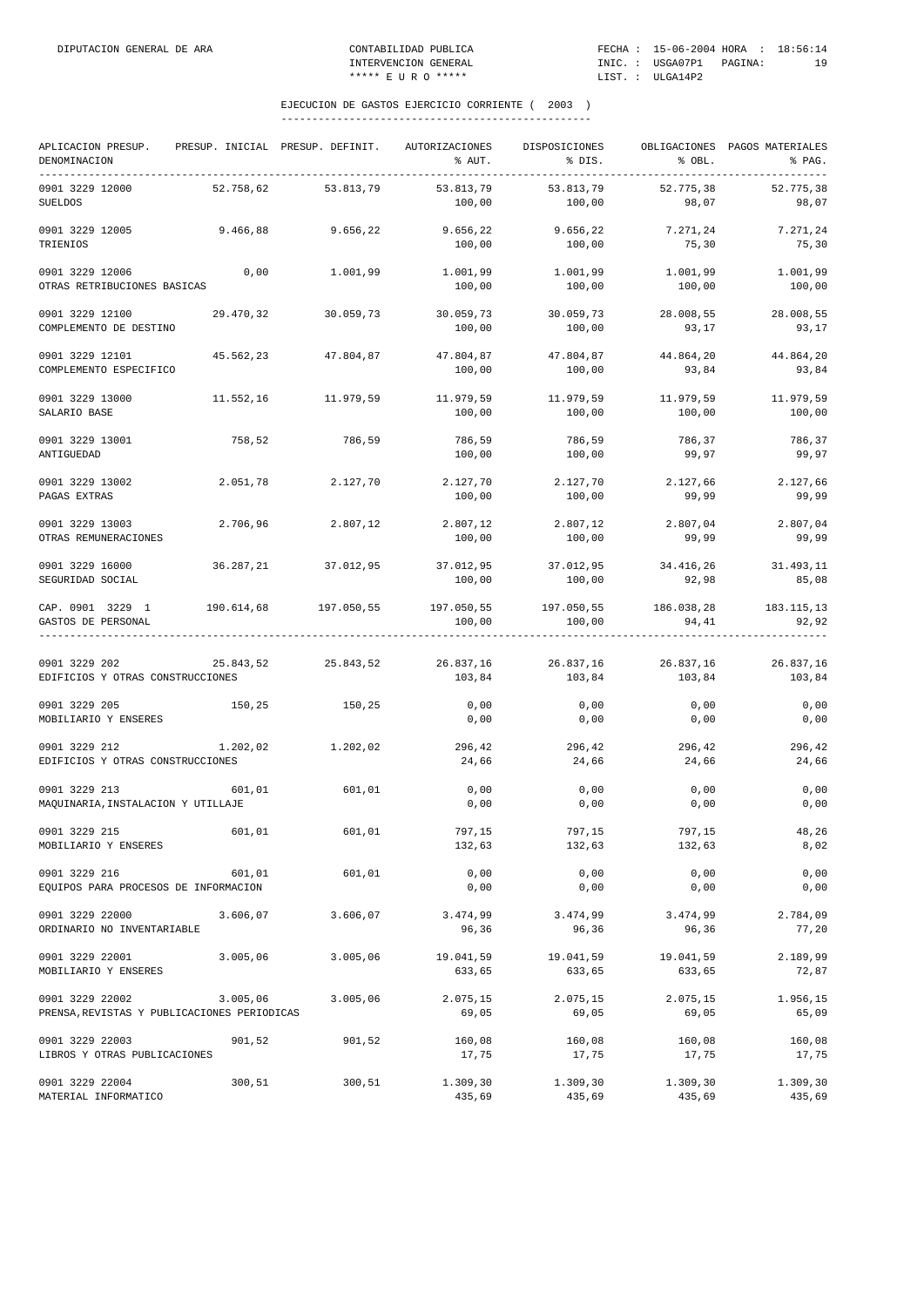| APLICACION PRESUP.<br>DENOMINACION                                          |           | PRESUP. INICIAL PRESUP. DEFINIT. | AUTORIZACIONES<br>% AUT.     | DISPOSICIONES<br>% DIS. | % OBL.              | OBLIGACIONES PAGOS MATERIALES<br>% PAG. |
|-----------------------------------------------------------------------------|-----------|----------------------------------|------------------------------|-------------------------|---------------------|-----------------------------------------|
| 0901 3229 22009<br>OTRO MATERIAL                                            | 300,51    | 300, 51                          | 30,25<br>10,06               | 30,25<br>10,06          | 30,25<br>10,06      | 30,25<br>10,06                          |
| 0901 3229 22100<br>ENERGIA ELECTRICA                                        | 1.202,02  | 1.202,02                         | 922,16<br>76,71              | 922,16<br>76,71         | 922,16<br>76,71     | 922,16<br>76,71                         |
| 0901 3229 22101<br>AGUA                                                     | 300,51    | 300,51                           | 258,83<br>86,13              | 258,83<br>86,13         | 258,83<br>86,13     | 258,83<br>86,13                         |
| 0901 3229 22109<br>OTROS SUMINISTROS                                        | 300,51    | 300,51                           | 0,00<br>0,00                 | $0$ , $00$<br>0,00      | 0,00<br>0,00        | 0,00<br>0,00                            |
| 0901 3229 22200<br>TELEFONICAS                                              | 4.808,10  | 4.808,10                         | 3.751,03<br>78,01            | 3.751,03<br>78,01       | 3.751,03<br>78,01   | 3.665,40<br>76,23                       |
| 0901 3229 22201<br>POSTALES                                                 | 450,76    | 450,76                           | 0,00<br>0,00                 | 0,00<br>0,00            | 0,00<br>0,00        | 0,00<br>0,00                            |
| 0901 3229 22202<br>TELEGRAFICAS                                             | 150,25    | 150,25                           | 0,00<br>0,00                 | 0,00<br>0,00            | 0,00<br>0,00        | 0,00<br>0,00                            |
| 0901 3229 223<br>TRANSPORTE                                                 | 3.005,06  | 3.005,06                         | 3.152,82<br>104,91           | 3.152,82<br>104,91      | 3.152,82<br>104,91  | 3.010,04<br>100,16                      |
| 0901 3229 22400<br>EDIFICIOS Y LOCALES                                      | 360,61    | 360,61                           | 346,47<br>96,07              | 346,47<br>96,07         | 346,47<br>96,07     | 346,47<br>96,07                         |
| 0901 3229 22601<br>ATENCIONES PROTOCOLARIAS Y REPRESENTATIVAS               |           | 12.020,24 12.020,24              | 8.229,58<br>68,46            | 8.229,58<br>68,46       | 8.229,58<br>68,46   | 8.229,58<br>68,46                       |
| 0901 3229 22602<br>GASTOS DE DIVULGACION Y PROMOCION(CULT., COMERC.Y CIENTI |           | 28.247,57 41.247,57              | 37.909,62 37.909,62<br>91,90 | 91,90                   | 37.909,62<br>91,90  | 37.909,62<br>91,90                      |
| 0901 3229 22605<br>REUNIONES Y CONFERENCIAS                                 | 24.040,48 | 24.040,48                        | 6.023,06<br>25,05            | 6.023,06<br>25,05       | 6.023,06<br>25,05   | 6.023,06<br>25,05                       |
| 0901 3229 22609<br>OTROS                                                    | 10.217,21 | 10.217,21                        | 28.800,00<br>281,87          | 19.600,00<br>191,83     | 19.600,00<br>191,83 | 14.400,00<br>140,93                     |
| 0901 3229 22700<br>LIMPIEZA Y ASEO                                          | 4.207,08  | 4.207,08                         | 3.796,57<br>90,24            | 3.796,57<br>90,24       | 3.503,66<br>83,28   | 3.210,75<br>76,31                       |
| 0901 3229 22703<br>POSTALES                                                 | 1.502,53  | 1.502,53                         | 4.010,06<br>266,88           | 4.010,06<br>266,88      | 4.010,06<br>266,88  | 4.010,06<br>266,88                      |
| 0901 3229 22706<br>ESTUDIOS Y TRABAJOS TECNICOS                             | 90.151,82 | 77.151,82                        | 14.759,60<br>19,13           | 14.759,60<br>19,13      | 14.759,60<br>19,13  | 14.759,60<br>19,13                      |
| 0901 3229 22709<br>OTROS                                                    | 34.257,69 | 34.257,69                        | 44.506,20<br>129,91          | 44.506,20<br>129,91     | 44.004,60<br>128,45 | 40.706,51<br>118,82                     |
| 0901 3229 230<br>DIETAS                                                     | 6.010, 12 | 6.010, 12                        | 1.514,61<br>25,20            | 1.514,61<br>25,20       | 1.514,61<br>25,20   | 1.514,61<br>25,20                       |
| 0901 3229 231<br>LOCOMOCION                                                 | 6.010, 12 | 6.010, 12                        | 4.033,59<br>67,11            | 4.033,59<br>67,11       | 4.033,59<br>67,11   | 4.033,59<br>67,11                       |
| 0901 3229 239<br>OTRAS INDEMNIZACIONES                                      | 36.060,73 | 36.060,73                        | 14.749,50<br>40,90           | 14.749,50<br>40,90      | 14.749,50<br>40,90  | 12.346,42<br>34,23                      |
| 0901 3229 25100<br>FINANCIADOS CON RECURSOS PROPIOS                         | 601,01    | 601,01                           | 0,00<br>0,00                 | 0,00<br>0,00            | 0,00<br>0,00        | 0,00<br>0,00                            |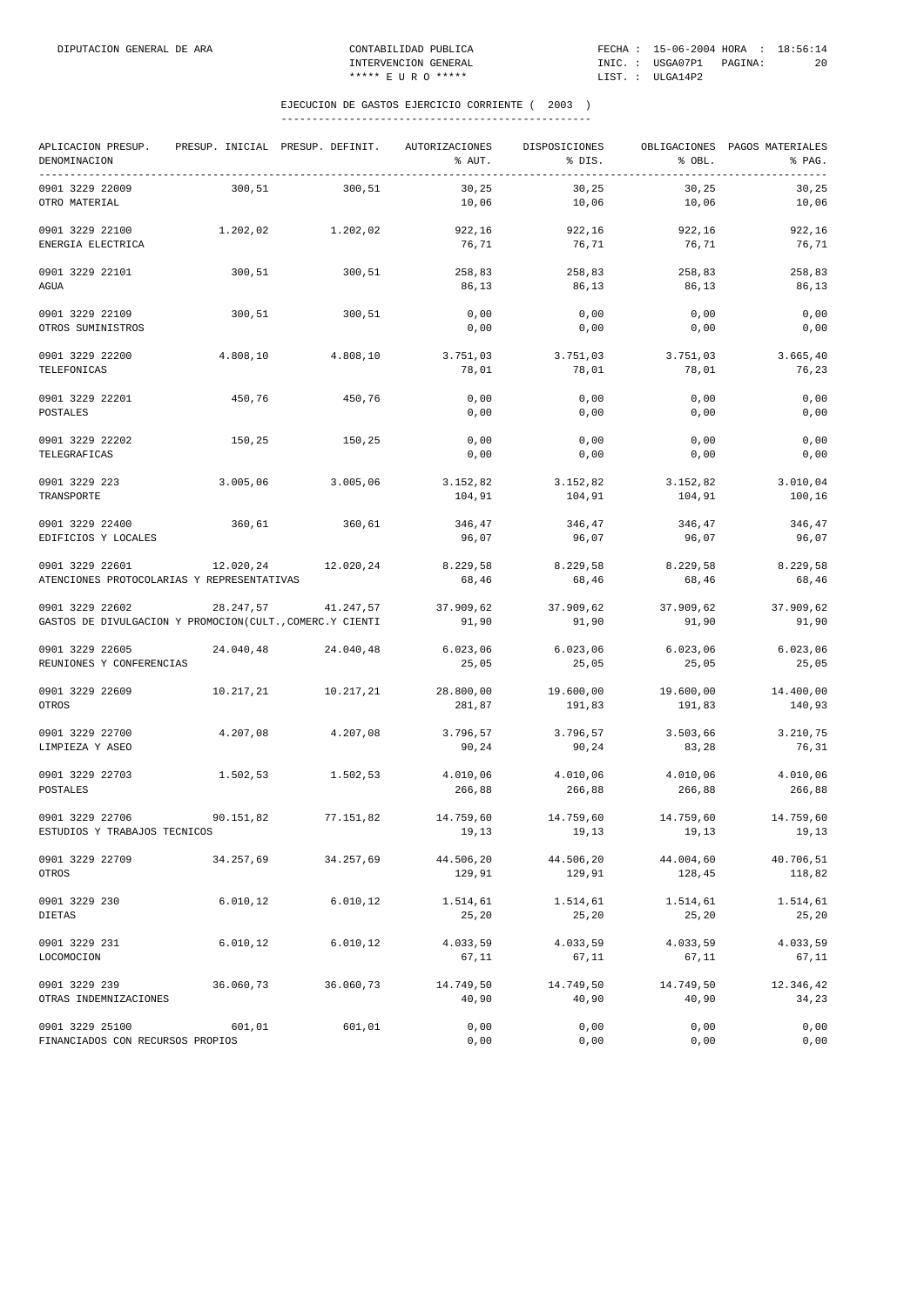| APLICACION PRESUP.<br>DENOMINACION                             | PRESUP. INICIAL | PRESUP. DEFINIT. | AUTORIZACIONES<br>% AUT. | DISPOSICIONES<br>% DIS. | OBLIGACIONES<br>% OBL. | PAGOS MATERIALES<br>% PAG. |
|----------------------------------------------------------------|-----------------|------------------|--------------------------|-------------------------|------------------------|----------------------------|
| 3229 2<br>CAP. 0901<br>GASTOS EN BIENES CORRIENTES Y SERVICIOS | 304.021.97      | 304.021.97       | 230.785.79<br>75,91      | 221.585.79<br>72,88     | 220.791.28<br>72,62    | 190.958,40<br>62,81        |
| PROGRAMA 0901 3229<br>CONSEJO ECONOMICO Y SOCIAL DE ARAGON     | 494.636.65      | 501.072.52       | 427.836.34<br>85,38      | 418.636.34<br>83.54     | 406.829.56<br>81,19    | 374.073,53<br>74,65        |
| DEPARTAMENTO 09<br>CONSEJO ECONOMICO Y SOCIAL DE ARAGON        | 494.636.65      | 501.072.52       | 427.836.34<br>85,38      | 418.636.34<br>83,54     | 406.829.56<br>81,19    | 374.073,53<br>74,65        |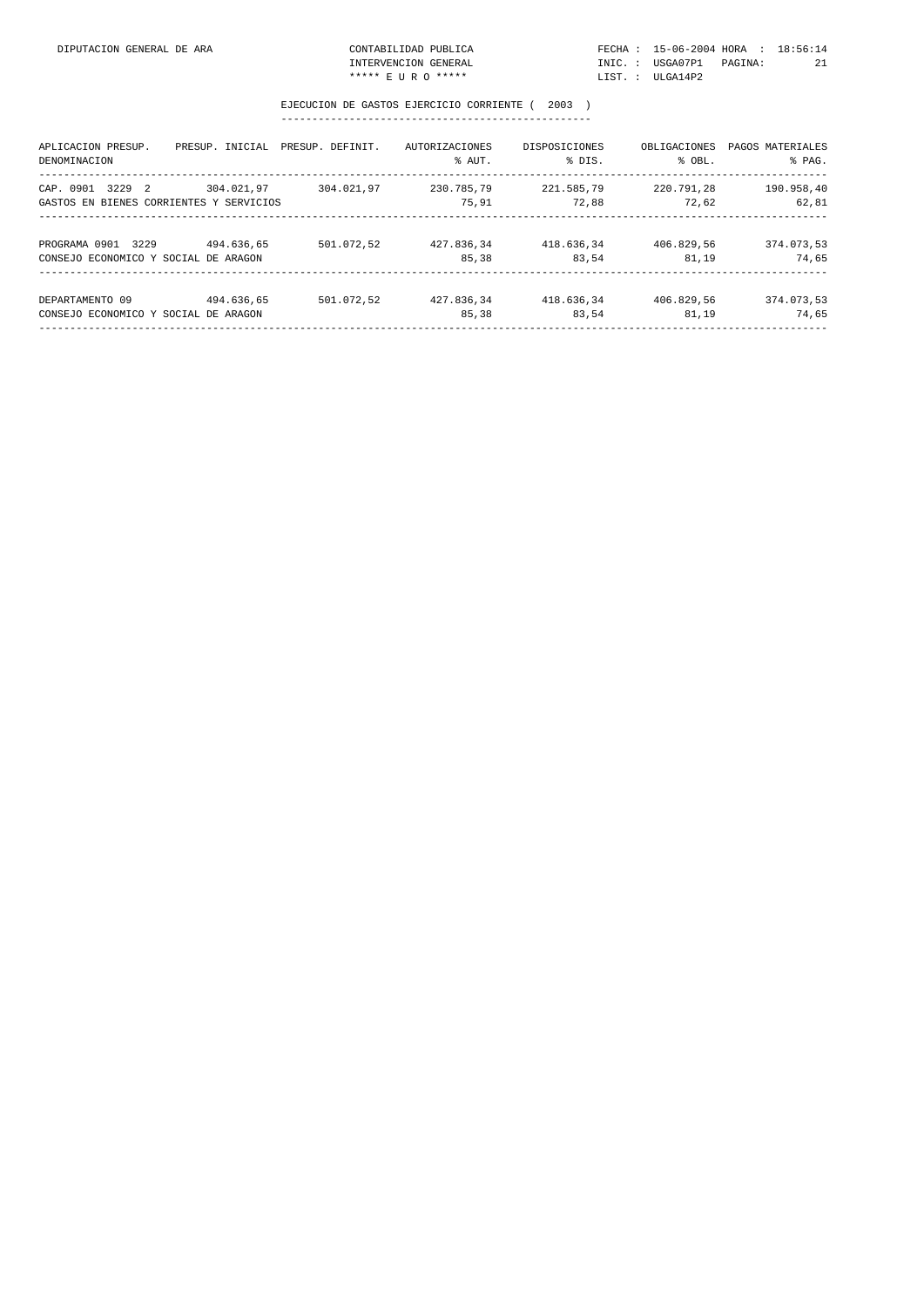| APLICACION PRESUP.<br>DENOMINACION<br>____________             |              | PRESUP. INICIAL PRESUP. DEFINIT. | AUTORIZACIONES<br>% AUT. | DISPOSICIONES<br>% DIS. | % OBL.                | OBLIGACIONES PAGOS MATERIALES<br>% PAG. |
|----------------------------------------------------------------|--------------|----------------------------------|--------------------------|-------------------------|-----------------------|-----------------------------------------|
| 1101 1211 10000<br>RETRIBUCIONES BASICAS                       | 13.847,64    | 15.579,41                        | 15.579,41<br>100,00      | 15.579,41<br>100,00     | 15.183,80<br>97,46    | 15.183,80<br>97,46                      |
| 1101 1211 10001<br>OTRAS REMUNERACIONES                        | 43.050.84    | 44.597,61                        | 44.597,61<br>100,00      | 44.597,61<br>100,00     | 44.597,61<br>100,00   | 44.597,61<br>100,00                     |
| 1101 1211 11000<br>RETRIBUCIONES BASICAS                       | 84.662,76    | 86.364,48                        | 86.364,48<br>100,00      | 86.364,48<br>100,00     | 70.341,81<br>81,44    | 70.341,81<br>81,44                      |
| 1101 1211 11001<br>OTRAS REMUNERACIONES                        | 131.765,16   | 138.071,27                       | 138.071,27<br>100,00     | 138.071,27<br>100,00    | 116.334,28<br>84,25   | 116.334,28<br>84,25                     |
| 1101 1211 12000<br><b>SUELDOS</b>                              | 410.081,42   | 418.283,05                       | 418.087,42<br>99,95      | 418.087,42<br>99,95     | 414.833,16<br>99,17   | 414.833,16<br>99,17                     |
| 1101 1211 12005<br>TRIENIOS                                    | 109.785,15   | 111.980,85                       | 111.980,85<br>100,00     | 111.980,85<br>100,00    | 85.940,48<br>76,74    | 85.940,48<br>76,74                      |
| 1101 1211 12006<br>OTRAS RETRIBUCIONES BASICAS                 | 0,00         | 7.714,79                         | 7.910,42<br>102,53       | 7.910,42<br>102,53      | 7.505,70<br>97,28     | 7.505,70<br>97,28                       |
| 1101 1211 12100<br>COMPLEMENTO DE DESTINO                      | 226.905,60   | 231.443,71                       | 231.443,71<br>100,00     | 231.443,71<br>100,00    | 226.364,52<br>97,80   | 226.364,52<br>97,80                     |
| 1101 1211 12101<br>COMPLEMENTO ESPECIFICO                      | 346.263,88   | 353.372,06                       | 353.372,06<br>100,00     | 353.372,06<br>100,00    | 347.552,43<br>98,35   | 347.552,43<br>98,35                     |
| 1101 1211 15100<br>PERSONAL FUNCIONARIO                        | 14.424,29    | 14.424,29                        | 2.404,05<br>16,66        | 2.404,05<br>16,66       | 0,00<br>0,00          | 0,00<br>0,00                            |
| 1101 1211 15101<br>OTRO PERSONAL-GRATIFICACIONES               | 0,00         | 940,75                           | 12.510,96<br>1.329,89    | 12.510,96<br>1.329,89   | 12.510,86<br>1.329,88 | 12.510,86<br>1.329,88                   |
| 1101 1211 16000<br>SEGURIDAD SOCIAL                            | 264.550,05   | 269.464,28                       | 269.464,28<br>100,00     | 269.464,28<br>100,00    | 254.168,56<br>94,32   | 233.657,91<br>86,71                     |
| 1101 1211 16100<br>FORMACION Y PERFECCIONAMIENTO DEL PERSONAL  | 60,10        | 60,10                            | 0,00<br>0,00             | 0,00<br>0,00            | 0,00<br>0,00          | 0,00<br>0,00                            |
| 1101 1211 16109<br>OTROS                                       | 60,10        | 60,10                            | 0,00<br>0,00             | 0,00<br>0,00            | 0,00<br>0,00          | 0,00<br>0,00                            |
| CAP. 1101 1211 1<br>GASTOS DE PERSONAL                         | 1.645.456,99 | 1.692.356.75                     | 1.691.786,52<br>99,96    | 1.691.786,52<br>99,96   | 1.595.333,21<br>94,26 | 1.574.822,56<br>93,05                   |
| 1101 1211 22000<br>ORDINARIO NO INVENTARIABLE                  | 10.217.21    | 1.717,21                         | 8.003, 80<br>466,09      | 8,003,80<br>466,09      | 8.003,80<br>466,09    | 7.640.52<br>444,93                      |
| 1101 1211 22001<br>MOBILIARIO Y ENSERES                        | 3.606,07     | 3.606,07                         | 4.564,28<br>126,57       | 4.564,28<br>126,57      | 4.564,28<br>126,57    | 4.564,28<br>126,57                      |
| 1101 1211 22002<br>PRENSA, REVISTAS Y PUBLICACIONES PERIODICAS |              | 7.212.15 7.212.15                | 2.701,47<br>37,45        | 2.701,47<br>37,45       | 2.701,47<br>37,45     | 2.701,47<br>37,45                       |
| 1101 1211 22003<br>LIBROS Y OTRAS PUBLICACIONES                |              | 54.091,09 49.995,09              | 29.735,91<br>59,47       | 29.735,91<br>59,47      | 29.735,91<br>59,47    | 29.735,91<br>59,47                      |
| 1101 1211 22004<br>MATERIAL INFORMATICO                        | 3.005,06     | 3.005,06                         | 0,00<br>0,00             | 0,00<br>0,00            | 0,00<br>0,00          | 0,00<br>0,00                            |
| 1101 1211 22109<br>OTROS SUMINISTROS                           | 601,01       | 601,01                           | 714,68<br>118,91         | 714,68<br>118,91        | 714,68<br>118,91      | 687,21<br>114,34                        |
| 1101 1211 223<br>TRANSPORTE                                    | 4.808,10     | 4.808,10                         | 2.830,47<br>58,86        | 2.830,47<br>58,86       | 2.830,47<br>58,86     | 2.830,47<br>58,86                       |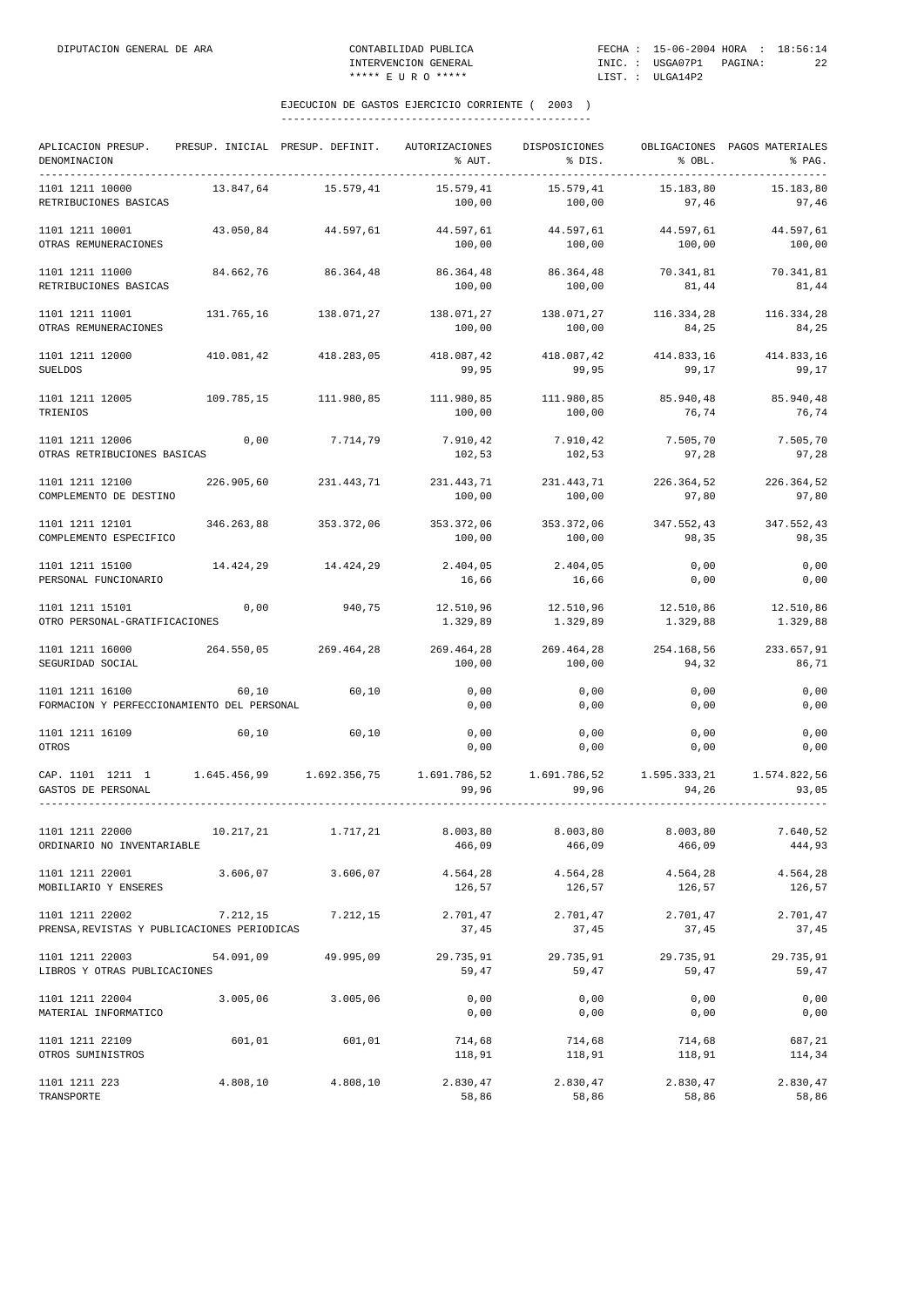| APLICACION PRESUP. PRESUP. INICIAL PRESUP. DEFINIT. AUTORIZACIONES DISPOSICIONES OBLIGACIONES PAGOS MATERIALES<br>DENOMINACION                                                                                                             |                                                                                     |               | % AUT.                                                                                     | % DIS.                               | $\text{\$}$ OBL.           | % PAG.                |
|--------------------------------------------------------------------------------------------------------------------------------------------------------------------------------------------------------------------------------------------|-------------------------------------------------------------------------------------|---------------|--------------------------------------------------------------------------------------------|--------------------------------------|----------------------------|-----------------------|
| 1101 1211 22403<br>OTROS RIESGOS                                                                                                                                                                                                           | $1.502, 53$ $1.502, 53$                                                             |               | 0,00<br>0,00                                                                               | 0,00<br>0,00                         | 0,00<br>0,00               | 0,00<br>0,00          |
| 1101 1211 22601<br>ATENCIONES PROTOCOLARIAS Y REPRESENTATIVAS                                                                                                                                                                              | 36.060,73     54.660,73     54.331,70     54.331,70     54.331,70     53.562,85     |               | 99,39                                                                                      | 99,39                                | 99,39                      | 97,99                 |
| $1101 \quad 1211 \quad 22602 \qquad \qquad 63.106 \, , 27 \qquad \qquad 78.107 \, , 31 \qquad \qquad 64.552 \, , 77 \qquad \qquad 64.552 \, , 77 \qquad \qquad 64.552 \, , 77$<br>GASTOS DE DIVULGACION Y PROMOCION(CULT., COMERC.Y CIENTI |                                                                                     |               | 82,64                                                                                      | 82,64                                | 82,64                      | 55.547,77<br>71,11    |
| 1101 1211 22605 24.040,48 19.040,48 18.616,73 18.616,73<br>REUNIONES Y CONFERENCIAS                                                                                                                                                        |                                                                                     |               | 97,77                                                                                      | 97,77                                | 18.616,73<br>97,77         | 18.616,73<br>97,77    |
| 1101 1211 22609<br>OTROS                                                                                                                                                                                                                   | $12.020, 24$ $12.020, 24$ $5.322, 25$ $5.322, 25$                                   |               | 44,27                                                                                      | 44,27                                | 5.322,25<br>44,27          | 5.322,25<br>44,27     |
| 1101 1211 22703<br>POSTALES. TRABAJOS OTRAS EMPRESAS                                                                                                                                                                                       | 0,00                                                                                | 0,00          | 0,00<br>0,00                                                                               | 0,00<br>0,00                         | 0,00<br>0,00               | 0,00<br>0,00          |
| 1101 1211 22705<br>PROCESOS ELECTORALES                                                                                                                                                                                                    |                                                                                     | 601,01 601,01 | 0,00<br>0,00                                                                               | 0,00<br>0,00                         | 0,00<br>0,00               | 0,00<br>0,00          |
| 1101 1211 22706<br>ESTUDIOS Y TRABAJOS TECNICOS                                                                                                                                                                                            | $36.060,73$ $36.060,73$ $27.025,42$ $27.025,42$ $27.025,42$ $27.025,42$ $21.015,30$ |               | 74,94                                                                                      | 74,94                                | 74,94                      | 58,27                 |
| 1101 1211 22709<br>OTROS                                                                                                                                                                                                                   | $1.202,02$ $1.202,02$ $2.907,47$ $2.907,47$                                         |               | 241,88                                                                                     | 241,88                               | 2.907,47<br>241,88         | 764,95<br>63,63       |
| 1101 1211 230<br>DIETAS                                                                                                                                                                                                                    | 6.010, 12                                                                           |               | 6.010,12 2.835,34<br>47,17                                                                 | 47,17                                | 2.835,34 2.835,34<br>47,17 | 2.835,34<br>47,17     |
| 1101 1211 231<br>LOCOMOCION                                                                                                                                                                                                                |                                                                                     |               | $6.010,12$ $6.010,12$ $3.841,33$ $3.841,33$ $3.841,33$<br>63,91                            | 63,91                                | 63,91                      | 3.841,33<br>63,91     |
| 1101 1211 239<br>OTRAS INDEMNIZACIONES                                                                                                                                                                                                     | $6.010, 12$ $6.010, 12$                                                             |               | 0,00<br>0,00                                                                               | 0,00<br>0,00                         | 0,00<br>0,00               | 0,00<br>0,00          |
| CAP. 1101 1211 2 276.165,06 292.170,10 227.983,62 227.983,62 227.983,62 209.666,38<br>GASTOS EN BIENES CORRIENTES Y SERVICIOS                                                                                                              |                                                                                     |               | 78,03                                                                                      | 78,03                                | 78,03                      | 71,76                 |
| 1101 1211 44900<br>CONSEJO ASESOR R.T.V.E EN ARAGON                                                                                                                                                                                        |                                                                                     |               | 96.161,94 96.161,94 96.161,94 96.161,94 96.161,94 96.161,94<br>100,00                      | 100,00                               | 100,00                     | 100,00                |
| 1101 1211 48900<br>SUBV. NO SUJETAS A CONVOCATORIA ESPECIFICA                                                                                                                                                                              | 96.161,94  96.161,94  140.076,48  140.076,48  133.934,48  111.930,48                |               | 145,66                                                                                     | 145,66                               | 139,28                     | 116,39                |
| 1101 1211 48904<br>SUBV. FUNDAC. ASPECTOS POLITIC. O INSTITUC. ARAGON                                                                                                                                                                      | 66.111,33                                                                           | 66.111,33     | 19.900,00                                                                                  | 19.900,00<br>$30,10$ $30,10$ $30,10$ | 19.900,00                  | 19.900,00<br>30,10    |
| CAP. 1101 1211 4 258.435,21 258.435,21 256.138,42 256.138,42 249.996,42 227.992,42<br>TRANSFERENCIAS CORRIENTES                                                                                                                            |                                                                                     |               |                                                                                            | 99, 11 99, 11                        |                            | 96,73<br>88,22        |
| PROGRAMA 1101 1211 2.180.057,26 2.242.962,06 2.175.908,56 2.175.908,56 2.073.313,25<br>SERVICIOS GENERALES (DE PRESIDENCIA Y R.I.)                                                                                                         |                                                                                     |               |                                                                                            | $97,01$ $97,01$ $92,43$              |                            | 2.012.481,36<br>89,72 |
| 1101 1216 242<br>MATERIAL, SUMINISTROS Y OTROS                                                                                                                                                                                             |                                                                                     |               | $120.202,42$ $119.320,35$ $118.391,77$ $118.391,77$ $118.391,77$ $118.382,77$ $117.402,77$ | 99,22 99,22 99,21                    |                            | 98,39                 |
| CAP. 1101 1216 2 120.202,42 119.320,35 118.391,77 118.391,77 118.382,77 117.402,77<br>GASTOS EN BIENES CORRIENTES Y SERVICIOS                                                                                                              |                                                                                     |               | 99,22                                                                                      | 99,22                                | 99,21                      | 98,39                 |
| $1101 1216 48901$ $180.303.63$ $180.303.63$ $180.303.62$ $180.303.62$ $180.303.62$ $180.303.62$ $178.303.62$<br>AYUDAS A LAS COMUNIDADES ARAGONESAS DEL EXTERIOR                                                                           |                                                                                     |               | 99,99                                                                                      | 99,99                                | 99,99                      | 98,89                 |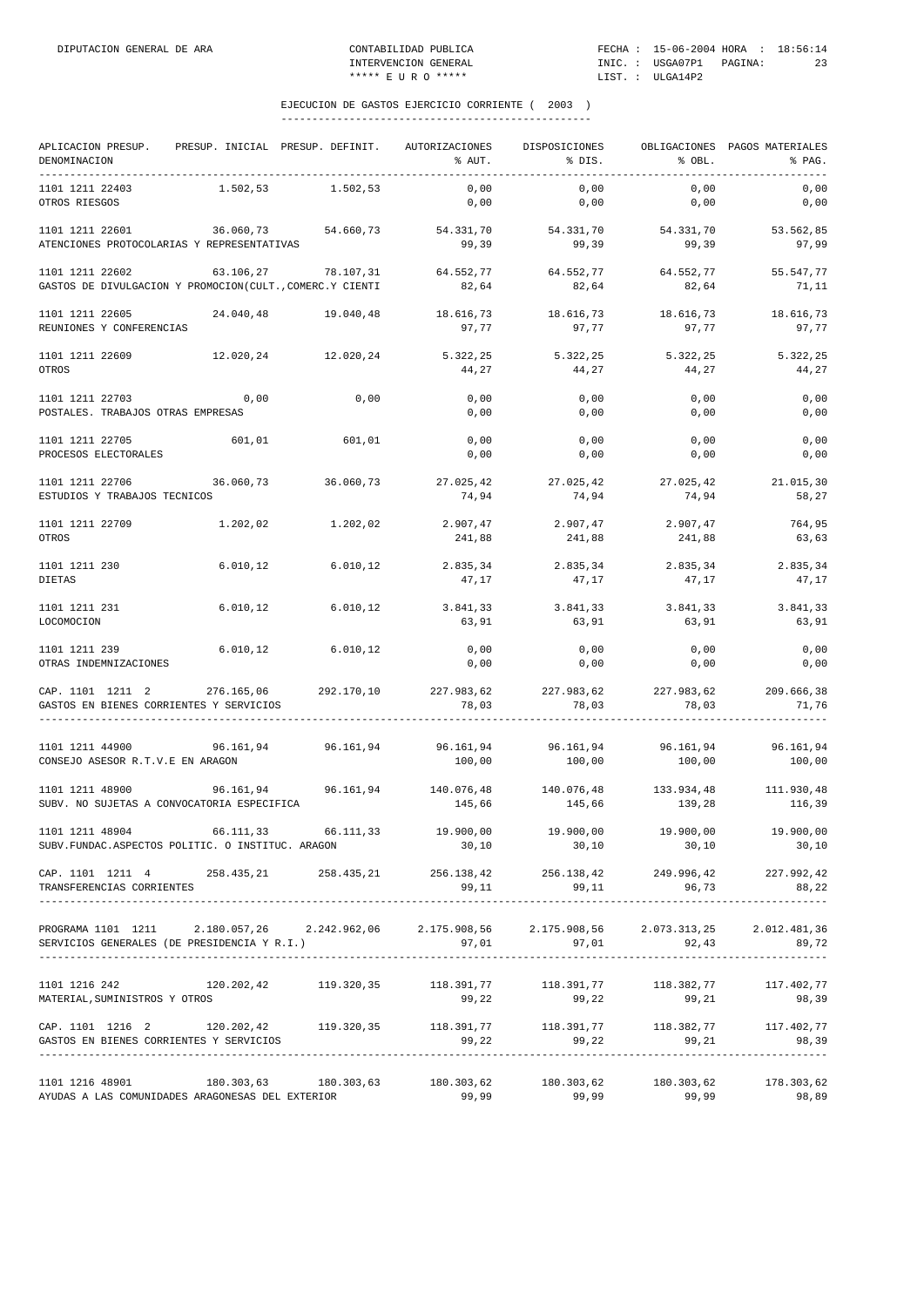| APLICACION PRESUP.<br>DENOMINACION                                                        |            | PRESUP. INICIAL PRESUP. DEFINIT. | AUTORIZACIONES<br>% AUT. | DISPOSICIONES<br>% DIS. | % OBL.              | OBLIGACIONES PAGOS MATERIALES<br>% PAG. |
|-------------------------------------------------------------------------------------------|------------|----------------------------------|--------------------------|-------------------------|---------------------|-----------------------------------------|
| CAP. 1101 1216 4<br>TRANSFERENCIAS CORRIENTES                                             | 180.303,63 | 180.303,63                       | 180.303,62<br>99,99      | 180.303,62<br>99,99     | 180.303,62<br>99,99 | 178.303,62<br>98,89                     |
| 1101 1216 78900<br>AYUDAS A LAS COMUNIDADES ARAGONESAS DEL EXTERIOR                       | 168.283,39 | 168.283,39                       | 168.283,39<br>100,00     | 168.283,39<br>100,00    | 168.232,97<br>99,97 | 166.932,97<br>99,19                     |
| CAP. 1101 1216 7 168.283,39 168.283,39<br>TRANSFERENCIAS DE CAPITAL<br>------------------ |            |                                  | 168.283,39<br>100,00     | 168.283,39<br>100,00    | 168.232,97<br>99,97 | 166.932,97<br>99,19                     |
| PROGRAMA 1101 1216<br>COMUNIDADES ARAGONESAS DEL EXTERIOR                                 | 468.789,44 | 467.907,37                       | 466.978,78<br>99,80      | 466.978,78<br>99,80     | 466.919,36<br>99,78 | 462.639,36<br>98,87                     |
| 1101 1231 12000<br><b>SUELDOS</b>                                                         | 126.025,62 | 119.440,25                       | 119.440,25<br>100,00     | 119.440,25<br>100,00    | 107.524,50<br>90,02 | 107.524,50<br>90,02                     |
| 1101 1231 12005<br>TRIENIOS                                                               | 24.627,26  | 24.232,21                        | 24.232,21<br>100,00      | 24.232,21<br>100,00     | 17.118,31<br>70,64  | 17.118,31<br>70,64                      |
| 1101 1231 12006<br>OTRAS RETRIBUCIONES BASICAS                                            | 0,00       | 2.090,47                         | 2.090,47<br>100,00       | 2.090,47<br>100,00      | 1.946,87<br>93,13   | 1.946,87<br>93,13                       |
| 1101 1231 12100<br>COMPLEMENTO DE DESTINO                                                 | 65.320,20  | 62.714,00                        | 62.714,00<br>100,00      | 62.714,00<br>100,00     | 57.883,76<br>92,29  | 57.883,76<br>92,29                      |
| 1101 1231 12101<br>COMPLEMENTO ESPECIFICO                                                 | 90.384,48  | 89.733,64                        | 89.733,64<br>100,00      | 89.733,64<br>100,00     | 81.977,51<br>91,35  | 81.977,51<br>91,35                      |
| 1101 1231 15100<br>PERSONAL FUNCIONARIO                                                   | 1.803,04   | 1.803,04                         | 1.803,04<br>100,00       | 1.803,04<br>100,00      | 0,00<br>0,00        | 0,00<br>0,00                            |
| 1101 1231 16000<br>SEGURIDAD SOCIAL                                                       | 53.656,71  | 49.664,46                        | 49.664,46<br>100,00      | 49.664,46<br>100,00     | 36.853,84<br>74,20  | 33.818,24<br>68,09                      |
| 1101 1231 16100<br>FORMACION Y PERFECCIONAMIENTO DEL PERSONAL                             | 60,10      | 60,10                            | 0,00<br>0,00             | 0,00<br>0,00            | 0,00<br>0,00        | 0,00<br>0,00                            |
| 1101 1231 16109<br>OTROS                                                                  | 60,10      | 60,10                            | 0,00<br>0,00             | 0,00<br>0,00            | 0,00<br>0,00        | 0,00<br>0,00                            |
| CAP. 1101 1231 1<br>GASTOS DE PERSONAL                                                    | 361.937,51 | 349.798,27                       | 349.678,07<br>99,96      | 349.678,07<br>99,96     | 303.304,79<br>86,70 | 300.269,19<br>85,84                     |
| 1101 1231 22000<br>ORDINARIO NO INVENTARIABLE                                             | 9.015, 18  | 1.230,23                         | 3.215,53<br>261,37       | 3.215,53<br>261,37      | 3.215,53<br>261,37  | 3.205,09<br>260,52                      |
| 1101 1231 22001<br>MOBILIARIO Y ENSERES                                                   | 1.502,53   | 1.502,53                         | 64,96<br>4,32            | 64,96<br>4,32           | 64,96<br>4,32       | 64,96<br>4,32                           |
| 1101 1231 22002<br>PRENSA, REVISTAS Y PUBLICACIONES PERIODICAS                            | 300,51     | 300,51                           | 216,36<br>71,99          | 216,36<br>71,99         | 216,36<br>71,99     | 216,36<br>71,99                         |
| 1101 1231 22003<br>LIBROS Y OTRAS PUBLICACIONES                                           |            | 30.050,61 30.050,61              | 26.603,60<br>88,52       | 19.728,24<br>65,65      | 19.661,80<br>65,42  | 19.661,80<br>65,42                      |
| 1101 1231 22004<br>MATERIAL INFORMATICO                                                   | 1.202,02   | 1.202,02                         | 0,00<br>0,00             | 0,00<br>0,00            | 0,00<br>0,00        | 0,00<br>0,00                            |
| 1101 1231 22109<br>OTROS SUMINISTROS                                                      | 1.502,53   | 787,48                           | 0,00<br>0,00             | 0,00<br>0,00            | 0,00<br>0,00        | 0,00<br>0,00                            |
| 1101 1231 223<br>TRANSPORTE                                                               | 601,01     | 601,01                           | 673,62<br>112,08         | 673,62<br>112,08        | 673,62<br>112,08    | 673,62<br>112,08                        |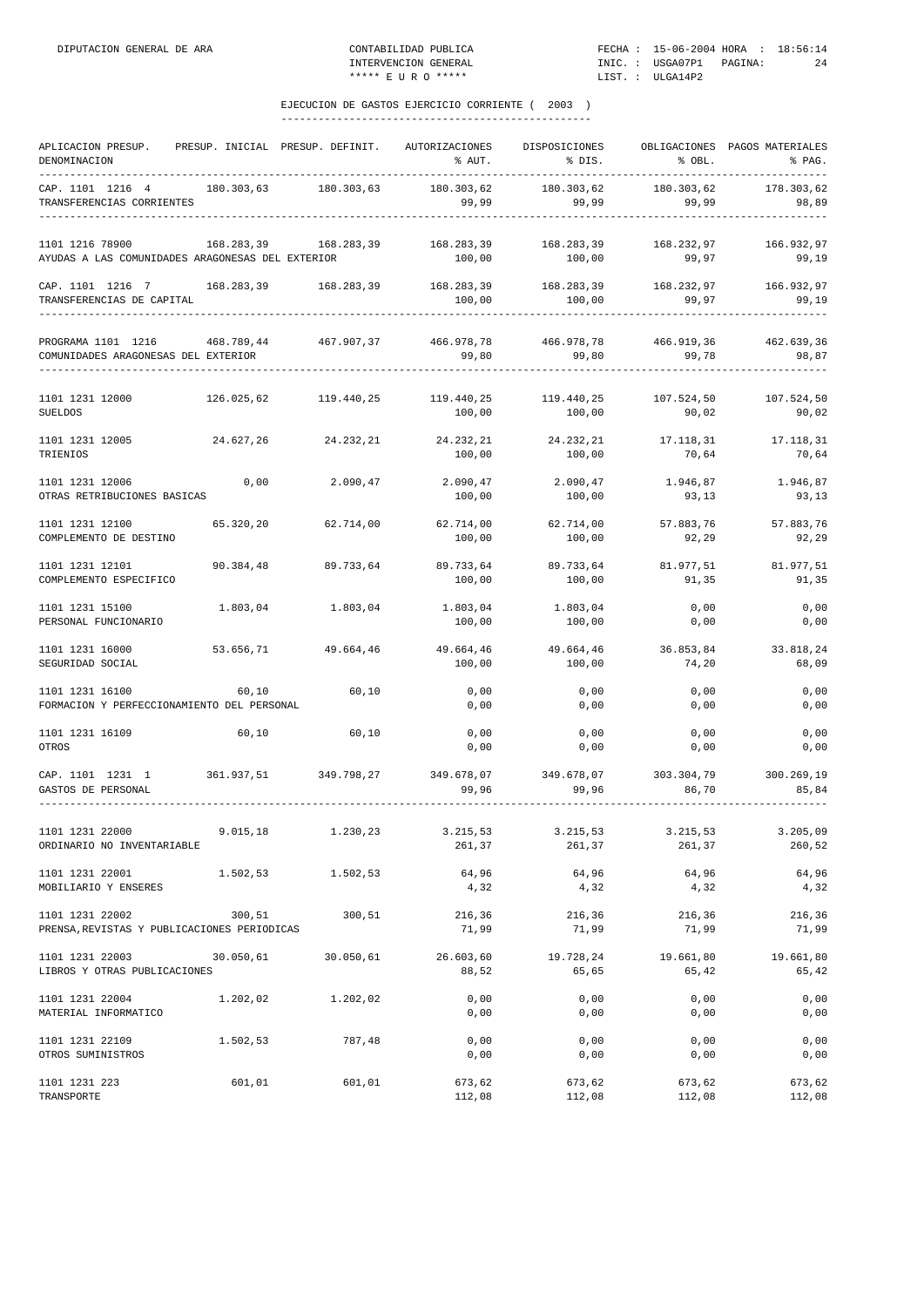| APLICACION PRESUP.<br>DENOMINACION                                                                                                                      | PRESUP. INICIAL PRESUP. DEFINIT.                                                    |                       | AUTORIZACIONES<br>% AUT.      | DISPOSICIONES<br>% DIS.                                        | % OBL.              | OBLIGACIONES PAGOS MATERIALES<br>$\mathcal{E}$ PAG. |
|---------------------------------------------------------------------------------------------------------------------------------------------------------|-------------------------------------------------------------------------------------|-----------------------|-------------------------------|----------------------------------------------------------------|---------------------|-----------------------------------------------------|
| 1101 1231 22601<br>ATENCIONES PROTOCOLARIAS Y REPRESENTATIVAS                                                                                           | 3.005,06                                                                            | 3.005,06              | 2.379,50<br>79,18             | 2.379,50<br>79,18                                              | 2.379,50<br>79,18   | 1.820.68<br>60,58                                   |
| 1101 1231 22602<br>GASTOS DE DIVULGACION Y PROMOCION(CULT., COMERC.Y CIENTI                                                                             | 3.005,06                                                                            | 3.005,06              | 629,17<br>20,93               | 629,17<br>20,93                                                | 629,17<br>20,93     | 629,17<br>20,93                                     |
| 1101 1231 22609<br>OTROS                                                                                                                                | $6.010, 12$ $6.010, 12$                                                             |                       | 0,00<br>0,00                  | 0,00<br>0,00                                                   | 0,00<br>0,00        | 0,00<br>0,00                                        |
| 1101 1231 22706<br>ESTUDIOS Y TRABAJOS TECNICOS                                                                                                         | 12.020.24 12.020.24                                                                 |                       | 28.727,09<br>238,98           | 28.727,09<br>238,98                                            | 28.727,09<br>238,98 | 28.126,08<br>233,98                                 |
| 1101 1231 230<br><b>DIETAS</b>                                                                                                                          |                                                                                     | 2.404,05 2.404,05     | 477,73<br>19,87               | 477,73<br>19,87                                                | 477,73<br>19,87     | 477,73<br>19,87                                     |
| 1101 1231 231<br>LOCOMOCION                                                                                                                             |                                                                                     | 2.404,05 2.404,05     | 604,43<br>25,14               | 604,43<br>25,14                                                | 604,43<br>25,14     | 604,43<br>25,14                                     |
| 1101 1231 239<br>OTRAS INDEMNIZACIONES                                                                                                                  | 601,01                                                                              | 601,01                | 0,00<br>0,00                  | 0,00<br>0,00                                                   | 0,00<br>0,00        | 0,00<br>0,00                                        |
| 1101 1231 250<br>GASTOS PRUEBAS SELECTIVAS                                                                                                              |                                                                                     | 138.232,78 168.232,78 | 165.403,42<br>98,31           | 165.403,42<br>98,31                                            | 165.403,42<br>98,31 | 165.403,42<br>98,31                                 |
| 1101 1231 25100<br>FINANCIADOS CON RECURSOS PROPIOS                                                                                                     | 360.657,87                                                                          | 398.523,20            | 310.138,87<br>77,82           | 310.138,87<br>77,82                                            | 310.081,23<br>77,80 | 307.917,63<br>77,26                                 |
| 1101 1231 25101<br>GASTOS REALIZACION CURSOS                                                                                                            |                                                                                     | 0,00 913.767,62       | 97,52                         | 891.139,34 891.139,34 886.325,44 886.325,44<br>97,52           | 96, 99              | 96,99                                               |
| CAP. 1101 1231 2 572.514,63 1.545.647,58 1.430.273,62 1.423.398,26 1.418.460,28 1.415.126,41<br>GASTOS EN BIENES CORRIENTES Y SERVICIOS                 |                                                                                     |                       | 92,53                         | 92,09                                                          | 91,77               | 91,55                                               |
| 1101 1231 48900<br>PROMOCION CONOCIMIENTO DERECHO ARAGONES                                                                                              | $30.050,61$ $30.050,61$ $24.880,00$ $24.880,00$ $24.880,00$ $24.880,00$ $24.880,00$ |                       | 82,79                         | 82,79                                                          | 82,79               | 82,79                                               |
| CAP. 1101 1231 4 30.050,61 30.050,61<br>TRANSFERENCIAS CORRIENTES                                                                                       |                                                                                     |                       | 24.880,00<br>82,79            | 24.880,00<br>82,79                                             | 24.880,00<br>82,79  | 24.880,00<br>82,79                                  |
| PROGRAMA 1101 1231 964.502,75 1.925.496,46 1.804.831,69 1.797.956,33 1.746.645,07 1.740.275,60<br>SELECCION, FORMACION Y PERFECCIONAMIENTO DEL PERSONAL |                                                                                     |                       | 93,73                         | 93, 37                                                         | 90, 71              | 90,38                                               |
| 1101 1253 242<br>MATERIAL, SUMINISTROS Y OTROS                                                                                                          |                                                                                     |                       | 60.101,21 60.101,21 59.768,61 | 59.768,61 59.768,61<br>$99,44$ $99,44$ $99,44$ $99,44$ $22,33$ |                     | 13.423,71                                           |
| CAP. 1101 1253 2 60.101,21 60.101,21 59.768,61 59.768,61 59.768,61 13.423,71<br>GASTOS EN BIENES CORRIENTES Y SERVICIOS                                 |                                                                                     |                       | 99,44                         | 99,44                                                          | 99,44               | 22,33                                               |
| PROGRAMA 1101 1253 60.101,21 60.101,21<br>POLITICA DEMOGRAFICA                                                                                          |                                                                                     |                       | 59.768,61<br>99,44            | 99,44                                                          | 99,44               | 59.768,61 59.768,61 13.423,71<br>22,33              |
| 1101 1266 242 60.101,21<br>MATERIAL, SUMINISTROS Y OTROS                                                                                                |                                                                                     | 0,21                  | 0,00<br>0,00                  | 0,00<br>0,00                                                   | 0,00<br>0,00        | 0,00<br>0,00                                        |
| CAP. 1101 1266 2 60.101,21<br>GASTOS EN BIENES CORRIENTES Y SERVICIOS                                                                                   |                                                                                     | 0,21                  | 0,00<br>0,00                  | 0,00<br>0,00                                                   | 0,00<br>0,00        | 0,00<br>0,00                                        |
| 1101 1266 693<br>MAQUINARIA, INSTALACIONES Y UTILLAJE                                                                                                   | 601.012,10                                                                          | 0,10                  | 0,00<br>0,00                  | 0,00<br>0,00                                                   | 0,00<br>0,00        | 0,00<br>0,00                                        |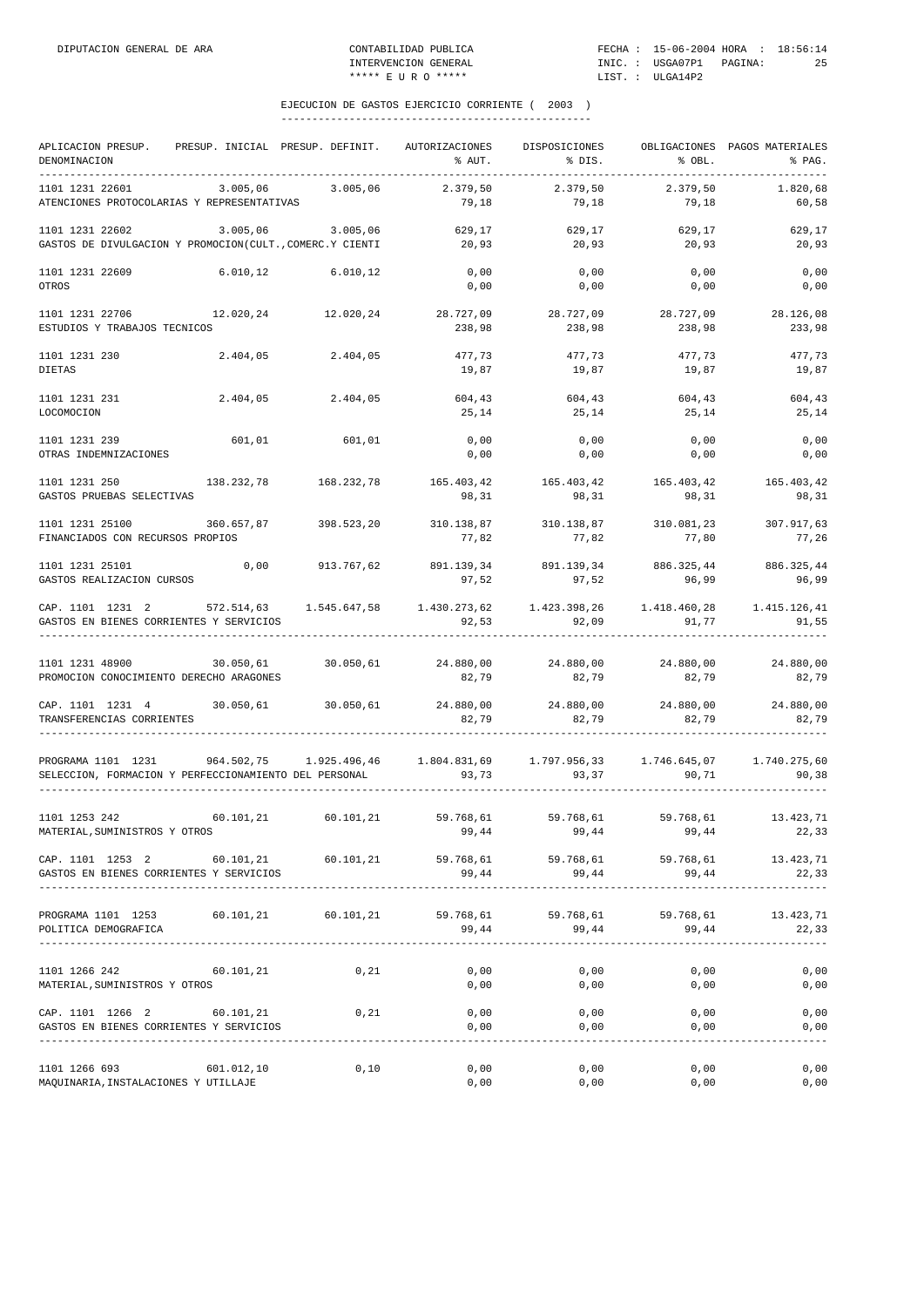| APLICACION PRESUP.<br>DENOMINACION                                                                                   | PRESUP. INICIAL PRESUP. DEFINIT. |              | AUTORIZACIONES<br>% AUT.                  | DISPOSICIONES<br>% DIS. | % OBL.                | OBLIGACIONES PAGOS MATERIALES<br>% PAG. |
|----------------------------------------------------------------------------------------------------------------------|----------------------------------|--------------|-------------------------------------------|-------------------------|-----------------------|-----------------------------------------|
| CAP. 1101 1266 6<br>INVERSIONES REALES                                                                               | 601.012,10                       | 0,10         | 0,00<br>0,00                              | 0,00<br>0,00            | 0,00<br>0,00          | 0,00<br>0,00                            |
| PROGRAMA 1101 1266<br>MODELO AUDIOVISUAL ARAGONÉS                                                                    | 661.113,31                       | 0,31         | 0,00<br>0,00                              | 0,00<br>0,00            | 0,00<br>0,00          | 0,00<br>0,00                            |
| 1101 4631 242<br>MATERIAL, SUMINISTROS Y OTROS                                                                       | 1.053.000,00                     | 1.010.352,82 | 1.009.611,06<br>99,92                     | 984.606,06<br>97,45     | 982.033,34<br>97,19   | 981.933,90<br>97,18                     |
| CAP. 1101 4631 2 1.053.000,00 1.010.352,82<br>GASTOS EN BIENES CORRIENTES Y SERVICIOS                                |                                  |              | 1.009.611,06<br>99,92                     | 984.606,06<br>97,45     | 982.033,34<br>97,19   | 981.933,90<br>97,18                     |
| 1101 4631 48900<br>GASTOS ELECTORALES                                                                                | 1.647.000,00                     | 1.523.257,00 | 1.523.256,12<br>99,99                     | 1.523.256,12<br>99,99   | 1.523.256,12<br>99,99 | 1.523.256,12<br>99,99                   |
| CAP. 1101 4631 4 1.647.000,00 1.523.257,00<br>TRANSFERENCIAS CORRIENTES                                              |                                  |              | 99,99                                     | 99,99                   | 99,99                 | 1.523.256,12<br>99,99                   |
| PROGRAMA 1101 4631 2.700.000,00 2.533.609,82 2.532.867,18 2.507.862,18<br>ELECCCIONES INSTITUCIONALES                |                                  |              | 99,97                                     | 98,98                   | 2.505.289,46<br>98,88 | 2.505.190,02<br>98,87                   |
| 1102 1263 12000<br>SUELDOS                                                                                           | 366.248,82                       | 381.183,12   | 366.790,42 366.790,42<br>96,22            | 96,22                   | 339.444,07<br>89,05   | 339.444,07<br>89,05                     |
| 1102 1263 12005<br>TRIENIOS                                                                                          | 63.361,90                        | 63.303,76    | 61.644,76<br>97,37                        | 61.644,76<br>97,37      | 42.846,06<br>67,68    | 42.846,06<br>67,68                      |
| 1102 1263 12006<br>OTRAS RETRIBUCIONES BASICAS                                                                       | 0,00                             | 7.645,17     | 7.334,89<br>95,94                         | 7.334,89<br>95,94       | 6.822,69<br>89,24     | 6.822, 69<br>89,24                      |
| 1102 1263 12100<br>COMPLEMENTO DE DESTINO                                                                            | 221.321,40                       | 234.266,03   | 224.957,87<br>96,02                       | 224.957,87<br>96,02     | 204.750,99<br>87,40   | 204.750,99<br>87,40                     |
| 1102 1263 12101<br>COMPLEMENTO ESPECIFICO                                                                            | 335.885,04                       | 362.236,88   | 347.831,60<br>96,02                       | 347.831,60<br>96,02     | 317.370,40<br>87,61   | 317.370,40<br>87,61                     |
| 1102 1263 12109<br>OTRAS                                                                                             | 8.389,80                         | 8.557,60     | 8.557,60<br>100,00                        | 8.557,60<br>100,00      | 6.182,44<br>72,24     | 6.182,44<br>72,24                       |
| 1102 1263 15100<br>PERSONAL FUNCIONARIO                                                                              | 601,01                           | 601,01       | 601,01<br>100,00                          | 601,01<br>100,00        | 0,00<br>0,00          | 0,00<br>0,00                            |
| 1102 1263 16000<br>SEGURIDAD SOCIAL                                                                                  |                                  |              | 168.493,38 175.640,19 167.365,95<br>95,28 | 167.365,95<br>95,28     | 137.114,82<br>78,06   | 125.479,49<br>71,44                     |
| 1102 1263 16100<br>FORMACION Y PERFECCIONAMIENTO DEL PERSONAL                                                        | 60,10                            | 60,10        | 0,00<br>0,00                              | 0,00<br>0,00            | 0,00<br>0,00          | 0,00<br>0,00                            |
| 1102 1263 16109<br>OTROS                                                                                             | 60,10                            | 60,10        | 0,00<br>0,00                              | 0,00<br>0,00            | 0,00<br>0,00          | 0,00<br>0,00                            |
| CAP. 1102 1263 1 1.164.421,55 1.233.553,96 1.185.084,10 1.185.084,10 1.054.531,47 1.042.896,14<br>GASTOS DE PERSONAL |                                  |              | 96,07                                     | 96,07                   | 85,48                 | 84,54                                   |
| 1102 1263 215<br>MOBILIARIO Y ENSERES                                                                                | 60,10                            | 60,10        | 494,52<br>822,82                          | 494,52<br>822,82        | 494,52<br>822,82      | 494,52<br>822,82                        |
| 1102 1263 216<br>EQUIPOS PARA PROCESOS DE INFORMACION                                                                | 60,10                            | 60,10        | 0,00<br>0,00                              | 0,00<br>0,00            | 0,00<br>0,00          | 0,00<br>0,00                            |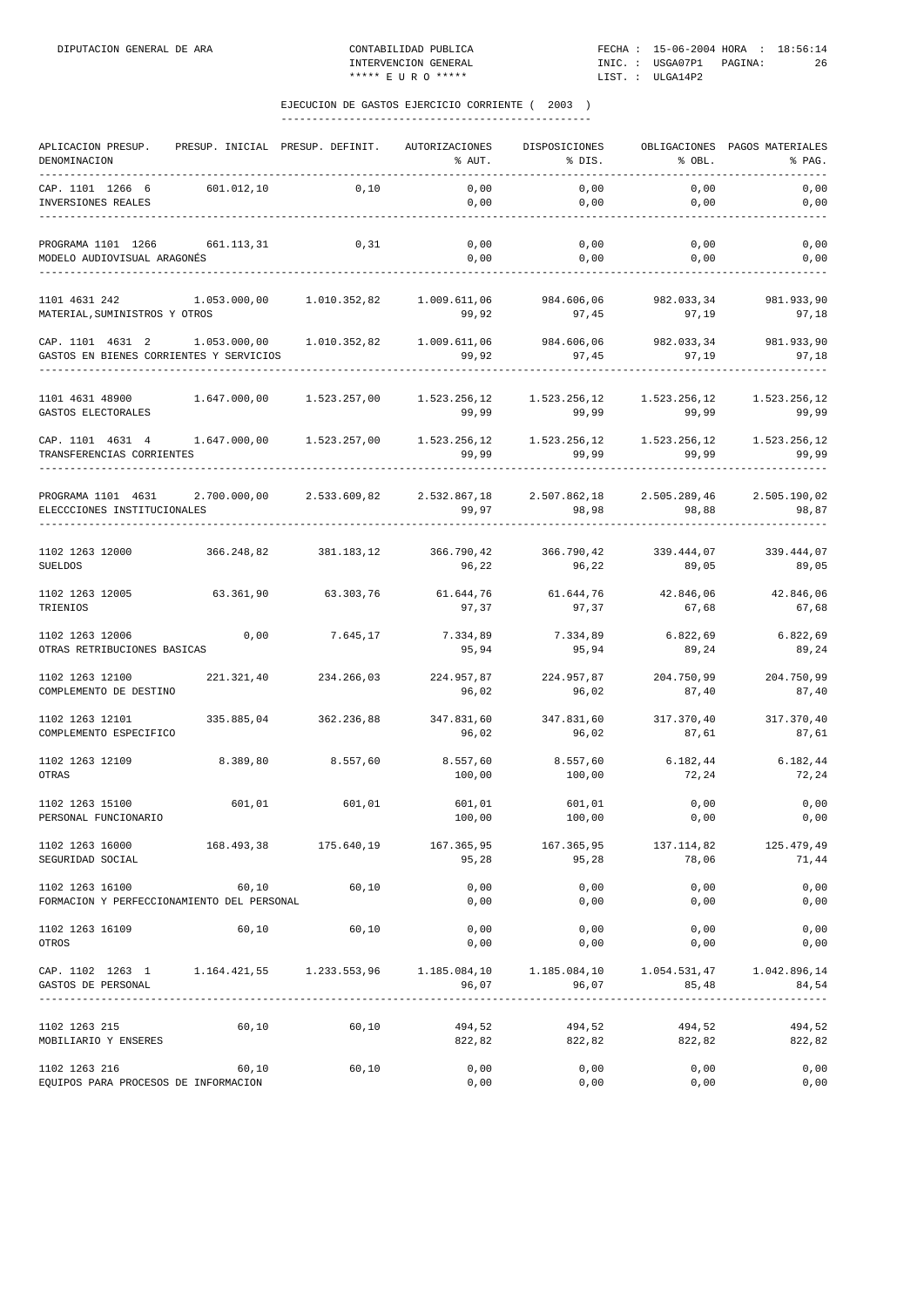| APLICACION PRESUP. PRESUP. INICIAL PRESUP. DEFINIT. AUTORIZACIONES<br>DENOMINACION |            |                   | % AUT.                                                                              | DISPOSICIONES<br>% DIS.                | % OBL.              | OBLIGACIONES PAGOS MATERIALES<br>% PAG. |
|------------------------------------------------------------------------------------|------------|-------------------|-------------------------------------------------------------------------------------|----------------------------------------|---------------------|-----------------------------------------|
| 1102 1263 22000<br>ORDINARIO NO INVENTARIABLE                                      | 6.010, 12  | 3.010, 12         | 1.760,21<br>58,47                                                                   | 1.760,21<br>58,47                      | 1.760,21<br>58,47   | 1.760,21<br>58,47                       |
| 1102 1263 22001<br>MOBILIARIO Y ENSERES                                            | 3.005,06   | 3.005,06          | 1.542,80<br>51,34                                                                   | 1.542,80<br>51,34                      | 1.542,80<br>51,34   | 1.542,80<br>51,34                       |
| 1102 1263 22002<br>PRENSA, REVISTAS Y PUBLICACIONES PERIODICAS                     |            | 6.010,12 6.010,12 | 127,69                                                                              | 7.674,74 7.674,74<br>127,69            | 7.674,74<br>127,69  | 7.674,74<br>127,69                      |
| 1102 1263 22003<br>LIBROS Y OTRAS PUBLICACIONES                                    | 21.035,42  | 21.035,42         | 6.391,39<br>30,38                                                                   | 6.391,39<br>30,38                      | 6.391,39<br>30,38   | 6.391,39<br>30,38                       |
| 1102 1263 22004<br>MATERIAL INFORMATICO                                            | 3.005,06   | 3.005,06          | 93,60<br>3,11                                                                       | 93,60<br>3,11                          | 93,60<br>3,11       | 93,60<br>3,11                           |
| 1102 1263 22109<br>OTROS SUMINISTROS                                               | 601,01     | 601,01            | 192,32<br>31,99                                                                     | 192,32<br>31,99                        | 192,32<br>31,99     | 192,32<br>31,99                         |
| 1102 1263 223<br>TRANSPORTE                                                        | 1.202,02   | 1.202,02          | 225,68                                                                              | 2.712,78 2.712,78<br>225,68            | 2.712,78<br>225,68  | 2.712,78<br>225,68                      |
| 1102 1263 22601<br>ATENCIONES PROTOCOLARIAS Y REPRESENTATIVAS                      | 3.005,06   | 3.005,06          | 2.233,13<br>74,31                                                                   | 2.233,13<br>74,31                      | 2.233,13<br>74,31   | 114,84<br>3,82                          |
| 1102 1263 22603<br>JURIDICOS, CONTENCIOSOS                                         | 96.161,93  | 24.719,79         | 23.116,13<br>93,51                                                                  | 23.116,13<br>93,51                     | 23.116,13<br>93,51  | 12.057,09<br>48,77                      |
| 1102 1263 22706<br>ESTUDIOS Y TRABAJOS TECNICOS                                    | 6.010, 12  | 10,12             | 0,00<br>0,00                                                                        | 0,00<br>0,00                           | 0,00<br>0,00        | 0,00<br>0,00                            |
| 1102 1263 22709<br>OTROS                                                           | 60.101, 21 | 60.101,21         | 90,18                                                                               | 54.203,80 54.203,80<br>90,18           | 54.203,80<br>90,18  | 54.203,80<br>90,18                      |
| 1102 1263 230<br><b>DIETAS</b>                                                     | 4.207,08   | 4.207,08          | 3.613,73<br>85,89                                                                   | 3.613,73<br>85,89                      | 3.613,73<br>85,89   | 3.613,73<br>85,89                       |
| 1102 1263 231<br>LOCOMOCION                                                        | 4.207,08   | 4.207,08          | 2.176,56<br>51,73                                                                   | 2.176,56<br>51,73                      | 2.176,56<br>51,73   | 2.068,18<br>49,15                       |
| 1102 1263 23209<br>OTROS                                                           | 601,01     | 601,01            | 0,00<br>0,00                                                                        | 0,00<br>0,00                           | 0,00<br>0,00        | 0,00<br>0,00                            |
| 1102 1263 239<br>OTRAS INDEMNIZACIONES                                             | 60,10      | 60,10             | 0,00<br>0,00                                                                        | 0,00<br>0,00                           | 0,00<br>0,00        | 0,00<br>0,00                            |
| CAP. 1102 1263 2<br>GASTOS EN BIENES CORRIENTES Y SERVICIOS                        | 215.342,60 | 134.900,46        | 106.205,71<br>78,72                                                                 | 106.205,71<br>78,72                    | 106.205,71<br>78,72 | 92.920,00<br>68,88                      |
| PROGRAMA 1102 1263<br>SERVICIOS JURIDICOS                                          |            |                   | $1.379.764,15$ $1.368.454,42$ $1.291.289,81$ $1.291.289,81$ $1.160.737,18$<br>94,36 | 94,36                                  | 84,82               | 1.135.816,14<br>82,99                   |
| 1103 1212 12000<br><b>SUELDOS</b>                                                  | 247.369,36 | 259.762,37        | 247.818,85<br>95,40                                                                 | 247.818,85<br>95,40                    | 247.818,85<br>95,40 | 247.818,85<br>95,40                     |
| 1103 1212 12005<br>TRIENIOS                                                        | 57.452,08  | 59.266,82         | 97,81                                                                               | 57.969,96 57.969,96 43.828,92<br>97,81 | 73,95               | 43.828,92<br>73,95                      |
| 1103 1212 12006<br>OTRAS RETRIBUCIONES BASICAS                                     | 0,00       | 4.567,05          | 4.593,49<br>100,57                                                                  | 4.593,49<br>100,57                     | 4.272,85<br>93,55   | 4.272,85<br>93,55                       |
| 1103 1212 12100<br>COMPLEMENTO DE DESTINO                                          | 130.489,08 | 137.011,46        | 130.620,98<br>95,33                                                                 | 130.620,98<br>95,33                    | 127.840,82<br>93,30 | 127.840,82<br>93,30                     |
| 1103 1212 12101<br>COMPLEMENTO ESPECIFICO                                          | 186.163,56 | 201.309,78        | 191.207,82<br>94,98                                                                 | 191.207,82<br>94,98                    | 187.373,85<br>93,07 | 187.373,85<br>93,07                     |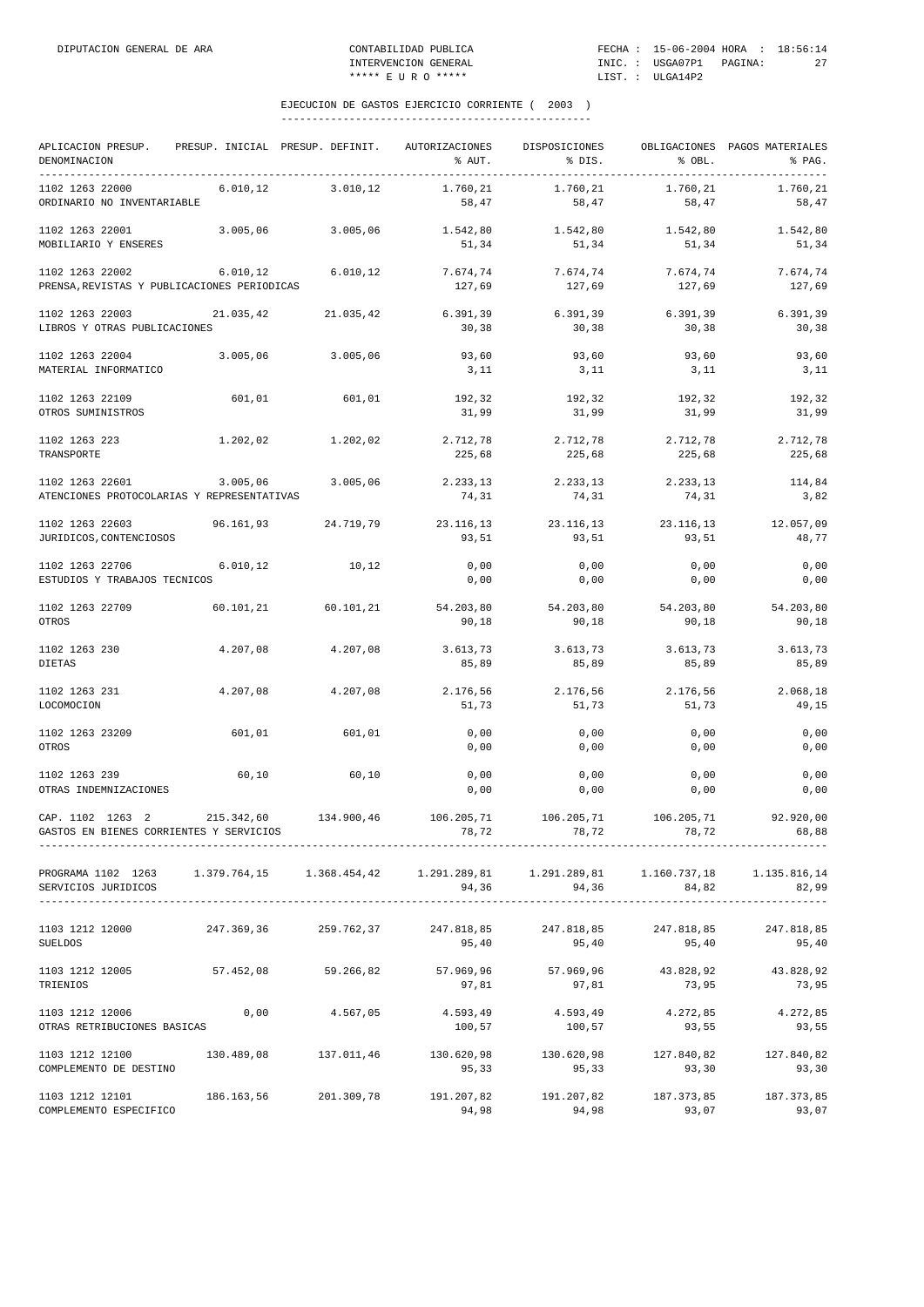| APLICACION PRESUP.<br>DENOMINACION                                                                      | PRESUP. INICIAL PRESUP. DEFINIT. |                       | AUTORIZACIONES<br>% AUT.        | DISPOSICIONES<br>% DIS.                                   | % OBL.               | OBLIGACIONES PAGOS MATERIALES<br>% PAG. |
|---------------------------------------------------------------------------------------------------------|----------------------------------|-----------------------|---------------------------------|-----------------------------------------------------------|----------------------|-----------------------------------------|
| 1103 1212 13000<br>SALARIO BASE                                                                         | 892.413,87                       | 927.140,78            | 925.824,95<br>99,85             | 925.824,95<br>99,85                                       | 925.457,72<br>99,81  | 925.457,72<br>99,81                     |
| 1103 1212 13001<br>ANTIGUEDAD                                                                           | 97.993,50                        | 102.919,26            | 97,54                           | 100.396,66 100.396,66<br>97,54                            | 94.166,38<br>91,49   | 94.166,38<br>91,49                      |
| 1103 1212 13002<br>PAGAS EXTRAS                                                                         | 165.067,90                       | 171.210,01            | 175.673,12 175.673,12<br>102,60 | 102,60                                                    | 172.787,84<br>100,92 | 172.787,84<br>100,92                    |
| 1103 1212 13003<br>OTRAS REMUNERACIONES                                                                 |                                  | 115.321,05 154.846,93 | 154.222,25<br>99,59             | 154.222,25<br>99,59                                       | 154.222,25<br>99,59  | 154.222,25<br>99,59                     |
| 1103 1212 13100<br>SALARIO BASE                                                                         | 9.195,49                         | 33.274,96             | 33.274,96<br>100,00             | 33.274,96<br>100,00                                       | 11.337,89<br>34,07   | 11.337,89<br>34,07                      |
| 1103 1212 13101<br>OTRAS REMUNERACIONES                                                                 | 3.065, 17                        | 7.135,12              | 7.135,12<br>100,00              | 7.135,12<br>100,00                                        | 2.115,38<br>29,64    | 2.115,38<br>29,64                       |
| 1103 1212 15100<br>PERSONAL FUNCIONARIO                                                                 |                                  | 2.404,05 2.404,05     | 2.404,05<br>100,00              | 2.404,05<br>100,00                                        | 419,52<br>17,45      | 419,52<br>17,45                         |
| 1103 1212 15101<br>OTRO PERSONAL. GRATIFICACIONES                                                       | 0,00                             | 0,00                  | 0,00<br>0,00                    | 0,00<br>0,00                                              | 0,00<br>0,00         | 0,00<br>0,00                            |
| 1103 1212 16000<br>SEGURIDAD SOCIAL                                                                     |                                  | 515.576,39 549.738,97 | 542.015,28<br>98,59             | 542.015,28<br>98,59                                       | 502.742,49<br>91,45  | 459.444,85<br>83,57                     |
| 1103 1212 16100<br>FORMACION Y PERFECCIONAMIENTO DEL PERSONAL                                           | 60,10                            | 60,10                 | 0,00<br>0,00                    | 0,00<br>0,00                                              | 0,00<br>0,00         | 0,00<br>0,00                            |
| 1103 1212 16109<br>OTROS                                                                                | 60,10                            | 60,10                 | 0,00<br>0,00                    | 0,00<br>0,00                                              | 0,00<br>0,00         | 0,00<br>0,00                            |
| 1103 1212 16200<br>FORMACION Y PERFECCIONAMIENTO DEL PERSONAL                                           | 60,10                            | 60,10                 | 0,00<br>0,00                    | 0,00<br>0,00                                              | 0,00<br>0,00         | 0,00<br>0,00                            |
| 1103 1212 16209<br>OTROS                                                                                | 60,10                            | 60,10                 | 0,00<br>0,00                    | 0,00<br>0,00                                              | 0,00<br>0,00         | 0,00<br>0,00                            |
| CAP. 1103 1212 1 2.422.751,90 2.610.827,96 2.573.157,49 2.573.157,49 2.474.384,76<br>GASTOS DE PERSONAL |                                  |                       | 98,55                           | 98,55                                                     | 94,77                | 2.431.087,12<br>93,11                   |
| 1103 1212 202<br>EDIFICIOS Y OTRAS CONSTRUCCIONES                                                       |                                  | 12.020.24 12.020.24   | 520,66                          | $62.584,97$ $62.202,56$ $62.202,56$ $58.049,34$<br>517,48 | 517,48               | 482,92                                  |
| 1103 1212 203<br>MAQUINARIA, INSTALACION Y UTILLAJE                                                     | 300,51                           | 300,51                | 3.017,51<br>1.004,12            | 3.017,51<br>1.004,12                                      | 3.017,51<br>1.004,12 | 3.017,51<br>1.004,12                    |
| 1103 1212 204<br>MATERIAL DE TRANSPORTE                                                                 | 300,51                           | 300,51                | 0,00<br>0,00                    | 0,00<br>0,00                                              | 0,00<br>0,00         | 0,00<br>0,00                            |
| 1103 1212 205<br>MOBILIARIO Y ENSERES                                                                   | 30.050,61                        | 30.050,61             | 89.478,64<br>297,75             | 89.478,64<br>297,75                                       | 89.478,57<br>297,75  | 82.022,16<br>272,94                     |
| 1103 1212 206<br>EQUIPOS PARA PROCESOS DE INFORMACION                                                   | 300,51                           | 300,51                | 0,00<br>0,00                    | 0,00<br>0,00                                              | 0,00<br>0,00         | 0,00<br>0,00                            |
| 1103 1212 209<br>OTRO INMOVILIZADO MATERIAL                                                             | 300, 51                          | 300,51                | 0,00<br>0,00                    | 0,00<br>0,00                                              | 0,00<br>0,00         | 0,00<br>0,00                            |
| 1103 1212 212<br>EDIFICIOS Y OTRAS CONSTRUCCIONES                                                       | 144.242,91                       | 485.060,86            | 613.853,56<br>126,55            | 613.853,56<br>126,55                                      | 585.011,91<br>120,60 | 550.609,48<br>113,51                    |
| 1103 1212 213<br>MAQUINARIA, INSTALACION Y UTILLAJE                                                     | 108.182,18                       | 108.182,18            | 51.334,54<br>47,45              | 51.334,54<br>47,45                                        | 51.033,84<br>47,17   | 51.033,84<br>47,17                      |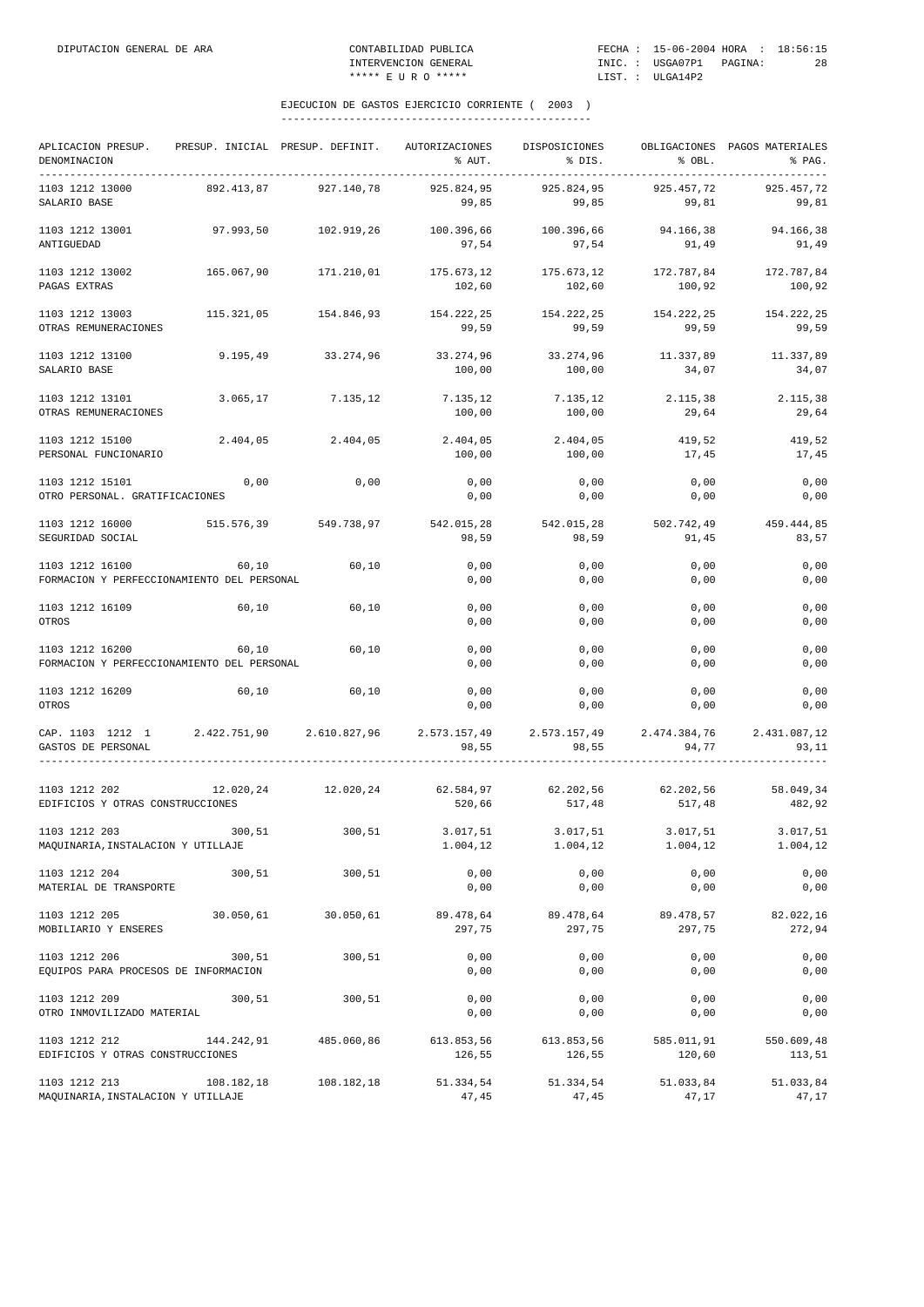| APLICACION PRESUP.<br>DENOMINACION                             |            | PRESUP. INICIAL PRESUP. DEFINIT. | AUTORIZACIONES<br>% AUT. | DISPOSICIONES<br>% DIS. | % OBL.                 | OBLIGACIONES PAGOS MATERIALES<br>% PAG. |
|----------------------------------------------------------------|------------|----------------------------------|--------------------------|-------------------------|------------------------|-----------------------------------------|
| 1103 1212 214<br>MATERIAL DE TRANSPORTE                        | 18.030,36  | 18.030,36                        | 16.357,80<br>90,72       | 16.357,80<br>90,72      | 16.357,80<br>90,72     | 16.357,80<br>90,72                      |
| 1103 1212 215<br>MOBILIARIO Y ENSERES                          | 60.101,21  | 60.101.21                        | 68.322,94<br>113,67      | 68.322,94<br>113,67     | 68.322,94<br>113,67    | 67.744,05<br>112,71                     |
| 1103 1212 216<br>EQUIPOS PARA PROCESOS DE INFORMACION          | 3.005,06   | 3.005,06                         | 0,00<br>0,00             | 0,00<br>0,00            | 0,00<br>0,00           | 0,00<br>0,00                            |
| 1103 1212 219<br>OTRO INMOVILIZADO MATERIAL                    | 42.070.85  | 42.070,85                        | 35.219,17<br>83,71       | 35.219,17<br>83,71      | 35.218,90<br>83,71     | 34.452,61<br>81,89                      |
| 1103 1212 22000<br>ORDINARIO NO INVENTARIABLE                  | 93.757,89  | 846.106,56                       | 1.035.901,22<br>122,43   | 1.035.901,22<br>122,43  | 1.035.887,60<br>122,42 | 755.640,28<br>89,30                     |
| 1103 1212 22001<br>MOBILIARIO Y ENSERES                        | 36.060,73  | 36.060,73                        | 14.868,25<br>41,23       | 14.868,25<br>41,23      | 14.868,25<br>41,23     | 3.883,05<br>10,76                       |
| 1103 1212 22002<br>PRENSA, REVISTAS Y PUBLICACIONES PERIODICAS | 24.040,48  | 83.984,68                        | 78.071,32<br>92,95       | 78.071,32<br>92,95      | 77.991,65<br>92,86     | 74.058,11<br>88,18                      |
| 1103 1212 22003<br>LIBROS Y OTRAS PUBLICACIONES                | 24.040.48  | 24.040,48                        | 6.719,46<br>27,95        | 6.719,46<br>27,95       | 6.719, 46<br>27,95     | 6.719, 46<br>27,95                      |
| 1103 1212 22004<br>MATERIAL INFORMATICO                        | 3.005,06   | 3.005,06                         | 754,97<br>25,12          | 754,97<br>25,12         | 754,97<br>25, 12       | 754,97<br>25,12                         |
| 1103 1212 22100<br>ENERGIA ELECTRICA                           | 451.059,58 | 451.059,58                       | 689.776,29<br>152,92     | 689.776,29<br>152,92    | 689.776,29<br>152,92   | 689.224,22<br>152,80                    |
| 1103 1212 22101<br>AGUA                                        | 57.096,15  | 57.096,15                        | 102.214,88<br>179,02     | 102.214,88<br>179,02    | 102.214,88<br>179,02   | 102.214,88<br>179,02                    |
| 1103 1212 22102<br>GAS                                         | 601,01     | 601,01                           | 7.627,26<br>1.269,07     | 7.627,26<br>1.269,07    | 7.627,26<br>1.269,07   | 7.627,26<br>1.269,07                    |
| 1103 1212 22103<br>COMBUSTIBLES                                | 39.065,79  | 39.065,79                        | 51.531,06<br>131,90      | 51.531,06<br>131,90     | 51.531,06<br>131,90    | 51.315,90<br>131,35                     |
| 1103 1212 22104<br>VESTUARIO                                   | 18.030,36  | 18.030,36                        | 27.799,11<br>154,17      | 27.799,11<br>154,17     | 23.946,41<br>132,81    | 15.511,73<br>86,03                      |
| 1103 1212 22105<br>PRODUCTOS ALIMENTICIOS                      | 300,51     | 300,51                           | 0,00<br>0,00             | 0,00<br>0,00            | 0,00<br>0,00           | 0,00<br>0,00                            |
| 1103 1212 22106<br>PRODUCTOS FARMACEUTICOS                     | 601,01     | 601,01                           | 14,37<br>2,39            | 14,37<br>2,39           | 14,37<br>2,39          | 14,37<br>2,39                           |
| 1103 1212 22109<br>OTROS SUMINISTROS                           | 12.020,24  | 18.514,08                        | 156.283,56<br>844,13     | 156.283,56<br>844,13    | 156.283,47<br>844,13   | 142.407,74<br>769,18                    |
| 1103 1212 22200<br>TELEFONICAS                                 | 240.404,84 | 3.752.785,05                     | 2.697.935,24<br>71,89    | 2.697.935,24<br>71,89   | 2.697.935,24<br>71,89  | 2.587.264,57<br>68,94                   |
| 1103 1212 22201<br>POSTALES                                    | 61.603,74  | 1.171.644,36                     | 1.099.404,88<br>93,83    | 1.099.404,88<br>93,83   | 1.099.404,88<br>93,83  | 1.099.404,88<br>93,83                   |
| 1103 1212 22202<br>TELEGRAFICAS                                | 601,01     | 601,01                           | 0,00<br>0,00             | 0,00<br>0,00            | 0,00<br>0,00           | 0,00<br>0,00                            |
| 1103 1212 22203<br>TELEX Y TELEFAX                             | 601,01     | 601,01                           | 1.805,80<br>300,46       | 1.805,80<br>300,46      | 1.805,80<br>300,46     | 1.805,80<br>300,46                      |
| 1103 1212 22209<br>OTRAS                                       | 300,51     | 300,51                           | 0,00<br>0,00             | 0,00<br>0,00            | 0,00<br>0,00           | 0,00<br>0,00                            |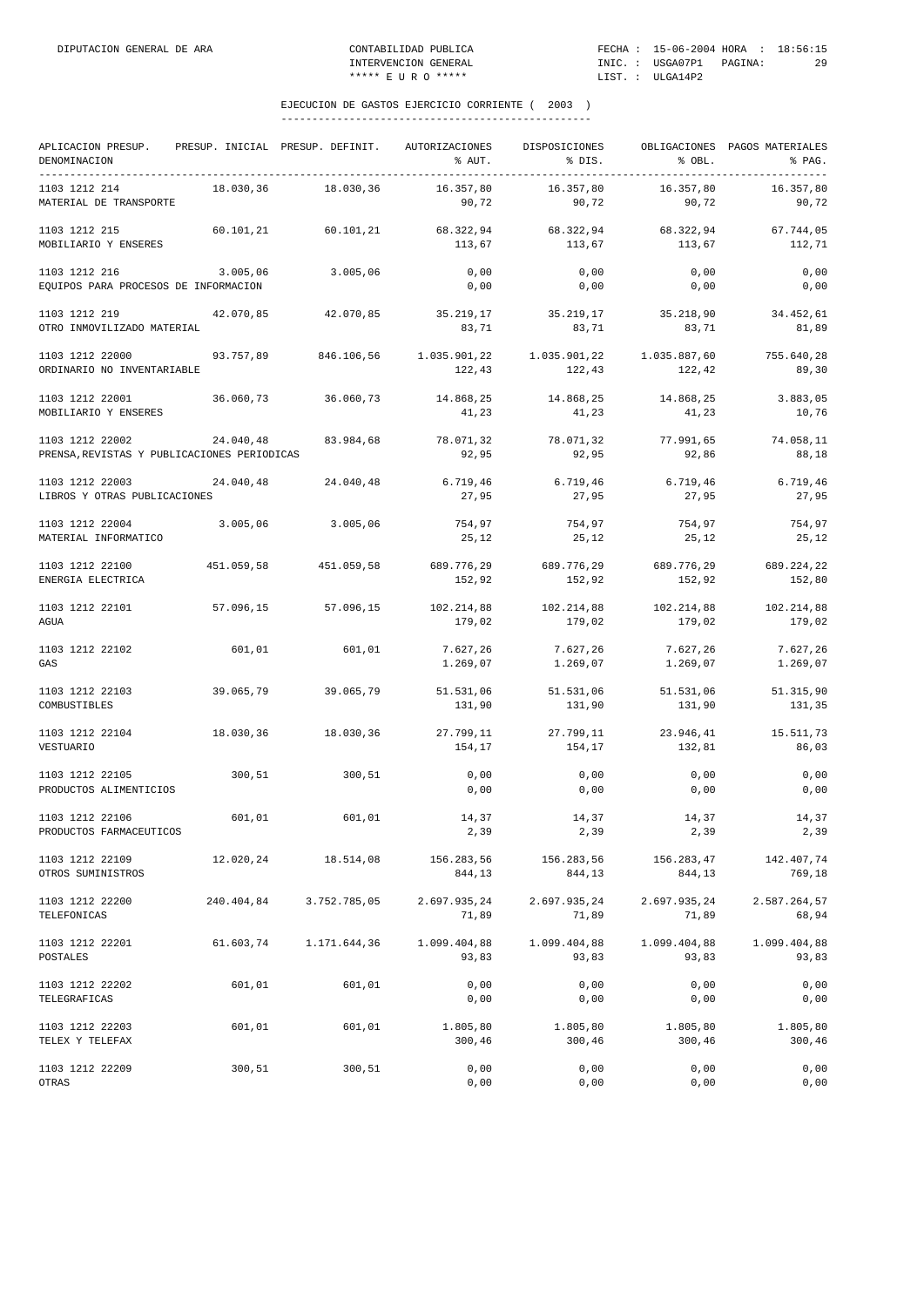| APLICACION PRESUP.<br>DENOMINACION<br>____________________________________  |           | PRESUP. INICIAL PRESUP. DEFINIT. | AUTORIZACIONES<br>% AUT. | DISPOSICIONES<br>% DIS. | % OBL.                | OBLIGACIONES PAGOS MATERIALES<br>% PAG. |
|-----------------------------------------------------------------------------|-----------|----------------------------------|--------------------------|-------------------------|-----------------------|-----------------------------------------|
| 1103 1212 223<br>TRANSPORTE                                                 | 63.707,28 | 136.062,39                       | 128.413,34<br>94,37      | 128.413,34<br>94,37     | 115.308,48<br>84,74   | ----------<br>99.423,77<br>73,07        |
| 1103 1212 22400<br>EDIFICIOS Y LOCALES                                      | 1.202,02  | 1.202,02                         | 0,00<br>0,00             | 0,00<br>0,00            | 0,00<br>0,00          | 0,00<br>0,00                            |
| 1103 1212 22401<br>VEHICULOS                                                | 601,01    | 601,01                           | 0,00<br>0,00             | 0,00<br>0,00            | 0,00<br>0,00          | 0,00<br>0,00                            |
| 1103 1212 22402<br>OTRO INMOVILIZADO                                        | 300,51    | 300,51                           | 0,00<br>0,00             | 0,00<br>0,00            | 0,00<br>0,00          | 0,00<br>0,00                            |
| 1103 1212 22500<br>LOCALES                                                  | 7.212,15  | 7.212,15                         | 89.219,90<br>1.237,07    | 89.219,90<br>1.237,07   | 89.219,90<br>1.237,07 | 89.219,90<br>1.237,07                   |
| 1103 1212 22502<br><b>ESTATALES</b>                                         | 300,51    | 300,51                           | 0,00<br>0,00             | 0,00<br>0,00            | 0,00<br>0,00          | 0,00<br>0,00                            |
| 1103 1212 22600<br>CANONES                                                  | 12.020,24 | 12.020,24                        | 15.397,34<br>128,09      | 15.397,34<br>128,09     | 15.397,34<br>128,09   | 15.397,34<br>128,09                     |
| 1103 1212 22601<br>ATENCIONES PROTOCOLARIAS Y REPRESENTATIVAS               | 3.005,06  | 3.005,06                         | 2.893,04<br>96,27        | 2.893,04<br>96,27       | 2.893,04<br>96,27     | 2.455,49<br>81,71                       |
| 1103 1212 22602<br>GASTOS DE DIVULGACION Y PROMOCION(CULT., COMERC.Y CIENTI | 6.010, 12 | 6.010, 12                        | 6.009, 40<br>99,98       | 6.009, 40<br>99,98      | 6.009, 40<br>99,98    | 6.009, 40<br>99,98                      |
| 1103 1212 22603<br>JURIDICOS, CONTENCIOSOS                                  | 601,01    | 601,01                           | 0,00<br>0,00             | 0,00<br>0,00            | 0,00<br>0,00          | 0,00<br>0,00                            |
| 1103 1212 22604<br>REMUNERACIONES A AGENTES MEDIADORES INDEPENDIENTES       | 300,51    | 300, 51                          | 0,00<br>0,00             | 0,00<br>0,00            | 0,00<br>0,00          | 0,00<br>0,00                            |
| 1103 1212 22605<br>REUNIONES Y CONFERENCIAS                                 | 2.404,05  | 2.404,05                         | 507,54<br>21,11          | 507,54<br>21,11         | 507,54<br>21,11       | 212,50<br>8,83                          |
| 1103 1212 22609<br>OTROS                                                    | 1.202,02  | 1.202,02                         | 62.253,29<br>5.179,05    | 62.253,29<br>5.179,05   | 62.253,29<br>5.179,05 | 62.253,29<br>5.179,05                   |
| 1103 1212 22700<br>LIMPIEZA Y ASEO                                          |           | 513.564,84 1.436.581,45          | 1.387.072,74<br>96,55    | 1.387.072,74<br>96,55   | 1.386.294,38<br>96,49 | 1.222.443,57<br>85,09                   |
| 1103 1212 22701<br>SEGURIDAD                                                | 300,51    | 300,51                           | 0,00<br>0,00             | 0,00<br>0,00            | 0,00<br>0,00          | 0,00<br>0,00                            |
| 1103 1212 22702<br>VALORACIONES Y PERITAJES                                 | 300, 51   | 300,51                           | 0,00<br>0,00             | 0,00<br>0,00            | 0,00<br>0,00          | 0,00<br>0,00                            |
| 1103 1212 22703<br>POSTALES                                                 | 6.310, 63 | 6.310, 63                        | 24,75<br>0, 39           | 24,75<br>0, 39          | 24,75<br>0, 39        | 24,75<br>0, 39                          |
| 1103 1212 22704<br>CUSTODIA, DEPOSITO Y ALMACENAJE                          | 1.202,02  | 1.202,02                         | 0,00<br>0,00             | 0,00<br>0,00            | 0,00<br>0,00          | 0,00<br>0,00                            |
| 1103 1212 22706<br>ESTUDIOS Y TRABAJOS TECNICOS                             | 30.050,61 | 30.050,61                        | 6.590, 45<br>21,93       | 6.590, 45<br>21,93      | 6.590, 45<br>21,93    | 6.590,45<br>21,93                       |
| 1103 1212 22709<br>OTROS                                                    | 1.202,02  | 1.202,02                         | 304,98<br>25,37          | 304,98<br>25,37         | 304,98<br>25,37       | 304,98<br>25,37                         |
| 1103 1212 230<br>DIETAS                                                     | 12.020,24 | 12.020,24                        | 5.526,74<br>45,97        | 5.526,74<br>45,97       | 5.526,74<br>45,97     | 4.773,80<br>39,71                       |
| 1103 1212 231<br>LOCOMOCION                                                 | 48.080,97 | 364.343,71                       | 375.222,52<br>102,98     | 375.222,52<br>102,98    | 375.222,52<br>102,98  | 324.328,50<br>89,01                     |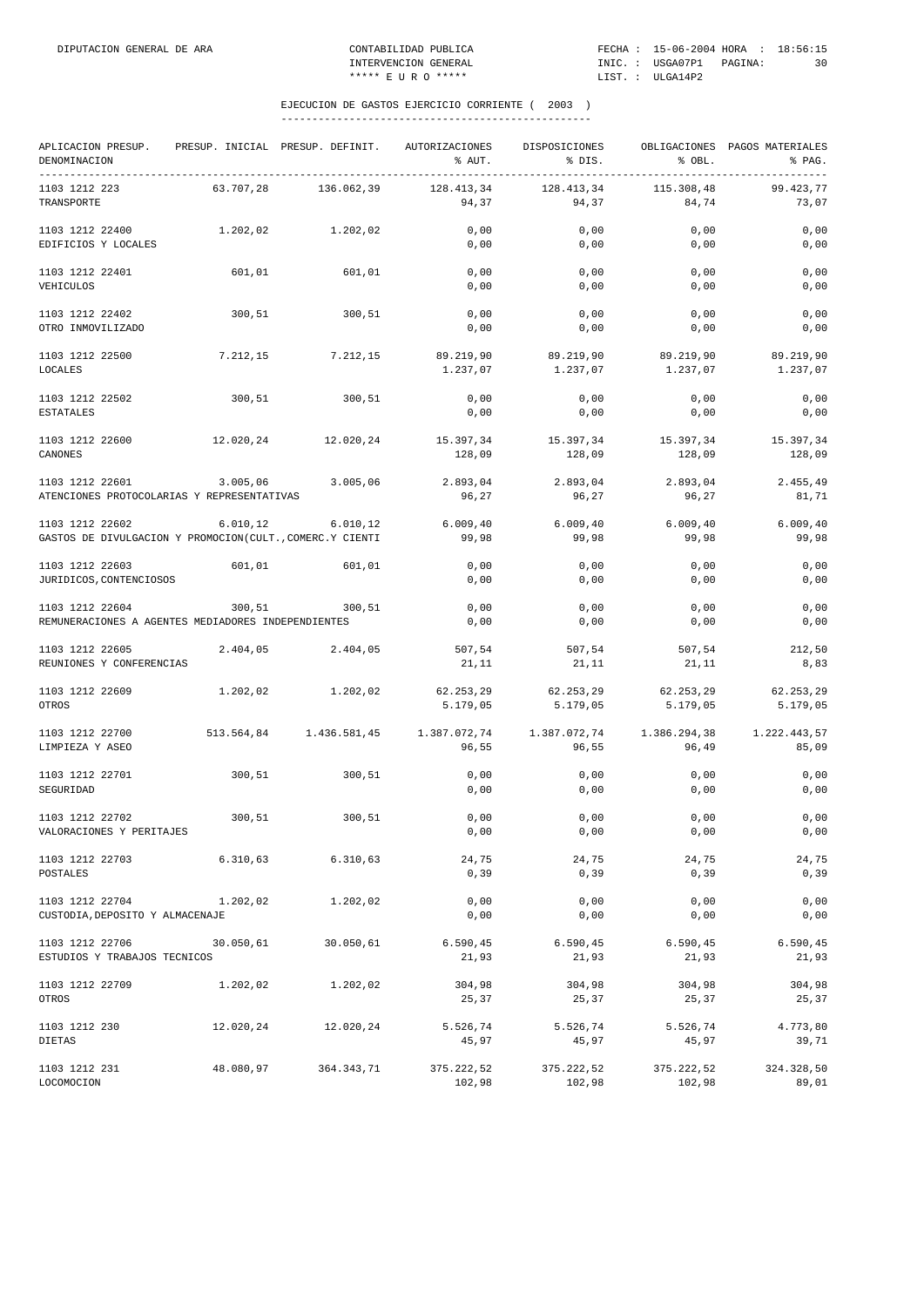| APLICACION PRESUP.<br>DENOMINACION                                                                                                                       |            | PRESUP. INICIAL PRESUP. DEFINIT. | AUTORIZACIONES<br>% AUT.                                                         | DISPOSICIONES<br>8 DIS. | % OBL.                       | OBLIGACIONES PAGOS MATERIALES<br>% PAG. |
|----------------------------------------------------------------------------------------------------------------------------------------------------------|------------|----------------------------------|----------------------------------------------------------------------------------|-------------------------|------------------------------|-----------------------------------------|
| 1103 1212 23209<br>OTROS                                                                                                                                 | 601,01     | 601,01                           | 0,00<br>0,00                                                                     | 0,00<br>$0$ , $00$      | 0,00<br>0,00                 | 0,00<br>0,00                            |
| 1103 1212 239<br>OTRAS INDEMNIZACIONES                                                                                                                   |            | 601,01 601,01                    | 0,00                                                                             | 0,00<br>$0,00$ 0,00     | 0,00<br>0,00                 | 0,00<br>0,00                            |
| CAP. 1103 1212 2 2.195.196.72 9.288.856.67 8.990.312.83 8.989.930.42 8.942.958.43 8.234.571.75<br>GASTOS EN BIENES CORRIENTES Y SERVICIOS                |            |                                  | 96,78                                                                            | 96,78                   | 96, 27                       | 88,65                                   |
| 1103 1212 622<br>EDIFICIOS Y OTRAS CONSTRUCCIONES                                                                                                        | 0,00       | 0,00                             | 0,00<br>0,00                                                                     | 0,00<br>0,00            | 0,00<br>0,00                 | 0,00<br>0,00                            |
| 1103 1212 692 6.208.059,64 6.566.447,26 4.640.657,07 4.640.657,07<br>EDIFICIOS Y OTRAS CONSTRUCCIONES                                                    |            |                                  | 70,67                                                                            | 70,67                   | 4.384.568,81<br>66,77        | 2.753.068,14<br>41,92                   |
| 1103 1212 693<br>MAQUINARIA, INSTALACIONES Y UTILLAJE                                                                                                    | 60.101,21  | 60.101,21                        | 56.197,54 56.197,54<br>93,50                                                     | 93,50                   | 56.197,54<br>93,50           | 56.197,54<br>93,50                      |
| 1103 1212 694<br>MATERIAL DE TRANSPORTE                                                                                                                  |            | 48.080,97 24.000,00              | 24.000,00<br>100,00                                                              | 99,58                   | 23.900,00 23.900,00<br>99,58 | 0,00<br>0,00                            |
| 1103 1212 695<br>MOBILIARIO Y ENSERES                                                                                                                    |            |                                  | $72.121,45$ $72.121,45$ $66.327,62$ $66.327,62$ $66.327,61$ $63.003,14$<br>91,96 | 91,96                   | 91,96                        | 87,35                                   |
| 1103 1212 696<br>EQUIPOS PARA PROCESOS DE INFORMACION                                                                                                    | 0,00       | 900.000,00                       | 877.780,98<br>97,53                                                              | 877.780,98<br>97,53     | 377.780,90<br>41,97          | 374.671,90<br>41,63                     |
| CAP. 1103 1212 6 6.388.363,27 7.622.669,92 5.664.963,21 5.664.863,21 4.908.774,86 3.246.940,72<br>INVERSIONES REALES                                     |            |                                  | 74,31                                                                            | 74,31                   | 64, 39<br>---------------    | 42,59                                   |
| PROGRAMA 1103 1212 11.006.311,89 19.522.354,55 17.228.433,53 17.227.951,12 16.326.118,05 13.912.599,59<br>SERVICIOS CENTRALES, EDIFICIOS E INSTALACIONES |            |                                  | 88,24                                                                            | 88,24                   | 83,62                        | 71,26                                   |
| 1103 1214 12000<br><b>SUELDOS</b>                                                                                                                        |            |                                  | 126.976,08 221.777,38 207.666,92 207.666,92 107.291,65 107.291,65<br>93,63       | 93,63                   | 48,37                        | 48,37                                   |
| 1103 1214 12005 39.853,94 53.100,99 51.474,75 51.474,75 27.110,76 27.110,76<br>TRIENIOS                                                                  |            |                                  | 96,93                                                                            | 96,93                   | 51,05                        | 51,05                                   |
| 1103 1214 12006<br>OTRAS RETRIBUCIONES BASICAS                                                                                                           | 0,00       | 5.155,68                         | 5.155,68 5.155,68 2.417,84 2.417,84<br>100,00                                    | 100,00                  | 46,89                        | 46,89                                   |
| 1103 1214 12100<br>COMPLEMENTO DE DESTINO                                                                                                                |            | 95.775,12 156.114,93             | 146.588,61 146.588,61<br>93,89                                                   | 93,89                   | 72.525,57<br>46,45           | 72.525,57<br>46, 45                     |
| 1103 1214 12101<br>COMPLEMENTO ESPECIFICO                                                                                                                | 129.804,72 | 224.423,13                       | 209.413,77<br>93,31                                                              | 209.413,77<br>93,31     | 105.717,94<br>47,10          | 105.717,94<br>47,10                     |
| 1103 1214 15100<br>PERSONAL FUNCIONARIO                                                                                                                  | 601,01     | 601,01                           | 601,01<br>100,00                                                                 | 601,01<br>100,00        | 0,00<br>0,00                 | 0,00<br>0,00                            |
| 1103 1214 16000<br>SEGURIDAD SOCIAL                                                                                                                      | 74.423,35  | 129.050,83                       | 121.017,14<br>93,77                                                              | 121.017,14<br>93,77     | 57.449,15<br>44,51           | 51.178,27<br>39,65                      |
| 1103 1214 16100<br>FORMACION Y PERFECCIONAMIENTO DEL PERSONAL                                                                                            | 1.202,02   | 1.202,02                         | 0,00<br>0,00                                                                     | 0,00<br>0,00            | 0,00<br>0,00                 | 0,00<br>0,00                            |
| 1103 1214 16109<br>OTROS                                                                                                                                 | 60,10      | 60,10                            | 0,00<br>0,00                                                                     | 0,00<br>0,00            | 0,00<br>0,00                 | 0,00<br>0,00                            |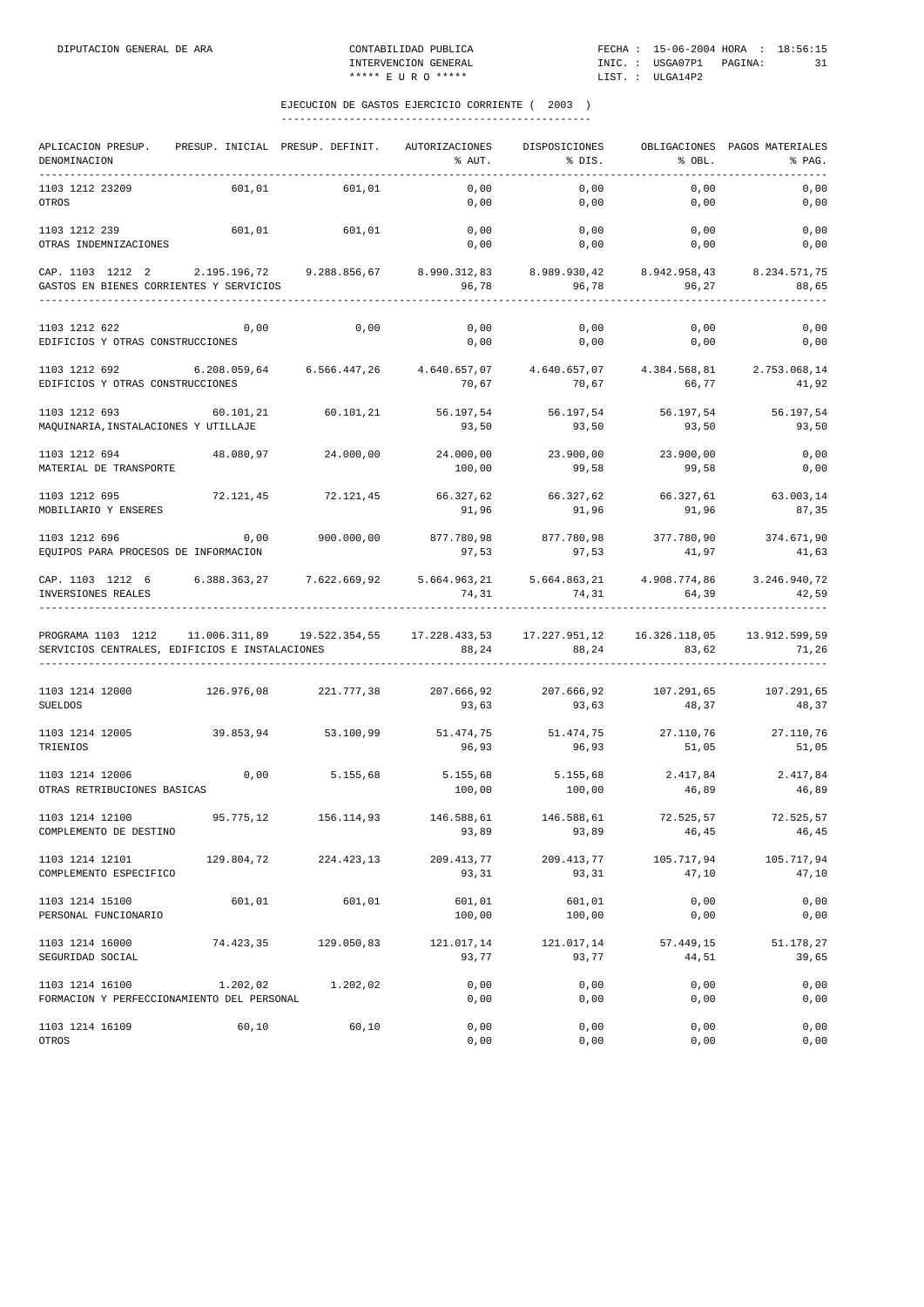| APLICACION PRESUP.<br>DENOMINACION                                                                                  |            | PRESUP. INICIAL PRESUP. DEFINIT. | AUTORIZACIONES<br>% AUT.                                      | DISPOSICIONES<br>% DIS.             | % OBL.              | OBLIGACIONES PAGOS MATERIALES<br>% PAG. |
|---------------------------------------------------------------------------------------------------------------------|------------|----------------------------------|---------------------------------------------------------------|-------------------------------------|---------------------|-----------------------------------------|
| CAP. 1103 1214 1<br>GASTOS DE PERSONAL                                                                              | 468.696,34 | 791.486,07                       | 741.917.88<br>93,73                                           | 741.917.88<br>93,73                 | 372.512,91<br>47,06 | 366.242.03<br>46,27                     |
| 1103 1214 215<br>MOBILIARIO Y ENSERES                                                                               | 60,10      | 60,10                            | 143,64<br>239,00                                              | 143,64<br>239,00                    | 143,64<br>239,00    | 143,64<br>239,00                        |
| 1103 1214 216<br>EQUIPOS PARA PROCESOS DE INFORMACION                                                               | 60,10      | 60,10                            | 96,16<br>160,00                                               | 96,16<br>160,00                     | 96,16<br>160,00     | 96,16<br>160,00                         |
| 1103 1214 22000<br>ORDINARIO NO INVENTARIABLE                                                                       | 3.005,06   | 2.005.06                         | 2.951,37<br>147,19                                            | 2.951,37<br>147,19                  | 2.951,37<br>147,19  | 2.951,37<br>147,19                      |
| 1103 1214 22001<br>MOBILIARIO Y ENSERES                                                                             | 3.005,06   | 3.005,06                         | 1.792,73<br>59,65                                             | 1.792,73<br>59,65                   | 1.792,73<br>59,65   | 1.792,73<br>59,65                       |
| 1103 1214 22002<br>PRENSA, REVISTAS Y PUBLICACIONES PERIODICAS                                                      | 601,01     | 601,01                           | 216,36<br>35,99                                               | 216,36<br>35,99                     | 216,36<br>35,99     | 216,36<br>35,99                         |
| 1103 1214 22003<br>LIBROS Y OTRAS PUBLICACIONES                                                                     | 3.005,06   | 3.005,06                         | 127,53<br>4,24                                                | 127,53<br>4,24                      | 127.53<br>4,24      | 127,53<br>4,24                          |
| 1103 1214 22004<br>MATERIAL INFORMATICO                                                                             | 601,01     | 601,01                           | 0,00<br>0,00                                                  | 0,00<br>0,00                        | 0,00<br>0,00        | 0,00<br>0,00                            |
| 1103 1214 22109<br>OTROS SUMINISTROS                                                                                | 60,10      | 60,10                            | 0,00<br>0,00                                                  | 0,00<br>0,00                        | 0,00<br>0,00        | 0,00<br>0,00                            |
| 1103 1214 223<br>TRANSPORTE                                                                                         | 60,10      | 60,10                            | 0,00<br>0,00                                                  | 0,00<br>0,00                        | 0,00<br>0,00        | 0,00<br>0,00                            |
| 1103 1214 22706<br>ESTUDIOS Y TRABAJOS TECNICOS                                                                     | 24.040,48  | 24.040,48                        | 2.107,14<br>8,76                                              | 2.107,14<br>8,76                    | 2.107,14<br>8,76    | 2.107,14<br>8,76                        |
| 1103 1214 230<br>DIETAS                                                                                             | 3.005,06   | 3.005,06                         | 34,18                                                         | 1.027,16 1.027,16 1.027,16<br>34,18 | 34,18               | 917,18<br>30,52                         |
| 1103 1214 231<br>LOCOMOCION                                                                                         | 3.005,06   | 3.005,06                         | 2.248,01<br>74,80                                             | 2.248,01<br>74,80                   | 2.248,01<br>74,80   | 1.674,12<br>55,71                       |
| 1103 1214 242<br>MATERIAL, SUMINISTROS Y OTROS                                                                      | 601,01     | 601,01                           | 0,00<br>0,00                                                  | 0,00<br>0,00                        | 0,00<br>0,00        | 0,00<br>0,00                            |
| CAP. 1103 1214 2 41.109,21 40.109,21 10.710,10 10.710,10 10.710,10<br>GASTOS EN BIENES CORRIENTES Y SERVICIOS       |            |                                  | 26,70                                                         | 26,70                               | 26,70               | 10.026,23<br>24,99                      |
| 1103 1214 695<br>MOBILIARIO Y ENSERES                                                                               |            | 30.050,61 54.131,58              | 51.609,41<br>95,34                                            | 51.609,41<br>95,34                  | 51.608,73<br>95,33  | 47.032,23<br>86,88                      |
| 1103 1214 699<br>INMOVILIZADO INMATERIAL                                                                            |            | 72.121,45 634.088,45             | 62,87                                                         | 398.653,00 384.593,00<br>60,65      | 60,65               | 384.592,91 81.059,91<br>12,78           |
| $\texttt{CAP. 1103}$ 1214 6 102.172,06 688.220,03 450.262,41 436.202,41 436.201,64 128.092,14<br>INVERSIONES REALES |            |                                  |                                                               | $65,42$ $63,38$                     | 63,38               | 18,61                                   |
| PROGRAMA 1103 1214 611.977,61 1.519.815,31 1.202.890,39 1.188.830,39<br>ORDENACION ADMINISTRATIVA                   |            |                                  |                                                               | $79,14$ $78,22$                     | 819.424,65<br>53,91 | 504.360,40<br>33,18                     |
| 1103 1264 12000<br><b>SUELDOS</b>                                                                                   |            | 329.055,44 335.636,55            | 335.636,55<br>100,00                                          | 335.636,55<br>100,00                | 327.090,05<br>97,45 | 327.090,05<br>97,45                     |
| 1103 1264 12005<br>TRIENIOS                                                                                         | 62.652,10  | 63.905,14                        | $63.905, 14$ $63.905, 14$ $45.919, 23$ $45.919, 23$<br>100,00 | 100,00                              | 71,85               | 71,85                                   |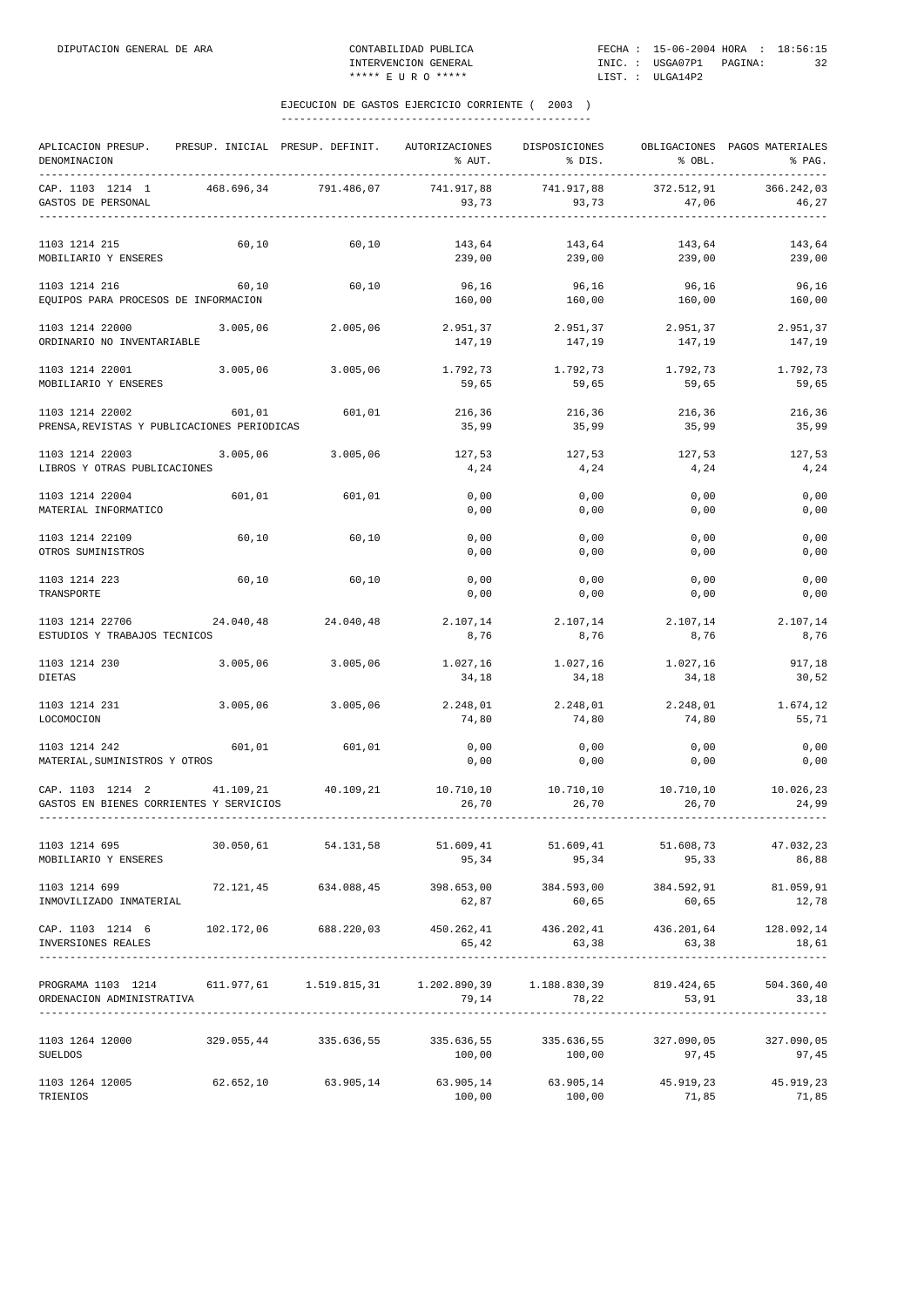| APLICACION PRESUP.<br>DENOMINACION                               | PRESUP. INICIAL PRESUP. DEFINIT. |                       | AUTORIZACIONES<br>% AUT. | DISPOSICIONES<br>% DIS. | % OBL.               | OBLIGACIONES PAGOS MATERIALES<br>% PAG. |
|------------------------------------------------------------------|----------------------------------|-----------------------|--------------------------|-------------------------|----------------------|-----------------------------------------|
| 1103 1264 12006<br>OTRAS RETRIBUCIONES BASICAS                   | 0,00                             | 5.809,76              | 3.995.39<br>68,77        | 3.995,39<br>68,77       | 3.995,39<br>68,77    | 3.995.39<br>68,77                       |
| 1103 1264 12100<br>COMPLEMENTO DE DESTINO                        | 170.875,32                       | 174.292,83            | 174.292,83<br>100,00     | 174.292,83<br>100,00    | 166.146,16<br>95,32  | 166.146,16<br>95,32                     |
| 1103 1264 12101<br>COMPLEMENTO ESPECIFICO                        | 232.016,16                       | 244.354,90            | 244.354,90<br>100,00     | 244.354,90<br>100,00    | 231.686,09<br>94,81  | 231.686,09<br>94,81                     |
| 1103 1264 13000<br>SALARIO BASE                                  |                                  | 107.799,24 111.787,81 | 111.787,81<br>100,00     | 111.787,81<br>100,00    | 111.283,20<br>99,54  | 111.283,20<br>99,54                     |
| 1103 1264 13001<br>ANTIGUEDAD                                    | 16.536,72                        | 17.148,58             | 17.148,58<br>100,00      | 17.148,58<br>100,00     | 16.747,56<br>97,66   | 16.747,56<br>97,66                      |
| 1103 1264 13002<br>PAGAS EXTRAS                                  | 20.722,66                        | 21.489,40             | 21.489,40<br>100,00      | 21.489,40<br>100,00     | 21.338,46<br>99,29   | 21.338,46<br>99,29                      |
| 1103 1264 13003<br>OTRAS REMUNERACIONES                          | 29.871,89                        | 30.977,15             | 30.977,15<br>100,00      | 30.977,15<br>100,00     | 28.888,85<br>93,25   | 28.888,85<br>93,25                      |
| 1103 1264 15100<br>PERSONAL FUNCIONARIO                          | 2.404,05                         | 2.404,05              | 2.404,05<br>100,00       | 2.404,05<br>100,00      | 985,83<br>41,00      | 985,83<br>41,00                         |
| 1103 1264 16000<br>SEGURIDAD SOCIAL                              | 197.337,58                       | 201.284,33            | 201.284,33<br>100,00     | 201.284,33<br>100,00    | 184.986,54<br>91,90  | 168.018,61<br>83,47                     |
| 1103 1264 16100<br>FORMACION Y PERFECCIONAMIENTO DEL PERSONAL    | 1.202,02                         | 1.202,02              | 90,00<br>7,48            | 90,00<br>7,48           | 90,00<br>7,48        | 90,00<br>7,48                           |
| 1103 1264 16200<br>FORMACION Y PERFECCIONAMIENTO DEL PERSONAL    | 601,01                           | 601,01                | 0,00<br>0,00             | 0,00<br>0,00            | 0,00<br>0,00         | 0,00<br>0,00                            |
| CAP. 1103 1264 1 1.171.074,19 1.210.893,53<br>GASTOS DE PERSONAL |                                  |                       | 99,70                    | 99,70                   | 94,07                | 1.122.189,43<br>92,67                   |
| 1103 1264 215<br>MOBILIARIO Y ENSERES                            | 60,10                            | 60,10                 | 2.353,55<br>3.916,05     | 2.353,55<br>3.916,05    | 2.353,55<br>3.916,05 | 2.353,55<br>3.916,05                    |
| 1103 1264 216<br>EQUIPOS PARA PROCESOS DE INFORMACION            | 60,10                            | 60,10                 | 0,00<br>0,00             | 0,00<br>0,00            | 0,00<br>0,00         | 0,00<br>0,00                            |
| 1103 1264 22000<br>ORDINARIO NO INVENTARIABLE                    | 7.813,16                         | 4.813,16              | 6.951,82<br>144,43       | 6.951,82<br>144,43      | 6.951,82<br>144,43   | 6.631,12<br>137,77                      |
| 1103 1264 22001<br>MOBILIARIO Y ENSERES                          | 2.404,05                         | 2.404,05              | 8.799,84<br>366,04       | 8.799,84<br>366,04      | 8.799,84<br>366,04   | 8.799,84<br>366,04                      |
| 1103 1264 22002<br>PRENSA, REVISTAS Y PUBLICACIONES PERIODICAS   | 30.050,61                        | 30.050,61             | 26.422,55<br>87,92       | 26.422,55<br>87,92      | 26.422,55<br>87,92   | 26.422,55<br>87,92                      |
| 1103 1264 22003<br>LIBROS Y OTRAS PUBLICACIONES                  | 1.030.809,68                     | 1.030.809,68          | 786.808,77<br>76,32      | 786.808,77<br>76,32     | 686.695,82<br>66,61  | 633.575,82<br>61,46                     |
| 1103 1264 22004<br>MATERIAL INFORMATICO                          | 15.025,30                        | 15.025,30             | 0,00<br>0,00             | 0,00<br>0,00            | 0,00<br>0,00         | 0,00<br>0,00                            |
| 1103 1264 22109<br>OTROS SUMINISTROS                             | 60,10                            | 60,10                 | 433,09<br>720,61         | 433,09<br>720,61        | 433,09<br>720,61     | 433,09<br>720,61                        |
| 1103 1264 223<br>TRANSPORTE                                      | 300,51                           | 300,51                | 417,93<br>139,07         | 417,93<br>139,07        | 417,93<br>139,07     | 417,93<br>139,07                        |
| 1103 1264 22600<br>CANONES. GASTOS DIVERSOS                      | 0,00                             | 0,00                  | 308,76<br>0,00           | 308,76<br>0,00          | 308,76<br>0,00       | 308,76<br>0,00                          |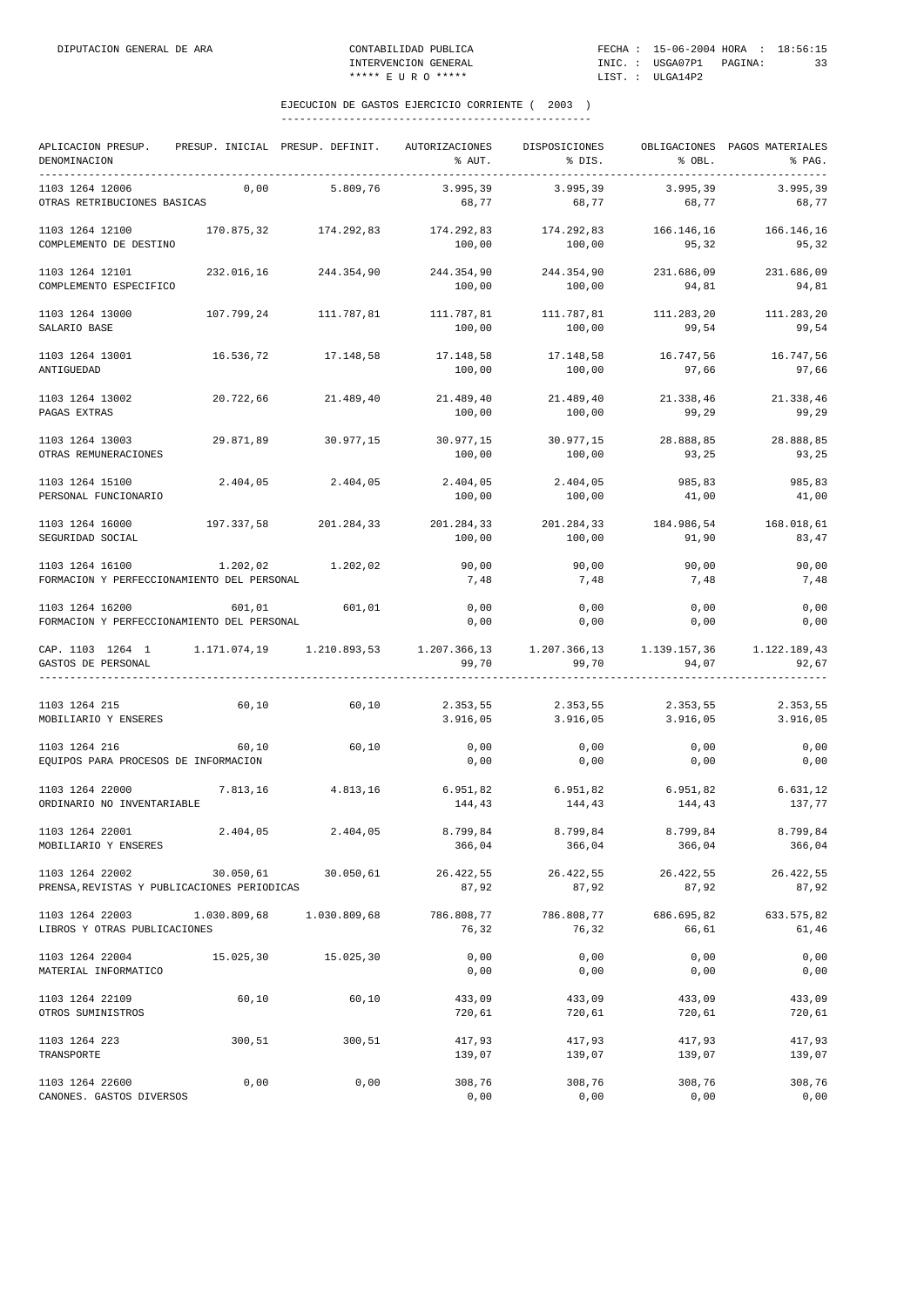| APLICACION PRESUP.<br>DENOMINACION                                                                                                                                                                                                                                                                                                                                                                                    |              | PRESUP. INICIAL PRESUP. DEFINIT. | AUTORIZACIONES<br>% AUT. | DISPOSICIONES<br>% DIS.                   | % OBL.                 | OBLIGACIONES PAGOS MATERIALES<br>% PAG. |
|-----------------------------------------------------------------------------------------------------------------------------------------------------------------------------------------------------------------------------------------------------------------------------------------------------------------------------------------------------------------------------------------------------------------------|--------------|----------------------------------|--------------------------|-------------------------------------------|------------------------|-----------------------------------------|
| -----------------------------------<br>1103 1264 22609<br>OTROS                                                                                                                                                                                                                                                                                                                                                       | 72.121,45    | 72.121,45                        | 80.466,06<br>111,57      | 80.466.06<br>111,57                       | 76.920,01<br>106,65    | 71.078,40<br>98,55                      |
| 1103 1264 22706<br>ESTUDIOS Y TRABAJOS TECNICOS                                                                                                                                                                                                                                                                                                                                                                       | 36.060,73    | 36.060,73                        | 74.919,00<br>207,75      | 74.008,80<br>205,23                       | 66.787,94<br>185,20    | 66.787,94<br>185,20                     |
| 1103 1264 230<br><b>DIETAS</b>                                                                                                                                                                                                                                                                                                                                                                                        | 2.103,54     | 2.103,54                         | 0,00<br>0,00             | 0,00<br>0,00                              | 0,00<br>0,00           | 0,00<br>0,00                            |
| 1103 1264 231                                                                                                                                                                                                                                                                                                                                                                                                         | 1.803,04     | 1.803,04                         | 35,21                    | 35,21                                     | 35,21                  | 35,21                                   |
| LOCOMOCION<br>1103 1264 239                                                                                                                                                                                                                                                                                                                                                                                           | 601,01       | 601,01                           | 1,95<br>0,00             | 1,95<br>0,00                              | 1,95<br>0,00           | 1,95<br>0,00                            |
| OTRAS INDEMNIZACIONES                                                                                                                                                                                                                                                                                                                                                                                                 |              |                                  | 0,00                     | 0,00                                      | 0,00                   | 0,00                                    |
| 1103 1264 25100<br>FINANCIADOS CON RECURSOS PROPIOS                                                                                                                                                                                                                                                                                                                                                                   | 60,10        | 60,10                            | 462,77<br>770,00         | 462,77<br>770,00                          | 462,77<br>770,00       | 462,77<br>770,00                        |
| CAP. 1103 1264 2 1.199.333,48 1.196.333,48 988.379,35 987.469,15 876.589,29<br>GASTOS EN BIENES CORRIENTES Y SERVICIOS                                                                                                                                                                                                                                                                                                |              |                                  | 82,61                    | 82,54                                     | 73,27                  | 817.306,98<br>68,31                     |
| PROGRAMA 1103 1264 2.370.407,67 2.407.227,01 2.195.745,48 2.194.835,28 2.015.746,65 1.939.496,41<br>INFORMACION CIUDADANA Y DOCUM.ADMINISTRATIVA                                                                                                                                                                                                                                                                      |              |                                  | 91,21                    | 91, 17                                    | 83,73                  | 80,56                                   |
| 1103 1265 44900 2.722.646,32 3.731.610,39 3.731.610,39 3.731.610,39 3.731.610,39<br>ENTIDAD ARAGONESA DE SERVICIOS TELEMATICOS                                                                                                                                                                                                                                                                                        |              |                                  | 100,00                   | 100,00                                    | 100,00                 | 3.050.948,82<br>81,75                   |
| CAP. 1103 1265 4 2.722.646,32 3.731.610,39 3.731.610,39 3.731.610,39<br>TRANSFERENCIAS CORRIENTES                                                                                                                                                                                                                                                                                                                     |              |                                  | 100,00                   | 100,00                                    | 3.731.610,39<br>100,00 | 3.050.948,82<br>81,75                   |
| 1103 1265 623<br>MAQUINARIA, INSTALACIONES Y UTILLAJE                                                                                                                                                                                                                                                                                                                                                                 | 0,00         | 0,00                             | 0,00<br>0,00             | 0,00<br>0,00                              | 0,00<br>0,00           | 0,00<br>0,00                            |
| 1103 1265 696<br>EQUIPOS PARA PROCESOS DE INFORMACION                                                                                                                                                                                                                                                                                                                                                                 | 0,00         | 0,00                             | 0,00<br>0,00             | 0,00<br>0,00                              | 0,00<br>0,00           | 0,00<br>0,00                            |
| 1103 1265 699<br>INMOVILIZADO INMATERIAL                                                                                                                                                                                                                                                                                                                                                                              | 0,00         | 0,00                             | 0,00<br>0,00             | 0,00<br>0,00                              | 0,00<br>0,00           | 0,00<br>0,00                            |
| CAP. 1103 1265 6<br>INVERSIONES REALES                                                                                                                                                                                                                                                                                                                                                                                | 0,00         | 0,00                             | 0,00<br>0,00             | 0,00<br>0,00                              | 0,00<br>0,00           | 0,00<br>0,00                            |
| 1103 1265 74900<br>ENTIDAD ARAGONESA DE SERVICIOS TELEMATICOS                                                                                                                                                                                                                                                                                                                                                         | 5.386.270,48 | 3.886.270,48                     | 3.886.270,48             | 3.886.270,48<br>100,00 100,00             | 3.886.270,48<br>100,00 | 3.189.702,86<br>82,07                   |
| CAP. 1103 1265 7 5.386.270,48 3.886.270,48 3.886.270,48 3.886.270,48 3.886.270,48 3.886.270,48 3.189.702,86<br>TRANSFERENCIAS DE CAPITAL                                                                                                                                                                                                                                                                              |              |                                  |                          | $100,00$ $100,00$ $100,00$                |                        | 82,07                                   |
| PROGRAMA 1103 1265 8.108.916,80 7.617.880,87 7.617.880,87 7.617.880,87 7.617.880,87 6.240.651,68<br>ARAGONESA DE SERVICIOS TELEMATICOS 100,00 100,00 100,00 81,92                                                                                                                                                                                                                                                     |              |                                  |                          |                                           |                        | 81,92                                   |
| 1104 1251 12000 122.788,40 136.722,73<br>SUELDOS                                                                                                                                                                                                                                                                                                                                                                      |              |                                  | 99,90                    | 136.592,31 136.592,31 113.628,39<br>99,90 | 83,10                  | 113.628,39<br>83,10                     |
| $1104 \quad 1251 \quad 12005 \qquad \qquad 28.858 \, , \nonumber \\ 90 \qquad \qquad 32.511 \, , \nonumber \\ 12 \qquad \qquad 32.511 \, , \nonumber \\ 12 \qquad \qquad 32.511 \, , \nonumber \\ 12 \qquad \qquad 32.511 \, , \nonumber \\ 12 \qquad \qquad 32.511 \, , \nonumber \\ 12 \qquad \qquad 17.362 \, , \nonumber \\ 80 \qquad \qquad 17.362 \, , \nonumber \\ 80 \qquad \qquad 17.362 \, , \$<br>TRIENIOS |              |                                  | 100,00                   | 100,00                                    | 53,40                  | 53,40                                   |
| 1104 1251 12006<br>OTRAS RETRIBUCIONES BASICAS                                                                                                                                                                                                                                                                                                                                                                        | 0,00         | 2.590,43                         | 2.720,85<br>105,03       | 2.720,85<br>105,03                        | 2.287,82<br>88,31      | 2.287,82<br>88,31                       |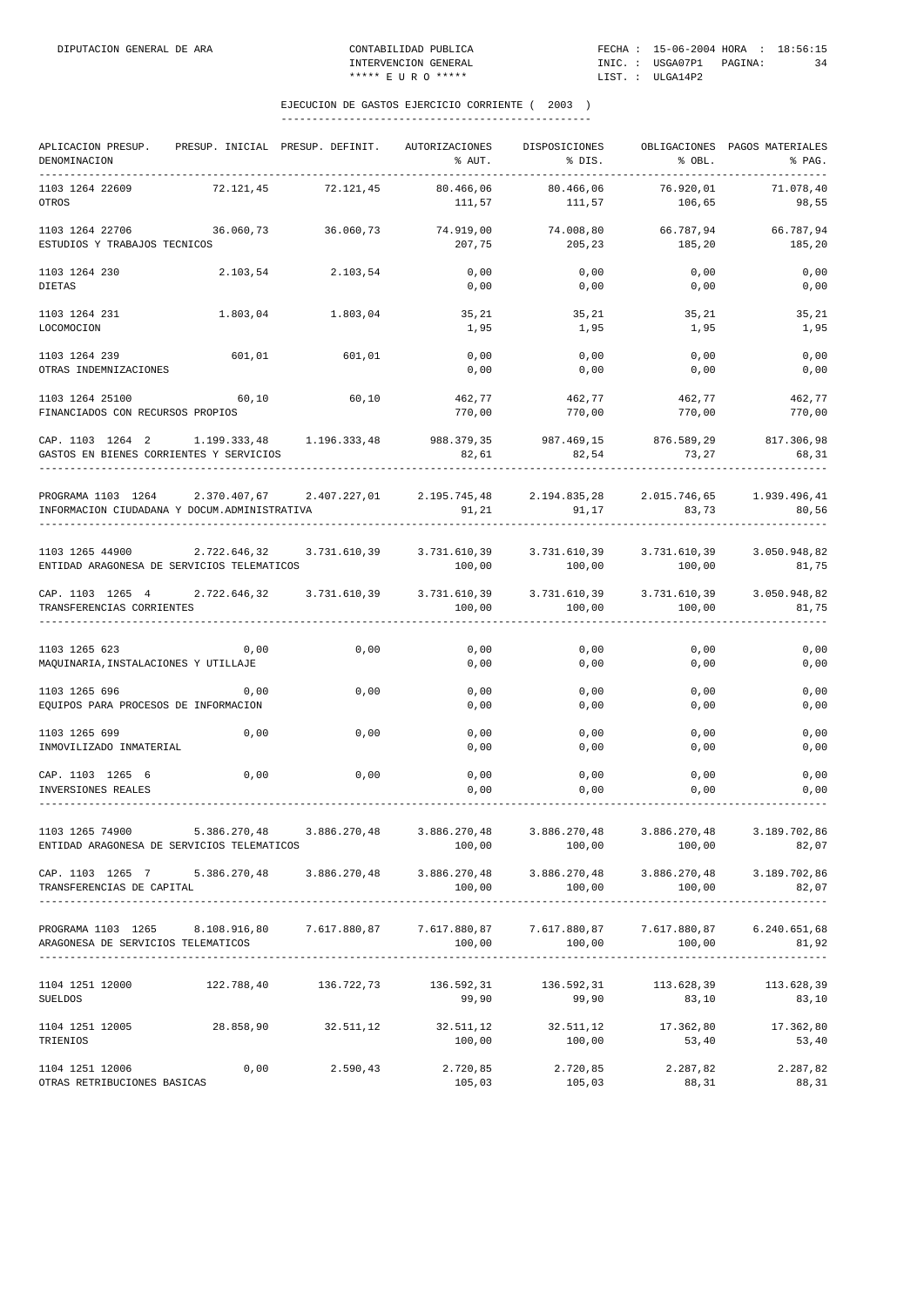| APLICACION PRESUP.<br>DENOMINACION<br>___________________________________       |            | PRESUP. INICIAL PRESUP. DEFINIT. | AUTORIZACIONES<br>% AUT. | DISPOSICIONES<br>% DIS.                   | % OBL.                     | OBLIGACIONES PAGOS MATERIALES<br>% PAG. |
|---------------------------------------------------------------------------------|------------|----------------------------------|--------------------------|-------------------------------------------|----------------------------|-----------------------------------------|
| 1104 1251 12100<br>COMPLEMENTO DE DESTINO                                       | 73.394,40  | 82.130,06                        | 82.130,06<br>100,00      | 82.130,06<br>100,00                       | 70.114,31<br>85,36         | 70.114,31<br>85,36                      |
| 1104 1251 12101<br>COMPLEMENTO ESPECIFICO                                       | 103.493,40 | 120.536,82                       | 120.536,82<br>100,00     | 120.536,82<br>100,00                      | 104.818,46<br>86,95        | 104.818,46<br>86,95                     |
| 1104 1251 13000<br>SALARIO BASE                                                 | 25.054,44  | 8.266,46                         | 8.266,46<br>100,00       | 8.266,46<br>100,00                        | 8.167,81<br>98,80          | 8.167,81<br>98,80                       |
| 1104 1251 13001<br>ANTIGUEDAD                                                   | 3.360,00   | 1.199,38                         | 1.199,38<br>100,00       | 1.199,38<br>100,00                        | 1.075,06<br>89,63          | 1.075,06<br>89,63                       |
| 1104 1251 13002<br>PAGAS EXTRAS                                                 | 4.735,74   | 1.577,63                         | 1.577,63<br>100,00       | 1.577,63<br>100,00                        | 1.320,41<br>83,69          | 1.320,41<br>83,69                       |
| 1104 1251 13003<br>OTRAS REMUNERACIONES                                         | 14.108,28  | 5.877,14                         | 5.877,14<br>100,00       | 5.877,14<br>100,00                        | 5.625,13<br>95,71          | 5.625,13<br>95,71                       |
| 1104 1251 15100<br>PERSONAL FUNCIONARIO                                         | 601,01     | 601,01                           | 601,01<br>100,00         | 601,01<br>100,00                          | 0,00<br>0,00               | 0,00<br>0,00                            |
| 1104 1251 16000<br>SEGURIDAD SOCIAL                                             | 69.431,53  | 69.106,31                        | 69.106,31<br>100,00      | 69.106,31<br>100,00                       | 69.106,31<br>100,00        | 63.548,38<br>91,95                      |
| 1104 1251 16100<br>FORMACION Y PERFECCIONAMIENTO DEL PERSONAL                   | 601,01     | 601,01                           | 600,00<br>99,83          | 600,00<br>99,83                           | 600,00<br>99,83            | 600,00<br>99,83                         |
| CAP. 1104 1251 1<br>GASTOS DE PERSONAL<br>------------------                    |            | 446.427,11 461.720,10            | 99,99                    | 461.719,09 461.719,09 394.106,50<br>99,99 | 85,35                      | 388.548,57<br>84,15                     |
| 1104 1251 22000<br>ORDINARIO NO INVENTARIABLE                                   |            | 12.020,24 8.763,60               | 4.617,44<br>52,68        | 4.617,44<br>52,68                         | 4.617,44<br>52,68          | 4.617,44<br>52,68                       |
| 1104 1251 22001<br>MOBILIARIO Y ENSERES                                         | 9.015, 18  | 5.497,47                         | 67,45<br>1,22            | 67,45<br>1,22                             | 67,45<br>1,22              | 67,45<br>1,22                           |
| 1104 1251 22002<br>PRENSA, REVISTAS Y PUBLICACIONES PERIODICAS                  | 3.005,06   | 3.005,06                         | 2.356,63<br>78,42        | 2.356,63<br>78,42                         | 2.356,63<br>78,42          | 2.356,63<br>78,42                       |
| 1104 1251 22003<br>LIBROS Y OTRAS PUBLICACIONES                                 | 3.606,07   | 3.606,07                         | 466,31<br>12,93          | 466,31<br>12,93                           | 466,31<br>12,93            | 466,31<br>12,93                         |
| 1104 1251 22004<br>MATERIAL INFORMATICO                                         | 2.103,54   | 2.103,54                         | 0,00<br>0,00             | 0,00<br>0,00                              | 0,00<br>0,00               | 0,00<br>0,00                            |
| 1104 1251 22109<br>OTROS SUMINISTROS                                            | 1.502,53   | 1.502,53                         | 445,44<br>29,64          | 445,44<br>29,64                           | 445,44<br>29,64            | 445,44<br>29,64                         |
| 1104 1251 223<br>TRANSPORTE                                                     | 601,01     | 601,01                           | 584,03<br>97,17          | 584,03<br>97,17                           | 584,03<br>97,17            | 584,03<br>97,17                         |
| 1104 1251 22601 4.507,59 4.507,59<br>ATENCIONES PROTOCOLARIAS Y REPRESENTATIVAS |            |                                  | 4.488,97<br>99,58        | 99,58                                     | 4.488,97 4.488,97<br>99,58 | 4.488,97<br>99,58                       |
| 1104 1251 22602<br>GASTOS DE DIVULGACION Y PROMOCION(CULT., COMERC.Y CIENTI     |            | 12.020,24 12.020,24              | 9.842,44<br>81,88        | 9.842,44<br>81,88                         | 8.300,18<br>69,05          | 8.300,18<br>69,05                       |
| 1104 1251 22605<br>REUNIONES Y CONFERENCIAS                                     | 24.040,48  | 9.040, 48                        | 7.917,76<br>87,58        | 7.917,76<br>87,58                         | 7.917,76<br>87,58          | 4.343,93<br>48,04                       |
| 1104 1251 22609<br>OTROS                                                        |            | 1.202,02 1.202,02                | 549,13<br>45,68          | 549,13<br>45,68                           | 549,13<br>45,68            | 549,13<br>45,68                         |
| 1104 1251 22706<br>ESTUDIOS Y TRABAJOS TECNICOS                                 | 15.025,30  | 15.025,30                        | 22.660,00<br>150,81      | 22.660,00<br>150,81                       | 22.660,00<br>150,81        | 20.611,88<br>137,18                     |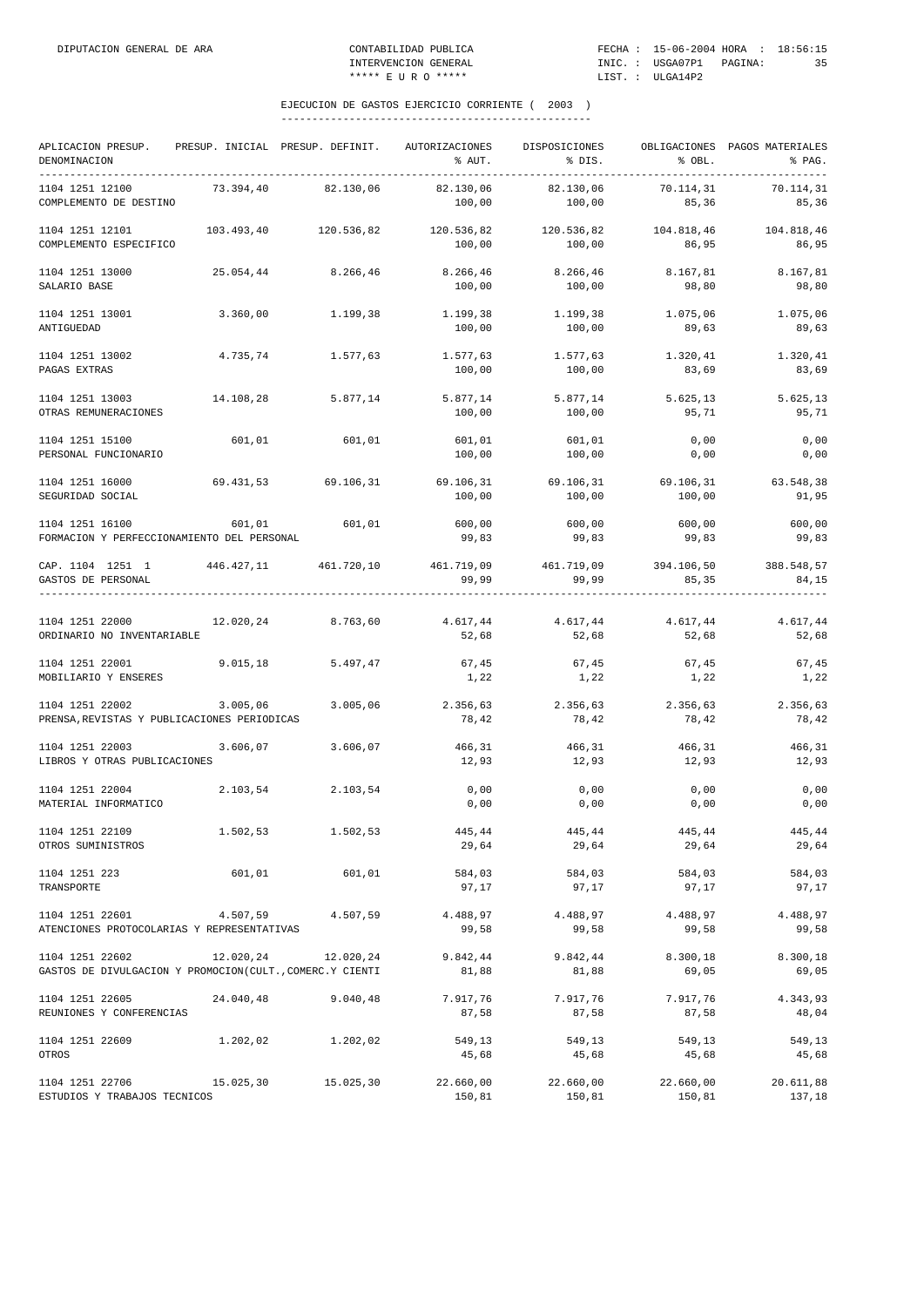| APLICACION PRESUP.<br>DENOMINACION<br>-----------                                                                                 | PRESUP. INICIAL PRESUP. DEFINIT. |            | AUTORIZACIONES<br>% AUT.                                                       | DISPOSICIONES<br>% DIS.                    | % OBL.                | OBLIGACIONES PAGOS MATERIALES<br>% PAG. |
|-----------------------------------------------------------------------------------------------------------------------------------|----------------------------------|------------|--------------------------------------------------------------------------------|--------------------------------------------|-----------------------|-----------------------------------------|
| 1104 1251 22709<br>OTROS                                                                                                          | 300.51                           | 300,51     | 11.758,57<br>3.912,87                                                          | 11.758,57<br>3.912,87                      | 11.758,57<br>3.912,87 | 11.758,57<br>3.912,87                   |
| 1104 1251 230<br><b>DIETAS</b>                                                                                                    | 3.606,07                         | 3.606,07   | 18,33<br>0,50                                                                  | 18, 33<br>0,50                             | 18,33<br>0,50         | 18,33<br>0,50                           |
| 1104 1251 231<br>LOCOMOCION                                                                                                       | 3.005,06                         | 5,06       | 92,89                                                                          | 92,89<br>1.835,77 1.835,77                 | 92,89<br>1.835,77     | 92,89<br>1.835,77                       |
| 1104 1251 239<br>OTRAS INDEMNIZACIONES                                                                                            | 601,01                           | 601,01     | 0,00<br>0,00                                                                   | 0,00<br>0,00                               | 0,00<br>0,00          | 0,00<br>0,00                            |
| CAP. 1104 1251 2<br>GASTOS EN BIENES CORRIENTES Y SERVICIOS                                                                       | 96.161,91 71.387,56              |            | 65.865,39 65.865,39 64.323,13 58.701,18<br>92,26                               | 92, 26                                     | 90,10                 | 82,22                                   |
| 1104 1251 46900<br>FONDO COOPERACION MUNICIPAL                                                                                    |                                  |            | 24.040.484,18 24.040.484,18 24.040.484,03 24.040.484,03 24.040.484,03<br>99,99 | 99,99                                      | 99,99                 | 24.040.484,03<br>99,99                  |
| 1104 1251 48900<br>FOMENTO ASOCIACIONISMO MUNICIPAL                                                                               | 300.506,05                       | 300.506,05 | 100,00                                                                         | 300.506,05 300.506,05 300.506,05<br>100,00 | 100,00                | 300.506,05<br>100,00                    |
| CAP. 1104 1251 4 24.340.990,23 24.340.990,23 24.340.990,08 24.340.990,08 24.340.990,08 24.340.990,08<br>TRANSFERENCIAS CORRIENTES |                                  |            | 99,99                                                                          | 99,99                                      | 99,99                 | 99,99                                   |
| 1104 1251 76900<br>COOPERACION COMARCAL. - FINANCIADA R.P.                                                                        | 0,00                             | 0,00       | 0,00<br>0,00                                                                   | 0,00<br>0,00                               | 0,00<br>0,00          | 0,00<br>0,00                            |
| 1104 1251 76904 1.141.923,00<br>PUNTOS DE INTERES DEUDA LOCAL                                                                     |                                  | 666.963,42 | 651.143,39 651.143,39 651.143,39<br>97,62                                      | 97,62                                      | 97,62                 | 651.143,39<br>97,62                     |
| 1104 1251 76905<br>ACTUACIONES DE COOPERACION ESPECIFICA                                                                          | 0,00                             | 0,00       | 15.820,03<br>0,00                                                              | 15.820,03<br>0,00                          | 15.820,03<br>0,00     | 15.820,03<br>0,00                       |
| CAP. 1104 1251 7 1.141.923,00 666.963,42<br>TRANSFERENCIAS DE CAPITAL                                                             |                                  |            | 100,00                                                                         | 666.963,42 666.963,42 666.963,42<br>100,00 | 100,00                | 666.963,42<br>100,00                    |
| PROGRAMA 1104 1251 26.025.502,25 25.541.061,31 25.535.537,98 25.535.537,98 25.466.383,13<br>APOYO A LA ADMINISTRACION LOCAL       |                                  |            | 99,97                                                                          | 99,97                                      | 99,70                 | 25.455.203,25<br>99,66                  |
| 1104 1252 12000 248.601,71 290.175,05<br><b>SUELDOS</b>                                                                           |                                  |            | 273.349,46 273.349,46 209.686,98<br>94,20                                      | 94,20                                      | 72,26                 | 209.686,98<br>72,26                     |
| 1104 1252 12005<br>TRIENIOS                                                                                                       | 46.126,92                        | 52.434,23  | 49.679,80<br>94,74                                                             | 49.679,80<br>94,74                         | 31.616,55<br>60,29    | 31.616,55<br>60,29                      |
| 1104 1252 12006<br>OTRAS RETRIBUCIONES BÁSICAS                                                                                    | 361,38                           | 5.012,01   | 4.720,18<br>94,17                                                              | 4.720,18<br>94,17                          | 4.062,00<br>81,04     | 4.062,00<br>81,04                       |
| 1104 1252 12100<br>COMPLEMENTO DE DESTINO                                                                                         | 127.173,96                       | 150.359,88 | 139.518,48<br>92,78                                                            | 139.518,48<br>92,78                        | 110.195,88<br>73,28   | 110.195,88<br>73,28                     |
| 1104 1252 12101<br>COMPLEMENTO ESPECIFICO                                                                                         | 188.251,83                       | 218.516,25 | 198.145,89<br>90,67                                                            | 198.145,89<br>90,67                        | 157.998,70<br>72,30   | 157.998,70<br>72,30                     |
| 1104 1252 13000<br>SALARIO BASE                                                                                                   | 34.943,04                        | 36.238,16  | 36.238,16<br>100,00                                                            | 36.238,16<br>100,00                        | 36.236,16<br>99,99    | 36.236,16<br>99,99                      |
| 1104 1252 13001<br>ANTIGUEDAD                                                                                                     | 3.623,28                         | 4.184,40   | 4.184,40<br>100,00                                                             | 4.184,40<br>100,00                         | 4.063,90<br>97,12     | 4.063,90<br>97,12                       |
| 1104 1252 13002<br>PAGAS EXTRAS                                                                                                   | 6.427,72                         | 6.858, 26  | 6.858,26<br>100,00                                                             | 6.858,26<br>100,00                         | 6.857, 26<br>99,98    | 6.857,26<br>99,98                       |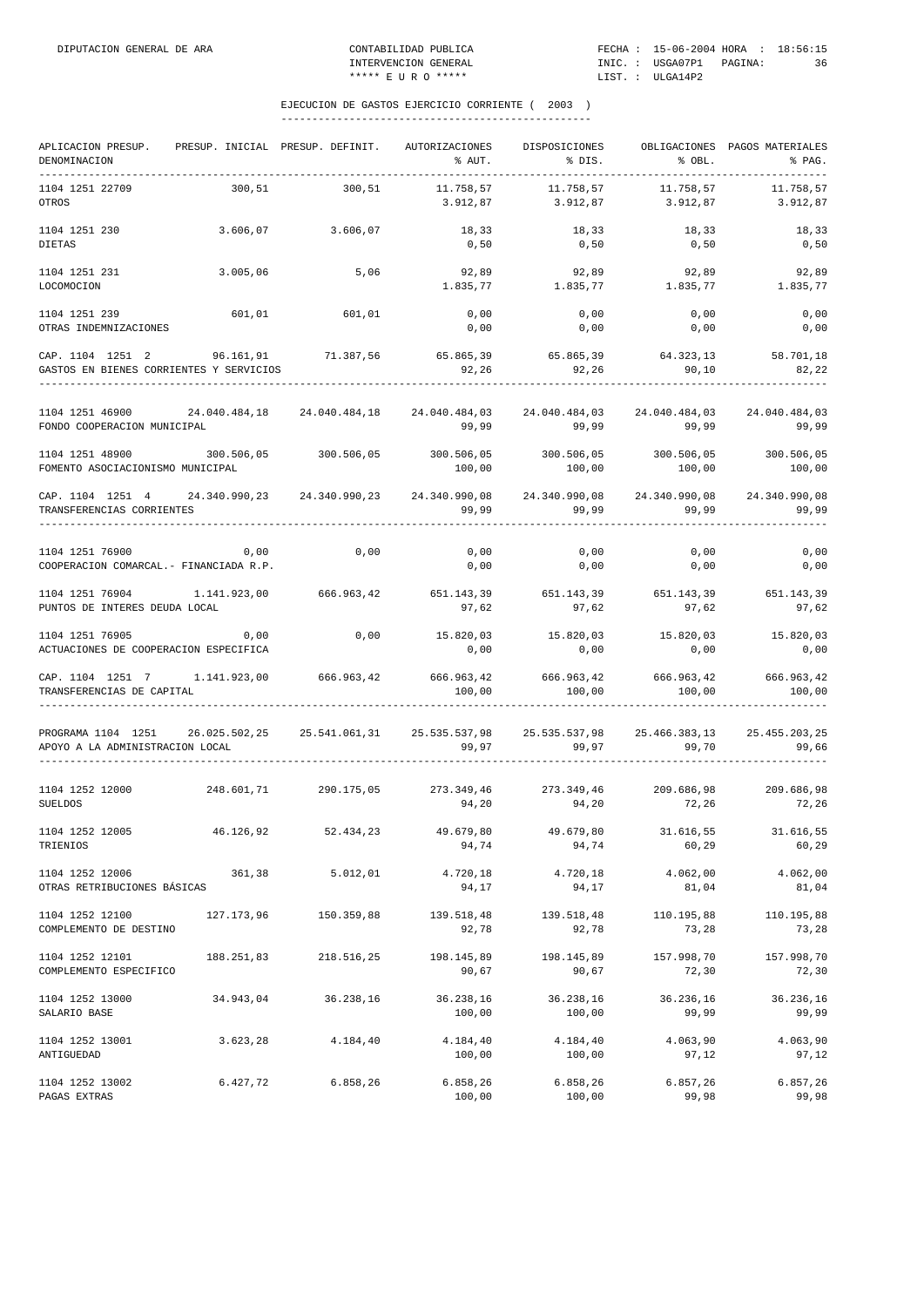| APLICACION PRESUP.<br>DENOMINACION                                          |           | PRESUP. INICIAL PRESUP. DEFINIT. | AUTORIZACIONES<br>% AUT.       | DISPOSICIONES<br>% DIS. | % OBL.              | OBLIGACIONES PAGOS MATERIALES<br>% PAG. |
|-----------------------------------------------------------------------------|-----------|----------------------------------|--------------------------------|-------------------------|---------------------|-----------------------------------------|
| 1104 1252 13003<br>OTRAS REMUNERACIONES                                     | 2.178,48  | 2.259,08                         | 2.259,08<br>100,00             | 2.259,08<br>100,00      | 2.259,00<br>99,99   | 2.259,00<br>99,99                       |
| 1104 1252 15100<br>PERSONAL FUNCIONARIO                                     | 601,01    | 4.221,97                         | 3.620,96<br>85,76              | 3.620,96<br>85,76       | 3.620,96<br>85,76   | 3.620,96<br>85,76                       |
| 1104 1252 16000<br>SEGURIDAD SOCIAL                                         |           | 152.116,64 170.526,10            | 164.915,09<br>96,70            | 164.915,09<br>96,70     | 115.983,19<br>68,01 | 103.941,25<br>60,95                     |
| 1104 1252 16100<br>FORMACION Y PERFECCIONAMIENTO DEL PERSONAL               | 601,01    | 601,01                           | 600,00<br>99,83                | 600,00<br>99,83         | 600,00<br>99,83     | 600,00<br>99,83                         |
| CAP. 1104 1252 1<br>GASTOS DE PERSONAL                                      |           | 811.006,98 941.386,40            | 884.089,76 884.089,76<br>93,91 | 93,91                   | 72,57               | 683.180,58 671.138,64<br>71,29          |
| 1104 1252 202<br>EDIFICIOS Y OTRAS CONSTRUCCIONES                           |           | 78.131,57 52.748,17              | 16.228,00<br>30,76             | 16.228,00<br>30,76      | 16.209,08<br>30,72  | 16.209,08<br>30,72                      |
| 1104 1252 215<br>MOBILIARIO Y ENSERES                                       | 1.803,04  | 1.803,04                         | 112,85<br>6,25                 | 112,85<br>6,25          | 112,85<br>6,25      | 112,85<br>6,25                          |
| 1104 1252 216<br>EQUIPOS PARA PROCESOS DE INFORMACION                       | 1.803,04  | 1.803,04                         | 740,32<br>41,05                | 740,32<br>41,05         | 740,32<br>41,05     | 740,32<br>41,05                         |
| 1104 1252 22000<br>ORDINARIO NO INVENTARIABLE                               | 24.040,48 | 27.817,02                        | 20.553,53<br>73,88             | 20.553,53<br>73,88      | 20.553,53<br>73,88  | 20.553,53<br>73,88                      |
| 1104 1252 22001<br>MOBILIARIO Y ENSERES                                     |           | 12.020,24 10.920,24              | 9.274,19<br>84,92              | 9.274,19<br>84,92       | 9.274,19<br>84,92   | 9.245,27<br>84,66                       |
| 1104 1252 22002<br>PRENSA, REVISTAS Y PUBLICACIONES PERIODICAS              | 3.005,06  | 3.005,06                         | 10.598,00<br>352,67            | 10.598,00<br>352,67     | 10.598,00<br>352,67 | 10.598,00<br>352,67                     |
| 1104 1252 22003<br>LIBROS Y OTRAS PUBLICACIONES                             |           | 21.035,42 14.035,42              | 33.323,67<br>237,42            | 33.323,67<br>237,42     | 33.323,67<br>237,42 | 28.844,76<br>205,51                     |
| 1104 1252 22004<br>MATERIAL INFORMATICO                                     | 6.010, 12 | 6.010, 12                        | 8.222,02<br>136,80             | 8.222,02<br>136,80      | 8.222,02<br>136,80  | 3.262,02<br>54,27                       |
| 1104 1252 22100<br>ENERGIA ELECTRICA                                        | 13.823,28 | 13.823,28                        | 0,00<br>0,00                   | 0,00<br>0,00            | 0,00<br>0,00        | 0,00<br>0,00                            |
| 1104 1252 22101<br>AGUA                                                     | 601,01    | 601,01                           | 0,00<br>0,00                   | 0,00<br>0,00            | 0,00<br>0,00        | 0,00<br>0,00                            |
| 1104 1252 22109<br>OTROS SUMINISTROS                                        | 5.409,11  | 5.409,11                         | 5.540,02<br>102,42             | 5.540,02<br>102,42      | 5.540,02<br>102,42  | 5.540,02<br>102,42                      |
| 1104 1252 22200<br>TELEFONICAS                                              | 6.010,12  | 6.010, 12                        | 697,17<br>11,59                | 697,17<br>11,59         | 697,17<br>11,59     | 697,17<br>11,59                         |
| 1104 1252 22201<br>POSTALES                                                 | 601,01    | 601,01                           | 0,00<br>0,00                   | 0,00<br>0,00            | 0,00<br>0,00        | 0,00<br>0,00                            |
| 1104 1252 223<br>TRANSPORTE                                                 | 3.005,06  | 3.005,06                         | 3.885,88<br>129,31             | 3.885,88<br>129,31      | 3.885,88<br>129,31  | 3.885,88<br>129,31                      |
| 1104 1252 22601<br>ATENCIONES PROTOCOLARIAS                                 | 0,00      | 0,00                             | 0,00<br>0,00                   | 0,00<br>0,00            | 0,00<br>0,00        | 0,00<br>0,00                            |
| 1104 1252 22602<br>GASTOS DE DIVULGACION Y PROMOCION(CULT., COMERC.Y CIENTI | 13.222,27 | 38.605,67                        | 35.107,68<br>90,93             | 35.107,68<br>90,93      | 35.107,68<br>90,93  | 35.107,68<br>90,93                      |
| 1104 1252 22605<br>REUNIONES Y CONFERENCIAS                                 | 37.863,76 | 15.263,60                        | 14.892,44<br>97,56             | 14.892,44<br>97,56      | 14.890,92<br>97,55  | 2.893,44<br>18,95                       |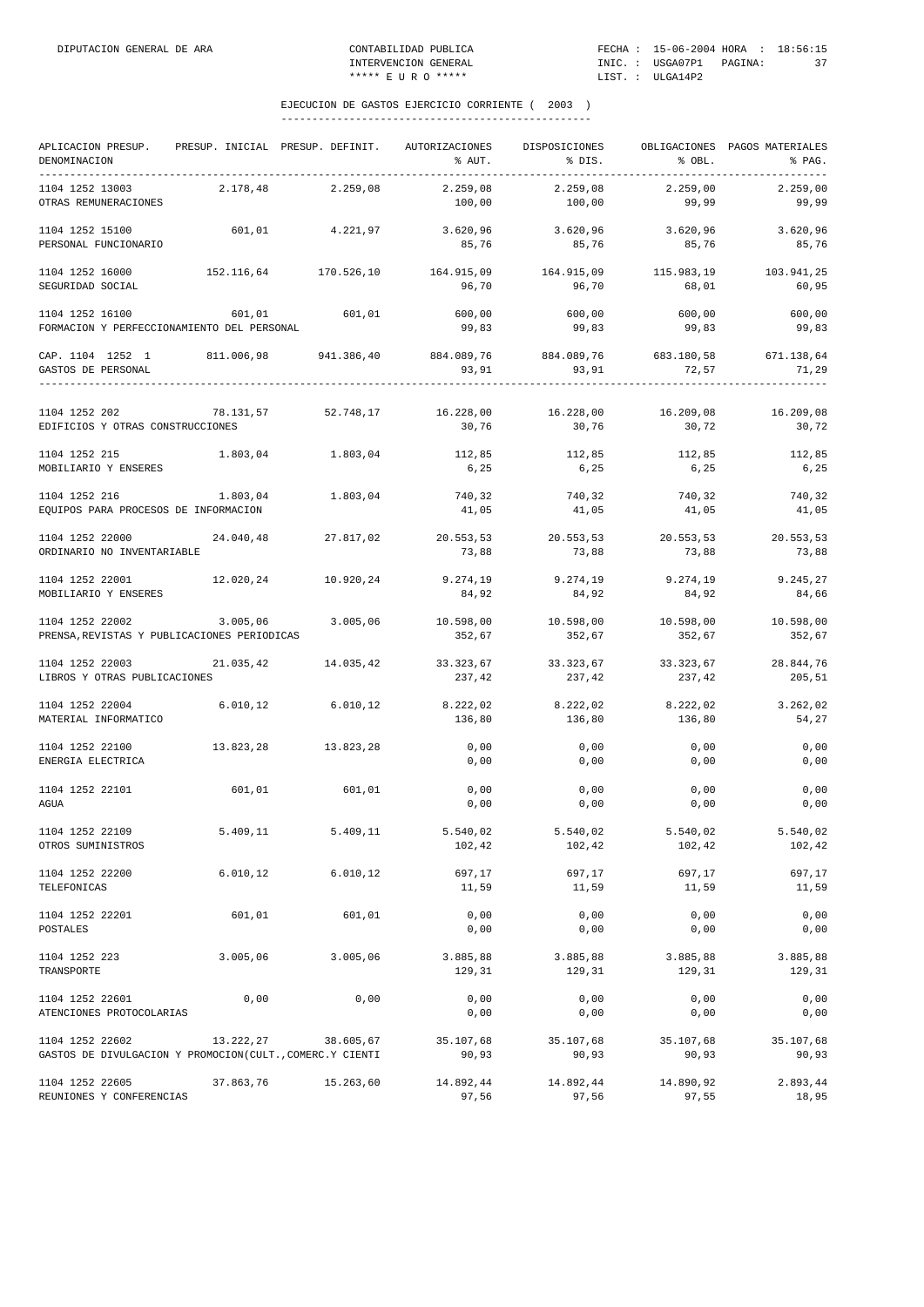| APLICACION PRESUP.<br>DENOMINACION                                                                                                                                                                                                                                                                                                                                      | PRESUP. INICIAL PRESUP. DEFINIT. |                     | AUTORIZACIONES<br>% AUT.                                     | DISPOSICIONES<br>% DIS.            | % OBL.                | OBLIGACIONES PAGOS MATERIALES<br>% PAG. |
|-------------------------------------------------------------------------------------------------------------------------------------------------------------------------------------------------------------------------------------------------------------------------------------------------------------------------------------------------------------------------|----------------------------------|---------------------|--------------------------------------------------------------|------------------------------------|-----------------------|-----------------------------------------|
| 1104 1252 22609<br>OTROS                                                                                                                                                                                                                                                                                                                                                | 601,01                           | 601,01              | 0,00<br>0,00                                                 | 0,00<br>0,00                       | 0,00<br>0,00          | 0,00<br>0,00                            |
| 1104 1252 22700<br>LIMPIEZA Y ASEO                                                                                                                                                                                                                                                                                                                                      |                                  | 10.217,21 10.217,21 | 388,79<br>3,80                                               | 388,79<br>3,80                     | 388,79<br>3,80        | 388,79<br>3,80                          |
| 1104 1252 22706<br>ESTUDIOS Y TRABAJOS TECNICOS                                                                                                                                                                                                                                                                                                                         | 36.060,73                        | 18.660,09           | 16.407,42 16.407,42<br>87,92                                 | 87,92                              | 87,92                 | 16.407,42 16.407,42<br>87,92            |
| 1104 1252 22709<br>OTROS                                                                                                                                                                                                                                                                                                                                                | 601,01                           | 601,01              | 5.751,67<br>957,00                                           | 5.751,67<br>957,00                 | 5.751,67<br>957,00    | 5.149,82<br>856,86                      |
| 1104 1252 230<br><b>DIETAS</b>                                                                                                                                                                                                                                                                                                                                          | 6.010, 12                        | 6.010, 12           | 2.486,29<br>41,36                                            | 2.486,29<br>41,36                  | 2.486,29<br>41,36     | 2.486,29<br>41,36                       |
| 1104 1252 231<br>LOCOMOCION                                                                                                                                                                                                                                                                                                                                             | 3.005,06                         | 203,67              | 2.226,94<br>1.093,40                                         | 2.226,94<br>1.093, 40              | 2.226,94<br>1.093,40  | 1.910,49<br>938,03                      |
| 1104 1252 239<br>OTRAS INDEMNIZACIONES                                                                                                                                                                                                                                                                                                                                  | 601,01                           | 601,01              | 0,00<br>0,00                                                 | 0,00<br>0,00                       | 0,00<br>0,00          | 0,00<br>0,00                            |
| 1104 1252 25100<br>GASTOS REALIZACION DE CURSOS (R.P.)                                                                                                                                                                                                                                                                                                                  | 0,00                             | 8.000,00            | 39.025,32<br>487,81                                          | 39.025,32<br>487,81                | 39.025,32<br>487,81   | 29.975,38<br>374,69                     |
| CAP. 1104 1252 2<br>GASTOS EN BIENES CORRIENTES Y SERVICIOS                                                                                                                                                                                                                                                                                                             | 285.480,74 246.355,09            |                     | 225.462,20 225.462,20 225.441,76<br>91,51                    | 91,51                              | 91,51                 | 194.008,21<br>78,75                     |
| 1104 1252 46900<br>FONDO DE COOPERACION COMARCAL (PPT)                                                                                                                                                                                                                                                                                                                  | 3.305.566,57                     | 117.269,60          | 117.269,60<br>100,00                                         | 117.269,60<br>100,00               | 100,00                | 117.269,60 117.269,60<br>100,00         |
| CAP. 1104 1252 4 3.305.566,57 117.269,60<br>TRANSFERENCIAS CORRIENTES                                                                                                                                                                                                                                                                                                   |                                  |                     | 100,00                                                       | 117.269,60 117.269,60<br>100,00    | 117.269,60<br>100,00  | 117.269,60<br>100,00                    |
| 1104 1252 627<br>BIENES DESTINADOS PARA USO GENERAL                                                                                                                                                                                                                                                                                                                     | 0,00                             | 0,00                | 0,00<br>0,00                                                 | 0,00<br>0,00                       | 0,00<br>0,00          | 0,00<br>0,00                            |
| 1104 1252 692<br>EDIFICIOS Y OTRAS CONSTRUCCIONES                                                                                                                                                                                                                                                                                                                       | 314.411,61                       | 167.858,57          | 166.409,54 166.409,54 141.163,36 4.496,22<br>99,13           | 99,13                              | 84,09                 | 2,67                                    |
| 1104 1252 697<br>BIENES DESTINADOS PARA USO GENERAL                                                                                                                                                                                                                                                                                                                     | 7.813.157,36                     | 4.399.474,87        | 89,07                                                        | 3.918.893,74 3.835.708,48<br>87,18 | 3.834.885,32<br>87,16 | 3.383.806,35<br>76,91                   |
| 1104 1252 698<br>OTRO INMOVILIZADO MATERIAL                                                                                                                                                                                                                                                                                                                             | 1.067.916,23   1.094.240,70      |                     | 1.094.184,40<br>99,99                                        | 99,99                              | 99,99                 | 1.094.184,39<br>99,99                   |
| $1104 \quad 1252 \quad 699 \qquad \qquad 1.382 \, .327 \, ,84 \qquad \qquad 1.338 \, .984 \, ,98 \qquad \qquad 1.336 \, .287 \, ,84 \qquad \qquad 1.189 \, .287 \, ,84 \qquad \qquad 1.188 \, .077 \, ,78 \qquad \qquad 1.128 \, .138 \, ,21 \qquad \qquad 1.128 \, .21 \, .21 \, .22 \, .23 \, .24 \, .25 \, .26 \, .27 \, .27 \, .28 \, .$<br>INMOVILIZADO INMATERIAL |                                  |                     | 99,79                                                        | 88,82                              | 88,72                 | 84,25                                   |
| CAP. 1104 1252 6 10.577.813,04 7.000.559,12 6.515.775,52 6.285.590,26 6.258.310,85<br>INVERSIONES REALES                                                                                                                                                                                                                                                                |                                  |                     | 93,07                                                        | 89,78                              | 89,39                 | 5.610.625,17<br>80,14                   |
| 1104 1252 76200<br>POLITICA TERRITORIAL                                                                                                                                                                                                                                                                                                                                 | 0,00                             | 0,00                | 0,00<br>0,00                                                 | 0,00<br>0,00                       | 0,00<br>0,00          | 0,00<br>0,00                            |
| 1104 1252 76201<br>ACTUACIONES COMPLEMENTARIAS                                                                                                                                                                                                                                                                                                                          | 0,00                             | 0,00                | 0,00<br>0,00                                                 | 0,00<br>0,00                       | 0,00<br>0,00          | 0,00<br>0,00                            |
| 1104 1252 76900 17.429.351,03 488.865,75<br>FONDO DE COOPERACION COMARCAL (PPT)                                                                                                                                                                                                                                                                                         |                                  |                     | $488.865,74$ $488.865,74$ $488.865,01$ $488.865,01$<br>99,99 | 99,99                              | 99,99                 | 99,99                                   |
| $1104$ 1252 76901 1.202.024,21 4.185.009,91 5.387.034,12 5.387.034,12 5.313.906,92<br>ACTUACIONES ESPECIFICAS (PPT)                                                                                                                                                                                                                                                     |                                  |                     | 128,72                                                       | 128,72                             | 126,97                | 3.804.171,62<br>90,89                   |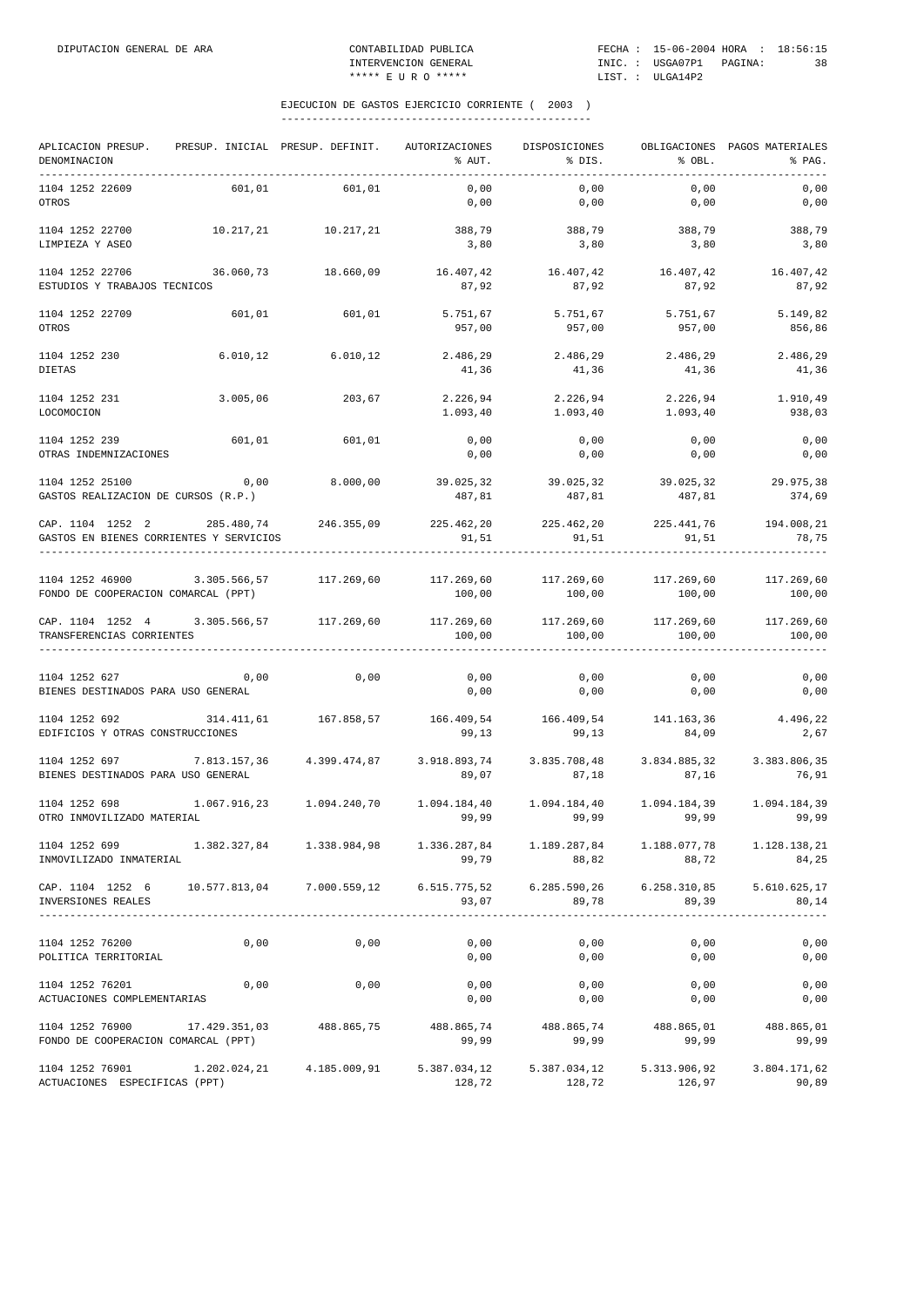| APLICACION PRESUP.<br>DENOMINACION                                        | PRESUP. INICIAL PRESUP. DEFINIT. |                     | AUTORIZACIONES<br>% AUT. | DISPOSICIONES<br>% DIS.      | % OBL.                 | OBLIGACIONES PAGOS MATERIALES<br>% PAG. |
|---------------------------------------------------------------------------|----------------------------------|---------------------|--------------------------|------------------------------|------------------------|-----------------------------------------|
| 1104 1252 76902<br>CONVENIOS HUESCA Y TERUEL (PPT)                        | 3.005.060,52                     | 3.005.060,52        | 1.803.036,31<br>59,99    | 1.803.036,31<br>59,99        | 1.803.036,31<br>59,99  | 1.352.277,23<br>44,99                   |
| 1104 1252 76903<br>ACTUACIONES COMPLEMENTARIAS                            | 0,00                             | 1.123.892,47        | 1.123.892,47<br>100,00   | 1.123.892,47<br>100,00       | 1.123.892,47<br>100,00 | 767.792,84<br>68,31                     |
| 1104 1252 76970<br>INFRAEST. LOCALES. INUNDACIONES 2003                   | 0,00                             | 2.893.000,00        | 2.538.417,48<br>87,74    | 2.538.417,48<br>87,74        | 2.538.417,48<br>87,74  | 2.538.417,48<br>87,74                   |
| 1104 1252 76980<br>INFRAESTRUCTURAS LOCALES-DAñOS POR INUND               | 0,00                             | 322.156,19          | 322.156,19<br>100,00     | 322.156,19<br>100,00         | 322.156,19<br>100,00   | 322.156,19<br>100,00                    |
| 1104 1252 78900<br>ACTUACIONES DE COOPERACION ESPECIFICA                  | 300.506,05                       | 321.541,47          | 321.541,42<br>99,99      | 321.541,42<br>99,99          | 307.784,36<br>95,72    | 307.784,36<br>95,72                     |
| CAP. 1104 1252 7 21.936.941,81 12.339.526,31<br>TRANSFERENCIAS DE CAPITAL |                                  |                     | 11.984.943,73<br>97,12   | 11.984.943,73<br>97,12       | 11.898.058,74<br>96,42 | 9.581.464,73<br>77,64                   |
| PROGRAMA 1104 1252<br>POLITICA TERRITORIAL                                | 36.916.809,14 20.645.096,52      |                     | 19.727.540,81<br>95,55   | 19.497.355,55<br>94,44       | 92,91                  | 19.182.261,53   16.174.506,35<br>78,34  |
| 1105 1212 205<br>MOBILIARIO Y ENSERES                                     | 0,00                             | 0,00                | 0,00<br>0,00             | 0,00<br>0,00                 | 0,00<br>0,00           | 0,00<br>0,00                            |
| CAP. 1105 1212 2<br>GASTOS EN BIENES CORRIENTES Y SERVICIOS               | 0,00                             | 0,00                | 0,00<br>0,00             | 0,00<br>0,00                 | 0,00<br>0,00           | 0,00<br>0,00                            |
| PROGRAMA 1105 1212<br>SERVICIOS CENTRALES, EDIFICIOS E INSTALACIONES      | 0,00                             | 0,00                | 0,00<br>0,00             | 0,00<br>0,00                 | 0,00<br>0,00           | 0,00<br>0,00                            |
| 1105 1213 12000<br><b>SUELDOS</b>                                         | 94.486,28                        | 96.376,01           | 87.355,37<br>90,64       | 87.355,37 87.355,37<br>90,64 | 90,64                  | 87.355,37<br>90,64                      |
| 1105 1213 12005<br>TRIENIOS                                               | 22.230,46                        | 22.675,07           | 21.048,83<br>92,82       | 21.048,83<br>92,82           | 17.715,96<br>78,12     | 17.715,96<br>78,12                      |
| 1105 1213 12006<br>OTRAS RETRIBUCIONES BASICAS                            | 0,00                             | 2.056,45            | 2.117,77<br>102,98       | 2.117,77<br>102,98           | 1.756,22<br>85,40      | 1.756,22<br>85,40                       |
| 1105 1213 12100<br>COMPLEMENTO DE DESTINO                                 | 60.483,96                        | 61.693,64           | 52.912,63<br>85,76       | 52.912,63<br>85,76           | 51.661,77<br>83,73     | 51.661,77<br>83,73                      |
| 1105 1213 12101<br>COMPLEMENTO ESPECIFICO                                 | 118.327,56                       | 123.661,64          | 109.010,23<br>88,15      | 109.010,23<br>88,15          | 102.318,97<br>82,74    | 102.318,97<br>82,74                     |
| 1105 1213 15100<br>GRATIFICACIONES PERSONAL FUNCIONARIO                   | 0,00                             | 1,800,00            | 1,800,00<br>100,00       | 1.800,00<br>100,00           | 1.800,00<br>100,00     | 1,800,00<br>100,00                      |
| 1105 1213 16000<br>SEGURIDAD SOCIAL                                       |                                  | 63.803,14 65.079,20 | 59.756,01<br>91,82       | 59.756,01<br>91,82           | 35.142,51<br>53,99     | 32.984,92<br>50,68                      |
| 1105 1213 16100<br>FORMACION Y PERFECCIONAMIENTO DEL PERSONAL             | 60,10                            | 60,10               | 1.126,90<br>1.875,04     | 1.126,90<br>1.875,04         | 1.126,90<br>1.875,04   | 1.126,90<br>1.875,04                    |
| 1105 1213 16109<br>OTROS                                                  | 60,10                            | 60,10               | 0,00<br>0,00             | 0,00<br>0,00                 | 0,00<br>0,00           | 0,00<br>0,00                            |
| CAP. 1105 1213 1 359.451,60 373.462,21<br>GASTOS DE PERSONAL              |                                  |                     | 335.127,74<br>89,73      | 335.127,74<br>89,73          | 298.877,70<br>80,02    | 296.720,11<br>79,45<br>-------------    |
| 1105 1213 202<br>EDIFICIOS Y OTRAS CONSTRUCCIONES                         | 60,10                            | 60,10               | 0,00<br>0,00             | 0,00<br>0,00                 | 0,00<br>0,00           | 0,00<br>0,00                            |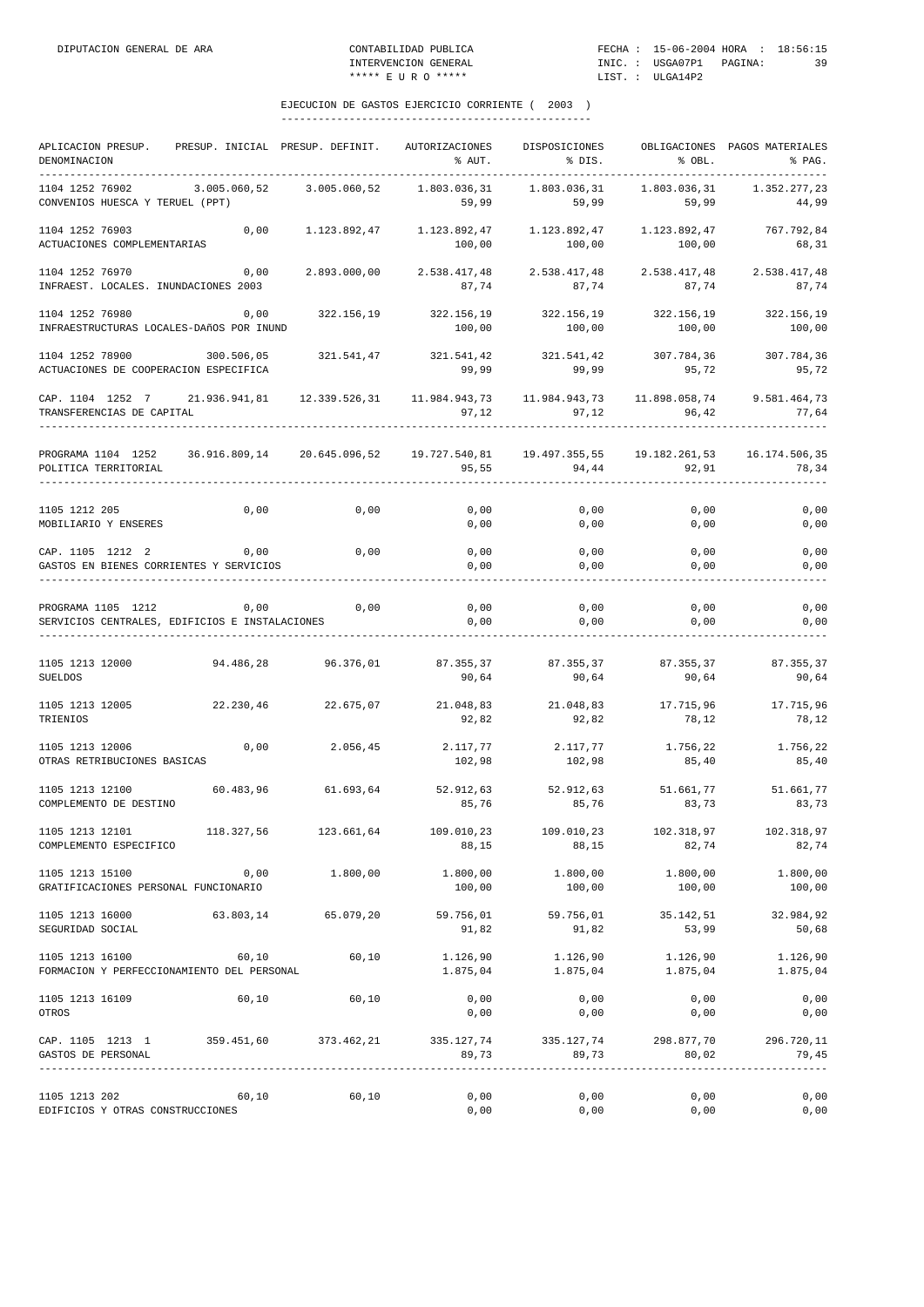| APLICACION PRESUP.<br>DENOMINACION                                          |            | PRESUP. INICIAL PRESUP. DEFINIT. | AUTORIZACIONES<br>% AUT. | DISPOSICIONES<br>% DIS.                         | % OBL.                 | OBLIGACIONES PAGOS MATERIALES<br>% PAG. |
|-----------------------------------------------------------------------------|------------|----------------------------------|--------------------------|-------------------------------------------------|------------------------|-----------------------------------------|
| 1105 1213 213<br>MAQUINARIA, INSTALACION Y UTILLAJE                         | 3.005,06   | 3.005,06                         | 26.482,28<br>881,25      | 26.482,28<br>881,25                             | 26.480,36<br>881,19    | 22.288,84<br>741,71                     |
| 1105 1213 214<br>MATERIAL DE TRANSPORTE                                     | 60,10      | 60,10                            | 10.470,41<br>17.421,64   | 10.470,41<br>17.421,64                          | 10.470,41<br>17.421,64 | 4.026,42<br>6.699, 53                   |
| 1105 1213 215<br>MOBILIARIO Y ENSERES                                       | 60,10      | 60, 10                           | 411,74<br>685,09         | 411,74<br>685,09                                | 411,74<br>685,09       | 411,74<br>685,09                        |
| 1105 1213 216<br>EQUIPOS PARA PROCESOS DE INFORMACION                       | 3.005,06   | 3.005,06                         | 2.624,13<br>87,32        | 2.624,13<br>87,32                               | 2.624,13<br>87,32      | 2.624,13<br>87,32                       |
| 1105 1213 22000<br>ORDINARIO NO INVENTARIABLE                               | 6.010, 12  | 125,77                           | 540,50<br>429,75         | 540,50<br>429,75                                | 540,50<br>429,75       | 453,50<br>360,57                        |
| 1105 1213 22001<br>MOBILIARIO Y ENSERES                                     | 601,01     | 601,01                           | 194,30<br>32,32          | 194,30<br>32,32                                 | 194,30<br>32,32        | 194,30<br>32,32                         |
| 1105 1213 22002<br>PRENSA, REVISTAS Y PUBLICACIONES PERIODICAS              | 601,01     | 601,01                           | 72,00<br>11,97           | 72,00<br>11,97                                  | 72,00<br>11,97         | 72,00<br>11,97                          |
| 1105 1213 22003<br>LIBROS Y OTRAS PUBLICACIONES                             | 10.818,22  | 10.818,22                        | 0,00<br>0,00             | 0,00<br>0,00                                    | 0,00<br>0,00           | 0,00<br>0,00                            |
| 1105 1213 22004<br>MATERIAL INFORMATICO                                     | 601,01     | 601,01                           | 0,00<br>0,00             | 0,00<br>0,00                                    | 0,00<br>0,00           | 0,00<br>0,00                            |
| 1105 1213 22103<br>COMBUSTIBLES                                             | 60,10      | 60,10                            | 0,00<br>0,00             | 0,00<br>0,00                                    | 0,00<br>0,00           | 0,00<br>0,00                            |
| 1105 1213 22109<br>OTROS SUMINISTROS                                        | 601,01     | 601,01                           | 43.691,59<br>7.269,69    | 43.691,59<br>7.269,69                           | 43.691,59<br>7.269,69  | 26.776,95<br>4.455,32                   |
| 1105 1213 223<br>TRANSPORTE                                                 | 601,01     | 601,01                           | 58,62<br>9,75            | 58,62<br>9,75                                   | 58,62<br>9,75          | 58,62<br>9,75                           |
| 1105 1213 22602<br>GASTOS DE DIVULGACION Y PROMOCION(CULT., COMERC.Y CIENTI | 90.151,82  | 90.151,82                        | 89.830,15<br>99,64       | 89.805,00<br>99,61                              | 89.795,00<br>99,60     | 87.906,23<br>97,50                      |
| 1105 1213 22605<br>REUNIONES Y CONFERENCIAS                                 |            | 12.020,24 27.020,24              | 26.983,96<br>99,86       | 24.718,17<br>91,48                              | 24.718,17<br>91,48     | 24.030,29<br>88,93                      |
| 1105 1213 22701<br>SEGURIDAD                                                |            | 1.754.955,34 2.250.871,81        | 91,15                    | 2.051.804,22 2.051.804,22 2.042.867,28<br>91,15 | 90,75                  | 1.887.829,48<br>83,87                   |
| 1105 1213 22706<br>ESTUDIOS Y TRABAJOS TECNICOS                             | 114.192,30 | 114.192,30                       | 120.516,48<br>105,53     | 114.348,50<br>100,13                            | 114.348,46<br>100,13   | 114.348,46<br>100,13                    |
| 1105 1213 22709<br>OTROS                                                    | 306.516,17 | 306.516,17                       | 409.880,97<br>133,72     | 409.880,97<br>133,72                            | 409.148,01<br>133,48   | 373.039,11<br>121,70                    |
| 1105 1213 230<br>DIETAS                                                     | 3.005,06   | 3.005,06                         | 2.678,60<br>89,13        | 2.678,60<br>89,13                               | 2.678,60<br>89,13      | 2.605,28<br>86,69                       |
| 1105 1213 231<br>LOCOMOCION                                                 | 3.005,06   | 805,06                           | 3.328,44<br>413,43       | 3.328,44<br>413,43                              | 3.328,44<br>413,43     | 3.099,51<br>385,00                      |
| 1105 1213 239<br>OTRAS INDEMNIZACIONES                                      | 601,01     | 601,01                           | 0,00<br>0,00             | 0,00<br>0,00                                    | 0,00<br>0,00           | 0,00<br>0,00                            |
| 1105 1213 25100<br>FINANCIADOS CON RECURSOS PROPIOS                         | 12.020,24  | 12.020,24                        | 6.000,00<br>49,91        | 4.679,38<br>38,92                               | 4.679,38<br>38,92      | 4.679,38<br>38,92                       |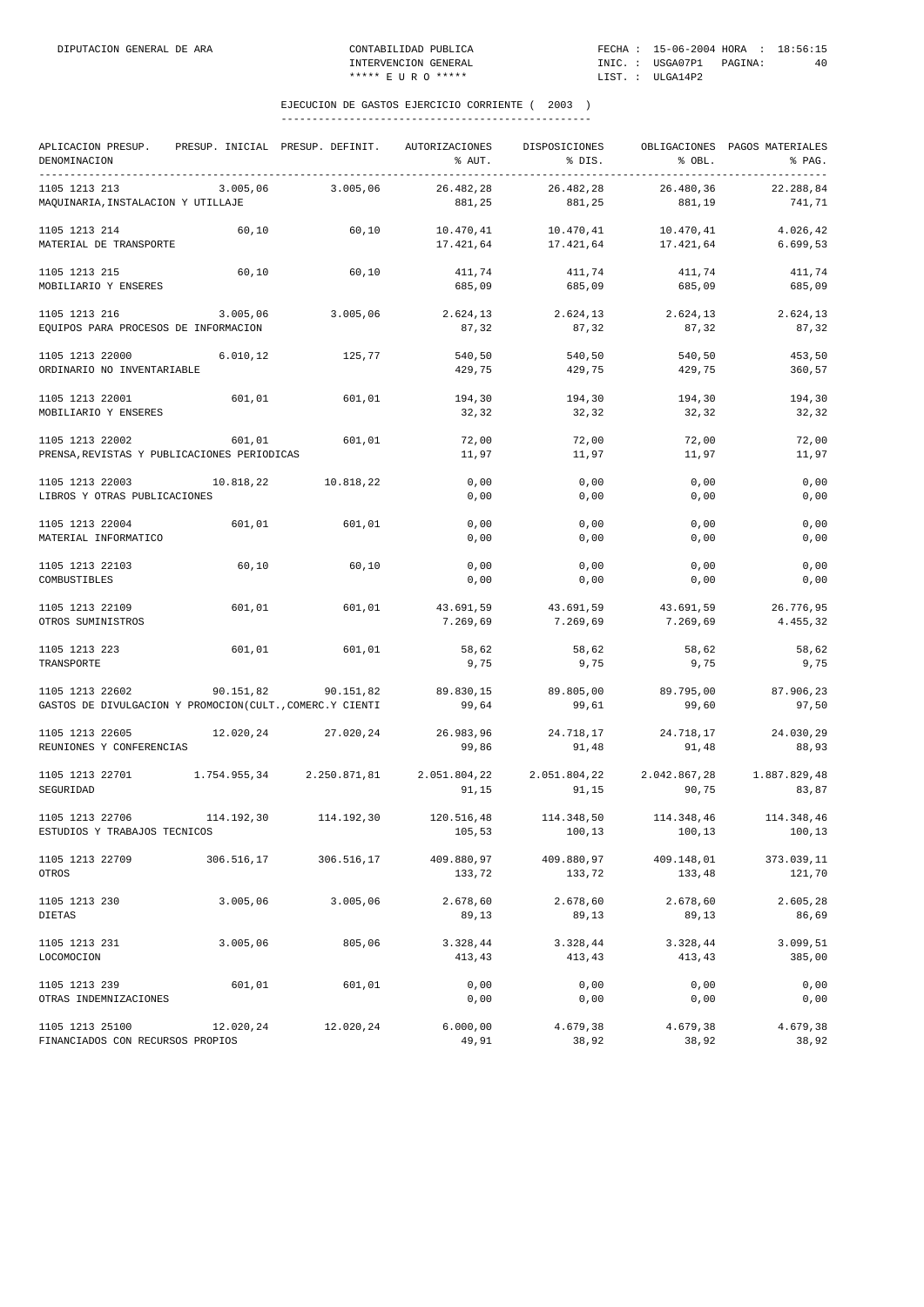| APLICACION PRESUP.<br>DENOMINACION<br>.                                                                                                       |            | PRESUP. INICIAL PRESUP. DEFINIT. | AUTORIZACIONES<br>% AUT.                         | DISPOSICIONES<br>% DIS. | % OBL.                         | OBLIGACIONES PAGOS MATERIALES<br>% PAG.<br>$- - - -$ |
|-----------------------------------------------------------------------------------------------------------------------------------------------|------------|----------------------------------|--------------------------------------------------|-------------------------|--------------------------------|------------------------------------------------------|
| CAP. 1105 1213 2<br>GASTOS EN BIENES CORRIENTES Y SERVICIOS                                                                                   |            |                                  | 2.322.551,15 2.825.383,27 2.795.568,39<br>98, 94 | 2.785.788,85<br>98,59   | 2.776.106,99<br>98,25          | 2.554.444,24<br>90,41                                |
| 1105 1213 40900<br>37.262,75<br>AYUDAS EN MATERIA DE PROTECCION CIVIL                                                                         |            | 0,00                             | 0,00<br>0,00                                     | 0,00<br>0,00            | 0,00<br>0,00                   | 0,00<br>0,00                                         |
| 1105 1213 46900<br>AYUDAS EN MATERIA DE PROTECCION CIVIL                                                                                      | 44.051,24  |                                  | 44.051,24 43.913,75<br>99,68                     | 43.913,75<br>99,68      | 27.013,43<br>61,32             | 25.163,43<br>57,12                                   |
| 1105 1213 48900<br>90.151,82<br>AYUDAS EN MATERIA DE PROTECCION CIVIL                                                                         |            | 90.151,82                        | 89.100,00<br>98,83                               | 89.100,00<br>98,83      | 89.100,00<br>98,83             | 89.100,00<br>98,83                                   |
| 1105 1213 48901<br>SUBV.A FAMILIAS Y ENTES SIN ANIMO LUCRO                                                                                    | 0,00       | 60.000,00                        | $24.600,00$ $24.600,00$ $24.309,02$<br>41,00     | 41,00                   | 40,51                          | 24.309,02<br>40,51                                   |
| CAP. 1105 1213 4 171.465,81 194.203,06<br>TRANSFERENCIAS CORRIENTES                                                                           |            |                                  | 157.613,75<br>81,15                              | 157.613,75<br>81,15     | 140.422,45<br>72, 30           | 138.572,45<br>71,35                                  |
| 1105 1213 693<br>MAQUINARIA, INSTALACIONES Y UTILLAJE                                                                                         |            | 592.012.11 58.566.15             | 58.525,45<br>99,93                               | 58.525,45<br>99,93      | 58.525,44<br>99,93             | 25.161,99<br>42,96                                   |
| 1105 1213 694<br>MATERIAL DE TRANSPORTE                                                                                                       |            |                                  | 835.406,83 835.406,83 834.157,43<br>99,85        | 99,85                   | 834.157,43 834.157,42<br>99,85 | 834.157,42<br>99,85                                  |
| 1105 1213 697<br>BIENES DESTINADOS PARA USO GENERAL                                                                                           | 0,00       | 0,00                             | 0,00<br>0,00                                     | 0,00<br>0,00            | 0,00<br>0,00                   | 0,00<br>0,00                                         |
| CAP. 1105 1213 6 1.427.418,94 893.972,98 892.682,88 892.682,88 892.682,86 859.319,41<br>INVERSIONES REALES                                    |            |                                  | 99,85                                            | 99,85                   | 99,85                          | 96,12                                                |
| 221.520,84<br>1105 1213 76900<br>AYUDAS EN MATERIA DE PROTECCION CIVIL                                                                        |            |                                  | 221.520,84 221.000,00<br>99,76                   | 221.000,00<br>99,76     | 221.000,00<br>99,76            | 221.000,00<br>99,76                                  |
| 1105 1213 78900<br>180.303,63<br>AYUDAS EN MATERIA DE PROTECCION CIVIL                                                                        |            | 216.303,63                       | 216.300,00<br>99,99                              | 216.300,00<br>99,99     | 215.748,16<br>99,74            | 209.748,16<br>96,96                                  |
| CAP. 1105 1213 7 401.824,47 437.824,47 437.300,00 437.300,00 436.748,16 430.748,16<br>TRANSFERENCIAS DE CAPITAL                               |            |                                  | 99,88                                            | 99,88                   | 99,75                          | 98,38                                                |
| PROGRAMA 1105 1213 4.682.711,97 4.724.845,99 4.618.292,76 4.608.513,22 4.544.838,16 4.279.804,37<br>SERVICIOS DE SEGURIDAD Y PROTECCION CIVIL |            |                                  | 97,74                                            | 97,53                   | 96,19                          | 90,58                                                |
| 1105 1215 12000<br><b>SUELDOS</b>                                                                                                             | 211.566,60 | 206.692,05                       | 206.692,05<br>100,00                             | 206.692,05<br>100,00    | 198.508,85<br>96,04            | 198.508,85<br>96,04                                  |
| 1105 1215 12005<br>TRIENIOS                                                                                                                   | 44.915,78  | 43.489,54                        | 43.182,69<br>99,29                               | 43.182,69<br>99,29      | 30.370,41<br>69,83             | 30.370,41<br>69,83                                   |
| 1105 1215 12006<br>OTRAS RETRIBUCIONES BASICAS                                                                                                | 0,00       | 3.440,48                         | 3.440,48<br>100,00                               | 3.440, 48<br>100,00     | 3.394,70<br>98,66              | 3.394,70<br>98,66                                    |
| 1105 1215 12100<br>COMPLEMENTO DE DESTINO                                                                                                     | 105.026,40 | 103.214,33                       | 103.346,96<br>100,12                             | 103.346,96<br>100,12    | 102.484,05<br>99,29            | 102.484,05<br>99,29                                  |
| 1105 1215 12101<br>COMPLEMENTO ESPECIFICO                                                                                                     | 144.766,56 | 150.960,07                       | 150.826,29<br>99,91                              | 150.826,29<br>99,91     | 149.121,60<br>98,78            | 149.121,60<br>98,78                                  |
| 1105 1215 13000<br>SALARIO BASE                                                                                                               | 13.502,28  | 14.001,96                        | 14.001,96<br>100,00                              | 14.001,96<br>100,00     | 14.001,96<br>100,00            | 14.001,96<br>100,00                                  |
| 1105 1215 13001<br>ANTIGUEDAD                                                                                                                 | 2.106,24   | 2.369,52                         | 2.369,52<br>100,00                               | 2.369,52<br>100,00      | 2.359,69<br>99,58              | 2.359,69<br>99,58                                    |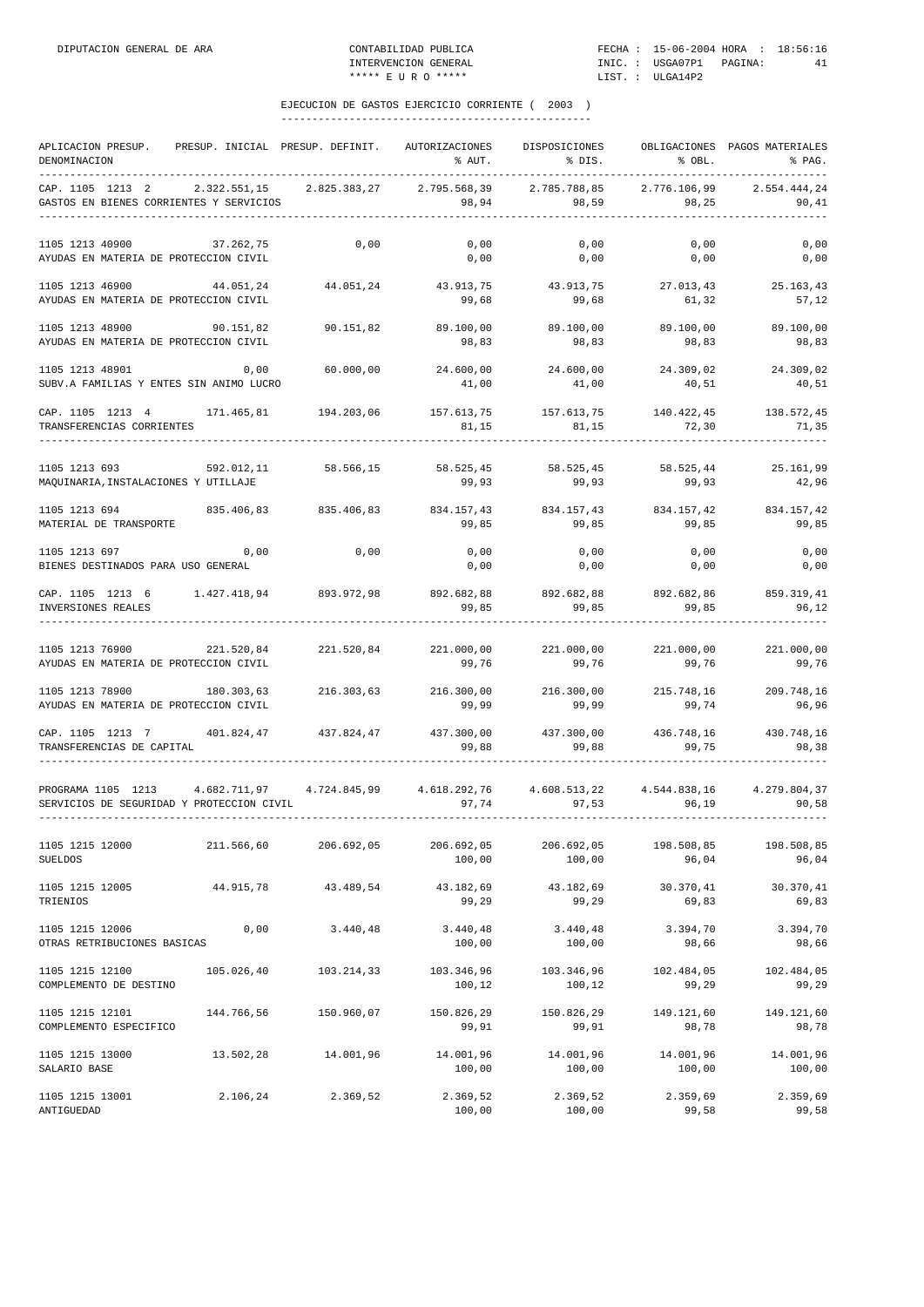| APLICACION PRESUP.<br>DENOMINACION                             |            | PRESUP. INICIAL PRESUP. DEFINIT. | AUTORIZACIONES<br>% AUT. | DISPOSICIONES<br>% DIS.<br>---------------------------- | % OBL.              | OBLIGACIONES PAGOS MATERIALES<br>% PAG.<br>---------------------------------- |
|----------------------------------------------------------------|------------|----------------------------------|--------------------------|---------------------------------------------------------|---------------------|-------------------------------------------------------------------------------|
| 1105 1215 13002<br>PAGAS EXTRAS                                | 2.601,42   | 2.728,58                         | 2.728,58<br>100,00       | 2.728,58<br>100,00                                      | 2.728,58<br>100,00  | 2.728,58<br>100,00                                                            |
| 1105 1215 13003<br>OTRAS REMUNERACIONES                        | 4.097,52   | 4.268,46                         | 4.268,46<br>100,00       | 4.268,46<br>100,00                                      | 4.258,79<br>99,77   | 4.258,79<br>99,77                                                             |
| 1105 1215 15100<br>PERSONAL FUNCIONARIO                        | 601,01     | 365,32                           | 365,32<br>100,00         | 365,32<br>100,00                                        | 0,00<br>0,00        | 0,00<br>0,00                                                                  |
| 1105 1215 16000<br>SEGURIDAD SOCIAL                            | 103.741,26 | 101.341,21                       | 101.341,21<br>100,00     | 101.341,21<br>100,00                                    | 97.725,99<br>96,43  | 88.931,03<br>87,75                                                            |
| 1105 1215 16100<br>FORMACION Y PERFECCIONAMIENTO DEL PERSONAL  | 60,10      | 60,10                            | 180,00<br>299,50         | 180,00<br>299,50                                        | 180,00<br>299,50    | 180,00<br>299,50                                                              |
| 1105 1215 16109<br>OTROS                                       | 60,10      | 60,10                            | 0,00<br>0,00             | 0,00<br>0,00                                            | 0,00<br>0,00        | 0,00<br>0,00                                                                  |
| 1105 1215 16200<br>FORMACION Y PERFECCIONAMIENTO DEL PERSONAL  | 60,10      | 60,10                            | 0,00<br>0,00             | 0,00<br>0,00                                            | 0,00<br>0,00        | 0,00<br>0,00                                                                  |
| 1105 1215 16209<br>OTROS                                       | 60,10      | 60,10                            | 0,00<br>0,00             | 0,00<br>0,00                                            | 0,00<br>0,00        | 0,00<br>0,00                                                                  |
| CAP. 1105 1215 1<br>GASTOS DE PERSONAL                         | 633.165,47 | 633.111,92                       | 632.743,52<br>99,94      | 632.743,52<br>99,94                                     | 605.134,62<br>95,58 | 596.339,66<br>94,19                                                           |
| 1105 1215 215<br>MOBILIARIO Y ENSERES                          | 60,10      | 60,10                            | 451,38<br>751,04         | 451,38<br>751,04                                        | 451,38<br>751,04    | 451,38<br>751,04                                                              |
| 1105 1215 216<br>EQUIPOS PARA PROCESOS DE INFORMACION          | 60, 10     | 60,10                            | 0,00<br>0,00             | 0,00<br>0,00                                            | 0,00<br>0,00        | 0,00<br>0,00                                                                  |
| 1105 1215 22000<br>ORDINARIO NO INVENTARIABLE                  | 3.005,06   | 3.005,06                         | 8.831,33<br>293,88       | 8.831,33<br>293,88                                      | 8.831,33<br>293,88  | 8.831,33<br>293,88                                                            |
| 1105 1215 22001<br>MOBILIARIO Y ENSERES                        | 601,01     | 601,01                           | 1.337,83<br>222,59       | 1.337,83<br>222,59                                      | 1.337,83<br>222,59  | 1.314,80<br>218,76                                                            |
| 1105 1215 22002<br>PRENSA, REVISTAS Y PUBLICACIONES PERIODICAS | 601,01     | 601,01                           | 516,87<br>86,00          | 516,87<br>86,00                                         | 516,87<br>86,00     | 516,87<br>86,00                                                               |
| 1105 1215 22003<br>LIBROS Y OTRAS PUBLICACIONES                | 601,01     | 601,01                           | 463,61<br>77,13          | 463,61<br>77,13                                         | 463,61<br>77,13     | 463,61<br>77,13                                                               |
| 1105 1215 22004<br>MATERIAL INFORMATICO                        | 601,01     | 601,01                           | 0,00<br>0,00             | 0,00<br>0,00                                            | 0,00<br>0,00        | 0,00<br>0,00                                                                  |
| 1105 1215 22109<br>OTROS SUMINISTROS                           | 601,01     | 601,01                           | 287,53<br>47,84          | 287,53<br>47,84                                         | 287,53<br>47,84     | 287,53<br>47,84                                                               |
| 1105 1215 223<br>TRANSPORTE                                    | 601,01     | 601,01                           | 164,03<br>27,29          | 164,03<br>27,29                                         | 164,03<br>27,29     | 164,03<br>27,29                                                               |
| 1105 1215 22601<br>ATENCIONES PROTOCOLARIAS Y REPRESENTATIVAS  | 3.005,06   | 3.005,06                         | 2.935,98<br>97,70        | 2.935,98<br>97,70                                       | 2.935,98<br>97,70   | 2.935,98<br>97,70                                                             |
| 1105 1215 22609<br>OTROS                                       | 601,01     | 601,01                           | 0,00<br>0,00             | 0,00<br>0,00                                            | 0,00<br>0,00        | 0,00<br>0,00                                                                  |
| 1105 1215 22706<br>ESTUDIOS Y TRABAJOS TECNICOS                | 78.131,57  | 70.822,54                        | 41.105,00<br>58,03       | 41.105,00<br>58,03                                      | 41.105,00<br>58,03  | 38.100,00<br>53,79                                                            |
| 1105 1215 22709<br>OTROS                                       | 601,01     | 601,01                           | 0,00<br>0,00             | 0,00<br>0,00                                            | 0,00<br>0,00        | 0,00<br>0,00                                                                  |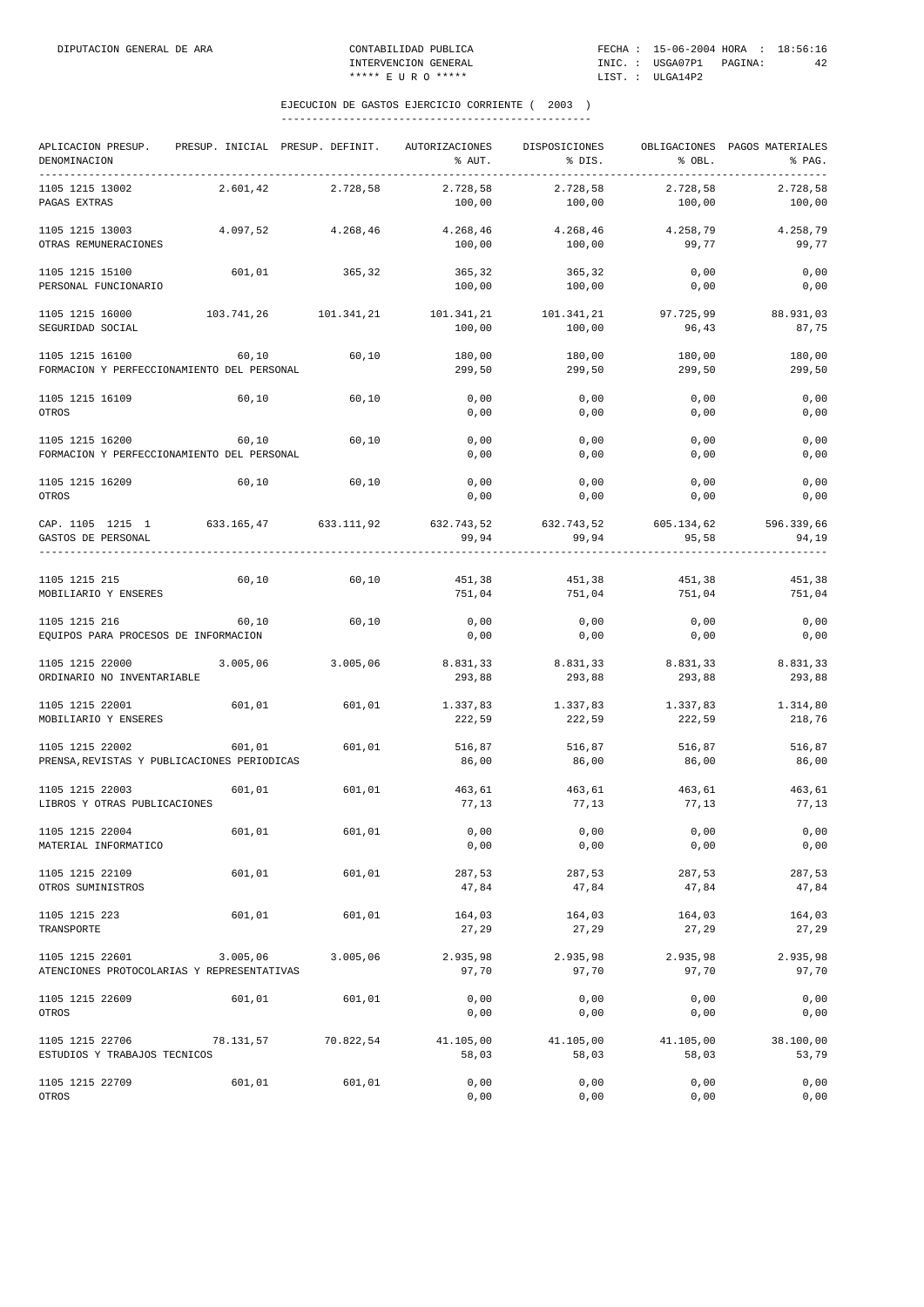| APLICACION PRESUP.<br>DENOMINACION<br>.                                          |            | PRESUP. INICIAL PRESUP. DEFINIT. | AUTORIZACIONES<br>% AUT.                         | DISPOSICIONES<br>% DIS.                              | % OBL.              | OBLIGACIONES PAGOS MATERIALES<br>% PAG.<br>-------------- |
|----------------------------------------------------------------------------------|------------|----------------------------------|--------------------------------------------------|------------------------------------------------------|---------------------|-----------------------------------------------------------|
| 1105 1215 230<br><b>DIETAS</b>                                                   | 3.005,06   | 3.005,06                         | 4.198,54<br>139,71                               | 4.198,54<br>139,71                                   | 4.198,54<br>139,71  | 3.258,56<br>108,43                                        |
| 1105 1215 231<br>LOCOMOCION                                                      | 3.005,06   | 298.44                           | 2.675,95<br>896,64                               | 2.675,95<br>896,64                                   | 2.675,95<br>896,64  | 2.043,56<br>684,74                                        |
| 1105 1215 239<br>OTRAS INDEMNIZACIONES                                           | 601,01     | 601,01                           | 0,00<br>0,00                                     | 0,00<br>0,00                                         | 0,00<br>0,00        | 0,00<br>0,00                                              |
| 1105 1215 240<br>ARRENDAMIENTOS                                                  | 601,01     | 601,01                           | 0,00<br>0,00                                     | 0,00<br>0,00                                         | 0,00<br>0,00        | 0,00<br>0,00                                              |
| 1105 1215 241<br>REPARACION Y CONSERVACION                                       | 601,01     | 601,01                           | 0,00<br>0,00                                     | 0,00<br>0,00                                         | 0,00<br>0,00        | 0,00<br>0,00                                              |
| 1105 1215 242<br>MATERIAL, SUMINISTROS Y OTROS                                   |            | 10.818,22 10.818,22              | 0,00<br>0,00                                     | 0,00<br>0,00                                         | 0,00<br>0,00        | 0,00<br>0,00                                              |
| CAP. 1105 1215 2 107.701,34 97.685,69<br>GASTOS EN BIENES CORRIENTES Y SERVICIOS |            |                                  | 62.968,05 62.968,05 62.968,05 58.367,65<br>64,45 | 64,45                                                | 64,45               | 59,75                                                     |
| PROGRAMA 1105 1215 740.866,81 730.797,61<br>SERVICIOS DE INTERIOR                |            |                                  | 95,19                                            | 695.711,57 695.711,57 668.102,67 654.707,31<br>95,19 | 91,42               | 89,58                                                     |
| 1105 1259 22003<br>LIBROS Y OTRAS PUBLICACIONES                                  |            | 12.020,24 12.020,24              | 24.492,60<br>203,76                              | 24.492,60 24.492,60<br>203,76                        | 203,76              | 24.492,60<br>203,76                                       |
| 1105 1259 25100<br>FINANCIADOS CON RECURSOS PROPIOS                              | 78.080,97  | 78.080,97                        | 55.843,31<br>71,51                               | 53.433,31<br>68,43                                   | 53.433,31<br>68,43  | 43.733,31<br>56,01                                        |
| CAP. 1105 1259 2<br>GASTOS EN BIENES CORRIENTES Y SERVICIOS                      |            | 90.101,21 90.101,21              | 89,16                                            | 80.335,91 77.925,91<br>86,48                         | 77.925,91<br>86,48  | 68.225,91<br>75,72                                        |
| 1105 1259 76900<br>SUBV. A ENTIDADES LOCALES                                     |            | 480.809,68 480.809,68            | 480.546,00<br>99,94                              | 480.546,00<br>99,94                                  | 461.918,98<br>96,07 | 461.918,98<br>96,07                                       |
| 1105 1259 76902<br>CONVENIO AYTO. ZARAGOZA ESCUELA POLICIAS                      | 60.101, 21 | 60.101,21                        | 0,00<br>0,00                                     | 0,00<br>0,00                                         | 0,00<br>0,00        | 0,00<br>0,00                                              |
| CAP. 1105 1259 7 540.910,89<br>TRANSFERENCIAS DE CAPITAL                         |            | 540.910,89                       | 88,84                                            | 480.546,00 480.546,00 461.918,98<br>88,84            | 85,39               | 461.918,98<br>85,39                                       |
| PROGRAMA 1105 1259<br>COOPERACION CON LA POLICIA LOCAL                           | 631.012,10 | 631.012,10                       | 560.881,91<br>88,88                              | 558.471,91<br>88,50                                  | 539.844,89<br>85,55 | 530.144,89<br>84,01                                       |
| 1106 1261 12000<br><b>SUELDOS</b>                                                | 211.441,30 | 215.670,13                       | 215.577,91<br>99,95                              | 215.577,91<br>99,95                                  | 207.004,26<br>95,98 | 207.004,26<br>95,98                                       |
| 1106 1261 12005<br>TRIENIOS                                                      | 41.571,74  | 42.403,17                        | 42.688,47<br>100,67                              | 42.688,47<br>100,67                                  | 31.020,76<br>73,15  | 31.020,76<br>73,15                                        |
| 1106 1261 12006<br>OTRAS RETRIBUCIONES BASICAS                                   | 0,00       | 4.046,30                         | 4.060,42<br>100,34                               | 4.060,42<br>100,34                                   | 3.912,13<br>96,68   | 3.912,13<br>96,68                                         |
| 1106 1261 12100<br>COMPLEMENTO DE DESTINO                                        | 118.516,44 | 121.388,97                       | 121.388,97<br>100,00                             | 121.388,97<br>100,00                                 | 114.455,06<br>94,28 | 114.455,06<br>94,28                                       |
| 1106 1261 12101<br>COMPLEMENTO ESPECIFICO                                        | 168.880,44 | 178.224,98                       | 177.925,56<br>99,83                              | 177.925,56<br>99,83                                  | 168.270,98<br>94,41 | 168.270,98<br>94,41                                       |
| 1106 1261 13000<br>SALARIO BASE                                                  | 68.025,96  | 85.240,28                        | 85.240,28<br>100,00                              | 85.240,28<br>100,00                                  | 70.543,44<br>82,75  | 70.543,44<br>82,75                                        |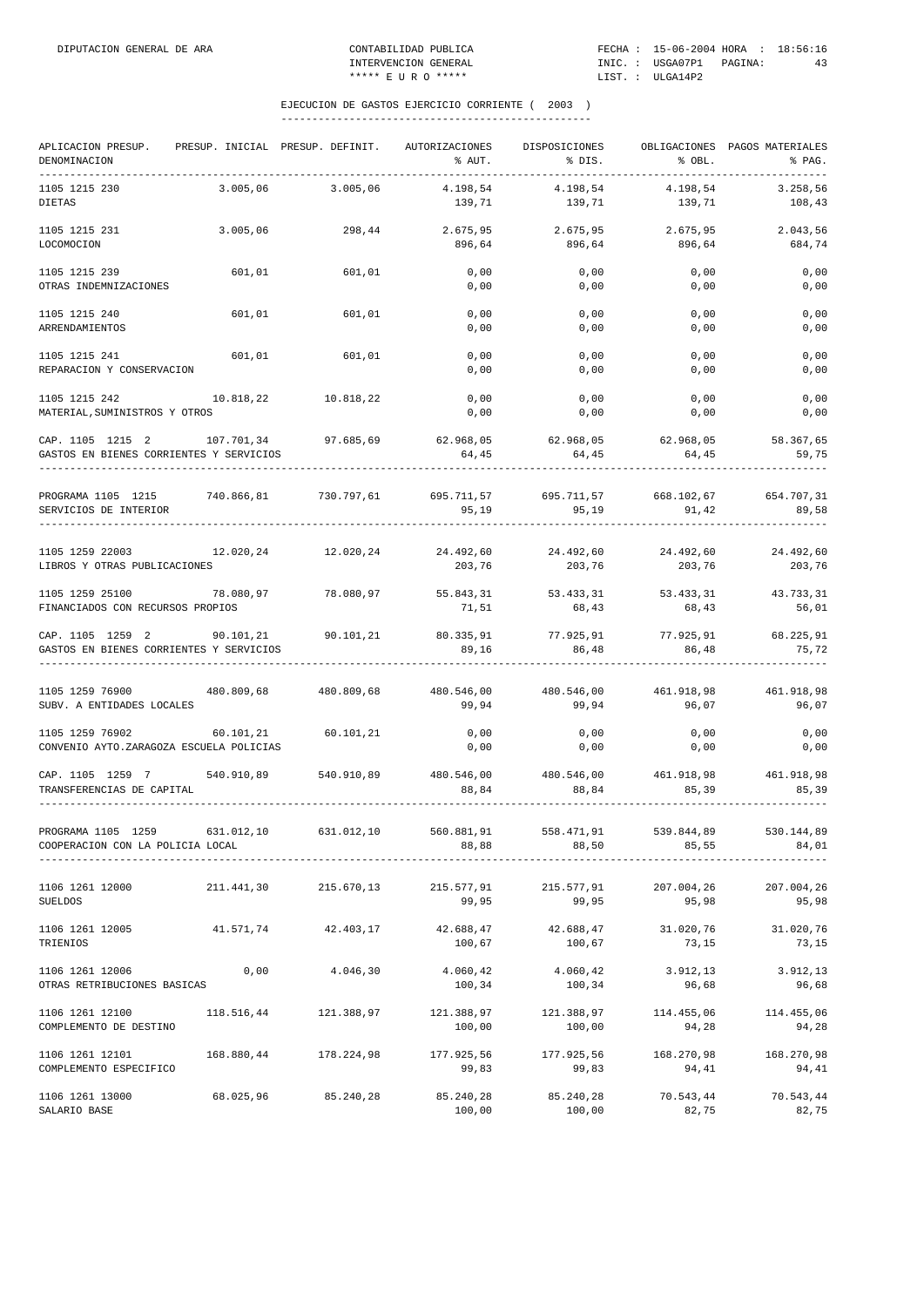| APLICACION PRESUP.<br>DENOMINACION                             | PRESUP. INICIAL PRESUP. DEFINIT. |                     | AUTORIZACIONES<br>% AUT.        | DISPOSICIONES<br>% DIS. | % OBL.               | OBLIGACIONES PAGOS MATERIALES<br>% PAG. |
|----------------------------------------------------------------|----------------------------------|---------------------|---------------------------------|-------------------------|----------------------|-----------------------------------------|
| 1106 1261 13001<br>ANTIGUEDAD                                  | 10.890,72                        | 14.453,04           | 14.453,04<br>100,00             | 14.453,04<br>100,00     | 10.775,28<br>74,55   | 10.775,28<br>74,55                      |
| 1106 1261 13002<br>PAGAS EXTRAS                                | 13.152,78                        | 16.615,55           | 16.615,55<br>100,00             | 16.615,55<br>100,00     | 13.553,12<br>81,56   | 13.553,12<br>81,56                      |
| 1106 1261 13003<br>OTRAS REMUNERACIONES                        | 7.607,04                         | 16.856,56           | 16.856,56<br>100,00             | 16.856,56<br>100,00     | 13.404,27<br>79,51   | 13.404,27<br>79,51                      |
| 1106 1261 15100<br>PERSONAL FUNCIONARIO                        | 601,01                           | 601,01              | 601,01<br>100,00                | 601,01<br>100,00        | 0,00<br>0,00         | 0,00<br>0,00                            |
| 1106 1261 16000<br>SEGURIDAD SOCIAL                            | 145.959,34                       | 158.749,97          | 158.749,97 158.749,97<br>100,00 | 100,00                  | 121.835,53<br>76,74  | 109.998,24<br>69,29                     |
| 1106 1261 16100<br>FORMACION Y PERFECCIONAMIENTO DEL PERSONAL  | 60,10                            | 60,10               | 0,00<br>0,00                    | 0,00<br>0,00            | 0,00<br>0,00         | 0,00<br>0,00                            |
| 1106 1261 16109<br>OTROS                                       | 60,10                            | 60,10               | 0,00<br>0,00                    | 0,00<br>0,00            | 0,00<br>0,00         | 0,00<br>0,00                            |
| 1106 1261 16200<br>FORMACION Y PERFECCIONAMIENTO DEL PERSONAL  | 60.10                            | 60,10               | 0,00<br>0,00                    | 0,00<br>0,00            | 0,00<br>0,00         | 0,00<br>0,00                            |
| 1106 1261 16209<br>OTROS                                       | 60,10                            | 60,10               | 0,00<br>0,00                    | 0,00<br>0,00            | 0,00<br>0,00         | 0,00<br>0,00                            |
| CAP. 1106 1261 1<br>GASTOS DE PERSONAL                         | 786.887,17 854.490,36            |                     | 854.157,74 854.157,74<br>99,96  | 99,96                   | 754.774,83<br>88,33  | 742.937,54<br>86,94                     |
| 1106 1261 202<br>EDIFICIOS Y OTRAS CONSTRUCCIONES              |                                  | 11.118,72 11.118,72 | 10.786,64<br>97,01              | 10.786,64<br>97,01      | 10.786,64<br>97,01   | 10.786,64<br>97,01                      |
| 1106 1261 212<br>EDIFICIOS Y OTRAS CONSTRUCCIONES              | 6.010, 12                        | 13.525,67           | 24.379,30<br>180,24             | 24.379,30<br>180,24     | 22.257,06<br>164,55  | 20.820,45<br>153,93                     |
| 1106 1261 213<br>MAQUINARIA, INSTALACION Y UTILLAJE            | 3.005,06                         | 1.502,53            | 0,00<br>0,00                    | 0,00<br>0,00            | 0,00<br>0,00         | 0,00<br>0,00                            |
| 1106 1261 214<br>MATERIAL DE TRANSPORTE                        | 3.005,06                         | 2.833,73            | 2.973,10<br>104,91              | 2.973,10<br>104,91      | 2.973,10<br>104,91   | 2.973,10<br>104,91                      |
| 1106 1261 215<br>MOBILIARIO Y ENSERES                          | 3.005,06                         | 2.010, 12           | 1.821,91<br>90,63               | 1.821,91<br>90,63       | 1.821,91<br>90,63    | 1.659,75<br>82,56                       |
| 1106 1261 22000<br>ORDINARIO NO INVENTARIABLE                  | 9.616,19                         | 179.839,27          | 240.073,59<br>133,49            | 240.073,59<br>133,49    | 237.889,59<br>132,27 | 192.820,73<br>107,21                    |
| 1106 1261 22001<br>MOBILIARIO Y ENSERES                        | 3.005,06                         | 1.502,53            | 4.607,76<br>306,66              | 4.607,76<br>306,66      | 4.607,76<br>306,66   | 4.607,76<br>306,66                      |
| 1106 1261 22002<br>PRENSA, REVISTAS Y PUBLICACIONES PERIODICAS | 1.202,02                         | 1.202,02            | 5.398,67<br>449,13              | 5.398,67<br>449,13      | 5.398,67<br>449,13   | 5.398,67<br>449,13                      |
| 1106 1261 22003<br>LIBROS Y OTRAS PUBLICACIONES                |                                  | 1.202,02 1.202,02   | 93,54<br>7,78                   | 93,54<br>7,78           | 93,54<br>7,78        | 93,54<br>7,78                           |
| 1106 1261 22004<br>MATERIAL INFORMATICO                        | 3.005,06                         | 1.502,53            | 0,00<br>0,00                    | 0,00<br>0,00            | 0,00<br>0,00         | 0,00<br>0,00                            |
| 1106 1261 22100<br>ENERGIA ELECTRICA                           | 6.010, 12                        | 6.010, 12           | 35.508,45<br>590,81             | 35.508,45<br>590,81     | 35.508,45<br>590,81  | 33.821,01<br>562,73                     |
| 1106 1261 22101<br>AGUA                                        | 3.005,06                         | 3.005,06            | 672,87<br>22,39                 | 672,87<br>22,39         | 672,87<br>22,39      | 672,87<br>22,39                         |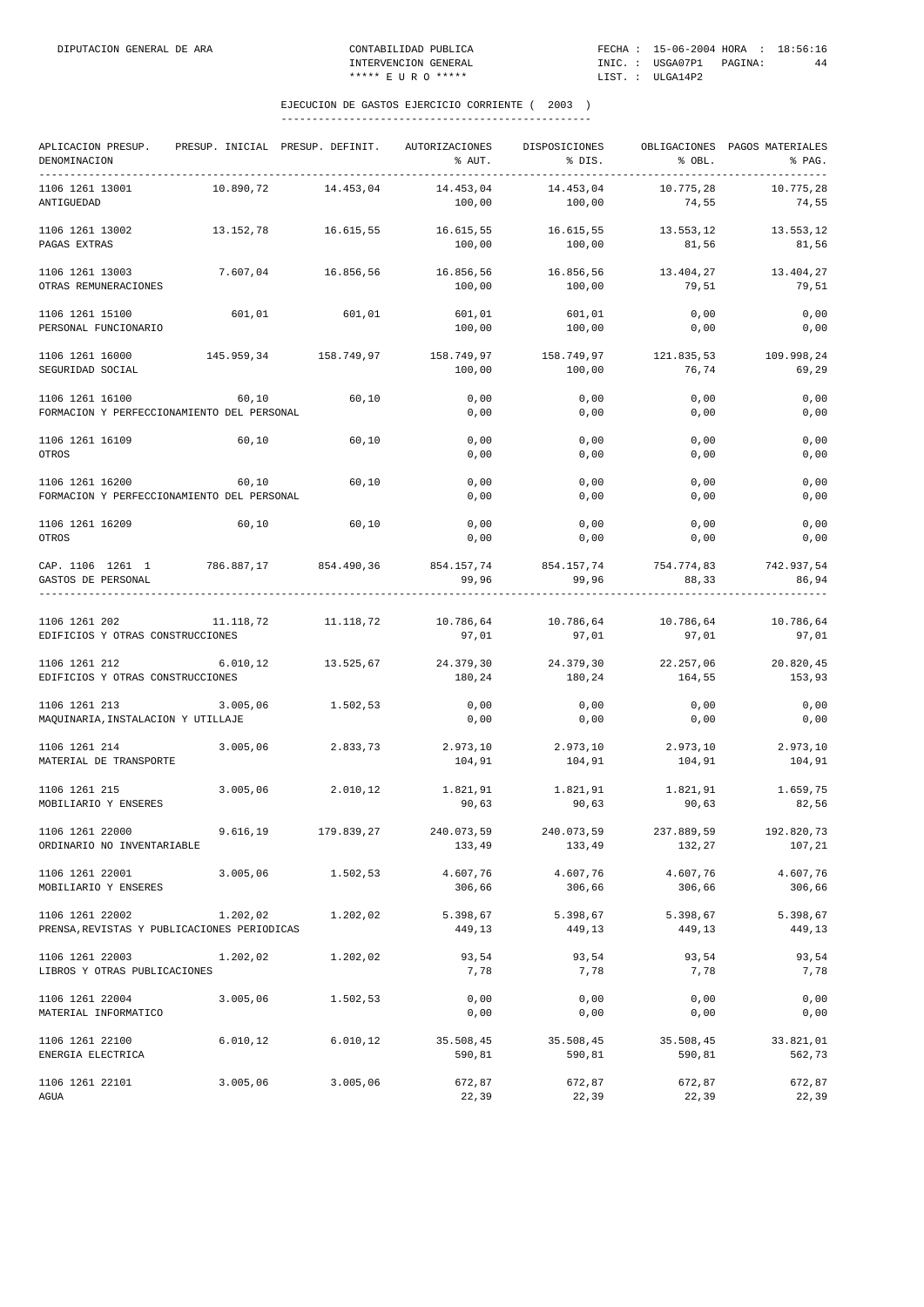| APLICACION PRESUP.<br>DENOMINACION                                                                                             |            | PRESUP. INICIAL PRESUP. DEFINIT. | AUTORIZACIONES<br>% AUT.                | DISPOSICIONES<br>% DIS. | % OBL.                 | OBLIGACIONES PAGOS MATERIALES<br>% PAG. |
|--------------------------------------------------------------------------------------------------------------------------------|------------|----------------------------------|-----------------------------------------|-------------------------|------------------------|-----------------------------------------|
| 1106 1261 22102<br>GAS. SUMINISTROS                                                                                            | 0,00       | 0,00                             | 3.726,62<br>0,00                        | 3.726,62<br>0,00        | 3.726,62<br>0,00       | 3.223,97<br>0,00                        |
| 1106 1261 22103<br>COMBUSTIBLES                                                                                                | 6.010, 12  | 6.010, 12                        | 7.473,91<br>124,35                      | 7.473,91<br>124,35      | 7.473,91<br>124,35     | 5.189,96<br>86,35                       |
| 1106 1261 22104<br>VESTUARIO                                                                                                   | 1.202,02   | 1.202,02                         | 0,00<br>0,00                            | 0,00<br>0,00            | 0,00<br>0,00           | 0,00<br>0,00                            |
| 1106 1261 22109<br>OTROS SUMINISTROS                                                                                           | 2.404,05   | 2.404,05                         | 29.231,82<br>1.215,94                   | 21.780,01<br>905,97     | 20.406,55<br>848,84    | 12.578,76<br>523,23                     |
| 1106 1261 22200<br>TELEFONICAS                                                                                                 | 60,10      | 60,10                            | 38.833,32<br>64.614,50                  | 38.833,32<br>64.614,50  | 38.833,32<br>64.614,50 | 0,00<br>0,00                            |
| 1106 1261 22201<br>POSTALES                                                                                                    | 180,30     | 180,30                           | 0,00<br>0,00                            | 0,00<br>0,00            | 0,00<br>0,00           | 0,00<br>0,00                            |
| 1106 1261 22202<br>TELEGRAFICAS                                                                                                | 120,20     | 120,20                           | 0,00<br>0,00                            | 0,00<br>0,00            | 0,00<br>0,00           | 0,00<br>0,00                            |
| 1106 1261 223<br>TRANSPORTE                                                                                                    | 1.803,04   | 1.803,04                         | 2.740,45<br>151,99                      | 2.740,45<br>151,99      | 2.740,45<br>151,99     | 1.548,75<br>85,89                       |
| 1106 1261 22400<br>EDIFICIOS Y LOCALES                                                                                         | 180,30     | 180,30                           | 19,29<br>10,69                          | 19,29<br>10,69          | 19,29<br>10,69         | 19,29<br>10,69                          |
| 1106 1261 22500<br>LOCALES                                                                                                     | 9.015,18   | 9.015, 18                        | 11.659,97<br>129,33                     | 11.659,97<br>129,33     | 11.659,97<br>129,33    | 11.659,97<br>129,33                     |
| 1106 1261 22601<br>ATENCIONES PROTOCOLARIAS Y REPRESENTATIVAS                                                                  | 7.512,65   | 7.512,65                         | 7.414,40<br>98,69                       | 7.414,40<br>98,69       | 7.414,40<br>98,69      | 4.191,47<br>55,79                       |
| 1106 1261 22605<br>REUNIONES Y CONFERENCIAS                                                                                    | 1.803,04   | 1.803,04                         | 80,00<br>4,43                           | 80,00<br>4,43           | 80,00<br>4,43          | 80,00<br>4,43                           |
| 1106 1261 22700<br>LIMPIEZA Y ASEO                                                                                             | 30.050,61  | 191.857,37                       | 2.818,45<br>1,46                        | 2.818,45<br>1,46        | 2.818,45<br>1,46       | 2.818,45<br>1,46                        |
| 1106 1261 22701<br>SEGURIDAD                                                                                                   | 20.434,41  | 20.434,41                        | 6.466,77<br>31,64                       | 6.466,77<br>31,64       | 6.466,77<br>31,64      | 6.466,77<br>31,64                       |
| 1106 1261 22709<br>TRABAJOS REALIZADOS POR OTRAS EMPRESAS                                                                      | 0,00       | 0,00                             | 1.583,09<br>0,00                        | 1.583,09<br>0,00        | 1.583,09<br>0,00       | 1.268,83<br>0,00                        |
| 1106 1261 230<br><b>DIETAS</b>                                                                                                 | 6.010, 12  | 6.010, 12                        | 1.067,57<br>17,76                       | 1.067,57<br>17,76       | 1.067,57<br>17,76      | 1.012,25<br>16,84                       |
| 1106 1261 231<br>LOCOMOCION                                                                                                    |            | $4.207,08$ $4.207,08$            | 34,48<br>0,81                           | $34,48$<br>0,81         | 34,48<br>0,81          | 34,48<br>0,81                           |
| 1106 1261 239<br>OTRAS INDEMNIZACIONES                                                                                         | 601,01     | 601,01                           | 0,00<br>0,00                            | 0,00<br>0,00            | 0,00<br>0,00           | 0,00<br>0,00                            |
| CAP. 1106 1261 2 144.783,78 478.655,31 439.465,97 432.014,16 426.334,46 323.747,47<br>GASTOS EN BIENES CORRIENTES Y SERVICIOS  |            |                                  | 91,81                                   | 90, 25                  | 89,06                  | 67,63                                   |
| 1106 1261 48900<br>SUBV. NO SUJETAS A CONVOCATORIA ESPECIFICA                                                                  |            | 30.050,61 30.050,61              | 30.050,61 30.050,61 30.050,61<br>100,00 | 100,00                  | 100,00                 | 23.810,00<br>79,23                      |
| $\texttt{CAP. 1106}$ 1261 4 30.050,61 30.050,61 30.050,61 30.050,61 30.050,61 30.050,61 23.810,00<br>TRANSFERENCIAS CORRIENTES |            |                                  | 100,00                                  | 100,00                  | 100,00                 | 79,23                                   |
| 1106 1261 76900<br>ACTUACIONES DE COOPERACION ESPECIFICA                                                                       | 120.202,42 |                                  | 119.572,37 119.572,37                   | 119.572,37              | 119.572,36             | 119.572,36<br>99,99                     |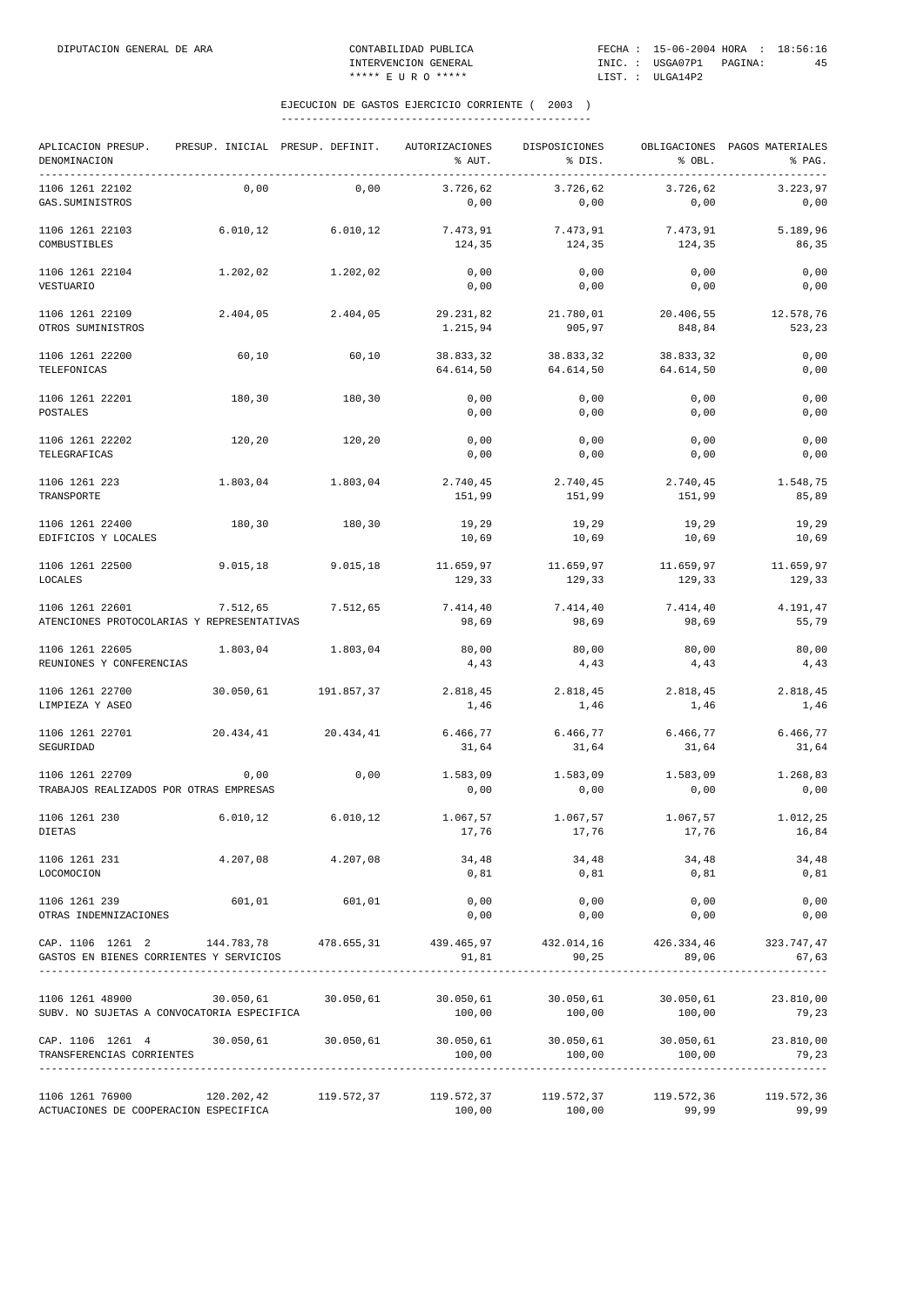| APLICACION PRESUP. PRESUP. INICIAL PRESUP. DEFINIT. AUTORIZACIONES DISPOSICIONES<br>DENOMINACION                                                             |            |                   |                                                                                  | $\text{\$~AUT$}.$ $\text{\$~DIS$}.$ $\text{\$~OBL$}.$ |                      | OBLIGACIONES PAGOS MATERIALES<br>% PAG. |
|--------------------------------------------------------------------------------------------------------------------------------------------------------------|------------|-------------------|----------------------------------------------------------------------------------|-------------------------------------------------------|----------------------|-----------------------------------------|
| CAP. 1106 1261 7 120.202,42<br>TRANSFERENCIAS DE CAPITAL                                                                                                     |            | 119.572,37        | 119.572,37     119.572,37     119.572,36     119.572,36                          |                                                       |                      |                                         |
| PROGRAMA 1106 1261  1.081.923,98  1.482.768,65  1.443.246,69  1.435.794,88  1.330.732,26  1.210.067,37<br>SERVICIOS DE COORDINACION ADMINISTRATIVA EN HUESCA |            |                   |                                                                                  |                                                       |                      |                                         |
| 1107 1262 12000<br><b>SUELDOS</b>                                                                                                                            | 246.326,22 |                   | 251.252,74 250.958,13 250.958,13 249.059,06<br>99,88                             | 99,88                                                 | 99,12                | 249.059,06<br>99,12                     |
| 1107 1262 12005 44.871,82 45.769,26<br>TRIENIOS                                                                                                              |            |                   | 100,00                                                                           | 45.769,26 45.769,26 35.628,32<br>100,00               | 77,84                | 35.628,32<br>77,84                      |
| 1107 1262 12006<br>OTRAS RETRIBUCIONES BASICAS                                                                                                               |            |                   | $0,00$ $4.511,13$ $4.539,42$ $4.539,42$ $4.391,05$<br>100,62                     | 100,62                                                | 97,33                | 4.391,05<br>97,33                       |
| 1107 1262 12100<br>COMPLEMENTO DE DESTINO                                                                                                                    |            |                   | $132.680,52$ $135.334,13$ $135.397,59$<br>100,04                                 | 135.397,59<br>100,04                                  | 135.397,59<br>100,04 | 135.397,59<br>100,04                    |
| 1107 1262 12101<br>COMPLEMENTO ESPECIFICO                                                                                                                    | 188.521,08 |                   | 199.026,13 198.952,59 198.952,59<br>99,96                                        | 99,96                                                 | 198.952,59<br>99,96  | 198.952,59<br>99,96                     |
| 1107 1262 12109<br>OTRAS                                                                                                                                     |            | 1.496,76 1.526,70 | 118,10                                                                           | 118,10                                                | 105,78               | 1.615,00<br>105,78                      |
| 1107 1262 13000<br>SALARIO BASE                                                                                                                              |            |                   | 59.616,72 61.822,54 61.822,54 61.822,54 61.001,46<br>100,00                      | 100,00                                                | 98,67                | 61.001,46<br>98,67                      |
| 1107 1262 13001<br>ANTIGUEDAD                                                                                                                                | 6.573,84   | 6.817,07          | 6.817,07<br>100,00                                                               | 6.817,07<br>100,00                                    | 5.241,60<br>76,88    | 5.241,60<br>76,88                       |
| 1107 1262 13002<br>PAGAS EXTRAS                                                                                                                              | 11.031,76  |                   | 11.439,94 11.439,94 11.439,94<br>100,00                                          | 100,00                                                | 11.093, 19<br>96,96  | 11.093,19<br>96,96                      |
| 1107 1262 13003<br>OTRAS REMUNERACIONES                                                                                                                      |            |                   | $9.549,00$ $36.642,16$ $36.642,16$ $36.642,16$ $36.642,16$ $35.305,74$<br>100,00 | 100,00                                                | 96,35                | 35.305,74<br>96,35                      |
| 1107 1262 15100<br>PERSONAL FUNCIONARIO                                                                                                                      | 601,01     | 601,01            | 601,01<br>100,00                                                                 | 601,01<br>100,00                                      | 0,00<br>0,00         | 0,00<br>0,00                            |
| 1107 1262 16000<br>SEGURIDAD SOCIAL                                                                                                                          |            |                   | $160.552,76$ $172.371,93$ $172.371,93$ $172.371,93$ $168.543,40$<br>100,00       | 100,00                                                | 97,77                | 146.147,62<br>84,78                     |
| 1107 1262 16100<br>FORMACION Y PERFECCIONAMIENTO DEL PERSONAL                                                                                                | 60,10      | 60, 10            | 0,00<br>0,00                                                                     | 0,00<br>0,00                                          | 0,00<br>0,00         | 0,00<br>0,00                            |
| 1107 1262 16109<br>OTROS                                                                                                                                     | 60,10      | 60,10             | 0,00<br>0,00                                                                     | 0,00<br>0,00                                          | 0,00<br>0,00         | 0,00<br>0,00                            |
| 1107 1262 16200<br>FORMACION Y PERFECCIONAMIENTO DEL PERSONAL                                                                                                | 60,10      | 60,10             | 0,00<br>0,00                                                                     | 0,00<br>0,00                                          | 0,00<br>0,00         | 0,00<br>0,00                            |
| CAP. 1107 1262 1 862.001,79 927.295,04<br>GASTOS DE PERSONAL                                                                                                 |            |                   | 927.114,74<br>99,98                                                              | 927.114,74<br>99,98                                   | 906.229,00<br>97,72  | 883.833,22<br>95,31                     |
| 1107 1262 202<br>EDIFICIOS Y OTRAS CONSTRUCCIONES                                                                                                            | 12.020,24  | 12.020,24         | 21.491,52<br>178,79                                                              | 21.491,52<br>178,79                                   | 21.491,52<br>178,79  | 21.491,52<br>178,79                     |
| 1107 1262 212 1.202,02 116.191,09<br>EDIFICIOS Y OTRAS CONSTRUCCIONES                                                                                        |            |                   | 22,04                                                                            | 25.608,93 25.608,93 25.608,91<br>22,04                | 22,04                | 25.608,91<br>22,04                      |
| 1107 1262 213<br>MAQUINARIA, INSTALACION Y UTILLAJE                                                                                                          | 2.404,05   | 2.404,05          | 9.918,87<br>412,59                                                               | 9.918,87<br>412,59                                    | 9.918,87<br>412,59   | 9.918,87<br>412,59                      |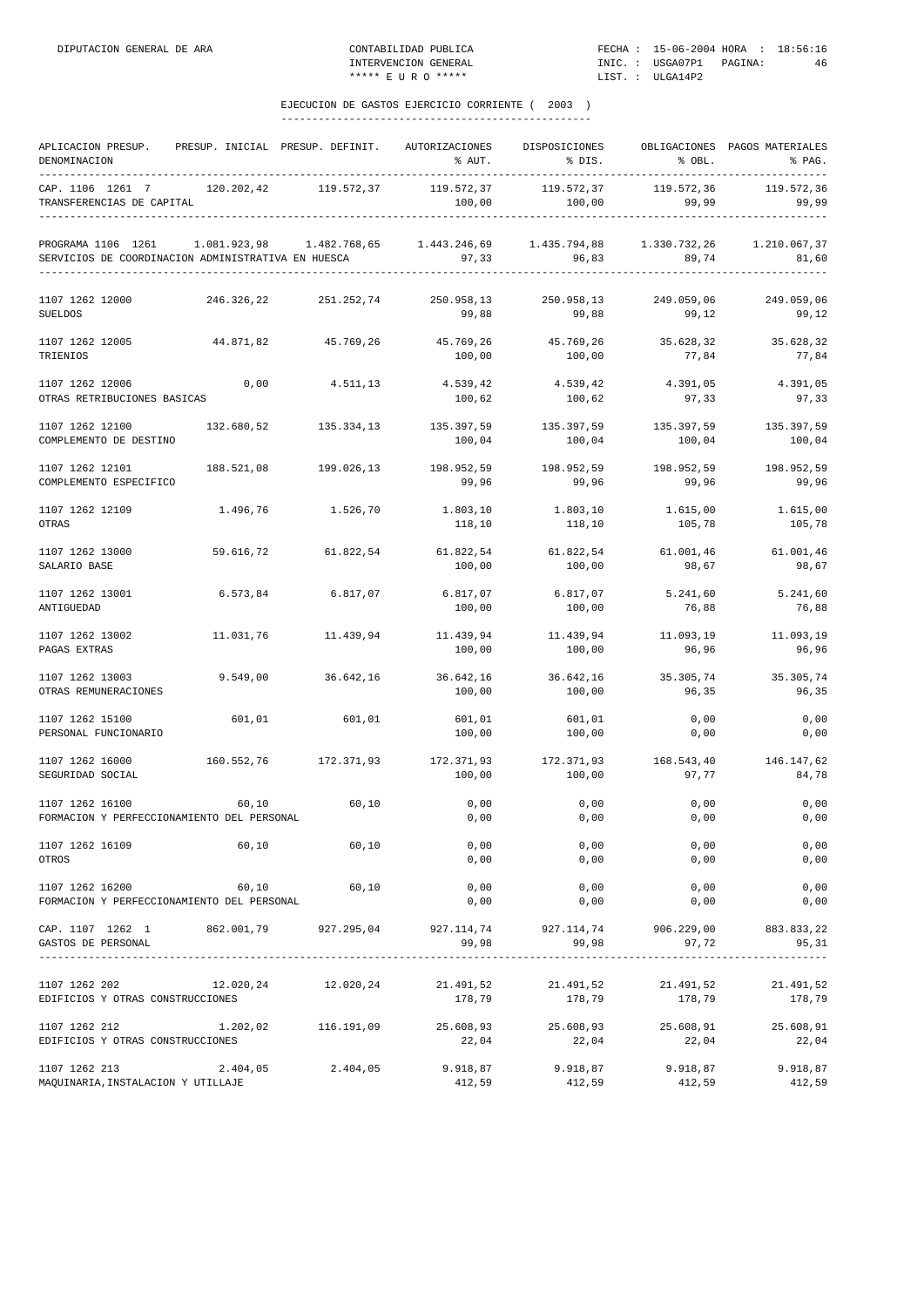| APLICACION PRESUP.<br>DENOMINACION                             | PRESUP. INICIAL PRESUP. DEFINIT. |            | AUTORIZACIONES<br>% AUT. | DISPOSICIONES<br>% DIS. | % OBL.               | OBLIGACIONES PAGOS MATERIALES<br>% PAG. |
|----------------------------------------------------------------|----------------------------------|------------|--------------------------|-------------------------|----------------------|-----------------------------------------|
| 1107 1262 214<br>MATERIAL DE TRANSPORTE                        | 1.202,02                         | 1.202,02   | 5.543,05<br>461,14       | 5.543,05<br>461,14      | 5.543,05<br>461,14   | 5.543,05<br>461,14                      |
| 1107 1262 215<br>MOBILIARIO Y ENSERES                          | 3.005,06                         | 3.005,06   | 2.530,43<br>84,20        | 2.530,43<br>84,20       | 2.530,43<br>84,20    | 2.530,43<br>84,20                       |
| 1107 1262 22000<br>ORDINARIO NO INVENTARIABLE                  | 10.217,21                        | 127.141,95 | 180.363,56<br>141,85     | 180.363,56<br>141,85    | 180.348,64<br>141,84 | 180.348,64<br>141,84                    |
| 1107 1262 22001<br>MOBILIARIO Y ENSERES                        | 3.005,06                         | 3.005,06   | 162,02<br>5,39           | 162,02<br>5,39          | 162,02<br>5,39       | 162,02<br>5,39                          |
| 1107 1262 22002<br>PRENSA, REVISTAS Y PUBLICACIONES PERIODICAS | 901,52                           | 901,52     | 3.331,50<br>369,54       | 3.331,50<br>369,54      | 3.331,50<br>369,54   | 3.331,50<br>369,54                      |
| 1107 1262 22003<br>LIBROS Y OTRAS PUBLICACIONES                | 2.404,05                         | 2.404,05   | 6.955,31<br>289,31       | 6.955,31<br>289,31      | 6.955,31<br>289,31   | 6.955, 31<br>289,31                     |
| 1107 1262 22004<br>MATERIAL INFORMATICO                        | 3.005,06                         | 3.005,06   | 10,46<br>0,34            | 10,46<br>0, 34          | 10,46<br>0, 34       | 10,46<br>0,34                           |
| 1107 1262 22100<br>ENERGIA ELECTRICA                           | 9.616, 19                        | 9.616, 19  | 49.100,91<br>510,60      | 49.100,91<br>510,60     | 49.100,91<br>510,60  | 49.100,91<br>510,60                     |
| 1107 1262 22101<br><b>AGUA</b>                                 | 1.803,04                         | 1.803,04   | 1.766,85<br>97,99        | 1.766,85<br>97,99       | 1.766,85<br>97,99    | 1.766,85<br>97,99                       |
| 1107 1262 22102<br>GAS                                         | 2.404,05                         | 2.404,05   | 5.142,71<br>213,91       | 5.142,71<br>213,91      | 5.142,71<br>213,91   | 5.142,71<br>213,91                      |
| 1107 1262 22103<br>COMBUSTIBLES                                | 1.803,04                         | 1.803,04   | 13.910,74<br>771,51      | 13.910,74<br>771,51     | 13.910,74<br>771,51  | 13.910,74<br>771,51                     |
| 1107 1262 22104<br>VESTUARIO                                   | 601,01                           | 601,01     | 0,00<br>0,00             | 0,00<br>0,00            | 0,00<br>0,00         | 0,00<br>0,00                            |
| 1107 1262 22109<br>OTROS SUMINISTROS                           | 1.202,02                         | 1.202,02   | 10.986,10<br>913,96      | 10.986,10<br>913,96     | 10.986,10<br>913,96  | 10.986,10<br>913,96                     |
| 1107 1262 22200<br>TELEFONICAS                                 | 60,10                            | 60,10      | 0,00<br>0,00             | 0,00<br>0,00            | 0,00<br>0,00         | 0,00<br>0,00                            |
| 1107 1262 22201<br>POSTALES                                    | 2.404,05                         | 1.774,00   | 0,00<br>0,00             | 0,00<br>0,00            | 0,00<br>0,00         | 0,00<br>0,00                            |
| 1107 1262 22202<br>TELEGRAFICAS                                | 180,30                           | 180,30     | 0,00<br>0,00             | 0,00<br>0,00            | 0,00<br>0,00         | 0,00<br>0,00                            |
| 1107 1262 22203<br>TELEX Y TELEFAX                             | 120,20                           | 120,20     | 0,00<br>0,00             | 0,00<br>0,00            | 0,00<br>0,00         | 0,00<br>0,00                            |
| 1107 1262 223<br>TRANSPORTE                                    | 601,01                           | 601,01     | 244,01<br>40,59          | 244,01<br>40,59         | 244,01<br>40,59      | 244,01<br>40,59                         |
| 1107 1262 22400<br>EDIFICIOS Y LOCALES. - PRIMAS DE SEGUROS    | 0,00                             | 0,00       | 2.830,38<br>0,00         | 2.830,38<br>0,00        | 2.830,38<br>0,00     | 2.830,38<br>0,00                        |
| 1107 1262 22401<br>VEHICULOS                                   | 601,01                           | 601,01     | 0,00<br>0,00             | 0,00<br>0,00            | 0,00<br>0,00         | 0,00<br>0,00                            |
| 1107 1262 22500<br>LOCALES                                     | 1.803,04                         | 1.803,04   | 12.043,01<br>667,92      | 12.043,01<br>667,92     | 12.043,01<br>667,92  | 12.043,01<br>667,92                     |
| 1107 1262 22601<br>ATENCIONES PROTOCOLARIAS Y REPRESENTATIVAS  | 8.414,17                         | 9.254,17   | 9.254,16<br>99,99        | 9.254,16<br>99,99       | 9.254,16<br>99,99    | 9.254, 16<br>99,99                      |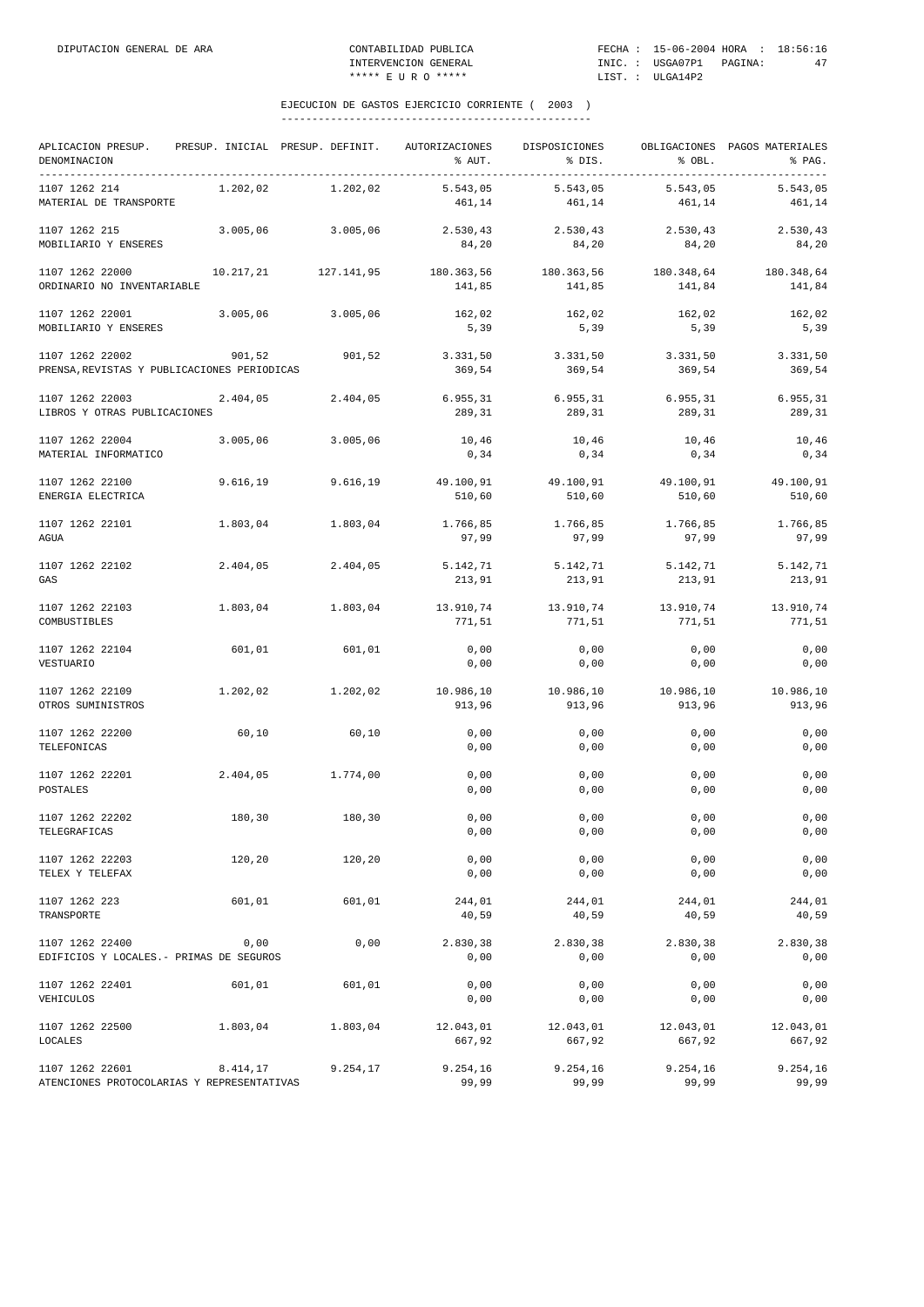| APLICACION PRESUP.<br>DENOMINACION                                                                                                                                                                                                                                                                    | PRESUP. INICIAL PRESUP. DEFINIT. |                   | AUTORIZACIONES<br>% AUT.                                                   | DISPOSICIONES<br>% DIS. | % OBL.                           | OBLIGACIONES PAGOS MATERIALES<br>% PAG. |
|-------------------------------------------------------------------------------------------------------------------------------------------------------------------------------------------------------------------------------------------------------------------------------------------------------|----------------------------------|-------------------|----------------------------------------------------------------------------|-------------------------|----------------------------------|-----------------------------------------|
| 1107 1262 22605<br>REUNIONES Y CONFERENCIAS                                                                                                                                                                                                                                                           | 1.803,04                         | 963,04            | 962,85<br>99,98                                                            | 962,85<br>99,98         | 962,85<br>99,98                  | 962,85<br>99,98                         |
| 1107 1262 22700<br>LIMPIEZA Y ASEO                                                                                                                                                                                                                                                                    | 16.527,83                        | 65.692,63         | 209,16<br>0, 31                                                            | 209,16<br>0, 31         | 209,16<br>0, 31                  | 209,16<br>0, 31                         |
| 1107 1262 22701<br>SEGURIDAD                                                                                                                                                                                                                                                                          | 2.253,80                         | 2.253,80          | 21, 15<br>0,93                                                             | 21, 15<br>0,93          | 21,15<br>0,93                    | 21,15<br>0,93                           |
| 1107 1262 22706<br>ESTUDIOS Y TRABAJOS TECNICOS                                                                                                                                                                                                                                                       | 60,10                            | 60,10             | 14.724,80<br>24.500,49                                                     | 14.724,80               | 14.724,79<br>24.500,49 24.500,48 | 14.724,79<br>24.500,48                  |
| 1107 1262 230<br><b>DIETAS</b>                                                                                                                                                                                                                                                                        | 10.217,21                        | 10.217,21         | 8.485,50<br>83,05                                                          | 8.485,50<br>83,05       | 8.485,50<br>83,05                | 8.485,50<br>83,05                       |
| 1107 1262 231<br>LOCOMOCION                                                                                                                                                                                                                                                                           |                                  | 5.409,11 5.409,11 | 2.702,00<br>49,95                                                          | 2.702,00<br>49,95       | 2.702,00<br>49,95                | 2.702,00<br>49,95                       |
| 1107 1262 239<br>OTRAS INDEMNIZACIONES                                                                                                                                                                                                                                                                | 601,01 601,01                    |                   | 0,00<br>0,00                                                               | 0,00<br>0,00            | 0,00<br>0,00                     | 0,00<br>0,00                            |
| CAP. 1107 1262 2 107.851,62 388.300,18<br>GASTOS EN BIENES CORRIENTES Y SERVICIOS                                                                                                                                                                                                                     |                                  |                   | 388.299,98 388.299,98<br>99,99                                             | 99,99                   | 388.285,03<br>99,99              | 388.285,03<br>99,99                     |
| 1107 1262 48900<br>SUBV. NO SUJETAS A CONVOCATORIA ESPECIFICA                                                                                                                                                                                                                                         | 30.050,61                        | 30.050,61         | 30.050,61 30.050,61<br>100,00                                              | 100,00                  | 30.050,61<br>100,00              | 30.050,61<br>100,00                     |
| CAP. 1107 1262 4 30.050,61 30.050,61<br>TRANSFERENCIAS CORRIENTES                                                                                                                                                                                                                                     |                                  |                   | $30.050, 61$ $30.050, 61$ $30.050, 61$ $30.050, 61$ $30.050, 61$<br>100,00 | 100,00                  | 100,00                           | 100,00                                  |
| 1107 1262 76900<br>ACTUACIONES DE COOPERACION ESPECIFICA                                                                                                                                                                                                                                              | 120.202,42                       | 120.202,42        | 120.202,42 120.202,42 120.202,42<br>100,00                                 | 100,00                  | 100,00                           | 120.202,42<br>100,00                    |
| $\verb CAP. 1107 1262 7  120.202, 42   120.202, 42   120.202, 42   120.202, 42   120.202, 42   120.202, 42   120.202, 42   120.202, 42   120.202, 42   120.202, 42   120.202, 42   120.202, 42   120.202, 42   120.202, 42   120.202, 42   120.20$<br>TRANSFERENCIAS DE CAPITAL<br>------------------ |                                  |                   | 100,00                                                                     | 100,00                  | 100,00                           | 120.202,42<br>100,00                    |
| PROGRAMA 1107 1262 1.120.106,44 1.465.848,25 1.465.667,75 1.465.667,75 1.444.767,06 1.422.371,28<br>SERVICIOS DE COORDINACION ADMINISTRATIVA EN TERUEL                                                                                                                                                |                                  |                   | 99,98                                                                      | 99,98                   | 98,56                            | 97,03                                   |
| $1110 3232 12000 \t\t 201.011.72 \t\t 205.031.95 \t\t 205.031.95 \t\t 205.031.95 \t\t 202.993.05$<br><b>SUELDOS</b>                                                                                                                                                                                   |                                  |                   | 100,00                                                                     | 100,00                  | 99,00                            | 202.993,05<br>99,00                     |
| 1110 3232 12005<br>TRIENIOS                                                                                                                                                                                                                                                                           | 28.480,69                        | 29.050,30         | 29.050,30<br>100,00                                                        | 29.050,30<br>100,00     | 25.188,03<br>86,70               | 25.188.03<br>86,70                      |
| 1110 3232 12006<br>OTRAS RETRIBUCIONES BASICAS                                                                                                                                                                                                                                                        | 0,00                             | 3.593,00          | 3.593,00<br>100,00                                                         | 3.593,00<br>100,00      | 3.395, 19<br>94,49               | 3.395, 19<br>94,49                      |
| 1110 3232 12100<br>COMPLEMENTO DE DESTINO                                                                                                                                                                                                                                                             | 105.676,60                       | 103.790,13        | 103.790,13<br>100,00                                                       | 103.790,13<br>100,00    | 102.220,87<br>98,48              | 102.220,87<br>98,48                     |
| 1110 3232 12101<br>COMPLEMENTO ESPECIFICO                                                                                                                                                                                                                                                             | 143.133,20                       | 146.534,01        | 146.534,01<br>100,00                                                       | 146.534,01<br>100,00    | 144.315,01<br>98,48              | 144.315,01<br>98,48                     |
| 1110 3232 13000<br>SALARIO BASE                                                                                                                                                                                                                                                                       | 10.972,80                        | 11.378,79         | 11.378,79<br>100,00                                                        | 11.378,79<br>100,00     | 11.378,79<br>100,00              | 11.378,79<br>100,00                     |
| 1110 3232 13001<br>ANTIGUEDAD                                                                                                                                                                                                                                                                         | 1.647,60                         | 1.708,56          | 1.708,56<br>100,00                                                         | 1.708,56<br>100,00      | 1.048,53<br>61,36                | 1.048,53<br>61,36                       |
| 1110 3232 13002<br>PAGAS EXTRAS                                                                                                                                                                                                                                                                       | 1.913,08                         | 2.983,86          | 2.983,86<br>100,00                                                         | 2.983,86<br>100,00      | 2.071,22<br>69,41                | 2.071,22<br>69,41                       |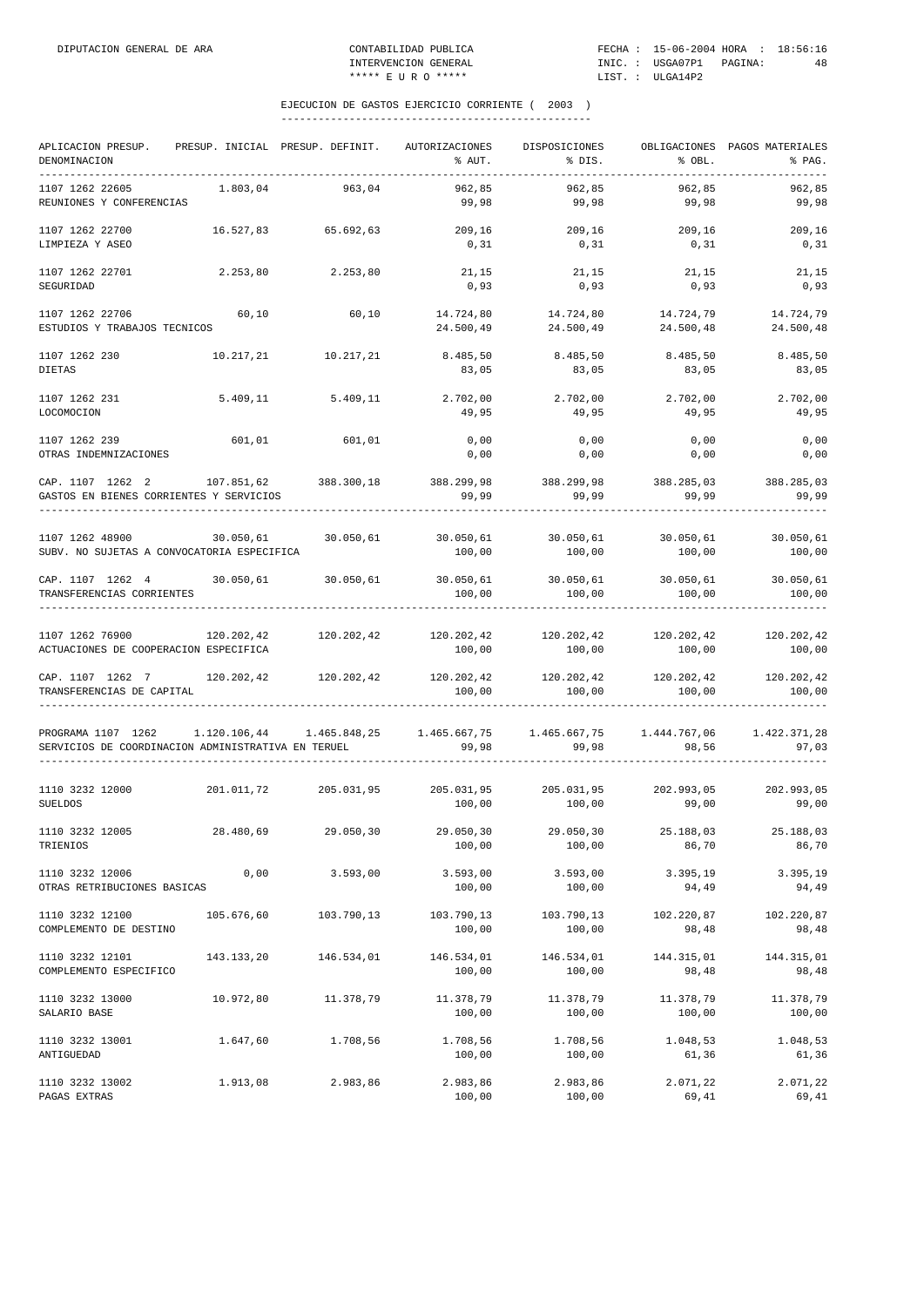| APLICACION PRESUP.<br>DENOMINACION<br>----------------------------------- | PRESUP. INICIAL PRESUP. DEFINIT. |            | AUTORIZACIONES<br>% AUT. | DISPOSICIONES<br>% DIS. | % OBL.              | OBLIGACIONES PAGOS MATERIALES<br>% PAG. |
|---------------------------------------------------------------------------|----------------------------------|------------|--------------------------|-------------------------|---------------------|-----------------------------------------|
| 1110 3232 13003<br>OTRAS REMUNERACIONES                                   | 1.384,08                         | 5.435,29   | 5.435,29<br>100,00       | 5.435,29<br>100,00      | 2.736,80<br>50,35   | 2.736,80<br>50,35                       |
| 1110 3232 15100<br>GRATIFICACIONES PERSONAL FUNCIONARIO                   | 0,00                             | 3.000,00   | 3.000,00<br>100,00       | 3.000,00<br>100,00      | 2.017,00<br>67,23   | 2.017,00<br>67,23                       |
| 1110 3232 16000<br>SEGURIDAD SOCIAL                                       | 94.008,11                        | 95.888,27  | 95.888,27<br>100,00      | 95.888,27<br>100,00     | 93.574,67<br>97,58  | 84.119,16<br>87,72                      |
| 1110 3232 16100<br>FORMACION Y PERFECCIONAMIENTO DEL PERSONAL             | 60,10                            | 60,10      | 0,00<br>0,00             | 0,00<br>0,00            | 0,00<br>0,00        | 0,00<br>0,00                            |
| CAP. 1110 3232 1<br>GASTOS DE PERSONAL                                    | 588.287,98                       | 608.454,26 | 608.394,16<br>99,99      | 608.394,16<br>99,99     | 590.939,16<br>97,12 | 581.483,65<br>95,56                     |
| 1110 3232 202<br>EDIFICIOS Y OTRAS CONSTRUCCIONES                         | 8.714,68                         | 8.714,68   | 10.396,67<br>119,30      | 10.396,67<br>119,30     | 10.076,87<br>115,63 | 9.244,24<br>106,07                      |
| 1110 3232 212<br>EDIFICIOS Y OTRAS CONSTRUCCIONES                         | 4.808,10                         | 4.808,10   | 69,60<br>1,44            | 69,60<br>1,44           | 69,60<br>1,44       | 69,60<br>1,44                           |
| 1110 3232 213<br>MAQUINARIA, INSTALACION Y UTILLAJE                       | 300,51                           | 300,51     | 0,00<br>0,00             | 0,00<br>0,00            | 0,00<br>0,00        | 0,00<br>0,00                            |
| 1110 3232 215<br>MOBILIARIO Y ENSERES                                     | 1.202,02                         | 1.202,02   | 95,80<br>7,96            | 95,80<br>7,96           | 95,80<br>7,96       | 95,80<br>7,96                           |
| 1110 3232 22000<br>ORDINARIO NO INVENTARIABLE                             | 4.808,10                         | 4.808,10   | 15.690,88<br>326,34      | 15.690,88<br>326,34     | 15.690,88<br>326,34 | 12.846,29<br>267,18                     |
| 1110 3232 22001<br>MOBILIARIO Y ENSERES                                   | 601,01                           | 601,01     | 0,00<br>0,00             | 0,00<br>0,00            | 0,00<br>0,00        | 0,00<br>0,00                            |
| 1110 3232 22002<br>PRENSA, REVISTAS Y PUBLICACIONES PERIODICAS            | 1.803,04                         | 1.803,04   | 1.018,10<br>56,46        | 1.018,10<br>56,46       | 1.018,10<br>56,46   | 1.018,10<br>56,46                       |
| 1110 3232 22003<br>LIBROS Y OTRAS PUBLICACIONES                           | 15.025,30                        | 2.025,30   | 1.683,16<br>83,10        | 1.683,16<br>83,10       | 1.683,16<br>83,10   | 1.374,85<br>67,88                       |
| 1110 3232 22004<br>MATERIAL INFORMATICO                                   | 300, 51                          | 300,51     | 0,00<br>0,00             | 0,00<br>0,00            | 0,00<br>0,00        | 0,00<br>0,00                            |
| 1110 3232 22009<br>OTRO MATERIAL                                          | 60,10                            | 60,10      | 0,00<br>0,00             | 0,00<br>0,00            | 0,00<br>0,00        | 0,00<br>0,00                            |
| 1110 3232 22100<br>ENERGIA ELECTRICA                                      | 601,01                           | 601,01     | 675,84<br>112,45         | 675,84<br>112,45        | 675,84<br>112,45    | 528,61<br>87,95                         |
| 1110 3232 22101<br>AGUA                                                   | 300,51                           | 300,51     | 346,43<br>115,28         | 346,43<br>115,28        | 346,43<br>115,28    | 255,13<br>84,89                         |
| 1110 3232 22102<br>GAS                                                    | 901,52                           | 901,52     | 396,10<br>43,93          | 396,10<br>43,93         | 396,10<br>43,93     | 319,36<br>35,42                         |
| 1110 3232 22103<br>COMBUSTIBLES                                           | 120,20                           | 120,20     | 0,00<br>0,00             | 0,00<br>0,00            | 0,00<br>0,00        | 0,00<br>0,00                            |
| 1110 3232 22104<br>VESTUARIO                                              | 120,20                           | 120,20     | 0,00<br>0,00             | 0,00<br>0,00            | 0,00<br>0,00        | 0,00<br>0,00                            |
| 1110 3232 22106<br>PRODUCTOS FARMACEUTICOS                                | 120,20                           | 120,20     | 34,85<br>28,99           | 34,85<br>28,99          | 34,85<br>28,99      | 0,00<br>0,00                            |
| 1110 3232 22109<br>OTROS SUMINISTROS                                      | 60,10                            | 60,10      | 0,00<br>0,00             | 0,00<br>0,00            | 0,00<br>0,00        | 0,00<br>0,00                            |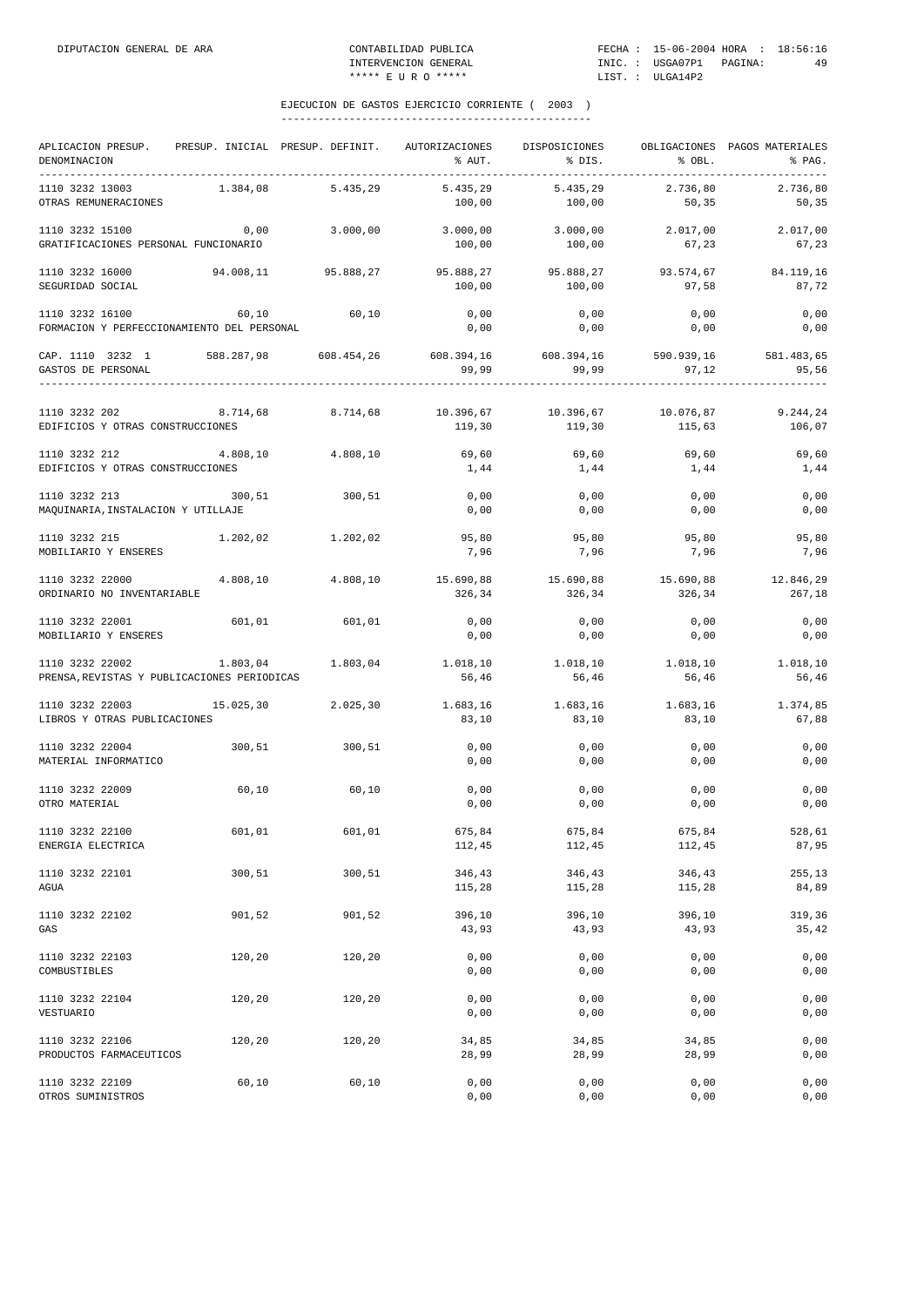| APLICACION PRESUP.<br>DENOMINACION                                                                           |            |                       | PRESUP. INICIAL PRESUP. DEFINIT. AUTORIZACIONES<br>% AUT. | DISPOSICIONES<br>and the set of the set of the set of the set of the set of the set of the set of the set of the set of the set of the set of the set of the set of the set of the set of the set of the set of the set of the set of the set o | % OBL.              | OBLIGACIONES PAGOS MATERIALES<br>% PAG. |
|--------------------------------------------------------------------------------------------------------------|------------|-----------------------|-----------------------------------------------------------|-------------------------------------------------------------------------------------------------------------------------------------------------------------------------------------------------------------------------------------------------|---------------------|-----------------------------------------|
| 1110 3232 22200<br>TELEFONICAS                                                                               | 18.030,36  | 544.63                | 0,00<br>0,00                                              | 0,00<br>0,00                                                                                                                                                                                                                                    | 0,00<br>0,00        | 0,00<br>0,00                            |
| 1110 3232 22201<br>POSTALES                                                                                  | 18.030,36  | 8.411, 40             | 14.395,83<br>171,14                                       | 14.395,83<br>171,14                                                                                                                                                                                                                             | 14.395,83<br>171,14 | 12.687,18<br>150,83                     |
| 1110 3232 22202<br>TELEGRAFICAS                                                                              | 120,20     | 120, 20               | 8,35<br>6,94                                              | 8,35<br>6,94                                                                                                                                                                                                                                    | 8,35<br>6,94        | 8,35<br>6,94                            |
| 1110 3232 22209<br>OTRAS                                                                                     | 120,20     | 120,20                | 1.030,15<br>857,02                                        | 1.030,15<br>857,02                                                                                                                                                                                                                              | 1.030,15<br>857,02  | 71,85<br>59,77                          |
| 1110 3232 223<br>TRANSPORTE                                                                                  | 3.005,06   | 3.005,06              | 8.589,24<br>285,82                                        | 8.589,24<br>285,82                                                                                                                                                                                                                              | 8.589,24<br>285,82  | 7.724,77<br>257,05                      |
| 1110 3232 22400<br>EDIFICIOS Y LOCALES                                                                       | 300,51     | 300,51                | 0,00<br>0,00                                              | 0,00<br>0,00                                                                                                                                                                                                                                    | 0,00<br>0,00        | 0,00<br>0,00                            |
| 1110 3232 22403<br>OTROS RIESGOS                                                                             | 300,51     | 300, 51               | 477,29<br>158,82                                          | 477,29<br>158,82                                                                                                                                                                                                                                | 477,29<br>158,82    | 0,00<br>0,00                            |
| 1110 3232 22601<br>ATENCIONES PROTOCOLARIAS Y REPRESENTATIVAS                                                | 3.606,07   | 3.606,07              | 3.583,75<br>99,38                                         | 3.583,75<br>99,38                                                                                                                                                                                                                               | 3.583,75<br>99,38   | 3.583,75<br>99,38                       |
| 1110 3232 22602<br>GASTOS DE DIVULGACION Y PROMOCION(CULT., COMERC.Y CIENTI                                  | 90.151,82  | 211.823,93            | 195.465,82<br>92,27                                       | 191.542,36<br>90,42                                                                                                                                                                                                                             | 191.542,04<br>90,42 | 106.002,65<br>50,04                     |
| 1110 3232 22605<br>REUNIONES Y CONFERENCIAS                                                                  |            | 18.030,36 18.030,36   | 14.145,68<br>78,45                                        | 14.145,68<br>78,45                                                                                                                                                                                                                              | 14.145,68<br>78,45  | 7.140,87<br>39,60                       |
| 1110 3232 22609<br>OTROS                                                                                     | 6.010, 12  | 6.010, 12             | 14.553,53<br>242,15                                       | 14.553,53<br>242,15                                                                                                                                                                                                                             | 14.553,53<br>242,15 | 12.702,26<br>211,34                     |
| 1110 3232 22700<br>LIMPIEZA Y ASEO                                                                           | 6.010, 12  | 6.010, 12             | 6.981,09<br>116,15                                        | 6.981,09<br>116,15                                                                                                                                                                                                                              | 6.203,57<br>103,21  | 5.496,35<br>91,45                       |
| 1110 3232 22701<br>SEGURIDAD                                                                                 | 300,51     | 300, 51               | 71,51<br>23,79                                            | 71,51<br>23,79                                                                                                                                                                                                                                  | 71,51<br>23,79      | 71,51<br>23,79                          |
| 1110 3232 22706<br>ESTUDIOS Y TRABAJOS TECNICOS                                                              |            | 330.556,66 389.268,61 | 392.960,30<br>100,94                                      | 392.935,80<br>100,94                                                                                                                                                                                                                            | 379.498,49<br>97,49 | 310.286,81<br>79,71                     |
| 1110 3232 22709<br>OTROS                                                                                     | 24.040,48  | 67.010,34             | 15.363,19<br>22,92                                        | 13.937,30<br>20,79                                                                                                                                                                                                                              | 13.937,30<br>20,79  | 7.560,54<br>11,28                       |
| 1110 3232 230<br>DIETAS                                                                                      | 1.803,04   | 1.803,04              | 2.243,44<br>124,42                                        | 2.243,44<br>124,42                                                                                                                                                                                                                              | 2.243,44<br>124,42  | 1.995,55<br>110,67                      |
| 1110 3232 231<br>LOCOMOCION                                                                                  |            | 4.808.10 4.322.96     | 66,97                                                     | 2.895,12 2.895,12 2.895,12<br>66,97                                                                                                                                                                                                             | 66,97               | 2.123,29<br>49,11                       |
| 1110 3232 25100<br>GASTOS REALIZACIÓN DE CURSOS                                                              | 0,00       | 0,00                  | 1.442,42<br>0,00                                          | 1.442,42<br>0,00                                                                                                                                                                                                                                | 1.442,42<br>0,00    | 1.442,42<br>0,00                        |
| 1110 3232 25101<br>GASTOS REALIZACIÓN DE CURSOS                                                              | 0,00       | 0,00                  | 0,00<br>0,00                                              | 0,00<br>0,00                                                                                                                                                                                                                                    | 0,00<br>0,00        | 0,00<br>0,00                            |
| CAP. 1110 3232 2 565.071,59 747.835,68 704.614,14 699.240,29<br>GASTOS EN BIENES CORRIENTES Y SERVICIOS      |            |                       | 94,22                                                     | 93,50                                                                                                                                                                                                                                           | 91,55               | 684.705,34 504.650,13<br>67,48          |
| 1110 3232 44000<br>CONVENIOS CON ORGANISMOS PUBLICOS                                                         | 102.172,06 | 78.172,06             | 74.982,52<br>95,91                                        | 74.982,52<br>95,91                                                                                                                                                                                                                              | 72.578,47<br>92,84  | 6.212,75<br>7,94                        |
| $1110$ 3232 46000 $240.404,84$ $298.662,84$ $286.054,08$ $286.054,08$<br>CONVENIOS CON CORPORACIONES LOCALES |            |                       | 95,77                                                     | 95,77                                                                                                                                                                                                                                           | 221.847,73<br>74,28 | 2.866,43<br>0,95                        |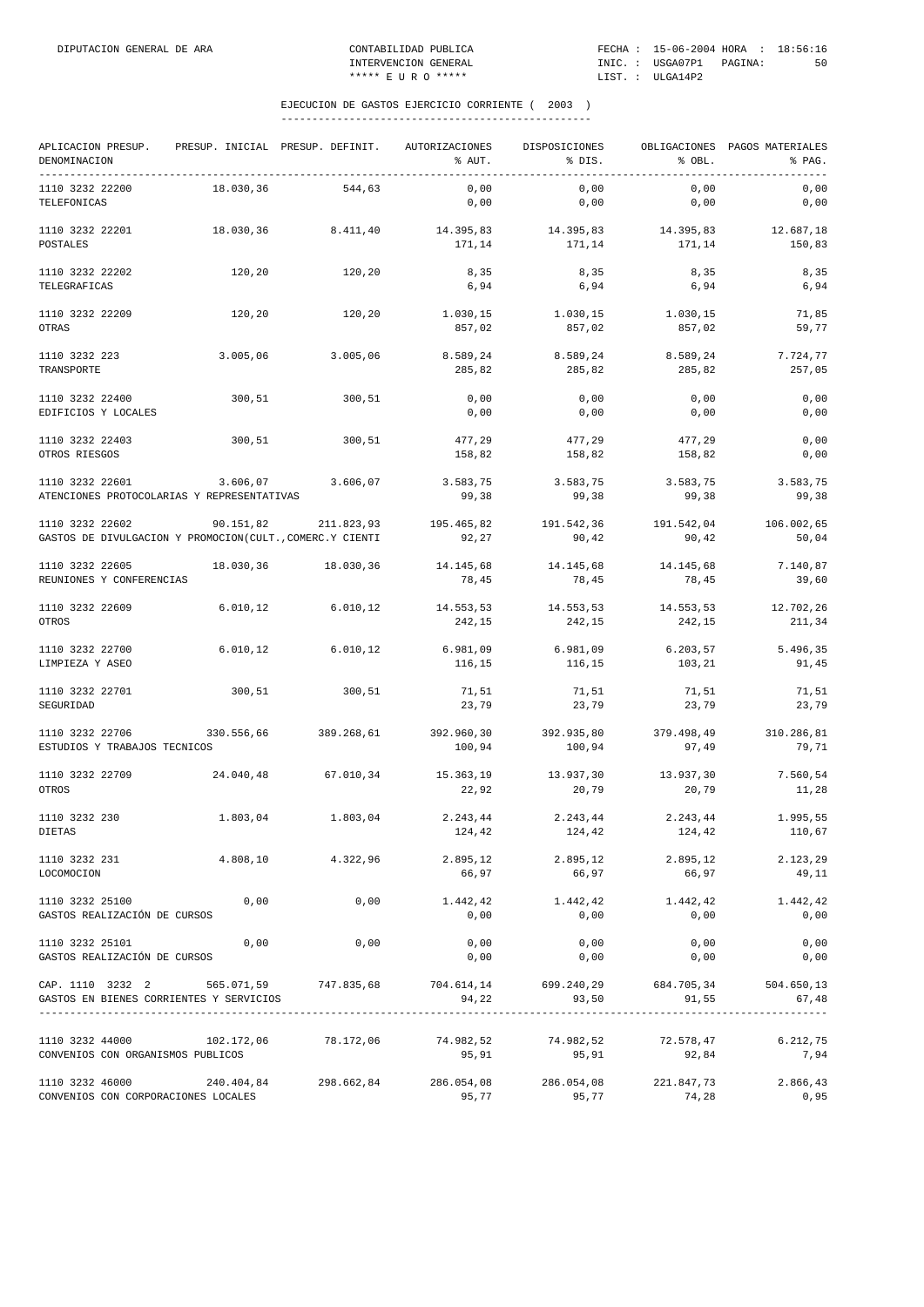| APLICACION PRESUP.<br>DENOMINACION<br>-----------------------------                                                       |            | PRESUP. INICIAL PRESUP. DEFINIT.                  | AUTORIZACIONES<br>% AUT.                  | DISPOSICIONES<br>% DIS.                | % OBL.                       | OBLIGACIONES PAGOS MATERIALES<br>% PAG.   |
|---------------------------------------------------------------------------------------------------------------------------|------------|---------------------------------------------------|-------------------------------------------|----------------------------------------|------------------------------|-------------------------------------------|
| 1110 3232 48001<br>CONVENIOS CON ASOCIAC. SIN FIN DE LUCRO                                                                | 210.354,24 | 210.354,24                                        | 209.164,10<br>99,43                       | 209.164,10<br>99,43                    | 174.777,18<br>83,08          | 41.195,87<br>19,58                        |
| 1110 3232 48002<br>CONVENIOS CON ASOCIAC. SIN FIN DE LUCRO                                                                | 445.950,98 | 188.339,06                                        | 188.339,06<br>100,00                      | 188.339,06<br>100,00                   | 188.339,06<br>100,00         | 45.644,62<br>24,23                        |
| 1110 3232 48900<br>SUBVENCIONES A INSTITUCIONES SIN FIN DE LUCRO                                                          | 90.151,82  |                                                   | 112.151,82 102.393,24 102.393,24<br>91,29 | 91,29                                  | 102.393,24<br>91,29          | 27.364,10<br>24,39                        |
| CAP. 1110 3232 4 1.089.033,94 887.680,02 860.933,00<br>TRANSFERENCIAS CORRIENTES                                          |            |                                                   | 96,98                                     | 96,98                                  | 85,60                        | 860.933,00 759.935,68 123.283,77<br>13,88 |
| 1110 3232 695<br>MOBILIARIO Y ENSERES                                                                                     | 20.434, 41 | 51.614,41                                         | 50.373,93<br>97,59                        | 50.373,93 47.373,93<br>97,59           | 91,78                        | 6.927,83<br>13,42                         |
| 1110 3232 699<br>INMOVILIZADO INMATERIAL                                                                                  | 36.060,73  | 36.060,73                                         | 36.060,00<br>99,99                        | 35.884,04<br>99,51                     | 35.884,04<br>99,51           | 35.884,04<br>99,51                        |
| CAP. 1110 3232 6<br>INVERSIONES REALES                                                                                    |            | 56.495,14 87.675,14 86.433,93 86.257,97 83.257,97 | 98,58                                     | 98,38                                  | 94,96                        | 42.811,87<br>48,83                        |
| 1110 3232 76900<br>CONV.AYTOS HUESCA, TERUEL Y ZARAGOZA (AYUD.MUJ.MALTRATA                                                | 30.050,61  | 16.850,61                                         | 16.696,43<br>99,08                        | 99,08                                  | 16.696.43 13.696.43<br>81,28 | 4.681,25<br>27,78                         |
| 1110 3232 78900 6.010,12<br>A INSTITUCIONES SIN FINES DE LUCRO                                                            |            | 19.210,12 19.060,98 19.060,98 17.100,93           | 99,22                                     | 99,22                                  | 89,02                        | 3.185,40<br>16,58                         |
| CAP. 1110 3232 7 36.060,73 36.060,73<br>TRANSFERENCIAS DE CAPITAL                                                         |            |                                                   | 99,15                                     | 35.757,41 35.757,41 30.797,36<br>99,15 | 85,40                        | 7.866,65<br>21,81                         |
| PROGRAMA 1110 3232 2.334.949,38 2.367.705,83 2.296.132,64 2.290.582,83 2.149.635,51 1.260.096,07<br>PROMOCION DE LA MUJER |            |                                                   | 96,97                                     | 96,74                                  | 90,78                        | 53, 22                                    |
| 1111 1211 15101<br>OTRO PERSONAL                                                                                          | 0,00       | 0,00                                              | 0,00<br>0,00                              | 0,00<br>0,00                           | 0,00<br>0,00                 | 0,00<br>0,00                              |
| CAP. 1111 1211 1<br>GASTOS DE PERSONAL                                                                                    | 0,00       | 0,00                                              | $0,00$<br>0,00                            | 0,00<br>0,00                           | 0,00<br>0,00                 | 0,00<br>0,00                              |
| PROGRAMA 1111 1211<br>SERVICIOS GENERALES (DE PRESIDENCIA Y R.I.)                                                         | 0,00       | 0,00                                              | $0,00$<br>0,00                            | 0,00<br>0,00                           | 0,00<br>0,00                 | 0,00<br>0,00                              |
| 1111 3231 12000<br><b>SUELDOS</b>                                                                                         | 316.487,92 | 354.465,34                                        | 354.465,34<br>100,00                      | 354.465,34<br>100,00                   | 335.110,17<br>94,53          | 335.110,17<br>94,53                       |
| 1111 3231 12005<br>TRIENIOS                                                                                               | 64.694,72  | 59.636,09                                         | 59.636,09<br>100,00                       | 59.636,09<br>100,00                    | 51.372,85<br>86,14           | 51.372,85<br>86,14                        |
| 1111 3231 12006<br>OTRAS RETRIBUCIONES BASICAS                                                                            | 0,00       | 5.479,34                                          | 5.479,34<br>100,00                        | 5.479,34<br>100,00                     | 5.476,16<br>99,94            | 5.476,16<br>99,94                         |
| 1111 3231 12100<br>COMPLEMENTO DE DESTINO                                                                                 | 157.869,96 | 174.958,67                                        | 174.958,67<br>100,00                      | 174.958,67<br>100,00                   | 160.302,70<br>91,62          | 160.302,70<br>91,62                       |
| 1111 3231 12101<br>COMPLEMENTO ESPECIFICO                                                                                 | 227.158,44 | 253.073,08                                        | 253.073,08<br>100,00                      | 253.073,08<br>100,00                   | 241.713,86<br>95,51          | 241.713,86<br>95,51                       |
| 1111 3231 12109<br>OTRAS                                                                                                  | 2.763,97   | 2.819,25                                          | 2.819,25<br>100,00                        | 2.819,25<br>100,00                     | 1.952,16<br>69,24            | 1.952,16<br>69,24                         |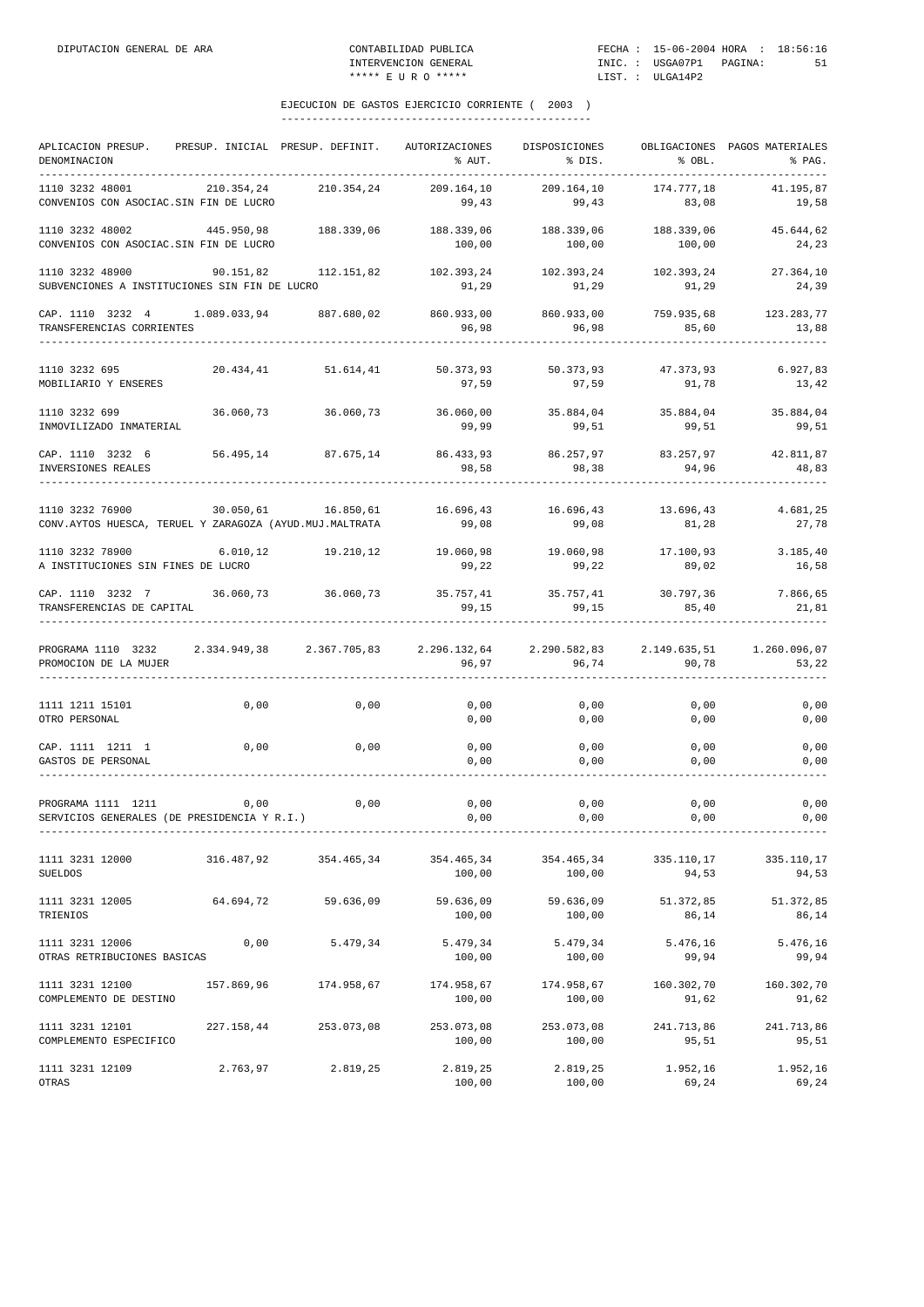| APLICACION PRESUP.<br>DENOMINACION<br>------------------------------------                                           | PRESUP. INICIAL PRESUP. DEFINIT. |                       | AUTORIZACIONES<br>% AUT. | DISPOSICIONES<br>% DIS.                               | % OBL.                | OBLIGACIONES PAGOS MATERIALES<br>% PAG. |
|----------------------------------------------------------------------------------------------------------------------|----------------------------------|-----------------------|--------------------------|-------------------------------------------------------|-----------------------|-----------------------------------------|
| 1111 3231 13000<br>SALARIO BASE                                                                                      | 1.239.506,88                     | 1.212.029,20          | 1.212.029,20<br>100,00   | 1.212.029,20<br>100,00                                | 1.195.696,53<br>98,65 | 1.195.696,53<br>98,65                   |
| 1111 3231 13001<br>ANTIGUEDAD                                                                                        | 131.100,72                       | 112.709,97            | 113.139,74<br>100,38     | 113.139,74<br>100,38                                  | 109.255,74<br>96,93   | 109.255,74<br>96,93                     |
| 1111 3231 13002<br>PAGAS EXTRAS                                                                                      | 228.434,60                       | 237.075,30            | 100,31                   | 237.826,96 237.826,96 211.999,69 211.999,69<br>100,31 | 89,42                 | 89,42                                   |
| 1111 3231 13003<br>OTRAS REMUNERACIONES                                                                              |                                  | 117.429,38 130.799,08 | 129.617,65<br>99,09      | 129.617,65<br>99,09                                   | 123.333,43<br>94,29   | 123.333,43<br>94,29                     |
| 1111 3231 13100<br>SALARIO BASE                                                                                      | 134.475,21                       | 288.967,86            | 280.788,26<br>97,16      | 280.788,26<br>97,16                                   | 250.883,13<br>86,82   | 250.883,13<br>86,82                     |
| 1111 3231 13101<br>OTRAS REMUNERACIONES                                                                              |                                  | 53.012,55 92.737,30   | 94.979,06<br>102,41      | 94.979,06<br>102,41                                   | 88.092,22<br>94,99    | 88.092,22<br>94,99                      |
| 1111 3231 15100<br>PERSONAL FUNCIONARIO                                                                              | $3.600,00$ $3.600,00$            |                       | 100,00                   | $3.600,00$ $3.600,00$ $3.600,00$ $3.600,00$<br>100,00 | 100,00                | 100,00                                  |
| 1111 3231 16000<br>SEGURIDAD SOCIAL                                                                                  |                                  | 770.066,70 836.138,17 | 100,00                   | 836.138,17 836.138,17<br>100,00                       | 756.355,32<br>90,45   | 690.793,08<br>82,61                     |
| 1111 3231 16109<br>GASTOS SOCIALES FUNC. Y PERS. NO LABORAL                                                          | 0,00                             | 130,00                | 127,74<br>98,26          | 127,74<br>98,26                                       | 127,74<br>98,26       | 127,74<br>98,26                         |
| 1111 3231 16209<br>GASTOS SOCIALES PERSONAL LABORAL. OTROS                                                           | 0,00                             | 1.615,00              | 1.612,50<br>99,84        | 1.612,50<br>99,84                                     | 1.612,50<br>99,84     | 1.612,50<br>99,84                       |
| CAP. 1111 3231 1 3.446.601,05 3.766.233,65 3.760.291,05 3.760.291,05 3.536.884,20 3.471.321,96<br>GASTOS DE PERSONAL |                                  |                       | 99,84                    | 99,84                                                 | 93,91                 | 92,16                                   |
| 1111 3231 200<br>TERRENOS Y BIENES NATURALES                                                                         | 811, 37 811, 37                  |                       | 0,00<br>0,00             | 0,00<br>0,00                                          | 0,00<br>0,00          | 0,00<br>0,00                            |
| 1111 3231 202<br>EDIFICIOS Y OTRAS CONSTRUCCIONES                                                                    | 1.202,02                         | 1.202,02              | 249,72<br>20,77          | 249,72<br>20,77                                       | 240,12<br>19,97       | 240,12<br>19,97                         |
| 1111 3231 203<br>MAQUINARIA, INSTALACION Y UTILLAJE                                                                  | 60,10                            | 60, 10                | 0,00<br>0,00             | 0,00<br>0,00                                          | 0,00<br>0,00          | 0,00<br>0,00                            |
| 1111 3231 204<br>MATERIAL DE TRANSPORTE                                                                              | 5.108,60                         | 5.108,60              | 2.398,56<br>46,95        | 46,95                                                 | 46,95                 | 2.398,56 2.398,56 2.239,91<br>43,84     |
| 1111 3231 206<br>EQUIPOS PARA PROCESOS DE INFORMACION                                                                | 60,10                            | 60,10                 | 362,53<br>603,21         | 362,53<br>603,21                                      | 362,53<br>603,21      | 362,53<br>603,21                        |
| 1111 3231 210<br>TERRENOS Y BIENES NATURALES                                                                         | 32.436,62                        | 32.436,62             | 7.733,76<br>23,84        | 7.733,76<br>23,84                                     | 7.733,76<br>23,84     | 7.733,76<br>23,84                       |
| 1111 3231 212<br>EDIFICIOS Y OTRAS CONSTRUCCIONES                                                                    | 32.154,15                        | 28.739,64             | 52.120,76<br>181,35      | 52.120,76<br>181,35                                   | 52.120,76<br>181,35   | 44.168,30<br>153,68                     |
| 1111 3231 213<br>MAQUINARIA, INSTALACION Y UTILLAJE                                                                  | 26.961,40                        | 26.961,40             | 37.175,64<br>137,88      | 37.175,64<br>137,88                                   | 37.175,64<br>137,88   | 35.002,27<br>129,82                     |
| 1111 3231 214<br>MATERIAL DE TRANSPORTE                                                                              | 1.803,04                         | 1.803,04              | 0,00<br>0,00             | 0,00<br>0,00                                          | 0,00<br>0,00          | 0,00<br>0,00                            |
| 1111 3231 215<br>MOBILIARIO Y ENSERES                                                                                | 15.620,30                        | 15.620,30             | 6.172,21<br>39,51        | 6.172,21<br>39,51                                     | 6.172, 21<br>39,51    | 5.786,65<br>37,04                       |
| 1111 3231 216<br>EQUIPOS PARA PROCESOS DE INFORMACION                                                                | 7.061,89                         | 7.061,89              | 3.931,86<br>55,67        | 3.931,86<br>55,67                                     | 3.931,86<br>55,67     | 3.931,86<br>55,67                       |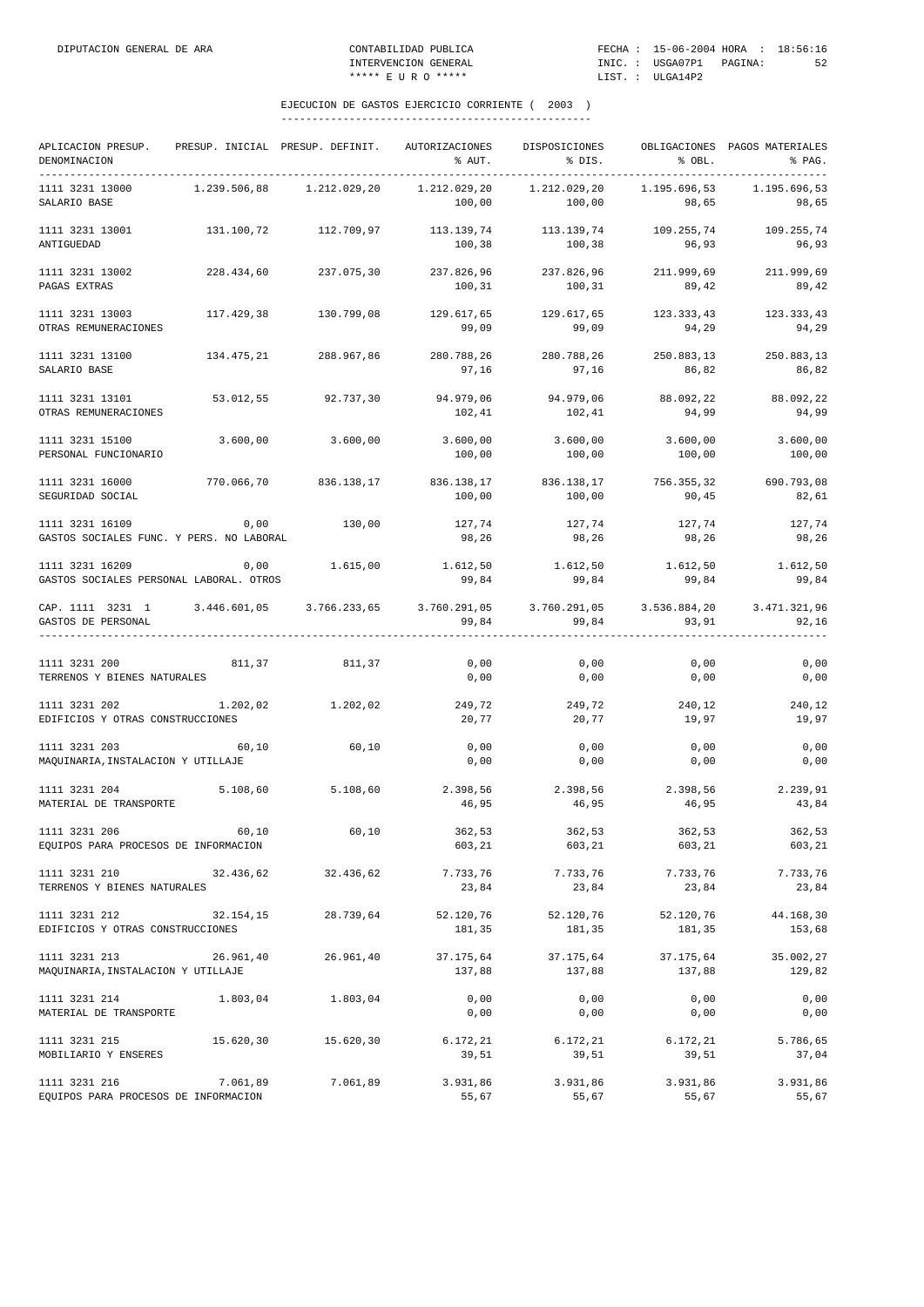| APLICACION PRESUP.<br>DENOMINACION                             |           | PRESUP. INICIAL PRESUP. DEFINIT. | AUTORIZACIONES<br>% AUT. | DISPOSICIONES<br>% DIS. | % OBL.                         | OBLIGACIONES PAGOS MATERIALES<br>% PAG. |
|----------------------------------------------------------------|-----------|----------------------------------|--------------------------|-------------------------|--------------------------------|-----------------------------------------|
| 1111 3231 22000<br>ORDINARIO NO INVENTARIABLE                  | 18.024,35 | 4.153,77                         | 8.396,37<br>202,13       | 8.396,37<br>202,13      | 8.396,37<br>202,13             | 7.927,28<br>190,84                      |
| 1111 3231 22001<br>MOBILIARIO Y ENSERES                        | 9.796,50  | 9.796,50                         | 20.231,74<br>206,52      | 20.231,74<br>206,52     | 20.231,74<br>206,52            | 18.928,41<br>193,21                     |
| 1111 3231 22002<br>PRENSA, REVISTAS Y PUBLICACIONES PERIODICAS | 7.200, 13 | 7.200, 13                        | 8.649,46<br>120,12       | 8.649,46<br>120,12      | 8.649,46<br>120,12             | 7.911,77<br>109,88                      |
| 1111 3231 22003<br>LIBROS Y OTRAS PUBLICACIONES                | 51.897,40 | 51.897,40                        | 49.667,07<br>95,70       | 49.667,07<br>95,70      | 49.667,07<br>95,70             | 43.377,21<br>83,58                      |
| 1111 3231 22004<br>MATERIAL INFORMATICO                        | 15.656,37 | 15.656,37                        | 7.257,98<br>46,35        | 7.257,98<br>46,35       | 7.257,98<br>46,35              | 7.257,98<br>46,35                       |
| 1111 3231 22100<br>ENERGIA ELECTRICA                           | 60.071,16 | 60.071,16                        | 67.398,98<br>112,19      | 67.398,98<br>112,19     | 67.398,98<br>112,19            | 61.256,35<br>101,97                     |
| 1111 3231 22101<br>AGUA                                        | 11.719,74 | 11.719,74                        | 18.317,10<br>156,29      | 18.317,10<br>156,29     | 18.317,10<br>156,29            | 18.201,54<br>155,30                     |
| 1111 3231 22102<br>GAS                                         | 28.698,33 | 28.698,33                        | 20.744,88<br>72,28       | 20.744,88<br>72,28      | 20.744,88<br>72,28             | 20.744,88<br>72,28                      |
| 1111 3231 22103<br>COMBUSTIBLES                                | 67.921,70 | 26.070,30                        | 47.258,03<br>181,27      | 47.258,03<br>181,27     | 47.258,03<br>181,27            | 37.292,32<br>143,04                     |
| 1111 3231 22104<br>VESTUARIO                                   | 11.058,62 | 11.058,62                        | 8.472,27<br>76,61        | 8.472,27<br>76,61       | 8.472,27<br>76,61              | 8.472,27<br>76,61                       |
| 1111 3231 22105<br>PRODUCTOS ALIMENTICIOS                      |           | 351.892,59 351.892,59            | 275.949,23<br>78,41      | 77,91                   | 274.181,53 274.095,12<br>77,89 | 247.117,67<br>70,22                     |
| 1111 3231 22106<br>PRODUCTOS FARMACEUTICOS                     | 1.141,92  | 1.141,92                         | 495,06<br>43,35          | 495,06<br>43,35         | 495,06<br>43,35                | 495,06<br>43,35                         |
| 1111 3231 22109<br>OTROS SUMINISTROS                           | 89.731,11 | 83.881,90                        | 75.426,43<br>89,91       | 75.426,43<br>89,91      | 75.426,43<br>89,91             | 65.157,98<br>77,67                      |
| 1111 3231 22200<br>TELEFONICAS                                 | 39.817,05 | 885,13                           | 6.984,55<br>789,09       | 6.984,55<br>789,09      | 6.984,55<br>789,09             | 6.872,36<br>776,42                      |
| 1111 3231 22201<br>POSTALES                                    | 12.200,55 | 12.200,55                        | 35.200,96<br>288,51      | 35.200,96<br>288,51     | 35.200,96<br>288,51            | 32.348,43<br>265,13                     |
| 1111 3231 22202<br>TELEGRAFICAS                                | 60, 10    | 60,10                            | 0,00<br>0,00             | 0,00<br>0,00            | 0,00<br>0,00                   | 0,00<br>0,00                            |
| 1111 3231 223<br>TRANSPORTE                                    | 8.733,91  | 8.233,91                         | 5.626,58<br>68,33        | 5.626,58<br>68,33       | 5.626,58<br>68,33              | 5.093,32<br>61,85                       |
| 1111 3231 22400<br>EDIFICIOS Y LOCALES                         | 12.320,75 | 12.320,75                        | 12.824,76<br>104,09      | 12.824,76<br>104,09     | 12.824,76<br>104,09            | 825,05<br>6,69                          |
| 1111 3231 22403<br>OTROS RIESGOS                               | 11.178,83 | 9.433,83                         | 8.852,68<br>93,83        | 8.852,68<br>93,83       | 8.852,68<br>93,83              | 835,19<br>8,85                          |
| 1111 3231 22500<br><b>LOCALES</b>                              | 16.281,42 | 16.281,42                        | 39.656,05<br>243,56      | 39.656,05<br>243,56     | 39.656,05<br>243,56            | 20.240,58<br>124,31                     |
| 1111 3231 22600<br>CANONES                                     | 60,10     | 60,10                            | 0,00<br>0,00             | 0,00<br>0,00            | 0,00<br>0,00                   | 0,00<br>0,00                            |
| 1111 3231 22601<br>ATENCIONES PROTOCOLARIAS Y REPRESENTATIVAS  | 2.404,05  | 2.404,05                         | 2.319,71<br>96,49        | 2.319,71<br>96,49       | 2.319,71<br>96,49              | 1.205,58<br>50,14                       |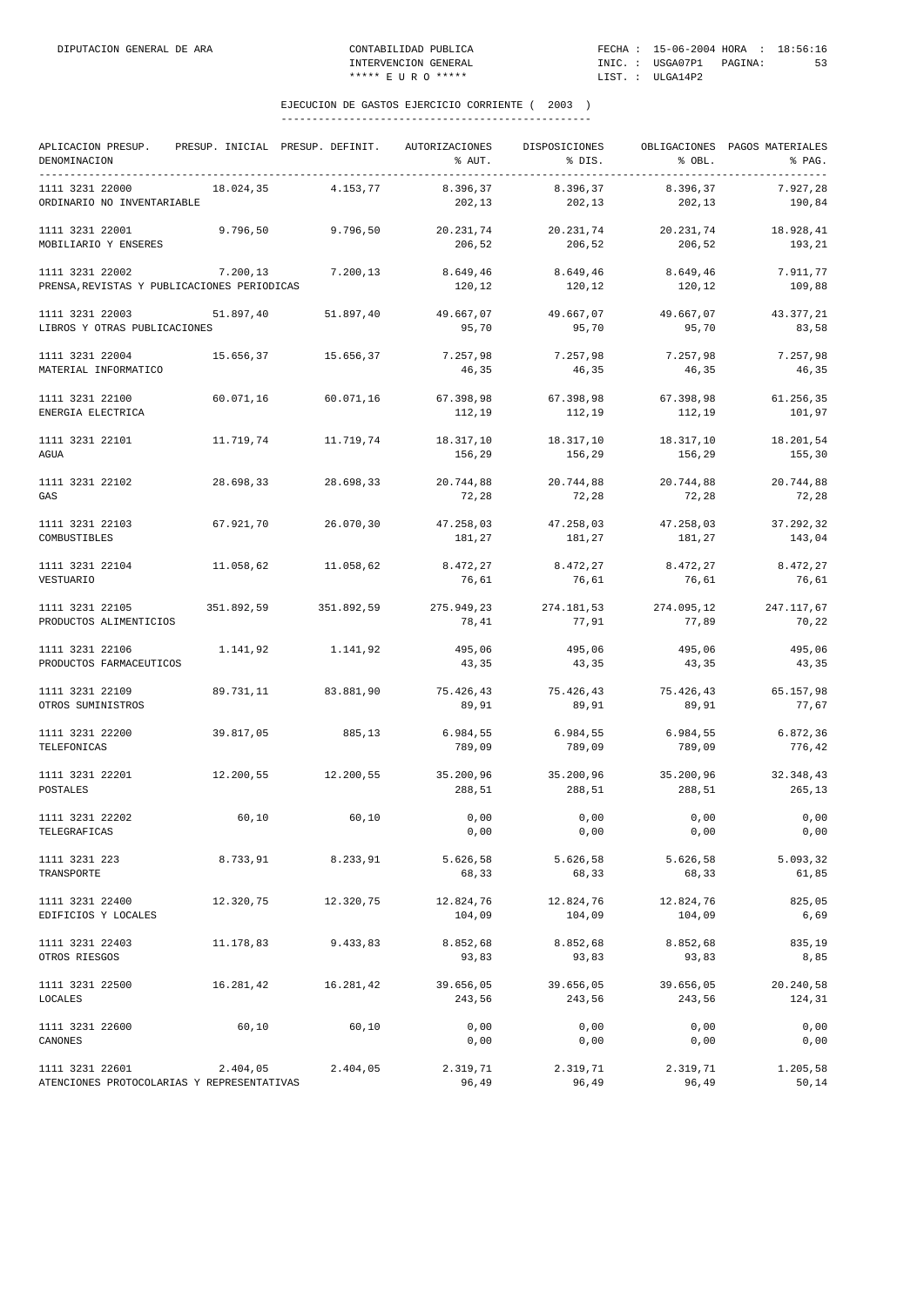| APLICACION PRESUP.<br>DENOMINACION                                                                                                                                                                    | PRESUP. INICIAL PRESUP. DEFINIT. |                       | AUTORIZACIONES<br>% AUT. | DISPOSICIONES<br>% DIS.         | % OBL.               | OBLIGACIONES PAGOS MATERIALES<br>% PAG. |
|-------------------------------------------------------------------------------------------------------------------------------------------------------------------------------------------------------|----------------------------------|-----------------------|--------------------------|---------------------------------|----------------------|-----------------------------------------|
| 1111 3231 22602<br>GASTOS DE DIVULGACION Y PROMOCION(CULT., COMERC.Y CIENTI                                                                                                                           | 115.254,85                       | 115.254,85            | 110.193,10<br>95,60      | 110.193,10<br>95,60             | 110.193.10<br>95,60  | 102.690,69<br>89,09                     |
| 1111 3231 22604<br>REMUNERACIONES A AGENTES MEDIADORES INDEPENDIENTES                                                                                                                                 | 60.10                            | 60,10                 | 0,00<br>0,00             | 0,00<br>0,00                    | 0,00<br>0,00         | 0,00<br>0,00                            |
| 1111 3231 22605<br>REUNIONES Y CONFERENCIAS                                                                                                                                                           |                                  | 34.870,72 29.184,70   | 74,33                    | 21.693,47 21.693,47<br>74,33    | 21.693,47<br>74,33   | 11.555,11<br>39,59                      |
| 1111 3231 22609<br>OTROS                                                                                                                                                                              |                                  | 289.239.24 363.355.23 | 122,03                   | 443.405,98 443.405,98<br>122,03 | 122,01               | 443.333,98 418.679,13<br>115,22         |
| 1111 3231 22700<br>LIMPIEZA Y ASEO                                                                                                                                                                    |                                  | 29.449,59 29.449,59   | 32.972,57<br>111,96      | 32.972,57<br>111,96             | 32.972,57<br>111,96  | 29.212,69<br>99,19                      |
| 1111 3231 22701<br>SEGURIDAD                                                                                                                                                                          | 74.826,01                        | 74.826,01             | 51.968,13<br>69,45       | 51.968,13<br>69,45              | 49.300,17<br>65,88   | 43.139,03<br>57,65                      |
| 1111 3231 22702<br>VALORACIONES Y PERITAJES                                                                                                                                                           | 60,10                            | 60,10                 | 0,00<br>0,00             | 0,00<br>0,00                    | 0,00<br>0,00         | 0,00<br>0,00                            |
| 1111 3231 22703<br>POSTALES                                                                                                                                                                           | 0,00                             | 0,00                  | 4.137,69<br>0,00         | 4.137,69<br>0,00                | 4.137,69<br>0,00     | 3.611,25<br>0,00                        |
| 1111 3231 22706<br>ESTUDIOS Y TRABAJOS TECNICOS                                                                                                                                                       |                                  | 101.478,85 101.478,85 | 59.940,89<br>59,06       | 59.940,89<br>59,06              | 59.940,89<br>59,06   | 53.194,33<br>52,41                      |
| 1111 3231 22709<br>OTROS                                                                                                                                                                              |                                  | 46.878,94 46.878,94   | 27.906,91<br>59,52       | 27.906,91<br>59,52              | 27.852,81<br>59,41   | 23.719,94<br>50,59                      |
| 1111 3231 230<br>DIETAS                                                                                                                                                                               | 8.233,87                         | 8.233,87              | 9.916,26<br>120,43       | 9.916,26<br>120,43              | 9.916,26<br>120,43   | 9.085,38<br>110,34                      |
| 1111 3231 231<br>LOCOMOCION                                                                                                                                                                           | 13.041,96                        | 5.909,47              | 12.760,77<br>215,93      | 12.760,77<br>215,93             | 12.760,77<br>215,93  | 11.590,09<br>196,12                     |
| 1111 3231 239<br>OTRAS INDEMNIZACIONES                                                                                                                                                                | 4.207,08                         | 4.207,08              | 0,00<br>0,00             | 0,00<br>0,00                    | 0,00<br>0,00         | 0,00<br>0,00                            |
| 1111 3231 25100<br>FINANCIADOS CON RECURSOS PROPIOS                                                                                                                                                   | 4.207,08                         | 4.207,08              | 320,00<br>7,60           | 320,00<br>7,60                  | 320,00<br>7,60       | 320,00<br>7,60                          |
| $\texttt{CAP. } 1111 \quad 3231 \quad 2 \quad 1.672.954.66 \quad 1.628.089.52 \quad 1.605.090.70 \quad 1.603.323.00 \quad 1.600.432.93 \quad 1.417.824.27$<br>GASTOS EN BIENES CORRIENTES Y SERVICIOS |                                  |                       | 98,58                    | 98,47                           | 98,30                | 87,08                                   |
| 1111 3231 46901<br>PROYECTOS DE SERVICIOS DE JUVENTUD                                                                                                                                                 | 280.613,89                       | 44.030,36             | 44.030,36<br>100,00      | 44.030,36<br>100,00             | 34.013,49<br>77,25   | 34.013,49<br>77,25                      |
| 1111 3231 46902<br>PROGRAMAS Y SERVICIOS DE JUVENTUD DE NUEVA CREACION                                                                                                                                | 52.025,50                        | 0,00                  | 0,00<br>0,00             | 0,00<br>0,00                    | 0,00<br>0,00         | 0,00<br>0,00                            |
| 1111 3231 48901<br>PROYECTOS DE JUVENTUD DE ASOCIACIONES Y ENTIDADES                                                                                                                                  | 300.506,05                       | 191.883,12            | 191.883,12<br>100,00     | 191.883,12<br>100,00            | 188.672,44<br>98,32  | 175.472,44<br>91,44                     |
| 1111 3231 48902<br>SUBV. AL CONSEJO DE LA JUVENTUD DE ARAGON                                                                                                                                          | 102.172,06                       | 102.172,06            | 102.172,06<br>100,00     | 102.172,06<br>100,00            | 102.172,06<br>100,00 | 102.172,06<br>100,00                    |
| 1111 3231 48903<br>PROMOCION Y FORMACION DE JOVENES CREADORES                                                                                                                                         | 84.141,69                        | 36.000,00             | 36.000,00<br>100,00      | 36.000,00<br>100,00             | 35.680,75<br>99,11   | 33.283,69<br>92,45                      |
| 1111 3231 48904<br>FORMACION DE ANIMADORES DE TIEMPO LIBRE DE ESCUELAS                                                                                                                                | 102.172,06                       | 70.000,00             | 69.999,00<br>99,99       | 69.999,00<br>99,99              | 64.070,00<br>91,52   | 55.398,00<br>79,14                      |
| 1111 3231 48905<br>PROYECTOS ESPECIFICOS DE JUVENTUD PROMOVIDOS DPT. CULT.                                                                                                                            | 129.217,60                       | 0,00                  | 0,00<br>0,00             | 0,00<br>0,00                    | 0,00<br>0,00         | 0,00<br>0,00                            |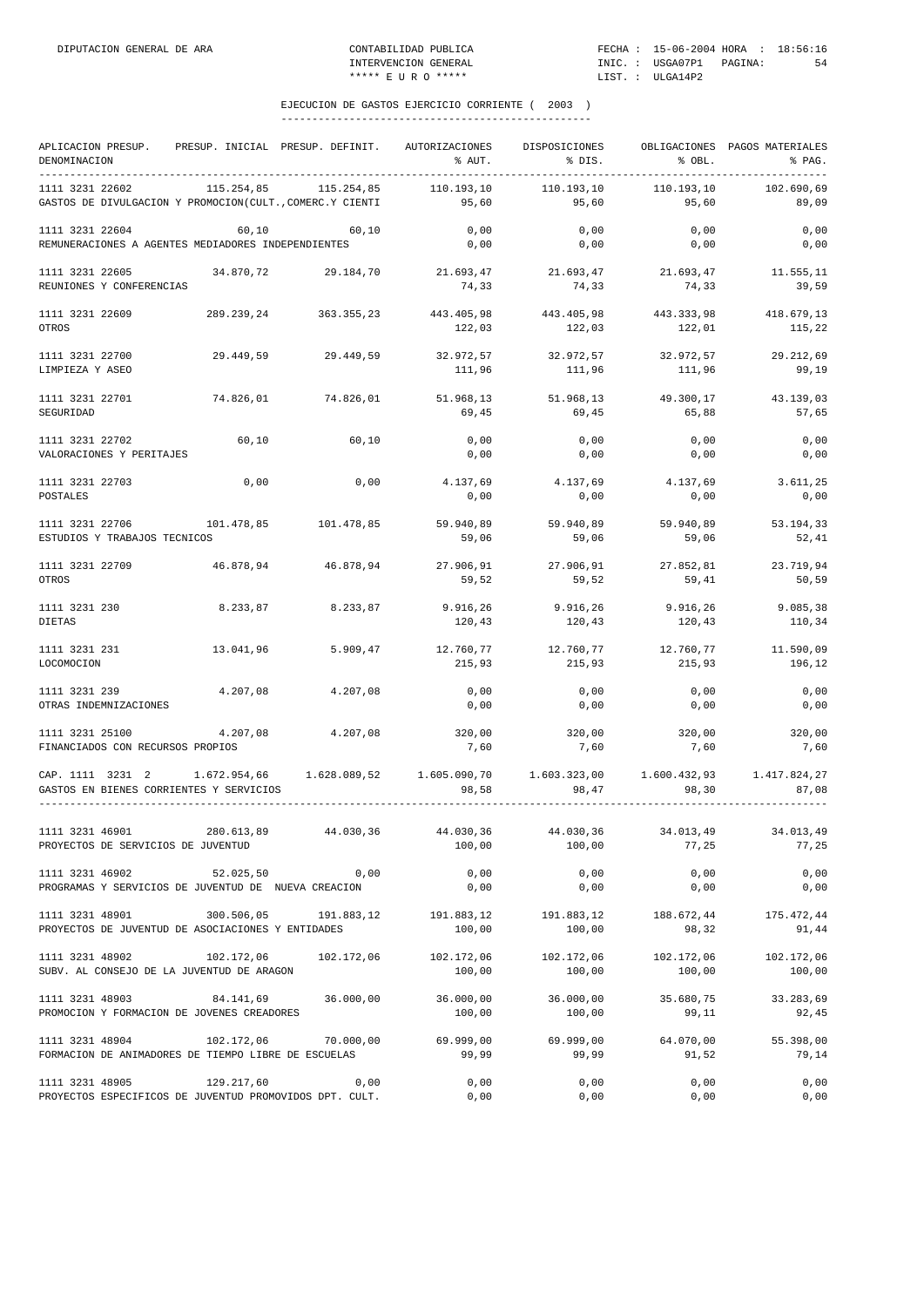| APLICACION PRESUP.<br>PRESUP. INICIAL PRESUP. DEFINIT.                                                                                      | AUTORIZACIONES | DISPOSICIONES                                   |                  | OBLIGACIONES PAGOS MATERIALES |
|---------------------------------------------------------------------------------------------------------------------------------------------|----------------|-------------------------------------------------|------------------|-------------------------------|
| DENOMINACION                                                                                                                                | % AUT.         | % DIS.                                          | $\text{\$}$ OBL. | $\mathcal{E}$ PAG.            |
| CAP. 1111 3231 4 1.050.848,85 444.085,54                                                                                                    | 444.084,54     | 444.084,54                                      | 424.608,74       | 400.339,68                    |
| TRANSFERENCIAS CORRIENTES                                                                                                                   |                | 99,99 99,99                                     |                  | 95,61<br>90,14                |
| $1111 \quad 3231 \quad 692 \qquad 593.791.27 \qquad 226.487.26 \qquad 223.486.49 \qquad 223.458.05 \qquad 216.603.54 \qquad 152.651.663.56$ |                |                                                 |                  |                               |
| EDIFICIOS Y OTRAS CONSTRUCCIONES                                                                                                            | 98,67          | 98,66                                           | 95,63            | 67,39                         |
| 1111 3231 693<br>18.090,46<br>0,00                                                                                                          | 0,00           | 0,00                                            | 0,00             | 0,00                          |
| MAQUINARIA, INSTALACIONES Y UTILLAJE                                                                                                        | 0,00           | 0,00                                            | 0,00             | 0,00                          |
| 60.161,31 60,10<br>1111 3231 695                                                                                                            | 0,00           | 0,00                                            | 0,00             | 0,00                          |
| MOBILIARIO Y ENSERES                                                                                                                        | 0,00           | 0,00                                            | 0,00             | 0,00                          |
| CAP. 1111 3231 6 672.043,04 226.547,36 223.486,49 223.458,05 216.603,54 152.651,66<br>INVERSIONES REALES 98,64 98,63 95,61 67,38            |                |                                                 |                  |                               |
|                                                                                                                                             |                |                                                 |                  |                               |
| 78.132,15 78.132,15 109.716,00 109.716,00 104.515,01 104.515,01<br>1111 3231 76901                                                          |                |                                                 |                  |                               |
| SERVICIOS DE JUVENTUD GRANDES MUNICIPIOS, COMARCAS Y M $140,42$ 140,42 133,76 133,76 133,76                                                 |                |                                                 |                  |                               |
| 1111 3231 76902 48.080,94 31.583,85                                                                                                         | 0,00           | 0,00                                            | 0,00             | 0,00                          |
| PROGRAMAS DE SERVICIOS DE JUVENTUD DE NUEVA CREACION                                                                                        | 0,00           | 0,00                                            | 0,00             | 0,00                          |
| $88.521.89$ $48.300.00$ $36.300.00$ $36.300.00$ $36.297.00$ $36.297.00$<br>1111 3231 78901                                                  |                |                                                 |                  |                               |
| PROYECTOS DE JUVENTUD DE ASOCIACIONES Y ENTIDADES                                                                                           | 75,15          | 75, 15                                          | 75,14            | 75,14                         |
| 1111 3231 78902 24.040,48 0,00                                                                                                              |                | $12.000,00$ $12.000,00$ $11.999,70$ $11.999,70$ |                  |                               |
| FORMACION DE ANIMADORES DE TIEMPO LIBRE DE ESCUELAS                                                                                         | 0,00           | 0,00                                            | 0,00             | 0,00                          |
| 1111 3231 78903<br>12.020, 24<br>0,00                                                                                                       | 0,00           | 0,00                                            | 0,00             | 0,00                          |
| PROYECTOS ESPECIF. DE JUVENTUD PROMOVIDOS POR DPT. CULT                                                                                     | 0,00           | 0,00                                            | 0,00             | 0,00                          |
| CAP. 1111 3231 7 250.795,70 158.016,00 158.016,00 158.016,00 158.016,00 152.811,71 152.811,71                                               |                |                                                 |                  |                               |
| TRANSFERENCIAS DE CAPITAL                                                                                                                   | 100,00         | 100,00                                          | 96,70            | 96,70                         |
| PROGRAMA 1111 3231 7.093.243,30 6.222.972,07 6.190.968,78 6.189.172,64 5.931.341,12 5.594.949,28                                            |                |                                                 |                  |                               |
| PROMOCION DE LA JUVENTUD                                                                                                                    | 99,48          | 99,45                                           |                  | 95,31 89,90                   |
| DEPARTAMENTO 11 111.139.067,46 103.477.917,72 99.110.575,79 98.806.070,26 96.049.749,48 87.048.784,44                                       |                |                                                 |                  |                               |
| PRESIDENCIA Y RELACIONES INSTITUCIONALES                                                                                                    | 95,77          | 95,48                                           | 92,82            | 84,12                         |
|                                                                                                                                             |                |                                                 |                  |                               |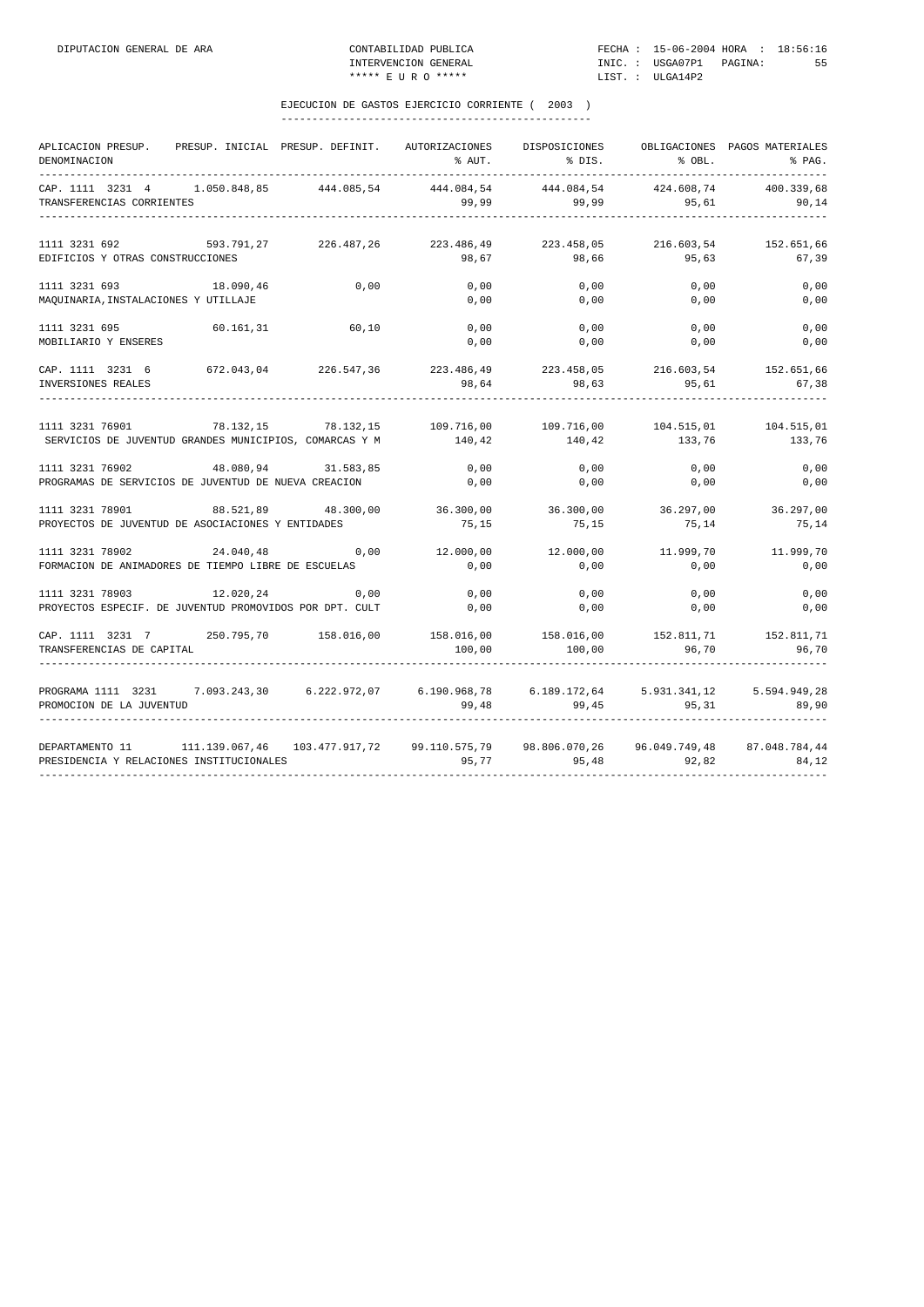| APLICACION PRESUP.<br>DENOMINACION<br>______________                                                                 |            | PRESUP. INICIAL PRESUP. DEFINIT. | AUTORIZACIONES<br>% AUT. | DISPOSICIONES<br>% DIS. | % OBL.                     | OBLIGACIONES PAGOS MATERIALES<br>% PAG. |
|----------------------------------------------------------------------------------------------------------------------|------------|----------------------------------|--------------------------|-------------------------|----------------------------|-----------------------------------------|
| 1201 6111 10000<br>RETRIBUCIONES BASICAS                                                                             | 13.847,64  | 15.086,58                        | 14.904,10<br>98,79       | 14.904,10<br>98,79      | 14.904,10<br>98,79         | 14.904,10<br>98,79                      |
| 1201 6111 10001<br>OTRAS REMUNERACIONES                                                                              | 43.050,84  | 43.916,16                        | 44.098,64<br>100,41      | 44.098,64<br>100,41     | 44.098,64<br>100,41        | 44.098,64<br>100,41                     |
| 1201 6111 11000<br>RETRIBUCIONES BASICAS                                                                             | 70.552,30  | 71.970,40                        | 63.824,04<br>88,68       | 63.824,04<br>88,68      | 63.824,04<br>88,68         | 63.824,04<br>88,68                      |
| 1201 6111 11001<br>OTRAS REMUNERACIONES                                                                              | 97.989,96  | 102.807,92                       | 90.286,19<br>87,82       | 90.286,19<br>87,82      | 90.286,19<br>87,82         | 90.286,19<br>87,82                      |
| 1201 6111 12000<br><b>SUELDOS</b>                                                                                    | 393.300,33 | 417.142,52                       | 270.601,73<br>64,87      | 270.601,73<br>64,87     | 270.601,73<br>64,87        | 270.601,73<br>64,87                     |
| 1201 6111 12005<br>TRIENIOS                                                                                          | 72.879,18  | 76.396,96                        | 45.471,59<br>59,52       | 45.471,59<br>59,52      | 45.471,59<br>59,52         | 45.471,59<br>59,52                      |
| 1201 6111 12006<br>OTRAS RETRIBUCIONES BÁSICAS                                                                       | 361,38     | 8.352,99                         | 7.667,71<br>91,79        | 7.667,71<br>91,79       | 5.421,52<br>64,90          | 5.421,52<br>64,90                       |
| 1201 6111 12100<br>COMPLEMENTO DE DESTINO                                                                            | 235.259,92 | 250.589,69                       | 153.324,38<br>61,18      | 153.324,38<br>61,18     | 153.324,38<br>61,18        | 153.324,38<br>61,18                     |
| 1201 6111 12101<br>COMPLEMENTO ESPECIFICO                                                                            | 359.449,72 | 396.179,13                       | 245.504,17<br>61,96      | 245.504,17<br>61,96     | 245.504,17<br>61,96        | 245.504,17<br>61,96                     |
| 1201 6111 12109<br>OTRAS                                                                                             | 944,28     | 963,17                           | 1.118,20<br>116,09       | 1.118,20<br>116,09      | 1.118,20<br>116,09         | 1.118,20<br>116,09                      |
| 1201 6111 13000<br>SALARIO BASE                                                                                      | 133.285,32 | 164.832,76                       | 143.328,07<br>86,95      | 143.328,07<br>86,95     | 143.328,07<br>86,95        | 143.328,07<br>86,95                     |
| 1201 6111 13001<br>ANTIGUEDAD                                                                                        | 17.445,96  | 19.663,94                        | 17.949,16<br>91,27       | 17.949,16<br>91,27      | 17.949,16<br>91,27         | 17.949,16<br>91,27                      |
| 1201 6111 13002<br>PAGAS EXTRAS                                                                                      | 25.121,88  | 30.749,45                        | 27.908,97<br>90,76       | 27.908,97<br>90,76      | 27.908,97<br>90,76         | 27.908,97<br>90,76                      |
| 1201 6111 13003<br>OTRAS REMUNERACIONES                                                                              | 24.345,84  | 28.276,04                        | 23.803,01<br>84,18       | 23.803,01<br>84,18      | 23.803,01<br>84,18         | 23.803,01<br>84,18                      |
| 1201 6111 13100<br>SALARIO BASE                                                                                      | 11.246,31  | 11.662,42                        | 0,00<br>0,00             | 0,00<br>0,00            | 0,00<br>0,00               | 0,00<br>0,00                            |
| 1201 6111 13101<br>OTRAS REMUNERACIONES                                                                              | 1.874,39   | 1.943,74                         | 0,00<br>0,00             | 0,00<br>0,00            | 0,00<br>0,00               | 0,00<br>0,00                            |
| 1201 6111 15100<br>PERSONAL FUNCIONARIO                                                                              | 3.005,07   | 6.365,07                         | 4.324,68<br>67,94        | 67,94                   | 4.324,68 4.324,68<br>67,94 | 4.324,68<br>67,94                       |
| 1201 6111 16000<br>SEGURIDAD SOCIAL                                                                                  |            | 296.457,63 319.378,63            | 232.915,39<br>72,92      | 232.915,39<br>72,92     | 232.915,39<br>72,92        | 211.103,85<br>66,09                     |
| 1201 6111 16100<br>FORMACION Y PERFECCIONAMIENTO DEL PERSONAL                                                        | 1.803,04   | 1.803,04                         | 10.777,90<br>597,76      | 10.777,90<br>597,76     | 10.777,90<br>597,76        | 10.777,90<br>597,76                     |
| 1201 6111 16209<br>GASTOS SOCIALES DE PERSONAL LABORAL                                                               | 0,00       | 0,00                             | 566,71<br>0,00           | 566,71<br>0,00          | 566,71<br>0,00             | 566,71<br>0,00                          |
| CAP. 1201 6111 1 1.802.220,99 1.968.080,61 1.398.374,64 1.398.374,64 1.398.128,45 1.374.316,91<br>GASTOS DE PERSONAL |            |                                  | 71,05                    | 71,05                   | 70,93                      | 69,83                                   |
| 1201 6111 202<br>EDIFICIOS Y OTRAS CONSTRUCCIONES                                                                    | 39.065,79  | 21.060,74                        | 25.626,00<br>121,67      | 25.626,00<br>121,67     | 121,67                     | 25.626,00 25.626,00<br>121,67           |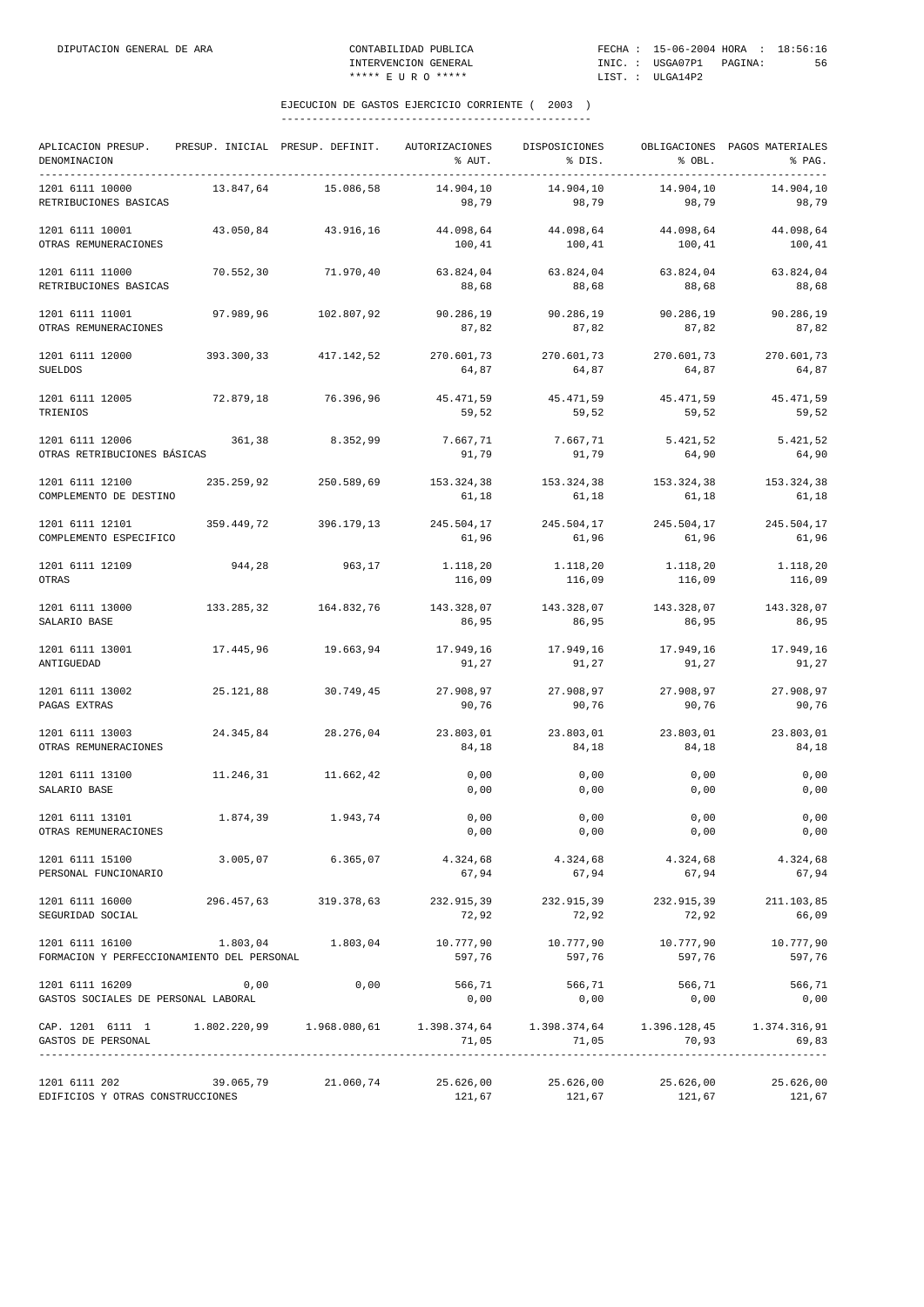| APLICACION PRESUP.<br>DENOMINACION                             |           | PRESUP. INICIAL PRESUP. DEFINIT. | AUTORIZACIONES<br>% AUT. | DISPOSICIONES<br>% DIS. | % OBL.              | OBLIGACIONES PAGOS MATERIALES<br>% PAG.<br>--------- |
|----------------------------------------------------------------|-----------|----------------------------------|--------------------------|-------------------------|---------------------|------------------------------------------------------|
| 1201 6111 212<br>EDIFICIOS Y OTRAS CONSTRUCCIONES              | 18.030,36 | 6.030, 36                        | 4.885,40<br>81,01        | 4.885,40<br>81,01       | 4.885,40<br>81,01   | 4.885,40<br>81,01                                    |
| 1201 6111 213<br>MAQUINARIA, INSTALACION Y UTILLAJE            | 3.005,06  | 3.005,06                         | 3.289,10<br>109,45       | 3.289, 10<br>109,45     | 3.010, 72<br>100,18 | 3.010,72<br>100,18                                   |
| 1201 6111 214<br>MATERIAL DE TRANSPORTE                        | 1.803,04  | 1.803,04                         | 2.842,25<br>157,63       | 2.842,25<br>157,63      | 2.842,25<br>157,63  | 2.842,25<br>157,63                                   |
| 1201 6111 215<br>MOBILIARIO Y ENSERES                          | 3.005,06  | 3.005,06                         | 3.525,62<br>117,32       | 3.525,62<br>117,32      | 3.525,62<br>117,32  | 3.525,62<br>117,32                                   |
| 1201 6111 216<br>EQUIPOS PARA PROCESOS DE INFORMACION          | 1.202,02  | 1.202,02                         | 0,00<br>0,00             | 0,00<br>0,00            | 0,00<br>0,00        | 0,00<br>0,00                                         |
| 1201 6111 22000<br>ORDINARIO NO INVENTARIABLE                  | 9.015, 18 | 9.015, 18                        | 5.221,80<br>57,92        | 5.221,80<br>57,92       | 5.221,80<br>57,92   | 5.183,24<br>57,49                                    |
| 1201 6111 22001<br>MOBILIARIO Y ENSERES                        | 6.010, 12 | 6.010, 12                        | 2.764,74<br>46,00        | 2.764,74<br>46,00       | 2.764,74<br>46,00   | 2.764,74<br>46,00                                    |
| 1201 6111 22002<br>PRENSA, REVISTAS Y PUBLICACIONES PERIODICAS | 7.212,15  | 7.212,15                         | 10.206,43<br>141,51      | 10.206,43<br>141,51     | 10.206,43<br>141,51 | 10.167,52<br>140,97                                  |
| 1201 6111 22003<br>LIBROS Y OTRAS PUBLICACIONES                | 1.502,53  | 1.502,53                         | 341,70<br>22,74          | 341,70<br>22,74         | 341,70<br>22,74     | 341,70<br>22,74                                      |
| 1201 6111 22004<br>MATERIAL INFORMATICO                        | 1.803,04  | 1.803,04                         | 94,88<br>5, 26           | 94,88<br>5,26           | 94,88<br>5, 26      | 94,88<br>5, 26                                       |
| 1201 6111 22100<br>ENERGIA ELECTRICA                           | 1.502,53  | 1.502,53                         | 0,00<br>0,00             | 0,00<br>0,00            | 0,00<br>0,00        | 0,00<br>0,00                                         |
| 1201 6111 22101<br>AGUA                                        | 601,01    | 601,01                           | 0,00<br>0,00             | 0,00<br>0,00            | 0,00<br>0,00        | 0,00<br>0,00                                         |
| 1201 6111 22102<br>GAS                                         | 1.202,02  | 1.202,02                         | 0,00<br>0,00             | 0,00<br>0,00            | 0,00<br>0,00        | 0,00<br>0,00                                         |
| 1201 6111 22103<br>COMBUSTIBLES                                | 2.404,05  | 2.404,05                         | 4.725,06<br>196,54       | 4.725,06<br>196,54      | 4.725,06<br>196,54  | 4.725,06<br>196,54                                   |
| 1201 6111 22104<br>VESTUARIO                                   | 2.404,05  | 2.404,05                         | 4.578,08<br>190,43       | 4.578,08<br>190,43      | 4.578,08<br>190,43  | 4.578,08<br>190,43                                   |
| 1201 6111 22109<br>OTROS SUMINISTROS                           | 1.202,02  | 1.202,02                         | 308,18<br>25,63          | 308,18<br>25,63         | 308,18<br>25,63     | 308,18<br>25,63                                      |
| 1201 6111 22200<br>TELEFONICAS                                 | 36.060,73 | 660,73                           | 5,41<br>0,81             | 5,41<br>0,81            | 5,41<br>0,81        | 5,41<br>0,81                                         |
| 1201 6111 22201<br>POSTALES                                    | 24.040,48 | 4.040,48                         | 19,05<br>0,47            | 19,05<br>0,47           | 19,05<br>0,47       | 19,05<br>0,47                                        |
| 1201 6111 223<br>TRANSPORTE                                    | 3.005,06  | 3.005,06                         | 956,38<br>31,82          | 956,38<br>31,82         | 956,38<br>31,82     | 956,38<br>31,82                                      |
| 1201 6111 22403<br>OTROS RIESGOS                               | 1.202,02  | 1.202,02                         | 0,00<br>0,00             | 0,00<br>0,00            | 0,00<br>0,00        | 0,00<br>0,00                                         |
| 1201 6111 22500<br>LOCALES                                     | 150,25    | 150,25                           | 0,00<br>0,00             | 0,00<br>0,00            | 0,00<br>0,00        | 0,00<br>0,00                                         |
| 1201 6111 22600<br>CANONES                                     | 0,00      | 0,00                             | 60,10<br>0,00            | 60,10<br>0,00           | 60,10<br>0,00       | 60,10<br>0,00                                        |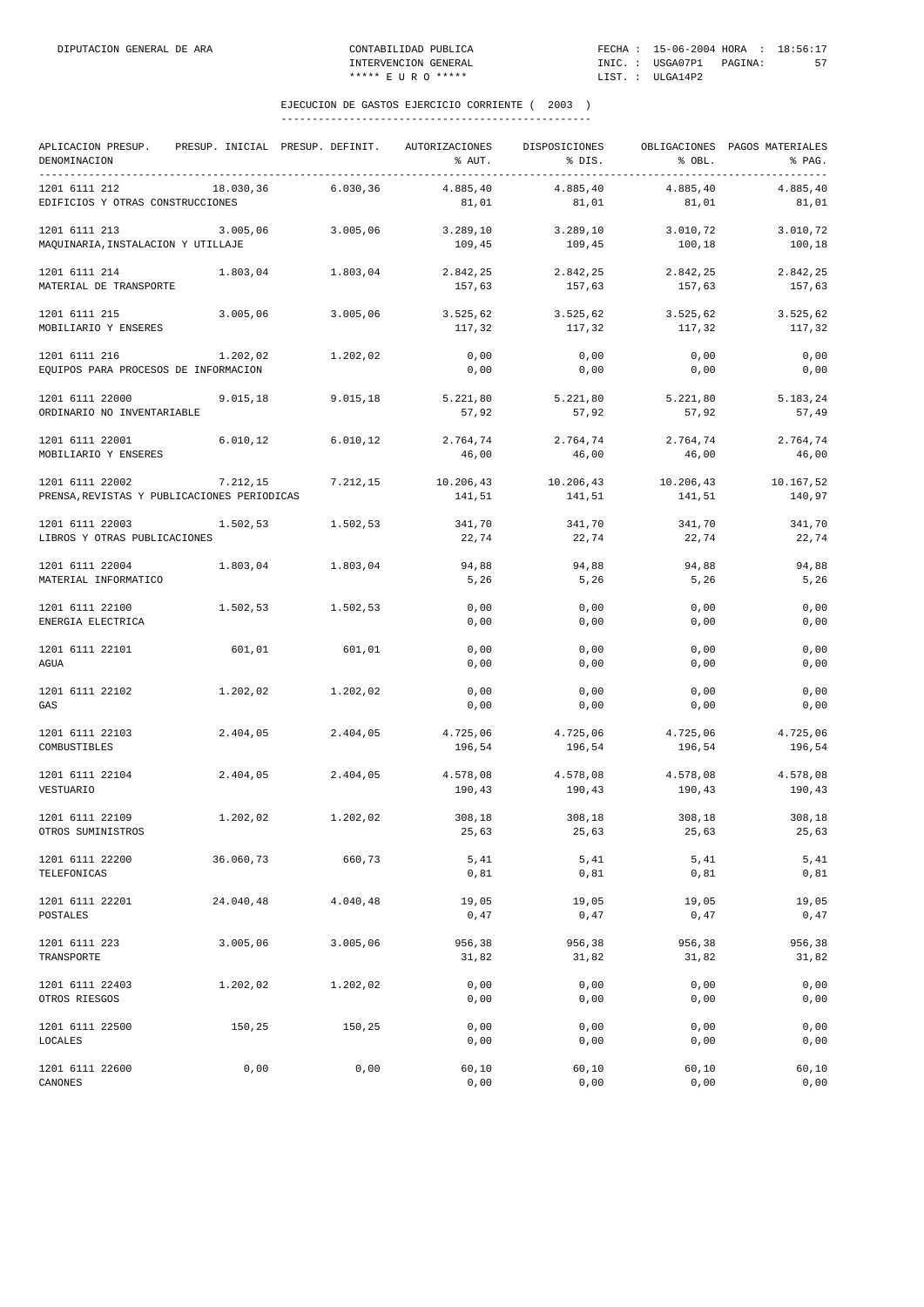| APLICACION PRESUP.<br>DENOMINACION<br>__________________________________    | PRESUP. INICIAL PRESUP. DEFINIT. |            | AUTORIZACIONES<br>% AUT. | DISPOSICIONES<br>% DIS. | % OBL.               | OBLIGACIONES PAGOS MATERIALES<br>% PAG. |
|-----------------------------------------------------------------------------|----------------------------------|------------|--------------------------|-------------------------|----------------------|-----------------------------------------|
| 1201 6111 22601<br>ATENCIONES PROTOCOLARIAS Y REPRESENTATIVAS               | 21.035,42                        | 25.034,98  | 25.031,49<br>99,98       | 25.031,49<br>99,98      | 25.031,49<br>99,98   | 24.172,87<br>96,55                      |
| 1201 6111 22602<br>GASTOS DE DIVULGACION Y PROMOCION(CULT., COMERC.Y CIENTI | 3.005,06                         | 20.405,06  | 18.696,21<br>91,62       | 18.696,21<br>91.62      | 18.696,21<br>91,62   | 18.696,21<br>91,62                      |
| 1201 6111 22603<br>JURIDICOS, CONTENCIOSOS                                  | 3.005,06                         | 3.005,06   | 0,00<br>0,00             | 0,00<br>0,00            | 0,00<br>0,00         | 0,00<br>0,00                            |
| 1201 6111 22604<br>REMUNERACIONES A AGENTES MEDIADORES INDEPENDIENTES       | 601,01                           | 601,01     | 0,00<br>0,00             | 0,00<br>0,00            | 0,00<br>0,00         | 0,00<br>0,00                            |
| 1201 6111 22605<br>REUNIONES Y CONFERENCIAS                                 | 3.005,06                         | 3.005,06   | 1.895,73<br>63,08        | 1.895,73<br>63,08       | 1.895,73<br>63,08    | 1.742,38<br>57,98                       |
| 1201 6111 22609<br>OTROS                                                    | 1.202,02                         | 1.202,02   | 85,68<br>7,12            | 85,68<br>7,12           | 85,68<br>7,12        | 85,68<br>7,12                           |
| 1201 6111 22700<br>LIMPIEZA Y ASEO                                          | 2.404,05                         | 2.404,05   | 5.087,96<br>211,64       | 5.087,96<br>211,64      | 5.000,24<br>207,99   | 4.817,60<br>200,39                      |
| 1201 6111 22701<br>SEGURIDAD                                                | 601,01                           | 601,01     | 26.75<br>4,45            | 26,75<br>4,45           | 26,75<br>4,45        | 26,75<br>4,45                           |
| 1201 6111 22706<br>ESTUDIOS Y TRABAJOS TECNICOS                             | 39.516,75                        | 15.612,72  | 33.518,66<br>214,68      | 33.518,66<br>214,68     | 33.518,64<br>214,68  | 33.518,64<br>214,68                     |
| 1201 6111 22709<br>OTROS                                                    | 1.502,35                         | 1.502,35   | 12.435,86<br>827,76      | 12.435,86<br>827,76     | 12.435,86<br>827,76  | 11.934,72<br>794,40                     |
| 1201 6111 230<br><b>DIETAS</b>                                              | 4.207,08                         | 4.207,08   | 1.583,11<br>37,62        | 1.583,11<br>37,62       | 1.583,11<br>37,62    | 1.583,11<br>37,62                       |
| 1201 6111 231<br>LOCOMOCION                                                 | 6.010, 12                        | 6.010, 12  | 1.465,04<br>24,37        | 1.465,04<br>24,37       | 1.465,04<br>24,37    | 1.465,04<br>24,37                       |
| 1201 6111 239<br>OTRAS INDEMNIZACIONES                                      | 3.005,06                         | 3.005,06   | 0,00<br>0,00             | 0,00<br>0,00            | 0,00<br>0,00         | 0,00<br>0,00                            |
| 1201 6111 242<br>MATERIAL, SUMINISTROS Y OTROS                              | 6.010, 12                        | 6.010, 12  | 0,00<br>0,00             | 0,00<br>0,00            | 0,00<br>0,00         | 0,00<br>0,00                            |
| CAP. 1201 6111 2<br>GASTOS EN BIENES CORRIENTES Y SERVICIOS                 | 260.538,74                       | 172.629,22 | 169.276,67<br>98,05      | 169.276,67<br>98,05     | 168.910,55<br>97,84  | 167.137,33<br>96,81                     |
| 1201 6111 46900<br>TRANSFERENCIAS CORPORACIONES LOCALES                     | 180.303,64                       | 67.247,64  | 0,00<br>0,00             | 0,00<br>0,00            | 0,00<br>0,00         | 0,00<br>0,00                            |
| 1201 6111 47900<br>AYUDAS A ENPRESAS PRIVADAS Y OTROS                       | 90.151,82                        | 44.616,21  | 0,00<br>0,00             | 0,00<br>0,00            | 0,00<br>0,00         | 0,00<br>0,00                            |
| 1201 6111 48900<br>AYUDAS A POSTGRADUADOS EN CIENCIAS DE LA INFORMACION Y   | 120.202,42                       | 120.202,42 | 97.363,92<br>80,99       | 97.363,92<br>80,99      | 97.363,92<br>80,99   | 97.363,92<br>80,99                      |
| 1201 6111 48901<br>ASOCIACION EXTRABAJADORES BASE AEREA                     | 30.050,60                        | 30.050,60  | 24.190,67<br>80,49       | 24.190,67<br>80,49      | 11.568,16<br>38,49   | 9.767,93<br>32,50                       |
| 1201 6111 48902<br>CEPYME ARAGON                                            | 120.202,43                       | 120.202,43 | 60.000,00<br>49,91       | 60.000,00<br>49,91      | 60.000,00<br>49,91   | 60.000,00<br>49,91                      |
| 1201 6111 48903<br>PARTICIPACION INSTITUCIONAL                              | 601.012,11                       | 601.012,11 | 617.075,05<br>102,67     | 617.075,05<br>102,67    | 617.075,05<br>102,67 | 617.075,05<br>102,67                    |
| 1201 6111 48904<br>CONVENIO ASOCIAC INDUSTRIALES CUARTE                     | 0,00                             | 15.485,00  | 15.485,00<br>100,00      | 15.485,00<br>100,00     | 15.485,00<br>100,00  | 15.485,00<br>100,00                     |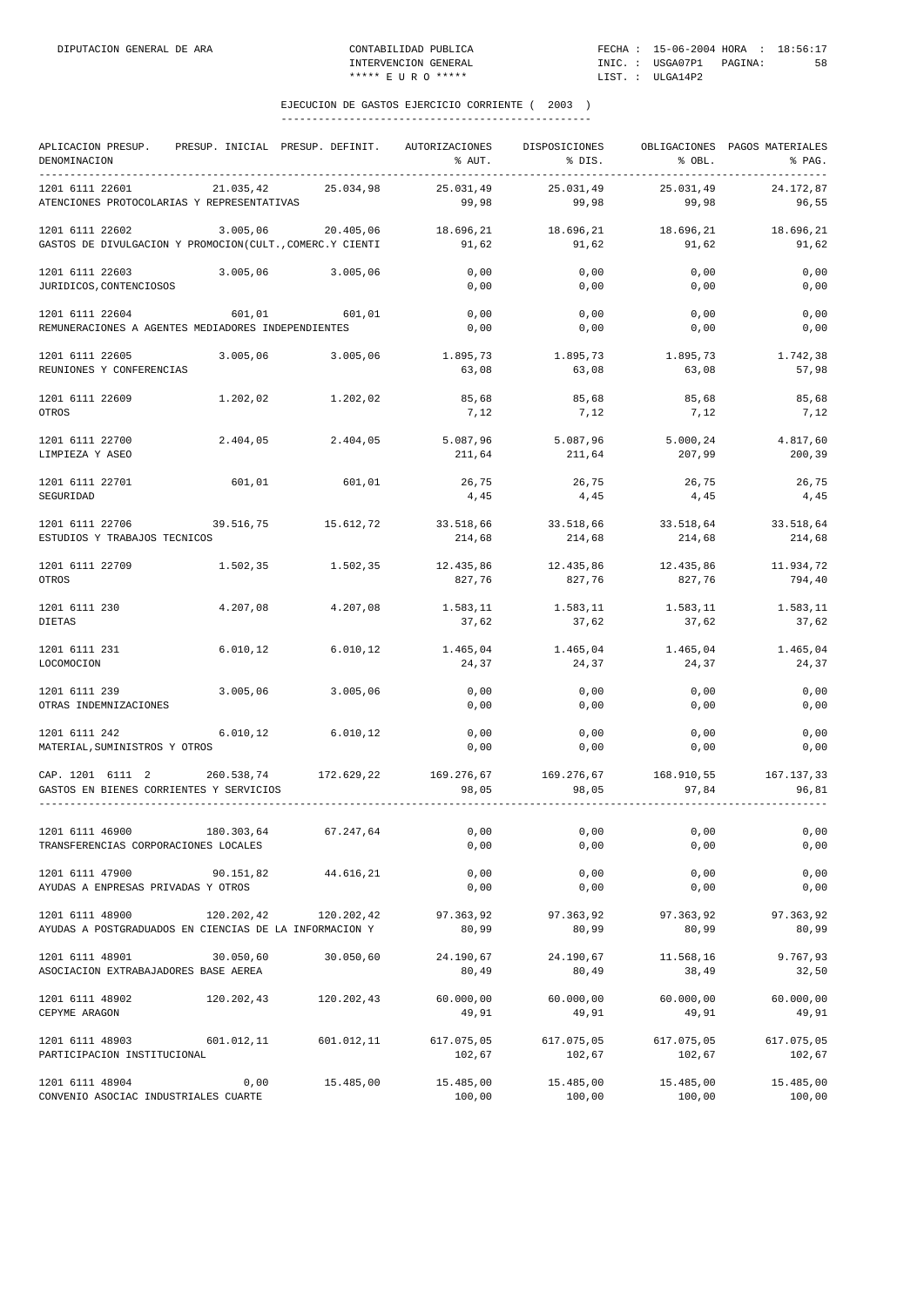| APLICACION PRESUP.<br>DENOMINACION<br>.                                                                                                  |            | PRESUP. INICIAL PRESUP. DEFINIT.                                              | AUTORIZACIONES<br>% AUT.       | DISPOSICIONES<br>% DIS.                                      | % OBL.              | OBLIGACIONES PAGOS MATERIALES<br>% PAG. |
|------------------------------------------------------------------------------------------------------------------------------------------|------------|-------------------------------------------------------------------------------|--------------------------------|--------------------------------------------------------------|---------------------|-----------------------------------------|
| 1201 6111 48905<br>CONVENIO COLEGIO ECONOMISTAS                                                                                          | 0,00       | 80.000,00                                                                     | 39.500,00<br>49,37             | 39.500,00<br>49,37                                           | 39.500.00<br>49,37  | 39.500,00<br>49,37                      |
| 1201 6111 48906<br>UGT ARAGON SITUACION ECONOMICA ARAGON                                                                                 | 0,00       | 33.056,00                                                                     | 33.055,67<br>99,99             | 33.055,67<br>99,99                                           | 33.055,67<br>99,99  | 33.055.67<br>99,99                      |
| 1201 6111 48907<br>SINTEL. - FINANCIADAS CON RECURSOS PROPIO                                                                             | 0,00       | 0,00                                                                          | 3.786,39<br>0,00               | 3.786,39<br>0,00                                             | 3.786,39<br>0,00    | 3.786,39<br>0,00                        |
| 1201 6111 48908<br>FUNDACION EST. POLIT. LUCAS MALLADA                                                                                   | 0,00       | 0,00                                                                          | 0,00<br>0,00                   | 0,00<br>0,00                                                 | 0,00<br>0,00        | 0,00<br>0,00                            |
| CAP. 1201 6111 4 1.141.923,02 1.111.872,41<br>TRANSFERENCIAS CORRIENTES                                                                  |            |                                                                               | 890.456,70 890.456,70<br>80,08 | 80,08                                                        | 877.834,19<br>78,95 | 876.033,96<br>78,78                     |
| 1201 6111 692<br>EDIFICIOS Y OTRAS CONSTRUCCIONES                                                                                        | 318.536,43 | 247.579,96                                                                    | 87.197,92<br>35,22             | 87.197,92<br>35,22                                           | 87.197,92<br>35,22  | 75.919,24<br>30,66                      |
| 1201 6111 694<br>MATERIAL DE TRANSPORTE                                                                                                  |            | 27.045,55 27.045,55                                                           | 0,00<br>0,00                   | 0,00<br>0,00                                                 | 0,00<br>0,00        | 0,00<br>0,00                            |
| 1201 6111 695<br>MOBILIARIO Y ENSERES                                                                                                    | 78.131,59  | 78.131,59                                                                     | 42.568,13<br>54,48             | 42.568,13<br>54,48                                           | 42.549,96<br>54,45  | 42.549,96<br>54,45                      |
| 1201 6111 696<br>EQUIPOS PARA PROCESOS DE INFORMACION                                                                                    | 36.060,73  | 36.060,73                                                                     | 40,53                          | 14.616,09 14.616,09<br>40,53                                 | 40,53               | 14.616,09 14.616,09<br>40,53            |
| 1201 6111 698<br>OTRO INMOVILIZADO MATERIAL                                                                                              | 21.035,42  | 0,00                                                                          | 0,00<br>0,00                   | 0,00<br>0,00                                                 | 0,00<br>0,00        | 0,00<br>0,00                            |
| 1201 6111 699<br>INMOVILIZADO INMATERIAL                                                                                                 |            | 246.414,97 246.414,97 36.912,40 36.912,40                                     | 14,97                          | 14,97                                                        | 36.912,40<br>14,97  | 29.500,00<br>11,97                      |
| CAP. 1201 6111 6 727.224,69 635.232,80<br>INVERSIONES REALES                                                                             |            |                                                                               | 28,53                          | $181.294,54$ $181.294,54$ $181.276,37$ $162.585,29$<br>28,53 | 28,53               | 25,59                                   |
| PROGRAMA 1201 6111 3.931.907,44 3.887.815,04 2.639.402,55 2.639.402,55 2.624.149,56<br>SERVICIOS GENERALES (ECONOMIA, HACIENDA Y EMPLEO) |            |                                                                               | 67,88                          | 67,88                                                        | 67,49               | 2.580.073,49<br>66,36                   |
| 1202 6121 12000<br><b>SUELDOS</b>                                                                                                        |            | $226.797,90$ $231.333,86$ $230.289,87$ $230.289,87$ $183.505,64$ $183.505,64$ | 99,54                          | 99,54                                                        | 79,32               | 79,32                                   |
| 1202 6121 12005<br>TRIENIOS                                                                                                              | 61.311,76  | 62.538,00                                                                     | 101,06                         | 63.203,32 63.203,32<br>101,06                                | 43.088,19<br>68,89  | 43.088.19<br>68,89                      |
| 1202 6121 12006<br>OTRAS RETRIBUCIONES BASICAS                                                                                           | 0,00       | 5.157,30                                                                      | 5.157,30<br>100,00             | 5.157,30<br>100,00                                           | 3.661,64<br>70,99   | 3.661,64<br>70,99                       |
| 1202 6121 12100<br>COMPLEMENTO DE DESTINO                                                                                                | 151.685,47 | 154.719,18                                                                    | 154.854,14<br>100,08           | 154.854,14<br>100,08                                         | 114.988,72<br>74,32 | 114.988,72<br>74,32                     |
| 1202 6121 12101<br>COMPLEMENTO ESPECIFICO                                                                                                | 241.285,14 | 252.531,90                                                                    | 252.749,16<br>100,08           | 252.749,16<br>100,08                                         | 202.758,16<br>80,29 | 202.758,16<br>80,29                     |
| 1202 6121 15100<br>PERSONAL FUNCIONARIO                                                                                                  | 22.508,75  | 4.481,49                                                                      | 4.481,49<br>100,00             | 4.481,49<br>100,00                                           | 2.860,00<br>63,81   | 2.860,00<br>63,81                       |
| 1202 6121 16000<br>SEGURIDAD SOCIAL                                                                                                      | 57.978,14  | 59.137,70                                                                     | 59.137,70<br>100,00            | 59.137,70<br>100,00                                          | 32.026,03<br>54,15  | 28.749,69<br>48,61                      |
| 1202 6121 16100<br>FORMACION Y PERFECCIONAMIENTO DEL PERSONAL                                                                            | 1.803,04   | 1.803,04                                                                      | 1.177,00<br>65,27              | 1.177,00<br>65,27                                            | 1.177,00<br>65,27   | 1.177,00<br>65,27                       |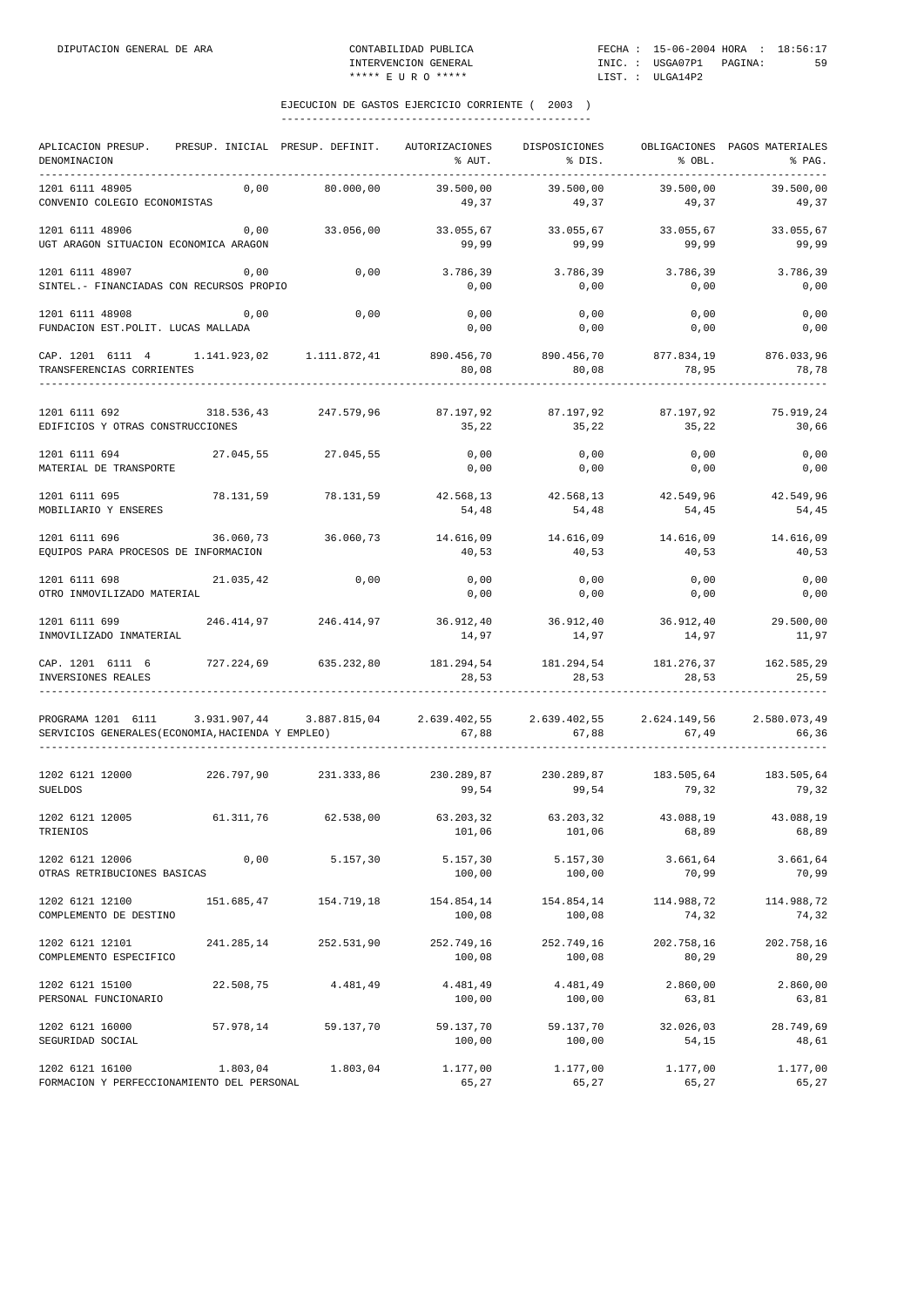| APLICACION PRESUP. PRESUP. INICIAL PRESUP. DEFINIT. AUTORIZACIONES DISPOSICIONES<br>DENOMINACION                                 |           |                       | % AUT.              | % DIS.              | % OBL.              | OBLIGACIONES PAGOS MATERIALES<br>% PAG. |
|----------------------------------------------------------------------------------------------------------------------------------|-----------|-----------------------|---------------------|---------------------|---------------------|-----------------------------------------|
| CAP. 1202 6121 1<br>GASTOS DE PERSONAL                                                                                           |           | 763.370,20 771.702,47 | 771.049,98<br>99,91 | 771.049,98<br>99,91 | 584.065,38<br>75,68 | 580.789,04<br>75,26                     |
| 1202 6121 215<br>MOBILIARIO Y ENSERES                                                                                            | 1.803,04  | 1.803,04              | 1.071,40<br>59,42   | 1.071,40<br>59,42   | 1.071,40<br>59,42   | 1.071,40<br>59,42                       |
| 1202 6121 216<br>EQUIPOS PARA PROCESOS DE INFORMACION                                                                            | 901,52    | 901,52                | 0,00<br>0,00        | 0,00<br>0,00        | 0,00<br>0,00        | 0,00<br>0,00                            |
| 1202 6121 22000<br>ORDINARIO NO INVENTARIABLE                                                                                    | 4.808,10  | 1.808,10              | 6.531,29<br>361,22  | 6.531,29<br>361,22  | 6.531,29<br>361,22  | 6.340,82<br>350,68                      |
| 1202 6121 22001<br>MOBILIARIO Y ENSERES                                                                                          | 1.502,53  | 1.502,53              | 875,57<br>58,27     | 875,57<br>58,27     | 875,57<br>58,27     | 875,57<br>58,27                         |
| 1202 6121 22002<br>PRENSA, REVISTAS Y PUBLICACIONES PERIODICAS                                                                   | 1.202,02  | 1.202,02              | 216,36<br>17,99     | 216,36<br>17,99     | 216,36<br>17,99     | 216,36<br>17,99                         |
| 1202 6121 22003<br>LIBROS Y OTRAS PUBLICACIONES                                                                                  | 22.838,46 | 12.167,53             | 9.144,92<br>75,15   | 9.144,92<br>75,15   | 9.144,92<br>75,15   | 9.144,92<br>75,15                       |
| 1202 6121 22004<br>MATERIAL INFORMATICO                                                                                          | 3.005,06  | 1.005,06              | 864,78<br>86,04     | 864,78<br>86,04     | 864,78<br>86,04     | 864,78<br>86,04                         |
| 1202 6121 22200<br>TELEFONICAS                                                                                                   | 3.606,07  | 2.968,84              | 0,00<br>0,00        | 0,00<br>0,00        | 0,00<br>0,00        | 0,00<br>0,00                            |
| 1202 6121 22201<br>POSTALES                                                                                                      | 601,01    | 601,01                | 0,00<br>0,00        | 0,00<br>0,00        | 0,00<br>0,00        | 0,00<br>0,00                            |
| 1202 6121 223<br>TRANSPORTE                                                                                                      | 901,53    | 901,53                | 29,59<br>3,28       | 29,59<br>3,28       | 29,59<br>3,28       | 29,59<br>3,28                           |
| 1202 6121 22403<br>OTROS RIESGOS. PRIMAS DE SEGUROS                                                                              | 0,00      | 0,00                  | 147,75<br>0,00      | 147,75<br>0,00      | 147,75<br>0,00      | 147,75<br>0,00                          |
| 1202 6121 22601<br>ATENCIONES PROTOCOLARIAS Y REPRESENTATIVAS                                                                    | 1.502,53  | 1.502,53              | 1.502,03<br>99,96   | 1.502,03<br>99,96   | 1.502,03<br>99,96   | 794,03<br>52,84                         |
| 1202 6121 22602<br>GASTOS DE DIVULGACION Y PROMOCION(CULT., COMERC.Y CIENTI                                                      | 901,52    | 901,52                | 898,55<br>99,67     | 898,55<br>99,67     | 898,55<br>99,67     | 898,55<br>99,67                         |
| 1202 6121 22609<br>OTROS. - GASTOS DIVERSOS                                                                                      | 0,00      | 0,00                  | 7.221,78<br>0,00    | 7.221,78<br>0,00    | 7.221,78<br>0,00    | 7.221,78<br>0,00                        |
| 1202 6121 22706<br>ESTUDIOS Y TRABAJOS TECNICOS                                                                                  | 1.682,83  | 1.682,83              | 0,00<br>0,00        | 0,00<br>0,00        | 0,00<br>0,00        | 0,00<br>0,00                            |
| 1202 6121 22709<br>OTROS                                                                                                         |           | 601,01 601,01         | 19,31<br>3,21       | 19,31<br>3, 21      | 19,31<br>3, 21      | 19,31<br>3,21                           |
| 1202 6121 230<br><b>DIETAS</b>                                                                                                   | 1.202,02  | 1, 202, 02            | 902,42<br>75,07     | 902,42<br>75,07     | 902,42<br>75,07     | 902,42<br>75,07                         |
| 1202 6121 231<br>LOCOMOCION                                                                                                      | 1.682,83  | 1.682,83              | 419,90<br>24,95     | 419,90<br>24,95     | 419,90<br>24,95     | 419,90<br>24,95                         |
| CAP. 1202 6121 2 48.742.08 32.433.92 29.845.65 29.845.65 29.845.65 28.947.18<br>GASTOS EN BIENES CORRIENTES Y SERVICIOS          |           |                       | 92,01               | 92,01               | 92,01               | 89,24                                   |
| PROGRAMA 1202 6121 812.112,28 804.136,39 800.895,63 800.895,63 613.911,03 609.736,22<br>PLANIFICACION Y DIRECCION PRESUPUESTARIA |           |                       | 99,59               | 99,59               | 76,34               | 75,82                                   |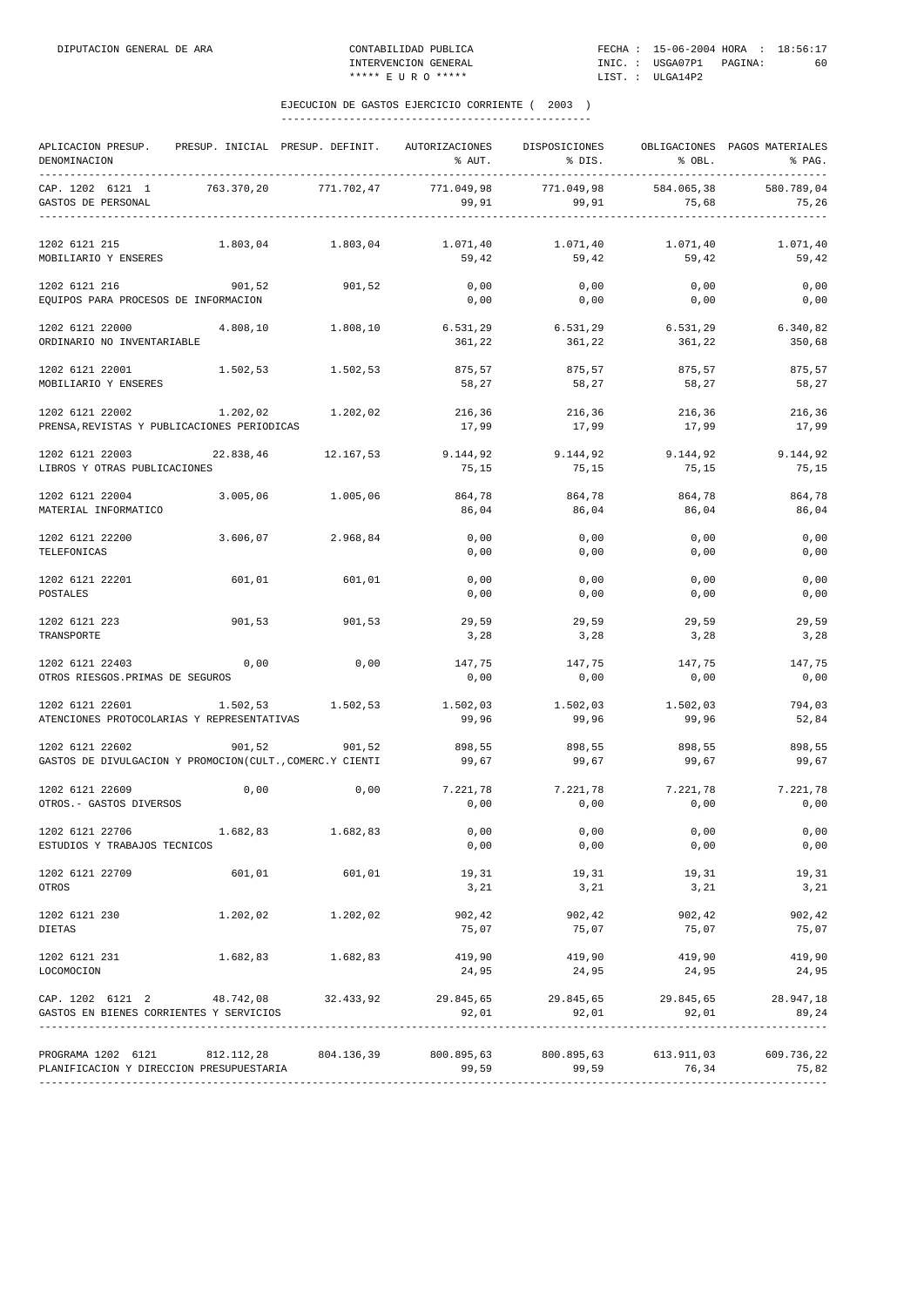| APLICACION PRESUP.<br>DENOMINACION<br>-------------------------------------                              | PRESUP. INICIAL PRESUP. DEFINIT. AUTORIZACIONES |                   | % AUT.                          | DISPOSICIONES<br>$\frac{1}{2}$ bis.               | % OBL.             | OBLIGACIONES PAGOS MATERIALES<br>% PAG. |
|----------------------------------------------------------------------------------------------------------|-------------------------------------------------|-------------------|---------------------------------|---------------------------------------------------|--------------------|-----------------------------------------|
| 1202 6313 12000<br><b>SUELDOS</b>                                                                        | 146.233,64                                      | 149.158,31        | 149.158,31<br>100,00            | 149.158,31<br>100,00                              | 74,86              | 111.670,39 111.670,39<br>74,86          |
| 1202 6313 12005<br>TRIENIOS                                                                              | 28.530,60 29.101,21                             |                   | 29.101,21<br>100,00             | 29.101,21<br>100,00                               | 14.734,28<br>50,63 | 14.734,28<br>50,63                      |
| 1202 6313 12006<br>OTRAS RETRIBUCIONES BASICAS                                                           | 0,00                                            | 3.018, 22         | 3.018,22 3.018,22<br>100,00     | 100,00                                            | 2.106,59<br>69,79  | 2.106,59<br>69,79                       |
| 1202 6313 12100<br>COMPLEMENTO DE DESTINO                                                                | 88.771,08                                       | 90.546,50         | 90.546,50<br>100,00             | 90.546,50<br>100,00                               | 63.523,29<br>70,15 | 63.523,29<br>70,15                      |
| 1202 6313 12101<br>COMPLEMENTO ESPECIFICO                                                                | 109.644,84 115.163,59                           |                   | 115.163,59 115.163,59<br>100,00 | 100,00                                            | 91.081,64<br>79,08 | 91.081,64<br>79,08                      |
| 1202 6313 15100<br>PERSONAL FUNCIONARIO                                                                  | 2.362,43                                        | 2.362,43          | 2.362,43<br>100,00              | 2.362,43<br>100,00                                | 0,00<br>0,00       | $0$ , $00$<br>0,00                      |
| 1202 6313 16000<br>SEGURIDAD SOCIAL                                                                      | 73.825,30 75.301,81                             |                   | 100,00                          | 75.301,81 75.301,81 53.615,41 49.097,28<br>100,00 | 71,20              | 65,20                                   |
| 1202 6313 16100<br>FORMACION Y PERFECCIONAMIENTO DEL PERSONAL                                            |                                                 | 1.803,04 1.803,04 | 0,00<br>0,00                    | 0,00<br>0,00                                      | 0,00<br>0,00       | 0,00<br>0,00                            |
| CAP. 1202 6313 1 451.170,93 466.455,11 464.652,07 464.652,07 336.731,60 332.213,47<br>GASTOS DE PERSONAL |                                                 |                   | 99,61                           | 99,61                                             | 72,18              | 71,22                                   |
| 1202 6313 212<br>EDIFICIOS Y OTRAS CONSTRUCCIONES                                                        | 120,21                                          | 120, 21           | 51,09<br>42,50                  | 51,09<br>42,50                                    | 51,09<br>42,50     | 51,09<br>42,50                          |
| 1202 6313 213<br>MAQUINARIA, INSTALACION Y UTILLAJE                                                      | 150,25                                          | 150,25            | 0,00<br>0,00                    | 0,00<br>0,00                                      | 0,00<br>0,00       | 0,00<br>0,00                            |
| 1202 6313 215<br>MOBILIARIO Y ENSERES                                                                    | 901,52                                          | 901,52            | 414,73<br>46,00                 | 414,73<br>46,00                                   | 414,73<br>46,00    | 414,73<br>46,00                         |
| 1202 6313 216<br>EQUIPOS PARA PROCESOS DE INFORMACION                                                    | 180,30                                          | 180,30            | 0,00<br>0,00                    | 0,00<br>0,00                                      | 0,00<br>0,00       | 0,00<br>0,00                            |
| 1202 6313 22000<br>ORDINARIO NO INVENTARIABLE                                                            | 2.084,86                                        | 2.084,86          | 43,51<br>2,08                   | 43,51<br>2,08                                     | 43,51<br>2,08      | 43,51<br>2,08                           |
| 1202 6313 22001<br>MOBILIARIO Y ENSERES                                                                  | 3.005,06                                        | 3.005,06          | 717,53<br>23,87                 | 717,53<br>23,87                                   | 717,53<br>23,87    | 717,53<br>23,87                         |
| 1202 6313 22002<br>PRENSA, REVISTAS Y PUBLICACIONES PERIODICAS                                           | 1.382,33                                        | 1.382,33          | 1.343,68<br>97,20               | 1.343,68<br>97,20                                 | 1.343,68<br>97,20  | 1.343,68<br>97,20                       |
| 1202 6313 22003<br>LIBROS Y OTRAS PUBLICACIONES                                                          | 1.202,02                                        | 1.202,02          | 90,48<br>7,52                   | 90,48<br>7,52                                     | 90,48<br>7,52      | 90,48<br>7,52                           |
| 1202 6313 22004<br>MATERIAL INFORMATICO                                                                  | 5.127,26                                        | 3.127,26          | 0,00<br>0,00                    | 0,00<br>0,00                                      | 0,00<br>0,00       | 0,00<br>0,00                            |
| 1202 6313 22009<br>OTRO MATERIAL                                                                         | 300,51                                          | 300,51            | 0,00<br>0,00                    | 0,00<br>0,00                                      | 0,00<br>0,00       | 0,00<br>0,00                            |
| 1202 6313 22100<br>ENERGIA ELECTRICA                                                                     | 300,51                                          | 300,51            | 0,00<br>0,00                    | 0,00<br>0,00                                      | 0,00<br>0,00       | 0,00<br>0,00                            |
| 1202 6313 22101<br>AGUA                                                                                  | 300,51                                          | 300,51            | 0,00<br>0,00                    | 0,00<br>0,00                                      | 0,00<br>0,00       | 0,00<br>0,00                            |
| 1202 6313 22109<br>OTROS SUMINISTROS. SUMINISTROS                                                        | 0,00                                            | 0,00              | 0,00<br>0,00                    | 0,00<br>0,00                                      | 0,00<br>0,00       | 0,00<br>0,00                            |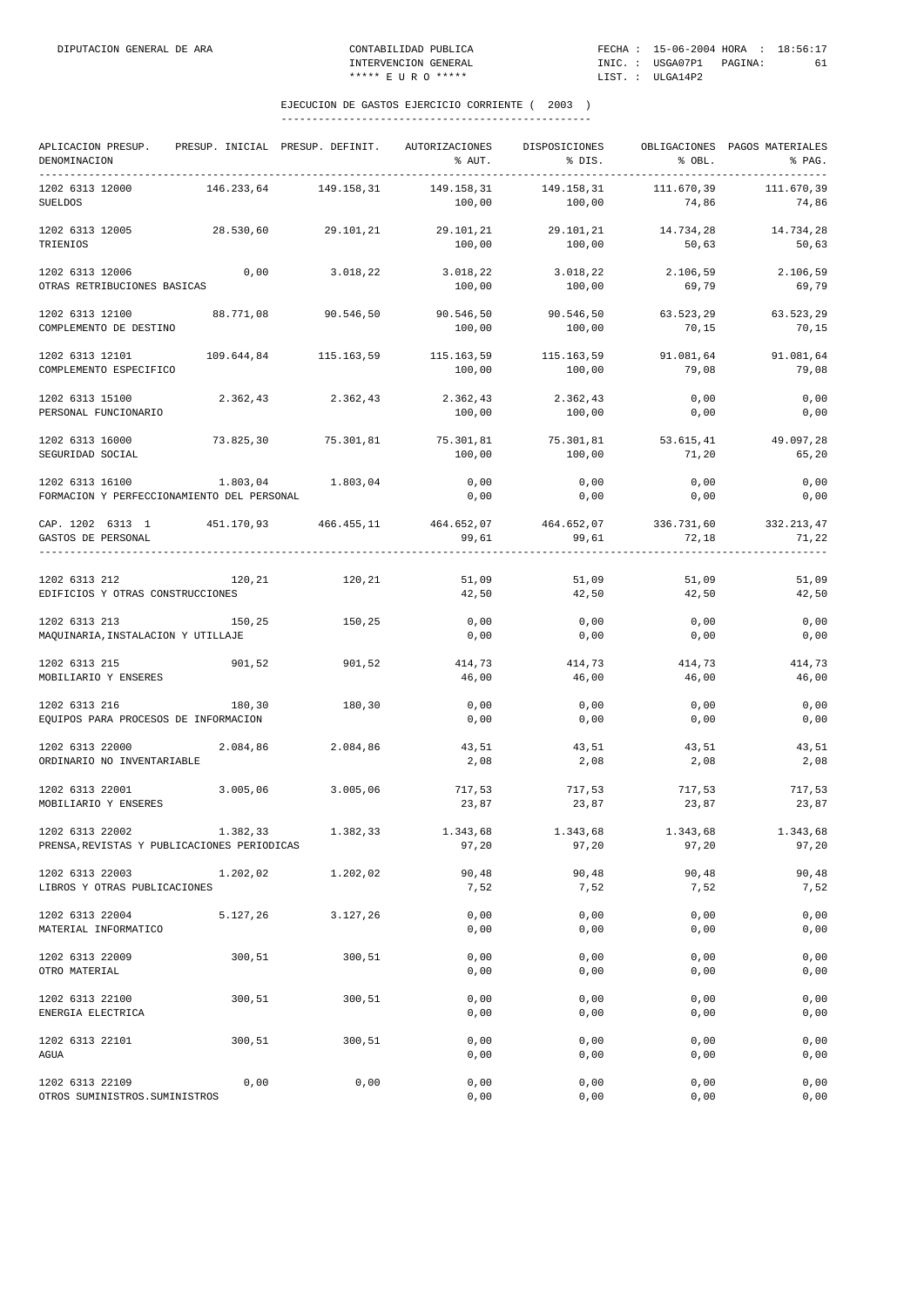| APLICACION PRESUP.<br>DENOMINACION                                                                  |           | PRESUP. INICIAL PRESUP. DEFINIT. | AUTORIZACIONES<br>% AUT. | DISPOSICIONES<br>% DIS.                | % OBL.              | OBLIGACIONES PAGOS MATERIALES<br>% PAG. |
|-----------------------------------------------------------------------------------------------------|-----------|----------------------------------|--------------------------|----------------------------------------|---------------------|-----------------------------------------|
| _______________________________<br>1202 6313 22200<br>TELEFONICAS                                   | 2.103,54  | 103,54                           | 0,00<br>0,00             | 0,00<br>0,00                           | 0,00<br>0,00        | 0,00<br>0,00                            |
| 1202 6313 22201<br><b>POSTALES</b>                                                                  | 480,81    | 480,81                           | 4,86<br>1,01             | 4,86<br>1,01                           | 4,86<br>1,01        | 4,86<br>1,01                            |
| 1202 6313 223<br>TRANSPORTE                                                                         | 601,01    | 601,01                           | 0,00<br>0,00             | 0,00<br>0,00                           | 0,00<br>0,00        | 0,00<br>0,00                            |
| 1202 6313 22500<br>LOCALES                                                                          | 60,10     | 60,10                            | 270,45<br>450,00         | 270,45<br>450,00                       | 270,45<br>450,00    | 270,45<br>450,00                        |
| 1202 6313 22600                                                                                     | 0,00      | 0,00                             | 0,00                     | 0,00                                   | 0,00                | 0,00                                    |
| CANONES. GASTOS DIVERSOS<br>1202 6313 22601                                                         | 300,51    | 300,51                           | 0,00<br>299,91           | 0,00<br>299,91                         | 0,00<br>299,91      | 0,00<br>29,91                           |
| ATENCIONES PROTOCOLARIAS Y REPRESENTATIVAS                                                          |           |                                  | 99,80                    | 99,80                                  | 99,80               | 9,95                                    |
| 1202 6313 22602<br>GASTOS DE DIVULGACION Y PROMOCION(CULT., COMERC.Y CIENTI                         | 300.51    | 300,51                           | 150.25<br>49,99          | 150,25<br>49,99                        | 150.25<br>49,99     | 150,25<br>49,99                         |
| 1202 6313 22604<br>REMUNERACIONES A AGENTES MEDIADORES INDEPENDIENTES                               | 10.217,21 | 5.217,21                         | 0,00<br>0,00             | 0,00<br>0,00                           | 0,00<br>0,00        | 0,00<br>0,00                            |
| 1202 6313 22605                                                                                     | 300,51    | 300,51                           | 0,00                     | 0,00                                   | 0,00                | 0,00                                    |
| REUNIONES Y CONFERENCIAS                                                                            |           |                                  | 0,00                     | 0,00                                   | 0,00                | 0,00                                    |
| 1202 6313 22609<br>OTROS.GASTOS DIVERSOS                                                            | 0,00      | 0,00                             | 1.225,31<br>0,00         | 1.225,31<br>0,00                       | 1.225,31<br>0,00    | 1.225,31<br>0,00                        |
| 1202 6313 22706<br>ESTUDIOS Y TRABAJOS TECNICOS                                                     | 12.020,24 | 5.444,02                         | 0,00<br>0,00             | 0,00<br>0,00                           | 0,00<br>0,00        | 0,00<br>0,00                            |
| 1202 6313 22709<br>OTROS                                                                            | 601,01    | 601,01                           | 193,80<br>32,24          | 193,80<br>32,24                        | 193,80<br>32,24     | 193,80<br>32,24                         |
| 1202 6313 230<br><b>DIETAS</b>                                                                      | 1.502,53  | 1.502,53                         | 54,99<br>3,65            | 54,99<br>3,65                          | 54,99<br>3,65       | 54,99<br>3,65                           |
| 1202 6313 231<br>LOCOMOCION                                                                         | 2.103,54  | 2.103,54                         | 667,39<br>31,72          | 667,39<br>31,72                        | 667,39<br>31,72     | 495,11<br>23,53                         |
| CAP. 1202 6313 2<br>GASTOS EN BIENES CORRIENTES Y SERVICIOS                                         | 45.646,86 | 30.070,64                        | 5.527,98<br>18,38        | 5.527,98<br>18,38                      | 5.527,98<br>18,38   | 5.085.70<br>16,91                       |
| 1202 6313 696                                                                                       | 24.040,49 | 24.040,49                        | 8.013,99                 | 8.013,99                               | 8.013,99            | 8.013,99                                |
| EQUIPOS PARA PROCESOS DE INFORMACION                                                                |           |                                  | 33,33                    | 33,33                                  | 33,33               | 33,33                                   |
| CAP. 1202 6313 6 24.040,49 24.040,49 8.013,99 8.013,99 8.013,99<br>INVERSIONES REALES               |           |                                  | 33,33                    | 33,33                                  | 33,33               | 8.013,99<br>33,33                       |
| PROGRAMA 1202 6313 520.858,28 520.566,24 478.194,04 478.194,04 350.273,57<br>GESTION DEL PATRIMONIO |           |                                  |                          | 91,86 91,86 67,28                      |                     | 345.313,16<br>66,33                     |
| 1202 6314 12000<br><b>SUELDOS</b>                                                                   |           | 152.300,54 155.346,55            | 149.214,65<br>96,05      | 149.214,65<br>96,05                    | 149.214,65<br>96,05 | 149.214,65<br>96,05                     |
| 1202 6314 12005<br>TRIENIOS                                                                         |           | 33.747.98 34.422.94              | 79,39                    | 27.329,53 27.329,53 27.329,53<br>79,39 | 79,39               | 27.329,53<br>79,39                      |
| 1202 6314 12006<br>OTRAS RETRIBUCIONES BASICAS                                                      | 0,00      | 2.829,29                         | 2.829,29<br>100,00       | 2.829,29<br>100,00                     | 2.664,90<br>94,18   | 2.664,90<br>94,18                       |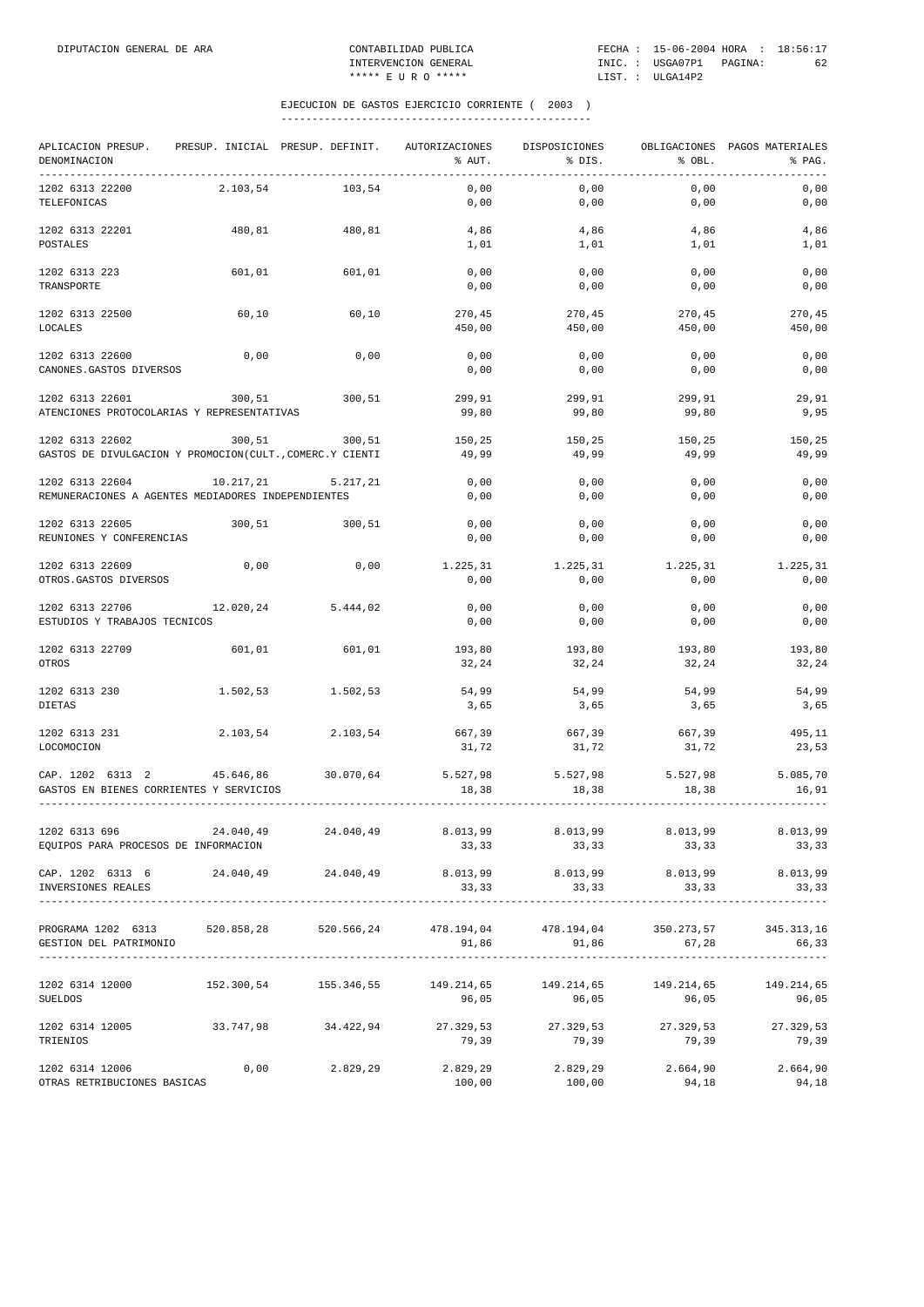| APLICACION PRESUP. PRESUP. INICIAL PRESUP. DEFINIT. AUTORIZACIONES<br>DENOMINACION |            |                       | % AUT.              | DISPOSICIONES<br>% DIS.                                      | % OBL.              | OBLIGACIONES PAGOS MATERIALES<br>% PAG. |
|------------------------------------------------------------------------------------|------------|-----------------------|---------------------|--------------------------------------------------------------|---------------------|-----------------------------------------|
| 1202 6314 12100<br>COMPLEMENTO DE DESTINO                                          | 83.214,18  | 84.878,46             | 78.316,80<br>92,26  | 78.316,80<br>92,26                                           | 78.316,80<br>92,26  | 78.316,80<br>92,26                      |
| 1202 6314 12101<br>COMPLEMENTO ESPECIFICO                                          | 114.884,82 | 120.883,74            | 93,95               | $113.574.33$ $113.574.33$ $113.574.33$ $113.574.33$<br>93,95 | 93,95               | 93,95                                   |
| 1202 6314 13000<br>SALARIO BASE                                                    | 21.440,76  | 22.234,07             | 22.234,20<br>100,00 | 22.234,20<br>100,00                                          | 22.234,20<br>100,00 | 22.234,20<br>100,00                     |
| 1202 6314 13001<br>ANTIGUEDAD                                                      | 2.654,40   | 2.752,61              | 2.654,40<br>96,43   | 2.654,40<br>96,43                                            | 2.654,40<br>96,43   | 2.654,40<br>96,43                       |
| 1202 6314 13002<br>PAGAS EXTRAS                                                    | 4.015,86   | 4.164,45              | 4.148,10<br>99,60   | 4.148,10<br>99,60                                            | 4.148,10<br>99,60   | 4.148,10<br>99,60                       |
| 1202 6314 13003<br>OTRAS REMUNERACIONES                                            | 5.347,42   | 5.545,27              | 3.638,16<br>65,60   | 3.638,16<br>65,60                                            | 3.638,16<br>65,60   | 3.638,16<br>65,60                       |
| 1202 6314 15100<br>PERSONAL FUNCIONARIO                                            | 3.005,06   | 3.005,06              | 0,00<br>0,00        | 0,00<br>0,00                                                 | 0,00<br>0,00        | 0,00<br>0,00                            |
| 1202 6314 16000<br>SEGURIDAD SOCIAL                                                |            | 63.895,66 65.173,57   | 31.394,78<br>48,17  | 31.394,78<br>48,17                                           | 31.394,78<br>48,17  | 28.693,99<br>44,02                      |
| 1202 6314 16100<br>FORMACION Y PERFECCIONAMIENTO DEL PERSONAL                      | 1.803,04   | 1.803,04              | 0,00<br>0,00        | 0,00<br>0,00                                                 | 0,00<br>0,00        | 0,00<br>0,00                            |
| CAP. 1202 6314 1<br>GASTOS DE PERSONAL                                             |            | 486.309,72 503.039,05 | 86,54               | 435.334,24 435.334,24 435.169,85<br>86,54                    | 86,50               | 432.469,06<br>85,97<br>-------------    |
| 1202 6314 215<br>MOBILIARIO Y ENSERES                                              | 1.202,02   | 702,02                | 706,32<br>100,61    | 706,32<br>100,61                                             | 706,32<br>100,61    | 655,24<br>93,33                         |
| 1202 6314 216<br>EQUIPOS PARA PROCESOS DE INFORMACION                              | 300,51     | 300,51                | 0,00<br>0,00        | 0,00<br>0,00                                                 | 0,00<br>0,00        | 0,00<br>0,00                            |
| 1202 6314 22000<br>ORDINARIO NO INVENTARIABLE                                      | 1.803,04   | 803,04                | 1.629,47<br>202,91  | 1.629,47<br>202,91                                           | 1.629,47<br>202,91  | 1.629,47<br>202,91                      |
| 1202 6314 22001<br>MOBILIARIO Y ENSERES                                            | 2.404,05   | 1.897,84              | 695,24<br>36,63     | 695,24<br>36,63                                              | 695,24<br>36,63     | 499,62<br>26,32                         |
| 1202 6314 22002<br>PRENSA, REVISTAS Y PUBLICACIONES PERIODICAS                     | 721,21     | 721,21                | 117,52<br>16,29     | 117,52<br>16,29                                              | 117,52<br>16,29     | 117,52<br>16,29                         |
| 1202 6314 22003<br>LIBROS Y OTRAS PUBLICACIONES                                    | 721,21     | 721,21                | 0,00<br>0,00        | 0,00<br>0,00                                                 | 0,00<br>0,00        | 0,00<br>0,00                            |
| 1202 6314 22004<br>MATERIAL INFORMATICO                                            | 901,52     | 901,52                | 0,00<br>0,00        | 0,00<br>0,00                                                 | 0,00<br>0,00        | 0,00<br>0,00                            |
| 1202 6314 22109<br>OTROS SUMINISTROS                                               | 60,10      | 60,10                 | 0,00<br>0,00        | 0,00<br>0,00                                                 | 0,00<br>0,00        | 0,00<br>0,00                            |
| 1202 6314 22200<br>TELEFONICAS                                                     | 2.179,80   | 179,80                | 0,00<br>0,00        | 0,00<br>0,00                                                 | 0,00<br>0,00        | 0,00<br>0,00                            |
| 1202 6314 22201<br>POSTALES                                                        | 601,52     | 601,52                | 0,00<br>0,00        | 0,00<br>0,00                                                 | 0,00<br>0,00        | 0,00<br>0,00                            |
| 1202 6314 223<br>TRANSPORTE                                                        | 60,10      | 60,10                 | 0,00<br>0,00        | 0,00<br>0,00                                                 | 0,00<br>0,00        | 0,00<br>0,00                            |
| 1202 6314 22609<br>OTROS                                                           | 1.202,02   | 1.202,02              | 0,00<br>0,00        | 0,00<br>0,00                                                 | 0,00<br>0,00        | 0,00<br>0,00                            |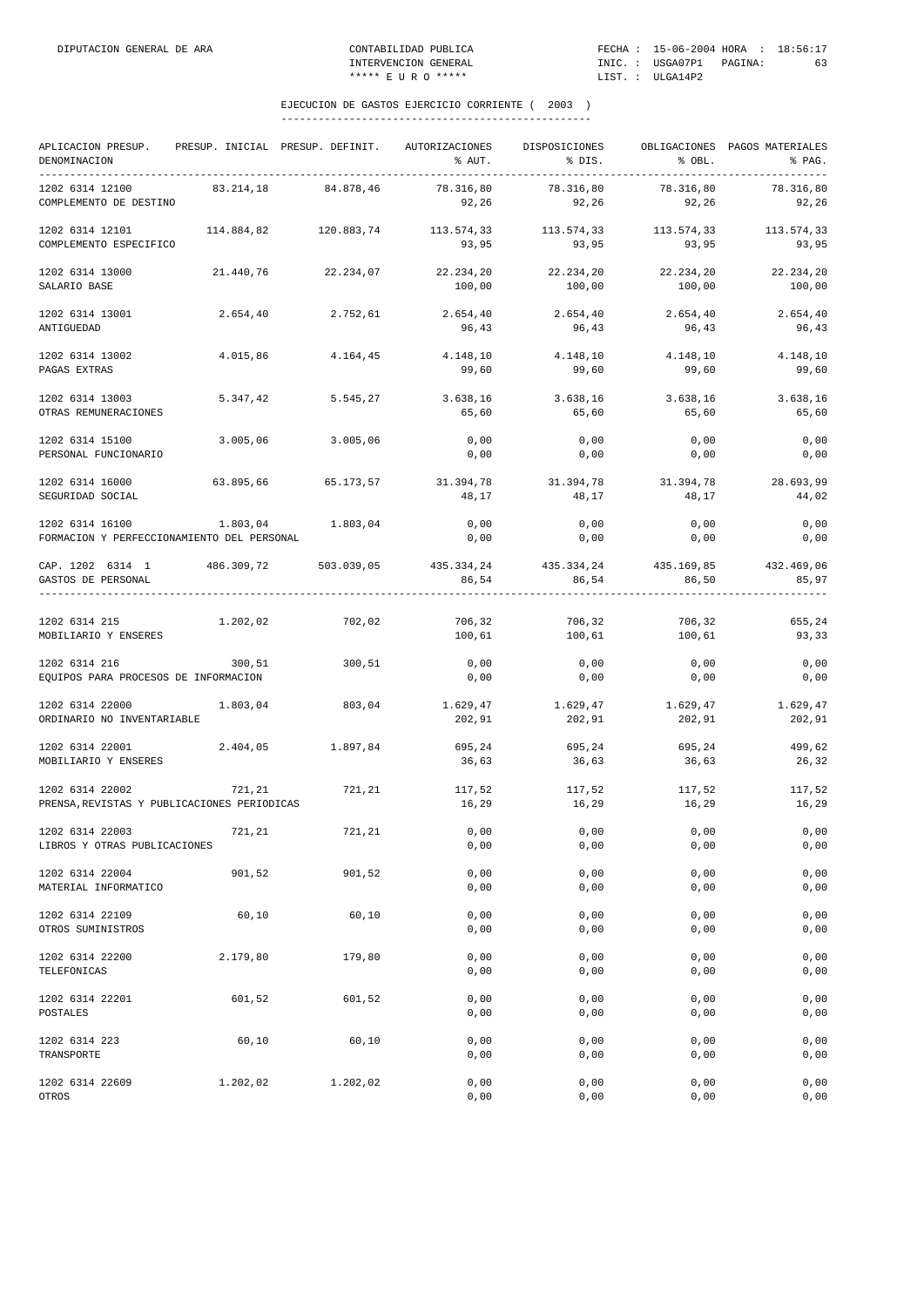| APLICACION PRESUP.<br>DENOMINACION                                                                                                                                                                              | PRESUP. INICIAL PRESUP. DEFINIT.                                                          |                       | AUTORIZACIONES<br>% AUT.                        | DISPOSICIONES<br>$\frac{1}{2}$ DIS. | % OBL.              | OBLIGACIONES PAGOS MATERIALES<br>% PAG. |
|-----------------------------------------------------------------------------------------------------------------------------------------------------------------------------------------------------------------|-------------------------------------------------------------------------------------------|-----------------------|-------------------------------------------------|-------------------------------------|---------------------|-----------------------------------------|
| 1202 6314 22706<br>ESTUDIOS Y TRABAJOS TECNICOS                                                                                                                                                                 | 5.212,15                                                                                  | 2.060,88              | 0,00<br>0,00                                    | 0,00<br>0,00                        | 0,00<br>0,00        | 0,00<br>0,00                            |
| 1202 6314 22709<br>OTROS                                                                                                                                                                                        | 601,01 601,01                                                                             |                       | 268,49<br>$4\,4$ , $6\,7$                       | 268,49<br>44,67                     | 268,49<br>44,67     | 268,49<br>44,67                         |
| 1202 6314 230<br>DIETAS                                                                                                                                                                                         | $1.502, 53$ $1.502, 53$                                                                   |                       | 18, 33<br>1,21                                  | 18, 33<br>1,21                      | 18,33<br>1,21       | 18,33<br>1,21                           |
| 1202 6314 231<br>LOCOMOCION                                                                                                                                                                                     | 1.502,53 1.502,53                                                                         |                       | 59,96<br>3,99                                   | 59,96<br>3,99                       | 59,96<br>3,99       | 59,96<br>3,99                           |
| CAP. 1202 6314 2 20.975,32 13.817,84 3.495,33 3.495,33 3.495,33 3.248,63<br>GASTOS EN BIENES CORRIENTES Y SERVICIOS                                                                                             |                                                                                           |                       | 25,29                                           | 25, 29                              | 25,29               | 23,51                                   |
| PROGRAMA 1202 6314 507.285,04 516.856,89 438.829,57 438.829,57 438.665,18 435.717,69<br>GESTION DE TESORERIA                                                                                                    |                                                                                           |                       | 84,90                                           | 84,90                               | 84,87               | 84,30                                   |
| 1203 3225 41000<br>AL INAEM. OBJETIVO 3. CONVENIO FORMACION UNIVERSIDAD                                                                                                                                         | $1.316.577, 12$ $1.316.577, 12$ $1.206.862, 35$ $1.206.862, 35$ $1.206.862, 35$           |                       | 91,66                                           | 91,66                               | 91,66               | 1.097.147,59<br>83,33                   |
| $1203$ 3225 41001 $450.759.08$ $450.759.08$ $413.195.82$ $413.195.82$ $413.195.82$ $413.195.82$ $300.506.05$<br>AL INAEM. OBJETIVO 3. FORMACION FONDO LOCAL                                                     |                                                                                           |                       | 91,66                                           | 91,66                               | 91,66               | 66,66                                   |
| 1203 3225 41002 9.394.232,10 9.394.232,10 6.611.379,42 6.611.379,42 6.611.379,42<br>AL INAEM. OBJETIVO 3. FORMACION (AGENTES SOCIALES Y OTR                                                                     |                                                                                           |                       | 70,37                                           | 70,37                               | 70,37               | 6.262.821,40<br>66,66                   |
| 1203 3225 41003<br>AL INAEM. INICIATIVAS COMUNITARIAS                                                                                                                                                           | 781.315,74 781.315,74                                                                     |                       | 716.206,09<br>91,66                             | 716.206,09<br>91,66                 | 716.206,09<br>91,66 | 651.096,44<br>83,33                     |
| 1203 3225 41004<br>AL INAEM . CONTRATACION EN EMPRESAS DE INSERCION                                                                                                                                             | 360.607,26 360.607,26 330.556,65 330.556,65 330.556,65                                    |                       | 91,66                                           | 91,66                               | 91,66               | 300.506,04<br>83,33                     |
| $1.262.125, 42 \hspace{1.5mm} 1.262.125, 42 \hspace{1.5mm} 1.262.125, 42 \hspace{1.5mm} 1.156.948, 31 \hspace{1.5mm} 1.156.948, 31 \hspace{1.5mm} 1.156.948, 31$<br>AL INAEM. PROGRAMA FOMENTO EMPLEO AUTONOMOS |                                                                                           |                       | 91,66                                           | 91,66                               | 91,66               | 1.051.771,19<br>83,33                   |
| 1203 3225 41006<br>AL INAEM OBJETIVO 3. GASTOS DE DIVULGACION Y PROMOCION                                                                                                                                       | 252.425,08 252.425,08 231.389,65 231.389,65 231.389,65 231.389,65 210.354,22              |                       | 91,66                                           | 91,66                               | 91,66               | 83,33                                   |
| 1203 3225 41007<br>AL INAEM. FOMENTO EMPLEO COOPERATIVAS Y SOCIEDADES LABO                                                                                                                                      | $1.111.872,39$ $1.111.872,39$ $1.019.216,36$ $1.019.216,36$ $1.019.216,36$                |                       | 91,66                                           | 91,66                               | 91,66               | 926.560,32<br>83,33                     |
| 1203 3225 41008<br>AL INAEM. PROGRAMA CONTRATACION ESTABLE                                                                                                                                                      | $1.863.137.52$ $1.863.137.52$ $1.707.876.05$ $1.707.876.05$ $1.707.876.05$ $1.242.091.67$ |                       | 91,66                                           | 91,66                               | 91,66               | 66,66                                   |
| 1203 3225 41009<br>FORMACION, FOMENTO Y DIFUSION DE LA ECONOMIA SOCIAL                                                                                                                                          | 366.617,39 366.617,39 336.065,94                                                          |                       | 91,66                                           | 336.065,94<br>91,66                 | 336.065,94<br>91,66 | 305.514,49<br>83,33                     |
| 1203 3225 41400<br>AL INAEM. PLAN FIP                                                                                                                                                                           | 14.333.778,09   14.218.952,74   13.139.296,59   13.139.296,59   13.139.296,59             |                       | 92,40                                           | 92,40                               | 92,40               | 9.555.852,06<br>67,20                   |
| 1203 3225 41401<br>AL INAEM. APOYO CREACION EMPLEO COOP Y SS.LL.                                                                                                                                                |                                                                                           | 325.795,61 326.794,43 | 298.645,97<br>91,38                             | 298.645,97<br>91,38                 | 298.645,97<br>91,38 | 271.496,33<br>83,07                     |
| 1203 3225 41402 1.436.445,13 1.402.860,00<br>AL INAEM. PROMOCION EMPLEO AUTONOMO                                                                                                                                |                                                                                           |                       | 93,86                                           | 93,86                               | 93,86               | 957.630,08<br>68,26                     |
| 1203 3225 41403 5.966.607,05<br>AL INAEM. INTEGRACION LABORAL MINUSVALIDOS                                                                                                                                      |                                                                                           | 6.107.210,00          | 5.469.389,79 5.469.389,79 5.469.389,79<br>89,55 | 89,55                               | 89,55               | 3.480.520,77<br>56,99                   |
| 1203 3225 41404<br><b>BECAS</b>                                                                                                                                                                                 | 360.607,26    360.607,26    330.556,65    330.556,65    330.556,65                        |                       | 91,66                                           | 91,66                               | 91,66               | 240.404,84<br>66,66                     |
| 1203 3225 41405<br>AL INAEM POLITICAS ACTIVAS EMPLEO P.EVEN                                                                                                                                                     | 0,00                                                                                      | 537.797,75            | 460.969,50<br>85,71                             | 460.969,50<br>85,71                 | 460.969,50<br>85,71 | 230.484,75<br>42,85                     |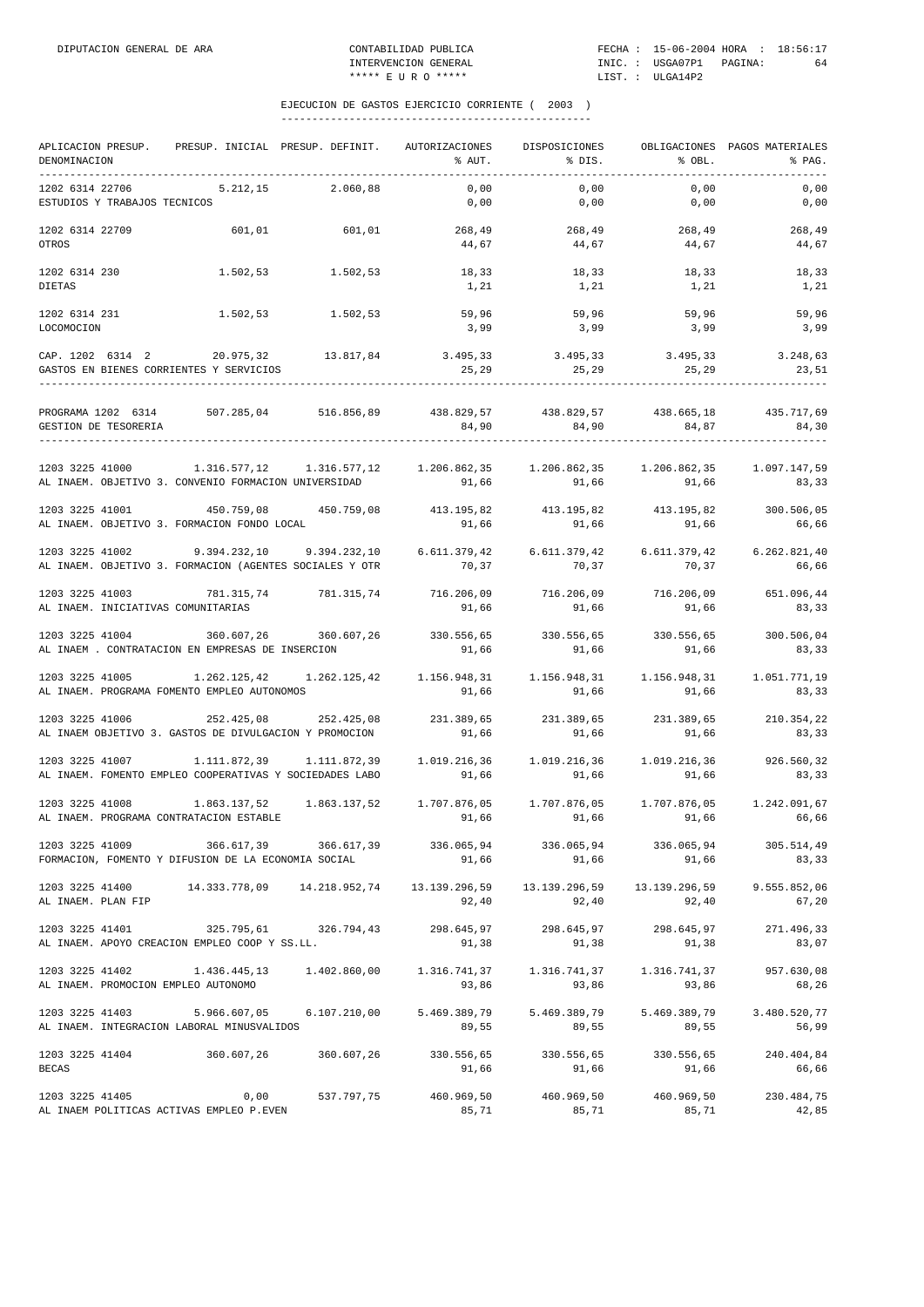| APLICACION PRESUP. PRESUP. INICIAL PRESUP. DEFINIT. AUTORIZACIONES<br>DENOMINACION                                                                                                                                                                                                                                                                                                                                               |      |                                                                                                        | % AUT.                                                     | DISPOSICIONES<br>% DIS.                | % OBL.              | OBLIGACIONES PAGOS MATERIALES<br>% PAG. |
|----------------------------------------------------------------------------------------------------------------------------------------------------------------------------------------------------------------------------------------------------------------------------------------------------------------------------------------------------------------------------------------------------------------------------------|------|--------------------------------------------------------------------------------------------------------|------------------------------------------------------------|----------------------------------------|---------------------|-----------------------------------------|
| 1203 3225 41406<br>AL INAEM. POLITICAS ACTIVAS DE EMPLEO                                                                                                                                                                                                                                                                                                                                                                         | 0,00 | 270.202,25                                                                                             | 231.601,92<br>85,71                                        | 231.601,92<br>85,71                    | 231.601,92          | 115.800,96<br>42,85                     |
| 1203 3225 41407<br>PLAN PERFECC. TECNICO C.N.F.HUESCA                                                                                                                                                                                                                                                                                                                                                                            | 0,00 |                                                                                                        | 272.079,80 136.039,90 136.039,90 136.039,90<br>50,00       | 50,00                                  | 50,00               | 0,00<br>0,00                            |
| 1203 3225 41900 11.189.450,27 11.858.139,23 6.866.010,48 6.866.010,48 6.866.010,48 6.866.010,48<br>AL INAEM.GASTOS DE PERSONAL                                                                                                                                                                                                                                                                                                   |      |                                                                                                        | 57,90                                                      | 57,90                                  | 57,90               | 57,90                                   |
| 1203 3225 41901 3.275.180,50 2.951.762,05<br>AL INAEM. GASTOS CORRIENTES                                                                                                                                                                                                                                                                                                                                                         |      |                                                                                                        | 91,73                                                      | 2.707.808,13 2.707.808,13 2.707.808,13 | 91,73 91,73         | 2.463.854,21<br>83,47                   |
| 1203 3225 41902 33.027.666,95 32.907.751,23 28.151.578,41 28.151.578,41 28.151.578,41<br>AL INAEM. TRANSFERENCIAS CORRIENTES                                                                                                                                                                                                                                                                                                     |      |                                                                                                        | 85,54                                                      | 85,54                                  | 85,54               | 25.396.898,99<br>77,17                  |
| CAP. 1203 3225 4 87.075.199,96 88.373.825,84 72.838.335,35 72.838.335,35 72.838.335,35 61.927.322,88<br>TRANSFERENCIAS CORRIENTES                                                                                                                                                                                                                                                                                                |      |                                                                                                        | 82,42                                                      | 82,42                                  | 82,42               | 70,07                                   |
| $1203\ 3225\ 71400\qquad \qquad 98.571,75\qquad \qquad 94.193,00\qquad \qquad 90.357,44\qquad \qquad 90.357,44\qquad \qquad 90.357,44\qquad \qquad 65.714,512.52\qquad \qquad 90.357.544\qquad \qquad 65.714.512\qquad \qquad 65.714.512\qquad \qquad 65.714.522\qquad \qquad 65.714.532\qquad \qquad 65.714.5532$<br>AL INAEM. SUBVENCIONES DE CAPITAL A COOP. Y SS.LL.                                                         |      |                                                                                                        |                                                            | 95,92 95,92 95,92                      |                     | 69,76                                   |
| $1203\ 3225\ 71401 \hskip 1.8cm 0,00 \hskip 1.8cm 60.000,00 \hskip 1.8cm 51.428,58 \hskip 1.8cm 51.428,58 \hskip 1.8cm 51.428,58 \hskip 1.8cm 51.428,58 \hskip 1.8cm 51.428,58 \hskip 1.8cm 51.428,58$<br>AL INAEM POLITICAS ACTIVAS EMPLEO                                                                                                                                                                                      |      |                                                                                                        | 85,71                                                      | 85,71                                  | 85,71               | 42,85                                   |
| $1203$ $3225$ $71800$ $150.253.03$ $150.253.03$ $150.253.03$ $137.731.94$ $137.731.94$ $137.731.94$<br>SUBVENCIONES COOPERATIVAS Y SS.LL. MUJERES                                                                                                                                                                                                                                                                                |      |                                                                                                        | 91,66                                                      | 91,66                                  | 91,66               | 125.210,85<br>83,33                     |
| 1203 3225 71801<br>AL INAEM. INICIATIVAS COMUNITARIAS                                                                                                                                                                                                                                                                                                                                                                            |      | $150.253.03$ $150.253.03$ $137.731.94$ $137.731.94$ $137.731.94$ $125.210.85$                          | 91,66                                                      | 91,66                                  | 91,66               | 83,33                                   |
| 1203 3225 71802 2.842.787,25 2.842.787,25 2.249.254,83 2.249.254,83 2.249.254,83 1.668.657,56<br>AL INAEM. EDIFICIO DE FORMACION EN TECNOLOGIAS AVANZADA                                                                                                                                                                                                                                                                         |      |                                                                                                        | 79,12                                                      | 79,12                                  | 79,12               | 58,69                                   |
| $1.203\ 3225\ 71900\ \ 1.853.518\ 58\ 1.842.501\ 65\ 1.256.806\ 41\ 1.256.806\ 41\ 1.256.806\ 41\ 878.703\ 75\ 88.000\ 89.0000$<br>AL INAEM TRANSFERENCIAS DE CAPITAL                                                                                                                                                                                                                                                            |      |                                                                                                        |                                                            | 68,21 68,21                            | 68,21               | 47,69                                   |
| 1203 3225 71901<br>AL INAEM. PARA MOBILIARIO Y ENSERES                                                                                                                                                                                                                                                                                                                                                                           |      | $240.404,84 \qquad 240.404,84 \qquad 120.371,11 \qquad 120.371,11 \qquad 120.371,11 \qquad 120.371,12$ | 50,07                                                      | 50,07                                  | 50,07               | 50,02                                   |
| 1203 3225 71902<br>AL INAEM. PARA EQUIPOS PARA PROCESOS INFORMACION                                                                                                                                                                                                                                                                                                                                                              |      | 270.455,45 270.455,45 147.525,10 147.525,10 147.525,10 140.146,68                                      | 54,54                                                      | 54,54                                  | 54,54               | 51,81                                   |
| CAP. 1203 3225 7 5.606.243,93 5.650.848,25 4.191.207,35 4.191.207,35 4.191.207,35 3.149.628,40<br>TRANSFERENCIAS DE CAPITAL 55.73<br>TRANSFERENCIAS DE CAPITAL                                                                                                                                                                                                                                                                   |      |                                                                                                        | 74,16                                                      | 74,16                                  | 74,16               | 55,73                                   |
| PROGRAMA 1203 3225 92.681.443,89 94.024.674,09 77.029.542,70 77.029.542,70 77.029.542,70 65.076.951,28<br>FOMENTO DEL EMPLEO. INAEM                                                                                                                                                                                                                                                                                              |      |                                                                                                        | 81,92                                                      | 81,92                                  | 81,92               | 69,21                                   |
| 1203 5511 12000 171.423,84 174.852,32 163.471,75 163.471,75 163.471,75 163.471,75<br>SUELDOS                                                                                                                                                                                                                                                                                                                                     |      |                                                                                                        | 93,49                                                      | 93,49                                  | 93,49               | 93,49                                   |
| $1203 \quad 5511 \quad 12005 \qquad \qquad 37 \quad 627 \quad , 24 \qquad \qquad 38 \quad .379 \quad , 78 \qquad \qquad 28 \quad .457 \quad , 17 \qquad \qquad 28 \quad .457 \quad , 17 \qquad \qquad 28 \quad .457 \quad , 17 \qquad \qquad 28 \quad .457 \quad , 17 \qquad \qquad 28 \quad .457 \quad , 17 \qquad \qquad 28 \quad .457 \quad , 17 \qquad \qquad 28 \quad .457 \quad , 17 \qquad \qquad 28 \quad .$<br>TRIENIOS |      |                                                                                                        | 74,14                                                      | 74,14                                  | 74,14               | 74,14                                   |
| 1203 5511 12006<br>OTRAS RETRIBUCIONES BASICAS                                                                                                                                                                                                                                                                                                                                                                                   | 0,00 | 3.286,46                                                                                               | 2.976,18<br>90,55                                          | 2.976,18<br>90,55                      | 2.863,56<br>87,13   | 2.863,56<br>87,13                       |
| 1203 5511 12100 96.660,58<br>COMPLEMENTO DE DESTINO                                                                                                                                                                                                                                                                                                                                                                              |      |                                                                                                        | 98.593,79 87.125,49 87.125,49 87.125,49 87.125,49<br>88,36 | 88,36                                  | 88,36               | 88,36                                   |
| 1203 5511 12101 138.008,26 145.025,21 126.642,03 126.642,03<br>COMPLEMENTO ESPECIFICO                                                                                                                                                                                                                                                                                                                                            |      |                                                                                                        | 87,32                                                      | 87,32                                  | 126.642,03<br>87,32 | 126.642,03<br>87,32                     |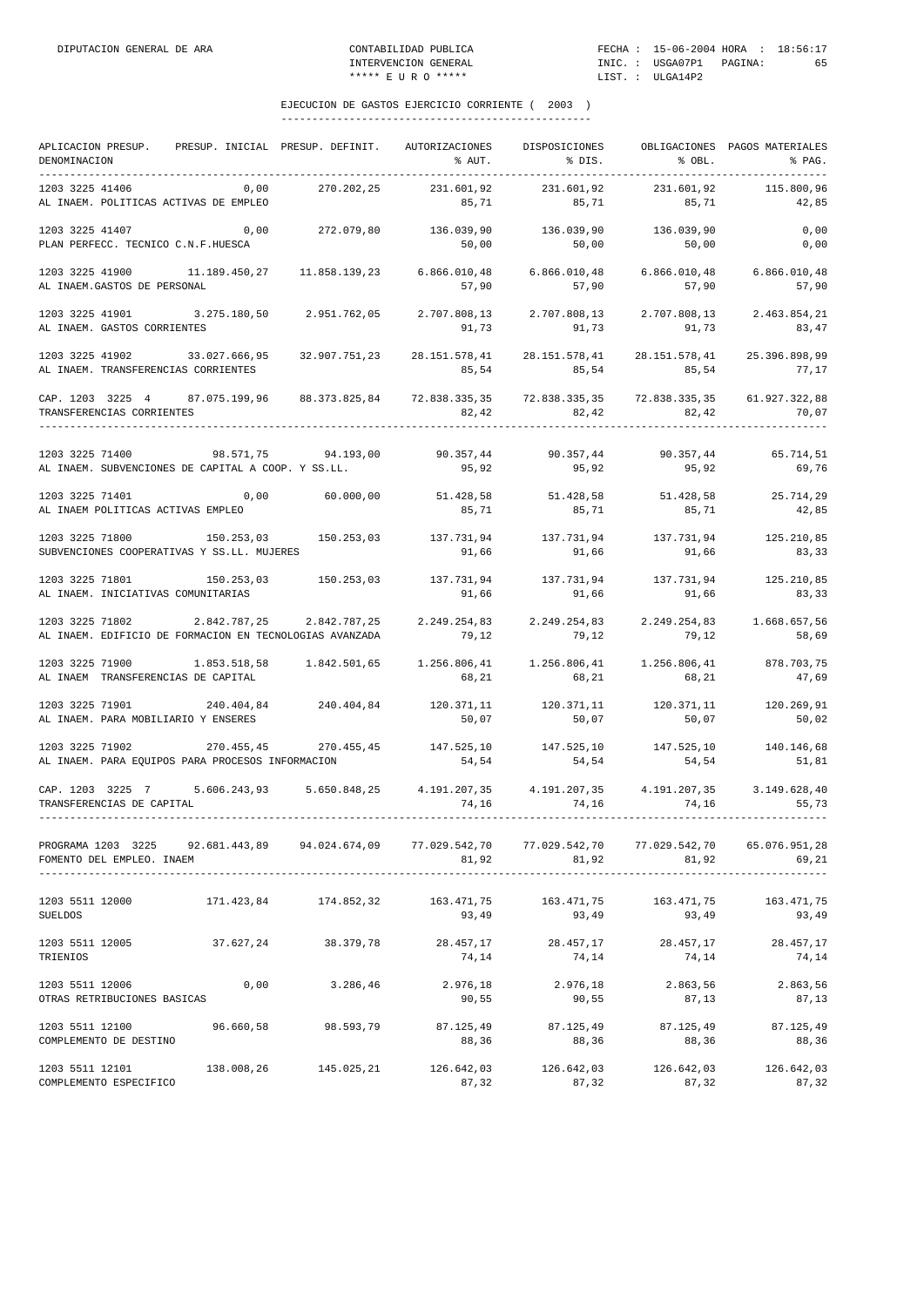| APLICACION PRESUP.<br>DENOMINACION                             |            | PRESUP. INICIAL PRESUP. DEFINIT. | AUTORIZACIONES<br>% AUT.                                                        | DISPOSICIONES<br>% DIS.                   | % OBL.             | OBLIGACIONES PAGOS MATERIALES<br>% PAG. |
|----------------------------------------------------------------|------------|----------------------------------|---------------------------------------------------------------------------------|-------------------------------------------|--------------------|-----------------------------------------|
| 1203 5511 13000<br>SALARIO BASE                                | 17.380,56  | 18.023,64                        | 18.005,37<br>99,89                                                              | 18.005,37<br>99,89                        | 18.005,37<br>99,89 | 18.005,37<br>99,89                      |
| 1203 5511 13001<br>ANTIGUEDAD                                  | 1.659,00   | 1.720,38                         | 1.659,00<br>96,43                                                               | 1.659,00<br>96,43                         | 1.659,00<br>96,43  | 1.659,00<br>96,43                       |
| 1203 5511 13002<br>PAGAS EXTRAS                                | 3.173,26   | 3.290,67                         | 99,68                                                                           | 3.280,46 3.280,46<br>99,68                | 3.280,46<br>99,68  | 3.280,46<br>99,68                       |
| 1203 5511 13003<br>OTRAS REMUNERACIONES                        | 5.526,58   | 5.731,06                         | 3.188,16<br>55,62                                                               | 3.188,16<br>55,62                         | 3.188,16<br>55,62  | 3.188,16<br>55,62                       |
| 1203 5511 15100<br>PERSONAL FUNCIONARIO                        |            | 1.803,04 1.803,04                | 0,00<br>0,00                                                                    | 0,00<br>0,00                              | 0,00<br>0,00       | 0,00<br>0,00                            |
| 1203 5511 16000<br>SEGURIDAD SOCIAL                            | 100.669,55 | 102.682,94                       | 86.123,35<br>83,87                                                              | 86.123,35<br>83,87                        | 86.123,35<br>83,87 | 78.701,55<br>76,64                      |
| 1203 5511 16100<br>FORMACION Y PERFECCIONAMIENTO DEL PERSONAL  |            | 2.404,05 2.404,05                | 800,00<br>33,27                                                                 | 800,00<br>33,27                           | 800,00<br>33,27    | 800,00<br>33,27                         |
| CAP. 1203 5511 1 576.335,96 595.793,34<br>GASTOS DE PERSONAL   |            |                                  | 87,56                                                                           | 521.728,96 521.728,96 521.616,34<br>87,56 | 87,54              | 514.194,54<br>86,30                     |
| 1203 5511 202<br>EDIFICIOS Y OTRAS CONSTRUCCIONES              |            |                                  | 32.172,06 40.024,19 58.525,10 58.525,10 58.525,10 58.525,10 50.085,07<br>146,22 | 146,22                                    | 146,22             | 125,13                                  |
| 1203 5511 212<br>EDIFICIOS Y OTRAS CONSTRUCCIONES              | 3.606,07   | 3.606,07                         | 2.525,32<br>70,02                                                               | 2.525,32<br>70,02                         | 2.525,32<br>70,02  | 2.438,32<br>67,61                       |
| 1203 5511 213<br>MAQUINARIA, INSTALACION Y UTILLAJE            | 601,01     | 601,01                           | 0,00<br>0,00                                                                    | 0,00<br>0,00                              | 0,00<br>0,00       | 0,00<br>0,00                            |
| 1203 5511 215 1.202,02 1.202,02<br>MOBILIARIO Y ENSERES        |            |                                  | $1.198,05$ $1.198,05$ $1.198,05$<br>99,66                                       | 99,66                                     | 99,66              | 859,33<br>71,49                         |
| 1203 5511 216<br>EQUIPOS PARA PROCESOS DE INFORMACION          | 901,52     | 901,52                           | 0,00<br>0,00                                                                    | 0,00<br>0,00                              | 0,00<br>0,00       | 0,00<br>0,00                            |
| 1203 5511 22000<br>ORDINARIO NO INVENTARIABLE                  | 3.606,07   | 8.606,07                         | 5.304, 56<br>61,63                                                              | 5.304,56<br>61,63                         | 5.304,56<br>61,63  | 5.158,91<br>59,94                       |
| 1203 5511 22001<br>MOBILIARIO Y ENSERES MATERIAL DE OFICINA    | 0,00       | 0,00                             | 249,17<br>0,00                                                                  | 249,17<br>0,00                            | 249,17<br>0,00     | 249,17<br>0,00                          |
| 1203 5511 22002<br>PRENSA, REVISTAS Y PUBLICACIONES PERIODICAS | 2.103,54   | 2.103,54                         | 2.567,74<br>122,06                                                              | 2.567,74<br>122,06                        | 2.567,74<br>122,06 | 2.385,63<br>113,41                      |
| 1203 5511 22003<br>LIBROS Y OTRAS PUBLICACIONES                | 2.404,05   | 7.404,05                         | 7.664,42<br>103,51                                                              | 7.664,42<br>103,51                        | 7.664,42<br>103,51 | 7.487,69<br>101,12                      |
| 1203 5511 22004<br>MATERIAL INFORMATICO                        | 3.005,06   | 8.005,06                         | 1.124,50<br>14,04                                                               | 1.124,50<br>14,04                         | 1.124,50<br>14,04  | 1.124,50<br>14,04                       |
| 1203 5511 22100<br>ENERGIA ELECTRICA. SUMINISTROS              | 0,00       | 0,00                             | 11.973,72<br>0,00                                                               | 11.973,72<br>0,00                         | 11.973,72<br>0,00  | 11.120,98<br>0,00                       |
| 1203 5511 22101<br>SUMINISTROS AGUA                            | 0,00       | 0,00                             | 82,88<br>0,00                                                                   | 82,88<br>0,00                             | 82,88<br>0,00      | 82,88<br>0,00                           |
| 1203 5511 22109<br>OTROS SUMINISTROS                           | 480,81     | 5.480,81                         | 1.125,11<br>20,52                                                               | 1.125,11<br>20,52                         | 1.125,11<br>20,52  | 1.125,11<br>20,52                       |
| 1203 5511 22201<br>POSTALES                                    | 120,20     | 120,20                           | 0,00<br>0,00                                                                    | 0,00<br>0,00                              | 0,00<br>0,00       | 0,00<br>0,00                            |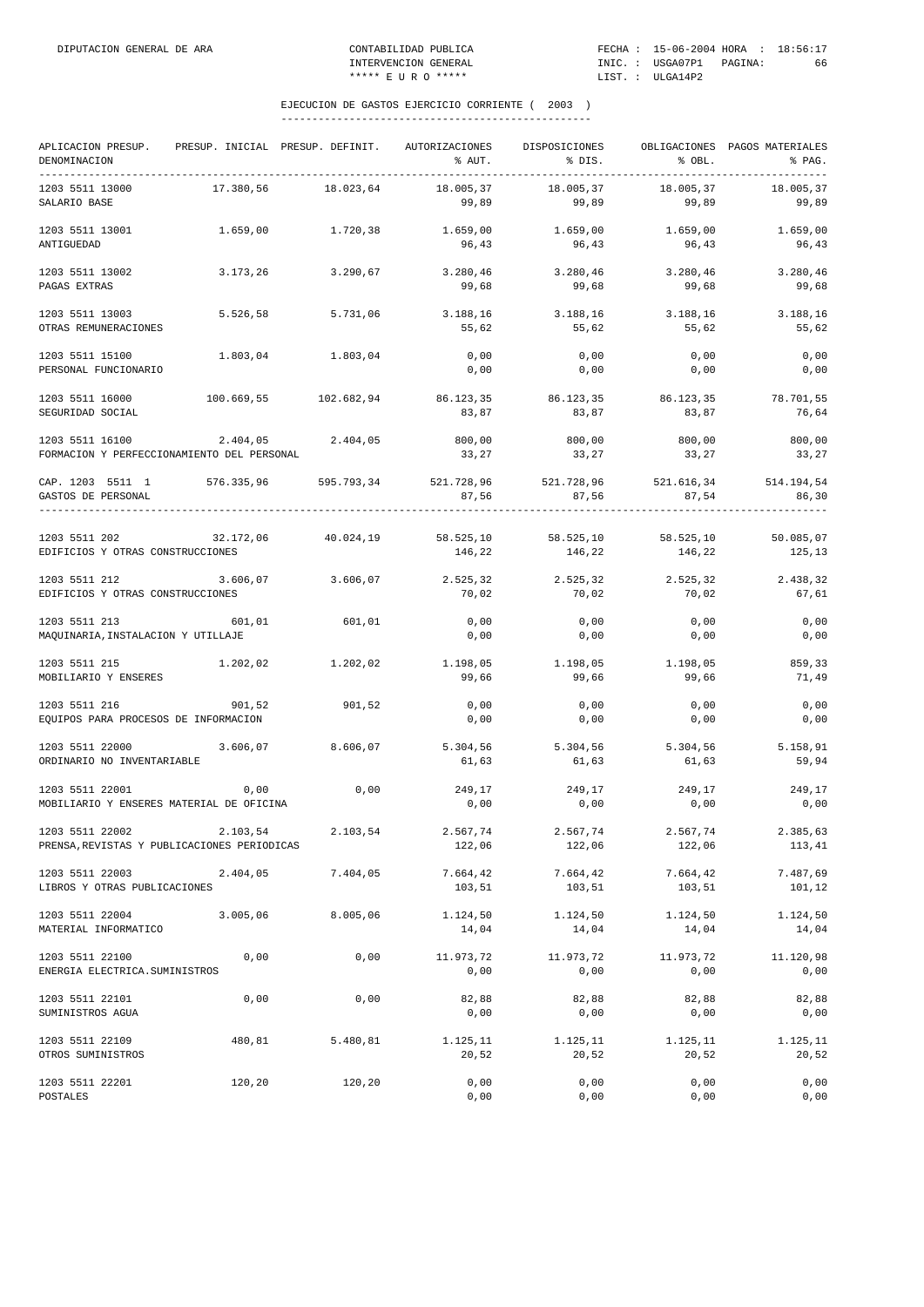| APLICACION PRESUP.<br>DENOMINACION<br>-------------                                                        | PRESUP. INICIAL PRESUP. DEFINIT. |            | AUTORIZACIONES<br>% AUT. | DISPOSICIONES<br>% DIS. | % OBL.              | OBLIGACIONES PAGOS MATERIALES<br>% PAG.<br>-------------- |
|------------------------------------------------------------------------------------------------------------|----------------------------------|------------|--------------------------|-------------------------|---------------------|-----------------------------------------------------------|
| 1203 5511 22209<br>OTRAS.COMUNICACIONES                                                                    | 0,00                             | 0,00       | 48,08<br>0,00            | 48,08<br>0,00           | 48,08<br>0,00       | 48,08<br>0,00                                             |
| 1203 5511 223<br>TRANSPORTE                                                                                | 300,51                           | 300,51     | 490,77<br>163,31         | 490,77<br>163,31        | 490,77<br>163,31    | 428,14<br>142,47                                          |
| 1203 5511 22403<br>OTROS RIESGOS                                                                           | 1.803,04                         | 1.803,04   | 1.139,80<br>63,21        | 1.139,80<br>63,21       | 1.139,80<br>63,21   | 1.139,80<br>63,21                                         |
| 1203 5511 22601<br>ATENCIONES PROTOCOLARIAS Y REPRESENTATIVAS                                              | 601,01                           | 601,01     | 600,87<br>99,97          | 600,87<br>99,97         | 600,87<br>99,97     | 253,87<br>42,24                                           |
| 1203 5511 22602<br>GASTOS DE DIVULGACION Y PROMOCION(CULT., COMERC.Y CIENTI                                | 48.080,97                        | 28.080,97  | 27.733,47<br>98,76       | 27.733,47<br>98,76      | 27.733,47<br>98,76  | 27.577,13<br>98,20                                        |
| 1203 5511 22605<br>REUNIONES Y CONFERENCIAS                                                                | 601,01                           | 601,01     | 108,00<br>17,96          | 108,00<br>17,96         | 108,00<br>17,96     | 108,00<br>17,96                                           |
| 1203 5511 22609<br>GASTOS DIVERSOS OTROS                                                                   | 0,00                             | 0,00       | 300,51<br>0,00           | 300,51<br>0,00          | 300,51<br>0,00      | 300,51<br>0,00                                            |
| 1203 5511 22700<br>LIMPIEZA Y ASEO                                                                         | 11.775,33                        | 4.775,33   | 0,00<br>0,00             | 0,00<br>0,00            | 0,00<br>0,00        | 0,00<br>0,00                                              |
| 1203 5511 22701<br>SEGURIDAD                                                                               | 6.010,12                         | 6.010, 12  | 3.060,71<br>50,92        | 3.060,71<br>50,92       | 3.060,71<br>50,92   | 3.060,71<br>50,92                                         |
| 1203 5511 22703<br>POSTALES                                                                                | 6.010, 12                        | 6.010, 12  | 0,00<br>0,00             | 0,00<br>0,00            | 0,00<br>0,00        | 0,00<br>0,00                                              |
| 1203 5511 22706<br>ESTUDIOS Y TRABAJOS TECNICOS                                                            | 16.934,00                        | 5.475,19   | 12.418,00<br>226,80      | 12.418,00<br>226,80     | 156,00<br>2,84      | 156,00<br>2,84                                            |
| 1203 5511 22709<br>OTROS                                                                                   | 52.709,91                        | 18.182,21  | 10.733,50<br>59,03       | 10.733,50<br>59,03      | 10.733,50<br>59,03  | 9.573,50<br>52,65                                         |
| 1203 5511 230<br>DIETAS                                                                                    | 3.005,06                         | 3.005,06   | 3.673,14<br>122,23       | 3.673,14<br>122,23      | 3.673,14<br>122,23  | 2.702,39<br>89,92                                         |
| 1203 5511 231<br>LOCOMOCION                                                                                | 3.005,06                         | 3.005,06   | 2.882,60<br>95,92        | 2.882,60<br>95,92       | 2.882,60<br>95,92   | 2.035,73<br>67,74                                         |
| 1203 5511 25100<br>FINANCIADOS CON RECURSOS PROPIOS                                                        | 1.202,02                         | 1.202,02   | 0,00<br>0,00             | 0,00<br>0,00            | 0,00<br>0,00        | 0,00<br>0,00                                              |
| CAP. 1203 5511 2<br>GASTOS EN BIENES CORRIENTES Y SERVICIOS                                                | 202.240,57                       | 157.106,19 | 155.530,02<br>98,99      | 155.530,02<br>98,99     | 143.268,02<br>91,19 | 129.501,45<br>82,42                                       |
| 1203 5511 48900<br>BECAS DE FORMACIÓN                                                                      | 108.182,18                       | 98.611,94  | 97.046,68<br>98,41       | 97.046,68<br>98,41      | 97.046,68<br>98,41  | 88.996,92<br>90,24                                        |
| CAP. 1203 5511 4 108.182,18 98.611,94 97.046,68 97.046,68 97.046,68 88.996,92<br>TRANSFERENCIAS CORRIENTES |                                  |            | 98,41                    | 98,41                   | 98,41               | 90,24                                                     |
| 1203 5511 695<br>MOBILIARIO Y ENSERES                                                                      | 30.050,61                        | 30.050,61  | 17.236,22<br>57,35       | 17.236,22<br>57,35      | 17.236,22<br>57,35  | 16.705,04<br>55,58                                        |
| 1203 5511 696<br>EQUIPOS PARA PROCESOS DE INFORMACION                                                      | 150.253,03                       | 150.253,03 | 8.754,68<br>5,82         | 8.754,68<br>5,82        | 8.754,68<br>5,82    | 6.733,68<br>4,48                                          |
| 1203 5511 699<br>INMOVILIZADO INMATERIAL                                                                   | 578.173,65                       | 578.173,65 | 537.055,19<br>92,88      | 537.055,19<br>92,88     | 527.047,19<br>91,15 | 40.261,95<br>6,96                                         |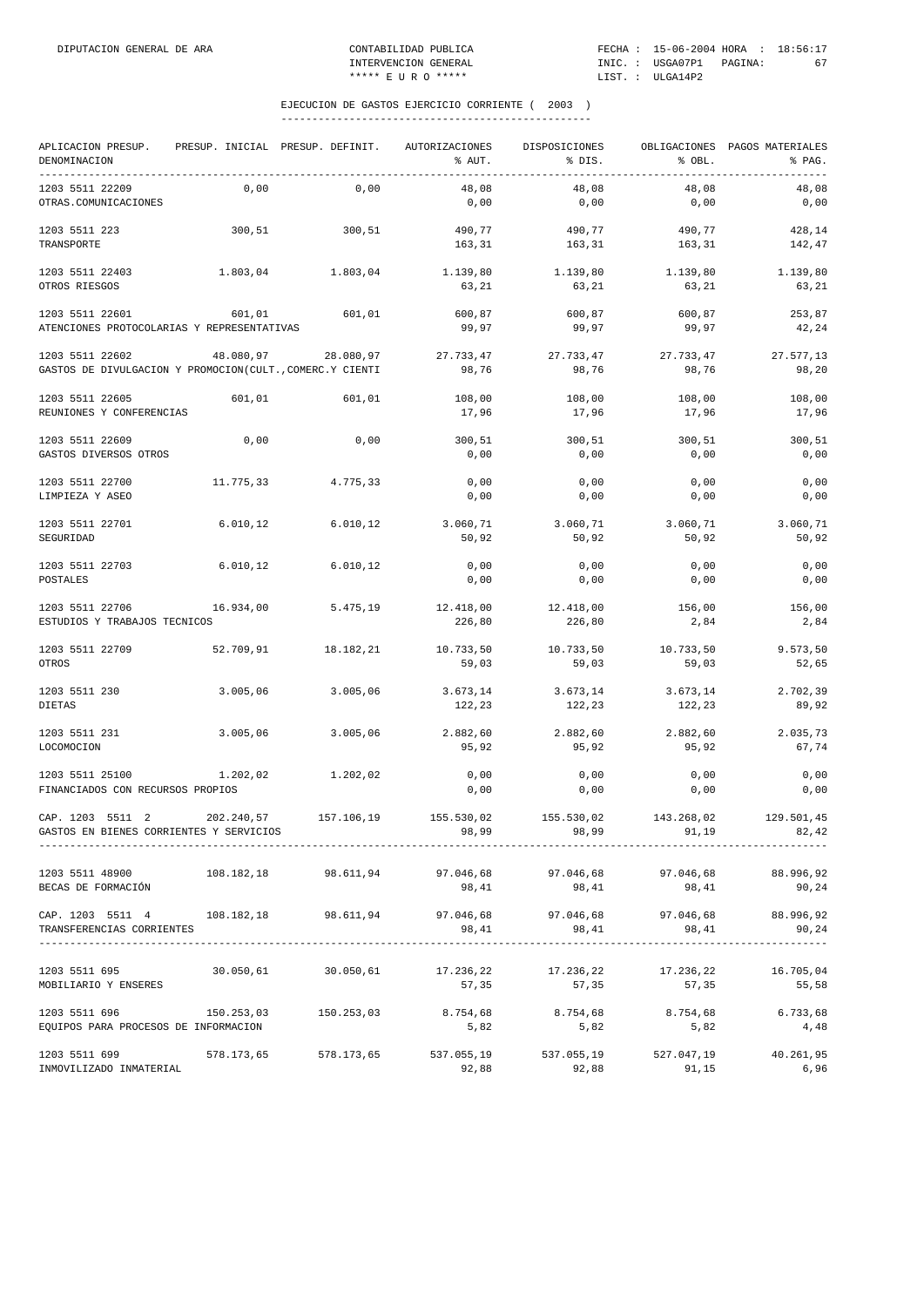| APLICACION PRESUP.<br>DENOMINACION                                                 |            | PRESUP. INICIAL PRESUP. DEFINIT. | AUTORIZACIONES<br>% AUT.                              | DISPOSICIONES<br>8 DIS.              | 8 OBL.                     | OBLIGACIONES PAGOS MATERIALES<br>% PAG. |
|------------------------------------------------------------------------------------|------------|----------------------------------|-------------------------------------------------------|--------------------------------------|----------------------------|-----------------------------------------|
| CAP. 1203 5511 6<br>INVERSIONES REALES                                             | 758.477,29 | 758.477,29                       | 563.046,09<br>74,23                                   | 563.046,09<br>74, 23<br>____________ | 553.038,09<br>72,91        | 63.700,67<br>8,39                       |
| PROGRAMA 1203 5511 1.645.236,00 1.609.988,76<br>ELABORACION Y DIFUSION ESTADISTICA |            |                                  | $1.337.351,75$ $1.337.351,75$ $1.314.969,13$<br>83,06 | 83,06                                | 81,67                      | 796.393,58<br>49,46                     |
| 1203 6122 12000<br><b>SUELDOS</b>                                                  | 193.223,38 | 197.087,85                       | 176.552,31<br>89,58                                   | 176.552,31<br>89,58                  | 176.552,31<br>89,58        | 176.552,31<br>89,58                     |
| 1203 6122 12005<br>TRIENIOS                                                        | 40.248,60  | 41.053,57                        | 71,17                                                 | 29.218,74 29.218,74<br>71,17         | 29.218,74<br>71,17         | 29.218,74<br>71,17                      |
| 1203 6122 12006<br>OTRAS RETRIBUCIONES BASICAS                                     | 0,00       | 3.740,29                         | 4.109,86<br>109,88                                    | 109,88                               | 4.109,86 3.375,12<br>90,23 | 3.375,12<br>90,23                       |
| 1203 6122 12100<br>COMPLEMENTO DE DESTINO                                          |            | 110.008,49 112.208,66            | 99.324,95<br>88,51                                    | 99.324,95<br>88,51                   | 99.324,95<br>88,51         | 99.324,95<br>88,51                      |
| 1203 6122 12101<br>COMPLEMENTO ESPECIFICO                                          | 168.565,13 | 176.900,92                       | 158.329,99<br>89,50                                   | 158.329,99<br>89,50                  | 158.329,99<br>89,50        | 158.329,99<br>89,50                     |
| 1203 6122 15100<br>PERSONAL FUNCIONARIO                                            | 1.803,04   | 1.803,04                         | 0,00<br>0,00                                          | 0,00<br>0,00                         | 0,00<br>0,00               | 0,00<br>0,00                            |
| 1203 6122 16000<br>SEGURIDAD SOCIAL                                                | 71.441,70  | 72.870,53                        | 66.741,68 66.741,68<br>91,58                          | 91,58                                | 91,58                      | 66.741,68 60.342,78<br>82,80            |
| 1203 6122 16100<br>FORMACION Y PERFECCIONAMIENTO DEL PERSONAL                      | 1.803,04   | 1.803,04                         | 1.803,04<br>100,00                                    | 1.803,04<br>100,00                   | 1.803,04<br>100,00         | 1.803,04<br>100,00                      |
| CAP. 1203 6122 1<br>GASTOS DE PERSONAL                                             | 587.093,38 | 607.467,90                       | 536.080,57 536.080,57 535.345,83 528.946,93<br>88,24  | 88,24                                | 88,12                      | 87,07<br>--------                       |
| 1203 6122 215<br>MOBILIARIO Y ENSERES                                              |            | 1.803,04 1.803,04                | 1.243,39<br>68,96                                     | 1.243,39<br>68,96                    | 1.243,39<br>68,96          | 1.243,39<br>68,96                       |
| 1203 6122 216<br>EQUIPOS PARA PROCESOS DE INFORMACION                              | 1.803,04   | 1.803,04                         | 0,00<br>0,00                                          | 0,00<br>0,00                         | 0,00<br>0,00               | 0,00<br>0,00                            |
| 1203 6122 22000<br>ORDINARIO NO INVENTARIABLE                                      | 3.606,07   | 3.606,07                         | 2.079,91<br>57,67                                     | 57,67                                | 2.079,91 2.079,91<br>57,67 | 2.079,91<br>57,67                       |
| 1203 6122 22001<br>MOBILIARIO Y ENSERES                                            | 3.005,06   | 3.005,06                         | 0,00<br>0,00                                          | 0,00<br>0,00                         | 0,00<br>0,00               | 0,00<br>0,00                            |
| 1203 6122 22002<br>PRENSA, REVISTAS Y PUBLICACIONES PERIODICAS                     | 1.202,02   | 1.202,02                         | 168,78<br>14,04                                       | 168,78<br>14,04                      | 168,78<br>14,04            | 168,78<br>14,04                         |
| 1203 6122 22003<br>LIBROS Y OTRAS PUBLICACIONES                                    | 1.202,02   | 1.202,02                         | 689,02<br>57,32                                       | 689,02<br>57,32                      | 689,02<br>57,32            | 689,02<br>57,32                         |
| 1203 6122 22004<br>MATERIAL INFORMATICO                                            | 4.507,59   | 4.507,59                         | 95,12<br>2,11                                         | 95,12<br>2,11                        | 95,12<br>2,11              | 95,12<br>2,11                           |
| 1203 6122 22103                                                                    | 0,00       | 0,00                             | 31,00<br>0,00                                         | 31,00<br>0,00                        | 31,00<br>0,00              | 31,00<br>0,00                           |
| 1203 6122 22200<br>TELEFONICAS                                                     | 3.005,06   | 3.005,06                         | 0,00<br>0,00                                          | 0,00<br>0,00                         | 0,00<br>0,00               | 0,00<br>0,00                            |
| 1203 6122 22201<br>POSTALES                                                        | 300,51     | 300,51                           | 0,00<br>0,00                                          | 0,00<br>0,00                         | 0,00<br>0,00               | 0,00<br>0,00                            |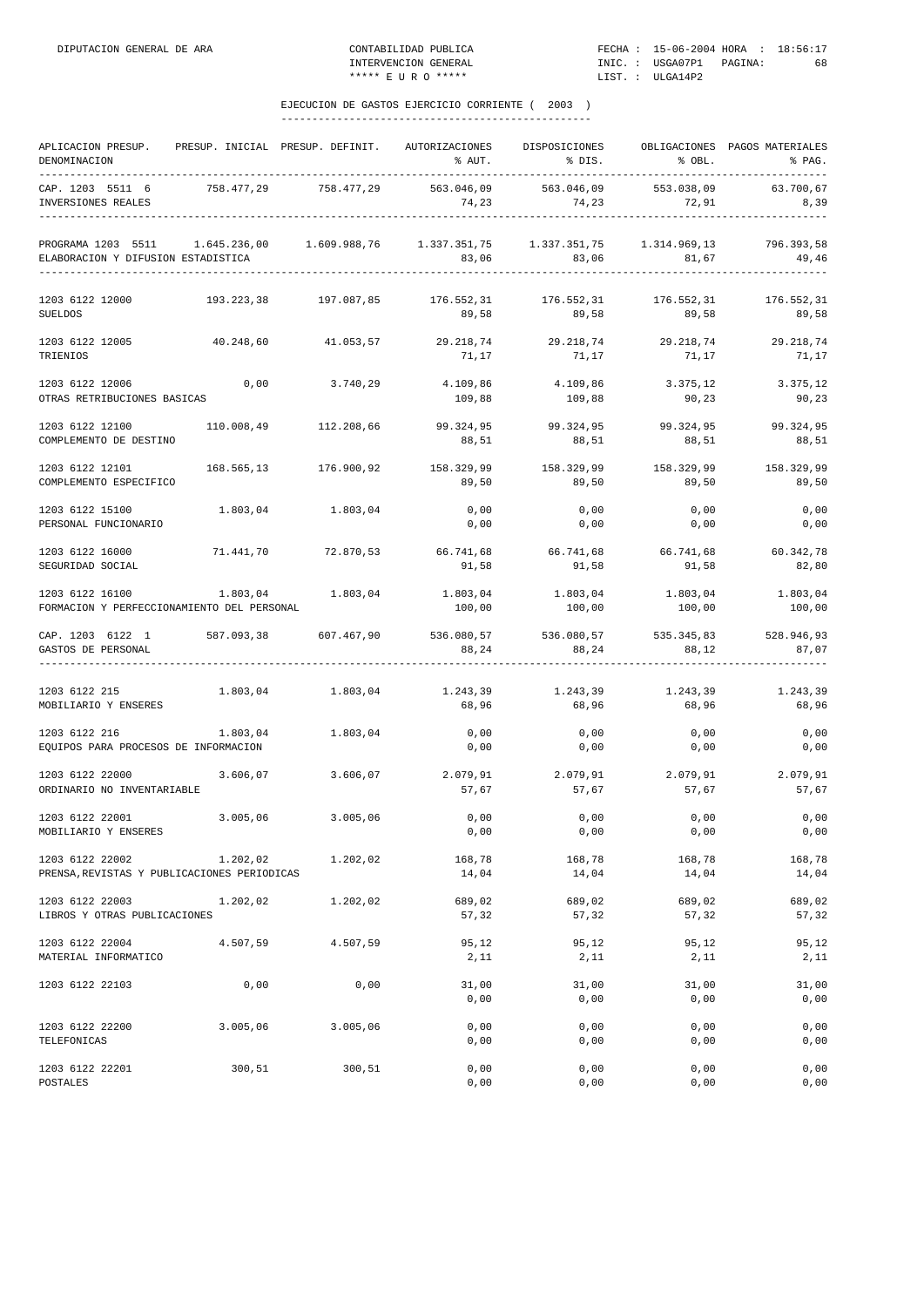| APLICACION PRESUP.<br>DENOMINACION                                                                                                                                                                                | PRESUP. INICIAL PRESUP. DEFINIT. AUTORIZACIONES |            | % AUT.               | DISPOSICIONES<br>% DIS.        | % OBL.               | OBLIGACIONES PAGOS MATERIALES<br>% PAG. |
|-------------------------------------------------------------------------------------------------------------------------------------------------------------------------------------------------------------------|-------------------------------------------------|------------|----------------------|--------------------------------|----------------------|-----------------------------------------|
| 1203 6122 22209<br>OTRAS                                                                                                                                                                                          | 300,51                                          | 300,51     | 0,00<br>0,00         | 0,00<br>0,00                   | 0,00<br>0,00         | 0,00<br>0,00                            |
| 1203 6122 223<br>TRANSPORTE                                                                                                                                                                                       | 901,52                                          | 901,52     | 602,53<br>66,83      | 602,53<br>66,83                | 602,53<br>66,83      | 602,53<br>66,83                         |
| 1203 6122 22500<br>TRIBUTOS                                                                                                                                                                                       | 0,00                                            | 0,00       | 63,42<br>0,00        | 63,42<br>0,00                  | 63,42<br>0,00        | 63,42<br>0,00                           |
| 1203 6122 22601<br>ATENCIONES PROTOCOLARIAS Y REPRESENTATIVAS                                                                                                                                                     | 4.207,08                                        | 4.207,08   | 4.207,08<br>100,00   | 4.207,08<br>100,00             | 4.207,08<br>100,00   | 3.564,08<br>84,71                       |
| 1203 6122 22602<br>GASTOS DE DIVULGACION Y PROMOCION(CULT., COMERC.Y CIENTI                                                                                                                                       | 3.005,06                                        | 3.005,06   | 1.400,00<br>46,58    | 1.400,00<br>46,58              | 1.400,00<br>46,58    | 1.400,00<br>46,58                       |
| 1203 6122 22605<br>REUNIONES Y CONFERENCIAS                                                                                                                                                                       | 4.207,08                                        | 4.207,08   | 1.356,58<br>32,24    | 1.356,58<br>32,24              | 1.356,58<br>32,24    | 1.356,58<br>32,24                       |
| 1203 6122 22609<br>OTROS                                                                                                                                                                                          | 300,51                                          | 300,51     | 0,00<br>0,00         | 0,00<br>0,00                   | 0,00<br>0,00         | 0,00<br>0,00                            |
| 1203 6122 22701<br>TRABAJOS REALIZADOS POR OTRAS EMPRESAS.                                                                                                                                                        | 0,00                                            | 0,00       | 0,00<br>0,00         | 0,00<br>0,00                   | 0,00<br>0,00         | 0,00<br>0,00                            |
| 1203 6122 22706<br>ESTUDIOS Y TRABAJOS TECNICOS                                                                                                                                                                   | 204.344,11                                      | 123.875,26 | 137.322,80<br>110,85 | 137.322,80<br>110,85           | 131.884,82<br>106,46 | 131.884,82<br>106,46                    |
| 1203 6122 22709<br>OTROS                                                                                                                                                                                          | 12.621,25                                       | 5.621,25   | 770,58<br>13,70      | 770,58<br>13,70                | 770,58<br>13,70      | 770,58<br>13,70                         |
| 1203 6122 230<br><b>DIETAS</b>                                                                                                                                                                                    | 3.005,06                                        | 3.005,06   | 1.879,59<br>62,54    | 1.879,59<br>62,54              | 1.879,59<br>62,54    | 1.879,59<br>62,54                       |
| 1203 6122 231<br>LOCOMOCION                                                                                                                                                                                       | 3.005,06                                        | 3.005,06   | 1.819,67<br>60,55    | 1.819,67<br>60,55              | 1.819,67<br>60,55    | 1.819,67<br>60,55                       |
| CAP. 1203 6122 2<br>GASTOS EN BIENES CORRIENTES Y SERVICIOS                                                                                                                                                       | 256.331,65 168.862,80                           |            | 91,03                | 153.729,47 153.729,47<br>91,03 | 148.291,49<br>87,81  | 147.648,49<br>87,43                     |
| 1203 6122 44900<br>CONVENIOS COLABORACION UNIVERSIDAD DE ZARAGOZA                                                                                                                                                 | 90.151,82                                       | 90.151,82  | 0,00<br>0,00         | 0,00<br>0,00                   | 0,00<br>0,00         | 0,00<br>0,00                            |
| 1203 6122 46900<br>FOMENTO DEL DESARROLLO LOCAL                                                                                                                                                                   | 150.253,03 150.253,03                           |            | 12.000,00<br>7,98    | 12.000,00<br>7,98              | 12.000,00<br>7,98    | 12.000,00<br>7,98                       |
| 1203 6122 47900<br>APOYO A EMPRESAS DE INTERES GENERAL                                                                                                                                                            | 360.607,26                                      | 110.607,26 | 21.570,43<br>19,50   | 21.570.43<br>19,50             | 19,50                | 21.570,43 16.031,66<br>14,49            |
| 1203 6122 47901<br>TRANSFERENCIAS CORRIENTES                                                                                                                                                                      | 0,00                                            | 0,00       | 18.030,36<br>0,00    | 0,00<br>0,00                   | 0,00<br>0,00         | 0,00<br>0,00                            |
| $1203\ 6122\ 48900 \hskip 1.8cm 522.850\ 83 \hskip 1.8cm 749.802\ 76 \hskip 1.8cm 693.600\ 00 \hskip 1.8cm 693.600\ 00 \hskip 1.8cm 693.600\ 00 \hskip 1.8cm 693.600\ 00$<br>APOYO A ENTIDADES DE INTERES GENERAL |                                                 |            | 92,50                | 92,50                          | 92,50                | 91,70                                   |
| CAP. 1203 6122 4 1.123.862,94 1.100.814,87 745.200,79 727.170,43<br>TRANSFERENCIAS CORRIENTES                                                                                                                     |                                                 |            | 67,69                | 66,05                          | 727.170,43<br>66,05  | 715.631,66<br>65,00                     |
| 1203 6122 76200<br>TRANSFERENCIAS DE CAPITAL INFRAESTRUCTUR                                                                                                                                                       | 0,00                                            | 0,00       | 0,00<br>0,00         | 0,00<br>0,00                   | 0,00<br>0,00         | 0,00<br>0,00                            |
| 1203 6122 76201<br>P. CUATRIENAL INFR. IMPLANTAC. INDUSTRIAS                                                                                                                                                      | 0,00                                            | 0,00       | 0,00<br>0,00         | 0,00<br>0,00                   | 0,00<br>0,00         | 0,00<br>0,00                            |
| 1203 6122 76900 2.404.048,42 2.866.316,08 2.866.316,08 2.866.316,08 2.565.531,24 1.815.763,08<br>TRANSFERENCIAS DE CAPITAL INFRAESTRUCTURAS                                                                       |                                                 |            | 100,00               | 100,00                         | 89,50                | 63,34                                   |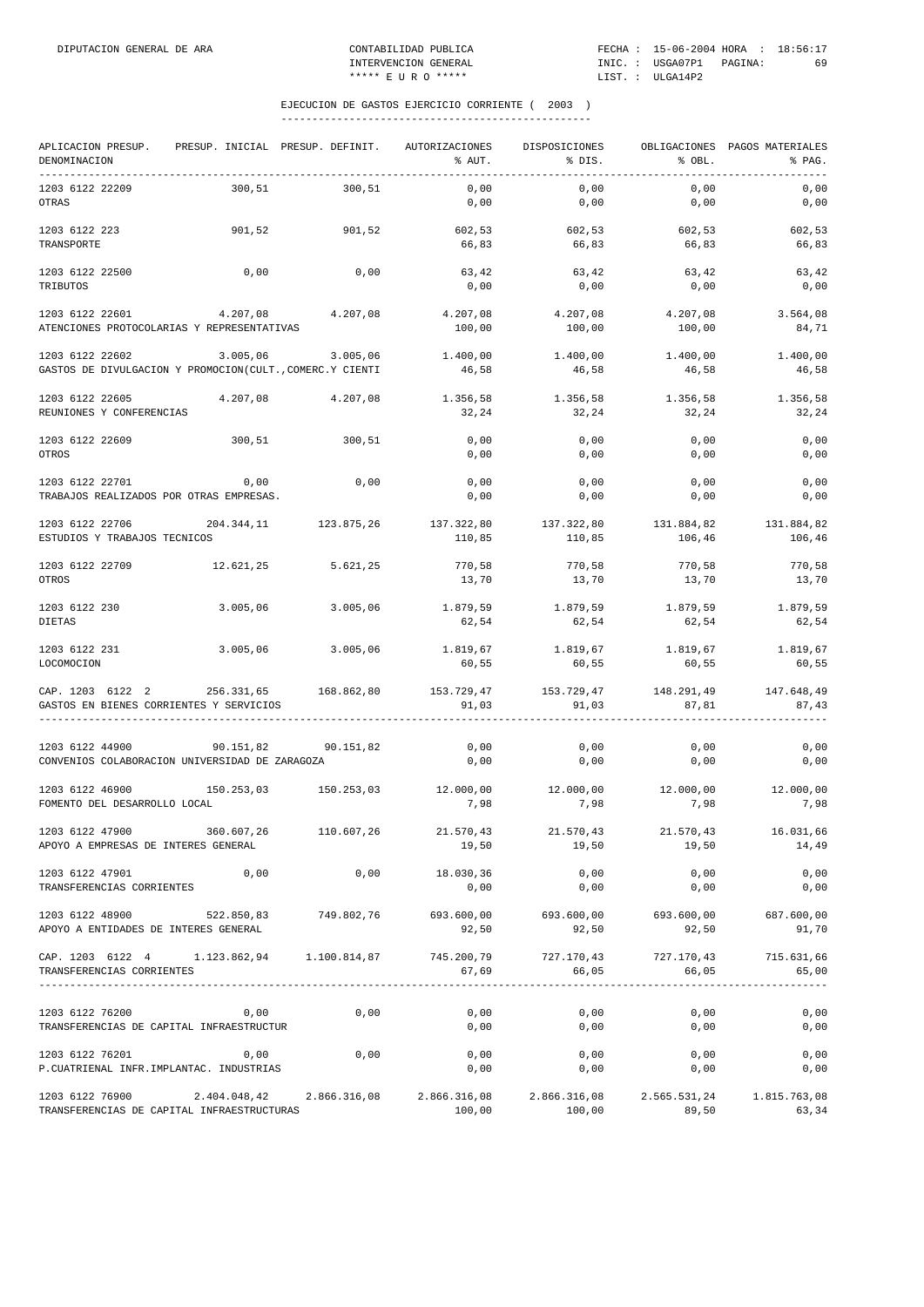| APLICACION PRESUP.<br>DENOMINACION                                       |                             | PRESUP. INICIAL PRESUP. DEFINIT. | AUTORIZACIONES<br>% AUT. | DISPOSICIONES<br>% DIS. | % OBL.                | OBLIGACIONES PAGOS MATERIALES<br>% PAG. |
|--------------------------------------------------------------------------|-----------------------------|----------------------------------|--------------------------|-------------------------|-----------------------|-----------------------------------------|
| 1203 6122 77200<br>APOYO A EMPRESAS ARAGONESAS                           | 0,00                        | 0,00                             | 0,00<br>0,00             | 0,00<br>0,00            | 0,00<br>0,00          | 0,00<br>0,00                            |
| 1203 6122 77201<br>APOYO A EMPRESAS ARAGONESAS                           | 0,00                        | 0,00                             | 0,00<br>0,00             | 0,00<br>0,00            | 0,00<br>0,00          | 0,00<br>0,00                            |
| 1203 6122 77900<br>APOYO A EMPRESAS ARAGONESAS                           | 12.621.254,19               | 11.768.953,12                    | 6.963.666,07<br>59,16    | 6.963.666,07<br>59,16   | 2.797.627,28<br>23,77 | 2.208.243,24<br>18,76                   |
| 1203 6122 77970<br>INUNDACIONES 2003                                     | 0,00                        | 770.000,00                       | 770.000,00<br>100,00     | 770.000,00<br>100,00    | 14.543,66<br>1,88     | 0,00<br>0,00                            |
| 1203 6122 78970<br>INUNDACIONES 2003                                     | 0,00                        | 330.000,00                       | 330.000,00<br>100,00     | 330.000,00<br>100,00    | 122.823,42<br>37,21   | 0,00<br>0,00                            |
| CAP. 1203 6122 7<br>TRANSFERENCIAS DE CAPITAL                            | 15.025.302,61 15.735.269,20 |                                  | 10.929.982,15<br>69,46   | 10.929.982,15<br>69,46  | 5.500.525,60<br>34,95 | 4.024.006,32<br>25,57                   |
| 1203 6122 819<br>COMPRA DE ACCIONES Y PARTICIPACIONES DEL SECTOR PÚBLICO | 2.803.036,31                | 1.018.000,00                     | 0,00<br>0,00             | 0,00<br>0,00            | 0,00<br>0,00          | 0,00<br>0,00                            |
| 1203 6122 829<br>COMPRA DE ACCIONES Y PARTICIPACIONES SEC                | 0,00                        | 375.069,72                       | 375.069,72<br>100,00     | 375.069,72<br>100,00    | 375.069,72<br>100,00  | 0,00<br>0,00                            |
| 1203 6122 870<br>APORTACIONES PATRIMONIALES                              | 450.759,08                  | 2.250.759,08                     | 1.950.253,03<br>86,64    | 1.950.253,03<br>86,64   | 1.950.253,03<br>86,64 | 1.950.253,03<br>86,64                   |
| CAP. 1203 6122 8<br>ACTIVOS FINANCIEROS                                  |                             | 3.253.795,39 3.643.828,80        | 2.325.322,75<br>63,81    | 2.325.322,75<br>63,81   | 2.325.322,75<br>63,81 | 1.950.253,03<br>53,52                   |
| PROGRAMA 1203 6122<br>PROMOCION Y DESARROLLO ECONOMICO                   | 20.246.385,97               | 21.256.243,57                    | 14.690.315,73<br>69,11   | 14.672.285,37<br>69,02  | 9.236.656,10<br>43,45 | 7.366.486,43<br>34,65                   |
| 1203 6125 77200<br>APOYO A EMPRESAS ARAGONESAS                           | 0,00                        | 0,00                             | 0,00<br>0,00             | 0,00<br>0,00            | 0,00<br>0,00          | 0,00<br>0,00                            |
| CAP. 1203 6125 7<br>TRANSFERENCIAS DE CAPITAL                            | 0,00                        | 0,00                             | 0,00<br>0,00             | 0,00<br>0,00            | 0,00<br>0,00          | 0,00<br>0,00                            |
| PROGRAMA 1203 6125<br>FONDO INTRATERRITORIAL DE SOLIDARIDAD.             | 0,00                        | 0,00                             | 0,00<br>0,00             | 0,00<br>0,00            | 0,00<br>0,00          | 0,00<br>0,00                            |
| 1203 6152 12000<br><b>SUELDOS</b>                                        | 193.223,38                  | 197.087,85                       | 197.087,85<br>100,00     | 197.087,85<br>100,00    | 191.407,38<br>97,11   | 191.407,38<br>97,11                     |
| 1203 6152 12005<br>TRIENIOS                                              | 46.641,28                   | 47.574,11                        | 47.574,11<br>100,00      | 47.574,11<br>100,00     | 30.827,97<br>64,79    | 30.827,97<br>64,79                      |
| 1203 6152 12006<br>OTRAS RETRIBUCIONES BASICAS                           | 0,00                        | 3.750,12                         | 3.750,12<br>100,00       | 3.750,12<br>100,00      | 3.504, 16<br>93,44    | 3.504,16<br>93,44                       |
| 1203 6152 12100<br>COMPLEMENTO DE DESTINO                                | 110.297,79                  | 112.503,75                       | 112.503,75<br>100,00     | 112.503,75<br>100,00    | 105.198,90<br>93,50   | 105.198,90<br>93,50                     |
| 1203 6152 12101<br>COMPLEMENTO ESPECIFICO                                | 154.623,03                  | 162.546,71                       | 162.546,71<br>100,00     | 162.546,71<br>100,00    | 154.035,46<br>94,76   | 154.035,46<br>94,76                     |
| 1203 6152 15100<br>PERSONAL FUNCIONARIO                                  | 1.803,04                    | 1.803,04                         | 1.803,04<br>100,00       | 1.803,04<br>100,00      | 0,00<br>0,00          | 0,00<br>0,00                            |
| 1203 6152 16000<br>SEGURIDAD SOCIAL                                      | 87.268,13                   | 89.013,49                        | 89.013,49<br>100,00      | 89.013,49<br>100,00     | 88.228,61<br>99,11    | 79.634,03<br>89,46                      |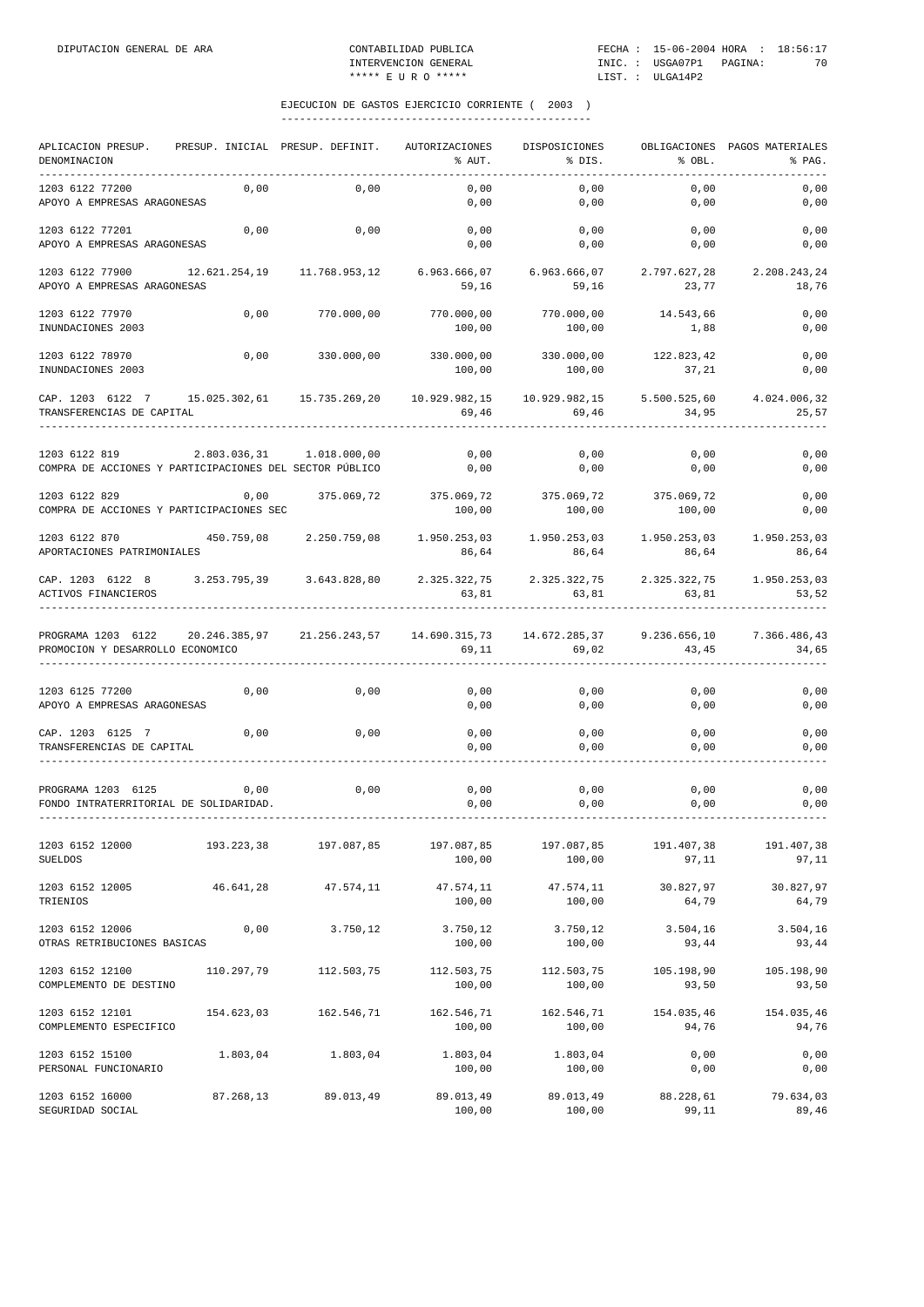| APLICACION PRESUP. PRESUP. INICIAL PRESUP. DEFINIT. AUTORIZACIONES DISPOSICIONES OBLIGACIONES PAGOS MATERIALES<br>DENOMINACION |                                                        |                   | % AUT.                                                 | % DIS.                      | % OBL.               | % PAG.               |
|--------------------------------------------------------------------------------------------------------------------------------|--------------------------------------------------------|-------------------|--------------------------------------------------------|-----------------------------|----------------------|----------------------|
| 1203 6152 16100<br>FORMACION Y PERFECCIONAMIENTO DEL PERSONAL                                                                  |                                                        | 3.005,07 3.005,07 | 68,00                                                  | 2.043,47 2.043,47<br>68,00  | 2.043,47<br>68,00    | 2.043,47<br>68,00    |
| CAP. 1203 6152 1<br>GASTOS DE PERSONAL                                                                                         | 596.861,72 617.284,14 616.322,54 616.322,54 575.245,95 |                   | 99,84                                                  | 99,84                       | 93,18                | 566.651,37<br>91.79  |
| 1203 6152 202<br>EDIFICIOS Y OTRAS CONSTRUCCIONES                                                                              | 0,00                                                   | 0,00              | 0,00<br>0,00                                           | 0,00<br>0, 00               | 0,00<br>0,00         | 0,00<br>0,00         |
| 1203 6152 215<br>MOBILIARIO Y ENSERES                                                                                          |                                                        |                   | 14.424,29 4.424,29 2.657,65 2.657,65 2.657,65<br>60,06 | 60,06                       | 60,06                | 2.657,65<br>60,06    |
| 1203 6152 216<br>EQUIPOS PARA PROCESOS DE INFORMACION                                                                          | 3.005,06                                               | 3.005,06          | 0,00<br>0,00                                           | 0,00<br>0,00                | 0,00<br>0,00         | 0,00<br>0,00         |
| 1203 6152 22000<br>ORDINARIO NO INVENTARIABLE                                                                                  |                                                        | 5.409,11 5.409,11 | 3.438,20 3.438,20<br>63,56                             | 63,56                       | 3.438,20<br>63,56    | 3.438,20<br>63,56    |
| 1203 6152 22001<br>MOBILIARIO Y ENSERES                                                                                        | 4.207,08                                               | 4.207,08          | 201,35<br>4,78                                         | 201,35<br>4,78              | 201,35<br>4,78       | 201,35<br>4,78       |
| $1203$ 6152 22002 $7.212,15$ 5.737,45 2.261,01 2.261,01 2.261,01<br>PRENSA, REVISTAS Y PUBLICACIONES PERIODICAS                |                                                        |                   | 39,40                                                  | 39,40                       | 39,40                | 2.233,72<br>38,93    |
| 1203 6152 22003 2.404,05<br>LIBROS Y OTRAS PUBLICACIONES                                                                       |                                                        | 2.404,05          | 780,61<br>32,47                                        | 780,61<br>32,47             | 780,61<br>32,47      | 780,61<br>32,47      |
| 1203 6152 22004<br>MATERIAL INFORMATICO                                                                                        | 4.808,10                                               | 4.808,10          | 631,04<br>13,12                                        | 631,04<br>13,12             | 631,04<br>13,12      | 631,04<br>13,12      |
| 1203 6152 22109<br>OTROS SUMINISTROS. SUMINISTROS                                                                              | 0,00                                                   | 0,00              | 8,70<br>0,00                                           | 8,70<br>0,00                | 8,70<br>0,00         | 8,70<br>0,00         |
| 1203 6152 22200<br>TELEFONICAS                                                                                                 | 300,51                                                 | 300,51            | 0,00<br>0,00                                           | 0,00<br>0,00                | 0,00<br>0,00         | 0,00<br>0,00         |
| 1203 6152 22201<br>POSTALES                                                                                                    | 300,51                                                 | 300,51            | 4,21<br>1,40                                           | 4,21<br>1,40                | 4,21<br>1,40         | 4,21<br>1,40         |
| 1203 6152 22209<br>OTRAS                                                                                                       | 1.502, 53                                              | 1.502,53          | 74,59<br>4,96                                          | 74,59<br>4,96               | 74,59<br>4,96        | 74,59<br>4,96        |
| 1203 6152 223<br>TRANSPORTE                                                                                                    | 901,52                                                 | 901,52            | 200,19                                                 | 1.804,77 1.804,77<br>200,19 | 1.804,77<br>200,19   | 1.804,77<br>200, 19  |
| 1203 6152 22403<br>PRIMAS DE SEGUROS                                                                                           | 0,00                                                   | 0,00              | 295,50<br>0,00                                         | 295,50<br>0,00              | 295,50<br>0,00       | 295,50<br>0,00       |
| 1203 6152 22601<br>ATENCIONES PROTOCOLARIAS Y REPRESENTATIVAS                                                                  | 3.005,06                                               | 3.005,06          | 3.004,94<br>99,99                                      | 3.004,94<br>99,99           | 3.004,94<br>99,99    | 2.841,94<br>94,57    |
| 1203 6152 22602<br>GASTOS DE DIVULGACION Y PROMOCION(CULT., COMERC.Y CIENTI                                                    | 24.040,48                                              | 19.040,48         | 18.980,21<br>99,68                                     | 18.980,21<br>99,68          | 18.980,21<br>99,68   | 18.980,21<br>99,68   |
| 1203 6152 22605<br>REUNIONES Y CONFERENCIAS                                                                                    | 24.040,48                                              | 19.040,48         | 13.916,70<br>73,09                                     | 13.916,70<br>73,09          | 13.916,70<br>73,09   | 13.916,70<br>73,09   |
| 1203 6152 22706<br>ESTUDIOS Y TRABAJOS TECNICOS                                                                                | 121.404,45                                             | 91.997,84         | 108.477,97<br>117,91                                   | 108.477,97<br>117,91        | 108.477,08<br>117,91 | 108.477,08<br>117,91 |
| 1203 6152 22709<br>OTROS                                                                                                       | 114.192,29                                             | 51.317,77         | 32.049,03<br>62,45                                     | 32.049,03<br>62,45          | 32.049,03<br>62,45   | 32.049,03<br>62,45   |
| 1203 6152 230<br>DIETAS                                                                                                        | 12.020,24                                              | 7.020,24          | 8.065,15<br>114,88                                     | 8.065,15<br>114,88          | 8.065,15<br>114,88   | 7.906,79<br>112,62   |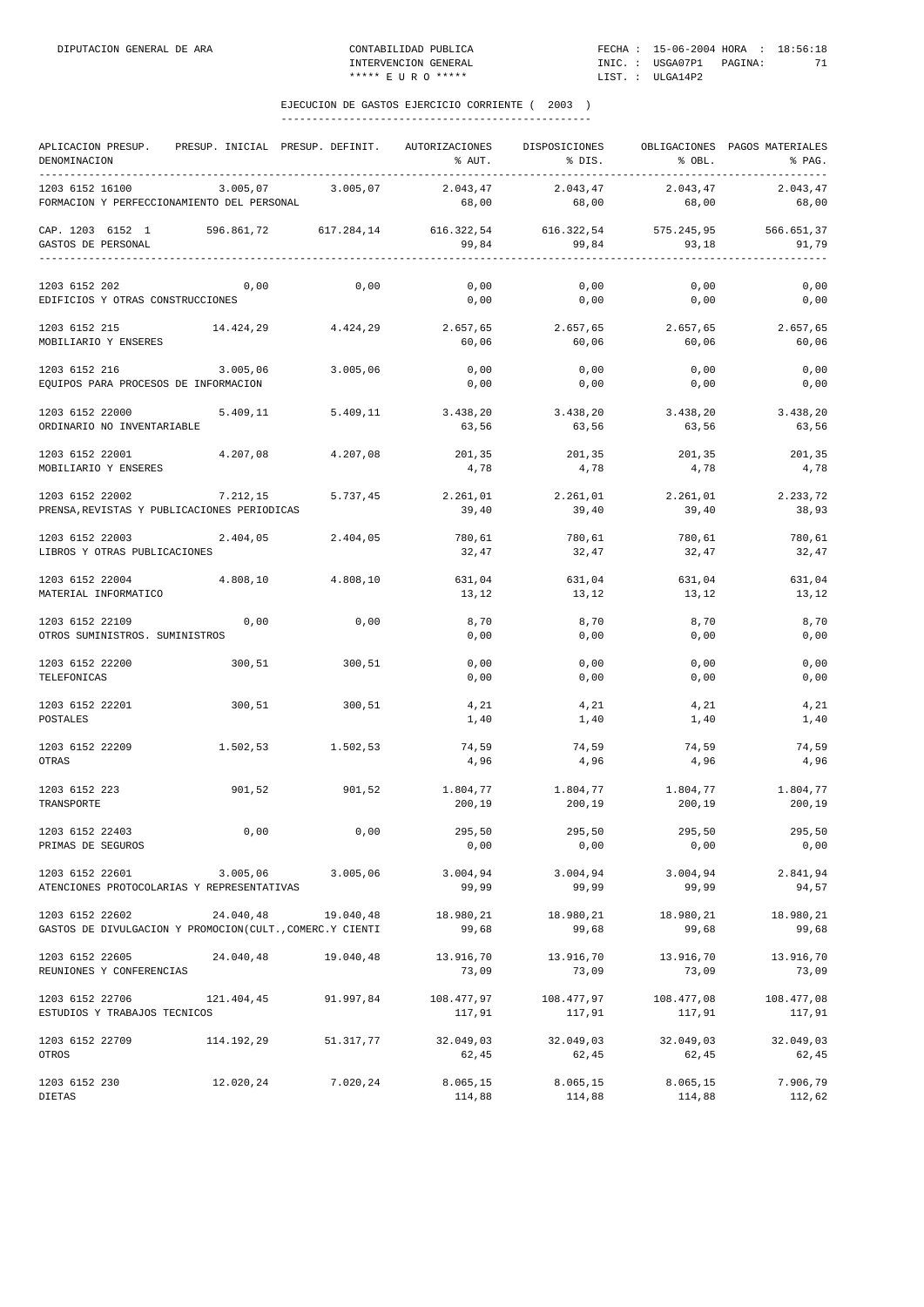| APLICACION PRESUP.<br>DENOMINACION<br>-----------                                                                                              |              | PRESUP. INICIAL PRESUP. DEFINIT. | AUTORIZACIONES<br>% AUT.                               | DISPOSICIONES<br>% DIS. | % OBL.                     | OBLIGACIONES PAGOS MATERIALES<br>% PAG. |
|------------------------------------------------------------------------------------------------------------------------------------------------|--------------|----------------------------------|--------------------------------------------------------|-------------------------|----------------------------|-----------------------------------------|
| 1203 6152 231<br>LOCOMOCION                                                                                                                    | 15.025,30    | 10.025,30                        | 8.204,11<br>81,83                                      | 8.204,11<br>81,83       | 8.204,11<br>81,83          | 7.886,84<br>78,66                       |
| $\verb CAP. 1203 6152 2 358.203, 21 234.447, 38 204.855, 74 204.855, 74 204.854, 85$<br>GASTOS EN BIENES CORRIENTES Y SERVICIOS                |              |                                  | 87,37                                                  | 87,37                   | 87,37                      | 204.188,93<br>87,09                     |
| 1203 6152 40900 30.050,61<br>CONVENIO DGA-MINISTERIO DE DEFENSA                                                                                |              | 30.050,61                        | 27.046,00<br>90,00                                     | 27.046,00<br>90,00      | 27.046,00<br>90,00         | 27.046,00<br>90,00                      |
| 1203 6152 44000 0,00<br>TRANSF.EMPRESAS Y ENTES PUBL. COFIN. U.E                                                                               |              |                                  | 705.000,00 345.739,87 345.739,87 345.739,87<br>49,04   | 49,04                   | 49,04                      | 345.739,87<br>49,04                     |
| 1203 6152 48000<br>PROGRAMAS U.E.                                                                                                              |              | 2.343.947,21 1.626.926,97        | 688.177,48<br>42,29                                    | 688.177,48<br>42,29     | 687.145,91<br>42,23        | 148.771,46<br>9,14                      |
| CAP. 1203 6152 4 2.373.997,82 2.361.977,58 1.060.963,35 1.060.963,35 1.059.931,78<br>TRANSFERENCIAS CORRIENTES                                 |              |                                  | 44,91                                                  | 44,91                   | 44,87                      | 521.557,33<br>22,08                     |
| 1203 6152 695<br>MOBILIARIO Y ENSERES                                                                                                          |              | 9.015,18 9.015,18 7.458,28       | 82,73                                                  | 7.458,28<br>82,73       | 7.458,26<br>82,73          | 7.458,26<br>82,73                       |
| 1203 6152 696<br>EQUIPOS PARA PROCESOS DE INFORMACION                                                                                          | 24.040,48    | 24.040,48                        | 4.707,97<br>19,58                                      | 19,58                   | 4.707.97 4.707.97<br>19,58 | 4.707,97<br>19,58                       |
| CAP. 1203 6152 6 33.055,66<br>INVERSIONES REALES                                                                                               |              |                                  | 33.055,66 12.166,25 12.166,25 12.166,23<br>36,80       | 36,80                   | 36,80                      | 12.166,23<br>36,80                      |
| 1203 6152 76900 1.292.176,02 152.136,75 150.536,75 150.536,75 103.631,63<br>SUBV. CC.LL.                                                       |              |                                  | 98,94                                                  | 98,94                   | 68,11                      | 0,00<br>0,00                            |
| 1203 6152 77900<br>SUBV. A EMPRESAS PRIVADAS                                                                                                   | 36.060,73    | 0,00                             | 0,00<br>0,00                                           | 0,00<br>0,00            | 0,00<br>0,00               | 0,00<br>0,00                            |
| 1203 6152 78900<br>A FAMILIAS E INSTITUCIONES SIN FINES DE LUCRO                                                                               |              |                                  | 420.708,47 1.596.808,47 897.399,07 897.399,07<br>56,19 | 56,19                   | 579.050,39<br>36,26        | 0,00<br>0,00                            |
| CAP. 1203 6152 7 1.748.945,22 1.748.945,22 1.047.935,82 1.047.935,82 682.682,02<br>TRANSFERENCIAS DE CAPITAL                                   |              |                                  | 59,91                                                  | 59, 91                  | 39,03                      | 0,00<br>0,00                            |
| PROGRAMA 1203 6152 5.111.063,63 4.995.709,98 2.942.243,70 2.942.243,70 2.534.880,83 1.304.563,86<br>ACTUACIONES RELATIVAS A PROGRAMAS EUROPEOS |              |                                  | 58,89                                                  | 58,89                   | 50,74                      | 26,11                                   |
| 1204 6312 12000<br><b>SUELDOS</b>                                                                                                              |              | 1.881.236,42 1.928.655,63        | 1.908.651,77<br>98,96                                  | 1.908.651,77<br>98,96   | 1.320.424,37<br>68,46      | 1.320.424,37<br>68,46                   |
| 1204 6312 12005<br>TRIENIOS                                                                                                                    | 354.927,30   | 363.684,85                       | 385.994,31<br>106,13                                   | 385.994,31<br>106,13    | 247.361,20<br>68,01        | 247.361,20<br>68,01                     |
| 1204 6312 12006<br>OTRAS RETRIBUCIONES BASICAS                                                                                                 | 0,00         | 36.191,09                        | 36.191,08<br>99,99                                     | 36.191,08<br>99,99      | 25.814,68<br>71,32         | 25.814,68<br>71,32                      |
| 1204 6312 12100 1.053.823,15<br>COMPLEMENTO DE DESTINO                                                                                         |              | 1.087.135,42                     | 1.085.844,02<br>99,88                                  | 1.085.844,02<br>99,88   | 748.347,52<br>68,83        | 748.347,52<br>68,83                     |
| 1204 6312 12101<br>COMPLEMENTO ESPECIFICO                                                                                                      | 1.562.506,99 | 1.659.352,53                     | 1.658.338,34<br>99,93                                  | 1.658.338,34<br>99,93   | 1.149.363,29<br>69,26      | 1.149.363,29<br>69,26                   |
| 1204 6312 12109<br>OTRAS                                                                                                                       | 12.604,47    | 12.856,56                        | 12.856,56<br>100,00                                    | 12.856,56<br>100,00     | 8.074, 27<br>62,80         | 8.074,27<br>62,80                       |
| 1204 6312 13000<br>SALARIO BASE                                                                                                                | 58.717,92    | 60.890,48                        | 60.890,48<br>100,00                                    | 60.890,48<br>100,00     | 59.811,60<br>98,22         | 59.811,60<br>98,22                      |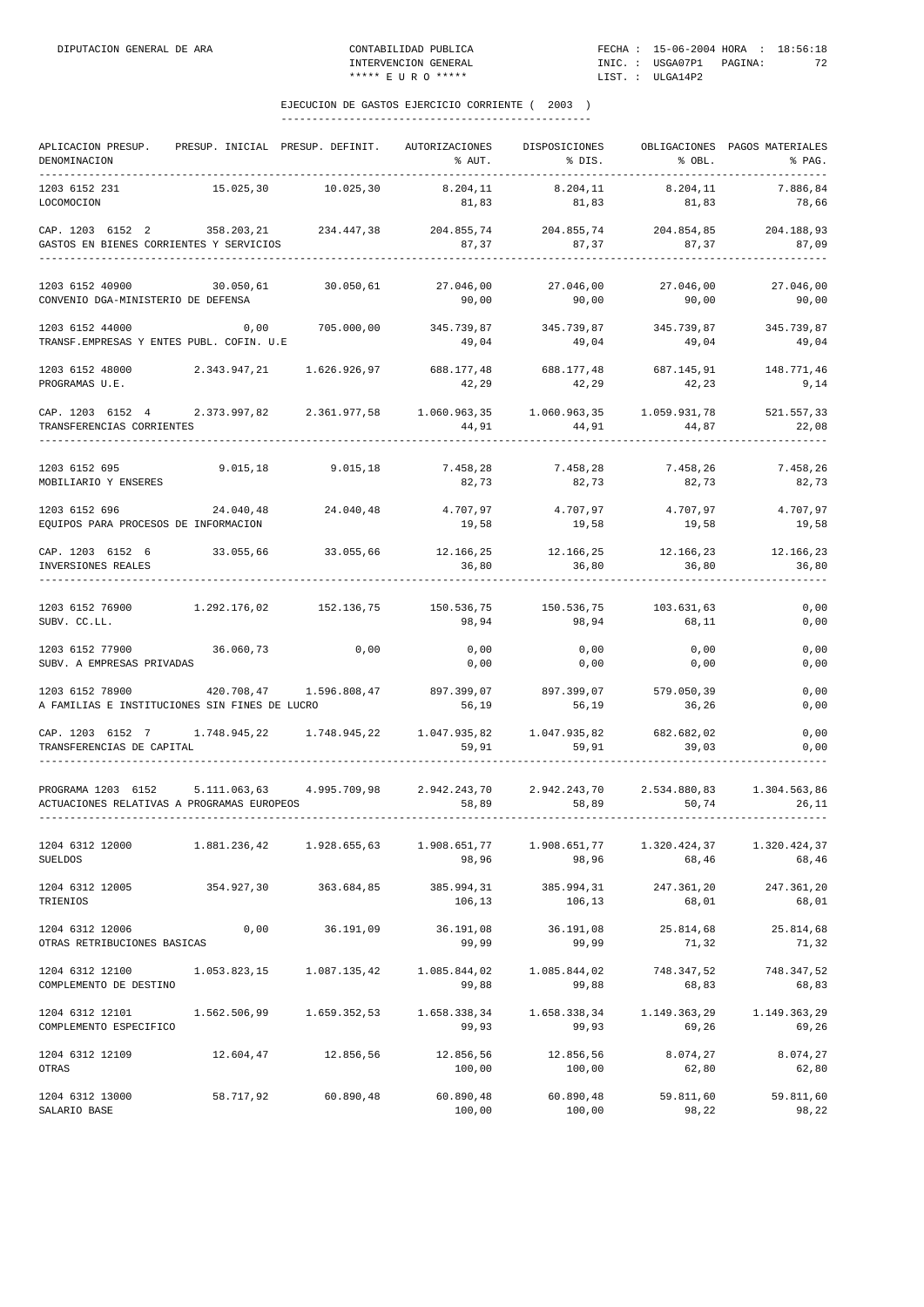| APLICACION PRESUP.<br>DENOMINACION                               | PRESUP. INICIAL PRESUP. DEFINIT. |            | AUTORIZACIONES<br>% AUT. | DISPOSICIONES<br>% DIS.                                   | % OBL.              | OBLIGACIONES PAGOS MATERIALES<br>% PAG. |
|------------------------------------------------------------------|----------------------------------|------------|--------------------------|-----------------------------------------------------------|---------------------|-----------------------------------------|
| 1204 6312 13001<br>ANTIGUEDAD                                    | 6.573,84                         | 6.817,07   | 6.828,71<br>100,17       | 6.828,71<br>100,17                                        | 6.689, 38<br>98,12  | 6.689,38<br>98,12                       |
| 1204 6312 13002<br>PAGAS EXTRAS                                  | 10.881,96                        | 11.284,59  | 11.286,53<br>100,01      | 11.286,53<br>100,01                                       | 11.086,54<br>98,24  | 11.086,54<br>98,24                      |
| 1204 6312 13003<br>OTRAS REMUNERACIONES                          | 10.229,45                        | 10.607,94  | 10.594,36<br>99,87       | 10.594,36<br>99,87                                        | 7.007,81<br>66,06   | 7.007,81<br>66,06                       |
| 1204 6312 15100<br>PERSONAL FUNCIONARIO                          | 13.350,35                        | 10.129,98  | 10.129,98<br>100,00      | 10.129,98<br>100,00                                       | 600,00<br>5,92      | 600,00<br>5,92                          |
| 1204 6312 16000<br>SEGURIDAD SOCIAL                              | 882.649,49                       | 900.302,48 | 883.774,65<br>98,16      | 883.774,65<br>98,16                                       | 515.503,19<br>57,25 | 463.286,67<br>51,45                     |
| 1204 6312 16100<br>FORMACION Y PERFECCIONAMIENTO DEL PERSONAL    | 1.803,04                         | 1.803,04   | 180,00<br>9,98           | 180,00<br>9,98                                            | 180,00<br>9,98      | 0,00<br>0,00                            |
| 1204 6312 16109<br>OTROS- GASTOS SOCIALES FUNCS Y P. LABOR       | 0,00                             | 0,00       | 0,00                     | 16.527,83 16.527,83 16.527,83<br>0,00                     | 0,00                | 16.527,83<br>0,00                       |
| CAP. 1204 6312 1 5.849.304,38 6.089.711,66<br>GASTOS DE PERSONAL |                                  |            | 99,97                    | $6.088.088, 62$ $6.088.088, 62$ $4.116.791, 68$<br>99, 97 | 67,60               | 4.064.395,16<br>66,74                   |
| 1204 6312 202<br>ALQUILER DE EDIFICIOS Y OTRAS CONTRUCCIO        | 0,00                             | 61.063,44  | 0,00<br>0,00             | 0,00<br>0,00                                              | 0,00<br>0,00        | 0,00<br>0,00                            |
| 1204 6312 205<br>MOBILIARIO Y ENSERES                            | 0,00                             | 0,00       | 5.658,60<br>0,00         | 5.658,60<br>0,00                                          | 5.658,60<br>0,00    | 5.187,05<br>0,00                        |
| 1204 6312 212<br>EDIFICIOS Y OTRAS CONSTRUCCIONES                | 601,01                           | 601,01     | 389,46<br>64,80          | 389,46<br>64,80                                           | 389,46<br>64,80     | 389,46<br>64,80                         |
| 1204 6312 213<br>MAQUINARIA, INSTALACION Y UTILLAJE              | 0,00                             | 0,00       | 212,15<br>0,00           | 212,15<br>0,00                                            | 212,15<br>0,00      | 212,15<br>0,00                          |
| 1204 6312 215<br>MOBILIARIO Y ENSERES                            | 3.606,07                         | 3.606,07   | 4.060,98<br>112,61       | 4.060,98<br>112,61                                        | 4.060,98<br>112,61  | 3.868,20<br>107,26                      |
| 1204 6312 216<br>EQUIPOS PARA PROCESOS DE INFORMACION            | 601,01                           | 601,01     | 0,00<br>0,00             | 0,00<br>0,00                                              | 0,00<br>0,00        | 0,00<br>0,00                            |
| 1204 6312 22000<br>ORDINARIO NO INVENTARIABLE                    | 12.020,24                        | 8.020,24   | 12.398,57<br>154,59      | 12.398,57<br>154,59                                       | 12.398,57<br>154,59 | 12.398,57<br>154,59                     |
| 1204 6312 22001<br>MOBILIARIO Y ENSERES                          | 4.207,08                         | 4.207,08   | 2.350,73<br>55,87        | 2.350,73<br>55,87                                         | 2.350,73<br>55,87   | 2.350,73<br>55,87                       |
| 1204 6312 22002<br>PRENSA, REVISTAS Y PUBLICACIONES PERIODICAS   | 4.808,10                         | 4.808,10   | 4.721,72<br>98,20        | 4.721,72<br>98,20                                         | 4.721,72<br>98,20   | 4.721,72<br>98,20                       |
| 1204 6312 22003<br>LIBROS Y OTRAS PUBLICACIONES                  | 1.803,04                         | 1.803,04   | 2.012,04<br>111,59       | 2.012,04<br>111,59                                        | 2.012,04<br>111,59  | 1.655,73<br>91,82                       |
| 1204 6312 22004<br>MATERIAL INFORMATICO                          | 12.020,24                        | 8.020,24   | 0,00<br>0,00             | 0,00<br>0,00                                              | 0,00<br>0,00        | 0,00<br>0,00                            |
| 1204 6312 22109<br>OTROS SUMINISTROS                             | 601,01                           | 601,01     | $5,17$<br>0,86           | $5,17$<br>0,86                                            | 5,17<br>0,86        | 5,17<br>0,86                            |
| 1204 6312 22200<br>TELEFONICAS                                   | 18.030,36                        | 8.030,36   | 0,00<br>0,00             | 0,00<br>0,00                                              | 0,00<br>0,00        | 0,00<br>0,00                            |
| 1204 6312 22201<br>POSTALES.COMUNICACIONES                       | 0,00                             | 0,00       | 0,00<br>0,00             | 0,00<br>0,00                                              | 0,00<br>0,00        | 0,00<br>0,00                            |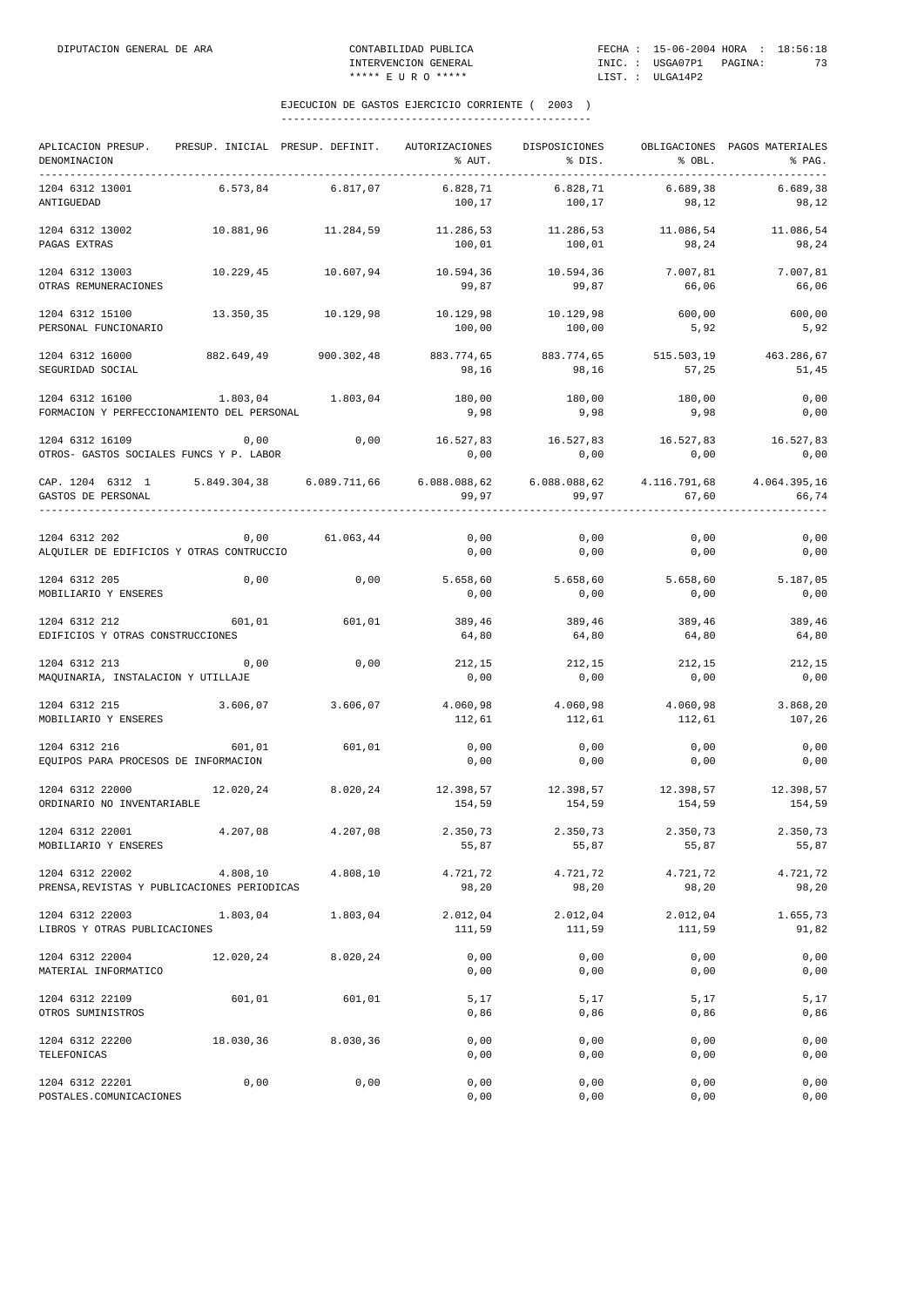| APLICACION PRESUP.<br>DENOMINACION                                                                                                                                                                                                    |              | PRESUP. INICIAL PRESUP. DEFINIT.                                           | AUTORIZACIONES<br>% AUT.    | DISPOSICIONES<br>% DIS.                                      | % OBL.              | OBLIGACIONES PAGOS MATERIALES<br>% PAG. |
|---------------------------------------------------------------------------------------------------------------------------------------------------------------------------------------------------------------------------------------|--------------|----------------------------------------------------------------------------|-----------------------------|--------------------------------------------------------------|---------------------|-----------------------------------------|
| 1204 6312 223<br>TRANSPORTE                                                                                                                                                                                                           | 6.010, 12    | 6.010,12                                                                   | 497,75<br>8,28              | 497,75<br>8,28                                               | 497.75<br>8,28      | 497,75<br>8,28                          |
| 1204 6312 22403<br>OTROS RIESGOS. PRIMAS DE SEGUROS                                                                                                                                                                                   | 0,00         | 0,00                                                                       | 266,72<br>0,00              | 266,72<br>0,00                                               | 266,72<br>0,00      | 266,72<br>0,00                          |
| 1204 6312 22601<br>ATENCIONES PROTOCOLARIAS Y REPRESENTATIVAS                                                                                                                                                                         | 901,52       | 901,52                                                                     | 900,97<br>99,93             | 900,97<br>99,93                                              | 900,97<br>99,93     | 479,97<br>53,24                         |
| 1204 6312 22609<br>OTROS GASTOS DIVERSOS                                                                                                                                                                                              | 0,00         | 0,00                                                                       | 16.368,00<br>0,00           | 16.368,00<br>0,00                                            | 16.368,00<br>0,00   | 14.508,00<br>0,00                       |
| 1204 6312 22706<br>ESTUDIOS Y TRABAJOS TECNICOS                                                                                                                                                                                       | 12.020,25    | 7.097,03                                                                   | 0,00<br>0,00                | 0,00<br>0,00                                                 | 0,00<br>0,00        | 0,00<br>0,00                            |
| 1204 6312 22709<br>OTROS                                                                                                                                                                                                              |              | 41.770,34 21.010,40                                                        | 48.948,22<br>232,97         | 48.948,22<br>232,97                                          | 48.948,22<br>232,97 | 48.948,22<br>232,97                     |
| 1204 6312 230<br>DIETAS                                                                                                                                                                                                               |              | $3.606,07$ $3.606,07$                                                      | 6.144,81 6.144,81<br>170,40 | 170,40                                                       | 6.144.81<br>170,40  | 5.712,00<br>158,39                      |
| 1204 6312 231<br>LOCOMOCION                                                                                                                                                                                                           | 5.409,11     | 5.409,11                                                                   | 6.493,68<br>120,05          | 6.493,68<br>120,05                                           | 6.493,68<br>120,05  | 6.333,95<br>117,09                      |
| 1204 6312 242<br>MATERIAL, SUMINISTROS Y OTROS                                                                                                                                                                                        | 100.000,00   | 100.000,00                                                                 | 27.296,40<br>27,29          | 27.296,40<br>27,29                                           | 27.296,39<br>27,29  | 27.296,39<br>27,29                      |
| 1204 6312 25100<br>GASTOS REALIZACION DE CURSOS                                                                                                                                                                                       | 0,00         | 0,00                                                                       | 2.043,10<br>0,00            | 2.043,10<br>0,00                                             | 2.043, 10<br>0,00   | 2.043, 10<br>0,00                       |
| $\verb CAP. 1204 6312 2 \hspace*{0.2in} 228.015,57 \hspace*{0.2in} 245.395,85 \hspace*{0.2in} 140.769,07 \hspace*{0.2in} 140.769,07 \hspace*{0.2in} 140.769,07 \hspace*{0.2in} 140.769,06$<br>GASTOS EN BIENES CORRIENTES Y SERVICIOS |              |                                                                            | 57,36                       | 57,36                                                        | 57,36               | 136.874,88<br>55,77                     |
| 1204 6312 696<br>EQUIPOS PARA PROCESOS DE INFORMACION                                                                                                                                                                                 |              | 25.525,44 25.525,44 5.469,84 5.469,84 5.469,84 5.469,84                    | 21,42                       | 21,42                                                        | 21,42               | 21,42                                   |
| CAP. 1204 6312 6<br>INVERSIONES REALES                                                                                                                                                                                                |              | 25.525,44 25.525,44                                                        | 21, 42                      | $5.469,84$ $5.469,84$ $5.469,84$ $5.469,84$<br>21,42         | 21,42               | 21,42                                   |
| PROGRAMA 1204 6312 6.102.845,39 6.360.632,95<br>CONTROL INTERNO Y CONTABILIDAD                                                                                                                                                        |              |                                                                            | 98,01                       | 6.234.327,53 6.234.327,53 4.263.030,58 4.206.739,88<br>98,01 | 67,02               | 66,13                                   |
| 1205 6311 12000<br><b>SUELDOS</b>                                                                                                                                                                                                     |              | $1.392.141,11$ $1.419.983,93$ $1.219.380,03$ $1.219.380,03$ $1.219.380,03$ |                             | 85,87 85,87 85,87 85,87 85,87                                |                     | 1.219.380,03                            |
| 1205 6311 12005<br>TRIENIOS                                                                                                                                                                                                           | 295.794,11   | 301.709,99                                                                 | 208.195,20<br>69,00         | 208.195,20<br>69,00                                          | 208.195,20<br>69,00 | 208.195,20<br>69,00                     |
| 1205 6311 12006<br>OTRAS RETRIBUCIONES BASICAS                                                                                                                                                                                        | 0,00         | 25.467,82                                                                  | 25.467,82<br>100,00         | 25.467,82<br>100,00                                          | 21.793,70<br>85,57  | 21.793,70<br>85,57                      |
| 1205 6311 12100<br>COMPLEMENTO DE DESTINO                                                                                                                                                                                             | 749.053,57   | 764.034,64                                                                 | 642.321,25<br>84,06         | 642.321,25<br>84,06                                          | 642.321,25<br>84,06 | 642.321,25<br>84,06                     |
| 1205 6311 12101<br>COMPLEMENTO ESPECIFICO                                                                                                                                                                                             | 1.072.662,67 | 1.128.312,18                                                               | 962.399,07<br>85,29         | 962.399,07<br>85,29                                          | 962.399,07<br>85,29 | 962.399,07<br>85,29                     |
| 1205 6311 13000<br>SALARIO BASE                                                                                                                                                                                                       | 44.130,96    | 45.763,81                                                                  | 46.200,78<br>100,95         | 46.200,78<br>100,95                                          | 46.200,78<br>100,95 | 46.200,78<br>100,95                     |
| 1205 6311 13001<br>ANTIGUEDAD                                                                                                                                                                                                         | 5.056,80     | 5.243,90                                                                   | 3.690,19<br>70,37           | 3.690,19<br>70,37                                            | 3.690,19<br>70,37   | 3.690,19<br>70,37                       |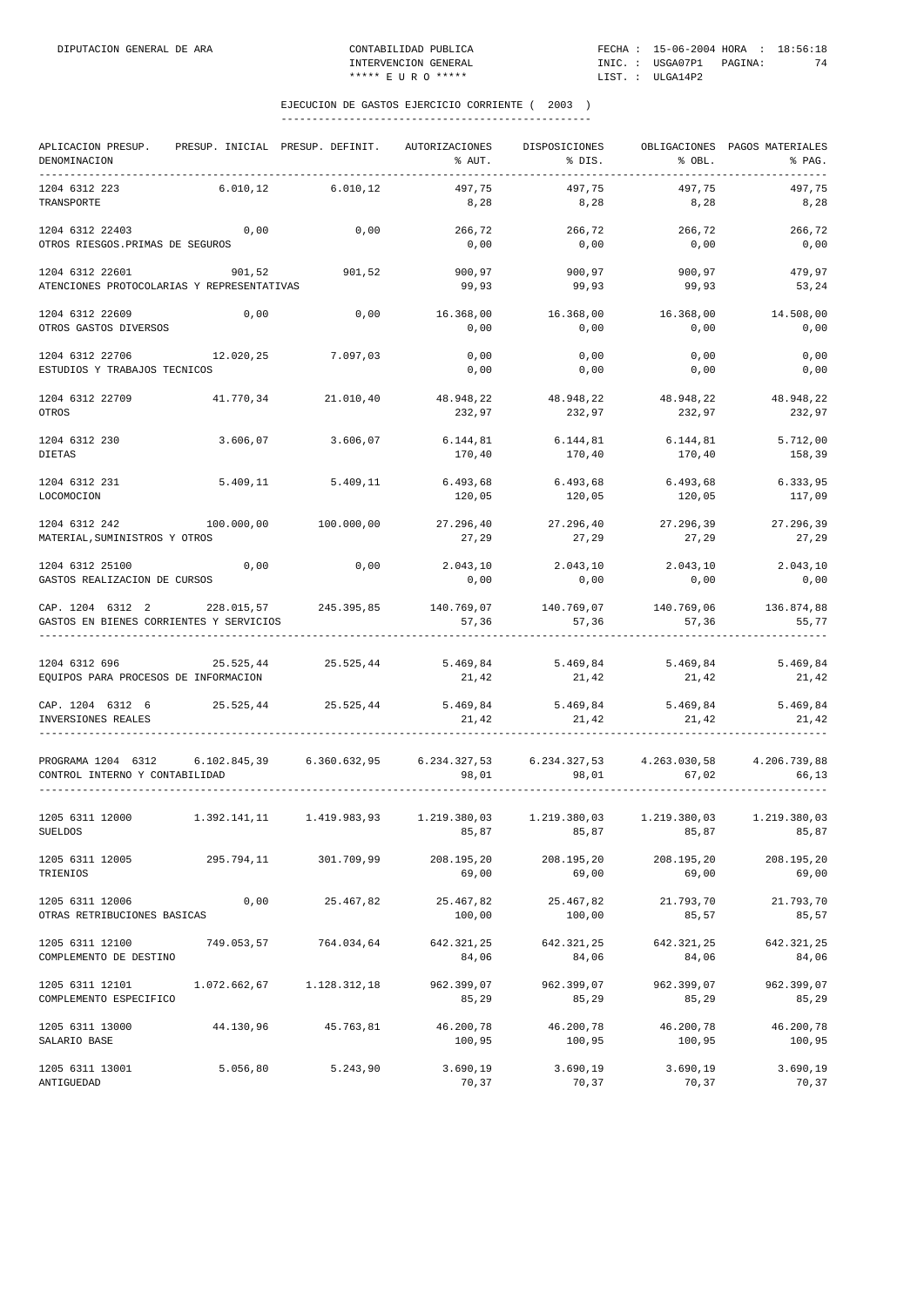| APLICACION PRESUP.<br>DENOMINACION                             |              | PRESUP. INICIAL PRESUP. DEFINIT. | AUTORIZACIONES<br>% AUT. | DISPOSICIONES<br>% DIS. | % OBL.                | OBLIGACIONES PAGOS MATERIALES<br>% PAG. |
|----------------------------------------------------------------|--------------|----------------------------------|--------------------------|-------------------------|-----------------------|-----------------------------------------|
| 1205 6311 13002<br>PAGAS EXTRAS                                | 8.197,96     | 8.501,28                         | 8.426,92<br>99,12        | 8.426,92<br>99,12       | 8.426,92<br>99,12     | 8.426,92<br>99,12                       |
| 1205 6311 13003<br>OTRAS REMUNERACIONES                        | 5.432,74     | 5.633,75                         | 556,85<br>9,88           | 556,85<br>9,88          | 556,85<br>9,88        | 556,85<br>9,88                          |
| 1205 6311 15100<br>PERSONAL FUNCIONARIO                        | 18.984,91    | 18.984,91                        | 3.002,54<br>15,81        | 3.002,54<br>15,81       | 3.002, 54<br>15,81    | 3.002, 54<br>15,81                      |
| 1205 6311 16000<br>SEGURIDAD SOCIAL                            | 458.870,74   | 468.048,15                       | 341.029,60<br>72,86      | 341.029,60<br>72,86     | 341.029,60<br>72,86   | 309.843,89<br>66,19                     |
| 1205 6311 16100<br>FORMACION Y PERFECCIONAMIENTO DEL PERSONAL  | 3.005,07     | 3.005,07                         | 2.862,00<br>95,23        | 2.862,00<br>95,23       | 2.862,00<br>95,23     | 2.862,00<br>95,23                       |
| CAP. 1205 6311 1<br>GASTOS DE PERSONAL                         | 4.053.330,64 | 4.194.689,43                     | 3.463.532,25<br>82,56    | 3.463.532,25<br>82,56   | 3.459.858,13<br>82,48 | 3.428.672,42<br>81,73                   |
| 1205 6311 202                                                  | 0,00         | 0,00                             | 0,00<br>0,00             | 0,00<br>0,00            | 0,00<br>0,00          | 0,00<br>0,00                            |
| 1205 6311 205<br>MOBILIARIO Y ENSERES                          | 2.000,00     | 2.000,00                         | 1.943,04<br>97,15        | 1.943,04<br>97,15       | 1.943,04<br>97,15     | 1.619,20<br>80,96                       |
| 1205 6311 206<br>EQUIPOS PARA PROCESO DE INFORMACION           | 0,00         | 0,00                             | 0,00<br>0,00             | 0,00<br>0,00            | 0,00<br>0,00          | 0,00<br>0,00                            |
| 1205 6311 212<br>EDIFICIOS Y OTRAS CONSTRUCCIONES              | 17.500,00    | 10.451,97                        | 22.207,90<br>212,47      | 22.207,90<br>212,47     | 17.227,16<br>164,82   | 16.683,90<br>159,62                     |
| 1205 6311 213<br>MAQUINARIA, INSTALACION Y UTILLAJE            | 7.500,00     | 7.500,00                         | 6.988,00<br>93,17        | 6.988,00<br>93,17       | 5.895,64<br>78,60     | 5.895,64<br>78,60                       |
| 1205 6311 215<br>MOBILIARIO Y ENSERES                          | 10.000,00    | 10.000,00                        | 10.238,97<br>102,38      | 10.238,97<br>102,38     | 10.238,97<br>102,38   | 10.143,27<br>101,43                     |
| 1205 6311 216<br>EQUIPOS PARA PROCESOS DE INFORMACION          | 1.500,00     | 1.500,00                         | 2.153,97<br>143,59       | 2.153,97<br>143,59      | 2.153,97<br>143,59    | 2.153,97<br>143,59                      |
| 1205 6311 22000<br>ORDINARIO NO INVENTARIABLE                  | 65.000,00    | 21.371,43                        | 28.499,47<br>133,35      | 28.499,47<br>133,35     | 28.499,47<br>133,35   | 28.392,81<br>132,85                     |
| 1205 6311 22001<br>MOBILIARIO Y ENSERES                        | 6.000,00     | 6.000,00                         | 4.787,02<br>79,78        | 4.787,02<br>79,78       | 4.787,02<br>79,78     | 4.679,34<br>77,98                       |
| 1205 6311 22002<br>PRENSA, REVISTAS Y PUBLICACIONES PERIODICAS | 12.000,00    | 12.000,00                        | 12.700,65<br>105,83      | 12.700,65<br>105,83     | 12.700,65<br>105,83   | 12.618,49<br>105,15                     |
| 1205 6311 22003<br>LIBROS Y OTRAS PUBLICACIONES                | 2.750,00     | 2.750,00                         | 1.530,14<br>55,64        | 1.530,14<br>55,64       | 1.530,14<br>55,64     | 1.446,94<br>52,61                       |
| 1205 6311 22004<br>MATERIAL INFORMATICO                        | 12.000,00    | 12.000,00                        | 13.164,84<br>109,70      | 13.164,84<br>109,70     | 13.164,84<br>109,70   | 13.164,84<br>109,70                     |
| 1205 6311 22100<br>ENERGIA ELECTRICA                           | 49.000,00    | 29.000,00                        | 43.821,64<br>151,10      | 43.821,64<br>151,10     | 43.821,64<br>151,10   | 43.821,64<br>151,10                     |
| 1205 6311 22101<br>AGUA                                        | 600,00       | 600,00                           | 573,03<br>95,50          | 573,03<br>95,50         | 573,03<br>95,50       | 573,03<br>95,50                         |
| 1205 6311 22102<br>GAS                                         | 6.000,00     | 6.000,00                         | 0,00<br>0,00             | 0,00<br>0,00            | 0,00<br>0,00          | 0,00<br>0,00                            |
| 1205 6311 22103                                                | 0,00         | 0,00                             | 0,00<br>0,00             | 0,00<br>0,00            | 0,00<br>0,00          | 0,00<br>0,00                            |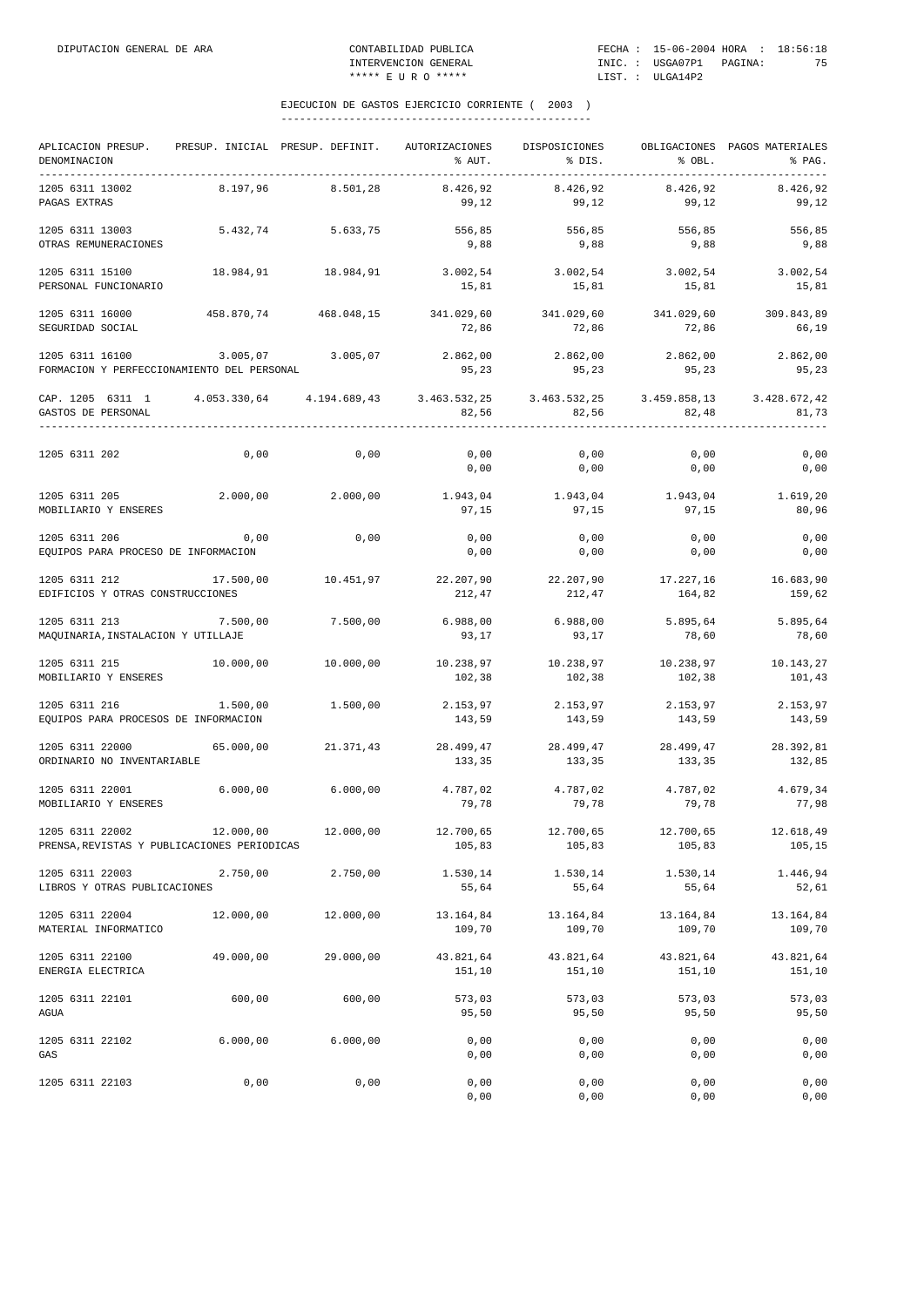| APLICACION PRESUP.<br>DENOMINACION<br>------------                    |           | PRESUP. INICIAL PRESUP. DEFINIT. | AUTORIZACIONES<br>% AUT. | DISPOSICIONES<br>% DIS. | % OBL.              | OBLIGACIONES PAGOS MATERIALES<br>% PAG. |
|-----------------------------------------------------------------------|-----------|----------------------------------|--------------------------|-------------------------|---------------------|-----------------------------------------|
| 1205 6311 22104<br>SUMINISTROS                                        | 0,00      | 0,00                             | 11,00<br>0,00            | 11,00<br>0,00           | 11,00<br>0,00       | 11,00<br>0,00                           |
| 1205 6311 22109<br>OTROS SUMINISTROS                                  | 600,00    | 600,00                           | 1.372,05<br>228,67       | 1.372,05<br>228,67      | 1.372,05<br>228,67  | 1.372,05<br>228,67                      |
| 1205 6311 22200<br>TELEFONICAS                                        | 36.250,00 | 6.250,00                         | 0,00<br>0,00             | 0,00<br>0,00            | 0,00<br>0,00        | 0,00<br>0,00                            |
| 1205 6311 22201<br>POSTALES                                           | 16.500,00 | 16.500,00                        | 2.827,41<br>17,13        | 2.827,41<br>17,13       | 2.827,41<br>17,13   | 2.827,41<br>17,13                       |
| 1205 6311 223<br>TRANSPORTE                                           | 3.500,00  | 3.500,00                         | 8.990,26<br>256,86       | 8.990,26<br>256,86      | 8.990,26<br>256,86  | 8.990,26<br>256,86                      |
| 1205 6311 22403<br>OTROS RIESGOS, - PRIMAS                            | 0,00      | 0,00                             | 886,50<br>0,00           | 886,50<br>0,00          | 886,50<br>0,00      | 886,50<br>0,00                          |
| 1205 6311 22500<br>LOCALES                                            | 13.500,00 | 11.974,97                        | 11.923,44<br>99,56       | 11.923,44<br>99,56      | 11.923,44<br>99,56  | 11.923,44<br>99,56                      |
| 1205 6311 22600<br>CANONES. GASTOS DIVERSOS                           | 0,00      | 0,00                             | 13,30<br>0,00            | 13,30<br>0,00           | 13,30<br>0,00       | 13,30<br>0,00                           |
| 1205 6311 22601<br>ATENCIONES PROTOCOLARIAS Y REPRESENTATIVAS         | 1.500,00  | 1.500,00                         | 1.136,15<br>75,74        | 1.136,15<br>75,74       | 1.136,15<br>75,74   | 1.136,15<br>75,74                       |
| 1205 6311 22603<br>JURIDICOS, CONTENCIOSOS                            | 1.500,00  | 1.500,00                         | 216,97<br>14,46          | 216,97<br>14,46         | 216,97<br>14,46     | 216,97<br>14,46                         |
| 1205 6311 22604<br>REMUNERACIONES A AGENTES MEDIADORES INDEPENDIENTES | 900,00    | 900,00                           | 0,00<br>0,00             | 0,00<br>0,00            | 0,00<br>0,00        | 0,00<br>0,00                            |
| 1205 6311 22605<br>REUNIONES Y CONFERENCIAS                           | 600,00    | 600,00                           | 0,00<br>0,00             | 0,00<br>0,00            | 0,00<br>0,00        | 0,00<br>0,00                            |
| 1205 6311 22609<br>OTROS                                              | 1.500,00  | 1.500,00                         | 0,00<br>0,00             | 0,00<br>0,00            | 0,00<br>0,00        | 0,00<br>0,00                            |
| 1205 6311 22700<br>LIMPIEZA Y ASEO                                    | 40.000,00 | 10.000,00                        | 387,53<br>3,87           | 387,53<br>3,87          | 387,53<br>3,87      | 387,53<br>3,87                          |
| 1205 6311 22701<br>SEGURIDAD                                          | 55.000,00 | 55,000,00                        | 47.658,40<br>86,65       | 47.658,40<br>86,65      | 43.319,89<br>78,76  | 43.319,89<br>78,76                      |
| 1205 6311 22702<br>VALORACIONES Y PERITAJES                           | 12.000,00 | 12.000,00                        | 4.563,59<br>38,02        | 4.563,59<br>38,02       | 4.563,59<br>38,02   | 4.563,59<br>38,02                       |
| 1205 6311 22703<br><b>POSTALES</b>                                    | 19.750,00 | 12.000,00                        | 12.244,27<br>102,03      | 12.244,27<br>102,03     | 11.247,37<br>93,72  | 11.247,37<br>93,72                      |
| 1205 6311 22704<br>CUSTODIA, DEPOSITO Y ALMACENAJE                    | 12.000,00 | 4.000,00                         | 12.000,00<br>300,00      | 12.000,00<br>300,00     | 11.526,31<br>288,15 | 11.193,83<br>279,84                     |
| 1205 6311 22706<br>ESTUDIOS Y TRABAJOS TECNICOS                       | 0,00      | 0,00                             | 425,07<br>0,00           | 425,07<br>0,00          | 425,07<br>0,00      | 425,07<br>0,00                          |
| 1205 6311 22709<br>OTROS                                              | 70.000,00 | 37.969,44                        | 47.287,93<br>124,54      | 47.287,93<br>124,54     | 41.938,95<br>110,45 | 41.938,95<br>110,45                     |
| 1205 6311 230<br>DIETAS                                               | 19.500,00 | 19.500,00                        | 13.688,66<br>70,19       | 13.688,66<br>70,19      | 13.688,66<br>70,19  | 13.688,66<br>70,19                      |
| 1205 6311 231<br>LOCOMOCION                                           | 33.000,00 | 23.000,00                        | 23.113,82<br>100,49      | 23.113,82<br>100,49     | 23.113,82<br>100,49 | 23.113,82<br>100,49                     |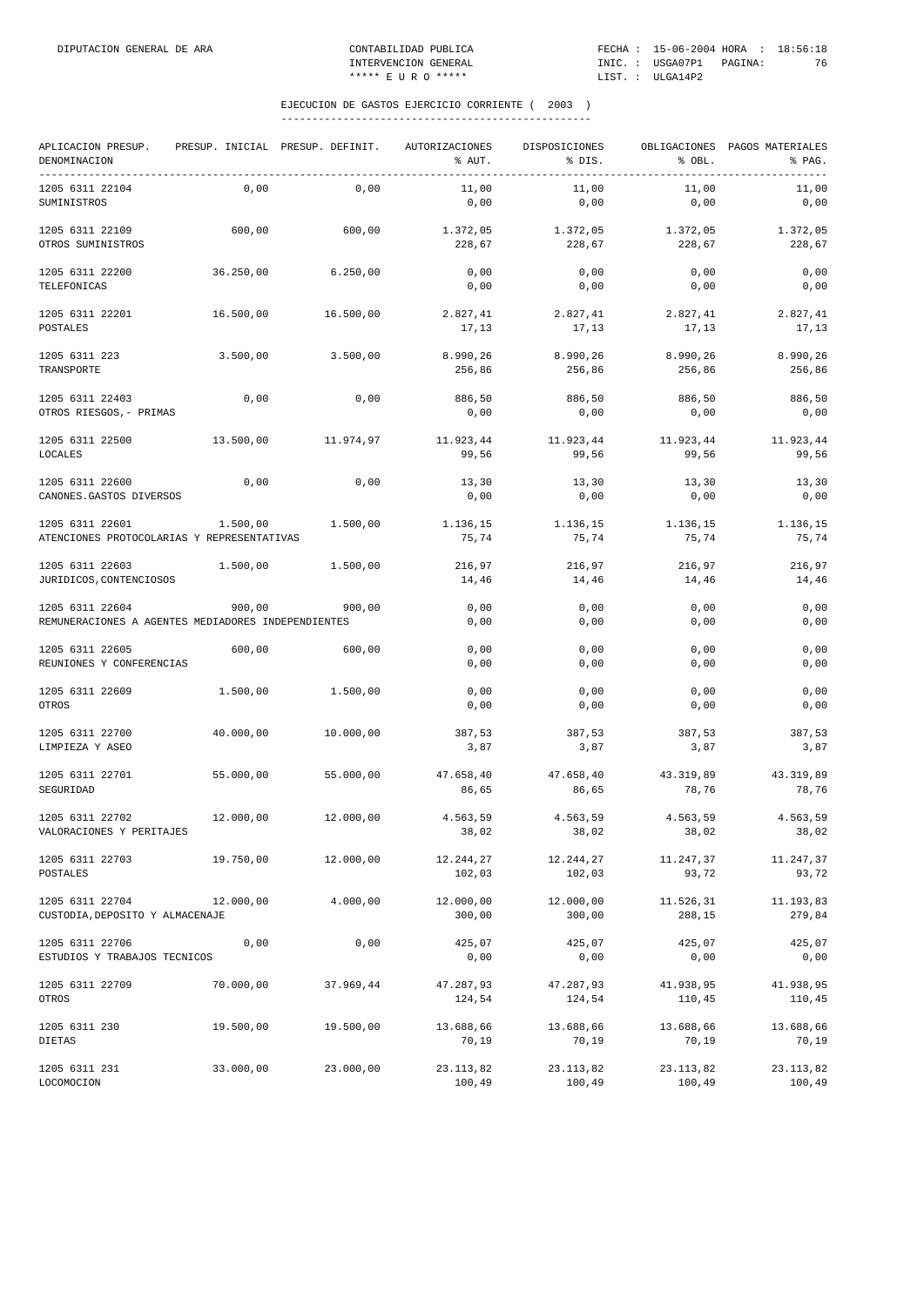| APLICACION PRESUP. PRESUP. INICIAL PRESUP. DEFINIT. AUTORIZACIONES DISPOSICIONES OBLIGACIONES PAGOS MATERIALES<br>DENOMINACION<br>---------------------------------                                               |                                                             | ______________ | % AUT.              | % DIS.                                          | % OBL.                         | % PAG.              |
|-------------------------------------------------------------------------------------------------------------------------------------------------------------------------------------------------------------------|-------------------------------------------------------------|----------------|---------------------|-------------------------------------------------|--------------------------------|---------------------|
| 1205 6311 25100<br>FINANCIADOS CON RECURSOS PROPIOS                                                                                                                                                               | 600,00                                                      | 600,00         | 1.099,83<br>183,30  | 1.099,83<br>183,30                              | 1.099,83<br>183,30             | 1.099,83<br>183,30  |
| CAP. 1205 6311 2 530.050,00 340.067,81 338.454,85 338.454,85 321.223,67 319.548,69<br>GASTOS EN BIENES CORRIENTES Y SERVICIOS                                                                                     |                                                             |                | 99,52               | 99,52                                           | 94,45                          | 93,96               |
| 1205 6311 48900 75.600,00<br>BECAS FORMACION EN PRACTICAS                                                                                                                                                         |                                                             |                | 77.844,00 77.781,60 | 77.781,60 71.853,60<br>99,91 99,91 99,91        |                                | 66.237,60<br>85,09  |
| CAP. 1205 6311 4 75.600,00 77.844,00 77.781,60 77.781,60 71.853,60 66.237,60<br>TRANSFERENCIAS CORRIENTES<br>--------------------                                                                                 |                                                             |                | 99,91               | 99,91                                           | 92,30                          | 85,09               |
| $1205 \t6311 \t695 \t18.030,37 \t18.030,37 \t19.030,37 \t17.836,71 \t17.836,71 \t17.836,71 \t17.836,71 \t17.836,71$<br>MOBILIARIO Y ENSERES                                                                       |                                                             |                | 98,92               | 98,92                                           | 98,92                          | 98,92               |
| 1205 6311 696<br>EQUIPOS PARA PROCESOS DE INFORMACION                                                                                                                                                             |                                                             |                | 53,15               |                                                 | 53, 15 53, 15                  | 53,15               |
| 1205 6311 699<br>INMOVILIZADO INMATERIAL                                                                                                                                                                          | 75.000,00 75.000,00 51.315,05 51.315,05 51.315,05 45.102,05 |                | 68,42               | 68,42                                           | 68,42                          | 60,13               |
| $\texttt{CAP. 1205} \quad 6311 \quad 6 \quad 168.030, 37 \quad 168.030, 37 \quad 109.020, 63 \quad 109.020, 63 \quad 109.020, 63 \quad 102.807, 63$<br>INVERSIONES REALES                                         |                                                             |                | 64,88               | 64,88                                           | 64,88                          | 61,18               |
| PROGRAMA 1205 6311 4.827.011.01 4.780.631.61 3.988.789.33 3.988.789.33 3.961.956.03 3.917.266.34<br>GESTION E INSPECCION DE TRIBUTOS                                                                              |                                                             |                | 83,43               | 83,43 82,87                                     |                                | 81,94               |
| $1206 \quad 1221 \quad 12000 \qquad \qquad 813.312\,,88 \qquad \qquad 829.579\,,14 \qquad \qquad 756.430\,,84 \qquad \qquad 756.430\,,84 \qquad \qquad 756.430\,,84 \qquad \qquad 756.430\,,84$<br><b>SUELDOS</b> |                                                             |                |                     | 91,18 91,18 91,18                               |                                | 91,18               |
| $1206 \quad 1221 \quad 12005 \qquad \qquad 145.261,71 \qquad \qquad 148.166,94 \qquad \qquad 105.567,59 \qquad \qquad 105.567,59 \qquad \qquad 105.567,59 \qquad \qquad 105.567,59$<br>TRIENIOS                   |                                                             |                | 71,24               | 71,24                                           | 71,24                          | 71,24               |
| 1206 1221 12006<br>OTRAS RETRIBUCIONES BASICAS                                                                                                                                                                    | 0,00                                                        | 14.698,62      | 100,00              | $14.698,62$ $14.698,62$ $13.174,41$ $13.174,41$ | 100,00 89,63                   | 89,63               |
| 1206 1221 12100<br>COMPLEMENTO DE DESTINO                                                                                                                                                                         | 432.312,31 440.958,56 396.186,99                            |                | 89,84               | 89,84                                           | 396.186,99 396.186,99<br>89,84 | 396.186,99<br>89,84 |
| $1206 \quad 1221 \quad 12101 \qquad \qquad 606.934,15 \qquad \qquad 642.500,08 \qquad \qquad 575.364,81 \qquad \qquad 575.364,81 \qquad \qquad 575.364,81$<br>COMPLEMENTO ESPECIFICO                              |                                                             |                | 89,55               | 89,55                                           | 89,55                          | 575.364,81<br>89,55 |
| 1206 1221 12109<br>OTRAS                                                                                                                                                                                          | 515,28                                                      | 525,59         | 1.834,25<br>348,98  | 1.834,25<br>348,98                              | 1.834,25<br>348,98             | 1.834,25<br>348,98  |
| 1206 1221 13000<br>SALARIO BASE                                                                                                                                                                                   | 42.528,36                                                   | 44.101,91      | 44.102,16<br>100,00 | 44.102,16<br>100,00                             | 44.102,16<br>100,00            | 44.102,16<br>100,00 |
| 1206 1221 13001<br>ANTIGUEDAD                                                                                                                                                                                     | 5.393,16                                                    | 5.592,71       | 5.513,28<br>98,57   | 5.513,28<br>98,57                               | 5.513,28<br>98,57              | 5.513,28<br>98,57   |
| 1206 1221 13002<br>PAGAS EXTRAS                                                                                                                                                                                   | 7.986,92                                                    | 8.282,44       | 8.269,24<br>99,84   | 8.269,24<br>99,84                               | 8.269,24<br>99,84              | 8.269,24<br>99,84   |
| 1206 1221 13003<br>OTRAS REMUNERACIONES                                                                                                                                                                           | 13.416,13                                                   | 10.240,03      | 7.555,08<br>73,77   | 7.555,08<br>73,77                               | 7.555,08<br>73,77              | 7.555,08<br>73,77   |
| 1206 1221 13100<br>SALARIO BASE                                                                                                                                                                                   | 13.151,97                                                   | 9.966,09       | 232,94<br>2,33      | 232,94<br>2,33                                  | 232,94<br>2,33                 | 232,94<br>2,33      |
| 1206 1221 13101<br>OTRAS REMUNERACIONES                                                                                                                                                                           | 5.308,83                                                    | 5.505,26       | 166,38<br>3,02      | 166,38<br>3,02                                  | 166,38<br>3,02                 | 166,38<br>3,02      |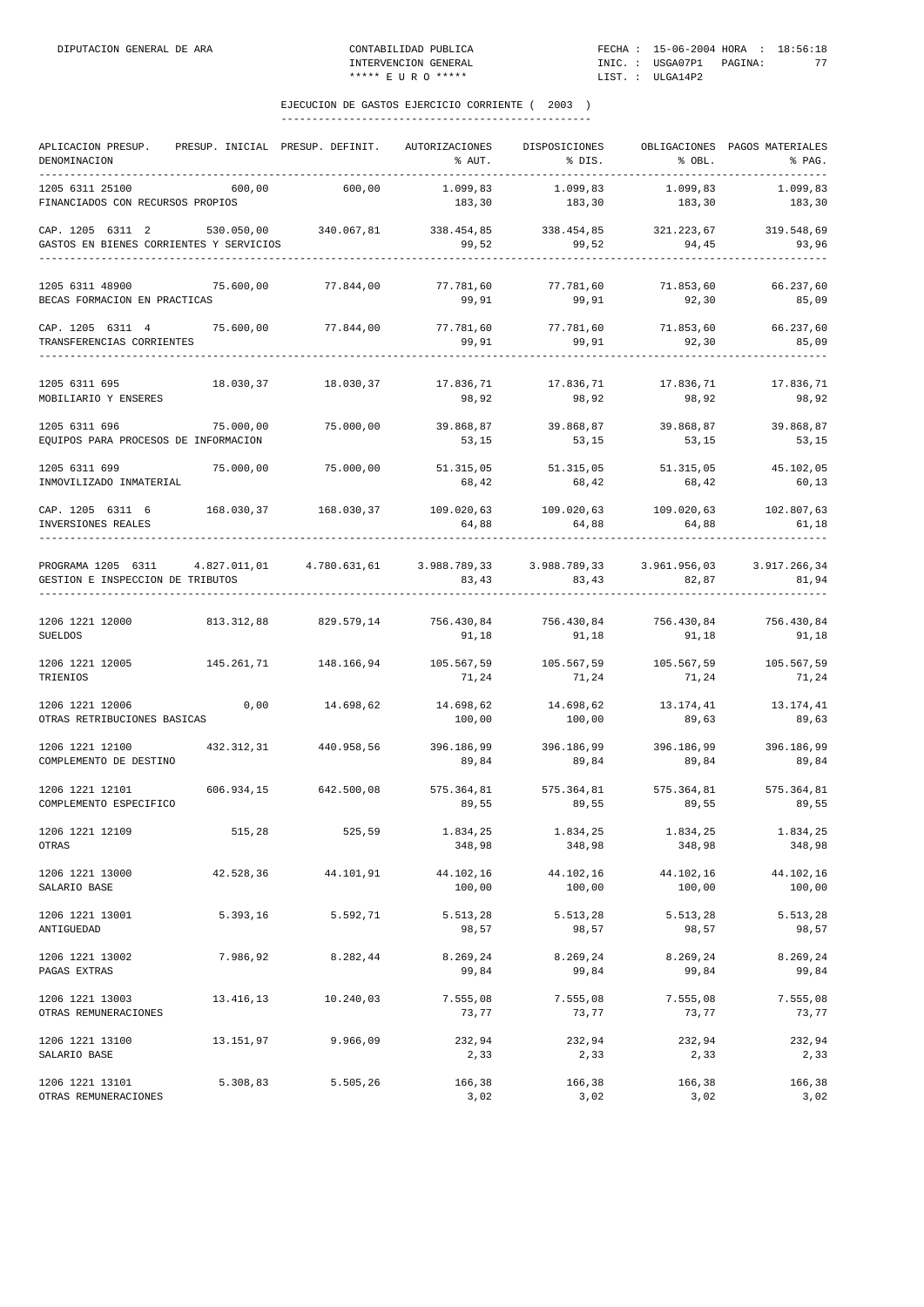| APLICACION PRESUP. PRESUP. INICIAL PRESUP. DEFINIT. AUTORIZACIONES DISPOSICIONES<br>DENOMINACION                     |           |                       | % AUT.                                                                                 | % DIS.                          | % OBL.              | OBLIGACIONES PAGOS MATERIALES<br>% PAG. |
|----------------------------------------------------------------------------------------------------------------------|-----------|-----------------------|----------------------------------------------------------------------------------------|---------------------------------|---------------------|-----------------------------------------|
| 1206 1221 15100<br>PERSONAL FUNCIONARIO                                                                              |           | 18.030,37 18.030,37   | 7.803,00<br>43,27                                                                      | 7.803,00<br>43,27               | 7.803,00<br>43,27   | 7.803,00<br>43,27                       |
| 1206 1221 16000<br>SEGURIDAD SOCIAL                                                                                  |           |                       | $400.602.06$ $408.754.46$ $356.836.44$ $356.836.44$ $356.836.44$ $325.601.23$<br>87,29 | 87,29                           | 87,29               | 79,65                                   |
| 1206 1221 16100<br>FORMACION Y PERFECCIONAMIENTO DEL PERSONAL                                                        |           | $3.005,07$ $3.005,07$ | 62,32                                                                                  | 1.873,00 1.873,00<br>62,32      | 1.873,00<br>62,32   | 1.873,00<br>62,32                       |
| CAP. 1206 1221 1 2.507.759,20 2.589.907,27 2.282.434,62 2.282.434,62 2.280.910,41 2.249.675,20<br>GASTOS DE PERSONAL |           |                       | 88,12                                                                                  | 88,12                           | 88,06               | 86,86                                   |
| 1206 1221 214<br>MATERIAL DE TRANSPORTE                                                                              | 0,00      |                       | $0,00$ $1.209,01$ $1.209,01$ $1.209,01$ $1.209,01$ $1.209,01$<br>0,00                  | 0,00                            | 0,00                | 0,00                                    |
| 1206 1221 215<br>MOBILIARIO Y ENSERES                                                                                |           | 4.808,10 4.808,10     | 8.456,31<br>175,87                                                                     | 8.456,31<br>175,87              | 8.456, 31<br>175,87 | 8.456,31<br>175,87                      |
| 1206 1221 22000<br>ORDINARIO NO INVENTARIABLE                                                                        | 18.030,30 | 8.505,27              | 2.896,42<br>34,05                                                                      | 2.896,42<br>34,05               | 2.896,42<br>34,05   | 2.896,42<br>34,05                       |
| 1206 1221 22001<br>MOBILIARIO Y ENSERES                                                                              |           | 4.207,08 4.207,08     | 108,91                                                                                 | 4.582,11 4.582,11<br>108,91     | 4.581,99<br>108,91  | 4.581,99<br>108,91                      |
| 1206 1221 22002 3.005,06<br>PRENSA, REVISTAS Y PUBLICACIONES PERIODICAS                                              |           | 3.005,06              | 4.051,27<br>134,81                                                                     | 4.051,27<br>134,81              | 4.051,27<br>134,81  | 4.051,27<br>134,81                      |
| 1206 1221 22003<br>LIBROS Y OTRAS PUBLICACIONES                                                                      | 2.404,05  | 2.404,05              | 493,09<br>20,51                                                                        | 493,09<br>20,51                 | 493,09<br>20,51     | 493,09<br>20,51                         |
| 1206 1221 22004<br>MATERIAL INFORMATICO                                                                              | 2.404,05  | 2.404,05              | $3.482,00$ $3.482,00$ $3.482,00$<br>144,83                                             | 144,83                          | 144,83              | 3.482,00<br>144,83                      |
| 1206 1221 22103<br>COMBUSTIBLES. SUMINISTROS                                                                         | 0,00      | 0,00                  | 25,00<br>0,00                                                                          | 25,00<br>0,00                   | 25,00<br>0,00       | 25,00<br>0,00                           |
| 1206 1221 22109<br>OTROS SUMINISTROS                                                                                 | 601,01    | 601,01                | 538,99                                                                                 | $3.239,42$ $3.239,42$<br>538,99 | 3.239,42<br>538,99  | 3.239,42<br>538,99                      |
| 1206 1221 223<br>TRANSPORTE                                                                                          | 601,01    | 601,01                | 209,98<br>34,93                                                                        | 209,98<br>34,93                 | 209,98<br>34,93     | 209,98<br>34,93                         |
| 1206 1221 22403<br>OTROS RIESGOS                                                                                     | 0,00      |                       | 983.526,68 981.529,90 981.529,90 981.529,90<br>99,79                                   | 99,79                           | 99,79               | 981.529,90<br>99,79                     |
| 1206 1221 22500<br>TRIBUTOS                                                                                          | 0,00      | 0,00                  | 102,24<br>0,00                                                                         | 102,24<br>0,00                  | 102,24<br>0,00      | 102,24<br>0,00                          |
| 1206 1221 22601<br>ATENCIONES PROTOCOLARIAS Y REPRESENTATIVAS                                                        | 3.606,07  | 3.606,07              | 3.605, 21<br>99,97                                                                     | 3.605, 21<br>99,97              | 3.605, 21<br>99,97  | 2.561,64<br>71,03                       |
| 1206 1221 22602<br>GASTOS DE DIVULGACION Y PROMOCION(CULT., COMERC.Y CIENTI                                          | 6.010, 12 | 6.010, 12             | 1.306,40<br>21,73                                                                      | 1.306,40<br>21,73               | 1.306,40<br>21,73   | 1.306,40<br>21,73                       |
| 1206 1221 22603<br>JURIDICOS, CONTENCIOSOS                                                                           | 6.010, 12 | 6.010, 12             | 0,00<br>0,00                                                                           | 0,00<br>0,00                    | 0,00<br>0,00        | 0,00<br>0,00                            |
| 1206 1221 22605<br>REUNIONES Y CONFERENCIAS                                                                          | 10.818,22 | 10.818,22             | 3.766,43<br>34,81                                                                      | 3.766,43<br>34,81               | 3.766,43<br>34,81   | 3.766,43<br>34,81                       |
| 1206 1221 22703<br>TRABAJOS REALIZADOS POR OTRAS EMPRESAS                                                            | 0,00      | 0,00                  | 1.782,30<br>0,00                                                                       | 1.782,30<br>0,00                | 1.782,30<br>0,00    | 1.782,30<br>0,00                        |
| 1206 1221 22706<br>ESTUDIOS Y TRABAJOS TECNICOS                                                                      | 6.010, 12 | 6.010, 12             | 800,00<br>13,31                                                                        | 800,00<br>13,31                 | 800,00<br>13,31     | 800,00<br>13,31                         |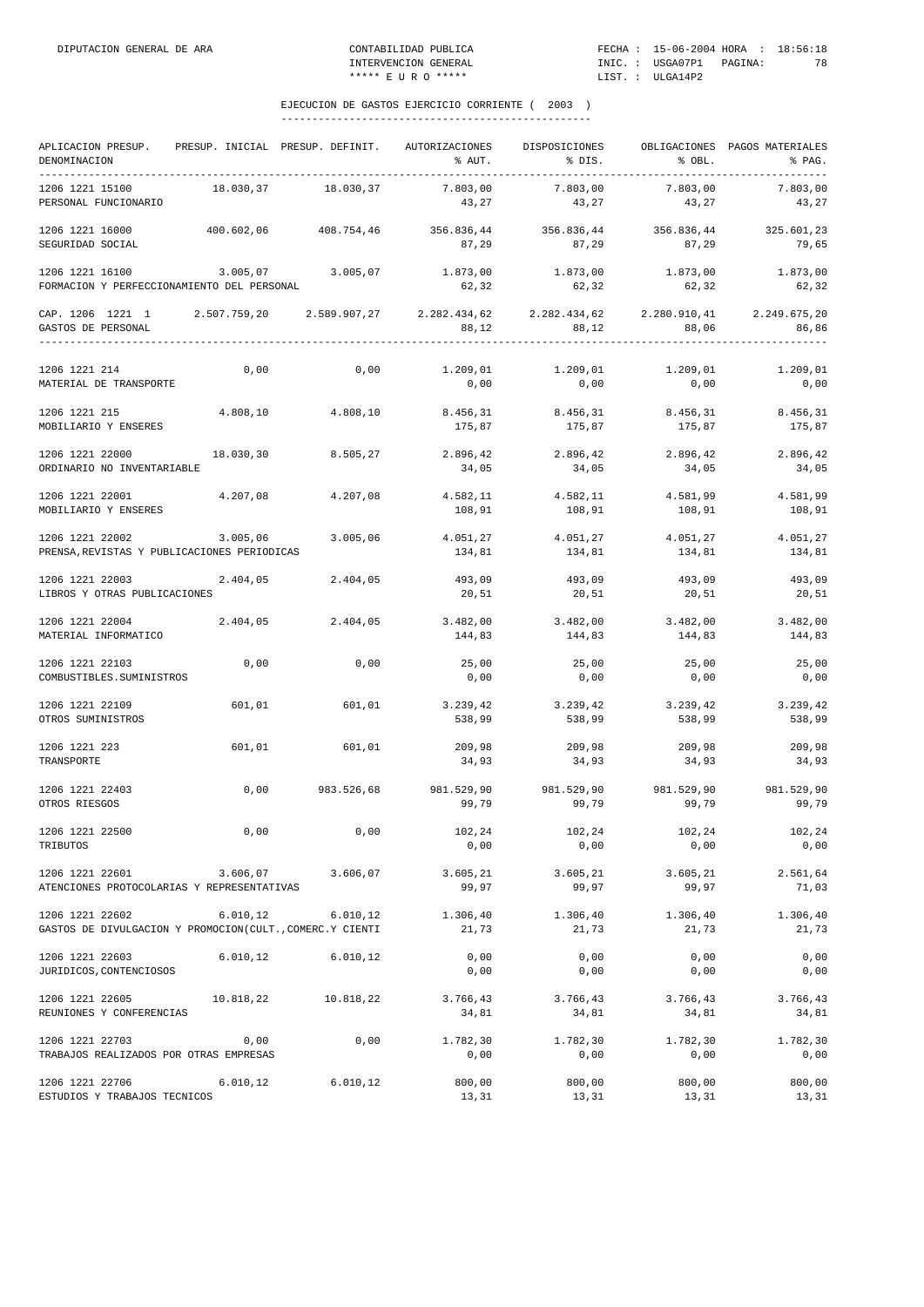| APLICACION PRESUP.<br>DENOMINACION<br>------------                                                                                                   |            | PRESUP. INICIAL PRESUP. DEFINIT. | AUTORIZACIONES<br>% AUT.                                                                           | DISPOSICIONES<br>% DIS.                       | $8$ OBL.                        | OBLIGACIONES PAGOS MATERIALES<br>% PAG. |
|------------------------------------------------------------------------------------------------------------------------------------------------------|------------|----------------------------------|----------------------------------------------------------------------------------------------------|-----------------------------------------------|---------------------------------|-----------------------------------------|
| 1206 1221 22709<br>OTROS                                                                                                                             | 144.242,90 | 189.867,22                       | 162.940,84<br>85,81                                                                                | 162.940,84<br>85,81                           | 97.289,48<br>51,24              | 84.991,48<br>44,76                      |
| 1206 1221 230<br><b>DIETAS</b>                                                                                                                       | 6.010, 12  | 6.010, 12                        | 136,12                                                                                             | 8.181,31 8.181,31<br>136,12                   | 8.181,31<br>136,12              | 8.181,31<br>136,12                      |
| 1206 1221 231<br>LOCOMOCION                                                                                                                          | 4.808,10   | 4.808,10                         | $3.507, 27$ $3.507, 27$ $3.507, 27$<br>72,94                                                       | 72,94                                         | 72,94                           | 3.507,27<br>72,94                       |
| 1206 1221 239<br>OTRAS INDEMNIZACIONES                                                                                                               | 601,01     | 601,01                           | 0,00<br>0,00                                                                                       | 0,00<br>0,00                                  | 0,00<br>0,00                    | 0,00<br>0,00                            |
| 1206 1221 250<br>GASTOS PRUEBAS SELECTIVAS                                                                                                           | 9.015, 18  | 9.015, 18                        | 34.342,72 34.342,72 34.342,72<br>380,94                                                            | 380,94                                        | 380,94                          | 34.342,72<br>380,94                     |
| CAP. 1206 1221 2 233.192.62 1.252.818.59 1.230.509.23 1.230.509.23 1.164.857.75 1.151.516.18<br>GASTOS EN BIENES CORRIENTES Y SERVICIOS              |            |                                  | 98,21                                                                                              | 98,21                                         | 92,97                           | 91,91                                   |
| 1206 1221 48900<br>SUBV. CENTRALES SINDICALES                                                                                                        |            | 72.121,40 156.263,40             | 155.064,45 155.064,45 155.064,45<br>99,23                                                          | 99,23                                         | 99, 23                          | 83.636,96<br>53,52                      |
| CAP. 1206 1221 4 72.121,40 156.263,40<br>TRANSFERENCIAS CORRIENTES                                                                                   |            |                                  | 155.064,45 155.064,45 155.064,45 83.636,96<br>99,23                                                | 99,23                                         | 99, 23                          | 53,52                                   |
| PROGRAMA 1206 1221 2.813.073,22 3.998.989,26 3.668.008,30 3.668.008,30 3.600.832,61 3.484.828,34<br>DIRECCION Y ADMINISTRACION DE LA FUNCION PUBLICA |            |                                  | 91,72                                                                                              | 91,72                                         | 90,04                           | 87,14                                   |
| 1206 3135 16500<br>FONDO DE ACCION SOCIAL                                                                                                            | 0,00       |                                  | $1.152.900,43$ $977.652,94$ $977.652,94$ $979.5364,45$ $976.955,76$<br>84,79                       | 84,79                                         | 84,77                           | 84,73                                   |
| 1206 3135 16505<br>FONDO DE PENSIONES ACCION SOCIAL                                                                                                  | 0,00       | 2.476.169,19                     | 2.575.213,06 2.575.213,06<br>103,99                                                                | 103,99                                        | 2.575.213,06<br>103,99          | 2.575.213,06<br>103,99                  |
| CAP. 1206 3135 1<br>GASTOS DE PERSONAL                                                                                                               |            |                                  | $0,00$ $3.629.069,62$ $3.552.866,00$ $3.552.866,00$ $3.552.577,51$<br>97,90                        | 97,90                                         | 97,89                           | 3.552.168,82<br>97,88                   |
| 1206 3135 41900<br>TRANSF. A ORG. AUTON. FONDOS PROPIOS                                                                                              |            |                                  | $0,00$ 251.479,14 247.372,42 247.372,42 247.372,42<br>98,36                                        | 98,36                                         | 98,36                           | 12.000,00<br>4,77                       |
| 1206 3135 41901<br>AL INAEM ACCION SOCIAL                                                                                                            | 0,00       | 57.614,44                        | 100,00                                                                                             | $57.614,44$ $57.614,44$ $57.614,44$<br>100,00 | 100,00                          | 0,00<br>0,00                            |
| 1206 3135 41902<br>AL SALUD ACCION SOCIAL                                                                                                            | 0,00       | 473.349,80                       | 476.372,01<br>100,63                                                                               | 100,63                                        | 476.372,01 476.372,01<br>100,63 | 0,00<br>0,00                            |
| CAP. 1206 3135 4<br>TRANSFERENCIAS CORRIENTES                                                                                                        |            |                                  | $0,00$ $782.443,38$ $781.358,87$ $781.358,87$ $781.358,87$ $12.000,00$<br>99,86                    | 99,86                                         | 99,86                           | 1,53                                    |
| PROGRAMA 1206 3135 0,00 4.411.513,00 4.334.224,87 4.334.224,87 4.333.936,38 3.564.168,82<br>ACCION SOCIAL EN FAVOR DEL PERSONAL                      |            |                                  | 98,24                                                                                              | 98,24                                         | 98,24                           | 80,79                                   |
| 1207 3151 12000<br>SUELDOS                                                                                                                           |            |                                  | $1.298.978.97$ $1.290.914.16$ $1.275.764.80$ $1.275.764.80$ $1.180.156.46$ $1.180.156.46$<br>98,82 | 98,82                                         | 91,42                           | 91,42                                   |
| 1207 3151 12005<br>TRIENIOS                                                                                                                          |            |                                  | 338.680,89 345.454,51 344.106,16 344.106,16 234.492,89 234.492,89<br>99,60                         | 99,60                                         | 67,87                           | 67,87                                   |
| 1207 3151 12006<br>OTRAS RETRIBUCIONES BASICAS                                                                                                       |            |                                  | $0,00$ 21.845,97 21.615,07 21.615,07 18.896,36<br>98,94                                            | 98,94                                         | 86,49                           | 18.896,36<br>86,49                      |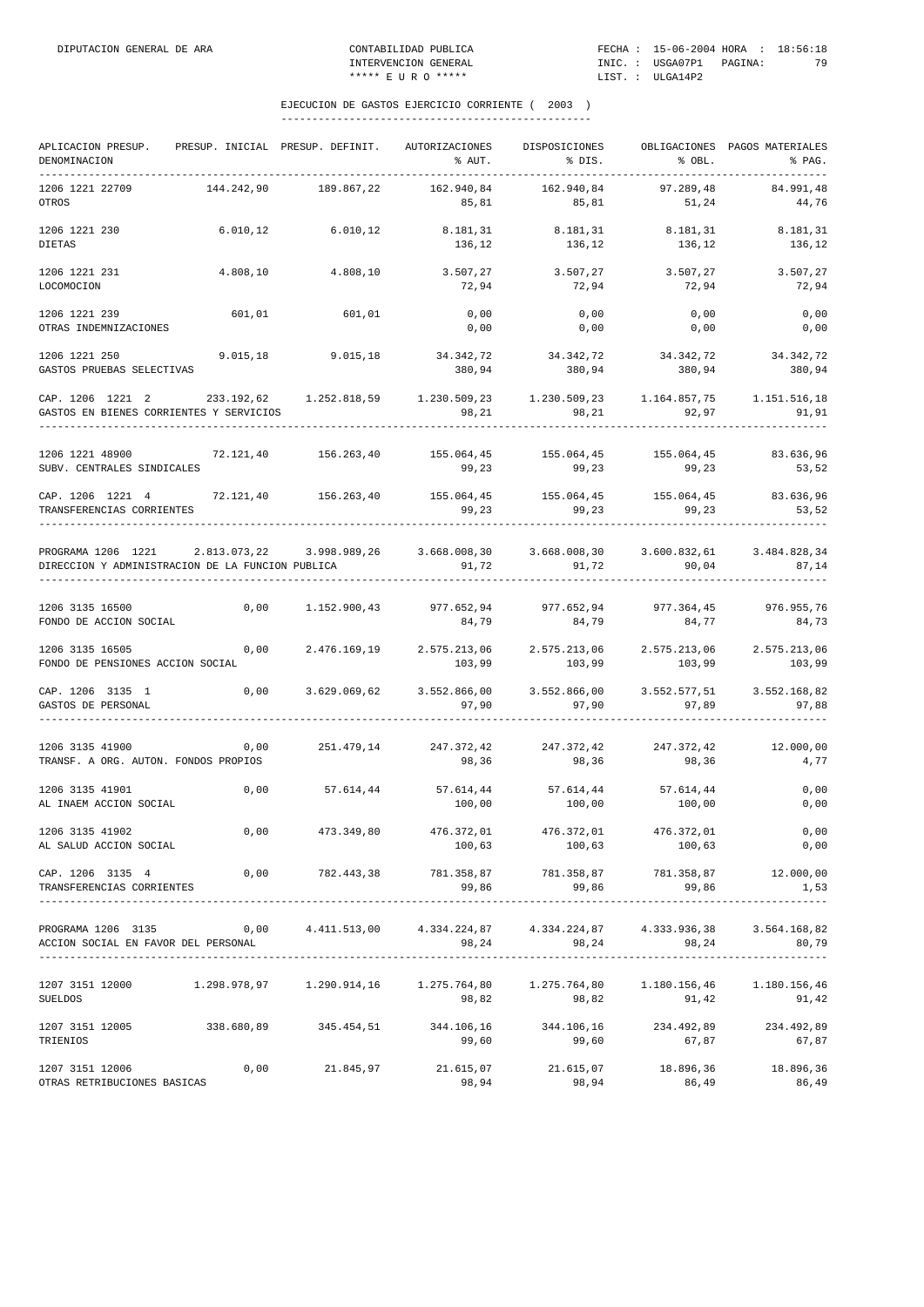| APLICACION PRESUP.<br>DENOMINACION                                                                                                                                                                                                                                                                                                                           |            | PRESUP. INICIAL PRESUP. DEFINIT. | AUTORIZACIONES<br>% AUT.                               | DISPOSICIONES<br>8 DIS.                              | % OBL.                        | OBLIGACIONES PAGOS MATERIALES<br>% PAG. |
|--------------------------------------------------------------------------------------------------------------------------------------------------------------------------------------------------------------------------------------------------------------------------------------------------------------------------------------------------------------|------------|----------------------------------|--------------------------------------------------------|------------------------------------------------------|-------------------------------|-----------------------------------------|
| 1207 3151 12100<br>COMPLEMENTO DE DESTINO                                                                                                                                                                                                                                                                                                                    | 642.528,63 | 648.510,34                       | 641.583.34<br>98,93                                    | 641.583,34<br>98,93                                  | 561.800,00<br>86,62           | 561.800,00<br>86,62                     |
| 1207 3151 12101<br>COMPLEMENTO ESPECIFICO                                                                                                                                                                                                                                                                                                                    | 736.057,55 | 780.254,92                       | 99,10                                                  | 773.287,12 773.287,12 660.137,30 660.137,30<br>99,10 | 84,60                         | 84,60                                   |
| 1207 3151 12109<br>OTRAS                                                                                                                                                                                                                                                                                                                                     |            | 2.706,36 2.760,49                | 3.109,90<br>112,65                                     | 3.109,90 2.427,23 2.427,23<br>112,65                 | 87,92                         | 87,92                                   |
| 1207 3151 13000<br>SALARIO BASE                                                                                                                                                                                                                                                                                                                              |            | 221.049,53 229.228,36            | 229.228,36<br>100,00                                   | 229.228,36<br>100,00                                 | 227.588,08<br>99,28           | 227.588,08<br>99,28                     |
| 1207 3151 13001<br>ANTIGUEDAD                                                                                                                                                                                                                                                                                                                                | 32.370,30  | 33.568,00                        | 33.742,72<br>100,52                                    | 33.742,72<br>100,52                                  | 30.550,72<br>91,01            | 30.550,72<br>91,01                      |
| 1207 3151 13002<br>PAGAS EXTRAS                                                                                                                                                                                                                                                                                                                              | 42.236,64  | 43.799,40                        | 45.209,34<br>103,21                                    | 103,21                                               | 45.209,34 44.396,73<br>101,36 | 44.396,73<br>101,36                     |
| 1207 3151 13003<br>OTRAS REMUNERACIONES                                                                                                                                                                                                                                                                                                                      |            | 5.957,05 13.046,32               | $11.461,66$ $11.461,66$ $9.499,91$ $9.499,91$<br>87,85 | 87,85                                                | 72,81                         | 72,81                                   |
| 1207 3151 15100<br>PERSONAL FUNCIONARIO                                                                                                                                                                                                                                                                                                                      |            | 3.005,07 3.005,07                | 3.005,07<br>100,00                                     | 3.005,07<br>100,00                                   | 0,00<br>0,00                  | 0,00<br>0,00                            |
| 1207 3151 16000<br>SEGURIDAD SOCIAL                                                                                                                                                                                                                                                                                                                          |            | 743.385,52 758.253,23            | 750.407,11<br>98.96                                    | 750.407,11 626.879,65 571.007,72<br>98,96            | 82,67                         | 75,30                                   |
| 1207 3151 16100<br>FORMACION Y PERFECCIONAMIENTO DEL PERSONAL                                                                                                                                                                                                                                                                                                |            | 1.803,04 1.803,04                | 0,00<br>0,00                                           | 0,00<br>0,00                                         | 0,00<br>0,00                  | 0,00<br>0,00                            |
| CAP. 1207 3151 1 4.068.759,55 4.172.443,81 4.132.520,65 4.132.520,65 3.596.825,33 3.540.953,40<br>GASTOS DE PERSONAL                                                                                                                                                                                                                                         |            |                                  | 99,04                                                  | 99,04                                                | 86,20                         | 84,86                                   |
| $1207 \hspace{0.2cm} 3151 \hspace{0.2cm} 202 \hspace{2.7cm} 27.045 \hspace{0.2cm} 55 \hspace{2.7cm} 97.952 \hspace{0.2cm} 33 \hspace{2.7cm} 147.198 \hspace{0.2cm} 86 \hspace{2.7cm} 147.198 \hspace{0.2cm} 86 \hspace{2.7cm} 147.198 \hspace{0.2cm} 86 \hspace{2.7cm} 146.849 \hspace{0.2cm} 70 \hspace{0.2cm} 145.030$<br>EDIFICIOS Y OTRAS CONSTRUCCIONES |            |                                  | 150,27                                                 | 150,27                                               | 149,91                        | 148,06                                  |
| 1207 3151 203<br>MAQUINARIA, INSTALACION Y UTILLAJE                                                                                                                                                                                                                                                                                                          |            | 3.606,07 3.606,07                | 1.966,80<br>54,54                                      | 1.966,80<br>54,54                                    | 1.966,80<br>54,54             | 1.802,90<br>49,99                       |
| 1207 3151 205<br>MOBILIARIO Y ENSERES                                                                                                                                                                                                                                                                                                                        |            | $6.010, 12$ $6.010, 12$          | 0,00<br>0,00                                           | 0,00<br>0,00                                         | 0,00<br>0,00                  | 0,00<br>0,00                            |
| 1207 3151 212<br>EDIFICIOS Y OTRAS CONSTRUCCIONES                                                                                                                                                                                                                                                                                                            |            | 35.159,21 10.159,21              | 9.042,98<br>89,01                                      | 9.042,98<br>89,01                                    | 9.042,98<br>89,01             | 9.042,98<br>89,01                       |
| 1207 3151 213<br>MAQUINARIA, INSTALACION Y UTILLAJE                                                                                                                                                                                                                                                                                                          | 27.646,56  | 27.646,56                        | 59,76                                                  | 16.523,88 16.523,88<br>59,76                         | 16.440,58<br>59,46            | 15.376,61<br>55,61                      |
| 1207 3151 214<br>MATERIAL DE TRANSPORTE                                                                                                                                                                                                                                                                                                                      | 360,61     | 360,61                           | 431,43<br>119,63                                       | 431,43<br>119,63                                     | 431,43<br>119,63              | 431,43<br>119,63                        |
| 1207 3151 215<br>MOBILIARIO Y ENSERES                                                                                                                                                                                                                                                                                                                        | 7.422,50   | 5.073,20                         | 4.802,24<br>94,65                                      | 4.802,24<br>94,65                                    | 4.802,24<br>94,65             | 4.802,24<br>94,65                       |
| 1207 3151 22000<br>ORDINARIO NO INVENTARIABLE                                                                                                                                                                                                                                                                                                                | 29.149,09  | 8.997,20                         | 10.169,33<br>113,02                                    | 10.169,33<br>113,02                                  | 10.169,33<br>113,02           | 10.169,33<br>113,02                     |
| 1207 3151 22001<br>MOBILIARIO Y ENSERES                                                                                                                                                                                                                                                                                                                      | 6.010, 12  | 13.010,12                        | 189,27<br>1,45                                         | 189,27<br>1,45                                       | 189,27<br>1,45                | 189,27<br>1,45                          |
| 1207 3151 22002<br>PRENSA, REVISTAS Y PUBLICACIONES PERIODICAS                                                                                                                                                                                                                                                                                               | 10.818,22  | 4.818,22                         | 8.908,25<br>184,88                                     | 8.908,25<br>184,88                                   | 8.908,25<br>184,88            | 8.399,69<br>174,33                      |
| 1207 3151 22003<br>LIBROS Y OTRAS PUBLICACIONES                                                                                                                                                                                                                                                                                                              | 15.325,81  | 22.325,81                        | 5.417,66<br>24,26                                      | 5.417,66<br>24,26                                    | 5.417,66<br>24,26             | 5.417,66<br>24,26                       |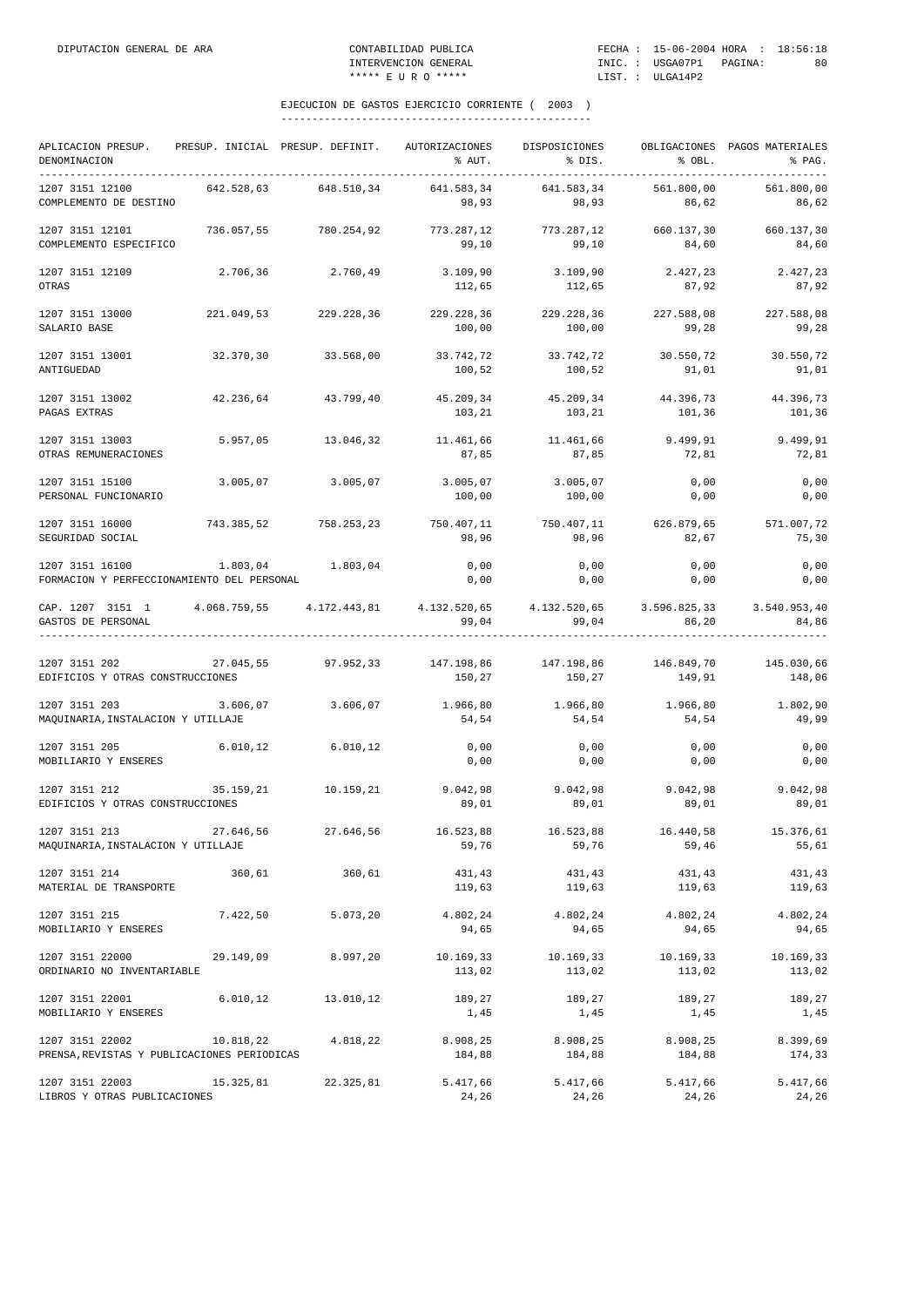| APLICACION PRESUP.<br>DENOMINACION<br>-----------------------------------   |           | PRESUP. INICIAL PRESUP. DEFINIT. | AUTORIZACIONES<br>% AUT. | DISPOSICIONES<br>% DIS. | % OBL.              | OBLIGACIONES PAGOS MATERIALES<br>% PAG. |
|-----------------------------------------------------------------------------|-----------|----------------------------------|--------------------------|-------------------------|---------------------|-----------------------------------------|
| 1207 3151 22004<br>MATERIAL INFORMATICO                                     | 3.005,06  | 3.005,06                         | 856,67<br>28,50          | 856,67<br>28,50         | 856,67<br>28,50     | 856,67<br>28,50                         |
| 1207 3151 22100<br>ENERGIA ELECTRICA                                        | 30.050,61 | 10.050,61                        | 23.938,56<br>238,18      | 23.938,56<br>238,18     | 23.938,56<br>238,18 | 23.938,56<br>238,18                     |
| 1207 3151 22101<br>AGUA                                                     | 4.808,10  | 4.808,10                         | 2.905,08<br>60,42        | 2.905,08<br>60,42       | 2.905,08<br>60,42   | 2.905,08<br>60,42                       |
| 1207 3151 22102<br>GAS                                                      | 2.404,05  | 2.404,05                         | 1.630,85<br>67,83        | 1.630,85<br>67,83       | 1.630,85<br>67,83   | 1.630,85<br>67,83                       |
| 1207 3151 22103<br>COMBUSTIBLES                                             | 19.833,40 | 9.833,40                         | 10.279,94<br>104,54      | 10.279,94<br>104,54     | 10.279,94<br>104,54 | 10.279,94<br>104,54                     |
| 1207 3151 22104<br>VESTUARIO                                                | 721,21    | 721,21                           | 0,00<br>0,00             | 0,00<br>0,00            | 0,00<br>0,00        | 0,00<br>0,00                            |
| 1207 3151 22106<br>PRODUCTOS FARMACEUTICOS                                  | 27.045,55 | 7.045,55                         | 10.658,64<br>151,28      | 10.658,64<br>151,28     | 10.658,64<br>151,28 | 10.625,33<br>150,80                     |
| 1207 3151 22109<br>OTROS SUMINISTROS                                        | 7.813,16  | 7.813,16                         | 7.198,11<br>92,12        | 7.198,11<br>92,12       | 7.198,11<br>92,12   | 7.174,91<br>91,83                       |
| 1207 3151 22200<br>TELEFONICAS                                              | 37.863,76 | 7.863,76                         | 13.492,89<br>171,58      | 13.492,89<br>171,58     | 13.492,89<br>171,58 | 13.492,89<br>171,58                     |
| 1207 3151 22201<br>POSTALES                                                 | 1.803,04  | 1.803,04                         | 43,25<br>2,39            | 43,25<br>2,39           | 43,25<br>2,39       | 43,25<br>2,39                           |
| 1207 3151 223<br>TRANSPORTE                                                 | 2.404,05  | 2.404,05                         | 1.165,93<br>48,49        | 1.165,93<br>48,49       | 1.165,93<br>48,49   | 1.165,93<br>48,49                       |
| 1207 3151 22403<br>OTROS RIESGOS                                            | 601,01    | 601,01                           | 133,36<br>22,18          | 133,36<br>22,18         | 133,36<br>22,18     | 133,36<br>22,18                         |
| 1207 3151 22500<br>LOCALES                                                  | 3.906,58  | 13.906,58                        | 3.112,28<br>22,37        | 3.112, 28<br>22,37      | 3.112,28<br>22,37   | 3.112,28<br>22,37                       |
| 1207 3151 22600<br>CANONES. GASTOS DIVERSOS                                 | 0,00      | 0,00                             | 678,12<br>0,00           | 678,12<br>0,00          | 678,12<br>0,00      | 678,12<br>0,00                          |
| 1207 3151 22601<br>ATENCIONES PROTOCOLARIAS Y REPRESENTATIVAS               | 7.212,15  | 6.212, 15                        | 6.194, 38<br>99,71       | 6.194,38<br>99,71       | 6.194,38<br>99,71   | 4.477,38<br>72,07                       |
| 1207 3151 22602<br>GASTOS DE DIVULGACION Y PROMOCION(CULT., COMERC.Y CIENTI | 30.050,61 | 14.950,61                        | 14.942,63<br>99,94       | 14.942,63<br>99,94      | 14.942,63<br>99,94  | 14.942,63<br>99,94                      |
| 1207 3151 22603<br>JURIDICOS, CONTENCIOSOS                                  | 1.202,02  | 11.202,02                        | 697,17<br>6,22           | 697,17<br>6,22          | 697,17<br>6,22      | 697,17<br>6, 22                         |
| 1207 3151 22604<br>REMUNERACIONES A AGENTES MEDIADORES INDEPENDIENTES       | 6.040, 16 | 6.040, 16                        | 27.408,00<br>453,76      | 27.408,00<br>453,76     | 27.408,00<br>453,76 | 27.408,00<br>453,76                     |
| 1207 3151 22605<br>REUNIONES Y CONFERENCIAS                                 | 24.040,48 | 2.040,48                         | 1.955,43<br>95,83        | 1.955,43<br>95,83       | 1.955,43<br>95,83   | 1.955,43<br>95,83                       |
| 1207 3151 22609<br>OTROS                                                    | 2.103,54  | 2.103,54                         | 0,00<br>0,00             | 0,00<br>0,00            | 0,00<br>0,00        | 0,00<br>0,00                            |
| 1207 3151 22700<br>LIMPIEZA Y ASEO                                          | 93.156,88 | 73.156,88                        | 94.267,69<br>128,85      | 94.267,69<br>128,85     | 87.498,35<br>119,60 | 84.593,13<br>115,63                     |
| 1207 3151 22706<br>ESTUDIOS Y TRABAJOS TECNICOS                             | 60.101,22 | 15.707,50                        | 0,00<br>0,00             | 0,00<br>0,00            | 0,00<br>0,00        | 0,00<br>0,00                            |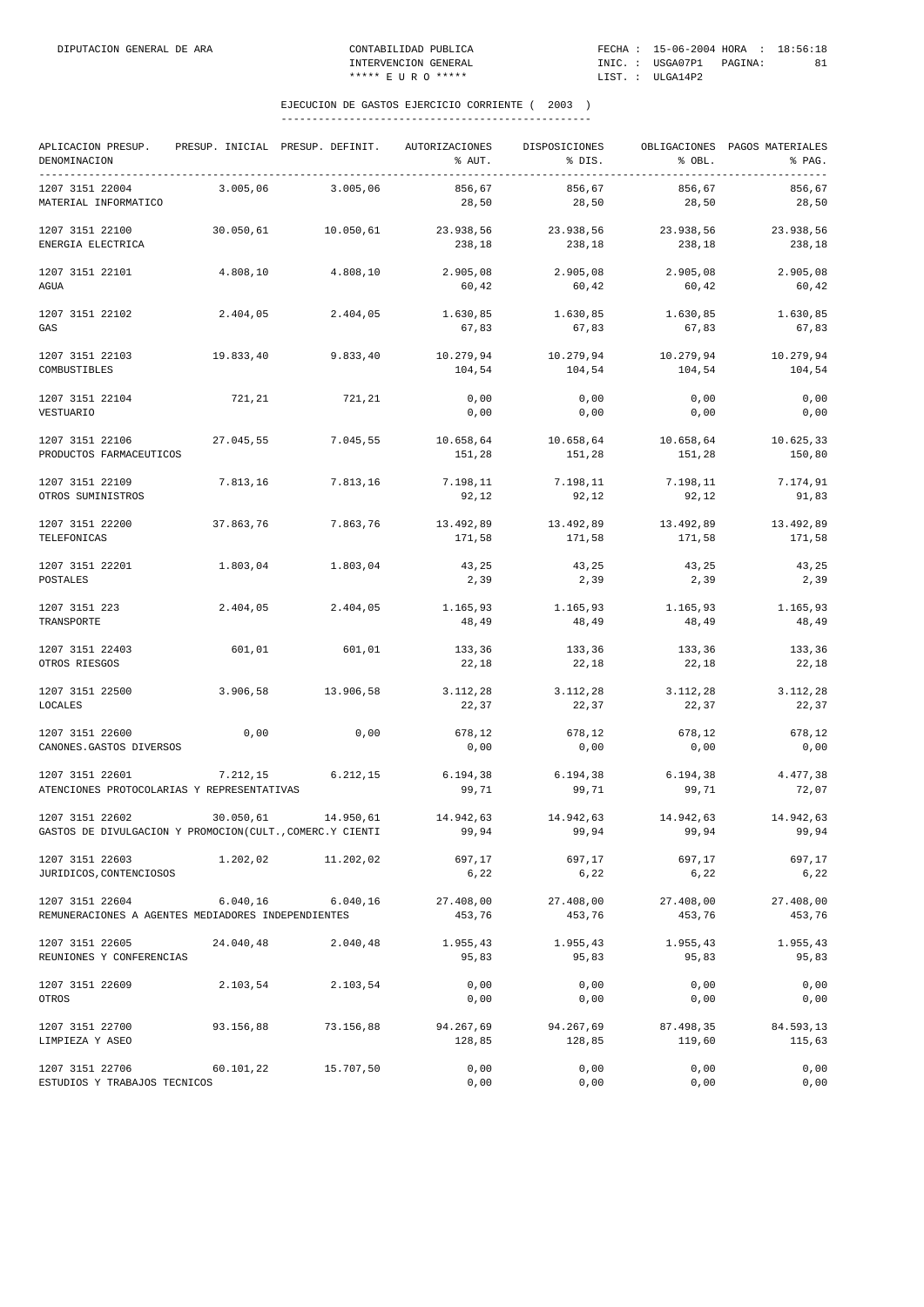| APLICACION PRESUP. PRESUP. INICIAL PRESUP. DEFINIT. AUTORIZACIONES                             |            |                     |                                                                 | DISPOSICIONES                 |                       | OBLIGACIONES PAGOS MATERIALES |
|------------------------------------------------------------------------------------------------|------------|---------------------|-----------------------------------------------------------------|-------------------------------|-----------------------|-------------------------------|
| DENOMINACION<br>_____________________                                                          |            |                     | % AUT.                                                          | % DIS.                        | $8$ OBL.              | % PAG.                        |
| 1207 3151 22709                                                                                |            | 12.020.24 13.120.24 | 11.480,51                                                       | 11.480,51                     | 10.955,31             | 9.885,12                      |
| OTROS                                                                                          |            |                     | 87,50                                                           | 87,50                         | 83,49                 | 75,34                         |
| 1207 3151 230                                                                                  |            | 21.636,44 23.136,44 | 13.321,66                                                       | 13.321,66                     | 13.321,66             | 13.321,66                     |
| <b>DIETAS</b>                                                                                  |            |                     | 57,57                                                           | 57,57                         | 57,57                 | 57,57                         |
| 1207 3151 231                                                                                  | 28.848,58  | 30.348,58           |                                                                 | 16.992,97 16.992,97           | 16.992,97             | 16.983,01                     |
| LOCOMOCION                                                                                     |            |                     | 55,99                                                           | 55,99                         | 55,99                 | 55,95                         |
| 1207 3151 242<br>12.020, 25                                                                    |            | 2.020,25            | 0,00                                                            | 0,00                          | 0,00                  | 0,00                          |
| MATERIAL, SUMINISTROS Y OTROS                                                                  |            |                     | 0,00                                                            | 0,00                          | 0,00                  | 0,00                          |
| CAP. 1207 3151 2 609.246,01 472.257,88                                                         |            |                     | 468.004,82 468.004,82 460.277,82 450.963,47                     |                               |                       |                               |
| GASTOS EN BIENES CORRIENTES Y SERVICIOS                                                        |            |                     | 99,09                                                           | 99,09                         | 97,46                 | 95,49                         |
| 1207 3151 48000                                                                                |            | 90.151,82 90.151,82 | 55.860,00                                                       | 55.860,00                     | 36.505,02             | 15.420,00                     |
| TEMPOREROS                                                                                     |            |                     | 61,96                                                           | 61,96                         | 40,49                 | 17,10                         |
| 1207 3151 48400                                                                                |            |                     | 931.075,07                                                      |                               | 931.075,07 931.075,07 | 411.484,97                    |
| AYUDAS JUBILACION Y REESTRUCTURACION EMPRESAS                                                  |            |                     | 63,86                                                           | 63,86                         | 63,86                 | 28,22                         |
|                                                                                                |            |                     |                                                                 |                               |                       |                               |
| 1207 3151 48900<br>SUBVENCIONES SINDICATOS                                                     |            | 90.151,82 90.151,82 | 100,00                                                          | 90.151,82 90.151,82<br>100,00 | 90.151,82<br>100,00   | 90.151,82<br>100,00           |
|                                                                                                |            |                     |                                                                 |                               |                       |                               |
| 1207 3151 48901                                                                                | 25.392,76  | 12.771,50           | 0,00                                                            | 0,00                          | 0,00                  | 0,00                          |
| PROVIENE DE SGT                                                                                |            |                     | 0,00                                                            | 0,00                          | 0,00                  | 0,00                          |
| 1207 3151 48902                                                                                | 90.151.82  | 90.151,82           | 90.151,82                                                       | 90.151,82                     | 90.151,82             | 45.075,91                     |
| SUBVENCIONES EMPRESARIOS                                                                       |            |                     | 100,00                                                          | 100,00                        | 100,00                | 50,00                         |
| 1207 3151 48903                                                                                | 723.738,78 | 723.738,78          | 723.738,78                                                      | 723.738,78                    | 723.738,78            | 723.738,78                    |
| SUBVENCION MANTENIMIENTO SAMA                                                                  |            |                     | 100,00                                                          | 100,00                        | 100,00                | 100,00                        |
| 1207 3151 48904 9.015,18 9.015,18                                                              |            |                     | $6.615,00$ $6.615,00$                                           |                               | 4.212,00              | 3.051,00                      |
| <b>BECA</b>                                                                                    |            |                     | 73,37                                                           | 73,37                         | 46,72                 | 33,84                         |
| 1207 3151 48905                                                                                | 9.015,18   | 9.015, 18           | 9.015, 18                                                       | 9.015, 18                     | 4.561,83              | 0,00                          |
| CONVENIO ASOCIACION VICTIMAS ACCIDENTES DE TRABAJO                                             |            |                     | 100,00                                                          | 100,00                        | 50,60                 | 0,00                          |
|                                                                                                |            |                     |                                                                 |                               |                       |                               |
| 1207 3151 48906<br>PREVENCION                                                                  |            |                     | 240.404,84 240.404,84 231.389,62 231.389,62 231.376,39<br>96,24 | 96,24                         | 96,24                 | 0,00<br>0,00                  |
|                                                                                                |            |                     |                                                                 |                               |                       |                               |
| CAP. 1207 3151 4 2.735.935,96 2.723.314,70 2.137.997,29 2.137.997,29 2.111.772,73 1.288.922,48 |            |                     |                                                                 |                               |                       |                               |
| TRANSFERENCIAS CORRIENTES                                                                      |            |                     | 78,50                                                           | 78,50                         | 77,54                 | 47.32                         |
|                                                                                                |            |                     |                                                                 |                               |                       |                               |
| 1207 3151 692<br>EDIFICIOS Y OTRAS CONSTRUCCIONES                                              | 210.354,24 | 178.961,24          | 109.073,97<br>60,94                                             | 109.073,97<br>60,94           | 109.073,97<br>60,94   | 25.128,35<br>14,04            |
|                                                                                                |            |                     |                                                                 |                               |                       |                               |
| 1207 3151 693                                                                                  | 60.101,22  | 85.101,22           | 85.000,00                                                       | 82.000,00                     | 82.000,00             | 0,00                          |
| MAQUINARIA, INSTALACIONES Y UTILLAJE                                                           |            |                     | 99,88                                                           | 96,35                         | 96,35                 | 0,00                          |
| 1207 3151 694                                                                                  | 15.025,30  | 15.025,30           | 0,00                                                            | 0,00                          | 0,00                  | 0,00                          |
| MATERIAL DE TRANSPORTE                                                                         |            |                     | 0,00                                                            | 0,00                          | 0,00                  | 0,00                          |
| 1207 3151 695                                                                                  | 30.050,61  | 30.050,61           | 22.568,12                                                       | 22.568,12                     | 22.567,92             | 22.567,92                     |
| MOBILIARIO Y ENSERES                                                                           |            |                     | 75,10                                                           | 75,10                         | 75,09                 | 75,09                         |
| 1207 3151 696                                                                                  | 15.025,30  | 15.025,30           | 9.470,64                                                        | 9.470,64                      | 9.470,61              | 9.470,61                      |
| EQUIPOS PARA PROCESOS DE INFORMACION                                                           |            |                     | 63,03                                                           | 63,03                         | 63,03                 | 63,03                         |
| 1207 3151 699                                                                                  | 0,00       | 6.393,00            | 0,00                                                            | 0,00                          | 0,00                  | 0,00                          |
| INMOVILIZADO INMATERIAL                                                                        |            |                     | 0,00                                                            | 0,00                          | 0,00                  | 0,00                          |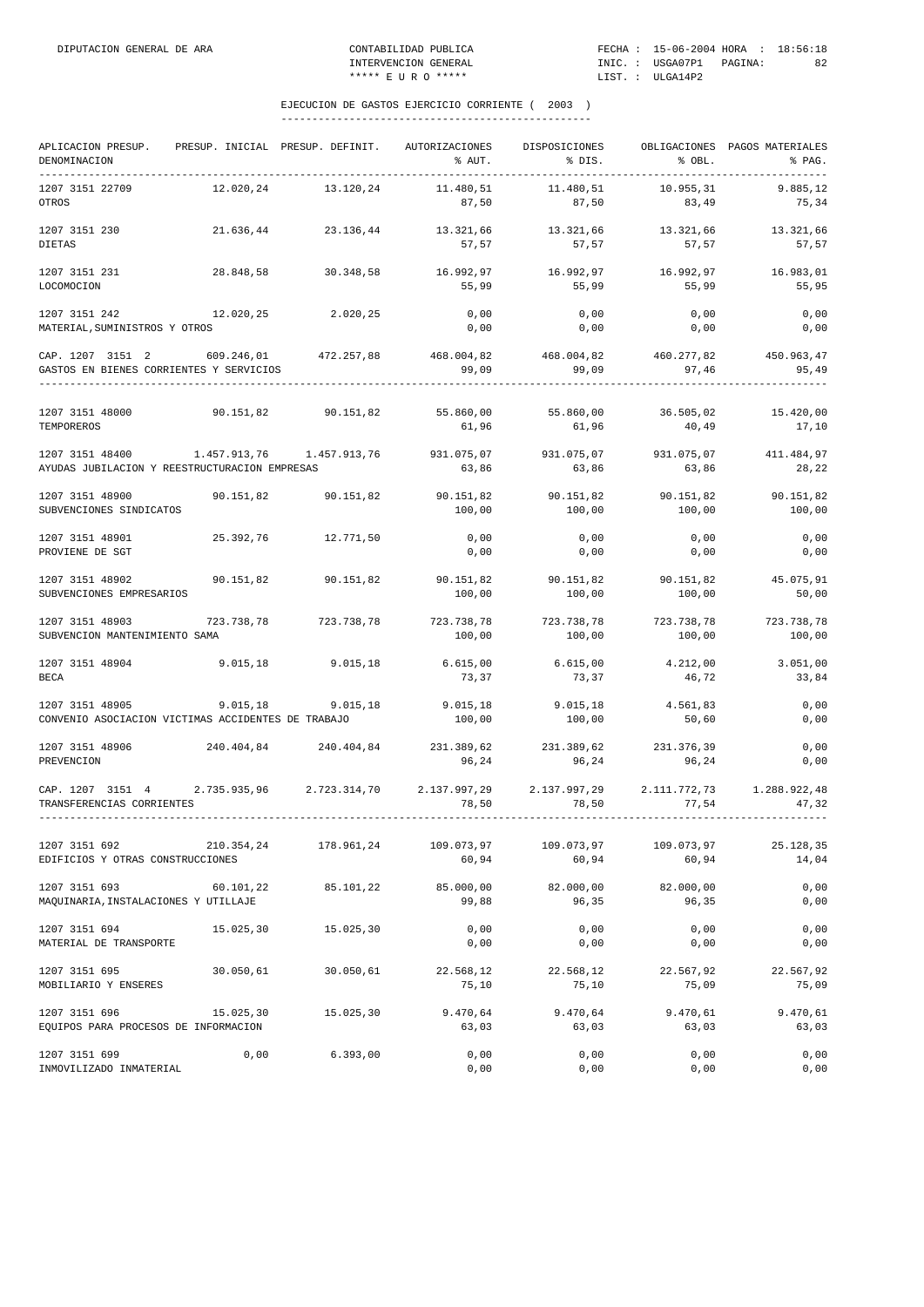| APLICACION PRESUP.<br>DENOMINACION<br>------------                      |            | PRESUP. INICIAL PRESUP. DEFINIT. | AUTORIZACIONES<br>% AUT. | DISPOSICIONES<br>% DIS. | % OBL.                | OBLIGACIONES PAGOS MATERIALES<br>% PAG. |
|-------------------------------------------------------------------------|------------|----------------------------------|--------------------------|-------------------------|-----------------------|-----------------------------------------|
| CAP. 1207 3151 6<br>INVERSIONES REALES                                  |            | 330.556,67 330.556,67            | 226.112,73<br>68,40      | 223.112,73<br>67,49     | 223.112,50<br>67,49   | 57.166,88<br>17,29                      |
| 1207 3151 77900<br>INMIGRANTES                                          |            | 901.518,16 901.518,16            | 531.926,90<br>59,00      | 531.926,90<br>59,00     | 341.000,79<br>37,82   | 284.158,60<br>31,52                     |
| CAP. 1207 3151 7<br>TRANSFERENCIAS DE CAPITAL                           | 901.518,16 | 901.518,16                       | 531.926,90<br>59,00      | 531.926,90<br>59,00     | 341.000,79<br>37,82   | 284.158,60<br>31,52                     |
| PROGRAMA 1207 3151<br>RELACIONES LABORALES                              |            | 8.646.016,35 8.600.091,22        | 7.496.562,39<br>87,16    | 7.493.562,39<br>87,13   | 6.732.989,17<br>78,28 | 5.622.164,83<br>65,37                   |
| 1207 7511 77200<br>EMPRESAS TURISTICAS                                  | 0,00       | 0,00                             | 0,00<br>0,00             | 0,00<br>0,00            | 0,00<br>0,00          | 0,00<br>0,00                            |
| 1207 7511 78200<br>INFRAESTRUCTURA TURISTICA                            | 0,00       | 0,00                             | 0,00<br>0,00             | 0,00<br>0,00            | 0,00<br>0,00          | 0,00<br>0,00                            |
| CAP. 1207 7511 7 0,00<br>TRANSFERENCIAS DE CAPITAL                      |            | 0,00                             | 0,00<br>0,00             | 0,00<br>0,00            | 0,00<br>0,00          | 0,00<br>0,00                            |
| PROGRAMA 1207 7511<br>ORDENACION, PROMOCION Y FOMENTO DEL TURISMO       | 0,00       | 0,00                             | 0,00<br>0,00             | 0,00<br>0,00            | 0,00<br>0,00          | 0,00<br>0,00                            |
| 1208 6111 12000<br>SUELDOS                                              | 16.302,23  | 32.604,46                        | 16.302,23<br>50,00       | 16.302,23<br>50,00      | 8.588,22<br>26,34     | 8.588,22<br>26,34                       |
| 1208 6111 12005<br>TRIENIOS                                             | 2.378,74   | 4.757,48                         | 2.378,74<br>50,00        | 2.378,74<br>50,00       | 1.272,80<br>26,75     | 1.272,80<br>26,75                       |
| 1208 6111 12006<br>OTRAS RETRIBUCIONES BÁSICAS                          | 361,38     | 722,76                           | 361,38<br>50,00          | 361,38<br>50,00         | 291,64<br>40,35       | 291,64<br>40,35                         |
| 1208 6111 12100<br>COMPLEMENTO DE DESTINO                               | 10.841,40  | 21.682,80                        | 10.841,40<br>50,00       | 10.841,40<br>50,00      | 6.706,87<br>30,93     | 6.706,87<br>30,93                       |
| 1208 6111 12101<br>COMPLEMENTO ESPECIFICO                               | 20.370,36  | 40.740.72                        | 20.370,36<br>50,00       | 20.370,36<br>50,00      | 13.693,92<br>33,61    | 13.693,92<br>33,61                      |
| 1208 6111 16000<br>SEGURIDAD SOCIAL                                     |            | 5.611,01 11.222,02               | 5.611,01<br>50,00        | 5.611,01<br>50,00       | 0,00<br>0,00          | 0,00<br>0,00                            |
| CAP. 1208 6111 1<br>GASTOS DE PERSONAL                                  | 55.865,12  | 111.730,24                       | 55.865,12<br>50,00       | 55.865,12<br>50,00      | 30.553,45<br>27,34    | 30.553,45<br>27,34                      |
| PROGRAMA 1208 6111<br>SERVICIOS GENERALES (ECONOMIA, HACIENDA Y EMPLEO) |            | 55.865,12 111.730,24             | 55.865,12<br>50,00       | 55.865,12<br>50,00      | 30.553,45<br>27,34    | 30.553,45<br>27,34                      |
| 1210 3231 204<br>MATERIAL DE TRANSPORTE                                 | 0,00       | 0,00                             | 0,00<br>0,00             | 0,00<br>0,00            | 0,00<br>0,00          | 0,00<br>0,00                            |
| 1210 3231 209<br>OTRO INMOVILIZADO MATERIAL                             | 0,00       | 0,00                             | 0,00<br>0,00             | 0,00<br>0,00            | 0,00<br>0,00          | 0,00<br>0,00                            |
| 1210 3231 216<br>EQUIPOS PROCESOS DE INFORMACION                        | 0,00       | 0,00                             | 0,00<br>0,00             | 0,00<br>0,00            | 0,00<br>0,00          | 0,00<br>0,00                            |
| 1210 3231 219<br>OTRO INMOVILIZADO MATERIAL                             | 0,00       | 0,00                             | 0,00<br>0,00             | 0,00<br>0,00            | 0,00<br>0,00          | 0,00<br>0,00                            |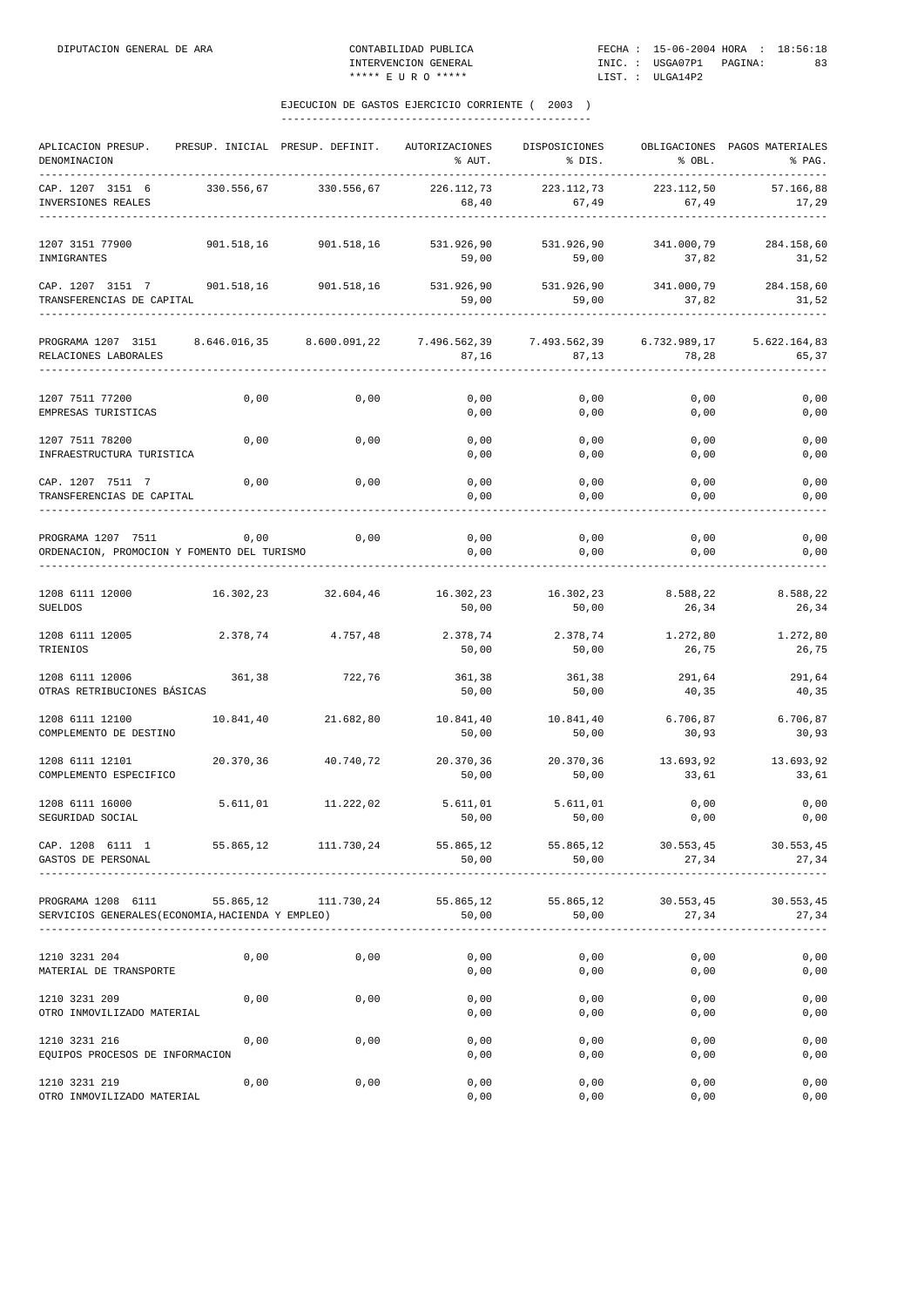CONTABILIDAD PUBLICA<br>INTERVENCION GENERAL<br>\*\*\*\*\* E U R O \*\*\*\*\*

DIPUTACION GENERAL DE ARA CONTABILIDAD PUBLICA FECHA : 15-06-2004 HORA : 18:56:19 INTERVENCION GENERAL **INIC. : USGA07P1** PAGINA: 84

| APLICACION PRESUP. PRESUP. INICIAL PRESUP. DEFINIT.<br>DENOMINACION                                      |      |      | AUTORIZACIONES | $\text{\$ }$ AUT. $\text{\$ }$ DIS. $\text{\$ }$ OBL. | DISPOSICIONES OBLIGACIONES PAGOS MATERIALES | % PAG. |
|----------------------------------------------------------------------------------------------------------|------|------|----------------|-------------------------------------------------------|---------------------------------------------|--------|
| 1210 3231 22009                                                                                          | 0.00 | 0,00 |                | $0,00$ 0,00                                           | 0.00                                        | 0,00   |
| MATERIAL DE OFICINA                                                                                      |      |      | 0.00           | 0,00                                                  | 0.00                                        | 0,00   |
| 1210 3231 22102                                                                                          | 0.00 | 0.00 | 0.00           | 0,00                                                  | 0.00                                        | 0.00   |
| SUMINISTROS                                                                                              |      |      | 0,00           | 0,00                                                  | 0,00                                        | 0,00   |
| 1210 3231 22400                                                                                          | 0,00 | 0,00 | 0,00           | 0,00                                                  | 0,00                                        | 0,00   |
| EDIFICIOS Y LOCALES. PRIMAS DE SEGUROS                                                                   |      |      | 0.00           | 0,00                                                  | 0,00                                        | 0,00   |
| 1210 3231 22502                                                                                          | 0.00 | 0,00 | 0.00           | 0,00                                                  | 0,00                                        | 0,00   |
| ESTATALES. TRIBUTOS                                                                                      |      |      | 0.00           | 0,00                                                  | 0.00                                        | 0,00   |
| CAP. 1210 3231 2                                                                                         | 0,00 | 0,00 | 0,00           | 0,00                                                  | 0,00                                        | 0,00   |
| GASTOS EN BIENES CORRIENTES Y SERVICIOS                                                                  |      |      | 0,00           | 0,00                                                  | 0,00                                        | 0,00   |
|                                                                                                          |      |      |                |                                                       |                                             |        |
| PROGRAMA 1210 3231 0.00                                                                                  |      | 0.00 | $0,00$ 0.00    |                                                       | 0.00                                        | 0,00   |
| PROMOCION DE LA JUVENTUD                                                                                 |      |      | 0,00           | 0,00                                                  | 0,00                                        | 0,00   |
| DEPARTAMENTO 12 147.901.103,62 155.879.579,24 126.134.553,21 126.113.522,85 117.066.346,32 99.340.957,37 |      |      |                |                                                       |                                             |        |
| ECONOMIA, HACIENDA Y EMPLEO                                                                              |      |      |                | 80,91 80,90 75,10                                     |                                             | 63,72  |
|                                                                                                          |      |      |                |                                                       |                                             |        |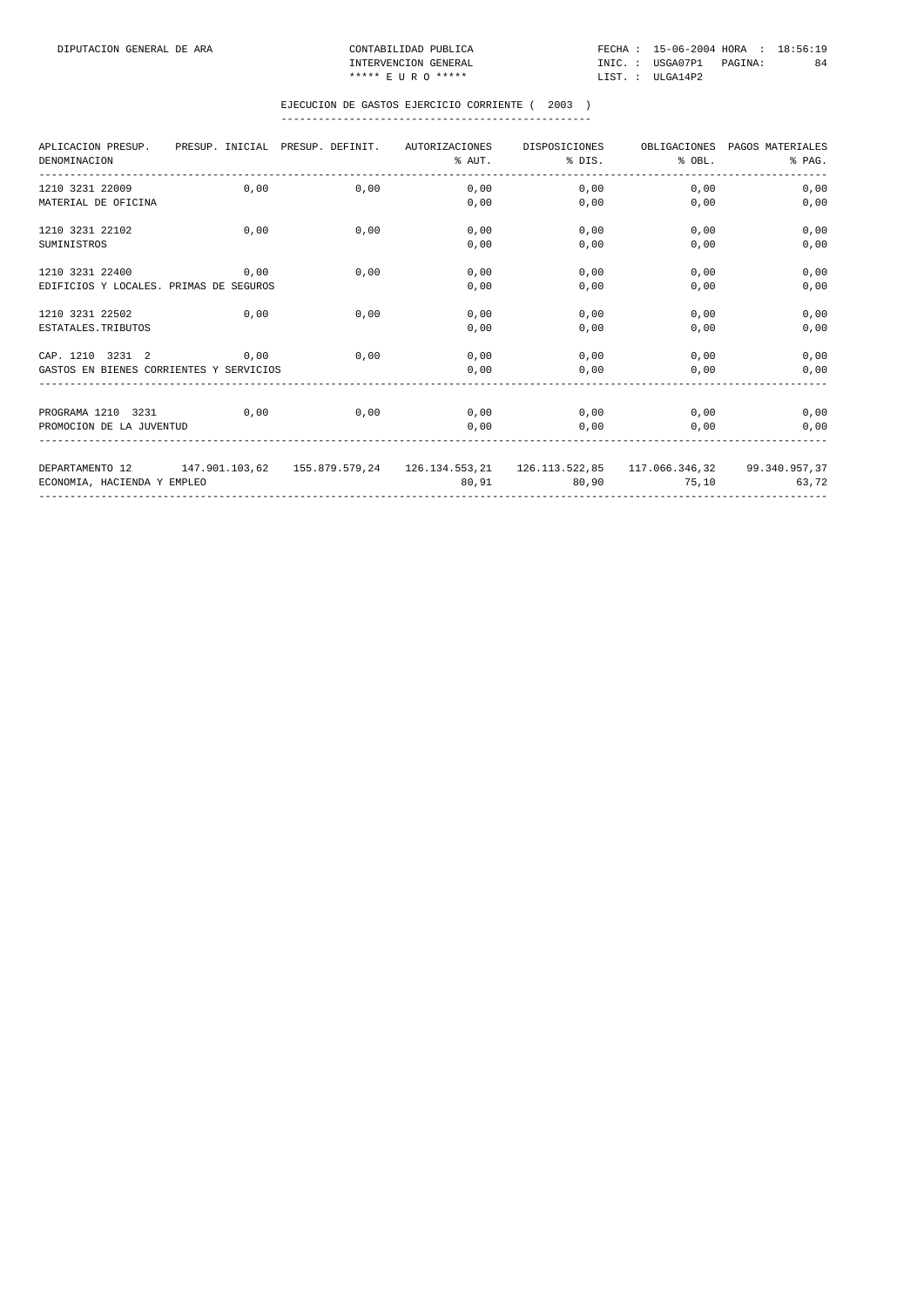| APLICACION PRESUP.<br>DENOMINACION                                                                                   |            | PRESUP. INICIAL PRESUP. DEFINIT. | AUTORIZACIONES<br>% AUT. | DISPOSICIONES<br>% DIS. | % OBL.               | OBLIGACIONES PAGOS MATERIALES<br>% PAG. |
|----------------------------------------------------------------------------------------------------------------------|------------|----------------------------------|--------------------------|-------------------------|----------------------|-----------------------------------------|
| 1301 5111 10000<br>RETRIBUCIONES BASICAS                                                                             | 13.847,64  | 15.086,58                        | 14.787,90<br>98,02       | 14.787,90<br>98,02      | 14.787,90<br>98,02   | 14.787,90<br>98,02                      |
| 1301 5111 10001<br>OTRAS REMUNERACIONES                                                                              | 43.050,84  | 44.614,92                        | 44.614,92<br>100,00      | 44.614,92<br>100,00     | 44.614,92<br>100,00  | 44.614,92<br>100,00                     |
| 1301 5111 11000<br>RETRIBUCIONES BASICAS                                                                             | 70.552,30  | 61.378,41                        | 61.378,41<br>100,00      | 61.378,41<br>100,00     | 61.378,41<br>100,00  | 61.378,41<br>100,00                     |
| 1301 5111 11001<br>OTRAS REMUNERACIONES                                                                              | 97.989,96  | 89.402,78                        | 89.360,85<br>99,95       | 89.360,85<br>99,95      | 89.360,85<br>99,95   | 89.360,85<br>99,95                      |
| 1301 5111 12000<br><b>SUELDOS</b>                                                                                    | 462.721,56 | 470.089,90                       | 472.950,63<br>100,60     | 472.950,63<br>100,60    | 472.950,63<br>100,60 | 472.950,63<br>100,60                    |
| 1301 5111 12005<br>TRIENIOS                                                                                          | 107.718,66 | 101.034,82                       | 85.149,49<br>84,27       | 85.149,49<br>84,27      | 85.149,49<br>84,27   | 85.149,49<br>84,27                      |
| 1301 5111 12006<br>OTRAS RETRIBUCIONES BASICAS                                                                       | 0,00       | 9.022,56                         | 8.264,65<br>91,59        | 8.264,65<br>91,59       | 8.264,65<br>91,59    | 8.264,65<br>91,59                       |
| 1301 5111 12100<br>COMPLEMENTO DE DESTINO                                                                            | 265.369,56 | 260.960,22                       | 251.457,74<br>96,35      | 251.457,74<br>96,35     | 251.457,74<br>96,35  | 251.457,74<br>96,35                     |
| 1301 5111 12101<br>COMPLEMENTO ESPECIFICO                                                                            | 364.420,20 | 370.100,08                       | 363.095,41<br>98,10      | 363.095,41<br>98,10     | 363.095,41<br>98,10  | 363.095,41<br>98,10                     |
| 1301 5111 12109<br>OTRAS                                                                                             | 814,38     | 830,67                           | 550,68<br>66,29          | 550,68<br>66,29         | 550,68<br>66,29      | 550,68<br>66,29                         |
| 1301 5111 13000<br>SALARIO BASE                                                                                      | 246.689,76 | 255.817,28                       | 244.151,88<br>95,43      | 244.151,88<br>95,43     | 244.151,88<br>95,43  | 244.151,88<br>95,43                     |
| 1301 5111 13001<br>ANTIGUEDAD                                                                                        | 39.180,93  | 39.931,86                        | 38.642,71<br>96,77       | 38.642,71<br>96,77      | 38.642,71<br>96,77   | 38.642,71<br>96,77                      |
| 1301 5111 13002<br>PAGAS EXTRAS                                                                                      | 47.153,48  | 48.898,16                        | 47.602,75<br>97,35       | 47.602,75<br>97,35      | 47.602,75<br>97,35   | 47.602,75<br>97,35                      |
| 1301 5111 13003<br>OTRAS REMUNERACIONES                                                                              | 43.855,24  | 77.650,63                        | 73.817,46<br>95,06       | 73.817,46<br>95,06      | 73.817,46<br>95,06   | 73.817,46<br>95,06                      |
| 1301 5111 15100<br>PERSONAL FUNCIONARIO                                                                              | 15.000,00  | 11.217,05                        | 1.753,62<br>15,63        | 1.753,62<br>15,63       | 1.753,62<br>15,63    | 1.753,62<br>15,63                       |
| 1301 5111 16000<br>SEGURIDAD SOCIAL                                                                                  | 399.744,63 | 396.722,40                       | 396.121,40<br>99,84      | 396.121,40<br>99,84     | 396.121,40<br>99,84  | 361.704,96<br>91, 17                    |
| 1301 5111 16100<br>FORMACION Y PERFECCIONAMIENTO DEL PERSONAL                                                        |            | 959,48 959,48                    | 0,00<br>0,00             | 0,00<br>0,00            | 0,00<br>0,00         | 0,00<br>0,00                            |
| 1301 5111 16109<br>OTROS                                                                                             |            | 18.000,00 18.000,00              | 17.953,60<br>99,74       | 17.953,60<br>99,74      | 17.953,60<br>99,74   | 17.953,60<br>99,74                      |
| 1301 5111 16200<br>FORMACION Y PERFECCIONAMIENTO DEL PERSONAL                                                        | 900,00     | 900,00                           | 0,00<br>0,00             | 0,00<br>0,00            | 0,00<br>0,00         | 0,00<br>0,00                            |
| 1301 5111 16209<br>OTROS                                                                                             |            | 13.000,00 46.055,66              | 39.921,74<br>86,68       | 39.921,74<br>86,68      | 39.921,74<br>86,68   | 39.921,74<br>86,68                      |
| CAP. 1301 5111 1 2.250.968,62 2.318.673,46 2.251.575,84 2.251.575,84 2.251.575,84 2.217.159,40<br>GASTOS DE PERSONAL |            |                                  | 97,10                    | 97,10                   | 97,10                | 95,62                                   |
| 1301 5111 202<br>EDIFICIOS Y OTRAS CONSTRUCCIONES                                                                    | 0,00       | 0,00                             | 810,00<br>0,00           | 810,00<br>0,00          | 810,00<br>0,00       | 742,50<br>0,00                          |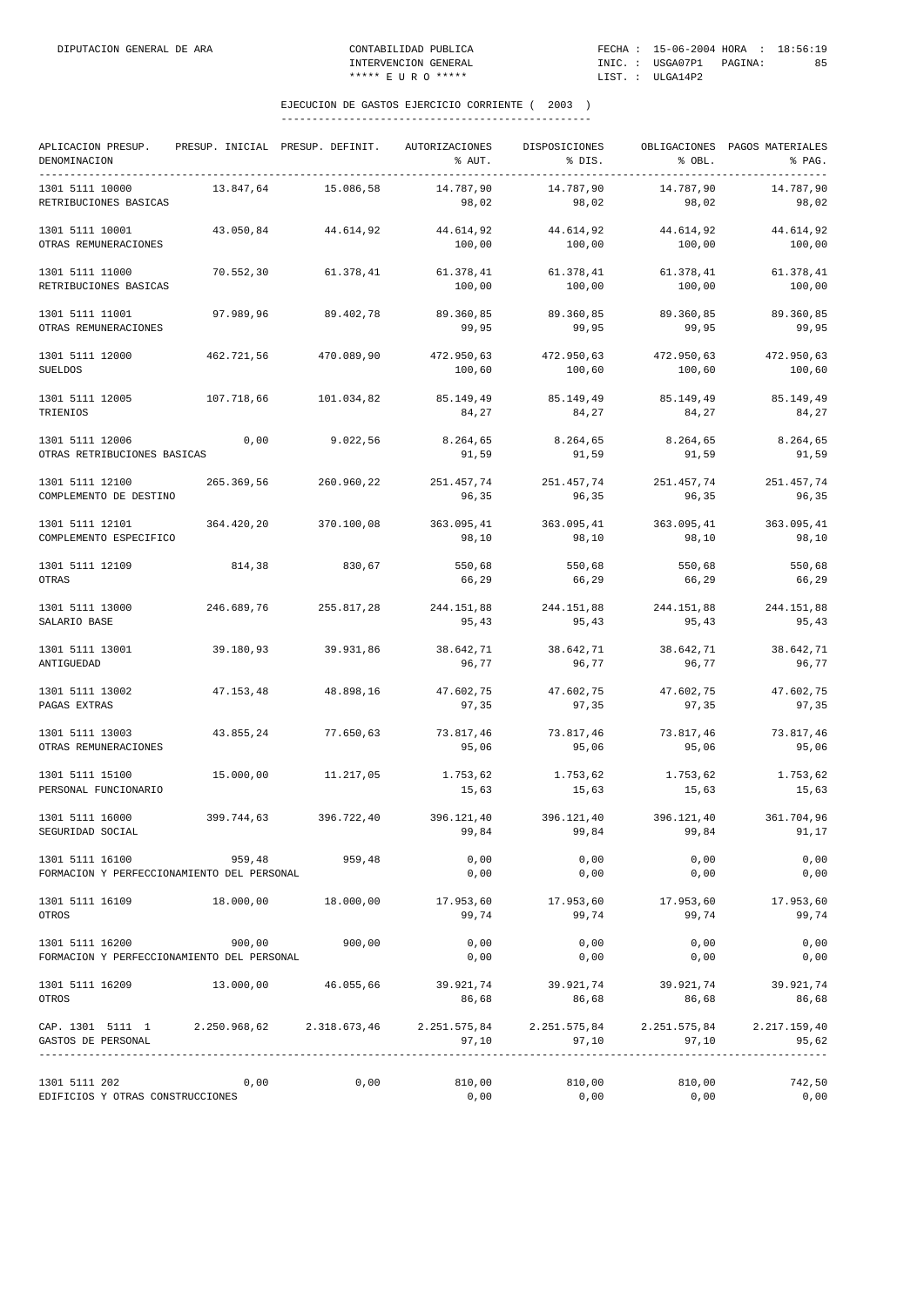| APLICACION PRESUP.<br>DENOMINACION<br>--------------------------------- |            | PRESUP. INICIAL PRESUP. DEFINIT. | AUTORIZACIONES<br>% AUT. | DISPOSICIONES<br>% DIS. | % OBL.              | OBLIGACIONES PAGOS MATERIALES<br>% PAG. |
|-------------------------------------------------------------------------|------------|----------------------------------|--------------------------|-------------------------|---------------------|-----------------------------------------|
| 1301 5111 212<br>EDIFICIOS Y OTRAS CONSTRUCCIONES                       | 170.000,00 | 10.000,00                        | 1.640,35<br>16,40        | 1.640,35<br>16,40       | 1.640,35<br>16,40   | 1.640,35<br>16,40                       |
| 1301 5111 213<br>MAQUINARIA, INSTALACION Y UTILLAJE                     | 2.800,00   | 1.400,00                         | 117,26<br>8,37           | 117,26<br>8,37          | 117,26<br>8,37      | 117,26<br>8,37                          |
| 1301 5111 214<br>MATERIAL DE TRANSPORTE                                 | 500,00     | 500,00                           | 295,50<br>59,10          | 295,50<br>59,10         | 295,50<br>59,10     | 295,50<br>59,10                         |
| 1301 5111 215<br>MOBILIARIO Y ENSERES                                   | 11.000,00  | 1.000,00                         | 6.071, 21<br>607,12      | 6.071, 21<br>607,12     | 6.071, 21<br>607,12 | 6.071, 21<br>607,12                     |
| 1301 5111 216<br>EQUIPOS PARA PROCESOS DE INFORMACION                   | 6.000,00   | 5.973,16                         | 0,00<br>0,00             | 0,00<br>0,00            | 0,00<br>0,00        | 0,00<br>0,00                            |
| 1301 5111 22000<br>ORDINARIO NO INVENTARIABLE                           | 12.000,00  | 2.000,00                         | 7.020,69<br>351,03       | 7.020,69<br>351,03      | 7.020,69<br>351,03  | 7.020,69<br>351,03                      |
| 1301 5111 22001<br>MOBILIARIO Y ENSERES                                 | 17.500,00  | 17.500,00                        | 1.018,99<br>5,82         | 1.018,99<br>5,82        | 1.018,99<br>5,82    | 1.018,99<br>5,82                        |
| 1301 5111 22002<br>PRENSA, REVISTAS Y PUBLICACIONES PERIODICAS          | 6.000,00   | 6.000,00                         | 5.537,31<br>92,28        | 5.537,31<br>92,28       | 5.537,31<br>92,28   | 5.537,31<br>92,28                       |
| 1301 5111 22003<br>LIBROS Y OTRAS PUBLICACIONES                         | 6.000,00   | 1.000,00                         | 9.302,09<br>930,20       | 9.302,09<br>930,20      | 9.302,09<br>930,20  | 4.823,19<br>482,31                      |
| 1301 5111 22004<br>MATERIAL INFORMATICO                                 | 6.000,00   | 1.000,00                         | 4.680,20<br>468,02       | 4.680,20<br>468,02      | 4.680,20<br>468,02  | 1.416,20<br>141,62                      |
| 1301 5111 22100<br>ENERGIA ELECTRICA                                    | 6.000,00   | 1.000,00                         | 4.376,24<br>437,62       | 4.376,24<br>437,62      | 4.376,24<br>437,62  | 4.376,24<br>437,62                      |
| 1301 5111 22101<br><b>AGUA</b>                                          | 8.000,00   | 1.013,30                         | 220,82<br>21,79          | 220,82<br>21,79         | 220,82<br>21,79     | 220,82<br>21,79                         |
| 1301 5111 22102<br>GAS-SUMINISTROS                                      | 0,00       | 0,00                             | 75,69<br>0,00            | 75,69<br>0,00           | 75,69<br>0,00       | 75,69<br>0,00                           |
| 1301 5111 22103<br>COMBUSTIBLES. SUMINISTROS                            | 0,00       | 0,00                             | 1.347,59<br>0,00         | 1.347,59<br>0,00        | 1.347,59<br>0,00    | 1.347,59<br>0,00                        |
| 1301 5111 22104<br>VESTUARIO                                            | 10.000,00  | 5.000,00                         | 4.416,93<br>88,33        | 4.416,93<br>88,33       | 4.416,66<br>88,33   | 4.416,66<br>88,33                       |
| 1301 5111 22109<br>OTROS SUMINISTROS                                    | 6.000,00   | 1.137,29                         | 250,51<br>22,02          | 250,51<br>22,02         | 250,51<br>22,02     | 250,51<br>22,02                         |
| 1301 5111 22200<br>TELEFONICAS                                          | 60.000,00  | 14.422,70                        | 6.912,99<br>47,93        | 6.912,99<br>47,93       | 6.912,99<br>47,93   | 6.912,99<br>47,93                       |
| 1301 5111 22201<br>POSTALES                                             | 18.000,00  | 3.000,00                         | 0,00<br>0,00             | 0,00<br>0,00            | 0,00<br>0,00        | 0,00<br>0,00                            |
| 1301 5111 22202<br>TELEGRAFICAS                                         | 900,00     | 900,00                           | 0,00<br>0,00             | 0,00<br>0,00            | 0,00<br>0,00        | 0,00<br>0,00                            |
| 1301 5111 22209<br>OTRAS                                                | 300,00     | 300,00                           | 0,00<br>0,00             | 0,00<br>0,00            | 0,00<br>0,00        | 0,00<br>0,00                            |
| 1301 5111 223<br>TRANSPORTE                                             | 2.000,00   | 2.000,00                         | 1.631,68<br>81,58        | 1.631,68<br>81,58       | 1.631,68<br>81,58   | 1.631,68<br>81,58                       |
| 1301 5111 22400<br>EDIFICIOS Y LOCALES. PRIMAS DE SEGUROS               | 0,00       | 0,00                             | 3,97<br>0,00             | 3,97<br>0,00            | 3,97<br>0,00        | 3,97<br>0,00                            |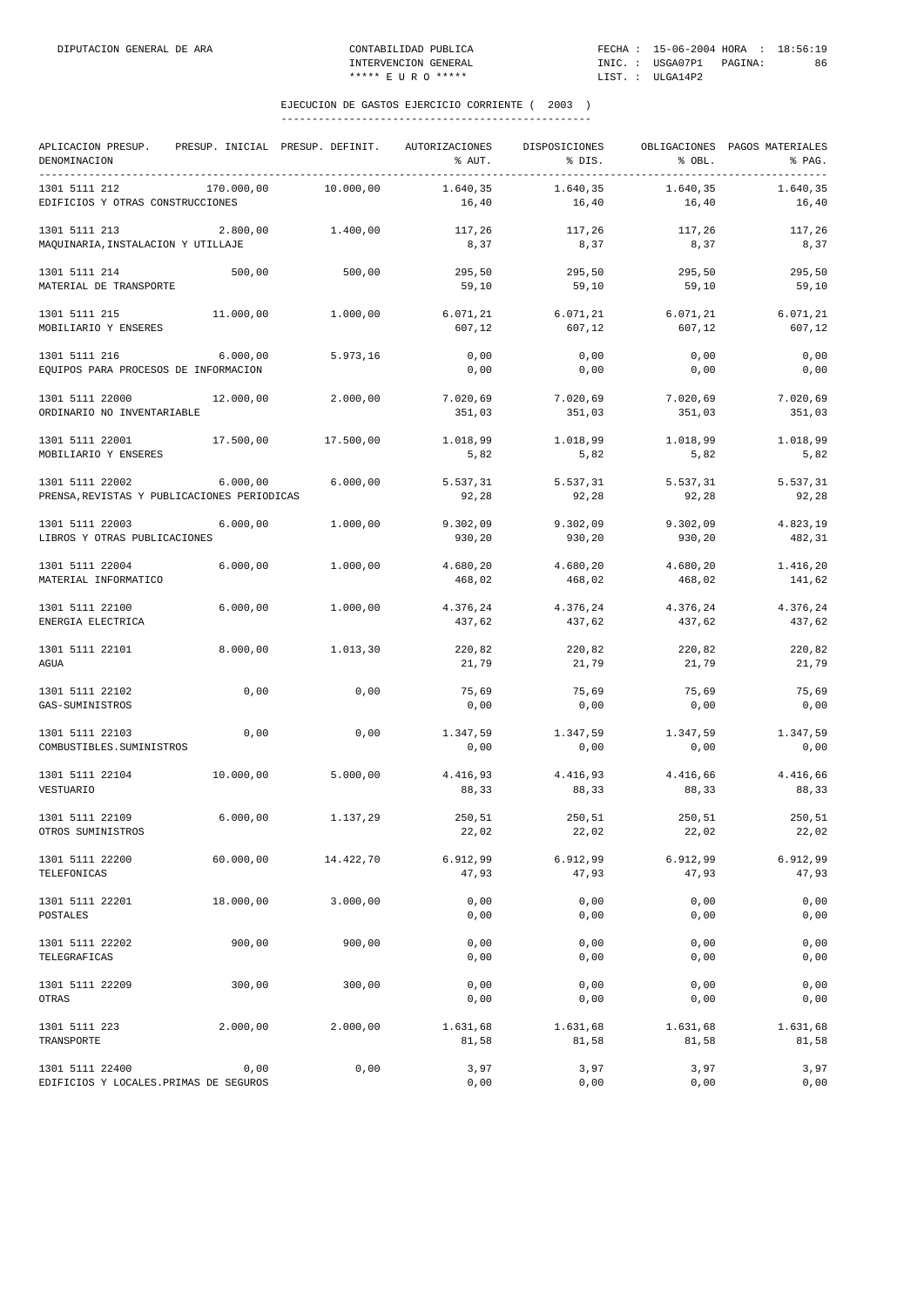| APLICACION PRESUP. PRESUP. INICIAL PRESUP. DEFINIT. AUTORIZACIONES<br>DENOMINACION                                                                      |            |                                                                  | % AUT.                                                                          | DISPOSICIONES<br>% DIS.    | % OBL.                          | OBLIGACIONES PAGOS MATERIALES<br>% PAG. |
|---------------------------------------------------------------------------------------------------------------------------------------------------------|------------|------------------------------------------------------------------|---------------------------------------------------------------------------------|----------------------------|---------------------------------|-----------------------------------------|
| 1301 5111 22401<br>VEHICULOS                                                                                                                            | 1.800,00   | 900,00                                                           | 0,00<br>0,00                                                                    | 0,00<br>0,00               | 0,00<br>0,00                    | 0,00<br>0,00                            |
| 1301 5111 22500<br>LOCALES                                                                                                                              | 3.000,00   |                                                                  | $2.042,98$ $26.055,42$ $26.055,42$ $26.055,42$                                  | 1.275,36 1.275,36 1.275,36 |                                 | 471,92<br>23,09                         |
| 1301 5111 22501<br>AUTONOMICOS.TRIBUTOS                                                                                                                 | 0,00       | 0,00                                                             | 141,24<br>0,00                                                                  | 141, 24 141, 24<br>0,00    | 0,00                            | 141,24<br>0,00                          |
| 1301 5111 22601 30.000,00 30.000,00 29.946,64<br>ATENCIONES PROTOCOLARIAS Y REPRESENTATIVAS                                                             |            |                                                                  | 99,82                                                                           | 29.946,64<br>99,82         | 29.910,73<br>99,70              | 29.910,73<br>99,70                      |
| 1301 5111 22609<br>OTROS                                                                                                                                | 3.000,00   | 1.500,00                                                         | 0,00<br>0,00                                                                    | 0,00<br>0,00               | 0,00<br>0,00                    | 0,00<br>0,00                            |
| 1301 5111 22700<br>LIMPIEZA Y ASEO                                                                                                                      | 18.000,00  | 4.000,00                                                         | 1.054,39<br>26,35                                                               | 1.054,39<br>26,35          | 1.054,39<br>26,35               | 1.054,39<br>26,35                       |
| 1301 5111 22701<br>SEGURIDAD                                                                                                                            | 34.500,00  |                                                                  | 567,99 1.310,51 1.310,51 1.310,51<br>230,72                                     | 230,72                     | 230,72                          | 1.310,51<br>230,72                      |
| 1301 5111 22706<br>ESTUDIOS Y TRABAJOS TECNICOS                                                                                                         | 9.000,00   | 2.446,35                                                         | 4.302,07<br>175,85                                                              | 4.302,07<br>175,85         | 4.302,07<br>175,85              | 4.302,07<br>175,85                      |
| 1301 5111 230<br><b>DIETAS</b>                                                                                                                          | 12.000,00  |                                                                  | 12.000,00 14.644,14 14.644,14 14.644,14<br>122,03                               | 122,03                     | 122,03                          | 14.644,14<br>122,03                     |
| 1301 5111 231<br>LOCOMOCION                                                                                                                             | 12.000,00  | 12.000,00                                                        | 7.218,34<br>60,15                                                               | 60,15                      | 7.218,34 7.218,34<br>60,15      | 7.218,34<br>60,15                       |
| 1301 5111 239<br>OTRAS INDEMNIZACIONES                                                                                                                  | 1.000,00   | 1.000,00                                                         | 0,00<br>0,00                                                                    | 0,00<br>0,00               | 0,00<br>0,00                    | 0,00<br>0,00                            |
| 1301 5111 25100<br>GASTOS REALIZACION DE CURSOS                                                                                                         | 0,00       | 0,00                                                             | 757,26<br>0,00                                                                  | 757,26<br>0,00             | 757,26<br>0,00                  | 757,26<br>0,00                          |
| $\verb CAP. 1301 5111 2   473.300,00   141.603,77   141.160,03   141.160,03   141.123,85   107.729,95 \\$<br>GASTOS EN BIENES CORRIENTES Y SERVICIOS    |            |                                                                  | 99,68                                                                           | 99,68                      | 99,66                           | 76,07                                   |
| 1301 5111 819<br>COMPRA DE ACCIONES Y PARTICIPACIONES DEL SECTOR PÚBLICO                                                                                |            | 2.507.574,04 6.728.033,54 5.121.977,66 5.121.977,66 5.121.977,66 | 76, 12                                                                          | 76, 12                     | 76, 12                          | 5.121.977,66<br>76,12                   |
| CAP. 1301 5111 8 2.507.574,04 6.728.033,54 5.121.977,66 5.121.977,66 5.121.977,66 5.121.977,66<br>ACTIVOS FINANCIEROS                                   |            |                                                                  | 76,12                                                                           | 76,12                      | 76,12                           | 76,12                                   |
| PROGRAMA 1301 5111 5.231.842,66 9.188.310,77 7.514.713,53 7.514.713,53 7.514.677,35 7.446.867,01<br>SERVICIOS GENERALES (OBRAS PUBLICAS, URBANISMO Y T) |            |                                                                  | 81,78                                                                           | 81,78                      | 81,78                           | 81,04                                   |
| 1302 5131 12000<br><b>SUELDOS</b>                                                                                                                       | 698.687,36 |                                                                  | 717.864,47 710.772,88<br>99,01                                                  | 99,01                      | 710.772,88 710.772,88<br>99,01  | 710.772,88<br>99,01                     |
| 1302 5131 12005<br>TRIENIOS                                                                                                                             | 141.797,46 |                                                                  | 124.997,69     109.765,32     109.765,32     109.765,32     109.765,32<br>87,81 | 87,81                      | 87,81                           | 87,81                                   |
| 1302 5131 12006<br>OTRAS RETRIBUCIONES BASICAS                                                                                                          | 0,00       | 12.927,73                                                        | 12.545,44<br>97,04                                                              | 12.545,44<br>97,04         | 12.545,44<br>97,04              | 12.545,44<br>97,04                      |
| 1302 5131 12100 378.063,24<br>COMPLEMENTO DE DESTINO                                                                                                    |            |                                                                  | 388.199,59 371.387,36 371.387,36 371.387,36<br>95,66                            | 95,66                      | 95,66                           | 371.387,36<br>95,66                     |
| 1302 5131 12101 506.943,48<br>COMPLEMENTO ESPECIFICO                                                                                                    |            |                                                                  | 537.853,89 551.711,17<br>102,57                                                 | 102,57                     | 551.711,17 551.711,17<br>102,57 | 551.711,17<br>102,57                    |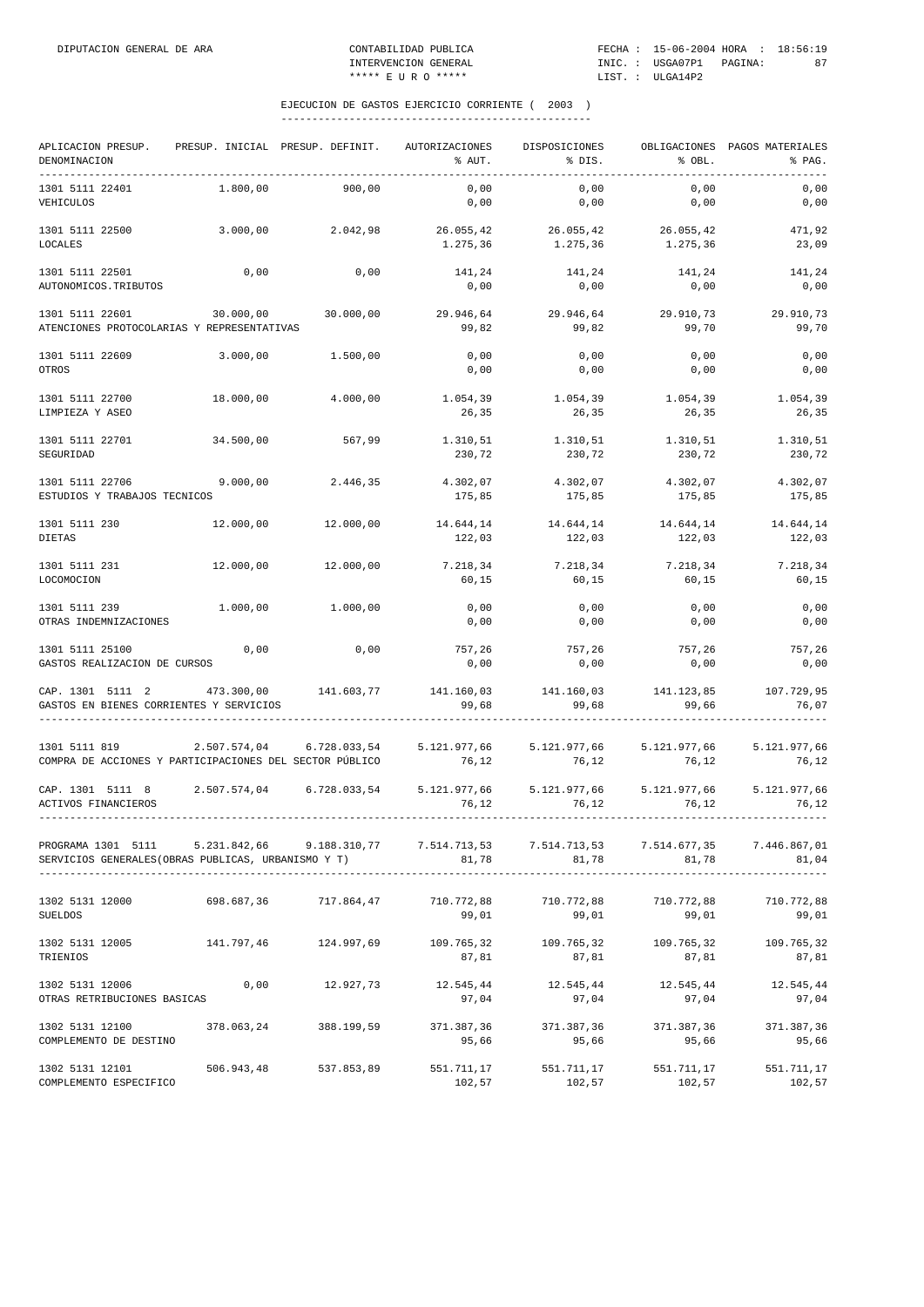| APLICACION PRESUP.<br>DENOMINACION                                                                           | PRESUP. INICIAL PRESUP. DEFINIT. |                           | AUTORIZACIONES<br>% AUT. | DISPOSICIONES<br>% DIS.                                            | % OBL.                | OBLIGACIONES PAGOS MATERIALES<br>% PAG. |
|--------------------------------------------------------------------------------------------------------------|----------------------------------|---------------------------|--------------------------|--------------------------------------------------------------------|-----------------------|-----------------------------------------|
| 1302 5131 12109<br>OTRAS                                                                                     | 49.000,00                        | 49.980,00                 | 0,00<br>0,00             | 0,00<br>0,00                                                       | 0,00<br>0,00          | 0,00<br>0,00                            |
| 1302 5131 13000<br>SALARIO BASE                                                                              |                                  | 6.119.615,88 6.126.717,45 | 99,96                    | 6.124.297,55   6.124.297,55   6.124.297,55   6.124.297,55<br>99,96 | 99,96                 | 99,96                                   |
| 1302 5131 13001<br>ANTIGUEDAD                                                                                | 923.928,51                       | 817.668,35                | 99,36                    | 812.445,41 812.445,41 812.445,41 812.445,41<br>99,36               | 99,36                 | 99,36                                   |
| 1302 5131 13002<br>PAGAS EXTRAS                                                                              |                                  | 1.173.924.06 1.215.799.30 | 1.163.768,05<br>95,72    | 1.163.768,05<br>95,72                                              | 1.163.768,05<br>95,72 | 1.163.768,05<br>95,72                   |
| 1302 5131 13003<br>OTRAS REMUNERACIONES                                                                      |                                  | 2.225.142,92 2.307.473,21 | 2.293.343,93<br>99,38    | 2.293.343,93<br>99,38                                              | 2.293.343,93<br>99,38 | 2.293.343,93<br>99,38                   |
| 1302 5131 16000<br>SEGURIDAD SOCIAL                                                                          |                                  | 3.641.143,68 4.042.854,81 | 4.034.821,11<br>99,80    | 4.034.821,11<br>99,80                                              | 4.034.821,11<br>99,80 | 3.691.971,16<br>91,32                   |
| 1302 5131 16100<br>FORMACION Y PERFECCIONAMIENTO DEL PERSONAL                                                | 1.200,00                         | 1.200,00                  | 0,00<br>0,00             | 0,00<br>0,00                                                       | 0,00<br>0,00          | 0,00<br>0,00                            |
| 1302 5131 16200<br>FORMACION Y PERFECCIONAMIENTO DEL PERSONAL                                                | 1.200,00                         | 1.200,00                  | 0,00<br>0,00             | 0,00<br>0,00                                                       | 0,00<br>0,00          | 0,00<br>0,00                            |
| CAP. 1302 5131 1 15.860.646,59 16.344.736,49 16.184.858,22 16.184.858,22 16.184.858,22<br>GASTOS DE PERSONAL |                                  |                           | 99,02                    | 99,02                                                              | 99,02                 | 15.842.008,27<br>96,92                  |
| 1302 5131 202<br>EDIFICIOS Y OTRAS CONSTRUCCIONES                                                            | 301,00                           | 301,00                    | 0,00<br>0,00             | 0,00<br>0,00                                                       | 0,00<br>0,00          | 0,00<br>0,00                            |
| 1302 5131 204<br>MATERIAL DE TRANSPORTE                                                                      | 301,00                           | 301,00                    | 0,00<br>0,00             | 0,00<br>0,00                                                       | 0,00<br>0,00          | 0,00<br>0,00                            |
| 1302 5131 205<br>MOBILIARIO Y ENSERES                                                                        | 301,00                           | 301,00                    | 0,00<br>0,00             | 0,00<br>0,00                                                       | 0,00<br>0,00          | 0,00<br>0,00                            |
| 1302 5131 212<br>EDIFICIOS Y OTRAS CONSTRUCCIONES                                                            | 6.010,00                         | 6.010,00                  | 2.889,03<br>48,07        | 2.889,03<br>48,07                                                  | 2.889,03<br>48,07     | 2.889,03<br>48,07                       |
| 1302 5131 213<br>MAQUINARIA, INSTALACION Y UTILLAJE                                                          | 6.010,00                         | 6.010,00                  | 3.214,58<br>53,48        | 3.214,58<br>53,48                                                  | 3.214,58<br>53,48     | 3.214,58<br>53,48                       |
| 1302 5131 215<br>MOBILIARIO Y ENSERES                                                                        | 6.010,00                         | 6.010,00                  | 3.345,11<br>55,65        | 3.345,11<br>55,65                                                  | 3.345,11<br>55,65     | 3.296,49<br>54,85                       |
| 1302 5131 216<br>EQUIPOS PARA PROCESOS DE INFORMACION                                                        | 2.404,00                         | 2.404,00                  | 2.109,62<br>87,75        | 2.109,62<br>87,75                                                  | 2.109,62<br>87,75     | 2.109,62<br>87,75                       |
| 1302 5131 22000<br>ORDINARIO NO INVENTARIABLE                                                                | 33.056,00                        | 8.659,73                  | 7.048,76<br>81,39        | 7.048,76<br>81,39                                                  | 7.048,76<br>81,39     | 7.048,76<br>81,39                       |
| 1302 5131 22001<br>MOBILIARIO Y ENSERES                                                                      | 12.020,00                        | 2.020,00                  | 6.005, 17<br>297,28      | 6.005, 17<br>297,28                                                | 6.005, 17<br>297,28   | 6.005, 17<br>297,28                     |
| 1302 5131 22002<br>PRENSA, REVISTAS Y PUBLICACIONES PERIODICAS                                               | 2.705,00                         | 2.705,00                  | 2.156,12<br>79,70        | 2.156,12<br>79,70                                                  | 2.156,12<br>79,70     | 2.156,12<br>79,70                       |
| 1302 5131 22003<br>LIBROS Y OTRAS PUBLICACIONES                                                              | 1.803,00                         | 1.803,00                  | 1.334,95<br>74,04        | 1.334,95<br>74,04                                                  | 1.334,95<br>74,04     | 1.334,95<br>$74\,, 04$                  |
| 1302 5131 22004<br>MATERIAL INFORMATICO                                                                      | 301,00                           | 301,00                    | 4.356,15<br>1.447,22     | 4.356,15<br>1.447,22                                               | 4.356,15<br>1.447,22  | 4.356,15<br>1.447,22                    |
| 1302 5131 22100<br>ENERGIA ELECTRICA                                                                         | 18.030,00                        | 3.030,00                  | 10.699,07<br>353,10      | 10.699,07<br>353,10                                                | 10.699,07<br>353,10   | 10.699,07<br>353,10                     |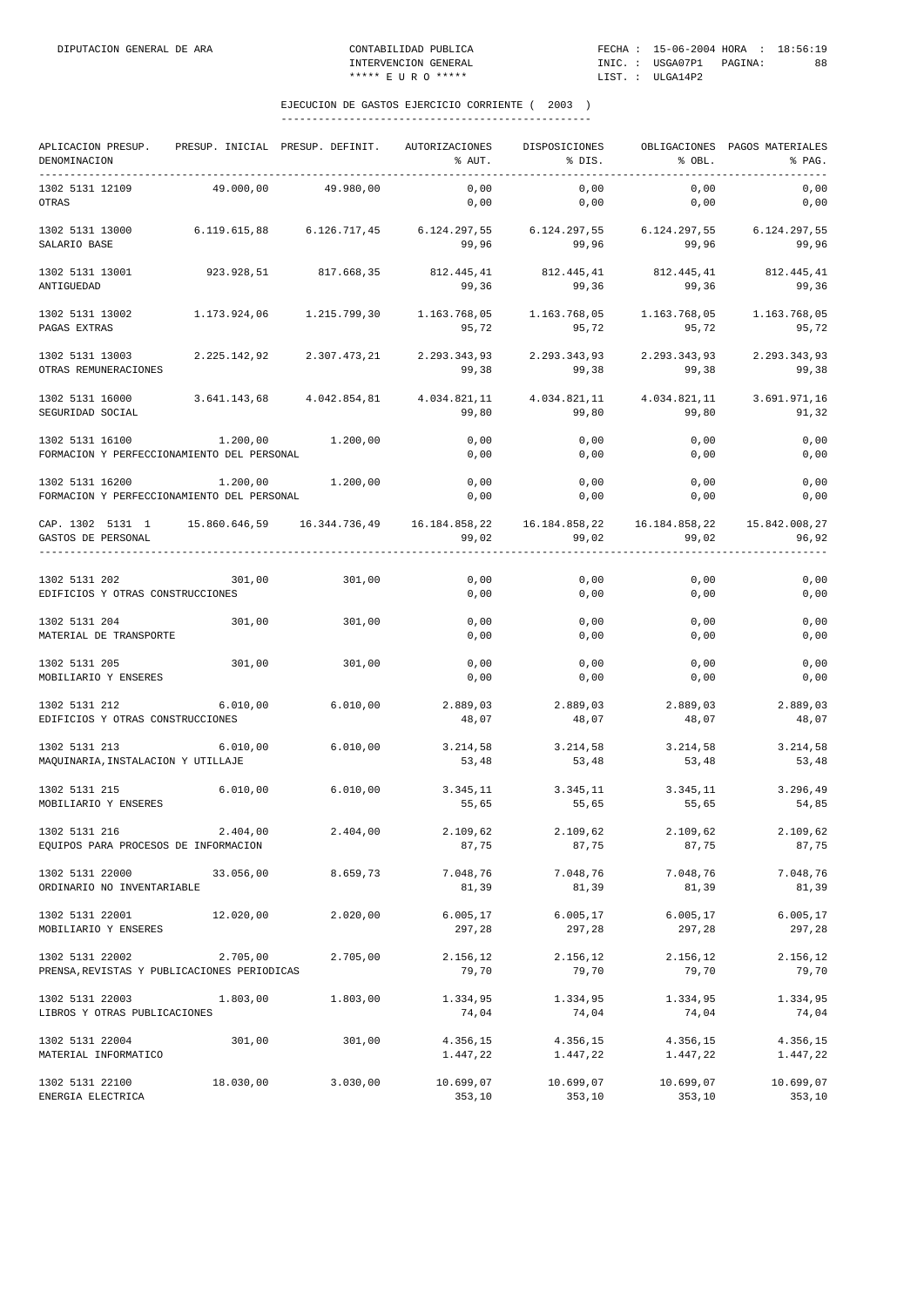| APLICACION PRESUP.<br>DENOMINACION                                          |           | PRESUP. INICIAL PRESUP. DEFINIT. | <b>AUTORIZACIONES</b><br>% AUT. | DISPOSICIONES<br>% DIS. | % OBL.              | OBLIGACIONES PAGOS MATERIALES<br>% PAG. |
|-----------------------------------------------------------------------------|-----------|----------------------------------|---------------------------------|-------------------------|---------------------|-----------------------------------------|
| ------------------------------------<br>1302 5131 22101<br>AGUA             | 2.404,00  | 2.404,00                         | 3.893,21<br>161,94              | 3.893,21<br>161,94      | 3.893,21<br>161,94  | 3.893,21<br>161,94                      |
| 1302 5131 22103<br>COMBUSTIBLES                                             | 12.020,00 | 2.020,00                         | 3.145,65<br>155,72              | 3.145,65<br>155,72      | 3.145,65<br>155,72  | 3.145,65<br>155,72                      |
| 1302 5131 22104<br>VESTUARIO                                                | 81.137,00 | 81.137,00                        | 87.330,37<br>107,63             | 87.330,37<br>107,63     | 87.330,37<br>107,63 | 87.330,37<br>107,63                     |
| 1302 5131 22106<br>PRODUCTOS FARMACEUTICOS                                  | 601,00    | 601,00                           | 0,00<br>0,00                    | 0,00<br>0,00            | 0,00<br>0,00        | 0,00<br>0,00                            |
| 1302 5131 22109<br>OTROS SUMINISTROS                                        | 3.005,00  | 3.005,00                         | 4.792,51<br>159,48              | 4.792,51<br>159,48      | 4.792,51<br>159,48  | 1.857,71<br>61,82                       |
| 1302 5131 22200<br>TELEFONICAS                                              | 52.889,00 | 2.889,00                         | 14.501,88<br>501,96             | 14.501,88<br>501,96     | 14.501,88<br>501,96 | 14.501,88<br>501,96                     |
| 1302 5131 22201<br>POSTALES                                                 | 9.015,00  | 5.114,34                         | 143,00<br>2,79                  | 143,00<br>2,79          | 143,00<br>2,79      | 143,00<br>2,79                          |
| 1302 5131 22202<br>TELEGRAFICAS                                             | 601,00    | 601,00                           | 0,00<br>0,00                    | 0,00<br>0,00            | 0,00<br>0,00        | 0,00<br>0,00                            |
| 1302 5131 22203<br>TELEX Y TELEFAX                                          | 601,00    | 601,00                           | 0,00<br>0,00                    | 0,00<br>0,00            | 0,00<br>0,00        | 0,00<br>0,00                            |
| 1302 5131 22209<br>OTRAS                                                    | 601,00    | 601,00                           | 0,00<br>0,00                    | 0,00<br>0,00            | 0,00<br>0,00        | 0,00<br>0,00                            |
| 1302 5131 223<br>TRANSPORTE                                                 | 1.803,00  | 1.803,00                         | 1.675,79<br>92,94               | 1.675,79<br>92,94       | 1.675,79<br>92,94   | 1.594,06<br>88,41                       |
| 1302 5131 22403<br>OTROS RIESGOS                                            | 301,00    | 301,00                           | 0,00<br>0,00                    | 0,00<br>0,00            | 0,00<br>0,00        | 0,00<br>0,00                            |
| 1302 5131 22500<br>LOCALES                                                  | 42.071,00 | 12.071,00                        | 39.598,82<br>328,04             | 39.598,82<br>328,04     | 39.598,82<br>328,04 | 38.165,32<br>316,17                     |
| 1302 5131 22502<br><b>ESTATALES</b>                                         | 60,00     | 60,00                            | 436,16<br>726,93                | 436,16<br>726,93        | 436,16<br>726,93    | 436,16<br>726,93                        |
| 1302 5131 22601<br>ATENCIONES PROTOCOLARIAS Y REPRESENTATIVAS               | 4.207,00  | 4.189,89                         | 4.189,89<br>100,00              | 4.189,89<br>100,00      | 4.189,89<br>100,00  | 4.189,89<br>100,00                      |
| 1302 5131 22602<br>GASTOS DE DIVULGACION Y PROMOCION(CULT., COMERC.Y CIENTI | 4.207,00  | 168,78                           | 0,00<br>0,00                    | 0,00<br>0,00            | 0,00<br>0,00        | 0,00<br>0,00                            |
| 1302 5131 22603<br>JURIDICOS, CONTENCIOSOS                                  | 32.911,00 | 32.911,00                        | 20.528,31<br>62,37              | 20.528,31<br>62,37      | 20.528,31<br>62,37  | 18.993,90<br>57,71                      |
| 1302 5131 22605<br>REUNIONES Y CONFERENCIAS                                 | 3.606,00  | 2.057,60                         | 2.057,60<br>100,00              | 2.057,60<br>100,00      | 2.057,60<br>100,00  | 2.057,60<br>100,00                      |
| 1302 5131 22609<br>OTROS                                                    | 1.503,00  | 1.503,00                         | 6,16<br>0,40                    | 6,16<br>0,40            | 6,16<br>0,40        | 6,16<br>0,40                            |
| 1302 5131 22700<br>LIMPIEZA Y ASEO                                          | 37.942,00 | 16.842,66                        | 49.729,34<br>295,25             | 49.729,34<br>295,25     | 42.126,52<br>250,11 | 42.126,52<br>250,11                     |
| 1302 5131 22702<br>VALORACIONES Y PERITAJES                                 | 601,00    | 601,00                           | 292,32<br>48,63                 | 292,32<br>48,63         | 292,32<br>48,63     | 292,32<br>48,63                         |
| 1302 5131 22709<br>OTROS                                                    | 301,00    | 301,00                           | 57,64<br>19,14                  | 57,64<br>19,14          | 57,64<br>19,14      | 57,64<br>19,14                          |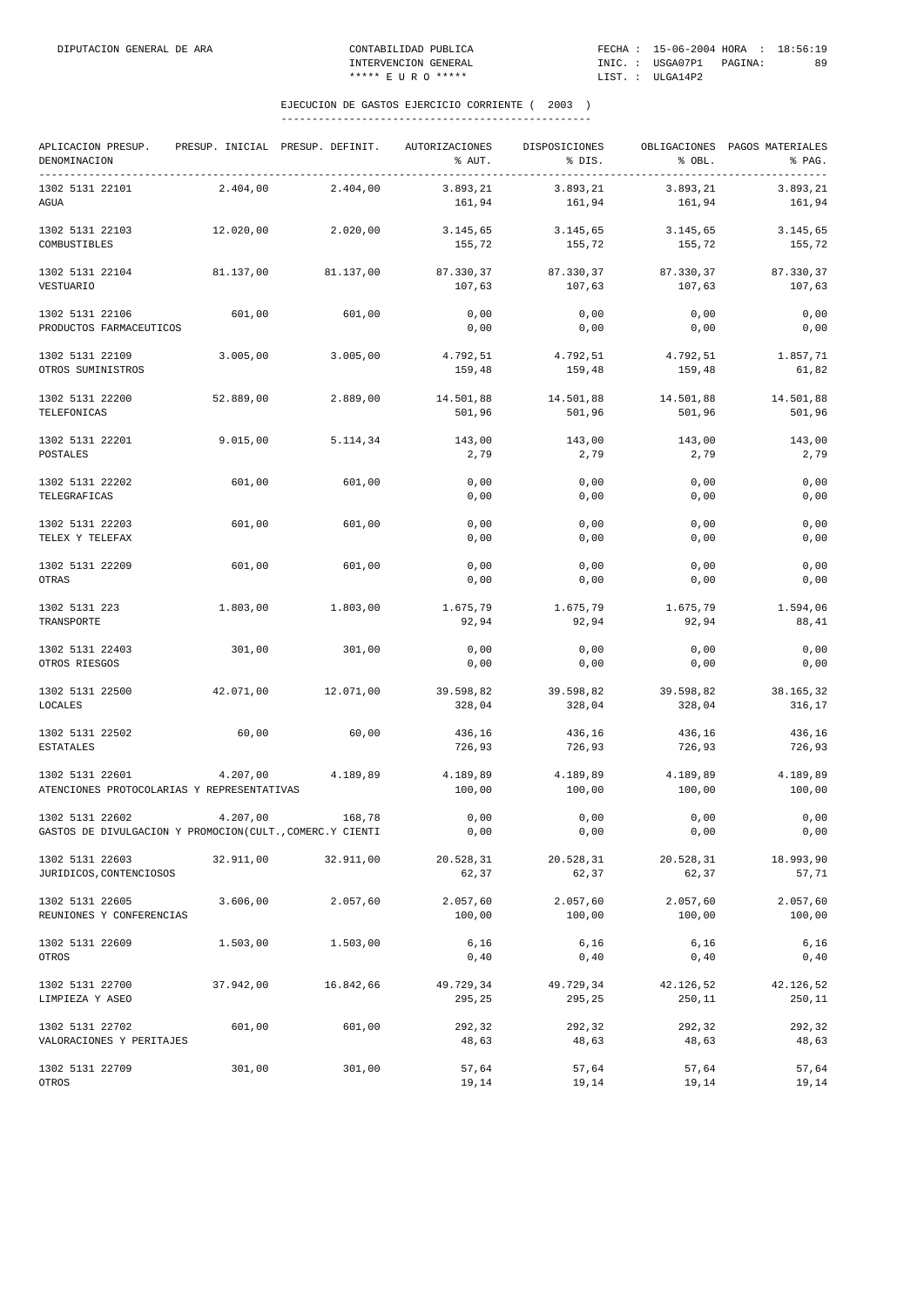| APLICACION PRESUP.<br>DENOMINACION                                                                                   |                       | PRESUP. INICIAL PRESUP. DEFINIT. | AUTORIZACIONES<br>% AUT.                                                                           | DISPOSICIONES<br>% DIS. | % OBL.                               | OBLIGACIONES PAGOS MATERIALES<br>% PAG.            |
|----------------------------------------------------------------------------------------------------------------------|-----------------------|----------------------------------|----------------------------------------------------------------------------------------------------|-------------------------|--------------------------------------|----------------------------------------------------|
| 1302 5131 230<br><b>DIETAS</b>                                                                                       | 898.028,00            | 802.812,99                       | 744.288,49<br>92,71                                                                                | 744.288,49<br>92,71     | 744.288.49<br>92,71                  | 744.288,49<br>92,71                                |
| 1302 5131 231<br>LOCOMOCION                                                                                          |                       | 26.445,00 26.445,00              | 23.273,54<br>88,00                                                                                 | 23.273,54<br>88,00      | 23.273,54<br>88,00                   | 23.273,54<br>88,00                                 |
| 1302 5131 239<br>OTRAS INDEMNIZACIONES                                                                               | 601,00                | 601,00                           | 0,00<br>0,00                                                                                       | 0,00<br>0,00            | 0,00<br>0,00                         | 0,00<br>0,00                                       |
| 1302 5131 250<br>GASTOS PRUEBAS SELECTIVAS                                                                           |                       | 1.803,00 1.803,00                | 0,00<br>0,00                                                                                       | 0,00<br>0,00            | 0,00<br>0,00                         | 0,00<br>0,00                                       |
| CAP. 1302 5131 2<br>GASTOS EN BIENES CORRIENTES Y SERVICIOS                                                          |                       |                                  | $1.308.516,00$ $1.043.300,99$ $1.043.099,24$ $1.043.099,24$ $1.035.496,42$<br>99,98                | 99,98                   | 99,25                                | 1.029.463,36<br>98,67                              |
| 1302 5131 627<br>BIENES DESTINADOS PARA USO GENERAL                                                                  | 0,00                  | 0,00                             | 0,00<br>0,00                                                                                       | 0,00<br>0,00            | 0,00<br>0,00                         | 0,00<br>0,00                                       |
| 1302 5131 690<br>TERRENOS Y BIENES NATURALES                                                                         |                       |                                  | $1.202.024.00$ $1.902.024.00$ $1.863.358.21$ $1.863.358.21$ $1.863.358.21$ $1.172.493.26$<br>97,96 | 97,96                   | 97.96                                | 61.64                                              |
| 1302 5131 692 396.668,00<br>EDIFICIOS Y OTRAS CONSTRUCCIONES                                                         |                       | 476.668,00                       | 204.216,56 204.216,56 204.216,56 147.715,29<br>42,84                                               | 42,84                   | 42,84                                | 30,98                                              |
| 1302 5131 693<br>MAQUINARIA, INSTALACIONES Y UTILLAJE                                                                |                       | 1.502.530,00 1.682.530,00        | 1.661.004,89<br>98,72                                                                              | 1.661.004,89<br>98,72   | 1.661.004,89<br>98,72                | 1.639.303,85<br>97,43                              |
| 1302 5131 695<br>MOBILIARIO Y ENSERES                                                                                |                       | 12.020,00 12.020,00              | 1.491,00<br>12,40                                                                                  | 1.491,00<br>12,40       | 1.491,00<br>12,40                    | 1.307,49<br>10,87                                  |
| 1302 5131 696<br>EQUIPOS PARA PROCESOS DE INFORMACION                                                                | 60.101,00             | 60.101,00                        | 9.795,40<br>16,29                                                                                  | 9.795,40<br>16,29       | 9.795,40<br>16,29                    | 9.795, 40<br>16,29                                 |
| 1302 5131 697 29.912.343,78<br>BIENES DESTINADOS PARA USO GENERAL                                                    |                       |                                  | 28.762.787,54 27.424.204,86<br>95,34                                                               | 94,98                   | 90,65                                | 27.319.901,89 26.073.792,43 18.390.055,38<br>63,93 |
| 1302 5131 698<br>OTRO INMOVILIZADO MATERIAL                                                                          | 601.012,00            | 601.012,00                       | 374.351,67<br>62,28                                                                                | 334.976,67<br>55,73     | 324.572,56<br>54,00                  | 292.753,09<br>48,71                                |
| CAP. 1302 5131 6 33.686.698,78 33.497.142,54 31.538.422,59<br>INVERSIONES REALES                                     |                       |                                  | 94,15                                                                                              | 93,72                   | 31.394.744,62 30.138.231,05<br>89,97 | 21.653.423,76<br>64,64                             |
| 1302 5131 76900<br>A CORPORACIONES LOCALES                                                                           | 931.569,00 931.569,00 |                                  | 618.657,87 618.657,87 581.094,53 353.094,53<br>66,41                                               | 66,41                   | 62, 37                               | 37,90                                              |
| CAP. 1302 5131 7 931.569,00 931.569,00 618.657,87 618.657,87 581.094,53 353.094,53<br>TRANSFERENCIAS DE CAPITAL      |                       |                                  | 66,41                                                                                              | 66,41                   | 62,37                                | 37,90                                              |
| PROGRAMA 1302 5131 51.787.430,37 51.816.749,02 49.385.037,92 49.241.359,95 47.939.680,22 38.877.989,92<br>CARRETERAS |                       |                                  | 95,30                                                                                              | 95,02                   | 92,51                                | 75,02                                              |
| 1303 4321 12000<br>SUELDOS                                                                                           |                       | 630.395,92 643.003,84            | 604.463,93<br>94,00                                                                                | 94,00                   | 604.463,93 604.463,93<br>94,00       | 604.463,93<br>94,00                                |
| 1303 4321 12005<br>TRIENIOS                                                                                          | 96.076,08             | 97.997,60                        | 54.048,37 54.048,37 54.048,37<br>55,15                                                             | 55,15                   | 55,15                                | 54.048,37<br>55,15                                 |
| 1303 4321 12006<br>OTRAS RETRIBUCIONES BASICAS                                                                       | 0,00                  | 10.524,89                        | 9.548,15<br>90,71                                                                                  | 9.548,15<br>90,71       | 9.548,12<br>90,71                    | 9.548,12<br>90,71                                  |
| 1303 4321 12100 309.555,48 314.746,59<br>COMPLEMENTO DE DESTINO                                                      |                       |                                  | 292.246,51 292.246,51 292.246,51 292.246,51<br>92,85                                               | 92,85                   | 92,85                                | 92,85                                              |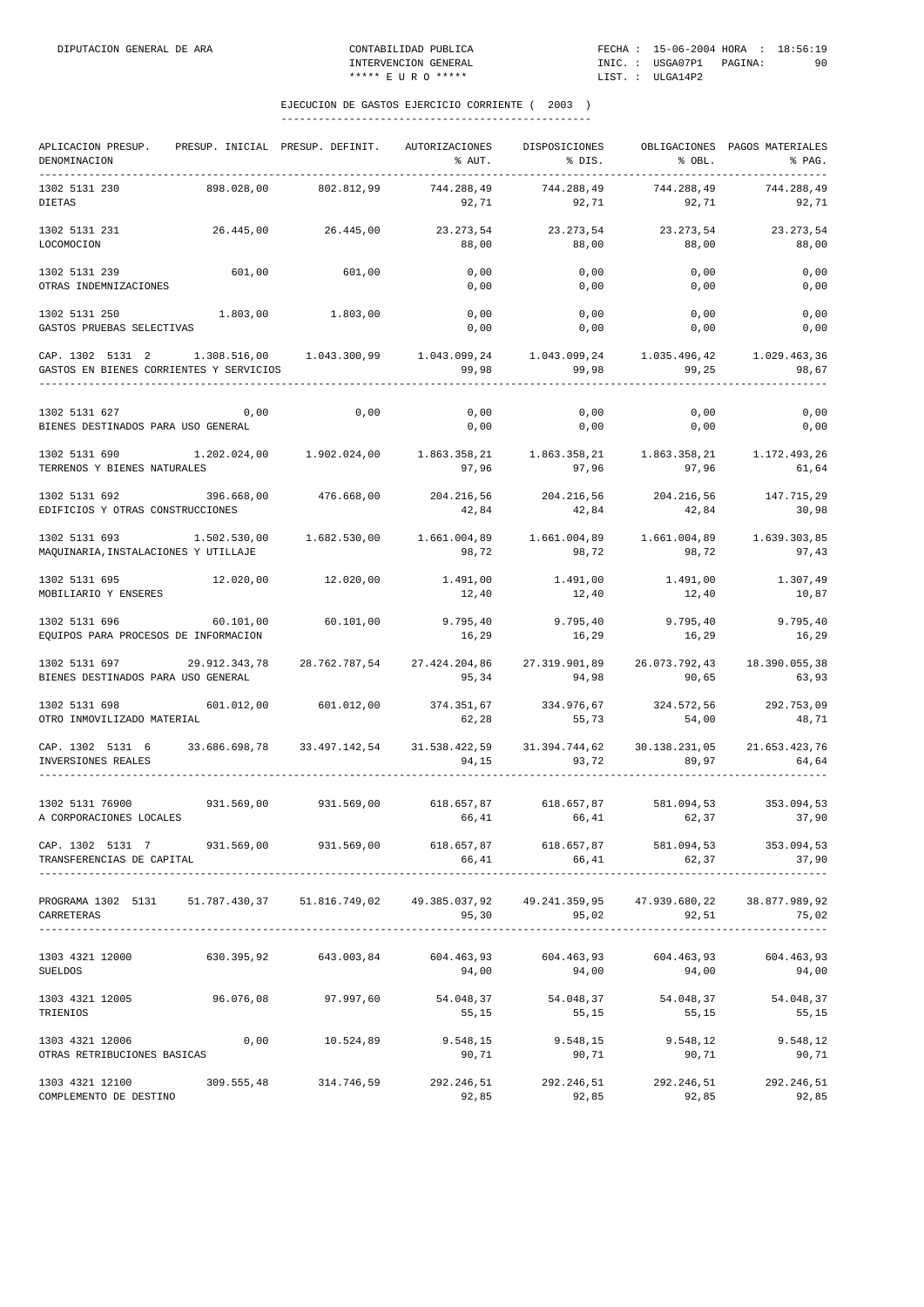| APLICACION PRESUP.<br>DENOMINACION<br>------------     | PRESUP. INICIAL PRESUP. DEFINIT.                                                  |            | AUTORIZACIONES<br>% AUT. | DISPOSICIONES<br>% DIS.       | % OBL.                         | OBLIGACIONES PAGOS MATERIALES<br>% PAG. |
|--------------------------------------------------------|-----------------------------------------------------------------------------------|------------|--------------------------|-------------------------------|--------------------------------|-----------------------------------------|
| 1303 4321 12101<br>COMPLEMENTO ESPECIFICO              | 381.097,44                                                                        | 401.285,62 | 379.333,50<br>94,52      | 379.333,50<br>94,52           | 379.333,50<br>94,52            | 379.333,50<br>94,52                     |
| 1303 4321 12109<br>OTRAS RETRIBUCIONES COMPLEMENTARIAS | 0,00                                                                              | 0,00       | 601,10<br>0,00           | 601,10<br>0,00                | 601,10<br>0,00                 | 601,10<br>0,00                          |
| 1303 4321 13000<br>SALARIO BASE                        | 44.823,72                                                                         | 46.482,20  | 88,13                    | 40.969,20 40.969,20<br>88,13  | 40.969,20<br>88,13             | 40.969,20<br>88,13                      |
| 1303 4321 13001<br>ANTIGUEDAD                          | 6.648,85                                                                          | 6.894,86   | 6.102,84<br>88,51        | 6.102,84<br>88,51             | 6.102, 84<br>88,51             | 6.102, 84<br>88,51                      |
| 1303 4321 13002<br>PAGAS EXTRAS                        | 8.578,76                                                                          | 8.896,17   | 7.845,34<br>88,18        | 7.845,34<br>88,18             | 7.845,34<br>88,18              | 7.845,34<br>88,18                       |
| 1303 4321 13003<br>OTRAS REMUNERACIONES                | 17.135,44                                                                         | 17.769,45  | 12.016,51<br>67,62       | 12.016,51<br>67,62            | 12.016,51<br>67,62             | 12.016,51<br>67,62                      |
| 1303 4321 16000<br>SEGURIDAD SOCIAL                    | 328.162,10                                                                        | 334.725,34 | 328.766,29<br>98,21      | 98,21                         | 328.766,29 328.766,29<br>98,21 | 299.852,82<br>89,58                     |
| 1303 4321 16100                                        | 810,00<br>FORMACION Y PERFECCIONAMIENTO DEL PERSONAL                              | 810,00     | 0,00<br>0,00             | 0,00<br>0,00                  | 0,00<br>0,00                   | 0,00<br>0,00                            |
| 1303 4321 16200                                        | 600,00<br>FORMACION Y PERFECCIONAMIENTO DEL PERSONAL                              | 600,00     | 0,00<br>0,00             | 0,00<br>0,00                  | 0,00<br>0,00                   | 0,00<br>0,00                            |
| GASTOS DE PERSONAL                                     | CAP. 1303 4321 1 1.823.883,79 1.883.736,56 1.735.941,74 1.735.941,74 1.735.941,71 |            | 92,15                    | 92,15                         | 92,15                          | 1.707.028,24<br>90,61                   |
| 1303 4321 202<br>EDIFICIOS Y OTRAS CONSTRUCCIONES      | 31.779,02                                                                         | 4.606,99   | 0,00<br>0,00             | 0,00<br>0,00                  | 0,00<br>0,00                   | 0,00<br>0,00                            |
| 1303 4321 212<br>EDIFICIOS Y OTRAS CONSTRUCCIONES      | 1.126,90                                                                          | 126,90     | 2.707,04                 | 3.435,24 3.435,24<br>2.707,04 | 3.435, 24<br>2.707,04          | 3.435,24<br>2.707,04                    |
| 1303 4321 213<br>MAQUINARIA, INSTALACION Y UTILLAJE    | 751,27                                                                            | 751,27     | 131,80<br>17,54          | 131,80<br>17,54               | 131,80<br>17,54                | 131,80<br>17,54                         |
| 1303 4321 214<br>MATERIAL DE TRANSPORTE                | 3.756,33                                                                          | 756,33     | 5.753,41<br>760,70       | 5.753,41<br>760,70            | 5.753,41<br>760,70             | 5.645,62<br>746,44                      |
| 1303 4321 215<br>MOBILIARIO Y ENSERES                  | 6.010, 12                                                                         | 202,38     | 4.377,46<br>2.162,99     | 4.377,46<br>2.162,99          | 4.377,46<br>2.162,99           | 4.377,46<br>2.162,99                    |
| 1303 4321 216<br>EQUIPOS PARA PROCESOS DE INFORMACION  | 1.202,02                                                                          | 601,01     | 0,00<br>0,00             | 0,00<br>0,00                  | 0,00<br>0,00                   | $0$ , $00$<br>0,00                      |
| 1303 4321 22000<br>ORDINARIO NO INVENTARIABLE          | 9.015, 18                                                                         | 1.015,18   | 3.792,17<br>373,54       | 3.792,17<br>373,54            | 3.792,17<br>373,54             | 3.792,17<br>373,54                      |
| 1303 4321 22001<br>MOBILIARIO Y ENSERES                | 6.010, 12                                                                         | 1.225,87   | 196,88<br>16,06          | 196,88<br>16,06               | 196,88<br>16,06                | 196,88<br>16,06                         |
| 1303 4321 22002                                        | 6.010, 12<br>PRENSA, REVISTAS Y PUBLICACIONES PERIODICAS                          | 814,75     | 6.322,91<br>776,05       | 6.322,91<br>776,05            | 6.322,91<br>776,05             | 6.322,91<br>776,05                      |
| 1303 4321 22003<br>LIBROS Y OTRAS PUBLICACIONES        | 6.010, 12                                                                         | 10.586,03  | 1.277,66<br>12,06        | 1.277,66<br>12,06             | 1.277,66<br>12,06              | 1.277,66<br>12,06                       |
| 1303 4321 22004<br>MATERIAL INFORMATICO                | 2.103,54                                                                          | 603,54     | 66,90<br>11,08           | 66,90<br>11,08                | 66,90<br>11,08                 | 66,90<br>11,08                          |
| 1303 4321 22100<br>ENERGIA ELECTRICA                   | 10.818,22                                                                         | 818,22     | 4.286,90<br>523,92       | 4.286,90<br>523,92            | 4.286,90<br>523,92             | 4.286,90<br>523,92                      |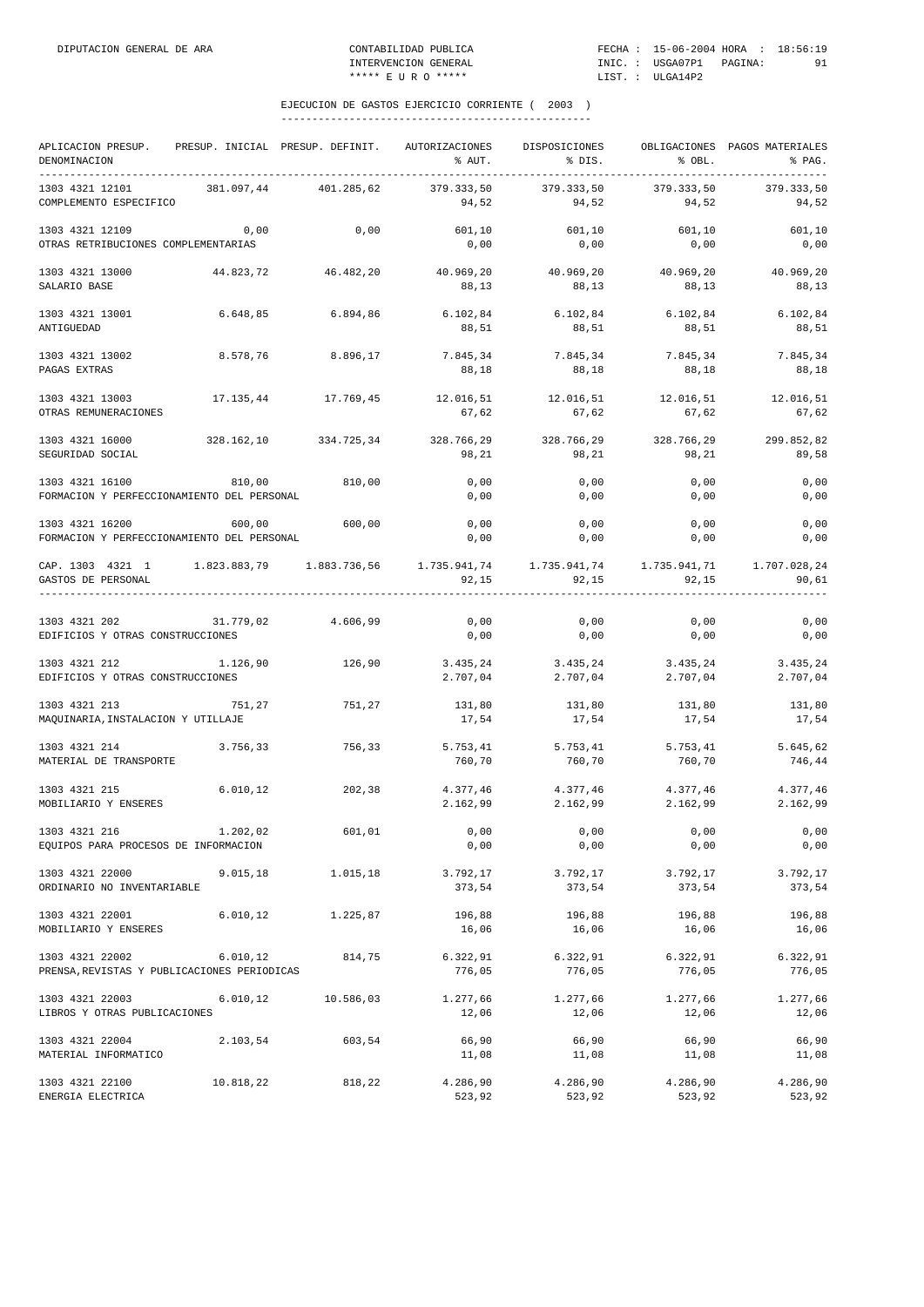| APLICACION PRESUP.<br>DENOMINACION                                          | PRESUP. INICIAL PRESUP. DEFINIT. |           | AUTORIZACIONES<br>% AUT. | DISPOSICIONES<br>% DIS. | % OBL.                | OBLIGACIONES PAGOS MATERIALES<br>% PAG. |
|-----------------------------------------------------------------------------|----------------------------------|-----------|--------------------------|-------------------------|-----------------------|-----------------------------------------|
| 1303 4321 22101<br>AGUA                                                     | 1.202,02                         | 601,01    | 0,00<br>0,00             | 0,00<br>0,00            | 0,00<br>0,00          | 0,00<br>0,00                            |
| 1303 4321 22103<br>COMBUSTIBLES                                             | 9.015, 18                        | 1.015,18  | 7.016,48<br>691,15       | 7.016,48<br>691,15      | 7.016,48<br>691,15    | 7.016,48<br>691,15                      |
| 1303 4321 22104<br>VESTUARIO                                                | 300,51                           | 300,51    | 0,00<br>0,00             | 0,00<br>0,00            | 0,00<br>0,00          | 0,00<br>0,00                            |
| 1303 4321 22106<br>PRODUCTOS FARMACEUTICOS                                  | 1.502,53                         | 502,53    | 0,00<br>0,00             | 0,00<br>0,00            | 0,00<br>0,00          | 0,00<br>0,00                            |
| 1303 4321 22109<br>OTROS SUMINISTROS                                        | 3.005,06                         | 502,53    | 386,36<br>76,88          | 386,36<br>76,88         | 386,36<br>76,88       | 386,36<br>76,88                         |
| 1303 4321 22200<br>TELEFONICAS                                              | 9.616, 19                        | 2.116,19  | 0,00<br>0,00             | 0,00<br>0,00            | 0,00<br>0,00          | 0,00<br>0,00                            |
| 1303 4321 22201<br>POSTALES                                                 | 901,52                           | 901,52    | 0,00<br>0,00             | 0,00<br>0,00            | 0,00<br>0,00          | 0,00<br>0,00                            |
| 1303 4321 22203<br>TELEX Y TELEFAX                                          | 1.202,02                         | 202,02    | 0,00<br>0,00             | 0,00<br>0,00            | 0,00<br>0,00          | 0,00<br>0,00                            |
| 1303 4321 22209<br>OTRAS                                                    | 1.202,02                         | 202,02    | 0,00<br>0,00             | 0,00<br>0,00            | 0,00<br>0,00          | 0,00<br>0,00                            |
| 1303 4321 223<br>TRANSPORTE                                                 | 4.207,08                         | 207,08    | 1.030,66<br>497,71       | 1.030,66<br>497,71      | 1.030,66<br>497,71    | 1.030,66<br>497,71                      |
| 1303 4321 22400<br>PRIMAS DE SEGUROS                                        | 0,00                             | 0,00      | 0,00<br>0,00             | 0,00<br>0,00            | 0,00<br>0,00          | 0,00<br>0,00                            |
| 1303 4321 22401<br>VEHICULOS                                                | 901,52                           | 901,52    | 0,00<br>0,00             | 0,00<br>0,00            | 0,00<br>0,00          | 0,00<br>0,00                            |
| 1303 4321 22500<br>LOCALES                                                  | 901,52                           | 901,52    | 20.270,88<br>2.248,52    | 20.270,88<br>2.248,52   | 20.270,88<br>2.248,52 | 643,14<br>71,33                         |
| 1303 4321 22601<br>ATENCIONES PROTOCOLARIAS Y REPRESENTATIVAS               | 1.502,53                         | 1.502,53  | 1.436,68<br>95,61        | 1.436,68<br>95,61       | 1.436,68<br>95,61     | 1.436,68<br>95,61                       |
| 1303 4321 22602<br>GASTOS DE DIVULGACION Y PROMOCION(CULT., COMERC.Y CIENTI | 3.606,07                         | 0,00      | 0,00<br>0,00             | 0,00<br>0,00            | 0,00<br>0,00          | 0,00<br>0,00                            |
| 1303 4321 22603<br>JURIDICOS, CONTENCIOSOS                                  | 601,01                           | 35.601,01 | 601,01<br>1,68           | 601,01<br>1,68          | 601,01<br>1,68        | 601,01<br>1,68                          |
| 1303 4321 22605<br>REUNIONES Y CONFERENCIAS                                 | 16.828,34                        | 4.000,00  | 4.000,00<br>100,00       | 4.000,00<br>100,00      | 4.000,00<br>100,00    | 4.000,00<br>100,00                      |
| 1303 4321 22609<br>OTROS                                                    | 1.502,53                         | 751,26    | 165,80<br>22,06          | 165,80<br>22,06         | 165,80<br>22,06       | 165,80<br>22,06                         |
| 1303 4321 22700<br>LIMPIEZA Y ASEO                                          | 2.404,05                         | 2.404,05  | 4.588,03<br>190,84       | 4.588,03<br>190,84      | 4.588,03<br>190,84    | 4.588,03<br>190,84                      |
| 1303 4321 22706<br>ESTUDIOS Y TRABAJOS TECNICOS                             | 12.020,24                        | 1.020,24  | 5.697,60<br>558,45       | 5.697,60<br>558,45      | 5.697,60<br>558,45    | 5.697,60<br>558,45                      |
| 1303 4321 230<br>DIETAS                                                     | 12.020,24                        | 2.211,65  | 4.483,66<br>202,72       | 4.483,66<br>202,72      | 4.483,66<br>202,72    | 4.483,66<br>202,72                      |
| 1303 4321 231<br>LOCOMOCION                                                 | 6.010, 12                        | 3.066,98  | 398,22<br>12,98          | 398,22<br>12,98         | 398,22<br>12,98       | 398,22<br>12,98                         |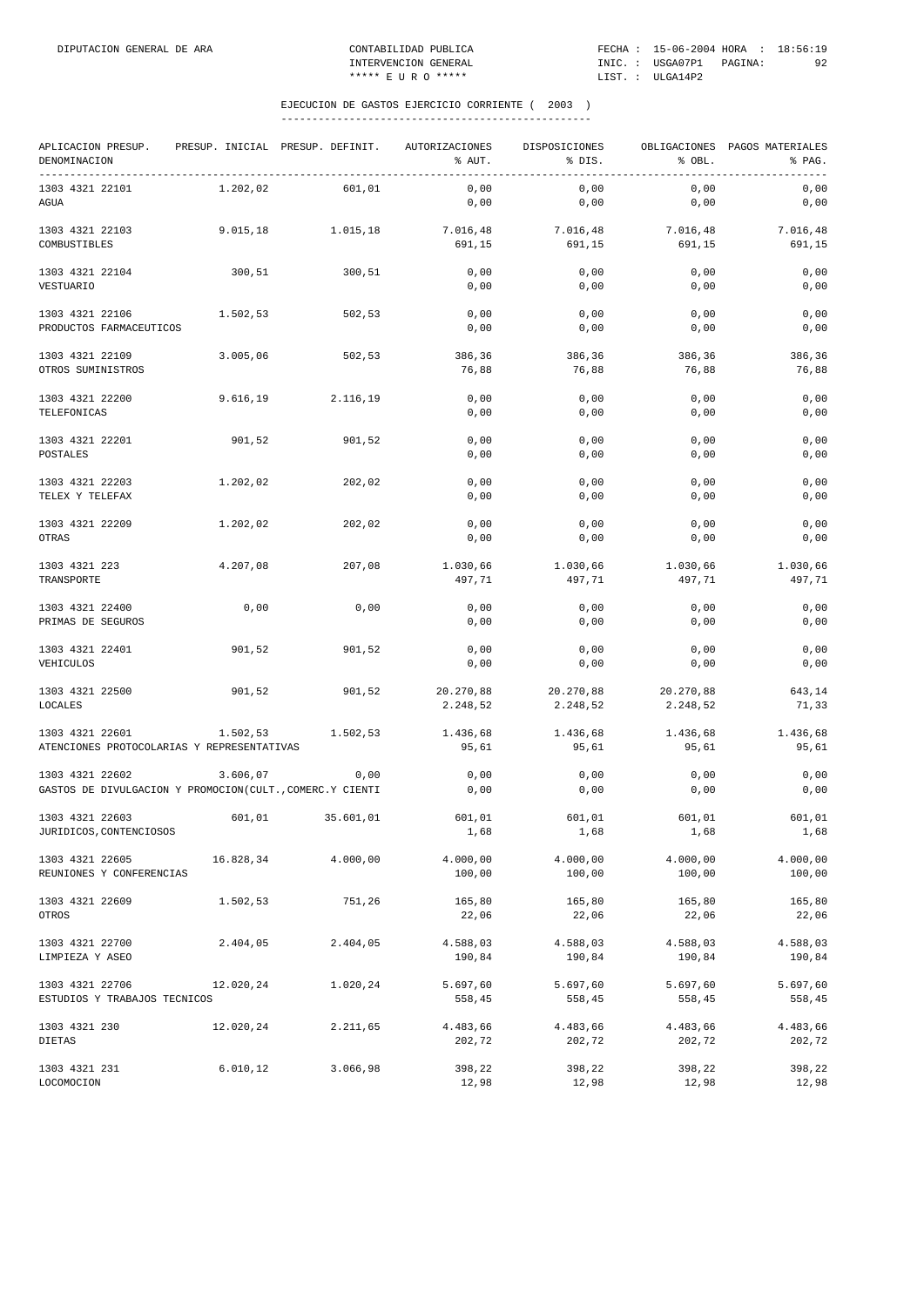| APLICACION PRESUP.<br>DENOMINACION                                                                            | PRESUP. INICIAL PRESUP. DEFINIT. |                       | AUTORIZACIONES<br>% AUT.                                | DISPOSICIONES<br>% DIS. | % OBL.               | OBLIGACIONES PAGOS MATERIALES<br>% PAG. |
|---------------------------------------------------------------------------------------------------------------|----------------------------------|-----------------------|---------------------------------------------------------|-------------------------|----------------------|-----------------------------------------|
| CAP. 1303 4321 2<br>GASTOS EN BIENES CORRIENTES Y SERVICIOS                                                   | 175.045,26                       | 81.019,82             | 79.716,71<br>98,39                                      | 79.716,71<br>98,39      | 79.716,71<br>98,39   | 59.981,18<br>74,03                      |
| 1303 4321 48901<br>ORGANIZACION FOROS EN MATERIA URBANISTICA                                                  | 48.080,97                        | 3.000,00              | 3.000,00<br>100,00                                      | 3.000,00<br>100,00      | 3.000,00<br>100,00   | 3.000,00<br>100,00                      |
| CAP. 1303 4321 4<br>TRANSFERENCIAS CORRIENTES                                                                 | 48.080,97                        | 3.000,00              | 3.000,00<br>100,00                                      | 3.000,00<br>100,00      | 3.000,00<br>100,00   | 3.000,00<br>100,00                      |
| 1303 4321 628<br>OTRO INMOVILIZADO MATERIAL                                                                   | 0,00                             | 0,00                  | 0,00<br>0,00                                            | 0,00<br>0,00            | 0,00<br>0,00         | 0,00<br>0,00                            |
| 1303 4321 695 90.151,82 90.151,82<br>MOBILIARIO Y ENSERES                                                     |                                  |                       | 0,00<br>0,00                                            | 0,00<br>0,00            | 0,00<br>0,00         | 0,00<br>0,00                            |
| 1303 4321 697<br>BIENES DESTINADOS PARA USO GENERAL                                                           | 162.273,27                       | 162.273,27            | 12.666,56<br>7,80                                       | 12.666,56<br>7,80       | 12.666,56<br>7,80    | 12.666,56<br>7,80                       |
| 1303 4321 698<br>OTRO INMOVILIZADO MATERIAL                                                                   | 1.421.393,63 1.408.273,55        |                       | 57.213,90<br>4,06                                       | 57.213,90<br>4,06       | 57.213,90<br>4,06    | 57.213,90<br>4,06                       |
| CAP. 1303 4321 6<br>INVERSIONES REALES                                                                        |                                  |                       | 69.880,46<br>4,20                                       | 69.880,46<br>4,20       | 69.880,46<br>4,20    | 69.880,46<br>4,20                       |
| 1303 4321 76953<br>DOCUMENTOS DE PLANEAMIENTO MUNICIPAL EJERCICIOS ANTERIO                                    | 1.141.923,00   1.141.923,00      |                       | 25.201,07<br>2,20                                       | 25.201,07<br>2,20       | 25.201,07<br>2, 20   | 24.344,63<br>2,13                       |
| CAP. 1303 4321 7 1.141.923,00 1.141.923,00<br>TRANSFERENCIAS DE CAPITAL                                       |                                  |                       | $25.201,07$ $25.201,07$ $25.201,07$ $24.344,63$<br>2,20 | 2, 20                   | 2, 20                | 2,13                                    |
| PROGRAMA 1303 4321 4.862.751,74 4.770.378,02 1.913.739,98 1.913.739,98 1.913.739,95 1.864.234,51<br>URBANISMO |                                  |                       | 40,11                                                   | 40,11                   | 40,11                | 39,07                                   |
| 1304 5132 12000<br><b>SUELDOS</b>                                                                             |                                  | 540.111,74 550.913,97 | 497.161,21 497.161,21 497.161,21<br>90,24               | 90,24                   | 90,24                | 497.161,21<br>90,24                     |
| 1304 5132 12005<br>TRIENIOS                                                                                   | 88.746,98                        | 90.521,92             | 55.748,44<br>61,58                                      | 55.748,44<br>61,58      | 55.748,44<br>61,58   | 55.748,44<br>61,58                      |
| 1304 5132 12006<br>OTRAS RETRIBUCIONES BASICAS                                                                | 0,00                             | 9.268, 51             | 8.237,36<br>88,87                                       | 8.237,36<br>88,87       | 8.237,36<br>88,87    | 8.237,36<br>88,87                       |
| 1304 5132 12100<br>COMPLEMENTO DE DESTINO                                                                     | 272.067,96                       | 285.002,09            | 254.006,92<br>89,12                                     | 254.006,92<br>89,12     | 254.006,92<br>89,12  | 254.006,92<br>89,12                     |
| 1304 5132 12101<br>COMPLEMENTO ESPECIFICO                                                                     | 365.932,32                       | 393.366,50            | 349.119,85<br>88,75                                     | 349.119,85<br>88,75     | 349.119,85<br>88,75  | 349.119,85<br>88,75                     |
| 1304 5132 12109<br>OTRAS                                                                                      | 558,18                           | 569,34                | 2.213,78<br>388,83                                      | 2.213,78<br>388,83      | 2.213,78<br>388,83   | 2.213,78<br>388,83                      |
| 1304 5132 13000<br>SALARIO BASE                                                                               | 141.205,92                       | 146.430,54            | 146.432,28<br>100,00                                    | 146.432,28<br>100,00    | 146.432,28<br>100,00 | 146.432,28<br>100,00                    |
| 1304 5132 13001<br>ANTIGUEDAD                                                                                 | 22.072,09                        | 22.888,76             | 23.740,82<br>103,72                                     | 23.740,82<br>103,72     | 23.740,82<br>103,72  | 23.740,82<br>103,72                     |
| 1304 5132 13002<br>PAGAS EXTRAS                                                                               | 27.213,00                        | 28.219,88             | 28.362,18<br>100,50                                     | 28.362,18<br>100,50     | 28.362,18<br>100,50  | 28.362,18<br>100,50                     |
| 1304 5132 13003<br>OTRAS REMUNERACIONES                                                                       | 33.060,72                        | 32.953,26             | 24.979,24<br>75,80                                      | 24.979,24<br>75,80      | 24.979,24<br>75,80   | 24.979,24<br>75,80                      |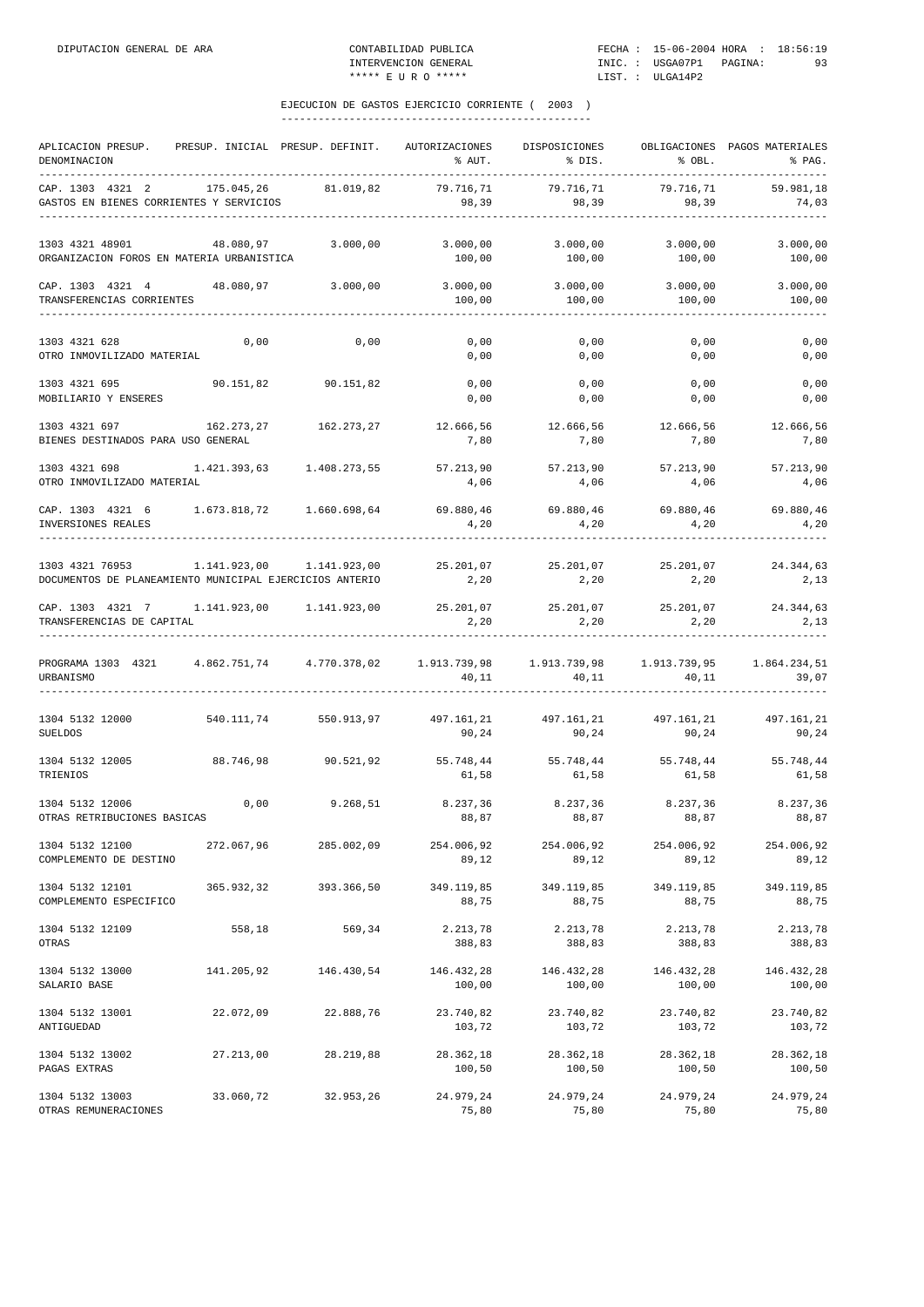| APLICACION PRESUP.<br>DENOMINACION<br>-----------------------------------                                            | PRESUP. INICIAL PRESUP. DEFINIT. |                       | AUTORIZACIONES<br>% AUT.          | DISPOSICIONES<br>% DIS.                                          | % OBL.               | OBLIGACIONES PAGOS MATERIALES<br>% PAG. |
|----------------------------------------------------------------------------------------------------------------------|----------------------------------|-----------------------|-----------------------------------|------------------------------------------------------------------|----------------------|-----------------------------------------|
| 1304 5132 15100<br>PERSONAL FUNCIONARIO                                                                              | 2.500,00                         | 2.500,00              | 2.500,00<br>100,00                | 2.500,00<br>100,00                                               | 2.500,00<br>100,00   | 2.500,00<br>100,00                      |
| 1304 5132 16000<br>SEGURIDAD SOCIAL                                                                                  |                                  | 309.841,67 316.038,50 | 267.878,38<br>84,76               | 267.878,38<br>84,76                                              | 267.878,38<br>84,76  | 241.975,38<br>76,56                     |
| 1304 5132 16100<br>FORMACION Y PERFECCIONAMIENTO DEL PERSONAL                                                        |                                  | 900,00 900,00         | 1.050,00 1.050,00<br>116,66       | 116,66                                                           | 1.050,00<br>116,66   | 1.050,00<br>116,66                      |
| 1304 5132 16200<br>FORMACION Y PERFECCIONAMIENTO DEL PERSONAL                                                        | 600,00                           | 600,00                | 0,00<br>0,00                      | 0,00<br>0,00                                                     | 0,00<br>0,00         | 0,00<br>0,00                            |
| CAP. 1304 5132 1 1.804.810,58 1.880.173,27 1.661.430,46 1.661.430,46 1.661.430,46 1.655.527,46<br>GASTOS DE PERSONAL |                                  |                       | 88,36                             | 88,36                                                            | 88,36                | 86,98                                   |
| 1304 5132 202<br>EDIFICIOS Y OTRAS CONSTRUCCIONES                                                                    | 60,10                            | 60,10                 | 1.045,74<br>1.740,00              | 1.045,74<br>1.740,00                                             | 1.045,74<br>1.740,00 | 1.045,74<br>1.740,00                    |
| 1304 5132 205<br>MOBILIARIO Y ENSERES                                                                                | 60,10                            | 60,10                 | 0,00<br>0,00                      | 0,00<br>0,00                                                     | 0,00<br>0,00         | 0,00<br>0,00                            |
| 1304 5132 212<br>EDIFICIOS Y OTRAS CONSTRUCCIONES                                                                    | 60,10                            | 60,10                 | 135,24                            | 81,28 81,28<br>135,24                                            | 81,28<br>135,24      | 81,28<br>135,24                         |
| 1304 5132 213<br>MAQUINARIA, INSTALACION Y UTILLAJE                                                                  | 60,10                            | 60,10                 | 69,60<br>115,80                   | 69,60<br>115,80                                                  | 69,60<br>115,80      | 0,00<br>0,00                            |
| 1304 5132 214<br>MATERIAL DE TRANSPORTE                                                                              | 1.202,02                         | 1.602,02              | $2.903, 81$ $2.903, 81$<br>181,25 | 181,25                                                           | 2.903,81<br>181,25   | 2.878,63<br>179,68                      |
| 1304 5132 215<br>MOBILIARIO Y ENSERES                                                                                | 3.606,07                         | 1.606,07              | 2.947,33<br>183,51                | 2.947,33<br>183,51                                               | 2.947,33<br>183,51   | 2.185,09<br>136,05                      |
| 1304 5132 216<br>EQUIPOS PARA PROCESOS DE INFORMACION                                                                | 120,20                           | 120, 20               | 0,00<br>0,00                      | 0,00<br>0,00                                                     | 0,00<br>0,00         | 0,00<br>0,00                            |
| 1304 5132 22000<br>ORDINARIO NO INVENTARIABLE                                                                        | 30.050, 61                       | 11.504,47             | 146,70                            | 16.877,72 16.877,72 16.877,72<br>146,70                          | 146,70               | 16.257,59<br>141,31                     |
| 1304 5132 22001<br>MOBILIARIO Y ENSERES                                                                              | 3.606,07                         | 606,07                | 531,07<br>87,62                   | 531,07<br>87,62                                                  | 531,07<br>87,62      | 531,07<br>87,62                         |
| 1304 5132 22002<br>PRENSA, REVISTAS Y PUBLICACIONES PERIODICAS                                                       | 601,01                           | 601,01                | 346,02                            | $2.079,64$ $2.079,64$ $2.079,64$ $2.079,64$ $2.079,64$<br>346,02 | 346,02               | 346,02                                  |
| 1304 5132 22003<br>LIBROS Y OTRAS PUBLICACIONES                                                                      | 3.005,06                         | 1.005,06              | 0,00<br>0,00                      | 0,00<br>0,00                                                     | 0,00<br>0,00         | 0,00<br>0,00                            |
| 1304 5132 22004<br>MATERIAL INFORMATICO                                                                              | 6.010, 12                        | 5.100,00              | 4.265,89<br>83,64                 | 4.265,89<br>83,64                                                | 4.265,89<br>83,64    | 4.097,37<br>80,34                       |
| 1304 5132 22100<br>ENERGIA ELECTRICA                                                                                 | 3.305,57                         | 305,57                | 2.162,94<br>707,83                | 2.162,94<br>707,83                                               | 2.162,94<br>707,83   | 2.036,29<br>666,39                      |
| 1304 5132 22103<br>COMBUSTIBLES                                                                                      | 8.414,19                         | 3.914,19              | 7.390,73<br>188,81                | 7.390,73<br>188,81                                               | 7.390,73<br>188,81   | 6.070,21<br>155,08                      |
| 1304 5132 22104<br>VESTUARIO                                                                                         | 1.202,02                         | 1.202,02              | 302,79<br>25,19                   | 302,79<br>25,19                                                  | 302,79<br>25,19      | 302,79<br>25,19                         |
| 1304 5132 22109<br>OTROS SUMINISTROS                                                                                 | 613,03                           | 613,03                | 224,56<br>36,63                   | 224,56<br>36,63                                                  | 224,56<br>36,63      | 221,78<br>36,17                         |
| 1304 5132 22200<br>TELEFONICAS                                                                                       | 36.060,73                        | 1.060,73              | 0,00<br>0,00                      | 0,00<br>0,00                                                     | 0,00<br>0,00         | 0,00<br>0,00                            |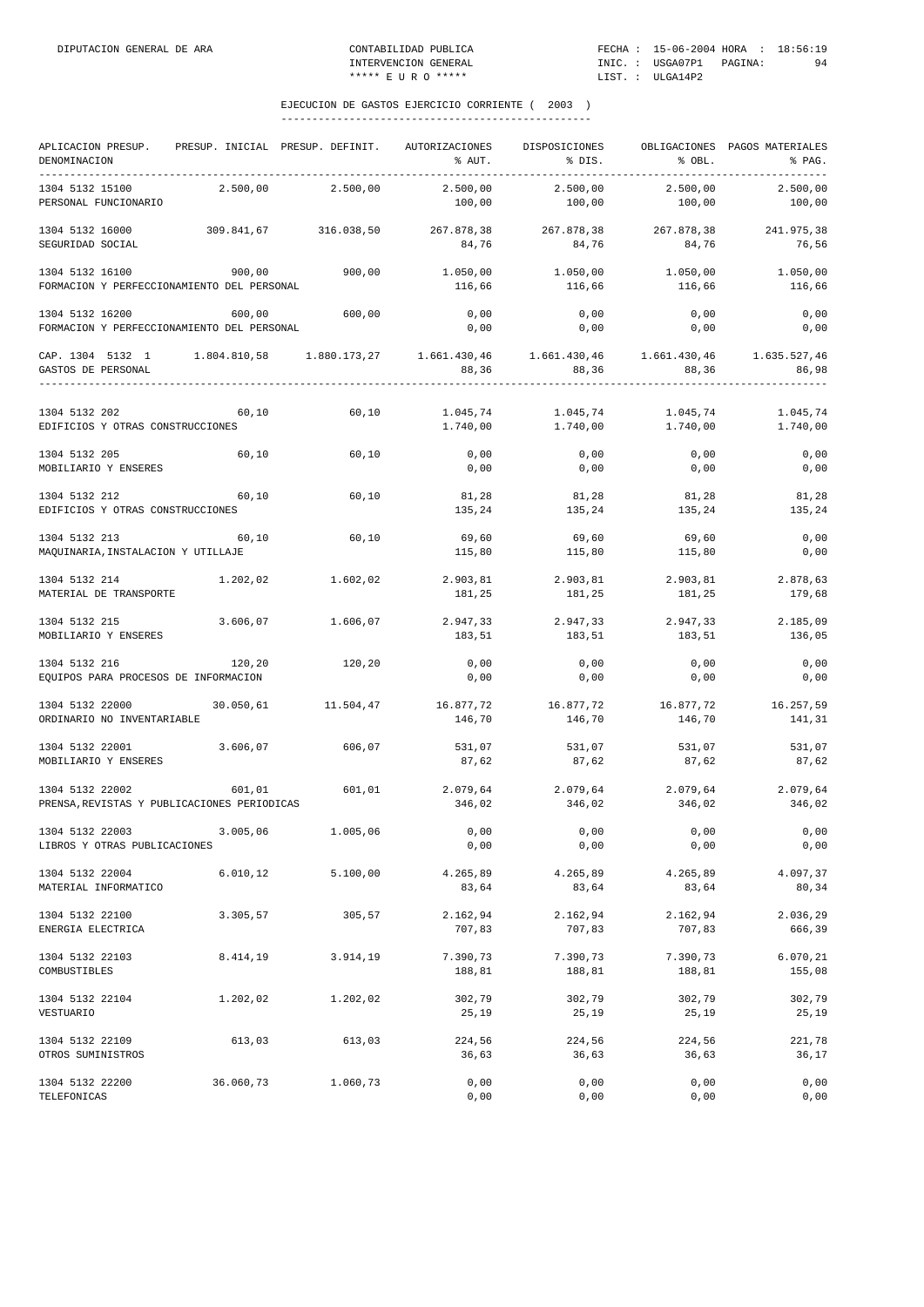| APLICACION PRESUP.<br>DENOMINACION<br>--------------------------------- | PRESUP. INICIAL PRESUP. DEFINIT.                                                   |           | AUTORIZACIONES<br>% AUT. | DISPOSICIONES<br>% DIS. | % OBL.                | OBLIGACIONES PAGOS MATERIALES<br>% PAG. |
|-------------------------------------------------------------------------|------------------------------------------------------------------------------------|-----------|--------------------------|-------------------------|-----------------------|-----------------------------------------|
| 1304 5132 22201<br>POSTALES                                             | 24.040,48                                                                          | 40,48     | 0,00<br>0,00             | 0,00<br>0,00            | 0,00<br>0,00          | 0,00<br>0,00                            |
| 1304 5132 223<br>TRANSPORTE                                             | 60,10                                                                              | 60,10     | 654,40<br>1.088,85       | 654,40<br>1.088,85      | 654,40<br>1.088,85    | 613,95<br>1.021,54                      |
| 1304 5132 22403<br>OTROS RIESGOS                                        | 60,10                                                                              | 60,10     | 0,00<br>0,00             | 0,00<br>0,00            | 0,00<br>0,00          | 0,00<br>0,00                            |
| 1304 5132 22500<br>LOCALES                                              | 5.409,11                                                                           | 409,11    | 5.032,37<br>1.230,07     | 5.032,37<br>1.230,07    | 5.032,37<br>1.230,07  | 1.254,12<br>306,54                      |
| 1304 5132 22601                                                         | 20.434,41<br>ATENCIONES PROTOCOLARIAS Y REPRESENTATIVAS                            | 5.629,36  | 5.501,34<br>97,72        | 5.501,34<br>97,72       | 5.501,34<br>97,72     | 3.711,75<br>65,93                       |
| 1304 5132 22602                                                         | 13.414,59<br>GASTOS DE DIVULGACION Y PROMOCION(CULT., COMERC.Y CIENTI              | 3.054,02  | 3.054,02<br>100,00       | 3.054,02<br>100,00      | 3.054,02<br>100,00    | 3.054,02<br>100,00                      |
| 1304 5132 22603<br>JURIDICOS, CONTENCIOSOS.GASTOS DIVERSOS              | 0,00                                                                               | 0,00      | 589,22<br>0,00           | 589,22<br>0,00          | 589,22<br>0,00        | 439,22<br>0,00                          |
| 1304 5132 22604                                                         | 300,51<br>REMUNERACIONES A AGENTES MEDIADORES INDEPENDIENTES                       | 300,51    | 39,05<br>12,99           | 39,05<br>12,99          | 39,05<br>12,99        | 39,05<br>12,99                          |
| 1304 5132 22605<br>REUNIONES Y CONFERENCIAS                             | 22.237,45                                                                          | 3.836,24  | 3.836,24<br>100,00       | 3.836,24<br>100,00      | 3.836,24<br>100,00    | 3.836,24<br>100,00                      |
| 1304 5132 22609<br>OTROS                                                | 3.906,58                                                                           | 3.906,58  | 1.732,89<br>44,35        | 1.732,89<br>44,35       | 1.732,89<br>44,35     | 1.732,89<br>44,35                       |
| 1304 5132 22700<br>LIMPIEZA Y ASEO                                      | 6.010, 12                                                                          | 10,12     | 3.107,00<br>30.701,58    | 3.107,00<br>30.701,58   | 3.107,00<br>30.701,58 | 3.107,00<br>30.701,58                   |
| 1304 5132 22706<br>ESTUDIOS Y TRABAJOS TECNICOS                         | 90.151,82                                                                          | 84.418,00 | 72.482,94<br>85,86       | 72.482,94<br>85,86      | 70.858,95<br>83,93    | 64.693,61<br>76,63                      |
| 1304 5132 22709<br>OTROS                                                | 23.439,47                                                                          | 8.439,47  | 2.524,62<br>29,91        | 2.524,62<br>29,91       | 2.524,62<br>29,91     | 1.832,62<br>21,71                       |
| 1304 5132 230<br><b>DIETAS</b>                                          | 24.040,48                                                                          | 14.040,48 | 18.388,31<br>130,96      | 18.388,31<br>130,96     | 18.388,31<br>130,96   | 16.536,05<br>117,77                     |
| 1304 5132 231<br>LOCOMOCION                                             | 15.950,86                                                                          | 10.950,86 | 10.920,89<br>99,72       | 10.920,89<br>99,72      | 10.920,89<br>99,72    | 8.473,59<br>77,37                       |
| 1304 5132 239<br>OTRAS INDEMNIZACIONES                                  | 18.030,36                                                                          | 19.401,87 | 14.916,95<br>76,88       | 14.916,95<br>76,88      | 14.916,95<br>76,88    | 5.633,98<br>29,03                       |
| GASTOS EN BIENES CORRIENTES Y SERVICIOS                                 | CAP. 1304 5132 2 365.523,54 184.038,14 183.663,34 183.663,34 182.039,35 152.745,57 |           | 99,79                    | 99,79                   | 98,91                 | 82,99                                   |
| 1304 5132 44900<br>CONVENIO RENFE                                       | 3.245.465,36 3.232.965,36 3.232.965,36 3.232.965,36 3.232.965,36 1.772.495,27      |           | 100,00                   | 100,00                  | 100,00                | 54,82                                   |
| 1304 5132 44901                                                         | 42.070,85<br>FOMENTO. PROMOCION TRANSPORTE AEREO EN AEROPUERTO DE ZA               | 0,85      | 0,00<br>0,00             | 0,00<br>0,00            | 0,00<br>0,00          | 0,00<br>0,00                            |
| 1304 5132 46900                                                         | 36.060,73<br>AYUDAS LINEAS DEFICITARIAS A ENTIDADES LOCALES                        | 36.060,73 | 36.060,73<br>100,00      | 36.060,73<br>100,00     | 36.060,73<br>100,00   | 36.060,73<br>100,00                     |
| 1304 5132 46901<br>AYUDAS ENTIDADES LOCALES PROM TRANSPORTE             | 0,00                                                                               | 6.010,12  | 6.000,00<br>99,83        | 6.000,00<br>99,83       | 6.000,00<br>99,83     | 6.000,00<br>99,83                       |
| 1304 5132 47900                                                         | 721.214,53 700.214,53<br>ESTABLECIM. SERV. REGULARES VIAJEROS. CONTRATOS-PROGRAMA  |           | 700.214,53<br>100,00     | 700.214,53<br>100,00    | 680.553,44<br>97,19   | 670.133,64<br>95,70                     |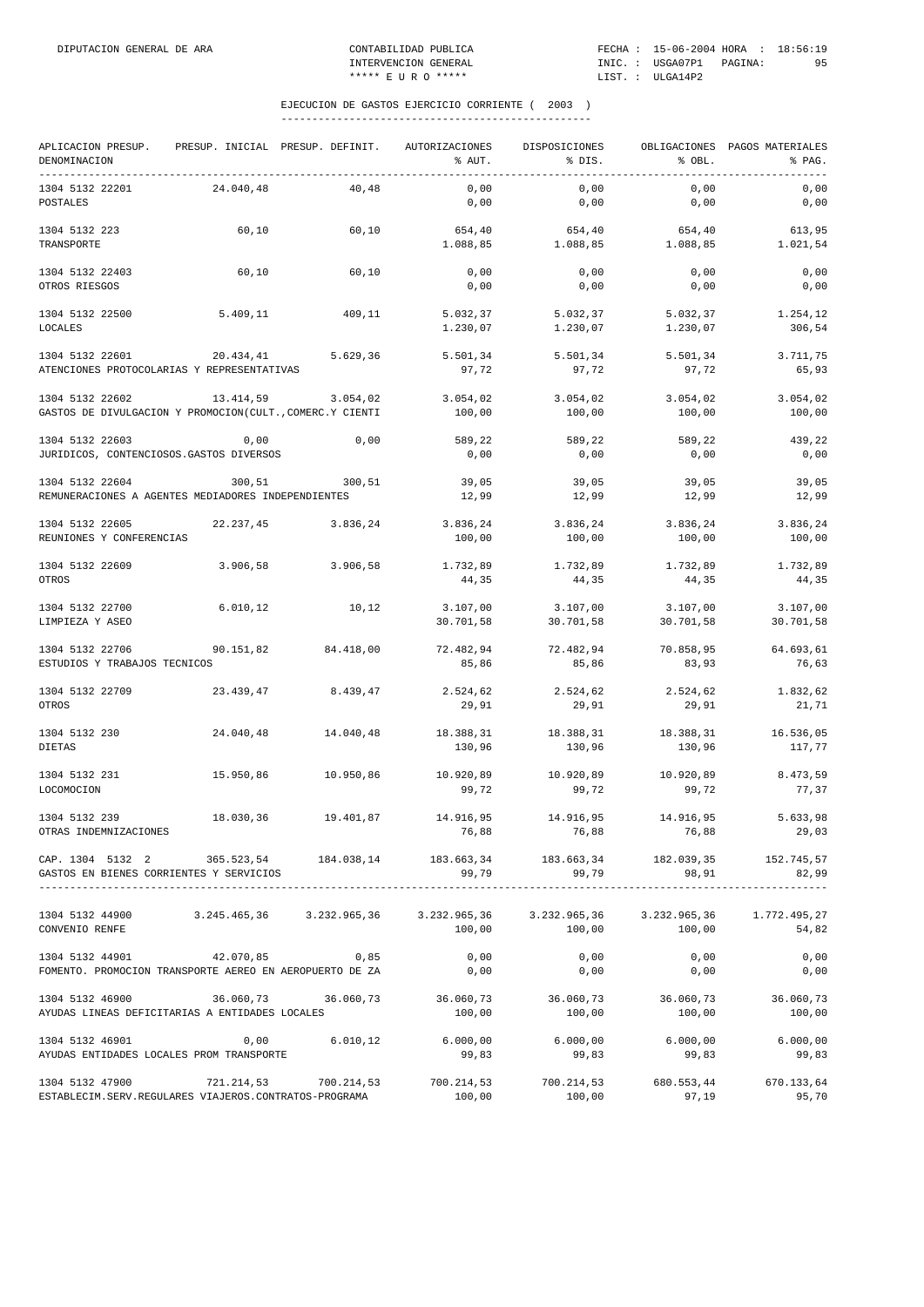| APLICACION PRESUP. PRESUP. INICIAL PRESUP. DEFINIT. AUTORIZACIONES<br>DENOMINACION                                                                                                                                                                                                                                                                                     |                                                                                            |                       | % AUT.                                                                                      | DISPOSICIONES<br>% DIS.                                                     | % OBL.              | OBLIGACIONES PAGOS MATERIALES<br>% PAG. |
|------------------------------------------------------------------------------------------------------------------------------------------------------------------------------------------------------------------------------------------------------------------------------------------------------------------------------------------------------------------------|--------------------------------------------------------------------------------------------|-----------------------|---------------------------------------------------------------------------------------------|-----------------------------------------------------------------------------|---------------------|-----------------------------------------|
| 1304 5132 47901<br>AYUDAS LINEAS DEFICITARIAS DE VIAJEROS                                                                                                                                                                                                                                                                                                              |                                                                                            | 841.416,95 841.416,95 | 841.416,93<br>99,99                                                                         | 841.416,93<br>99,99                                                         | 828.137,13<br>98,42 | 788.133,55<br>93,66                     |
| 1304 5132 48900<br>AYUDAS A ASOC. EMPRESARIALES Y ORG. SINDICALES DE TRANS                                                                                                                                                                                                                                                                                             | $144.242.91$ $144.242.91$ $144.242.91$ $144.242.91$ $144.242.91$ $134.780.64$ $134.780.64$ |                       |                                                                                             | 100,00 100,00                                                               | 93,44               | 93,44                                   |
| 1304 5132 48901<br>AYUDAS A ORGANISMOS RELACIONADOS CON EL TRANSPORTE TERR                                                                                                                                                                                                                                                                                             | $6.010, 12$ 3.000,00                                                                       |                       | 3.000,00<br>100,00                                                                          | 3.000,00<br>100,00                                                          | 3.000,00<br>100,00  | 3.000,00<br>100,00                      |
| 1304 5132 48902<br>FUND TRANSPIRENAICA-TRAVESIA CENTRAL PIR                                                                                                                                                                                                                                                                                                            | $0\,,00$ $40\,.000\,,00$ $40\,.000\,,00$ $40\,.000\,,00$ $40\,.000\,,00$ $40\,.000\,,00$   |                       | 100,00                                                                                      | 100,00                                                                      | 100,00              | 100,00                                  |
| CAP. 1304 5132 4 5.036.481,45 5.003.911,45 5.003.900,46 5.003.900,46 4.961.497,30 3.450.603,83<br>TRANSFERENCIAS CORRIENTES 99,99 99,99 99,99 99,99 99,15 68,95                                                                                                                                                                                                        |                                                                                            |                       |                                                                                             |                                                                             |                     |                                         |
| $1304 \quad 5132 \quad 690 \qquad \qquad 147.247, 97 \qquad \qquad 18.247, 97 \qquad \qquad 13.810, 32 \qquad \qquad 13.810, 32 \qquad \qquad 13.810, 32$<br>TERRENOS Y BIENES NATURALES                                                                                                                                                                               |                                                                                            |                       | 75,68                                                                                       | 75,68                                                                       | 75,68               | 13.810,32<br>75,68                      |
| 1304 5132 693<br>MAQUINARIA, INSTALACIONES Y UTILLAJE                                                                                                                                                                                                                                                                                                                  |                                                                                            |                       | $30.050,61$ $30.050,61$ $30.050,15$ $3.068,15$ $3.068,15$<br>99,99                          | 10, 20                                                                      | 10, 20              | 3.068,15<br>10,20                       |
| $1304 \hspace{0.2cm} 591 \hspace{0.2cm} 591 \hspace{0.2cm} 027 \hspace{0.2cm} 1.111 \hspace{0.2cm} 872 \hspace{0.2cm} 40 \hspace{0.2cm} 1.231 \hspace{0.2cm} 872 \hspace{0.2cm} 40 \hspace{0.2cm} 1.199 \hspace{0.2cm} 358 \hspace{0.2cm} 49 \hspace{0.2cm} 1.199 \hspace{0.2cm} 358 \hspace{0.2cm} 49 \hspace{0.2cm} 1.199 \hs$<br>BIENES DESTINADOS PARA USO GENERAL |                                                                                            |                       | 97,36                                                                                       | 97,36                                                                       | 97,29               | 47,97                                   |
| 1304 5132 699<br>INMOVILIZADO INMATERIAL                                                                                                                                                                                                                                                                                                                               | $0,00$ $9.000,00$ $9.000,00$ $9.000,00$ $9.000,00$ $9.000,00$                              |                       | 100,00                                                                                      | 100,00                                                                      | 100,00              | 0,00<br>0,00                            |
| CAP. 1304 5132 6 1.289.170,98 1.289.170,98 1.252.218,96 1.225.236,96 1.224.374,89 607.905,82<br>INVERSIONES REALES 97,13 95,04 94,97 47,15                                                                                                                                                                                                                             |                                                                                            |                       |                                                                                             |                                                                             |                     |                                         |
| 1304 5132 74901 2.103.542,37 2.103.542,37<br>ESTACION INTERMODAL DELICIAS                                                                                                                                                                                                                                                                                              |                                                                                            |                       | 0,00<br>0,00                                                                                | $\begin{array}{c} 0 \, , \, 0 \, 0 \, \ 0 \, \, , \, 0 \, 0 \, \end{array}$ | 0,00<br>0,00        | 0,00<br>0,00                            |
| 1304 5132 74902<br>ZARAGOZA ALTA VELOCIDAD 2002.REC PROPIOS                                                                                                                                                                                                                                                                                                            | 0,00                                                                                       | 0,00                  | 0,00<br>0,00                                                                                | 0,00<br>0,00                                                                | 0,00<br>0,00        | 0,00<br>0,00                            |
| $1304 \quad 5132 \quad 76900$ $162.273.27$ $281.014.90$ $264.614.63$ $264.614.63$ $264.614.63$ $218.010.85$ $218.010.85$ $215.005.79$<br>EQUIPAMIENTOS AUXILIARES DEL TRANSPORTE                                                                                                                                                                                       |                                                                                            |                       | 94,16                                                                                       | 94,16                                                                       | 77,57               | 76,51                                   |
| 1304 5132 76902 1.051.771,18 1.051.771,18 826.046,92 826.046,92 743.144,49<br>AYUDAS AL ESTABLECIMIENTO DE ESTACIONES                                                                                                                                                                                                                                                  |                                                                                            |                       | 78,53                                                                                       | 78,53                                                                       | 70,65               | 0,00<br>0,00                            |
| 1304 5132 76903<br>ESTUDIOS Y CREACION CONSORCIO INTERMODAL DE TRANSPORTES                                                                                                                                                                                                                                                                                             | 90.151,82                                                                                  | 66.866,14             | 0,00<br>0,00                                                                                | $0$ , $00$<br>0,00                                                          | 0,00<br>0,00        | 0,00<br>0,00                            |
| 1304 5132 77901 180.303,63 61.562,00 61.562,00 61.562,00 61.562,00 61.562,00<br>AYUDAS RENOVACION VEHICULOS AFECTOS A LINEAS REGULARES                                                                                                                                                                                                                                 |                                                                                            |                       | 100,00                                                                                      | 100,00                                                                      | 100,00              | 61.562,00<br>100,00                     |
| $120.202.42 \t\t 120.202.42 \t\t 120.202.42 \t\t 60.101.21 \t\t 60.101.21 \t\t 48.511.48$<br>AYUDAS EN SEGURIDAD AL SECTOR DEL TAXI                                                                                                                                                                                                                                    |                                                                                            |                       | 50,00                                                                                       | 50,00                                                                       | 40,35               | 0,00<br>0,00                            |
| CAP. 1304 5132 7 3.708.244,69 3.684.959,01 1.212.324,76 1.212.324,76 1.071.228,82 276.567,79<br>TRANSFERENCIAS DE CAPITAL                                                                                                                                                                                                                                              |                                                                                            |                       |                                                                                             | 32,89 32,89                                                                 | 29,07               | 7,50                                    |
| PROGRAMA 1304 5132<br>TRANSPORTES Y COMUNICACIONES                                                                                                                                                                                                                                                                                                                     |                                                                                            |                       | $12.204.231.24$ $12.042.252.85$ $9.313.537.98$ $9.286.555.98$ $9.100.570.82$ $6.123.350.47$ | $77,34$ $77,11$ $75,57$                                                     |                     | 50,84                                   |
| $1305$ 4311 12000 $146.727,60$ 759.085,18 778.711,42 746.727,60 746.727,60 746.727,60 746.727,60 746.727,60<br><b>SUELDOS</b>                                                                                                                                                                                                                                          |                                                                                            |                       | 95,89                                                                                       | 95,89                                                                       | 95,89               | 95,89                                   |
| $1305 \quad 4311 \quad 12005 \quad 134.643 \, , 74 \quad 137.822 \, , 87 \quad 91.076 \, , 29 \quad 91.076 \, , 29 \quad 91.076 \, , 29 \quad 91.076 \, , 29 \quad 91.076 \, , 29$<br>TRIENIOS                                                                                                                                                                         |                                                                                            |                       | 66,08                                                                                       | 66,08                                                                       | 66,08               | 66,08                                   |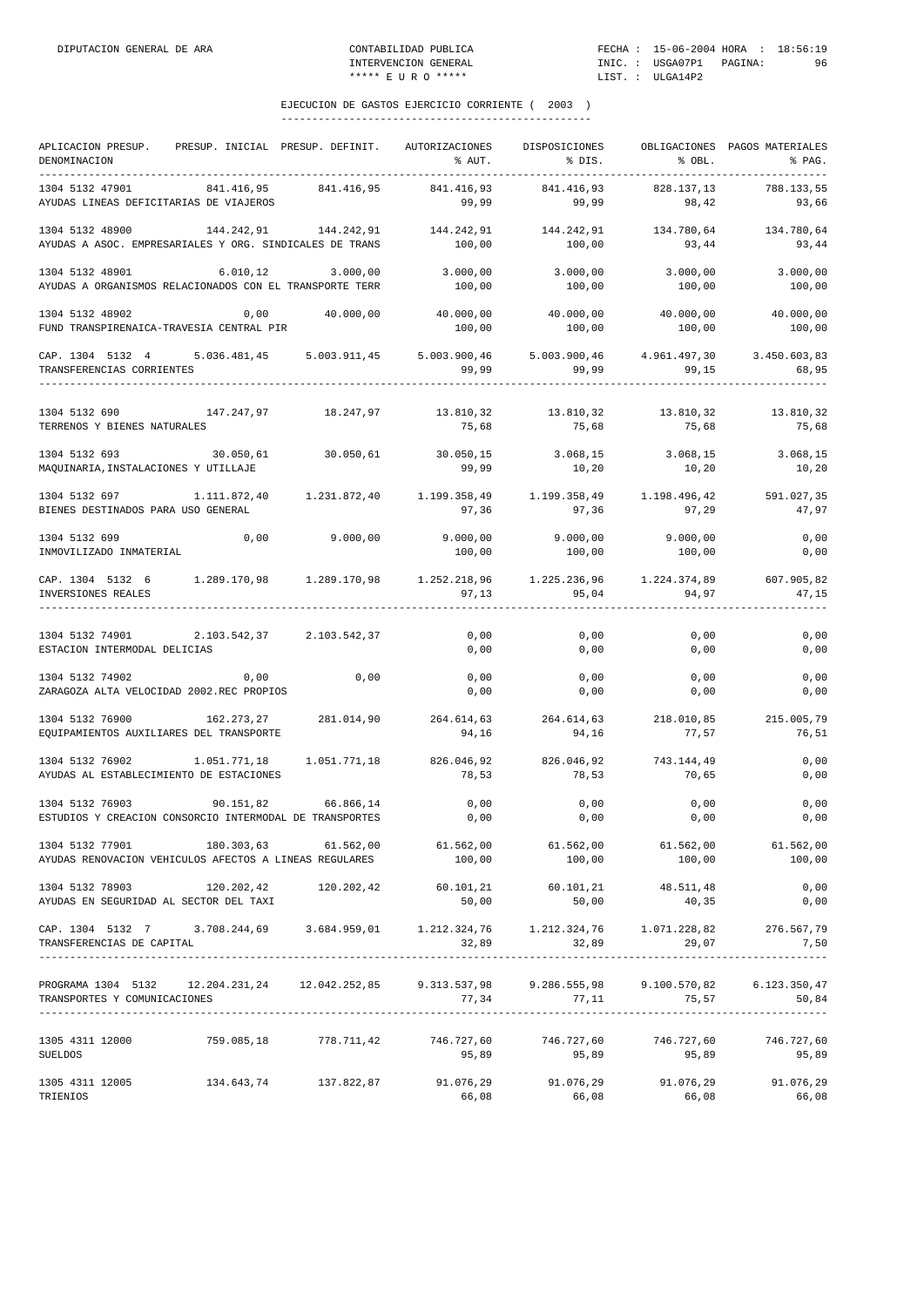| APLICACION PRESUP.<br>DENOMINACION<br>----------------------------------- | PRESUP. INICIAL PRESUP. DEFINIT. |                     | AUTORIZACIONES<br>% AUT. | <b>DISPOSICIONES</b><br>% DIS. | % OBL.                             | OBLIGACIONES PAGOS MATERIALES<br>% PAG. |
|---------------------------------------------------------------------------|----------------------------------|---------------------|--------------------------|--------------------------------|------------------------------------|-----------------------------------------|
| 1305 4311 12006<br>OTRAS RETRIBUCIONES BASICAS                            | 0,00                             | 12.913,12           | 11.926,65<br>92,36       | 11.926,65<br>92,36             | 11.926,65<br>92,36                 | 11.926,65<br>92,36                      |
| 1305 4311 12100<br>COMPLEMENTO DE DESTINO                                 | 376.601,04                       | 386.089,36          | 359.215,80<br>93,03      | 359.215,80<br>93,03            | 359.215,80<br>93,03                | 359.215,80<br>93,03                     |
| 1305 4311 12101<br>COMPLEMENTO ESPECIFICO                                 | 496.357,56                       | 525.551,80          | 476.862,34<br>90,73      | 476.862,34<br>90,73            | 476.862,34<br>90,73                | 476.862,34<br>90,73                     |
| 1305 4311 12109<br>OTRAS                                                  |                                  | 26.145,44 26.668,35 | 24.609,54<br>92,27       | 24.609,54<br>92,27             | 24.609,54<br>92,27                 | 24.609,54<br>92,27                      |
| 1305 4311 13000<br>SALARIO BASE                                           | 86.628,48                        | 83.328,70           | 79.722,22<br>95,67       | 79.722,22<br>95,67             | 79.722,22<br>95,67                 | 79.722.22<br>95,67                      |
| 1305 4311 13001<br>ANTIGUEDAD                                             | 10.008,18                        | 9.592,24            | 8.940,12<br>93,20        | 8.940,12<br>93,20              | 8.940,12<br>93,20                  | 8.940,12<br>93,20                       |
| 1305 4311 13002<br>PAGAS EXTRAS                                           |                                  | 16.106,11 15.404,17 | 14.961,69<br>97,12       | 14.961.69 14.961.69<br>97,12   | 97,12                              | 14.961,69<br>97,12                      |
| 1305 4311 13003<br>OTRAS REMUNERACIONES                                   |                                  | 24.272,52 23.170,60 | 18.015,50<br>77,75       | 18.015,50<br>77,75             | 18.015,50<br>77,75                 | 18.015,50<br>77,75                      |
| 1305 4311 16000<br>SEGURIDAD SOCIAL                                       | 438.803,51                       | 447.579,58          | 420.314,34<br>93,90      | 420.314,34<br>93,90            | 420.314,34<br>93,90                | 384.439,13<br>85,89                     |
| 1305 4311 16100<br>FORMACION Y PERFECCIONAMIENTO DEL PERSONAL             | 1.200,00                         | 1.200,00            | 525,00<br>43,75          | 525,00<br>43,75                | 525,00<br>43,75                    | 525,00<br>43,75                         |
| 1305 4311 16200<br>FORMACION Y PERFECCIONAMIENTO DEL PERSONAL             | 600,00                           | 600,00              | 0,00<br>0,00             | 0,00<br>0,00                   | 0,00<br>0,00                       | 0,00<br>0,00                            |
| CAP. 1305 4311 1 2.370.451,76 2.448.632,21<br>GASTOS DE PERSONAL          |                                  |                     | 2.252.897,09<br>92,00    | 92,00                          | 2.252.897,09 2.252.897,09<br>92,00 | 2.217.021,88<br>90,54                   |
| 1305 4311 205<br>MOBILIARIO Y ENSERES                                     | 3.426,00                         | 713,00              | 0,00<br>0,00             | 0,00<br>0,00                   | 0,00<br>0,00                       | 0,00<br>0,00                            |
| 1305 4311 212<br>EDIFICIOS Y OTRAS CONSTRUCCIONES                         | 34.257,69                        | 111.887,17          | 35.715,22<br>31,92       | 35.715,22<br>31,92             | 31,92                              | 35.715,22 32.064,30<br>28,65            |
| 1305 4311 213<br>MAQUINARIA, INSTALACION Y UTILLAJE                       | 12.020,00                        | 1.020,00            | 708,69<br>69,47          | 708,69<br>69,47                | 708,69<br>69,47                    | 708,69<br>69,47                         |
| 1305 4311 214<br>MATERIAL DE TRANSPORTE                                   | 3.005,00                         | 419,58              | 5.442,84<br>1.297,21     | 5.442,84<br>1.297,21           | 5.442,84<br>1.297,21               | 3.828,80<br>912,53                      |
| 1305 4311 215<br>MOBILIARIO Y ENSERES                                     | 6.010,00                         | 20.370,10           | 4.023,76<br>19,75        | 4.023,76<br>19,75              | 4.023,76<br>19,75                  | 3.263,36<br>16,02                       |
| 1305 4311 216<br>EQUIPOS PARA PROCESOS DE INFORMACION                     | 781,00                           | 781,00              | 118,30<br>15,14          | 118,30<br>15,14                | 118,30<br>15,14                    | 118,30<br>15,14                         |
| 1305 4311 22000<br>ORDINARIO NO INVENTARIABLE                             | 12.020,00                        | 256,46              | 4.387,22<br>1.710,68     | 4.387,22<br>1.710,68           | 4.387,22<br>1.710,68               | 3.956,83<br>1.542,86                    |
| 1305 4311 22001<br>MOBILIARIO Y ENSERES                                   | 7.212,00                         | 338,94              | 94,85<br>27,98           | 94,85<br>27,98                 | 94,85<br>27,98                     | 84,12<br>24,81                          |
| 1305 4311 22002<br>PRENSA, REVISTAS Y PUBLICACIONES PERIODICAS            | 1.803,00                         | 730,96              | 5.358,95<br>733,13       | 5.358,95<br>733,13             | 5.358,95<br>733,13                 | 5.210,96<br>712,89                      |
| 1305 4311 22003<br>LIBROS Y OTRAS PUBLICACIONES                           | 1.803,00                         | 303,00              | 1.856,52<br>612,71       | 1.856,52<br>612,71             | 1.856,52<br>612,71                 | 1.781,66<br>588,00                      |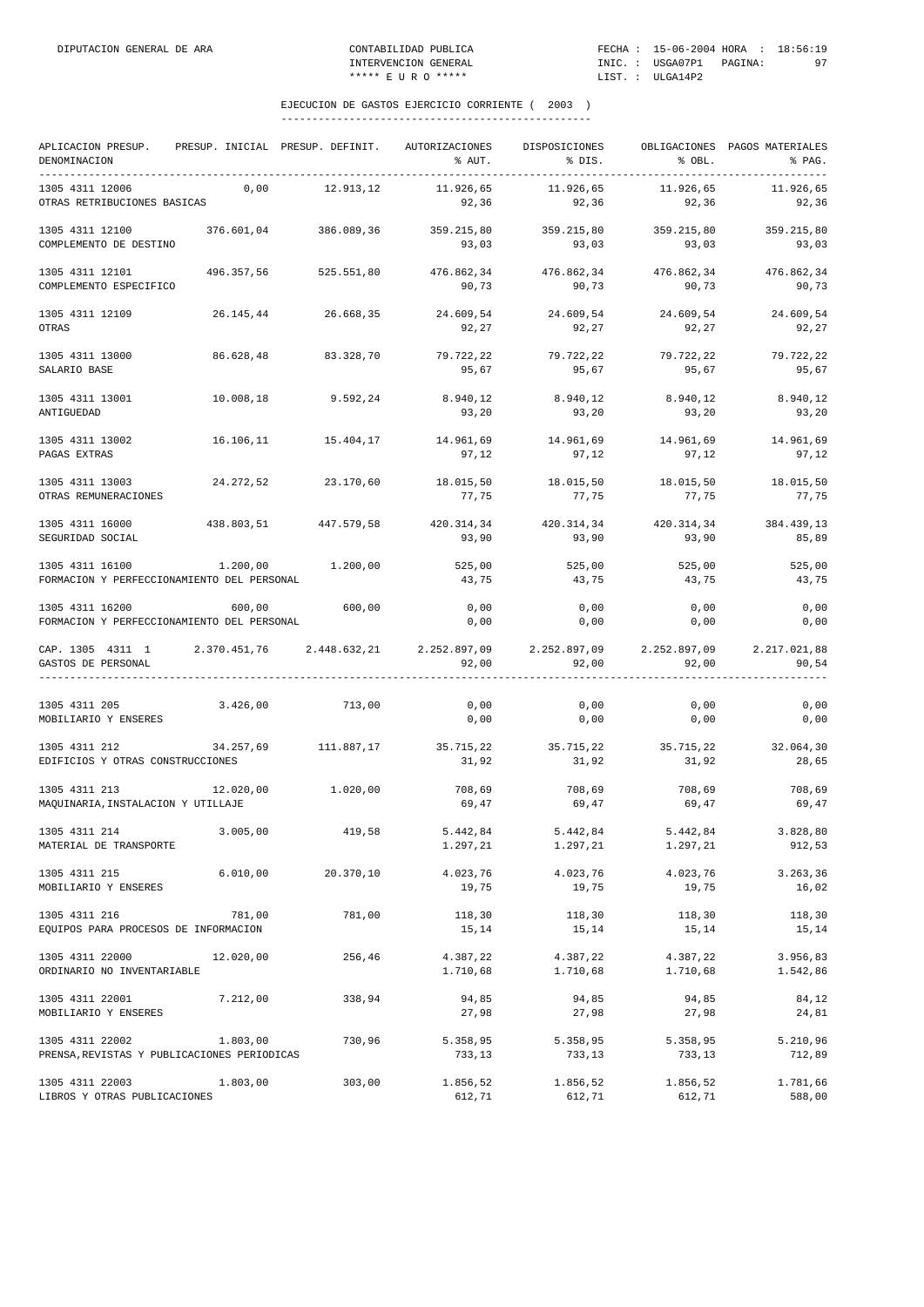| APLICACION PRESUP.<br>DENOMINACION                                            |            | PRESUP. INICIAL PRESUP. DEFINIT. | AUTORIZACIONES<br>% AUT. | DISPOSICIONES<br>% DIS. | % OBL.                | OBLIGACIONES PAGOS MATERIALES<br>% PAG. |
|-------------------------------------------------------------------------------|------------|----------------------------------|--------------------------|-------------------------|-----------------------|-----------------------------------------|
| ----------------------------------<br>1305 4311 22004<br>MATERIAL INFORMATICO | 7.533,00   | 40,78                            | 231,77<br>568,34         | 231,77<br>568,34        | 231,77<br>568,34      | 82,13<br>201,39                         |
| 1305 4311 22100<br>ENERGIA ELECTRICA                                          | 12.020,00  | 676,61                           | 7.657,19<br>1.131,69     | 7.657,19<br>1.131,69    | 7.657,19<br>1.131,69  | 7.433,52<br>1.098,64                    |
| 1305 4311 22101<br>AGUA                                                       | 2.404,00   | 452,00                           | 865,63<br>191,51         | 865,63<br>191,51        | 865,63<br>191,51      | 865,63<br>191,51                        |
| 1305 4311 22103<br>COMBUSTIBLES                                               | 6.010,00   | 245,50                           | 6.239,87<br>2.541,69     | 6.239,87<br>2.541,69    | 6.239,87<br>2.541,69  | 5.963,54<br>2.429,14                    |
| 1305 4311 22104<br>VESTUARIO                                                  | 962,00     | 962,00                           | 0,00<br>0,00             | 0,00<br>0,00            | 0,00<br>0,00          | 0,00<br>0,00                            |
| 1305 4311 22106<br>PRODUCTOS FARMACEUTICOS                                    | 60,00      | 60,00                            | 0,00<br>0,00             | 0,00<br>0,00            | 0,00<br>0,00          | 0,00<br>0,00                            |
| 1305 4311 22109<br>OTROS SUMINISTROS                                          | 3.005,00   | 156,36                           | 1.217,26<br>778,49       | 1.217,26<br>778,49      | 1.217,26<br>778,49    | 1.025,84<br>656,07                      |
| 1305 4311 22200<br>TELEFONICAS                                                | 9.436,00   | 436,00                           | 0,00<br>0,00             | 0,00<br>0,00            | 0,00<br>0,00          | 0,00<br>0,00                            |
| 1305 4311 22201<br>POSTALES                                                   | 601,00     | 601,00                           | 0,00<br>0,00             | 0,00<br>0,00            | 0,00<br>0,00          | 0,00<br>0,00                            |
| 1305 4311 22203<br>COMUNICACIONES                                             | 0,00       | 0,00                             | 0,00<br>0,00             | 0,00<br>0,00            | 0,00<br>0,00          | 0,00<br>0,00                            |
| 1305 4311 22209<br>COMUNICACIONES                                             | 0,00       | 0,00                             | 0,00<br>0,00             | 0,00<br>0,00            | 0,00<br>0,00          | 0,00<br>0,00                            |
| 1305 4311 223<br>TRANSPORTE                                                   | 1.382,00   | 382,00                           | 131,02<br>34,29          | 131,02<br>34,29         | 131,02<br>34,29       | 117,10<br>30,65                         |
| 1305 4311 22400<br>EDIFICIOS Y LOCALES                                        | 15.025,00  | 11.502,00                        | 8.457,05<br>73,52        | 8.457,05<br>73,52       | 8.457,05<br>73,52     | 7.169,18<br>62,32                       |
| 1305 4311 22500<br>LOCALES                                                    | 9.015,00   | 1.480,00                         | 78.080,88<br>5.275,73    | 78.080,88<br>5.275,73   | 78.080,88<br>5.275,73 | 1.611,28<br>108,87                      |
| 1305 4311 22502<br><b>ESTATALES</b>                                           | 9.015,00   | 15,00                            | 531,15<br>3.541,00       | 531,15<br>3.541,00      | 531,15<br>3.541,00    | 0,00<br>0,00                            |
| 1305 4311 22601<br>ATENCIONES PROTOCOLARIAS Y REPRESENTATIVAS                 | 3.005,00   | 3.605,00                         | 3.428,93<br>95,11        | 3.428,93<br>95,11       | 3.428,93<br>95,11     | 3.428,93<br>95,11                       |
| 1305 4311 22602<br>GASTOS DE DIVULGACION Y PROMOCION(CULT., COMERC.Y CIENTI   | 6.010,00   | 4.288,59                         | 4.288,59<br>100,00       | 4.288,59<br>100,00      | 4.288,59<br>100,00    | 4.288,59<br>100,00                      |
| 1305 4311 22603<br>JURIDICOS, CONTENCIOSOS                                    | 3.005,00   | 1.995,46                         | 0,00<br>0,00             | 0,00<br>0,00            | 0,00<br>0,00          | 0,00<br>0,00                            |
| 1305 4311 22604<br>REMUNERACIONES A AGENTES MEDIADORES INDEPENDIENTES         | 162.273,27 | 152.537,85                       | 121.688,32<br>79,77      | 121.688,32<br>79,77     | 121.688,32<br>79,77   | 100.715,70<br>66,02                     |
| 1305 4311 22605<br>REUNIONES Y CONFERENCIAS                                   | 3.005,00   | 0,00                             | 0,00<br>0,00             | 0,00<br>0,00            | 0,00<br>0,00          | 0,00<br>0,00                            |
| 1305 4311 22609<br>OTROS                                                      | 3.005,00   | 3.005,00                         | 848,98<br>28,25          | 848,98<br>28,25         | 848,98<br>28,25       | 809,07<br>26,92                         |
| 1305 4311 22700<br>LIMPIEZA Y ASEO                                            | 3.005,00   | 3.005,00                         | 2.461,26<br>81,90        | 2.461,26<br>81,90       | 2.461,26<br>81,90     | 2.461,26<br>81,90                       |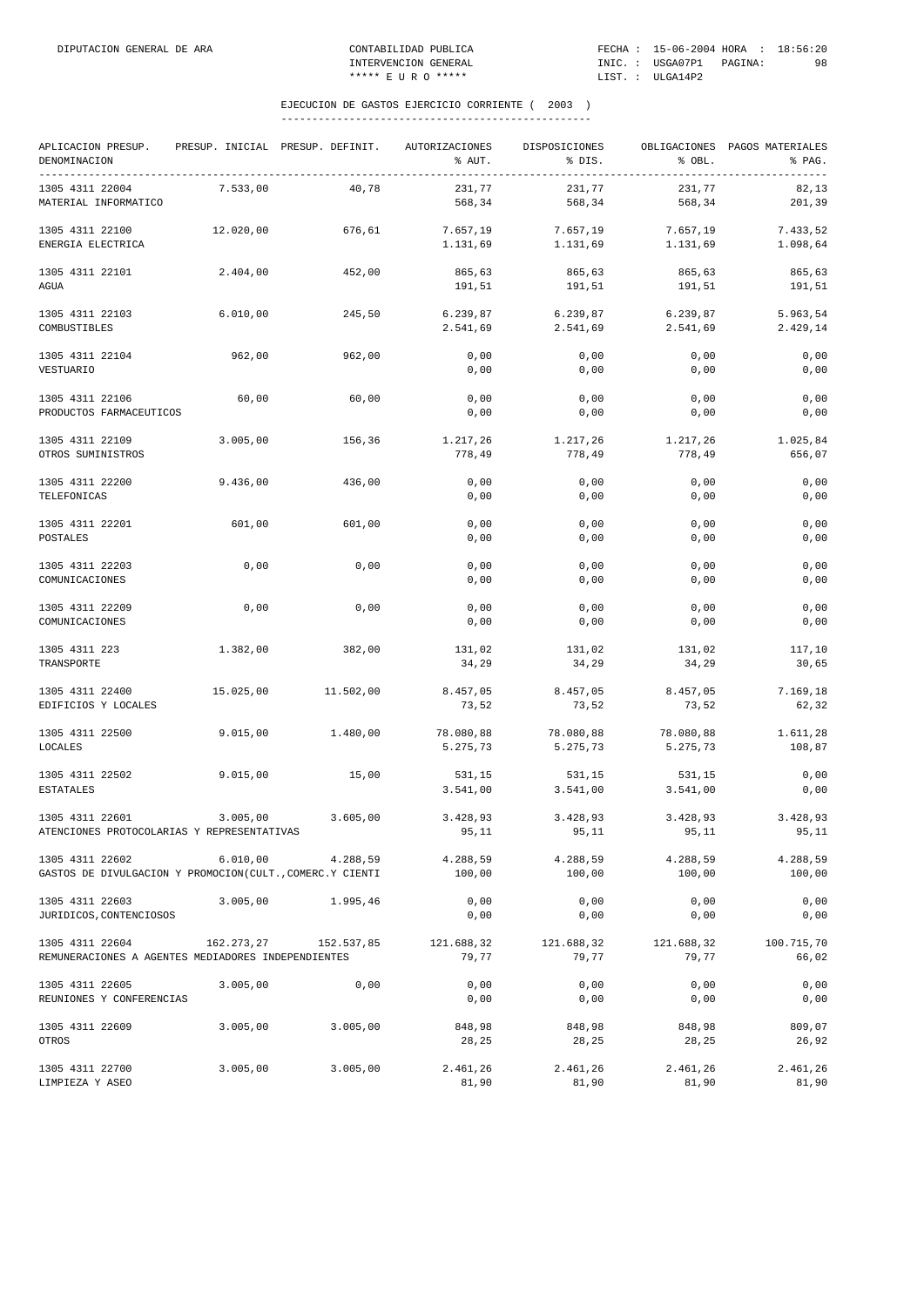| APLICACION PRESUP.<br>DENOMINACION                                                                      | PRESUP. INICIAL PRESUP. DEFINIT. |                           | AUTORIZACIONES<br>% AUT. | DISPOSICIONES<br>% DIS. | % OBL.                | OBLIGACIONES PAGOS MATERIALES<br>% PAG. |
|---------------------------------------------------------------------------------------------------------|----------------------------------|---------------------------|--------------------------|-------------------------|-----------------------|-----------------------------------------|
| 1305 4311 22701<br>TRABAJOS REALIZADOS POR OTRAS EMPRESAS                                               | 0,00                             | 0,00                      | 35.834,65<br>0,00        | 35.834,65<br>0,00       | 26.534,91<br>0,00     | 26.534,91<br>0,00                       |
| 1305 4311 22706<br>ESTUDIOS Y TRABAJOS TECNICOS                                                         | 3.005,00                         | 5,00                      | 0,00<br>0,00             | 0,00<br>0,00            | 0,00<br>0,00          | 0,00<br>0,00                            |
| 1305 4311 22709<br>OTROS                                                                                | 3.005,00                         | 5,00                      | 80,92<br>1.618,40        | 80,92<br>1.618,40       | 80,92<br>1.618,40     | 75,18<br>1.503,60                       |
| 1305 4311 230<br>DIETAS                                                                                 | 9.015,00                         | 7.015,00                  | 2.367,44<br>33,74        | 2.367,44<br>33,74       | 2.367,44<br>33,74     | 2.215,32<br>31,57                       |
| 1305 4311 231<br>LOCOMOCION                                                                             | 3.005,00                         | 1.963,95                  | 163,39<br>8,31           | 163,39<br>8,31          | 163,39<br>8,31        | 163,39<br>8,31                          |
| 1305 4311 239<br>OTRAS INDEMNIZACIONES                                                                  | 601,00                           | 601,00                    | 0,00<br>0,00             | 0,00<br>0,00            | 0,00<br>0,00          | 0,00<br>0,00                            |
| 1305 4311 25100 1.202,00 1.202,00<br>FINANCIADOS CON RECURSOS PROPIOS                                   |                                  |                           | 0,00<br>0,00             | 0,00<br>0,00            | 0,00<br>0,00          | 0,00<br>0,00                            |
| CAP. 1305 4311 2 361.946,96 333.058,31 332.280,65 332.280,65<br>GASTOS EN BIENES CORRIENTES Y SERVICIOS |                                  |                           | 99,76                    | 99,76                   | 322.980,91<br>96,97   | 215.977,59<br>64,84                     |
| 1305 4311 44900<br>A EMPRESA PUBLICA                                                                    |                                  | 2.600.579,38 1.038.487,24 | 0,00<br>0,00             | 0,00<br>0,00            | 0,00<br>0,00          | 0,00<br>0,00                            |
| CAP. 1305 4311 4 2.600.579,38 1.038.487,24<br>TRANSFERENCIAS CORRIENTES                                 |                                  |                           | 0,00<br>0,00             | 0,00<br>0,00            | 0,00<br>0,00          | 0,00<br>0,00                            |
| 1305 4311 622<br>EDIFICIOS Y OTRAS CONSTRUCCIONES                                                       | 0,00                             | 0,00                      | 0,00<br>0,00             | 0,00<br>0,00            | 0,00<br>0,00          | 0,00<br>0,00                            |
| 1305 4311 625<br>MOBILIARIO Y ENSERES                                                                   | 0,00                             | 0,00                      | 0,00<br>0,00             | 0,00<br>0,00            | 0,00<br>0,00          | 0,00<br>0,00                            |
| 1305 4311 626<br>EQUIPOS PARA PROCESOS DE INFORMACION                                                   | 0,00                             | 0,00                      | 0,00<br>0,00             | 0,00<br>0,00            | 0,00<br>0,00          | 0,00<br>0,00                            |
| 1305 4311 627<br>BIENES DESTINADOS PARA USO GENERAL                                                     | 0,00                             | 0,00                      | 0,00<br>0,00             | 0,00<br>0,00            | 0,00<br>0,00          | 0,00<br>0,00                            |
| 1305 4311 628<br>OTRO INMOVILIZADO MATERIAL                                                             | 0,00                             | 0,00                      | 0,00<br>0,00             | 0,00<br>0,00            | 0,00<br>0,00          | 0,00<br>0,00                            |
| 1305 4311 629<br>INMOVILIZADO INMATERIAL                                                                | 0,00                             | 0,00                      | 0,00<br>0,00             | 0,00<br>0,00            | 0,00<br>0,00          | 0,00<br>0,00                            |
| 1305 4311 649<br>INMOVILIZADO INMATERIAL                                                                | 216.364,36                       | 216.364,36                | 216.191,72<br>99,92      | 216.191,72<br>99,92     | 212.149,60<br>98,05   | 193.922,63<br>89,62                     |
| 1305 4311 692<br>EDIFICIOS Y OTRAS CONSTRUCCIONES                                                       | 60.101,21                        | 471.388,21                | 312.051,19<br>66,19      | 306.881,44<br>65,10     | 225.592,21<br>47,85   | 225.592,21<br>47,85                     |
| 1305 4311 694<br>MATERIAL DE TRANSPORTE                                                                 | 0,00                             | 60.000,00                 | 48.900,00<br>81,50       | 44.265,20<br>73,77      | 44.265,20<br>73,77    | 44.265,20<br>73,77                      |
| 1305 4311 695<br>MOBILIARIO Y ENSERES                                                                   | 30.050,61                        | 30.050,61                 | 4.177,01<br>13,89        | 4.177,01<br>13,89       | 4.177,01<br>13,89     | 3.561,27<br>11,85                       |
| 1305 4311 696<br>EQUIPOS PARA PROCESOS DE INFORMACION                                                   | 30.050,60                        | 30.050,60                 | 15.466,89<br>51,46       | 15.466,89<br>51,46      | 15.466,89<br>51,46    | 15.466,89<br>51,46                      |
| 1305 4311 697<br>BIENES DESTINADOS PARA USO GENERAL                                                     | 9.864.603,99                     | 9.737.820,74              | 4.145.433,28<br>42,57    | 4.145.368,60<br>42,56   | 4.021.684,27<br>41,29 | 2.272.848,34<br>23,34                   |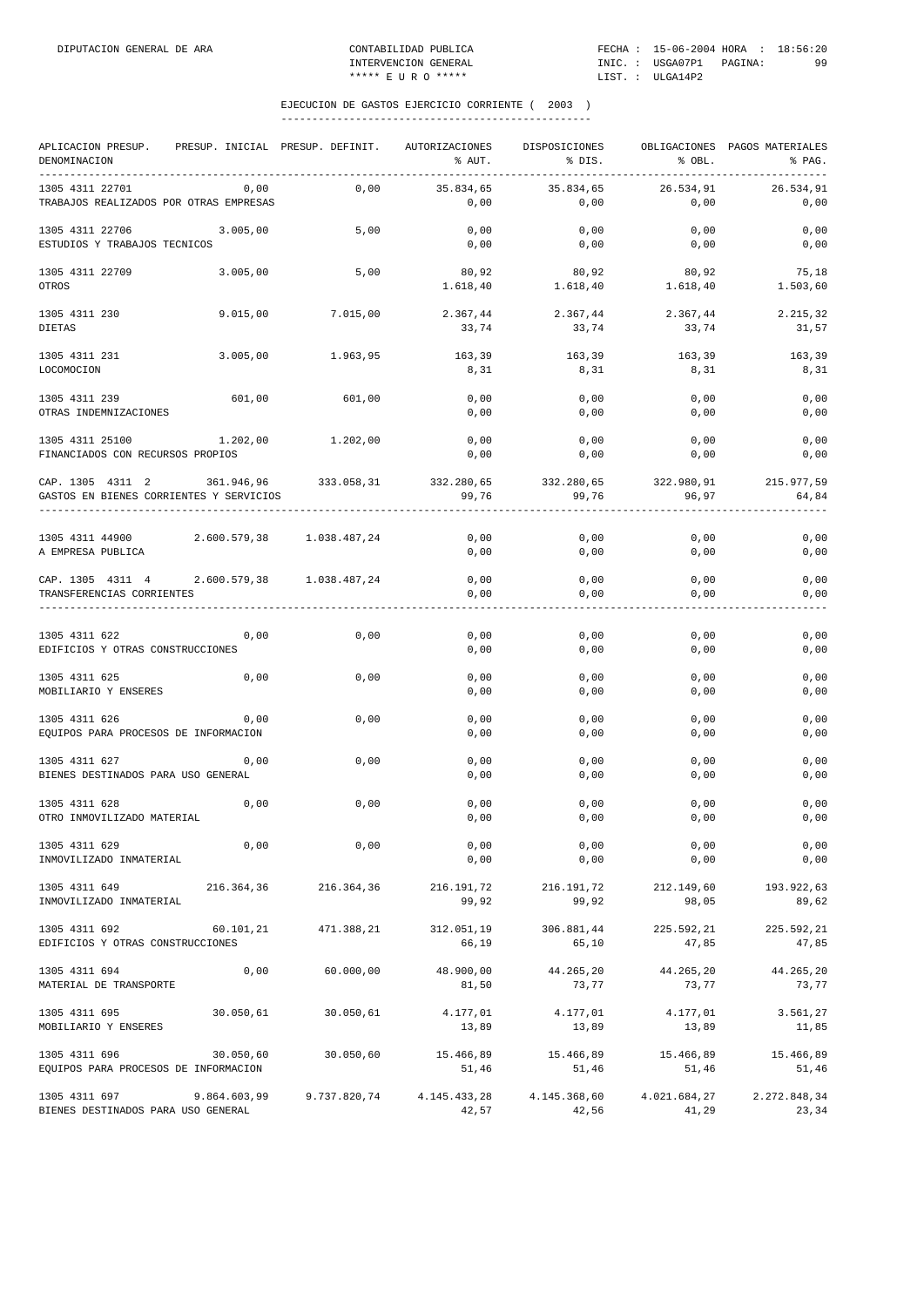| APLICACION PRESUP. PRESUP. INICIAL PRESUP. DEFINIT. AUTORIZACIONES DISPOSICIONES OBLIGACIONES PAGOS MATERIALES<br>DENOMINACION                  |                                                         |              | % AUT.                                                                                                                                                                               | % DIS.                      | $8$ OBL.                  | % PAG.                         |
|-------------------------------------------------------------------------------------------------------------------------------------------------|---------------------------------------------------------|--------------|--------------------------------------------------------------------------------------------------------------------------------------------------------------------------------------|-----------------------------|---------------------------|--------------------------------|
| 1305 4311 698<br>OTRO INMOVILIZADO MATERIAL                                                                                                     | 346.591,66 393.675,29                                   |              | 386.757,76<br>98,24                                                                                                                                                                  | 386.757,76<br>98,24         | 93,32                     | 367.396,06 324.761,61<br>82,49 |
| 1305 4311 699 210.354,24 163.270,61 97.320,78 97.320,78 92.118,98 83.179,75<br>INMOVILIZADO INMATERIAL                                          |                                                         |              | 59,60                                                                                                                                                                                | 59,60                       | 56, 42                    | 50,94                          |
| CAP. 1305 4311 6 10.758.116,67 11.102.620,42 5.226.298,63 5.216.429,40 4.982.850,22 3.163.597,90<br>INVERSIONES REALES<br>--------------------- |                                                         |              | 47,07                                                                                                                                                                                | 46,98                       | 44,87                     | 28,49                          |
| $1305$ 4311 74900 6.414.602,19 3.207.301,11 3.200.000,00 3.200.000,00 3.200.000,00<br>A EMPRESA PUBLICA                                         |                                                         |              | 99,77                                                                                                                                                                                | 99,77                       | 99,77                     | 0,00<br>0,00                   |
| 1305 4311 76253 0,00<br>ACTUACION SUELO INDUSTRIAL Y POLIGONOS,                                                                                 |                                                         | 0,00         | 0,00<br>0,00                                                                                                                                                                         | 0,00<br>0,00                | 0,00<br>0,00              | 0,00<br>0,00                   |
| 1305 4311 76254<br>ACTUACIONES SUELO RESIDENCIAL CC.LL.                                                                                         | 0.00                                                    | 0,00         | 0,00<br>0,00                                                                                                                                                                         | 0,00<br>0,00                | 0,00<br>0,00              | 0,00<br>0,00                   |
| 1305 4311 76452<br>PROMOCION PBCA DE VVDAS EN CORP. LOCALES                                                                                     |                                                         |              | $\begin{array}{cccccccc} 0\,, 00 & \quad & 15\, .012\, , 45 & \quad & 15\, .012\, , 45 & \quad & 15\, .012\, , 45 & \quad & 15\, .012\, , 45 & \quad & 15\, .012\, , 45 \end{array}$ | 100,00 100,00               | 100,00                    | 100,00                         |
| 1305 4311 76952 0,00<br>PROMOC. PUBLICA VIVIENDAS EN CC.LL.                                                                                     |                                                         | 7.518,29     | 100,00                                                                                                                                                                               | 7.518,29 7.518,29<br>100,00 | 7.518,29<br>100,00        | 7.518,29<br>100,00             |
| 1305 4311 76953 1.676.823,77 1.865.246,67 1.866.405,99 1.866.405,99 1.710.712,77 1.599.789,25<br>ACTUACION SUELO INDUSTRIAL Y POLIGONOS,        |                                                         |              | 100,06                                                                                                                                                                               | 100,06                      | 91, 71                    | 85,76                          |
| 1305 4311 76954<br>ACTUACIONES SUELO RESIDENCIAL CC.LL.                                                                                         | 61.717,93 61.717,93                                     |              | 54.099,63 54.099,63 54.099,63 54.099,63<br>87,65                                                                                                                                     | 87,65                       | 87,65                     | 87,65                          |
| 1305 4311 78206<br>PLAN VIVIENDA 2002-2005. (E)                                                                                                 | 0,00                                                    | 0,00         | 0,00<br>0,00                                                                                                                                                                         | 0,00<br>0,00                | 0,00<br>0,00              | 0,00<br>0,00                   |
| 1305 4311 78400 30.050,61 15.038,16<br>PLAN VIVIENDAS 1992-1995                                                                                 |                                                         |              | 0,00<br>0,00                                                                                                                                                                         | 0,00<br>0,00                | 0,00<br>0,00              | 0,00<br>0,00                   |
| $1305$ 4311 78401 300.506,05 300.506,05 3.966,63 3.966,63 3.966,63<br>SUBVENCIONES 4%                                                           |                                                         |              | 1,31                                                                                                                                                                                 | 1,31                        | 1,31                      | 1.702,12<br>0,56               |
| 1305 4311 78403<br>PLAN VIVIENDAS 1996-1999                                                                                                     |                                                         |              | 0,24                                                                                                                                                                                 | 0, 24                       | 4.491,10 4.491,10<br>0,24 | 4.491,10<br>0,24               |
| 1305 4311 78404<br>PLAN VIVIENDA 1998-2001                                                                                                      | 2.674.503,87 2.674.503,87 62.466,66 62.466,66 62.466,66 |              | 2,33                                                                                                                                                                                 | 2,33                        | 2,33                      | 62.466,66<br>2,33              |
| 1305 4311 78406<br>PLAN VIVIENDA 2002-2005 (REC.FINALISTAS)                                                                                     | 0,00                                                    | 0,00         | 1.625.830,72<br>0,00                                                                                                                                                                 | 1.625.830,72<br>0,00        | 1.625.830,72<br>0,00      | 43.430,72<br>0,00              |
| 1305 4311 78900<br>SUBVENCIONES A FAMILIAS DEL PLAN DE VIVIENDA 1992-1995                                                                       | 30.050,61                                               | 22.532,32    | 0,00<br>0,00                                                                                                                                                                         | 0,00<br>0,00                | 0,00<br>0,00              | 0,00<br>0,00                   |
| 1305 4311 78902<br>SUBV. A FAMILIAS FINANCIADAS CON R.P.                                                                                        | 0,00                                                    | 0,00         | 3.471,62<br>0,00                                                                                                                                                                     | 3.471,62<br>0,00            | 3.471,62<br>0,00          | 3.471,62<br>0,00               |
| 1305 4311 78903<br>SUBVENCIONES A FAMILIAS DEL PLAN DE VIVIENDA 1996-1999                                                                       | 901.518,16                                              | 241.808,26   | 3.595,28<br>1,48                                                                                                                                                                     | 3.595, 28<br>1,48           | 3.595, 28<br>1,48         | 3.595,28<br>1,48               |
| 1305 4311 78904<br>SUBVENCIONES A FAMILIAS DEL PLAN DE VIVIENDA 1998-2001                                                                       | 2.528.644,24                                            | 1.778.644,24 | 1.342.277,94<br>75,46                                                                                                                                                                | 1.342.277,94<br>75,46       | 1.342.277,94<br>75,46     | 1.327.736,19<br>74,64          |
| 1305 4311 78906<br>PLAN DE VIVIENDA 2002-2005                                                                                                   | 0,00                                                    | 0,00         | 1.420.000,00<br>0,00                                                                                                                                                                 | 1.420.000,00<br>0,00        | 1.420.000,00<br>0,00      | 0,00<br>0,00                   |
| 1305 4311 78970<br>AYUDAS DAÑOS INUNDACIONES 2003                                                                                               | 0,00                                                    | 1.500.000,00 | 0,00<br>0,00                                                                                                                                                                         | 0,00<br>0,00                | 0,00<br>0,00              | 0,00<br>0,00                   |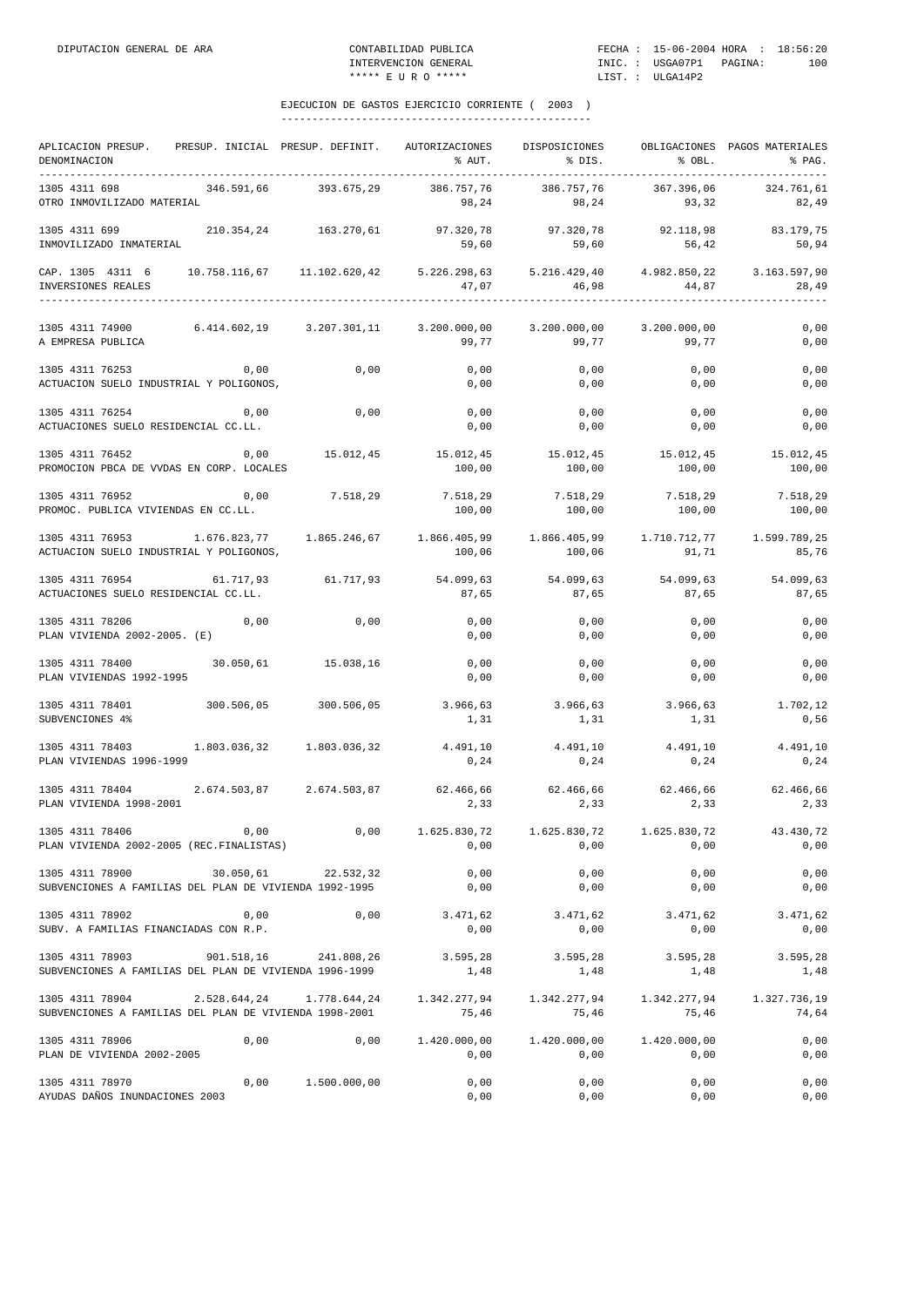| APLICACION PRESUP.<br>DENOMINACION                                                                      | PRESUP. INICIAL PRESUP. DEFINIT. |                     | AUTORIZACIONES<br>% AUT.                              | DISPOSICIONES<br>% DIS.                 | % OBL.                             | OBLIGACIONES PAGOS MATERIALES<br>% PAG. |
|---------------------------------------------------------------------------------------------------------|----------------------------------|---------------------|-------------------------------------------------------|-----------------------------------------|------------------------------------|-----------------------------------------|
| CAP. 1305 4311 7<br>TRANSFERENCIAS DE CAPITAL                                                           | 16.421.453,75 13.492.865,67      |                     | 9.609.136,31<br>71,21                                 | 71,21                                   | 9.609.136,31 9.453.443,09<br>70,06 | 3.123.313,31<br>23,14                   |
| 1305 4311 819<br>COMPRA DE ACCIONES Y PARTICIPACIONES DEL SECTOR PÚBLICO                                | 4.507.590,77                     | 9.015.181,57        | 9.015.180,77<br>99,99                                 | 99,99                                   | 9.015.180,77 9.015.180,77<br>99,99 | 9.015.180,77<br>99,99                   |
| CAP. 1305 4311 8 4.507.590,77 9.015.181,57<br>ACTIVOS FINANCIEROS                                       |                                  |                     | $9.015.180,77$ $9.015.180,77$ $9.015.180,77$<br>99,99 | 99,99                                   | 99,99                              | 9.015.180,77<br>99,99                   |
| PROGRAMA 1305 4311 37.020.139,29 37.430.845,42 26.435.793,45<br>PROMOCION Y ADMINISTRACION DE VIVIENDAS |                                  |                     | 70,62<br>--------------------                         | 26.425.924,22<br>70,59                  | 69,53<br>-----------------         | 26.027.352,08 17.735.091,45<br>47,38    |
| 1305 4323 12000<br><b>SUELDOS</b>                                                                       | 487.156,88                       | 496.900,02          | 483.921,10 483.921,10 483.921,10<br>97,38             | 97,38                                   | 97,38                              | 483.921,10<br>97,38                     |
| 1305 4323 12005<br>TRIENIOS                                                                             | 86.425,64                        | 88.154,15           | 65.274,36<br>74,04                                    | 74,04                                   | 65.274,36 65.274,36<br>74,04       | 65.274,36<br>74,04                      |
| 1305 4323 12006<br>OTRAS RETRIBUCIONES BASICAS                                                          | 0,00                             | 8.782,51            | 8.246,29<br>93,89                                     | 8.246,29<br>93,89                       | 8.246,29<br>93,89                  | 8.246,29<br>93,89                       |
| 1305 4323 12100<br>COMPLEMENTO DE DESTINO                                                               | 258.309,12                       | 263.475,30          | 249.428,52<br>94,66                                   | 249.428,52<br>94,66                     | 249.428,52<br>94,66                | 249.428,52<br>94,66                     |
| 1305 4323 12101<br>COMPLEMENTO ESPECIFICO                                                               | 273.710,76                       | 289.197,71          | 276.477,79<br>95,60                                   | 276.477,79<br>95,60                     | 276.477,79<br>95,60                | 276.477,79<br>95,60                     |
| 1305 4323 13000<br>SALARIO BASE                                                                         | 115.832,76                       | 110.711,06          | 101.789,05<br>91,94                                   | 101.789,05<br>91,94                     | 101.789,05<br>91,94                | 101.789,05<br>91,94                     |
| 1305 4323 13001<br>ANTIGUEDAD                                                                           | 13.318,27                        | 11.880,73           | 11.849,55<br>99,73                                    | 11.849,55<br>99,73                      | 11.849,55<br>99,73                 | 11.849,55<br>99,73                      |
| 1305 4323 13002<br>PAGAS EXTRAS                                                                         |                                  | 21.525,17 21.246,40 | 19.852,12<br>93,43                                    | 19.852,12<br>93,43                      | 19.852,12<br>93,43                 | 19.852,12<br>93,43                      |
| 1305 4323 13003<br>OTRAS REMUNERACIONES                                                                 | 27.301,80                        | 26.276,76           | 22.385,34<br>85,19                                    | 22.385,34<br>85,19                      | 22.385,34<br>85,19                 | 22.385,34<br>85,19                      |
| 1305 4323 15100<br>PERSONAL FUNCIONARIO                                                                 | 14.000,00                        | 14.000,00           | 12.274,71<br>87,67                                    | 12.274,71<br>87,67                      | 12.274,71<br>87,67                 | 12.274,71<br>87,67                      |
| 1305 4323 16000<br>SEGURIDAD SOCIAL                                                                     | 298.890,32                       | 300.884,69          | 282.847,24<br>94,00                                   | 282.847,24<br>94,00                     | 282.847,24<br>94,00                | 258.873,27<br>86,03                     |
| 1305 4323 16100<br>FORMACION Y PERFECCIONAMIENTO DEL PERSONAL                                           | 900,00                           | 900,00              | 1.290,00<br>143,33                                    | 1.290,00<br>143,33                      | 1.290,00<br>143,33                 | 980,00<br>108,88                        |
| 1305 4323 16200<br>FORMACION Y PERFECCIONAMIENTO DEL PERSONAL                                           | 900,00                           | 900,00              | 0,00<br>0,00                                          | 0,00<br>0,00                            | 0,00<br>0,00                       | 0,00<br>0,00                            |
| CAP. 1305 4323 1<br>GASTOS DE PERSONAL                                                                  | 1.598.270,72                     | 1.633.309,33        | 1.535.636,07<br>94,01<br>-------------                | 1.535.636,07<br>94,01<br>-------------- | 1.535.636,07<br>94,01              | 1.511.352,10<br>92,53                   |
| 1305 4323 203<br>MAQUINARIA, INSTALACION Y UTILLAJE                                                     | 150,00                           | 150,00              | 0,00<br>0,00                                          | 0,00<br>0,00                            | 0,00<br>0,00                       | 0,00<br>0,00                            |
| 1305 4323 212<br>EDIFICIOS Y OTRAS CONSTRUCCIONES                                                       | 3.937,00                         | 937,00              | 977,58<br>104,33                                      | 977,58<br>104,33                        | 977,58<br>104,33                   | 977,58<br>104,33                        |
| 1305 4323 213<br>MAQUINARIA, INSTALACION Y UTILLAJE                                                     | 902,00                           | 1.902,00            | 1.048,96<br>55,15                                     | 1.048,96<br>55,15                       | 1.048,96<br>55,15                  | 1.048,96<br>55,15                       |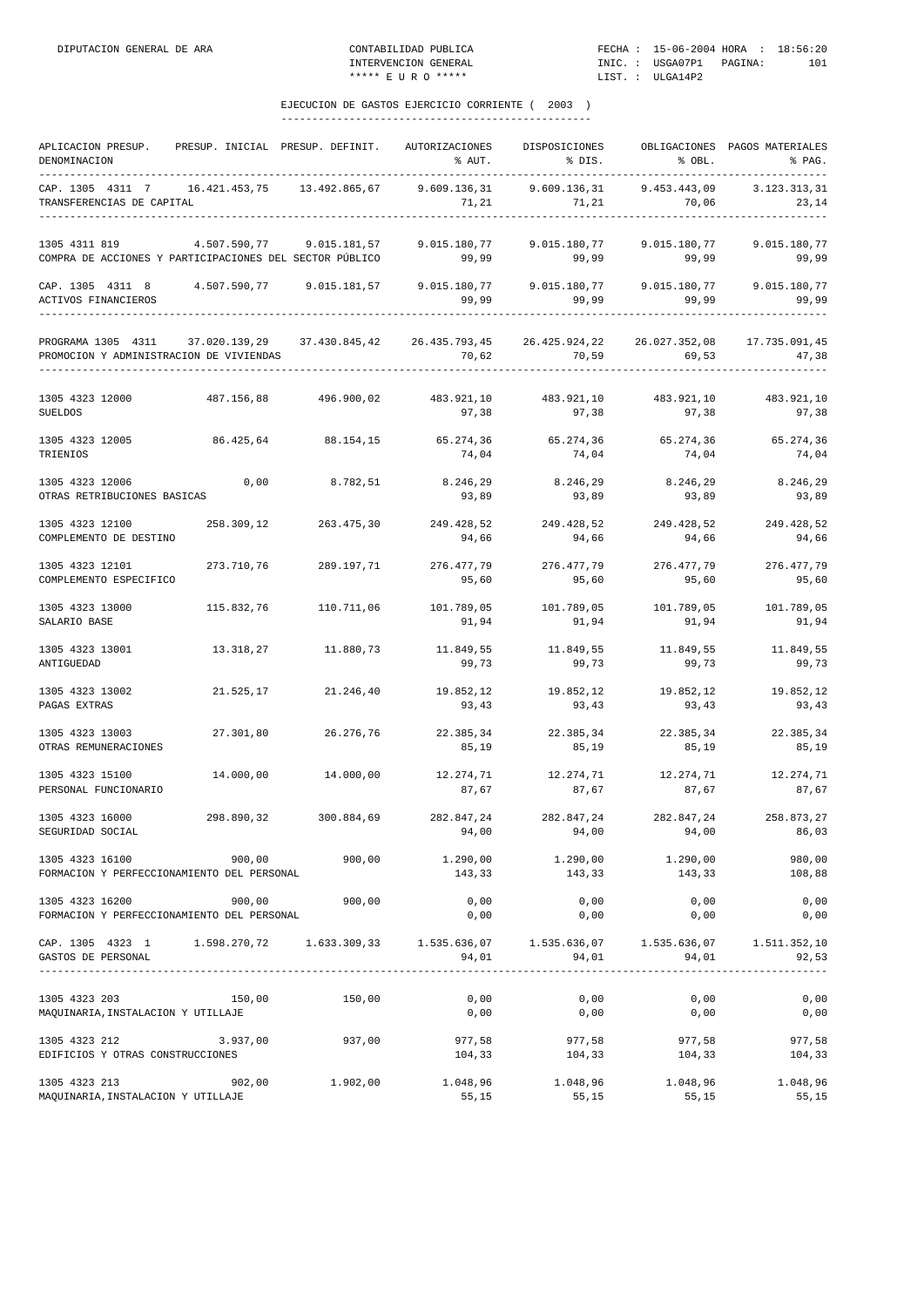| APLICACION PRESUP. PRESUP. INICIAL PRESUP. DEFINIT.<br>DENOMINACION |           |          | AUTORIZACIONES<br>% AUT. | DISPOSICIONES<br>% DIS. | % OBL.               | OBLIGACIONES PAGOS MATERIALES<br>% PAG. |
|---------------------------------------------------------------------|-----------|----------|--------------------------|-------------------------|----------------------|-----------------------------------------|
| 1305 4323 214<br>MATERIAL DE TRANSPORTE                             | 331,00    | 751,00   | 4.274,00<br>569,10       | 4.274,00<br>569,10      | 4.274,00<br>569,10   | 4.274,00<br>569,10                      |
| 1305 4323 215<br>MOBILIARIO Y ENSERES                               | 911,00    | 4.151,00 | 1.234,41<br>29.73        | 1.234,41<br>29,73       | 1.234,41<br>29.73    | 1.149,02<br>27,68                       |
| 1305 4323 216<br>EQUIPOS PARA PROCESOS DE INFORMACION               | 301,00    | 301,00   | 0,00<br>0,00             | 0,00<br>0,00            | 0,00<br>0,00         | 0,00<br>0,00                            |
| 1305 4323 22000<br>ORDINARIO NO INVENTARIABLE                       | 13.392,00 | 4.892,00 | 2.917,07<br>59,62        | 2.917,07<br>59,62       | 2.917,07<br>59,62    | 2.732,83<br>55,86                       |
| 1305 4323 22001<br>MOBILIARIO Y ENSERES                             | 7.212,00  | 424,62   | 19,23<br>4,52            | 19,23<br>4,52           | 19,23<br>4,52        | 19,23<br>4,52                           |
| 1305 4323 22002<br>PRENSA, REVISTAS Y PUBLICACIONES PERIODICAS      | 2.104,00  | 604,00   | 1.173,53<br>194,29       | 1.173,53<br>194,29      | 1.173,53<br>194,29   | 1.173,53<br>194,29                      |
| 1305 4323 22003<br>LIBROS Y OTRAS PUBLICACIONES                     | 1.503,00  | 1.503,00 | 52,46<br>3,49            | 52,46<br>3,49           | 52,46<br>3,49        | 52,46<br>3,49                           |
| 1305 4323 22004<br>MATERIAL INFORMATICO                             | 902,00    | 902,00   | 109,62<br>12,15          | 109,62<br>12,15         | 109,62<br>12,15      | 109,62<br>12,15                         |
| 1305 4323 22100<br>ENERGIA ELECTRICA                                | 18.030,00 | 759.87   | 9.580,71<br>1.260,83     | 9.580, 71<br>1.260,83   | 9.580,71<br>1.260,83 | 8.787,16<br>1.156,40                    |
| 1305 4323 22101<br>AGUA                                             | 1.953,00  | 753,00   | 1.142,35<br>151,70       | 1.142,35<br>151,70      | 1.142,35<br>151,70   | 1.142,35<br>151,70                      |
| 1305 4323 22102<br>GAS                                              | 30,00     | 30,00    | 0,00<br>0,00             | 0,00<br>0,00            | 0,00<br>0,00         | 0,00<br>0,00                            |
| 1305 4323 22103<br>COMBUSTIBLES                                     | 4.838,00  | 4.739,55 | 4.829,40<br>101,89       | 4.829,40<br>101,89      | 4.829,40<br>101,89   | 4.628,42<br>97,65                       |
| 1305 4323 22104<br>VESTUARIO                                        | 301,00    | 301,00   | 544,47<br>180,88         | 544,47<br>180,88        | 544,47<br>180,88     | 544,47<br>180,88                        |
| 1305 4323 22106<br>PRODUCTOS FARMACEUTICOS                          | 120,00    | 120,00   | 29,95<br>24,95           | 29,95<br>24,95          | 29,95<br>24,95       | 29,95<br>24,95                          |
| 1305 4323 22109<br>OTROS SUMINISTROS                                | 4.282,00  | 3.576,62 | 2.675,48<br>74,80        | 2.675,48<br>74,80       | 2.675,48<br>74,80    | 2.675,48<br>74,80                       |
| 1305 4323 22200<br>TELEFONICAS                                      | 9.616,00  | 5.596,00 | 3.134,48<br>56,01        | 3.134,48<br>56,01       | 3.134, 48<br>56,01   | 3.134,48<br>56,01                       |
| 1305 4323 22201<br>POSTALES                                         | 9.015,00  | 1.015,00 | 398,00<br>39,21          | 398,00<br>39,21         | 398,00<br>39,21      | 398,00<br>39,21                         |
| 1305 4323 223<br>TRANSPORTE                                         | 30,00     | 30,00    | 68,08<br>226,93          | 68,08<br>226,93         | 68,08<br>226,93      | 68,08<br>226,93                         |
| 1305 4323 22400<br>EDIFICIOS Y LOCALES                              | 120,00    | 120,00   | 0,00<br>0,00             | 0,00<br>0,00            | 0,00<br>0,00         | 0,00<br>0,00                            |
| 1305 4323 22500<br>LOCALES                                          | 391,00    | 2.391,00 | 1.645,26<br>68,81        | 1.645,26<br>68,81       | 1.645,26<br>68,81    | 1.645,26<br>68,81                       |
| 1305 4323 22601<br>ATENCIONES PROTOCOLARIAS Y REPRESENTATIVAS       | 3.005,00  | 0,00     | 0,00<br>0,00             | 0,00<br>0,00            | 0,00<br>0,00         | 0,00<br>0,00                            |
| 1305 4323 22605<br>REUNIONES Y CONFERENCIAS                         | 1.202,00  | 173,80   | 173,80<br>100,00         | 173,80<br>100,00        | 173,80<br>100,00     | 173,80<br>100,00                        |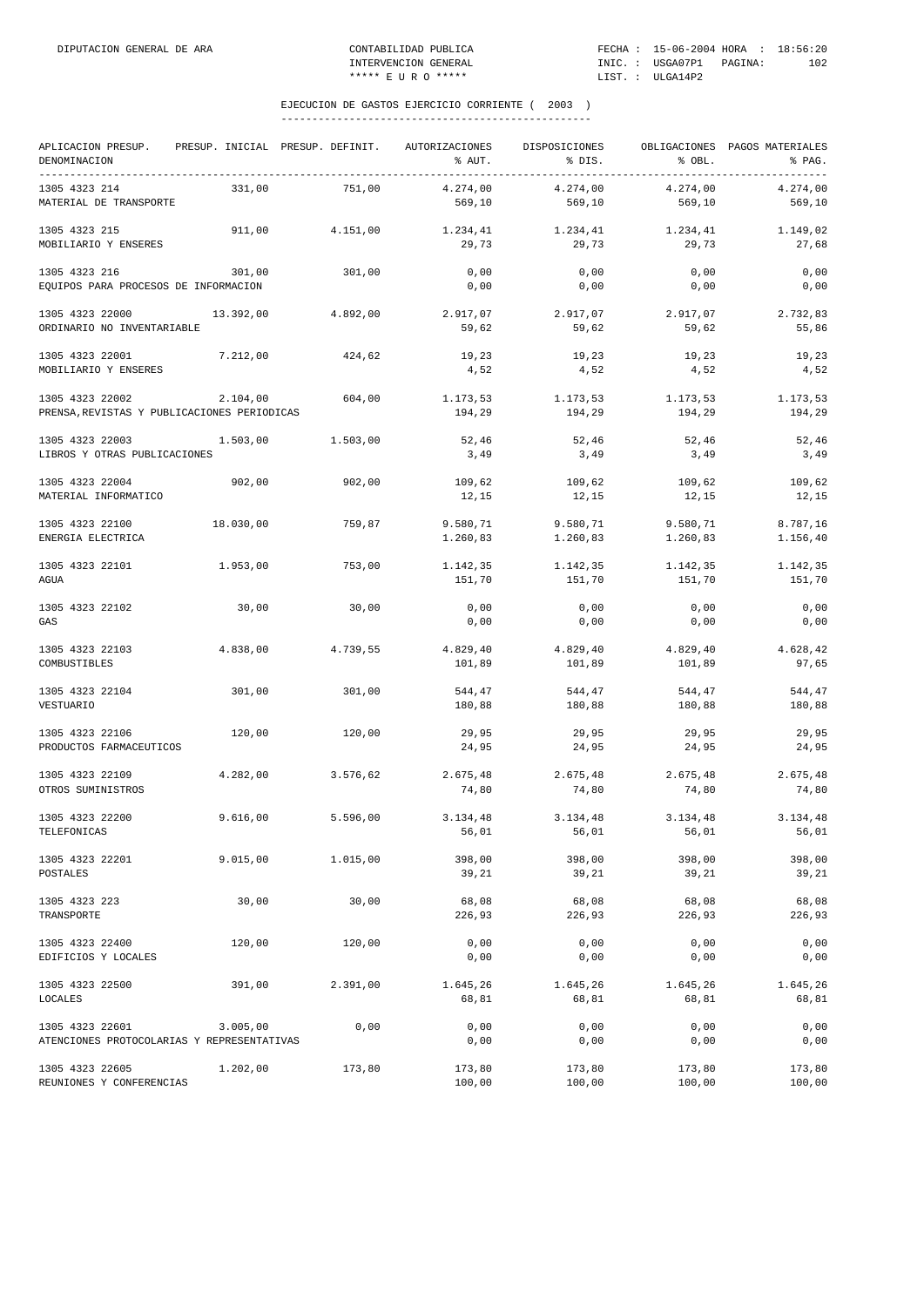| APLICACION PRESUP.<br>DENOMINACION<br>___________________________________        | PRESUP. INICIAL PRESUP. DEFINIT. |                           | AUTORIZACIONES<br>% AUT. | DISPOSICIONES<br>% DIS.                                      | % OBL.                 | OBLIGACIONES PAGOS MATERIALES<br>% PAG. |
|----------------------------------------------------------------------------------|----------------------------------|---------------------------|--------------------------|--------------------------------------------------------------|------------------------|-----------------------------------------|
| 1305 4323 22609<br>OTROS                                                         | 601,00                           | 601,00                    | 86,75<br>14,43           | 86,75<br>14,43                                               | 86,75<br>14,43         | 86,75<br>14,43                          |
| 1305 4323 22700<br>LIMPIEZA Y ASEO                                               | 7.514,00                         | 10.067,00                 | 11.093,90<br>110,20      | 11.093,90<br>110,20                                          | 10.274,84<br>102,06    | 10.274,84<br>102,06                     |
| 1305 4323 22701<br>SEGURIDAD                                                     | 150,00                           | 150,00                    | 1.611,49<br>1.074,32     | 1.611,49<br>1.074,32                                         | 1.611,49<br>1.074,32   | 1.611,49<br>1.074,32                    |
| 1305 4323 22706<br>ESTUDIOS Y TRABAJOS TECNICOS                                  | 451,00                           | 451,00                    | 48,81<br>10,82           | 48,81<br>10,82                                               | 48,81<br>10,82         | 48,81<br>10,82                          |
| 1305 4323 22709<br>OTROS                                                         | 1.202,00                         | 202,00                    | 10,06<br>4,98            | 10,06<br>4,98                                                | 10,06<br>4,98          | 10,06<br>4,98                           |
| 1305 4323 230<br>DIETAS                                                          | 14.545,00                        | 4.995,00                  | 3.995,34<br>79,98        | 3.995,34<br>79,98                                            | 3.995,34<br>79,98      | 3.876,03<br>77,59                       |
| 1305 4323 231<br>LOCOMOCION                                                      | 13.041,00                        | 1.913,78                  | 745,16<br>38,93          | 745,16<br>38,93                                              | 745,16<br>38,93        | 650,58<br>33,99                         |
| CAP. 1305 4323 2 122.082,00 54.503,24<br>GASTOS EN BIENES CORRIENTES Y SERVICIOS |                                  |                           | 53.620,35<br>98,38       | 53.620,35<br>98,38                                           | 52.801,29<br>96,87     | 51.323,24<br>94,16                      |
| 1305 4323 622<br>EDIFICIOS Y OTRAS CONSTRUCCIONES                                | 0,00                             | 0,00                      | 0,00<br>0,00             | 0,00<br>0,00                                                 | 0,00<br>0,00           | 0,00<br>0,00                            |
| 1305 4323 672<br>EDIFICIOS Y OTRAS CONSTRUCCIONES                                |                                  | 1.202.024,21 1.202.024,21 | 0,00<br>0,00             | 0,00<br>0,00                                                 | 0,00<br>0,00           | 0,00<br>0,00                            |
| 1305 4323 692<br>EDIFICIOS Y OTRAS CONSTRUCCIONES                                |                                  |                           | 90,24                    | 6.109.028,58 5.911.393,54 3.775.473,55 3.219.676,89<br>87,33 | 55,77                  | 47,56                                   |
| 1305 4323 693<br>MAQUINARIA, INSTALACIONES Y UTILLAJE                            | 102.172,06                       | 69.529,39                 | 69.489,64<br>99,94       | 69.489,64<br>99,94                                           | 69.489,64<br>99,94     | 66.789,64<br>96,05                      |
| 1305 4323 694<br>MATERIAL DE TRANSPORTE                                          | 0,00                             | 19.000,00                 | 19.000,00<br>100,00      | 18.680,22<br>98,31                                           | 18.680,22<br>98,31     | 0,00<br>0,00                            |
| 1305 4323 695<br>MOBILIARIO Y ENSERES                                            | 18.030,36                        | 18.030,36                 | 0,00<br>0,00             | 0,00<br>0,00                                                 | 0,00<br>0,00           | 0,00<br>0,00                            |
| 1305 4323 699<br>INMOVILIZADO INMATERIAL                                         | 318.536,41                       | 318.536,41                | 59,26                    | 188.779,24 188.779,24<br>59,26                               | 150.920,52<br>47,37    | 140.144,12<br>43,99                     |
| CAP. 1305 4323 6<br>INVERSIONES REALES                                           | 8.396.139,01                     | 8.396.139,01              | 76,06                    | 6.386.297,46 6.188.342,64<br>73,70                           | 4.014.563,93<br>47,81  | 3.426.610,65<br>40,81                   |
| 1305 4323 76250<br>AYUDAS REHABILITACION ARQUITECTONICA                          | 0,00                             | 0,00                      | 0,00<br>0,00             | 0,00<br>0,00                                                 | 0,00<br>0,00           | 0,00<br>0,00                            |
| 1305 4323 76401<br>ACTUACIONES AREAS REHABILITACION                              | 1.502.530,00                     | 1.502.530,00              | 643.764,24<br>42,84      | 643.764,24<br>42,84                                          | 86.266,76<br>5,74      | 53.905,03<br>3,58                       |
| 1305 4323 76950<br>AYUDAS REHABILITACION ARQUITECTONICA                          | 991.670,00                       | 1.587.580,06              | 1.556.472,60<br>98,04    | 1.556.472,60<br>98,04                                        | 1.061.743,95<br>66,87  | 781.798,26<br>49,24                     |
| 1305 4323 76980<br>INFRAESTR LOCALES-DAñOS POR INUNDACIONES                      | 0,00                             | 0,00                      | 0,00<br>0,00             | 0,00<br>0,00                                                 | 0,00<br>0,00           | 0,00<br>0,00                            |
| 1305 4323 78401<br>PLAN VIVIENDA 1996-1999 FIN.RECURS. FIN.                      | 0,00                             | 0,00                      | 270.683,39<br>0,00       | 270.683,39<br>0,00                                           | 270.683,39<br>0,00     | 253.979,13<br>0,00                      |
| 1305 4323 78402<br>LESIONES ESTRUCTURALES                                        | 6.010.122,00                     | 6.010.122,00              | 2.181.845,46<br>36, 30   | 2.181.845,46<br>36, 30                                       | 2.181.845,46<br>36, 30 | 1.895.179,66<br>31,53                   |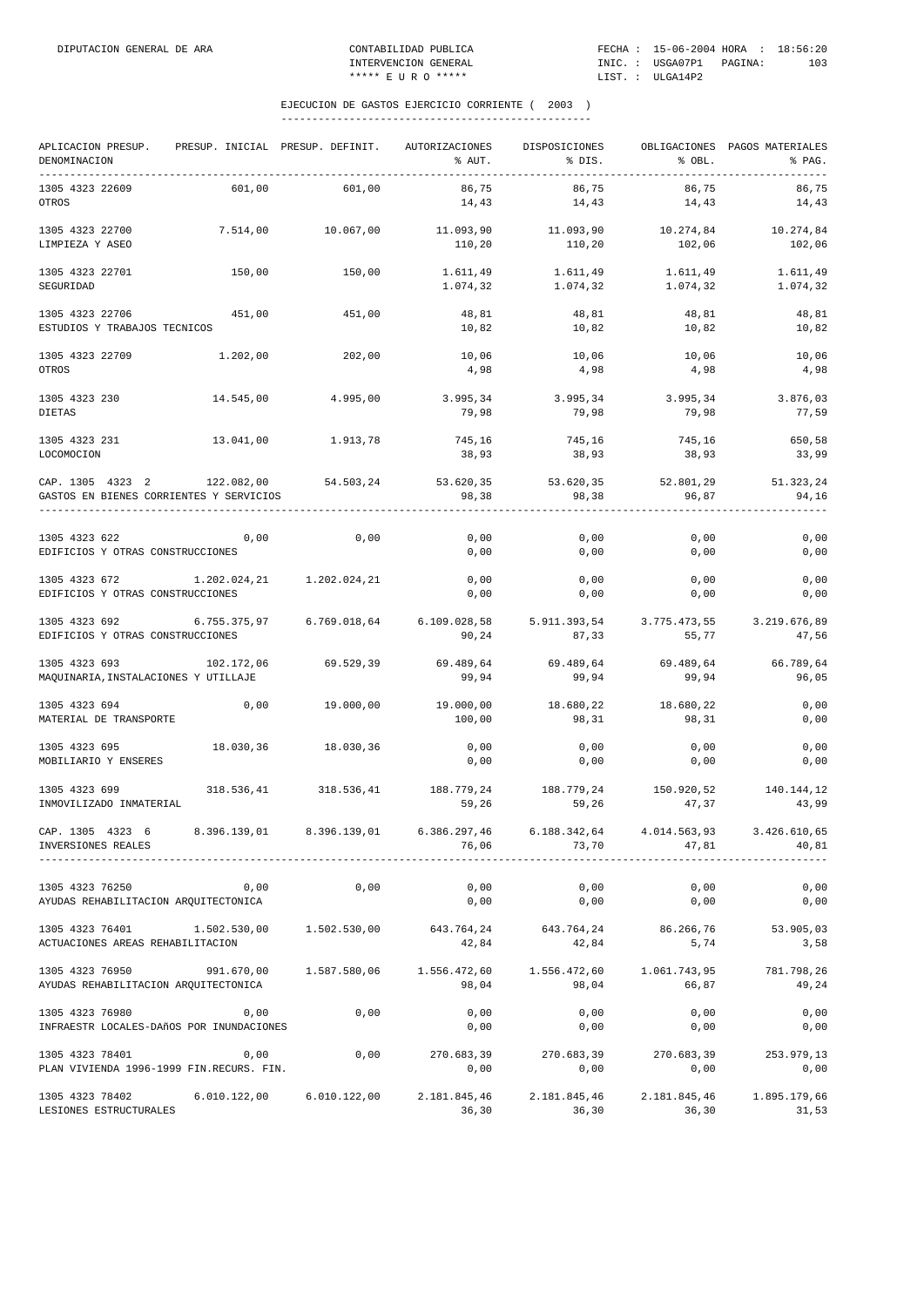| APLICACION PRESUP. PRESUP. INICIAL PRESUP. DEFINIT. AUTORIZACIONES<br>DENOMINACION                                                      |      |                               | % AUT.              | DISPOSICIONES<br>% DIS.                                      | % OBL.                        | OBLIGACIONES PAGOS MATERIALES<br>% PAG. |
|-----------------------------------------------------------------------------------------------------------------------------------------|------|-------------------------------|---------------------|--------------------------------------------------------------|-------------------------------|-----------------------------------------|
| 1305 4323 78403 2.704.554,00 2.704.554,00<br>PLAN VIVIENDA 1998/2001                                                                    |      |                               | 341.919,82<br>12,64 | 341.919,82<br>12,64                                          | 341.919,82<br>12,64           | 315.692,73<br>11,67                     |
| 1305 4323 78405<br>PLAN VIVIENDA 2002-2005 FIN. RECURS.FINA                                                                             | 0,00 | 0,00                          | 0,00                | 1.149.258,54 1.149.258,54<br>0,00                            | 1.149.258,54<br>0,00          | 976.015,33<br>0,00                      |
| 1305 4323 78905<br>PLAN VIVIENDA 2002-2005.- FINANC. R.P.                                                                               | 0,00 | 0,00                          | 0,00                | $1.111.156,07$ $1.111.156,07$ $1.111.156,07$<br>0,00         | 0,00                          | 999.880,73<br>0,00                      |
| 1305 4323 78910 2.103.542,00 1.507.631,94<br>OTRAS AYUDAS COMPLEMENTARIAS REHABILITACION ARQUITECTON                                    |      |                               | 125.716,66<br>8,33  | 8,33                                                         | 125.716,66 125.716,66<br>8,33 | 123.671,34<br>8,20                      |
| 1305 4323 78920<br>ACTUAC. REHABIL. CON ENTIDADES SOCIALES                                                                              | 0,00 | 0,00                          | 84.141,69<br>0,00   | 84.141,69<br>0,00                                            | 0,00<br>0,00                  | 0,00<br>0,00                            |
| 1305 4323 78950<br>AYUDAS REHABILITACION PLANES VIVIENDA-DGA                                                                            |      | $5.108.603,00$ $5.108.603,00$ | 289.168,67<br>5,66  | 289.168,67<br>5,66                                           | 289.168,67<br>5,66            | 289.168,67<br>5,66                      |
| 1305 4323 78980<br>DAÑOS POR INUNDACIONES Y OTROS FENOMENOS                                                                             | 0,00 | 2.955.475,61                  | 0,00<br>0,00        | 0,00<br>0,00                                                 | 0,00<br>0,00                  | 0,00<br>0,00                            |
| CAP. 1305 4323 7 18.421.021,00 21.376.496,61<br>TRANSFERENCIAS DE CAPITAL                                                               |      |                               | 36,27               | 7.754.127,14 7.754.127,14 6.617.759,32 5.689.290,88<br>36,27 | 30,95                         | 26,61                                   |
| PROGRAMA 1305 4323 28.537.512,73 31.460.448,19 15.729.681,02 15.531.726,20 12.220.760,61 10.678.576,87<br>AROUITECTURA Y REHABILITACION |      |                               | 49,99               | 49,36                                                        | 38,84                         | 33,94                                   |
| 1320 4311 620<br>TERRENOS Y BIENES NATURALES                                                                                            | 0,00 | 0,00                          | 0,00<br>0,00        | 0,00<br>0,00                                                 | 0,00<br>0,00                  | 0,00<br>0,00                            |
| 1320 4311 622<br>EDIFICIOS Y OTRAS CONSTRUCCIONES                                                                                       | 0,00 | 0,00                          | 0,00<br>0,00        | 0,00<br>0,00                                                 | 0,00<br>0,00                  | 0,00<br>0,00                            |
| 1320 4311 627<br>BIENES DESTINADOS PARA USO GENERAL                                                                                     | 0,00 | 0,00                          | 0,00<br>0,00        | 0,00<br>0,00                                                 | 0,00<br>0,00                  | 0,00<br>0,00                            |
| 1320 4311 649<br>INMOVILIZADO INMATERIAL                                                                                                | 0,00 | 0,00                          | 0,00<br>0,00        | 0,00<br>0,00                                                 | 0,00<br>0,00                  | 0,00<br>0,00                            |
| 1320 4311 698<br>OTRO INMOVILIZADO MATERIAL                                                                                             | 0,00 | 0,00                          | 0,00<br>0,00        | 0,00<br>0,00                                                 | 0,00<br>0,00                  | 0,00<br>0,00                            |
| 1320 4311 699<br>INMOVILIZADO INMATERIAL                                                                                                | 0,00 | 0,00                          | 0,00<br>0,00        | 0,00<br>0,00                                                 | 0,00<br>0,00                  | 0,00<br>0,00                            |
| CAP. 1320 4311 6<br>INVERSIONES REALES                                                                                                  | 0,00 | 0,00                          | 0,00<br>0,00        | 0,00<br>0,00                                                 | 0,00<br>0,00                  | 0,00<br>0,00                            |
| 1320 4311 76253<br>ACTUACION SUELO INDUSTRIAL Y POLIGONOS,                                                                              | 0,00 | 0,00                          | 0,00<br>0,00        | 0,00<br>0,00                                                 | 0,00<br>0,00                  | 0,00<br>0,00                            |
| 1320 4311 76254<br>ACTUACIONES SUELO RESIDENCIAL CC.LL.                                                                                 | 0,00 | 0,00                          | 0,00<br>0,00        | 0,00<br>0,00                                                 | 0,00<br>0,00                  | 0,00<br>0,00                            |
| CAP. 1320 4311 7<br>TRANSFERENCIAS DE CAPITAL                                                                                           | 0,00 | 0,00                          | 0,00<br>0,00        | 0,00<br>0,00                                                 | 0,00<br>0,00                  | 0,00<br>0,00                            |
| PROGRAMA 1320 4311<br>PROMOCION Y ADMINISTRACION DE VIVIENDAS                                                                           | 0,00 | 0,00                          | 0,00<br>0,00        | 0,00<br>0,00                                                 | 0,00<br>0,00                  | 0,00<br>0,00                            |
| 1320 4323 622<br>EDIFICIOS Y OTRAS CONSTRUCCIONES                                                                                       | 0,00 | 0,00                          | 0,00<br>0,00        | 0,00<br>0,00                                                 | 0,00<br>0,00                  | 0,00<br>0,00                            |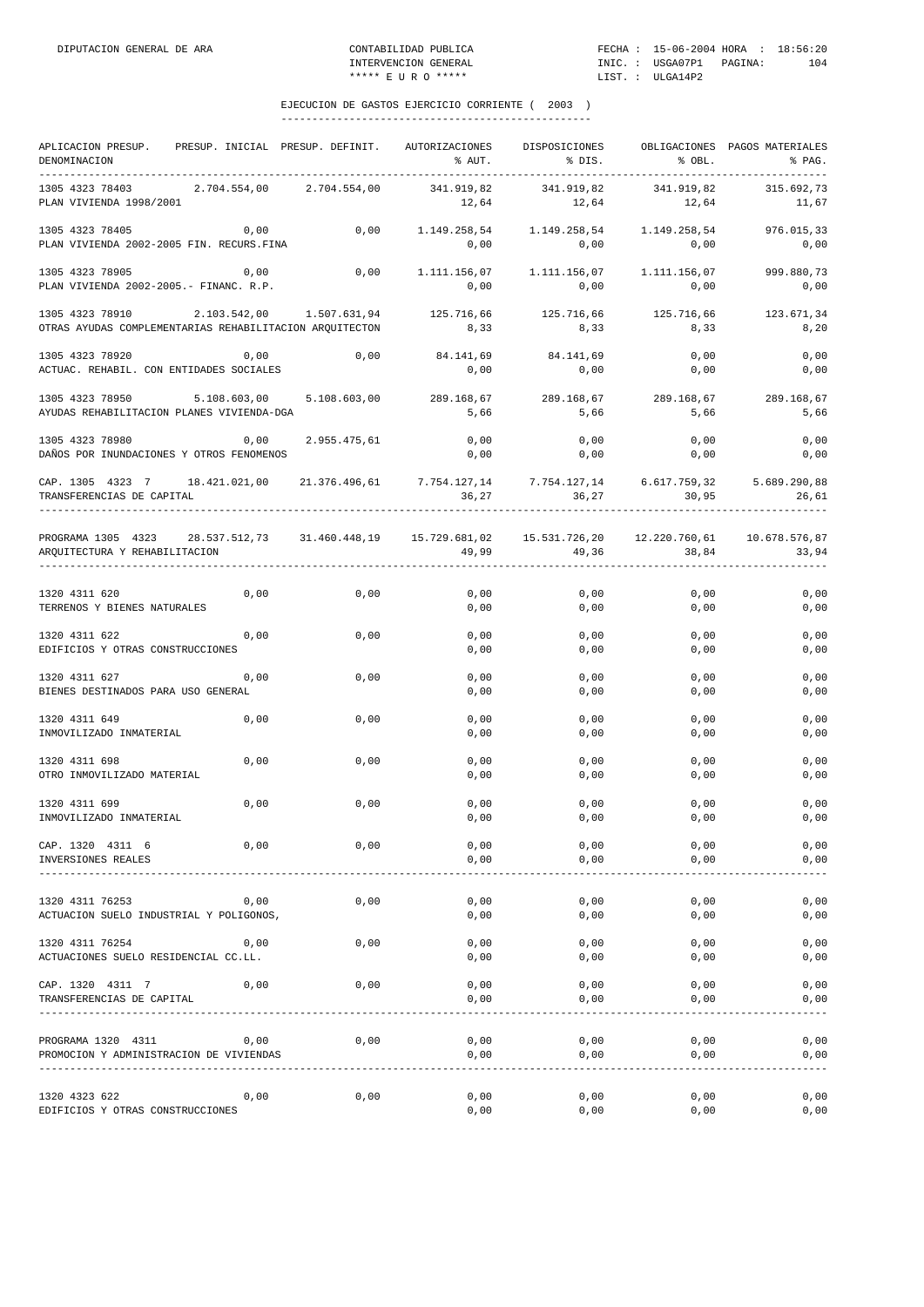| APLICACION PRESUP. PRESUP. INICIAL PRESUP. DEFINIT.<br>DENOMINACION                                      |      | AUTORIZACIONES | DISPOSICIONES<br>$N$ $\sim$ $N$ $\sim$ $N$ | OBLIGACIONES<br>$\text{\$DIS.}$ $\text{\$OBL.}$ | PAGOS MATERIALES<br>% PAG. |
|----------------------------------------------------------------------------------------------------------|------|----------------|--------------------------------------------|-------------------------------------------------|----------------------------|
| 0,00<br>1320 4323 699                                                                                    | 0,00 | 0,00           | 0,00                                       | 0,00                                            | 0,00                       |
| INMOVILIZADO INMATERIAL                                                                                  |      | 0.00           | 0,00                                       | 0,00                                            | 0,00                       |
| 0,00<br>CAP. 1320 4323 6                                                                                 | 0,00 | 0.00           | 0.00                                       | 0.00                                            | 0.00                       |
| INVERSIONES REALES                                                                                       |      | 0,00           | 0,00                                       | 0,00                                            | 0,00                       |
| 1320 4323 76250 0,00                                                                                     | 0,00 | 0,00           | 0,00                                       | 0.00                                            | 0,00                       |
| AYUDAS REHABILITACION ARQUITECTONICA                                                                     |      | 0.00           | 0,00                                       | 0.00                                            | 0,00                       |
| CAP. 1320 4323 7 0.00                                                                                    | 0.00 | 0.00           | 0,00                                       | 0.00                                            | 0,00                       |
| TRANSFERENCIAS DE CAPITAL                                                                                |      | 0,00           | 0,00                                       | 0.00                                            | 0,00                       |
| PROGRAMA 1320 4323 0,00 0,00                                                                             |      |                | $0,00$ 0.00                                | 0.00                                            | 0,00                       |
| AROUITECTURA Y REHABILITACION                                                                            |      |                | $0,00$ 0,00                                | 0.00                                            | 0.00                       |
| DEPARTAMENTO 13 139.643.908.03 146.708.984.27 110.292.503.88 109.914.019.86 104.716.781.03 82.726.110.23 |      |                |                                            |                                                 |                            |
| OBRAS PUBLICAS, URBANISMO Y TRANSPORTES                                                                  |      |                | 75,17 74,91 71,37                          |                                                 | 56,38                      |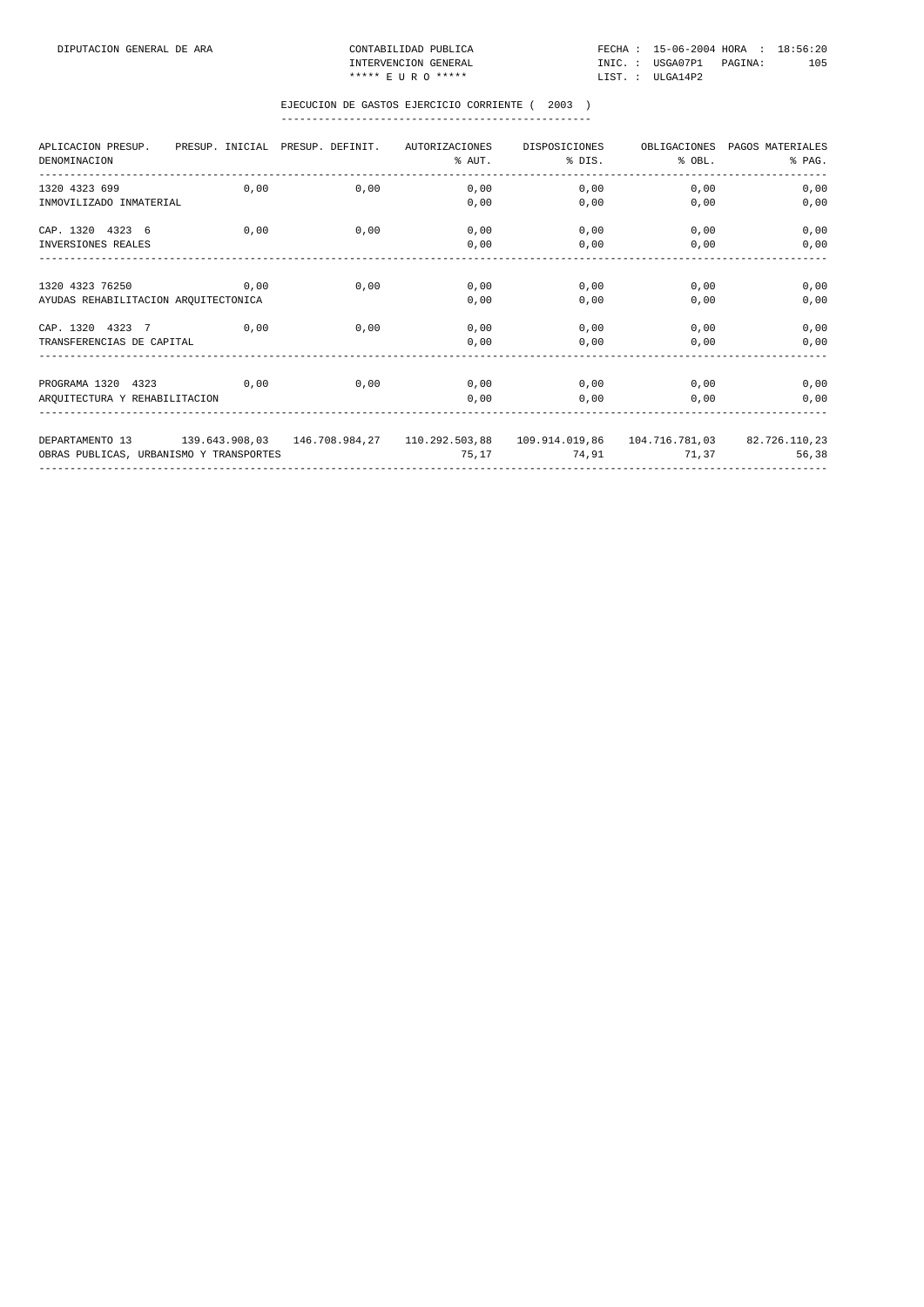| APLICACION PRESUP.<br>DENOMINACION<br>--------------                        |           | PRESUP. INICIAL PRESUP. DEFINIT. AUTORIZACIONES | % AUT.               | DISPOSICIONES<br>% DIS. | % OBL.              | OBLIGACIONES PAGOS MATERIALES<br>% PAG. |
|-----------------------------------------------------------------------------|-----------|-------------------------------------------------|----------------------|-------------------------|---------------------|-----------------------------------------|
| 1401 7111 10000<br>RETRIBUCIONES BASICAS                                    | 13.847,64 | 15.086,58                                       | 14.387,82<br>95,36   | 14.387,82<br>95,36      | 14.351,10<br>95,12  | 14.351.10<br>95,12                      |
| 1401 7111 10001<br>OTRAS REMUNERACIONES                                     | 43.050,84 | 43.916,16                                       | 44.614,92<br>101,59  | 44.614,92<br>101,59     | 44.614,92<br>101,59 | 44.614,92<br>101,59                     |
| 1401 7111 11000<br>RETRIBUCIONES BASICAS                                    | 70.552,30 | 71.970,40                                       | 71.970,40<br>100,00  | 71.970,40<br>100,00     | 68.314,24<br>94,91  | 68.314,24<br>94,91                      |
| 1401 7111 11001<br>OTRAS REMUNERACIONES                                     | 97.989,96 | 102.807,92                                      | 102.807,92<br>100,00 | 102.807,92<br>100,00    | 97.402,98<br>94,74  | 97.402,98<br>94,74                      |
| 1401 7111 12000<br><b>SUELDOS</b>                                           | 25.154,08 | 58.261,62                                       | 57.061,62<br>97,94   | 57.061,62<br>97,94      | 32.925,71<br>56,51  | 32.925,71<br>56,51                      |
| 1401 7111 12005<br>TRIENIOS                                                 | 16.427,88 | 18.748,92                                       | 18.748,92<br>100,00  | 18.748,92<br>100,00     | 12.418,49<br>66,23  | 12.418,49<br>66,23                      |
| 1401 7111 12006<br>OTRAS RETRIBUCIONES BASICAS                              | 0,00      | 1.164,20                                        | 1.164,20<br>100,00   | 1.164,20<br>100,00      | 727,46<br>62,48     | 727,46<br>62,48                         |
| 1401 7111 12100<br>COMPLEMENTO DE DESTINO                                   | 12.983,40 | 34.925,87                                       | 33.625,87<br>96,27   | 33.625,87<br>96,27      | 16.489,43<br>47,21  | 16.489,43<br>47,21                      |
| 1401 7111 12101<br>COMPLEMENTO ESPECIFICO                                   | 25.665,12 | 67.841,62                                       | 69.141,62<br>101,91  | 69.141,62<br>101,91     | 40.178,68<br>59,22  | 40.178,68<br>59,22                      |
| 1401 7111 16000<br>SEGURIDAD SOCIAL                                         | 66.093,01 | 86.911,13                                       | 86.911,13<br>100,00  | 86.911,13<br>100,00     | 68.218,62<br>78,49  | 61.770,97<br>71,07                      |
| CAP. 1401 7111 1<br>GASTOS DE PERSONAL                                      |           | 371.764,23 501.634,42                           | 500.434,42<br>99,76  | 500.434,42<br>99,76     | 395.641,63<br>78,87 | 389.193,98<br>77,58                     |
| 1401 7111 204<br>MATERIAL DE TRANSPORTE                                     | 500,00    | 500,00                                          | 0,00<br>0,00         | 0,00<br>0,00            | 0,00<br>0,00        | 0,00<br>0,00                            |
| 1401 7111 215<br>MOBILIARIO Y ENSERES                                       | 1.800,00  | 1.800,00                                        | 961,55<br>53,41      | 961,55<br>53,41         | 961,55<br>53,41     | 635,92<br>35,32                         |
| 1401 7111 22000<br>ORDINARIO NO INVENTARIABLE                               | 600,00    | 600,00                                          | 1.112,78<br>185,46   | 1.112,78<br>185,46      | 1.112,78<br>185,46  | 1.112,78<br>185,46                      |
| 1401 7111 22001<br>MOBILIARIO Y ENSERES                                     | 1.800,00  | 1.800,00                                        | 0,00<br>0,00         | 0,00<br>0,00            | 0,00<br>0,00        | 0,00<br>0,00                            |
| 1401 7111 22002<br>PRENSA, REVISTAS Y PUBLICACIONES PERIODICAS              | 6.000.00  | 6.000,00                                        | 233,13<br>3,88       | 233,13<br>3,88          | 233,13<br>3,88      | 233,13<br>3,88                          |
| 1401 7111 22003<br>LIBROS Y OTRAS PUBLICACIONES                             | 3.100,00  | 3.100,00                                        | 0,00<br>0,00         | 0,00<br>0,00            | 0,00<br>0,00        | 0,00<br>0,00                            |
| 1401 7111 22004<br>MATERIAL INFORMATICO                                     | 1.000,00  | 1.000,00                                        | 0,00<br>0,00         | 0,00<br>0,00            | 0,00<br>0,00        | 0,00<br>0,00                            |
| 1401 7111 22109<br>OTROS SUMINISTROS                                        | 1.200,00  | 1,200,00                                        | 71,23<br>5,93        | 71,23<br>5,93           | 71,23<br>5,93       | 71,23<br>5,93                           |
| 1401 7111 223<br>TRANSPORTE                                                 | 1.800,00  | 1.800,00                                        | 0,00<br>0,00         | 0,00<br>0,00            | 0,00<br>0,00        | 0,00<br>0,00                            |
| 1401 7111 22601<br>ATENCIONES PROTOCOLARIAS Y REPRESENTATIVAS               | 25.000,00 | 27.500,00                                       | 26.246,33<br>95,44   | 26.246,33<br>95,44      | 25.212,01<br>91,68  | 23.260,53<br>84,58                      |
| 1401 7111 22602<br>GASTOS DE DIVULGACION Y PROMOCION(CULT., COMERC.Y CIENTI | 4.500,00  | 2.000,00                                        | 1.126,01<br>56,30    | 1.126,01<br>56,30       | 1.126,01<br>56,30   | 1.126,01<br>56,30                       |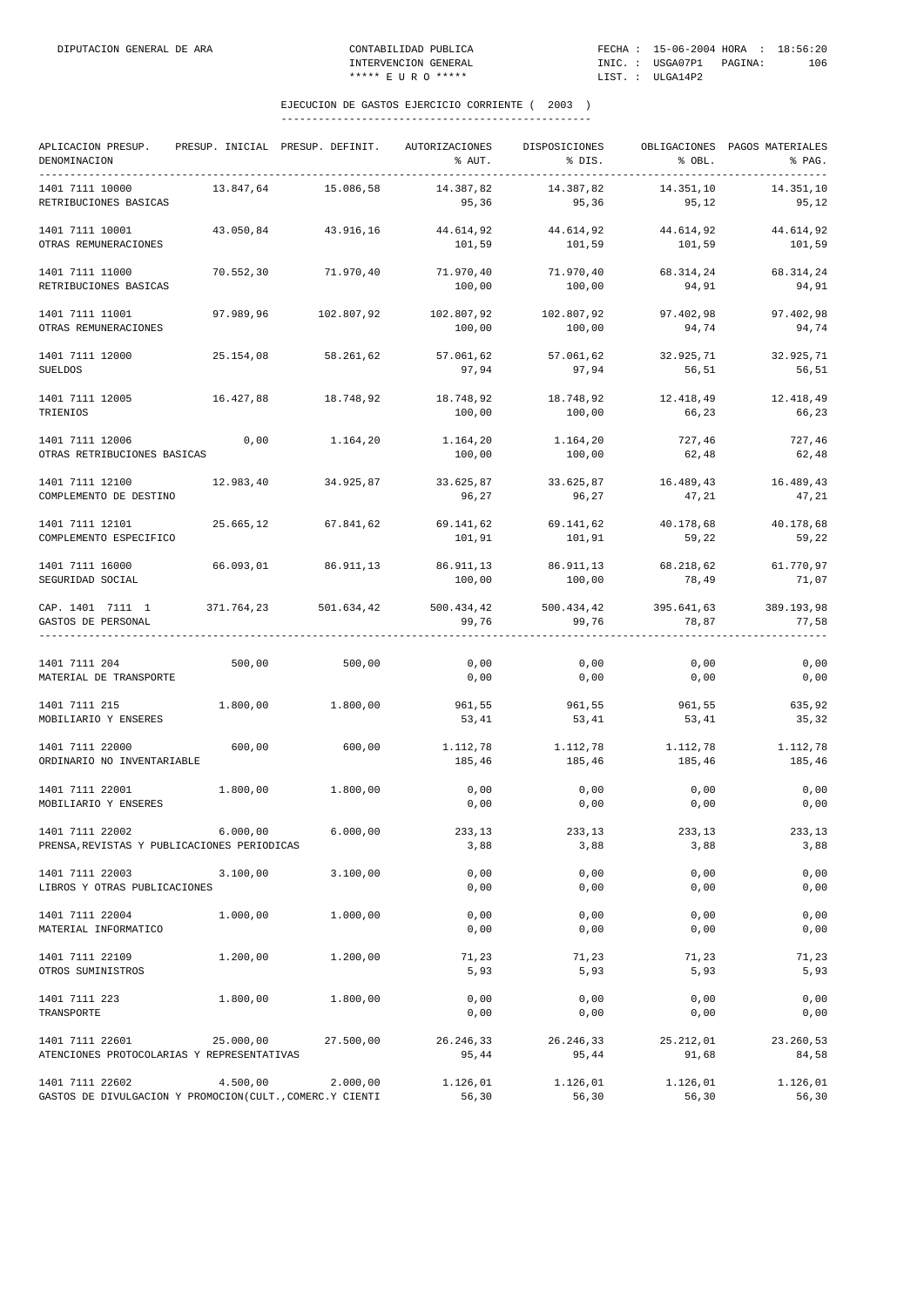| APLICACION PRESUP.<br>DENOMINACION<br>---------------------------------                                                       | PRESUP. INICIAL PRESUP. DEFINIT. |                           | AUTORIZACIONES<br>% AUT.                                             | DISPOSICIONES<br>% DIS. | $\&$ OBL.             | OBLIGACIONES PAGOS MATERIALES<br>% PAG. |
|-------------------------------------------------------------------------------------------------------------------------------|----------------------------------|---------------------------|----------------------------------------------------------------------|-------------------------|-----------------------|-----------------------------------------|
| 1401 7111 22605<br>REUNIONES Y CONFERENCIAS                                                                                   | 100,00                           | 100,00                    | 0,00<br>0,00                                                         | 0,00<br>0,00            | 0,00<br>0,00          | 0,00<br>0,00                            |
| 1401 7111 22609<br>OTROS                                                                                                      | 50,00                            | 50,00                     | 0,00<br>0,00                                                         | 0,00<br>0,00            | 0,00<br>0,00          | 0,00<br>0,00                            |
| 1401 7111 22706<br>ESTUDIOS Y TRABAJOS TECNICOS                                                                               | 2.000,00                         | 2.000,00                  | 0,00<br>0,00                                                         | 0,00<br>0,00            | 0,00<br>0,00          | 0,00<br>0,00                            |
| 1401 7111 22709<br>OTROS                                                                                                      | 200,00                           | 200,00                    | 0,00<br>0,00                                                         | 0,00<br>0,00            | 0,00<br>0,00          | 0,00<br>0,00                            |
| 1401 7111 230<br>DIETAS                                                                                                       | 5.500,00                         | 5.500,00                  | 4.674,19<br>84,98                                                    | 4.674,19<br>84,98       | 4.674,19<br>84,98     | 4.674,19<br>84,98                       |
| 1401 7111 231<br>LOCOMOCION                                                                                                   | 5.000,00                         | 5.000,00                  | 1.480,71<br>29,61                                                    | 1.480,71<br>29,61       | 1.480,71<br>29,61     | 1.480,71<br>29,61                       |
| CAP. 1401 7111 2 60.150,00 60.150,00<br>GASTOS EN BIENES CORRIENTES Y SERVICIOS                                               |                                  |                           | 35.905,93 35.905,93 34.871,61 32.594,50<br>59,69                     | 59,69                   | 57,97                 | 54,18                                   |
| PROGRAMA 1401 7111 431.914,23 561.784,42 536.340,35 536.340,35 430.513,24 421.788,48<br>SERVICIOS GENERALES (DE AGRICULTURA ) |                                  |                           | 95,47                                                                | 95,47                   | 76,63                 | 75,08                                   |
| 1401 7122 12000 2.468.052,57 3.097.246,51 3.011.054,40 3.011.054,40 3.011.054,40 3.011.054,40<br>SUELDOS                      |                                  |                           | 97,21                                                                | 97,21                   | 97,21                 | 97,21                                   |
| 1401 7122 12005<br>TRIENIOS                                                                                                   | 515.808,99                       | 545.796,77                | 444.462,67<br>81,43                                                  | 444.462,67<br>81,43     | 444.462,67<br>81,43   | 444.462,67<br>81,43                     |
| 1401 7122 12006<br>OTRAS RETRIBUCIONES BASICAS                                                                                |                                  | $0,00$ 65.268,83          | 65.599,65<br>100,50                                                  | 65.599,65<br>100,50     | 75,12                 | 49.030,64 49.030,64<br>75,12            |
| 1401 7122 12100 1.205.838,88 1.489.996,62 1.395.421,49<br>COMPLEMENTO DE DESTINO                                              |                                  |                           | 93,65                                                                | 93,65                   | 93,65                 | 93,65                                   |
| 1401 7122 12101<br>COMPLEMENTO ESPECIFICO                                                                                     |                                  | 1.529.435,16 1.915.688,54 | $1.855.497.09$ $1.855.497.09$ $1.855.497.09$ $1.855.497.09$<br>96,85 | 96,85                   | 96,85                 | 96,85                                   |
| 1401 7122 12109<br>OTRAS                                                                                                      | 50.077,12                        | 51.622,40                 | 43.559,68<br>84,38                                                   | 43.559,68<br>84,38      | 43.559,68<br>84,38    | 43.559,68<br>84,38                      |
| 1401 7122 13000<br>SALARIO BASE                                                                                               | 658.984,70                       | 756.190,23                | 730.369,60<br>96,58                                                  | 730.369,60<br>96,58     | 730.369,60<br>96,58   | 730.369,60<br>96,58                     |
| 1401 7122 13001<br>ANTIGUEDAD                                                                                                 | 87.436,73                        | 101.440,92                | 100.862,47<br>99,42                                                  | 100.862,47<br>99,42     | 100.862,47<br>99,42   | 100.862,47<br>99,42                     |
| 1401 7122 13002<br>PAGAS EXTRAS                                                                                               | 124.488,71                       | 147.492,37                | 145.643,03<br>98,74                                                  | 145.643,03<br>98,74     | 145.643,03<br>98,74   | 145.643,03<br>98,74                     |
| 1401 7122 13003<br>OTRAS REMUNERACIONES                                                                                       | 60.810,84                        | 73.565,91                 | 71.762,36<br>97,54                                                   | 71.762,36<br>97,54      | 71.762,36<br>97,54    | 71.762,36<br>97,54                      |
| 1401 7122 13101<br>OTRAS REMUNERACIONES                                                                                       | 0,00                             | 57,44                     | 57,44<br>100,00                                                      | 57,44<br>100,00         | 57,44<br>100,00       | 57,44<br>100,00                         |
| 1401 7122 15100<br>PERSONAL FUNCIONARIO                                                                                       | 2.000,00                         | 2.000,00                  | 0,00<br>0,00                                                         | 0,00<br>0,00            | 0,00<br>0,00          | 0,00<br>0,00                            |
| 1401 7122 16000<br>SEGURIDAD SOCIAL                                                                                           | 1.512.779,34                     | 1.883.393,89              | 1.853.468,14<br>98,41                                                | 1.853.468,14<br>98,41   | 1.853.468,14<br>98,41 | 1.690.018,53<br>89,73                   |
| 1401 7122 16100<br>FORMACION Y PERFECCIONAMIENTO DEL PERSONAL                                                                 | 2.000,00                         | 2.000,00                  | 1.090,00<br>54,50                                                    | 1.090,00<br>54,50       | 1.090,00<br>54,50     | 1.090,00<br>54,50                       |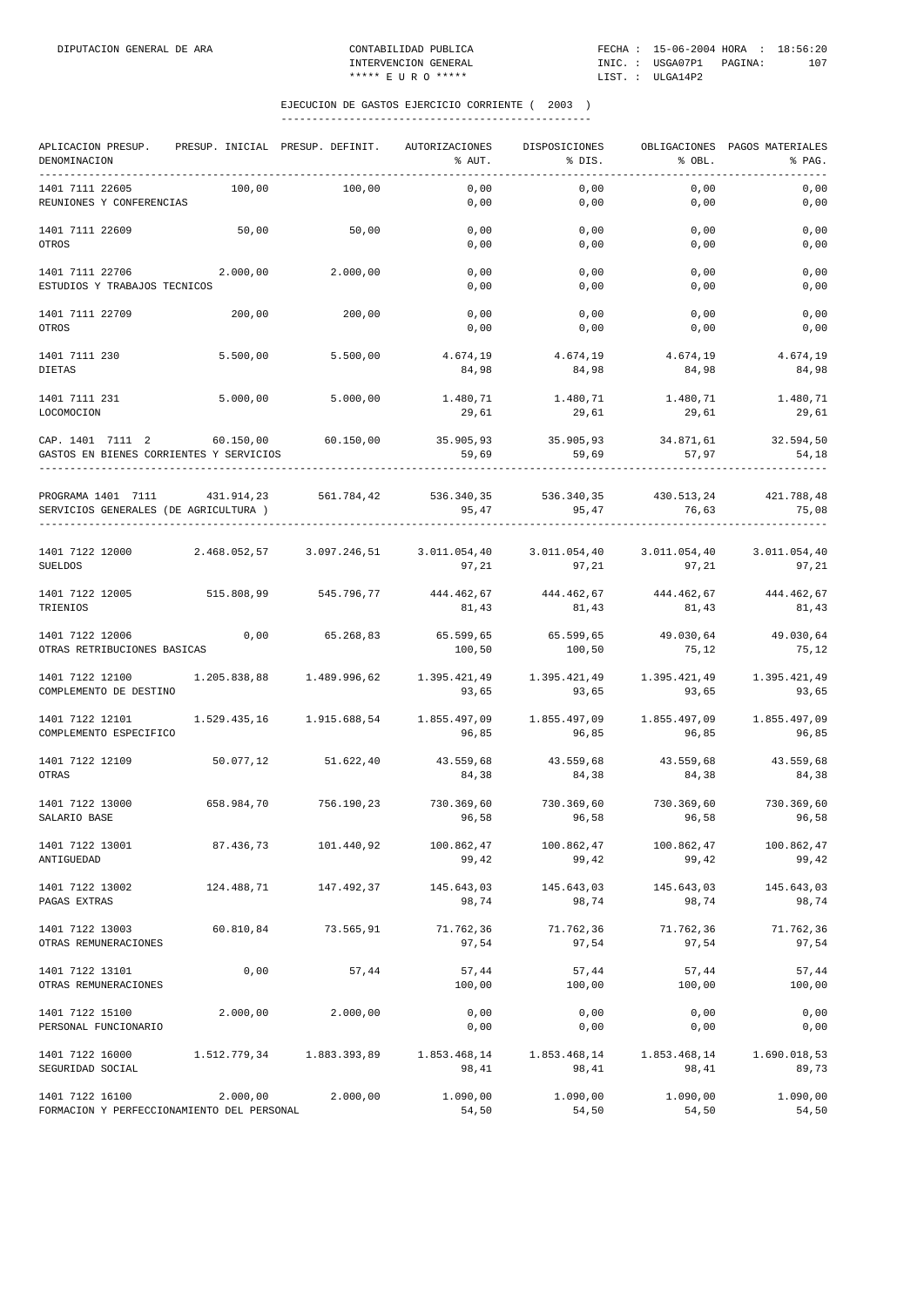| APLICACION PRESUP.<br>DENOMINACION<br>-----------              |            | PRESUP. INICIAL PRESUP. DEFINIT. | AUTORIZACIONES<br>% AUT.                                                             | DISPOSICIONES<br>% DIS.                    | % OBL.                          | OBLIGACIONES PAGOS MATERIALES<br>% PAG. |
|----------------------------------------------------------------|------------|----------------------------------|--------------------------------------------------------------------------------------|--------------------------------------------|---------------------------------|-----------------------------------------|
| 1401 7122 16109<br>OTROS                                       | 37.000,00  | 37.000,00                        | 0,00<br>0,00                                                                         | 0,00<br>0,00                               | 0,00<br>0,00                    | 0,00<br>0,00                            |
| 1401 7122 16200<br>FORMACION Y PERFECCIONAMIENTO DEL PERSONAL  | 1.000,00   | 1,000,00                         | 0,00<br>0,00                                                                         | 0,00<br>0,00                               | 0,00<br>0,00                    | 0,00<br>0,00                            |
| 1401 7122 16201<br>ECONOMATOS Y COMEDORES                      | 565,61     | 565,61                           | 0,00<br>0,00                                                                         | 0,00<br>0,00                               | 0,00<br>0,00                    | 0,00<br>0,00                            |
| 1401 7122 16209<br>OTROS. GASTOS SOCIALES PERSONAL LABORAL     | 0,00       | 0,00                             | 20.591,33<br>0,00                                                                    | 20.591,33<br>0,00                          | 20.591,33<br>0,00               | 20.591,33<br>0,00                       |
| CAP. 1401 7122 1<br>GASTOS DE PERSONAL                         |            |                                  | $8.256.278.65$ $10.170.326.04$ $9.739.439.35$ $9.739.439.35$ $9.722.870.34$<br>95,76 | 95,76                                      | 95,60                           | 9.559.420,73<br>93,99                   |
| 1401 7122 202<br>EDIFICIOS Y OTRAS CONSTRUCCIONES              | 52.000,00  | 56.878,03                        | 59.814,24<br>105,16                                                                  | 59.814,24<br>105,16                        | 57.372,15<br>100,86             | 56.767,84<br>99,80                      |
| 1401 7122 203<br>MAQUINARIA, INSTALACION Y UTILLAJE            | 50,00      | 50,00                            | 2.255,10<br>4.510,20                                                                 | 2.255,10<br>4.510,20                       | 2.255, 10<br>4.510,20           | 2.255,10<br>4.510,20                    |
| 1401 7122 205<br>MOBILIARIO Y ENSERES                          | 0,00       | 0,00                             | 0,00                                                                                 | 2.635,52 2.635,52<br>0,00                  | 2.635,52<br>0,00                | 2.635,52<br>0,00                        |
| 1401 7122 212<br>EDIFICIOS Y OTRAS CONSTRUCCIONES              | 330.000,00 | 225.000,00                       | 52.806,50<br>23,46                                                                   | 52.806,50<br>23,46                         | 52.806,50<br>23,46              | 42.278,73<br>18,79                      |
| 1401 7122 213<br>MAQUINARIA, INSTALACION Y UTILLAJE            | 14.000,00  | 124.000,00                       | 18.456,88<br>14,88                                                                   | 18.456,88<br>14,88                         | 18.456,88<br>14,88              | 17.078,92<br>13,77                      |
| 1401 7122 214<br>MATERIAL DE TRANSPORTE                        | 105.000,00 | 35.000,00                        | 373,62                                                                               | 130.769,62 130.769,62 130.769,62<br>373,62 | 373,62                          | 130.518,20<br>372,90                    |
| 1401 7122 215<br>MOBILIARIO Y ENSERES                          | 54.000,00  | 27.261,46                        | 53.990,35 53.990,35<br>198,04                                                        | 198,04                                     | 53.990, 35<br>198,04            | 53.716,39<br>197,04                     |
| 1401 7122 216<br>EQUIPOS PARA PROCESOS DE INFORMACION          | 1.000,00   | 1.000,00                         | 1.158,84<br>115,88                                                                   | 1.158,84<br>115,88                         | 1.158,84<br>115,88              | 1.158,84<br>115,88                      |
| 1401 7122 22000<br>ORDINARIO NO INVENTARIABLE                  | 200.000,00 | 52.967,69                        | 25.796,77<br>48,70                                                                   | 25.796,77<br>48,70                         | 25.796,77<br>48,70              | 25.796,77<br>48,70                      |
| 1401 7122 22001<br>MOBILIARIO Y ENSERES                        | 14.000,00  | 14,000,00                        | 39.201,46<br>280,01                                                                  | 39.201,46<br>280,01                        | 39.201,38<br>280,00             | 37.382,79<br>267,01                     |
| 1401 7122 22002<br>PRENSA, REVISTAS Y PUBLICACIONES PERIODICAS | 23.000,00  | 23.000,00                        | 40.952.82<br>178,05                                                                  | 40.952,82<br>178,05                        | 40.952,82<br>178,05             | 40.952,82<br>178,05                     |
| 1401 7122 22003<br>LIBROS Y OTRAS PUBLICACIONES                | 3.000,00   | 3.000,00                         | 7.966,59<br>265,55                                                                   | 7.966,59<br>265,55                         | 7.966,59<br>265,55              | 7.966,59<br>265,55                      |
| 1401 7122 22004<br>MATERIAL INFORMATICO                        | 14.000,00  | 4.000,00                         | 2.272,88<br>56,82                                                                    | 2.272,88<br>56,82                          | 2.272,88<br>56,82               | 2.272,88<br>56,82                       |
| 1401 7122 22100<br>ENERGIA ELECTRICA                           | 133.000,00 | 293.057,40                       | 173.760,26<br>59,29                                                                  | 173.760,26<br>59,29                        | 173.760,26<br>59,29             | 173.760,26<br>59,29                     |
| 1401 7122 22101<br>AGUA                                        | 4.000,00   | 4.384,58                         | 4.911,45<br>112,01                                                                   | 4.911,45<br>112,01                         | 4.911,45<br>112,01              | 4.911,45<br>112,01                      |
| 1401 7122 22102<br>GAS                                         | 18.000,00  | 24.413,90                        | 4.277,47<br>17,52                                                                    | 4.277,47<br>17,52                          | 4.277,47<br>17,52               | 4.277,47<br>17,52                       |
| 1401 7122 22103<br>COMBUSTIBLES                                | 230.000,00 | 98.056,37                        | 328.174,92<br>334,67                                                                 | 334,67                                     | 328.174,92 328.174,92<br>334,67 | 328.174,92<br>334,67                    |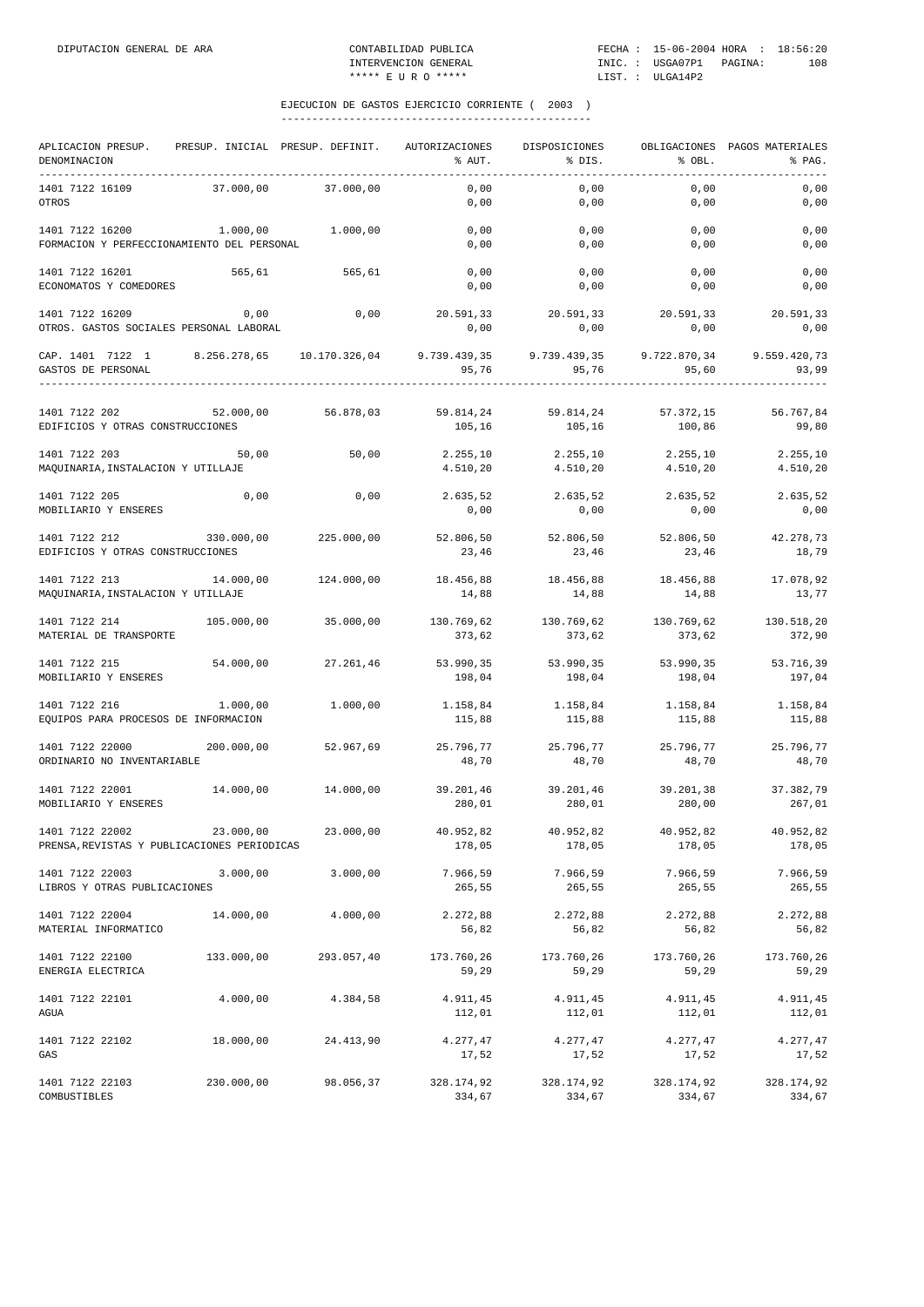| APLICACION PRESUP.<br>DENOMINACION                                          |            | PRESUP. INICIAL PRESUP. DEFINIT. | AUTORIZACIONES<br>% AUT. | DISPOSICIONES<br>% DIS. | % OBL.               | OBLIGACIONES PAGOS MATERIALES<br>% PAG. |
|-----------------------------------------------------------------------------|------------|----------------------------------|--------------------------|-------------------------|----------------------|-----------------------------------------|
| ---------------------------------<br>1401 7122 22104<br>VESTUARIO           | 16.000,00  | 6.000,00                         | 13.194,63<br>219,91      | 13.194,63<br>219,91     | 13.194,63<br>219,91  | 5.565,94<br>92,76                       |
| 1401 7122 22106<br>PRODUCTOS FARMACEUTICOS                                  | 650,00     | 650,00                           | 145,42<br>22,37          | 145,42<br>22,37         | 145,42<br>22,37      | 145,42<br>22,37                         |
| 1401 7122 22109<br>OTROS SUMINISTROS                                        | 17.000,00  | 7.000,00                         | 29.559,07<br>422,27      | 29.559,07<br>422,27     | 29.559,07<br>422,27  | 26.953,66<br>385,05                     |
| 1401 7122 22200<br>TELEFONICAS                                              | 550.000,00 | 313.777,23                       | 211.583,15<br>67,43      | 211.583,15<br>67,43     | 211.583,15<br>67,43  | 210.929,73<br>67,22                     |
| 1401 7122 22201<br>POSTALES                                                 | 165.000,00 | 45.000,00                        | 148,00<br>0, 32          | 148,00<br>0, 32         | 148,00<br>0, 32      | 148,00<br>0, 32                         |
| 1401 7122 223<br>TRANSPORTE                                                 | 15.000,00  | 5.000,00                         | 8.751,19<br>175,02       | 8.751,19<br>175,02      | 8.751,19<br>175,02   | 8.603,73<br>172,07                      |
| 1401 7122 22403<br>OTROS RIESGOS                                            | 500,00     | 500,00                           | 371,58<br>74,31          | 371,58<br>74,31         | 371,58<br>74,31      | 371,58<br>74,31                         |
| 1401 7122 22500<br>LOCALES                                                  | 380.000,00 | 64.513,80                        | 84.246,43<br>130,58      | 84.246,43<br>130,58     | 84.246,43<br>130,58  | 77.266,79<br>119,76                     |
| 1401 7122 22600<br>CANONES. GASTOS DIVERSOS                                 | 0,00       | 0,00                             | 0,00<br>0,00             | 0,00<br>0,00            | 0,00<br>0,00         | 0,00<br>0,00                            |
| 1401 7122 22601<br>ATENCIONES PROTOCOLARIAS Y REPRESENTATIVAS               | 3.000,00   | 3.300,00                         | 3.297,47<br>99,92        | 3.297,47<br>99,92       | 3.297,47<br>99,92    | 2.936,77<br>88,99                       |
| 1401 7122 22602<br>GASTOS DE DIVULGACION Y PROMOCION(CULT., COMERC.Y CIENTI | 150.000,00 | 150.000,00                       | 98.184,16<br>65,45       | 98.184,16<br>65,45      | 96.783,86<br>64,52   | 73.740,32<br>49,16                      |
| 1401 7122 22603<br>JURIDICOS, CONTENCIOSOS                                  | 5.000,00   | 5.000,00                         | 2.856,04<br>57,12        | 2.856,04<br>57,12       | 2.856,04<br>57,12    | 2.856,04<br>57,12                       |
| 1401 7122 22605<br>REUNIONES Y CONFERENCIAS                                 | 5.000,00   | 4.700,00                         | 4.700,00<br>100,00       | 4.235,65<br>90,12       | 4.235,65<br>90,12    | 0,00<br>0,00                            |
| 1401 7122 22609<br>OTROS                                                    | 1.000,00   | 1.000,00                         | 13,47<br>1,34            | 13,47<br>1,34           | 13,47<br>1,34        | 13,47<br>1,34                           |
| 1401 7122 22700<br>LIMPIEZA Y ASEO                                          | 86.000,00  | 185.365,29                       | 101.725,32<br>54,87      | 101.725,32<br>54,87     | 101.725,28<br>54,87  | 96.531,57<br>52,07                      |
| 1401 7122 22701<br>SEGURIDAD                                                | 14.000,00  | 14.000,00                        | 23.039,45<br>164,56      | 23.039,45<br>164,56     | 23.039,45<br>164,56  | 17.324,00<br>123,74                     |
| 1401 7122 22705<br>PROCESOS ELECTORALES                                     | 8.500,00   | 8.500,00                         | 1.352,25<br>15,90        | 1.352,25<br>15,90       | 1.352,25<br>15,90    | 1.352,25<br>15,90                       |
| 1401 7122 22706<br>ESTUDIOS Y TRABAJOS TECNICOS                             | 28.000,00  | 28.000,00                        | 60.677,47<br>216,70      | 60.677,47<br>216,70     | 60.677,46<br>216,70  | 59.708,26<br>213,24                     |
| 1401 7122 22709<br>OTROS                                                    | 2.500,00   | 2.500,00                         | 1.070,65<br>42,82        | 1.070,65<br>42,82       | 1.070,65<br>42,82    | 1.070,65<br>42,82                       |
| 1401 7122 230<br>DIETAS                                                     | 201.500,00 | 94.924,93                        | 263.194,04<br>277,26     | 263.194,04<br>277,26    | 263.194,04<br>277,26 | 263.092,79<br>277,15                    |
| 1401 7122 231<br>LOCOMOCION                                                 | 63.000,00  | 23.000,00                        | 28.389,70<br>123,43      | 28.389,70<br>123,43     | 28.389,70<br>123,43  | 28.320,90<br>123,13                     |
| 1401 7122 250<br>GASTOS PRUEBAS SELECTIVAS                                  | 300,00     | 300,00                           | 0,00<br>0,00             | 0,00<br>0,00            | 0,00<br>0,00         | 0,00<br>0,00                            |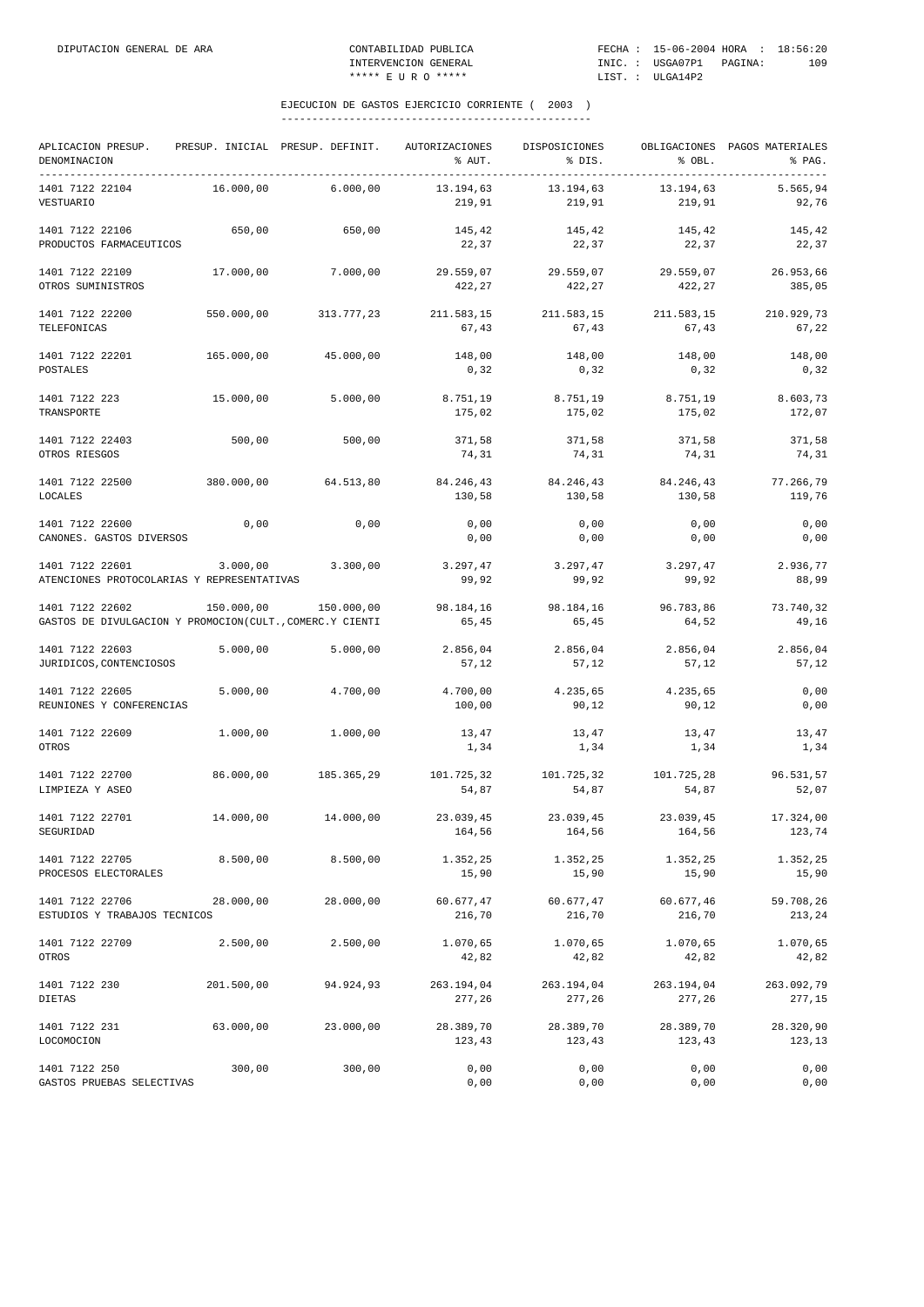| APLICACION PRESUP.<br>DENOMINACION                                                                                                                  | PRESUP. INICIAL PRESUP. DEFINIT. |                      | AUTORIZACIONES<br>% AUT.                                  | DISPOSICIONES<br>% DIS.        | % OBL.               | OBLIGACIONES PAGOS MATERIALES<br>% PAG. |
|-----------------------------------------------------------------------------------------------------------------------------------------------------|----------------------------------|----------------------|-----------------------------------------------------------|--------------------------------|----------------------|-----------------------------------------|
| 1401 7122 25100<br>FINANCIADOS CON RECURSOS PROPIOS                                                                                                 | 59.000,00                        | 29.000,00            | 39.643,04<br>136,70                                       | 39.643,04<br>136,70            | 39.643,04<br>136,70  | 39.643,04<br>136,70                     |
| CAP. 1401 7122 2 2.966.000,00 1.978.100,68 1.925.344,20 1.924.879,85 1.921.037,33<br>GASTOS EN BIENES CORRIENTES Y SERVICIOS                        |                                  |                      | 97,33                                                     | 97,30                          | 97,11                | 1.848.480,40<br>93,44                   |
| 1401 7122 44900<br>CAMARAS AGRARIAS                                                                                                                 | 293.300,00                       | 293.300,00           | 293.300,00<br>100,00                                      | 293.300,00<br>100,00           | 293.300,00<br>100,00 | 257.871,76<br>87,92                     |
| 1401 7122 46900<br>APOYO A ACTIVIDADES AGRARIAS DE AYUNTAMIENTOS                                                                                    | 36.130,00                        | 36.130,00            | 36.130,00 36.130,00<br>100,00                             | 100,00                         | 35.898,25<br>99,35   | 0,00<br>0,00                            |
| 1401 7122 47400<br>ESTADISTICA AGRARIA                                                                                                              | 25.000,00                        | 25.000,00            | 25.000,00<br>100,00                                       | 25.000,00<br>100,00            | 23.554,00<br>94,21   | 21.063,00<br>84,25                      |
| 1401 7122 48400<br>ESTADISTICA AGRARIA                                                                                                              | 140.000,00                       | 140.000,00           | 140.000,00<br>100,00                                      | 140.000,00<br>100,00           | 75.383,00<br>53,84   | 75.383,00<br>53,84                      |
| 1401 7122 48900<br>ACTIVIDADES AGRARIAS                                                                                                             | 306.520,00                       | 306.520,00           | 306.520,00<br>100,00                                      | 306.520,00<br>100,00           | 306.520,00<br>100,00 | 289.477,59<br>94,44                     |
| 1401 7122 48901<br>ESTADISTICA AGRARIA                                                                                                              | 31.000,00                        | 31.000,00            | 31.000,00<br>100,00                                       | 31.000,00<br>100,00            | 31,000,00<br>100,00  | 0,00<br>0,00                            |
| CAP. 1401 7122 4<br>TRANSFERENCIAS CORRIENTES                                                                                                       | 831.950,00                       | 831.950,00           | 831.950,00<br>100,00                                      | 831.950,00<br>100,00           | 765.655,25<br>92,03  | 643.795,35<br>77,38                     |
| 1401 7122 692<br>EDIFICIOS Y OTRAS CONSTRUCCIONES                                                                                                   | 166.135,00                       | 154.135,00           | 126.619,40<br>82,14                                       | 126.619,40<br>82,14            | 126.609,05<br>82,14  | 92.619,65<br>60,08                      |
| 1401 7122 693<br>MAQUINARIA, INSTALACIONES Y UTILLAJE                                                                                               | 60.080,00                        | 36.080,00            | 28.599,99<br>79,26                                        | 28.599,99<br>79,26             | 28.599,99<br>79,26   | 7.419,07<br>20,56                       |
| 1401 7122 694<br>MATERIAL DE TRANSPORTE                                                                                                             | 299.924,00                       | 299.924,00           | 45.296,41<br>15,10                                        | 43.222,01<br>14,41             | 41.302,71<br>13,77   | 18.263,83<br>6,08                       |
| 1401 7122 695<br>MOBILIARIO Y ENSERES                                                                                                               | 74.040,00                        | 74.040,00            | 35.203,62<br>47,54                                        | 35.203,62<br>47,54             | 35.203,62<br>47,54   | 22.766,56<br>30,74                      |
| 1401 7122 699<br>INMOVILIZADO MATERIAL                                                                                                              | 0,00                             | 36.000,00            | 32.221,77<br>89,50                                        | 30.727,00<br>85,35             | 30.727,00<br>85,35   | 26.337,42<br>73,15                      |
| CAP. 1401 7122 6<br>INVERSIONES REALES                                                                                                              | 600.179,00                       | 600.179,00           | 267.941,19<br>44,64                                       | 264.372,02<br>44,04            | 262.442,37<br>43,72  | 167.406,53<br>27,89                     |
| PROGRAMA 1401 7122 12.654.407,65 13.580.555,72 12.764.674,74 12.760.641,22 12.672.005,29 12.219.103,01<br>COORDINAC.Y GESTION DE SERVICIOS AGRARIOS |                                  |                      | 93,99                                                     | 93,96                          | 93,30                | 89.97                                   |
| 1401 7128 47800 439.000.000,00 454.844.033,00 454.715.740,45 454.715.740,45 454.715.740,45 453.948.850,63<br>POLITICA AGRARIA COMUNITARIA           |                                  |                      | 99,97                                                     | 99,97                          | 99,97                | 99,80                                   |
| CAP. 1401 7128 4 439.000.000,00 454.844.033,00 454.715.740,45 454.715.740,45 454.715.740,45 453.948.850,63<br>TRANSFERENCIAS CORRIENTES             |                                  |                      | 99,97                                                     | 99,97                          | 99,97                | 99,80                                   |
| 1401 7128 687<br>BIENES DESTINADOS PARA USO GENERAL                                                                                                 |                                  | 49.890,00 205.857,00 | 96,21                                                     | 198.073,60 198.073,60<br>96,21 | 197.638,38<br>96,00  | 146.791,82<br>71,30                     |
| 1401 7128 689<br>INMOVILIZADO INMATERIAL                                                                                                            |                                  | 36.000,00 36.000,00  | $36.000,00$ $33.069,67$ $33.069,67$ $33.069,67$<br>100,00 | 91,86                          | 91,86                | 91,86                                   |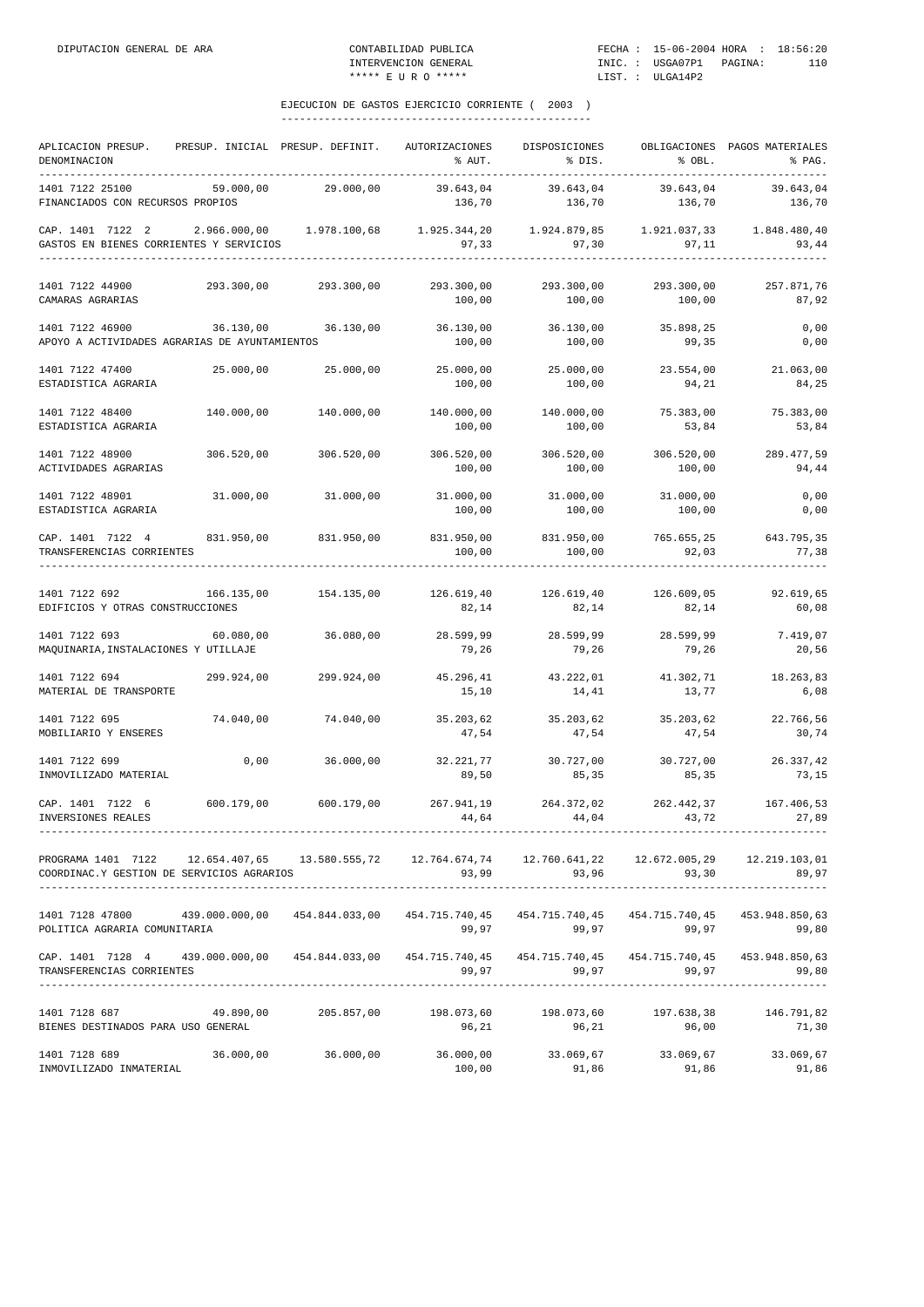| APLICACION PRESUP.<br>DENOMINACION                                      | PRESUP. INICIAL PRESUP. DEFINIT. |                | AUTORIZACIONES<br>% AUT. | DISPOSICIONES<br>% DIS. | % OBL.                  | OBLIGACIONES PAGOS MATERIALES<br>% PAG. |
|-------------------------------------------------------------------------|----------------------------------|----------------|--------------------------|-------------------------|-------------------------|-----------------------------------------|
| CAP. 1401 7128 6<br>INVERSIONES REALES                                  | 85.890,00                        | 241.857,00     | 234.073,60<br>96,78      | 231.143,27<br>95,57     | 230.708,05<br>95,39     | 179.861,49<br>74,36                     |
| PROGRAMA 1401 7128<br>POLITICA AGRARIA COMUNITARIA                      | 439.085.890,00                   | 455.085.890,00 | 454.949.814,05<br>99,97  | 454.946.883,72<br>99,96 | 454.946.448,50<br>99,96 | 454.128.712,12<br>99,78                 |
| 1402 5311 77950<br>MODERNIZACION DE EXPLOTACIONES AGRARIAS              | 0,00                             | 0,00           | 0,00<br>0,00             | 0,00<br>0,00            | 0,00<br>0,00            | 0,00<br>0,00                            |
| CAP. 1402 5311 7<br>TRANSFERENCIAS DE CAPITAL                           | 0,00                             | 0,00           | 0,00<br>0,00             | 0,00<br>0,00            | 0,00<br>0,00            | 0,00<br>0,00                            |
| PROGRAMA 1402 5311<br>MEJORA DE ESTRUCTURAS AGRARIAS Y DESARROLLO RURAL | 0,00                             | 0,00           | 0,00<br>0,00             | 0,00<br>0,00            | 0,00<br>0,00            | 0,00<br>0,00                            |
| 1402 5331 627<br>BIENES DESTINADOS PARA USO GENERAL                     | 0,00                             | 0,00           | 0,00<br>0,00             | 0,00<br>0,00            | 0,00<br>0,00            | 0,00<br>0,00                            |
| CAP. 1402 5331 6<br>INVERSIONES REALES                                  | 0,00                             | 0,00           | 0,00<br>0,00             | 0,00<br>0,00            | 0,00<br>0,00            | 0,00<br>0,00                            |
| PROGRAMA 1402 5331<br>PROTECCION Y MEJORA DEL MEDIO NATURAL             | 0,00                             | 0,00           | 0,00<br>0,00             | 0,00<br>0,00            | 0,00<br>0,00            | 0,00<br>0,00                            |
| 1402 7123 12000<br><b>SUELDOS</b>                                       | 3.355.370,48 4.404.781,10        |                | 4.388.181,08<br>99,62    | 4.388.181,08<br>99,62   | 4.345.370,33<br>98,65   | 4.345.370,33<br>98,65                   |
| 1402 7123 12005<br>TRIENIOS                                             | 421.230,18                       | 613.787,13     | 620.061,98<br>101,02     | 620.061,98<br>101,02    | 615.070,43<br>100,20    | 615.070,43<br>100,20                    |
| 1402 7123 12006<br>OTRAS RETRIBUCIONES BASICAS                          | 0,00                             | 66.847,24      | 67.588,79<br>101,10      | 67.588,79<br>101,10     | 62.310,48<br>93,21      | 62.310,48<br>93,21                      |
| 1402 7123 12100<br>COMPLEMENTO DE DESTINO                               | 1.510.876,44                     | 1.850.053,05   | 1.833.687,04<br>99,11    | 1.833.687,04<br>99,11   | 1.795.938,13<br>97,07   | 1.795.938,13<br>97,07                   |
| 1402 7123 12101<br>COMPLEMENTO ESPECIFICO                               | 2.138.095,12                     | 2.682.157,14   | 2.653.649,79<br>98,93    | 2.653.649,79<br>98,93   | 2.643.125,75<br>98,54   | 2.643.125,75<br>98,54                   |
| 1402 7123 12109<br>OTRAS                                                | 56.894,44                        | 114.071,79     | 130.940,52<br>114,78     | 130.940,52<br>114,78    | 122.660,49<br>107,52    | 122.660,49<br>107,52                    |
| 1402 7123 13000<br>SALARIO BASE                                         | 857.209,68                       | 932.353,69     | 931.630,89<br>99,92      | 931.630,89<br>99,92     | 902.520,45<br>96,80     | 902.520,45<br>96,80                     |
| 1402 7123 13001<br>ANTIGUEDAD                                           | 162.196,86                       | 176.921,12     | 176.867,10<br>99,96      | 176.867,10<br>99,96     | 157.174,65<br>88,83     | 157.174,65<br>88,83                     |
| 1402 7123 13002<br>PAGAS EXTRAS                                         | 169.901,09                       | 192.162,22     | 191.602,85<br>99,70      | 191.602,85<br>99,70     | 185.385,01<br>96,47     | 185.385,01<br>96,47                     |
| 1402 7123 13003<br>OTRAS REMUNERACIONES                                 | 66.933,12                        | 79.838,22      | 80.303,60<br>100,58      | 80.303,60<br>100,58     | 46.728,61<br>58,52      | 46.728,61<br>58,52                      |
| 1402 7123 15100<br>PERSONAL FUNCIONARIO                                 | 2.000,00                         | 2.000,00       | 2.000,00<br>100,00       | 2.000,00<br>100,00      | 240,40<br>12,02         | 240,40<br>12,02                         |
| 1402 7123 16000<br>SEGURIDAD SOCIAL                                     | 1.991.534,22                     | 2.454.331,79   | 2.444.369,00<br>99,59    | 2.444.369,00<br>99,59   | 2.388.984,17<br>97,33   | 2.171.159,67<br>88,46                   |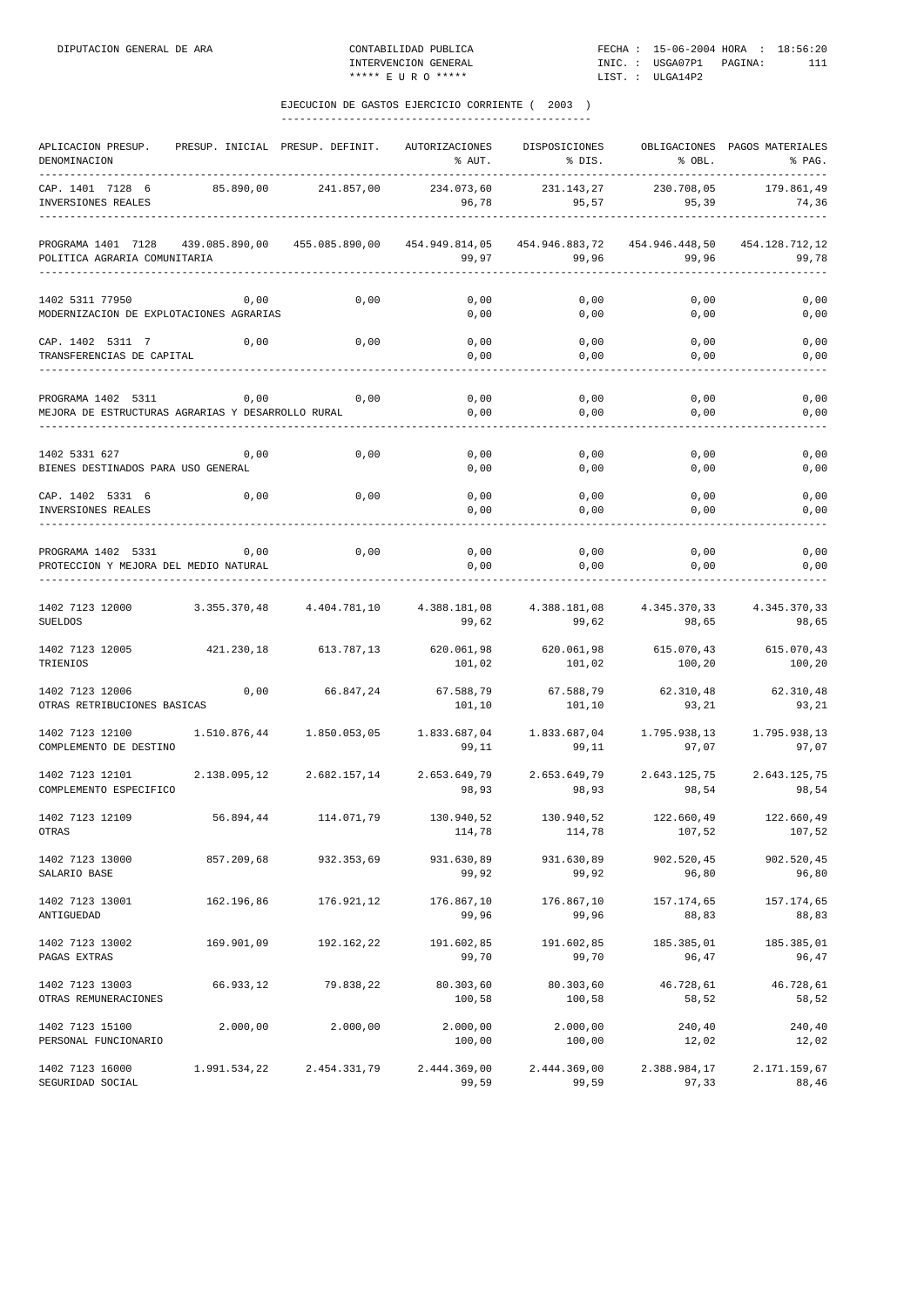| APLICACION PRESUP.<br>DENOMINACION<br>---------------          | PRESUP. INICIAL PRESUP. DEFINIT. |               | AUTORIZACIONES<br>% AUT. | DISPOSICIONES<br>% DIS. | % OBL.                 | OBLIGACIONES PAGOS MATERIALES<br>% PAG. |
|----------------------------------------------------------------|----------------------------------|---------------|--------------------------|-------------------------|------------------------|-----------------------------------------|
| CAP. 1402 7123 1<br>GASTOS DE PERSONAL                         | 10.732.241,63                    | 13.569.304,49 | 13.520.882,64<br>99,64   | 13.520.882,64<br>99,64  | 13.265.508,90<br>97,76 | 13.047.684,40<br>96,15                  |
| 1402 7123 212<br>EDIFICIOS Y OTRAS CONSTRUCCIONES              | 4.500,00                         | 4.500,00      | 949,20<br>21,09          | 949,20<br>21,09         | 949,20<br>21,09        | 949,20<br>21,09                         |
| 1402 7123 213<br>MAQUINARIA, INSTALACION Y UTILLAJE            | 4.800,00                         | 4.800,00      | 8.355,68<br>174,07       | 8.355,68<br>174,07      | 8.355,68<br>174,07     | 8.355,68<br>174,07                      |
| 1402 7123 214<br>MATERIAL DE TRANSPORTE                        | 360,00                           | 360,00        | 0,00<br>0,00             | 0,00<br>0,00            | 0,00<br>0,00           | 0,00<br>0,00                            |
| 1402 7123 215<br>MOBILIARIO Y ENSERES                          | 600,00                           | 600,00        | 156,20<br>26,03          | 156,20<br>26,03         | 156,20<br>26,03        | 156,20<br>26,03                         |
| 1402 7123 216<br>EQUIPOS PARA PROCESOS DE INFORMACION          | 2.000,00                         | 2.000,00      | 4.773,98<br>238,69       | 4.773,98<br>238,69      | 4.773,98<br>238,69     | 4.773,98<br>238,69                      |
| 1402 7123 22000<br>ORDINARIO NO INVENTARIABLE                  | 20.500,00                        | 20.500,00     | 11.310,24<br>55,17       | 11.310,24<br>55,17      | 11.310,24<br>55,17     | 11.310,24<br>55,17                      |
| 1402 7123 22001<br>MOBILIARIO Y ENSERES                        | 480,00                           | 480,00        | 787,77<br>164,11         | 787,77<br>164,11        | 787,77<br>164,11       | 787,77<br>164,11                        |
| 1402 7123 22002<br>PRENSA, REVISTAS Y PUBLICACIONES PERIODICAS | 1.300,00                         | 1.300,00      | 918,87<br>70,68          | 918,87<br>70,68         | 918,87<br>70,68        | 918,87<br>70,68                         |
| 1402 7123 22003<br>LIBROS Y OTRAS PUBLICACIONES                | 390,00                           | 390,00        | 0,00<br>0,00             | 0,00<br>0,00            | 0,00<br>0,00           | 0,00<br>0,00                            |
| 1402 7123 22004<br>MATERIAL INFORMATICO                        | 1.800,00                         | 1.800,00      | 0,00<br>0,00             | 0,00<br>0,00            | 0,00<br>0,00           | 0,00<br>0,00                            |
| 1402 7123 22100<br>ENERGIA ELECTRICA                           | 10.300,00                        | 10.300,00     | 10.678,88<br>103,67      | 10.678,88<br>103,67     | 10.678,88<br>103,67    | 10.678,88<br>103,67                     |
| 1402 7123 22101<br>AGUA                                        | 3.100,00                         | 3.100,00      | 3.473,51<br>112,04       | 3.473,51<br>112,04      | 3.473,51<br>112,04     | 3.473,51<br>112,04                      |
| 1402 7123 22103<br>COMBUSTIBLES                                | 4.000,00                         | 4.000,00      | 3.894,58<br>97,36        | 3.894,58<br>97,36       | 3.894,58<br>97,36      | 3.894,58<br>97,36                       |
| 1402 7123 22104<br>VESTUARIO                                   | 1.200,00                         | 1.200,00      | 1.193,91<br>99,49        | 1,193,91<br>99,49       | 1.193,91<br>99,49      | 1.193,91<br>99,49                       |
| 1402 7123 22109<br>OTROS SUMINISTROS                           | 4.916,00                         | 4.916,00      | 6.059, 25<br>123,25      | 6.059, 25<br>123,25     | 6.059, 25<br>123,25    | 6.059, 25<br>123,25                     |
| 1402 7123 22200<br>TELEFONICAS                                 | 4.700,00                         | 4.700,00      | 7.156,08<br>152,25       | 7.156,08<br>152,25      | 7.156,08<br>152,25     | 7.156,08<br>152,25                      |
| 1402 7123 22201<br>POSTALES                                    | 270,00                           | 270,00        | 0,00<br>0,00             | 0,00<br>0,00            | 0,00<br>0,00           | 0,00<br>0,00                            |
| 1402 7123 223<br>TRANSPORTE                                    | 3.000,00                         | 3.000,00      | 2.327,99<br>77,59        | 2.327,99<br>77,59       | 2.327,99<br>77,59      | 2.327,99<br>77,59                       |
| 1402 7123 22500<br>LOCALES                                     | 6.000,00                         | 6.000,00      | 3.849,54<br>64,15        | 3.849,54<br>64,15       | 3.849,54<br>64,15      | 3.849,54<br>64,15                       |
| 1402 7123 22601<br>ATENCIONES PROTOCOLARIAS Y REPRESENTATIVAS  | 1.805,00                         | 1.805,00      | 925,72<br>51,28          | 925,72<br>51,28         | 925,72<br>51,28        | 397,32<br>22,01                         |
| 1402 7123 22605<br>REUNIONES Y CONFERENCIAS                    | 3.915,00                         | 3.915,00      | 3.500,00<br>89,39        | 3.500,00<br>89,39       | 3.500,00<br>89,39      | 3.500,00<br>89,39                       |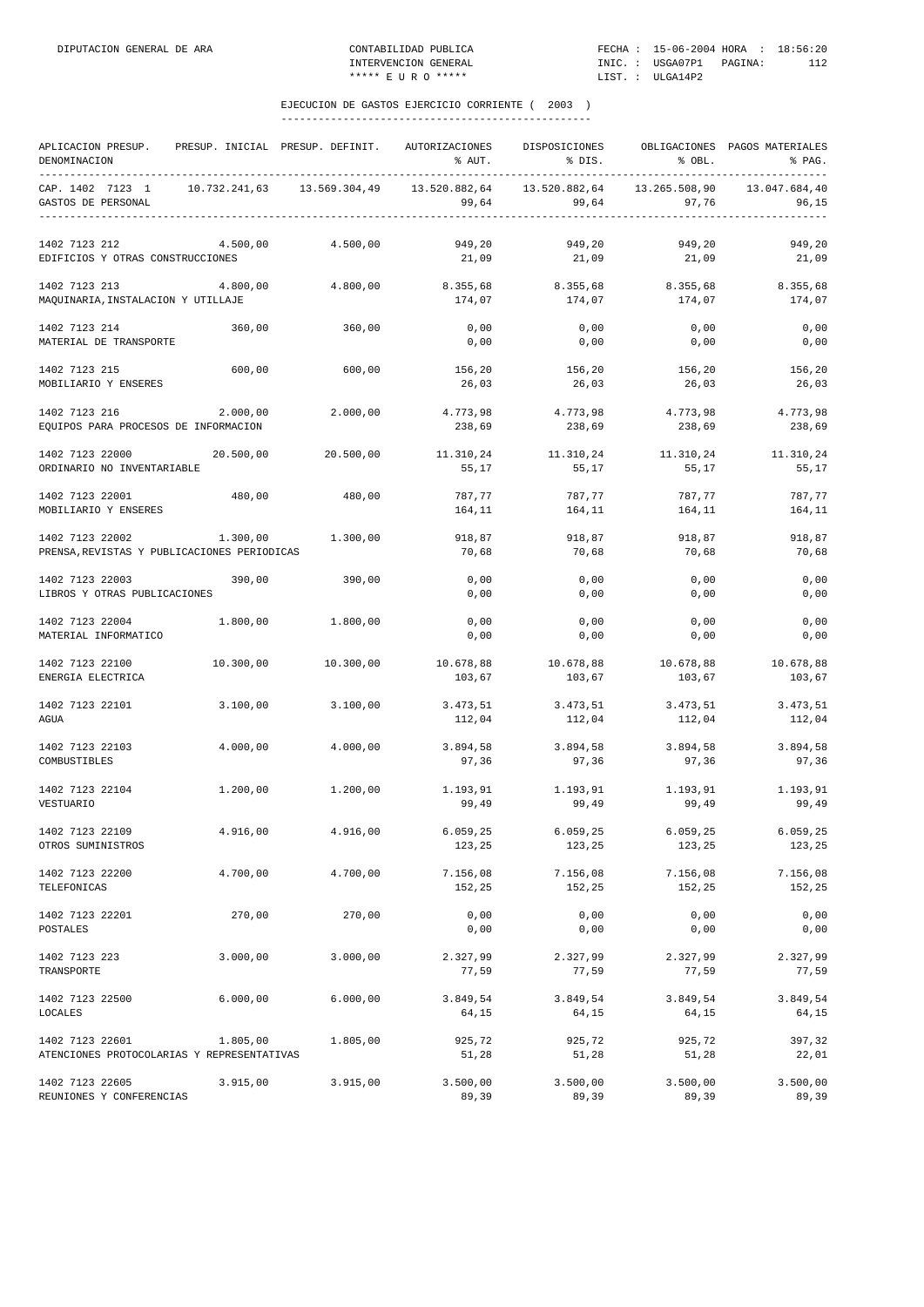| APLICACION PRESUP.<br>DENOMINACION<br>-----------------------------------                                                                                                                                                                                         | PRESUP. INICIAL PRESUP. DEFINIT. |                     | AUTORIZACIONES<br>% AUT.                                                                | DISPOSICIONES<br>$\frac{1}{2}$ bis.          | $\&$ OBL.           | OBLIGACIONES PAGOS MATERIALES<br>% PAG. |
|-------------------------------------------------------------------------------------------------------------------------------------------------------------------------------------------------------------------------------------------------------------------|----------------------------------|---------------------|-----------------------------------------------------------------------------------------|----------------------------------------------|---------------------|-----------------------------------------|
| 1402 7123 22700<br>LIMPIEZA Y ASEO                                                                                                                                                                                                                                | 19.250,00                        | 19.250,00           | 23.911,90<br>124,21                                                                     | 23.911,90<br>124,21                          | 23.911,90<br>124,21 | 20.914,40<br>108,64                     |
| 1402 7123 22703<br>POSTALES                                                                                                                                                                                                                                       | 1.800,00                         | 1.800,00            | 4.775,11<br>265,28                                                                      | 4.775,11<br>265,28                           | 4.775,11<br>265,28  | 4.775,11<br>265,28                      |
| 1402 7123 22709<br>OTROS                                                                                                                                                                                                                                          | 1.700,00                         | 1.700,00            | 418,30<br>24,60                                                                         | 418,30<br>24,60                              | 418,30<br>24,60     | 418,30<br>24,60                         |
| 1402 7123 230<br><b>DIETAS</b>                                                                                                                                                                                                                                    | 6.700,00                         | 6.700,00            | 10.025,47<br>149,63                                                                     | 10.025,47<br>149,63                          | 10.025,47<br>149,63 | 10.025,47<br>149,63                     |
| 1402 7123 231<br>LOCOMOCION                                                                                                                                                                                                                                       | 6.605,00                         | 6.605,00            | 5.825,46<br>88,19                                                                       | 5.825,46<br>88,19                            | 5.825,46<br>88,19   | 5.825,46<br>88,19                       |
| 1402 7123 25100<br>FINANCIADOS CON RECURSOS PROPIOS                                                                                                                                                                                                               | 605,00                           | 605,00              | 0,00<br>0,00                                                                            | 0,00<br>0,00                                 | 0,00<br>0,00        | 0,00<br>0,00                            |
| CAP. 1402 7123 2 116.596,00 116.596,00 115.267,64 115.267,64 115.267,64 111.741,74<br>GASTOS EN BIENES CORRIENTES Y SERVICIOS                                                                                                                                     |                                  |                     | 98,86                                                                                   | 98,86                                        | 98,86               | 95,83<br>--------                       |
| $1402 \hspace{.1cm} 7123 \hspace{.1cm} 41900 \hspace{5.7cm} 96.763,00 \hspace{5.7cm} 130.000,00 \hspace{5.7cm} 130.000,00 \hspace{5.7cm} 130.000,00 \hspace{5.7cm} 130.000,00 \hspace{5.7cm} 130.000,00 \hspace{5.7cm} 130.000,00$<br>CONVENIO TELEDETECCION FEGA |                                  |                     | 100,00                                                                                  | 100,00                                       | 100,00              | 100,00                                  |
| 1402 7123 46800<br>CERTAMENES GANADEROS                                                                                                                                                                                                                           |                                  | 24.040,00 27.200,00 | 24.040,00<br>88,38                                                                      | 24.040,00<br>88,38                           | 23.479,96<br>86,32  | 0,00<br>0,00                            |
| 1402 7123 46900<br>CERTAMENES GANADEROS                                                                                                                                                                                                                           | 24.040,00                        | 27.200,00           | 24.040,00 24.040,00<br>88,38                                                            | 88,38                                        | 23.479,96<br>86,32  | 0,00<br>0,00                            |
| 1402 7123 47400<br>AYUDAS NACIONALES COMPLEMENTARIAS PAC                                                                                                                                                                                                          | 739.245,00                       | 752.190,00          | 97,32                                                                                   | 732.090,82 732.090,82 732.090,82<br>97,32    | 97,32               | 732.090,82<br>97,32                     |
| 1402 7123 47401 481.319,00<br>PLAN EET (ELIMINACION HARINAS)                                                                                                                                                                                                      |                                  | 0,00                | 0,00<br>0,00                                                                            | 0,00<br>0,00                                 | 0,00<br>0,00        | 0,00<br>0,00                            |
| 1402 7123 47900<br>PLAN EET (ELIMINACION HARINAS)                                                                                                                                                                                                                 | 1.082.332,00                     | 0,00                | 0,00<br>0,00                                                                            | 0,00<br>0,00                                 | 0,00<br>0,00        | 0,00<br>0,00                            |
| 1402 7123 48800<br>CERTAMENES GANADEROS                                                                                                                                                                                                                           | 6.010,00                         | 2.850,00            | 2.850,00<br>100,00                                                                      | 2.850,00<br>100,00                           | 1.336,26<br>46,88   | 0,00<br>0,00                            |
| 1402 7123 48901<br>CERTAMENES GANADEROS                                                                                                                                                                                                                           | 6.010,00                         | 2.850,00            | 2.850,00<br>100,00                                                                      | 2.850,00<br>100,00                           | 1.336,26<br>46,88   | 0,00<br>0,00                            |
| 1402 7123 48902<br>CONVENIO ASOC. AVICOLA ARAGON                                                                                                                                                                                                                  | 30.051,00                        | 30.051,00           | 30.050,99<br>99,99                                                                      | 30.050,99<br>99,99                           | 30.050,99<br>99,99  | 30.050,99<br>99,99                      |
| 1402 7123 48903<br>CONVENIO ASOCIACIONES GANADERAS                                                                                                                                                                                                                | 0,00                             | 21.479,36           | 99,99                                                                                   | $21.479,00$ $21.479,00$ $21.479,00$<br>99,99 | 99,99               | 21.479,00<br>99,99                      |
| CAP. 1402 7123 4 2.489.810,00 993.820,36 967.400,81 967.400,81 963.253,25 913.620,81<br>TRANSFERENCIAS CORRIENTES                                                                                                                                                 |                                  |                     | 97,34                                                                                   | 97,34                                        | 96,92               | 91,93                                   |
| 1402 7123 622<br>EDIFICIOS Y OTRAS CONSTRUCCIONES                                                                                                                                                                                                                 | 0,00                             | 0,00                | 0,00<br>0,00                                                                            | 0,00<br>0,00                                 | 0,00<br>0,00        | 0,00<br>0,00                            |
| 1402 7123 627<br>BIENES DESTINADOS PARA USO GENERAL                                                                                                                                                                                                               | 0,00                             | 0,00                | 0,00<br>0,00                                                                            | 0,00<br>0,00                                 | 0,00<br>0,00        | 0,00<br>0,00                            |
| 1402 7123 647<br>BIENES DESTINADOS PARA USO GENERAL                                                                                                                                                                                                               |                                  |                     | $30.051,00$ $1.712.735,64$ $532.515,07$ $532.515,07$ $511.769,93$ $492.617,07$<br>31,09 | 31,09                                        | 29,88               | 28,76                                   |
| $1402 \t7123 \t692 \t3.293.300,00 \t3.293.300,00 \t2.899.096,92 \t2.899.096,92 \t2.706.780,57 \t2.521.956,25$<br>EDIFICIOS Y OTRAS CONSTRUCCIONES                                                                                                                 |                                  |                     | 88,03                                                                                   | 88,03                                        | 82,19               | 76,57                                   |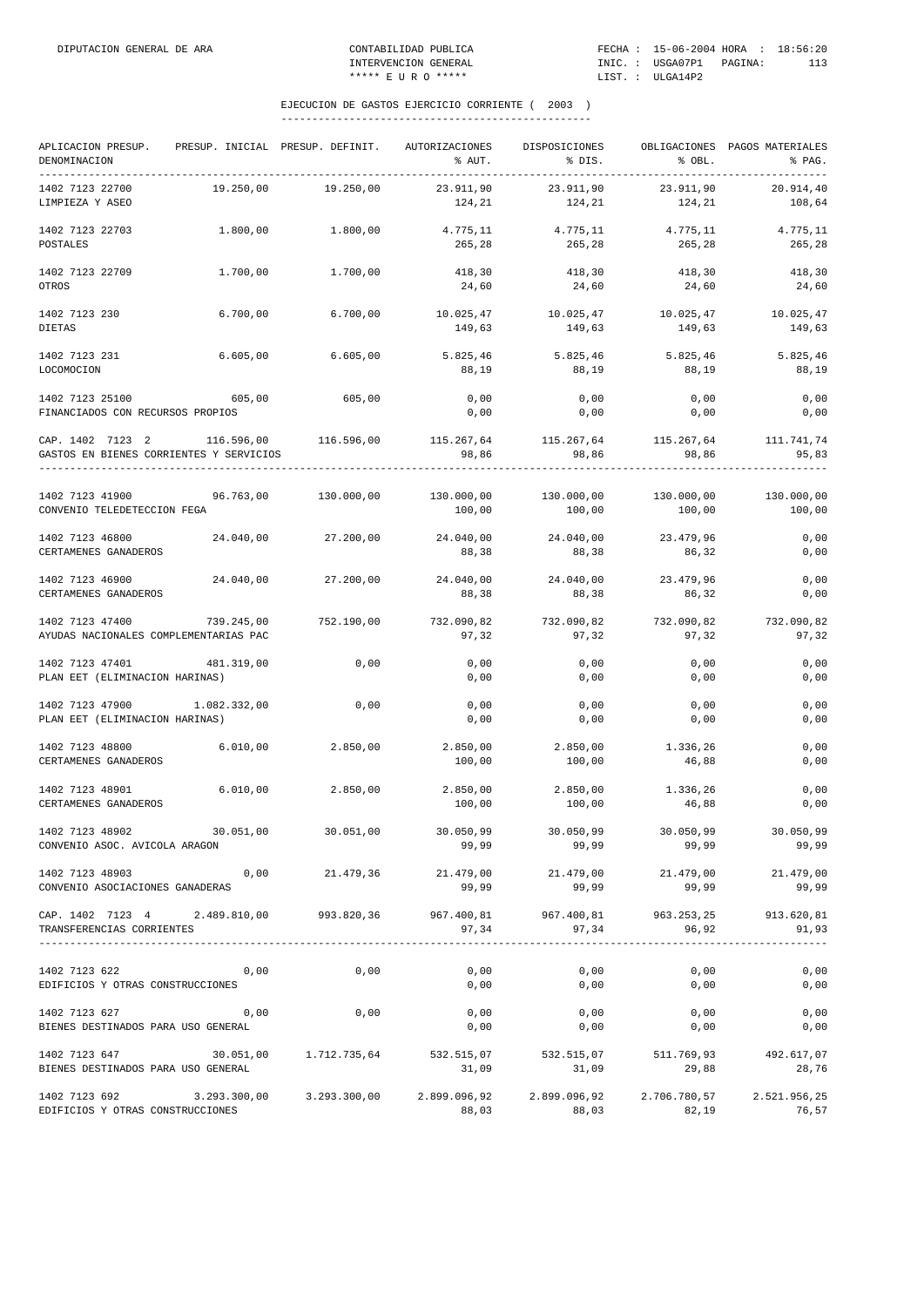| APLICACION PRESUP. PRESUP. INICIAL PRESUP. DEFINIT. AUTORIZACIONES<br>DENOMINACION                          |              |                       | % AUT.                                                                                 | DISPOSICIONES<br>% DIS.                         | % OBL.               | OBLIGACIONES PAGOS MATERIALES<br>% PAG. |
|-------------------------------------------------------------------------------------------------------------|--------------|-----------------------|----------------------------------------------------------------------------------------|-------------------------------------------------|----------------------|-----------------------------------------|
| 1402 7123 695<br>MOBILIARIO Y ENSERES                                                                       | 12.020,00    | 12.020,00             | 11.946,96<br>99,39                                                                     | 11.946,96<br>99,39                              | 11.946,96<br>99,39   | 0,00<br>0,00                            |
| 1402 7123 697<br>BIENES DESTINADOS PARA USO GENERAL                                                         |              |                       | 5.841.837,00 6.869.452,64 6.865.255,13 6.865.255,13 6.865.255,06 6.566.144,21<br>99,93 | 99,93                                           | 99,93                | 95,58                                   |
| 1402 7123 699 156.263,00 156.263,00<br>INMOVILIZADO INMATERIAL                                              |              |                       | 156.263,00  154.240,77  148.321,00  142.385,16<br>100,00                               | 98,70                                           | 94,91                | 91,11                                   |
| CAP. 1402 7123 6 9.333.471,00 12.043.771,28 10.465.077,08 10.463.054,85 10.244.073,52<br>INVERSIONES REALES |              |                       |                                                                                        | 86,89 86,87                                     | 85,05                | 9.723.102,69<br>80,73                   |
| 1402 7123 77402<br>GANADERIA EXTENSIVA - CONCURSOS Y SUBAST                                                 | 0,00         | 200.321,95            | 78.165,76<br>39,02                                                                     | 78.165,76<br>39,02                              | 78.165,76<br>39,02   | 69.841,94<br>34,86                      |
| 1402 7123 77403<br>PROGRAMA APICOLA (COF. MAPA)                                                             |              |                       | $96.162,00$ $117.212,97$ $110.767,25$ $110.767,25$ $110.767,25$<br>94,50               | 94,50                                           | 94,50                | 110.767,25<br>94,50                     |
| 1402 7123 77404<br>PROGRAMAS ABANDONO PRODUCCION LECHERA                                                    | 138.233,00   | 27.031,35             | 24,65                                                                                  | 6.665,92 6.665,92 6.665,92<br>24,65             | 24,65                | 6.665,92<br>24,65                       |
| 1402 7123 77405 74.526,00<br>PROGRAMAS MEJORA CALIDAD LECHERA                                               |              |                       | $128.446,15$ $146.999,87$ $146.999,87$ $146.999,87$ $146.999,87$<br>114,44             | 114,44                                          | 114,44               | 114,44                                  |
| 1402 7123 77406<br>INDEMNIZACION ERRAD. ENF. ANIMALES                                                       | 2.704.554,00 | 2.839.249,88          | 56,33                                                                                  | 1.599.448,23 1.599.448,23 1.599.448,23<br>56,33 | 56,33                | 1.584.681,92<br>55,81                   |
| 1402 7123 77407<br>APOYO A.D.S.                                                                             |              |                       | 360.607,00   1.647.410,61   1.640.017,88   1.640.017,88<br>99,55                       | 99,55                                           | 390.033,64<br>23,67  | 329.049,92<br>19,97                     |
| 1402 7123 77408<br>AYUDA TRANSITORIA FRUTOS SECOS                                                           | 0,00         | 5.048.486,00          | 0,00<br>0,00                                                                           | 0,00<br>0,00                                    | 0,00<br>0,00         | 0,00<br>0,00                            |
| 1402 7123 77801 13.612.924,00<br>PLANES REESTRUCTURACION VIÑEDO                                             |              | 7.201.609,30          | $6.855.323,11$ $6.855.323,11$ $6.855.323,11$ $6.855.323,11$<br>95,19                   | 95,19                                           | 95,19                | 95,19                                   |
| 1402 7123 77803<br>PROGRAMA APICOLA (U.E.)                                                                  |              | 192.324,00 216.901,00 | 94,50                                                                                  | 204.985,26 204.985,26 204.985,26<br>94,50       | 94,50                | 204.985,26<br>94,50                     |
| 1402 7123 77805<br>PROGRAM MEJORA CALIDAD LECHE                                                             |              | 74.526,00 74.526,00   | 74.526,00<br>100,00                                                                    | 74.526,00<br>100,00                             | 74.526,00<br>100,00  | 74.526,00<br>100,00                     |
| 1402 7123 77806<br>MEJORA COMPETITIVIDAD AGRARIA                                                            |              | 462.242,00 462.242,00 | 79,93                                                                                  | 369.488,89 369.488,89 369.488,89<br>79,93       | 79,93                | 369.488,89<br>79,93                     |
| 1402 7123 77807<br>APOYO ADS                                                                                | 691.164,00   | 673.164.00            | 658.099,84<br>97,76                                                                    | 658.099,84<br>97,76                             | 658.099,84<br>97,76  | 658,099,84<br>97,76                     |
| 1402 7123 77900<br>PROGRAMA APICOLA                                                                         |              |                       | 115,18                                                                                 | 115,18                                          | 110.767,25<br>115,18 | 110.767,25<br>115,18                    |
| 1402 7123 77901 1.803.036,00 1.803.036,00<br>PLAN EET SEGURO RECOGIDA CADAVERES ANIMALES                    |              |                       | $1.077.075,66$ $1.077.075,66$ $1.077.075,66$<br>59,73                                  | 59,73                                           | 59,73                | 1.077.075,66<br>59,73                   |
| 1402 7123 77950<br>MEJORA COMPETITIVIDAD AGRARIA                                                            |              | 462.242,00 462.242,00 | 369.488,89<br>79,93                                                                    | 369.488,89<br>79,93                             | 369.488,89<br>79,93  | 369.488,89<br>79,93                     |
| 1402 7123 77951<br>AYUDAS GANADERIA                                                                         |              | 841.417,00 823.417,00 | 751.423,50<br>91,25                                                                    | 751.423,50<br>91,25                             | 692.067,50<br>84,04  | 481.462,80<br>58,47                     |
| 1402 7123 77955<br>INDEMNIZACION SACRIFICIO ANIMALES                                                        | 901.518,00   | 901.518,00            | 975.168,33<br>108,16                                                                   | 975.168,33<br>108,16                            | 975.168,33<br>108,16 | 744.359,50<br>82,56                     |
| 1402 7123 77956 330.555,00 330.555,00<br>APOYO A.D.S.                                                       |              |                       | 329.049,92 329.049,92 329.049,92<br>99,54                                              | 99,54                                           | 99,54                | 329.049,92<br>99,54                     |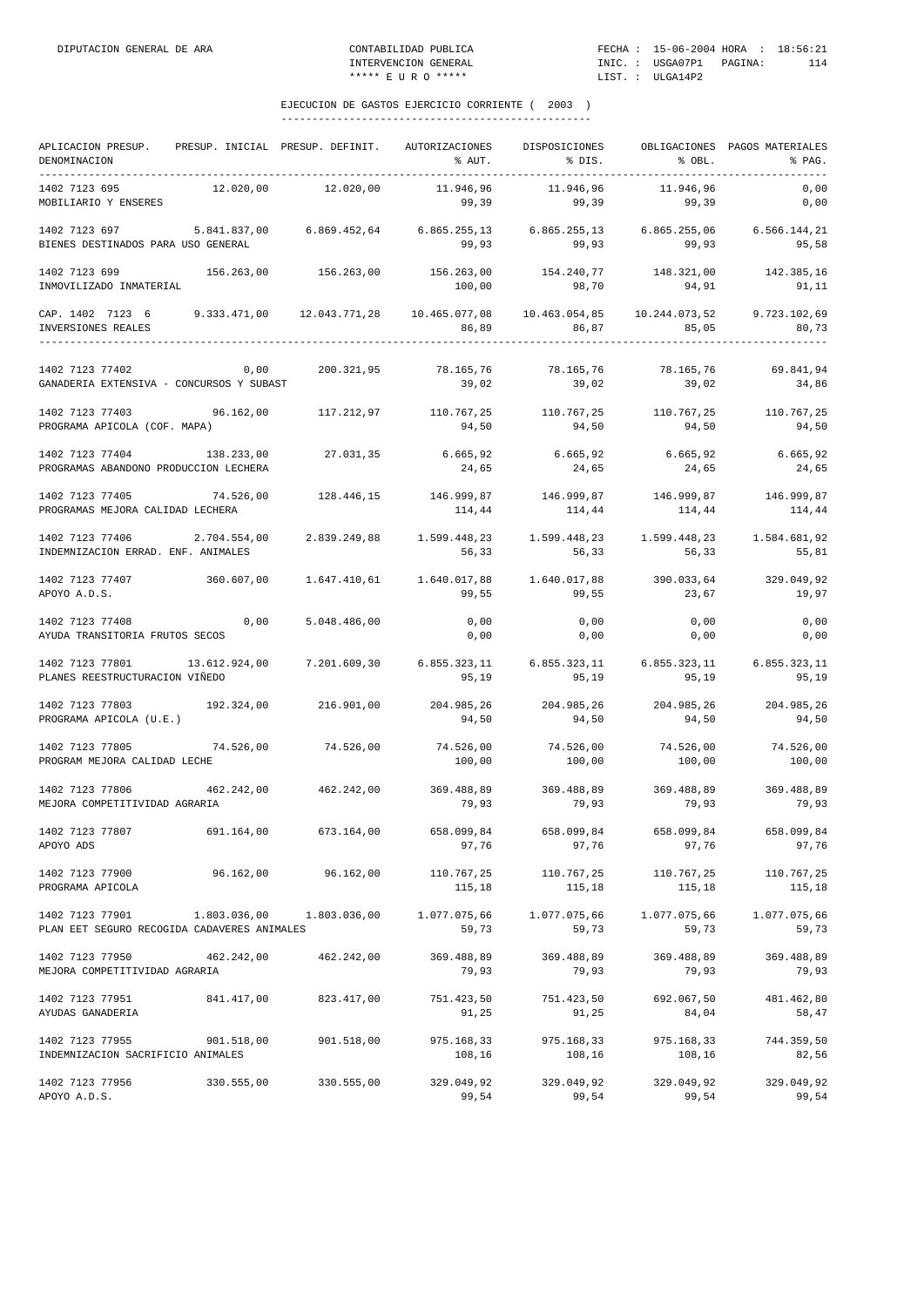| APLICACION PRESUP.<br>DENOMINACION                                                                                              |            | PRESUP. INICIAL PRESUP. DEFINIT. | AUTORIZACIONES<br>% AUT.                                  | DISPOSICIONES<br>8 DIS.                                  | % OBL.                 | OBLIGACIONES PAGOS MATERIALES<br>% PAG. |
|---------------------------------------------------------------------------------------------------------------------------------|------------|----------------------------------|-----------------------------------------------------------|----------------------------------------------------------|------------------------|-----------------------------------------|
| CAP. 1402 7123 7 22.842.192,00 23.053.531,21<br>TRANSFERENCIAS DE CAPITAL                                                       |            |                                  | 15.357.461,56                                             | 15.357.461,56<br>66,61<br>66,61                          | 14.048.121,32<br>60,93 | 13.522.633,94<br>58,65                  |
| PROGRAMA 1402 7123 45.514.310,63 49.777.023,34 40.426.089,73 40.424.067,50 38.636.224,63<br>PRODUCCION AGRARIA Y GESTION AYUDAS |            |                                  | 81,21                                                     | 81,21                                                    | 77,61                  | 37.318.783,58<br>74,97                  |
| 1403 7121 12000<br><b>SUELDOS</b>                                                                                               | 653.723,84 | 734.620,80                       | 732.346,24<br>99,69                                       | 732.346,24<br>99,69                                      | 717.624,68<br>97,68    | 717.624,68<br>97,68                     |
| 1403 7121 12005<br>TRIENIOS                                                                                                     | 142.212,00 | 158.634,20                       | 161.778,70<br>101,98                                      | 161.778,70<br>101,98                                     | 121.276,17<br>76,45    | 121.276,17<br>76,45                     |
| 1403 7121 12006<br>OTRAS RETRIBUCIONES BASICAS                                                                                  | 0,00       | 10.794,53                        | $11.345,54$ $11.345,54$ $11.345,54$ $11.345,54$<br>105,10 | 105,10                                                   | 105,10                 | 105,10                                  |
| 1403 7121 12100<br>COMPLEMENTO DE DESTINO                                                                                       |            | 317.485,96 351.499,43            | 350.948,39<br>99,84                                       | 350.948,39<br>99,84                                      | 336.900,20<br>95,84    | 336.900,20<br>95,84                     |
| 1403 7121 12101<br>COMPLEMENTO ESPECIFICO                                                                                       | 441.034,88 | 505.165,26                       | 500.657,31<br>99,10                                       | 500.657,31<br>99,10                                      | 487.656,89<br>96,53    | 487.656,89<br>96,53                     |
| 1403 7121 13000<br>SALARIO BASE                                                                                                 | 12.005,16  | 13.536,10                        | 13.536,10<br>100,00                                       | 13.536,10<br>100,00                                      | 12.661,40<br>93,53     | 12.661,40<br>93,53                      |
| 1403 7121 13001<br>ANTIGUEDAD                                                                                                   | 1.011,36   | 2.565,82                         | 2.565,82<br>100,00                                        | 2.565,82<br>100,00                                       | 94,47                  | 2.423,94 2.423,94<br>94,47              |
| 1403 7121 13002<br>PAGAS EXTRAS                                                                                                 | 2.169,42   | 2.900,03                         | 2.900,03<br>100,00                                        | 2.900,03<br>100,00                                       | 2.662,14<br>91,79      | 2.662,14<br>91,79                       |
| 1403 7121 13003<br>OTRAS REMUNERACIONES                                                                                         | 2.678,48   | 1.111,14                         | 1.111,14<br>100,00                                        | 1.111,14<br>100,00                                       | 555,48<br>49,99        | 555,48<br>49,99                         |
| 1403 7121 15100<br>PERSONAL FUNCIONARIO                                                                                         | 2.000,00   | 2.000,00                         | 2.000,00<br>100,00                                        | 2.000,00<br>100,00                                       | 0,00<br>0,00           | 0,00<br>0,00                            |
| 1403 7121 16000<br>SEGURIDAD SOCIAL                                                                                             | 239.195,50 | 277.041,34                       | 277.041,34 277.041,34 249.683,13 227.626,84<br>100,00     | 100,00                                                   | 90,12                  | 82,16                                   |
| CAP. 1403 7121 1<br>GASTOS DE PERSONAL                                                                                          |            | 1.813.516,60 2.059.868,65        | 99,82                                                     | $2.056.230, 61$ $2.056.230, 61$ $1.942.789, 57$<br>99,82 | 94,31                  | 1.920.733,28<br>93,24                   |
| 1403 7121 202<br>EDIFICIOS Y OTRAS CONSTRUCCIONES                                                                               | 18.000,00  | 168.000,00                       | 154.886,02<br>92, 19                                      | 151.797,88<br>90, 35                                     | 151.797,88             | 134.368,50<br>90,35 79,98               |
| 1403 7121 215<br>MOBILIARIO Y ENSERES                                                                                           | 2.400,00   | 2.400,00                         | 2.579,64<br>107,48                                        | 2.579,64<br>107,48                                       | 2.579,64<br>107,48     | 2.518,30<br>104,92                      |
| 1403 7121 216<br>EQUIPOS PARA PROCESOS DE INFORMACION                                                                           | 3.000,00   | 3.000,00                         | 0,00<br>0,00                                              | 0,00<br>0,00                                             | 0,00<br>0,00           | 0,00<br>0,00                            |
| 1403 7121 22000<br>ORDINARIO NO INVENTARIABLE                                                                                   | 4.500,00   | 4.500,00                         | 347,35<br>7,71                                            | 347,35<br>7,71                                           | 347,35<br>7,71         | 347,35<br>7,71                          |
| 1403 7121 22001<br>MOBILIARIO Y ENSERES                                                                                         | 12.000,00  | 2,000,00                         | 13.742,79<br>687,13                                       | 13.742,79<br>687,13                                      | 13.742,79<br>687,13    | 13.742,79<br>687,13                     |
| 1403 7121 22002<br>PRENSA, REVISTAS Y PUBLICACIONES PERIODICAS                                                                  | 1.800,00   | 1.800,00                         | 2.229,48<br>123,86                                        | 2.229,48<br>123,86                                       | 2.229,48<br>123,86     | 2.229,48<br>123,86                      |
| 1403 7121 22003<br>LIBROS Y OTRAS PUBLICACIONES                                                                                 | 1.500,00   | 1.500,00                         | 3.703,40<br>246,89                                        | 3.703, 40<br>246,89                                      | 36,40<br>2,42          | 36,40<br>2,42                           |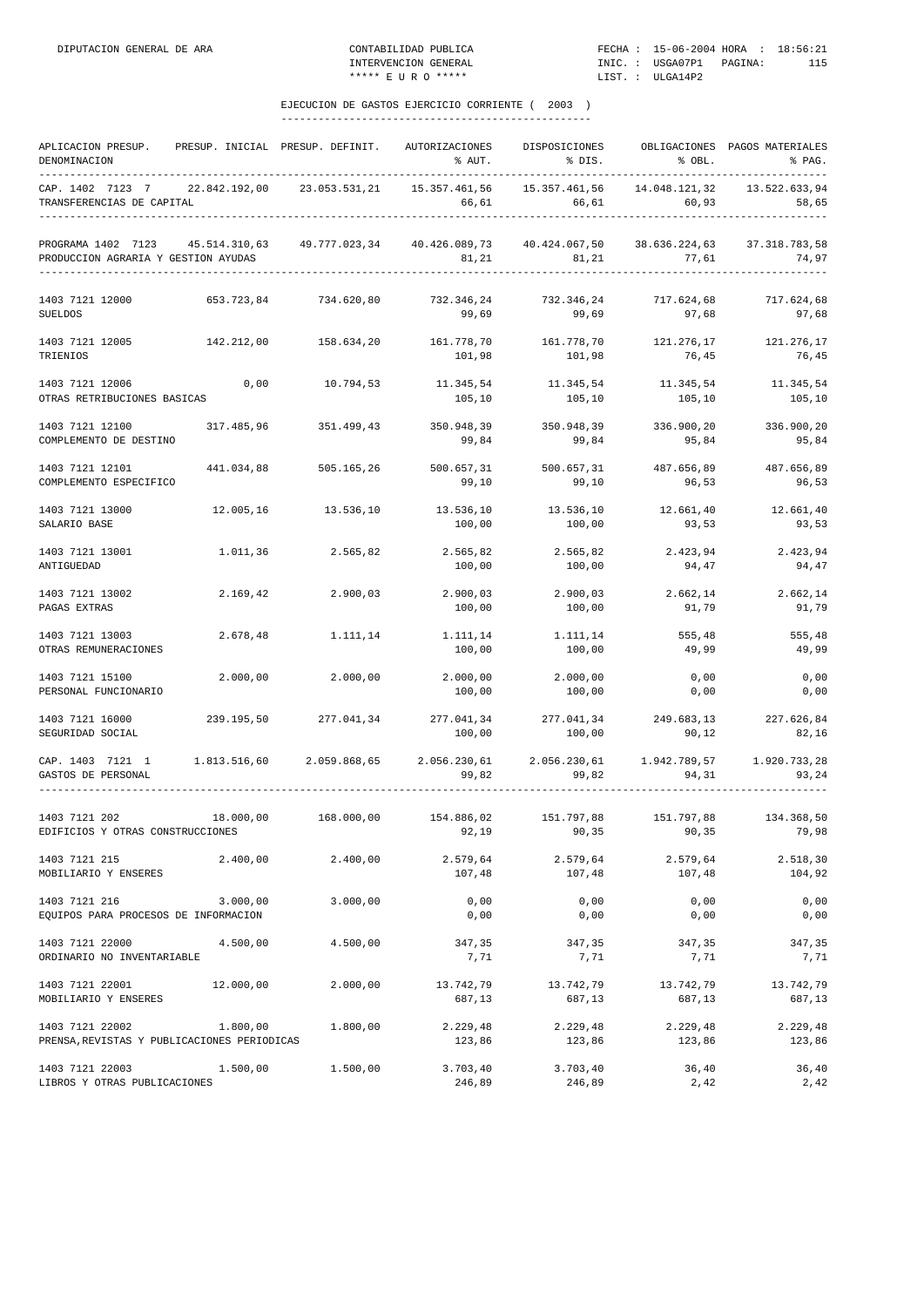| APLICACION PRESUP.<br>DENOMINACION                                                                             | PRESUP. INICIAL PRESUP. DEFINIT. |                           | AUTORIZACIONES<br>% AUT.                                 | DISPOSICIONES<br>% DIS. | % OBL.              | OBLIGACIONES PAGOS MATERIALES<br>% PAG. |
|----------------------------------------------------------------------------------------------------------------|----------------------------------|---------------------------|----------------------------------------------------------|-------------------------|---------------------|-----------------------------------------|
| 1403 7121 22100<br>ENERGIA ELECTRICA                                                                           | 8.500,00                         | 8.500,00                  | 4.200,00<br>49,41                                        | 4.200,00<br>49,41       | 4.200,00<br>49,41   | 3.745,54<br>44,06                       |
| 1403 7121 22103<br>COMBUSTIBLES                                                                                | 2.400,00                         | 2.400,00                  | 7.237,63<br>301,56                                       | 7.237,63<br>301,56      | 7.237,63<br>301,56  | 0,00<br>0,00                            |
| 1403 7121 22109<br>OTROS SUMINISTROS                                                                           | 9.800,00                         | 9.800,00                  | 24.719,00<br>252,23                                      | 24.719,00<br>252,23     | 24.719,00<br>252,23 | 23.373,40<br>238,50                     |
| 1403 7121 22200<br>TELEFONICAS                                                                                 | 6.000,00                         | 6.000,00                  | 2.000,00<br>33,33                                        | 2.000,00<br>33,33       | 2.000,00<br>33,33   | 352,19<br>5,86                          |
| 1403 7121 22201<br>POSTALES                                                                                    | 100,00                           | 100,00                    | 135,00<br>135,00                                         | 135,00<br>135,00        | 135,00<br>135,00    | 135,00<br>135,00                        |
| 1403 7121 223<br>TRANSPORTE                                                                                    | 1.500,00                         | 1.500,00                  | 204,41<br>13,62                                          | 204,41<br>13,62         | 204,41<br>13,62     | 204,41<br>13,62                         |
| 1403 7121 22601<br>ATENCIONES PROTOCOLARIAS Y REPRESENTATIVAS                                                  | 2.000,00                         | 2.000,00                  | 1.979,25<br>98,96                                        | 1.979,25<br>98,96       | 1.979,25<br>98,96   | 1.655,85<br>82,79                       |
| 1403 7121 22602<br>GASTOS DE DIVULGACION Y PROMOCION(CULT., COMERC.Y CIENTI                                    | 1.324.365,00                     | 824.993,24                | 733.114,68<br>88,86                                      | 733.114,68<br>88,86     | 733.114,68<br>88,86 | 715.241,39<br>86,69                     |
| 1403 7121 22605<br>REUNIONES Y CONFERENCIAS                                                                    | 4.500,00                         | 11.500,00                 | 8.147,61<br>70,84                                        | 8.147,61<br>70,84       | 8.147,61<br>70,84   | 8.147,61<br>70,84                       |
| 1403 7121 22700<br>LIMPIEZA Y ASEO                                                                             | 3.000,00                         | 3.000,00                  | 1.400,00<br>46,66                                        | 1.400,00<br>46,66       | 1.400,00<br>46,66   | 1.400,00<br>46,66                       |
| 1403 7121 22703<br>POSTALES                                                                                    | 100,00                           | 100,00                    | 0,00<br>0,00                                             | 0,00<br>0,00            | 0,00<br>0,00        | 0,00<br>0,00                            |
| 1403 7121 22709<br>OTROS                                                                                       | 30.000,00                        | 10.000,00                 | 1.917,13<br>19,17                                        | 1.917,13<br>19,17       | 1.917,13<br>19,17   | 1.917,13<br>19,17                       |
| 1403 7121 230<br>DIETAS                                                                                        | 10.600,00                        | 10.600,00                 | 12.009,79<br>113,29                                      | 12.009,79<br>113,29     | 12.009,79<br>113,29 | 10.145,75<br>95,71                      |
| 1403 7121 231<br>LOCOMOCION                                                                                    | 3.600,00                         | 3.600,00                  | 6.160,09<br>171,11                                       | 6.160,09<br>171,11      | 6.160,09<br>171,11  | 4.336,81<br>120,46                      |
| CAP. 1403 7121 2<br>GASTOS EN BIENES CORRIENTES Y SERVICIOS                                                    |                                  | 1.449.665,00 1.077.293,24 | 980.713,27<br>91,03                                      | 977.625,13<br>90,74     | 973.958,13<br>90,40 | 923.897,90<br>85,76                     |
| 1403 7121 47902<br>FOMENTO A LA COMERCIALIZACION                                                               | 57.096,00                        | 57.096,00                 | 79.608,95<br>139,42                                      | 79.608,95<br>139,42     | 79.608,95<br>139,42 | 79.608,95<br>139,42                     |
| 1403 7121 47903<br>REESTRUCTURACION ASOCIATIVA                                                                 | 150.253,00 150.253,00            |                           | 126.307,47<br>84,06                                      | 126.307,47<br>84,06     | 84,06               | 126.307,47 125.696,47<br>83,65          |
| 1403 7121 47904 60.100,00 60.100,00<br>ANALISIS TRATABILIDAD DEL MAIZ NO TRANSGENICO                           |                                  |                           | $59.405,00$ $59.405,00$ $59.405,00$ $59.405,00$<br>98,84 | 98,84                   | 98,84               | 98,84                                   |
| 1403 7121 48800<br>FOMENTO CALIDAD                                                                             |                                  | 390.658,00 390.658,00     | 390.658,00<br>100,00                                     | 390.658,00<br>100,00    | 383.813,45<br>98,24 | 383.813,45<br>98,24                     |
| 1403 7121 48900<br>FOMENTO CALIDAD                                                                             |                                  | 390.658,00 390.658,00     | 390.658,00 390.658,00<br>100,00                          | 100,00                  | 98,24               | 383.813,47 383.813,47<br>98,24          |
| CAP. 1403 7121 4 1.048.765,00 1.048.765,00 1.046.637,42 1.046.637,42 1.032.948,34<br>TRANSFERENCIAS CORRIENTES | ________________________         |                           | 99,79                                                    | 99,79                   | 98,49               | 1.032.337,34<br>98,43                   |
| 1403 7121 689<br>INMOVILIZADO INMATERIAL                                                                       |                                  | 30.051,00 30.051,00       | 4.738,98<br>15,76                                        | 4.738,98<br>15,76       | 4.738,98<br>15,76   | 4.738,98<br>15,76                       |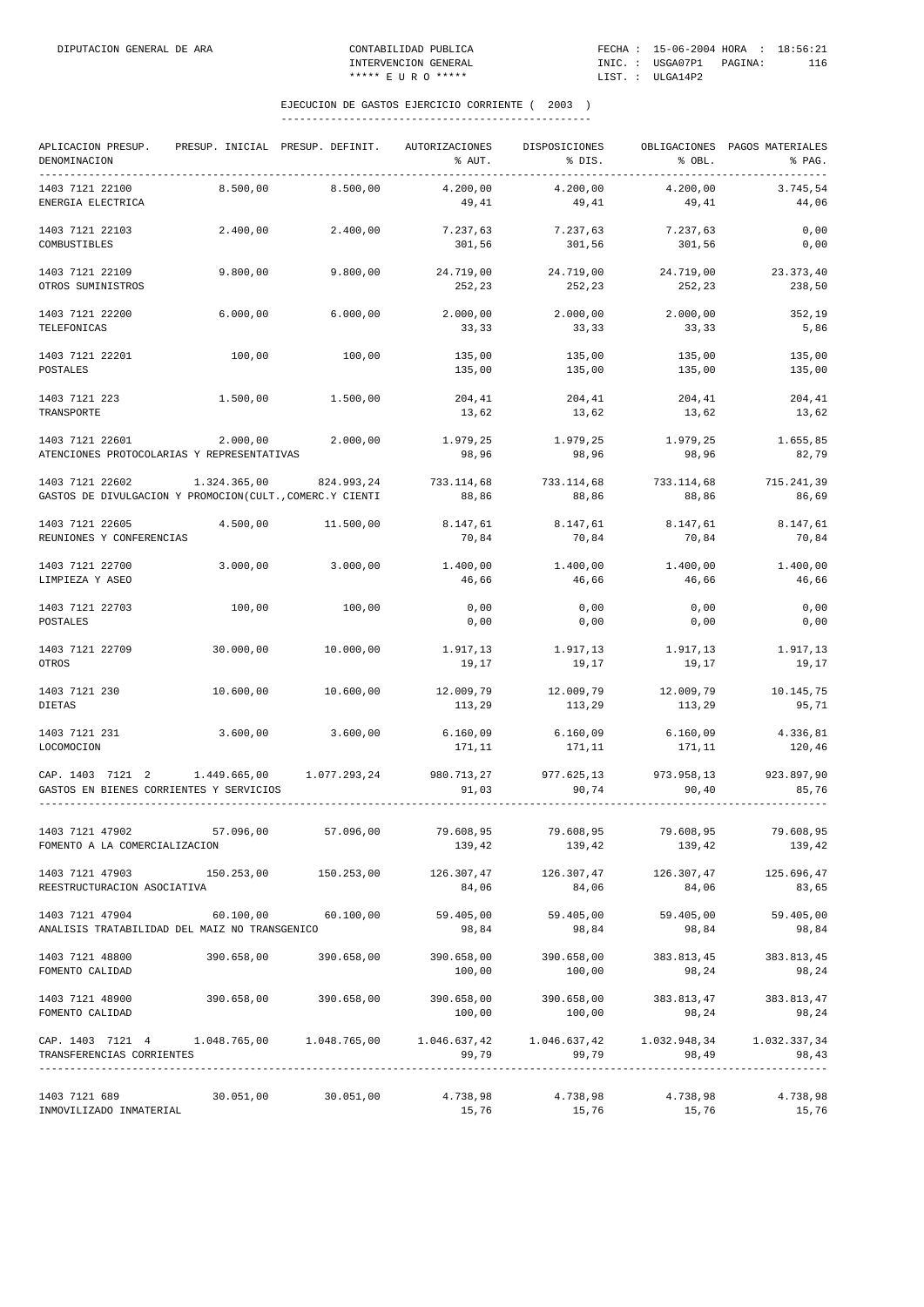| APLICACION PRESUP.<br>DENOMINACION                     |              | PRESUP. INICIAL PRESUP. DEFINIT. AUTORIZACIONES                                     | % AUT.                 | DISPOSICIONES<br>% DIS.            | % OBL.                | OBLIGACIONES PAGOS MATERIALES<br>% PAG. |
|--------------------------------------------------------|--------------|-------------------------------------------------------------------------------------|------------------------|------------------------------------|-----------------------|-----------------------------------------|
| 1403 7121 692<br>EDIFICIOS Y OTRAS CONSTRUCCIONES      | 90.152,00    | 33.000,00                                                                           | 27.240.93<br>82,54     | 27.240,93<br>82,54                 | 27.240,93<br>82,54    | 18.910.85<br>57,30                      |
| 1403 7121 693<br>MAQUINARIA, INSTALACIONES Y UTILLAJE  | 0,00         | 0,00                                                                                | 0,00<br>0,00           | 0,00<br>0,00                       | 0,00<br>0,00          | 0,00<br>0,00                            |
| 1403 7121 695<br>MOBILIARIO Y ENSERES                  | 36.061,00    | 87.061,00                                                                           | 86.999,58<br>99,92     | 85.301,98<br>97,97                 | 85.301,98<br>97,97    | 80.063,42<br>91,96                      |
| 1403 7121 696<br>EQUIPOS PARA PROCESOS DE INFORMACION  | 0,00         | 44.152,00                                                                           | 43.521,78<br>98,57     | 43.521,78<br>98,57                 | 43.521,78<br>98,57    | 33.607,43<br>76,11                      |
| 1403 7121 699<br>INMOVILIZADO INMATERIAL               | 81.739,00    | 43.739,00                                                                           | 40.866,07<br>93,43     | 40.866,07<br>93,43                 | 40.866,05<br>93,43    | 35.106,07<br>80,26                      |
| CAP. 1403 7121 6<br>INVERSIONES REALES                 |              | 238.003,00 238.003,00                                                               | 85,44                  | 203.367,34 201.669,74<br>84,73     | 201.669,72<br>84,73   | 172.426,75<br>72,44                     |
| 1403 7121 77253<br>APOYO INDUSTRIA AGROALIMENTARIA     | 0,00         | 0,00                                                                                | 0,00<br>0,00           | 0,00<br>0,00                       | 0,00<br>0,00          | 0,00<br>0,00                            |
| 1403 7121 77254<br>FOMENTO PRODUCCION DE CALIDAD       | 0,00         | 0,00                                                                                | 0,00<br>0,00           | 0,00<br>0,00                       | 0,00<br>0,00          | 0,00<br>0,00                            |
| 1403 7121 77264<br>APOYO INDUSTRIAS AGROALIMENTARIAS   | 0,00         | 0,00                                                                                | 0,00<br>0,00           | 0,00<br>0,00                       | 0,00<br>0,00          | 0,00<br>0,00                            |
| 1403 7121 77401<br>FINANCIACION PROGRAMA IFOP          | 156.263,00   | 156.263,00                                                                          | 105.760,42<br>67,68    | 105.760,42<br>67,68                | 105.760,42<br>67,68   | 105.760,42<br>67,68                     |
| 1403 7121 77402<br>AGRUPACIONES PRODUCTOS AGRARIOS     |              |                                                                                     | 73,53                  | 1.325.829,73 1.325.829,73<br>73,53 | 1.325.829,73<br>73,53 | 1.325.829,73<br>73,53                   |
| 1403 7121 77403<br>ADQUISICION MAQUINARIA EN COMUN     | 420.708,00   | 914.216,35                                                                          | 37,10                  | 339.258,45 339.258,45<br>37,10     | 339.258,45<br>37,10   | 339.258,45<br>37,10                     |
| 1403 7121 77404<br>APOYO INDUSTRIAS AGROALIMENTARIAS   | 2.950.969,00 | 2.950.969,00                                                                        | 2.941.761,36<br>99,68  | 2.941.761,36<br>99,68              | 2.941.761,36<br>99,68 | 2.871.326,76<br>97,30                   |
| 1403 7121 77407<br>PROGRAMA CALIDAD CARNE              | 270.455,00   | 270.455,00                                                                          | 265.265,05<br>98,08    | 265.265,05<br>98,08                | 232.191,01<br>85,85   | 232.191,01<br>85,85                     |
| 1403 7121 77801<br>FONDOS PROGRAMA IFOP                |              | 913.538,00 913.538,00                                                               | 69,46                  | 634.562,48 634.562,48<br>69,46     | 634.562,48<br>69,46   | 634.562,48<br>69,46                     |
| 1403 7121 77804<br>APOYO INDUSTRIAS AGROALIMENTARIAS   |              | 16.227.327,00 16.227.327,00 13.229.961,86 13.229.961,86 13.229.961,86 11.888.786,16 | 81,52                  | 81,52                              | 81,52                 | 73,26                                   |
| 1403 7121 77805<br>FINANCIACION ASOCIACIONISMO AGRARIO | 991.670,00   | 991.670,00                                                                          | 720.325,32<br>72,63    | 720.325,32<br>72,63                | 720.325,32<br>72,63   | 720.325,32<br>72,63                     |
| 1403 7121 77951<br>REESTRUCTURACION ASOCIATIVA         | 570.962,00   | 570.962,00                                                                          | 391.310,11<br>68,53    | 391.310,11<br>68,53                | 391.310,11<br>68,53   | 391.310,11<br>68,53                     |
| 1403 7121 77952<br>FOMENTO COMERCIALIZACION            | 570.961,00   | 570.961,00                                                                          | 1.061.015,67<br>185,82 | 1.061.015,67<br>185,82             | 948.432,14<br>166,11  | 800.066,45<br>140,12                    |
| 1403 7121 77953<br>FOMENTO RELACIONES CONTRACTUALES    | 510.860,00   | 510.860,00                                                                          | 273.190,19<br>53,47    | 273.190,19<br>53,47                | 243.397,80<br>47,64   | 204.197,84<br>39,97                     |
| 1403 7121 77964<br>APOYO INDUSTRIAS AGROALIMENTARIAS   | 4.261.378,00 | 4.261.378,00                                                                        | 3.987.273,01<br>93,56  | 3.987.273,01<br>93,56              | 3.987.273,01<br>93,56 | 3.261.621,21<br>76,53                   |
| 1403 7121 77974<br>APOYO INDUSTRIAS PESQUERAS. IFOP    | 156.263,00   | 156.263,00                                                                          | 105.760,42<br>67,68    | 105.760,42<br>67,68                | 105.760,42<br>67,68   | 105.760,42<br>67,68                     |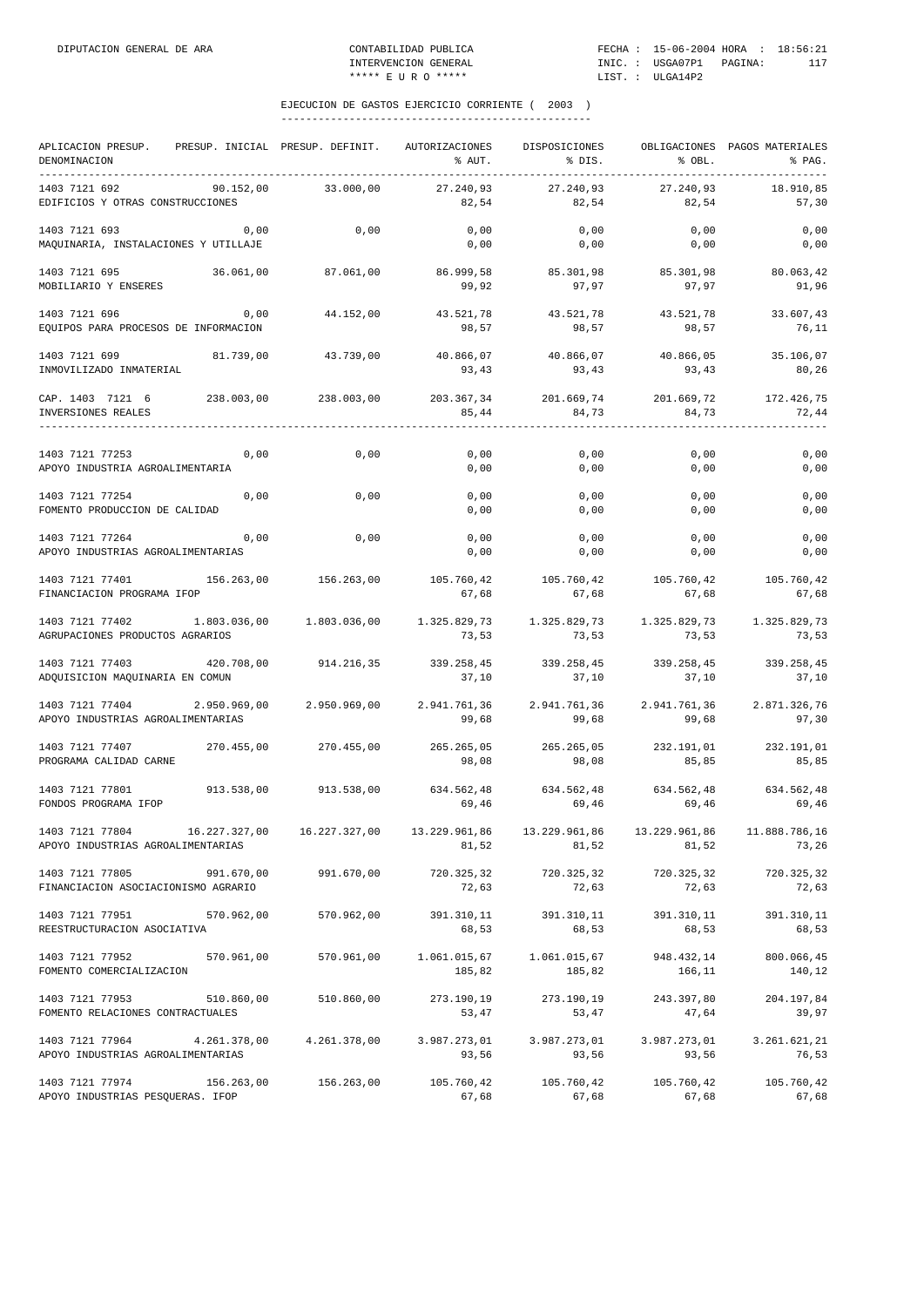DIPUTACION GENERAL DE ARA

| CONTABILIDAD PUBLICA | FECHA: 15-06-2004 HORA : 18:56:21 |  |     |
|----------------------|-----------------------------------|--|-----|
| INTERVENCION GENERAL | INIC.: USGA07P1 PAGINA:           |  | 118 |
| ***** E II R O ***** | LIST. : ULGA14P2                  |  |     |

| APLICACION PRESUP.<br>DENOMINACION                                                                                                                                                                                                                                                                                                                                         |            | PRESUP. INICIAL PRESUP. DEFINIT. AUTORIZACIONES | % AUT.                                                                                             | DISPOSICIONES<br>$$DIS.$ $$OBL.$                                                   |                      | OBLIGACIONES PAGOS MATERIALES<br>% PAG. |
|----------------------------------------------------------------------------------------------------------------------------------------------------------------------------------------------------------------------------------------------------------------------------------------------------------------------------------------------------------------------------|------------|-------------------------------------------------|----------------------------------------------------------------------------------------------------|------------------------------------------------------------------------------------|----------------------|-----------------------------------------|
| CAP. 1403 7121 7 29.804.390,00 30.297.898,35<br>TRANSFERENCIAS DE CAPITAL                                                                                                                                                                                                                                                                                                  |            |                                                 |                                                                                                    | 25.381.274,07 25.381.274,07 25.205.824,11 22.880.996,36<br>83,77 83,77 83,19 75,52 |                      |                                         |
| PROGRAMA 1403 7121 34.354.339,60 34.721.828,24 29.668.222,71 29.663.436,97 29.357.189,87 26.930.391,63<br>DESARROLLO AGROALIMENTARIO Y FOMENTO ASOCIATIVO                                                                                                                                                                                                                  |            |                                                 |                                                                                                    | 85,44 85,43 84,54 77,56                                                            | __________________   |                                         |
| 1404 5421 12000<br>SUELDOS                                                                                                                                                                                                                                                                                                                                                 |            |                                                 | $1.038.375.52$ $1.059.482.69$ $1.060.402.60$ $1.060.402.60$ $1.060.402.60$<br>100,08               | 100,08                                                                             | 100,08               | 1.060.402,60<br>100,08                  |
| $1404 \quad 5421 \quad 12005 \qquad \qquad 258.176 \quad 66 \qquad \qquad 262.488 \quad 95 \qquad \qquad 241.495 \quad 70 \qquad \qquad 241.495 \quad 70 \qquad \qquad 200.463 \quad 10 \qquad \qquad 200.463 \quad 10 \qquad \qquad 200.463 \quad 10 \qquad \qquad 200.464 \quad 200.465 \quad 100 \qquad \qquad 200.465 \quad 200.465 \quad 200.465 \quad 2$<br>TRIENIOS |            |                                                 | 92,00                                                                                              | 92,00                                                                              | 76,37                | 76,37                                   |
| 1404 5421 12006<br>OTRAS RETRIBUCIONES BASICAS                                                                                                                                                                                                                                                                                                                             |            |                                                 | $0\,,00$ $16\,.092\,,29$ $16\,.092\,,29$ $16\,.092\,,29$ $15\,.434\,,54$ $15\,.434\,,54$<br>100,00 | 100,00                                                                             | 95,91                | 95,91                                   |
| 1404 5421 12100 473.302,40 482.970,28<br>COMPLEMENTO DE DESTINO                                                                                                                                                                                                                                                                                                            |            |                                                 | 477.381,16<br>98,84                                                                                | 477.381,16<br>98,84                                                                | 468.148,75<br>96, 93 | 468.148,75<br>96,93                     |
| 1404 5421 12101<br>COMPLEMENTO ESPECIFICO                                                                                                                                                                                                                                                                                                                                  |            | 636.176,36 674.205,76                           | 668.891,08<br>99,21                                                                                | 668.891,08 653.742,93<br>99,21                                                     | 96,96                | 653.742,93<br>96,96                     |
| 1404 5421 12109<br>OTRAS                                                                                                                                                                                                                                                                                                                                                   |            |                                                 | $10.934,76$ $11.153,46$ $11.153,46$ $11.153,46$ $10.878,00$<br>100,00                              | 100,00                                                                             | 97,53                | 10.878,00<br>97,53                      |
| 1404 5421 13000<br>SALARIO BASE                                                                                                                                                                                                                                                                                                                                            |            |                                                 | 754.819,20 816.264,86 816.264,86 816.264,86 762.303,42<br>100,00                                   | 100,00                                                                             | 93,38                | 762.303,42<br>93,38                     |
| 1404 5421 13001<br>ANTIGUEDAD                                                                                                                                                                                                                                                                                                                                              |            | 88.241,16 95.639,51                             | 95.988,95<br>100,36                                                                                | 95.988,95<br>100,36                                                                | 90.506,83<br>94,63   | 90.506,83<br>94,63                      |
| 1404 5421 13002<br>PAGAS EXTRAS                                                                                                                                                                                                                                                                                                                                            | 140.510,06 |                                                 | $154.075,77$ $154.869,32$ $154.869,32$ $141.242,74$<br>100,51                                      | 100,51                                                                             | 91,67                | 141.242,74<br>91,67                     |
| 1404 5421 13003<br>OTRAS REMUNERACIONES                                                                                                                                                                                                                                                                                                                                    |            |                                                 | $66.731,36$ $70.287,26$ $69.144,27$ $69.144,27$ $60.699,82$<br>98,37                               | 98,37                                                                              | 86,35                | 60.699,82<br>86,35                      |
| 1404 5421 13100<br>SALARIO BASE                                                                                                                                                                                                                                                                                                                                            | 2.500,00   | 2.592,50                                        | 2.592,50 2.592,50<br>100,00                                                                        | 100,00                                                                             | 0,00<br>0,00         | 0,00<br>0,00                            |
| 1404 5421 13101<br>OTRAS REMUNERACIONES                                                                                                                                                                                                                                                                                                                                    | 500,00     | 518,50                                          | 518,50                                                                                             | 518,50<br>100,00 100,00                                                            | 0,00<br>0,00         | 0,00<br>0,00                            |
| 1404 5421 15100<br>PERSONAL FUNCIONARIO                                                                                                                                                                                                                                                                                                                                    | 2.000,00   | 2.000,00                                        | $2.000,00$ $2.000,00$<br>100,00                                                                    | 100,00                                                                             | 0,00<br>0,00         | 0,00<br>0,00                            |
| 1404 5421 16000<br>SEGURIDAD SOCIAL                                                                                                                                                                                                                                                                                                                                        |            | 915.641,60 948.358,49                           | 940.324,80<br>99,15                                                                                | 940.324,80<br>99,15                                                                | 871.040,81<br>91,84  | 794.829,59<br>83,81                     |
| 1404 5421 16101<br>ECONOMATOS Y COMEDORES                                                                                                                                                                                                                                                                                                                                  | 70.000,00  | 70.000,00                                       | 88,68                                                                                              | 62.077,60 62.077,60<br>88,68                                                       | 62.074,80<br>88,67   | 51.496,80<br>73,56                      |
| CAP. 1404 5421 1 4.457.909,08 4.666.130,32 4.619.197,09 4.619.197,09<br>GASTOS DE PERSONAL                                                                                                                                                                                                                                                                                 |            |                                                 | 98,99<br>-------------                                                                             | 98,99<br>______________                                                            | 94,23                | 4.396.938,34 4.310.149,12<br>92,37      |
| 1404 5421 202<br>EDIFICIOS Y OTRAS CONSTRUCCIONES                                                                                                                                                                                                                                                                                                                          | 60,00      | 60,00                                           | 758,81                                                                                             | 758,81<br>$1.264,68$ $1.264,68$                                                    | 758,81<br>1.264,68   | 758,81<br>1.264,68                      |
| 1404 5421 203<br>MAQUINARIA, INSTALACION Y UTILLAJE                                                                                                                                                                                                                                                                                                                        | 601,00     | 601,00                                          | 0,00<br>0,00                                                                                       | 0,00<br>0,00                                                                       | 0,00<br>0,00         | 0,00<br>0,00                            |
| 1404 5421 212<br>EDIFICIOS Y OTRAS CONSTRUCCIONES                                                                                                                                                                                                                                                                                                                          | 7.513,00   | 7.513,00                                        | 16.291,45<br>216,84                                                                                | 16.291,45<br>216,84                                                                | 16.291,45<br>216,84  | 16.291,45<br>216,84                     |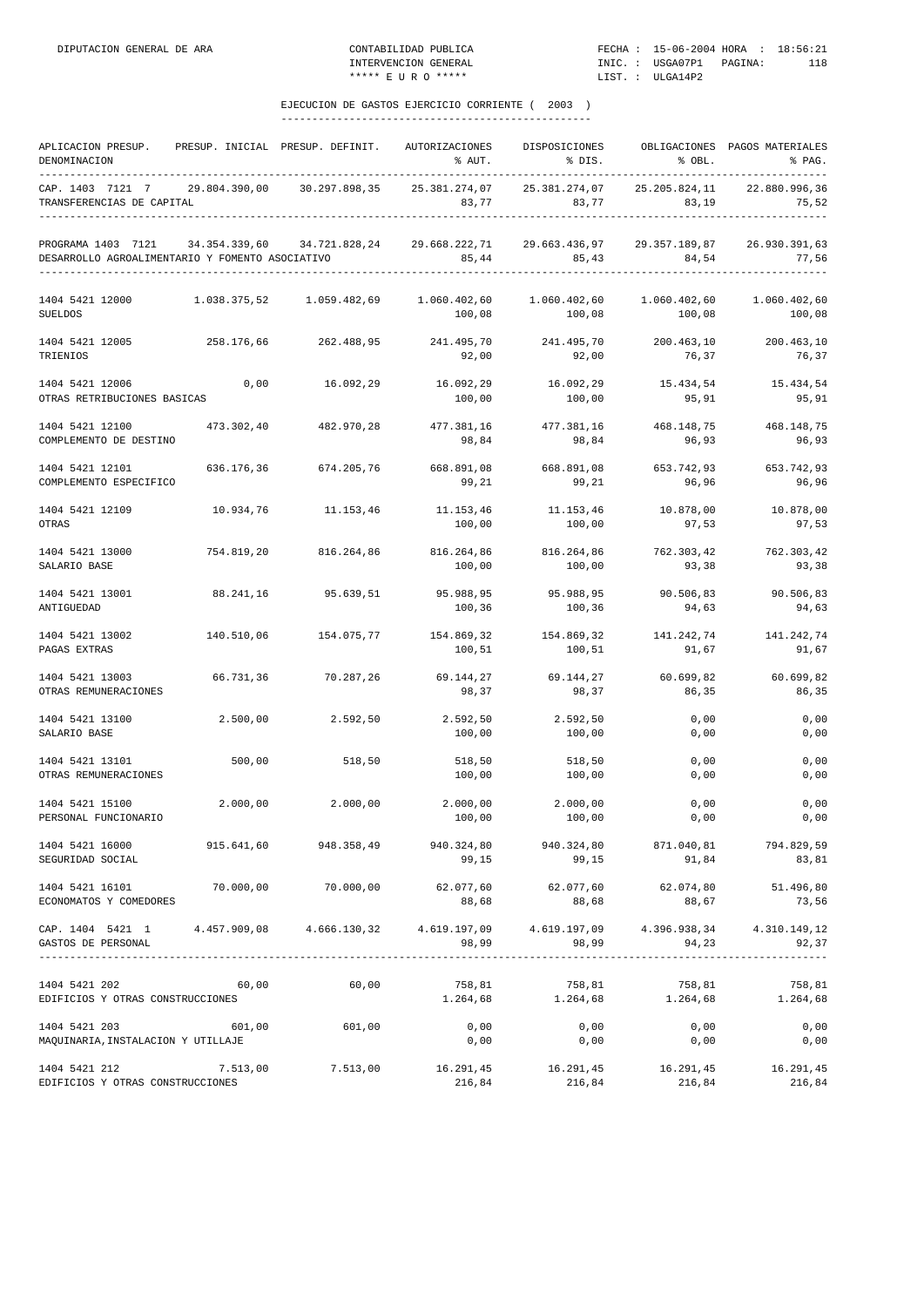| APLICACION PRESUP.<br>DENOMINACION                             |           | PRESUP. INICIAL PRESUP. DEFINIT. | AUTORIZACIONES<br>% AUT. | DISPOSICIONES<br>% DIS. | % OBL.              | OBLIGACIONES PAGOS MATERIALES<br>% PAG. |
|----------------------------------------------------------------|-----------|----------------------------------|--------------------------|-------------------------|---------------------|-----------------------------------------|
| 1404 5421 213<br>MAQUINARIA, INSTALACION Y UTILLAJE            | 12.621.00 | 12.621,00                        | 3.875.77<br>30,70        | 3.875,77<br>30,70       | 3.875,77<br>30,70   | 3.875,77<br>30,70                       |
| 1404 5421 214<br>MATERIAL DE TRANSPORTE                        | 15.025,00 | 15.025,00                        | 20.848,44<br>138,75      | 20.848,44<br>138,75     | 20.848,44<br>138,75 | 18.181,78<br>121,01                     |
| 1404 5421 215<br>MOBILIARIO Y ENSERES                          | 3.005,00  | 3.005,00                         | 976,72<br>32,50          | 976,72<br>32,50         | 976,72<br>32,50     | 976,72<br>32,50                         |
| 1404 5421 216<br>EQUIPOS PARA PROCESOS DE INFORMACION          | 150,00    | 150,00                           | 348,00<br>232,00         | 348,00<br>232,00        | 348,00<br>232,00    | 348,00<br>232,00                        |
| 1404 5421 219<br>OTRO INMOVILIZADO MATERIAL                    | 902,00    | 902,00                           | 0,00<br>0,00             | 0,00<br>0,00            | 0,00<br>0,00        | 0,00<br>0,00                            |
| 1404 5421 22000<br>ORDINARIO NO INVENTARIABLE                  | 1.803,00  | 1.803,00                         | 3.534,68<br>196,04       | 3.534,68<br>196,04      | 3.534,68<br>196,04  | 3.534,68<br>196,04                      |
| 1404 5421 22001<br>MOBILIARIO Y ENSERES                        | 9.015.00  | 9.015,00                         | 8.785,52<br>97,45        | 8.785,52<br>97,45       | 8.785,52<br>97,45   | 8.785.52<br>97,45                       |
| 1404 5421 22002<br>PRENSA, REVISTAS Y PUBLICACIONES PERIODICAS | 24.641,00 | 24.641,00                        | 20.116,94<br>81,64       | 20.116,94<br>81,64      | 20.116,94<br>81,64  | 20.116,94<br>81,64                      |
| 1404 5421 22003<br>LIBROS Y OTRAS PUBLICACIONES                | 60,00     | 60,00                            | 0,00<br>0,00             | 0,00<br>0,00            | 0,00<br>0,00        | 0,00<br>0,00                            |
| 1404 5421 22004<br>MATERIAL INFORMATICO                        | 721,00    | 721,00                           | 379,50<br>52,63          | 379,50<br>52,63         | 379,50<br>52,63     | 379,50<br>52,63                         |
| 1404 5421 22009<br>OTRO MATERIAL                               | 481,00    | 481,00                           | 0,00<br>0,00             | 0,00<br>0,00            | 0,00<br>0,00        | 0,00<br>0,00                            |
| 1404 5421 22100<br>ENERGIA ELECTRICA                           | 96.160,00 | 96.160,00                        | 78.402,89<br>81,53       | 78.402,89<br>81,53      | 78.402,89<br>81,53  | 78.402,89<br>81,53                      |
| 1404 5421 22101<br>AGUA                                        | 10.217,00 | 10.217,00                        | 7.579,51<br>74,18        | 7.579,51<br>74,18       | 7.579,51<br>74,18   | 7.579,51<br>74,18                       |
| 1404 5421 22103<br>COMBUSTIBLES                                | 64.000,00 | 42.024,19                        | 29.010,16<br>69,03       | 29.010,16<br>69,03      | 29.010,16<br>69,03  | 29.010,16<br>69,03                      |
| 1404 5421 22104<br>VESTUARIO                                   | 10,000,00 | 10.000.00                        | 0,00<br>0,00             | 0,00<br>0,00            | 0,00<br>0,00        | 0,00<br>0,00                            |
| 1404 5421 22109<br>OTROS SUMINISTROS                           | 18.030,00 | 18.030,00                        | 44.056,84<br>244,35      | 44.056,84<br>244,35     | 44.056,84<br>244,35 | 44.056,84<br>244,35                     |
| 1404 5421 22200<br>TELEFONICAS                                 | 51.085,00 | 11.085,00                        | 3.896,02<br>35,14        | 3.896,02<br>35,14       | 3.896,02<br>35,14   | 3.896,02<br>35,14                       |
| 1404 5421 22201<br><b>POSTALES</b>                             | 60,00     | 60,00                            | 55, 10<br>91,83          | 55,10<br>91,83          | 55, 10<br>91,83     | 55,10<br>91,83                          |
| 1404 5421 223<br>TRANSPORTE                                    | 60,00     | 60,00                            | 39,90<br>66,50           | 39,90<br>66,50          | 39,90<br>66,50      | 39,90<br>66,50                          |
| 1404 5421 22403<br>OTROS RIESGOS                               | 60,00     | 60,00                            | 223,54<br>372,56         | 223,54<br>372,56        | 223,54<br>372,56    | 223,54<br>372,56                        |
| 1404 5421 22500<br>LOCALES                                     | 601,00    | 601,00                           | 229,30<br>38,15          | 229,30<br>38,15         | 229,30<br>38,15     | 229,30<br>38,15                         |
| 1404 5421 22600<br>CANONES                                     | 9.616,00  | 9.616,00                         | 9.547,52<br>99,28        | 9.547,52<br>99,28       | 9.547,52<br>99,28   | 9.547,52<br>99,28                       |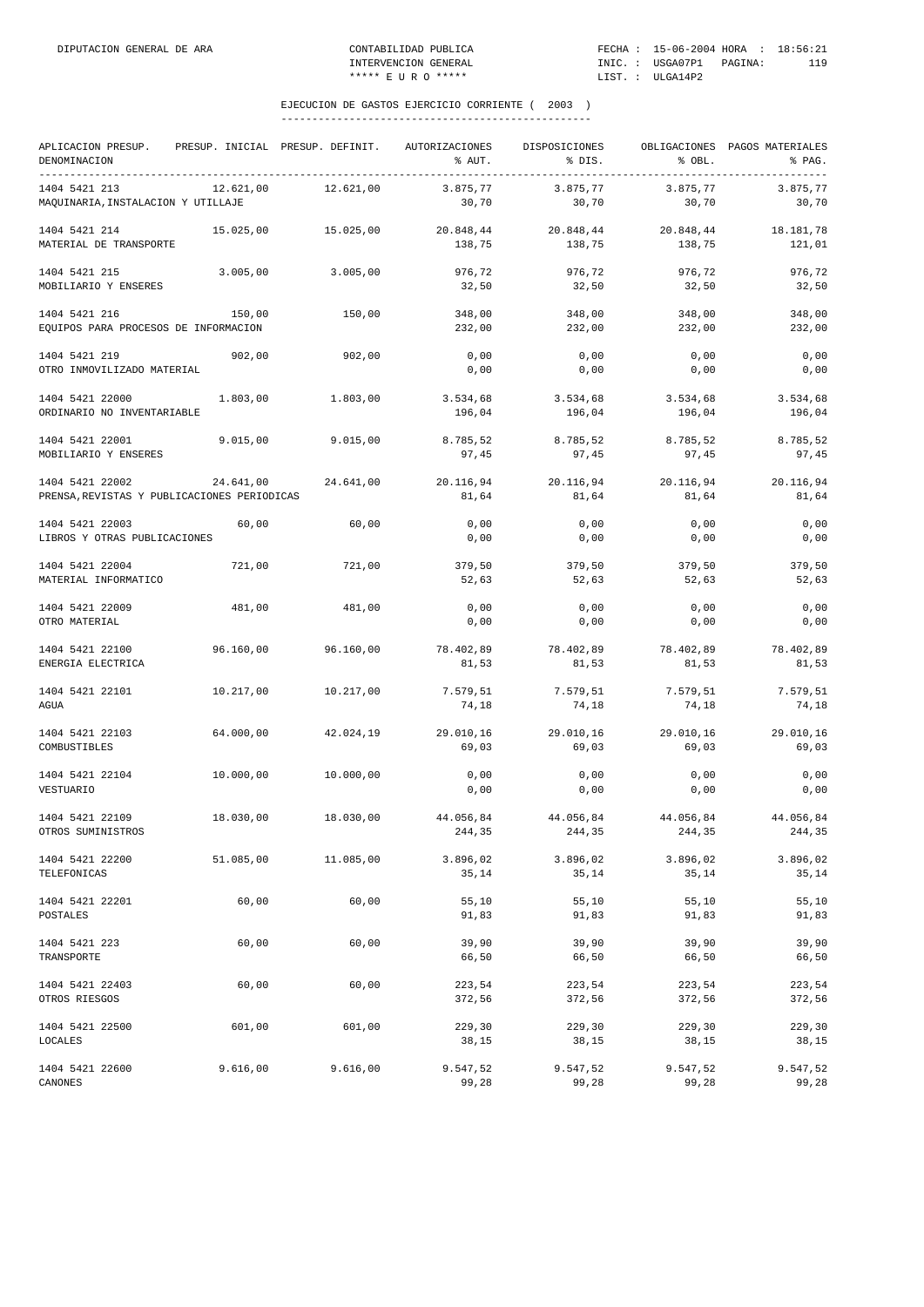| APLICACION PRESUP.<br>DENOMINACION                                                                                            |            | PRESUP. INICIAL PRESUP. DEFINIT.                                                          | AUTORIZACIONES<br>% AUT.                                 | DISPOSICIONES<br>% DIS.                               | % OBL.              | OBLIGACIONES PAGOS MATERIALES<br>% PAG. |
|-------------------------------------------------------------------------------------------------------------------------------|------------|-------------------------------------------------------------------------------------------|----------------------------------------------------------|-------------------------------------------------------|---------------------|-----------------------------------------|
| 1404 5421 22602<br>GASTOS DE DIVULGACION Y PROMOCION(CULT., COMERC.Y CIENTI                                                   | 3.005,00   | 3.005,00                                                                                  | 220,80<br>7,34                                           | 220,80<br>7,34                                        | 220,80<br>7,34      | 220,80<br>7,34                          |
| 1404 5421 22605<br>REUNIONES Y CONFERENCIAS                                                                                   | 481,00     | 481,00                                                                                    | 0,00<br>0,00                                             | 0,00<br>0,00                                          | 0,00<br>0,00        | 0,00<br>0,00                            |
| 1404 5421 22609<br>OTROS                                                                                                      | 902,00     | 902,00                                                                                    | 0,00<br>0,00                                             | 0,00<br>0,00                                          | 0,00<br>0,00        | 0,00<br>0,00                            |
| 1404 5421 22700<br>LIMPIEZA Y ASEO                                                                                            |            | 48.081,00 48.081,00                                                                       | 57.694,30<br>119,99                                      | 57.694,30<br>119,99                                   | 57.148,35<br>118,85 | 52.569,83<br>109,33                     |
| 1404 5421 22701<br>SEGURIDAD                                                                                                  | 41.470,00  | 41.470,00                                                                                 | 60.526,76 60.526,76<br>145,95                            | 145,95                                                | 60.526,70<br>145,95 | 50.705,38<br>122,27                     |
| 1404 5421 22706<br>ESTUDIOS Y TRABAJOS TECNICOS                                                                               | 1.503,00   | 1.503,00                                                                                  | 0,00<br>0,00                                             | 0,00<br>0,00                                          | 0,00<br>0,00        | 0,00<br>0,00                            |
| 1404 5421 22709<br>OTROS                                                                                                      |            | $33.000,00$ $33.000,00$                                                                   | $31.537,67$ $31.537,67$ $31.537,67$ $26.289,67$<br>95,56 | 95,56                                                 | 95,56               | 79,66                                   |
| 1404 5421 230<br><b>DIETAS</b>                                                                                                | 902,00     | 902,00                                                                                    | 18,33<br>2,03                                            | 18,33<br>2,03                                         | 18,33<br>2,03       | 18,33<br>2,03                           |
| 1404 5421 231<br>LOCOMOCION                                                                                                   | 301,00     | 301,00                                                                                    | 34,33<br>11,40                                           | 34,33<br>11,40                                        | 34,33<br>11,40      | 34,33<br>11,40                          |
| CAP. 1404 5421 2 466.132,00 404.156,19 398.988,80 398.988,80 398.442,79 376.128,29<br>GASTOS EN BIENES CORRIENTES Y SERVICIOS |            |                                                                                           | 98,72                                                    | 98,72                                                 | 98,58               | 93,06                                   |
| 1404 5421 46800<br>TOMA DE DATOS OFICINA DEL REGANTE                                                                          |            | 61.304,00 61.304,00                                                                       | 96,78                                                    | 59.336,00 59.336,00 59.336,00<br>96,78                | 96,78               | 0,00<br>0,00                            |
| 1404 5421 46900<br>TOMA DE DATOS OFICINA DEL REGANTE                                                                          | 61.304,00  | 61.304,00                                                                                 | 59.336,00 59.336,00<br>96,78                             | 96,78                                                 | 59.336,00<br>96,78  | 0,00<br>0,00                            |
| 1404 5421 48900<br>CONGRESOS CIENTIFICOS                                                                                      | 1.503,00   | 1.503,00                                                                                  | 0,00<br>0,00                                             | 0,00<br>0,00                                          | 0,00<br>0,00        | 0,00<br>0,00                            |
| CAP. 1404 5421 4<br>TRANSFERENCIAS CORRIENTES                                                                                 |            | 124.111,00    124.111,00                                                                  | 118.672,00   118.672,00   118.672,00<br>95,61            | 95,61                                                 | 95,61               | 0,00<br>0,00                            |
| 1404 5421 647<br>BIENES DESTINADOS PARA USO GENERAL                                                                           |            | $2.387.849,00$ $2.376.309,56$ $2.123.643,25$ $2.122.667,52$ $2.009.825,08$ $1.851.449,66$ | 89,36                                                    | 89,32                                                 | 84,57               | 77,91                                   |
| 1404 5421 687<br>BIENES DESTINADOS PARA USO GENERAL                                                                           | 141.239,00 | 132.239,00                                                                                | 130.779,62<br>98,89                                      | 130.333,12<br>98,55                                   | 128.905,27<br>97,47 | 121.671,28<br>92,00                     |
| 1404 5421 692<br>EDIFICIOS Y OTRAS CONSTRUCCIONES                                                                             | 360.000,00 | 300.000,00                                                                                | 269.291,12<br>89,76                                      | 266.262,64<br>88,75                                   | 11.945,56<br>3,98   | 11.945,56<br>3,98                       |
| 1404 5421 693<br>MAQUINARIA, INSTALACIONES Y UTILLAJE                                                                         | 102.172,00 | 102.172,00                                                                                | 0,00<br>0,00                                             | 0,00<br>0,00                                          | 0,00<br>0,00        | 0,00<br>0,00                            |
| 1404 5421 697 1.039.249,00 1.000.249,00<br>BIENES DESTINADOS PARA USO GENERAL                                                 |            |                                                                                           | 81,92                                                    | 819.485,45 819.038,95 763.145,38<br>81,88             | 76,29               | 606.507,44<br>60,63                     |
| 1404 5421 699<br>ASESORIAS CLIMATOLOGIA ADVERSA ARAGON                                                                        | 0,00       | 60.000,00                                                                                 | 59.972,00<br>99,95                                       | 59.972,00<br>99,95                                    | 59.972,00<br>99,95  | 59.972,00<br>99,95                      |
| CAP. 1404 5421 6 4.030.509,00 3.970.969,56<br>INVERSIONES REALES                                                              |            |                                                                                           | 85,70                                                    | $3.403.171,44$ $3.398.274,23$ $2.973.793,29$<br>85,57 | 74,88               | 2.651.545,94<br>66,77                   |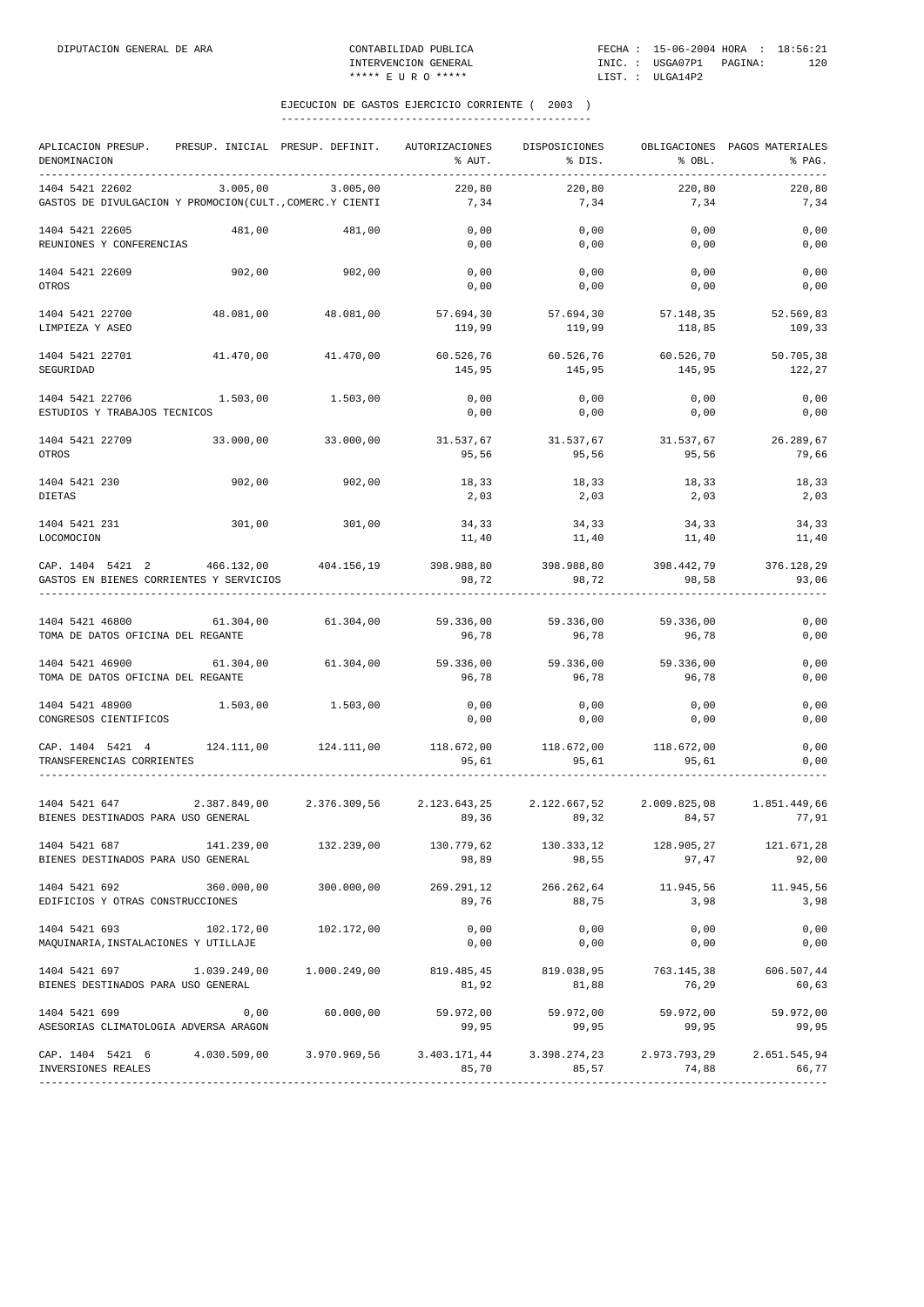| APLICACION PRESUP. PRESUP. INICIAL PRESUP. DEFINIT.<br>DENOMINACION<br>-----------                                   |                      |              | AUTORIZACIONES<br>% AUT.                             | DISPOSICIONES<br>% DIS.         | % OBL.                         | OBLIGACIONES PAGOS MATERIALES<br>% PAG. |
|----------------------------------------------------------------------------------------------------------------------|----------------------|--------------|------------------------------------------------------|---------------------------------|--------------------------------|-----------------------------------------|
| 1404 5421 74900<br>CONVENIO INVESTIGACION GENETICA                                                                   | 0,00                 | 30.000,00    | 30.000,00<br>100,00                                  | 30.000,00<br>100,00             | 30.000,00<br>100,00            | 0,00<br>0,00                            |
| 1404 5421 77800<br>SUVBV. A EMPRESAS FONDOS U.E.                                                                     | 0,00                 | 9.000,00     | 9.000,00                                             | 9.000,00<br>100,00 100,00       | 9.000,00<br>100,00             | 0,00<br>0,00                            |
| 1404 5421 77900<br>SUBV. A EMPRESA FONDOS PROPIOS                                                                    | 0,00                 | 9.000,00     | 100,00                                               | $9.000,00$ $9.000,00$<br>100,00 | 9.000,00<br>100,00             | 0,00<br>0,00                            |
| 1404 5421 78401<br>BECAS PREDOCTORALES P DE INVESTIGACION                                                            | 0,00                 | 11.539,44    | 11.539,44<br>100,00                                  | 11.539,44<br>100,00             | 11.539,44<br>100,00            | 10.577,82<br>91,66                      |
| 1404 5421 78900<br>FORMACION DE TECNICOS ESPECIALIZADOS                                                              | 73.925,00            | 73.925,00    | 72.921,17<br>98,64                                   | 72.921,17<br>98,64              | 72.664,74<br>98,29             | 70.764,74<br>95,72                      |
| CAP. 1404 5421 7<br>TRANSFERENCIAS DE CAPITAL                                                                        | 73.925,00            |              | 133.464,44 132.460,61 132.460,61 132.204,18<br>99,24 | 99,24                           | 99,05                          | 81.342,56<br>60,94                      |
| PROGRAMA 1404 5421 9.152.586,08 9.298.831,51 8.672.489,94 8.667.592,73 8.020.050,60<br>INVESTIGACION AGROALIMENTARIA |                      |              | 93,26                                                | 93,21                           | 86,24                          | 7.419.165,91<br>79,78                   |
| 1404 7141 12000 3.126.232,62 1.641.649,93 1.641.622,32 1.641.622,32 1.634.671,57<br><b>SUELDOS</b>                   |                      |              | 99,99                                                | 99,99                           | 99,57                          | 1.634.671,57<br>99,57                   |
| 1404 7141 12005 731.020,36 406.517,17<br>TRIENIOS                                                                    |                      |              | 407.899,67 407.899,67 319.591,36<br>100,34           | 100,34                          | 78,61                          | 319.591,36<br>78,61                     |
| 1404 7141 12006<br>OTRAS RETRIBUCIONES BASICAS                                                                       | 0,00                 | 47.414,54    | 47.428,65<br>100,02                                  | 47.428,65<br>100,02             | 18.901,26<br>39,86             | 18.901,26<br>39,86                      |
| 1404 7141 12100<br>COMPLEMENTO DE DESTINO                                                                            | 1.394.545,08         | 788.053,71   | 787.582,21<br>99,94                                  | 99,94                           | 787.582,21 765.026,46<br>97,07 | 765.026,46<br>97,07                     |
| 1404 7141 12101 1.825.365,56 1.113.059,13 1.111.976,79 1.111.976,79 1.033.154,01<br>COMPLEMENTO ESPECIFICO           |                      |              | 99,90                                                | 99,90                           | 92,82                          | 1.033.154,01<br>92,82                   |
| 1404 7141 12109<br>OTRAS                                                                                             | 92.587,20            | 37.642,19    | 37.642,19 37.642,19<br>100,00                        | 100,00                          | 34.836,67<br>92,54             | 34.836,67<br>92,54                      |
| 1404 7141 13000<br>SALARIO BASE                                                                                      | 882.789,54           | 708.231,00   | 100,00                                               | 708.231,00 708.231,00<br>100,00 | 701.474,30<br>99,04            | 701.474,30<br>99,04                     |
| 1404 7141 13001<br>ANTIGUEDAD                                                                                        | 109.114,79 82.919,05 |              | 82.482,25<br>99,47                                   | 82.482,25<br>99,47              | 78.092,55<br>94,17             | 78.092,55<br>94,17                      |
| 1404 7141 13002<br>PAGAS EXTRAS                                                                                      | 165.317,39           | 118.801,11   | 119.389,60<br>100,49                                 | 119.389,60<br>100,49            | 118.064,32<br>99,37            | 118.064,32<br>99,37                     |
| 1404 7141 13003<br>OTRAS REMUNERACIONES                                                                              | 92.025,12            | 85.900,93    | 85.749,24<br>99,82                                   | 85.749,24<br>99,82              | 75.357,55<br>87,72             | 75.357,55<br>87,72                      |
| 1404 7141 13100<br>SALARIO BASE                                                                                      | 17.500,00            | 17.647,50    | 17.647,50<br>100,00                                  | 17.647,50<br>100,00             | 10.597,71<br>60,05             | 10.597,71<br>60,05                      |
| 1404 7141 13101<br>OTRAS REMUNERACIONES                                                                              | 3.500,00             | 3.629, 50    | 3.629,50<br>100,00                                   | 3.629,50<br>100,00              | 2.212,98<br>60,97              | 2.212,98<br>60,97                       |
| 1404 7141 15100<br>PERSONAL FUNCIONARIO                                                                              | 2.000,00             | 2.500,00     | 2.000,00<br>80,00                                    | 2.000,00<br>80,00               | 0,00<br>0,00                   | 0,00<br>0,00                            |
| 1404 7141 16000<br>SEGURIDAD SOCIAL                                                                                  | 2.058.690,56         | 1.227.722,17 | 1.227.722,17<br>100,00                               | 1.227.722,17<br>100,00          | 1.135.220,73<br>92,46          | 1.060.271,56<br>86,36                   |
| 1404 7141 16100<br>FORMACION Y PERFECCCIONAMIENTO                                                                    | 0,00                 | 1.500,00     | 517,20<br>34,48                                      | 517,20<br>34,48                 | 517,20<br>34,48                | 517,20<br>34,48                         |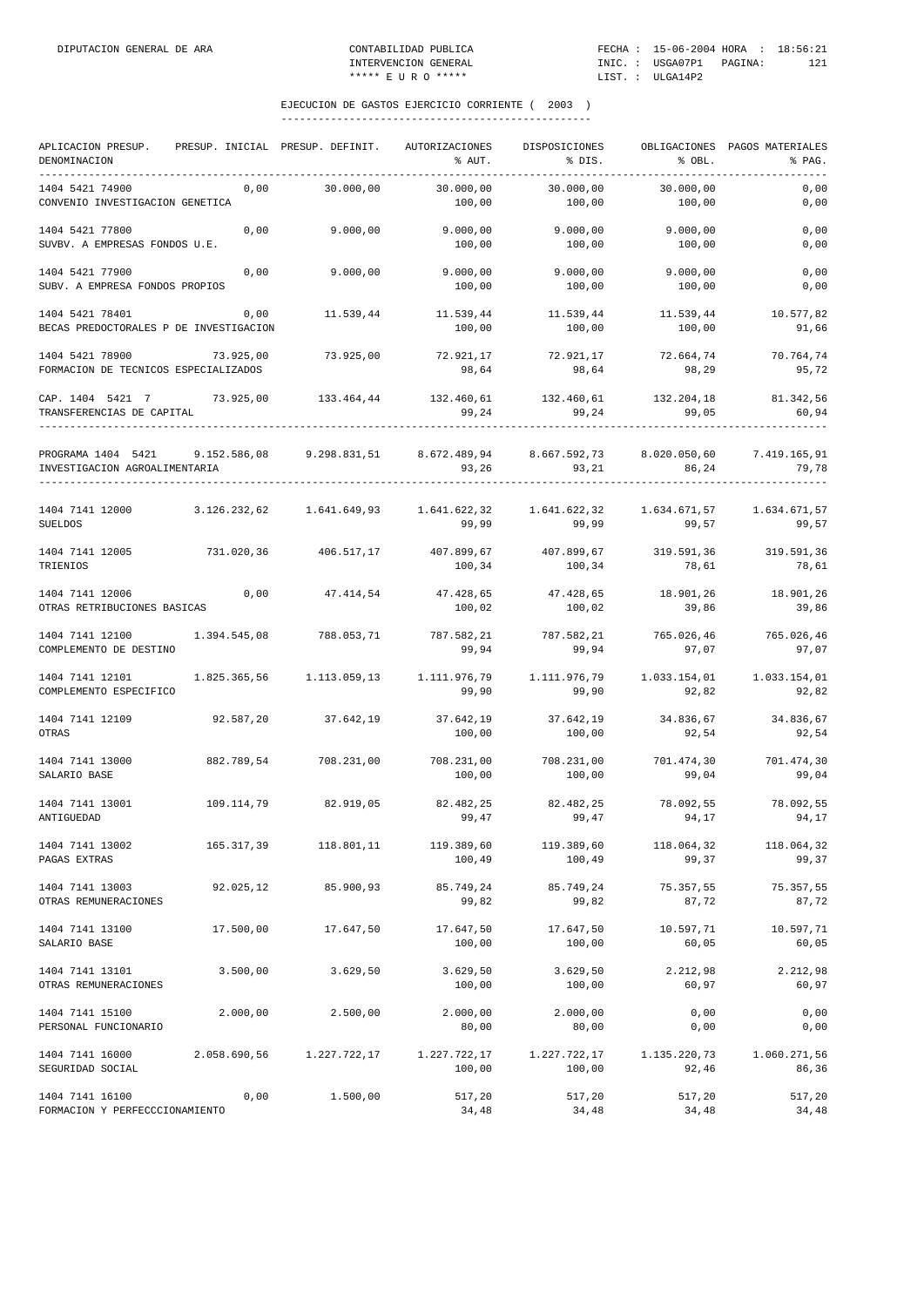| APLICACION PRESUP.<br>DENOMINACION<br>----------               |               | PRESUP. INICIAL PRESUP. DEFINIT. | AUTORIZACIONES<br>% AUT. | DISPOSICIONES<br>% DIS. | % OBL.              | OBLIGACIONES PAGOS MATERIALES<br>% PAG. |
|----------------------------------------------------------------|---------------|----------------------------------|--------------------------|-------------------------|---------------------|-----------------------------------------|
| 1404 7141 16200<br>FORMACION DEL PERSONAL LABORAL              | 0,00          | 0,00                             | 30,00<br>0,00            | 30,00<br>0,00           | 30,00<br>0,00       | 30,00<br>0,00                           |
| CAP. 1404 7141 1<br>GASTOS DE PERSONAL                         | 10.500.688,22 | 6.283.187,93                     | 99,97                    | 99,97                   | 94,34               | 5.852.799,50<br>93,15                   |
| 1404 7141 202<br>EDIFICIOS Y OTRAS CONSTRUCCIONES              | 6,00          | 6,00                             | 0,00<br>0,00             | 0,00<br>0,00            | 0,00<br>0,00        | 0,00<br>0,00                            |
| 1404 7141 203<br>MAQUINARIA, INSTALACION Y UTILLAJE            | 0,00          | 0,00                             | 315,28<br>0,00           | 315,28<br>0,00          | 315,28<br>0,00      | 315,28<br>0,00                          |
| 1404 7141 204<br>MATERIAL DE TRANSPORTE                        | 6,00          | 6,00                             | 0,00<br>0,00             | 0,00<br>0,00            | 0,00<br>0,00        | 0,00<br>0,00                            |
| 1404 7141 212<br>EDIFICIOS Y OTRAS CONSTRUCCIONES              | 7.212,00      | 7.212,00                         | 10.897,53<br>151,10      | 10.897,53<br>151,10     | 10.897,53<br>151,10 | 9.827,33<br>136,26                      |
| 1404 7141 213<br>MAQUINARIA, INSTALACION Y UTILLAJE            | 72.121,00     | 67.217,30                        | 62.375,32<br>92,79       | 62.375,32<br>92,79      | 62.375,31<br>92,79  | 62.375,31<br>92,79                      |
| 1404 7141 214<br>MATERIAL DE TRANSPORTE                        | 12.020,00     | 12.020,00                        | 23.554,64<br>195,96      | 23.554,64<br>195,96     | 23.554,64<br>195,96 | 21.706,24<br>180,58                     |
| 1404 7141 215<br>MOBILIARIO Y ENSERES                          | 1.503,00      | 1.503,00                         | 3.297,88<br>219,41       | 3.297,88<br>219,41      | 3.297,88<br>219,41  | 3.297,88<br>219,41                      |
| 1404 7141 216<br>EQUIPOS PARA PROCESOS DE INFORMACION          | 721,00        | 721,00                           | 75,40<br>10,45           | 75,40<br>10,45          | 75,40<br>10,45      | 75,40<br>10,45                          |
| 1404 7141 219<br>OTRO INMOVILIZADO MATERIAL                    | 6,00          | 6,00                             | 0,00<br>0,00             | 0,00<br>0,00            | 0,00<br>0,00        | 0,00<br>0,00                            |
| 1404 7141 22000<br>ORDINARIO NO INVENTARIABLE                  | 9.015,00      | 9.015,00                         | 10.210,18<br>113,25      | 10.210,18<br>113,25     | 10.210,18<br>113,25 | 9.999,20<br>110,91                      |
| 1404 7141 22001<br>MOBILIARIO Y ENSERES                        | 4.207,00      | 4.207,00                         | 4.485,85<br>106,62       | 4.485,85<br>106,62      | 4.485,85<br>106,62  | 4.485,85<br>106,62                      |
| 1404 7141 22002<br>PRENSA, REVISTAS Y PUBLICACIONES PERIODICAS | 7.212,00      | 7.212.00                         | 3.087,03<br>42,80        | 3.087,03<br>42,80       | 3.087,03<br>42,80   | 3.087,03<br>42,80                       |
| 1404 7141 22003<br>LIBROS Y OTRAS PUBLICACIONES                | 1.803,00      | 1.803,00                         | 3.952,30<br>219,20       | 3.952,30<br>219,20      | 3.952,30<br>219,20  | 3.952,30<br>219,20                      |
| 1404 7141 22004<br>MATERIAL INFORMATICO                        | 1.202,00      | 1.202,00                         | 2.366,58<br>196,88       | 2.366.58<br>196,88      | 2.366,58<br>196,88  | 2.366,58<br>196,88                      |
| 1404 7141 22009<br>OTRO MATERIAL                               | 301,00        | 301,00                           | 0,00<br>0,00             | 0,00<br>0,00            | 0,00<br>0,00        | 0,00<br>0,00                            |
| 1404 7141 22100<br>ENERGIA ELECTRICA                           | 36.061,00     | 36.061,00                        | 28.721,73<br>79,64       | 28.721,73<br>79,64      | 28.721,73<br>79,64  | 28.057,16<br>77,80                      |
| 1404 7141 22101<br>AGUA                                        | 3.005,00      | 3.005,00                         | 4.805,65<br>159,92       | 4.805,65<br>159,92      | 4.805,65<br>159,92  | 4.786,81<br>159,29                      |
| 1404 7141 22103<br>COMBUSTIBLES                                | 72.121,00     | 72.121,00                        | 61.669,24<br>85,50       | 61.669,24<br>85,50      | 61.669,24<br>85,50  | 61.302,35<br>84,99                      |
| 1404 7141 22104<br>VESTUARIO                                   | 3.606,00      | 3.606,00                         | 2.643,13<br>73,29        | 2.643,13<br>73,29       | 2.643,13<br>73,29   | 1.951,17<br>54,10                       |
| 1404 7141 22106<br>PRODUCTOS FARMACEUTICOS                     | 1.202,00      | 1.202,00                         | 185,34<br>15,41          | 185,34<br>15,41         | 185,34<br>15,41     | 185,34<br>15,41                         |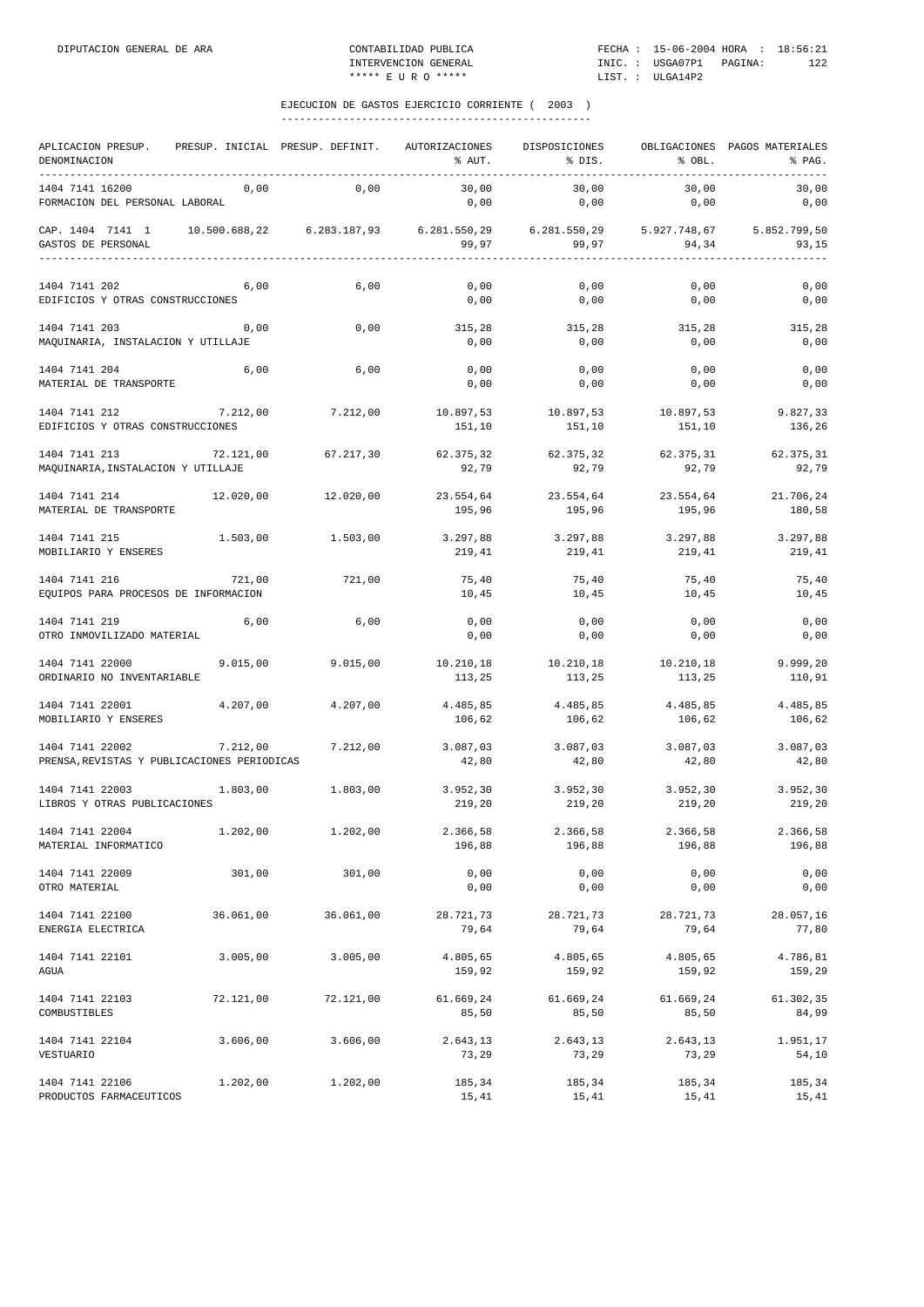| APLICACION PRESUP.<br>DENOMINACION                                                                                            | PRESUP. INICIAL PRESUP. DEFINIT. AUTORIZACIONES |            | % AUT.                | DISPOSICIONES<br>% DIS. | % OBL.                            | OBLIGACIONES PAGOS MATERIALES<br>% PAG. |
|-------------------------------------------------------------------------------------------------------------------------------|-------------------------------------------------|------------|-----------------------|-------------------------|-----------------------------------|-----------------------------------------|
| 1404 7141 22109<br>OTROS SUMINISTROS                                                                                          | 142.916.00                                      | 134.875,45 | 138.131,15<br>102,41  | 138.131,15<br>102,41    | 138.122,23<br>102,40              | 133.844,52<br>99,23                     |
| 1404 7141 22200<br>TELEFONICAS                                                                                                | 27.046,00                                       | 7.046,00   | 12.897,97<br>183,05   | 12.897,97<br>183,05     | 12.897,97<br>183,05               | 12.897,97<br>183,05                     |
| 1404 7141 22201<br>POSTALES                                                                                                   | 9.015,00                                        | 9.015,00   | 10.300,24<br>114,25   | 10.300,24<br>114,25     | 10.300,24<br>114,25               | 10.300,24<br>114,25                     |
| 1404 7141 223<br>TRANSPORTE                                                                                                   | 1.803,00                                        | 1.803,00   | 2.043,58<br>113,34    | 2.043,58<br>113,34      | 2.043,58<br>113,34                | 2.031,35<br>112,66                      |
| 1404 7141 22403<br>OTROS RIESGOS                                                                                              | 4.808,00                                        | 4.808,00   | 4.922,41<br>102,37    | 4.922,41<br>102,37      | 4.922,41<br>102,37                | 4.922,41<br>102,37                      |
| 1404 7141 22500<br>LOCALES                                                                                                    | 1.803,00                                        | 1.803,00   | 3.665,96<br>203,32    | 3.665,96<br>203,32      | 3.665,96<br>203,32                | 3.665,96<br>203,32                      |
| 1404 7141 22502<br><b>ESTATALES</b>                                                                                           | 1.202,00                                        | 1.202,00   | 155,93<br>12,97       | 155,93<br>12,97         | 155,93<br>12,97                   | 155,93<br>12,97                         |
| 1404 7141 22600<br>CANONES                                                                                                    | 601,00                                          | 601,00     | 12.565,56<br>2.090,77 | 12.565,56<br>2.090,77   | 12.565,56<br>2.090,77             | 12.565,56<br>2.090,77                   |
| 1404 7141 22601<br>ATENCIONES PROTOCOLARIAS Y REPRESENTATIVAS                                                                 | 1.803,00                                        | 1.803,00   | 1.767,51<br>98,03     | 1.767,51<br>98,03       | 1.767,51<br>98,03                 | 1.479,64<br>82,06                       |
| 1404 7141 22602<br>GASTOS DE DIVULGACION Y PROMOCION(CULT., COMERC.Y CIENTI                                                   | 140.998,00                                      | 131.398,00 | 118.234,18<br>89,98   | 118.234,18<br>89,98     | 116.429,14<br>88,60               | 113.549,14<br>86,41                     |
| 1404 7141 22605<br>REUNIONES Y CONFERENCIAS                                                                                   | 9.015,00                                        | 9.015,00   | 8.999,96<br>99,83     | 6.599,96<br>73,21       | 6.599,96<br>73,21                 | 4.599,96<br>51,02                       |
| 1404 7141 22609<br>OTROS                                                                                                      | 301,00                                          | 301,00     | 0,00<br>0,00          | 0,00<br>0,00            | 0,00<br>0,00                      | 0,00<br>0,00                            |
| 1404 7141 22700<br>LIMPIEZA Y ASEO                                                                                            | 48.081,00                                       | 48.081,00  | 54.549,41<br>113,45   | 54.549,41<br>113,45     | 54.549,41<br>113,45               | 54.549,41<br>113,45                     |
| 1404 7141 22706<br>ESTUDIOS Y TRABAJOS TECNICOS                                                                               | 4.958,00                                        | 4.958,00   | 0,00<br>0,00          | 0,00<br>0,00            | 0,00<br>0,00                      | 0,00<br>0,00                            |
| 1404 7141 22709<br>OTROS                                                                                                      | 21.035,00                                       | 21.035,00  | 14.431,06<br>68,60    | 14.431,06<br>68,60      | 14.431,06<br>68,60                | 14.326,66<br>68,10                      |
| 1404 7141 230<br>DIETAS                                                                                                       | 67.045,00                                       | 64.989,25  | 50.497,55<br>77,70    | 50.497,55<br>77,70      | 50.497,55<br>77,70                | 50.483,73<br>77,68                      |
| 1404 7141 231<br>LOCOMOCION                                                                                                   | 3.606,00                                        | 3.606,00   | 6.227, 40<br>172,69   | 172,69                  | $6.227, 40$ $6.227, 40$<br>172,69 | 6.227, 40<br>172,69                     |
| 1404 7141 239<br>OTRAS INDEMNIZACIONES                                                                                        | 12.020,00                                       | 12.020,00  | 9.770,59<br>81,28     | 9.770,59<br>81,28       | 9.770,59<br>81,28                 | 7.916,62<br>65,86                       |
| 1404 7141 25100<br>FINANCIADOS CON RECURSOS PROPIOS                                                                           | 36.782,00                                       | 41.582,00  | 37.927,31<br>91,21    | 37.251,73<br>89,58      | 37.251,73<br>89,58                | 35.007,73<br>84,18                      |
| 1404 7141 25101<br>FINANCIADOS CON RECURSOS FINALISTAS                                                                        | 36.782,00                                       | 41.582,00  | 40.494,12<br>97,38    | 35.151,26<br>84,53      | 35.151,26<br>84,53                | 35.007,26<br>84,18                      |
| CAP. 1404 7141 2 804.950,00 769.950,00 750.224,97 741.806,53 739.992,56 721.302,72<br>GASTOS EN BIENES CORRIENTES Y SERVICIOS |                                                 |            | 97,43                 | 96,34                   | 96,10                             | 93,68                                   |
| 1404 7141 46902<br>APOYO SISTEMA DE LUCHA ANTIGRANIZO                                                                         | 36.061,00                                       | 36.061,00  | 36.061,00<br>100,00   | 36.061,00<br>100,00     | 36.061,00<br>100,00               | 36.061,00<br>100,00                     |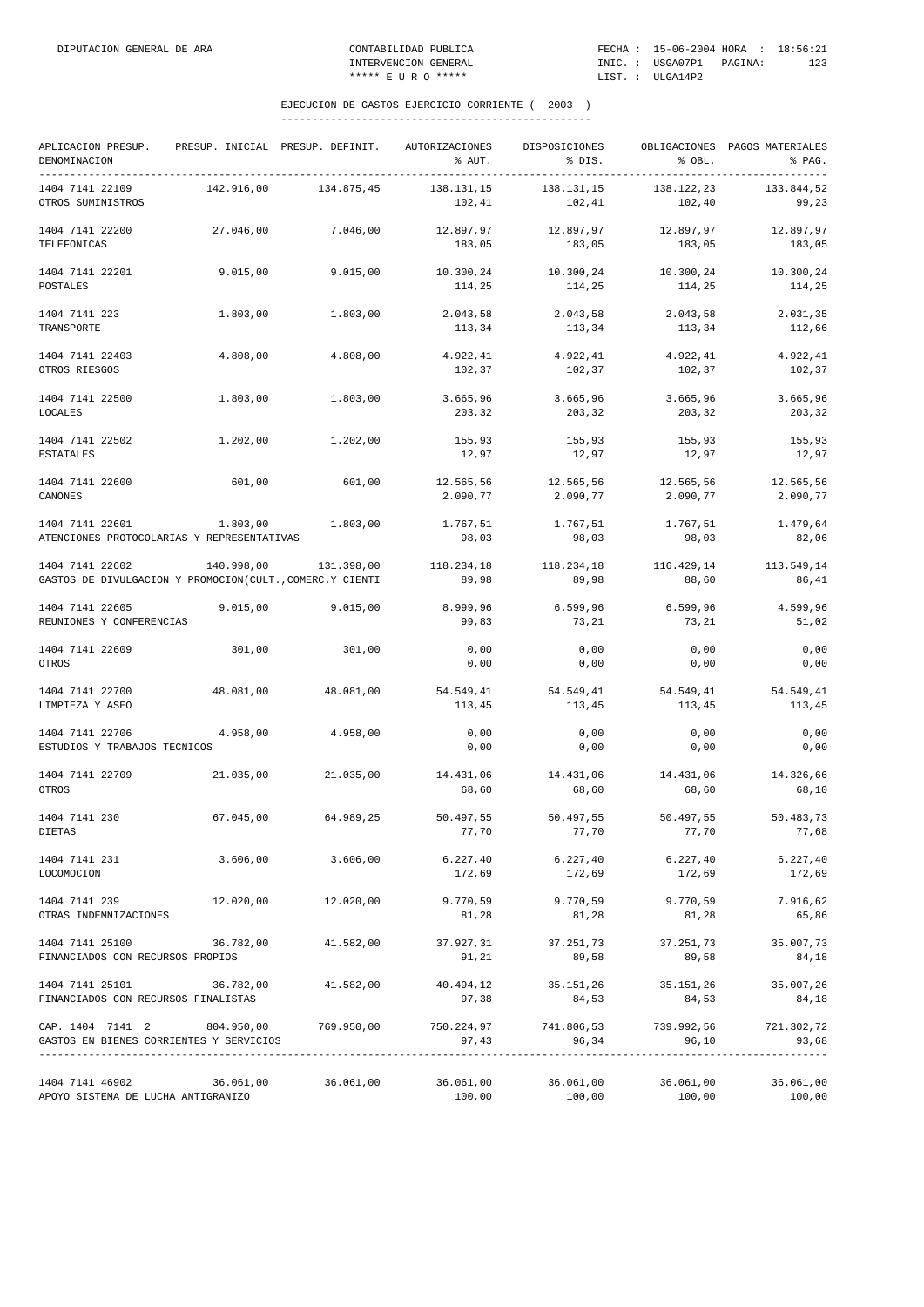| APLICACION PRESUP. PRESUP. INICIAL PRESUP. DEFINIT.<br>DENOMINACION |            |            |                     | AUTORIZACIONES<br>% AUT. | DISPOSICIONES<br>% DIS.                      | % OBL.              | OBLIGACIONES PAGOS MATERIALES<br>% PAG. |
|---------------------------------------------------------------------|------------|------------|---------------------|--------------------------|----------------------------------------------|---------------------|-----------------------------------------|
| 1404 7141 47800<br>APOYO FORMACION ENTIDADES ASOCIATIVAS            | 12.020,00  |            | 7.570,00            | 2.895,00<br>38,24        | 2.895.00<br>38,24                            | 2.895,00<br>38,24   | 2.605.50<br>34,41                       |
| 1404 7141 47801<br>APOYO ACTIVIDADES FORMATIVAS (U.E.)              |            | 0,00       | 0,00                | 4.640,00<br>0,00         | 4.640,00<br>0,00                             | 4.640,00<br>0,00    | 4.640,00<br>0,00                        |
| 1404 7141 47901<br>CONVENIOS BODEGAS PILOTO                         | 6.010,00   |            | 6.010,00            | 6.010,00<br>100,00       | 6.010,00<br>100,00                           | 6.010,00<br>100,00  | 6.010,00<br>100,00                      |
| 1404 7141 47902 12.020,00<br>APOYO FORMACION ENTIDADES ASOCIATIVAS  |            |            | 7.570,00            | 2.895,00<br>38,24        | 2.895,00<br>38,24                            | 2.895,00<br>38,24   | 2.605,50<br>34,41                       |
| 1404 7141 47903<br>APOYO ACTIVIDADES FORMATIVAS (R.P.)              |            | 0,00       | 0,00                | 4.640,00<br>0,00         | 4.640,00<br>0,00                             | 4.640,00<br>0,00    | 4.640,00<br>0,00                        |
| 1404 7141 48400<br>APOYO ASOCIACIONES RAZAS AUTOCTONAS              | 48.081,00  |            | 189.298,48          | 49.884,41<br>26,35       | 49.884,41<br>26,35                           | 46.219,56<br>24,41  | 34.600,86<br>18,27                      |
| 1404 7141 48401<br>APOYO ACTIVIDADES FORMATIVAS                     |            |            | 31.998,00 31.998,00 | 0,00<br>0,00             | 0,00<br>0,00                                 | 0,00<br>0,00        | 0,00<br>0,00                            |
| 1404 7141 48800<br>APOYO ACTIVIDADES FORMATIVAS                     | 76.016,00  |            | 60.016,00           | 18,36                    | $11.020,00$ $11.020,00$ $10.687,01$<br>18,36 | 17,80               | 8.301,03<br>13,83                       |
| 1404 7141 48801<br>APOYO ASOCIACIONES RAZAS AUTOCTONAS              | 48.081,00  |            | 48.081,00           | 37.884,41<br>78,79       | 37.884,41<br>78,79                           | 34.600,87<br>71,96  | 34.600,87<br>71,96                      |
| 1404 7141 48802<br>APOYO FORMACION ENTIDADES ASCIATIVAS             |            | 0,00       | 4.450,00            | 3.600,00<br>80,89        | 3.600,00<br>80,89                            | 2.395,00<br>53,82   | 2.395,00<br>53,82                       |
| 1404 7141 48803<br>APOYO ACTIVIDADES AGROAMBIENTALES(U.E.)          |            | 0,00       | 0,00                | 0,00                     | 33.395,00 33.395,00<br>0,00                  | 33.218,13<br>0,00   | 33.218,13<br>0,00                       |
| 1404 7141 48900<br>APOYO ACTIVIDADES FORMATIVAS                     | 44.018,00  |            | 44.018,00           | 11.020,00<br>25,03       | 11.020,00<br>25,03                           | 10.687,00<br>24,27  | 8.301,02<br>18,85                       |
| 1404 7141 48901<br>FEDER. ARAGON. RAZAS AUTOCTONAS                  |            | 24.040,00  | 24.040,00           | 24.040,00<br>100,00      | 24.040,00<br>100,00                          | 21.268,55<br>88,47  | 21.268,55<br>88,47                      |
| 1404 7141 48902<br>APOYO FORMACION ENTIDADES ASOCIATIVAS            |            | 0,00       | 4.450,00            | 3.600,00<br>80,89        | 3.600,00<br>80,89                            | 2.395,00<br>53,82   | 2.395,00<br>53,82                       |
| 1404 7141 48903<br>APOYO ACTIVIDADES AGROAMBIENTALES                |            | 0,00       | 0,00                | 0,00                     | 33.395,00 33.395,00 33.218,13<br>0,00        | 0,00                | 33.218,13<br>0,00                       |
| CAP. 1404 7141 4<br>TRANSFERENCIAS CORRIENTES                       | 338.345,00 |            | 463.562,48          | 264.979,82<br>57,16      | 264.979,82<br>57,16                          | 251.830,25<br>54,32 | 234.860,59<br>50,66                     |
| 1404 7141 647<br>BIENES DESTINADOS PARA USO GENERAL                 |            | 60.101,00  | 191.314,31          | 110.474,21<br>57,74      | 110.474,21<br>57,74                          | 110.267,89<br>57,63 | 103.894,70<br>54,30                     |
| 1404 7141 649<br>INMOVILIZADO INMATERIAL                            |            | 344.080,00 | 961.516,41          | 639.828,52<br>66,54      | 639.828,52<br>66,54                          | 639.752,08<br>66,53 | 637.664,08<br>66,31                     |
| 1404 7141 689<br>INMOVILIZADO INMATERIAL                            | 192.324,00 |            | 240.119,50          | 224.969,86<br>93,69      | 224.969,86<br>93,69                          | 217.279,10<br>90,48 | 217.083,69<br>90,40                     |
| 1404 7141 692<br>EDIFICIOS Y OTRAS CONSTRUCCIONES                   |            | 78.132,00  | 78.132,00           | 63.354,40<br>81,08       | 63.195,27<br>80,88                           | 63.195,27<br>80,88  | 63.195,27<br>80,88                      |
| 1404 7141 693<br>MAQUINARIA, INSTALACIONES Y UTILLAJE               | 173.753,00 |            | 57.753,00           | 56.243,70<br>97,38       | 56.243,70<br>97,38                           | 56.243,70<br>97,38  | 39.296,36<br>68,04                      |
| 1404 7141 694<br>MATERIAL DE TRANSPORTE                             |            | 54.091,00  | 54.091,00           | 11.990,00<br>22,16       | 11.990,00<br>22,16                           | 11.990,00<br>22,16  | 0,00<br>0,00                            |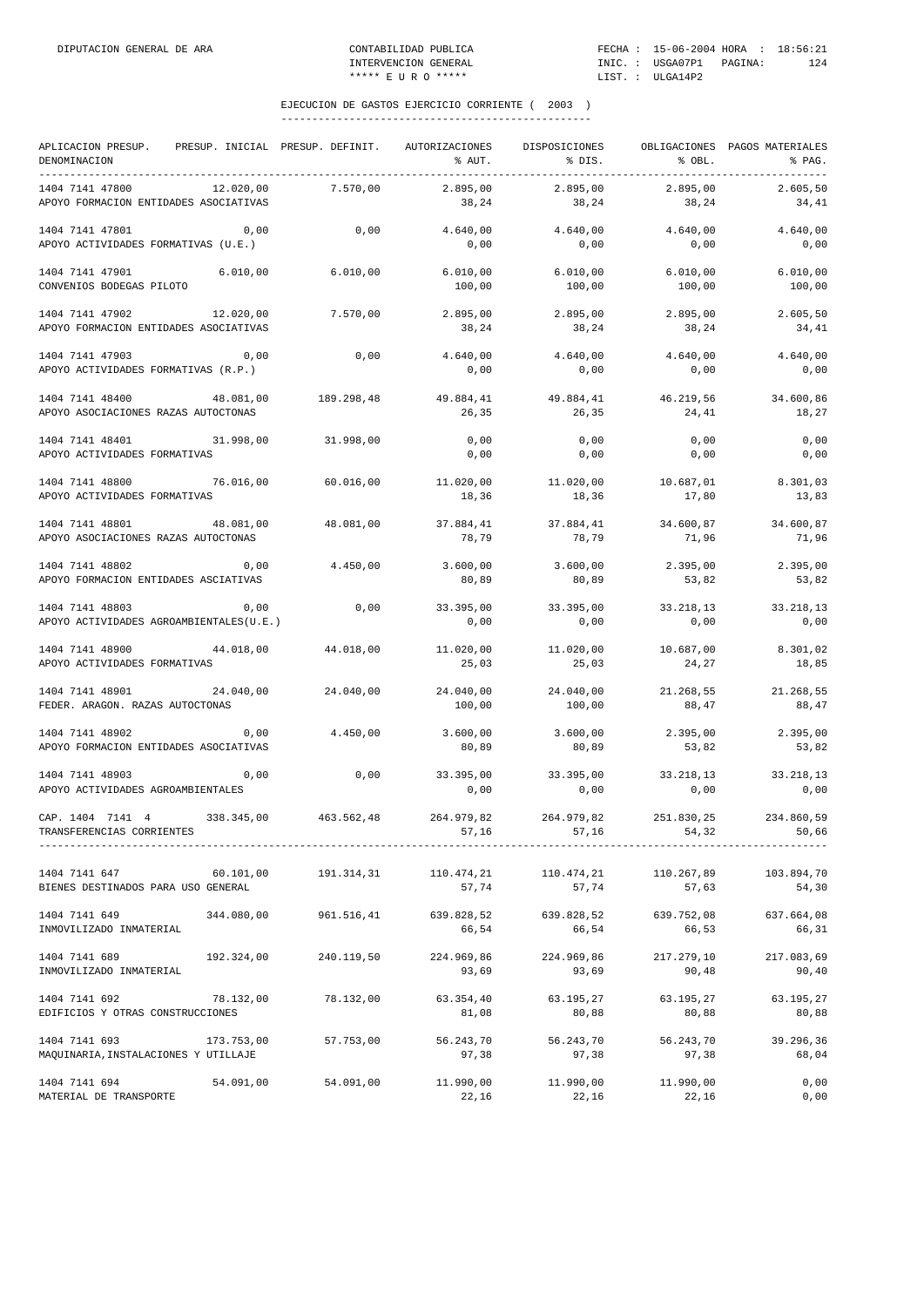| APLICACION PRESUP.<br>DENOMINACION<br>--------------------------------- |            | PRESUP. INICIAL PRESUP. DEFINIT.                                           | AUTORIZACIONES<br>% AUT.                  | DISPOSICIONES<br>% DIS.                   | % OBL.                       | OBLIGACIONES PAGOS MATERIALES<br>% PAG. |
|-------------------------------------------------------------------------|------------|----------------------------------------------------------------------------|-------------------------------------------|-------------------------------------------|------------------------------|-----------------------------------------|
| 1404 7141 695<br>MOBILIARIO Y ENSERES                                   | 16.828,00  | 16.828,00                                                                  | 0,00<br>0,00                              | 0,00<br>0,00                              | 0,00<br>0,00                 | 0,00<br>0,00                            |
| 1404 7141 699<br>INMOVILIZADO INMATERIAL                                | 180.303,00 | 344.098,50                                                                 | 93,55                                     | 321.931,51 321.931,51 314.315,26<br>93,55 | 91,34                        | 311.771,04<br>90,60                     |
| CAP. 1404 7141 6<br>INVERSIONES REALES                                  |            | $1.099.612,00$ $1.943.852,72$ $1.428.792,20$ $1.428.633,07$ $1.413.043,30$ | 73,50                                     | 73,49                                     | 72,69                        | 1.372.905,14<br>70,62<br>.              |
| 1404 7141 77403<br>LUCHA CONTRA AGENTES NOCIVOS                         |            | 180.304,00 362.955,00                                                      | 128.083,71 128.083,71 128.083,71<br>35,28 | 35,28                                     | 35,28                        | 128.083,71<br>35,28                     |
| 1404 7141 77407<br>CONTROL OFICIAL LECHERO                              | 18.030,00  | 101.838,09                                                                 | 15.467,33<br>15,18                        | 15.467,33<br>15,18                        | 15.467,33<br>15,18           | 15.467,33<br>15,18                      |
| 1404 7141 77409<br>APOYO ATRIAS MAPA                                    | 90.152,00  | 111.686,03                                                                 | 99.635,77<br>89,21                        | 99.635,77<br>89,21                        | 99.635,77<br>89,21           | 99.635,77<br>89,21                      |
| 1404 7141 77800<br>APOYO RED EXPERIMENTAL AGRARIA                       | 69.116,00  | 11.850,50                                                                  | 11.850,50<br>100,00                       | 11.850,50<br>100,00                       | 10.812,50<br>91,24           | 10.812,50<br>91,24                      |
| 1404 7141 77801 102.172,00<br>APOYO ATRIAS DGA                          |            | 102.172,00                                                                 | 102.170,64 102.170,64<br>99,99            | 99,99                                     | 96.845,68<br>94,78           | 96.845,68<br>94,78                      |
| 1404 7141 77802<br>APOYO GESTION CONTABILIDAD                           | 0,00       | 0,00                                                                       | 0,00<br>0,00                              | 0,00<br>0,00                              | 0,00<br>0,00                 | 0,00<br>0,00                            |
| 1404 7141 77803<br>CONTROL OFICIAL LECHERO                              | 18.030,00  | 18.030,00                                                                  | 15.467,33<br>85,78                        | 15.467,33<br>85,78                        | 15.467,33<br>85,78           | 15.467,33<br>85,78                      |
| 1404 7141 77804<br>APOYO ATRIAS (MAPA)                                  | 90.152,00  | 106.152,00                                                                 | 99.635,76<br>93,86                        | 99.635,76<br>93,86                        | 99.635,76<br>93,86           | 99.635,76<br>93,86                      |
| 1404 7141 77805<br>APOYO GESTION CONTABILIDAD                           | 59.380,00  | 32.334,48                                                                  | 27.045,52<br>83,64                        | 27.045,52<br>83,64                        | 26.805,00<br>82,89           | 0,00<br>0,00                            |
| 1404 7141 77900<br>APOYO RED EXPERIMENTAL AGRARIA                       | 69.116,00  | 11.850,50                                                                  | 11.850,50<br>100,00                       | 11.850,50<br>100,00                       | 10.812,50<br>91,24           | 10.812,50<br>91,24                      |
| 1404 7141 77901<br>APOYO ATRIAS DGA                                     | 102.172,00 | 102.172,00                                                                 | 102.170,64<br>99,99                       | 102.170,64<br>99,99                       | 96.845,69<br>94,78           | 96.845,69<br>94,78                      |
| 1404 7141 77902<br>APOYO GESTION CONTABILIDAD                           | 59.380,00  | 32.334,44                                                                  | 27.045,56<br>83,64                        | 27.045,56<br>83,64                        | 26.805,00<br>82,89           | 0,00<br>0,00                            |
| 1404 7141 78801<br>APOYO A ASOCIACIONES TECNICAS                        | 120.202,00 | 138.202,00                                                                 | 138.202,00<br>100,00                      | 138.202,00<br>100,00                      | 137.178,92<br>99,25          | 137.178,92<br>99,25                     |
| 1404 7141 78802<br>APOYO GESTION DE CONTABILIDAD                        | 0,00       | 27.045,52                                                                  | 20.103,75<br>74,33                        | 20.103,75<br>74,33                        | 20.103,75<br>74,33           | 0,00<br>0,00                            |
| 1404 7141 78803<br>APOYO RED EXPERIMENTAL AGRARIA                       | 0,00       | 9.470,00                                                                   | 9.470,00<br>100,00                        | 100,00                                    | $9.470,00$ 6.033,00<br>63,70 | 6.033,00<br>63,70                       |
| 1404 7141 78901 168.283,00 186.283,00<br>APOYO A ASOCIACIONES TECNICAS  |            |                                                                            | 184.179,82 184.179,82<br>98,87            | 98,87                                     | 183.156,76<br>98,32          | 183.156,76<br>98,32                     |
| 1404 7141 78902<br>APOYO GESTION CONTABILIDAD                           |            | 0,00 27.045,56                                                             | 20.103,75<br>74,33                        | 20.103,75<br>74,33                        | 20.103,75<br>74,33           | 0,00<br>0,00                            |
| 1404 7141 78903<br>APOYO RED EXPERIMENTAL AGRARIA                       | 0,00       | 9.470,00                                                                   | 9.470,00<br>100,00                        | 9.470,00<br>100,00                        | 6.033,00<br>63,70            | 6.033,00<br>63,70                       |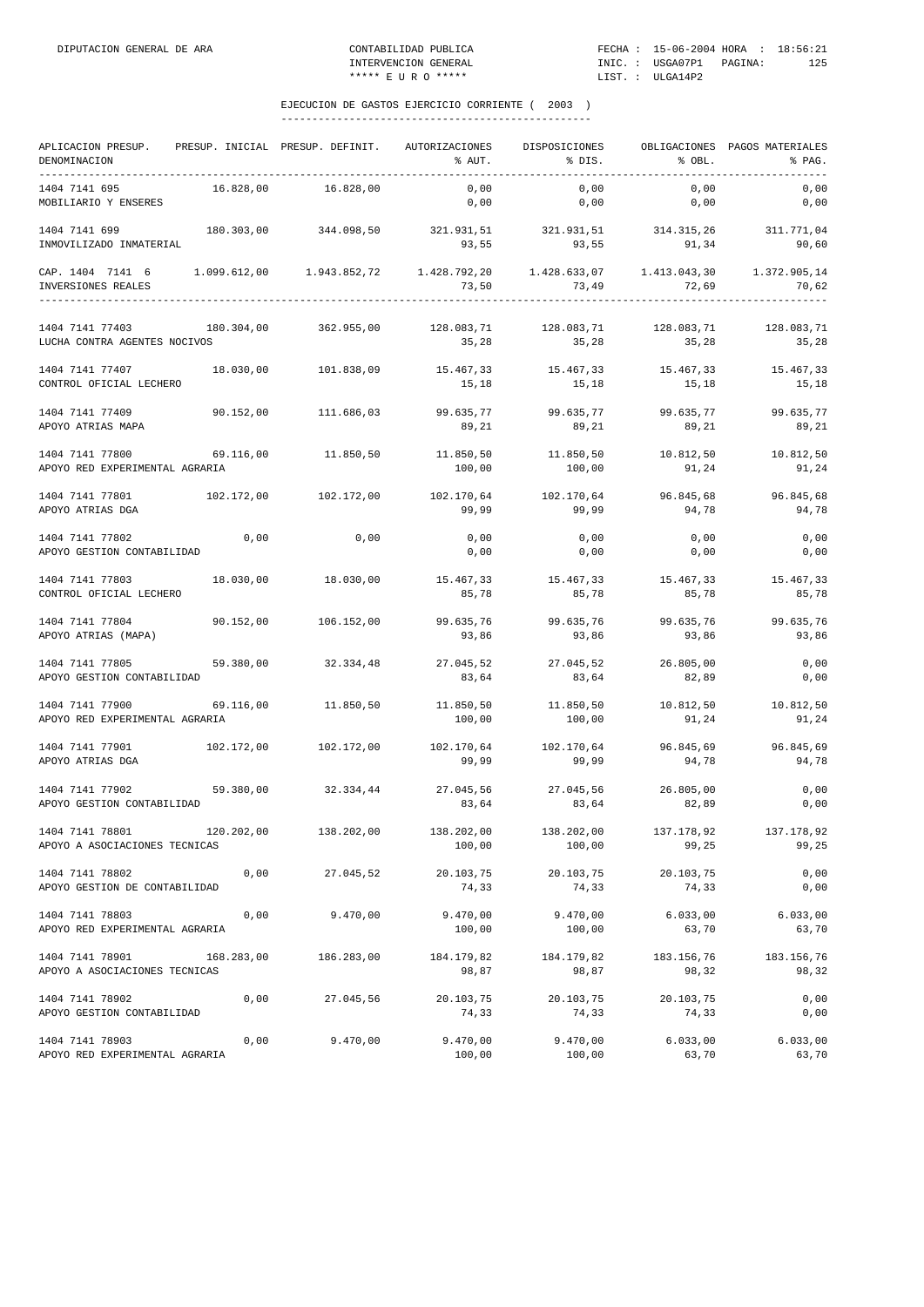| APLICACION PRESUP.<br>DENOMINACION<br>____________________________________ |              | PRESUP. INICIAL PRESUP. DEFINIT.                                             | AUTORIZACIONES<br>% AUT.                        | DISPOSICIONES<br>% DIS.              | % OBL.                             | OBLIGACIONES PAGOS MATERIALES<br>% PAG. |
|----------------------------------------------------------------------------|--------------|------------------------------------------------------------------------------|-------------------------------------------------|--------------------------------------|------------------------------------|-----------------------------------------|
| CAP. 1404 7141 7<br>TRANSFERENCIAS DE CAPITAL                              | 1.146.489,00 | 1.390.891,12                                                                 | 1.021.952,58<br>73,47                           | 1.021.952,58<br>73,47                | 999.825,45<br>71,88                | 906.007,95<br>65,13                     |
| PROGRAMA 1404 7141<br>TRANSFERENCIA DE TECNOLOGIA AGROALIMENTARIA          |              | $13.890.084,22$ $10.851.444,25$ $9.747.499,86$ $9.738.922,29$ $9.332.440,23$ | 89,82                                           | 89,74                                | 86,00                              | 9.087.875,90<br>83,74                   |
| 1405 5311 12000<br><b>SUELDOS</b>                                          |              | 1.684.743,48 1.832.133,80                                                    | 1.834.378,54<br>100,12                          | 100,12                               | 1.834.378,54 1.808.774,53<br>98,72 | 1.808.774,53<br>98,72                   |
| 1405 5311 12005<br>TRIENIOS                                                | 374.695,30   | 404.879,57                                                                   | 100,05                                          | 405.116,48 405.116,48<br>100,05      | 281.764,22<br>69,59                | 281.764,22<br>69,59                     |
| 1405 5311 12006<br>OTRAS RETRIBUCIONES BASICAS                             | 0,00         | 25.926,84                                                                    | 26.654,56 26.654,56<br>102,80                   | 102,80                               | 26.654,56<br>102,80                | 26.654,56<br>102,80                     |
| 1405 5311 12100<br>COMPLEMENTO DE DESTINO                                  | 762.554,16   | 823.390,42                                                                   | 822.237,62<br>99,85                             | 822.237,62<br>99,85                  | 793.076,13<br>96,31                | 793.076,13<br>96,31                     |
| 1405 5311 12101<br>COMPLEMENTO ESPECIFICO                                  |              | 1.020.761,68 1.139.752,80                                                    | 1.135.108,20<br>99,59                           | 1.135.108,20<br>99,59                | 1.099.901,91<br>96,50              | 1.099.901,91<br>96,50                   |
| 1405 5311 12109<br>OTRAS                                                   | 6.058,32     | 6.179,49                                                                     | 6.179,49<br>100,00                              | 6.179,49<br>100,00                   | 6.058, 32<br>98,03                 | 6.058,32<br>98,03                       |
| 1405 5311 13000<br>SALARIO BASE                                            | 492.850,56   | 499.824,90                                                                   | 486.322,62 486.322,62<br>97,29                  | 97,29                                | 477.967,55<br>95,62                | 477.967,55<br>95,62                     |
| 1405 5311 13001<br>ANTIGUEDAD                                              | 79.897,44    | 82.067,41                                                                    | 80.872,75<br>98,54                              | 80.872,75<br>98,54                   | 72.306,01<br>88,10                 | 72.306,01<br>88,10                      |
| 1405 5311 13002<br>PAGAS EXTRAS                                            | 95.458,00    | 98.207,03                                                                    | 95.830,23<br>97,57                              | 95.830,23<br>97,57                   | 94.485,03<br>96,21                 | 94.485,03<br>96,21                      |
| 1405 5311 13003<br>OTRAS REMUNERACIONES                                    | 65.666,88    | 66.661,35                                                                    | 95,34                                           | 63.556,52 63.556,52<br>95,34         | 63.307,88<br>94,96                 | 63.307,88<br>94,96                      |
| 1405 5311 15100<br>PERSONAL FUNCIONARIO                                    | 2.000,00     | 2.000,00                                                                     | 2.000,00<br>100,00                              | 2.000,00<br>100,00                   | 0,00<br>0,00                       | 0,00<br>0,00                            |
| 1405 5311 16000<br>SEGURIDAD SOCIAL                                        |              | 1.125.898,63 1.195.911,55                                                    | 1.188.762,73 1.188.762,73 1.122.636,64<br>99,40 | 99,40                                | 93,87                              | 1.024.218,77<br>85,64                   |
| CAP. 1405 5311 1<br>GASTOS DE PERSONAL                                     |              | 5.710.584,45    6.176.935,16    6.147.019,74                                 | 99,51                                           | 6.147.019,74<br>99,51<br>----------- | 5.846.932,78<br>94,65              | 5.748.514,91<br>93,06<br>-------------- |
| 1405 5311 212<br>EDIFICIOS Y OTRAS CONSTRUCCIONES                          | 600,00       | 600,00                                                                       | 0,00<br>0,00                                    | 0,00<br>0,00                         | 0,00<br>0,00                       | 0,00<br>0,00                            |
| 1405 5311 213<br>MAQUINARIA, INSTALACION Y UTILLAJE                        | 600,00       | 600,00                                                                       | 0,00<br>0,00                                    | 0,00<br>0,00                         | 0,00<br>0,00                       | 0,00<br>0,00                            |
| 1405 5311 214<br>MATERIAL DE TRANSPORTE                                    | 100,00       | 100,00                                                                       | 0,00<br>0,00                                    | 0,00<br>0,00                         | 0,00<br>0,00                       | 0,00<br>0,00                            |
| 1405 5311 215<br>MOBILIARIO Y ENSERES                                      | 600,00       | 600,00                                                                       | 1.363,62<br>227,27                              | 1.363,62<br>227,27                   | 1.363,62<br>227,27                 | 1.363,62<br>227,27                      |
| 1405 5311 216<br>EQUIPOS PARA PROCESOS DE INFORMACION                      | 3.000,00     | 3.000,00                                                                     | 9.028,31<br>300,94                              | 9.028,31<br>300,94                   | 9.028,31<br>300,94                 | 9.028,31<br>300,94                      |
| 1405 5311 22000<br>ORDINARIO NO INVENTARIABLE                              | 5.000,00     | 5.000,00                                                                     | 2.466,38<br>49,32                               | 2.466,38<br>49,32                    | 2.466,38<br>49,32                  | 2.432,13<br>48,64                       |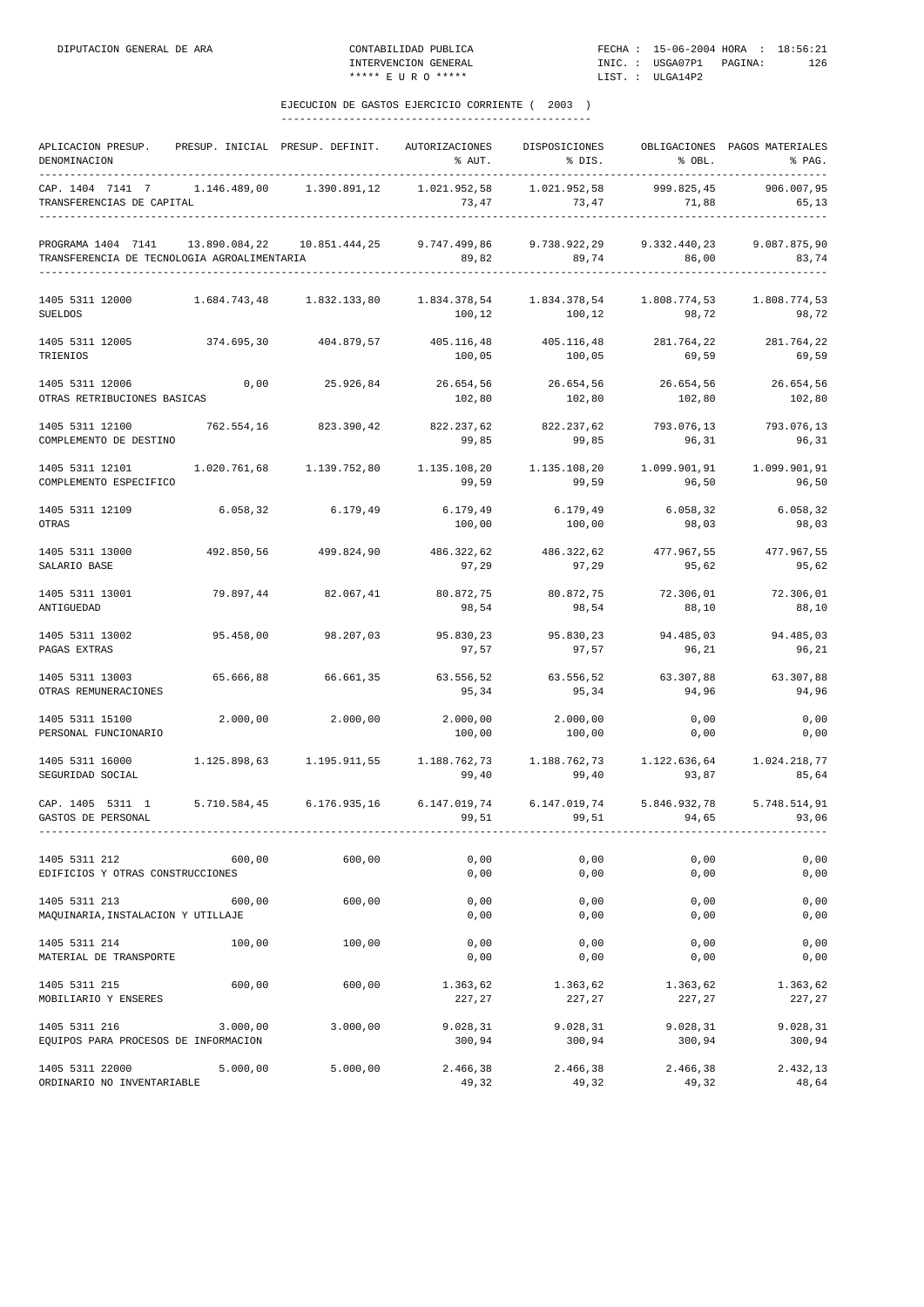| APLICACION PRESUP.<br>DENOMINACION<br>_____________                                                                     |              | PRESUP. INICIAL PRESUP. DEFINIT. AUTORIZACIONES                 | % AUT.              | DISPOSICIONES<br>% DIS.                                      | % OBL.              | OBLIGACIONES PAGOS MATERIALES<br>% PAG. |
|-------------------------------------------------------------------------------------------------------------------------|--------------|-----------------------------------------------------------------|---------------------|--------------------------------------------------------------|---------------------|-----------------------------------------|
| 1405 5311 22001<br>MOBILIARIO Y ENSERES                                                                                 | 6.000.00     | 6.000.00                                                        | 6.734,83<br>112,24  | 6.734,83<br>112,24                                           | 6.734,83<br>112,24  | 6.734,83<br>112,24                      |
| 1405 5311 22002<br>PRENSA, REVISTAS Y PUBLICACIONES PERIODICAS                                                          | 400,00       | 400,00                                                          | 228,56<br>57,14     | 228,56<br>57,14                                              | 228,56<br>57,14     | 228,56<br>57,14                         |
| 1405 5311 22003<br>LIBROS Y OTRAS PUBLICACIONES                                                                         | 400,00       | 400,00                                                          | 374,59<br>93,64     | 374,59<br>93,64                                              | 374,59<br>93,64     | 374,59<br>93,64                         |
| 1405 5311 22004<br>MATERIAL INFORMATICO                                                                                 | 3.000,00     | 3.000,00                                                        | 7.496,50<br>249,88  | 7.496,50<br>249,88                                           | 7.496,50<br>249,88  | 7.496,50<br>249,88                      |
| 1405 5311 22109<br>OTROS SUMINISTROS                                                                                    | 900,00       | 900,00                                                          | 761,49<br>84,61     | 761,49<br>84,61                                              | 761,49<br>84,61     | 761,49<br>84,61                         |
| 1405 5311 223<br>TRANSPORTE                                                                                             | 1.000,00     | 1.000,00                                                        | 806,53<br>80,65     | 806,53<br>80,65                                              | 806,53<br>80,65     | 806,53<br>80,65                         |
| 1405 5311 22500<br>LOCALES                                                                                              | 5.000,00     | 5,000,00                                                        | 37.442,05<br>748,84 | 37.442,05<br>748,84                                          | 37.442,05<br>748,84 | 37.442,05<br>748,84                     |
| 1405 5311 22600<br>CANONES                                                                                              | 30.000,00    | 30.000,00                                                       | 0,00<br>0,00        | 0,00<br>0,00                                                 | 0,00<br>0,00        | 0,00<br>0,00                            |
| 1405 5311 22601<br>ATENCIONES PROTOCOLARIAS Y REPRESENTATIVAS                                                           | 2.000,00     | 2.000,00                                                        | 1.746,19<br>87,30   | 1.746,19<br>87,30                                            | 1.746,19<br>87,30   | 1.746,19<br>87,30                       |
| 1405 5311 22602<br>GASTOS DE DIVULGACION Y PROMOCION(CULT., COMERC.Y CIENTI                                             | 10.000,00    | 10.000,00                                                       | 2.286,53<br>22,86   | 2.286,53<br>22,86                                            | 2.286,53<br>22,86   | 2.286,53<br>22,86                       |
| 1405 5311 22605<br>REUNIONES Y CONFERENCIAS                                                                             | 500,00       | 500,00                                                          | 0,00<br>0,00        | 0,00<br>0,00                                                 | 0,00<br>0,00        | 0,00<br>0,00                            |
| 1405 5311 22609<br>OTROS                                                                                                | 50,00        | 50,00                                                           | 0,00<br>0,00        | 0,00<br>0,00                                                 | 0,00<br>0,00        | 0,00<br>0,00                            |
| 1405 5311 22706<br>ESTUDIOS Y TRABAJOS TECNICOS                                                                         | 12.503,00    | 12.503,00                                                       | 0,00<br>0,00        | 0,00<br>0,00                                                 | 0,00<br>0,00        | 0,00<br>0,00                            |
| 1405 5311 22709<br>OTROS                                                                                                | 1.000,00     | 1.000,00                                                        | 1.612,79<br>161,27  | 1.612,79<br>161,27                                           | 1.612,79<br>161,27  | 1.604,91<br>160,49                      |
| 1405 5311 230<br>DIETAS                                                                                                 | 7.200,00     | 7.200,00                                                        | 6.937,02<br>96,34   | 6.937,02<br>96,34                                            | 6.937,02<br>96,34   | 6.419,94<br>89,16                       |
| 1405 5311 231<br>LOCOMOCION                                                                                             | 3.000,00     | 3.000,00                                                        | 4.068,15<br>135,60  | 4.068,15<br>135,60                                           | 4.068,15<br>135,60  | 3.884,19<br>129,47                      |
| CAP. 1405 5311 2 92.853,00 92.853,00 83.353,54 83.353,54 83.353,54 82.610,37<br>GASTOS EN BIENES CORRIENTES Y SERVICIOS |              |                                                                 | 89,76               | 89,76                                                        | 89,76               | 88,96                                   |
| 1405 5311 627<br>BIENES DESTINADOS PARA USO GENERAL                                                                     | 0,00         | 0,00                                                            | 0,00<br>0,00        | 0,00<br>0,00                                                 | 0,00<br>0,00        | 0,00<br>0,00                            |
| 1405 5311 687<br>BIENES DESTINADOS PARA USO GENERAL                                                                     |              | 8.263.879,00 8.463.879,00                                       | 99,25               | 8.400.973,15 8.400.973,15 7.959.620,66 6.239.330,99<br>99,25 | 94,04               | 73,71                                   |
| 1405 5311 690<br>TERRENOS Y BIENES NATURALES                                                                            | 228.385,00   | 710.353,91                                                      | 99,78               | 708.823,02 708.823,02 708.823,02<br>99,78                    | 99,78               | 708.823,02<br>99,78                     |
| 1405 5311 697<br>BIENES DESTINADOS PARA USO GENERAL                                                                     | 8.263.879,00 | $13.022.813,68$ $11.745.209,20$ $11.745.209,20$ $11.303.856,23$ | 90,18               | 90,18                                                        | 86,80               | 9.582.135,49<br>73,57                   |
| 1405 5311 699 60.101,00<br>INMOVILIZADO INMATERIAL                                                                      |              | 60.101,00                                                       | 60.098,33<br>99,99  | 99,99                                                        | 99,99               | 60.098,33 60.098,33 60.098,33<br>99,99  |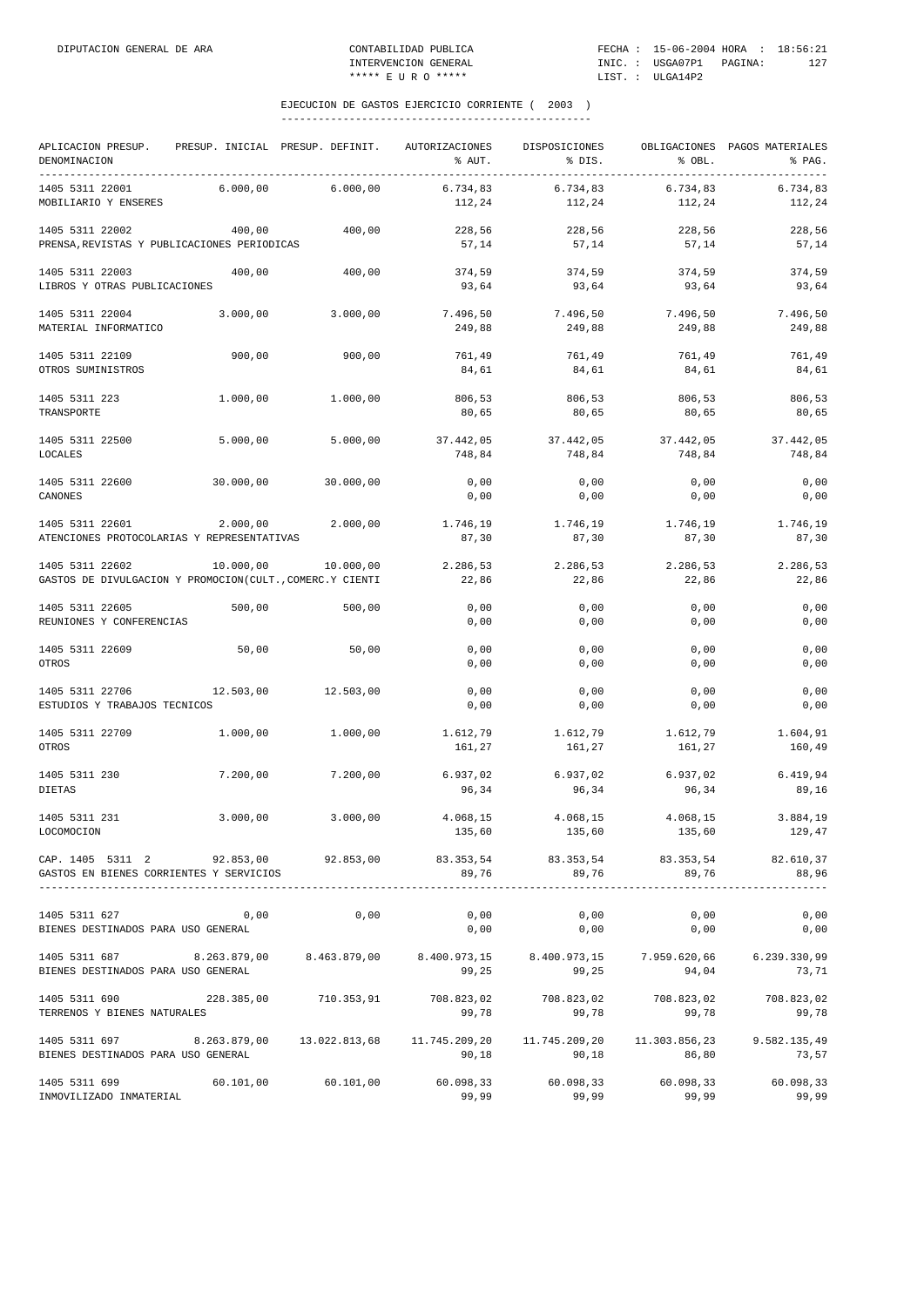| APLICACION PRESUP. PRESUP. INICIAL PRESUP. DEFINIT.<br>DENOMINACION                                                                                                                                           |              |                           | AUTORIZACIONES<br>% AUT.                                                                           | DISPOSICIONES<br>% DIS.                              | % OBL.                 | OBLIGACIONES PAGOS MATERIALES<br>% PAG. |
|---------------------------------------------------------------------------------------------------------------------------------------------------------------------------------------------------------------|--------------|---------------------------|----------------------------------------------------------------------------------------------------|------------------------------------------------------|------------------------|-----------------------------------------|
| CAP. 1405 5311 6 16.816.244,00<br>INVERSIONES REALES                                                                                                                                                          |              | 22.257.147,59             | 20.915.103,70                                                                                      | 20.915.103,70<br>$93,97$ $93,97$ $90,00$             | 20.032.398,24          | 16.590.387,83<br>74,53                  |
| 1405 5311 76801<br>MEJORA DEL MEDIO RURAL                                                                                                                                                                     |              | 946.921,00 946.921,00     | 880.301,83 880.301,83<br>92,96                                                                     | 92,96                                                | 880.301,83<br>92,96    | 757.604,26<br>80,00                     |
| 1405 5311 76802<br>SERVICIOS BASICOS PARA LA ECONOMIA Y POBLACION RURALES                                                                                                                                     |              |                           | $4.840.000,00$ $4.950.000,00$ $4.942.297,59$ $4.942.297,59$ $4.942.297,59$ $4.942.297,59$<br>99,84 |                                                      | 99,84 99,84            | 99,84                                   |
| 1405 5311 76901 946.921,00 946.921,00<br>MEJORA DEL MEDIO RURAL                                                                                                                                               |              |                           | 880.301,91 880.301,91 880.301,91<br>92,96                                                          | 92,96                                                | 92,96                  | 757.604,32<br>80,00                     |
| 1405 5311 77250<br>MODERNIZACION EXPLOTACIONES                                                                                                                                                                | 0,00         | 0,00                      | 0,00<br>0,00                                                                                       | 0,00<br>0,00                                         | 0,00<br>0,00           | 0,00<br>0,00                            |
| 1405 5311 77256<br>MODERNIZACION REGADIOS                                                                                                                                                                     | 0,00         | 0,00                      | 0,00<br>0,00                                                                                       | 0,00<br>0,00                                         | 0,00<br>0,00           | 0,00<br>0,00                            |
| 1405 5311 77402<br>FORESTACION DE TIERRAS AGRARIAS                                                                                                                                                            |              |                           | $676.138,00$ $676.138,00$ $526.426,21$ $526.426,21$ $475.981,70$<br>77,85                          | 77,85                                                | 70, 39                 | 469.846,13<br>69,48                     |
| $1405 \;\; 5311 \;\; 77403 \qquad \qquad 2.683 \, .125,00 \qquad \quad 2.683 \, .125,00 \qquad \quad 2.642 \, .697,10 \qquad \quad 2.642 \, .697,10 \qquad \quad 2.642 \, .697,10$<br>MEDIDAS AGROAMBIENTALES |              |                           | 98,49                                                                                              | 98,49                                                | 98,49                  | 351.723,48<br>13,10                     |
| 1405 5311 77404 540.911,00 540.911,00<br>CESE ANTICIPADO                                                                                                                                                      |              |                           | 154,17                                                                                             | 833.972,15 833.972,15 833.972,15<br>154,17           | 154,17                 | 833.972,15<br>154,17                    |
| 1405 5311 77405<br>INICIATIVA LEADER PLUSI                                                                                                                                                                    |              | 2.692.534,00 2.692.534,00 | 2.692.534,00 2.692.534,00<br>100,00                                                                | 100,00                                               | 2.692.534,00<br>100,00 | 2.692.534,00<br>100,00                  |
| 1405 5311 77407 2.704.554,00<br>INDEMNIZACION COMPENSATORIA BASICA                                                                                                                                            |              |                           | 2.704.554,00 2.443.143,12 2.443.143,12<br>90,33                                                    | 90, 33                                               | 2.443.143,12<br>90, 33 | 2.443.143,12<br>90,33                   |
| 1405 5311 77408<br>PRODER                                                                                                                                                                                     | 901.338,00   | 901.338,00                | 926.472,23 901.338,00 693.422,97<br>102,78                                                         | 100,00                                               | 76,93                  | 616.328,81<br>68,37                     |
| 1405 5311 77409<br>INVERSIONES COLECTIVAS                                                                                                                                                                     | 108.182,00   | 108.182,00                | 0,00<br>0,00                                                                                       | 0,00<br>0,00                                         | 0,00<br>0,00           | 0,00<br>0,00                            |
| 1405 5311 77410<br>AYUDAS HELADAS OLIVAR.FIN.REC.FINAL.(AC)                                                                                                                                                   | 0,00         | 101.919,96 79.834,58      | 78,33                                                                                              | 79.834,58<br>78,33                                   | 79.478,21<br>77,98     | 0,00<br>0,00                            |
| 1405 5311 77802 1.352.277,00 1.352.277,00<br>FORESTACION DE TIERRAS AGRARIAS                                                                                                                                  |              |                           | 51,90                                                                                              | 701.901,58 701.901,58 634.641,96 626.461,22<br>51,90 | 46,93                  | 46,32                                   |
| 1405 5311 77803<br>MEDIDAS AGROAMBIENTALES                                                                                                                                                                    | 5.366.249,00 | 5.366.249,00              | 98,49                                                                                              | 5.285.412,15 5.285.412,15<br>98,49                   | 5.285.412,15<br>98,49  | 703.448,18<br>13,10                     |
| 1405 5311 77804<br>CESE ANTICIPADO                                                                                                                                                                            | 1.081.822,00 | 1.081.822,00              | 1.111.962,89<br>102,78                                                                             | 1.111.962,89<br>102,78                               | 1.111.962,89<br>102,78 | 1.111.962,89<br>102,78                  |
| 1405 5311 77805<br>INDEMNIZACION COMPENSATORIA BASICA                                                                                                                                                         | 5.409.109,00 | 5.409.109,00              | 4.881.102,25<br>90,23                                                                              | 4.881.102,25<br>90,23                                | 4.881.102,25<br>90,23  | 4.881.102,25<br>90,23                   |
| 1405 5311 77806<br>MODERNIZACION EXPLOTACIONES                                                                                                                                                                | 3.967.882,00 | 3.967.882,00              | 5.005.740,01<br>126,15                                                                             | 5.005.740,01<br>126,15                               | 3.998.209,90<br>100,76 | 2.562.577,95<br>64,58                   |
| 1405 5311 77807<br>MODERNIZACION REGADIOS                                                                                                                                                                     | 5.859.868,00 | 5.859.868,00              | 5.774.065,85<br>98,53                                                                              | 5.774.065,85<br>98,53                                | 5.689.091,62<br>97,08  | 2.914.580,62<br>49,73                   |
| 1405 5311 77809<br>PLAN ESTRATEGICO DEL EBRO                                                                                                                                                                  | 2.217.735,00 | 2.217.735,00              | 79.165,86<br>3,56                                                                                  | 79.165,86<br>3,56                                    | 79.165,86<br>3,56      | 79.165,86<br>3,56                       |
| 1405 5311 77813<br>PRODER                                                                                                                                                                                     | 2.704.554,00 | 2.704.554,00              | 2.655.432,90<br>98,18                                                                              | 2.018.221,62<br>74,62                                | 2.018.221,57<br>74,62  | 1.788.384,71<br>66,12                   |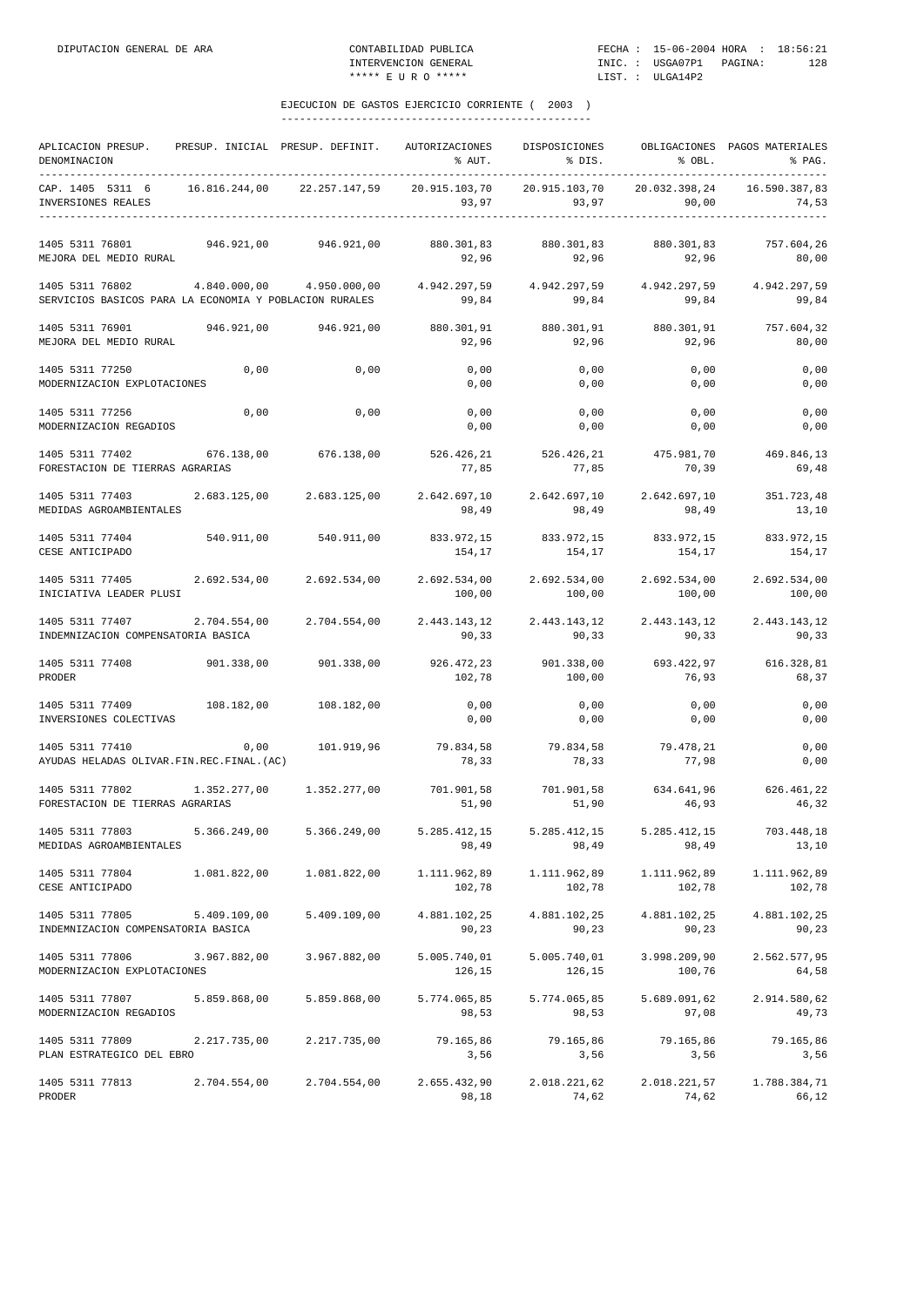| APLICACION PRESUP.<br>DENOMINACION<br>. _ _ _ _ _ _ _ _ _ _ _ .                                      | PRESUP. INICIAL PRESUP. DEFINIT. |               | AUTORIZACIONES<br>% AUT. | DISPOSICIONES<br>% DIS.                         | % OBL.                 | OBLIGACIONES PAGOS MATERIALES<br>% PAG. |
|------------------------------------------------------------------------------------------------------|----------------------------------|---------------|--------------------------|-------------------------------------------------|------------------------|-----------------------------------------|
| 1405 5311 77814<br>INVERSIONES COLECTIVAS                                                            | 216.364,00                       | 216.364,00    | 0,00<br>0,00             | 0,00<br>0,00                                    | 0,00<br>0,00           | 0,00<br>0,00                            |
| 1405 5311 77950<br>MODERNIZACION EXPLOTACIONES                                                       | 4.585.121,00                     | 4.585.121,00  | 89,39                    | 4.098.687,15 4.098.687,15 4.098.687,15<br>89,39 | 89,39                  | 2.613.115,11<br>56,99                   |
| 1405 5311 77952<br>FORESTACION DE TIERRAS AGRARIAS                                                   | 676.138,00                       | 676.138,00    | 77,85                    | 526.427,16 526.427,16 475.982,92<br>77,85       | 70,39                  | 469.847,35<br>69,48                     |
| 1405 5311 77953<br>MEDIDAS AGROAMBIENTALES                                                           | 2.683.125,00                     | 2.683.125,00  | 2.642.697,52<br>98,49    | 2.642.697,52<br>98,49                           | 2.642.697,52<br>98,49  | 351.723,57<br>13,10                     |
| 1405 5311 77954<br>CESE ANTICIPADO                                                                   | 540.911,00                       | 540.911,00    | 833.972,18<br>154,17     | 833.972,18<br>154,17                            | 833.972,18<br>154,17   | 833.972,18<br>154,17                    |
| 1405 5311 77955<br>INICIATIVA LEADER PLUS                                                            | 2.692.534,00                     | 2.616.796,79  | 2.408.439,51<br>92,03    | 2.408.439,51<br>92,03                           | 2.408.439,41<br>92,03  | 2.208.271,12<br>84,38                   |
| 1405 5311 77956<br>MODERNIZACION DE REGADIOS                                                         | 5.859.868,00                     | 5.859.868,00  | 5.837.936,37<br>99,62    | 5.837.936,37<br>99,62                           | 5.752.962,21<br>98,17  | 2.978.450,99<br>50,82                   |
| 1405 5311 77957 2.217.735,00<br>PLAN ESTRATEGICO DEL EBRO                                            |                                  | 2.217.735,00  | 79.165,86<br>3,56        | 79.165,86<br>3,56                               | 79.165,86<br>3,56      | 79.165,86<br>3,56                       |
| 1405 5311 77958<br>INDEMNIZACION COMPESATORIA BASICA                                                 | 2.704.554,00                     | 2.704.554,00  | 2.441.467,30<br>90,27    | 2.441.467,30<br>90,27                           | 2.441.467,30<br>90,27  | 2.441.467,30<br>90,27                   |
| 1405 5311 77959<br>PRODER                                                                            | 1.803.277,00                     | 1.803.277,00  | 1.796.736,18<br>99,63    | 1.388.033,51<br>76,97                           | 1.388.033,46<br>76,97  | 1.233.857,27<br>68,42                   |
| 1405 5311 77960<br>SEGUROS AGRARIOS Y ADVERSIDADES CLIMATOLOGICAS                                    | 5.208.097,00                     | 5.208.097,00  | 5.743.186,28<br>110,27   | 5.743.186,28<br>110,27                          | 5.210.061,89<br>100,03 | 4.933.617,95<br>94,72                   |
| 1405 5311 77961<br>INVERSIONES COLECTIVAS EN MODERNIZACION DE EXPLOTACIONE                           | 108.182,00                       | 108.182,00    | 0,00<br>0,00             | 0,00<br>0,00                                    | 0,00<br>0,00           | 0,00<br>0,00                            |
| 1405 5311 77962<br>MODERNIZACION DE EXPLOTACIONES                                                    | 0,00                             | 0,00          | 495.842,74<br>0,00       | 495.842,74<br>0,00                              | 358.033,37<br>0,00     | 275.434,96<br>0,00                      |
| 1405 5311 77970<br>AYUDAS EXPLOTACIONES AFECTADAS POR INUND                                          | 0.00                             | 2.000.000,00  | 73,23                    | 1.464.718.74 1.464.718.74<br>73,23              | 1.464.718,74<br>73,23  | 1.464.718,74<br>73,23                   |
| CAP. 1405 5311 7 74.296.026,00<br>TRANSFERENCIAS DE CAPITAL                                          |                                  | 76.432.208,75 | 70.712.041,20<br>92,51   | 69.640.993,02<br>91, 11                         | 67.416.160,79<br>88,20 | 48.416.379,94<br>63,34                  |
| PROGRAMA 1405 5311 96.915.707,45 104.959.144,50<br>MEJORA DE ESTRUCTURAS AGRARIAS Y DESARROLLO RURAL |                                  |               | 97.857.518,18<br>93,23   | 96.786.470,00<br>92,21                          | 93.378.845,35<br>88,96 | 70.837.893,05<br>67,49                  |
| DEPARTAMENTO 14<br>AGRICULTURA                                                                       |                                  |               | 96,43                    | 653.524.354,78<br>96,27                         | 95,27                  | 646.773.717,71 618.363.713,68<br>91,09  |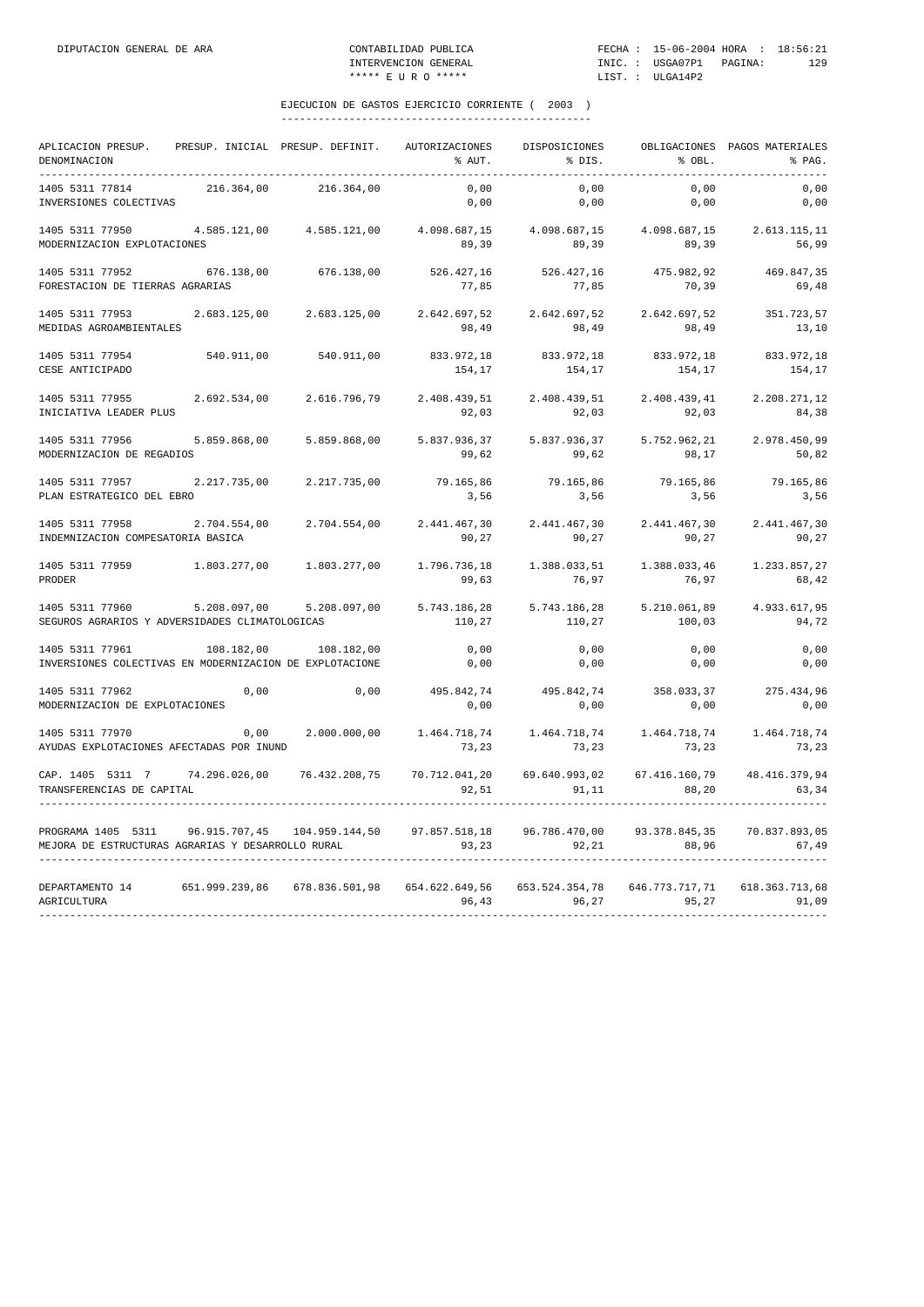| APLICACION PRESUP.<br>DENOMINACION<br>-----------                                                                                                                   |            | PRESUP. INICIAL PRESUP. DEFINIT. | AUTORIZACIONES<br>% AUT.                                                         | DISPOSICIONES<br>% DIS. | % OBL.                 | OBLIGACIONES PAGOS MATERIALES<br>% PAG. |
|---------------------------------------------------------------------------------------------------------------------------------------------------------------------|------------|----------------------------------|----------------------------------------------------------------------------------|-------------------------|------------------------|-----------------------------------------|
| 1501 5422 44000<br>SUBV. ACTIVIDADES ITA: FEDER OBJETIVO 2                                                                                                          | 420.708,00 | 420.708,00                       | 420.708,00<br>100,00                                                             | 420.708,00<br>100,00    | 420.708,00<br>100,00   | 420.708,00<br>100,00                    |
| 1501 5422 44001<br>SUBV. ACTIVIDADES ITA (F.S.E. OBJ.3)                                                                                                             | 360.607,00 | 360.607,00                       | 360.607,00<br>100,00                                                             | 360.607,00<br>100,00    | 360.607,00<br>100,00   | 360.607,00<br>100,00                    |
| 1501 5422 44900 372.627,00<br>SUBV. ACTIVIDADES ITA I+D+I                                                                                                           |            | 302.627,00                       | 302.627,00 302.627,00<br>100,00                                                  | 100,00                  | 302.627,00<br>100,00   | 302.627,00<br>100,00                    |
| CAP. 1501 5422 4 1.153.942,00 1.083.942,00<br>TRANSFERENCIAS CORRIENTES                                                                                             |            |                                  | 100,00                                                                           | 100,00                  | 1.083.942,00<br>100,00 | 1.083.942,00<br>100,00                  |
| 1501 5422 74901 2.091.522,00 2.091.522,00<br>SUBV. INVERSIONES ITA                                                                                                  |            |                                  | 52,18                                                                            | 52,18                   | 1.091.522,00<br>52,18  | 1.091.522,00<br>52,18                   |
| 1501 5422 74902<br>SUBV. INVERSIONES ITA I+D+I                                                                                                                      | 240.405,00 | 240.405,00                       | 240.405,00<br>100,00                                                             | 240.405,00<br>100,00    | 240.405,00<br>100,00   | 240.405,00<br>100,00                    |
| CAP. 1501 5422 7 2.331.927,00 2.331.927,00 1.331.927,00 1.331.927,00 1.331.927,00<br>TRANSFERENCIAS DE CAPITAL<br>-----------------------                           |            |                                  | 57,11                                                                            | 57, 11                  | 57,11                  | 1.331.927,00<br>57,11                   |
| PROGRAMA 1501 5422 3.485.869,00 3.415.869,00 2.415.869,00 2.415.869,00 2.415.869,00 2.415.869,00 2.415.869,00<br>INVESTIGACION Y TECNOLOGIA APLICADA A LA INDUSTRIA |            |                                  | 70,72                                                                            | 70,72                   | 70, 72                 | 70,72                                   |
| 1501 7211 10000<br>RETRIBUCIONES BASICAS                                                                                                                            |            |                                  | $13.847,64$ $15.686,58$ $14.986,58$ $14.986,58$ $14.986,58$ $14.904,10$<br>95,53 | 95,53                   | 95,01                  | 14.904,10<br>95,01                      |
| 1501 7211 10001<br>OTRAS REMUNERACIONES                                                                                                                             | 43.050,84  | 43.916,16                        | 44.616,16 44.616,16<br>101,59                                                    | 101,59                  | 44.614,92<br>101,59    | 44.614,92<br>101,59                     |
| 1501 7211 11000<br>RETRIBUCIONES BASICAS                                                                                                                            | 70.552,30  | 71.370,40                        | 71.370,40<br>100,00                                                              | 71.370,40<br>100,00     | 69.585,31<br>97,49     | 69.585,31<br>97,49                      |
| 1501 7211 11001<br>OTRAS REMUNERACIONES                                                                                                                             | 97.989,96  | 102.807,92                       | 102.807,92<br>100,00                                                             | 102.807,92<br>100,00    | 99.389,88<br>96,67     | 99.389,88<br>96,67                      |
| 1501 7211 12000<br><b>SUELDOS</b>                                                                                                                                   |            |                                  | $337.592,22$ $378.504,43$ $378.504,43$ $378.504,43$ $375.836,01$<br>100,00       | 100,00                  | 99,29                  | 375.836,01<br>99,29                     |
| 1501 7211 12005<br>TRIENIOS                                                                                                                                         | 81.690,42  | 90.133,10                        | 90.133,10<br>100,00                                                              | 90.133,10<br>100,00     | 73.178,98<br>81,18     | 73.178,98<br>81,18                      |
| 1501 7211 12006<br>OTRAS RETRIBUCIONES BASICAS                                                                                                                      | 0,00       | 7.697,58                         | 7.697,58<br>100,00                                                               | 7.697,58<br>100,00      | 7.163,28<br>93,05      | 7.163,28<br>93,05                       |
| 1501 7211 12100<br>COMPLEMENTO DE DESTINO                                                                                                                           | 196.611,76 | 226.653,71                       | 226.653,71<br>100,00                                                             | 226.653,71<br>100,00    | 216.404,41<br>95,47    | 216.404,41<br>95,47                     |
| 1501 7211 12101<br>COMPLEMENTO ESPECIFICO                                                                                                                           | 297.664,44 | 339.765,59                       | 339.742,21<br>99,99                                                              | 339.742,21<br>99,99     | 327.730,36<br>96,45    | 327.730,36<br>96,45                     |
| 1501 7211 12109<br>OTRAS                                                                                                                                            | 751,92     | 766,96                           | 766,96<br>100,00                                                                 | 766,96<br>100,00        | 621,12<br>80,98        | 621,12<br>80,98                         |
| 1501 7211 13000<br>SALARIO BASE                                                                                                                                     | 69.557,16  | 76.725,22                        | 76.725,22<br>100,00                                                              | 76.725,22<br>100,00     | 63.909,79<br>83,29     | 63.909,79<br>83,29                      |
| 1501 7211 13001<br>ANTIGUEDAD                                                                                                                                       | 8.090,88   | 8.827,04                         | 9.351, 20<br>105,93                                                              | 9.351, 20<br>105,93     | 8.091,08<br>91,66      | 8.091,08<br>91,66                       |
| 1501 7211 13002<br>PAGAS EXTRAS                                                                                                                                     | 12.941,34  | 14.426,42                        | 14.557,46<br>100,90                                                              | 14.557,46<br>100,90     | 12.794,14<br>88,68     | 12.794,14<br>88,68                      |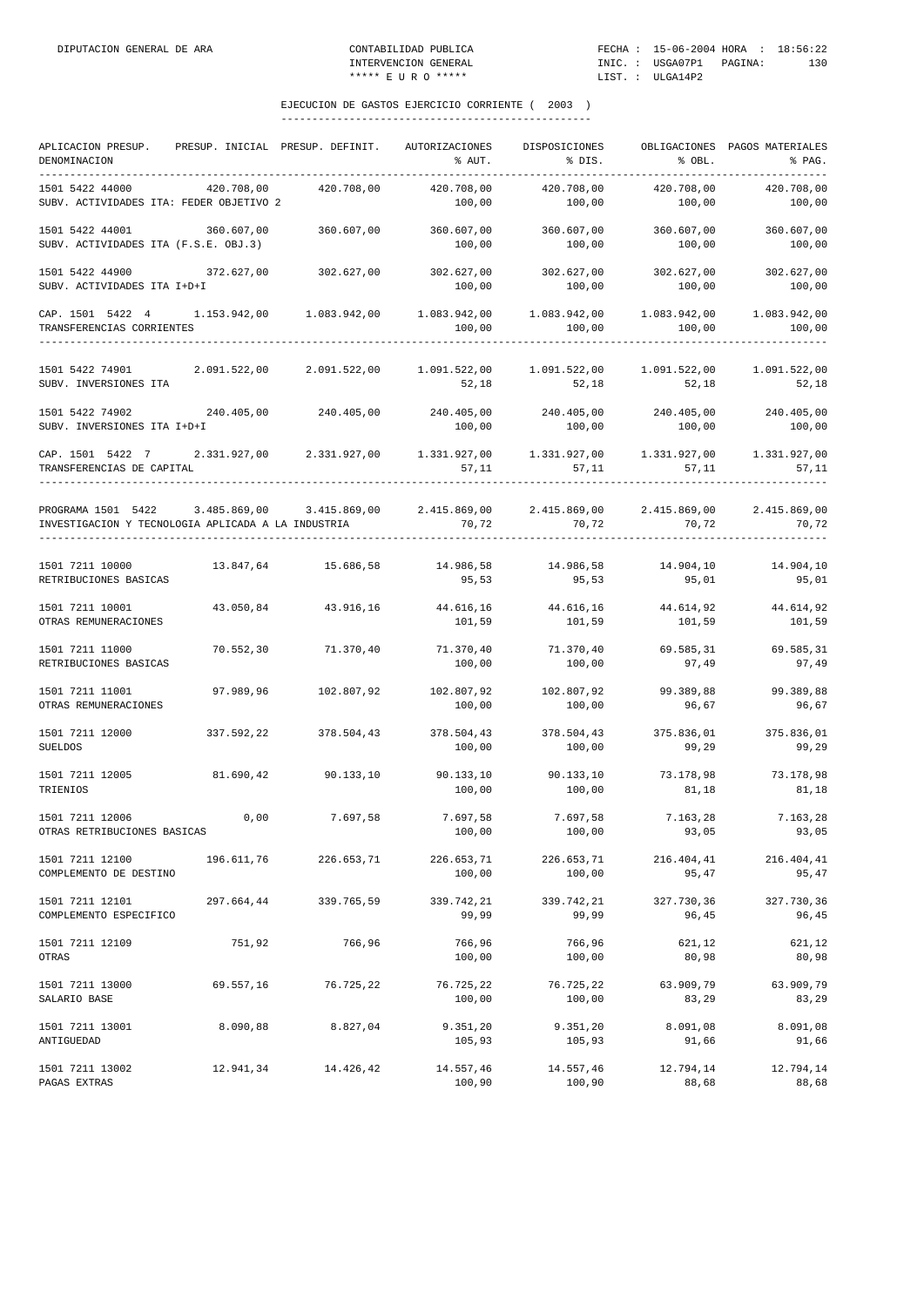| APLICACION PRESUP.<br>DENOMINACION                             | PRESUP. INICIAL PRESUP. DEFINIT.                                           |            | AUTORIZACIONES<br>% AUT. | DISPOSICIONES<br>% DIS. | % OBL.              | OBLIGACIONES PAGOS MATERIALES<br>% PAG. |
|----------------------------------------------------------------|----------------------------------------------------------------------------|------------|--------------------------|-------------------------|---------------------|-----------------------------------------|
| 1501 7211 13003<br>OTRAS REMUNERACIONES                        | 9.689,44                                                                   | 10.047,95  | 9.392.75<br>93,47        | 9.392,75<br>93,47       | 3.703,70<br>36,86   | 3.703,70<br>36,86                       |
| 1501 7211 13100<br>SALARIO BASE                                | 334.827,12                                                                 | 338.949,54 | 338.949,54<br>100,00     | 338.949,54<br>100,00    | 213.385,79<br>62,95 | 213.385,79<br>62,95                     |
| 1501 7211 13101<br>OTRAS REMUNERACIONES                        | 63.414,44                                                                  | 65.760,77  | 65.760,77<br>100,00      | 65.760,77<br>100,00     | 39.799,23<br>60,52  | 39.799,23<br>60,52                      |
| 1501 7211 15100<br>PERSONAL FUNCIONARIO                        | 1.850,00                                                                   | 1.850,00   | 1.850,00<br>100,00       | 1.850,00<br>100,00      | 350,00<br>18,91     | 350,00<br>18,91                         |
| 1501 7211 16000<br>SEGURIDAD SOCIAL                            | 345.964,72                                                                 | 362.026,73 | 362.026,73<br>100,00     | 362.026,73<br>100,00    | 302.935,47<br>83,67 | 276.759,01<br>76,44                     |
| 1501 7211 16100<br>FORMACION Y PERFECCIONAMIENTO DEL PERSONAL  | 4.000,00                                                                   | 4.116,00   | 3.756,20<br>91,25        | 3.756,20<br>91,25       | 3.756,20<br>91,25   | 3.756,20<br>91,25                       |
| 1501 7211 16109<br>OTROS                                       | 16.527,83                                                                  | 16.527,83  | 0,00<br>0,00             | 0,00<br>0,00            | 0,00<br>0,00        | 0,00<br>0,00                            |
| 1501 7211 16200<br>FORMACION Y PERFECCIONAMIENTO DEL PERSONAL  | 601,01                                                                     | 601,01     | 0,00<br>0,00             | 0,00<br>0,00            | 0,00<br>0,00        | 0,00<br>0,00                            |
| 1501 7211 16209<br>GASTOS SOCIALES DE PERSONAL LABORAL         | 0,00                                                                       | 0,00       | 605,35<br>0,00           | 605,35<br>0,00          | 605,35<br>0,00      | 605,35<br>0,00                          |
| CAP. 1501 7211 1<br>GASTOS DE PERSONAL                         | $2.007.215.44$ $2.177.160.94$ $2.160.254.27$ $2.160.254.27$ $1.878.759.12$ |            | 99,22                    | 99,22                   | 86,29               | 1.852.582,66<br>85,09                   |
| 1501 7211 202<br>EDIFICIOS Y OTRAS CONSTRUCCIONES              | 600,00                                                                     | 600,00     | 0,00<br>0,00             | 0,00<br>0,00            | 0,00<br>0,00        | 0,00<br>0,00                            |
| 1501 7211 209<br>OTRO INMOVILIZADO MATERIAL                    | 1.800,00                                                                   | 1.800,00   | 430,00<br>23,88          | 430,00<br>23,88         | 430,00<br>23,88     | 430,00<br>23,88                         |
| 1501 7211 212<br>EDIFICIOS Y OTRAS CONSTRUCCIONES              | 1,800,00                                                                   | 1,800,00   | 416,72<br>23,15          | 416,72<br>23,15         | 416,72<br>23,15     | 416,72<br>23,15                         |
| 1501 7211 213<br>MAQUINARIA, INSTALACION Y UTILLAJE            | 1.800,00                                                                   | 1.800,00   | 0,00<br>0,00             | 0,00<br>0,00            | 0,00<br>0,00        | 0,00<br>0,00                            |
| 1501 7211 214<br>MATERIAL DE TRANSPORTE                        | 2.400,00                                                                   | 2.400,00   | 8.221,73<br>342,57       | 8.221,73<br>342,57      | 8.221,73<br>342,57  | 6.952,64<br>289,69                      |
| 1501 7211 215<br>MOBILIARIO Y ENSERES                          | 1.200,00                                                                   | 1.200,00   | 1.411,08<br>117,59       | 1.411,08<br>117,59      | 1.411,08<br>117,59  | 1.333,23<br>111,10                      |
| 1501 7211 216<br>EQUIPOS PARA PROCESOS DE INFORMACION          | 1.200,00                                                                   | 1.200,00   | 0,00<br>0,00             | 0,00<br>0,00            | 0,00<br>0,00        | 0,00<br>0,00                            |
| 1501 7211 219<br>OTRO INMOVILIZADO MATERIAL                    | 600,00                                                                     | 600,00     | 0,00<br>0,00             | 0,00<br>0,00            | 0,00<br>0,00        | 0,00<br>0,00                            |
| 1501 7211 22000<br>ORDINARIO NO INVENTARIABLE                  | 18.600,00                                                                  | 12.600,00  | 7.790,63<br>61,83        | 7.790,63<br>61,83       | 7.790,63<br>61,83   | 7.790,63<br>61,83                       |
| 1501 7211 22001<br>MOBILIARIO Y ENSERES                        | 1.800,00                                                                   | 1.800,00   | 922,62<br>51,25          | 922,62<br>51,25         | 922,62<br>51,25     | 862,49<br>47,91                         |
| 1501 7211 22002<br>PRENSA, REVISTAS Y PUBLICACIONES PERIODICAS | 3.600,00                                                                   | 1.600,00   | 2.682,55<br>167,65       | 2.682,55<br>167,65      | 2.682,55<br>167,65  | 2.682,55<br>167,65                      |
| 1501 7211 22003<br>LIBROS Y OTRAS PUBLICACIONES                | 2.400,00                                                                   | 2.400,00   | 1.206,09<br>50,25        | 1.206,09<br>50,25       | 1.206,09<br>50,25   | 1.206,09<br>50,25                       |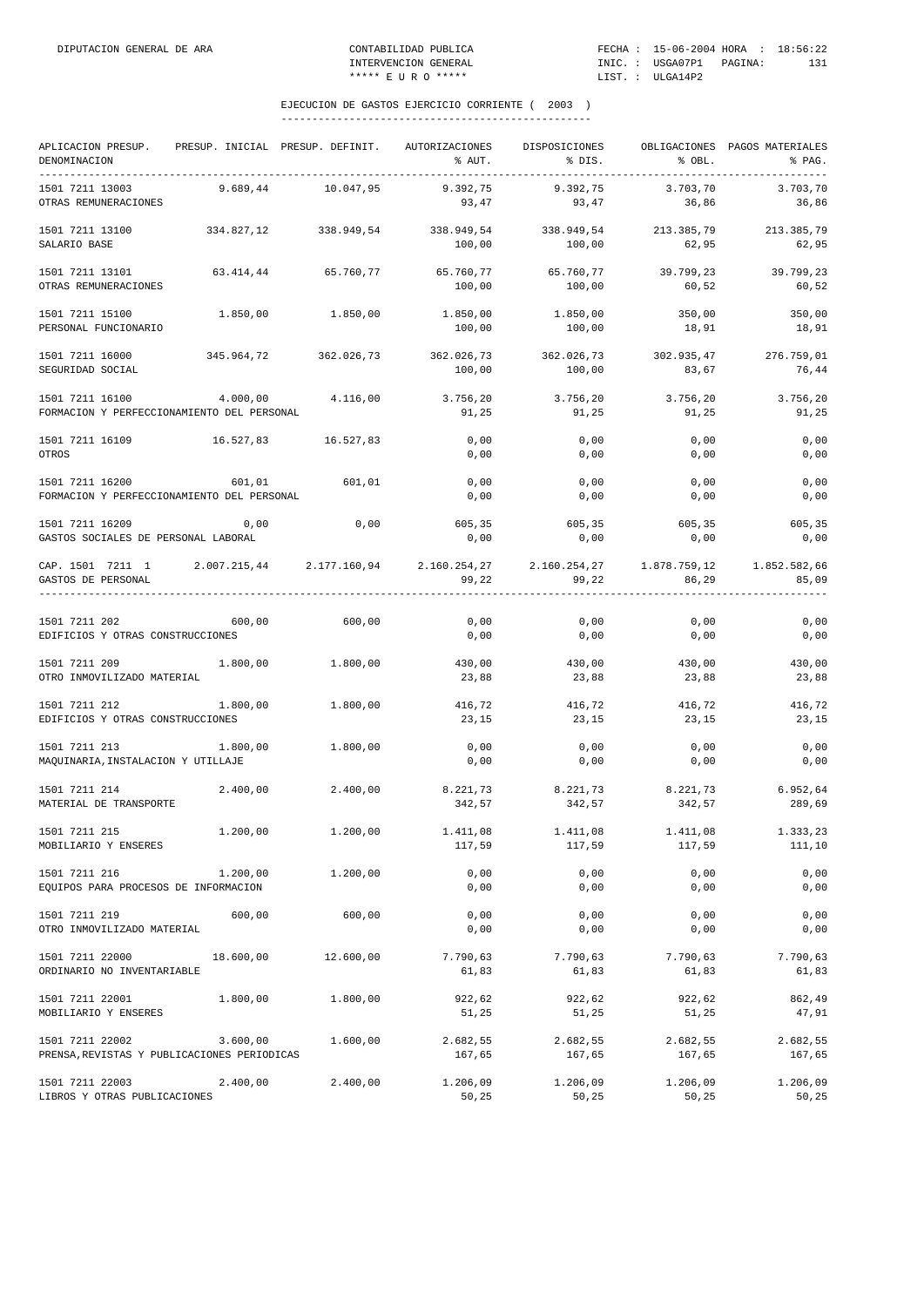| APLICACION PRESUP.<br>DENOMINACION                                          |           | PRESUP. INICIAL PRESUP. DEFINIT. | AUTORIZACIONES<br>% AUT. | DISPOSICIONES<br>% DIS. | % OBL.               | OBLIGACIONES PAGOS MATERIALES<br>% PAG. |
|-----------------------------------------------------------------------------|-----------|----------------------------------|--------------------------|-------------------------|----------------------|-----------------------------------------|
| 1501 7211 22004<br>MATERIAL INFORMATICO                                     | 1.800,00  | 1.800,00                         | 2.964,03<br>164,66       | 2.964,03<br>164,66      | 2.964,03<br>164,66   | 2.355,03<br>130,83                      |
| 1501 7211 22100<br>ENERGIA ELECTRICA                                        | 6.000,00  | 3.000,00                         | 8,85<br>0, 29            | 8,85<br>0, 29           | 8,85<br>0, 29        | 8,85<br>0, 29                           |
| 1501 7211 22101<br>AGUA                                                     | 600,00    | 600,00                           | 37,48<br>6,24            | 37,48<br>6,24           | 37,48<br>6,24        | 37,48<br>6, 24                          |
| 1501 7211 22102<br>GAS                                                      | 600,00    | 600,00                           | 260,43<br>43,40          | 260,43<br>43,40         | 260,43<br>43,40      | 260, 43<br>43,40                        |
| 1501 7211 22103<br>COMBUSTIBLES                                             | 6.000,00  | 6.000,00                         | 6.427,70<br>107,12       | 6.427,70<br>107,12      | 6.427,70<br>107,12   | 6.427,70<br>107,12                      |
| 1501 7211 22104<br>VESTUARIO                                                | 5.400,00  | 5.400,00                         | 2.537,71<br>46,99        | 2.537,71<br>46,99       | 2.537,71<br>46,99    | 2.537,71<br>46,99                       |
| 1501 7211 22109<br>OTROS SUMINISTROS                                        | 1.800,00  | 1,800,00                         | 4.591,25<br>255,06       | 4.591,25<br>255,06      | 4.591,25<br>255,06   | 3.007,97<br>167,10                      |
| 1501 7211 22200<br>TELEFONICAS                                              | 30.100,00 | 100,00                           | 535,01<br>535,01         | 535,01<br>535,01        | 535,01<br>535,01     | 535,01<br>535,01                        |
| 1501 7211 22201<br>POSTALES                                                 | 16.800,00 | 0,00                             | 0,00<br>0,00             | 0,00<br>0,00            | 0,00<br>0,00         | 0,00<br>0,00                            |
| 1501 7211 22202<br>TELEGRAFICAS                                             | 300,00    | 300,00                           | 0,00<br>0,00             | 0,00<br>0,00            | 0,00<br>0,00         | 0,00<br>0,00                            |
| 1501 7211 223<br>TRANSPORTE                                                 | 3.000,00  | 1.000,00                         | 5.588,78<br>558,87       | 5.588,78<br>558,87      | 5.588,78<br>558,87   | 5.588,78<br>558,87                      |
| 1501 7211 22401<br>VEHICULOS                                                | 600,00    | 600,00                           | 0,00<br>0,00             | 0,00<br>0,00            | 0,00<br>0,00         | 0,00<br>0,00                            |
| 1501 7211 22403<br>OTROS RIESGOS                                            | 600,00    | 600,00                           | 0,00<br>0,00             | 0,00<br>0,00            | 0,00<br>0,00         | 0,00<br>0,00                            |
| 1501 7211 22500<br>LOCALES                                                  | 600,00    | 600,00                           | 8.998,02<br>1.499,67     | 8.998,02<br>1.499,67    | 8.998,02<br>1.499,67 | 3.500,34<br>583,39                      |
| 1501 7211 22601<br>ATENCIONES PROTOCOLARIAS Y REPRESENTATIVAS               | 12.000,00 | 13.966,70                        | 13.962,67<br>99,97       | 13.962,67<br>99,97      | 13.962,67<br>99,97   | 13.962,67<br>99,97                      |
| 1501 7211 22602<br>GASTOS DE DIVULGACION Y PROMOCION(CULT., COMERC.Y CIENTI | 1.500,00  | 1.500,00                         | 329,49<br>21,96          | 329,49<br>21,96         | 329,49<br>21,96      | 329,49<br>21,96                         |
| 1501 7211 22603<br>JURIDICOS, CONTENCIOSOS                                  | 600,00    | 600,00                           | 0,00<br>0,00             | 0,00<br>0,00            | 0,00<br>0,00         | 0,00<br>0,00                            |
| 1501 7211 22604<br>REMUNERACIONES A AGENTES MEDIADORES INDEPENDIENTES       | 1.200,00  | 1.200,00                         | 0,00<br>0,00             | 0,00<br>0,00            | 0,00<br>0,00         | 0,00<br>0,00                            |
| 1501 7211 22605<br>REUNIONES Y CONFERENCIAS                                 | 1.500,00  | 1.500,00                         | 565,90<br>37,72          | 565,90<br>37,72         | 565,90<br>37,72      | 565,90<br>37,72                         |
| 1501 7211 22609<br>OTROS                                                    | 1.200,00  | 1.200,00                         | 848,53<br>70,71          | 848,53<br>70,71         | 848,53<br>70,71      | 848,53<br>70,71                         |
| 1501 7211 22700<br>LIMPIEZA Y ASEO                                          | 1.800,00  | 0,00                             | 0,00<br>0,00             | 0,00<br>0,00            | 0,00<br>0,00         | 0,00<br>0,00                            |
| 1501 7211 22701<br>SEGURIDAD                                                | 1.800,00  | 1.800,00                         | 400,40<br>22,24          | 400,40<br>22,24         | 400,40<br>22,24      | 400,40<br>22,24                         |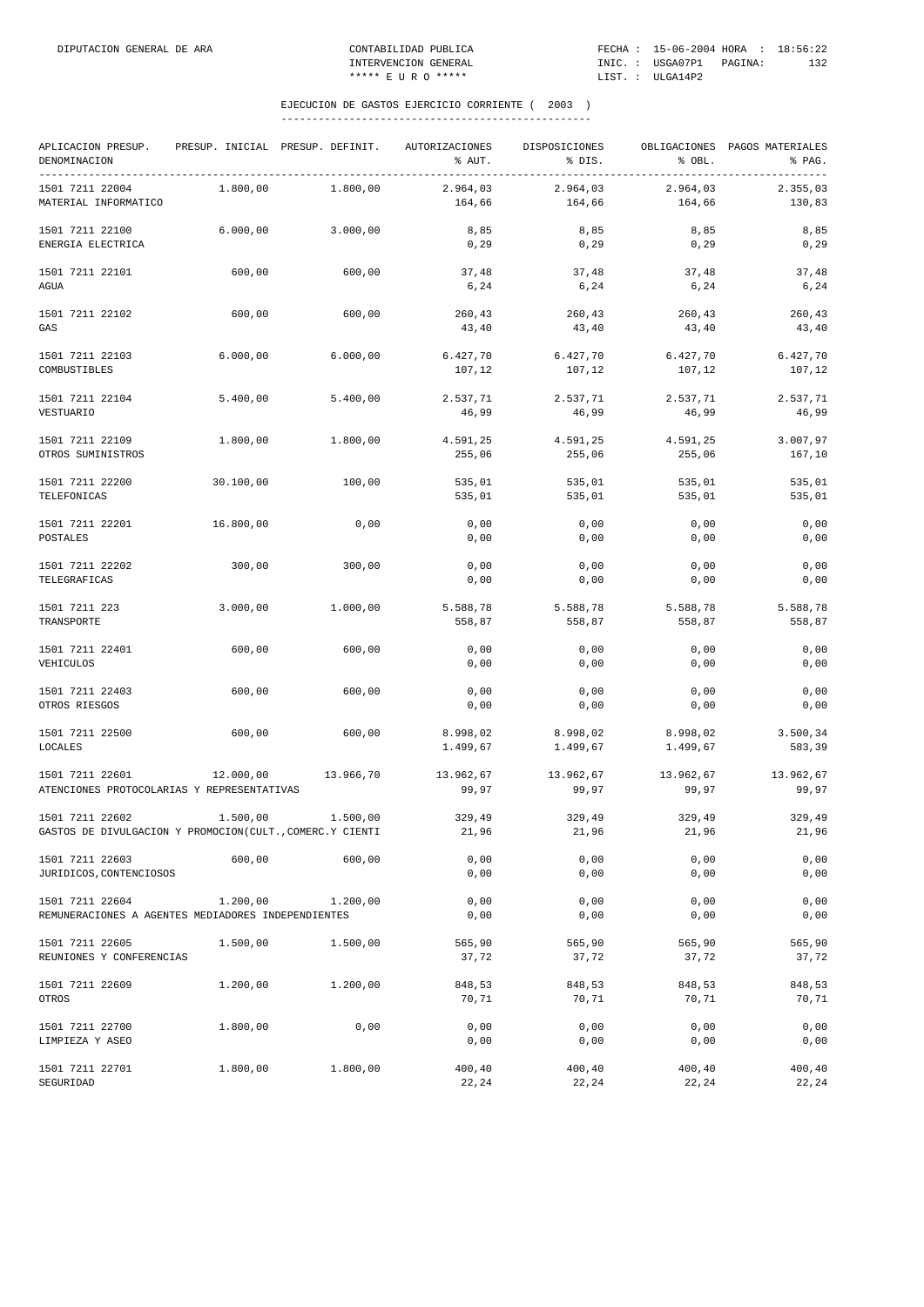| APLICACION PRESUP.<br>DENOMINACION                                                                                                                                                                                                       |           | PRESUP. INICIAL PRESUP. DEFINIT. | AUTORIZACIONES<br>% AUT.                     | DISPOSICIONES<br>% DIS.      | % OBL.                       | OBLIGACIONES PAGOS MATERIALES<br>% PAG. |
|------------------------------------------------------------------------------------------------------------------------------------------------------------------------------------------------------------------------------------------|-----------|----------------------------------|----------------------------------------------|------------------------------|------------------------------|-----------------------------------------|
| 1501 7211 22706<br>ESTUDIOS Y TRABAJOS TECNICOS                                                                                                                                                                                          | 24.030,00 | 11.030,00                        | 2.930,88<br>26,57                            | 2.930,88<br>26,57            | 2.930,88<br>26,57            | 2.930,88<br>26,57                       |
| 1501 7211 22709<br>OTROS                                                                                                                                                                                                                 | 1.200,00  | 1.200,00                         | 2.122,72<br>176,89                           | 2.122,72<br>176,89           | 2.122,72<br>176,89           | 1.334,94<br>111,24                      |
| 1501 7211 230<br><b>DIETAS</b>                                                                                                                                                                                                           | 6.000,00  | 6.000,00                         | 5.378,58<br>89,64                            | 5.378,58<br>89,64            | 5.378,58<br>89,64            | 5.378,58<br>89,64                       |
| 1501 7211 231<br>LOCOMOCION                                                                                                                                                                                                              | 12.000,00 | 10.000,00                        | 8.225,62<br>82,25                            | 8.225,62<br>82,25            | 8.225,62<br>82,25            | 8.225,62<br>82,25                       |
| 1501 7211 239<br>OTRAS INDEMNIZACIONES                                                                                                                                                                                                   | 7.800,00  | 7.800,00                         | 10.425,25<br>133,65                          | 10.425,25<br>133,65          | 10.425,25<br>133,65          | 10.425,25<br>133,65                     |
| 1501 7211 240<br>ARRENDAMIENTOS                                                                                                                                                                                                          | 1.200,00  | 1.200,00                         | 1.042,29<br>86,85                            | 1.042,29<br>86,85            | 1.042,29<br>86,85            | 965,60<br>80,46                         |
| 1501 7211 241<br>REPARACION Y CONSERVACION                                                                                                                                                                                               |           | $1.200,00$ $1.200,00$            | 0,00<br>0,00                                 | 0,00<br>0,00                 | 0,00<br>0,00                 | 0,00<br>0,00                            |
| 1501 7211 242<br>MATERIAL, SUMINISTROS Y OTROS                                                                                                                                                                                           | 71.104,00 | 29.704,00                        | 24.718,56<br>83,21                           | 24.718,56<br>83,21           | 24.718,56<br>83,21           | 22.920,13<br>77,16                      |
| 1501 7211 25100<br>GASTOS REALIZACION DE CURSOS                                                                                                                                                                                          | 0,00      | 0,00                             | 721,20<br>0,00                               | 721,20<br>0,00               | 721,20<br>0,00               | 721,20<br>0,00                          |
| $\texttt{CAP. 1501} \quad 7211 \quad 2 \qquad \qquad 258.134,00 \qquad \qquad 142.100,70 \qquad \qquad 126.702,77 \qquad \qquad 126.702,77 \qquad \qquad 126.702,77 \qquad \qquad 126.702,77$<br>GASTOS EN BIENES CORRIENTES Y SERVICIOS |           |                                  | 89,16                                        | 89,16                        | 89,16                        | 80,88                                   |
| 1501 7211 44900 398.882,00 393.704,88 893.704,88 893.704,88 893.704,88<br>SUBVENCION ACTIVIDADES IAF                                                                                                                                     |           |                                  | 100,00                                       | 100,00                       | 100,00                       | 0,00<br>0,00                            |
| 1501 7211 48900 330.556,00 199.097,58<br>SUBV.VARIOS ADAPTACION GLOBALIZACION ECONOMIA Y OTRAS                                                                                                                                           |           |                                  | $74.602,05$ $74.602,05$ $74.602,05$<br>37,47 | 37,47                        | 37,47                        | 26.602,05<br>13,36                      |
| CAP. 1501 7211 4 1.329.438,00 1.092.802,46<br>TRANSFERENCIAS CORRIENTES                                                                                                                                                                  |           |                                  | 968.306,93<br>88,60                          | 968.306,93<br>88,60          | 968.306,93<br>88,60          | 26.602,05<br>2,43                       |
| 1501 7211 692<br>EDIFICIOS Y OTRAS CONSTRUCCIONES                                                                                                                                                                                        |           | 78.131,00 63.131,00              | 39.753,38<br>62,96                           | 39.753,38<br>62,96           | 39.753,38<br>62,96           | 39.753,38<br>62,96                      |
| 1501 7211 693<br>MAQUINARIA, INSTALACIONES Y UTILLAJE                                                                                                                                                                                    |           | 72.121,00 72.121,00              | 62.100,00<br>86,10                           | 62.100,00<br>86,10           | 62.100,00<br>86,10           | 62.100,00<br>86,10                      |
| 1501 7211 694<br>MATERIAL DE TRANSPORTE                                                                                                                                                                                                  | 60.101,00 | 35.101,00                        | 0,00<br>0,00                                 | 0,00<br>0,00                 | 0,00<br>0,00                 | 0,00<br>0,00                            |
| 1501 7211 695<br>MOBILIARIO Y ENSERES                                                                                                                                                                                                    | 78.131,00 | 78.131,00                        | 57,16                                        | 44.660,93 44.660,93<br>57,16 | 44.660,93<br>57,16           | 42.501,56<br>54,39                      |
| 1501 7211 698<br>OTRO INMOVILIZADO MATERIAL                                                                                                                                                                                              | 72.121,00 | 47.121,00                        | 21.372,60<br>45,35                           | 21.372,60<br>45,35           | 21.372,60<br>45,35           | 961,74<br>2,04                          |
| 1501 7211 699 180.303,00 110.303,00<br>INMOVILIZADO INMATERIAL                                                                                                                                                                           |           |                                  | 16.884,26<br>15,30                           | 15,30                        | 16.884,26 16.884,26<br>15,30 | 2.343,20<br>2,12                        |
| CAP. 1501 7211 6<br>INVERSIONES REALES                                                                                                                                                                                                   |           | 540.908,00 405.908,00            | 184.771,17<br>45,52                          | 184.771,17<br>45,52          | 184.771,17<br>45,52          | 147.659,88<br>36,37                     |
| 1501 7211 74900 17.321.169,00 17.321.169,00 17.321.169,00 17.321.169,00 17.321.169,00<br>SUBV. IAF. - PRESUPUESTO DE CAPITAL                                                                                                             |           |                                  | 100,00                                       | 100,00                       | 100,00                       | 0,00<br>0,00                            |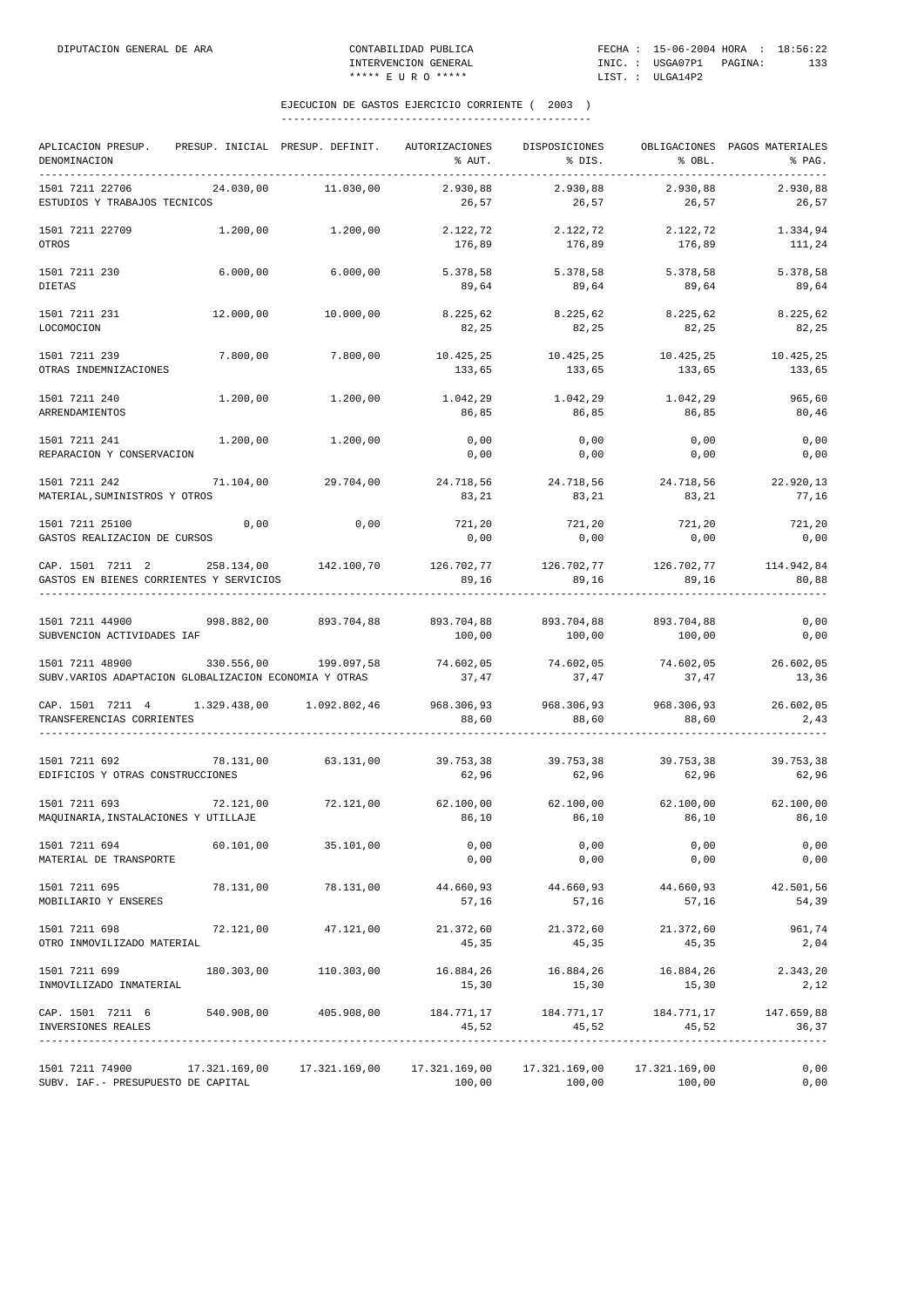| APLICACION PRESUP.<br>DENOMINACION                                       |      | PRESUP. INICIAL PRESUP. DEFINIT. | AUTORIZACIONES<br>% AUT. | DISPOSICIONES<br>% DIS. | % OBL.                               | OBLIGACIONES PAGOS MATERIALES<br>% PAG. |
|--------------------------------------------------------------------------|------|----------------------------------|--------------------------|-------------------------|--------------------------------------|-----------------------------------------|
| CAP. 1501 7211 7<br>TRANSFERENCIAS DE CAPITAL                            |      | 17.321.169,00 17.321.169,00      | 17.321.169,00<br>100,00  | 17.321.169,00<br>100,00 | 17.321.169,00<br>100,00              | 0,00<br>0,00                            |
| PROGRAMA 1501 7211<br>SERVICIOS GENERALES (INDUSTRIA, COMERCIO Y DESAR.) |      | 21.456.864,44 21.139.141,10      | 20.761.204,14<br>98,21   | 98,21                   | 20.761.204,14 20.479.708,99<br>96,88 | 2.141.787,43<br>10,13                   |
| 1502 4231 44000<br>SUBVENCION ACCIONES INNOVADORAS                       | 0,00 | 0,00                             | 0,00<br>0,00             | 0,00<br>0,00            | 0,00<br>0,00                         | 0,00<br>0,00                            |
| CAP. 1502 4231 4<br>TRANSFERENCIAS CORRIENTES                            | 0,00 | 0,00                             | 0,00<br>0,00             | 0,00<br>0,00            | 0,00<br>0,00                         | 0,00<br>0,00                            |
| PROGRAMA 1502 4231<br>BECAS Y AYUDAS.APOYO A OTRAS ACTIVIDADES ESCOLARES | 0,00 | 0,00                             | 0,00<br>0,00             | 0,00<br>0,00            | 0,00<br>0,00                         | 0,00<br>0,00                            |
| 1502 6221 202<br>EDIFICIOS Y OTRAS CONSTRUCCIONES                        | 0,00 | 0,00                             | 0,00<br>0,00             | 0,00<br>0,00            | 0,00<br>0,00                         | 0,00<br>0,00                            |
| 1502 6221 209<br>OTRO INMOVILIZADO MATERIAL                              | 0,00 | 0,00                             | 0,00<br>0,00             | 0,00<br>0,00            | 0,00<br>0,00                         | 0,00<br>0,00                            |
| 1502 6221 212<br>EDIFICIOS Y OTRAS CONSTRUCCIONES                        | 0,00 | 0,00                             | 0,00<br>0,00             | 0,00<br>0,00            | 0,00<br>0,00                         | 0,00<br>0,00                            |
| 1502 6221 213<br>MAQUINARIA, INSTALACION Y UTILLAJE                      | 0,00 | 0,00                             | 0,00<br>0,00             | 0,00<br>0,00            | 0,00<br>0,00                         | 0,00<br>0,00                            |
| 1502 6221 215<br>MOBILIARIO Y ENSERES                                    | 0,00 | 0,00                             | 0,00<br>0,00             | 0,00<br>0,00            | 0,00<br>0,00                         | 0,00<br>0,00                            |
| 1502 6221 216<br>EQUIPOS PARA PROCESOS DE INFORMACION                    | 0,00 | 0,00                             | 0,00<br>0,00             | 0,00<br>0,00            | 0,00<br>0,00                         | 0,00<br>0,00                            |
| 1502 6221 219<br>OTRO INMOVILIZADO MATERIAL                              | 0,00 | 0,00                             | 0,00<br>0,00             | 0,00<br>0,00            | 0,00<br>0,00                         | 0,00<br>0,00                            |
| 1502 6221 22000<br>ORDINARIO NO INVENTARIABLE                            | 0,00 | 0,00                             | 0,00<br>0,00             | 0,00<br>0,00            | 0,00<br>0,00                         | 0,00<br>0,00                            |
| 1502 6221 22001<br>MOBILIARIO Y ENSERES                                  | 0,00 | 0,00                             | 0,00<br>0,00             | 0,00<br>0,00            | 0,00<br>0,00                         | 0,00<br>0,00                            |
| 1502 6221 22002<br>PRENSA, REVISTAS Y PUBLICACIONES PERIODICAS           | 0,00 | 0,00                             | 0,00<br>0,00             | 0,00<br>0,00            | 0,00<br>0,00                         | 0,00<br>0,00                            |
| 1502 6221 22003<br>LIBROS Y OTRAS PUBLICACIONES                          | 0,00 | 0,00                             | 0,00<br>0,00             | 0,00<br>0,00            | 0,00<br>0,00                         | 0,00<br>0,00                            |
| 1502 6221 22004<br>MATERIAL INFORMATICO                                  | 0,00 | 0,00                             | 0,00<br>0,00             | 0,00<br>0,00            | 0,00<br>0,00                         | 0,00<br>0,00                            |
| 1502 6221 22100<br>ENERGIA ELECTRICA                                     | 0,00 | 0,00                             | 0,00<br>0,00             | 0,00<br>0,00            | 0,00<br>0,00                         | 0,00<br>0,00                            |
| 1502 6221 22101<br>AGUA                                                  | 0,00 | 0,00                             | 0,00<br>0,00             | 0,00<br>0,00            | 0,00<br>0,00                         | 0,00<br>0,00                            |
| 1502 6221 22102<br>GAS                                                   | 0,00 | 0,00                             | 0,00<br>0,00             | 0,00<br>0,00            | 0,00<br>0,00                         | 0,00<br>0,00                            |
| 1502 6221 22103<br>COMBUSTIBLES                                          | 0,00 | 0,00                             | 0,00<br>0,00             | 0,00<br>0,00            | 0,00<br>0,00                         | 0,00<br>0,00                            |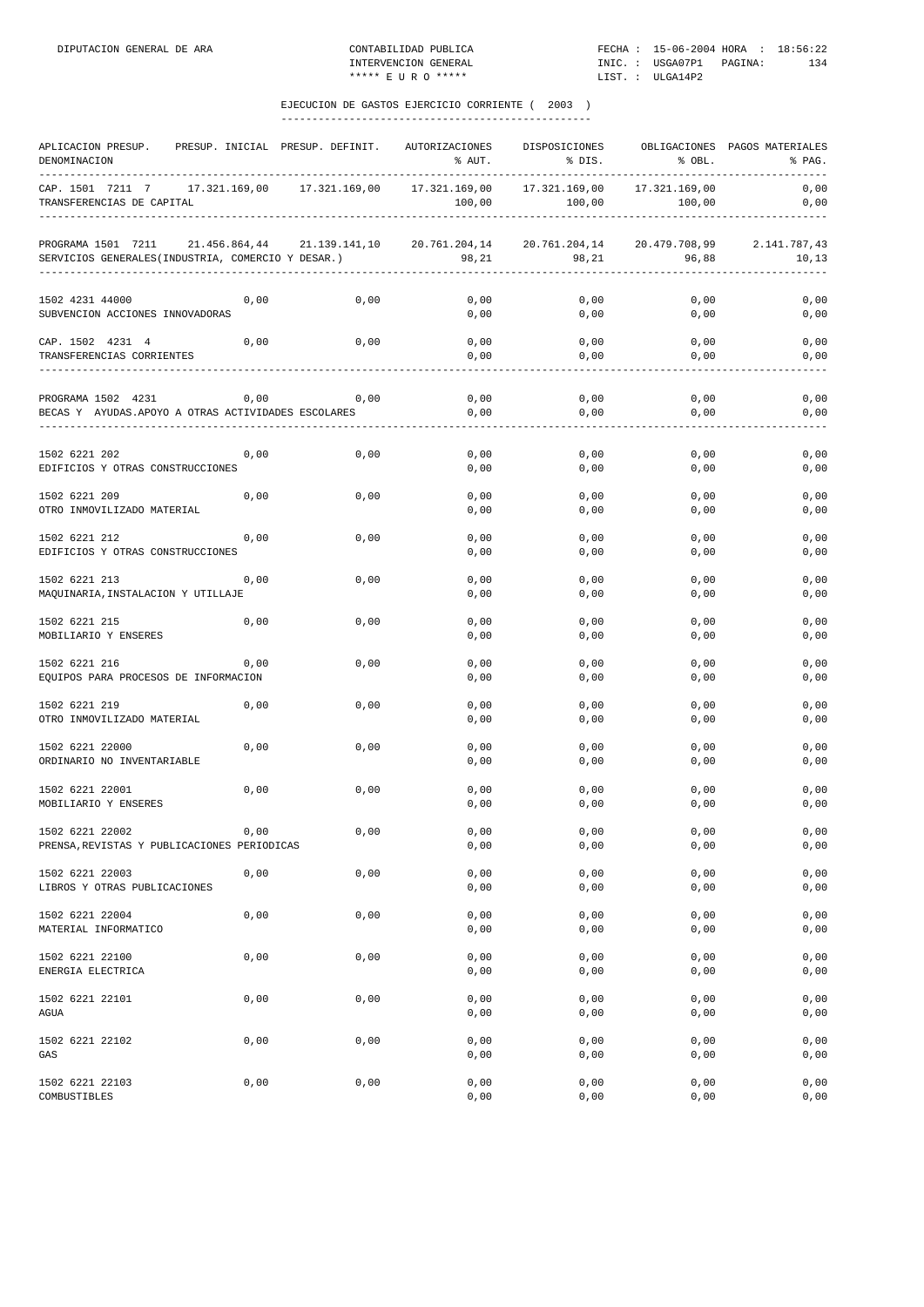| APLICACION PRESUP.<br>DENOMINACION                                          | PRESUP. INICIAL PRESUP. DEFINIT. |      | AUTORIZACIONES<br>% AUT. | DISPOSICIONES<br>% DIS. | % OBL.<br>_________________________________ | OBLIGACIONES PAGOS MATERIALES<br>% PAG.<br>----------------- |
|-----------------------------------------------------------------------------|----------------------------------|------|--------------------------|-------------------------|---------------------------------------------|--------------------------------------------------------------|
| 1502 6221 22104<br>VESTUARIO                                                | 0,00                             | 0,00 | 0,00<br>0,00             | 0,00<br>0,00            | 0,00<br>0,00                                | 0,00<br>0,00                                                 |
| 1502 6221 22109<br>OTROS SUMINISTROS                                        | 0,00                             | 0,00 | 0,00<br>0,00             | 0,00<br>0,00            | 0,00<br>0,00                                | 0,00<br>0,00                                                 |
| 1502 6221 22200<br>TELEFONICAS                                              | 0,00                             | 0,00 | 0,00<br>0,00             | 0,00<br>0,00            | 0,00<br>0,00                                | 0,00<br>0,00                                                 |
| 1502 6221 22201<br>POSTALES                                                 | 0,00                             | 0,00 | 0,00<br>0,00             | 0,00<br>0,00            | 0,00<br>0,00                                | 0,00<br>0,00                                                 |
| 1502 6221 223<br>TRANSPORTE                                                 | 0,00                             | 0,00 | 0,00<br>0,00             | 0,00<br>0,00            | 0,00<br>0,00                                | 0,00<br>0,00                                                 |
| 1502 6221 22402<br>OTRO INMOVILIZADO                                        | 0,00                             | 0,00 | 0,00<br>0,00             | 0,00<br>0,00            | 0,00<br>0,00                                | 0,00<br>0,00                                                 |
| 1502 6221 22500<br>LOCALES                                                  | 0,00                             | 0,00 | 0,00<br>0,00             | 0,00<br>0,00            | 0,00<br>0,00                                | 0,00<br>0,00                                                 |
| 1502 6221 22601<br>ATENCIONES PROTOCOLARIAS Y REPRESENTATIVAS               | 0,00                             | 0,00 | 0,00<br>0,00             | 0,00<br>0,00            | 0,00<br>0,00                                | 0,00<br>0,00                                                 |
| 1502 6221 22602<br>GASTOS DE DIVULGACION Y PROMOCION(CULT., COMERC.Y CIENTI | 0,00                             | 0,00 | 0,00<br>0,00             | 0,00<br>0,00            | 0,00<br>0,00                                | 0,00<br>0,00                                                 |
| 1502 6221 22604<br>REMUNERACIONES A AGENTES MEDIADORES INDEPENDIENTES       | 0,00                             | 0,00 | 0,00<br>0,00             | 0,00<br>0,00            | 0,00<br>0,00                                | 0,00<br>0,00                                                 |
| 1502 6221 22605<br>REUNIONES Y CONFERENCIAS                                 | 0,00                             | 0,00 | 0,00<br>0,00             | 0,00<br>0,00            | 0,00<br>0,00                                | 0,00<br>0,00                                                 |
| 1502 6221 22609<br>OTROS                                                    | 0,00                             | 0,00 | 0,00<br>0,00             | 0,00<br>0,00            | 0,00<br>0,00                                | 0,00<br>0,00                                                 |
| 1502 6221 22700<br>LIMPIEZA Y ASEO                                          | 0,00                             | 0,00 | 0,00<br>0,00             | 0,00<br>0,00            | 0,00<br>0,00                                | 0,00<br>0,00                                                 |
| 1502 6221 22701<br>SEGURIDAD                                                | 0,00                             | 0,00 | 0,00<br>0,00             | 0,00<br>0,00            | 0,00<br>0,00                                | 0,00<br>0,00                                                 |
| 1502 6221 22706<br>ESTUDIOS Y TRABAJOS TECNICOS                             | 0,00                             | 0,00 | 0,00<br>0,00             | 0,00<br>0,00            | 0,00<br>0,00                                | 0,00<br>0,00                                                 |
| 1502 6221 230<br>DIETAS                                                     | 0,00                             | 0,00 | 0,00<br>0,00             | 0,00<br>0,00            | 0,00<br>0,00                                | 0,00<br>${\bf 0}$ , ${\bf 0}$ ${\bf 0}$                      |
| 1502 6221 231<br>LOCOMOCION                                                 | 0,00                             | 0,00 | 0,00<br>0,00             | 0,00<br>0,00            | 0,00<br>0,00                                | 0,00<br>0,00                                                 |
| 1502 6221 239<br>OTRAS INDEMNIZACIONES                                      | 0,00                             | 0,00 | 0,00<br>0,00             | 0,00<br>0,00            | 0,00<br>0,00                                | 0,00<br>0,00                                                 |
| 1502 6221 241<br>REPARACION Y CONSERVACION                                  | 0,00                             | 0,00 | 0,00<br>0,00             | 0,00<br>0,00            | 0,00<br>0,00                                | 0,00<br>0,00                                                 |
| 1502 6221 242<br>MATERIAL, SUMINISTROS Y OTROS                              | 0,00                             | 0,00 | 0,00<br>0,00             | 0,00<br>0,00            | 0,00<br>0,00                                | 0,00<br>0,00                                                 |
| CAP. 1502 6221 2<br>GASTOS EN BIENES CORRIENTES Y SERVICIOS                 | 0,00                             | 0,00 | 0,00<br>0,00             | 0,00<br>0,00            | 0,00<br>0,00                                | 0,00<br>0,00                                                 |
| 1502 6221 44900<br>SUBV. A SIPCA                                            | 0,00                             | 0,00 | 0,00<br>0,00             | 0,00<br>0,00            | 0,00<br>0,00                                | 0,00<br>0,00                                                 |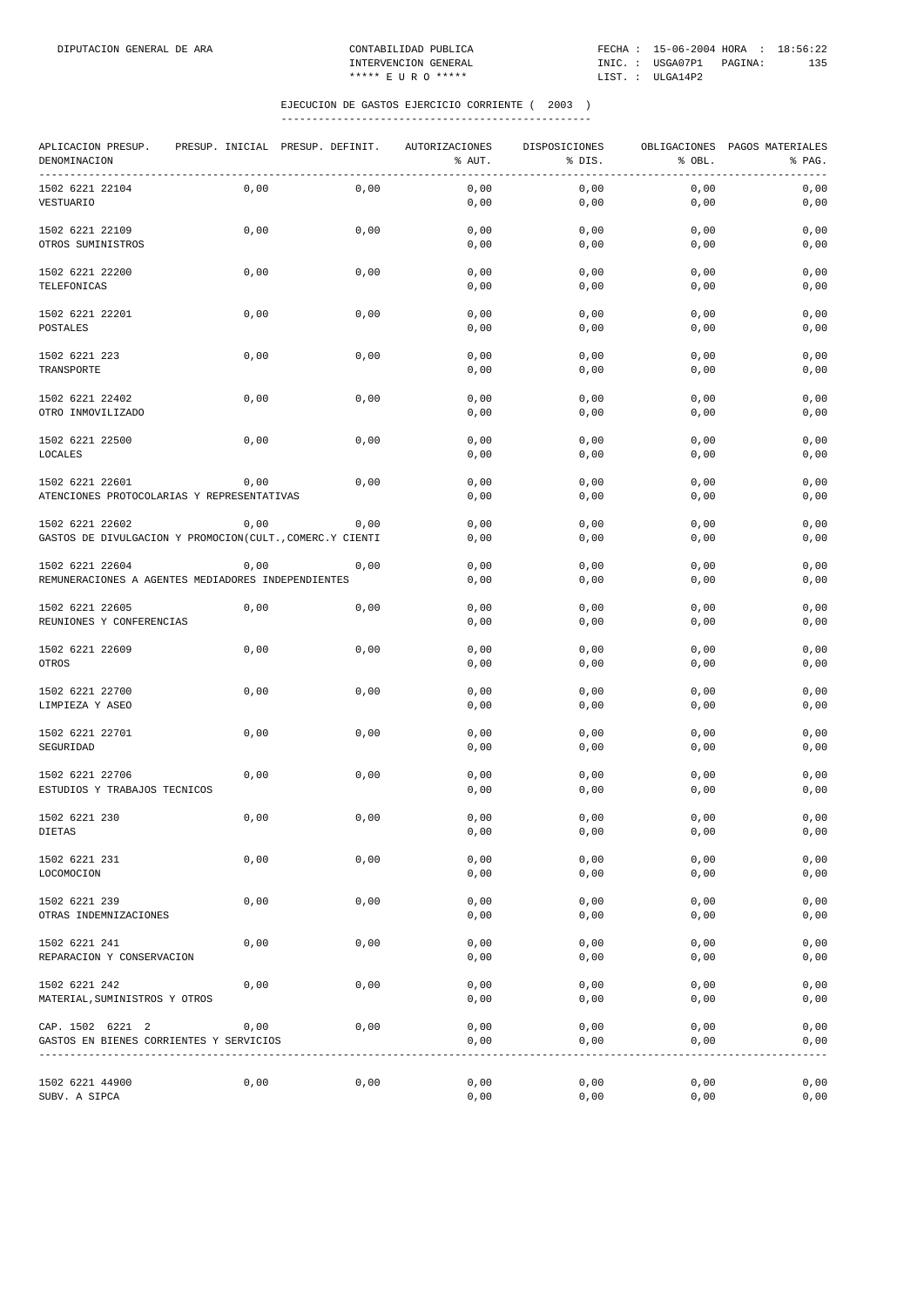| APLICACION PRESUP.<br>PRESUP. INICIAL<br>DENOMINACION                | PRESUP. DEFINIT. |      | AUTORIZACIONES<br>% AUT. | DISPOSICIONES<br>% DIS. | % OBL.             | OBLIGACIONES PAGOS MATERIALES<br>% PAG. |
|----------------------------------------------------------------------|------------------|------|--------------------------|-------------------------|--------------------|-----------------------------------------|
| 1502 6221 46900<br>SUBV. ORGANIZACION CERTAMENES COMERCIALES         | 0,00             | 0,00 | 0,00<br>0,00             | 0,00<br>0,00            | 0,00<br>0,00       | 0,00<br>0,00                            |
| 1502 6221 47000<br>SUBV. INTERNACIONALIZACION ACCIONES EMPRESAS      | 0,00             | 0,00 | 0,00<br>0,00             | 0,00<br>0,00            | 0,00<br>0,00       | 0,00<br>0,00                            |
| 1502 6221 48000<br>SUBV. INTERNACIONALIZACION ACCIONES INSTITUCIONES | 0,00             | 0,00 | 0,00<br>0,00             | 0,00<br>0,00            | 0,00<br>0,00       | 0,00<br>0,00                            |
| 1502 6221 48900<br>SUBV. INTERNACIONALIZACION ACCIONES INSTITUCIONES | 0,00             | 0,00 | 0,00<br>0,00             | 0,00<br>0,00            | 0,00<br>0,00       | 0,00<br>0,00                            |
| 1502 6221 48901<br>SUBV. PROMOCION COMERCIAL Y FERIAS                | 0,00             | 0,00 | 0,00<br>0,00             | 0,00<br>0,00            | 0,00<br>0,00       | 0,00<br>0,00                            |
| 1502 6221 48902<br>SUBV. ASOCIACIONES PROMOCION COMERCIAL            | 0,00             | 0,00 | 0,00<br>0,00             | 0,00<br>0,00            | 0,00<br>0,00       | 0,00<br>0,00                            |
| 1502 6221 48903<br>SUBV. ASOCIACIONES PROGRAMA FORMATE               | 0,00             | 0,00 | 0,00<br>0,00             | 0,00<br>0,00            | 0,00<br>0,00       | 0,00<br>0,00                            |
| 1502 6221 48904                                                      | 0,00             | 0,00 | 0,00                     | 0,00                    | 0,00               | 0,00                                    |
| SUBV.ASOCIACIONES PROGRAMA CALIDAD Y EXCELENCIA EMPRESA              |                  |      | 0,00                     | 0,00                    | 0,00               | 0,00                                    |
| 1502 6221 48905<br>SUBV. ASOCIACIONES ARTESANOS                      | 0,00             | 0,00 | 0,00<br>0,00             | 0,00<br>0,00            | 0,00<br>0,00       | 0,00<br>0,00                            |
| CAP. 1502 6221 4<br>TRANSFERENCIAS CORRIENTES                        | 0,00             | 0,00 | 0,00<br>0,00             | 0,00<br>0,00            | 0,00<br>0,00       | 0,00<br>0,00                            |
| 1502 6221 698<br>OTRO INMOVILIZADO MATERIAL                          | 0,00             | 0,00 | 0,00<br>0,00             | 0,00<br>0,00            | 0,00<br>0,00       | 0,00<br>0,00                            |
| 1502 6221 699<br>INMOVILIZADO INMATERIAL                             | 0,00             | 0,00 | 0,00<br>0,00             | 0,00<br>0,00            | 0,00<br>0,00       | 0,00<br>0,00                            |
| CAP. 1502 6221 6<br>INVERSIONES REALES                               | 0,00             | 0,00 | 0,00<br>0,00             | 0,00<br>0,00            | 0,00<br>0,00       | 0,00<br>0,00                            |
| 1502 6221 76901<br>SUBV. PARA RECINTOS FERIALES                      | 0,00             | 0,00 | 0,00<br>0,00             | 0,00<br>0,00            | 0,00<br>0,00       | 0,00<br>0,00                            |
| 1502 6221 77900<br>SUBV.MODERNIZACION COMERCIO                       | 0,00             | 0,00 | 0,00<br>0,00             | 0,00<br>0,00            | 0,00<br>0,00       | 0,00<br>0,00                            |
| 1502 6221 77901<br>SUBV. EMPRESAS ARTESANAS                          | 0,00             | 0,00 | 0,00<br>0,00             | 0,00<br>0,00            | 0,00<br>0,00       | 0,00<br>0,00                            |
| 1502 6221 77902<br>SUBV. INNOVACION GESTION                          | 0,00             | 0,00 | 0,00<br>0,00             | 0,00<br>0,00            | 0,00<br>$0$ , $00$ | 0,00<br>0,00                            |
| 1502 6221 78900<br>SUBV. MODENIRZACION COMERCIO E INVERSION          | 0,00             | 0,00 | 0,00<br>0,00             | 0,00<br>0,00            | 0,00<br>0,00       | 0,00<br>0,00                            |
| 1502 6221 78901<br>SUBV. INVERSIONES INSTITUCIONES FERIALES          | 0,00             | 0,00 | 0,00<br>0,00             | 0,00<br>0,00            | 0,00<br>0,00       | 0,00<br>0,00                            |
| CAP. 1502 6221 7<br>TRANSFERENCIAS DE CAPITAL                        | 0,00             | 0,00 | 0,00<br>0,00             | 0,00<br>0,00            | 0,00<br>0,00       | 0,00<br>0,00                            |
| 1502 6221 819                                                        | 0,00             | 0,00 | 0,00                     | 0,00                    | 0,00               | 0,00                                    |
| COMPRA DE ACCIONES Y PARTICIPACIONES DEL                             |                  |      | 0,00                     | 0,00                    | 0,00               | 0,00                                    |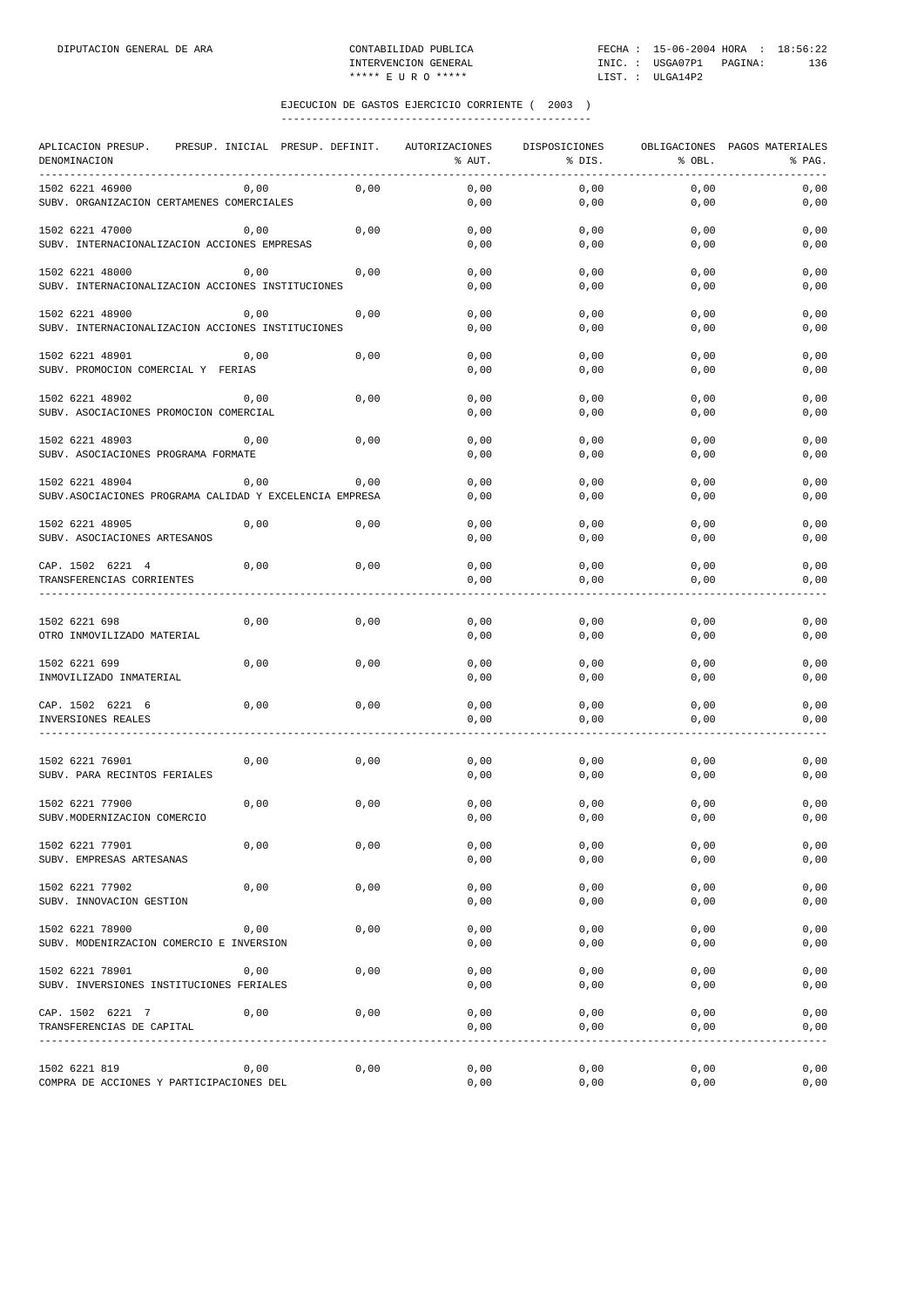| APLICACION PRESUP.<br>DENOMINACION<br>-----------                                                                    | PRESUP. INICIAL PRESUP. DEFINIT. |                       | AUTORIZACIONES<br>% AUT. | DISPOSICIONES<br>% DIS.                 | % OBL.               | OBLIGACIONES PAGOS MATERIALES<br>% PAG. |
|----------------------------------------------------------------------------------------------------------------------|----------------------------------|-----------------------|--------------------------|-----------------------------------------|----------------------|-----------------------------------------|
| 1502 6221 829<br>COMPRA DE ACCIONES DEL S.PRIVADO (R.P.)                                                             | 0,00                             | 0,00                  | 0,00<br>0,00             | 0,00<br>0,00                            | 0,00<br>0,00         | 0,00<br>0,00                            |
| CAP. 1502 6221 8<br>ACTIVOS FINANCIEROS                                                                              | 0,00                             | 0,00                  | 0,00<br>0,00             | 0,00<br>0,00                            | 0,00<br>0,00         | 0,00<br>0,00                            |
| PROGRAMA 1502 6221<br>ORDENACION Y PROMOCION COMERCIAL                                                               | 0,00                             | 0,00                  | 0,00<br>0,00             | 0,00<br>0,00                            | 0,00<br>0,00         | 0,00<br>0,00                            |
| 1502 7221 12000<br><b>SUELDOS</b>                                                                                    |                                  | 885.177.44 854.324,69 | 880.420,86<br>103,05     | 880.420,86<br>103,05                    | 858.837,95<br>100,52 | 858.837,95<br>100,52                    |
| 1502 7221 12005<br>TRIENIOS                                                                                          | 177.490,38                       | 168.149,81            | 136.181,08<br>80,98      | 136.181,08<br>80,98                     | 128.953,85<br>76,68  | 128.953,85<br>76,68                     |
| 1502 7221 12006<br>OTRAS RETRIBUCIONES BASICAS                                                                       | 0,00                             | 14.770,32             | 15.890,75<br>107,58      | 15.890,75<br>107,58                     | 14.107,86<br>95,51   | 14.107,86<br>95,51                      |
| 1502 7221 12100<br>COMPLEMENTO DE DESTINO                                                                            | 456.995,76                       | 441.758,05            | 441.749,82<br>99,99      | 441.749,82<br>99,99                     | 430.444,08<br>97,43  | 430.444,08<br>97,43                     |
| 1502 7221 12101<br>COMPLEMENTO ESPECIFICO                                                                            | 586.379,56                       | 596.834,71            | 594.968,57<br>99,68      | 594.968,57<br>99,68                     | 584.255,16<br>97,89  | 584.255,16<br>97,89                     |
| 1502 7221 12109<br>OTRAS                                                                                             | 380,58                           | 388,19                | 388,19<br>100,00         | 388,19<br>100,00                        | 98,66<br>25,41       | 98,66<br>25,41                          |
| 1502 7221 13000<br>SALARIO BASE                                                                                      | 351.311,52                       | 349.078,54            | 348.983,61<br>99,97      | 348.983,61<br>99,97                     | 347.911,57<br>99,66  | 347.911,57<br>99,66                     |
| 1502 7221 13001<br>ANTIGUEDAD                                                                                        | 40.757,15                        | 40.480,57             | 40.480,57<br>100,00      | 40.480,57<br>100,00                     | 39.673,87<br>98,00   | 39.673,87<br>98,00                      |
| 1502 7221 13002<br>PAGAS EXTRAS                                                                                      | 65.344,78                        | 63.286,10             | 63.286,03<br>99,99       | 63.286,03<br>99,99                      | 62.959,62<br>99,48   | 62.959,62<br>99,48                      |
| 1502 7221 13003<br>OTRAS REMUNERACIONES                                                                              | 22.109,20                        | 23.529,94             | 23.529,94<br>100,00      | 23.529,94<br>100,00                     | 18.757,39<br>79,71   | 18.757,39<br>79,71                      |
| 1502 7221 15100<br>PERSONAL FUNCIONARIO                                                                              | 4.000,00                         | 4.000,00              | 4.000,00<br>100,00       | 4.000,00<br>100,00                      | 2.325,73<br>58,14    | 2.325,73<br>58,14                       |
| 1502 7221 16000<br>SEGURIDAD SOCIAL                                                                                  | 525.354,15                       | 506.482,58            | 506.482,58<br>100,00     | 506.482,58<br>100,00                    | 490.873,38<br>96,91  | 449.248,68<br>88,69                     |
| 1502 7221 16100<br>FORMACION Y PERFECCIONAMIENTO DEL PERSONAL                                                        |                                  | 1.652,78 1.652,78     | 1.051,20<br>63,60        | 1.051,20<br>63,60                       | 1.051,20<br>63,60    | 1.051,20<br>63,60                       |
| 1502 7221 16200<br>FORMACION Y PERFECCIONAMIENTO DEL PERSONAL                                                        | 450,75                           | 450,75                | 0,00<br>0,00             | 0,00<br>0,00                            | 0,00<br>0,00         | 0,00<br>0,00                            |
| CAP. 1502 7221 1 3.117.404,05 3.065.187,03 3.057.413,20 3.057.413,20 2.980.250,32 2.938.625,62<br>GASTOS DE PERSONAL |                                  |                       | 99,74                    |                                         | 99,74                | 97,22<br>95,87                          |
| 1502 7221 202<br>EDIFICIOS Y OTRAS CONSTRUCCIONES                                                                    | 6.000,00                         | 6.000,00              | 6.883,14<br>114,71       | 6.883,14<br>114,71                      | 6.509, 64<br>108,49  | 5.192,23<br>86,53                       |
| 1502 7221 212 12.900,00<br>EDIFICIOS Y OTRAS CONSTRUCCIONES                                                          |                                  | 8.208,43              | 138,89                   | 11.401,28 11.401,28 11.401,28<br>138,89 | 138,89               | 11.401,28<br>138,89                     |
| 1502 7221 213<br>MAQUINARIA, INSTALACION Y UTILLAJE                                                                  | 14.700,00                        | 4.700,00              | 11.209,70<br>238,50      | 11.209,70<br>238,50                     | 11.209,70<br>238,50  | 11.209,70<br>238,50                     |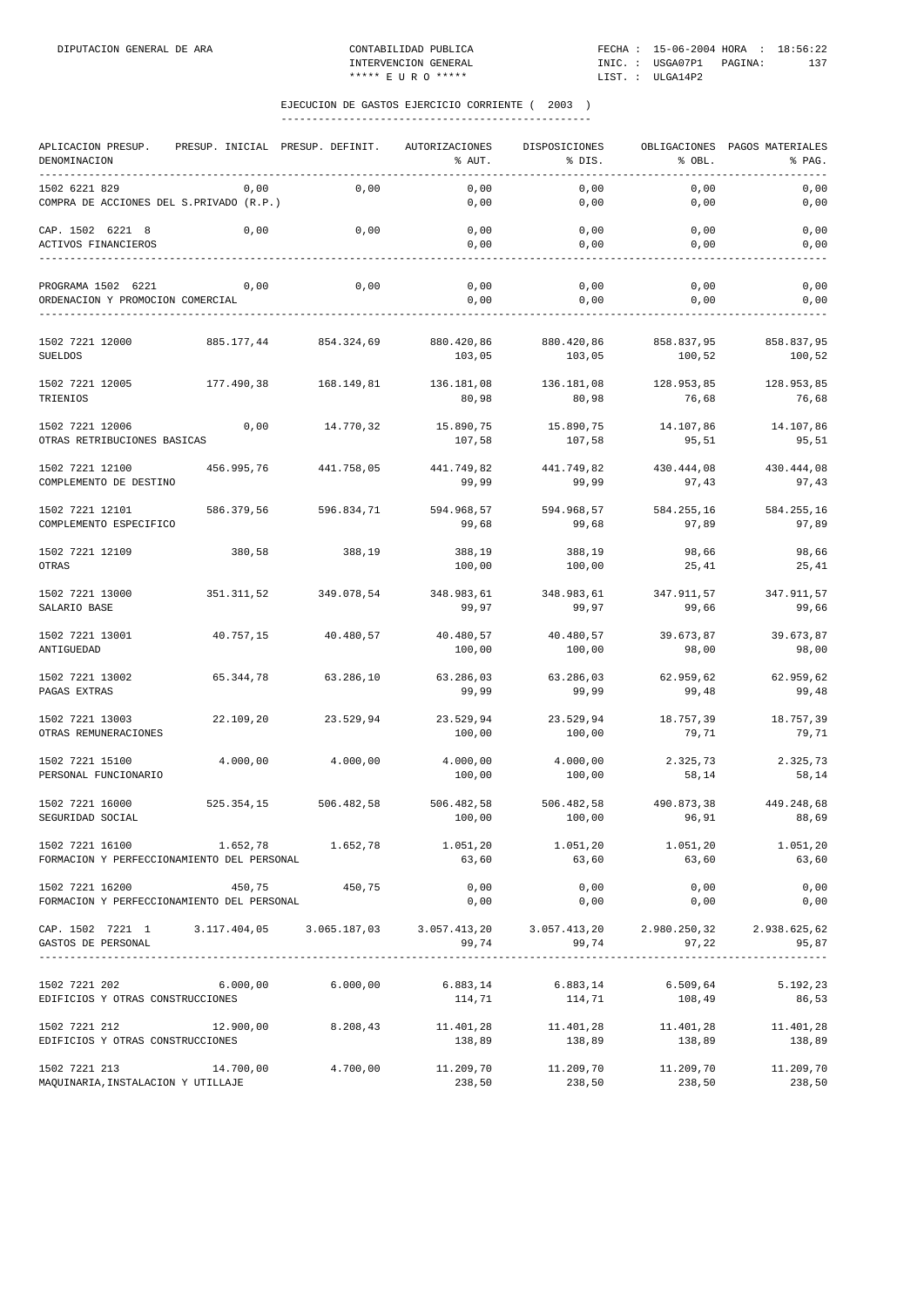| APLICACION PRESUP.<br>DENOMINACION                                          | PRESUP. INICIAL PRESUP. DEFINIT. |           | AUTORIZACIONES<br>% AUT. | DISPOSICIONES<br>% DIS. | % OBL.              | OBLIGACIONES PAGOS MATERIALES<br>% PAG. |
|-----------------------------------------------------------------------------|----------------------------------|-----------|--------------------------|-------------------------|---------------------|-----------------------------------------|
| 1502 7221 214<br>MATERIAL DE TRANSPORTE                                     | 5.400,00                         | 5.250,00  | 5.161,51<br>98,31        | 5.161, 51<br>98,31      | 5.161,51<br>98,31   | 5.161,51<br>98,31                       |
| 1502 7221 215<br>MOBILIARIO Y ENSERES                                       | 7.800,00                         | 7.800,00  | 5.050, 47<br>64,74       | 5.050, 47<br>64,74      | 5.050, 47<br>64,74  | 4.985,92<br>63,92                       |
| 1502 7221 216<br>EQUIPOS PARA PROCESOS DE INFORMACION                       | 1.200,00                         | 1.200,00  | 3.328,48<br>277,37       | 3.328,48<br>277,37      | 3.328,48<br>277,37  | 2.807,24<br>233,93                      |
| 1502 7221 22000<br>ORDINARIO NO INVENTARIABLE                               | 33.100,00                        | 13.099,99 | 27.276,64<br>208,21      | 27.276,64<br>208,21     | 27.276,64<br>208,21 | 22.719,52<br>173,43                     |
| 1502 7221 22001<br>MOBILIARIO Y ENSERES                                     | 3.000,00                         | 3.000,00  | 548,81<br>18,29          | 548,81<br>18,29         | 548,81<br>18,29     | 548,81<br>18,29                         |
| 1502 7221 22002<br>PRENSA, REVISTAS Y PUBLICACIONES PERIODICAS              | 6.000,00                         | 4.000,00  | 6.963, 18<br>174,07      | 6.963, 18<br>174,07     | 6.963, 18<br>174,07 | 6.963, 18<br>174,07                     |
| 1502 7221 22003<br>LIBROS Y OTRAS PUBLICACIONES                             | 3.000,00                         | 3.000,00  | 3.320,34<br>110,67       | 3.320,34<br>110,67      | 3.320,34<br>110,67  | 3.320,34<br>110,67                      |
| 1502 7221 22004<br>MATERIAL INFORMATICO                                     | 3.600,00                         | 3.600,00  | 508,37<br>14,12          | 508,37<br>14,12         | 508,37<br>14,12     | 508,37<br>14,12                         |
| 1502 7221 22100<br>ENERGIA ELECTRICA                                        | 19.800,00                        | 19.800,00 | 7.072,28<br>35,71        | 7.072,28<br>35,71       | 7.072,28<br>35,71   | 7.072,28<br>35,71                       |
| 1502 7221 22101<br>AGUA                                                     | 2.400,00                         | 2.400,00  | 4.165,40<br>173,55       | 4.165,40<br>173,55      | 4.165,40<br>173,55  | 4.165,40<br>173,55                      |
| 1502 7221 22103<br>COMBUSTIBLES                                             | 16.800,00                        | 4.800,00  | 13.174,39<br>274,46      | 13.174,39<br>274,46     | 13.174,39<br>274,46 | 13.174,39<br>274,46                     |
| 1502 7221 22104<br>VESTUARIO                                                | 7.200,00                         | 4.200,00  | 42,86<br>1,02            | 42,86<br>1,02           | 42,86<br>1,02       | 42,86<br>1,02                           |
| 1502 7221 22109<br>OTROS SUMINISTROS                                        | 6.000,00                         | 3.000,00  | 1.269,48<br>42,31        | 1.269,48<br>42,31       | 1.269,48<br>42,31   | 1.269,48<br>42,31                       |
| 1502 7221 22200<br>TELEFONICAS                                              | 24.000,00                        | 1.500,00  | 1.659,27<br>110,61       | 1.659,27<br>110,61      | 1.659,27<br>110,61  | 1.659,27<br>110,61                      |
| 1502 7221 22201<br>POSTALES                                                 | 1.200,00                         | 1.200,00  | 0,00<br>0,00             | 0,00<br>0,00            | 0,00<br>0,00        | 0,00<br>0,00                            |
| 1502 7221 223<br>TRANSPORTE                                                 | 1.800,00                         | 1.800,00  | 714,48<br>39,69          | 714,48<br>39,69         | 714,48<br>39,69     | 714,48<br>39,69                         |
| 1502 7221 22401<br>VEHICULOS                                                | 600,00                           | 600,00    | 0,00<br>0,00             | 0,00<br>0,00            | 0,00<br>0,00        | 0,00<br>0,00                            |
| 1502 7221 22402<br>OTRO INMOVILIZADO                                        | 900,00                           | 900,00    | 13,70<br>1,52            | 13,70<br>1,52           | 13,70<br>1,52       | 13,70<br>1,52                           |
| 1502 7221 22403<br>OTROS RIESGOS                                            | 1.200,00                         | 1.200,00  | 0,00<br>0,00             | 0,00<br>0,00            | 0,00<br>0,00        | 0,00<br>0,00                            |
| 1502 7221 22500<br>LOCALES                                                  | 4.200,00                         | 2.700,00  | 8.471,65<br>313,76       | 8.471,65<br>313,76      | 8.471,65<br>313,76  | 8.471,65<br>313,76                      |
| 1502 7221 22601<br>ATENCIONES PROTOCOLARIAS Y REPRESENTATIVAS               | 1.500,00                         | 1.650,00  | 1.647,34<br>99,83        | 1.647,34<br>99,83       | 1.647,34<br>99,83   | 1.647,34<br>99,83                       |
| 1502 7221 22602<br>GASTOS DE DIVULGACION Y PROMOCION(CULT., COMERC.Y CIENTI | 4.200,00                         | 4.200,00  | 2.014,46<br>47,96        | 2.014,46<br>47,96       | 2.014,46<br>47,96   | 2.014,46<br>47,96                       |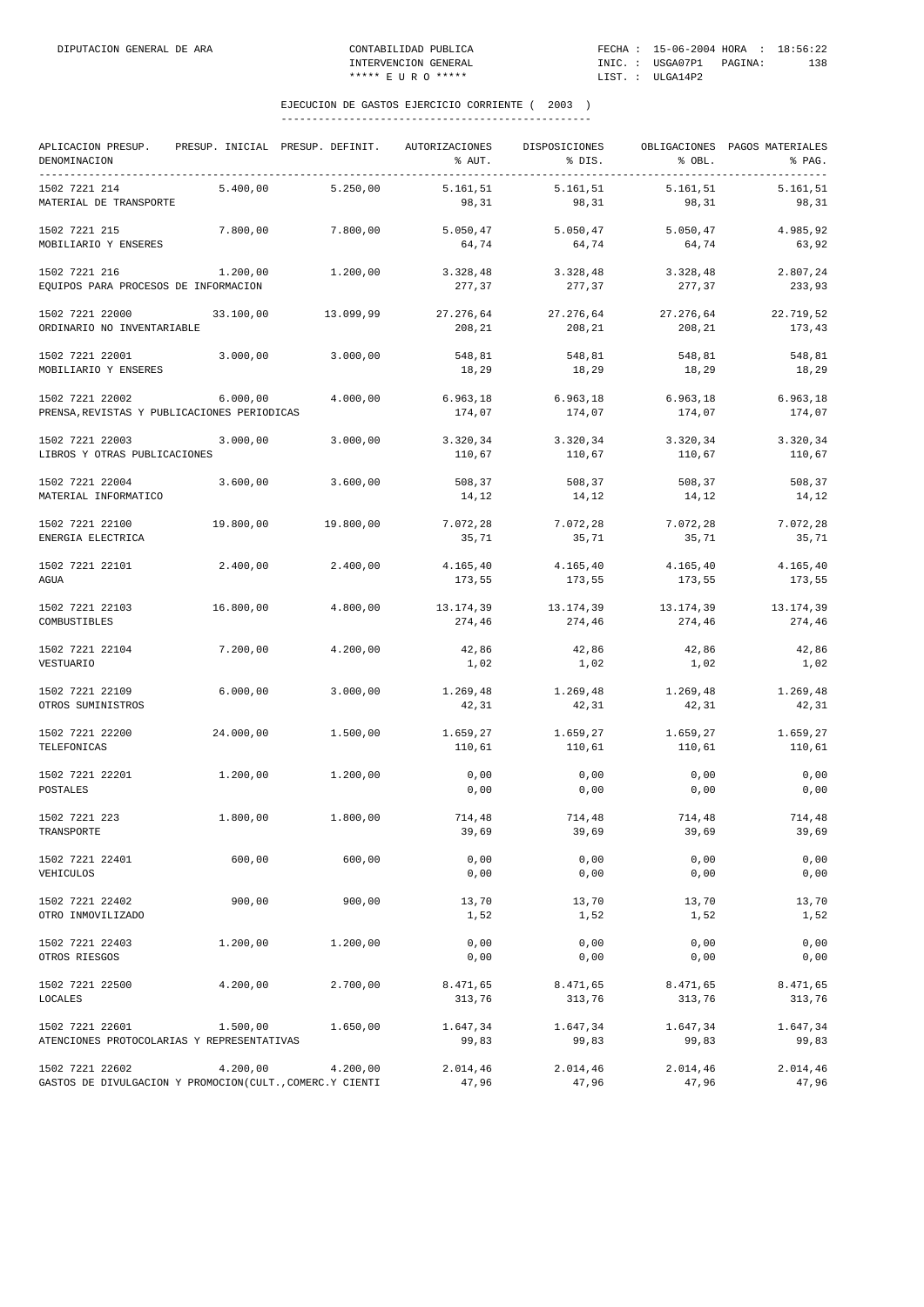| APLICACION PRESUP.<br>DENOMINACION<br>-----------                                                                                                                                                                                                                                                                                    | PRESUP. INICIAL PRESUP. DEFINIT. |            | AUTORIZACIONES<br>% AUT.                                                          | DISPOSICIONES<br>% DIS.               | % OBL.               | OBLIGACIONES PAGOS MATERIALES<br>% PAG.           |
|--------------------------------------------------------------------------------------------------------------------------------------------------------------------------------------------------------------------------------------------------------------------------------------------------------------------------------------|----------------------------------|------------|-----------------------------------------------------------------------------------|---------------------------------------|----------------------|---------------------------------------------------|
| 1502 7221 22603<br>JURIDICOS, CONTENCIOSOS                                                                                                                                                                                                                                                                                           | 6.000,00                         | 1,000,00   | 8,33<br>0,83                                                                      | 8,33<br>0,83                          | 8,33<br>0,83         | 8, 33<br>0,83                                     |
| 1502 7221 22604<br>REMUNERACIONES A AGENTES MEDIADORES INDEPENDIENTES                                                                                                                                                                                                                                                                | 3.600,00                         | 3.600,00   | 0,00<br>0,00                                                                      | 0,00<br>0,00                          | 0,00<br>0,00         | 0,00<br>0,00                                      |
| 1502 7221 22605<br>REUNIONES Y CONFERENCIAS                                                                                                                                                                                                                                                                                          | 3.600,00                         | 3.600,00   | 0,00<br>0,00                                                                      | 0,00<br>0,00                          | 0,00<br>0,00         | 0,00<br>0,00                                      |
| 1502 7221 22609<br>OTROS                                                                                                                                                                                                                                                                                                             | 1.800,00                         | 1.800,00   | 1.202,02<br>66,77                                                                 | 1.202,02<br>66,77                     | 1.202,02<br>66,77    | 1.202,02<br>66,77                                 |
| 1502 7221 22700                                                                                                                                                                                                                                                                                                                      | 21.353,00                        | 6.353,00   | 11.045,08                                                                         | 11.045,08                             | 11.045,08            | 9.184,64                                          |
| LIMPIEZA Y ASEO<br>1502 7221 22701                                                                                                                                                                                                                                                                                                   | 15.600,00                        | 4.600,00   | 173,85<br>5.842,81                                                                | 173,85<br>5.842,81                    | 173,85<br>5.842,81   | 144,57<br>5.842,81                                |
| SEGURIDAD                                                                                                                                                                                                                                                                                                                            |                                  |            | 127,01                                                                            | 127,01                                | 127,01               | 127,01                                            |
| 1502 7221 22706<br>ESTUDIOS Y TRABAJOS TECNICOS                                                                                                                                                                                                                                                                                      | 262.600,00                       | 210.600,00 | 213.354,24 213.354,24<br>101,30                                                   | 101,30                                | 213.354,24<br>101,30 | 213.354,24<br>101,30                              |
| 1502 7221 22709<br>OTROS                                                                                                                                                                                                                                                                                                             | 3.000,00                         | 3.000,00   | 895,96<br>29,86                                                                   | 895,96<br>29,86                       | 895,96<br>29,86      | 895,96<br>29,86                                   |
| 1502 7221 230<br>DIETAS                                                                                                                                                                                                                                                                                                              | 108.180,00                       | 74.180,00  | 40.553,31<br>54,66                                                                | 40.553,31<br>54,66                    | 40.553,31<br>54,66   | 40.553,31<br>54,66                                |
| 1502 7221 231<br>LOCOMOCION                                                                                                                                                                                                                                                                                                          | 100.100,00                       | 68.100,00  | 48.351,58<br>71,00                                                                | 48.351,58<br>71,00                    | 48.351,58<br>71,00   | 48.351,58<br>71,00                                |
| 1502 7221 239<br>OTRAS INDEMNIZACIONES                                                                                                                                                                                                                                                                                               | 18.000,00                        | 9.000,01   | 28.073,65 28.073,65<br>311,92                                                     | 311,92                                | 28.073,65<br>311,92  | 28.073,65<br>311,92                               |
| CAP. 1502 7221 2<br>GASTOS EN BIENES CORRIENTES Y SERVICIOS                                                                                                                                                                                                                                                                          | 732.333,00 495.641,43            |            | 471.224,21<br>95,07                                                               | 471.224,21<br>95,07                   | 470.850,71<br>94,99  | 462.529,95<br>93,31                               |
| 1502 7221 693                                                                                                                                                                                                                                                                                                                        | 24.040,00                        | 9.040,00   | 4.814,81                                                                          | 4.814,81                              | 4.814,81             | 3.339,93                                          |
| MAQUINARIA, INSTALACIONES Y UTILLAJE                                                                                                                                                                                                                                                                                                 |                                  |            | 53,26                                                                             | 53,26                                 | 53,26                | 36,94                                             |
| 1502 7221 699<br>INMOVILIZADO INMATERIAL                                                                                                                                                                                                                                                                                             | 340.774,00                       | 340.774,00 | 340.774,00 340.774,00<br>100,00                                                   | 100,00                                | 281.802,00<br>82,69  | 255.967,00<br>75,11                               |
| CAP. 1502 7221 6<br>INVERSIONES REALES                                                                                                                                                                                                                                                                                               | 364.814,00 349.814,00            |            | 98,79                                                                             | 345.588,81 345.588,81<br>98,79        | 286.616,81<br>81,93  | 259.306,93<br>74,12                               |
| 1502 7221 78900<br>SUBV. PROYECTO VENTANILLA UNICA EMPRESARIAL                                                                                                                                                                                                                                                                       | 120.202,00 120.202,00            |            | 0,00<br>0,00                                                                      | 0,00<br>0,00                          | 0,00<br>0,00         | 0,00<br>0,00                                      |
| 1502 7221 78901<br>SUBVEN. INFRAESTRUCTURAS-FINAN.RECUR.PROP                                                                                                                                                                                                                                                                         | 0,00                             | 0,00       | 0,00                                                                              | 17.807,20 17.807,20 13.907,20<br>0,00 | 0,00                 | 1.668,75<br>0,00                                  |
| CAP. 1502 7221 7 120.202,00 120.202,00 17.807,20<br>TRANSFERENCIAS DE CAPITAL                                                                                                                                                                                                                                                        |                                  |            | 14,81                                                                             | 17.807,20<br>14,81                    | 13.907,20<br>11,56   | 1.668,75<br>1,38                                  |
| ${\tt PROGRAMA~1502~7221} \hspace{1.5cm} 4.334.753 \mbox{,} 05 \hspace{1.5cm} 4.030.844 \mbox{,} 46 \hspace{1.5cm} 3.892.033 \mbox{,} 42 \hspace{1.5cm} 3.892.033 \mbox{,} 42 \hspace{1.5cm} 3.892.033 \mbox{,} 42 \hspace{1.5cm} 3.751. \\ {\tt ACTUACIONES ADMINISTRATIVAS SOBRE INDUSTRIA} \hspace{1.5cm} 96.55 \hspace{1.5cm} 9$ |                                  |            |                                                                                   |                                       | 93,07                | 3.751.625,04 3.662.131,25<br>93.07 90.85<br>90,85 |
| 1502 7231 12000<br><b>SUELDOS</b>                                                                                                                                                                                                                                                                                                    | 262.537,52                       | 289.534,73 | 288.879,47<br>99,77                                                               | 288.879,47<br>99,77                   | 272.401,00<br>94,08  | 272.401,00<br>94,08                               |
| 1502 7231 12005<br>TRIENIOS                                                                                                                                                                                                                                                                                                          |                                  |            | $36.987,86$ $40.525,84$ $40.822,54$ $40.822,54$ $24.401,15$ $24.401,15$<br>100,73 | 100,73                                | 60,21                | 60,21                                             |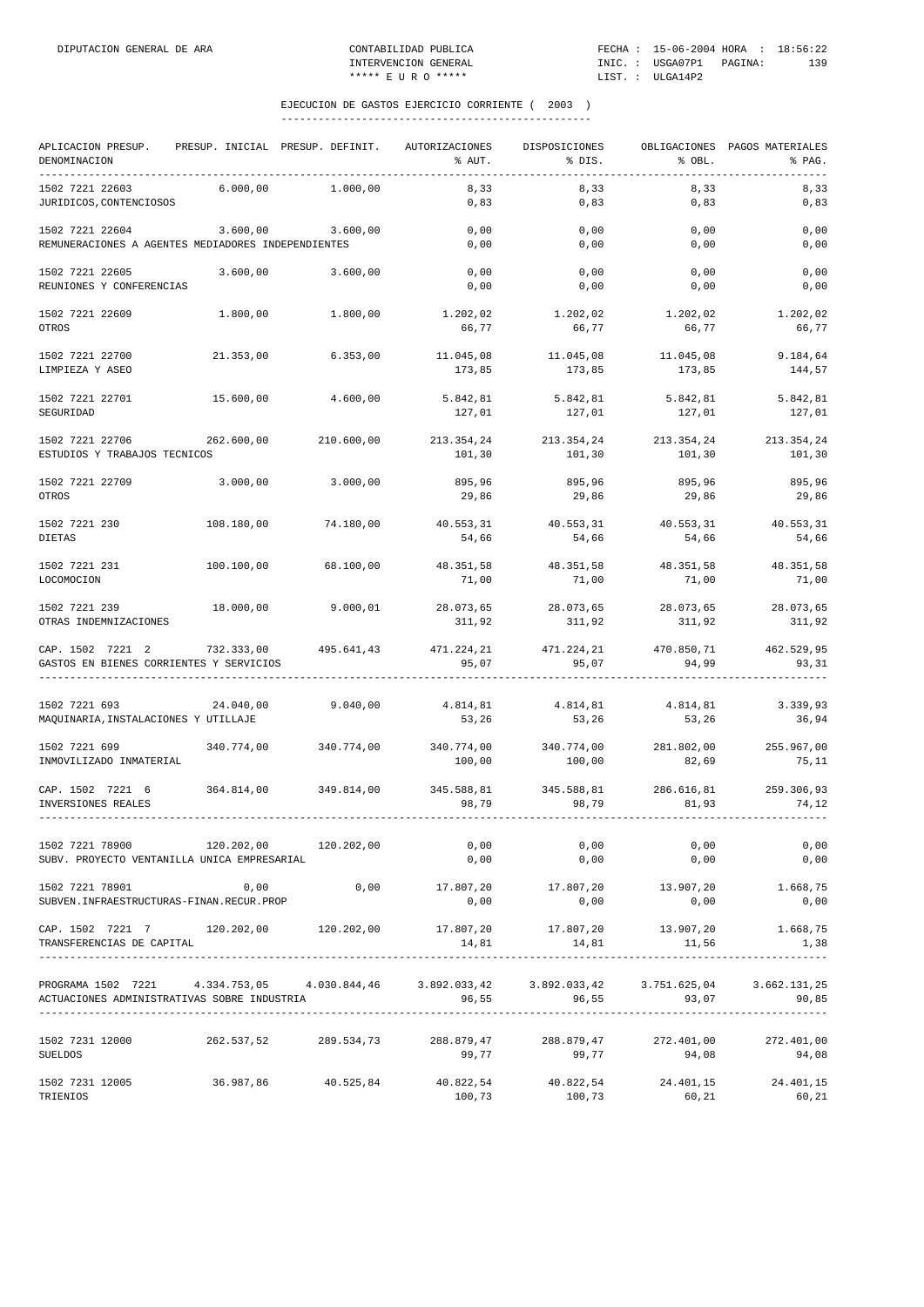| APLICACION PRESUP. PRESUP. INICIAL PRESUP. DEFINIT. AUTORIZACIONES<br>DENOMINACION |           |                       | % AUT.              | DISPOSICIONES<br>% DIS.                   | % OBL.              | OBLIGACIONES PAGOS MATERIALES<br>% PAG. |
|------------------------------------------------------------------------------------|-----------|-----------------------|---------------------|-------------------------------------------|---------------------|-----------------------------------------|
| 1502 7231 12006<br>OTRAS RETRIBUCIONES BASICAS                                     | 0,00      | 4.224,76              | 4.599,61<br>108,87  | 4.599,61<br>108,87                        | 4.058,83<br>96,07   | 4.058,83<br>96,07                       |
| 1502 7231 12100<br>COMPLEMENTO DE DESTINO                                          |           | 120.421,92 133.898,27 | 99,98               | 133.881,53 133.881,53<br>99,98            | 93,19               | 124.789,73 124.789,73<br>93,19          |
| 1502 7231 12101<br>COMPLEMENTO ESPECIFICO                                          |           | 139.700,16 162.463,93 | 100,00              | 162.463,93 162.463,93<br>100,00           | 149.749,64<br>92,17 | 149.749,64<br>92,17                     |
| 1502 7231 13000<br>SALARIO BASE                                                    | 21.440,76 | 0,00                  | 0,00<br>0,00        | 0,00<br>0,00                              | 0,00<br>0,00        | 0,00<br>0,00                            |
| 1502 7231 13001<br>ANTIGUEDAD                                                      | 758,52    | 0,00                  | 0,00<br>0,00        | 0,00<br>0,00                              | 0,00<br>0,00        | 0,00<br>0,00                            |
| 1502 7231 13002<br>PAGAS EXTRAS                                                    | 3.699,88  | 0,00                  | 0,00<br>0,00        | 0,00<br>0,00                              | 0,00<br>0,00        | 0,00<br>0,00                            |
| 1502 7231 13003<br>OTRAS REMUNERACIONES                                            | 6.320,88  | 0,00                  | 0,00<br>0,00        | 0,00<br>0,00                              | 0,00<br>0,00        | 0,00<br>0,00                            |
| 1502 7231 15100<br>PERSONAL FUNCIONARIO                                            | 901,51    | 901,51                | 901,51<br>100,00    | 901,51<br>100,00                          | 0,00<br>0,00        | 0,00<br>0,00                            |
| 1502 7231 16000<br>SEGURIDAD SOCIAL                                                |           | 146.191,17 156.525,67 | 156.524,68<br>99,99 | 156.524,68<br>99,99                       | 143.056,92<br>91,39 | 129.677,55<br>82,84                     |
| 1502 7231 16100<br>FORMACION Y PERFECCIONAMIENTO DEL PERSONAL                      | 601,01    | 601,01                | 300,00<br>49,91     | 300,00<br>49,91                           | 300,00<br>49,91     | 300,00<br>49,91                         |
| 1502 7231 16200<br>FORMACION Y PERFECCIONAMIENTO DEL PERSONAL                      | 300,00    | 300,00                | 0,00<br>0,00        | 0,00<br>0,00                              | 0,00<br>0,00        | 0,00<br>0,00                            |
| CAP. 1502 7231 1 739.861,19 788.975,72<br>GASTOS DE PERSONAL                       |           |                       | 99,92               | 788.373,27 788.373,27 718.757,27<br>99,92 | 91,10               | 705.377,90<br>89,40                     |
| 1502 7231 215<br>MOBILIARIO Y ENSERES                                              | 300,00    | 300,00                | 781,50<br>260,50    | 781,50<br>260, 50                         | 781,50<br>260, 50   | 781,50<br>260,50                        |
| 1502 7231 216<br>EQUIPOS PARA PROCESOS DE INFORMACION                              | 600,00    | 600,00                | 0,00<br>0,00        | 0,00<br>0,00                              | 0,00<br>0,00        | 0,00<br>0,00                            |
| 1502 7231 219<br>OTRO INMOVILIZADO MATERIAL                                        | 600,00    | 600,00                | 0,00<br>0,00        | 0,00<br>0,00                              | 0,00<br>0,00        | 0,00<br>0,00                            |
| 1502 7231 22000<br>ORDINARIO NO INVENTARIABLE                                      | 900,00    | 900,00                | 2.124,28<br>236,03  | 2.124,28<br>236,03                        | 2.124,28<br>236,03  | 2.124,28<br>236,03                      |
| 1502 7231 22001<br>MOBILIARIO Y ENSERES                                            | 1.500,00  | 1.500,00              | 260,19<br>17,34     | 260,19<br>17,34                           | 260,19<br>17,34     | 141,53<br>9,43                          |
| 1502 7231 22003<br>LIBROS Y OTRAS PUBLICACIONES                                    | 600,00    | 600,00                | 250,48<br>41,74     | 250,48<br>41,74                           | 250,48<br>41,74     | 250,48<br>41,74                         |
| 1502 7231 22004<br>MATERIAL INFORMATICO                                            | 600,00    | 600,00                | 143,65<br>23,94     | 143,65<br>23,94                           | 143,65<br>23,94     | 143,65<br>23,94                         |
| 1502 7231 22109<br>SUMINISTROS                                                     | 0,00      | 0,00                  | 109,39<br>0,00      | 109,39<br>0,00                            | 109,39<br>0,00      | 109,39<br>0,00                          |
| 1502 7231 223<br>TRANSPORTE                                                        | 300,00    | 300,00                | 355,59<br>118,53    | 355,59<br>118,53                          | 355,59<br>118,53    | 355,59<br>118,53                        |
| 1502 7231 22602<br>GASTOS DE DIVULGACION Y PROMOCION(CULT., COMERC.Y CIENTI        | 21.000,00 | 21.000,00             | 14.831,12<br>70,62  | 14.831,12<br>70,62                        | 14.831,12<br>70,62  | 7.813,12<br>37,20                       |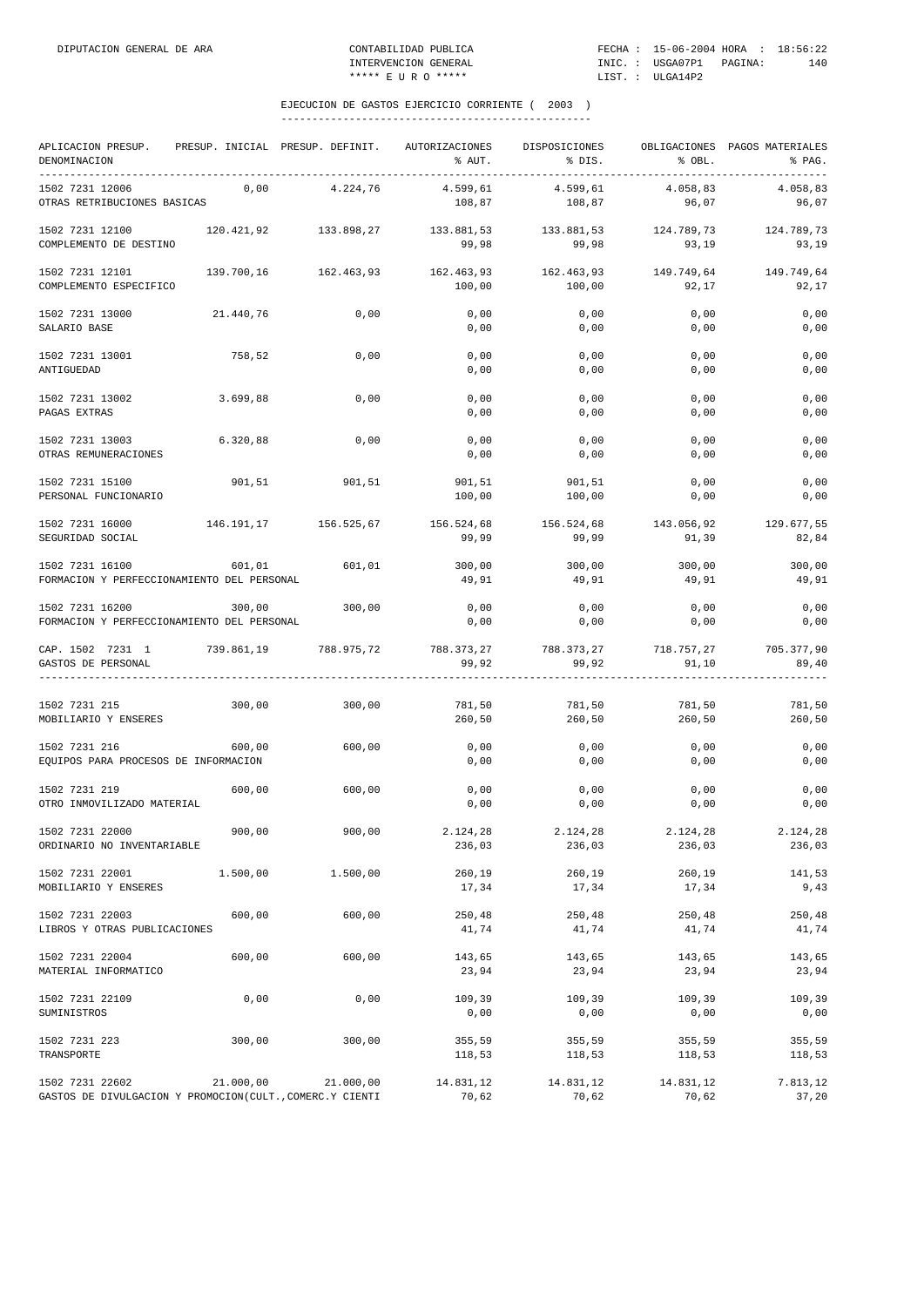| APLICACION PRESUP.<br>PRESUP. INICIAL PRESUP. DEFINIT.<br>DENOMINACION<br>-----------                                             |               | AUTORIZACIONES<br>% AUT.                                         | DISPOSICIONES<br>% DIS.                         | % OBL.                         | OBLIGACIONES PAGOS MATERIALES<br>% PAG. |
|-----------------------------------------------------------------------------------------------------------------------------------|---------------|------------------------------------------------------------------|-------------------------------------------------|--------------------------------|-----------------------------------------|
| 1502 7231 22605<br>9.000.00<br>REUNIONES Y CONFERENCIAS                                                                           | 9.000,00      | 1.631,04<br>18,12                                                | 1.631,04<br>18,12                               | 1.631,04<br>18,12              | 1.631,04<br>18,12                       |
| 1502 7231 22706<br>60.177,00<br>ESTUDIOS Y TRABAJOS TECNICOS                                                                      | 5.177,00      | 522,29<br>10,08                                                  | 522,29<br>10,08                                 | 522,29<br>10,08                | 522,29<br>10,08                         |
| 1502 7231 230<br>3.600,00<br>DIETAS                                                                                               | 3.600,00      | 1.968,63<br>54,68                                                | 1.968,63<br>54,68                               | 1.968,63<br>54,68              | 1.968,63<br>54,68                       |
| 6.000,00<br>1502 7231 231<br>LOCOMOCION                                                                                           | 6.000,00      | 3.488,58<br>58,14                                                | 3.488,58<br>58,14                               | 3.488,58<br>58,14              | 3.488,58<br>58,14                       |
| CAP. 1502 7231 2 105.177,00 50.177,00<br>GASTOS EN BIENES CORRIENTES Y SERVICIOS                                                  |               | 26.466,74 26.466,74 26.466,74<br>52,74                           | 52,74                                           | 52,74                          | 19.330,08<br>38,52                      |
| 0,00<br>1502 7231 44000<br>SUBVENCION ACCIONES INNOVADORAS                                                                        | 60.000,00     | 60.000,00<br>100,00                                              | 60.000,00<br>100,00                             | 59.846,39<br>99,74             | 59.846,39<br>99,74                      |
| 120.202,00 10.490,77<br>1502 7231 47000<br>SUBV. EMPRESAS VARIAS LINEAS                                                           |               | 0,00<br>0,00                                                     | 0,00<br>0,00                                    | 0,00<br>0,00                   | 0,00<br>0,00                            |
| 90.152,00 131.155,00<br>1502 7231 48000<br>SUBV. PROMOCION, INNOVACION Y POTENCIACION TEJIDO INDUS                                |               | 131.155,00 131.155,00 131.154,99<br>100,00                       | 100,00                                          | 99,99                          | 49.001,91<br>37,36                      |
| CAP. 1502 7231 4 210.354,00 201.645,77<br>TRANSFERENCIAS CORRIENTES                                                               |               | 94,79                                                            | 191.155,00    191.155,00<br>94,79               | 191.001,38<br>94,72            | 108.848,30<br>53,97                     |
| 1502 7231 699<br>0,00<br>INMOVILIZADO INMATERIAL                                                                                  | 8.708,23      | 8.708,23<br>100,00                                               | 100,00                                          | 8.708,23 8.708,23<br>100,00    | 0,00<br>0,00                            |
| $0,00$ 8.708,23<br>CAP. 1502 7231 6<br>INVERSIONES REALES                                                                         |               | 8.708,23 8.708,23 8.708,23<br>100,00                             | 100,00                                          | 100,00                         | 0,00<br>0,00                            |
| 1502 7231 76900<br>991.670,00 991.670,00<br>SUBV. INFRAESTRUCTURA INDUSTRIAL                                                      |               | $631.062, 71$ $631.062, 71$ $630.921, 02$ $270.313, 76$<br>63,63 | 63,63                                           | 63,62                          | 27,25                                   |
| 1502 7231 77401 1.953.289,00 4.611.396,30<br>PLAN CONSOLIDACION Y COMPETITIVIDAD PYME                                             |               | 78,90                                                            | 3.638.721,42 3.638.721,42 3.638.721,42<br>78,90 | 78,90                          | 3.302.568,30<br>71,61                   |
| 1502 7231 77900<br>14.300.040,00<br>SUBV. PYMES                                                                                   | 14.335.164,48 | 14.227.863,40<br>99,25                                           | 99,25                                           | 76,84                          | 7.551.881,58<br>52,68                   |
| 1502 7231 77901<br>601.012,00<br>PLAN CONSOLIDACION Y COMPETITIVIDAD PYME                                                         | 601.012,00    | 516.862,15<br>85,99                                              | 516.862,15<br>85,99                             | 433.760,56<br>72, 17           | 190.552,65<br>31,70                     |
| 1502 7231 77902 600.000,00 600.000,00<br>AYUDA A EMPRESAS ARAGONESAS ACCESO SOCIEDAD INFORMACION                                  |               | 214.916,64<br>35,81                                              | 35,81                                           | 214.916,64 184.028,24<br>30,67 | 184.028,24<br>30,67                     |
| 1502 7231 77903<br>0,00<br>INFRAESTRUCTURAS ESTACIONES DE SERVICIO                                                                | 0,00          | 45.000,00<br>0,00                                                | 44.523,68<br>0,00                               | 44.523,68<br>0,00              | 0,00<br>0,00                            |
| 1502 7231 77980<br>0,00<br>DAÑOS POR INUNDACIONES Y OTROS FENOMENOS                                                               | 131.777,37    | 131.777,37<br>100,00                                             | 131.777,37<br>100,00                            | 0,00<br>0,00                   | 0,00<br>0,00                            |
| 1502 7231 78900<br>0,00<br>SUBVENCION INFRAESTRUCTURA                                                                             | 45.000,00     | 15.000,00<br>33,33                                               | 15.000,00<br>33,33                              | 15.000,00<br>33,33             | 0,00<br>0,00                            |
| CAP. 1502 7231 7 18.446.011,00 21.316.020,15 19.421.203,69 19.420.727,37 15.962.366,25 11.499.344,53<br>TRANSFERENCIAS DE CAPITAL |               | 91,11                                                            | 91,10                                           | 74,88                          | 53,94                                   |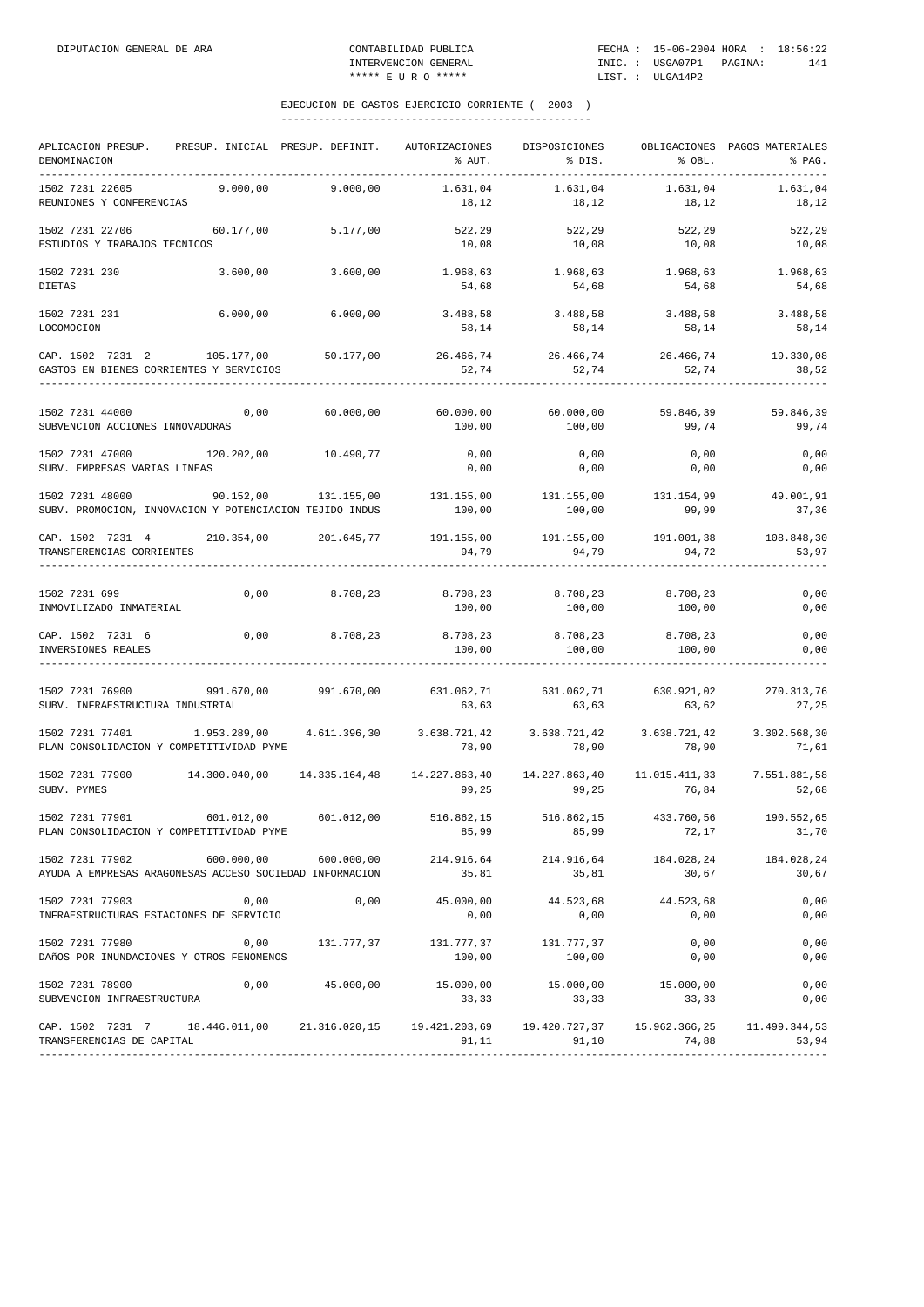| APLICACION PRESUP.<br>DENOMINACION                             |               | PRESUP. INICIAL PRESUP. DEFINIT. | AUTORIZACIONES<br>% AUT. | DISPOSICIONES<br>% DIS.         | % OBL.                 | OBLIGACIONES PAGOS MATERIALES<br>% PAG. |
|----------------------------------------------------------------|---------------|----------------------------------|--------------------------|---------------------------------|------------------------|-----------------------------------------|
| PROGRAMA 1502 7231<br>FOMENTO INDUSTRIAL                       | 19.501.403,19 | 22.365.526,87                    | 20.435.906,93<br>91,37   | 20.435.430,61<br>91,37          | 16.907.299,87<br>75,59 | 12.332.900,81<br>55,14                  |
| 1503 7311 12000<br><b>SUELDOS</b>                              | 245.948,22    | 265.570,16                       | 264.901,42<br>99,74      | 264.901,42<br>99,74             | 264.071,91<br>99,43    | 264.071,91<br>99,43                     |
| 1503 7311 12005<br>TRIENIOS                                    | 48.072,52     | 50.692,97                        | 50.571,71<br>99,76       | 50.571,71<br>99,76              | 38.883,15<br>76,70     | 38.883,15<br>76,70                      |
| 1503 7311 12006<br>OTRAS RETRIBUCIONES BASICAS                 | 0,00          | 4.496,88                         | 5.807,16<br>129,13       | 5.807,16<br>129,13              | 4.683,29<br>104,14     | 4.683,29<br>104,14                      |
| 1503 7311 12100<br>COMPLEMENTO DE DESTINO                      | 132.261,44    | 144.214,83                       | 143.601,35<br>99,57      | 143.601,35<br>99,57             | 138.025,24<br>95,70    | 138.025,24<br>95,70                     |
| 1503 7311 12101<br>COMPLEMENTO ESPECIFICO                      |               | 193.157,84 217.140,44            | 217.209,12<br>100,03     | 217.209,12<br>100,03            | 209.360,96<br>96,41    | 209.360,96<br>96,41                     |
| 1503 7311 13000<br>SALARIO BASE                                | 13.502,28     | 14.001,86                        | 14.101,86<br>100,71      | 14.101,86<br>100,71             | 14.001,96<br>100,00    | 14.001,96<br>100,00                     |
| 1503 7311 13001<br>ANTIGUEDAD                                  | 1.517,04      | 1.573,17                         | 1.673,17<br>106,35       | 1.673,17<br>106,35              | 1.572,48<br>99,95      | 1.572,48<br>99,95                       |
| 1503 7311 13002<br>PAGAS EXTRAS                                | 2.503,22      | 2.595,84                         | 2.695,84<br>103,85       | 2.695,84<br>103,85              | 2.595,74<br>99,99      | 2.595,74<br>99,99                       |
| 1503 7311 13003<br>OTRAS REMUNERACIONES                        | 5.276,56      | 5.471,79                         | 5.171,79<br>94,51        | 5.171,79<br>94,51               | 4.434,60<br>81,04      | 4.434,60<br>81,04                       |
| 1503 7311 15100<br>PERSONAL FUNCIONARIO                        | 901,51        | 901,51                           | 901,51<br>100,00         | 901,51<br>100,00                | 0,00<br>0,00           | 0,00<br>0,00                            |
| 1503 7311 16000<br>SEGURIDAD SOCIAL                            |               | 124.664.76 135.432.30            | 100,00                   | 135.432,30 135.432,30<br>100,00 | 95,48                  | 129.312,74 117.673,00<br>86,88          |
| 1503 7311 16100<br>FORMACION Y PERFECCIONAMIENTO DEL PERSONAL  | 1.652,78      | 1.652,78                         | 1.713,64<br>103,68       | 1.713,64<br>103,68              | 1.713,64<br>103,68     | 1.713,64<br>103,68                      |
| 1503 7311 16200<br>FORMACION Y PERFECCIONAMIENTO DEL PERSONAL  | 150,25        | 150,25                           | 0,00<br>0,00             | 0,00<br>0,00                    | 0,00<br>0,00           | 0,00<br>0,00                            |
| CAP. 1503 7311 1 769.608,42 843.894,78<br>GASTOS DE PERSONAL   |               |                                  | 99,98                    | 843.780,87 843.780,87<br>99,98  | 808.655,71<br>95,82    | 797.015,97<br>94,44                     |
| 1503 7311 213<br>MAQUINARIA, INSTALACION Y UTILLAJE            | 480,00        | 480,00                           | 0,00<br>0,00             | 0,00<br>0,00                    | 0,00<br>0,00           | 0,00<br>0,00                            |
| 1503 7311 214<br>MATERIAL DE TRANSPORTE                        | 900,00        | 900,00                           | 0,00<br>0,00             | 0,00<br>0,00                    | 0,00<br>0,00           | 0,00<br>0,00                            |
| 1503 7311 215<br>MOBILIARIO Y ENSERES                          | 300,00        | 300,00                           | 295,50<br>98,50          | 295,50<br>98,50                 | 295,50<br>98,50        | 295,50<br>98,50                         |
| 1503 7311 216<br>EQUIPOS PARA PROCESOS DE INFORMACION          | 2.100,00      | 1.100,00                         | 0,00<br>0,00             | 0,00<br>0,00                    | 0,00<br>0,00           | 0,00<br>0,00                            |
| 1503 7311 22000<br>ORDINARIO NO INVENTARIABLE                  | 2.500,00      | 2.500,00                         | 1.080,55<br>43,22        | 1.080,55<br>43,22               | 1.080,55<br>43,22      | 1.080,55<br>43,22                       |
| 1503 7311 22001<br>MOBILIARIO Y ENSERES                        | 500,00        | 500,00                           | 147,81<br>29,56          | 147,81<br>29,56                 | 147,81<br>29,56        | 147,81<br>29,56                         |
| 1503 7311 22002<br>PRENSA, REVISTAS Y PUBLICACIONES PERIODICAS | 3.800,00      | 2.800,00                         | 363,08<br>12,96          | 363,08<br>12,96                 | 363,08<br>12,96        | 363,08<br>12,96                         |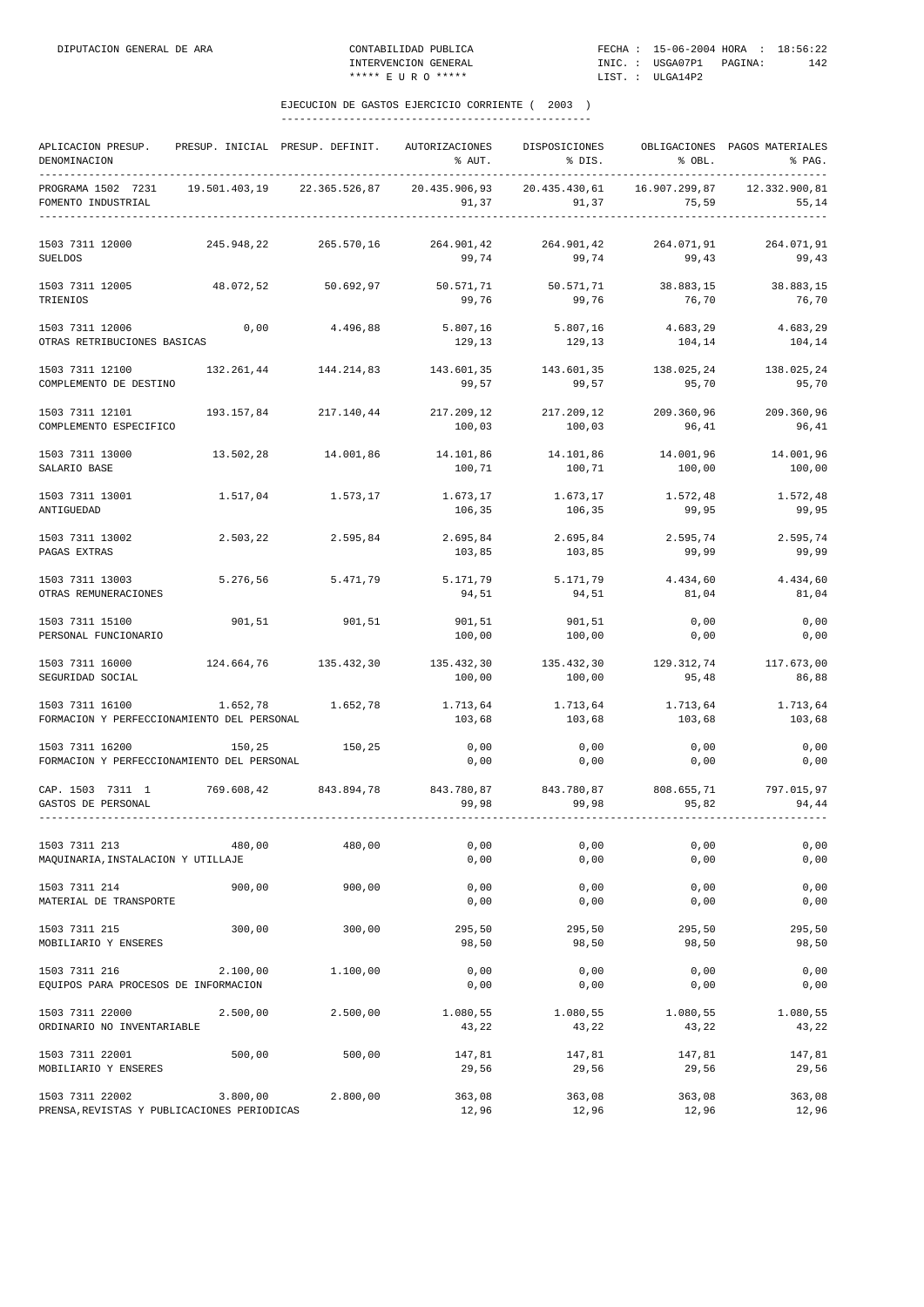| APLICACION PRESUP.<br>DENOMINACION<br>------------                                                      |              | PRESUP. INICIAL PRESUP. DEFINIT. | AUTORIZACIONES<br>% AUT.       | DISPOSICIONES<br>% DIS.                                     | % OBL.              | OBLIGACIONES PAGOS MATERIALES<br>% PAG. |
|---------------------------------------------------------------------------------------------------------|--------------|----------------------------------|--------------------------------|-------------------------------------------------------------|---------------------|-----------------------------------------|
| 1503 7311 22003<br>LIBROS Y OTRAS PUBLICACIONES                                                         | 1.200,00     | 1.200,00                         | 204,09<br>17,00                | 204,09<br>17,00                                             | 204,09<br>17,00     | 204,09<br>17,00                         |
| 1503 7311 22004<br>MATERIAL INFORMATICO                                                                 | 900,00       | 900,00                           | 362,97<br>40,33                | 362,97<br>40,33                                             | 362,97<br>40,33     | 362,97<br>40,33                         |
| 1503 7311 22103<br>COMBUSTIBLES                                                                         | 300,00       | 300,00                           | 0,00<br>0,00                   | 0,00<br>0,00                                                | 0,00<br>0,00        | 0,00<br>0,00                            |
| 1503 7311 22104<br>VESTUARIO                                                                            | 300,00       | 300,00                           | 0,00<br>0,00                   | 0,00<br>0,00                                                | 0,00<br>0,00        | 0,00<br>0,00                            |
| 1503 7311 22109<br>OTROS SUMINISTROS                                                                    | 500,00       | 500,00                           | 163,48<br>32,69                | 163,48<br>32,69                                             | 163,48<br>32,69     | 163,48<br>32,69                         |
| 1503 7311 223<br>TRANSPORTE                                                                             | 300,00       | 300,00                           | 189,85<br>63,28                | 189,85<br>63,28                                             | 189,85<br>63,28     | 189,85<br>63,28                         |
| 1503 7311 22401<br>VEHICULOS                                                                            | 300,00       | 300,00                           | 0,00<br>0,00                   | 0,00<br>0,00                                                | 0,00<br>0,00        | 0,00<br>0,00                            |
| 1503 7311 22601<br>ATENCIONES PROTOCOLARIAS Y REPRESENTATIVAS                                           | 1.500,00     | 1.650,00                         | 1.644,19<br>99,64              | 1.644,19<br>99,64                                           | 1.644,19<br>99,64   | 1.644,19<br>99,64                       |
| 1503 7311 22602<br>GASTOS DE DIVULGACION Y PROMOCION(CULT., COMERC.Y CIENTI                             | 7.200,00     | 7.200,00                         | 4.177,30<br>58,01              | 4.177,30<br>58,01                                           | 4.177,30<br>58,01   | 3.127,50<br>43,43                       |
| 1503 7311 22605<br>REUNIONES Y CONFERENCIAS                                                             | 4.500,00     | 4.500,00                         | 3.836,12<br>85,24              | 3.836,12<br>85,24                                           | 3.836,12<br>85,24   | 1.386,20<br>30,80                       |
| 1503 7311 22609<br>GASTOS DIVERSOS                                                                      | 0,00         | 0,00                             | 4.200,00<br>0,00               | 4.200,00<br>0,00                                            | 4.200,00<br>0,00    | 4.200,00<br>0,00                        |
| 1503 7311 22706<br>ESTUDIOS Y TRABAJOS TECNICOS                                                         | 100,00       | 100,00                           | 0,00<br>0,00                   | 0,00<br>0,00                                                | 0,00<br>0,00        | 0,00<br>0,00                            |
| 1503 7311 22709<br>OTROS                                                                                | 300,00       | 300,00                           | 0,00<br>0,00                   | 0,00<br>0,00                                                | 0,00<br>0,00        | 0,00<br>0,00                            |
| 1503 7311 230<br>DIETAS                                                                                 | 15.600,00    | 15.600,00                        | 11.097,44<br>71,13             | 11.097,44<br>71,13                                          | 11.097,44<br>71,13  | 11.097,44<br>71,13                      |
| 1503 7311 231<br>LOCOMOCION                                                                             | 24.000,00    | 18.515,06                        | 12.855,07<br>69,43             | 12.855,07<br>69,43                                          | 12.855,07<br>69,43  | 12.855,07<br>69,43                      |
| 1503 7311 239<br>OTRAS INDEMNIZACIONES                                                                  | 10.200,00    | 9.200,00                         | 8.057,78<br>87,58              | 8.057,78<br>87,58                                           | 8.057,78<br>87,58   | 8.057,78<br>87,58                       |
| 1503 7311 240<br>ARRENDAMIENTOS                                                                         | 4.800,00     | 650,00                           | 0,00<br>0,00                   | 0,00<br>0,00                                                | 0,00<br>0,00        | 0,00<br>0,00                            |
| CAP. 1503 7311 2 82.580,00<br>GASTOS EN BIENES CORRIENTES Y SERVICIOS                                   |              |                                  | 70.095,06 48.675,23<br>69,44   | 69,44                                                       | 69,44               | 48.675,23 48.675,23 45.175,51<br>64,44  |
| 1503 7311 699<br>INMOVILIZADO INMATERIAL                                                                |              |                                  | 83,93                          | $136.200,00$ $136.200,00$ $136.200,00$ $65.600,00$<br>83,93 | 83,93               | 40,42                                   |
| CAP. 1503 7311 6 162.273,00 162.273,00 136.200,00 136.200,00 136.200,00 65.600,00<br>INVERSIONES REALES |              |                                  | 83,93                          | 83,93                                                       | 83,93               | 40,42                                   |
| 1503 7311 76900<br>SUBV. ELECT. RURAL, NUCLEOS AISLADOS Y F.AHORRO Y DIVER                              |              | 540.911,00 633.911,00            | 534.910,97 534.910,97<br>84,38 | 84,38                                                       | 369.312,55<br>58,25 | 226.709,42<br>35,76                     |
| 1503 7311 77900<br>SUBV. ELECT. RURAL, NUCLEOS AISLADOS Y F.AHORRO Y DIVER                              | 2.043.441,00 | 1.616.159,32                     | 1.613.356,76<br>99,82          | 99,82                                                       | 70,36               | 148.505,45<br>9,18                      |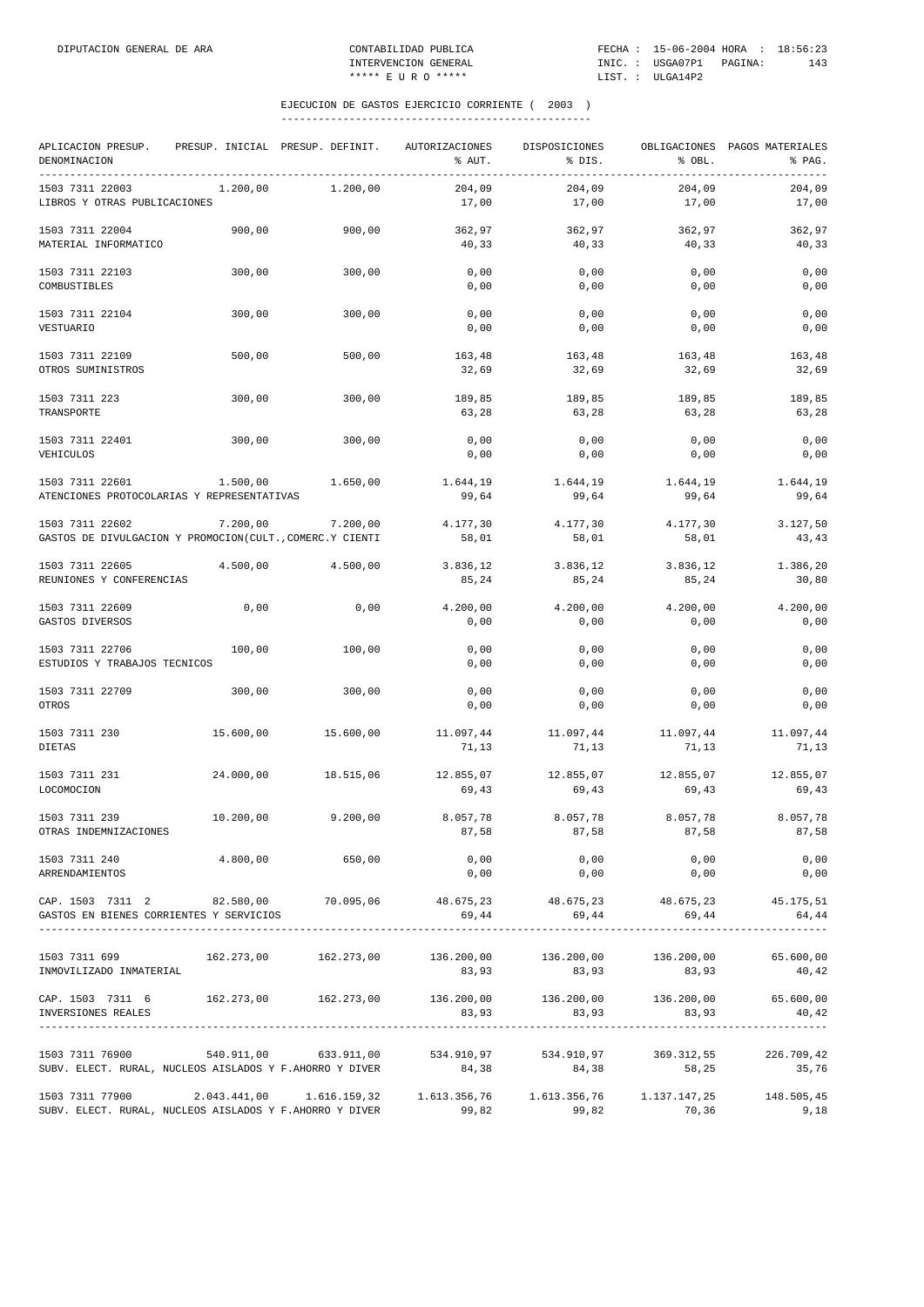| APLICACION PRESUP. PRESUP. INICIAL PRESUP. DEFINIT.<br>DENOMINACION                                                                                                                                                                                                                                        |                                |                          | AUTORIZACIONES<br>% AUT.                  | DISPOSICIONES<br>% DIS. | % OBL.                | OBLIGACIONES PAGOS MATERIALES<br>% PAG. |
|------------------------------------------------------------------------------------------------------------------------------------------------------------------------------------------------------------------------------------------------------------------------------------------------------------|--------------------------------|--------------------------|-------------------------------------------|-------------------------|-----------------------|-----------------------------------------|
| -----------<br>1503 7311 78900<br>SUBV.ELECT.RURAL, NUCLEOS AISLADOS Y F.AHORRO Y DIVERS.                                                                                                                                                                                                                  | ________________<br>210.354,00 | ----------<br>524.354,00 | 484.098,53<br>92, 32                      | 484.098,53<br>92, 32    | 360.968,45<br>68,84   | 88.908,02<br>16,95                      |
| CAP. 1503 7311 7 2.794.706,00 2.774.424,32 2.632.366,26 2.632.366,26 1.867.428,25 464.122,89<br>TRANSFERENCIAS DE CAPITAL                                                                                                                                                                                  |                                |                          | 94,87                                     | 94,87                   | 67,30                 | 16,72                                   |
| 1503 7311 829<br>COMPRA DE ACCIONES Y PARTICIPACIONES DEL SECTOR PRIVADO                                                                                                                                                                                                                                   | 1.514.550,00                   | 1.603.150,00             | 1.244.217,78<br>77,61                     | 1.244.217,78<br>77,61   | 1.244.217,78<br>77,61 | 1.244.217,78<br>77,61                   |
| CAP. 1503 7311 8 1.514.550,00 1.603.150,00<br>ACTIVOS FINANCIEROS                                                                                                                                                                                                                                          |                                |                          | 77,61                                     | 77,61                   | 77,61                 | 77,61                                   |
| PROGRAMA 1503 7311 5.323.717,42 5.453.837,16 4.905.240,14 4.905.240,14 4.105.176,97<br>FOMENTO Y GESTION ENERGETICA<br>--------------------------                                                                                                                                                          |                                |                          | 89,94                                     | 89,94                   | 75,27                 | 2.616.132,15<br>47,96                   |
| $1503\ 7312\ 12000 \hskip 1.8cm 280.898\, , 80 \hskip 1.8cm 294.321\, , 82 \hskip 1.8cm 294.245\, , 85 \hskip 1.8cm 294.245\, , 85 \hskip 1.8cm 294.245\, , 85 \hskip 1.8cm 280.976\, , 62 \hskip 1.8cm 236.976\, , 62 \hskip 1.8cm 236.976\, , 62 \hskip 1.8cm 236.976\, , 62 \hskip 1$<br><b>SUELDOS</b> |                                |                          | 99,97                                     | 99,97                   | 95,46                 | 280.976,62<br>95,46                     |
| 1503 7312 12005<br>TRIENIOS                                                                                                                                                                                                                                                                                | 46.967,76                      | 49.188,00                | 49.161,19<br>99,94                        | 49.161,19<br>99,94      | 30.309,30<br>61,61    | 30.309,30<br>61,61                      |
| 1503 7312 12006<br>OTRAS RETRIBUCIONES BASICAS                                                                                                                                                                                                                                                             | 0,00                           | 4.910,67                 | 4.947,46<br>100,74                        | 4.947,46<br>100,74      | 4.540,04<br>92,45     | 4.540,04<br>92,45                       |
| 1503 7312 12100<br>COMPLEMENTO DE DESTINO                                                                                                                                                                                                                                                                  | 140.103,32                     | 146.584,09               | 146.584,09<br>100,00                      | 146.584,09<br>100,00    | 138.759,36<br>94,66   | 138.759,36<br>94,66                     |
| 1503 7312 12101<br>COMPLEMENTO ESPECIFICO                                                                                                                                                                                                                                                                  |                                | 188.471,36 202.697,42    | 202.697,42<br>100,00                      | 202.697,42<br>100,00    | 192.476,64<br>94,95   | 192.476,64<br>94,95                     |
| 1503 7312 15100<br>PERSONAL FUNCIONARIO                                                                                                                                                                                                                                                                    | 901,51                         | 901,51                   | 901,51<br>100,00                          | 901,51<br>100,00        | 0,00<br>0,00          | 0,00<br>0,00                            |
| 1503 7312 16000<br>SEGURIDAD SOCIAL                                                                                                                                                                                                                                                                        | 119.601,28                     | 126.406,14               | 126.406,14 126.406,14<br>100,00           | 100,00                  | 119.271,12<br>94,35   | 108.862,19<br>86,12                     |
| 1503 7312 16100<br>FORMACION Y PERFECCIONAMIENTO DEL PERSONAL                                                                                                                                                                                                                                              | 901,51                         | 901,51                   | 367,04<br>40,71                           | 367,04<br>40,71         | 367,04<br>40,71       | 367,04<br>40,71                         |
| CAP. 1503 7312 1 777.845,54 825.911,16<br>GASTOS DE PERSONAL                                                                                                                                                                                                                                               |                                |                          | 825.310,70 825.310,70 766.700,12<br>99,92 | 99,92                   | 92,83                 | 756.291,19<br>91,57                     |
| 1503 7312 215<br>MOBILIARIO Y ENSERES                                                                                                                                                                                                                                                                      | 300,00                         | 300,00                   | 0,00<br>0,00                              | 0,00<br>0,00            | 0,00<br>0,00          | 0,00<br>0,00                            |
| 1503 7312 216<br>EQUIPOS PARA PROCESOS DE INFORMACION                                                                                                                                                                                                                                                      | 200,00                         | 200,00                   | 0,00<br>0,00                              | 0,00<br>0,00            | 0,00<br>0,00          | 0,00<br>0,00                            |
| 1503 7312 22000<br>ORDINARIO NO INVENTARIABLE                                                                                                                                                                                                                                                              | 1.100,00                       | 1.100,00                 | 174,93<br>15,90                           | 174,93<br>15,90         | 174,93<br>15,90       | 174,93<br>15,90                         |
| 1503 7312 22002<br>PRENSA, REVISTAS Y PUBLICACIONES PERIODICAS                                                                                                                                                                                                                                             | 300,00                         | 300,00                   | 138,24<br>46,08                           | 138,24<br>46,08         | 138,24<br>46,08       | 138,24<br>46,08                         |
| 1503 7312 22003<br>LIBROS Y OTRAS PUBLICACIONES                                                                                                                                                                                                                                                            | 300,00                         | 300,00                   | 3.062,06<br>1.020,68                      | 3.062,06<br>1.020,68    | 3.062,06<br>1.020,68  | 62,06<br>20,68                          |
| 1503 7312 22004<br>MATERIAL INFORMATICO                                                                                                                                                                                                                                                                    | 2.400,00                       | 900,00                   | 123,30<br>13,70                           | 123,30<br>13,70         | 123,30<br>13,70       | 123,30<br>13,70                         |
| 1503 7312 22109<br>OTROS SUMINISTROS                                                                                                                                                                                                                                                                       | 200,00                         | 200,00                   | 0,00<br>0,00                              | 0,00<br>0,00            | 0,00<br>0,00          | 0,00<br>0,00                            |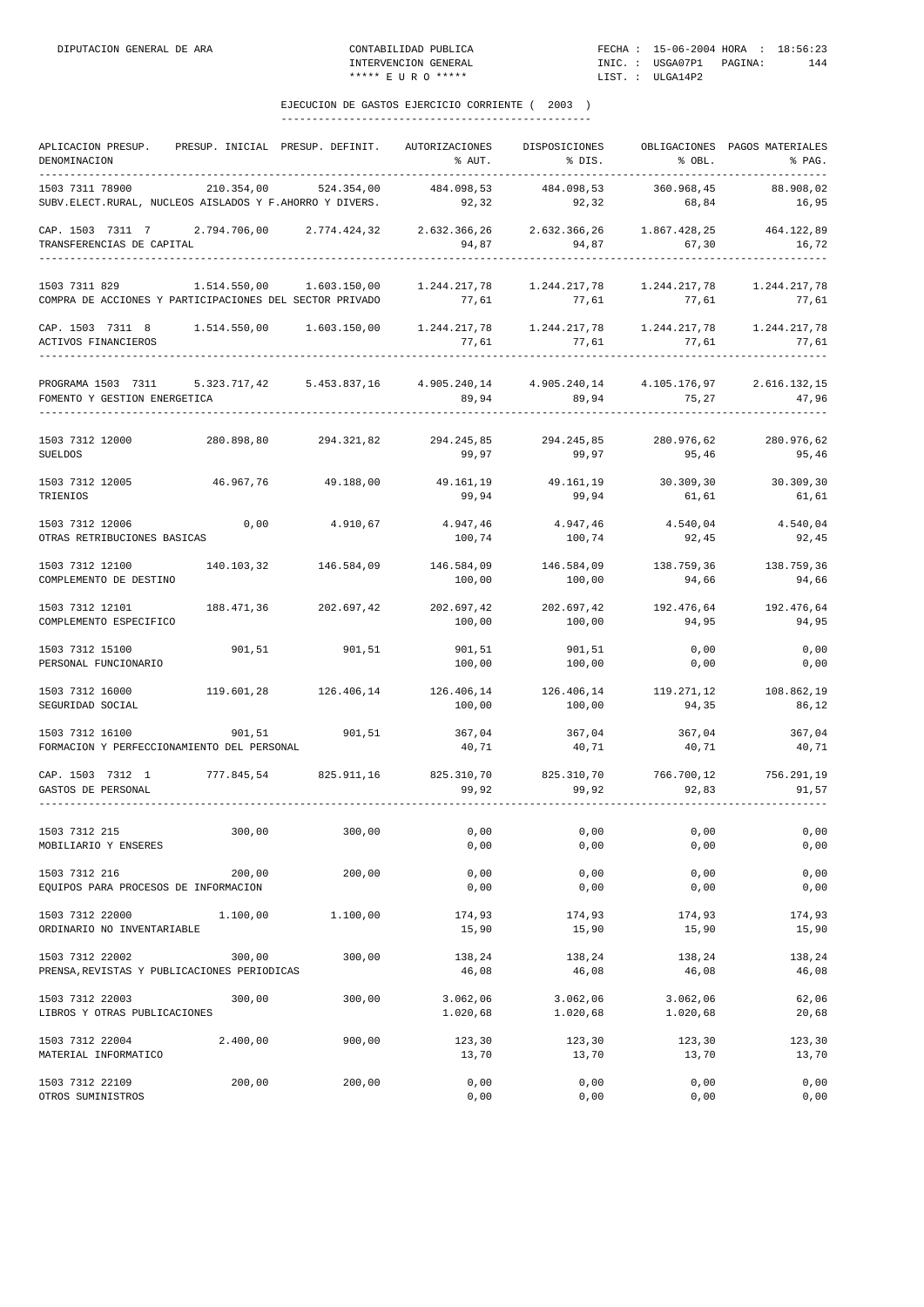| APLICACION PRESUP.<br>DENOMINACION                                          | PRESUP. INICIAL PRESUP. DEFINIT. |                       | AUTORIZACIONES<br>% AUT. | DISPOSICIONES<br>% DIS.        | % OBL.              | OBLIGACIONES PAGOS MATERIALES<br>% PAG. |
|-----------------------------------------------------------------------------|----------------------------------|-----------------------|--------------------------|--------------------------------|---------------------|-----------------------------------------|
| 1503 7312 223<br>TRANSPORTE                                                 | 200,00                           | 200,00                | 0,00<br>0,00             | 0,00<br>0,00                   | 0,00<br>0,00        | 0,00<br>0,00                            |
| 1503 7312 22602<br>GASTOS DE DIVULGACION Y PROMOCION(CULT., COMERC.Y CIENTI | 8.900,00                         | 8.900,00              | 0,00<br>0,00             | 0,00<br>0,00                   | 0,00<br>0,00        | 0,00<br>0,00                            |
| 1503 7312 22605<br>REUNIONES Y CONFERENCIAS                                 | 1.200,00                         | 1.200,00              | 0,00<br>0,00             | 0,00<br>0,00                   | 0,00<br>0,00        | 0,00<br>0,00                            |
| 1503 7312 22706<br>ESTUDIOS Y TRABAJOS TECNICOS                             | 300,00                           | 300,00                | 0,00<br>0,00             | 0,00<br>0,00                   | 0,00<br>0,00        | 0,00<br>0,00                            |
| 1503 7312 22709<br>OTROS                                                    | 300,00                           | 300,00                | 0,00<br>0,00             | 0,00<br>0,00                   | 0,00<br>0,00        | 0,00<br>0,00                            |
| 1503 7312 230<br>DIETAS                                                     | 3.000,00                         | 2.734,94              | 1.531,55<br>55,99        | 1.531,55<br>55,99              | 1.531,55<br>55,99   | 1.531,55<br>55,99                       |
| 1503 7312 231<br>LOCOMOCION                                                 | 3.600,00                         | 2.850,00              | 2.412,30<br>84,64        | 2.412,30<br>84,64              | 2.412,30<br>84,64   | 2.412,30<br>84,64                       |
| CAP. 1503 7312 2<br>GASTOS EN BIENES CORRIENTES Y SERVICIOS                 | 22.300,00                        | 19.784,94             | 7.442,38<br>37,61        | 7.442,38<br>37,61              | 7.442,38<br>37,61   | 4.442,38<br>22,45                       |
| 1503 7312 649<br>INMOVILIZADO INMATERIAL                                    | 60.101,00                        | 60.101,00             | 30.000,00<br>49,91       | 30.000,00<br>49,91             | 30.000,00<br>49,91  | 0,00<br>0,00                            |
| 1503 7312 699<br>INMOVILIZADO INMATERIAL                                    | 66.111,00                        | 66.111,00             | 66.000,00<br>99,83       | 66.000,00<br>99,83             | 66.000,00<br>99,83  | 66.000,00<br>99,83                      |
| CAP. 1503 7312 6<br>INVERSIONES REALES<br>---------------                   |                                  | 126.212,00 126.212,00 | 96.000,00<br>76,06       | 96.000,00<br>76,06             | 96.000,00<br>76,06  | 66.000,00<br>52,29                      |
| 1503 7312 77900<br>SUBV. MINERIA NO ENERGETICA                              |                                  | 601.012,00 601.012,00 | 99,99                    | 601.008,39 601.008,39<br>99,99 | 294.264,18<br>48,96 | 0,00<br>0,00                            |
| CAP. 1503 7312 7<br>TRANSFERENCIAS DE CAPITAL                               | 601.012,00                       | 601.012,00            | 601.008,39<br>99,99      | 601.008,39<br>99,99            | 294.264,18<br>48,96 | 0,00<br>0,00                            |
| PROGRAMA 1503 7312<br>APOYO A LA MINERIA                                    | 1.527.369,54 1.572.920,10        |                       | 1.529.761,47<br>97,25    | 97,25                          | 74,02               | 826.733,57<br>52,56                     |
| 1504 6221 12000<br>SUELDOS                                                  | 337.592,22                       | 348.827,70            | 346.490,53<br>99,32      | 346.490,53<br>99,32            | 333.500,34<br>95,60 | 333.500,34<br>95,60                     |
| 1504 6221 12005<br>TRIENIOS                                                 | 62.714,40                        | 65.627,99             | 68.257,83<br>104,00      | 68.257,83<br>104,00            | 50.946,93<br>77,62  | 50.946,93<br>77,62                      |
| 1504 6221 12006<br>OTRAS RETRIBUCIONES BASICAS                              | 0,00                             | 6.136,06              | 6.184,06<br>100,78       | 6.184,06<br>100,78             | 5.631,19<br>91,77   | 5.631,19<br>91,77                       |
| 1504 6221 12100<br>COMPLEMENTO DE DESTINO                                   |                                  | 174.226.24 179.759.26 | 179.316,77<br>99,75      | 179.316,77<br>99,75            | 174.059,24<br>96,82 | 174.059,24<br>96,82                     |
| 1504 6221 12101<br>COMPLEMENTO ESPECIFICO                                   | 234.141,88                       | 247.231,26            | 247.306,43<br>100,03     | 247.306,43<br>100,03           | 238.101,26<br>96,30 | 238.101,26<br>96,30                     |
| 1504 6221 13000<br>SALARIO BASE                                             | 32.413,56                        | 33.612,86             | 33.712,86<br>100,29      | 33.712,86<br>100,29            | 33.613,20<br>100,00 | 33.613,20<br>100,00                     |
| 1504 6221 13001<br>ANTIGUEDAD                                               | 2.022,72                         | 2.097,56              | 2.097,56<br>100,00       | 2.097,56<br>100,00             | 1.310,40<br>62,47   | 1.310,40<br>62,47                       |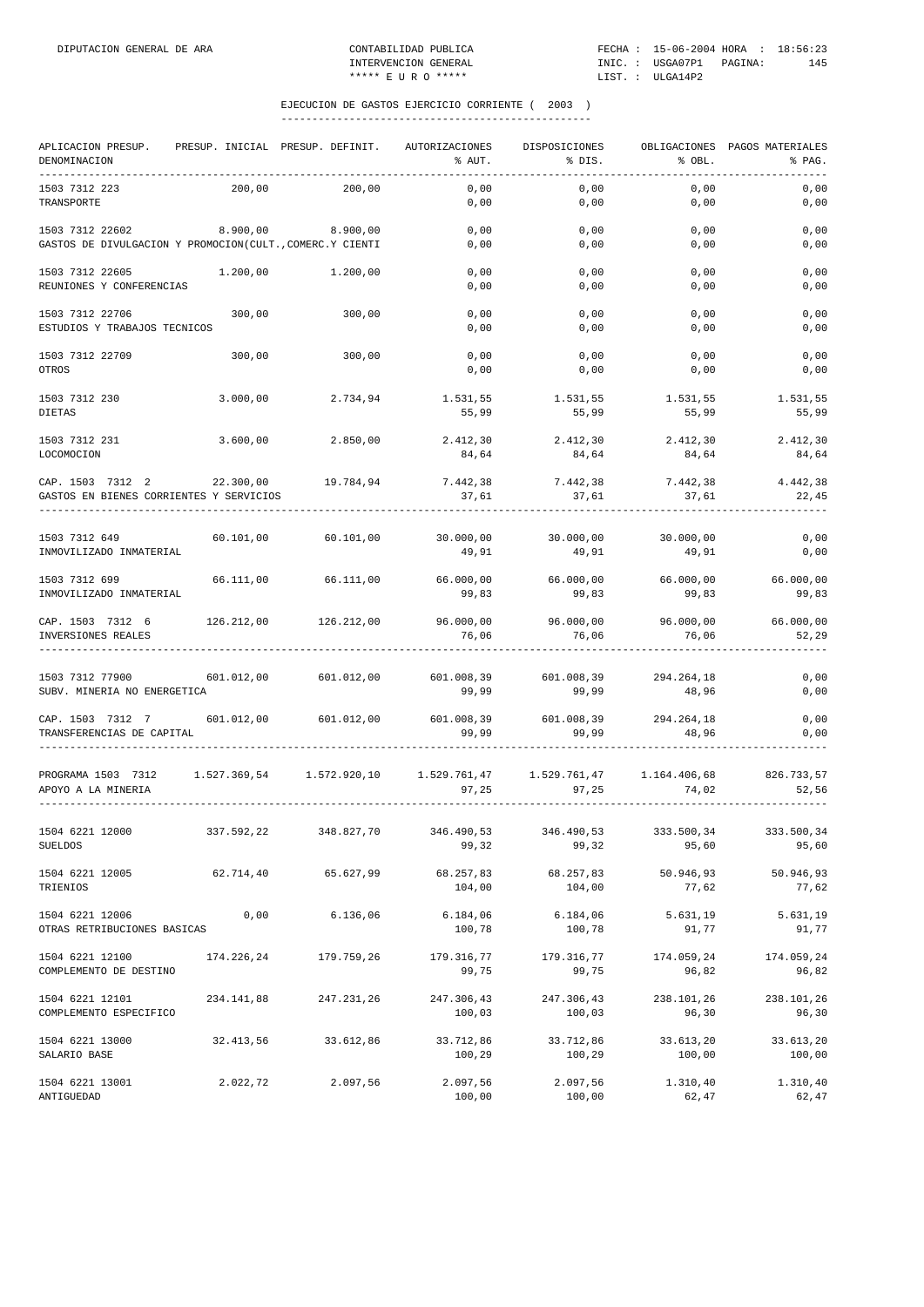| PRESUP. INICIAL PRESUP. DEFINIT. AUTORIZACIONES<br>APLICACION PRESUP.<br>DENOMINACION<br>------------------------------------ |          | % AUT.                      | DISPOSICIONES<br>$\text{S}$ DIS. | % OBL.                      | OBLIGACIONES PAGOS MATERIALES<br>% PAG. |
|-------------------------------------------------------------------------------------------------------------------------------|----------|-----------------------------|----------------------------------|-----------------------------|-----------------------------------------|
| 1504 6221 13002<br>5.739,38<br>PAGAS EXTRAS                                                                                   | 5.951,74 | 5.951,74<br>100,00          | 5.951,74<br>100,00               | 5.820,60<br>97,79           | 5.820,60<br>97,79                       |
| 1504 6221 13003<br>5.614,84<br>OTRAS REMUNERACIONES                                                                           | 5.822,59 | 5.722,59<br>98,28           | 5.722,59<br>98,28                | 4.785,60<br>82,19           | 4.785,60<br>82,19                       |
| 1504 6221 15100<br>1.201, 51<br>PERSONAL FUNCIONARIO                                                                          | 1.201,51 | 1.201,51 1.201,51<br>100,00 | 100,00                           | 350,00<br>29,13             | 350,00<br>29,13                         |
| 1504 6221 16000<br>175.703,19 178.914,78<br>SEGURIDAD SOCIAL                                                                  |          | 178.914,78<br>100,00        | 178.914,78<br>100,00             | 161.742,34<br>90,40         | 146.699,42<br>81,99                     |
| 1504 6221 16100<br>751,26<br>FORMACION Y PERFECCIONAMIENTO DEL PERSONAL                                                       | 751,26   | 0,00<br>0,00                | 0,00<br>0,00                     | 0,00<br>0,00                | 0,00<br>0,00                            |
| 1504 6221 16200<br>150,25<br>FORMACION Y PERFECCIONAMIENTO DEL PERSONAL                                                       | 150,25   | 0,00<br>0,00                | 0,00<br>0,00                     | 0,00<br>0,00                | 0,00<br>0,00                            |
| CAP. 1504 6221 1 1.032.271,45 1.076.084,82 1.075.156,66 1.075.156,66 1.009.861,10 994.818,18<br>GASTOS DE PERSONAL            |          | 99,91                       | 99,91                            | 93,84                       | 92,44                                   |
| 1504 6221 202 2.400,00 2.400,00<br>EDIFICIOS Y OTRAS CONSTRUCCIONES                                                           |          | 0,00<br>0,00                | 0,00<br>0,00                     | 0,00<br>0,00                | 0,00<br>0,00                            |
| 1504 6221 209<br>1.200,00<br>OTRO INMOVILIZADO MATERIAL                                                                       | 1.050,00 | 0,00<br>0,00                | 0,00<br>0,00                     | 0,00<br>0,00                | 0,00<br>0,00                            |
| 1504 6221 212<br>9.294,00<br>EDIFICIOS Y OTRAS CONSTRUCCIONES                                                                 | 1.294,00 | 1.809,18 1.809,18<br>139,81 | 139,81                           | 1.809,18<br>139,81          | 1.809,18<br>139,81                      |
| 1504 6221 213<br>3.000,00<br>MAQUINARIA, INSTALACION Y UTILLAJE                                                               | 3.000,00 | 2.074,16<br>69,13           | 2.074,16<br>69,13                | 2.074,16<br>69,13           | 1.555,62<br>51,85                       |
| 1504 6221 215<br>3.000,00<br>MOBILIARIO Y ENSERES                                                                             | 3.000,00 | 1.583,86<br>52,79           | 1.583,86<br>52,79                | 1.583,86<br>52,79           | 1.583,86<br>52,79                       |
| 1.200,00<br>1504 6221 216<br>EQUIPOS PARA PROCESOS DE INFORMACION                                                             | 1.200,00 | 0,00<br>0,00                | 0,00<br>0,00                     | 0,00<br>0,00                | 0,00<br>0,00                            |
| 1504 6221 219<br>300,00<br>OTRO INMOVILIZADO MATERIAL                                                                         | 300,00   | 0,00<br>0,00                | 0,00<br>0,00                     | 0,00<br>0,00                | 0,00<br>0,00                            |
| 9.000,00<br>1504 6221 22000<br>ORDINARIO NO INVENTARIABLE                                                                     | 5.000,00 | 6.004, 45<br>120,08         | 120,08                           | 6.004.45 6.004.45<br>120,08 | 6.004, 45<br>120,08                     |
| 1504 6221 22001<br>1.200,00<br>MOBILIARIO Y ENSERES                                                                           | 1.200,00 | 240,42<br>20,03             | 240,42<br>20,03                  | 240.42<br>20,03             | 240,42<br>20,03                         |
| 1504 6221 22002<br>2.100,00<br>PRENSA, REVISTAS Y PUBLICACIONES PERIODICAS                                                    | 2.100,00 | 1.260,72<br>60,03           | 1.260,72<br>60,03                | 1.260,72<br>60,03           | 1.260,72<br>60,03                       |
| 1504 6221 22003<br>1.200,00<br>LIBROS Y OTRAS PUBLICACIONES                                                                   | 1.200,00 | 515,93<br>42,99             | 515,93<br>42,99                  | 515,93<br>42,99             | 515,93<br>42,99                         |
| 1504 6221 22004<br>2.100,00<br>MATERIAL INFORMATICO                                                                           | 2.100,00 | 298,59<br>14,21             | 298,59<br>14,21                  | 298,59<br>14,21             | 298,59<br>14,21                         |
| 1504 6221 22100<br>9.600,00<br>ENERGIA ELECTRICA                                                                              | 9.600,00 | 1.636,35<br>17,04           | 1.636,35<br>17,04                | 1.636,35<br>17,04           | 1.636,35<br>17,04                       |
| 1504 6221 22101<br>1.800,00<br>AGUA                                                                                           | 1.800,00 | 171,02<br>9,50              | 171,02<br>9,50                   | 171,02<br>9,50              | 128,95<br>7,16                          |
| 1504 6221 22102<br>1.800,00<br>GAS                                                                                            | 1.800,00 | 0,00<br>0,00                | 0,00<br>0,00                     | 0,00<br>0,00                | 0,00<br>0,00                            |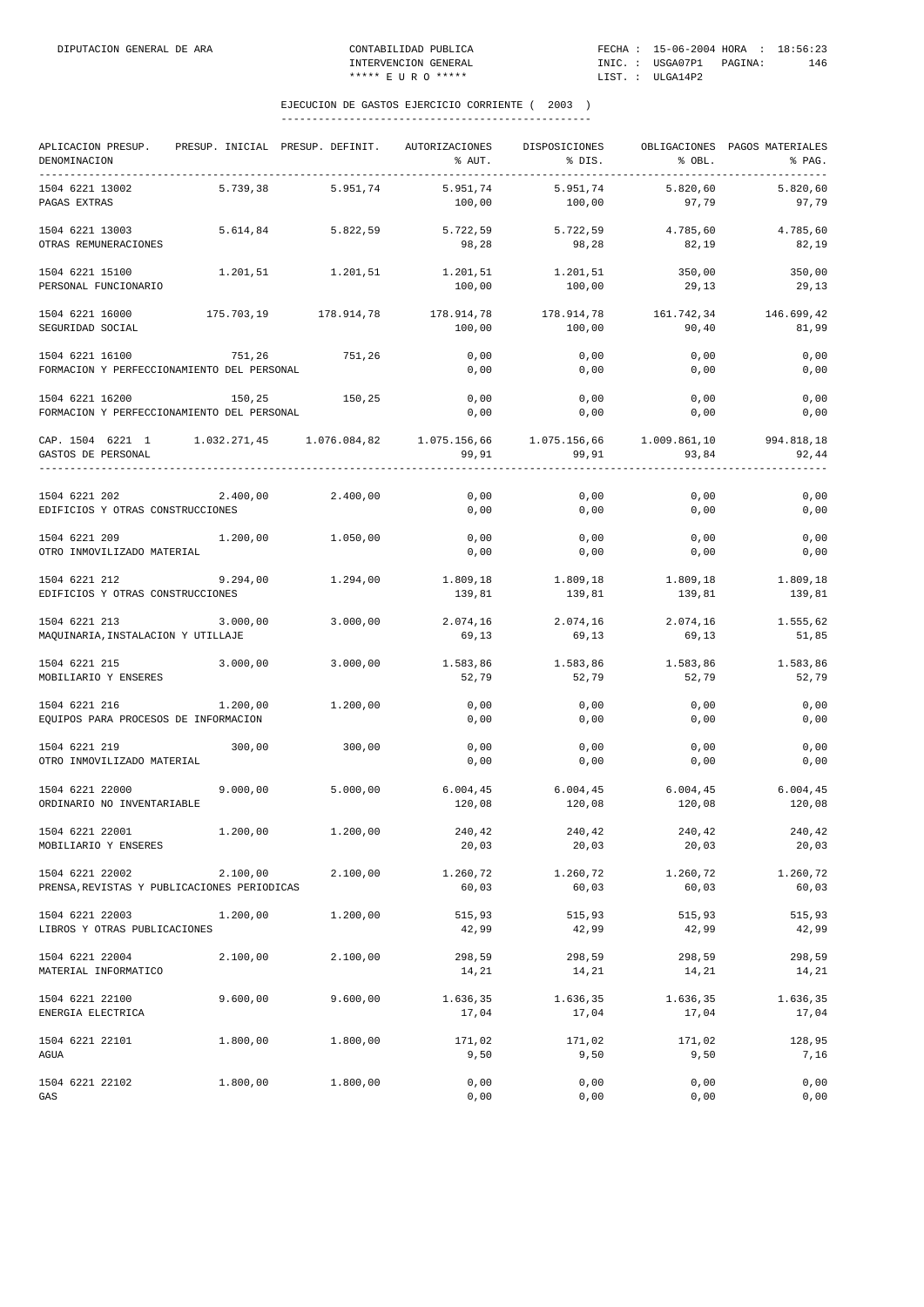| APLICACION PRESUP.<br>DENOMINACION<br>--------------------------------      |           | PRESUP. INICIAL PRESUP. DEFINIT. | AUTORIZACIONES<br>% AUT. | DISPOSICIONES<br>% DIS. | % OBL.             | OBLIGACIONES PAGOS MATERIALES<br>% PAG. |
|-----------------------------------------------------------------------------|-----------|----------------------------------|--------------------------|-------------------------|--------------------|-----------------------------------------|
| 1504 6221 22103<br>COMBUSTIBLES                                             | 4.200,00  | 4.200,00                         | 1.229,90<br>29,28        | 1.229,90<br>29,28       | 1.229,90<br>29,28  | 1.229,90<br>29,28                       |
| 1504 6221 22104<br><b>VESTUARIO</b>                                         | 900,00    | 900,00                           | 0,00<br>0,00             | 0,00<br>0,00            | 0,00<br>0,00       | 0,00<br>0,00                            |
| 1504 6221 22109<br>OTROS SUMINISTROS                                        | 1.200,00  | 1.200,00                         | 423,20<br>35,26          | 423,20<br>35,26         | 423,20<br>35,26    | 423,20<br>35,26                         |
| 1504 6221 22200<br>TELEFONICAS                                              | 9.000,00  | 3.000,00                         | 0,00<br>0,00             | 0,00<br>0,00            | 0,00<br>0,00       | 0,00<br>0,00                            |
| 1504 6221 22201<br>POSTALES                                                 | 600,00    | 600,00                           | 0,00<br>0,00             | 0,00<br>0,00            | 0,00<br>0,00       | 0,00<br>0,00                            |
| 1504 6221 223<br>TRANSPORTE                                                 | 900,00    | 900,00                           | 1.666,55<br>185,17       | 1.666,55<br>185,17      | 1.666,55<br>185,17 | 1.666,55<br>185,17                      |
| 1504 6221 22402<br>OTRO INMOVILIZADO                                        | 1.200,00  | 1.200,00                         | 4,67<br>0, 38            | 4,67<br>0, 38           | 4,67<br>0, 38      | 4,67<br>0, 38                           |
| 1504 6221 22403<br>OTROS RIESGOS - PRIMAS DE SEGUROS                        | 0,00      | 0,00                             | 922,23<br>0,00           | 922,23<br>0,00          | 922,23<br>0,00     | 922,23<br>0,00                          |
| 1504 6221 22500<br><b>LOCALES</b>                                           | 600,00    | 600,00                           | 555,47<br>92,57          | 555,47<br>92,57         | 555,47<br>92,57    | 555,47<br>92,57                         |
| 1504 6221 22601<br>ATENCIONES PROTOCOLARIAS Y REPRESENTATIVAS               | 1.500,00  | 1.650,00                         | 1.637,54<br>99,24        | 1.637,54<br>99,24       | 1.637,54<br>99,24  | 1.637,54<br>99,24                       |
| 1504 6221 22602<br>GASTOS DE DIVULGACION Y PROMOCION(CULT., COMERC.Y CIENTI | 60.100,00 | 60.100,00                        | 59.933,61<br>99,72       | 59.933,61<br>99,72      | 59.933,61<br>99,72 | 59.933,61<br>99,72                      |
| 1504 6221 22604<br>REMUNERACIONES A AGENTES MEDIADORES INDEPENDIENTES       | 300,00    | 300,00                           | 0,00<br>0,00             | 0,00<br>0,00            | 0,00<br>0,00       | 0,00<br>0,00                            |
| 1504 6221 22605<br>REUNIONES Y CONFERENCIAS                                 | 6.000,00  | 6.000,00                         | 6.000,00<br>100,00       | 6.000,00<br>100,00      | 6.000,00<br>100,00 | 6.000,00<br>100,00                      |
| 1504 6221 22609<br>OTROS                                                    | 300,00    | 300,00                           | 0,00<br>0,00             | 0,00<br>0,00            | 0,00<br>0,00       | 0,00<br>0,00                            |
| 1504 6221 22700<br>LIMPIEZA Y ASEO                                          | 14.400,00 | 9.400,00                         | 6.570,55<br>69,89        | 6.570,55<br>69,89       | 5.916,37<br>62,94  | 5.425,75<br>57,72                       |
| 1504 6221 22701<br>SEGURIDAD                                                | 3.800,00  | 3.800,00                         | 4.349,89<br>114,47       | 4.349,89<br>114,47      | 4.349,89<br>114,47 | 4.349,89<br>114,47                      |
| 1504 6221 22706<br>ESTUDIOS Y TRABAJOS TECNICOS                             | 8.100,00  | 8.100,00                         | 4.732,80<br>58,42        | 4.732,80<br>58,42       | 4.732,80<br>58,42  | 2.992,80<br>36,94                       |
| 1504 6221 230<br>DIETAS                                                     | 9.000,00  | 9.000,00                         | 5.012,93<br>55,69        | 5.012,93<br>55,69       | 5.012,93<br>55,69  | 5.012,93<br>55,69                       |
| 1504 6221 231<br>LOCOMOCION                                                 | 10.800,00 | 10.800,00                        | 3.526,53<br>32,65        | 3.526,53<br>32,65       | 3.526,53<br>32,65  | 3.526,53<br>32,65                       |
| 1504 6221 239<br>OTRAS INDEMNIZACIONES                                      | 600,00    | 600,00                           | 0,00<br>0,00             | 0,00<br>0,00            | 0,00<br>0,00       | 0,00<br>0,00                            |
| 1504 6221 240<br>ARRENDAMIENTOS                                             | 0,00      | 0,00                             | 147,09<br>0,00           | 147,09<br>0,00          | 147,09<br>0,00     | 147,09<br>0,00                          |
| 1504 6221 241<br>REPARACION Y CONSERVACION                                  | 75.100,00 | 28.695,07                        | 9.967,31<br>34,73        | 9.967,31<br>34,73       | 9.530,67<br>33,21  | 2.280,77<br>7,94                        |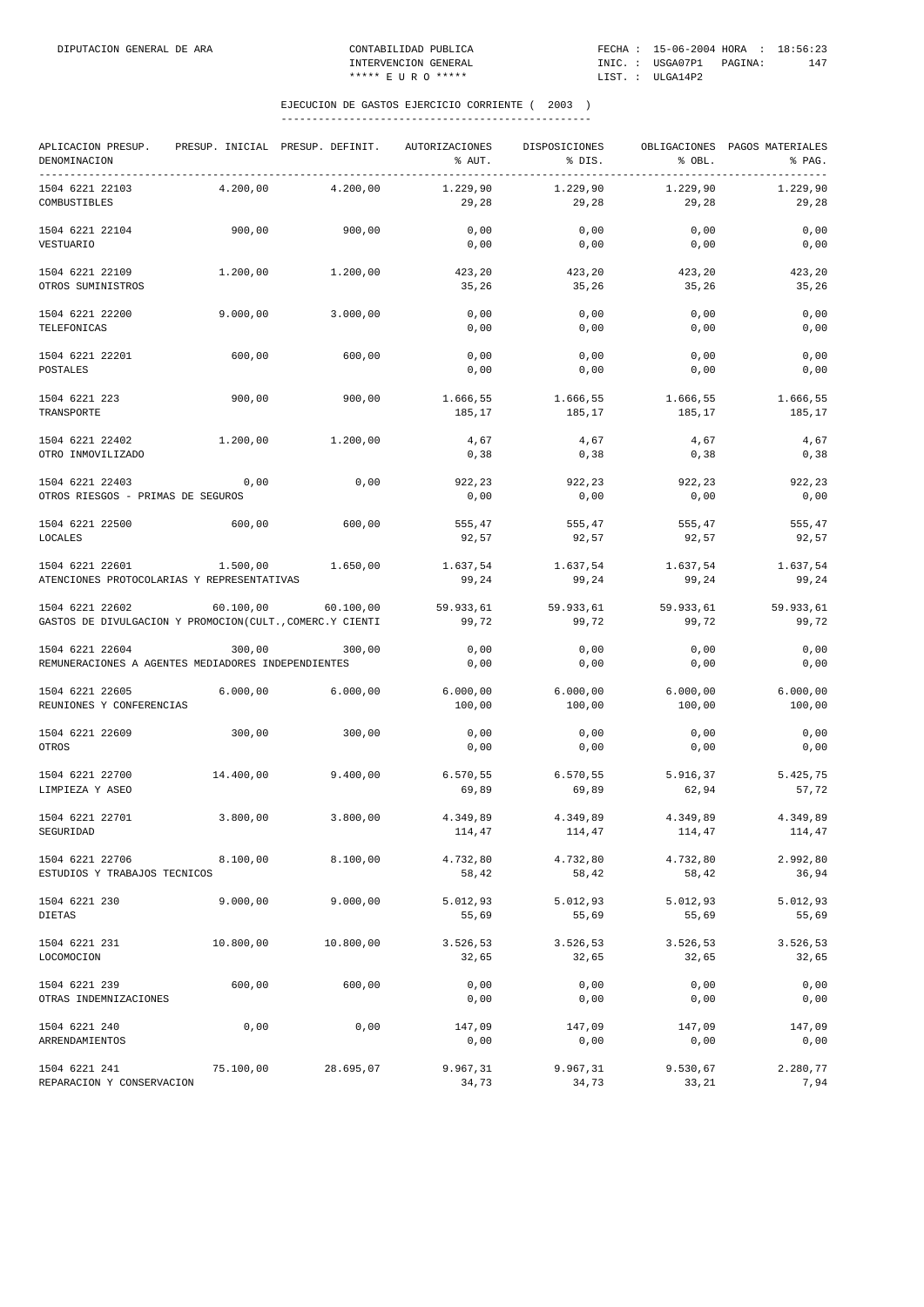| APLICACION PRESUP. PRESUP. INICIAL PRESUP. DEFINIT.<br>DENOMINACION<br>----------<br>-------------------                                                                                                                                                                                                                                     |                           |                     | AUTORIZACIONES<br>% AUT.                                                                                                                 | DISPOSICIONES<br>% DIS.                                       | % OBL.                     | OBLIGACIONES PAGOS MATERIALES<br>% PAG. |
|----------------------------------------------------------------------------------------------------------------------------------------------------------------------------------------------------------------------------------------------------------------------------------------------------------------------------------------------|---------------------------|---------------------|------------------------------------------------------------------------------------------------------------------------------------------|---------------------------------------------------------------|----------------------------|-----------------------------------------|
| 1504 6221 242<br>MATERIAL, SUMINISTROS Y OTROS                                                                                                                                                                                                                                                                                               | 27.025,00                 | 27.025,00           | 75.784,10<br>280,42                                                                                                                      | 75.784,10<br>280,42                                           | 75.784,10<br>280,42        | 64.743,96<br>239,57                     |
| CAP. 1504 6221 2 284.819,00 215.414,07 198.059,05 198.059,05 196.968,23 175.886,96<br>GASTOS EN BIENES CORRIENTES Y SERVICIOS                                                                                                                                                                                                                |                           |                     | 91,94                                                                                                                                    | 91,94                                                         | 91,43                      | 81,65                                   |
| 1504 6221 44900<br>SUBV. A SIPCA                                                                                                                                                                                                                                                                                                             | 901.518,00 901.518,00     |                     | 901.517,99<br>99,99                                                                                                                      | 901.517,99<br>99,99                                           | 901.517,99<br>99,99        | 901.517,99<br>99,99                     |
| $1504\hspace{0.1cm} 6221\hspace{0.1cm} 46900 \hspace{3cm} 210.354\hspace{0.1cm}, 00 \hspace{1.1cm} 210.354\hspace{0.1cm}, 00 \hspace{3cm} 199.789\hspace{0.1cm}, 00 \hspace{1.1cm} 199.789\hspace{0.1cm}, 00 \hspace{1.1cm} 199.789\hspace{0.1cm}, 00 \hspace{1.1cm} 179.120\hspace{0.1cm}, 47$<br>SUBV. ORGANIZACION CERTAMENES COMERCIALES |                           |                     | 94,97                                                                                                                                    | 94,97                                                         | 85,15                      | 0,00<br>0,00                            |
| 1504 6221 47000 300.506,00 300.506,00<br>SUBV. INTERNACIONALIZACION ACCIONES EMPRESAS                                                                                                                                                                                                                                                        |                           |                     | 298.650,84<br>99,38                                                                                                                      | 298.650,84<br>99,38                                           | 189.961,71<br>63,21        | 3.364,15<br>1,11                        |
| 1504 6221 48000<br>SUBV. INTERNACIONALIZACION ACCIONES INSTITUCIONES                                                                                                                                                                                                                                                                         | 300.506,00                | 300.506,00          | 207.228,40<br>68,95                                                                                                                      | 119.792,52<br>39,86                                           | 27.861,24<br>9,27          | 25.766,65<br>8,57                       |
| 1504 6221 48900<br>SUBV. INTERNACIONALIZACION ACCIONES INSTITUCIONES                                                                                                                                                                                                                                                                         | 120.202,00 120.202,00     |                     | 212,19                                                                                                                                   | 255.061,52 230.495,15 158.755,23<br>191,75                    | 132,07                     | 0,00<br>0,00                            |
| 1504 6221 48901 360.607,00<br>SUBV. PROMOCION COMERCIAL Y FERIAS                                                                                                                                                                                                                                                                             |                           | 360.607,00          | 288.372,51 288.372,51 190.207,87 40.871,33<br>79,96                                                                                      | 79,96                                                         | 52,74                      | 11,33                                   |
| 1504 6221 48902 649.093,00<br>SUBV. ASOCIACIONES PROMOCION COMERCIAL                                                                                                                                                                                                                                                                         |                           | 649.093,00          | 617.400,39<br>95,11                                                                                                                      | 617.400,39<br>95,11                                           | 547.682,80<br>84,37        | 189.406,26<br>29,18                     |
| 1504 6221 48903<br>SUBV. ASOCIACIONES PROGRAMA FORMATE                                                                                                                                                                                                                                                                                       | 210.354,00                |                     | 210.354,00 184.097,90<br>87,51                                                                                                           | 184.097,90<br>87,51                                           | 167.140,18<br>79,45        | 78.565,54<br>37,34                      |
| 1504 6221 48904<br>SUBV.ASOCIACIONES PROGRAMA CALIDAD Y EXCELENCIA EMPRESA                                                                                                                                                                                                                                                                   | 120.202,00 120.202,00     |                     | 22.945,17<br>19,08                                                                                                                       | 22.945,17<br>19,08                                            | 13.890,25<br>11,55         | 1.392,67<br>1,15                        |
| 1504 6221 48905 36.061,00 36.061,00<br>SUBV. ASOCIACIONES ARTESANOS                                                                                                                                                                                                                                                                          |                           |                     | 125.953,37 125.953,37 125.953,37 71.503,37<br>349,27                                                                                     | 349,27                                                        | 349,27                     | 198,28                                  |
| CAP. 1504 6221 4 3.209.403,00 3.209.403,00<br>TRANSFERENCIAS CORRIENTES                                                                                                                                                                                                                                                                      |                           |                     | 96,62                                                                                                                                    | 3.101.017,09 2.989.014,84 2.502.091,11 1.312.387,96<br>93, 13 | 77,96                      | 40,89                                   |
| 1504 6221 698<br>OTRO INMOVILIZADO MATERIAL                                                                                                                                                                                                                                                                                                  |                           | 12.020,00 12.020,00 | 8.192,15<br>68,15                                                                                                                        | 68,15                                                         | 8.192,15 8.192,15<br>68,15 | 0,00<br>0,00                            |
| 1504 6221 699<br>INMOVILIZADO INMATERIAL                                                                                                                                                                                                                                                                                                     |                           |                     | $138.233\,, 00 \qquad \qquad 138.233\,, 00 \qquad \qquad 138.083\,, 00 \qquad \qquad 138.083\,, 00 \qquad \qquad 138.083\,, 00$<br>99,89 | 99,89                                                         | 99,89                      | 0,00<br>0,00                            |
| CAP. 1504 6221 6<br>INVERSIONES REALES                                                                                                                                                                                                                                                                                                       |                           |                     | 150.253,00 150.253,00 146.275,15 146.275,15 146.275,15<br>97,35                                                                          | 97,35                                                         | 97,35                      | 0,00<br>0,00                            |
| 1504 6221 76901 360.607,00<br>SUBV. PARA RECINTOS FERIALES                                                                                                                                                                                                                                                                                   |                           | 360.607,00          | 360.607,00<br>100,00                                                                                                                     | 360.607,00<br>100,00                                          | 149.685,08<br>41,50        | 40.918,66<br>11,34                      |
| 1504 6221 77900<br>SUBV.MODERNIZACION COMERCIO                                                                                                                                                                                                                                                                                               | 1.983.340,00 1.963.340,00 |                     | 94,57                                                                                                                                    | 94,57                                                         | 1.267.057,99<br>64,53      | 120.968,63<br>6,16                      |
| 1504 6221 77901<br>SUBV. EMPRESAS ARTESANAS                                                                                                                                                                                                                                                                                                  | 264.445,00                | 264.445,00          | 190.751,85<br>72,13                                                                                                                      | 190.751,85<br>72,13                                           | 119.734,07<br>45,27        | 3.157,41<br>1,19                        |
| 1504 6221 77902<br>SUBV. INNOVACION GESTION                                                                                                                                                                                                                                                                                                  | 240.405,00                | 240.405,00          | 165,71                                                                                                                                   | 398.388,56 398.388,56<br>165,71                               | 262.739,19<br>109,29       | 33.492,44<br>13,93                      |
| 1504 6221 78900<br>SUBV. MODENIRZACION COMERCIO E INVERSION                                                                                                                                                                                                                                                                                  | 372.627,00                | 372.627,00          | 550.152,16<br>147,64                                                                                                                     | 550.152,16<br>147,64                                          | 310.646,79<br>83,36        | 68.193,87<br>18,30                      |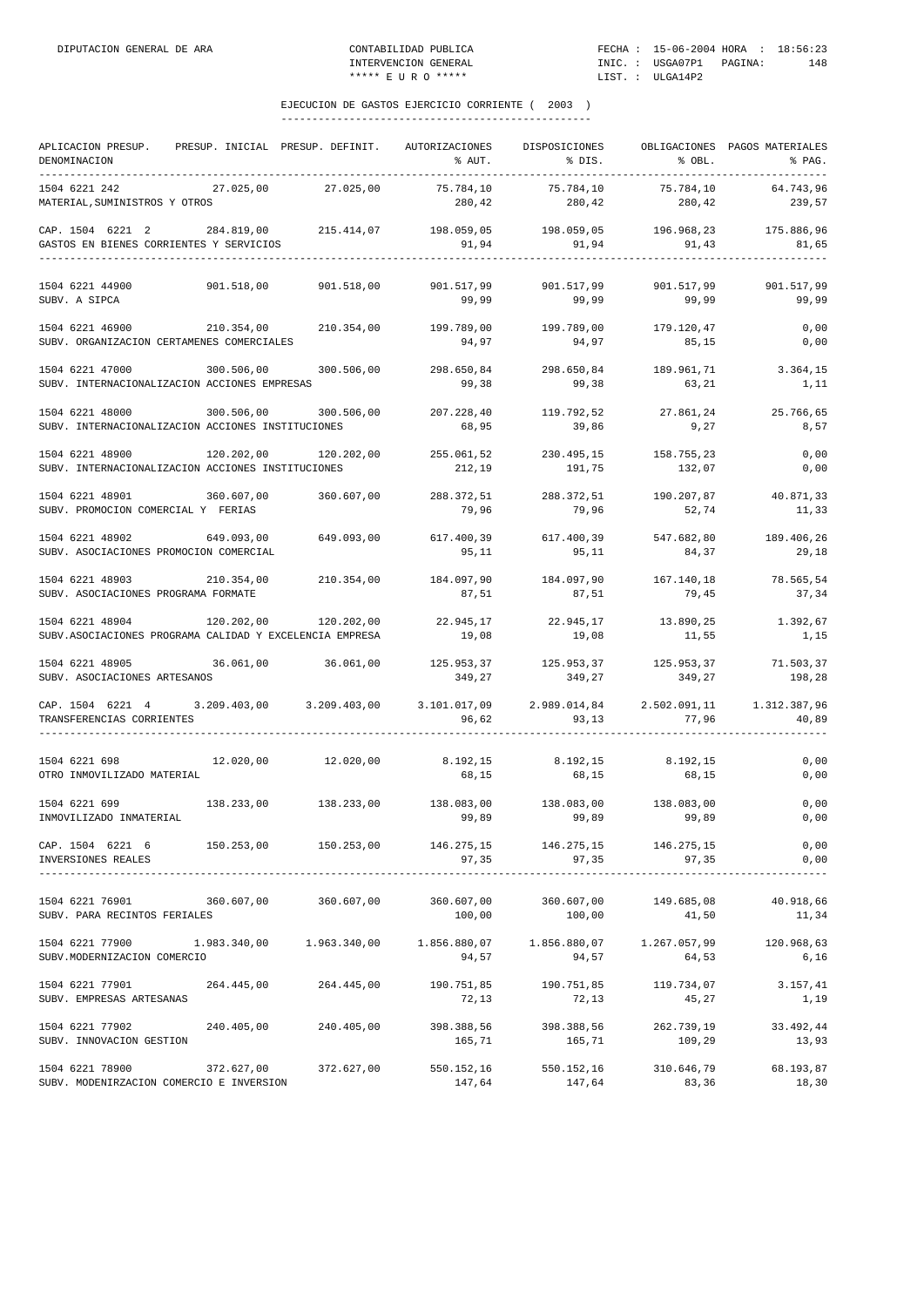| APLICACION PRESUP. PRESUP. INICIAL PRESUP. DEFINIT.     |                | OBLIGACIONES PAGOS MATERIALES                                                                                                                                                                                                                                                                                                                                                                                                                                                                                                                                                                                                                                                                                                                                                                   |
|---------------------------------------------------------|----------------|-------------------------------------------------------------------------------------------------------------------------------------------------------------------------------------------------------------------------------------------------------------------------------------------------------------------------------------------------------------------------------------------------------------------------------------------------------------------------------------------------------------------------------------------------------------------------------------------------------------------------------------------------------------------------------------------------------------------------------------------------------------------------------------------------|
|                                                         |                | 9.960,43                                                                                                                                                                                                                                                                                                                                                                                                                                                                                                                                                                                                                                                                                                                                                                                        |
|                                                         |                |                                                                                                                                                                                                                                                                                                                                                                                                                                                                                                                                                                                                                                                                                                                                                                                                 |
|                                                         |                |                                                                                                                                                                                                                                                                                                                                                                                                                                                                                                                                                                                                                                                                                                                                                                                                 |
|                                                         |                |                                                                                                                                                                                                                                                                                                                                                                                                                                                                                                                                                                                                                                                                                                                                                                                                 |
|                                                         |                |                                                                                                                                                                                                                                                                                                                                                                                                                                                                                                                                                                                                                                                                                                                                                                                                 |
| COMPRA DE ACCIONES Y PARTICIPACIONES DEL SECTOR PÚBLICO |                |                                                                                                                                                                                                                                                                                                                                                                                                                                                                                                                                                                                                                                                                                                                                                                                                 |
|                                                         |                |                                                                                                                                                                                                                                                                                                                                                                                                                                                                                                                                                                                                                                                                                                                                                                                                 |
|                                                         |                | 21,76                                                                                                                                                                                                                                                                                                                                                                                                                                                                                                                                                                                                                                                                                                                                                                                           |
|                                                         |                |                                                                                                                                                                                                                                                                                                                                                                                                                                                                                                                                                                                                                                                                                                                                                                                                 |
|                                                         |                |                                                                                                                                                                                                                                                                                                                                                                                                                                                                                                                                                                                                                                                                                                                                                                                                 |
|                                                         |                |                                                                                                                                                                                                                                                                                                                                                                                                                                                                                                                                                                                                                                                                                                                                                                                                 |
|                                                         |                |                                                                                                                                                                                                                                                                                                                                                                                                                                                                                                                                                                                                                                                                                                                                                                                                 |
|                                                         |                |                                                                                                                                                                                                                                                                                                                                                                                                                                                                                                                                                                                                                                                                                                                                                                                                 |
|                                                         | AUTORIZACIONES | DISPOSICIONES<br>1504 6221 78901 270.455,00 270.455,00 88.762,36 88.762,36 74.485,98<br>$32,81$ $32,81$ $27,54$ $3,68$<br>CAP. 1504 6221 7 3.491.879,00 3.471.879,00 3.445.542,00 3.445.542,00 2.184.349,10 276.691,44<br>99,24 52,91 7,96<br>1504 6221 819 6221 819 6221 819 623.437,00 653.437,00 653.437,00 653.437,00 655.746,10 665.746,10 665.746,10<br>$21,76$ $21,76$ $21,76$ $21,76$<br>CAP. 1504 6221 8 853.437,00 853.437,00 185.746,10 185.746,10 185.746,10 185.746,10<br>$21,76$ $21,76$ $21,76$<br>PROGRAMA 1504 6221 9.022.062,45 8.976.470,89 8.151.796,05 8.039.793,80 6.225.290,79 2.945.530,64<br>$90,81$ $89,56$ $69,35$ $32,81$<br>DEPARTAMENTO 15 64.652.039,09 66.954.609,58 62.091.811,15 61.979.332,58 55.049.377,34 26.941.084,85<br>$92,73$ $92,56$ $82,21$ $40,23$ |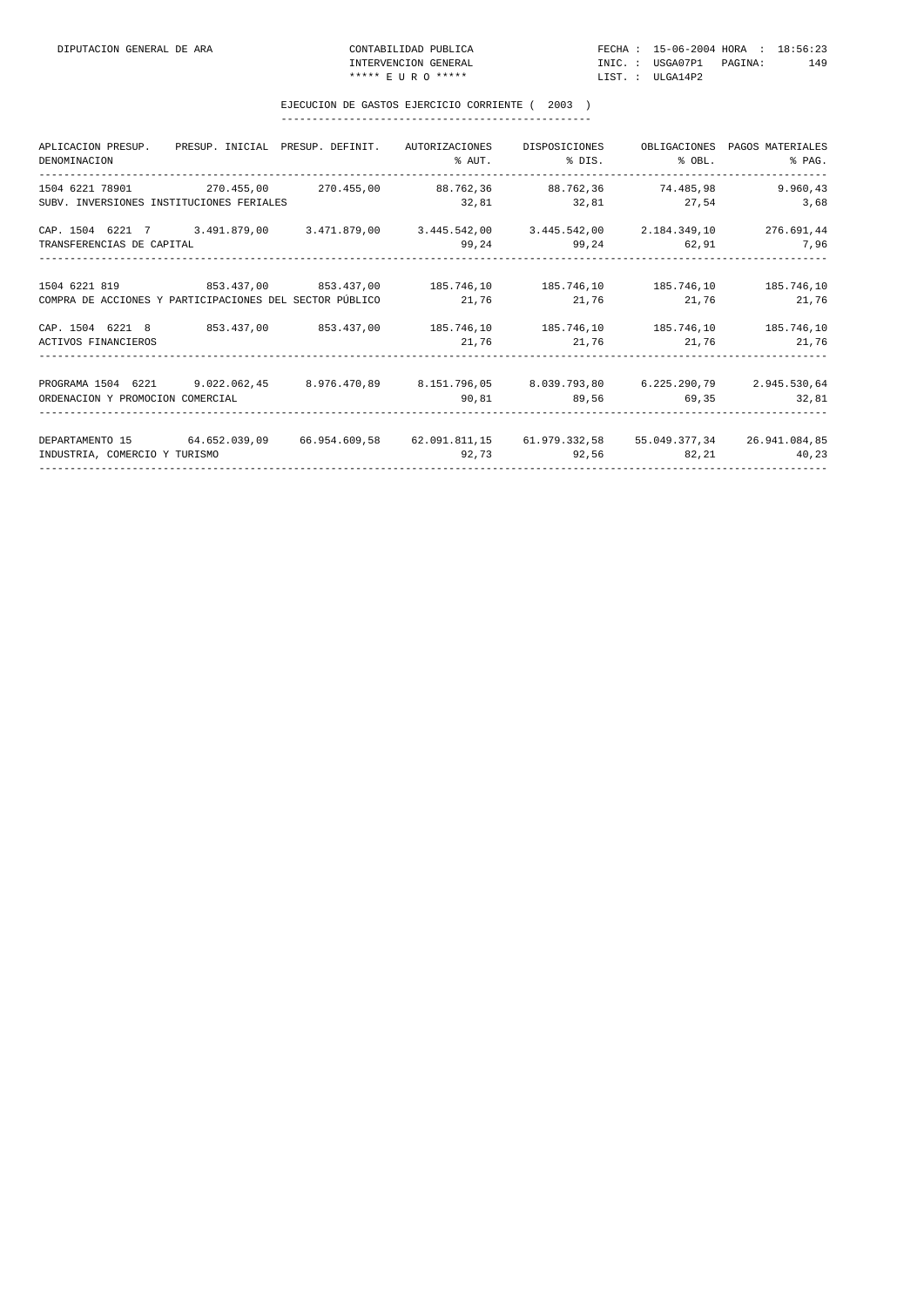| APLICACION PRESUP.<br>DENOMINACION<br>----------                           | PRESUP. INICIAL PRESUP. DEFINIT. |                           | AUTORIZACIONES<br>% AUT.                                                                                        | DISPOSICIONES<br>% DIS. | % OBL.                 | OBLIGACIONES PAGOS MATERIALES<br>% PAG. |
|----------------------------------------------------------------------------|----------------------------------|---------------------------|-----------------------------------------------------------------------------------------------------------------|-------------------------|------------------------|-----------------------------------------|
| 1601 3131 22000<br>MATERIAL DE OFICINA                                     | 0,00                             | 0,00                      | 3.531,13<br>0,00                                                                                                | 3.531,13<br>0,00        | 3.531,13<br>0,00       | 3.531,13<br>0,00                        |
| 1601 3131 22001<br>MATERIAL DE OFICINA                                     | 0,00                             | 0,00                      | 15.341,82<br>0,00                                                                                               | 15.341,82<br>0,00       | 15.341,82<br>0,00      | 15.341,82<br>0,00                       |
| 1601 3131 22002<br>MATERIAL DE OFICINA                                     | 0,00                             | 0,00                      | 3.425,83<br>0,00                                                                                                | 3.425,83<br>0,00        | 3.425,83<br>0,00       | 3.425,83<br>0,00                        |
| 1601 3131 22003<br>LIBROS Y OTRAS PUBLICACIONES                            | 15.025,00                        | 15.025,00                 | 657,90<br>4,37                                                                                                  | 657,90<br>4,37          | 657,90<br>4,37         | 552,06<br>3,67                          |
| 1601 3131 22004<br>MATERIAL DE OFICINA                                     | 0,00                             | 0,00                      | 7.941,34<br>0,00                                                                                                | 7.941,34<br>0,00        | 7.941,34<br>0,00       | 7.941,34<br>0,00                        |
| 1601 3131 22706<br>ESTUDIOS Y TRABAJOS TECNICOS                            | 132.223,42                       | 132.223,42                | 88.825,03<br>67,17                                                                                              | 88.825,03<br>67,17      | 85.072,46<br>64,33     | 75.398,46<br>57,02                      |
| 1601 3131 230<br>DIETAS                                                    | 9.015,00                         | 9.015,00                  | 1.022,33<br>11,34                                                                                               | 1.022,33<br>11,34       | 1.022,33<br>11,34      | 1.004,00<br>11,13                       |
| 1601 3131 231<br>LOCOMOCION                                                | 9.015,00                         | 9.015,00                  | 704,35<br>7,81                                                                                                  | 704,35<br>7,81          | 704,35<br>7,81         | 704,35<br>7,81                          |
| 1601 3131 242<br>MATERIAL, SUMINISTROS Y OTROS                             | 0,00                             | 45.076,00                 | 6.010, 12<br>13,33                                                                                              | 6.010, 12<br>13,33      | 6.010,12<br>13,33      | 0,00<br>0,00                            |
| CAP. 1601 3131 2 165.278,42<br>GASTOS EN BIENES CORRIENTES Y SERVICIOS     |                                  | 210.354,42                | 127.459,85<br>60,59                                                                                             | 127.459,85<br>60,59     | 123.707,28<br>58,80    | 107.898,99<br>51,29                     |
| 1601 3131 41000<br>AL I.A.S.S. - OBJETIVO 3                                |                                  | 2.524.251,00 2.524.251,00 | 2.524.251,00<br>100,00                                                                                          | 2.524.251,00<br>100,00  | 2.524.251,00<br>100,00 | 2.313.896,75<br>91,66                   |
| 1601 3131 41001<br>AL I.A.S.S. - OBJETIVO 2                                | 3.143.293,00                     | 3.143.293,00              | 3.143.293,00<br>100,00                                                                                          | 3.143.293,00<br>100,00  | 3.143.293,00<br>100,00 | 2.881.351,92<br>91,66                   |
| 1601 3131 41002<br>AL I.A.S.S. - INICIATIVA EQUAL                          | 1.460.459,00                     | 1.460.459,00              | 1.460.459,00<br>100,00                                                                                          | 1.460.459,00<br>100,00  | 1.460.459,00<br>100,00 | 1.338.754,09<br>91,66                   |
| 1601 3131 41401<br>AL I.A.S.S. - BECAS A MINUSVALIDOS                      | 0,00                             | 0,00                      | 2.504,17<br>0,00                                                                                                | 2.504,17<br>0,00        | 2.504,17<br>0,00       | 2.504,17<br>0,00                        |
| 1601 3131 41402<br>AL I.A.S.S. - PENSIONES A ANCIANOS Y ENFERMOS INCAPAC.  |                                  |                           | $1.923.239\,,00$ $1.923.239\,,00$ $1.923.239\,,00$ $1.923.239\,,00$ $1.923.239\,,00$ $1.762.969\,,09$<br>100,00 | 100,00                  | 100,00                 | 91,66                                   |
| 1601 3131 41404<br>AL I.A.S.S. - PRESTACIONES BASICAS DE SERVICIOS SOCIALE | 327.804,69                       | 327.804,69                | 327.804.69<br>100,00                                                                                            | 327.804,69<br>100,00    | 327.804,69<br>100,00   | 300.487,64<br>91,66                     |
| 1601 3131 41405<br>AL I.A.S.S. - PLAN GERONTOLOGICO - MANTENIMIENTO CENTRO | 1.231.150,00                     | 1.773.625,00              | 1.260.594,99<br>71,07                                                                                           | 1.260.594,99<br>71,07   | 1.260.594,99<br>71,07  | 1.260.594,99<br>71,07                   |
| 1601 3131 41409<br>AL I.A.S.S. - PERSONAS DISCAPACITADAS                   | 171.368,85                       | 187.963,08                | 187.963,08<br>100,00                                                                                            | 187.963,08<br>100,00    | 187.963,08<br>100,00   | 158.546,13<br>84,34                     |
| 1601 3131 41410<br>AL I.A.S.S. - PLAN VOLUNTARIADO                         | 109.489,15                       | 109.489,15                | 109.489,15<br>100,00                                                                                            | 109.489,15<br>100,00    | 109.489,15<br>100,00   | 106.877,07<br>97,61                     |
| 1601 3131 41411<br>AL I.A.S.S. - INFORMACION SOBRE ACCION SOCIAL           | 12.020,00                        | 12.020,00                 | 12.020,00<br>100,00                                                                                             | 12.020,00<br>100,00     | 12.020,00<br>100,00    | 11.018,34<br>91,66                      |
| 1601 3131 41412<br>AL I.A.S.S. - PLAN INTEGRACION SOCIAL INMIGRANTES       | 21.630,00                        | 21.630,00                 | 21.630,00<br>100,00                                                                                             | 21.630,00<br>100,00     | 21.630,00<br>100,00    | 19.827,50<br>91,66                      |
| 1601 3131 41413<br>AL I.A.S.S. - PREVENCION MALOS TRATOS INFANCIA          | 45.836,99                        | 45.836,99                 | 45.836,99<br>100,00                                                                                             | 45.836,99<br>100,00     | 45.836,99<br>100,00    | 40.698,49<br>88,78                      |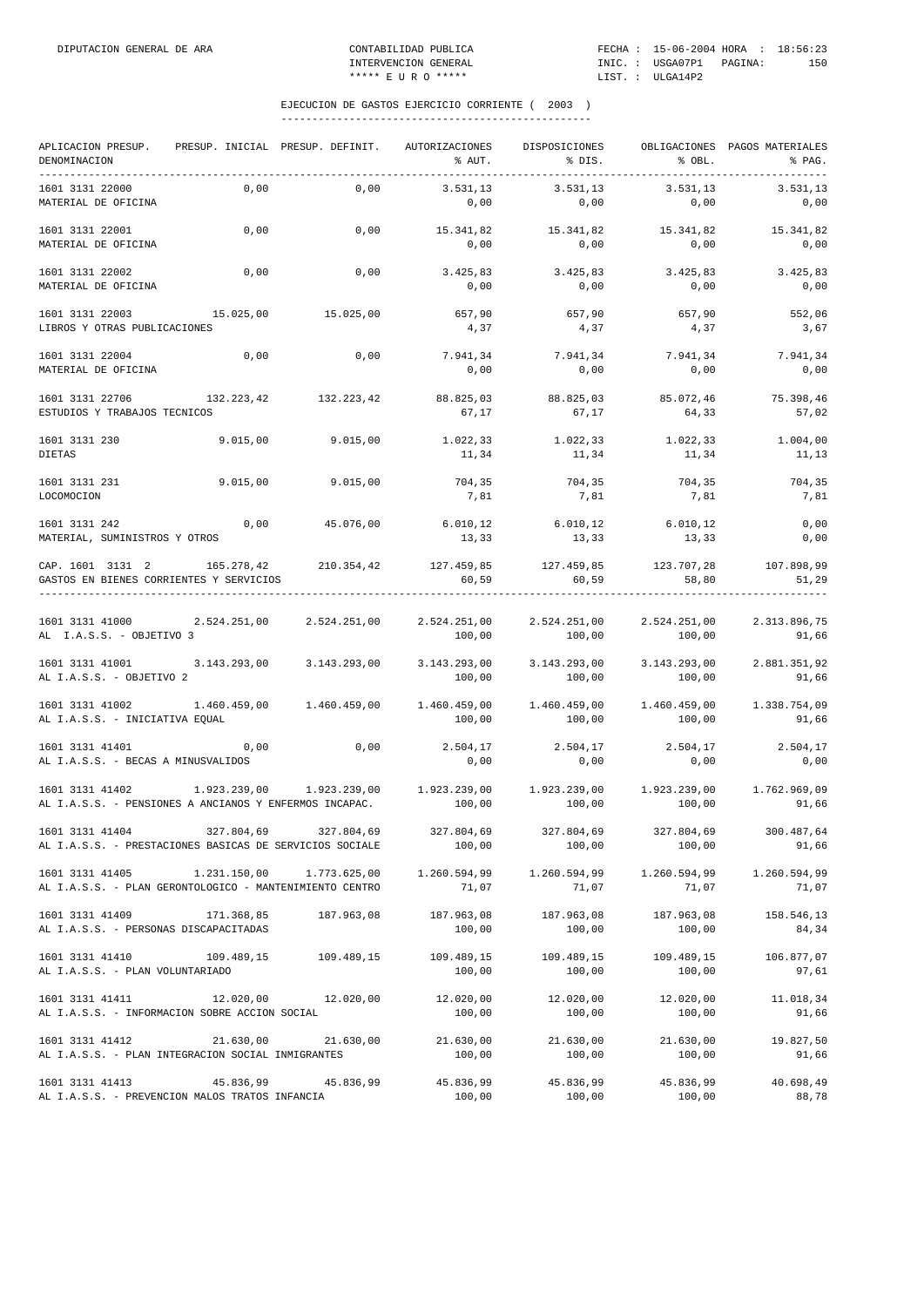| APLICACION PRESUP. PRESUP. INICIAL PRESUP. DEFINIT.<br>DENOMINACION<br>-----------------------------                                                                                                                                                                                              |              |                               | AUTORIZACIONES<br>% AUT.                                              | DISPOSICIONES<br>% DIS.                                       | % OBL.                  | OBLIGACIONES PAGOS MATERIALES<br>% PAG.            |
|---------------------------------------------------------------------------------------------------------------------------------------------------------------------------------------------------------------------------------------------------------------------------------------------------|--------------|-------------------------------|-----------------------------------------------------------------------|---------------------------------------------------------------|-------------------------|----------------------------------------------------|
| 1601 3131 41414<br>AL I.A.S.S. - ATENCION A FAMILIAS DESFAVORECIDAS                                                                                                                                                                                                                               | 271.899,33   | 271.899,33                    | 271.899,33<br>100,00                                                  | 271.899,33<br>100,00                                          | 271.899,33<br>100,00    | 251.506,33<br>92,49                                |
| 1601 3131 41416<br>AL I.A.S.S. - APOYO A FAMILIAS MONOPARENTALES                                                                                                                                                                                                                                  | 39.512,32    | 39.512,32                     | 39.512,32<br>100,00                                                   | 39.512,32<br>100,00                                           | 39.512,32<br>100,00     | 36.549,50<br>92,50                                 |
| 1601 3131 41417 101.900,32<br>AL I.A.S.S. - ORIENTACION FAMILIAR                                                                                                                                                                                                                                  |              | 101.900,32                    | 0,00<br>0,00                                                          | 0,00<br>0,00                                                  | 0,00<br>0,00            | 0,00<br>0,00                                       |
| 1601 3131 41418 59.159,67<br>AL I.A.S.S. - VIOLENCIA FAMILIAR                                                                                                                                                                                                                                     |              | 59.159,67                     | 0,00<br>0,00                                                          | 0,00<br>0,00                                                  | 0,00<br>0,00            | 0,00<br>0,00                                       |
| 1601 3131 41419<br>AL I.A.S.S. - MENORES INFRACTORES                                                                                                                                                                                                                                              |              | 92.931,47 92.931,47           | 100,00                                                                | 92.931,47 92.931,47 92.931,47<br>100,00                       | 100,00                  | 85.961,57<br>92,49                                 |
| 1601 3131 41600 1.000.685,00 1.000.685,00 1.000.685,00 1.000.685,00<br>AL I.A.S.S. - SERV. TRANSFERIDOS DIP.PROV.HUESCA                                                                                                                                                                           |              |                               | 100,00                                                                | 100,00                                                        | 1.000.685,00<br>100,00  | 917.294,59<br>91,66                                |
| $1601 \hspace{0.2cm} 3131 \hspace{0.2cm} 41601 \hspace{1.8cm} 3.645.500\,, 00 \hspace{1.8cm} 3.645.500\,, 00 \hspace{1.8cm} 3.645.500\,, 00 \hspace{1.8cm} 3.645.500\,, 00 \hspace{1.8cm} 3.645.500\,, 00 \hspace{1.8cm} 3.645.500\,, 00$<br>AL I.A.S.S. - SERV. TRANSFERIDOS DIP. PROV. ZARAGOZA |              |                               | 100,00                                                                | 100,00                                                        | 100,00                  | 91,66                                              |
| 1601 3131 41900 92.726.693,95 91.650.522,43<br>TRANSFERENCIA AL I.A.S.S.                                                                                                                                                                                                                          |              |                               | 88.170.561,61<br>96,20                                                | 88.170.561,61<br>96,20                                        | 96, 20                  | 88.170.561,61 81.714.752,34<br>89,15               |
| 1601 3131 46000<br>INICIATIVAS SOCIALES DE EMPLEO EN EL AMB                                                                                                                                                                                                                                       | 240.405,00   | 240.405,00                    | 91,17                                                                 | $219.200,00$ $219.200,00$ $170.194,92$ $109.600,00$<br>91, 17 | 70, 79                  | 45,58                                              |
| CAP. 1601 3131 4<br>TRANSFERENCIAS CORRIENTES                                                                                                                                                                                                                                                     |              | 109.149.228,74 108.632.126,45 | 104.459.374,80<br>96,15                                               | 104.459.374,80<br>96,15                                       | 104.410.369,72<br>96,11 | 96.654.898,85<br>88,97                             |
| 1601 3131 71400 1.075.077,00 1.075.077,00 1.075.077,00<br>AL I.A.S.S. - PLAN GERONTOLOGICO                                                                                                                                                                                                        |              |                               | 100,00                                                                | 100,00                                                        | 100,00                  | 818.445,59<br>76, 12                               |
| 1601 3131 71900 25.038.440,26 14.716.697,59 14.716.697,49 14.716.697,49 14.716.697,49 10.422.276,31<br>TRANSFERENCIA AL I.A.S.S.                                                                                                                                                                  |              |                               | 99,99                                                                 | 99,99                                                         | 99,99                   | 70,81                                              |
| 1601 3131 71980<br>AL IASS-DAñOS POR INUNDACIONES Y OTROS F                                                                                                                                                                                                                                       | 0,00         | 16.362,36                     | 0,00                                                                  | 0,00<br>0,00<br>0,00                                          | 0,00<br>0,00            | 0,00<br>0,00                                       |
| 1601 3131 78900<br>FONDO SOLIDARIDAD CON PAISES TERCER MUND                                                                                                                                                                                                                                       | 2.704.554,00 | 4.462.514,00                  | $4.462.514,00$ $4.462.514,00$ $4.377.589,49$ $4.227.589,49$<br>100,00 | 100,00                                                        | 98,09                   | 94,73                                              |
| CAP. 1601 3131 7 28.818.071,26 20.270.650,95 20.254.288,49<br>TRANSFERENCIAS DE CAPITAL                                                                                                                                                                                                           |              |                               | 99.91                                                                 | 99.91                                                         | 99,50                   | 20.254.288,49 20.169.363,98 15.468.311,39<br>76,30 |
| PROGRAMA 1601 3131 138.132.578,42 129.113.131,82 124.841.123,14 124.841.123,14 124.703.440,98 112.231.109,23<br>PRESTACIONES ASISTENCIALES Y SERVICIOS SOCIALES                                                                                                                                   |              |                               | 96,69                                                                 | 96,69                                                         | 96,58                   | 86.92                                              |
| 1601 4111 10000<br>RETRIBUCIONES BASICAS                                                                                                                                                                                                                                                          | 13.847,64    | 15.086,58                     | 14.383,50<br>95,33                                                    | 14.383,50<br>95,33                                            | 14.383,50<br>95,33      | 14.383,50<br>95,33                                 |
| 1601 4111 10001<br>OTRAS REMUNERACIONES                                                                                                                                                                                                                                                           | 43.050,84    | 43.916,16                     | 44.619,24<br>101,60                                                   | 44.619,24<br>101,60                                           | 44.614,92<br>101,59     | 44.614,92<br>101,59                                |
| 1601 4111 11000<br>RETRIBUCIONES BASICAS                                                                                                                                                                                                                                                          | 98.773,22    | 100.758,56                    | 100.758,56<br>100,00                                                  | 100.758,56<br>100,00                                          | 88.085,61<br>87,42      | 88.085,61<br>87,42                                 |
| 1601 4111 11001<br>OTRAS REMUNERACIONES                                                                                                                                                                                                                                                           | 151.222,68   | 158.487,19                    | 158.487,19<br>100,00                                                  | 158.487,19<br>100,00                                          | 133.226,94<br>84,06     | 133.226,94<br>84,06                                |
| 1601 4111 12000<br><b>SUELDOS</b>                                                                                                                                                                                                                                                                 | 846.428,80   | 720.367,12                    | 720.121,16<br>99,96                                                   | 720.121,16<br>99,96                                           | 703.310,87<br>97,63     | 703.310,87<br>97,63                                |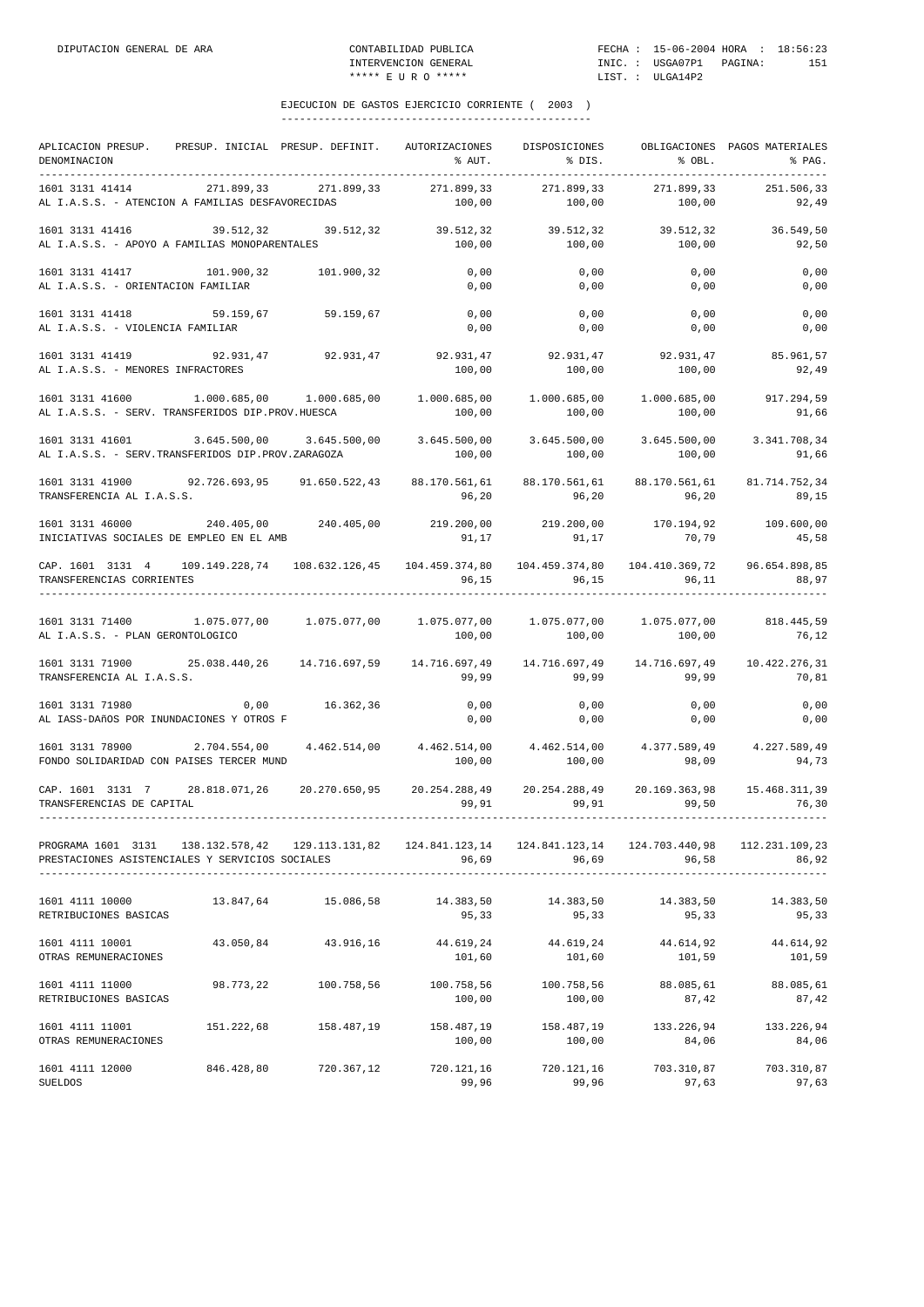| APLICACION PRESUP.<br>DENOMINACION                                                                                                                                                                                                                                                                                                                                 |            | PRESUP. INICIAL PRESUP. DEFINIT. | AUTORIZACIONES<br>% AUT.        | DISPOSICIONES<br>% DIS. | % OBL.              | OBLIGACIONES PAGOS MATERIALES<br>% PAG. |
|--------------------------------------------------------------------------------------------------------------------------------------------------------------------------------------------------------------------------------------------------------------------------------------------------------------------------------------------------------------------|------------|----------------------------------|---------------------------------|-------------------------|---------------------|-----------------------------------------|
| 1601 4111 12005<br>TRIENIOS                                                                                                                                                                                                                                                                                                                                        | 160.784,97 | 119.775,93                       | 119.775,93<br>100,00            | 119.775,93<br>100,00    | 112.727,08<br>94,11 | 112.727,08<br>94,11                     |
| 1601 4111 12006<br>OTRAS RETRIBUCIONES BASICAS                                                                                                                                                                                                                                                                                                                     | 0,00       | 15.486,99                        | 15.486,99<br>100,00             | 15.486,99<br>100,00     | 12.401,02<br>80,07  | 12.401,02<br>80,07                      |
| 1601 4111 12100<br>COMPLEMENTO DE DESTINO                                                                                                                                                                                                                                                                                                                          | 438.610,10 | 375.493,75                       | 375.493,75 375.493,75<br>100,00 | 100,00                  | 365.567,39<br>97,35 | 365.567,39<br>97,35                     |
| 1601 4111 12101<br>COMPLEMENTO ESPECIFICO                                                                                                                                                                                                                                                                                                                          |            | 626.787,00 521.677,73            | 521.677,73<br>100,00            | 521.677,73<br>100,00    | 502.352,18<br>96,29 | 502.352,18<br>96,29                     |
| 1601 4111 12109<br>OTRAS                                                                                                                                                                                                                                                                                                                                           | 1.552,44   | 3.121,73                         | 3.367,69<br>107,87              | 3.367,69<br>107,87      | 2.539,32<br>81,34   | 2.539,32<br>81,34                       |
| 1601 4111 13000<br>SALARIO BASE                                                                                                                                                                                                                                                                                                                                    | 205.846,44 | 225.442,48                       | 218.333,98<br>96,84             | 218.333,98<br>96,84     | 218.333,98<br>96,84 | 218.333,98<br>96,84                     |
| 1601 4111 13001<br>ANTIGUEDAD                                                                                                                                                                                                                                                                                                                                      |            | 24.966,24 27.724,55              | 30.307,77<br>109,31             | 30.307,77<br>109,31     | 29.969,07<br>108,09 | 29.969,07<br>108,09                     |
| 1601 4111 13002<br>PAGAS EXTRAS                                                                                                                                                                                                                                                                                                                                    | 38.468,78  | 42.194,50                        | 41.723,58<br>98,88              | 41.723,58<br>98,88      | 41.723,58<br>98,88  | 41.723,58<br>98,88                      |
| 1601 4111 13003<br>OTRAS REMUNERACIONES                                                                                                                                                                                                                                                                                                                            | 59.847,19  | 68.890,98                        | 60.200,64<br>87,38              | 60.200,64<br>87,38      | 53.865,99<br>78,19  | 53.865,99<br>78,19                      |
| 1601 4111 15100<br>PERSONAL FUNCIONARIO                                                                                                                                                                                                                                                                                                                            | 4.808,10   | 4.808,10                         | 4.808,10<br>100,00              | 4.808,10<br>100,00      | 2.176,48<br>45,26   | 2.176,48<br>45,26                       |
| 1601 4111 16000<br>SEGURIDAD SOCIAL                                                                                                                                                                                                                                                                                                                                |            | 648.962,81 521.122,83            | 516.243,14 516.243,14<br>99,06  | 99,06                   | 512.989,20<br>98,43 | 460.433,38<br>88,35                     |
| 1601 4111 16100<br>FORMACION Y PERFECCIONAMIENTO DEL PERSONAL                                                                                                                                                                                                                                                                                                      | 1.803,04   | 1.803,04                         | 2.555,00<br>141,70              | 2.555,00<br>141,70      | 2.555,00<br>141,70  | 2.555,00<br>141,70                      |
| 1601 4111 16200<br>FORMACION Y PERFECCIONAMIENTO DEL PERSONAL                                                                                                                                                                                                                                                                                                      | 300,51     | 300,51                           | 0,00<br>0,00                    | 0,00<br>0,00            | 0,00<br>0,00        | 0,00<br>0,00                            |
| CAP. 1601 4111 1 3.366.060,80 2.966.458,73 2.948.343,95 2.948.343,95 2.840.822,13 2.788.266,31<br>GASTOS DE PERSONAL                                                                                                                                                                                                                                               |            |                                  | 99,38                           | 99,38                   | 95,76               | 93,99                                   |
| $1601 \hspace{0.2cm} 4111 \hspace{0.2cm} 202 \hspace{0.2cm} 24.919 \hspace{0.2cm}, 69 \hspace{1.4cm} 225.919 \hspace{0.2cm}, 69 \hspace{0.2cm} 234.132 \hspace{0.2cm}, 43 \hspace{0.2cm} 234.132 \hspace{0.2cm}, 43 \hspace{0.2cm} 234.132 \hspace{0.2cm}, 43 \hspace{0.2cm} 234.132 \hspace{0.2cm}, 43 \hspace{0.2cm} 234.13$<br>EDIFICIOS Y OTRAS CONSTRUCCIONES |            |                                  | 103,63                          | 103,63                  | 103,63              | 94,58                                   |
| 1601 4111 205<br>MOBILIARIO Y ENSERES                                                                                                                                                                                                                                                                                                                              | 7.512,65   | 7.512,65                         | 0,00<br>0,00                    | 0,00<br>0,00            | 0,00<br>0,00        | 0,00<br>0,00                            |
| 1601 4111 212<br>EDIFICIOS Y OTRAS CONSTRUCCIONES                                                                                                                                                                                                                                                                                                                  | 2.103,54   | 2.103,54                         | 4.565,71<br>217,04              | 4.565,71<br>217,04      | 4.197,63<br>199,55  | 4.197,63<br>199,55                      |
| 1601 4111 213<br>MAQUINARIA, INSTALACION Y UTILLAJE                                                                                                                                                                                                                                                                                                                | 1.000,00   | 1.000,00                         | 3.022,49<br>302,24              | 3.022,49<br>302,24      | 3.022, 49<br>302,24 | 1.590,21<br>159,02                      |
| 1601 4111 214<br>MATERIAL DE TRANSPORTE                                                                                                                                                                                                                                                                                                                            | 7.212,15   | 7.212,15                         | 7.661,21<br>106,22              | 7.661,21<br>106,22      | 7.661,21<br>106,22  | 7.661,21<br>106,22                      |
| 1601 4111 215<br>MOBILIARIO Y ENSERES                                                                                                                                                                                                                                                                                                                              | 1.202,02   | 1.202,02                         | 881,63<br>73,34                 | 881,63<br>73,34         | 881,63<br>73,34     | 881,63<br>73,34                         |
| 1601 4111 216<br>EQUIPOS PARA PROCESOS DE INFORMACION                                                                                                                                                                                                                                                                                                              | 450,76     | 450,76                           | 260,20<br>57,72                 | 260,20<br>57,72         | 260,20<br>57,72     | 260,20<br>57,72                         |
| 1601 4111 22000<br>ORDINARIO NO INVENTARIABLE                                                                                                                                                                                                                                                                                                                      | 40.050,61  | 16.253,71                        | 7.659,89<br>47,12               | 7.659,89<br>47,12       | 7.659,89<br>47,12   | 7.493,68<br>46,10                       |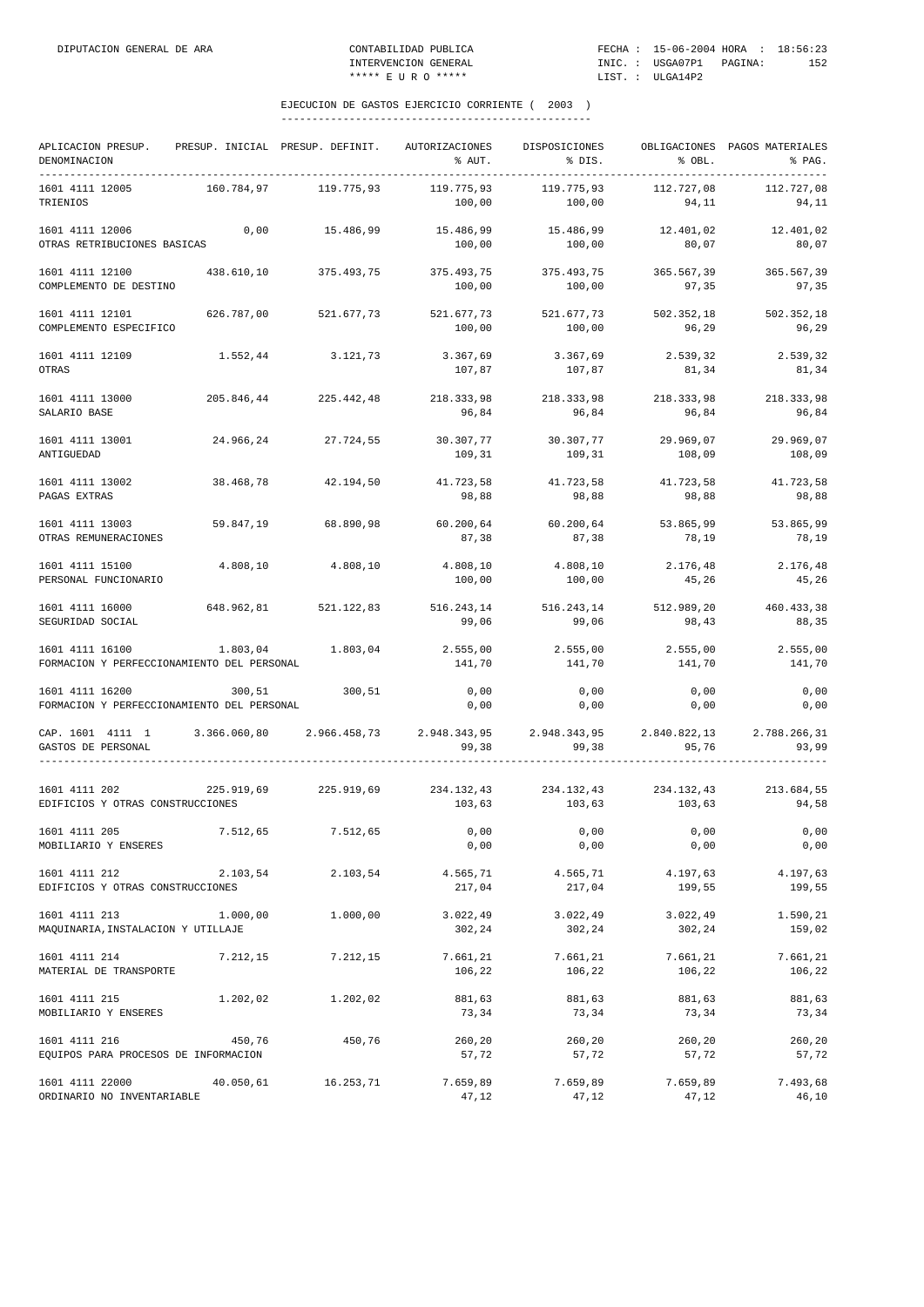| APLICACION PRESUP.<br>DENOMINACION                                          | PRESUP. INICIAL PRESUP. DEFINIT. |           | AUTORIZACIONES<br>% AUT. | DISPOSICIONES<br>% DIS. | % OBL.                 | OBLIGACIONES PAGOS MATERIALES<br>% PAG. |
|-----------------------------------------------------------------------------|----------------------------------|-----------|--------------------------|-------------------------|------------------------|-----------------------------------------|
| 1601 4111 22001<br>MOBILIARIO Y ENSERES                                     | 29.015,18                        | 29.015,18 | 9.186,64<br>31,66        | 9.186,64<br>31,66       | 9.186,64<br>31,66      | 8.806,42<br>30,35                       |
| 1601 4111 22002<br>PRENSA, REVISTAS Y PUBLICACIONES PERIODICAS              | 25.818,22                        | 23.047,94 | 10.954,00<br>47,52       | 10.954,00<br>47,52      | 10.954,00<br>47,52     | 10.184,82<br>44,18                      |
| 1601 4111 22003<br>LIBROS Y OTRAS PUBLICACIONES                             | 4.207,08                         | 4.207,08  | 1.449,46<br>34,45        | 1.449,46<br>34,45       | 1.449,46<br>34,45      | 1.249,46<br>29,69                       |
| 1601 4111 22004<br>MATERIAL INFORMATICO                                     | 3.825,00                         | 3.825,00  | 6.638,66<br>173,55       | 6.638,66<br>173,55      | 6.638,66<br>173,55     | 6.123,71<br>160,09                      |
| 1601 4111 22100<br>ENERGIA ELECTRICA                                        | 60,10                            | 60,10     | 15.117,44<br>25.153,81   | 15.117,44<br>25.153,81  | 15.117,44<br>25.153,81 | 10.555,25<br>17.562,81                  |
| 1601 4111 22101<br>AGUA                                                     | 150,25                           | 150,25    | 265,33<br>176,59         | 265,33<br>176,59        | 265,33<br>176,59       | 265,33<br>176,59                        |
| 1601 4111 22102<br>GAS                                                      | 150,25                           | 150,25    | 113,40<br>75,47          | 113,40<br>75,47         | 113,40<br>75,47        | 113,40<br>75,47                         |
| 1601 4111 22103<br>COMBUSTIBLES                                             | 9.015, 18                        | 9.015, 18 | 15.727,15<br>174,45      | 15.727,15<br>174,45     | 15.727,15<br>174,45    | 14.729,21<br>163,38                     |
| 1601 4111 22104<br>VESTUARIO                                                | 7.813,16                         | 7.813,16  | 2.078,29<br>26,59        | 2.078,29<br>26,59       | 2.078,29<br>26,59      | 2.078,29<br>26,59                       |
| 1601 4111 22105<br>PRODUCTOS ALIMENTICIOS                                   | 30,05                            | 30,05     | 0,00<br>0,00             | 0,00<br>0,00            | 0,00<br>0,00           | 0,00<br>0,00                            |
| 1601 4111 22106<br>PRODUCTOS FARMACEUTICOS                                  | 60, 10                           | 60,10     | 0,00<br>0,00             | 0,00<br>0,00            | 0,00<br>0,00           | 0,00<br>0,00                            |
| 1601 4111 22109<br>OTROS SUMINISTROS                                        | 6.010, 12                        | 6.010, 12 | 4.245,99<br>70,64        | 4.245,99<br>70,64       | 4.245,99<br>70,64      | 2.530,87<br>42,11                       |
| 1601 4111 22200<br>TELEFONICAS                                              | 24.040,48                        | 0,00      | 1.231,46<br>0,00         | 1.231,46<br>0,00        | 1.231,46<br>0,00       | 0,00<br>0,00                            |
| 1601 4111 22201<br>POSTALES                                                 | 15.025,30                        | 0,00      | 0,00<br>0,00             | 0,00<br>0,00            | 0,00<br>0,00           | 0,00<br>0,00                            |
| 1601 4111 22202<br>TELEGRAFICAS                                             | 180,30                           | 180,30    | 0,00<br>0,00             | 0,00<br>0,00            | 0,00<br>0,00           | 0,00<br>0,00                            |
| 1601 4111 223<br>TRANSPORTE                                                 | 6.010, 12                        | 1.839,10  | 5.522,84<br>300,30       | 5.522,84<br>300, 30     | 5.522,84<br>300,30     | 5.522,84<br>300,30                      |
| 1601 4111 22400<br>PRIMAS DE SEGURO                                         | 0,00                             | 0,00      | 933,11<br>0,00           | 933,11<br>0,00          | 933,11<br>0,00         | 933,11<br>0,00                          |
| 1601 4111 22403<br>PRIMAS DE SEGUROS                                        | 0,00                             | 0,00      | 0,00<br>0,00             | 0,00<br>0,00            | 0,00<br>0,00           | 0,00<br>0,00                            |
| 1601 4111 22500<br><b>LOCALES</b>                                           | 300,51                           | 300,51    | 760,00<br>252,90         | 760,00<br>252,90        | 760,00<br>252,90       | 760,00<br>252,90                        |
| 1601 4111 22601<br>ATENCIONES PROTOCOLARIAS Y REPRESENTATIVAS               | 36.055,67                        | 36.055,67 | 33.020,41<br>91,58       | 33.020,41<br>91,58      | 33.020,41<br>91,58     | 32.143,03<br>89,14                      |
| 1601 4111 22602<br>GASTOS DE DIVULGACION Y PROMOCION(CULT., COMERC.Y CIENTI | 30.050,61                        | 25.065,86 | 15.553,43<br>62,05       | 15.553,43<br>62,05      | 15.553,43<br>62,05     | 14.674,15<br>58,54                      |
| 1601 4111 22605<br>REUNIONES Y CONFERENCIAS                                 | 63.100,00                        | 48.912,05 | 18.569,06<br>37,96       | 18.569,06<br>37,96      | 18.569,06<br>37,96     | 18.405,50<br>37,62                      |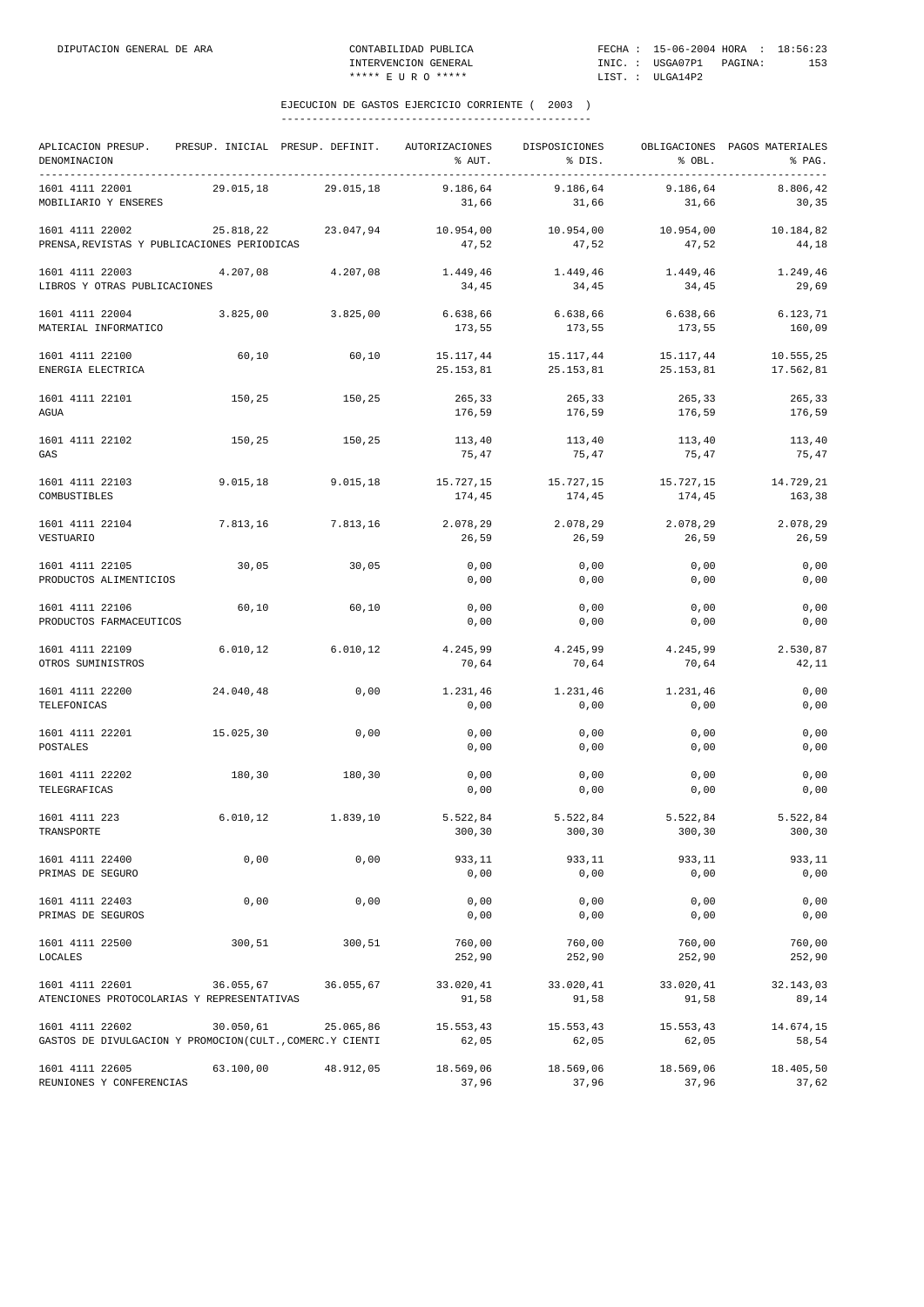| APLICACION PRESUP.<br>DENOMINACION                                                                                                                          | PRESUP. INICIAL PRESUP. DEFINIT. |                     | AUTORIZACIONES<br>% AUT.                             | DISPOSICIONES<br>$\frac{1}{2}$ DIS. | $8$ OBL.                           | OBLIGACIONES PAGOS MATERIALES<br>% PAG. |
|-------------------------------------------------------------------------------------------------------------------------------------------------------------|----------------------------------|---------------------|------------------------------------------------------|-------------------------------------|------------------------------------|-----------------------------------------|
| 1601 4111 22609<br>OTROS                                                                                                                                    | 601,01                           | 601,01              | 0,00<br>0,00                                         | 0,00<br>0,00                        | 0,00<br>0,00                       | 0,00<br>0,00                            |
| 1601 4111 22700<br>LIMPIEZA Y ASEO                                                                                                                          | 0,00                             | 0,00                | 11.114,82 11.114,82<br>0,00                          | 0,00                                | 11.114,82<br>0,00                  | 11.114,82<br>0,00                       |
| 1601 4111 22701<br>SEGURIDAD                                                                                                                                | 0,00                             | 0,00                | 0,00<br>0,00                                         | 0,00<br>0,00                        | 0,00<br>0,00                       | 0,00<br>0,00                            |
| 1601 4111 22706<br>ESTUDIOS Y TRABAJOS TECNICOS                                                                                                             |                                  |                     | $60.101, 21$ $60.101, 21$ $84.145, 00$<br>140,00     | 84.145,00<br>140,00                 | 84.145,00<br>140,00                | 84.145,00<br>140,00                     |
| 1601 4111 22709<br>OTROS                                                                                                                                    | 601,01                           | 601,01              | 13.393,30<br>2.228,46                                | 13.393,30<br>2.228,46               | 13.393,30<br>2.228,46              | 10.041,12<br>1.670,70                   |
| 1601 4111 230<br><b>DIETAS</b>                                                                                                                              | 24.040,00                        | 24.040,00           | 9.306,77<br>38,71                                    | 9.306,77<br>38,71                   | 9.306,77<br>38,71                  | 8.867,46<br>36,88                       |
| 1601 4111 231<br>LOCOMOCION                                                                                                                                 |                                  | 31.252,00 31.252,00 | 4.841,28 4.841,28<br>15,49                           | 15,49                               | 4.841,28<br>15,49                  | 4.717,64<br>15,09                       |
| 1601 4111 25100<br>FINANCIADOS CON RECURSOS PROPIOS                                                                                                         | 47.170,26 23.585,13              |                     | 0,00<br>0,00                                         | 0,00<br>0,00                        | 0,00<br>0,00                       | 0,00<br>0,00                            |
| CAP. 1601 4111 2<br>GASTOS EN BIENES CORRIENTES Y SERVICIOS                                                                                                 | 710.134,59 597.572,78            |                     | 522.351,40 522.351,40 521.983,32 483.730,54<br>87,41 | 87,41                               | 87,35                              | 80,94                                   |
| 1601 4111 48900<br>APOYO A ENTIDADES DE CARACTER ASISTENCIAL                                                                                                | 510.555,80                       | 528.555,80          | 528.545,50<br>99,99                                  | 503.860,50<br>95,32                 | 503.857,94<br>95,32                | 362.735,50<br>68,62                     |
| CAP. 1601 4111 4 510.555,80 528.555,80<br>TRANSFERENCIAS CORRIENTES                                                                                         |                                  |                     | 528.545,50 503.860,50 503.857,94 362.735,50<br>99,99 | 95,32                               | 95, 32                             | 68,62                                   |
| PROGRAMA 1601 4111 4.586.751,19 4.092.587,31 3.999.240,85 3.974.555,85 3.866.663,39 3.634.732,35<br>SERVICIOS GENERALES (DE SALUD, CONSUMO Y SERVICIOS SOCI |                                  |                     | 97,71                                                | 97,11                               | 94, 47                             | 88,81                                   |
| 1602 4131 12000 2.492.939,68 2.166.403,34 2.152.292,88<br><b>SUELDOS</b>                                                                                    |                                  |                     | 99,34                                                | 99,34                               | 2.152.292,88 2.096.889,60<br>96,79 | 2.096.889,60<br>96,79                   |
| 1602 4131 12005 490.820,24 385.618,67<br>TRIENIOS                                                                                                           |                                  |                     | 383.992,43 383.992,43 363.977,03 363.977,03<br>99,57 | 99,57                               | 94,38                              | 94,38                                   |
| 1602 4131 12006<br>OTRAS RETRIBUCIONES BASICAS                                                                                                              | 0,00                             | 44.887,68           | 44.887,68<br>100,00                                  | 44.887,68<br>100,00                 | 34.254,48<br>76,31                 | 34.254,48<br>76, 31                     |
| 1602 4131 12100<br>COMPLEMENTO DE DESTINO                                                                                                                   | 1.264.084,82                     | 1.067.512,60        | 1.058.787,76<br>99,18                                | 1.058.787,76<br>99,18               | 1.021.711,00<br>95,70              | 1.021.711,00<br>95,70                   |
| 1602 4131 12101<br>COMPLEMENTO ESPECIFICO                                                                                                                   | 1.608.285,63                     | 1.333.930,88        | 1.321.198,52<br>99,04                                | 1.321.198,52<br>99,04               | 1.264.275,36<br>94,77              | 1.264.275,36<br>94,77                   |
| 1602 4131 12109<br>OTRAS                                                                                                                                    | 127.230,38                       | 101.141,59          | 101.141,59<br>100,00                                 | 101.141,59<br>100,00                | 94.049,89<br>92,98                 | 94.049,89<br>92,98                      |
| 1602 4131 13000<br>SALARIO BASE                                                                                                                             | 100.499,04                       | 131.250,34          | 120.892,78<br>92,10                                  | 120.892,78<br>92,10                 | 120.892,78<br>92,10                | 120.892,78<br>92,10                     |
| 1602 4131 13001<br>ANTIGUEDAD                                                                                                                               | 12.314,52                        | 14.305,68           | 15.111,12<br>105,63                                  | 15.111,12<br>105,63                 | 15.111,12<br>105,63                | 15.111,12<br>105,63                     |
| 1602 4131 13002<br>PAGAS EXTRAS                                                                                                                             | 18.802,26                        | 25.598,04           | 25.562,60<br>99,86                                   | 25.562,60<br>99,86                  | 25.562,60<br>99,86                 | 25.562,60<br>99,86                      |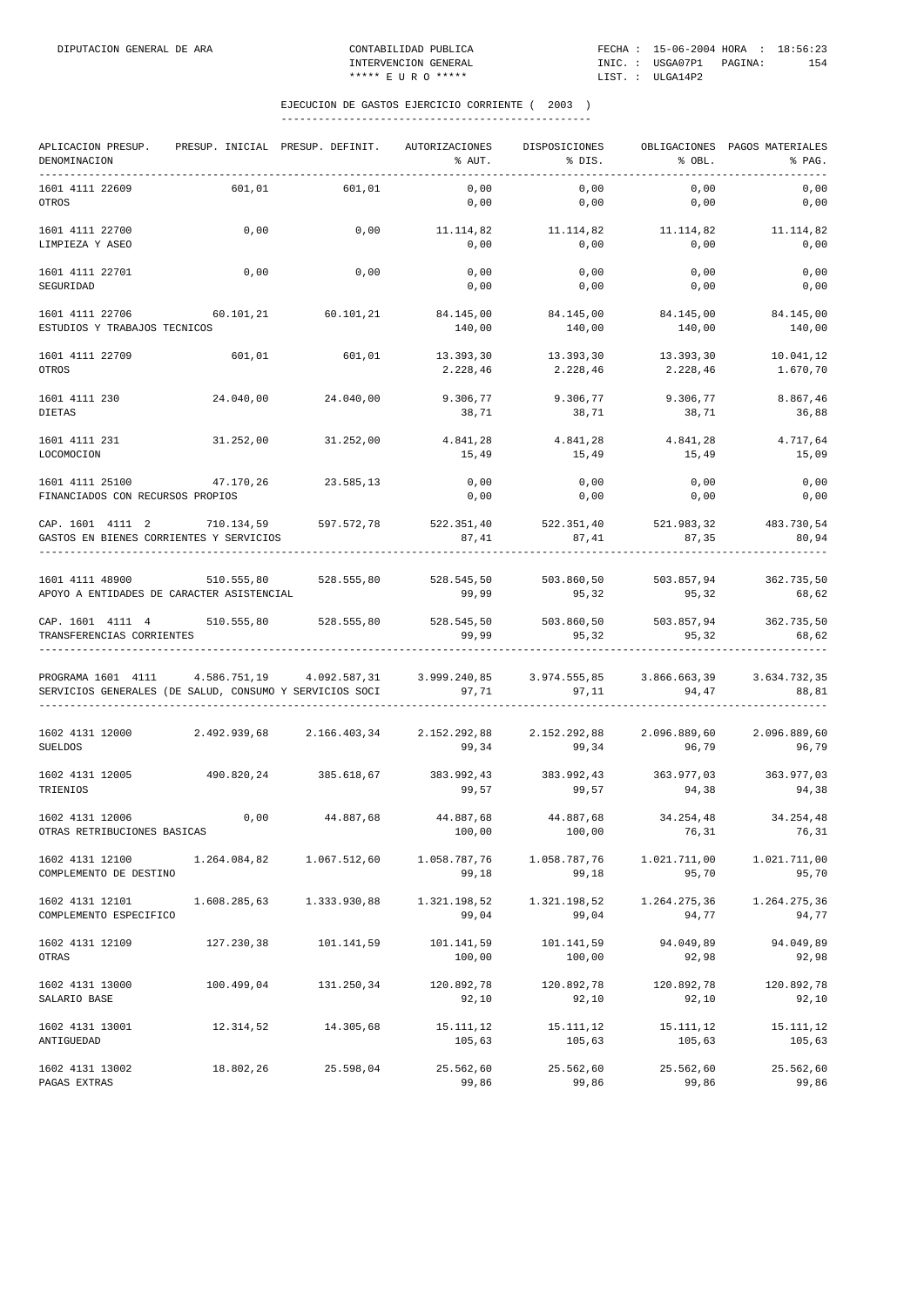| APLICACION PRESUP.<br>DENOMINACION                                                                                   |           | PRESUP. INICIAL PRESUP. DEFINIT. AUTORIZACIONES                                       | % AUT.              | DISPOSICIONES<br>% DIS. | % OBL.                        | OBLIGACIONES PAGOS MATERIALES<br>% PAG. |
|----------------------------------------------------------------------------------------------------------------------|-----------|---------------------------------------------------------------------------------------|---------------------|-------------------------|-------------------------------|-----------------------------------------|
| 1602 4131 13003<br>OTRAS REMUNERACIONES                                                                              | 15.379,56 | 17.421,84                                                                             | 10.948,30<br>62,84  | 10.948,30<br>62,84      | 8.233,03<br>47,25             | 8.233,03<br>47,25                       |
| 1602 4131 15100<br>PERSONAL FUNCIONARIO                                                                              |           | 3.005,06 3.005,06                                                                     | 3.005,06<br>100,00  | 3.005,06<br>100,00      | 2.591,95<br>86,25             | 2.591,95<br>86,25                       |
| 1602 4131 16000<br>SEGURIDAD SOCIAL                                                                                  |           | $1.358.790,83$ $1.029.101,83$ $1.020.773,45$ $1.020.773,45$ $994.420,59$ $908.470,05$ | 99,19               | 99,19                   | 96,62                         | 88,27                                   |
| 1602 4131 16100<br>FORMACION Y PERFECCIONAMIENTO DEL PERSONAL                                                        | 9.057,25  | 9.057, 25                                                                             | 6.591,50<br>72,77   | 6.591,50<br>72,77       | 6.591,50<br>72,77             | 6.041, 50<br>66,70                      |
| 1602 4131 16109<br>OTROS                                                                                             | 19.570,70 | 19.570,70                                                                             | 16.527,83<br>84,45  | 16.527,83<br>84,45      | 16.527,83<br>84,45            | 16.527,83<br>84,45                      |
| 1602 4131 16200<br>FORMACION Y PERFECCIONAMIENTO DEL PERSONAL                                                        | 1.502,53  | 1.502,53                                                                              | 0,00<br>0,00        | 0,00<br>0,00            | 0,00<br>0,00                  | 0,00<br>0,00                            |
| CAP. 1602 4131 1 7.522.282,50 6.350.308,03 6.281.713,50 6.281.713,50 6.065.088,76 5.978.588,22<br>GASTOS DE PERSONAL |           |                                                                                       | 98,91               | 98,91                   | 95,50                         | 94,14                                   |
| 1602 4131 205 5.409,00 5.409,00 4.551,14 4.551,14 3.982,92 3.982,92<br>MOBILIARIO Y ENSERES                          |           |                                                                                       | 84,14               | 84,14                   | 73,63                         | 73,63                                   |
| 1602 4131 215<br>MOBILIARIO Y ENSERES                                                                                |           | 1.202,00 1.202,00                                                                     | 351,02<br>29,20     | 351,02<br>29,20         | 351,02<br>29,20               | 351,02<br>29,20                         |
| 1602 4131 22000<br>ORDINARIO NO INVENTARIABLE                                                                        | 30.051,00 | 30.051,00                                                                             | 16.231,52<br>54,01  | 16.231,52<br>54,01      | 54,01                         | 16.231,52 16.156,04<br>53,76            |
| 1602 4131 22001<br>MOBILIARIO Y ENSERES                                                                              | 9.015,00  | 9.015,00                                                                              | 26.724,34<br>296,44 | 296,44                  | 26.724,34 26.724,34<br>296,44 | 24.248,54<br>268,97                     |
| 1602 4131 22002<br>PRENSA, REVISTAS Y PUBLICACIONES PERIODICAS                                                       | 6.010,00  | 6.010,00                                                                              | 7.062,60<br>117,51  | 7.062,60<br>117,51      | 117,51                        | $7.062,60$ $7.062,60$<br>117,51         |
| 1602 4131 22003<br>LIBROS Y OTRAS PUBLICACIONES                                                                      | 3.005,00  | 3.005,00                                                                              | 12.009,89<br>399,66 | 12.009,89<br>399,66     | 12.009,89<br>399,66           | 11.974,94<br>398,50                     |
| 1602 4131 22004<br>MATERIAL INFORMATICO                                                                              | 1.202,00  | 1.202,00                                                                              | 8.780,01<br>730,45  | 8.780,01<br>730,45      | 8.780,01<br>730,45            | 7.814,89<br>650,15                      |
| 1602 4131 22109<br>OTROS SUMINISTROS                                                                                 | 6.010,00  | 6.010,00                                                                              | 80,34<br>1,33       | 80,34<br>1,33           | 80,34<br>1, 33                | 80,34<br>1,33                           |
| 1602 4131 22200<br>TELEFONICAS                                                                                       | 30.051,00 | 30.051,00                                                                             | 0,00<br>0,00        | 0,00<br>0,00            | 0,00<br>0,00                  | 0,00<br>0,00                            |
| 1602 4131 22201<br><b>POSTALES</b>                                                                                   | 12.020,00 | 12.020,00                                                                             | 112,00<br>0,93      | 112,00<br>0,93          | 112,00<br>0,93                | 112,00<br>0,93                          |
| 1602 4131 22202<br>TELEGRAFICAS.COMUNICACIONES                                                                       | 0,00      | 0,00                                                                                  | 0,00<br>0,00        | 0,00<br>0,00            | 0,00<br>0,00                  | 0,00<br>0,00                            |
| 1602 4131 223<br>TRANSPORTE                                                                                          | 3.005,00  | 3.005,00                                                                              | 1.940,14<br>64,56   | 1.940,14<br>64,56       | 1.940,14<br>64,56             | 1.920,35<br>63,90                       |
| 1602 4131 22601<br>ATENCIONES PROTOCOLARIAS Y REPRESENTATIVAS                                                        | 3.005,00  | 3.005,00                                                                              | 1.820,36<br>60,57   | 1.820,36<br>60,57       | 1.820,36<br>60,57             | 1.523,40<br>50,69                       |
| 1602 4131 22602<br>GASTOS DE DIVULGACION Y PROMOCION(CULT., COMERC.Y CIENTI                                          | 15.025,00 | 15.025,00                                                                             | 5.582,61<br>37,15   | 5.582,61<br>37,15       | 5.582,61<br>37,15             | 5.582,61<br>37,15                       |
| 1602 4131 22603<br>JURIDICOS, CONTENCIOSOS                                                                           | 0,00      | 0,00                                                                                  | 4.500,00<br>0,00    | 4.500,00<br>0,00        | 4.500,00<br>0,00              | 4.500,00<br>0,00                        |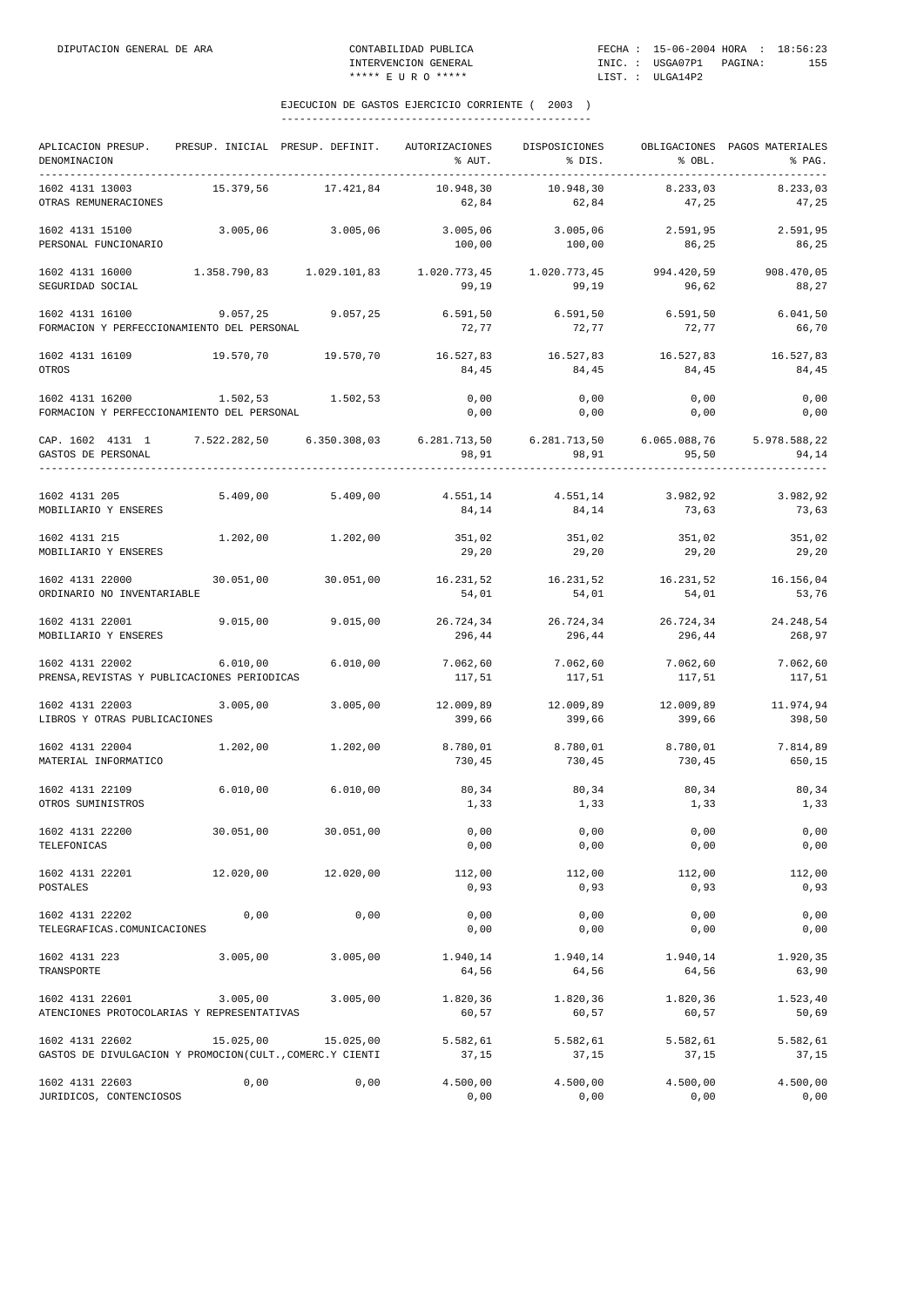| APLICACION PRESUP.<br>DENOMINACION                                       | PRESUP. INICIAL PRESUP. DEFINIT. |                                | <b>AUTORIZACIONES</b><br>% AUT. | DISPOSICIONES<br>% DIS.   | % OBL.                    | OBLIGACIONES PAGOS MATERIALES<br>% PAG. |
|--------------------------------------------------------------------------|----------------------------------|--------------------------------|---------------------------------|---------------------------|---------------------------|-----------------------------------------|
| 1602 4131 22604<br>REMUNERACIONES AGENTES MEDIADORES INDEPS              | 0,00                             | 0,00                           | 15.957,34<br>0,00               | 15.957,34<br>0,00         | 15.957,34<br>0,00         | 15.957,34<br>0,00                       |
| 1602 4131 22605<br>REUNIONES Y CONFERENCIAS                              | 6.010,00                         | 6.010,00                       | 3.355,83<br>55,83               | 3.355,83<br>55,83         | 3.355,83<br>55,83         | 3.355,83<br>55,83                       |
| 1602 4131 22609<br>OTROS                                                 | 6.010,00                         | 6.010,00                       | 86,99<br>1,44                   | 86,99<br>1,44             | 86,99<br>1,44             | 86,99<br>1,44                           |
| 1602 4131 22701                                                          | 0,00                             | 0,00                           | 6.897,36<br>0,00                | 6.897,36<br>0,00          | 6.897, 36<br>0,00         | 4.598,24<br>0,00                        |
| 1602 4131 22706<br>ESTUDIOS Y TRABAJOS TECNICOS                          | 126.213,00                       | 121.228,25                     | 23.978,40<br>19,77              | 23.978,40<br>19,77        | 23.978,40<br>19,77        | 19.384,40<br>15,99                      |
| 1602 4131 22709<br>OTROS                                                 | 6.010,00                         | 6.010,00                       | 104,42<br>1,73                  | 104,42<br>1,73            | 104,42<br>1,73            | 104,42<br>1,73                          |
| 1602 4131 230<br><b>DIETAS</b>                                           | 9.015,00                         | 9.015,00                       | 10.894,97<br>120,85             | 10.894,97<br>120,85       | 10.894,97<br>120,85       | 9.883,40<br>109,63                      |
| 1602 4131 231<br>LOCOMOCION                                              | 7.212,00                         | 7.212,00                       | 11.341,88<br>157,26             | 11.341,88<br>157,26       | 11.341,88<br>157,26       | 10.132,81<br>140,49                     |
| 1602 4131 240<br>ARRENDAMIENTOS                                          | 344.835,01                       | 344.835,01                     | 312.755,48<br>90,69             | 312.755,48<br>90,69       | 307.979,71<br>89,31       | 307.979,71<br>89,31                     |
| 1602 4131 241<br>REPARACION Y CONSERVACION                               | 70.633,46                        | 70.633,46                      | 76.960,09<br>108,95             | 76.960,09<br>108,95       | 76.959,66<br>108,95       | 69.199,82<br>97,97                      |
| 1602 4131 242<br>MATERIAL, SUMINISTROS Y OTROS                           |                                  | 2.420.268,35 1.992.905,87      | 2.202.877,38<br>110,53          | 2.197.459,84<br>110,26    | 2.165.460,04<br>108,65    | 2.035.248,01<br>102,12                  |
| 1602 4131 243<br>DIETAS Y LOCOMOCIONES                                   | 51.904,05                        | 51.904,05                      | 17.948,11<br>34,57              | 17.948,11<br>34,57        | 17.948,11<br>34,57        | 16.320,36<br>31,44                      |
| 1602 4131 244<br>ACCION CONCERTADA                                       | 25.009.503,88                    | 25.329.652,88                  | 25.063.119,48<br>98,94          | 25.050.033,98<br>98,89    | 24.036.446,80<br>94,89    | 23.177.682,21<br>91,50                  |
| 1602 4131 25100<br>FINANCIADOS CON RECURSOS PROPIOS                      | 18.030,00                        | 9.015,01                       | 0,00<br>0,00                    | 0,00<br>0,00              | 0,00<br>0,00              | 0,00<br>0,00                            |
| CAP. 1602 4131 2<br>GASTOS EN BIENES CORRIENTES Y SERVICIOS              | 28.200.654,75                    | 28.079.441,53                  | 27.836.023,70<br>99,13          | 27.817.520,66<br>99,06    | 26.766.589,26<br>95,32    | 25.755.243,19<br>91,72                  |
| 1602 4131 41400<br>AL S.A.S. - APORTACION DEL ESTADO PARA CENTROS SANITA | 20.110.190,00                    | 20.110.190,00                  | 20.110.190,00<br>100,00         | 20.110.190,00<br>100,00   | 20.110.190,00<br>100,00   | 18.434.340,83<br>91,66                  |
| 1602 4131 41401<br>AL S.A.S. - ACTUACIONES EN DROGODEPENDENCIA           | 815.772,00                       | 815.772,00                     | 815.772,00<br>100,00            | 815.772,00<br>100,00      | 815.772,00<br>100,00      | 747.790,99<br>91,66                     |
| 1602 4131 41402<br>AL S.A.S. - PROGRAMA PREVENCION SIDA                  | 163.576,00                       | 163.576,00                     | 163.576,00<br>100,00            | 163.576,00<br>100,00      | 163.576,00<br>100,00      | 149.959,67<br>91,67                     |
| 1602 4131 41600<br>AL S.A.S. - SERVICIOS TRANSFERIDOS D.P.H.             | 4.136.057,00                     | 4.136.057,00                   | 4.136.057,00<br>100,00          | 4.136.057,00<br>100,00    | 4.136.057,00<br>100,00    | 3.791.385,59<br>91,66                   |
| 1602 4131 41601<br>AL S.A.S. - SERVICIOS TRANSFERIDOS D.P.Z.             | 475.691,00                       | 475.691,00                     | 475.691,00<br>100,00            | 475.691,00<br>100,00      | 475.691,00<br>100,00      | 436.050,09<br>91,66                     |
| 1602 4131 41602<br>AL S.A.S. - SERVICIOS TRANSFERIDOS D.P.T.             | 3.478.802,00                     | 3.478.802,00                   | 3.478.802,00<br>100,00          | 3.478.802,00<br>100,00    | 3.478.802,00<br>100,00    | 3.188.901,84<br>91,66                   |
| 1602 4131 41900<br>TRANSFERENCIA AL S.A.S.                               |                                  | 999.733.378,93 1043.638.470,62 | 1043.638.470,62<br>100,00       | 1043.638.470,62<br>100,00 | 1043.638.470,62<br>100,00 | 1003.682.184,19<br>96,17                |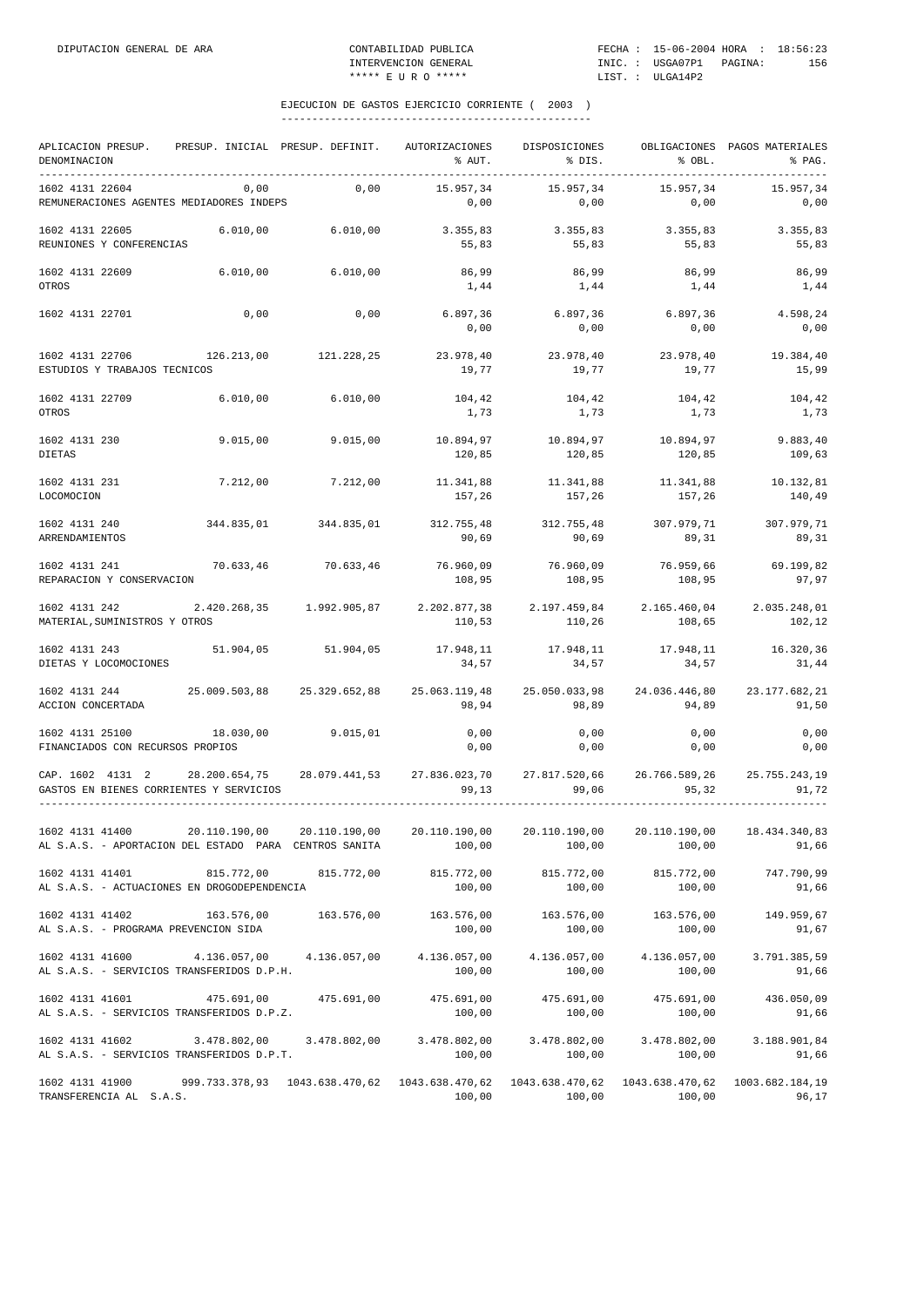| APLICACION PRESUP. PRESUP. INICIAL PRESUP. DEFINIT. AUTORIZACIONES DISPOSICIONES<br>DENOMINACION                                                                                                                                                                                                                                        |                                                                                     |      | % AUT.                                                                                        | % DIS.                                                                                                        | % OBL.       | OBLIGACIONES PAGOS MATERIALES<br>% PAG. |
|-----------------------------------------------------------------------------------------------------------------------------------------------------------------------------------------------------------------------------------------------------------------------------------------------------------------------------------------|-------------------------------------------------------------------------------------|------|-----------------------------------------------------------------------------------------------|---------------------------------------------------------------------------------------------------------------|--------------|-----------------------------------------|
| 1602 4131 44900 4.299.588,59 4.299.588,59 4.299.588,59 4.299.588,59 4.299.588,59 3.298.995,28<br>CONSORCIO HOSPITALARIO DE JACA                                                                                                                                                                                                         |                                                                                     |      | 100,00                                                                                        | 100,00                                                                                                        | 100,00       | 76,72                                   |
| 1602 4131 44901<br>DESARROLLO DE LOS SERVICIOS DEL SISTEMA DE SALUD                                                                                                                                                                                                                                                                     | 150.253,03 510.860,40 473.297,15 473.297,15 473.297,15 413.732,54                   |      |                                                                                               | $92,64$ $92,64$ $92,64$                                                                                       |              | 80,98                                   |
| 1602 4131 46902                                                                                                                                                                                                                                                                                                                         | $0,00$ 12.592,00 12.592,00 12.592,00 12.592,00                                      |      | 100,00                                                                                        | 100,00                                                                                                        | 100,00       | 0,00<br>0,00                            |
| $1602 \hspace{0.1cm} 4131 \hspace{0.1cm} 48900 \hspace{3.7cm} 90.000,00 \hspace{1.7cm} 90.000,00 \hspace{1.7cm} 90.000,00 \hspace{1.7cm} 90.000,00 \hspace{1.7cm} 90.000,00 \hspace{1.7cm} 90.000,00 \hspace{1.7cm} 90.000,00 \hspace{1.7cm} 90.000,00 \hspace{1.7cm} 90.000,00 \hspace{1.7cm} 90.000$<br>PROGRAMA DE FARMACOVIGILANCIA |                                                                                     |      | 124,79                                                                                        | 124,79                                                                                                        | 124,79       | 124,79                                  |
| 1602 4131 48902<br>VIGILANCIA DE PROBLEMAS SANITARIOS                                                                                                                                                                                                                                                                                   | 48.081,00 103.941,00 86.054,33 86.054,33 55.350,33                                  |      | 82,79                                                                                         | 82,79                                                                                                         | 53,25        | 41.054,33<br>39,49                      |
| 1602 4131 48910<br>PRESTACIONES-ENTREGAS POR DESPLAZAMIENTO                                                                                                                                                                                                                                                                             | 234.754,33 234.754,33 206.468,73 206.468,73 206.468,73 206.468,73 203.176,58        |      | 87,95                                                                                         | 87,95                                                                                                         | 87,95        | 86,54                                   |
| $1.326.824, 18 \hspace{11.5mm} 1.326.824, 18 \hspace{11.5mm} 1.326.824, 18 \hspace{11.5mm} 1.220.351, 43 \hspace{11.5mm} 1.220.351, 43 \hspace{11.5mm} 1.220.351, 43 \hspace{11.5mm} 1.220.351, 43 \hspace{11.5mm} 1.213.994, 123.994, 123.994, 123.994, 123.994, 123.9$<br>PRESTACIONES-PROTESIS                                       |                                                                                     |      | 91,97                                                                                         | 91,97                                                                                                         | 91,97        | 91,49                                   |
| 1602 4131 48912 798.891,72 798.891,72 929.227,75 929.227,75 929.227,75 920.248,57<br>PRESTACIONES-VEHICULOS PARA INVALIDOS                                                                                                                                                                                                              |                                                                                     |      |                                                                                               | $116, 31$ $116, 31$ $116, 31$ $115, 19$                                                                       |              |                                         |
| CAP. 1602 4131 4 1035.843.980,78 1080.178.131,84 1080.136.138,60 1080.136.138,60 1080.105.434,60 1036.611.814,62<br>TRANSFERENCIAS CORRIENTES                                                                                                                                                                                           |                                                                                     |      |                                                                                               | 99,99 في 99,99 في 199,99 بعد المستخدم المستخدم المستخدم المستخدم المستخدم المستخدم المستخدم المستخدم المستخدم |              | 95, 96                                  |
| 1602 4131 692<br>EDIFICIOS Y OTRAS CONSTRUCCIONES                                                                                                                                                                                                                                                                                       |                                                                                     |      | $131.648, 20$ $130.050, 30$ $130.050, 30$ $130.050, 30$ $130.050, 30$ $130.050, 30$<br>100,00 | 100,00                                                                                                        | 100,00       | 100,00                                  |
| 1602 4131 694<br>MATERIAL DE TRANSPORTE                                                                                                                                                                                                                                                                                                 | $54.091,09$ $54.091,09$ $53.478,74$ $53.448,38$ $53.448,37$ $18.000,00$             |      | 98,86                                                                                         | 98,81                                                                                                         | 98,81        | 33,27                                   |
| $1602 \t4131 \t698 \t\t 303.334, 25 \t\t 303.334, 25 \t\t 266.085, 01 \t\t 260.115, 01 \t\t 252.644, 97 \t\t 133.092, 082.082, 093.082, 000.0000, 001.0000, 000.0000, 000.0000, 000.0000, 000.0000, 000.0000, 000.0000, 000.0000, 000.0000,$<br>OTRO INMOVILIZADO MATERIAL                                                              |                                                                                     |      | 87,72                                                                                         | 85,75                                                                                                         | 83,28        | 43,87                                   |
| CAP. 1602 4131 6 489.073,54 487.475,64 449.614,05 443.613,69 436.143,64 281.142,38<br>INVERSIONES REALES                                                                                                                                                                                                                                |                                                                                     |      | 92,23                                                                                         | 91,00                                                                                                         | 89,46        | 57,67                                   |
| $1602\ 4131\ 71404 \hskip 1.8cm 81.966,00 \hskip 1.8cm 81.966,00 \hskip 1.8cm 81.966,00 \hskip 1.8cm 81.966,00 \hskip 1.8cm 81.966,00 \hskip 1.8cm 81.966,00 \hskip 1.8cm 81.966,00 \hskip 1.8cm 81.966,00 \hskip 1.8cm 81.966,00 \hskip 1.8cm 81.966,00 \hskip 1.8cm 81.966,00 \hskip 1$<br>AL S.A.S. - PROGRAMAS DE SALUD             |                                                                                     |      |                                                                                               |                                                                                                               |              | 91,66                                   |
| 1602 4131 71900<br>TRANSFERENCIA AL S.A.S.                                                                                                                                                                                                                                                                                              | 45.586.485,05 45.154.243,86 45.154.241,86 45.154.241,86 45.154.241,86 28.436.988,09 |      | 99,99                                                                                         | 99,99                                                                                                         | 99,99        | 62,97                                   |
| 1602 4131 74901 150.253,03 365.227,03 365.227,03 365.227,03 365.227,03<br>DESARROLLO DE LOS SERVICIOS DEL SISTEMA DE SALUD                                                                                                                                                                                                              |                                                                                     |      | 100,00                                                                                        | 100,00                                                                                                        | 100,00       | 321.995,40<br>88,16                     |
| CAP. 1602 4131 7 45.818.704.08 45.601.436.89 45.601.434.89 45.601.434.89 45.601.434.89 28.834.118.99<br>TRANSFERENCIAS DE CAPITAL                                                                                                                                                                                                       |                                                                                     |      |                                                                                               | 99,99 99,99                                                                                                   | 99,99        | 63,23                                   |
| PROGRAMA 1602 4131 117.874.695,65 1160.696.793,93 1160.304.924,74 1160.280.421,34 1158.974.691,15 1097.460.907,40<br>PROTECCION Y PROMOCION DE LA SALUD                                                                                                                                                                                 |                                                                                     |      |                                                                                               | 99,96 99,96                                                                                                   | 99,85        | 94,55                                   |
| 1602 4132 242<br>MATERIAL, SUMINISTROS Y OTROS                                                                                                                                                                                                                                                                                          | 0,00                                                                                | 0,00 | 0,00<br>0,00                                                                                  | 0,00<br>0,00                                                                                                  | 0,00<br>0,00 | 0,00<br>0,00                            |
| 1602 4132 244<br>SERVICIOS NUEVOS ACCION CONCERTADA                                                                                                                                                                                                                                                                                     | 0,00                                                                                | 0,00 | 0,00<br>0,00                                                                                  | 0,00<br>0,00                                                                                                  | 0,00<br>0,00 | 0,00<br>0,00                            |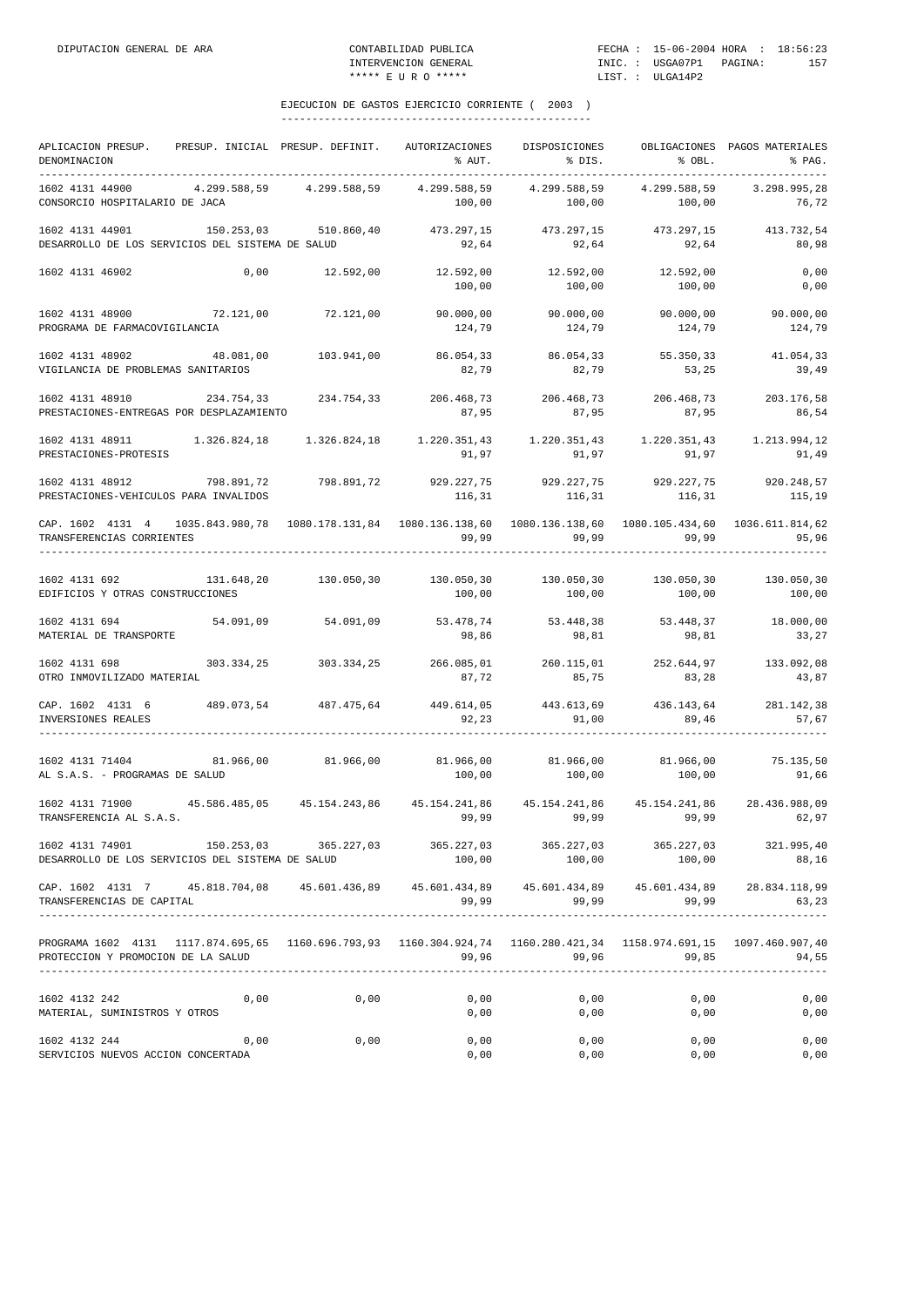| APLICACION PRESUP.<br>DENOMINACION                             |            | PRESUP. INICIAL PRESUP. DEFINIT. | AUTORIZACIONES<br>% AUT. | DISPOSICIONES<br>% DIS. | % OBL.                | OBLIGACIONES PAGOS MATERIALES<br>% PAG. |
|----------------------------------------------------------------|------------|----------------------------------|--------------------------|-------------------------|-----------------------|-----------------------------------------|
| CAP. 1602 4132 2<br>GASTOS EN BIENES CORRIENTES Y SERVICIOS    | 0,00       | 0,00                             | 0,00<br>0,00             | 0,00<br>0,00            | 0,00<br>0,00          | 0,00<br>0,00                            |
| PROGRAMA 1602 4132<br>TRANSFERENCIAS EN MATERIA SANITARIA      | 0,00       | 0,00                             | 0,00<br>0,00             | 0,00<br>0,00            | 0,00<br>0,00          | 0,00<br>0,00                            |
| 1603 4431 12000<br><b>SUELDOS</b>                              | 403.350,78 | 411.417,80                       | 410.921,22<br>99,87      | 410.921,22<br>99,87     | 392.811,35<br>95,47   | 392.811,35<br>95,47                     |
| 1603 4431 12005<br>TRIENIOS                                    | 74.375,98  | 75.863,50                        | 76.341,27<br>100,62      | 76.341,27<br>100,62     | 48.892.44<br>64,44    | 48.892,44<br>64,44                      |
| 1603 4431 12006<br>OTRAS RETRIBUCIONES BASICAS                 | 0,00       | 6.972,36                         | 6.972,36<br>100,00       | 6.972,36<br>100,00      | 6.471,77<br>92,82     | 6.471,77<br>92,82                       |
| 1603 4431 12100<br>COMPLEMENTO DE DESTINO                      | 205.069,58 | 209.170,97                       | 209.170,97<br>100,00     | 209.170,97<br>100,00    | 196.037,46<br>93,72   | 196.037,46<br>93,72                     |
| 1603 4431 12101<br>COMPLEMENTO ESPECIFICO                      | 257.063,36 | 271.209,88                       | 270.588,33<br>99,77      | 270.588,33<br>99,77     | 259.203,72<br>95,57   | 259.203,72<br>95,57                     |
| 1603 4431 12109<br>OTRAS                                       | 0,00       | 0,00                             | 640,36<br>0,00           | 640,36<br>0,00          | 637,95<br>0,00        | 637,95<br>0,00                          |
| 1603 4431 15100<br>PERSONAL FUNCIONARIO                        | 1.803,04   | 1.803,04                         | 1.803,04<br>100,00       | 1.803,04<br>100,00      | 0,00<br>0,00          | 0,00<br>0,00                            |
| 1603 4431 16000<br>SEGURIDAD SOCIAL                            | 193.745,65 | 197.620,56                       | 197.530,56<br>99,95      | 197.530,56<br>99,95     | 192.203,75<br>97,25   | 174.813,08<br>88,45                     |
| 1603 4431 16100<br>FORMACION Y PERFECCIONAMIENTO DEL PERSONAL  | 1.502,53   | 1.502,53                         | 0,00<br>0,00             | 0,00<br>0,00            | 0,00<br>0,00          | 0,00<br>0,00                            |
| CAP. 1603 4431 1<br>GASTOS DE PERSONAL                         |            |                                  | 1.173.968,11<br>99,86    | 1.173.968,11<br>99,86   | 1.096.258,44<br>93,25 | 1.078.867,77<br>91,77                   |
| 1603 4431 202<br>EDIFICIOS Y OTRAS CONSTRUCCIONES              | 2.404,05   | 2.404,05                         | 0,00<br>0,00             | 0,00<br>0,00            | 0,00<br>0,00          | 0,00<br>0,00                            |
| 1603 4431 212<br>EDIFICIOS Y OTRAS CONSTRUCCIONES              | 1.803,04   | 1.803,04                         | 0,00<br>0,00             | 0,00<br>0,00            | 0,00<br>0,00          | 0,00<br>0,00                            |
| 1603 4431 213<br>MAQUINARIA, INSTALACION Y UTILLAJE            | 300,51     | 300,51                           | 2.101,29<br>699,24       | 2.101,29<br>699,24      | 2.101,29<br>699,24    | 2.101,29<br>699,24                      |
| 1603 4431 215<br>MOBILIARIO Y ENSERES                          | 1.202,02   | 1.202,02                         | 420,40<br>34,97          | 420,40<br>34,97         | 420,40<br>34,97       | 354,16<br>29,46                         |
| 1603 4431 216<br>EQUIPOS PARA PROCESOS DE INFORMACION          | 601,01     | 601,01                           | 923,56<br>153,66         | 923,56<br>153,66        | 923,56<br>153,66      | 923,56<br>153,66                        |
| 1603 4431 22000<br>ORDINARIO NO INVENTARIABLE                  | 18.030,36  | 9.015, 18                        | 10.555,46<br>117,08      | 10.555,46<br>117,08     | 10.555,46<br>117,08   | 10.308,50<br>114,34                     |
| 1603 4431 22001<br>MOBILIARIO Y ENSERES                        | 1.803,04   | 1.803,04                         | 704,98<br>39,09          | 704,98<br>39,09         | 704,98<br>39,09       | 269,35<br>14,93                         |
| 1603 4431 22002<br>PRENSA, REVISTAS Y PUBLICACIONES PERIODICAS | 3.606,07   | 3.606,07                         | 2.240,14<br>62,12        | 2.240,14<br>62,12       | 2.240,14<br>62,12     | 2.142,14<br>59,40                       |
| 1603 4431 22003<br>LIBROS Y OTRAS PUBLICACIONES                | 1.803,04   | 1.803,04                         | 42.447,68<br>2.354,22    | 42.447,68<br>2.354,22   | 42.447,68<br>2.354,22 | 35.131,68<br>1.948,46                   |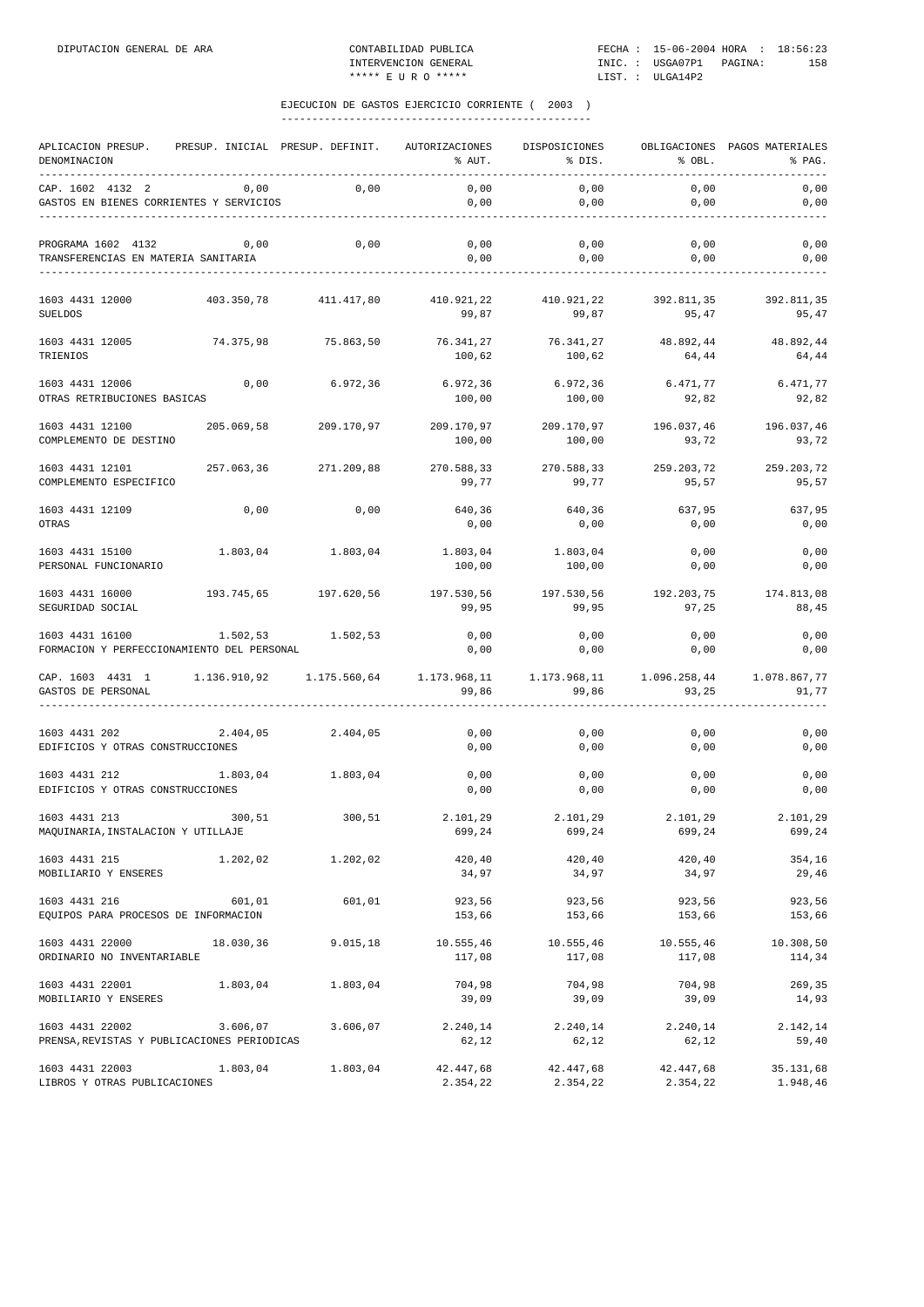| APLICACION PRESUP.<br>DENOMINACION<br>-----------                                                            | PRESUP. INICIAL PRESUP. DEFINIT. AUTORIZACIONES |                       | % AUT.               | DISPOSICIONES<br>% DIS. | % OBL.                         | OBLIGACIONES PAGOS MATERIALES<br>% PAG. |
|--------------------------------------------------------------------------------------------------------------|-------------------------------------------------|-----------------------|----------------------|-------------------------|--------------------------------|-----------------------------------------|
| 1603 4431 22004<br>MATERIAL INFORMATICO                                                                      | 1.202,02                                        | 1.202,02              | 483,26<br>40,20      | 483,26<br>40,20         | 483,26<br>40,20                | 483,26<br>40,20                         |
| 1603 4431 22109<br>OTROS SUMINISTROS                                                                         | 21.636,44                                       | 16.227,33             | 9.561,19<br>58,92    | 9.561,19<br>58,92       | 9.561,19<br>58,92              | 9.513,55<br>58,62                       |
| 1603 4431 22200<br>TELEFONICAS                                                                               | 24.040,48                                       | 0,00                  | 0,00<br>0,00         | 0,00<br>0,00            | 0,00<br>0,00                   | 0,00<br>0,00                            |
| 1603 4431 22201<br>POSTALES                                                                                  | 9.075,28                                        | 0,00                  | 132,66<br>0,00       | 132,66<br>0,00          | 132,66<br>0,00                 | 132,66<br>0,00                          |
| 1603 4431 22202<br>TELEGRAFICAS                                                                              | 60,10                                           | 60,10                 | 0,00<br>0,00         | 0,00<br>0,00            | 0,00<br>0,00                   | 0,00<br>0,00                            |
| 1603 4431 223<br>TRANSPORTE                                                                                  | 4.808,10                                        | 1,672,28              | 2.351,44<br>140,61   | 2.351,44<br>140,61      | 2.351,44<br>140,61             | 2.351,44<br>140,61                      |
| 1603 4431 22403<br>OTROS RIESGOS                                                                             | 100,00                                          | 100,00                | 0,00<br>0,00         | 0,00<br>0,00            | 0,00<br>0,00                   | 0,00<br>0,00                            |
| 1603 4431 22601<br>ATENCIONES PROTOCOLARIAS Y REPRESENTATIVAS                                                | 3.005,06                                        | 3.005,06              | 2.090,73<br>69,57    | 2.090,73<br>69,57       | 2.090,73<br>69,57              | 1.258,63<br>41,88                       |
| 1603 4431 22602<br>GASTOS DE DIVULGACION Y PROMOCION (CULT., COMERC.Y CIENTI                                 | 30.050,60                                       | 30.050,60             | 30.039,86<br>99,96   | 30.039,86<br>99,96      | 30.039,86<br>99,96             | 30.039,86<br>99,96                      |
| 1603 4431 22605<br>REUNIONES Y CONFERENCIAS                                                                  |                                                 | 27.045,54 27.045,54   | 26.959,07<br>99,68   | 26.959,07<br>99,68      | 26.959,07<br>99,68             | 14.399,20<br>53,24                      |
| 1603 4431 22609<br>OTROS                                                                                     | 2.404,05                                        | 2.404,05              | 49,13<br>2,04        | 49,13<br>2,04           | 49,13<br>2,04                  | 49,13<br>2,04                           |
| 1603 4431 22700<br>LIMPIEZA Y ASEO                                                                           | 60,10                                           | 60,10                 | 0,00<br>0,00         | 0,00<br>0,00            | 0,00<br>0,00                   | 0,00<br>0,00                            |
| 1603 4431 22706<br>ESTUDIOS Y TRABAJOS TECNICOS                                                              | 64.448,27                                       | 64.448,27             | 58.622,12<br>90,95   | 58.622,12<br>90,95      | 58.622,12<br>90,95             | 47.734,72<br>74,06                      |
| 1603 4431 22709<br>OTROS                                                                                     | 9.015, 18                                       | 4.507,59              | 13.501,99<br>299,53  | 13.501,99<br>299,53     | 13.501,99<br>299,53            | 13.501,99<br>299,53                     |
| 1603 4431 230<br>DIETAS                                                                                      | 12.741,46                                       | 12.741,46             | 7.343,08<br>57,63    | 7.343,08<br>57,63       | 7.343,08<br>57,63              | 7.214,77<br>56,62                       |
| 1603 4431 231<br>LOCOMOCION                                                                                  | 19.112,18                                       | 19.112,18             | 7.917,41<br>41,42    | 7.917,41<br>41,42       | 7.917,41<br>41,42              | 7.529,37<br>39,39                       |
| 1603 4431 239 24.942,00 36.329,89 21.854,95 21.854,95 21.854,95 21.854,95 21.854,95<br>OTRAS INDEMNIZACIONES |                                                 |                       | 60,15                | 60,15                   | 60,15                          | 60,15                                   |
| 1603 4431 25100 24.942,00 16.115,76<br>FINANCIADOS CON RECURSOS PROPIOS                                      |                                                 |                       | 10.465,36<br>64,93   | 10.465,36<br>64,93      | 10.465,36<br>64,93             | 10.465,36<br>64,93                      |
| CAP. 1603 4431 2 310.242,00 257.620,19<br>GASTOS EN BIENES CORRIENTES Y SERVICIOS                            |                                                 |                       | 250.765,76<br>97,33  | 97, 33                  | 250.765,76 250.765,76<br>97,33 | 217.759,57<br>84,52                     |
| 1603 4431 46901<br>OFICINAS MUNICIPALES DE INFORMACION AL CONSUMIDOR                                         | -------------------------<br>360.607,00         | 360.607,00            | 360.607,00<br>100,00 | 360.607,00<br>100,00    | 332.375,87<br>92,17            | 298.279,25<br>82,71                     |
| 1603 4431 48901<br>PROMOCION DEL CONSUMO                                                                     |                                                 | 360.607,00 360.607,00 | 351.111,48<br>97,36  | 351.111,48<br>97,36     | 350.466,96<br>97,18            | 260.673,79<br>72,28                     |
| 1603 4431 48902 72.121,00 72.121,00<br>CENTROS PUBL. Y PRIV. Y APAS PROYECTO CONSUMO                         |                                                 |                       | 72.121,00<br>100,00  | 100,00                  | 95,57                          | 72.121,00 68.927,03 66.367,93<br>92,02  |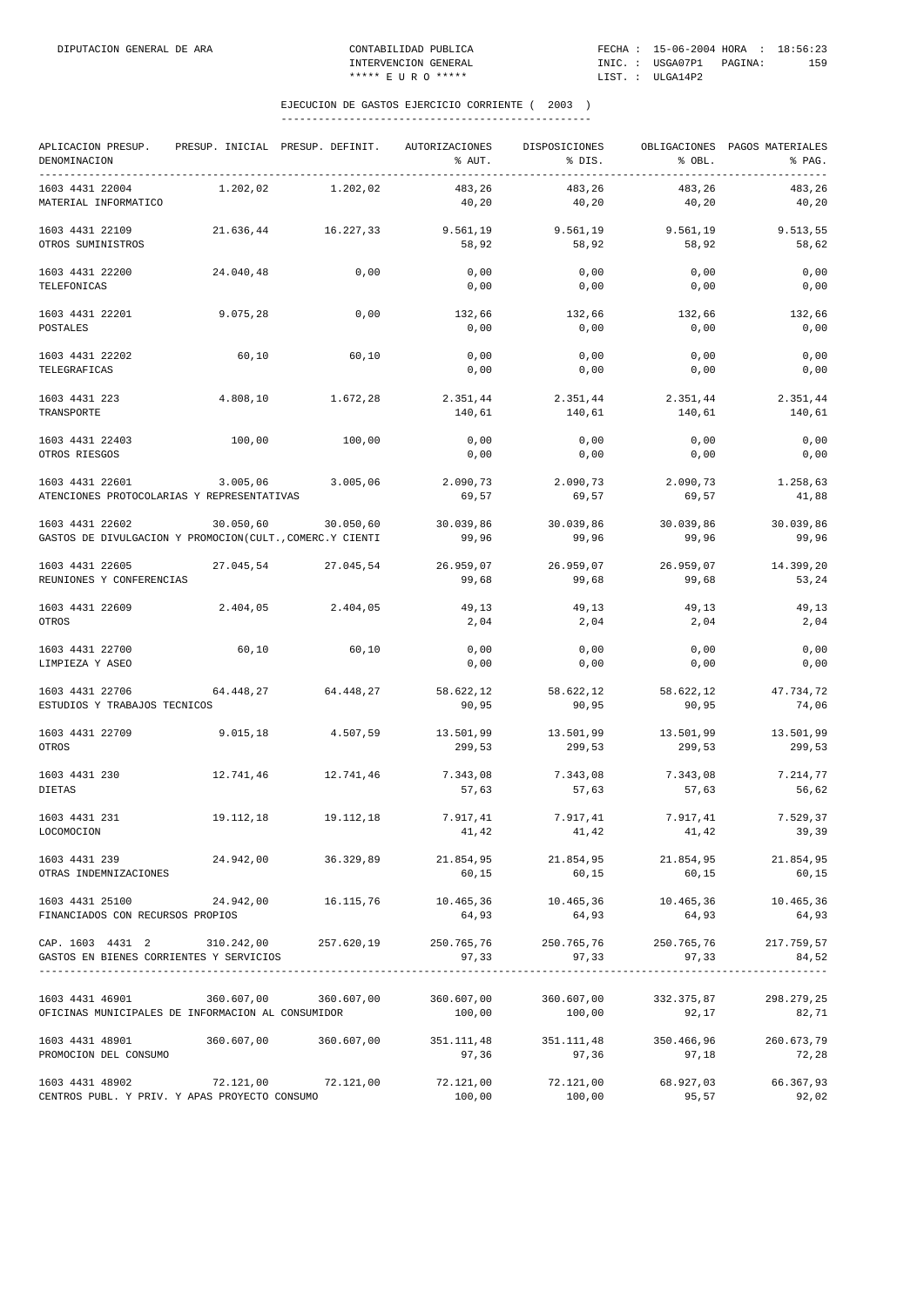| APLICACION PRESUP. PRESUP. INICIAL PRESUP. DEFINIT. AUTORIZACIONES DISPOSICIONES OBLIGACIONES PAGOS MATERIALES<br>DENOMINACION   |           |                                                                                | % AUT.                                    | % DIS.                                  | % OBL.              | % PAG.                |
|----------------------------------------------------------------------------------------------------------------------------------|-----------|--------------------------------------------------------------------------------|-------------------------------------------|-----------------------------------------|---------------------|-----------------------|
| CAP. 1603 4431 4 793.335,00 793.335,00<br>TRANSFERENCIAS CORRIENTES                                                              |           |                                                                                | 783.839,48<br>98,80                       | 783.839,48<br>98,80                     | 751.769,86<br>94,76 | 625.320,97<br>78,82   |
| 1603 4431 693<br>MAQUINARIA, INSTALACIONES Y UTILLAJE                                                                            | 6.010, 12 | 3.662,90                                                                       | 1.293,05<br>35, 30                        | 1.293,05<br>35, 30                      | 1.293,05<br>35,30   | 0,00<br>0,00          |
| 1603 4431 695<br>MOBILIARIO Y ENSERES                                                                                            |           | $12.020, 24$ $12.020, 24$ $11.913, 93$ $11.913, 93$ $11.913, 93$               | 99,11                                     | 99,11                                   | 99,11               | 6.860,75<br>57,07     |
| 1603 4431 698<br>OTRO INMOVILIZADO MATERIAL                                                                                      |           | 84.141,69 84.141,69                                                            | 99,45                                     | 83.679,20 83.679,20<br>99,45            | 83.679,20<br>99,45  | 83.679,20<br>99,45    |
| CAP. 1603 4431 6 102.172.05 99.824.83 96.886.18 96.886.18 96.886.18 96.886.18 90.539.95<br>INVERSIONES REALES                    |           |                                                                                | 97,05                                     | 97,05                                   | 97,05               | 90,69                 |
| 1603 4431 76900 54.091,00 54.091,00 52.272,53 52.272,53 45.057,45 40.687,53<br>OFICINAS MUNICIPALES DE INFORMACION AL CONSUMIDOR |           |                                                                                | 96,63                                     | 96,63                                   | 83,29               | 75,22                 |
| 1603 4431 78900<br>PROMOCION DEL CONSUMO                                                                                         |           | $51.086,00$ $51.086,00$                                                        | 100,00                                    | 51.086,00 51.086,00 49.164,67<br>100,00 | 96,23               | 32.852,93<br>64,30    |
| CAP. 1603 4431 7 105.177,00 105.177,00 103.358,53 103.358,53 94.222,12 73.540,46<br>TRANSFERENCIAS DE CAPITAL                    |           |                                                                                | 98,27                                     | 98,27                                   | 89,58               | 69,92                 |
| PROGRAMA 1603 4431 2.447.836,97 2.431.517,66 2.408.818,06 2.408.818,06 2.289.902,36<br>CONTROL DEL CONSUMO                       |           |                                                                                | 99,06                                     | 99,06                                   | 94,17               | 2.086.028,72<br>85,79 |
| $16.246, 15$ 12.000 $16.302, 23$ 32.604,46 $16.246, 15$ 16.246,15 $12.767, 01$ 12.767,01<br><b>SUELDOS</b>                       |           |                                                                                | 49,82                                     | 49,82                                   | 39,15               | 39,15                 |
| 1604 4111 12005<br>TRIENIOS                                                                                                      |           | 4.037,74 8.075,48                                                              | $4.093,82$ $4.093,82$ $3.034,18$<br>50,69 | 50,69                                   | 37,57               | 3.034,18<br>37,57     |
| 1604 4111 12006<br>OTRAS RETRIBUCIONES BÁSICAS                                                                                   | 361,38    | 722,76                                                                         | 361,38<br>50,00                           | 361,38<br>50,00                         | 356,85<br>49,37     | 356,85<br>49,37       |
| 1604 4111 12100<br>COMPLEMENTO DE DESTINO                                                                                        |           | $10.841,40 \qquad 21.682,80 \qquad 10.841,40 \qquad 10.841,40 \qquad 8.337,12$ | 50,00                                     | 50,00                                   | 38,45               | 8.337,12<br>38,45     |
| 1604 4111 12101<br>COMPLEMENTO ESPECIFICO                                                                                        |           | 20.370.36 40.740.72                                                            | 50,00                                     | 20.370,36 20.370,36 16.792,12<br>50,00  | 41,21               | 16.792,12<br>41,21    |
| 1604 4111 16000<br>SEGURIDAD SOCIAL                                                                                              | 5.611,01  | 11.222,02                                                                      | 5.611,01<br>50,00                         | 5.611,01<br>50,00                       | 3.629, 20<br>32,33  | 2.655,36<br>23,66     |
| CAP. 1604 4111 1<br>GASTOS DE PERSONAL                                                                                           |           | 57.524,12 115.048,24                                                           | 57.524,12 57.524,12 44.916,48<br>50,00    | 50,00                                   | 39,04               | 43.942,64<br>38,19    |
| PROGRAMA 1604 4111<br>SERVICIOS GENERALES (DE SALUD, CONSUMO Y SERVICIOS SOCI                                                    | 57.524,12 | 115.048,24                                                                     | 57.524,12<br>50,00                        | 57.524,12<br>50,00                      | 44.916,48<br>39,04  | 43.942,64<br>38,19    |
| 1604 6221 22201<br>POSTALES                                                                                                      | 0,00      | 0,00                                                                           | 0,00<br>0,00                              | 0,00<br>0,00                            | 0,00<br>0,00        | 0,00<br>0,00          |
| CAP. 1604 6221 2<br>GASTOS EN BIENES CORRIENTES Y SERVICIOS                                                                      | 0,00      | 0,00                                                                           | 0,00<br>0,00                              | 0,00<br>0,00                            | 0,00<br>0,00        | 0,00<br>0,00          |
|                                                                                                                                  |           |                                                                                |                                           |                                         |                     |                       |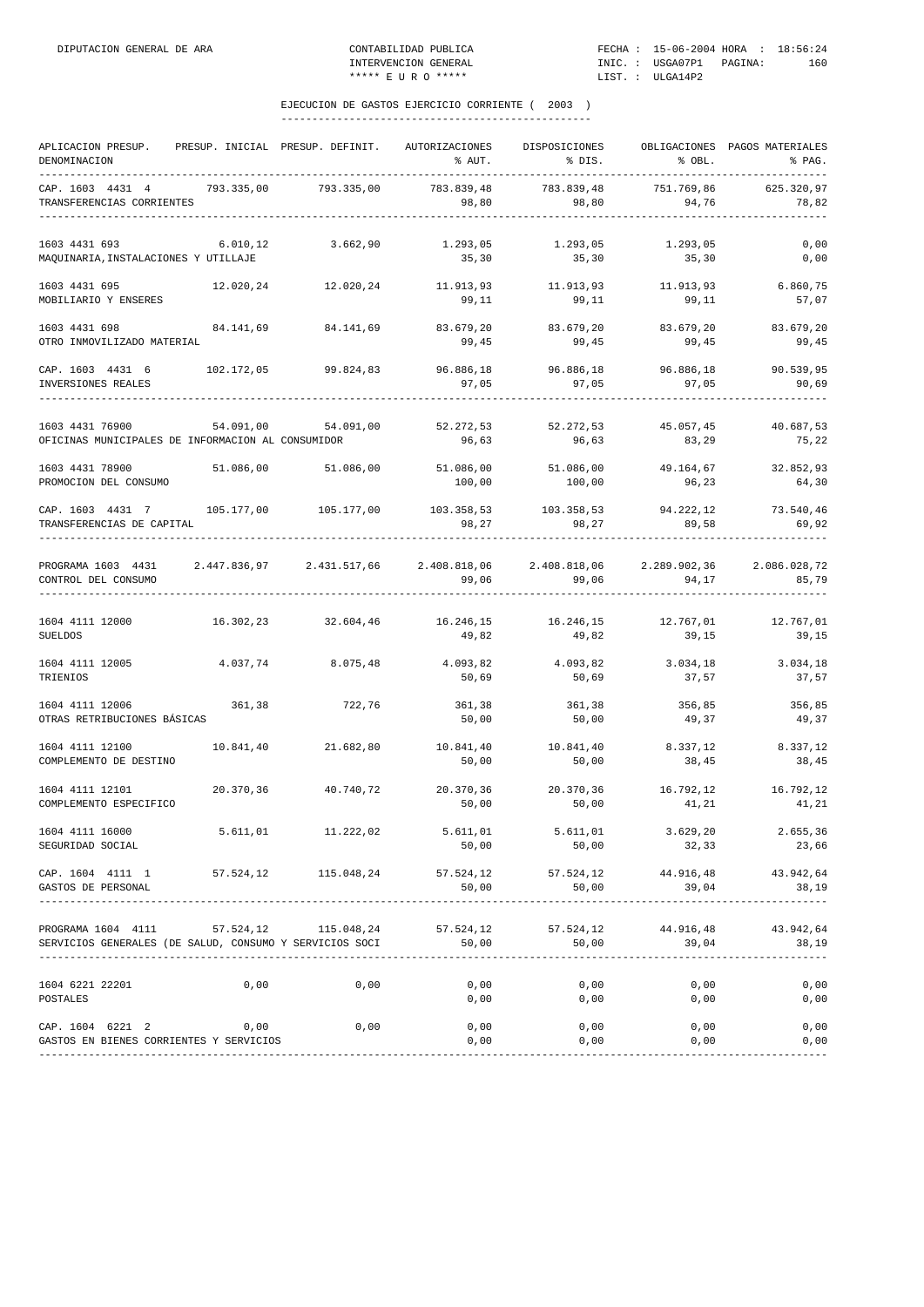| NERAL DE ARA | CONTABILIDAD PUBLICA |  | FECHA: 15-06-2004 HORA : 18:56:24 |  |     |
|--------------|----------------------|--|-----------------------------------|--|-----|
|              | INTERVENCION GENERAL |  | INIC.: USGA07P1 PAGINA:           |  | 161 |
|              | ***** E II R O ***** |  | LIST. : ULGA14P2                  |  |     |

| APLICACION PRESUP.<br>DENOMINACION                     |                 | PRESUP. INICIAL PRESUP. DEFINIT. | AUTORIZACIONES<br>% AUT. | DISPOSICIONES<br>% DIS.                                        | % OBL.       | OBLIGACIONES PAGOS MATERIALES<br>% PAG. |
|--------------------------------------------------------|-----------------|----------------------------------|--------------------------|----------------------------------------------------------------|--------------|-----------------------------------------|
| PROGRAMA 1604 6221<br>ORDENACION Y PROMOCION COMERCIAL | 0.00            | 0,00                             | 0.00<br>0.00             | 0.00<br>0.00                                                   | 0,00<br>0.00 | 0,00<br>0.00                            |
| DEPARTAMENTO 16<br>SANIDAD, CONSUMO Y BIENESTAR SOCIAL | 1263.099.386.35 | 1296.449.078.96                  | 99.62                    | 1291.611.630.91    1291.562.442.51    1289.879.614.36<br>99.62 | 99.49        | 1215.456.720,34<br>93.75                |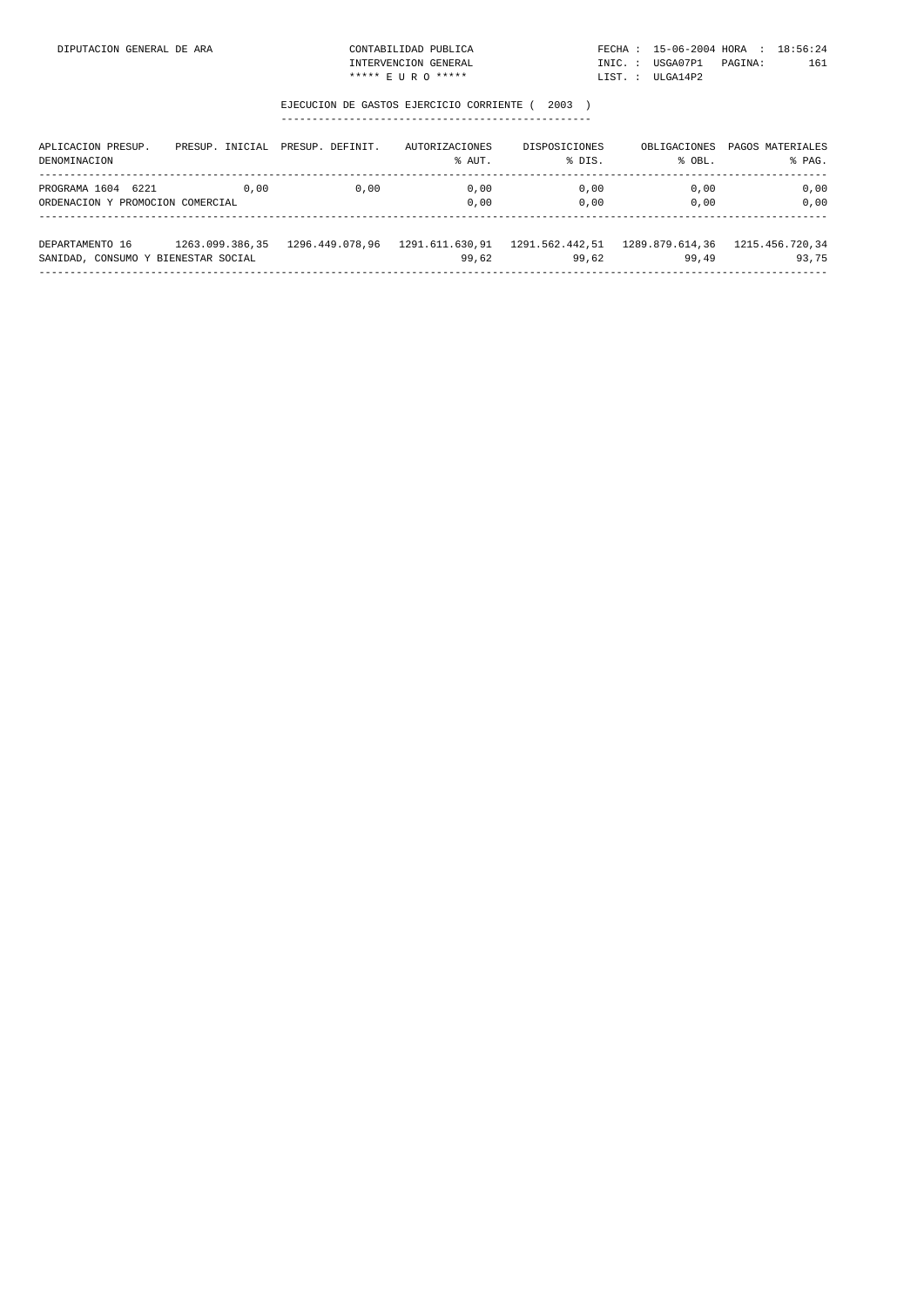| APLICACION PRESUP.<br>DENOMINACION                          |            | PRESUP. INICIAL PRESUP. DEFINIT. | AUTORIZACIONES<br>% AUT. | DISPOSICIONES<br>% DIS. | % OBL.              | OBLIGACIONES PAGOS MATERIALES<br>% PAG. |
|-------------------------------------------------------------|------------|----------------------------------|--------------------------|-------------------------|---------------------|-----------------------------------------|
| 1701 4511 10000<br>RETRIBUCIONES BASICAS                    | 13.847,64  | 15.488,29                        | 14.667,56<br>94,70       | 14.667,56<br>94,70      | 14.636,56<br>94,50  | 14.636,56<br>94,50                      |
| 1701 4511 10001<br>OTRAS REMUNERACIONES                     | 43.050,84  | 43.916,16                        | 44.736,89<br>101,86      | 44.736,89<br>101,86     | 44.736,89<br>101,86 | 44.736,89<br>101,86                     |
| 1701 4511 11000<br>RETRIBUCIONES BASICAS                    | 70.552,30  | 71.970,40                        | 71.970,40<br>100,00      | 71.970,40<br>100,00     | 67.150,48<br>93,30  | 67.150,48<br>93,30                      |
| 1701 4511 11001<br>OTRAS REMUNERACIONES                     | 97.989,96  | 102.807,92                       | 102.807,92<br>100,00     | 102.807,92<br>100,00    | 96.213,61<br>93,58  | 96.213,61<br>93,58                      |
| 1701 4511 12000<br><b>SUELDOS</b>                           | 448.033,18 | 449.805,63                       | 448.938,90<br>99,80      | 448.938,90<br>99,80     | 428.513,96<br>95,26 | 428.513,96<br>95,26                     |
| 1701 4511 12005<br>TRIENIOS                                 | 103.677,57 | 105.085,42                       | 105.938,57<br>100,81     | 105.938,57<br>100,81    | 79.802,00<br>75,94  | 79.802,00<br>75,94                      |
| 1701 4511 12006<br>OTRAS RETRIBUCIONES BASICAS              | 0,00       | 7.985,98                         | 7.969,81<br>99,79        | 7.969,81<br>99,79       | 7.438,35<br>93.14   | 7.438,35<br>93,14                       |
| 1701 4511 12100<br>COMPLEMENTO DE DESTINO                   | 234.881,64 | 236.292,02                       | 236.278,95<br>99,99      | 236.278,95<br>99,99     | 229.976,27<br>97,32 | 229.976,27<br>97,32                     |
| 1701 4511 12101<br>COMPLEMENTO ESPECIFICO                   | 344.240,16 | 358.045,07                       | 357.624,23<br>99,88      | 357.624,23<br>99,88     | 346.282,48<br>96,71 | 346.282,48<br>96,71                     |
| 1701 4511 12109<br>OTRAS RETRIBUCIONES                      | 0,00       | 0,00                             | 463,66<br>0,00           | 463,66<br>0,00          | 463,66<br>0,00      | 463,66<br>0,00                          |
| 1701 4511 13000<br>SALARIO BASE                             | 112.075,68 | 116.222,48                       | 116.213,08<br>99,99      | 116.213,08<br>99,99     | 116.213,08<br>99,99 | 116.213,08<br>99,99                     |
| 1701 4511 13001<br>ANTIGUEDAD                               | 16.540,68  | 17.425,28                        | 18.923,25<br>108,59      | 18.923,25<br>108,59     | 18.923,25<br>108,59 | 18.923,25<br>108,59                     |
| 1701 4511 13002<br>PAGAS EXTRAS                             | 21.436,06  | 22.229,19                        | 23.044,93<br>103,66      | 23.044,93<br>103,66     | 23.044,93<br>103,66 | 23.044,93<br>103,66                     |
| 1701 4511 13003<br>OTRAS REMUNERACIONES                     | 22.280,80  | 24.105,19                        | 21.800,88<br>90,44       | 21.800,88<br>90,44      | 21.800,88<br>90,44  | 21.800,88<br>90,44                      |
| 1701 4511 13100<br>SALARIO BASE                             | 10.972,80  | 10.106,20                        | 10.106,20<br>100,00      | 10.106,20<br>100,00     | 0,00<br>0,00        | 0,00<br>0,00                            |
| 1701 4511 13101<br>OTRAS REMUNERACIONES                     | 3.212,88   | 3.331,76                         | 3.331,76<br>100,00       | 3.331,76<br>100,00      | 0,00<br>0,00        | 0,00<br>0,00                            |
| 1701 4511 15100<br>PERSONAL FUNCIONARIO                     | 3.867,37   | 3.867,37                         | 3.867,37<br>100,00       | 3.867,37<br>100,00      | 1.355,00<br>35,03   | 1.355,00<br>35,03                       |
| 1701 4511 16000<br>SEGURIDAD SOCIAL                         | 268.483,43 | 269.867,75                       | 269.867,75<br>100,00     | 269.867,75<br>100,00    | 257.118,20<br>95,27 | 234.161,11<br>86,76                     |
| 1701 4511 16100<br>GTOS SOCIALES FUNCIONARIOS Y PERS.NO LAB | 0,00       | 0,00                             | 390,00<br>0,00           | 390,00<br>0,00          | 390,00<br>0,00      | 390,00<br>0,00                          |
| 1701 4511 16109<br>OTROS                                    | 1.623,24   | 1.623,24                         | 1.306,28<br>80,47        | 1.306,28<br>80,47       | 1.306,28<br>80,47   | 1.306,28<br>80,47                       |
| 1701 4511 16209<br>OTROS                                    | 3.843,61   | 3.843,61                         | 968,20<br>25,18          | 968,20<br>25,18         | 968,20<br>25,18     | 968,20<br>25,18                         |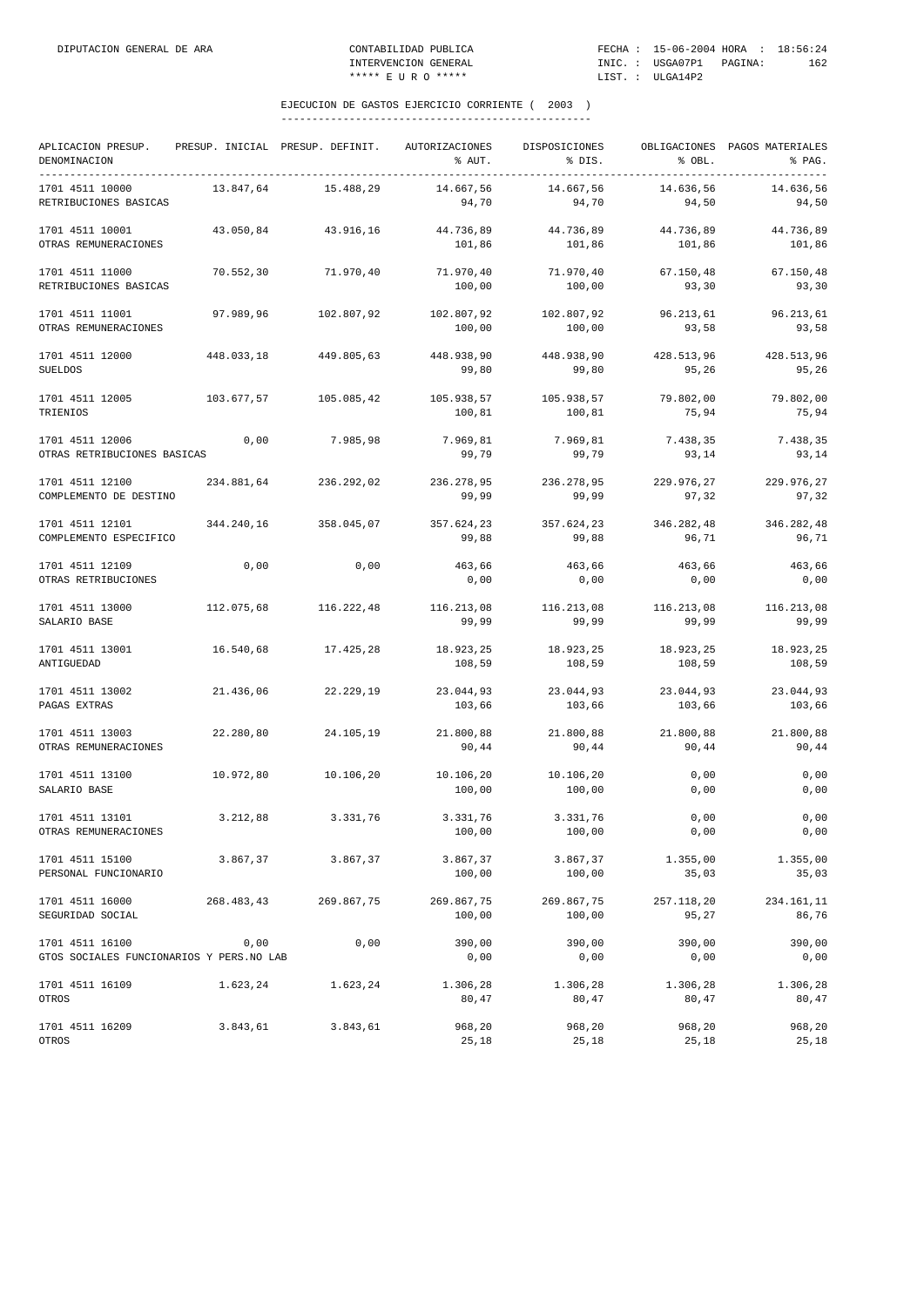| APLICACION PRESUP.<br>DENOMINACION                             | PRESUP. INICIAL PRESUP. DEFINIT. |              | AUTORIZACIONES<br>% AUT.      | DISPOSICIONES<br>% DIS.                                        | % OBL.                | OBLIGACIONES PAGOS MATERIALES<br>% PAG. |
|----------------------------------------------------------------|----------------------------------|--------------|-------------------------------|----------------------------------------------------------------|-----------------------|-----------------------------------------|
| CAP. 1701 4511 1<br>GASTOS DE PERSONAL                         | 1.820.609,84                     | 1.864.018,96 | 1.861.216,59<br>99,84         | 1.861.216,59<br>99,84<br>------------------------------------- | 1.756.334,08<br>94,22 | 1.733.376.99<br>92,99                   |
| 1701 4511 203<br>MAQUINARIA, INSTALACION Y UTILLAJE            | 300.51                           | 300,51       | 0,00<br>0,00                  | 0,00<br>0,00                                                   | 0,00<br>0,00          | 0,00<br>0,00                            |
| 1701 4511 212<br>EDIFICIOS Y OTRAS CONSTRUCCIONES              | 14.123,78                        | 3.530,95     | 0,00<br>0,00                  | 0,00<br>0,00                                                   | 0,00<br>0,00          | 0,00<br>0,00                            |
| 1701 4511 213<br>MAQUINARIA, INSTALACION Y UTILLAJE            | 1.202,02                         | 300,51       | 0,00<br>0,00                  | 0,00<br>0,00                                                   | 0,00<br>0,00          | 0,00<br>0,00                            |
| 1701 4511 214<br>MATERIAL DE TRANSPORTE                        | 3.005,06                         | 1.025,34     | 2.568,25<br>250,47            | 2.568,25<br>250,47                                             | 2.568,25<br>250,47    | 2.568,25<br>250,47                      |
| 1701 4511 215<br>MOBILIARIO Y ENSERES                          | 7.212,15                         | 1.803,04     | 642,55<br>35,63               | 642,55<br>35,63                                                | 642,55<br>35,63       | 642,55<br>35,63                         |
| 1701 4511 216<br>EQUIPOS PARA PROCESOS DE INFORMACION          | 4.808,10                         | 1.202,03     | 0,00<br>0,00                  | 0,00<br>0,00                                                   | 0,00<br>0,00          | 0,00<br>0,00                            |
| 1701 4511 22000<br>ORDINARIO NO INVENTARIABLE                  | 73.612,26                        | 14.090,15    | 15.957,05 15.957,05<br>113,24 | 113,24                                                         | 15.957,05<br>113,24   | 5.008,35<br>35,54                       |
| 1701 4511 22001<br>MOBILIARIO Y ENSERES                        | 40.680,45                        | 10.170,12    | 2.967,62<br>29,17             | 2.967,62<br>29,17                                              | 2.967,62<br>29,17     | 2.133,52<br>20,97                       |
| 1701 4511 22002<br>PRENSA, REVISTAS Y PUBLICACIONES PERIODICAS | 11.075,14                        | 2.768,79     | 8.934,13<br>322,67            | 8.934,13<br>322,67                                             | 8.934,13<br>322,67    | 8.934,13<br>322,67                      |
| 1701 4511 22003<br>LIBROS Y OTRAS PUBLICACIONES                | 2.404,05                         | 601,02       | 12.238,43<br>2.036,27         | 12.238,43<br>2.036,27                                          | 12.238,43<br>2.036,27 | 615,23<br>102,36                        |
| 1701 4511 22004<br>MATERIAL INFORMATICO                        | 3.005,06                         | 751,27       | 9.343,25<br>1.243,66          | 9.343,25<br>1.243,66                                           | 9.343,25<br>1.243,66  | 2.367,01<br>315,06                      |
| 1701 4511 22009<br>OTRO MATERIAL                               | 601,01                           | 601,01       | 0,00<br>0,00                  | 0,00<br>0,00                                                   | 0,00<br>0,00          | 0,00<br>0,00                            |
| 1701 4511 22100<br>ENERGIA ELECTRICA                           | 15.025,30                        | 3.756,33     | 0,00<br>0,00                  | 0,00<br>0,00                                                   | 0,00<br>0,00          | 0,00<br>0,00                            |
| 1701 4511 22101<br>AGUA                                        | 1.202,02                         | 300,51       | 0,00<br>0,00                  | 0,00<br>0,00                                                   | 0,00<br>0,00          | 0,00<br>0,00                            |
| 1701 4511 22103<br>COMBUSTIBLES                                | 9.015, 18                        | 2.253,80     | 5.124,67<br>227,37            | 5.124,67<br>227,37                                             | 5.124,67<br>227,37    | 4.845,80<br>215,00                      |
| 1701 4511 22104<br>VESTUARIO                                   | 6.010, 12                        | 1.502,53     | 1.209,40<br>80,49             | 1.209,40<br>80,49                                              | 1.209,40<br>80,49     | 342,00<br>22,76                         |
| 1701 4511 22105<br>PRODUCTOS ALIMENTICIOS                      | 150,25                           | 150,25       | 0,00<br>0,00                  | 0,00<br>0,00                                                   | 0,00<br>0,00          | 0,00<br>0,00                            |
| 1701 4511 22106<br>PRODUCTOS FARMACEUTICOS                     | 150,00                           | 150,00       | 23,18<br>15,45                | 23,18<br>15,45                                                 | 23,18<br>15,45        | 23,18<br>15,45                          |
| 1701 4511 22109<br>OTROS SUMINISTROS                           | 12.030,01                        | 3.007,51     | 918,36<br>30,53               | 918,36<br>30,53                                                | 918,36<br>30,53       | 365,71<br>12,15                         |
| 1701 4511 22200<br>TELEFONICAS                                 | 12.020,24                        | 2.501,12     | 0,00<br>0,00                  | 0,00<br>0,00                                                   | 0,00<br>0,00          | 0,00<br>0,00                            |
| 1701 4511 22201<br>POSTALES                                    | 96.096,44                        | 19.516,52    | 112,50<br>0,57                | 112,50<br>0,57                                                 | 112,50<br>0,57        | 112,50<br>0,57                          |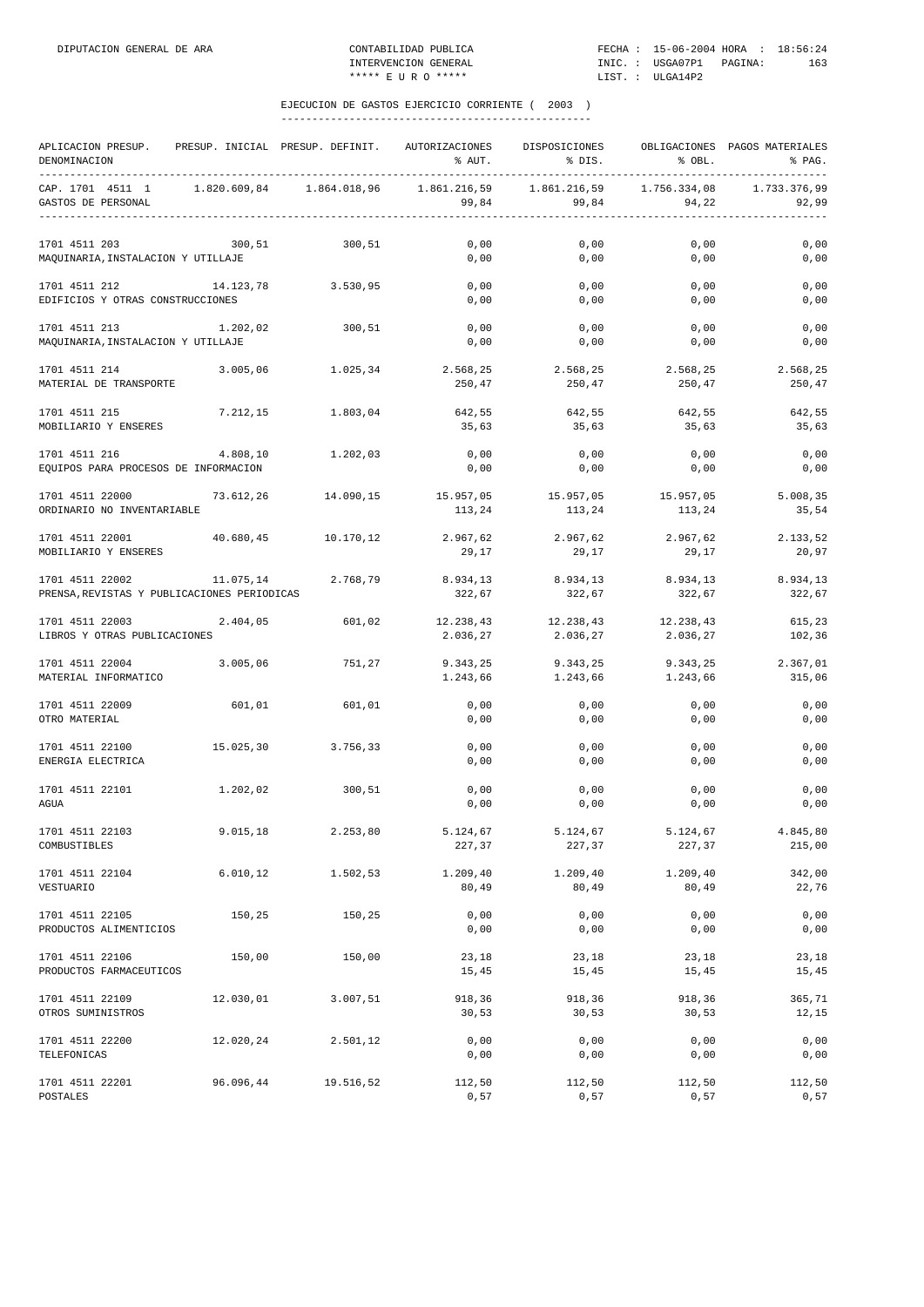| APLICACION PRESUP.<br>DENOMINACION<br>--------------                        |           | PRESUP. INICIAL PRESUP. DEFINIT. | AUTORIZACIONES<br>% AUT. | DISPOSICIONES<br>% DIS. | % OBL.                | OBLIGACIONES PAGOS MATERIALES<br>% PAG. |
|-----------------------------------------------------------------------------|-----------|----------------------------------|--------------------------|-------------------------|-----------------------|-----------------------------------------|
| 1701 4511 22202<br>TELEGRAFICAS                                             | 601,01    | 601,01                           | 33,40<br>5,55            | 33,40<br>5,55           | 33,40<br>5,55         | 33,40<br>5,55                           |
| 1701 4511 223<br>TRANSPORTE                                                 | 11.950,24 | 2.987,56                         | 1.401,87<br>46,92        | 1.401,87<br>46,92       | 1.401,87<br>46,92     | 1.349,49<br>45,17                       |
| 1701 4511 22400<br>EDIFICIOS Y LOCALES                                      | 3.606,07  | 901,52                           | 0,00<br>0,00             | 0,00<br>0,00            | 0,00<br>0,00          | 0,00<br>0,00                            |
| 1701 4511 22401<br>VEHICULOS                                                | 901,52    | 225,38                           | 0,00<br>0,00             | 0,00<br>0,00            | 0,00<br>0,00          | 0,00<br>0,00                            |
| 1701 4511 22402<br>OTRO INMOVILIZADO                                        | 3.606,07  | 901,52                           | 0,00<br>0,00             | 0,00<br>0,00            | 0,00<br>0,00          | 0,00<br>0,00                            |
| 1701 4511 22500<br>LOCALES                                                  | 601,01    | 601,01                           | 862,18<br>143,45         | 862,18<br>143,45        | 862,18<br>143,45      | 862,18<br>143,45                        |
| 1701 4511 22501<br>AUTONOMICOS. TRIBUTOS                                    | 0,00      | 0,00                             | 0,00<br>0,00             | 0,00<br>0,00            | 0,00<br>0,00          | 0,00<br>0,00                            |
| 1701 4511 22502<br>ESTATALES. TRIBUTOS                                      | 0,00      | 0,00                             | 381,87<br>0,00           | 381,87<br>0,00          | 381,87<br>0,00        | 381,87<br>0,00                          |
| 1701 4511 22601<br>ATENCIONES PROTOCOLARIAS Y REPRESENTATIVAS               | 39.065,79 | 39.065,79                        | 39.029,09<br>99,90       | 39.029,09<br>99,90      | 39.029,09<br>99,90    | 39.029,09<br>99,90                      |
| 1701 4511 22602<br>GASTOS DE DIVULGACION Y PROMOCION(CULT., COMERC.Y CIENTI | 3.005,06  | 751,27                           | 679,70<br>90,47          | 679,70<br>90,47         | 679,70<br>90,47       | 679,70<br>90,47                         |
| 1701 4511 22604<br>REMUNERACIONES A AGENTES MEDIADORES INDEPENDIENTES       | 601,01    | 601,01                           | 0,00<br>0,00             | 0,00<br>0,00            | 0,00<br>0,00          | 0,00<br>0,00                            |
| 1701 4511 22605<br>REUNIONES Y CONFERENCIAS                                 | 3.005,06  | 751,27                           | 0,00<br>0,00             | 0,00<br>0,00            | 0,00<br>0,00          | 0,00<br>0,00                            |
| 1701 4511 22609<br>OTROS                                                    | 997,33    | 249,34                           | 16.922,46<br>6.786,90    | 16.922,46<br>6.786,90   | 16.922,46<br>6.786,90 | 588,50<br>236,02                        |
| 1701 4511 22700<br>LIMPIEZA Y ASEO                                          | 30.050,61 | 10.650,00                        | 11.194,67<br>105,11      | 11.194,67<br>105,11     | 11.187,83<br>105,05   | 11.187,83<br>105,05                     |
| 1701 4511 22701<br>SEGURIDAD                                                | 601,01    | 601,01                           | 0,00<br>0,00             | 0,00<br>0,00            | 0,00<br>0,00          | 0,00<br>0,00                            |
| 1701 4511 22706<br>ESTUDIOS Y TRABAJOS TECNICOS                             | 46.437,39 | 11.609,35                        | 3.485,32<br>30,02        | 3.485,32<br>30,02       | 3.485,32<br>30,02     | 191,72<br>1,65                          |
| 1701 4511 22709<br>OTROS                                                    | 20.653,51 | 5.163,38                         | 12.046,12<br>233,29      | 12.046,12<br>233,29     | 12.046,12<br>233,29   | 50,81<br>0,98                           |
| 1701 4511 230<br>DIETAS                                                     | 7.813,16  | 1.953,29                         | 2.116,52<br>108,35       | 2.116,52<br>108,35      | 2.116,52<br>108,35    | 2.052,20<br>105,06                      |
| 1701 4511 231<br>LOCOMOCION                                                 | 13.372,52 | 3.343,13                         | 3.108,02<br>92,96        | 3.108,02<br>92,96       | 3.108,02<br>92,96     | 3.071,21<br>91,86                       |
| 1701 4511 239<br>OTRAS INDEMNIZACIONES                                      | 2.253,80  | 563,45                           | 0,00<br>0,00             | 0,00<br>0,00            | 0,00<br>0,00          | 0,00<br>0,00                            |
| 1701 4511 242<br>MATERIAL, SUMINISTROS Y OTROS                              | 2.611,56  | 652,89                           | 0,00<br>0,00             | 0,00<br>0,00            | 0,00<br>0,00          | 0,00<br>0,00                            |
| 1701 4511 25100<br>FINANCIADOS CON RECURSOS PROPIOS                         | 1.202,02  | 1.202,02                         | 1.397,40<br>116,25       | 1.397,40<br>116,25      | 1.397,40<br>116,25    | 1.397,40<br>116,25                      |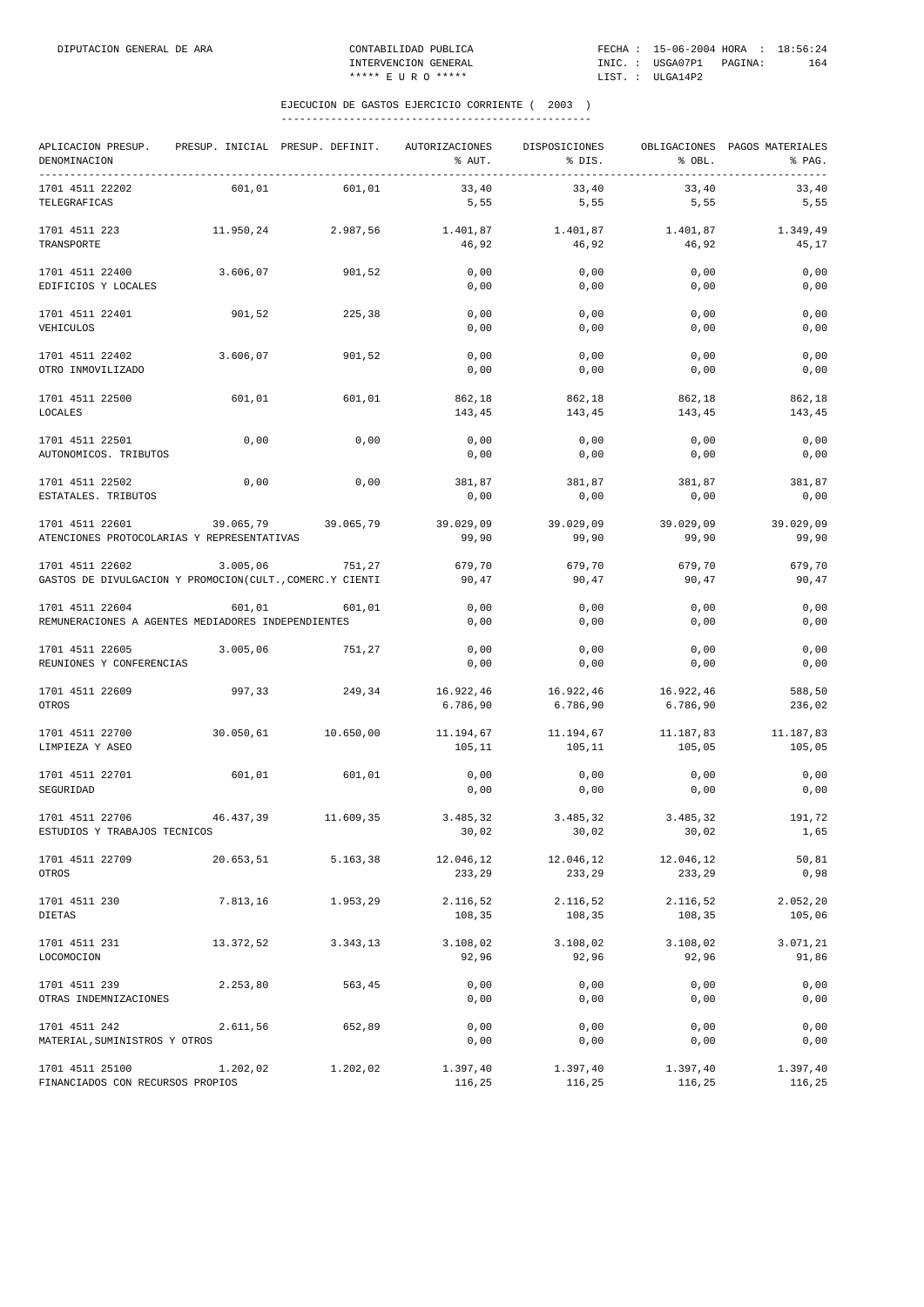| APLICACION PRESUP.<br>DENOMINACION                                                                                                             | PRESUP. INICIAL PRESUP. DEFINIT. |            | AUTORIZACIONES<br>% AUT. | DISPOSICIONES<br>% DIS.         | % OBL.              | OBLIGACIONES PAGOS MATERIALES<br>% PAG. |
|------------------------------------------------------------------------------------------------------------------------------------------------|----------------------------------|------------|--------------------------|---------------------------------|---------------------|-----------------------------------------|
| CAP. 1701 4511 2<br>GASTOS EN BIENES CORRIENTES Y SERVICIOS                                                                                    | 506.664.90                       | 153.658,51 | 152.698,01<br>99,37      | 152.698,01<br>99, 37            | 152.691,17<br>99,37 | 88.833,63<br>57,81                      |
| 1701 4511 48900<br>SUBVENCIONES A LA EXPLOTACION FUNDACIONES Y OTROS                                                                           | 30.050,61 30.050,61              |            | 0,00<br>0,00             | 0,00<br>0,00                    | 0,00<br>0,00        | 0,00<br>0,00                            |
| 1701 4511 48901<br>SUBV.ACT.CULTU. FINANC.RECURSOS PROPIOS                                                                                     | 0,00                             | 0,00       | 14.000,00<br>0,00        | 14.000,00<br>0,00               | 14.000,00<br>0,00   | 0,00<br>0,00                            |
| CAP. 1701 4511 4 30.050,61 30.050,61<br>TRANSFERENCIAS CORRIENTES                                                                              |                                  |            | 46,58                    | 14.000,00    14.000,00<br>46,58 | 14.000,00<br>46,58  | 0,00<br>0,00                            |
| 1701 4511 694<br>MATERIAL DE TRANSPORTE                                                                                                        | 0,00                             | 0,00       | 0,00<br>0,00             | 0,00<br>0,00                    | 0,00<br>0,00        | 0,00<br>0,00                            |
| 1701 4511 695<br>MOBILIARIO Y ENSERES                                                                                                          | 12.020,24                        | 3.020,24   | 577,27<br>19,11          | 577,27<br>19,11                 | 577,27<br>19,11     | 577,27<br>19,11                         |
| 1701 4511 696<br>EQUIPOS PARA PROCESOS DE INFORMACION                                                                                          | 6.010, 12                        | 0,00       | 0,00<br>0,00             | 0,00<br>0,00                    | 0,00<br>0,00        | 0,00<br>0,00                            |
| 1701 4511 698<br>OTRO INMOVILIZADO MATERIAL                                                                                                    | 0,00                             | 0,00       | 0,00<br>0,00             | 0,00<br>0,00                    | 0,00<br>0,00        | 0,00<br>0,00                            |
| 1701 4511 699<br>INMOVILIZADO INMATERIAL                                                                                                       | $12.020, 24$ 3.044,36            |            | 3.044,36<br>100,00       | 3.044,36<br>100,00              | 3.044,36<br>100,00  | 0,00<br>0,00                            |
| CAP. 1701 4511 6<br>INVERSIONES REALES                                                                                                         | 30.050,60                        | 6.064, 60  | 3.621,63<br>59,71        | 3.621,63<br>59,71               | 3.621,63<br>59,71   | 577,27<br>9,51                          |
| PROGRAMA 1701 4511 2.387.375,95 2.053.792,68 2.031.536,23 2.031.536,23 1.926.646,88 1.822.787,89<br>SERVICIOS GENERALES (DE CULTURA Y TURISMO) |                                  |            | 98,91                    | 98,91                           | 93,80               | 88,75                                   |
| 1702 4229 223<br>TRANSPORTE                                                                                                                    | 0,00                             | 0,00       | 0,00<br>0,00             | 0,00<br>0,00                    | 0,00<br>0,00        | 0,00<br>0,00                            |
| CAP. 1702 4229 2<br>GASTOS EN BIENES CORRIENTES Y SERVICIOS                                                                                    | 0,00                             | 0,00       | 0,00<br>0,00             | 0,00<br>0,00                    | 0,00<br>0,00        | 0,00<br>0,00                            |
| PROGRAMA 1702 4229<br>ENSE¥ANZA NO UNIVERSITARIA                                                                                               | 0,00                             | 0,00       | 0,00<br>0,00             | 0,00<br>0,00                    | 0,00<br>0,00        | 0,00<br>0,00                            |
| 1702 4521 12000<br><b>SUELDOS</b>                                                                                                              | 374.776,50                       | 386.824,97 | 387.115,82<br>100,07     | 387.115,82<br>100,07            | 385.009,43<br>99,53 | 385.009,43<br>99,53                     |
| 1702 4521 12005<br>TRIENIOS                                                                                                                    | 86.464,38                        | 88.193,67  | 88.562,28<br>100,41      | 88.562,28<br>100,41             | 68.282,87<br>77,42  | 68.282,87<br>77,42                      |
| 1702 4521 12006<br>OTRAS RETRIBUCIONES BASICAS                                                                                                 | 0,00                             | 5.974,24   | 5.899,10<br>98,74        | 5.899,10<br>98,74               | 5.804,63<br>97,16   | 5.804,63<br>97,16                       |
| 1702 4521 12100<br>COMPLEMENTO DE DESTINO                                                                                                      | 173.795,02                       | 179.227,22 | 178.563,61<br>99,62      | 178.563,61<br>99,62             | 170.213,35<br>94,97 | 170.213,35<br>94,97                     |
| 1702 4521 12101<br>COMPLEMENTO ESPECIFICO                                                                                                      | 249.684,84                       | 266.532,62 | 266.532,62<br>100,00     | 266.532,62<br>100,00            | 249.665,26<br>93,67 | 249.665,26<br>93,67                     |
| 1702 4521 12109<br>OTRAS RETRIBUCIONES                                                                                                         | 0,00                             | 0,00       | 79,29<br>0,00            | 79,29<br>0,00                   | 79,29<br>0,00       | 79,29<br>0,00                           |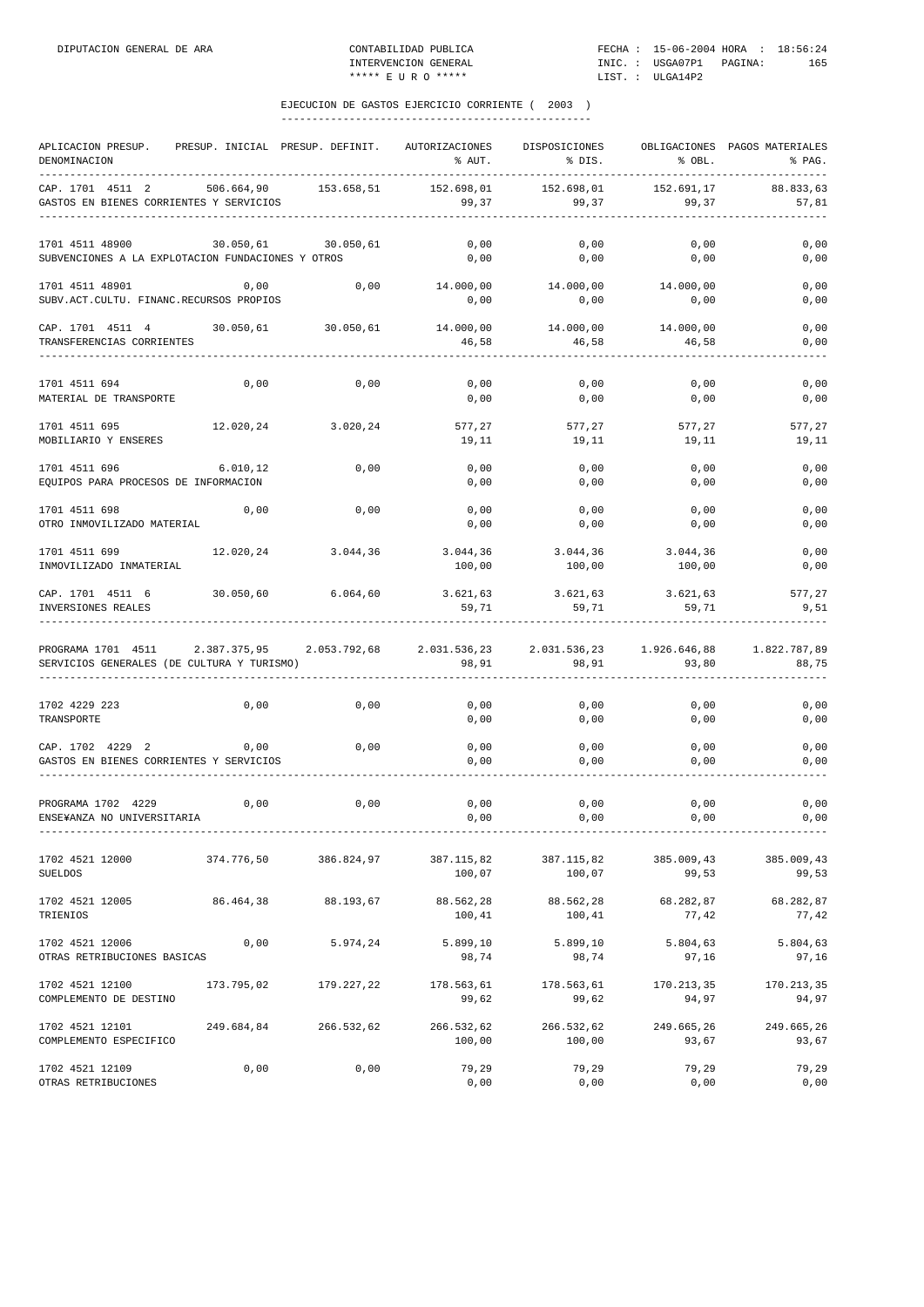| APLICACION PRESUP.<br>DENOMINACION                                                                      | PRESUP. INICIAL PRESUP. DEFINIT. |                   | AUTORIZACIONES<br>% AUT. | DISPOSICIONES<br>% DIS.         | % OBL.              | OBLIGACIONES PAGOS MATERIALES<br>% PAG. |
|---------------------------------------------------------------------------------------------------------|----------------------------------|-------------------|--------------------------|---------------------------------|---------------------|-----------------------------------------|
| 1702 4521 13000<br>SALARIO BASE                                                                         | 618.495,84                       | 641.380,19        | 641.591,97<br>100,03     | 641.591,97<br>100,03            | 619.585,43<br>96,60 | 619.585,43<br>96,60                     |
| 1702 4521 13001<br>ANTIGUEDAD                                                                           | 70.362,60                        | 72.966,02         | 99,34                    | 72.489,24 72.489,24<br>99,34    | 66.462,89<br>91,08  | 66.462,89<br>91,08                      |
| 1702 4521 13002<br>PAGAS EXTRAS                                                                         | 114.809,74                       | 119.057,70        | 101,10                   | 120.368,33 120.368,33<br>101,10 | 115.664,43<br>97,14 | 115.664,43<br>97,14                     |
| 1702 4521 13003<br>OTRAS REMUNERACIONES                                                                 | 70.424,85                        | 79.530,57         | 78.484,94<br>98,68       | 78.484,94<br>98,68              | 71.917,07<br>90,42  | 71.917,07<br>90,42                      |
| 1702 4521 13100<br>SALARIO BASE                                                                         | 21.364,72                        | 22.155,21         | 18.855,21<br>85,10       | 18.855,21<br>85,10              | 13.624,35<br>61,49  | 13.624,35<br>61,49                      |
| 1702 4521 13101<br>OTRAS REMUNERACIONES                                                                 | 3.560,78                         | 3.692,53          | 6.992,53<br>189,36       | 6.992,53<br>189,36              | 5.744,89<br>155,58  | 5.744,89<br>155,58                      |
| 1702 4521 16000<br>SEGURIDAD SOCIAL                                                                     | 407.247,70                       | 418.292,41        | 418.292,41<br>100,00     | 418.292,41<br>100,00            | 403.491,45<br>96,46 | 366.689,02<br>87,66                     |
| 1702 4521 16100<br>FORMACION Y PERFECCIONAMIENTO DEL PERSONAL                                           | 561,29                           | 561,29            | 100,00<br>17,81          | 100,00<br>17,81                 | 100,00<br>17,81     | 0,00<br>0,00                            |
| 1702 4521 16200<br>FORM.Y PERF. PERS. - GTOS. SOCIAL. P. LABORAL                                        | 0,00                             | 0,00              | 270,00<br>0,00           | 270,00<br>0,00                  | 270,00<br>0,00      | 200,00<br>0,00                          |
| CAP. 1702 4521 1 2.191.548,26 2.284.388,64 2.284.197,35 2.284.197,35 2.175.915,34<br>GASTOS DE PERSONAL |                                  |                   | 99,99                    | 99,99                           | 95,25               | 2.138.942,91<br>93,63                   |
|                                                                                                         |                                  |                   |                          |                                 |                     |                                         |
| 1702 4521 202<br>EDIFICIOS Y OTRAS CONSTRUCCIONES                                                       | 420,71                           | 420,71            | 0,00<br>0,00             | 0,00<br>0,00                    | 0,00<br>0,00        | 0,00<br>0,00                            |
| 1702 4521 203<br>MAQUINARIA, INSTALACION Y UTILLAJE                                                     | 2.944,96                         | 2.944,96          | 170,71<br>5,79           | 170,71<br>5,79                  | 170,71<br>5,79      | 170,71<br>5,79                          |
| 1702 4521 205<br>MOBILIARIO Y ENSERES                                                                   | 420,71                           | 420,71            | 747,26<br>177,61         | 747,26<br>177,61                | 747,26<br>177,61    | 747,26<br>177,61                        |
| 1702 4521 206<br>EQUIPOS PARA PROCESOS DE INFORMACION                                                   | 420,71                           | 420,71            | 0,00<br>0,00             | 0,00<br>0,00                    | 0,00<br>0,00        | 0,00<br>0,00                            |
| 1702 4521 209<br>OTRO INMOVILIZADO MATERIAL                                                             | 420,71                           | 420,71            | 0,00<br>0,00             | 0,00<br>0,00                    | 0,00<br>0,00        | 0,00<br>0,00                            |
| 1702 4521 210<br>TERRENOS Y BIENES NATURALES                                                            | 2.223,74                         | 2.223,74          | 1.587,96<br>71,40        | 1.587,96<br>71,40               | 1.587,96<br>71,40   | 937,52<br>42,15                         |
| 1702 4521 212<br>EDIFICIOS Y OTRAS CONSTRUCCIONES                                                       | 6.805, 28                        | 46.805,28         | 70.223,94<br>150,03      | 70.223,94<br>150,03             | 70.223,82<br>150,03 | 50.892,62<br>108,73                     |
| 1702 4521 213<br>MAQUINARIA, INSTALACION Y UTILLAJE                                                     | 12.059,24                        | 12.059,24         | 17.306,12<br>143,50      | 17.306,12<br>143,50             | 16.783,04<br>139,17 | 15.712,06<br>130,29                     |
| 1702 4521 215<br>MOBILIARIO Y ENSERES                                                                   |                                  | 1.562,63 1.562,63 | 10.982,70<br>702,83      | 10.982,70<br>702,83             | 10.982,70<br>702,83 | 6.330,48<br>405,11                      |
| 1702 4521 216<br>EQUIPOS PARA PROCESOS DE INFORMACION                                                   | 5.409,11                         | 5.409,11          | 306,24<br>5,66           | 306,24<br>5,66                  | 306,24<br>5,66      | 306,24<br>5,66                          |
| 1702 4521 22000<br>ORDINARIO NO INVENTARIABLE                                                           | 12.020,24                        | 6.611, 13         | 7.159,89<br>108,30       | 7.159,89<br>108,30              | 7.159,89<br>108,30  | 6.188,86<br>93,61                       |
| 1702 4521 22001<br>MOBILIARIO Y ENSERES                                                                 | 6.911, 64                        | 6.911, 64         | 496,84<br>7,18           | 496,84<br>7,18                  | 496,84<br>7,18      | 496,84<br>7,18                          |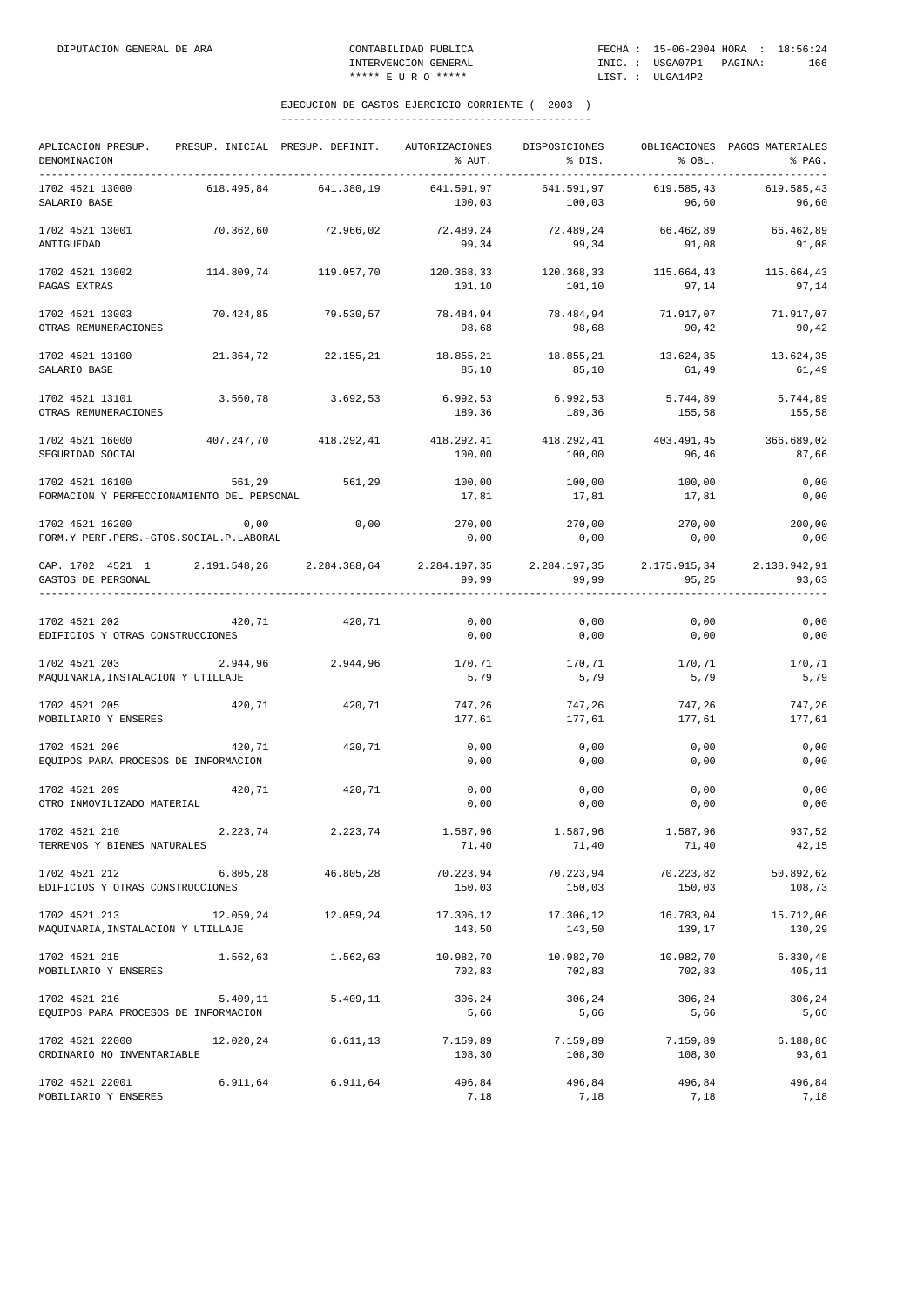| APLICACION PRESUP.<br>DENOMINACION                                          |            | PRESUP. INICIAL PRESUP. DEFINIT. | AUTORIZACIONES<br>% AUT. | DISPOSICIONES<br>% DIS. | % OBL.               | OBLIGACIONES PAGOS MATERIALES<br>% PAG. |
|-----------------------------------------------------------------------------|------------|----------------------------------|--------------------------|-------------------------|----------------------|-----------------------------------------|
| 1702 4521 22002<br>PRENSA, REVISTAS Y PUBLICACIONES PERIODICAS              | 4.808,10   | 4.808,10                         | 3.157,99<br>65,68        | 3.157,99<br>65,68       | 3.157,99<br>65,68    | 3.143,99<br>65,38                       |
| 1702 4521 22003<br>LIBROS Y OTRAS PUBLICACIONES                             | 15.175,56  | 4.885,24                         | 6.949,61<br>142,25       | 6.949,61<br>142,25      | 6.949, 61<br>142,25  | 5.195,00<br>106,34                      |
| 1702 4521 22004<br>MATERIAL INFORMATICO                                     | 6.010, 12  | 6.010, 12                        | 543,65<br>9,04           | 543,65<br>9,04          | 543,65<br>9,04       | 473,81<br>7,88                          |
| 1702 4521 22009<br>OTRO MATERIAL                                            | 5.409, 11  | 5.409, 11                        | 951,95<br>17,59          | 951,95<br>17,59         | 951,95<br>17,59      | 850,56<br>15,72                         |
| 1702 4521 22100<br>ENERGIA ELECTRICA                                        | 108.182,18 | 156.182,18                       | 86.962,73<br>55,68       | 86.962,73<br>55,68      | 86.962,73<br>55,68   | 69.180,53<br>44,29                      |
| 1702 4521 22101<br>AGUA                                                     | 8.414,17   | 8.414,17                         | 2.382,61<br>28,31        | 2.382,61<br>28,31       | 2.382,61<br>28,31    | 1.225,60<br>14,56                       |
| 1702 4521 22102<br>GAS                                                      | 13.582,87  | 17.214,41                        | 7.534,06<br>43,76        | 7.534,06<br>43,76       | 7.534,06<br>43,76    | 7.386,42<br>42,90                       |
| 1702 4521 22103<br>COMBUSTIBLES                                             | 24.040,48  | 27.040,48                        | 18.389,02<br>68,00       | 18.389,02<br>68,00      | 18.389,02<br>68,00   | 18.389,02<br>68,00                      |
| 1702 4521 22104<br>VESTUARIO                                                | 6.010, 12  | 6.010, 12                        | 1.174,09<br>19,53        | 1.174,09<br>19,53       | 1.174,09<br>19,53    | 939,49<br>15,63                         |
| 1702 4521 22106<br>PRODUCTOS FARMACEUTICOS                                  | 751,27     | 751,27                           | 0,00<br>0,00             | 0,00<br>0,00            | 0,00<br>0,00         | 0,00<br>0,00                            |
| 1702 4521 22109<br>OTROS SUMINISTROS                                        | 10.517,71  | 14.182,41                        | 34.530,90<br>243,47      | 34.530,90<br>243,47     | 34.530,90<br>243,47  | 25.333,95<br>178,62                     |
| 1702 4521 22200<br>TELEFONICAS                                              | 12.020,24  | 20.020,24                        | 21.133,73<br>105,56      | 21.133,73<br>105,56     | 21.133,73<br>105,56  | 19.971,53<br>99,75                      |
| 1702 4521 22201<br>POSTALES                                                 | 450,76     | 450,76                           | 0,00<br>0,00             | 0,00<br>0,00            | 0,00<br>0,00         | 0,00<br>0,00                            |
| 1702 4521 223<br>TRANSPORTE                                                 | 7.813,16   | 7.813,16                         | 5.189, 42<br>66,41       | 5.189,42<br>66,41       | 5.189,42<br>66,41    | 4.837,13<br>61,91                       |
| 1702 4521 22400<br>EDIFICIOS Y LOCALES                                      | 1.202,02   | 1.202,02                         | 2.953,14<br>245,68       | 2.953,14<br>245,68      | 2.953,14<br>245,68   | 2.953,14<br>245,68                      |
| 1702 4521 22401<br>VEHICULOS                                                | 60, 10     | 60,10                            | 0,00<br>0,00             | 0,00<br>0,00            | 0,00<br>0,00         | 0,00<br>0,00                            |
| 1702 4521 22402<br>OTRO INMOVILIZADO                                        | 300,51     | 300,51                           | 3.638,10<br>1.210,64     | 3.638,10<br>1.210,64    | 3.638,10<br>1.210,64 | 3.531,80<br>1.175,26                    |
| 1702 4521 22403<br>OTROS RIESGOS                                            | 300,51     | 300,51                           | 0,00<br>0,00             | 0,00<br>0,00            | 0,00<br>0,00         | 0,00<br>0,00                            |
| 1702 4521 22500<br>LOCALES                                                  | 4.207,08   | 9.207,08                         | 7.133,54<br>77,47        | 7.133,54<br>77,47       | 7.133,54<br>77,47    | 1.060,87<br>11,52                       |
| 1702 4521 22600<br>CANONES                                                  | 60,10      | 60,10                            | 0,00<br>0,00             | 0,00<br>0,00            | 0,00<br>0,00         | 0,00<br>0,00                            |
| 1702 4521 22601<br>ATENCIONES PROTOCOLARIAS Y REPRESENTATIVAS               | 9.015, 18  | 9.015,18                         | 8.997,05<br>99,79        | 8.997,05<br>99,79       | 8.997,05<br>99,79    | 8.997,05<br>99,79                       |
| 1702 4521 22602<br>GASTOS DE DIVULGACION Y PROMOCION(CULT., COMERC.Y CIENTI | 72.121,45  | 72.121,45                        | 72.100,75<br>99,97       | 72.100,75<br>99,97      | 72.100,75<br>99,97   | 72.100,75<br>99,97                      |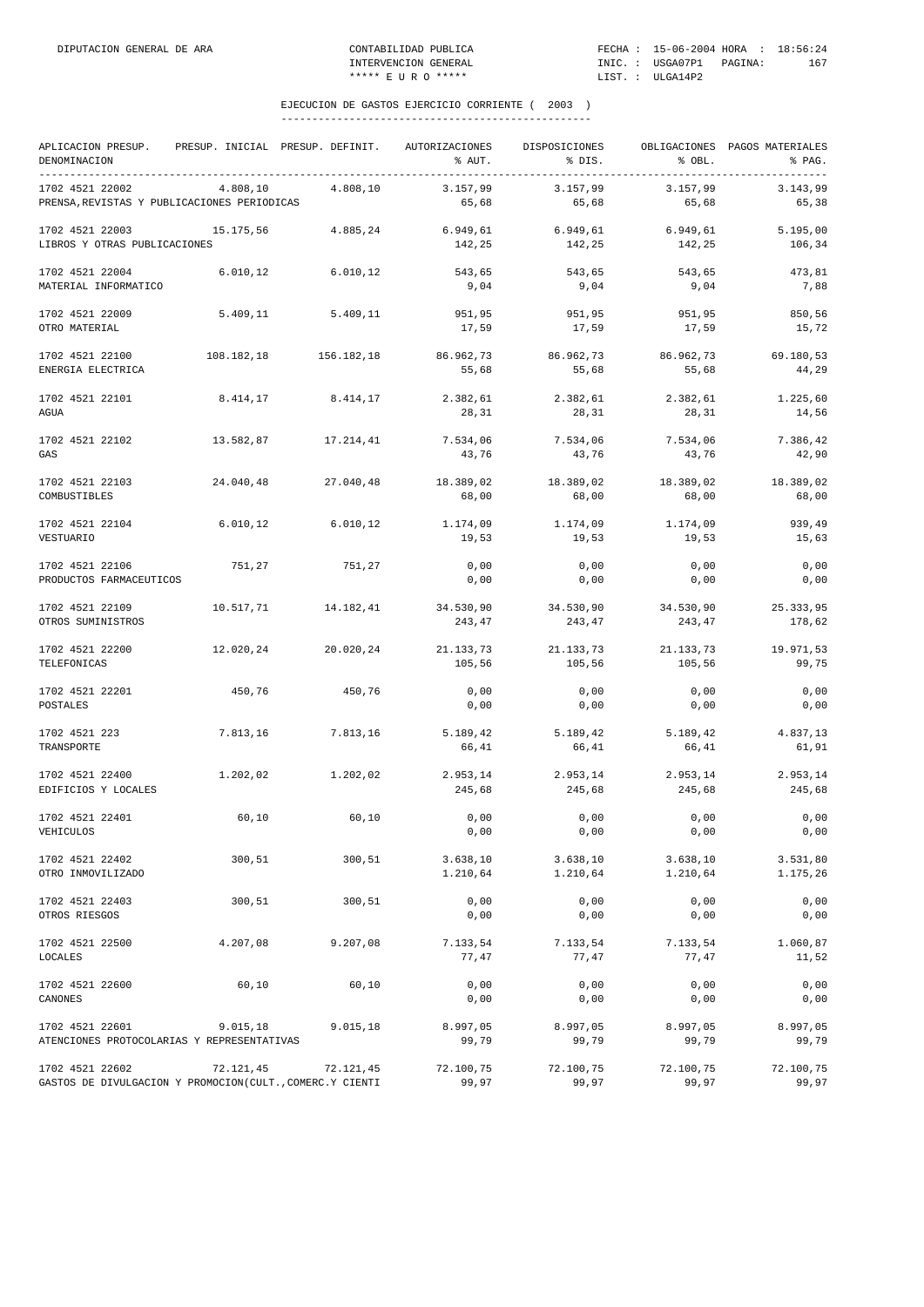| APLICACION PRESUP. PRESUP. INICIAL PRESUP. DEFINIT.<br>DENOMINACION<br>------------------------------------ |                      |                       | AUTORIZACIONES<br>% AUT.                                                                      | DISPOSICIONES<br>% DIS.                 | % OBL.               | OBLIGACIONES PAGOS MATERIALES<br>% PAG. |
|-------------------------------------------------------------------------------------------------------------|----------------------|-----------------------|-----------------------------------------------------------------------------------------------|-----------------------------------------|----------------------|-----------------------------------------|
| 1702 4521 22604<br>REMUNERACIONES A AGENTES MEDIADORES INDEPENDIENTES                                       | 60,10                | 60,10                 | 0,00<br>0,00                                                                                  | 0,00<br>0,00                            | 0,00<br>0,00         | 0,00<br>0,00                            |
| 1702 4521 22605<br>REUNIONES Y CONFERENCIAS                                                                 | 6.010, 12            | 6.010, 12             | 2.127,72<br>35,40                                                                             | 2.127,72<br>35,40                       | 2.127,72<br>35,40    | 2.087,72<br>34,73                       |
| 1702 4521 22609<br>OTROS                                                                                    | 3.005,06             | 3.005,06              | $1.100, 40$ $1.100, 40$ $1.100, 40$ $1.100, 40$<br>36,61                                      | 36,61                                   | 36,61                | 36,61                                   |
| 1702 4521 22700<br>LIMPIEZA Y ASEO                                                                          |                      | 168.283,39 168.283,39 | 175.049,26<br>104,02                                                                          | 175.049,26<br>104,02                    | 175.049,26<br>104,02 | 140.965,54<br>83,76                     |
| 1702 4521 22701<br>SEGURIDAD                                                                                | 190.656,69           | 190.656,69            | 198.868,78<br>104,30                                                                          | 198.868,78<br>104,30                    | 194.686,69<br>102,11 | 160.784,76<br>84,33                     |
| 1702 4521 22706<br>ESTUDIOS Y TRABAJOS TECNICOS                                                             | 2.404,05             | 12.404,05             | 10.429,59<br>84,08                                                                            | 10.429,59<br>84,08                      | 10.429,59<br>84,08   | 10.429,59<br>84,08                      |
| 1702 4521 22709<br>OTROS                                                                                    | 2.404,05             | 17.404,05             | 18.951,64<br>108,89                                                                           | 108,89                                  | 108,89               | 18.951,64 18.951,64 11.409,03<br>65,55  |
| 1702 4521 230<br>DIETAS                                                                                     | 1.681,30             | 1.681,30              | 2.024,11<br>120,38                                                                            | 2.024,11<br>120,38                      | 2.024,11<br>120,38   | 1.354,99<br>80,59                       |
| 1702 4521 231<br>LOCOMOCION                                                                                 | 1.803,04             | 1.803,04              | $4.049,94$ $4.049,94$<br>224,61                                                               | 224,61                                  | 4.049,94<br>224,61   | 3.329,38<br>184,65                      |
| 1702 4521 25100<br>FINANCIADOS CON RECURSOS PROPIOS                                                         | 2.404,05             | 2.404,05              | 0,00<br>0,00                                                                                  | 0,00<br>0,00                            | 0,00<br>0,00         | 0,00<br>0,00                            |
| CAP. 1702 4521 2 740.784,33 861.381,14<br>GASTOS EN BIENES CORRIENTES Y SERVICIOS                           |                      |                       | 805.305,44 805.305,44 800.600,15 658.814,64<br>93,49                                          | 93,49                                   | 92,94                | 76,48                                   |
| 1702 4521 40900<br>MUSEO PALEONTOLOGICO DE ZARAGOZA                                                         |                      |                       | $60.101.21$ $60.101.21$ $60.101.21$ $60.101.21$ $60.101.21$ $60.101.21$ $60.101.21$<br>100,00 | 100,00                                  | 100,00               | 100,00                                  |
| 1702 4521 44900<br>UNIVERSIDAD DE ZARAGOZA.CURSO DE POSTGRADO "EDUCADOR DE                                  | 24.040,48            | 12.020,24             | 12.020,24<br>100,00                                                                           | 12.020,24<br>100,00                     | 12.002,16<br>99,84   | 12.002,16<br>99,84                      |
| 1702 4521 46900<br>ARCHIVOS Y MUSEOS MUNICIPALES                                                            | 60.202,42            | 0,00                  | 0,00<br>0,00                                                                                  | 0,00<br>0,00                            | 0,00<br>0,00         | 0,00<br>0,00                            |
| 1702 4521 48900<br>ARCHIVOS PRIVADOS Y MUSEOS GESTIONADOS ASOC. CULTURALES                                  | 220.631,54 27.045,54 |                       | 100,00                                                                                        | 27.045,54 27.045,54 27.045,54<br>100,00 | 100,00               | 27.045,54<br>100,00                     |
| CAP. 1702 4521 4 364.975.65<br>TRANSFERENCIAS CORRIENTES                                                    |                      | 99.166,99             | 99.166,99<br>100,00                                                                           | 99.166.99<br>100,00                     | 99.148.91<br>99,98   | 99.148,91<br>99,98                      |
| 1702 4521 622<br>EDIFICIOS Y OTRAS CONSTRUCCIONES                                                           | 0,00                 | 0,00                  | 0,00<br>0,00                                                                                  | 0,00<br>0,00                            | 0,00<br>0,00         | 0,00<br>0,00                            |
| 1702 4521 692<br>EDIFICIOS Y OTRAS CONSTRUCCIONES                                                           | 128.230,73           | 91.132,87             | 91.025,43<br>99,88                                                                            | 91.025,43<br>99,88                      | 90.966,61<br>99,81   | 86.174,05<br>94,55                      |
| 1702 4521 695<br>MOBILIARIO Y ENSERES                                                                       | 240.404,84           | 149.008,37            | 148.946,43<br>99,95                                                                           | 148.946,43<br>99,95                     | 148.946,43<br>99,95  | 138.578,12<br>93,00                     |
| 1702 4521 696<br>EQUIPOS PARA PROCESOS DE INFORMACION                                                       | 30.050,61            | 8.913,61              | 8.912,91<br>99,99                                                                             | 8.912,91<br>99,99                       | 8.912,91<br>99,99    | 7.261,49<br>81,46                       |
| 1702 4521 697<br>BIENES DESTINADOS PARA USO GENERAL                                                         | 120.202,42           | 91.101,42             | 91.100,69<br>99,99                                                                            | 91.100,69<br>99,99                      | 91.100,69<br>99,99   | 91.100,69<br>99,99                      |
| 1702 4521 698<br>OTRO INMOVILIZADO MATERIAL                                                                 | 450.759,08           | 181.676,08            | 181.676,01<br>99,99                                                                           | 181.676,01<br>99,99                     | 181.675,81<br>99,99  | 131.148,86<br>72,18                     |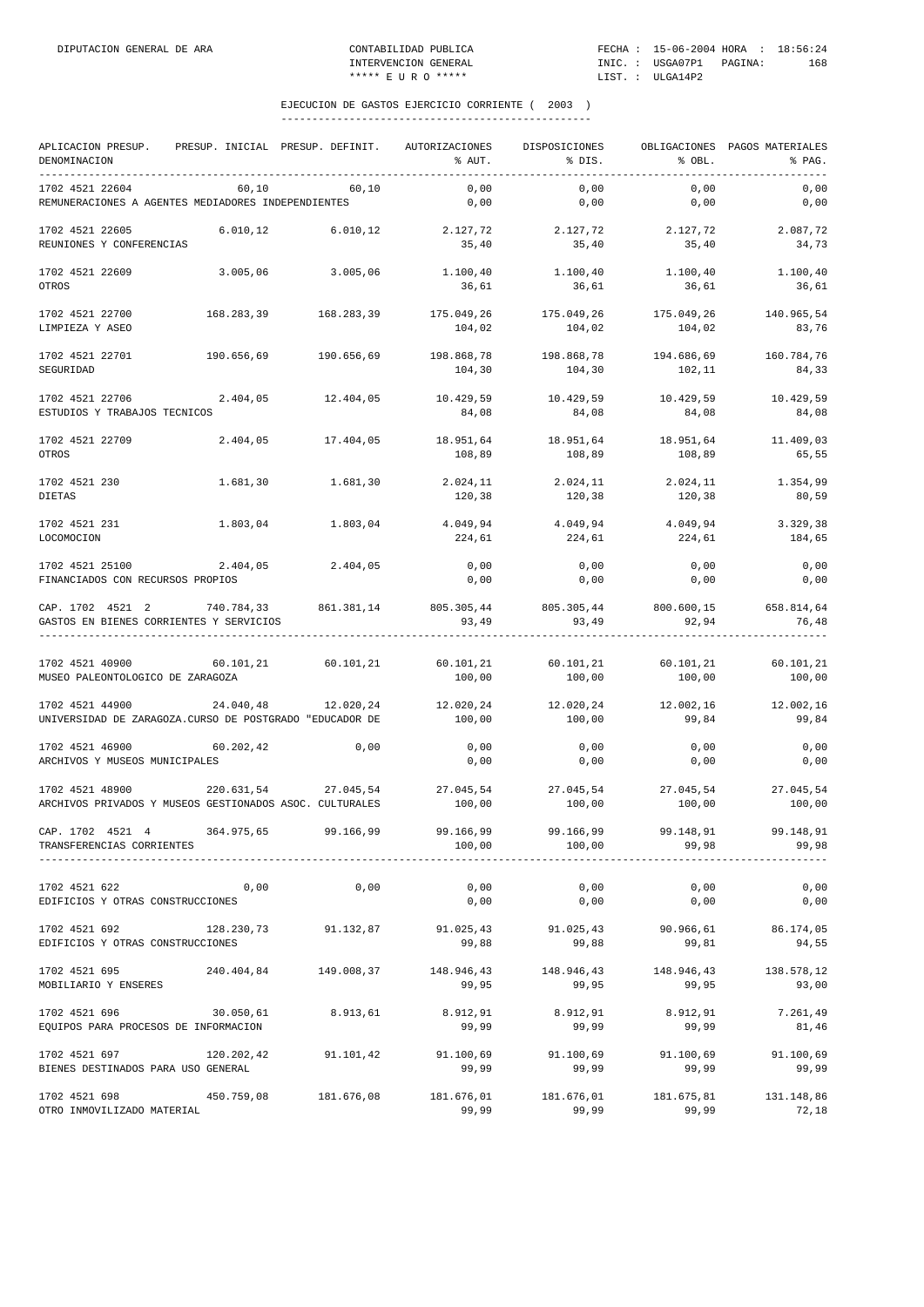| APLICACION PRESUP.<br>DENOMINACION<br>-----------                                                                              |            | PRESUP. INICIAL PRESUP. DEFINIT. | AUTORIZACIONES<br>% AUT. | DISPOSICIONES<br>% DIS.                    | % OBL.                         | OBLIGACIONES PAGOS MATERIALES<br>% PAG. |
|--------------------------------------------------------------------------------------------------------------------------------|------------|----------------------------------|--------------------------|--------------------------------------------|--------------------------------|-----------------------------------------|
| 1702 4521 699<br>INMOVILIZADO INMATERIAL                                                                                       | 0,00       | 943.343,34                       | 429.147,93<br>45,49      | 429.147,93<br>45,49                        | 429.147,93<br>45,49            | 213.212,00<br>22,60                     |
| CAP. 1702 4521 6 969.647,68 1.465.175,69 950.809,40 950.809,40 950.750,38<br>INVERSIONES REALES                                |            |                                  | 64,89                    | 64,89                                      | 64,88                          | 667.475,21<br>45,55                     |
| 1702 4521 76900<br>SUBV. ARCHIVOS Y MUSEOS MUNICIPALES                                                                         | 30.101,21  | 0,00                             | 0,00<br>0,00             | 0,00<br>0,00                               | 0,00<br>0,00                   | 0,00<br>0,00                            |
| 1702 4521 76904 391.669,97 1.292.176,02 1.010.863,05 1.010.863,05 1.010.863,05<br>SUBV. AYUNTAMIENTO HUESCA (FUNDACION BEULAS) |            |                                  | 78,22                    | 78,22                                      | 78,22                          | 969.132,02<br>75,00                     |
| 1702 4521 78900<br>SUBV. FAMILIAS E INST. SIN FINES LUCRO                                                                      | 0,00       | 23.986,00                        | 23.986,00<br>100,00      | 23.986,00<br>100,00                        | 0,00<br>0,00                   | 0,00<br>0,00                            |
| CAP. 1702 4521 7 1.021.771,18 1.316.162,02 1.034.849,05 1.034.849,05 1.010.863,05<br>TRANSFERENCIAS DE CAPITAL                 |            |                                  | 78,62                    | 78,62                                      | 76,80                          | 969.132,02<br>73,63                     |
| 1702 4521 870<br>APORTACIONES PATRIMONIALES                                                                                    | 150.253,03 | 0,00                             | 0,00<br>0,00             | 0,00<br>0,00                               | 0,00<br>0,00                   | 0,00<br>0,00                            |
| CAP. 1702 4521 8 150.253,03 0,00<br>ACTIVOS FINANCIEROS                                                                        |            |                                  | 0,00<br>0,00             | 0,00<br>0,00                               | 0,00<br>0,00                   | 0,00<br>0,00                            |
| PROGRAMA 1702 4521 5.438.980,13 6.026.274,48 5.174.328,23 5.174.328,23 5.037.277,83 4.533.513,69<br>ARCHIVOS Y MUSEOS          |            |                                  | 85,86                    | 85,86                                      | 83,58                          | 75,22                                   |
| 1702 4522 12000 776.523,02 809.440,81<br><b>SUELDOS</b>                                                                        |            |                                  | 100,42                   | 812.902,90 812.902,90 812.902,90<br>100,42 | 100,42                         | 812.902,90<br>100,42                    |
| 1702 4522 12005<br>TRIENIOS                                                                                                    | 155.840,72 | 160.940,11                       | 157.147,37<br>97,64      | 97,64                                      | 157.147,37 112.738,82<br>70,05 | 112.738,82<br>70,05                     |
| 1702 4522 12006<br>OTRAS RETRIBUCIONES BASICAS                                                                                 | 0,00       | 12.675,35                        | 12.675,35<br>100,00      | 12.675,35<br>100,00                        | 12.236,64<br>96,53             | 12.236,64<br>96,53                      |
| 1702 4522 12100<br>COMPLEMENTO DE DESTINO                                                                                      | 366.604,08 | 380.380,88                       | 381.038,42<br>100,17     | 381.038,42<br>100,17                       | 375.368,19<br>98,68            | 375.368,19<br>98,68                     |
| 1702 4522 12101<br>COMPLEMENTO ESPECIFICO                                                                                      |            | 496.620,82 540.625,18            | 99,87                    | 539.927,75 539.927,75 527.906,47<br>99,87  | 97,64                          | 527.906,47<br>97,64                     |
| 1702 4522 12109<br>OTRAS RETRIBUCIONES                                                                                         | 0,00       | $0$ , $00$                       | 370,53<br>0,00           | 370.53<br>0,00                             | 370,53<br>0,00                 | 370.53<br>0,00                          |
| 1702 4522 13000<br>SALARIO BASE                                                                                                | 496.328,64 | 487.232,46                       | 483.766,58<br>99,28      | 483.766,58<br>99,28                        | 483.766,58<br>99,28            | 483.766,58<br>99,28                     |
| 1702 4522 13001<br>ANTIGUEDAD                                                                                                  | 61.866,00  | 62.208,20                        | 60.307,16<br>96,94       | 60.307,16<br>96,94                         | 59.403,48<br>95,49             | 59.403,48<br>95,49                      |
| 1702 4522 13002<br>PAGAS EXTRAS                                                                                                | 93.032,44  | 90.904,29                        | 91.709,06<br>100,88      | 91.709,06<br>100,88                        | 90.901,02<br>99,99             | 90.901,02<br>99,99                      |
| 1702 4522 13003<br>OTRAS REMUNERACIONES                                                                                        | 68.333,52  | 69.002,48                        | 73.564,63<br>106,61      | 73.564,63<br>106,61                        | 73.098,96<br>105,93            | 73.098,96<br>105,93                     |
| 1702 4522 13100<br>SALARIO BASE                                                                                                | 14.823,52  | 22.671,99                        | 21.584,71<br>95,20       | 21.584,71<br>95,20                         | 17.224,29<br>75,97             | 17.224,29<br>75,97                      |
| 1702 4522 13101<br>OTRAS REMUNERACIONES                                                                                        | 2.944,16   | 6.093,09                         | 7.180,37<br>117,84       | 7.180,37<br>117,84                         | 5.572,60<br>91,45              | 5.572,60<br>91,45                       |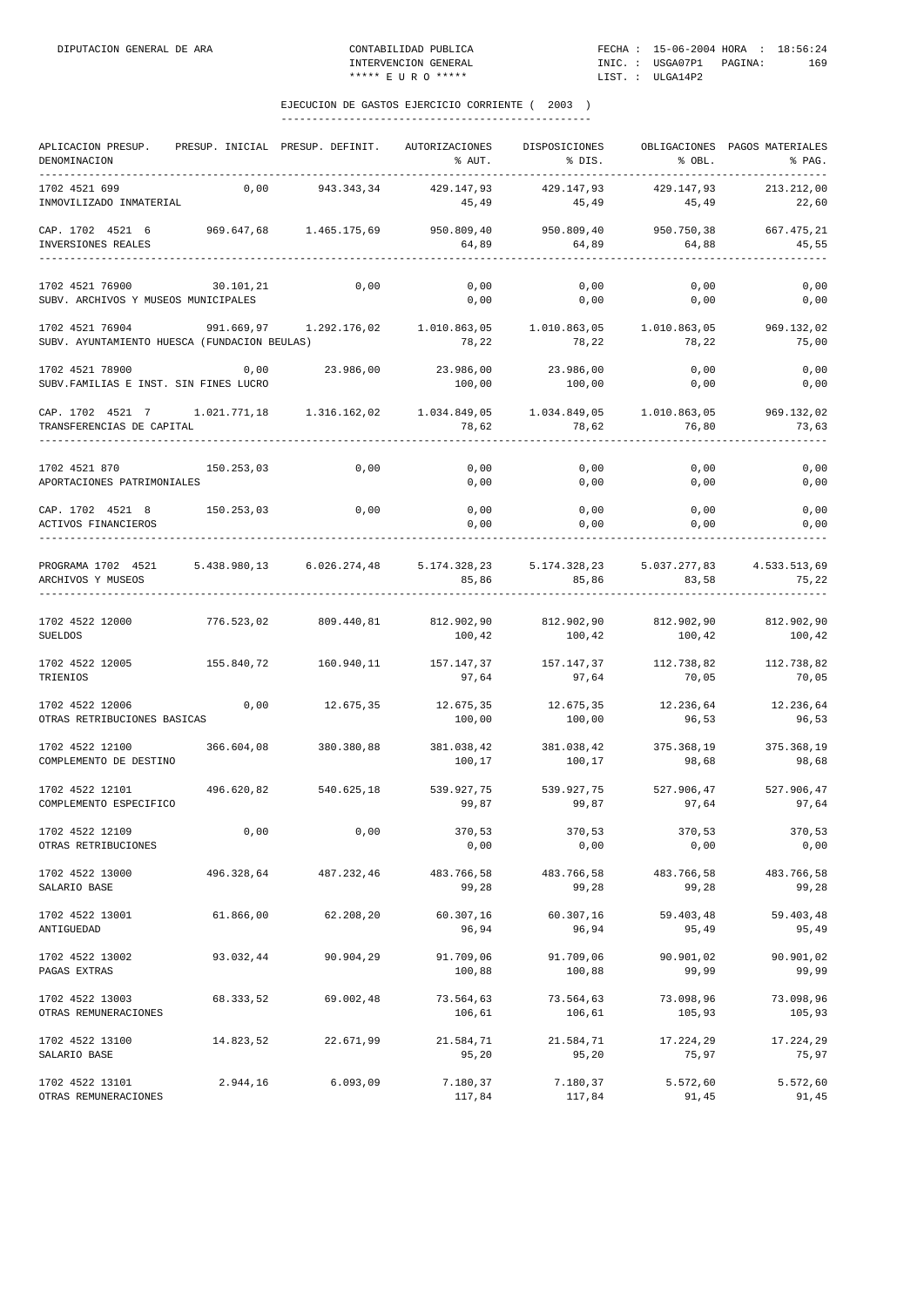| APLICACION PRESUP.<br>DENOMINACION                                                                                                        |            | PRESUP. INICIAL PRESUP. DEFINIT. | AUTORIZACIONES                                            | DISPOSICIONES<br>% AUT. % DIS.            | $8$ OBL.             | OBLIGACIONES PAGOS MATERIALES<br>8 PAG. |
|-------------------------------------------------------------------------------------------------------------------------------------------|------------|----------------------------------|-----------------------------------------------------------|-------------------------------------------|----------------------|-----------------------------------------|
| 1702 4522 16000<br>SEGURIDAD SOCIAL                                                                                                       | 534.783,20 | 545.478,86                       | 545.478,86<br>100,00                                      | 545.478,86<br>100,00                      | 537.850,62<br>98,60  | 491.439,55<br>90,09                     |
| CAP. 1702 4522 1 3.067.700,12 3.187.653,70 3.187.653,69 3.187.653,69 3.109.341,10 3.062.930,03<br>GASTOS DE PERSONAL<br>----------------- |            |                                  | 99,99                                                     |                                           | $99,99$ 97,54        | 96,08                                   |
| 1702 4522 202<br>EDIFICIOS Y OTRAS CONSTRUCCIONES                                                                                         |            | 61.303,23 61.303,23              | 54.943,80<br>89,62                                        | 54.943,80<br>89,62                        | 54.888,78<br>89,53   | 47.836,68<br>78,03                      |
| 1702 4522 204<br>MATERIAL DE TRANSPORTE                                                                                                   | 60,10      | 60, 10                           | 0,00<br>0,00                                              | 0,00<br>0,00                              | 0,00<br>0,00         | 0,00<br>0,00                            |
| 1702 4522 205<br>MOBILIARIO Y ENSERES                                                                                                     | 60,10      | 60,10                            | 0,00<br>0,00                                              | 0,00<br>0,00                              | 0,00<br>0,00         | 0,00<br>0,00                            |
| 1702 4522 206<br>EQUIPOS PARA PROCESOS DE INFORMACION                                                                                     | 60,10      | 60,10                            | 0,00<br>0,00                                              | 0,00<br>0,00                              | 0,00<br>0,00         | 0,00<br>0,00                            |
| 1702 4522 209<br>OTRO INMOVILIZADO MATERIAL                                                                                               | 60,10      | 60,10                            | 0,00<br>0,00                                              | 0,00<br>0,00                              | 0,00<br>0,00         | 0,00<br>0,00                            |
| 1702 4522 212 18.030,36 18.030,36 41.177,96 41.177,96 41.177,96 32.678,96<br>EDIFICIOS Y OTRAS CONSTRUCCIONES                             |            |                                  | 228,38                                                    | 228,38                                    | 228,38               | 181,24                                  |
| 1702 4522 213<br>MAQUINARIA, INSTALACION Y UTILLAJE                                                                                       |            | 42.070,85 42.070,85              | 21.058,53<br>50,05                                        | 21.058,53<br>50,05                        | 21.058,53<br>50,05   | 20.584,78<br>48,92                      |
| 1702 4522 215<br>MOBILIARIO Y ENSERES                                                                                                     | 6.010, 12  | 6.010, 12                        | 10.431,66 10.431,66<br>173,56                             | 173,56                                    | 10.431,66<br>173,56  | 8.542,53<br>142,13                      |
| 1702 4522 216<br>EQUIPOS PARA PROCESOS DE INFORMACION                                                                                     | 18.030,36  | 18.030,36                        | 5.546,48<br>30,76                                         | 5.546,48<br>30,76                         | 5.546,48<br>30,76    | 538,76<br>2,98                          |
| 1702 4522 22000<br>ORDINARIO NO INVENTARIABLE                                                                                             | 42.070,85  | 13.547,18                        | $32.383,64$ $32.383,64$ $32.383,64$<br>239,04             | 239,04                                    | 239,04               | 21.829,68<br>161,13                     |
| 1702 4522 22001<br>MOBILIARIO Y ENSERES                                                                                                   |            | 6.010,12 6.010,12                | 1.557,53<br>25,91                                         | 1.557,53<br>25,91                         | 1.557,53<br>25,91    | 1.557,53<br>25,91                       |
| 1702 4522 22002<br>PRENSA, REVISTAS Y PUBLICACIONES PERIODICAS                                                                            | 72.121,45  |                                  | $72.121,45$ $90.160,53$ $90.160,53$ $90.160,53$<br>125,01 | 125,01                                    | 125,01               | 85.205,14<br>118,14                     |
| 1702 4522 22003<br>LIBROS Y OTRAS PUBLICACIONES                                                                                           |            | 456.769,20 410.798,66            | 85,36                                                     | 350.664,82 350.664,82 350.664,82<br>85,36 | 85,36                | 288.513,13<br>70,23                     |
| 1702 4522 22004<br>MATERIAL INFORMATICO                                                                                                   | 3.005.06   | 3.005.06                         | 137,37<br>4,57                                            | 137,37<br>4,57                            | 137.37<br>4,57       | 137,37<br>4,57                          |
| 1702 4522 22009<br>OTRO MATERIAL                                                                                                          | 24.040,48  | 10.064,74                        | 23.222,84<br>230,73                                       | 23.222,84<br>230,73                       | 23.222,84<br>230,73  | 21.841,92<br>217,01                     |
| 1702 4522 22100<br>ENERGIA ELECTRICA                                                                                                      | 84.141,69  | 84.141,69                        | 106.237,58<br>126,26                                      | 106.237,58<br>126,26                      | 106.237,58<br>126,26 | 98.028,79<br>116,50                     |
| 1702 4522 22101<br>AGUA                                                                                                                   | 4.808,10   | 4.808,10                         | 6.123, 11<br>127,34                                       | 6.123, 11<br>127,34                       | 6.123, 11<br>127,34  | 5.826,81<br>121,18                      |
| 1702 4522 22102<br>GAS                                                                                                                    | 6.611,13   | 6.611, 13                        | 11.440,43<br>173,04                                       | 11.440,43<br>173,04                       | 11.440,43<br>173,04  | 7.073,96<br>107,00                      |
| 1702 4522 22103<br>COMBUSTIBLES                                                                                                           | 10.818,22  | 10.818,22                        | 5.147,13<br>47,57                                         | 5.147,13<br>47,57                         | 5.147,13<br>47,57    | 5.147,13<br>47,57                       |
| 1702 4522 22104<br>VESTUARIO                                                                                                              | 10.818,22  | 10.818,22                        | 4.771,29<br>44,10                                         | 4.771,29<br>44,10                         | 4.771,29<br>44,10    | 4.771,29<br>44,10                       |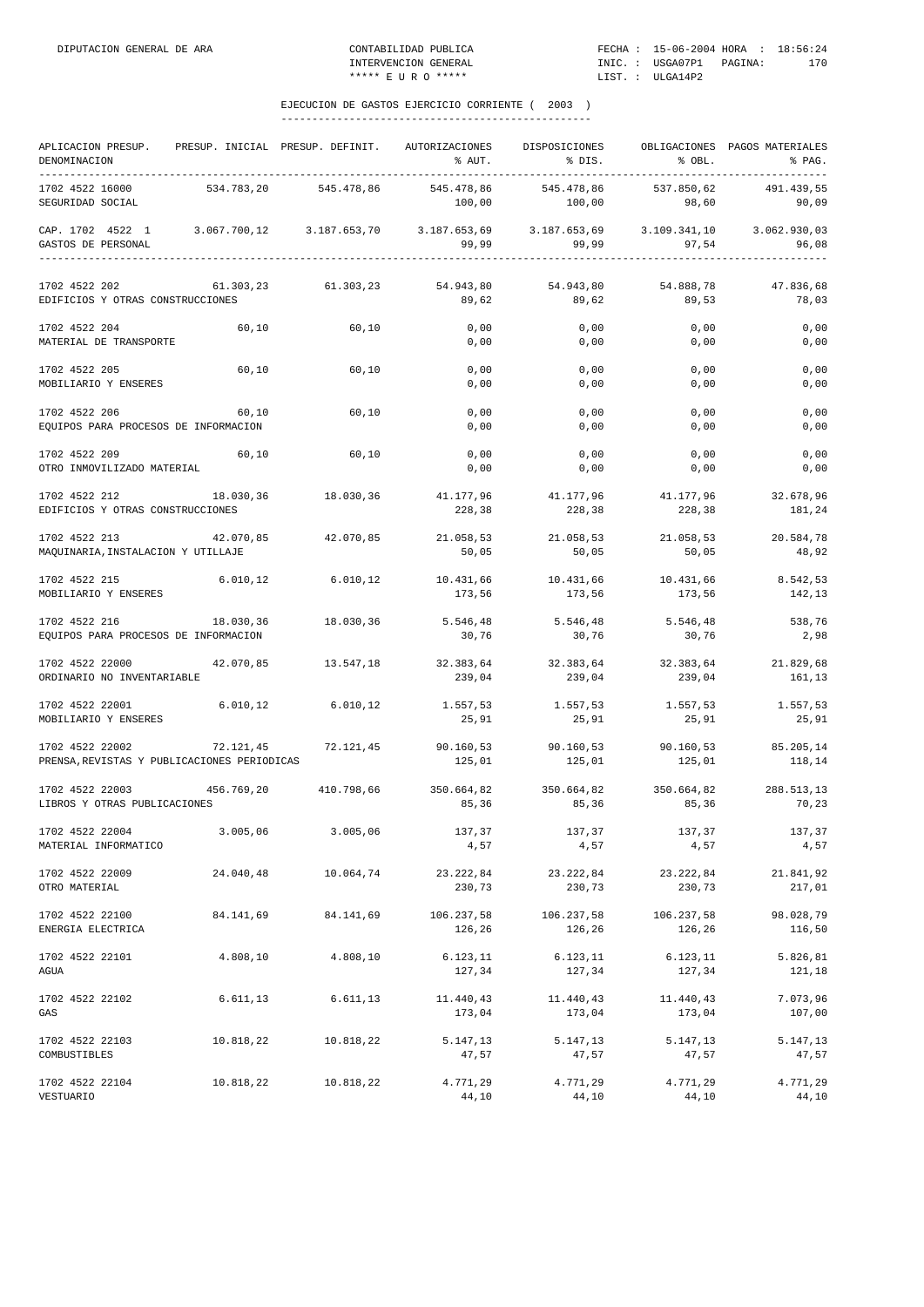| APLICACION PRESUP. PRESUP. INICIAL PRESUP. DEFINIT. AUTORIZACIONES<br>DENOMINACION |            |                     | % AUT.               | DISPOSICIONES<br>% DIS.       | % OBL.               | OBLIGACIONES PAGOS MATERIALES<br>% PAG. |
|------------------------------------------------------------------------------------|------------|---------------------|----------------------|-------------------------------|----------------------|-----------------------------------------|
| 1702 4522 22106<br>PRODUCTOS FARMACEUTICOS                                         | 300,51     | 300,51              | 476.59<br>158,59     | 476,59<br>158,59              | 476,59<br>158,59     | 251,21<br>83,59                         |
| 1702 4522 22109<br>OTROS SUMINISTROS                                               |            | 12.020,24 12.020,24 | 23.885,94<br>198,71  | 23.885,94 23.885,94<br>198,71 | 198,71               | 16.962,70<br>141,11                     |
| 1702 4522 22200<br>TELEFONICAS                                                     | 30.050,61  | 30.050, 61          | 5.270, 14<br>17,53   | 5.270,14 5.270,14<br>17,53    | 17,53                | 5.270,14<br>17,53                       |
| 1702 4522 22201<br><b>POSTALES</b>                                                 |            | 13.222,27 13.222,27 | 271,90<br>2,05       | 271,90<br>2,05                | 271,90<br>2,05       | 271,90<br>2,05                          |
| 1702 4522 22202<br>TELEGRAFICAS                                                    | 60,10      | 60,10               | 9,69<br>16,12        | 9,69<br>16,12                 | 9,69<br>16,12        | 9,69<br>16,12                           |
| 1702 4522 223<br>TRANSPORTE                                                        | 12.020,24  | 12.020,24           | 16.886,72<br>140,48  | 16.886,72<br>140,48           | 16.886,72<br>140,48  | 10.393,40<br>86,46                      |
| 1702 4522 22400<br>EDIFICIOS Y LOCALES                                             | 12.020,24  | 12.020,24           | 14.486,27<br>120,51  | 14.486,27<br>120,51           | 14.486,27<br>120,51  | 14.486,27<br>120,51                     |
| 1702 4522 22401<br>VEHICULOS                                                       | 60,10      | 60,10               | 0,00<br>0,00         | 0,00<br>0,00                  | 0,00<br>0,00         | 0,00<br>0,00                            |
| 1702 4522 22402<br>OTRO INMOVILIZADO                                               | 60,10      | 60,10               | 0,00<br>0,00         | 0,00<br>0,00                  | 0,00<br>0,00         | 0,00<br>0,00                            |
| 1702 4522 22403<br>OTROS RIESGOS                                                   | 1.141,92   | 1.141,92            | 0,00<br>0,00         | 0,00<br>0,00                  | 0,00<br>0,00         | 0,00<br>0,00                            |
| 1702 4522 22500<br>LOCALES                                                         | 1.502,53   | 1.502,53            | 316,59<br>21,07      | 316,59<br>21,07               | 316,59<br>21,07      | 0,00<br>0,00                            |
| 1702 4522 22600<br>CANONES                                                         | 150,25     | 150,25              | 0,00<br>0,00         | 0,00<br>0,00                  | 0,00<br>0,00         | 0,00<br>0,00                            |
| 1702 4522 22601<br>ATENCIONES PROTOCOLARIAS Y REPRESENTATIVAS                      | 2.404,05   | 2.404,05            | 2.388,62<br>99,35    | 2.388,62<br>99,35             | 2.388,62<br>99,35    | 1.694,62<br>70,49                       |
| 1702 4522 22602<br>GASTOS DE DIVULGACION Y PROMOCION(CULT., COMERC.Y CIENTI        | 37.853,24  | 86.853,24           | 80.091,44<br>92,21   | 80.091,44<br>92,21            | 80.091,44<br>92,21   | 53.619,49<br>61,73                      |
| 1702 4522 22604<br>REMUNERACIONES A AGENTES MEDIADORES INDEPENDIENTES              | 150,25     | 150,25              | 0,00<br>0,00         | 0,00<br>0,00                  | 0,00<br>0,00         | 0,00<br>0,00                            |
| 1702 4522 22605<br>REUNIONES Y CONFERENCIAS                                        | 3.005,06   | 3.005,06            | 694,09<br>23,09      | 694,09<br>23,09               | 694,09<br>23,09      | 694,09<br>23,09                         |
| 1702 4522 22609<br>OTROS                                                           | 240,40     | 240,40              | 0,00<br>0,00         | 0,00<br>0,00                  | 0,00<br>0,00         | 0,00<br>0,00                            |
| 1702 4522 22700<br>LIMPIEZA Y ASEO                                                 | 174.293,51 | 174.293,51          | 236.958,49<br>135,95 | 236.958,49<br>135,95          | 236.958,48<br>135,95 | 178.077,99<br>102,17                    |
| 1702 4522 22701<br>SEGURIDAD                                                       | 54.091,09  | 54.091,09           | 63.192,56<br>116,82  | 63.192,56<br>116,82           | 59.626,07<br>110,23  | 42.955,08<br>79,41                      |
| 1702 4522 22706<br>ESTUDIOS Y TRABAJOS TECNICOS                                    | 15.515,82  | 49.573,17           | 13.574,20<br>27,38   | 13.574,20<br>27,38            | 13.574,20<br>27,38   | 13.574,20<br>27,38                      |
| 1702 4522 22709<br>OTROS                                                           | 300,51     | 300,51              | 592,20<br>197,06     | 592,20<br>197,06              | 592,20<br>197,06     | 0,00<br>0,00                            |
| 1702 4522 230<br>DIETAS                                                            | 5.409,11   | 5.409,11            | 4.185,93<br>77,38    | 4.185,93<br>77,38             | 4.185,93<br>77,38    | 4.112,61<br>76,03                       |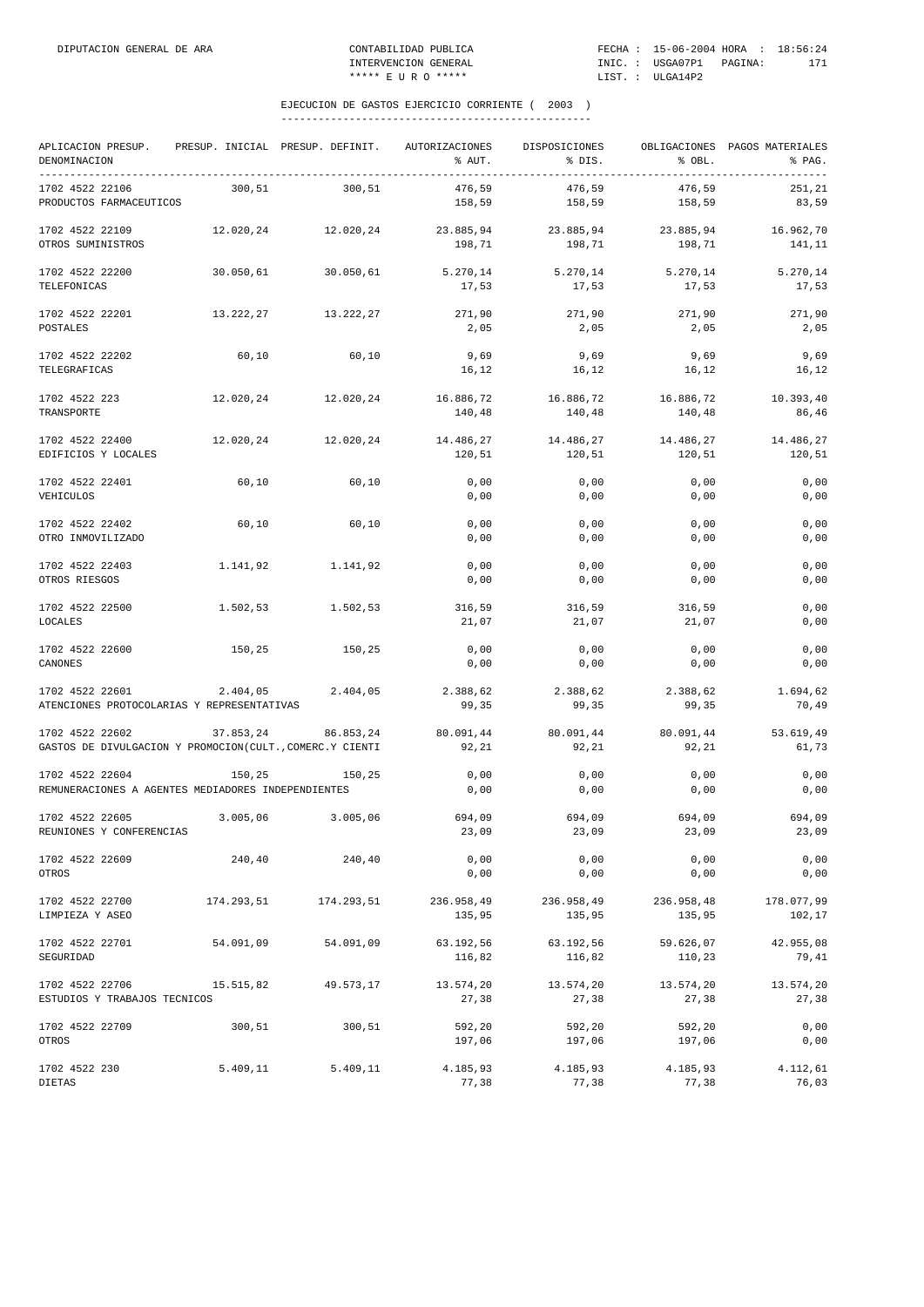| APLICACION PRESUP.<br>DENOMINACION<br>__________________________________                                                                                                               | PRESUP. INICIAL PRESUP. DEFINIT. |                       | AUTORIZACIONES<br>% AUT.                                                                                                                                                              | DISPOSICIONES<br>% DIS.                | % OBL.               | OBLIGACIONES PAGOS MATERIALES<br>% PAG. |
|----------------------------------------------------------------------------------------------------------------------------------------------------------------------------------------|----------------------------------|-----------------------|---------------------------------------------------------------------------------------------------------------------------------------------------------------------------------------|----------------------------------------|----------------------|-----------------------------------------|
| 1702 4522 231<br>LOCOMOCION                                                                                                                                                            | 5.409, 11                        | 5.409,11              | 6.569,89<br>121,45                                                                                                                                                                    | 6.569,89<br>121,45                     | 6.569,89<br>121,45   | 6.024,11<br>111,36                      |
| 1702 4522 239<br>OTRAS INDEMNIZACIONES                                                                                                                                                 |                                  | 300,51 300,51         | 0,00<br>0,00                                                                                                                                                                          | 0,00<br>0,00                           | 0,00<br>0,00         | 0,00<br>0,00                            |
| 1702 4522 242<br>MATERIAL, SUMINISTROS Y OTROS                                                                                                                                         | 30.822,30 30.822,30              |                       | 0,00<br>0,00                                                                                                                                                                          | 0,00<br>0,00                           | 0,00<br>0,00         | 0,00<br>0,00                            |
| 1702 4522 25100 300,51 300,51<br>FINANCIADOS CON RECURSOS PROPIOS                                                                                                                      |                                  |                       | 0,00<br>0,00                                                                                                                                                                          | 0,00<br>0,00                           | 0,00<br>0,00         | 0,00<br>0,00                            |
| CAP. 1702 4522 2 1.279.604,42 1.274.191,82 1.234.855,96 1.234.855,96 1.231.234,44 998.511,96<br>GASTOS EN BIENES CORRIENTES Y SERVICIOS                                                |                                  |                       |                                                                                                                                                                                       | 96,91 96,91 96,62                      |                      | 78,36                                   |
| 1702 4522 44900<br>CASA DEL TRADUCTOR DE TARAZONA                                                                                                                                      |                                  | 24.040,48 30.000,00   | 30.000,00 30.000,00<br>100,00                                                                                                                                                         | 100,00                                 | 30.000,00<br>100,00  | 30.000,00<br>100,00                     |
| 1702 4522 46900<br>SUBV. A BIBLIOTECAS MUNICIPALES                                                                                                                                     | 133.140,58                       | 0,00                  | 0,00<br>0,00                                                                                                                                                                          | 0,00<br>0,00                           | 0,00<br>0,00         | 0,00<br>0,00                            |
| $1702\ 4522\ 48900 \hskip 1.8cm 54.222,90 \hskip 1.8cm 54.222,90 \hskip 1.8cm 54.222,90 \hskip 1.8cm 54.222,90 \hskip 1.8cm 54.222,90$<br>APOYO A EDICIONES Y PUBLICACIONES PERIODICAS |                                  |                       | 90,21                                                                                                                                                                                 | 90,21                                  | 86,22                | 9.822,90<br>16,34                       |
| 1702 4522 48901<br>APOYO A FERIAS DEL LIBRO                                                                                                                                            | 60.101,21 54.141,69              |                       | 110,85                                                                                                                                                                                | $60.020,00$ $60.020,00$ $60.020,00$    | 110,85 110,85        | 54.020,00<br>99,77                      |
| CAP. 1702 4522 4<br>TRANSFERENCIAS CORRIENTES                                                                                                                                          |                                  | 277.383,48 144.242,90 | 144.242,90 144.242,90 141.842,90<br>100,00                                                                                                                                            | 100,00                                 | 98,33                | 93.842,90<br>65,05                      |
| 1702 4522 692<br>EDIFICIOS Y OTRAS CONSTRUCCIONES                                                                                                                                      |                                  |                       | ${\bf 42.070.85} \hspace{1.5cm} {\bf 24.165.60} \hspace{1.5cm} {\bf 11.211.40} \hspace{1.5cm} {\bf 11.211.40} \hspace{1.5cm} {\bf 11.211.40} \hspace{1.5cm} {\bf 11.211.40}$<br>46,39 | 46,39                                  | 46,39                | 0,00<br>0,00                            |
| 1702 4522 695<br>MOBILIARIO Y ENSERES                                                                                                                                                  | 24.040,48 12.040,48              |                       | 88,52                                                                                                                                                                                 | 10.658,86 10.658,86 10.658,86<br>88,52 | 88,52                | 10.658,86<br>88,52                      |
| 1702 4522 696<br>EQUIPOS PARA PROCESOS DE INFORMACION                                                                                                                                  | 12.020,24                        |                       | $12.020, 24$ $11.290, 60$ $11.290, 60$ $11.290, 60$<br>93,92                                                                                                                          | 93,92                                  | 93,92                | 8.741,47<br>72,72                       |
| 1702 4522 698<br>OTRO INMOVILIZADO MATERIAL                                                                                                                                            | 21.180,78                        | 51.086,03             | 51.086,03<br>100,00                                                                                                                                                                   | 48.000,00<br>93,95                     | 48.000,00<br>93,95   | 24.000,00<br>46,97                      |
| CAP. 1702 4522 6<br>INVERSIONES REALES                                                                                                                                                 |                                  |                       | 99.312,35  99.312,35  84.246,89  81.160,86  81.160,86<br>84,83                                                                                                                        | 81,72                                  | 81,72                | 43.400,33<br>43,70                      |
| 1702 4522 76900 90.303,63 0,00<br>EQUIPAMIENTO E INVERSIONES EN BIBLIOTECAS MUNICIPALES                                                                                                |                                  |                       | 0,00<br>0,00                                                                                                                                                                          | 0,00<br>0,00                           | 0,00<br>0,00         | 0,00<br>0,00                            |
| CAP. 1702 4522 7 90.303,63<br>TRANSFERENCIAS DE CAPITAL                                                                                                                                |                                  | 0,00                  | 0,00<br>0,00                                                                                                                                                                          | 0,00<br>0,00                           | 0,00<br>0,00         | 0,00<br>0,00                            |
| PROGRAMA 1702 4522 4.814.304,00 4.705.400,77 4.650.999,44 4.647.913,41 4.563.579,30 4.198.685,22<br>GESTION DE BIBLIOTECAS                                                             |                                  |                       |                                                                                                                                                                                       | 98,84 98,77 96,98                      |                      | 89,23                                   |
| 1702 4553 12000<br>SUELDOS                                                                                                                                                             |                                  | 213.952,62 221.112,08 | 100,78                                                                                                                                                                                | 222.852,02 222.852,02<br>100,78        | 222.852,02<br>100,78 | 222.852,02<br>100,78                    |
| $1702$ 4553 12005 $53.183,62$ 55.669,29 53.293,12 53.293,12 44.749,67 44.749,67<br>TRIENIOS                                                                                            |                                  |                       | 95,73                                                                                                                                                                                 | 95,73                                  | 80,38                | 80,38                                   |
| 1702 4553 12006<br>OTRAS RETRIBUCIONES BASICAS                                                                                                                                         | 0,00                             | 3.997,91              | 4.058,85<br>101,52                                                                                                                                                                    | 4.058,85<br>101,52                     | 3.831,27<br>95,83    | 3.831,27<br>95,83                       |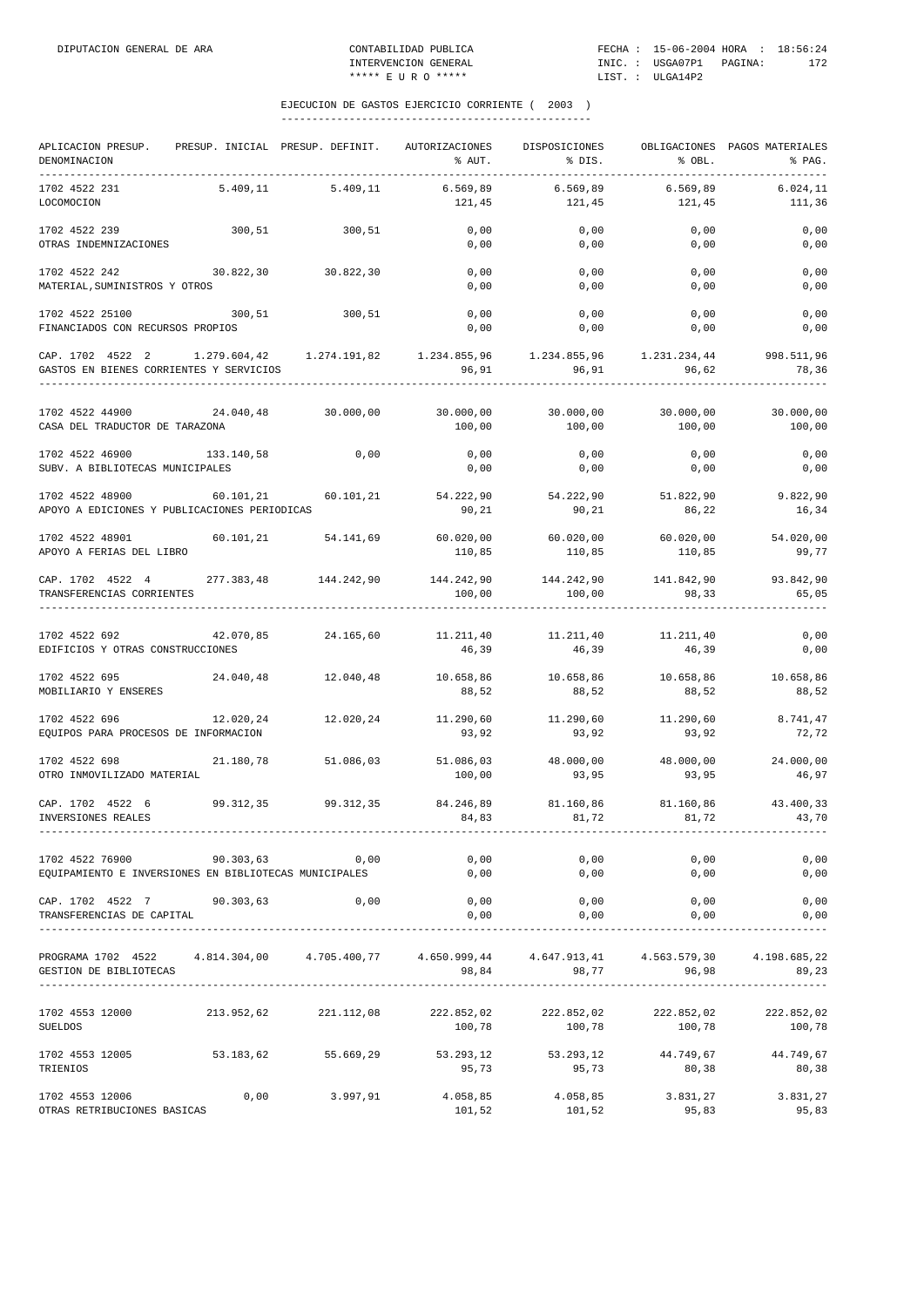| APLICACION PRESUP.<br>DENOMINACION<br>-------------            |            | PRESUP. INICIAL PRESUP. DEFINIT. | AUTORIZACIONES<br>% AUT. | DISPOSICIONES<br>% DIS. | % OBL.              | OBLIGACIONES PAGOS MATERIALES<br>% PAG.<br>--------- |
|----------------------------------------------------------------|------------|----------------------------------|--------------------------|-------------------------|---------------------|------------------------------------------------------|
| 1702 4553 12100<br>COMPLEMENTO DE DESTINO                      | 112.710,60 | 119.937,31                       | 120.247,49<br>100,25     | 120.247,49<br>100,25    | 117.783,71<br>98,20 | 117.783,71<br>98,20                                  |
| 1702 4553 12101<br>COMPLEMENTO ESPECIFICO                      | 162.591,96 | 181.444,93                       | 181.710,04<br>100,14     | 181.710,04<br>100,14    | 179.888,32<br>99,14 | 179.888,32<br>99,14                                  |
| 1702 4553 13000<br>SALARIO BASE                                | 44.675,04  | 46.328,02                        | 46.328,02<br>100,00      | 46.328,02<br>100,00     | 45.397,78<br>97,99  | 45.397,78<br>97,99                                   |
| 1702 4553 13001<br>ANTIGUEDAD                                  | 3.844,80   | 3.987,06                         | 3.987,06<br>100,00       | 3.987,06<br>100,00      | 3.003, 47<br>75,33  | 3.003,47<br>75,33                                    |
| 1702 4553 13002<br>PAGAS EXTRAS                                | 8.086,64   | 8.385,85                         | 8.385,85<br>100,00       | 8.385,85<br>100,00      | 8.246,54<br>98,33   | 8.246,54<br>98,33                                    |
| 1702 4553 13003<br>OTRAS REMUNERACIONES                        | 7.262,40   | 7.786,11                         | 7.786,11<br>100,00       | 7.786,11<br>100,00      | 7.785,86<br>99,99   | 7.785,86<br>99,99                                    |
| 1702 4553 15100<br>PERSONAL FUNCIONARIO                        | 901,50     | 3.146,50                         | 3.146,50<br>100,00       | 3.146,50<br>100,00      | 1.980,00<br>62,92   | 1.980,00<br>62,92                                    |
| 1702 4553 16000<br>SEGURIDAD SOCIAL                            | 125.495,95 | 128.565,00                       | 128.565,00<br>100,00     | 128.565,00<br>100,00    | 123.322,22<br>95,92 | 111.460,06<br>86,69                                  |
| CAP. 1702 4553 1<br>GASTOS DE PERSONAL                         | 732.705,13 | 780.360,06                       | 780.360,06<br>100,00     | 780.360,06<br>100,00    | 758.840,86<br>97,24 | 746.978,70<br>95,72                                  |
| 1702 4553 202<br>EDIFICIOS Y OTRAS CONSTRUCCIONES              | 60,10      | 60,10                            | 0,00<br>0,00             | 0,00<br>0,00            | 0,00<br>0,00        | 0,00<br>0,00                                         |
| 1702 4553 203<br>MAQUINARIA, INSTALACION Y UTILLAJE            | 60,10      | 60,10                            | 0,00<br>0,00             | 0,00<br>0,00            | 0,00<br>0,00        | 0,00<br>0,00                                         |
| 1702 4553 204<br>MATERIAL DE TRANSPORTE                        | 1.803,04   | 1.803,04                         | 0,00<br>0,00             | 0,00<br>0,00            | 0,00<br>0,00        | 0,00<br>0,00                                         |
| 1702 4553 205<br>MOBILIARIO Y ENSERES                          | 120,20     | 120,20                           | 516,73<br>429,89         | 516,73<br>429,89        | 516,73<br>429,89    | 0,00<br>0,00                                         |
| 1702 4553 206<br>EQUIPOS PARA PROCESOS DE INFORMACION          | 360,61     | 360.61                           | 0,00<br>0,00             | 0,00<br>0,00            | 0,00<br>0,00        | 0,00<br>0,00                                         |
| 1702 4553 212<br>EDIFICIOS Y OTRAS CONSTRUCCIONES              | 10.217,21  | 4.265,00                         | 9.213,78<br>216,03       | 9.213,78<br>216,03      | 9.213,78<br>216,03  | 4.265,00<br>100,00                                   |
| 1702 4553 213<br>MAQUINARIA, INSTALACION Y UTILLAJE            | 2.103,54   | 2.103,54                         | 199,86<br>9,50           | 199,86<br>9,50          | 199,86<br>9,50      | 199,86<br>9,50                                       |
| 1702 4553 214<br>MATERIAL DE TRANSPORTE                        | 60,10      | 60,10                            | 0,00<br>0,00             | 0,00<br>0,00            | 0,00<br>0,00        | 0,00<br>0,00                                         |
| 1702 4553 215<br>MOBILIARIO Y ENSERES                          | 60,10      | 60,10                            | 261,21<br>434,62         | 261,21<br>434,62        | 261,21<br>434,62    | 261,21<br>434,62                                     |
| 1702 4553 216<br>EQUIPOS PARA PROCESOS DE INFORMACION          | 6.010, 12  | 6.010, 12                        | 438,48<br>7,29           | 438,48<br>7,29          | 438,48<br>7,29      | 438,48<br>7,29                                       |
| 1702 4553 22000<br>ORDINARIO NO INVENTARIABLE                  | 30.050,61  | 5.801,97                         | 4.195,43<br>72,31        | 4.195,43<br>72,31       | 4.195,43<br>72,31   | 3.142,85<br>54,16                                    |
| 1702 4553 22001<br>MOBILIARIO Y ENSERES                        | 1.803,04   | 450,76                           | 0,00<br>0,00             | 0,00<br>0,00            | 0,00<br>0,00        | 0,00<br>0,00                                         |
| 1702 4553 22002<br>PRENSA, REVISTAS Y PUBLICACIONES PERIODICAS | 901,52     | 901,52                           | 380,00<br>42,15          | 380,00<br>42,15         | 380,00<br>42,15     | 248,00<br>27,50                                      |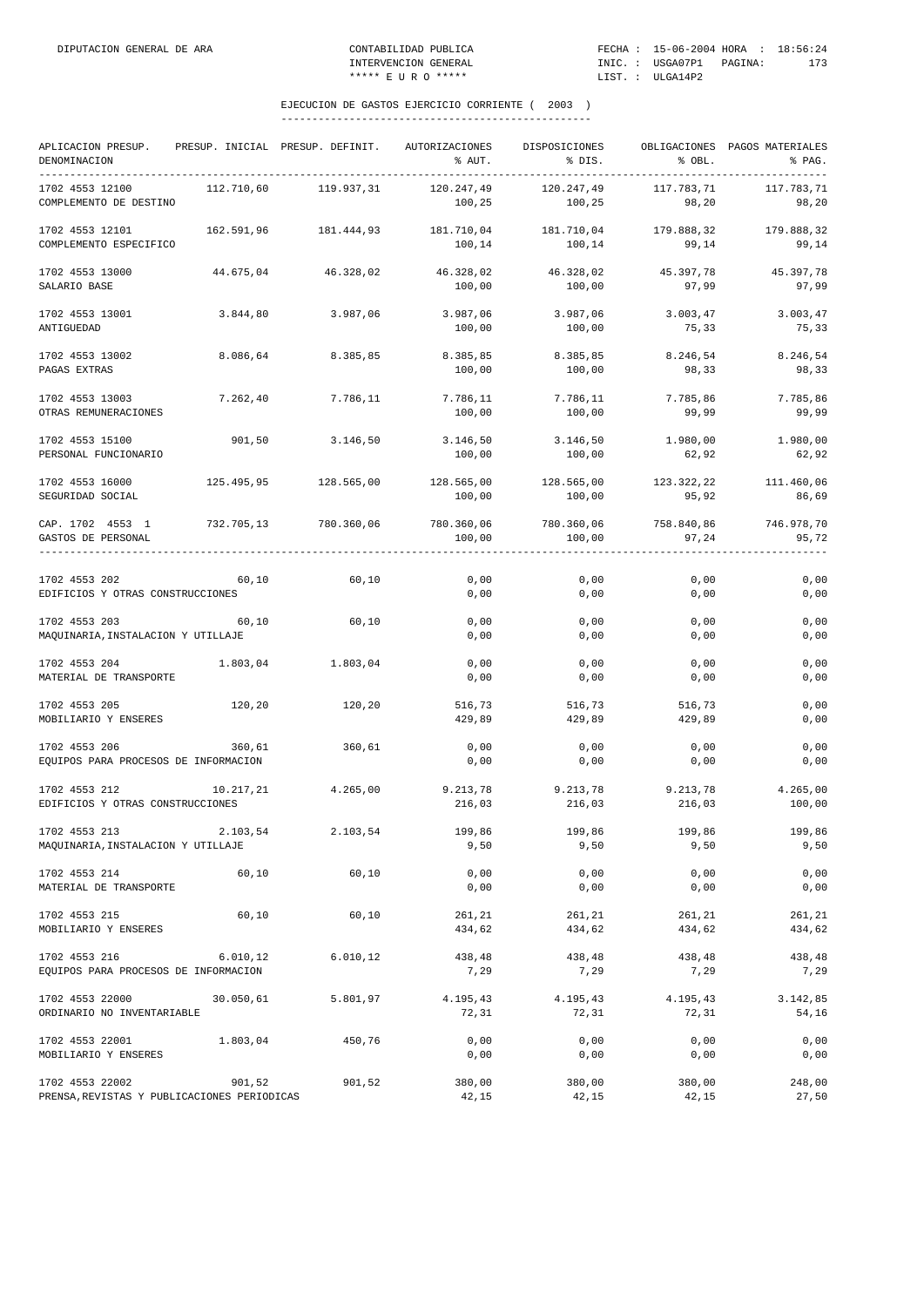| APLICACION PRESUP. PRESUP. INICIAL PRESUP. DEFINIT. AUTORIZACIONES<br>DENOMINACION |            |              | % AUT.                | DISPOSICIONES<br>% DIS. | % OBL.                | OBLIGACIONES PAGOS MATERIALES<br>% PAG.  |
|------------------------------------------------------------------------------------|------------|--------------|-----------------------|-------------------------|-----------------------|------------------------------------------|
| 1702 4553 22003<br>LIBROS Y OTRAS PUBLICACIONES                                    | 2.103,54   | 2.103,54     | 14.601,48<br>694,13   | 14.601,48<br>694,13     | 14.601,48<br>694,13   | 6.819,02<br>324,16                       |
| 1702 4553 22004<br>MATERIAL INFORMATICO                                            | 9.015, 18  | 2.253,80     | 760,52<br>33,74       | 760,52<br>33,74         | 760,52<br>33,74       | 583,72<br>25,89                          |
| 1702 4553 22009<br>OTRO MATERIAL                                                   | 601,01     | 601,01       | 0,00<br>0,00          | 0,00<br>0,00            | 0,00<br>0,00          | 0,00<br>0,00                             |
| 1702 4553 22100<br>ENERGIA ELECTRICA                                               | 300,51     | 300,51       | 649,01<br>215,96      | 649,01<br>215,96        | 649,01<br>215,96      | 649,01<br>215,96                         |
| 1702 4553 22101<br>AGUA                                                            | 150,25     | 150,25       | 0,00<br>0,00          | 0,00<br>0,00            | 0,00<br>0,00          | 0,00<br>0,00                             |
| 1702 4553 22102<br>GAS                                                             | 60,10      | 60,10        | 0,00<br>0,00          | 0,00<br>0,00            | 0,00<br>0,00          | 0,00<br>0,00                             |
| 1702 4553 22103<br>COMBUSTIBLES                                                    | 1.502,53   | 1.502,53     | 0,00<br>0,00          | 0,00<br>0,00            | 0,00<br>0,00          | 0,00<br>0,00                             |
| 1702 4553 22104<br>VESTUARIO                                                       | 90,15      | 90, 15       | 0,00<br>0,00          | 0,00<br>0,00            | 0,00<br>0,00          | 0,00<br>0,00                             |
| 1702 4553 22109<br>OTROS SUMINISTROS                                               | 9.015,18   | 9.015, 18    | 2.959,55<br>32,82     | 2.959,55<br>32,82       | 2.959,55<br>32,82     | 627,93<br>6,96                           |
| 1702 4553 22200<br>TELEFONICAS                                                     | 28.848,58  | 9.611,03     | 3.021,28<br>31,43     | 3.021,28<br>31,43       | 3.021,28<br>31,43     | 0,00<br>0,00                             |
| 1702 4553 22201<br>POSTALES                                                        | 13.222,27  | 13.222,27    | 0,00<br>0,00          | 0,00<br>0,00            | 0,00<br>0,00          | 0,00<br>0,00                             |
| 1702 4553 22202<br>TELEGRAFICAS                                                    | 60,10      | 60,10        | 8,35<br>13,89         | 8,35<br>13,89           | 8,35<br>13,89         | 8,35<br>13,89                            |
| 1702 4553 223<br>TRANSPORTE                                                        | 12.020,24  | 12.020,24    | 2.995,63<br>24,92     | 2.995,63<br>24,92       | 2.995,63<br>24,92     | 2.931,82<br>24,39                        |
| 1702 4553 22400<br>EDIFICIOS Y LOCALES                                             | 300,51     | 300,51       | 0,00<br>0,00          | 0,00<br>0,00            | 0,00<br>0,00          | 0,00<br>0,00                             |
| 1702 4553 22402                                                                    | 3.606,07   | 3.606,07     | 4.124,44              | 4.124,44                | 4.124.44              | 0,00                                     |
| OTRO INMOVILIZADO<br>1702 4553 22403                                               | 3.606,07   | 3.606,07     | 114,37<br>0,00        | 114,37<br>0,00          | 114,37<br>0,00        | 0,00<br>0,00                             |
| OTROS RIESGOS<br>1702 4553 22500                                                   | 601,01     | 601,01       | 0,00<br>83,09         | 0,00<br>83,09           | $0$ , $0\,0$<br>83,09 | ${\bf 0}$ , ${\bf 0}$ ${\bf 0}$<br>83,09 |
| LOCALES<br>1702 4553 22501                                                         | 0,00       | 0,00         | 13,82<br>0,00         | 13,82<br>0,00           | 13,82<br>0,00         | 13,82<br>0,00                            |
| AUTONOMICOS. TRIBUTOS                                                              |            |              | 0,00                  | 0,00                    | 0,00                  | 0,00                                     |
| 1702 4553 22600<br>CANONES                                                         | 120,20     | 120,20       | 3.414,33<br>2.840,54  | 3.414, 33<br>2.840,54   | 3.414,33<br>2.840,54  | 3.414,33<br>2.840,54                     |
| 1702 4553 22601<br>ATENCIONES PROTOCOLARIAS Y REPRESENTATIVAS                      | 6.010, 12  | 6.010, 12    | 5.890,86<br>98,01     | 5.890,86<br>98,01       | 5.890,86<br>98,01     | 4.229,89<br>70,37                        |
| 1702 4553 22602<br>GASTOS DE DIVULGACION Y PROMOCION(CULT., COMERC.Y CIENTI        | 549.244,42 | 1.048.008,88 | 1.040.517,14<br>99,28 | 1.038.655,70<br>99,10   | 1.038.653,95<br>99,10 | 956.328,74<br>91,25                      |
| 1702 4553 22604<br>REMUNERACIONES A AGENTES MEDIADORES INDEPENDIENTES              | 150,25     | 150,25       | 0,00<br>0,00          | 0,00<br>0,00            | 0,00<br>0,00          | 0,00<br>0,00                             |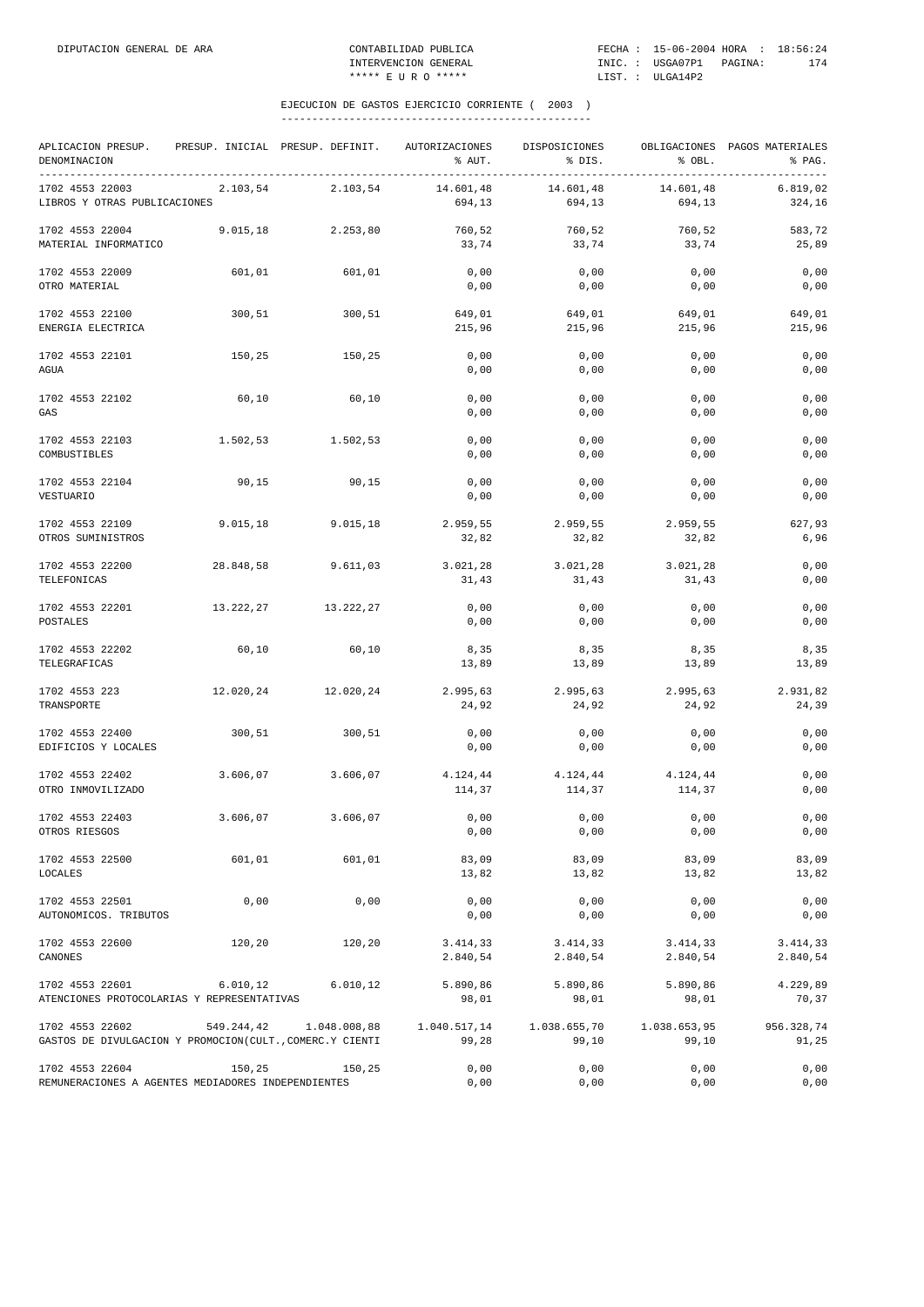| APLICACION PRESUP.<br>DENOMINACION<br>----------                           | PRESUP. INICIAL PRESUP. DEFINIT. |                       | AUTORIZACIONES<br>% AUT.                                                | DISPOSICIONES<br>$\frac{1}{2}$ DIS. | % OBL.                 | OBLIGACIONES PAGOS MATERIALES<br>% PAG. |
|----------------------------------------------------------------------------|----------------------------------|-----------------------|-------------------------------------------------------------------------|-------------------------------------|------------------------|-----------------------------------------|
| 1702 4553 22605<br>REUNIONES Y CONFERENCIAS                                | 15.025,30                        | 15.025,30             | 3.014,94<br>20,06                                                       | 3.014,94<br>20,06                   | 3.014,94<br>20,06      | 3.014,94<br>20,06                       |
| 1702 4553 22609<br>OTROS.- GASTOS DIVERSOS                                 | 0,00                             | 0,00                  | 588,50<br>0,00                                                          | 588,50<br>0,00                      | 588,50<br>0,00         | 588,50<br>0,00                          |
| 1702 4553 22700<br>LIMPIEZA Y ASEO                                         | 300,51                           | 300, 51               | 4.220,00<br>1.404,27                                                    | 4.220,00<br>1.404,27                | 3.508,01<br>1.167,35   | 3.189, 10<br>1.061,22                   |
| 1702 4553 22701<br>SEGURIDAD                                               | 9.015,18                         | 9.015, 18             | 2.760,00<br>30,61                                                       | 2.760,00<br>30,61                   | 2.555,97<br>28,35      | 2.298,52<br>25,49                       |
| 1702 4553 22702<br>VALORACIONES Y PERITAJES                                | 150,25                           | 150, 25               | 0,00<br>0,00                                                            | 0,00<br>0,00                        | 0,00<br>0,00           | 0,00<br>$0$ , $00$                      |
| 1702 4553 22706<br>ESTUDIOS Y TRABAJOS TECNICOS                            |                                  | 24.040,48 24.040,48   | 52.255,34<br>217,36                                                     | 50.391,74<br>209,61                 | 50.391,32<br>209,61    | 47.072,41<br>195,80                     |
| 1702 4553 22709<br><b>OTROS</b>                                            | 150, 25                          | 150, 25               | 68.049,83<br>45.291,06                                                  | 68.049,83<br>45.291,06              | 67.468,50<br>44.904,15 | 26.965,19<br>17.946,88                  |
| 1702 4553 230<br><b>DIETAS</b>                                             |                                  | 12.020,24 12.020,24   | 5.853,37<br>48,69                                                       | 5.853,37<br>48,69                   | 5.853,37<br>48,69      | 5.012,06<br>41,69                       |
| 1702 4553 231<br>LOCOMOCION                                                | 18.030,36                        | 18.030,36             | 5.735,80<br>31,81                                                       | 5.735,80<br>31,81                   | 5.735,80<br>31,81      | 4.803,63<br>26,64                       |
| 1702 4553 239<br>OTRAS INDEMNIZACIONES                                     | 300,51                           | 300,51                | 0,00<br>0,00                                                            | 0,00<br>0,00                        | 0,00<br>0,00           | 0,00<br>0,00                            |
| 1702 4553 242<br>MATERIAL, SUMINISTROS Y OTROS                             | 48.080,97 48.080,97              |                       | 0,00<br>0,00                                                            | 0,00<br>0,00                        | 0,00<br>0,00           | 0,00<br>0,00                            |
| 1702 4553 25100<br>FINANCIADOS CON RECURSOS PROPIOS                        | 60,10                            | 60,10                 | 0,00<br>0,00                                                            | 0,00<br>0,00                        | 0,00<br>0,00           | 0,00<br>0,00                            |
| CAP. 1702 4553 2<br>GASTOS EN BIENES CORRIENTES Y SERVICIOS                |                                  |                       | 821.412,73 1.262.625,13 1.236.708,95 1.232.983,91 1.231.484,39<br>97,94 | 97,65                               | 97,53                  | 1.077.175,65<br>85,31                   |
| 1702 4553 41900<br>BECAS INVESTIGACION INSTITUTO ESTUD. ISLAMICO Y ORIENTE | 24.240,80                        | 24.240,80             | 0,00<br>0,00                                                            | 0,00<br>0,00                        | 0,00<br>0,00           | 0,00<br>0,00                            |
| 1702 4553 44900<br>SUBV. GTF S.A.                                          |                                  | 6.010,12 6.010,12     | 0,00<br>0,00                                                            | 0,00<br>0,00                        | 0,00<br>0,00           | 0,00<br>0,00                            |
| 1702 4553 44901<br>GASTOS FUNCIONAMIENTO CENTROS DRAMATICOS DE ARAGON      |                                  | 240.404,84 300.404,84 | 306.414,96<br>102,00                                                    | 306.414,96<br>102,00                | 306.414,96<br>102,00   | 300.404,84<br>100,00                    |
| 1702 4553 44902<br>APOYO ACTIV CULTURALES UNIVERSIDAD ZARAG                | 0,00                             | 0,00                  | 0,00<br>0,00                                                            | 0,00<br>0,00                        | 0,00<br>0,00           | 0,00<br>0,00                            |
| 1702 4553 46000<br>FESTIVALES EN ARAGON (AINSA)                            | 180.303,63                       | 0,00                  | 0,00<br>0,00                                                            | 0,00<br>0,00                        | 0,00<br>0,00           | 0,00<br>0,00                            |
| 1702 4553 46001<br>FERIA DE TEATRO                                         | 72.121,45                        | 0,00                  | 0,00<br>0,00                                                            | 0,00<br>0,00                        | 0,00<br>0,00           | 0,00<br>0,00                            |
| 1702 4553 46900<br>CIRCUITO ARTES ESCENICAS                                | 236.657,87                       | 67.000,00             | 62.265,18<br>92,93                                                      | 62.265,18<br>92,93                  | 52.264,18<br>78,00     | 52.264,18<br>78,00                      |
| 1702 4553 46902<br>ACTIVIDADES CULTURALES CC.LL.                           | 103.232,78                       | 0,00                  | 0,00<br>0,00                                                            | 0,00<br>0,00                        | 0,00<br>0,00           | 0,00<br>0,00                            |
| 1702 4553 46903<br>CAMPAÑAS CULTURALES                                     | 166.313,75                       | 53.000,00             | 49.770,34<br>93,90                                                      | 49.770,34<br>93,90                  | 49.770,34<br>93,90     | 49.770,34<br>93,90                      |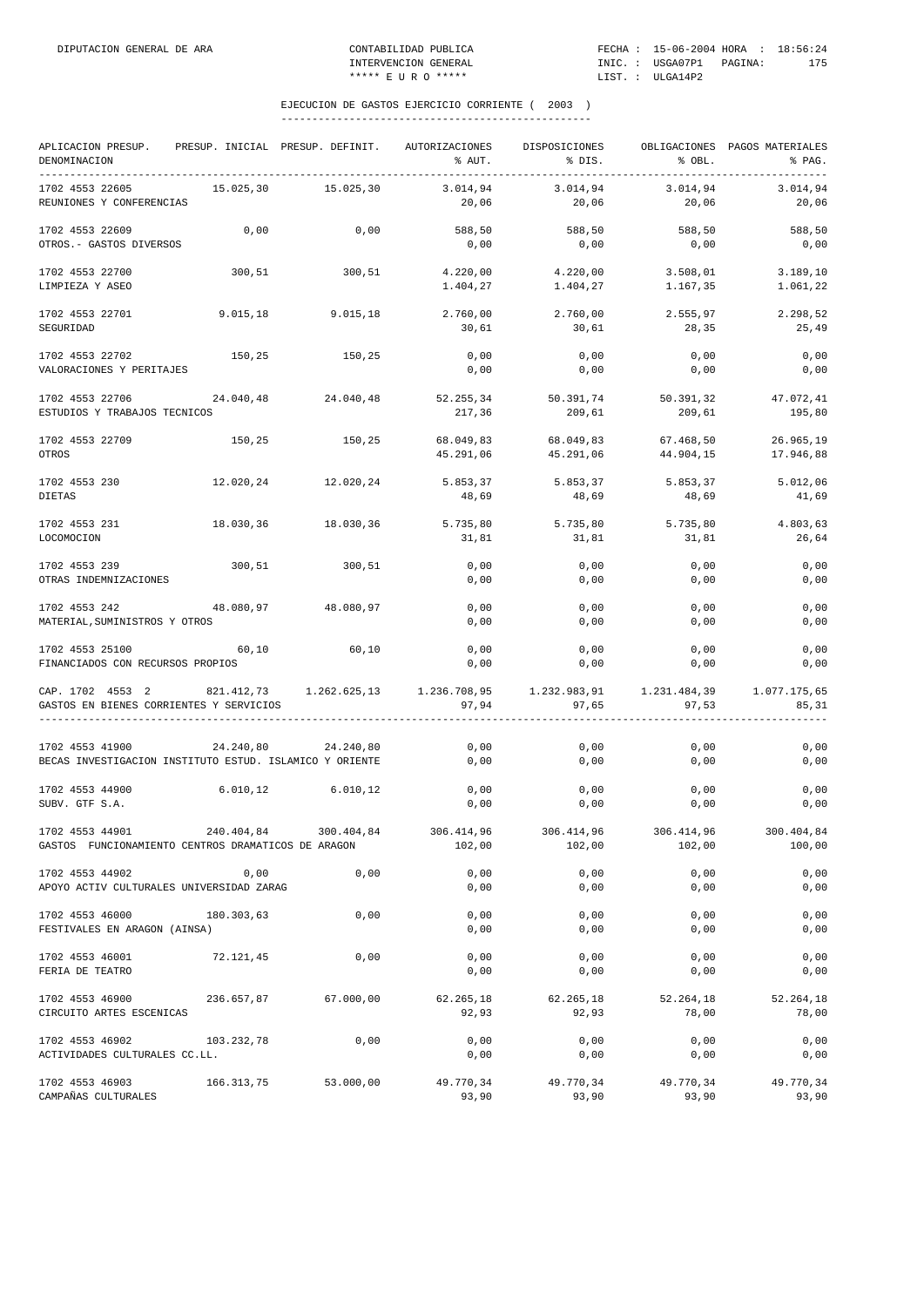| APLICACION PRESUP.<br>DENOMINACION<br>-----------                                                                         |               | PRESUP. INICIAL PRESUP. DEFINIT. | AUTORIZACIONES<br>% AUT.        | DISPOSICIONES<br>% DIS.       | % OBL.                | OBLIGACIONES PAGOS MATERIALES<br>% PAG. |
|---------------------------------------------------------------------------------------------------------------------------|---------------|----------------------------------|---------------------------------|-------------------------------|-----------------------|-----------------------------------------|
| 1702 4553 46906<br>OTROS FESTIVALES                                                                                       | 130.253,03    | 130.253,03                       | 136.085,00<br>104,47            | 136.085,00<br>104,47          | 126.705,89<br>97,27   | 126.705,89<br>97,27                     |
| 1702 4553 47900<br>AYUDAS AL TEATRO                                                                                       | 304.813,32    | 304.813,32                       | 294.350,00<br>96,56             | 294.350,00<br>96,56           | 292.995,48<br>96, 12  | 61.000,00<br>20,01                      |
| 1702 4553 47901<br>APOYO A LAS ARTES PLASTICAS                                                                            |               | $30.050,61$ 30.050,61            | 9.600,00<br>31,94               | 9.600,00<br>31,94             | 9.600,00<br>31,94     | 9.600,00<br>31,94                       |
| 1702 4553 47902<br>AYUDAS A LA PRODUCCIÓN AUDIOVISUAL                                                                     |               | 120.202,42 120.202,42            | 0,00<br>0,00                    | 0,00<br>0,00                  | 0,00<br>0,00          | 0,00<br>0,00                            |
| 1702 4553 48901<br>SUBV. ASOCIACIONES CULTURALES                                                                          | 54.091,09     | 54.091,09                        | 122.585,00 122.585,00<br>226,62 | 226,62                        | 122.569,00<br>226,59  | 77.104,00<br>142,54                     |
| 1702 4553 48902<br>AYUDAS A LA PRODUCCIÓN AUDIOVISUAL                                                                     | 120.202,42    | 120.202,42                       | 105.900,00<br>88,10             | 105.900,00<br>88,10           | 90.650,77<br>75,41    | 49.200,00<br>40,93                      |
| 1702 4553 48903<br>AYUDAS A LA FOTOGRAFÍA                                                                                 | 18.030,36     | 3.030,36                         | 0,00<br>0,00                    | 0,00<br>0,00                  | 0,00<br>0,00          | 0,00<br>0,00                            |
| 1702 4553 48904<br>AYUDAS A MUSICA Y COROS                                                                                | 30.050,61     | 30.050,61                        | 0,00<br>0,00                    | 0,00<br>0,00                  | 0,00<br>0,00          | 0,00<br>0,00                            |
| 1702 4553 48905<br>FESTIVALES DE CINE                                                                                     | 72.121,45     | 72.121,45                        | 54.091,00<br>74,99              | 54.091,00<br>74,99            | 54.091,00<br>74,99    | 54.091,00<br>74,99                      |
| 1702 4553 48906<br>CENTRO DE ESTUDIOS MUDEJARES                                                                           | 7.512,65      | 7.512,65                         | 7.513,00<br>100,00              | 7.513,00<br>100,00            | 7.513,00<br>100,00    | 0,00<br>0,00                            |
| 1702 4553 48908 18.030,36 3.030,36<br>APOYO A ARTES PLASTICAS                                                             |               |                                  | 0,00<br>0,00                    | 0,00<br>0,00                  | 0,00<br>0,00          | 0,00<br>0,00                            |
| 1702 4553 48911<br>AYUD. PROMOCION CULTURA ARAGONESA FUERA DEL TERRITORIO                                                 | 30.050,61     | 50,61                            | 0,00<br>0,00                    | 0,00<br>0,00                  | 0,00<br>0,00          | 0,00<br>0,00                            |
| 1702 4553 48914<br>FUNDACIÓN G.T.F.                                                                                       | 60.101,21     | 60.101,21                        | 100,00                          | 60.101,21 60.101,21<br>100,00 | 60.101,21<br>100,00   | 60.101,21<br>100,00                     |
| CAP. 1702 4553 4 2.024.795,38 1.386.165,90 1.208.675,69 1.208.675,69 1.172.675,83 840.241,46<br>TRANSFERENCIAS CORRIENTES |               |                                  | 87,19                           | 87,19                         | 84,59                 | 60,61                                   |
| 1702 4553 622<br>EDIFICIOS Y OTRAS CONSTRUCCIONES                                                                         | 0,00          | 0,00                             | 0,00<br>0,00                    | 0,00<br>0,00                  | 0,00<br>0,00          | 0,00<br>0,00                            |
| 1702 4553 625<br>MOBILIARIO Y ENSERES                                                                                     | 0,00          | 0,00                             | 0,00<br>$0,00$                  | 0,00<br>0,00                  | 0,00<br>0,00          | 0,00<br>0,00                            |
| 1702 4553 629<br>INMOVILIZADO INMATERIAL                                                                                  | 0,00          | 0,00                             | 0,00<br>0,00                    | 0,00<br>0,00                  | 0,00<br>0,00          | 0,00<br>0,00                            |
| 1702 4553 642<br>EDIFICIOS Y OTRAS CONSTRUCCIONES                                                                         | 3.005.060,52  | 3.005.060,52                     | 873.341,55<br>29,06             | 873.341,55<br>29,06           | 873.341,55<br>29,06   | 820.604,21<br>27,30                     |
| 1702 4553 692<br>EDIFICIOS Y OTRAS CONSTRUCCIONES                                                                         | 10.300.058,03 | 5.208.126,56                     | 204.986,60<br>3,93              | 204.986,60<br>3,93            | 98.464,01<br>1,89     | 93.364,99<br>1,79                       |
| 1702 4553 695<br>MOBILIARIO Y ENSERES                                                                                     | 30.050,61     | 30.050,61                        | 3.052, 40<br>10,15              | 3.052, 40<br>10,15            | 3.052, 40<br>10,15    | 782,44<br>2,60                          |
| 1702 4553 699<br>INMOVILIZADO INMATERIAL                                                                                  | 240.404,84    | 1.060.101,21                     | 1.026.968,88<br>96,87           | 1.025.270,57<br>96,71         | 1.025.270,57<br>96,71 | 956.319,21<br>90,21                     |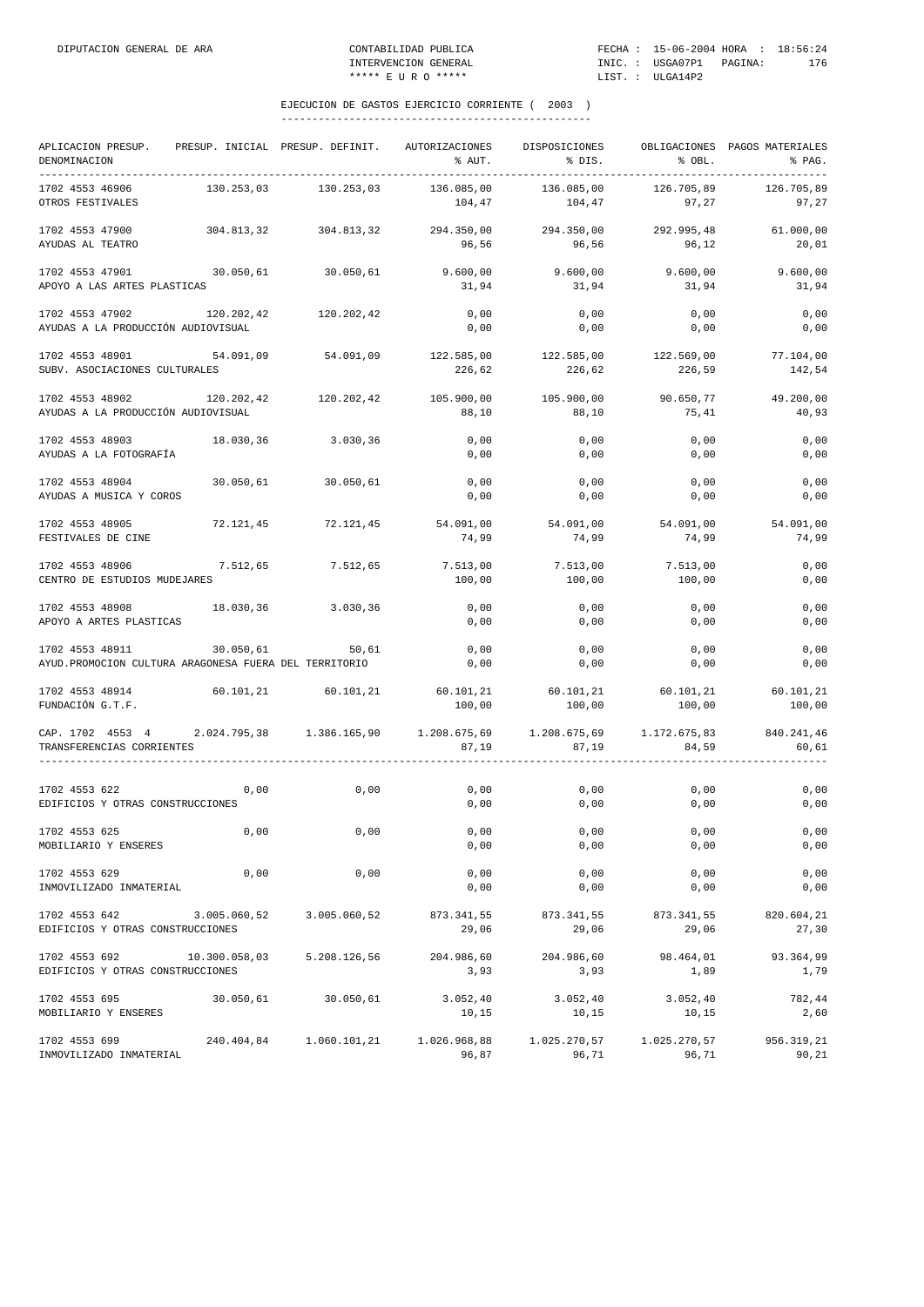| APLICACION PRESUP.<br>DENOMINACION                                       |               | PRESUP. INICIAL PRESUP. DEFINIT. | AUTORIZACIONES<br>% AUT. | DISPOSICIONES<br>% DIS.                  | % OBL.                | OBLIGACIONES PAGOS MATERIALES<br>% PAG. |
|--------------------------------------------------------------------------|---------------|----------------------------------|--------------------------|------------------------------------------|-----------------------|-----------------------------------------|
| CAP. 1702 4553 6<br>INVERSIONES REALES                                   | 13.575.574,00 | 9.303.338,90                     | 2.108.349,43<br>22,66    | 2.106.651,12<br>22,64                    | 2.000.128,53<br>21,49 | 1.871.070,85<br>20,11                   |
| 1702 4553 74901<br>CENTRO DRAMATICO DE ARAGON                            | 0,00          | 180.303,63                       | 180.303,63<br>100,00     | 180.303,63<br>100,00                     | 180.303,63<br>100,00  | 180.303,63<br>100,00                    |
| 1702 4553 76900<br>SUBV. INFRAESTRUCTURA A AUDITORIOS, TEATROS Y CINES   | 183.056,08    | 0,00                             | 0,00<br>0,00             | 0,00<br>0,00                             | 0,00<br>0,00          | 0,00<br>0,00                            |
| 1702 4553 76901<br>SUBV. A CENTROS CULTURALES S.EXPO.                    | 90.151,82     | 0,00                             | 0,00<br>0,00             | 0,00<br>0,00                             | 0,00<br>0,00          | 0,00<br>0,00                            |
| 1702 4553 78900<br>SUBV. A ASOCIACIONES CULTURALES                       | 30.050,61     | 30.050,61                        | 30.041,00<br>99,96       | 30.041,00<br>99,96                       | 29.988,22<br>99,79    | 25.888,22<br>86,14                      |
| CAP. 1702 4553 7<br>TRANSFERENCIAS DE CAPITAL                            |               | 303.258,51 210.354,24            | 210.344,63<br>99,99      | 210.344,63<br>99,99                      | 210.291,85<br>99,97   | 206.191,85<br>98,02                     |
| 1702 4553 819<br>COMPRA DE ACCIONES Y PARTICIPACIONES DEL SECTOR PÚBLICO | 901.518,16    | 901.518,16                       | 0,00<br>0,00             | 0,00<br>0,00                             | 0,00<br>0,00          | 0,00<br>0,00                            |
| CAP. 1702 4553 8<br>ACTIVOS FINANCIEROS                                  |               | 901.518,16 901.518,16            | 0,00<br>0,00             | 0,00<br>0,00                             | 0,00<br>0,00          | 0,00<br>0,00                            |
| PROGRAMA 1702 4553<br>PROMOCION Y ACCION CULTURAL                        |               | 18.359.263,91   13.844.362,39    | 5.544.438,76<br>40,04    | 5.539.015,41<br>40,00                    | 5.373.421,46<br>38,81 | 4.741.658,51<br>34,24                   |
| 1703 3222 13100<br>SALARIO BASE                                          | 782.891,97    | 739.902,31                       | 739.902,31<br>100,00     | 739.902,31<br>100,00                     | 315.318,35<br>42,61   | 315.318,35<br>42,61                     |
| 1703 3222 13101<br>OTRAS REMUNERACIONES                                  | 179.557,77    | 167.653,30                       | 167.653,30<br>100,00     | 167.653,30<br>100,00                     | 56.211,44<br>33,52    | 56.211,44<br>33,52                      |
| 1703 3222 16000<br>SEGURIDAD SOCIAL                                      | 224.806,71    | 200.341,31                       | 200.341,31<br>100,00     | 200.341,31<br>100,00                     | 102.062,13<br>50,94   | 91.351,50<br>45,59                      |
| CAP. 1703 3222 1<br>GASTOS DE PERSONAL                                   |               | 1.187.256,45 1.107.896,92        | 1.107.896,92<br>100,00   | 1.107.896,92<br>100,00                   | 473.591,92<br>42,74   | 462.881,29<br>41,78                     |
| 1703 3222 240<br>ARRENDAMIENTOS                                          |               | 1.803,04 1.803,04                | 0,00<br>0,00             | 0,00<br>0,00                             | 0,00<br>0,00          | 0,00<br>0,00                            |
| 1703 3222 241<br>REPARACION Y CONSERVACION                               | 1.139,94      | 1.139,94                         | 0,00<br>0,00             | 0,00<br>0,00                             | 0,00<br>0,00          | 0,00<br>0,00                            |
| 1703 3222 242<br>MATERIAL, SUMINISTROS Y OTROS                           | 89.363,29     | 80.196,36                        | 57.158,13<br>71,27       | 57.158,13<br>71,27                       | 56.982,65<br>71,05    | 38.249,65<br>47,69                      |
| CAP. 1703 3222 2<br>GASTOS EN BIENES CORRIENTES Y SERVICIOS              | 92.306,27     | 83.139,34                        | 57.158,13<br>68,74       | 57.158,13<br>68,74<br>------------------ | 56.982,65<br>68,53    | 38.249,65<br>46,00                      |
| 1703 3222 692<br>EDIFICIOS Y OTRAS CONSTRUCCIONES                        | 426.718,60    | 426.718,60                       | 99.940,05<br>23,42       | 99.940,05<br>23,42                       | 99.925,23<br>23,41    | 99.925,23<br>23,41                      |
| 1703 3222 693<br>MAQUINARIA, INSTALACIONES Y UTILLAJE                    | 168.283,39    | 168.283,39                       | 111.864,04<br>66,47      | 111.864,04<br>66,47                      | 111.864,04<br>66,47   | 29.615,34<br>17,59                      |
| 1703 3222 695<br>MOBILIARIO Y ENSERES                                    | 6.010, 12     | 6.010, 12                        | 0,00<br>0,00             | 0,00<br>0,00                             | 0,00<br>0,00          | 0,00<br>0,00                            |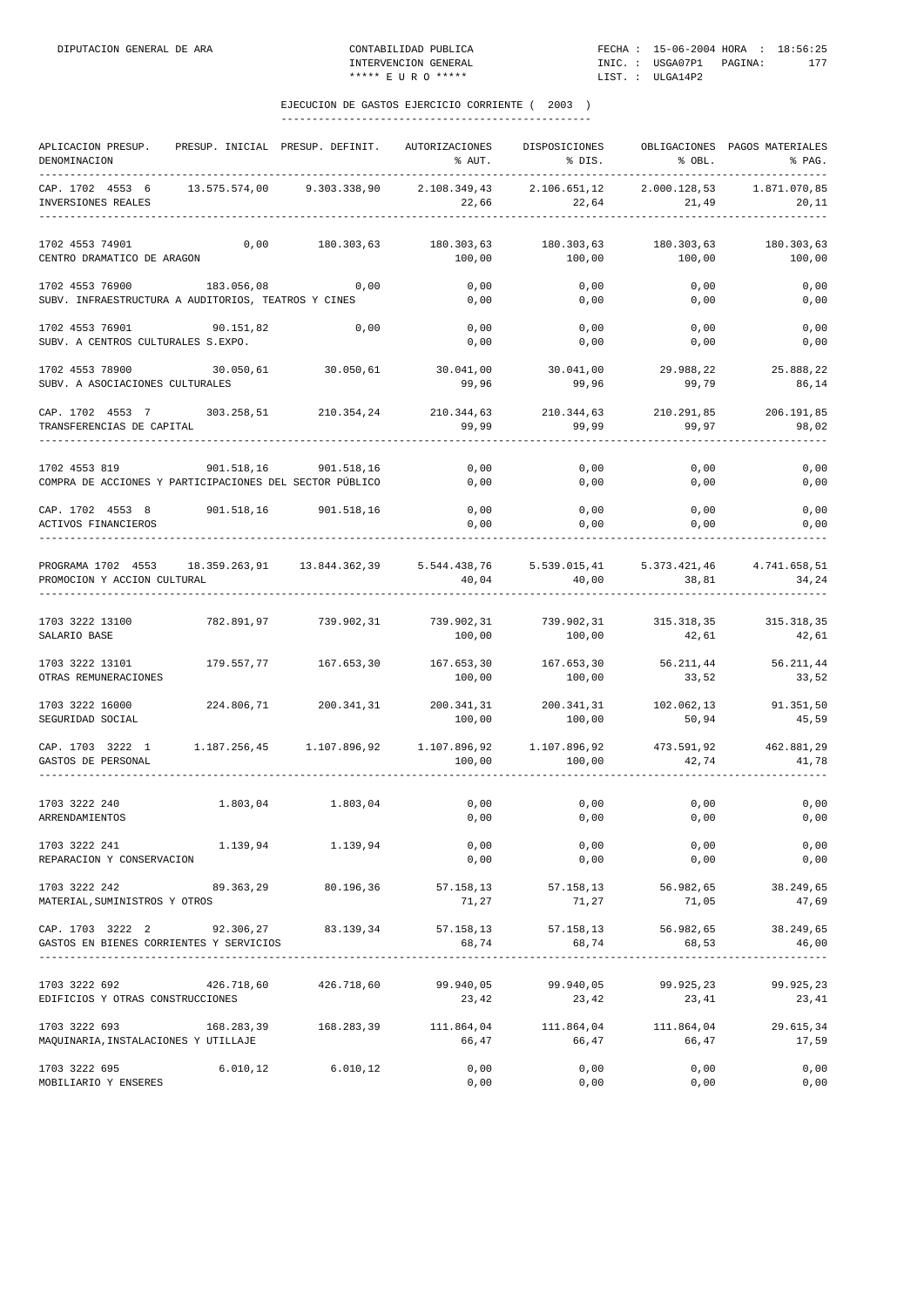| APLICACION PRESUP.<br>DENOMINACION<br>__________                                                                                     |            | PRESUP. INICIAL PRESUP. DEFINIT. | AUTORIZACIONES<br>% AUT.                   | DISPOSICIONES<br>% DIS. | % OBL.              | OBLIGACIONES PAGOS MATERIALES<br>% PAG. |
|--------------------------------------------------------------------------------------------------------------------------------------|------------|----------------------------------|--------------------------------------------|-------------------------|---------------------|-----------------------------------------|
| 1703 3222 696<br>EQUIPOS PARA PROCESOS DE INFORMACION                                                                                | 6.010, 12  | 6.010,12                         | 0,00<br>0,00                               | 0,00<br>0,00            | 0,00<br>0,00        | 0,00<br>0,00                            |
| 1703 3222 698<br>OTRO INMOVILIZADO MATERIAL                                                                                          |            | 30.050,61 30.050,61              | 0,00<br>0,00                               | 0,00<br>0,00            | 0,00<br>0,00        | 0,00<br>0,00                            |
| CAP. 1703 3222 6 637.072,84 637.072,84 211.804,09 211.804,09 211.789,27 129.540,57<br>INVERSIONES REALES                             |            |                                  | 33,24                                      | 33,24                   | 33,24               | 20,33                                   |
| PROGRAMA 1703 3222 1.916.635,56 1.828.109,10 1.376.859,14 1.376.859,14 742.363,84 630.671,51<br>FOMENTO DEL EMPLEO (ESCUELAS TALLER) |            |                                  | 75,31                                      | 75,31                   | 40,60               | 34,49                                   |
| 1703 4581 12000<br><b>SUELDOS</b>                                                                                                    |            | 509.522,86 503.043,67            | 503.852,77 503.852,77 496.699,68<br>100,16 | 100,16                  | 98,73               | 496.699,68<br>98,73                     |
| 1703 4581 12005<br>TRIENIOS                                                                                                          | 112.164,50 | 111.989,55                       | 110.449,91<br>98,62                        | 110.449,91<br>98,62     | 79.096,29<br>70,62  | 79.096,29<br>70,62                      |
| 1703 4581 12006<br>OTRAS RETRIBUCIONES BASICAS                                                                                       | 0,00       | 8.599,63                         | 8.753,71<br>101,79                         | 8.753,71<br>101,79      | 8.216,95<br>95,55   | 8.216,95<br>95,55                       |
| 1703 4581 12100<br>COMPLEMENTO DE DESTINO                                                                                            | 259.723,32 | 254.076,39                       | 254.502,61<br>100,16                       | 254.502,61<br>100,16    | 244.303,62<br>96,15 | 244.303,62<br>96,15                     |
| 1703 4581 12101<br>COMPLEMENTO ESPECIFICO                                                                                            |            | 365.645,04 366.946,89            | 367.097,13<br>100,04                       | 367.097,13<br>100,04    | 348.941,11<br>95,09 | 348.941,11<br>95,09                     |
| 1703 4581 13000<br>SALARIO BASE                                                                                                      | 156.314,40 | 162.098,03                       | 162.098,03<br>100,00                       | 162.098,03<br>100,00    | 161.531,61<br>99,65 | 161.531,61<br>99,65                     |
| 1703 4581 13001<br>ANTIGUEDAD                                                                                                        | 19.182,96  | 19.892,73                        | 19.589,09<br>98,47                         | 19.589,09<br>98,47      | 18.101,71<br>90,99  | 18.101,71<br>90,99                      |
| 1703 4581 13002<br>PAGAS EXTRAS                                                                                                      | 29.249,56  | 30.331,79                        | 30.976,40<br>102,12                        | 30.976,40<br>102,12     | 30.118,34<br>99,29  | 30.118,34<br>99,29                      |
| 1703 4581 13003<br>OTRAS REMUNERACIONES                                                                                              | 49.469,96  | 52.300,35                        | 51.959,38<br>99,34                         | 51.959,38<br>99,34      | 43.290,29<br>82,77  | 43.290,29<br>82,77                      |
| 1703 4581 13100<br>SALARIO BASE                                                                                                      | 10.972,80  | 11.378,79                        | 11.378,79<br>100,00                        | 11.378,79<br>100,00     | 2.212,58<br>19,44   | 2.212,58<br>19,44                       |
| 1703 4581 13101<br>OTRAS REMUNERACIONES                                                                                              | 3.212,88   | 3.331,76                         | 3.331,76<br>100,00                         | 3.331,76<br>100,00      | 826,35<br>24,80     | 826,35<br>24,80                         |
| 1703 4581 15100<br>PERSONAL FUNCIONARIO                                                                                              | 1.839,10   | 1.839, 10                        | 1.839,10<br>100,00                         | 1.839,10<br>100,00      | 900,00<br>48,93     | 900,00<br>48,93                         |
| 1703 4581 16000<br>SEGURIDAD SOCIAL                                                                                                  |            | 325.894,75 323.860,14            | 323.860,14<br>100,00                       | 323.860,14<br>100,00    | 306.238,67<br>94,55 | 279.619,15<br>86,33                     |
| 1703 4581 16100<br>FORMACION Y PERFECCIONAMIENTO DEL PERSONAL                                                                        | 30,06      | 30,06                            | 0,00<br>0,00                               | 0,00<br>0,00            | 0,00<br>0,00        | 0,00<br>0,00                            |
| CAP. 1703 4581 1 1.843.222,19 1.849.718,88 1.849.688,82 1.849.688,82 1.740.477,20 1.713.857,68<br>GASTOS DE PERSONAL                 |            |                                  | 99,99                                      | 99,99                   | 94,09               | 92,65                                   |
| 1703 4581 202<br>EDIFICIOS Y OTRAS CONSTRUCCIONES                                                                                    | 60, 10     | 60,10                            | 0,00<br>0,00                               | 0,00<br>0,00            | 0,00<br>0,00        | 0,00<br>0,00                            |
| 1703 4581 203<br>MAQUINARIA, INSTALACION Y UTILLAJE                                                                                  | 60,10      | 60,10                            | 0,00<br>0,00                               | 0,00<br>0,00            | 0,00<br>0,00        | 0,00<br>0,00                            |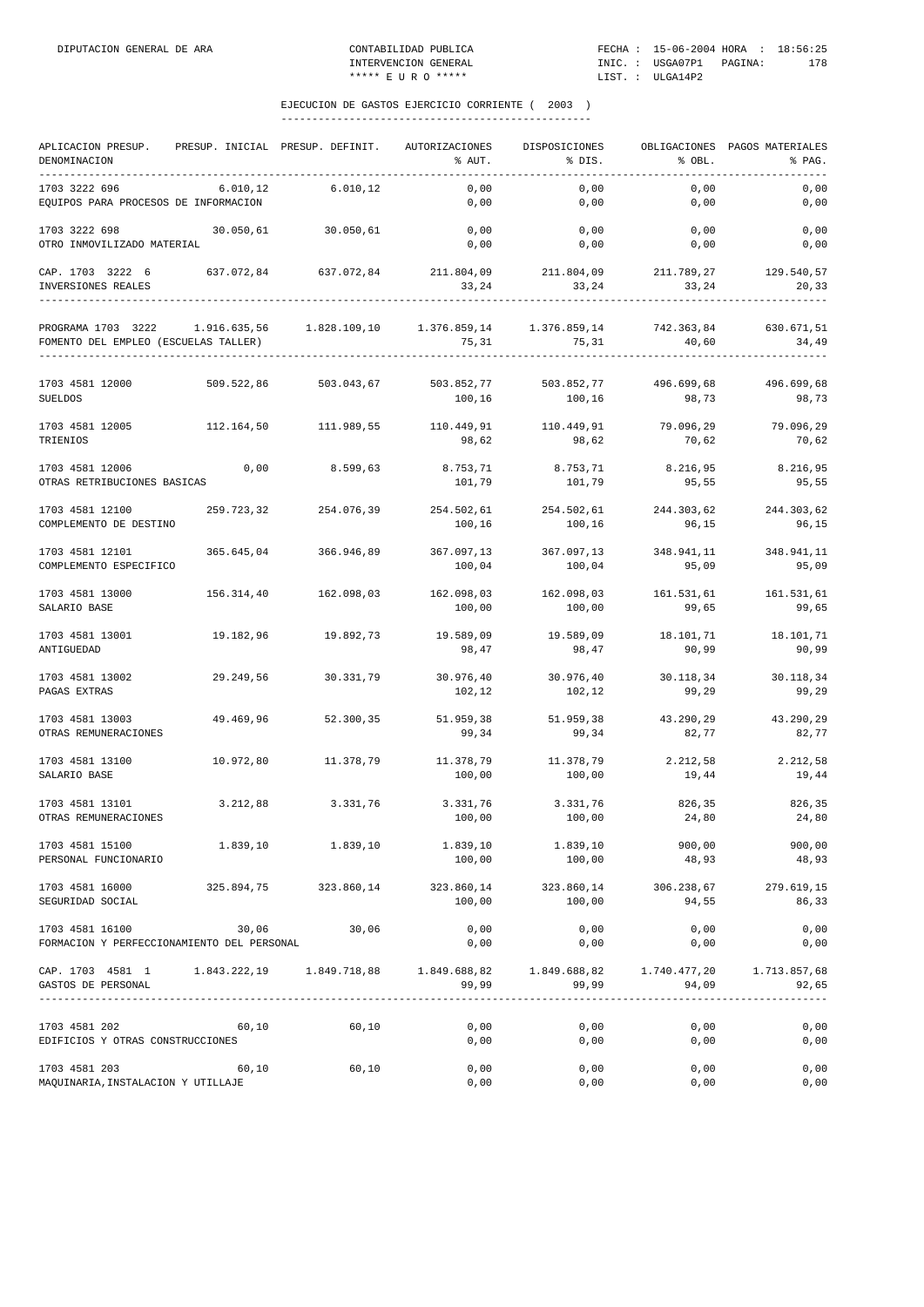| APLICACION PRESUP.<br>DENOMINACION<br>________________________________ |           | PRESUP. INICIAL PRESUP. DEFINIT. | AUTORIZACIONES<br>% AUT. | DISPOSICIONES<br>% DIS. | % OBL.              | OBLIGACIONES PAGOS MATERIALES<br>% PAG. |
|------------------------------------------------------------------------|-----------|----------------------------------|--------------------------|-------------------------|---------------------|-----------------------------------------|
| 1703 4581 204<br>MATERIAL DE TRANSPORTE                                | 60,10     | 60,10                            | 0,00<br>0,00             | 0,00<br>0,00            | 0,00<br>0,00        | 0,00<br>0,00                            |
| 1703 4581 205<br>MOBILIARIO Y ENSERES                                  | 60,10     | 60,10                            | 0,00<br>0,00             | 0,00<br>0,00            | 0,00<br>0,00        | 0,00<br>0,00                            |
| 1703 4581 206<br>EQUIPOS PARA PROCESOS DE INFORMACION                  | 60,10     | 60,10                            | 0,00<br>0,00             | 0,00<br>0,00            | 0,00<br>0,00        | 0,00<br>0,00                            |
| 1703 4581 209<br>OTRO INMOVILIZADO MATERIAL                            | 60,10     | 60,10                            | 0,00<br>0,00             | 0,00<br>0,00            | 0,00<br>0,00        | 0,00<br>0,00                            |
| 1703 4581 210<br>TERRENOS Y BIENES NATURALES                           | 60,10     | 60,10                            | 0,00<br>0,00             | 0,00<br>0,00            | 0,00<br>0,00        | 0,00<br>0,00                            |
| 1703 4581 212<br>EDIFICIOS Y OTRAS CONSTRUCCIONES                      | 5.409,11  | 5.409, 11                        | 856,05<br>15,82          | 856,05<br>15,82         | 844,29<br>15,60     | 797,27<br>14,73                         |
| 1703 4581 213<br>MAQUINARIA, INSTALACION Y UTILLAJE                    | 601,01    | 601,01                           | 0,00<br>0,00             | 0,00<br>0,00            | 0,00<br>0,00        | 0,00<br>0,00                            |
|                                                                        |           |                                  |                          |                         |                     | 815,43                                  |
| 1703 4581 214<br>MATERIAL DE TRANSPORTE                                | 601,01    | 601,01                           | 815,43<br>135,67         | 815,43<br>135,67        | 815,43<br>135,67    | 135,67                                  |
| 1703 4581 215<br>MOBILIARIO Y ENSERES                                  | 1.202,02  | 1.202,02                         | 819,67<br>68,19          | 819,67<br>68,19         | 819,67<br>68,19     | 819,67<br>68,19                         |
| 1703 4581 216<br>EQUIPOS PARA PROCESOS DE INFORMACION                  | 1.202,02  | 1,202,02                         | 150,80<br>12,54          | 150,80<br>12,54         | 150,80<br>12,54     | 150,80<br>12,54                         |
| 1703 4581 22000<br>ORDINARIO NO INVENTARIABLE                          | 19.833,40 | 4.958,35                         | 3.706,47<br>74,75        | 3.706,47<br>74,75       | 3.706,47<br>74,75   | 3.182,98<br>64,19                       |
| 1703 4581 22001<br>MOBILIARIO Y ENSERES                                | 3.606,07  | 3.606,07                         | 260,70<br>7,22           | 260,70<br>7,22          | 260,70<br>7,22      | 113,26<br>3,14                          |
| 1703 4581 22002<br>PRENSA, REVISTAS Y PUBLICACIONES PERIODICAS         | 1.803,04  | 1.803,04                         | 54,20<br>3,00            | 54,20<br>3,00           | 54,20<br>3,00       | 54,20<br>3,00                           |
| 1703 4581 22003<br>LIBROS Y OTRAS PUBLICACIONES                        | 19.232,39 | 9.815,06                         | 11.264,19<br>114,76      | 11.264,19<br>114,76     | 11.264,19<br>114,76 | 11.264,19<br>114,76                     |
| 1703 4581 22004<br>MATERIAL INFORMATICO                                | 7.212,15  | 1.803,04                         | 2.129,54<br>118,10       | 2.129,54<br>118,10      | 2.129,54<br>118,10  | 401,14<br>22,24                         |
| 1703 4581 22009<br>OTRO MATERIAL                                       | 2.253,80  | 2.253,80                         | 956,40<br>42,43          | 956,40<br>42,43         | 956,40<br>42,43     | 956,40<br>42,43                         |
| 1703 4581 22100<br>ENERGIA ELECTRICA                                   | 10.217,21 | 2.554,31                         | 4.944,15<br>193,56       | 4.944,15<br>193,56      | 4.944,15<br>193,56  | 4.608,63<br>180,42                      |
| 1703 4581 22101<br>AGUA                                                | 60,10     | 60,10                            | 0,00<br>0,00             | 0,00<br>0,00            | 0,00<br>0,00        | 0,00<br>0,00                            |
| 1703 4581 22102<br>GAS                                                 | 60,10     | 60,10                            | 0,00<br>0,00             | 0,00<br>0,00            | 0,00<br>0,00        | 0,00<br>0,00                            |
| 1703 4581 22103<br>COMBUSTIBLES                                        | 1.803,04  | 1.803,04                         | 1.932,92<br>107,20       | 1.932,92<br>107,20      | 1.932,92<br>107,20  | 1.851,37<br>102,68                      |
| 1703 4581 22104<br>VESTUARIO                                           | 3.606,07  | 947,50                           | 3.904,73<br>412,10       | 3.904,73<br>412,10      | 3.904,73<br>412,10  | 3.904,73<br>412,10                      |
| 1703 4581 22106<br>PRODUCTOS FARMACEUTICOS                             | 60,10     | 60,10                            | 0,00<br>0,00             | 0,00<br>0,00            | 0,00<br>0,00        | 0,00<br>0,00                            |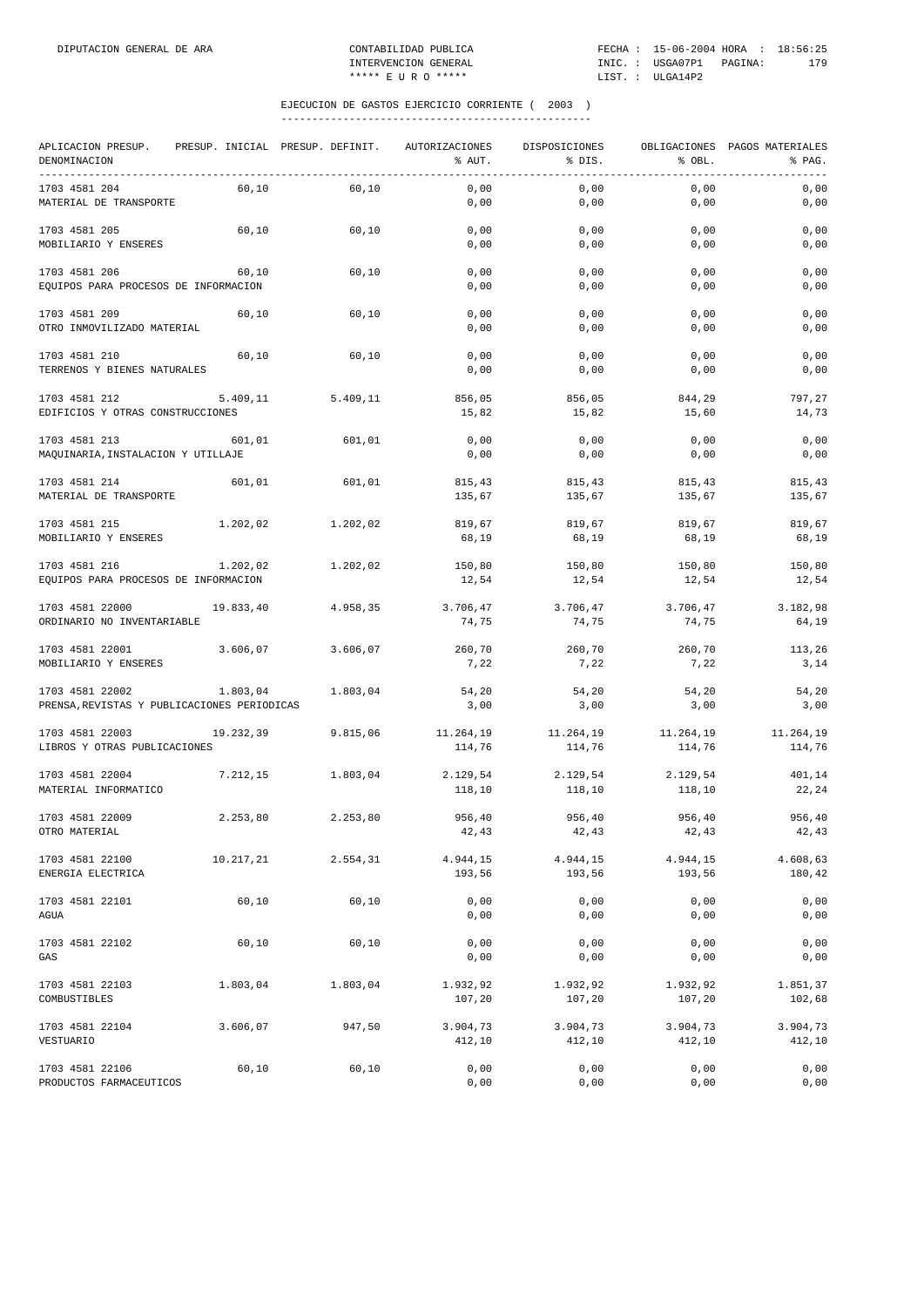| APLICACION PRESUP.<br>DENOMINACION                                           | PRESUP. INICIAL PRESUP. DEFINIT. |                    | AUTORIZACIONES<br>% AUT. | DISPOSICIONES<br>% DIS. | % OBL.              | OBLIGACIONES PAGOS MATERIALES<br>% PAG. |
|------------------------------------------------------------------------------|----------------------------------|--------------------|--------------------------|-------------------------|---------------------|-----------------------------------------|
| ____________________________________<br>1703 4581 22109<br>OTROS SUMINISTROS | 32.154,15                        | 19.608,43          | 27.390,23<br>139,68      | 27.390,23<br>139,68     | 27.390,23<br>139,68 | 27.376,02<br>139,61                     |
| 1703 4581 22200<br>TELEFONICAS                                               | 15.025,30                        | 3.756,33           | 148,62<br>3,95           | 148,62<br>3,95          | 148,62<br>3,95      | 148,62<br>3,95                          |
| 1703 4581 22201<br>POSTALES                                                  | 10.818,22                        | 2.704,56           | 0,00<br>0,00             | 0,00<br>0,00            | 0,00<br>0,00        | 0,00<br>0,00                            |
| 1703 4581 22202<br>TELEGRAFICAS                                              | 60,10                            | 60,10              | 16,24<br>27,02           | 16,24<br>27,02          | 16,24<br>27,02      | 16,24<br>27,02                          |
| 1703 4581 223<br>TRANSPORTE                                                  | 6.671,23                         | 6.671,23           | 5.849,31<br>87,67        | 5.849,31<br>87,67       | 5.849,31<br>87,67   | 5.503,18<br>82,49                       |
| 1703 4581 22400<br>EDIFICIOS Y LOCALES                                       | 60,10                            | 60,10              | 0,00<br>0,00             | 0,00<br>0,00            | 0,00<br>0,00        | 0,00<br>0,00                            |
| 1703 4581 22401<br>VEHICULOS                                                 | 180,30                           | 180,30             | 0,00<br>0,00             | 0,00<br>0,00            | 0,00<br>0,00        | 0,00<br>0,00                            |
| 1703 4581 22402<br>OTRO INMOVILIZADO                                         | 180,30                           | 180,30             | 0,00<br>0,00             | 0,00<br>0,00            | 0,00<br>0,00        | 0,00<br>0,00                            |
| 1703 4581 22403<br>OTROS RIESGOS                                             | 180,30                           | 180,30             | 0,00<br>0,00             | 0,00<br>0,00            | 0,00<br>0,00        | 0,00<br>0,00                            |
| 1703 4581 22500<br>LOCALES                                                   | 1.803,04                         | 1.803,04           | 2.399,73<br>133,09       | 2.399,73<br>133,09      | 2.399,73<br>133,09  | 2.385,67<br>132,31                      |
| 1703 4581 22601<br>ATENCIONES PROTOCOLARIAS Y REPRESENTATIVAS                | 3.606,07                         | 3.606,07           | 982,36<br>27,24          | 982,36<br>27,24         | 982,36<br>27,24     | 982,36<br>27,24                         |
| 1703 4581 22602<br>GASTOS DE DIVULGACION Y PROMOCION(CULT., COMERC.Y CIENTI  | 36.060,73                        | 36.060,73          | 17.746,98<br>49,21       | 17.746,98<br>49,21      | 17.746,98<br>49,21  | 17.534,19<br>48,62                      |
| 1703 4581 22603<br>JURIDICOS, CONTENCIOSOS                                   | 601,01                           | 601,01             | 0,00<br>0,00             | 0,00<br>0,00            | 0,00<br>0,00        | 0,00<br>0,00                            |
| 1703 4581 22604<br>REMUNERACIONES A AGENTES MEDIADORES INDEPENDIENTES        | 180,30                           | 180,30             | 0,00<br>0,00             | 0,00<br>0,00            | 0,00<br>0,00        | 0,00<br>0,00                            |
| 1703 4581 22605<br>REUNIONES Y CONFERENCIAS                                  | 54.091,09                        | 54.091,09          | 27.101,57<br>50, 10      | 27.101,57<br>50, 10     | 27.101,57<br>50, 10 | 25.865,83<br>47,81                      |
| 1703 4581 22609<br>OTROS                                                     | 5.108,60                         | 5.108,60           | 3.864,80<br>75,65        | 3.864,80<br>75,65       | 3.864,80<br>75,65   | 3.733,51<br>73,08                       |
| 1703 4581 22700<br>LIMPIEZA Y ASEO                                           | 1.202,02                         | 1.202,02           | 3.511,02<br>292,09       | 3.511,02<br>292,09      | 3.119,54<br>259,52  | 3.119,54<br>259,52                      |
| 1703 4581 22701<br>SEGURIDAD                                                 | 1.803,04                         | 1.803,04           | 17.850,32<br>990,01      | 17.850,32<br>990,01     | 17.850,32<br>990,01 | 14.755,90<br>818,39                     |
| 1703 4581 22702<br>VALORACIONES Y PERITAJES                                  | 60,10                            | 60,10              | 268,70<br>447,08         | 268,70<br>447,08        | 268,70<br>447,08    | 268,70<br>447,08                        |
| 1703 4581 22706<br>70.066,03<br>121.584,75<br>ESTUDIOS Y TRABAJOS TECNICOS   |                                  | 22.316,46<br>31,85 | 22.306,46<br>31,83       | 22.306,46<br>31,83      | 19.316,46<br>27,56  |                                         |
| 1703 4581 22709<br>OTROS                                                     | 3.005,06                         | 3.005,06           | 466,61<br>15,52          | 466,61<br>15,52         | 466,61<br>15,52     | 466,61<br>15,52                         |
| 1703 4581 230<br>DIETAS                                                      | 12.621,25                        | 10.998,42          | 10.112,67<br>91,94       | 10.112,67<br>91,94      | 10.112,67<br>91,94  | 9.176,66<br>83,43                       |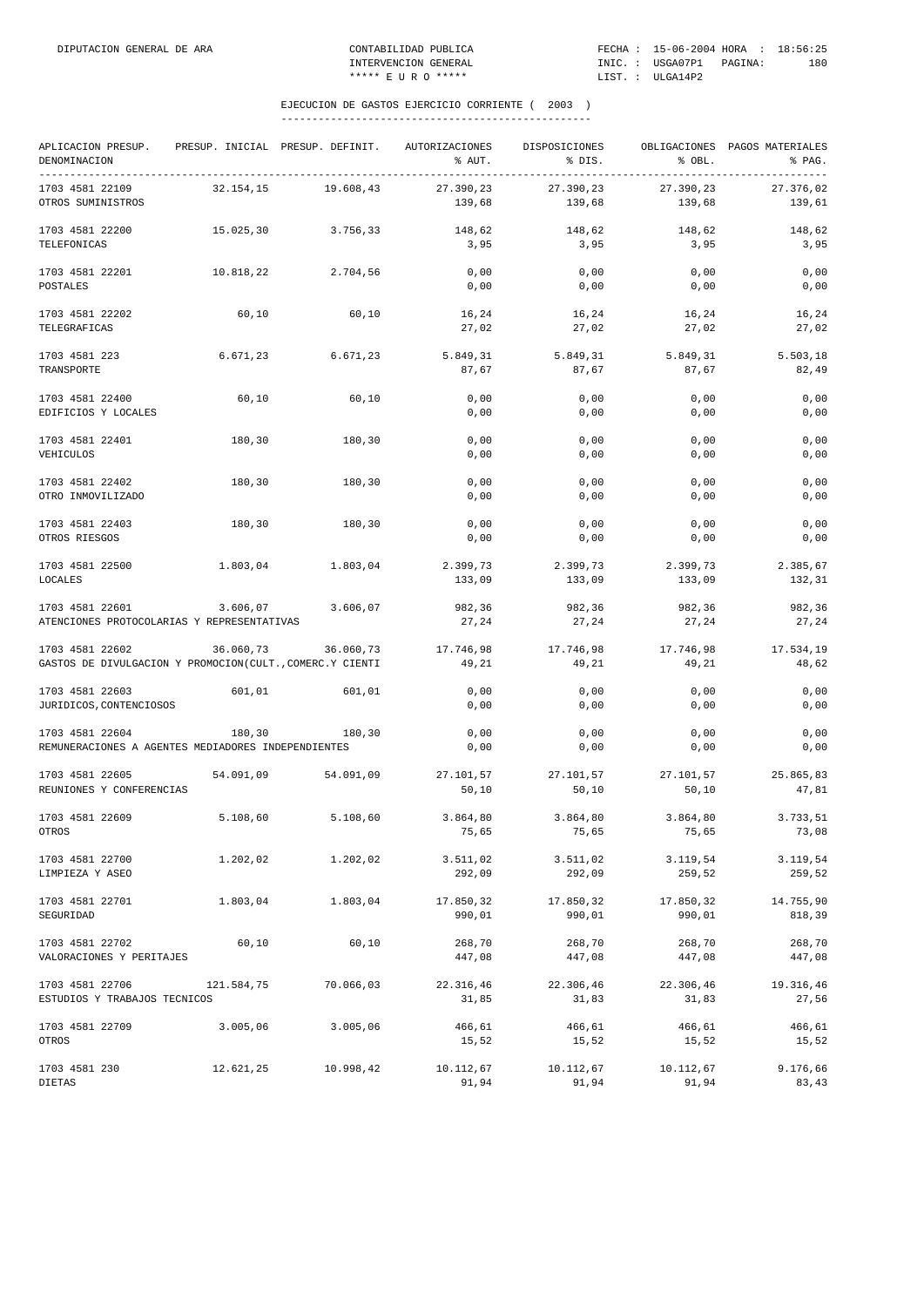| APLICACION PRESUP.<br>DENOMINACION                                                                                   |                       |                       | PRESUP. INICIAL PRESUP. DEFINIT. AUTORIZACIONES<br>% AUT. | DISPOSICIONES<br>% DIS.                   | % OBL.              | OBLIGACIONES PAGOS MATERIALES<br>% PAG. |
|----------------------------------------------------------------------------------------------------------------------|-----------------------|-----------------------|-----------------------------------------------------------|-------------------------------------------|---------------------|-----------------------------------------|
| 1703 4581 231<br>LOCOMOCION                                                                                          | 38.464,77             | 23.464,77             | 14.365,93<br>61,22                                        | 14.365,93<br>61,22                        | 14.365,93<br>61,22  | 13.055,59<br>55,63                      |
| 1703 4581 239<br>OTRAS INDEMNIZACIONES                                                                               | 40,57                 | 40,57                 | 0,00<br>0,00                                              | 0,00<br>0,00                              | 0,00<br>0,00        | 0,00<br>0,00                            |
| 1703 4581 25100<br>FINANCIADOS CON RECURSOS PROPIOS                                                                  | 42.070,85             | 42.070,85             | 44.894,27<br>106,71                                       | 44.894,27<br>106,71                       | 44.894,27<br>106,71 | 44.894,27<br>106,71                     |
| CAP. 1703 4581 2 466.816,59<br>GASTOS EN BIENES CORRIENTES Y SERVICIOS                                               |                       | 326.723,73            | 231.081,07<br>70,72                                       | 231.071,07<br>70,72                       | 230.667,83<br>70,60 | 217.519,42<br>66,57                     |
| 1703 4581 46900<br>PROMOC.DIFUS.PATRIM.LINGÜISTICO, MUSICAL Y ANTROPOLÓGIC                                           | 22.070,85             | 0,00                  | 0,00<br>0,00                                              | 0,00<br>0,00                              | 0,00<br>0,00        | 0,00<br>0,00                            |
| 1703 4581 48900<br>PROM.DIFUS. PATRIM. LINGÜISTICO, MUSICAL Y ANTROPOLÓGIC                                           | 198.333,99 198.333,99 |                       | 99,99                                                     | 198.333,45 198.333,45 188.688,87<br>99,99 | 95,13               | 139.302,48<br>70,23                     |
| 1703 4581 48901<br>SUBVENCIONES PARA PARQUES CULTURALES                                                              | 0,00                  | 0,00                  | 0,00<br>0,00                                              | 0,00<br>0,00                              | 0,00<br>0,00        | 0,00<br>0,00                            |
| 1703 4581 48902 30.050,61 30.050,61<br>PROMOCIÓN Y DIFUSIÓN DEL PATRIMONIO HISTÓRICO ARTÍSTICO                       |                       |                       | 0,00<br>0,00                                              | 0,00<br>0,00                              | 0,00<br>0,00        | 0,00<br>0,00                            |
| CAP. 1703 4581 4 250.455,45 228.384,60<br>TRANSFERENCIAS CORRIENTES                                                  |                       |                       | 86,84                                                     | 198.333,45 198.333,45 188.688,87<br>86,84 | 82,61               | 139.302,48<br>60,99                     |
| 1703 4581 622<br>EDIFICIOS Y OTRAS CONSTRUCCIONES                                                                    | 0,00                  | 0,00                  | 0,00<br>0,00                                              | 0,00<br>0,00                              | 0,00<br>0,00        | 0,00<br>0,00                            |
| 1703 4581 627<br>BIENES DESTINADOS PARA USO GENERAL                                                                  | 0,00                  | 0,00                  | 0,00<br>0,00                                              | 0,00<br>0,00                              | 0,00<br>0,00        | 0,00<br>0,00                            |
| 1703 4581 690<br>TERRENOS Y BIENES NATURALES                                                                         | 24.040,48             | 0,00                  | 0,00<br>0,00                                              | 0,00<br>0,00                              | 0,00<br>0,00        | 0,00<br>0,00                            |
| 1703 4581 692 7.907.137,05 8.079.780,22<br>EDIFICIOS Y OTRAS CONSTRUCCIONES                                          |                       |                       | 7.240.947,87 7.231.947,87<br>89,61                        | 89,50                                     | 84,14               | 6.798.369,77 5.155.832,51<br>63,81      |
| 1703 4581 695<br>MOBILIARIO Y ENSERES                                                                                | 24.040,48             | 0,00                  | 0,00<br>0,00                                              | 0,00<br>0,00                              | 0,00<br>0,00        | 0,00<br>0,00                            |
| 1703 4581 696<br>EQUIPOS PARA PROCESOS DE INFORMACION                                                                | 0,00                  | 0,00                  | 0,00<br>0,00                                              | 0,00<br>0,00                              | 0,00<br>0,00        | 0,00<br>0,00                            |
| 1703 4581 697<br>BIENES DESTINADOS PARA USO GENERAL                                                                  | 901.518,15            | 403.514,59            | 393.054,07<br>97,40                                       | 393.054,07<br>97,40                       | 392.064,07<br>97,16 | 359.335,44<br>89,05                     |
| 1703 4581 698<br>OTRO INMOVILIZADO MATERIAL                                                                          |                       | 586.241,22 525.754,37 | 482.489,78<br>91,77                                       | 482.489,78<br>91,77                       | 470.489,62<br>89,48 | 416.764,13<br>79,26                     |
| 1703 4581 699<br>INMOVILIZADO INMATERIAL                                                                             | 190.781,84            | 100.629,81            | 92.815,59<br>92,23                                        | 92.815,59<br>92,23                        | 92.815,59<br>92,23  | 50.498,95<br>50,18                      |
| CAP. 1703 4581 6 9.633.759,22 9.109.678,99 8.209.307,31 8.200.307,31 7.753.739,05 5.982.431,03<br>INVERSIONES REALES |                       |                       | 90,11                                                     | 90,01                                     | 85,11               | 65,67                                   |
| 1703 4581 76900<br>PARQUES CULTURALES                                                                                |                       | 721.214,53 721.214,53 | 720.338,78<br>99,87                                       | 720.338,78<br>99,87                       | 684.338,42<br>94,88 | 446.218,42<br>61,87                     |
| 1703 4581 78953<br>PLAN DE RESTAURACION DEL PATRIMONIO ETNOLOGICO E INDUST                                           | 42.070,85             | 0,00                  | 0,00<br>0,00                                              | 0,00<br>0,00                              | 0,00<br>0,00        | 0,00<br>0,00                            |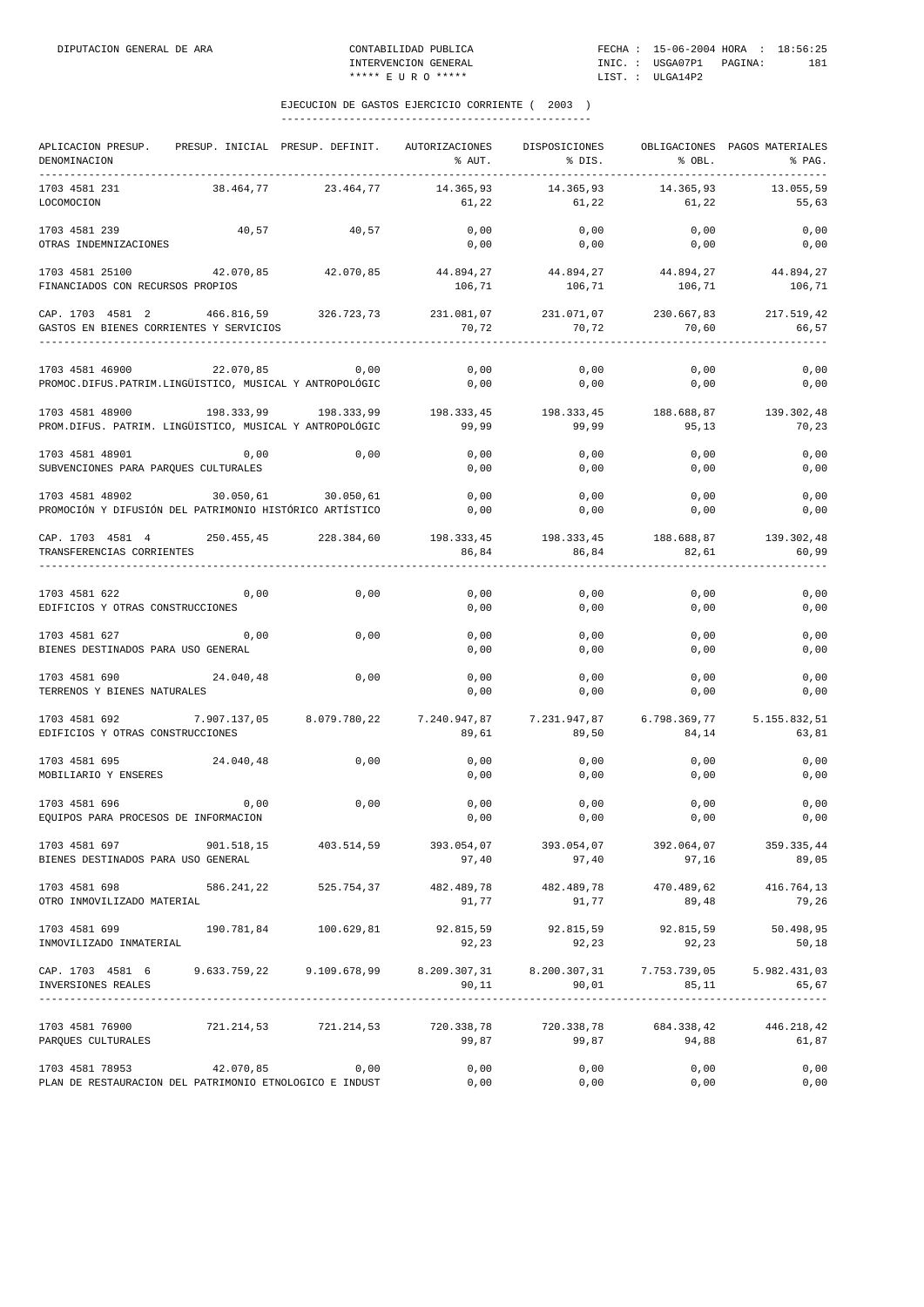| APLICACION PRESUP.<br>DENOMINACION                                  | PRESUP. INICIAL | PRESUP. DEFINIT.      | AUTORIZACIONES<br>% AUT.                | DISPOSICIONES<br>% DIS. | % OBL.                                  | OBLIGACIONES PAGOS MATERIALES<br>% PAG. |
|---------------------------------------------------------------------|-----------------|-----------------------|-----------------------------------------|-------------------------|-----------------------------------------|-----------------------------------------|
| 1703 4581 78954<br>PLAN DE RESTAURACION DE BIENES MUEBLES E         | 0,00            | 231.150,00            | 66.911,53<br>28,94                      | 66.911,53<br>28,94      | 66.911,53<br>28,94                      | 0,00<br>0,00                            |
| CAP. 1703 4581 7<br>TRANSFERENCIAS DE CAPITAL                       | 763.285,38      | 952.364,53            | 787.250,31<br>82,66                     | 787.250,31<br>82,66     | 751.249,95<br>78,88                     | 446.218,42<br>46,85                     |
| PROGRAMA 1703 4581<br>PROTECCION Y DIFUSION DEL PATRIMONIO CULTURAL | 12.957.538,83   |                       | 12.466.870,73    11.275.660,96<br>90,44 | 90,37                   | 11.266.650,96    10.664.822,90<br>85,54 | 8.499.329,03<br>68,17                   |
| 1704 3231 22701<br>SEGURIDAD                                        | 0,00            | 0,00                  | 0,00<br>0,00                            | 0,00<br>0,00            | 0,00<br>0,00                            | 0,00<br>0,00                            |
| 1704 3231 22706<br>ESTUDIOS Y TRABAJOS TECNICOS                     | 0,00            | 0,00                  | 0,00<br>0,00                            | 0,00<br>0,00            | 0,00<br>0,00                            | 0,00<br>0,00                            |
| CAP. 1704 3231 2<br>GASTOS EN BIENES CORRIENTES Y SERVICIOS         | 0,00            | 0,00                  | 0,00<br>0,00                            | 0,00<br>0,00            | 0,00<br>0,00                            | 0,00<br>0,00                            |
| 1704 3231 46901<br>PROYECTOS DE SERVICIOS DE JUVENTUD               | 0,00            | 0,00                  | 0,00<br>0,00                            | 0,00<br>0,00            | 0,00<br>0,00                            | 0,00<br>0,00                            |
| CAP. 1704 3231 4<br>TRANSFERENCIAS CORRIENTES                       | 0,00            | 0,00                  | 0,00<br>0,00                            | 0,00<br>0,00            | 0,00<br>0,00                            | 0,00<br>0,00                            |
| 1704 3231 622<br>EDIFICIOS Y OTRAS CONSTRUCCIONES                   | 0,00            | 0,00                  | 0,00<br>0,00                            | 0,00<br>0,00            | 0,00<br>0,00                            | 0,00<br>0,00                            |
| 1704 3231 625<br>MOBILIARIO Y ENSERES                               | 0,00            | 0,00                  | 0,00<br>0,00                            | 0,00<br>0,00            | 0,00<br>0,00                            | 0,00<br>0,00                            |
| 1704 3231 693<br>MAQUINARIA, INSTALACIONES Y UTILLAJE               | 0,00            | 0,00                  | 0,00<br>0,00                            | 0,00<br>0,00            | 0,00<br>0,00                            | 0,00<br>0,00                            |
| 1704 3231 695<br>MOBILIARIO Y ENSERES                               | 0,00            | 0,00                  | 0,00<br>0,00                            | 0,00<br>0,00            | 0,00<br>0,00                            | 0,00<br>0,00                            |
| CAP. 1704 3231 6<br>INVERSIONES REALES                              | 0,00            | 0,00                  | 0,00<br>0,00                            | 0,00<br>0,00            | 0,00<br>0,00                            | 0,00<br>0,00                            |
| 1704 3231 76901<br>SERVICIOS DE JUVENTUD GRANDES MUNICIPIO          | 0,00            | 0,00                  | 0,00<br>0,00                            | 0,00<br>0,00            | 0,00<br>0,00                            | 0,00<br>0,00                            |
| CAP. 1704 3231 7<br>TRANSFERENCIAS DE CAPITAL                       | 0,00            | 0,00                  | 0,00<br>0,00                            | 0,00<br>0,00            | 0,00<br>0,00                            | 0,00<br>0,00                            |
| PROGRAMA 1704 3231<br>PROMOCION DE LA JUVENTUD                      | 0,00            | 0,00                  | 0,00<br>0,00                            | 0,00<br>0,00            | 0,00<br>0,00                            | 0,00<br>0,00                            |
| 1704 4571 12000<br><b>SUELDOS</b>                                   | 478.598,54      | 473.954,83            | 478.817,39<br>101,02                    | 478.817,39<br>101,02    | 478.090,27<br>100,87                    | 478.090,27<br>100,87                    |
| 1704 4571 12005<br>TRIENIOS                                         | 115.292,70      | 116.314,70            | 112.541,80<br>96,75                     | 112.541,80<br>96,75     | 92.654,78<br>79,65                      | 92.654,78<br>79,65                      |
| 1704 4571 12006<br>OTRAS RETRIBUCIONES BASICAS                      | 0,00            | 7.832,65              | 7.893,97<br>100,78                      | 7.893,97<br>100,78      | 7.256,32<br>92,64                       | 7.256,32<br>92,64                       |
| 1704 4571 12100<br>COMPLEMENTO DE DESTINO                           |                 | 230.372,04 228.607,88 | 228.288,17<br>99,86                     | 228.288,17<br>99,86     | 224.481,92<br>98,19                     | 224.481,92<br>98,19                     |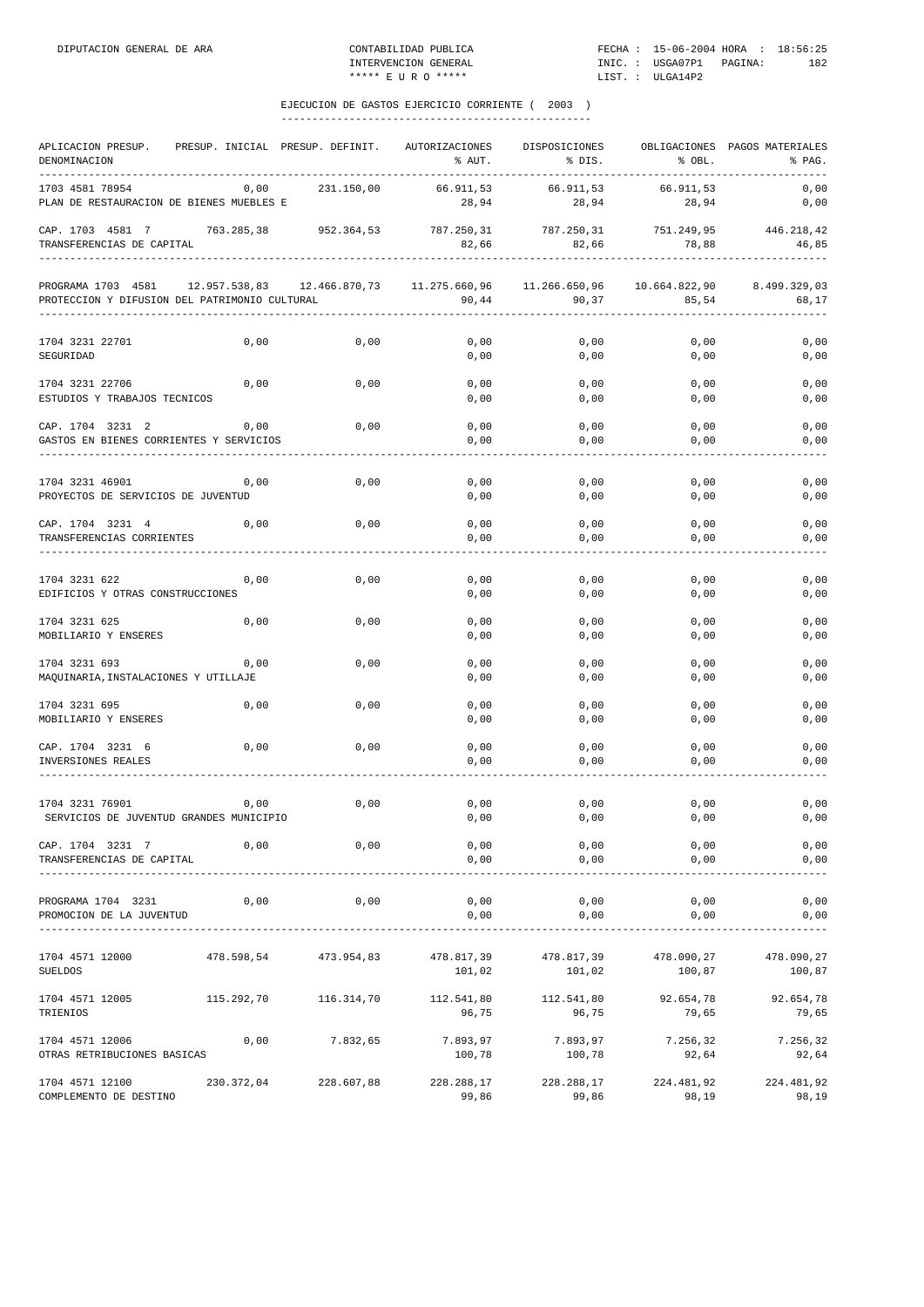| APLICACION PRESUP.<br>DENOMINACION<br>--------------------------------- |            | PRESUP. INICIAL PRESUP. DEFINIT. | AUTORIZACIONES<br>% AUT. | DISPOSICIONES<br>% DIS.                               | % OBL.              | OBLIGACIONES PAGOS MATERIALES<br>% PAG. |
|-------------------------------------------------------------------------|------------|----------------------------------|--------------------------|-------------------------------------------------------|---------------------|-----------------------------------------|
| 1704 4571 12101<br>COMPLEMENTO ESPECIFICO                               | 316.798,22 | 327.738,23                       | 326.906,96<br>99,74      | 326.906,96<br>99,74                                   | 317.935,27<br>97,00 | 317.935,27<br>97,00                     |
| 1704 4571 12109<br>OTRAS                                                | 2.540,90   | 2.591,72                         | 2.591,72<br>100,00       | 2.591,72<br>100,00                                    | 591,72<br>22,83     | 591,72<br>22,83                         |
| 1704 4571 13000<br>SALARIO BASE                                         | 345.081,09 | 357.849,09                       | 357.260,60<br>99,83      | 357.260,60<br>99,83                                   | 344.034,23<br>96,13 | 344.034,23<br>96,13                     |
| 1704 4571 13001<br>ANTIGUEDAD                                           | 31.675,80  | 32.847,80                        | 32.914,45<br>100,20      | 32.914,45<br>100,20                                   | 25.719,41<br>78,29  | 25.719,41<br>78,29                      |
| 1704 4571 13002<br>PAGAS EXTRAS                                         | 62.792,82  | 65.116,15                        | 65.932,97<br>101,25      | 65.932,97<br>101,25                                   | 62.522,55<br>96,01  | 62.522,55<br>96,01                      |
| 1704 4571 13003<br>OTRAS REMUNERACIONES                                 | 57.989,16  | 60.934,76                        | 60.639,78<br>99,51       | 60.639,78<br>99,51                                    | 55.220,25<br>90,62  | 55.220,25<br>90,62                      |
| 1704 4571 13100<br>SALARIO BASE                                         |            | 62.104,84 70.902,72              | 75.482,74<br>106,45      | 75.482,74<br>106,45                                   | 70.131,73<br>98,91  | 70.131,73<br>98,91                      |
| 1704 4571 13101<br>OTRAS REMUNERACIONES                                 | 31.025,25  | 32.173,18                        | 27.593,16<br>85,76       | 27.593,16<br>85,76                                    | 22.236,21<br>69,11  | 22.236,21<br>69,11                      |
| 1704 4571 15100<br>PERSONAL FUNCIONARIO                                 | 2.404,05   | 8.104,05                         | 8.104,05<br>100,00       | 8.104,05<br>100,00                                    | 5.700,00<br>70,33   | 5.700,00<br>70,33                       |
| 1704 4571 16000<br>SEGURIDAD SOCIAL                                     |            | 432.671.67 433.516.24            | 99,93                    | 433.246,24 433.246,24<br>99,93                        | 394.948,36<br>91,10 | 362.050,23<br>83,51                     |
| 1704 4571 16100<br>FORMACION Y PERFECCIONAMIENTO DEL PERSONAL           | 150,25     | 150, 25                          | 420,00<br>279,53         | 420,00<br>279,53                                      | 420,00<br>279,53    | 0,00<br>0,00                            |
| 1704 4571 16209<br>OTROS                                                | 615,72     | 615,72                           | 615,72<br>100,00         | 615,72<br>100,00                                      | 615,72<br>100,00    | 461,79<br>75,00                         |
| CAP. 1704 4571 1 2.170.113,05 2.219.249,97<br>GASTOS DE PERSONAL        |            |                                  | 99,99                    | $2.219.249,72$ $2.219.249,72$ $2.102.558,74$<br>99,99 | 94,74               | 2.069.086,68<br>93,23                   |
| 1704 4571 200<br>TERRENOS Y BIENES NATURALES                            |            | 1.502,53 1.502,53                | 1.517,53<br>100,99       | 1.517,53<br>100,99                                    | 1.517,53<br>100,99  | 270,46<br>18,00                         |
| 1704 4571 202<br>EDIFICIOS Y OTRAS CONSTRUCCIONES                       |            | 159.268,21 159.268,21            | 104,27                   | 166.077,69 166.077,69 165.446,42 151.758,86<br>104,27 | 103,87              | 95,28                                   |
| 1704 4571 203<br>MAQUINARIA, INSTALACION Y UTILLAJE                     | 3.906,58   | 1.953,29                         | 3.058,96<br>156,60       | 3.058,96<br>156,60                                    | 2.949,36<br>150,99  | 320,90<br>16,42                         |
| 1704 4571 204<br>MATERIAL DE TRANSPORTE                                 | 45.496,62  | 40.627,53                        | 0,00<br>0,00             | 0,00<br>0,00                                          | 0,00<br>0,00        | 0,00<br>0,00                            |
| 1704 4571 205<br>MOBILIARIO Y ENSERES                                   | 601,01     | 601,01                           | 1.044,11<br>173,72       | 1.044,11<br>173,72                                    | 1.044,11<br>173,72  | 1.044,11<br>173,72                      |
| 1704 4571 206<br>EQUIPOS PARA PROCESOS DE INFORMACION                   | 60,10      | 60,10                            | 0,00<br>0,00             | 0,00<br>0,00                                          | 0,00<br>0,00        | 0,00<br>0,00                            |
| 1704 4571 210<br>TERRENOS Y BIENES NATURALES                            | 60,10      | 60,10                            | 0,00<br>0,00             | 0,00<br>0,00                                          | 0,00<br>0,00        | 0,00<br>0,00                            |
| 1704 4571 212<br>EDIFICIOS Y OTRAS CONSTRUCCIONES                       | 15.025,30  | 15.025,30                        | 11.111,47<br>73,95       | 11.111,47<br>73,95                                    | 11.111,47<br>73,95  | 5.951,48<br>39,60                       |
| 1704 4571 213<br>MAQUINARIA, INSTALACION Y UTILLAJE                     | 28.848,58  | 28.848,58                        | 24.400,07<br>84,57       | 24.400,07<br>84,57                                    | 24.000,82<br>83,19  | 11.407,86<br>39,54                      |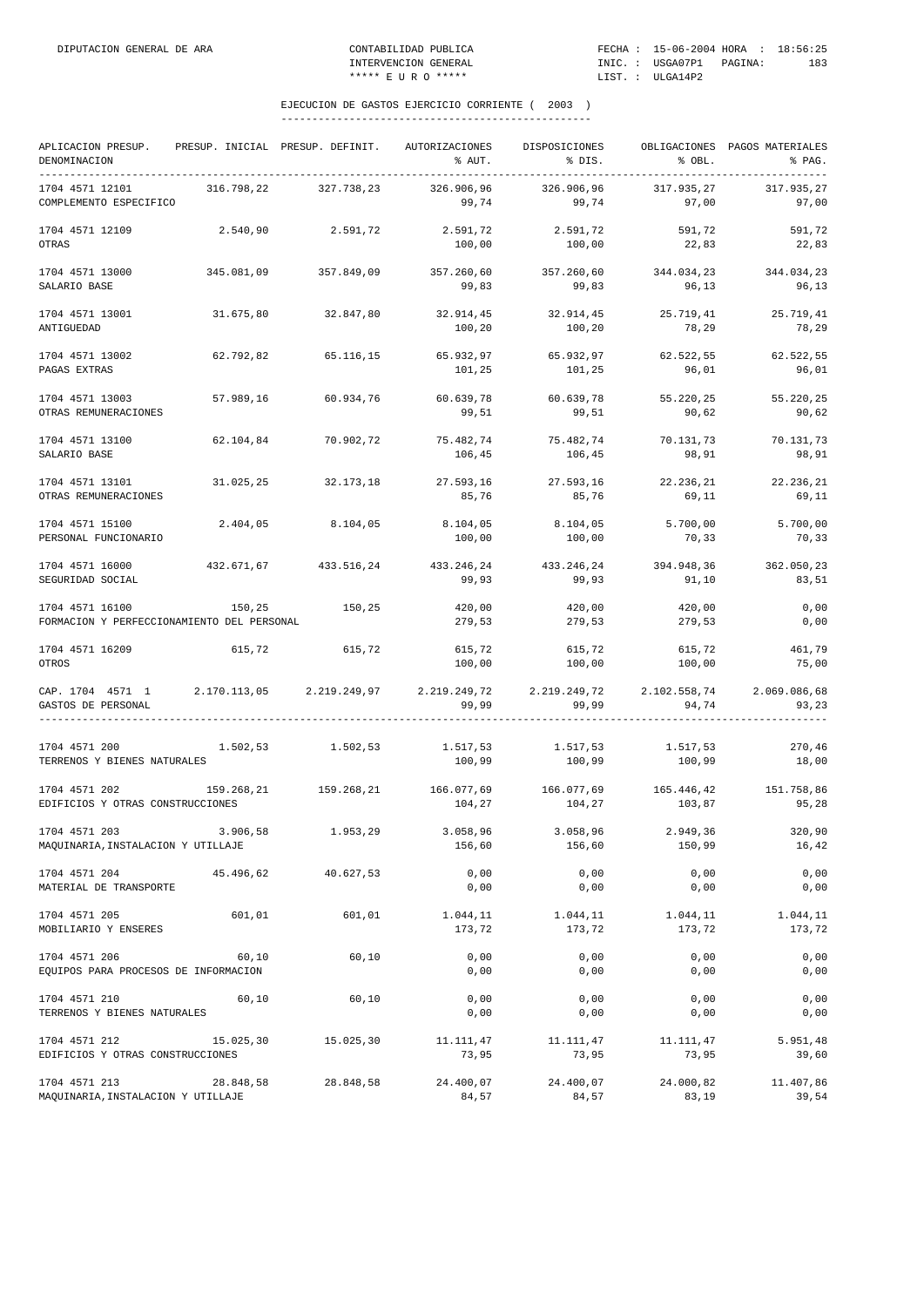| APLICACION PRESUP.<br>DENOMINACION                             | PRESUP. INICIAL PRESUP. DEFINIT. |            | AUTORIZACIONES<br>% AUT. | DISPOSICIONES<br>% DIS. | % OBL.                 | OBLIGACIONES PAGOS MATERIALES<br>% PAG. |
|----------------------------------------------------------------|----------------------------------|------------|--------------------------|-------------------------|------------------------|-----------------------------------------|
| 1704 4571 214<br>MATERIAL DE TRANSPORTE                        | 60,10                            | 60,10      | 168,76<br>280,79         | 168,76<br>280,79        | 168,76<br>280,79       | 168,76<br>280,79                        |
| 1704 4571 215<br>MOBILIARIO Y ENSERES                          | 7.512,65                         | 3.756,32   | 379,73<br>10,10          | 379,73<br>10,10         | 379,73<br>10,10        | 379,73<br>10,10                         |
| 1704 4571 216<br>EQUIPOS PARA PROCESOS DE INFORMACION          | 12.020,24                        | 11.004,08  | 5.907,89<br>53,68        | 5.907,89<br>53,68       | 5.907,89<br>53,68      | 1.527,58<br>13,88                       |
| 1704 4571 22000<br>ORDINARIO NO INVENTARIABLE                  | 38.464,77                        | 38.964,77  | 5.427,09<br>13,92        | 5.427,09<br>13,92       | 5.427,09<br>13,92      | 4.134,79<br>10,61                       |
| 1704 4571 22001<br>MOBILIARIO Y ENSERES                        | 9.616, 19                        | 4.808,09   | 1.205,08<br>25,06        | 1.205,08<br>25,06       | 1.205,08<br>25,06      | 707,19<br>14,70                         |
| 1704 4571 22002<br>PRENSA, REVISTAS Y PUBLICACIONES PERIODICAS | 1.051,77                         | 1.051,77   | 859,35<br>81,70          | 859,35<br>81,70         | 859,35<br>81,70        | 859,35<br>81,70                         |
| 1704 4571 22003<br>LIBROS Y OTRAS PUBLICACIONES                | 35.459,71                        | 35.459,71  | 7.894,09<br>22,26        | 7.894,09<br>22,26       | 7.894,09<br>22,26      | 7.724,57<br>21,78                       |
| 1704 4571 22004<br>MATERIAL INFORMATICO                        | 15.025,30                        | 16.456,32  | 2.168,13<br>13,17        | 2.168,13<br>13,17       | 2.168,13<br>13,17      | 1.827,09<br>11,10                       |
| 1704 4571 22100<br>ENERGIA ELECTRICA                           | 69.717,40                        | 69.717,40  | 98.322,41<br>141,02      | 98.322,41<br>141,02     | 98.322,41<br>141,02    | 29.270,58<br>41,98                      |
| 1704 4571 22101<br>AGUA                                        | 71.520,44                        | 71.520,44  | 15.427,81<br>21,57       | 15.427,81<br>21,57      | 15.427,81<br>21,57     | 11.801,29<br>16,50                      |
| 1704 4571 22102<br>GAS                                         | 19.232,39                        | 19.232,39  | 10.651,55<br>55,38       | 10.651,55<br>55,38      | 10.651,55<br>55,38     | 9.184,36<br>47,75                       |
| 1704 4571 22103<br>COMBUSTIBLES                                | 33.055,67                        | 33.055,67  | 73.400,30<br>222,05      | 72.973,28<br>220,75     | 72.973,28<br>220,75    | 58.876,23<br>178,11                     |
| 1704 4571 22104<br>VESTUARIO                                   | 8.113,66                         | 8.113,66   | 0,00<br>0,00             | 0,00<br>0,00            | 0,00<br>0,00           | 0,00<br>0,00                            |
| 1704 4571 22106<br>PRODUCTOS FARMACEUTICOS                     | 24.641,50                        | 24.641,50  | 5.531,92<br>22,44        | 5.531,92<br>22,44       | 5.531,92<br>22,44      | 2.583,32<br>10,48                       |
| 1704 4571 22109<br>OTROS SUMINISTROS                           | 164.136,41                       | 175.636,41 | 188.574,52<br>107,36     | 188.574,52<br>107,36    | 188.574,52<br>107,36   | 145.035,77<br>82,57                     |
| 1704 4571 22200<br>TELEFONICAS                                 | 37.262,75                        | 18.631,37  | 8.476,14<br>45,49        | 8.476,14<br>45,49       | 8.476,14<br>45,49      | 582,12<br>3,12                          |
| 1704 4571 22201<br>POSTALES                                    | 601,01                           | 601,01     | 0,00<br>0,00             | 0,00<br>0,00            | 0,00<br>0,00           | 0,00<br>0,00                            |
| 1704 4571 223<br>TRANSPORTE                                    | 2.404,05                         | 1.466,46   | 26.242,56<br>1.789,51    | 26.242,56<br>1.789,51   | 26.242,56<br>1.789,51  | 25.413,34<br>1.732,97                   |
| 1704 4571 22400<br>EDIFICIOS Y LOCALES                         | 60,10                            | 60,10      | 7.343,15<br>12.218,21    | 7.343,15<br>12.218,21   | 7.343,15<br>12.218,21  | 7.343,15<br>12.218,21                   |
| 1704 4571 22402<br>OTRO INMOVILIZADO                           | 60,10                            | 60,10      | 0,00<br>0,00             | 0,00<br>0,00            | 0,00<br>0,00           | 0,00<br>0,00                            |
| 1704 4571 22403<br>OTROS RIESGOS                               | 60,10                            | 60,10      | 0,00<br>0,00             | 0,00<br>0,00            | 0,00<br>0,00           | 0,00<br>0,00                            |
| 1704 4571 22500<br>LOCALES                                     | 60,10                            | 60,10      | 19.569,61<br>32.561,74   | 19.569,61<br>32.561,74  | 19.569,61<br>32.561,74 | 1.538,12<br>2.559,26                    |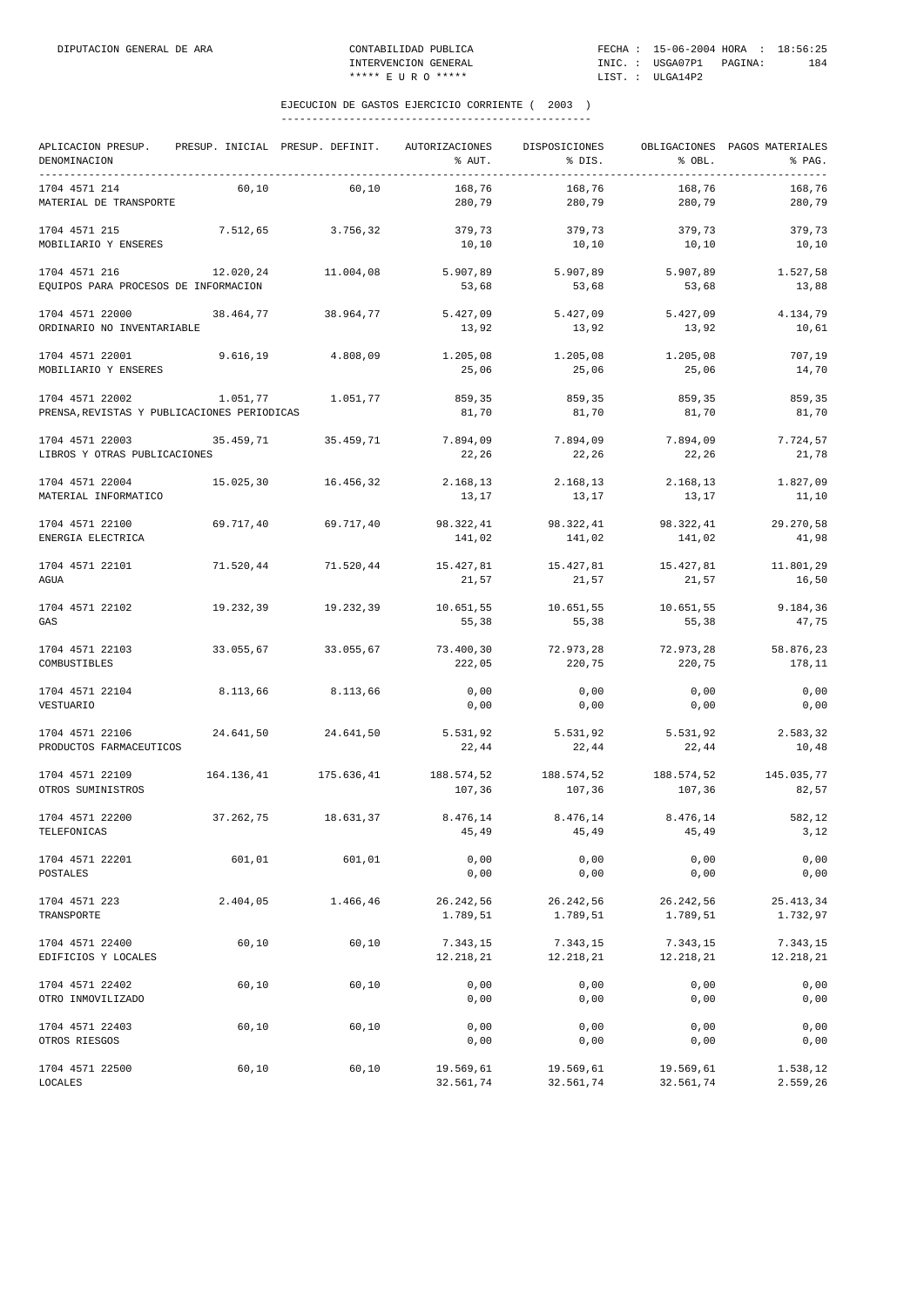| APLICACION PRESUP.<br>DENOMINACION                                                    | PRESUP. INICIAL PRESUP. DEFINIT. |                    | AUTORIZACIONES<br>% AUT. | DISPOSICIONES<br>% DIS.                               | % OBL.               | OBLIGACIONES PAGOS MATERIALES<br>% PAG. |
|---------------------------------------------------------------------------------------|----------------------------------|--------------------|--------------------------|-------------------------------------------------------|----------------------|-----------------------------------------|
| 1704 4571 22600<br>CANONES                                                            | 2.404,05                         | 2.404,05           | 0,00<br>0,00             | 0,00<br>0,00                                          | 0,00<br>0,00         | 0,00<br>0,00                            |
| 1704 4571 22601<br>ATENCIONES PROTOCOLARIAS Y REPRESENTATIVAS                         | 4.207,08                         | 4.207,08           | 3.504,52<br>83,30        | 3.504,52<br>83,30                                     | 3.504,52<br>83,30    | 3.283,07<br>78,03                       |
| 1704 4571 22602<br>GASTOS DE DIVULGACION Y PROMOCION(CULT., COMERC.Y CIENTI           | 60.050,61                        | 62.590,06          | 60.113,36<br>96,04       | 60.113,36<br>96,04                                    | 60.113,36<br>96,04   | 37.133,20<br>59,32                      |
| 1704 4571 22605<br>REUNIONES Y CONFERENCIAS                                           | 601,01                           | 601,01             | 443,70<br>73,82          | 443,70<br>73,82                                       | 443,70<br>73,82      | 247,55<br>41,18                         |
| 1704 4571 22609<br>OTROS                                                              | 76.376,99                        | 97.235,02          | 81.168,86<br>83,47       | 81.168,86<br>83,47                                    | 81.168,86<br>83,47   | 58.033.24<br>59,68                      |
| 1704 4571 22700<br>LIMPIEZA Y ASEO                                                    | 24.040,48                        | 24.040,48          | 13.327,24<br>55,43       | 13.327,24<br>55,43                                    | 12.373,42<br>51,46   | 11.392,06<br>47,38                      |
| 1704 4571 22701<br>SEGURIDAD. TRABAJOS REALIZADOS OTRAS EMP                           | 0,00                             | 0,00               | 98.205,68<br>0,00        | 98.205,68<br>0,00                                     | 98.116,75<br>0,00    | 81.233,37<br>0,00                       |
| 1704 4571 22706<br>ESTUDIOS Y TRABAJOS TECNICOS                                       | 25.693,27                        | 16.023,76          | 0,00<br>0,00             | 0,00<br>0,00                                          | 0,00<br>0,00         | 0,00<br>0,00                            |
| 1704 4571 22709<br>OTROS                                                              | 195.208,73                       | 326.151,57         | 500.076,25<br>153,32     | 500.076,25<br>153,32                                  | 500.076,25<br>153,32 | 396.080,96<br>121,44                    |
| 1704 4571 230<br><b>DIETAS</b>                                                        | 18.030,36                        | 4.507,59           | 4.528,83<br>100,47       | 4.528,83<br>100,47                                    | 4.528,83<br>100,47   | 3.293,77<br>73,07                       |
| 1704 4571 231<br>LOCOMOCION                                                           | 24.040,48                        | 24.040,48          | 8.777,70<br>36,51        | 8.777,70<br>36,51                                     | 8.777,70<br>36,51    | 7.081,01<br>29,45                       |
| 1704 4571 239<br>OTRAS INDEMNIZACIONES                                                | 8.414,17                         | 4.207,08           | 5.922,02<br>140,76       | 5.922,02<br>140,76                                    | 5.922,02<br>140,76   | 5.194,20<br>123,46                      |
| 1704 4571 242<br>MATERIAL, SUMINISTROS Y OTROS                                        | 0,00                             | 140.000,00         | 0,00<br>0,00             | 0,00<br>0,00                                          | 0,00<br>0,00         | 0,00<br>0,00                            |
| 1704 4571 25100<br>FINANCIADOS CON RECURSOS PROPIOS                                   |                                  | 12.020,24 6.010,11 | 17.733,95<br>295,06      | 17.733,95<br>295,06                                   | 17.733,95<br>295,06  | 12.293,95<br>204,55                     |
| CAP. 1704 4571 2 1.255.992,91 1.494.382,81<br>GASTOS EN BIENES CORRIENTES Y SERVICIOS |                                  |                    | 98,94                    | 1.478.562,03    1.478.135,01    1.475.952,14<br>98,91 | 98,76                | 1.094.977,39<br>73,27                   |
| 1704 4571 41904<br>UNIVERSIDAD DE ZARAGOZA                                            | 48.080,97                        | 48.080,97          | 48.080,97<br>100,00      | 48.080,97<br>100,00                                   | 48.080,97<br>100,00  | 48.080,97<br>100,00                     |
| 1704 4571 44901<br>JUEGOS ESCOLARES                                                   | 67.914,37                        | 89.914,37          | 82.771,78<br>92,05       | 82.771,78<br>92,05                                    | 80.948,58<br>90,02   | 80.647,58<br>89,69                      |
| 1704 4571 46901<br>JUEGOS ESCOLARES                                                   | 176.109,18                       | 83.210,00          | 56.449,90<br>67,84       | 56.449,90<br>67,84                                    | 54.820,40<br>65,88   | 19.455,90<br>23,38                      |
| 1704 4571 46902<br>PROGRAMA DE LA BASE A LA ELITE. GRANDES EVENTOS.                   | 96.161,94                        | 0,00               | 17.700,00<br>0,00        | 17.700,00<br>0,00                                     | 17.700,00<br>0,00    | 7.800,00<br>0,00                        |
| 1704 4571 46903<br>SERVICIOS COMARCALES (CONVENIOS)                                   | 699.233,24                       | 0,00               | 0,00<br>0,00             | 0,00<br>0,00                                          | 0,00<br>0,00         | 0,00<br>0,00                            |
| 1704 4571 46904<br>SERVICIOS COMARCALES (ACTIVIDADES)                                 | 195.005,15                       | 167.005,15         | 144.910,90<br>86,77      | 144.910,90<br>86,77                                   | 144.910,90<br>86,77  | 144.910,90<br>86,77                     |
| 1704 4571 46905<br>PATRONATOS Y SERVICIOS MUNICIPALES                                 | 109.384,20                       | 21.983,98          | 35.276,39<br>160,46      | 35.276,39<br>160,46                                   | 35.276,39<br>160,46  | 21.983,98<br>100,00                     |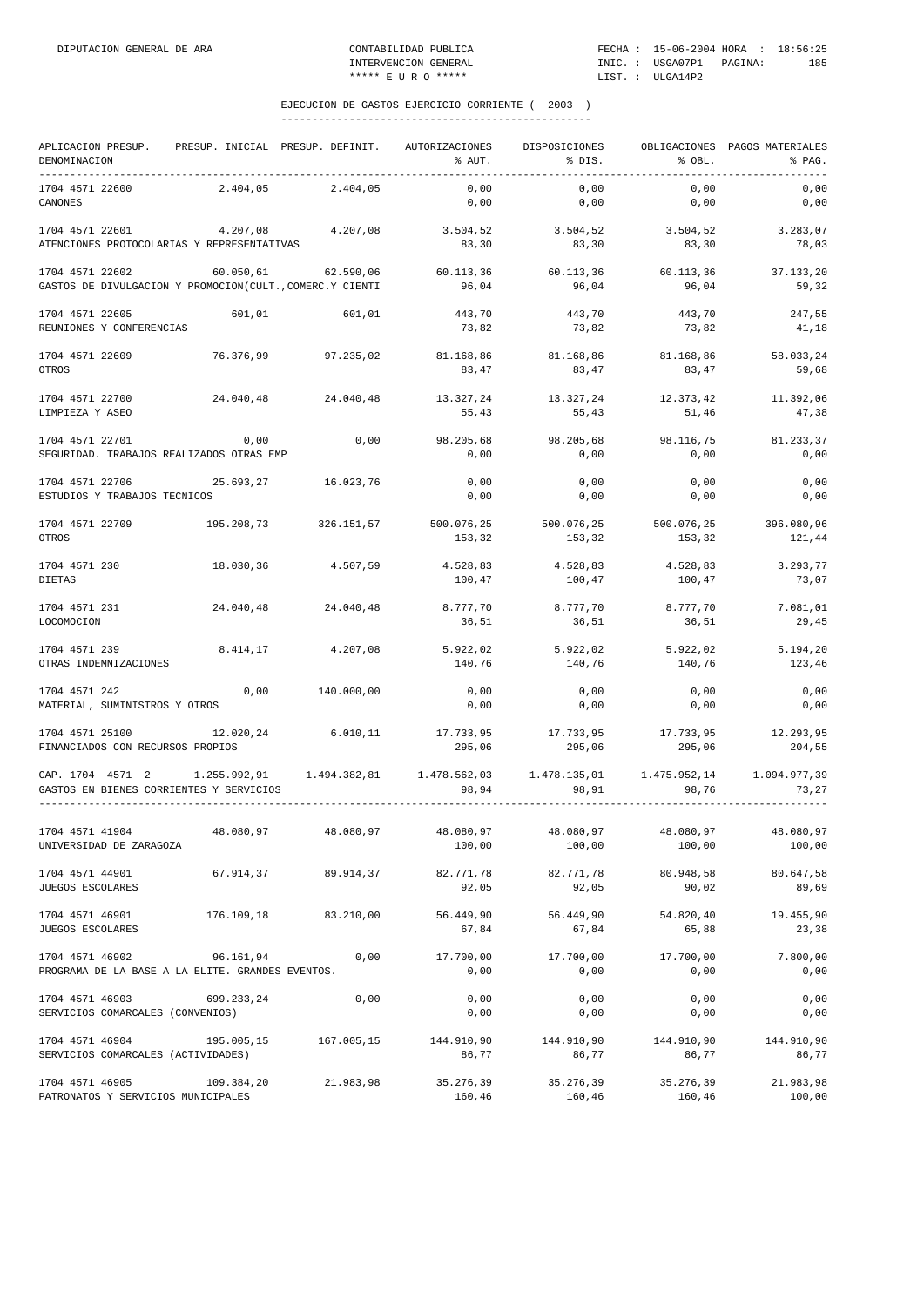| APLICACION PRESUP.<br>DENOMINACION<br>---------------------------------    | PRESUP. INICIAL PRESUP. DEFINIT. |                     | AUTORIZACIONES<br>% AUT. | DISPOSICIONES<br>% DIS.            | % OBL.                 | OBLIGACIONES PAGOS MATERIALES<br>% PAG. |
|----------------------------------------------------------------------------|----------------------------------|---------------------|--------------------------|------------------------------------|------------------------|-----------------------------------------|
| 1704 4571 47901<br>PROM. ACTIV. DPTVAS. CON CENTROS PRIVADOS JUEGOS ESCOLA | 39.065.79                        | 45.065,79           | 38.252,73<br>84,88       | 38.252,73<br>84,88                 | 37.014.43<br>82,13     | 33.622.43<br>74,60                      |
| 1704 4571 48402<br>CENTRO TECNIF DEPORT JACA FINAN FINALIST                | 0,00                             | 72.121,00           | 72.121,00<br>100,00      | 72.121,00<br>100,00                | 72.121,00<br>100,00    | 72.121,00<br>100,00                     |
| 1704 4571 48403<br>GASTOS EXPLOT DEPORTIVA C.T. BENASQUE                   | 0,00                             | 54.000,00           | 54.000,00<br>100,00      | 54.000,00<br>100,00                | 33,87                  | 18.290,38 18.290,38<br>33,87            |
| 1704 4571 48901<br>JUEGOS ESCOLARES                                        | 198.333,99                       | 246.733,99          | 265.274,43<br>107,51     | 265.274,43<br>107,51               | 261.278,54<br>105,89   | 207.481,04<br>84,09                     |
| 1704 4571 48902<br>PROYECTOS FEDERATIVOS Y CLUBES                          |                                  |                     | 45.983,00<br>3,66        | 45.983,00<br>3,66                  | 36.225,98<br>2,88      | 27.436,98<br>2,18                       |
| 1704 4571 48903<br>PROGRAMA DE LA BASE A LA ELITE                          |                                  |                     | 2.348.926,00<br>206,81   | 2.348.926,00<br>206,81             | 2.315.502,65<br>203,87 | 1.990.271,41<br>175,23                  |
| 1704 4571 48904<br>CAMPAÑAS DE PROMOCION                                   |                                  | 24.040.48 24.040.48 | 0,00<br>0,00             | 0,00<br>0,00                       | 0,00<br>0,00           | 0,00<br>0,00                            |
| CAP. 1704 4571 4 4.021.317,00 3.242.672,79<br>TRANSFERENCIAS CORRIENTES    |                                  |                     | 98,98                    | 3.209.747,10 3.209.747,10<br>98,98 | 3.122.170,22<br>96, 28 | 2.672.102,57<br>82,40                   |
| 1704 4571 622<br>EDIFICIOS Y OTRAS CONSTRUCCIONES                          | 0,00                             | 0,00                | 0,00<br>0,00             | 0,00<br>0,00                       | 0,00<br>0,00           | 0,00<br>0,00                            |
| 1704 4571 642<br>EDIFICIOS Y OTRAS CONSTRUCCIONES                          | 0,00                             | 58.927,52           | 58.927,52<br>100,00      | 58.927,52<br>100,00                | 58.927,52<br>100,00    | 36.976,20<br>62,74                      |
| 1704 4571 643<br>MAQUINARIA, INSTALACIONES Y UTILLAJE                      | 0,00                             | 20.103,36           | 20.103,36<br>100,00      | 20.103,36<br>100,00                | 20.103,36<br>100,00    | 20.103,36<br>100,00                     |
| 1704 4571 644<br>MATERIAL DE TRANSPORTE                                    | 0,00                             | 0,00                | 0,00<br>0,00             | 0,00<br>0,00                       | 0,00<br>0,00           | 0,00<br>0,00                            |
| 1704 4571 645<br>MOBILIARIO Y ENSERES                                      | 0,00                             | 6.010, 12           | 6.010, 12<br>100,00      | 6.010, 12<br>100,00                | 6.010, 12<br>100,00    | 5.315,12<br>88,43                       |
| 1704 4571 646<br>EQUIPOS PARA PROCESOS DE INFORMACION                      | 0,00                             | 0,00                | 0,00<br>0,00             | 0,00<br>0,00                       | 0,00<br>0,00           | 0,00<br>0,00                            |
| 1704 4571 690<br>TERRENOS Y BIENES NATURALES                               | 0,00                             | 0,00                | 0,00<br>0,00             | 0,00<br>0,00                       | 0,00<br>0,00           | 0,00<br>0,00                            |
| 1704 4571 692<br>EDIFICIOS Y OTRAS CONSTRUCCIONES                          | 4.405.118,76                     | 3.276.162,74        | 3.044.278,94<br>92,92    | 3.044.278,94<br>92,92              | 2.446.788,69<br>74,68  | 1.667.371,37<br>50,89                   |
| 1704 4571 693<br>MAQUINARIA, INSTALACIONES Y UTILLAJE                      | 66.111,34                        | 66.111,34           | 61.146,34<br>92,48       | 36.446,34<br>55,12                 | 36.446,34<br>55,12     | 30.785,29<br>46,56                      |
| 1704 4571 694<br>MATERIAL DE TRANSPORTE                                    | 0,00                             | 0,00                | 0,00<br>0,00             | 0,00<br>0,00                       | 0,00<br>0,00           | 0,00<br>0,00                            |
| 1704 4571 695<br>MOBILIARIO Y ENSERES                                      | 36.060,73                        | 36.060,73           | 30.148,86<br>83,60       | 30.148,86<br>83,60                 | 30.148,86<br>83,60     | 25.353,98<br>70,30                      |
| 1704 4571 696<br>EQUIPOS PARA PROCESOS DE INFORMACION                      | 0,00                             | 0,00                | 0,00<br>0,00             | 0,00<br>0,00                       | 0,00<br>0,00           | 0,00<br>0,00                            |
| 1704 4571 699<br>INMOVILIZADO INMATERIAL                                   | 300.506,05                       | 300.506,05          | 153.510,21<br>51,08      | 153.510,21<br>51,08                | 153.510,21<br>51,08    | 85.818,60<br>28,55                      |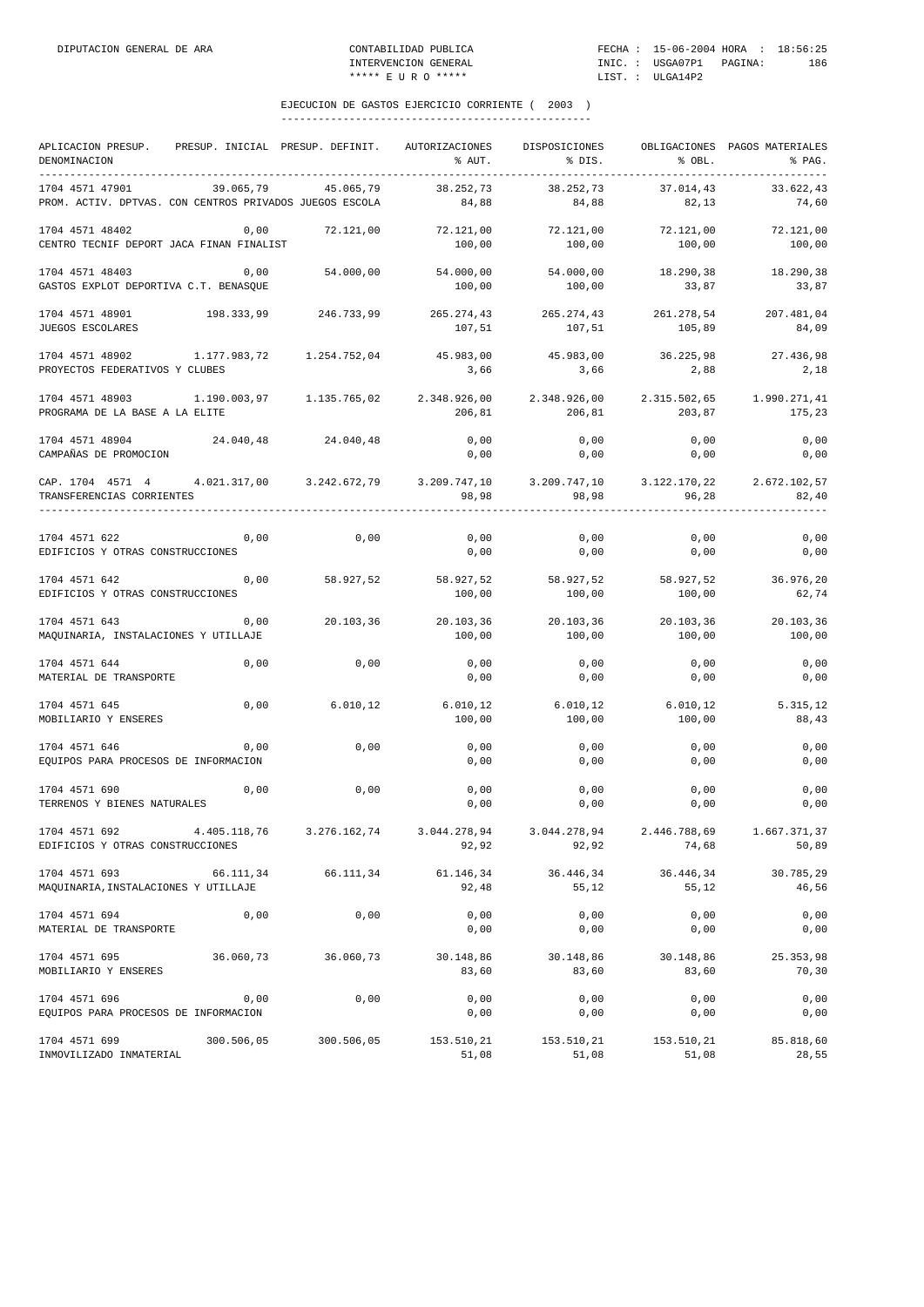| APLICACION PRESUP.<br>DENOMINACION                                         | PRESUP. INICIAL PRESUP. DEFINIT. |               | AUTORIZACIONES<br>% AUT. | DISPOSICIONES<br>% DIS. | % OBL.                | OBLIGACIONES PAGOS MATERIALES<br>% PAG. |
|----------------------------------------------------------------------------|----------------------------------|---------------|--------------------------|-------------------------|-----------------------|-----------------------------------------|
| CAP. 1704 4571 6<br>INVERSIONES REALES                                     | 4.807.796,88                     | 3.763.881,86  | 3.374.125,35<br>89,64    | 3.349.425,35<br>88,98   | 2.751.935,10<br>73,11 | 1.871.723,92<br>49,72                   |
| 1704 4571 76202<br>PLAN CONSTRUC. INSTALAC. DEPORTIVAS CC.LL.              | 0,00                             | 0,00          | 0,00<br>0,00             | 0,00<br>0,00            | 0,00<br>0,00          | 0,00<br>0,00                            |
| 1704 4571 76900<br>PLAN CONSTRUC. INST. DEPORTIVAS A CORPORACIONES LOCALES | 1.070.164,91                     | 558.775,13    | 510.860,29<br>91,42      | 510.860,29<br>91,42     | 355.806,99<br>63,67   | 0,00<br>0,00                            |
| 1704 4571 76902<br>PISCINA CUBIERTA DE FRAGA                               | 724.710,25                       | 590.664,47    | 0,00<br>0,00             | 0,00<br>0,00            | 0,00<br>0,00          | 0,00<br>0,00                            |
| 1704 4571 78900<br>CONVENIO F.A.TENIS PARA CUBRIR PISTAS                   | 601.012,11                       | 402.844,24    | 0,00<br>0,00             | 0,00<br>0,00            | 0,00<br>0,00          | 0,00<br>0,00                            |
| 1704 4571 78901<br>PLAN CONS. INSTS. DEPORT. INTERES FEDERAT               | 0,00                             | 0,00          | 101.832,13<br>0,00       | 101.832,13<br>0,00      | 101.733,18<br>0,00    | 34.599,35<br>0,00                       |
| CAP. 1704 4571 7<br>TRANSFERENCIAS DE CAPITAL                              | 2.395.887,27                     | 1.552.283,84  | 612.692,42<br>39,47      | 612.692,42<br>39,47     | 457.540,17<br>29,47   | 34.599,35<br>2,22                       |
| PROGRAMA 1704 4571<br>FOMENTO Y APOYO A LA ACTIVIDAD DEPORTIVA             | 14.651.107,11                    | 12.272.471,27 | 10.894.376,62<br>88,77   | 10.869.249,60<br>88,56  | 9.910.156,37<br>80,75 | 7.742.489,91<br>63,08                   |
| 1704 4573 48900<br>DESARROLLO PROYECTO OLÍMPICO PIRINEOS                   | 0,00                             | 0,00          | 0,00<br>0,00             | 0,00<br>0,00            | 0,00<br>0,00          | 0,00<br>0,00                            |
| CAP. 1704 4573 4<br>TRANSFERENCIAS CORRIENTES                              | 0,00                             | 0,00          | 0,00<br>0,00             | 0,00<br>0,00            | 0,00<br>0,00          | 0,00<br>0,00                            |
| PROGRAMA 1704 4573<br>PROYECTO OLIMPICO PIRINEOS                           | 0,00                             | 0,00          | 0,00<br>0,00             | 0,00<br>0,00            | 0,00<br>0,00          | 0,00<br>0,00                            |
| 1705 7511 12000<br><b>SUELDOS</b>                                          | 450.566,06                       | 449.981,13    | 450.456,74<br>100,10     | 450.456,74<br>100,10    | 417.117,50<br>92,69   | 417.117,50<br>92,69                     |
| 1705 7511 12005<br>TRIENIOS                                                | 93.385,74                        | 95.140,75     | 95.292,56<br>100,15      | 95.292,56<br>100,15     | 71.609,05<br>75,26    | 71.609,05<br>75,26                      |
| 1705 7511 12006<br>OTRAS RETRIBUCIONES BASICAS                             | 0,00                             | 8.423,55      | 8.170,48<br>96,99        | 8.170,48<br>96,99       | 7.506,20<br>89,10     | 7.506,20<br>89,10                       |
| 1705 7511 12100<br>COMPLEMENTO DE DESTINO                                  | 242.930,88                       | 242.492,01    | 242.627,85<br>100,05     | 242.627,85<br>100,05    | 225.869,34<br>93,14   | 225.869,34<br>93,14                     |
| 1705 7511 12101<br>COMPLEMENTO ESPECIFICO                                  | 322.341,24                       | 327.791,56    | 327.014,72<br>99,76      | 327.014,72<br>99,76     | 308.625,85<br>94,15   | 308.625,85<br>94,15                     |
| 1705 7511 12109<br>OTRAS RETRIBUCIONES                                     | 0,00                             | 0,00          | 266,65<br>0,00           | 266,65<br>0,00          | 266,65<br>0,00        | 266,65<br>0,00                          |
| 1705 7511 13000<br>SALARIO BASE                                            | 118.951,56                       | 123.352,77    | 123.352,77<br>100,00     | 123.352,77<br>100,00    | 115.844,52<br>93,91   | 115.844,52<br>93,91                     |
| 1705 7511 13001<br>ANTIGUEDAD                                              | 14.052,36                        | 14.572,30     | 14.572,30<br>100,00      | 14.572,30<br>100,00     | 12.331,20<br>84,62    | 12.331,20<br>84,62                      |
| 1705 7511 13002<br>PAGAS EXTRAS                                            | 22.167,32                        | 22.987,51     | 22.987,51<br>100,00      | 22.987,51<br>100,00     | 21.362,62<br>92,93    | 21.362,62<br>92,93                      |
| 1705 7511 13003<br>OTRAS REMUNERACIONES                                    | 17.013,47                        | 17.642,97     | 17.642,97<br>100,00      | 17.642,97<br>100,00     | 14.020,68<br>79,46    | 14.020,68<br>79,46                      |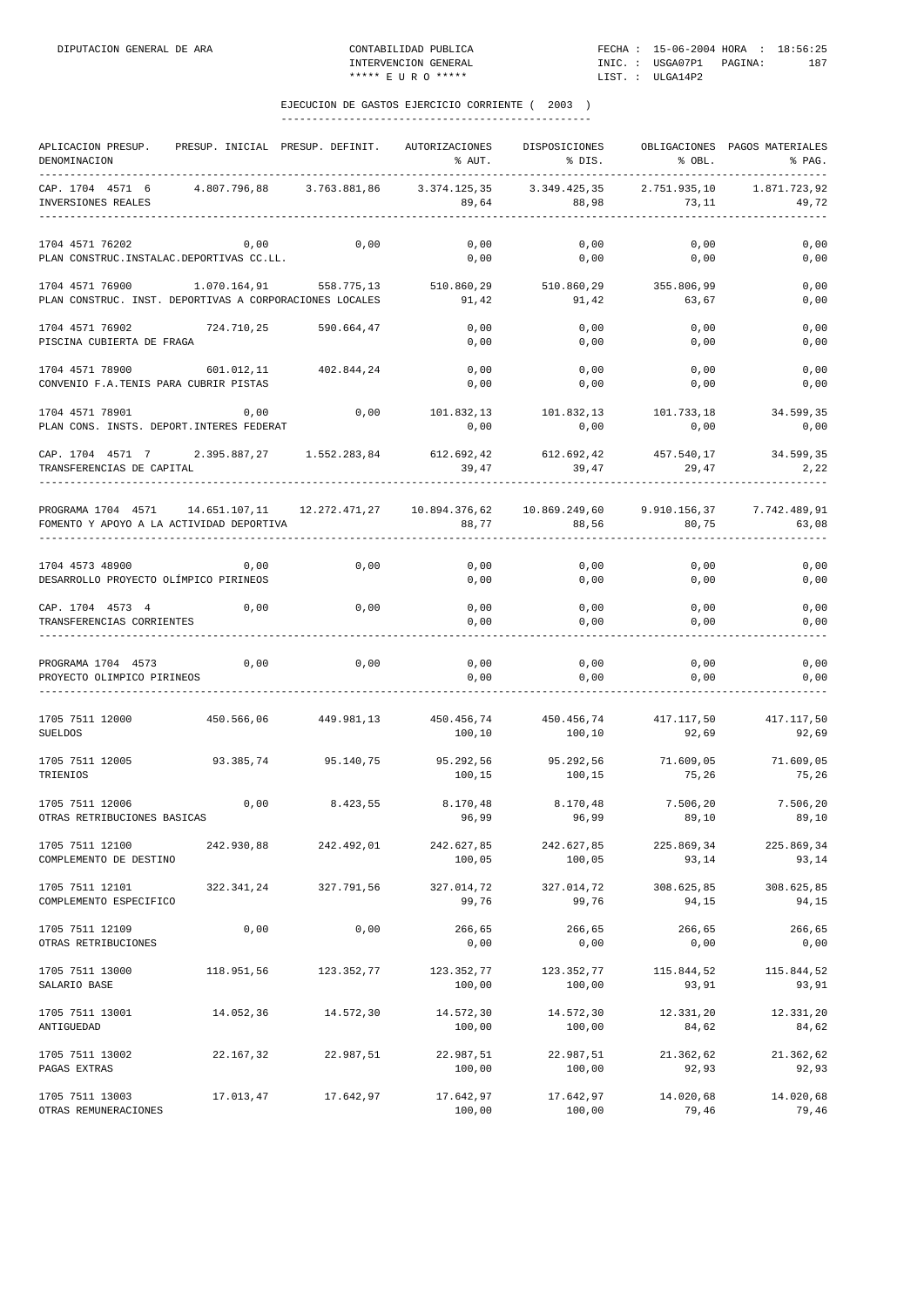| APLICACION PRESUP. PRESUP. INICIAL PRESUP. DEFINIT.<br>DENOMINACION                                                  |          |                                                           | AUTORIZACIONES<br>% AUT. | DISPOSICIONES<br>% DIS. | % OBL.              | OBLIGACIONES PAGOS MATERIALES<br>% PAG. |
|----------------------------------------------------------------------------------------------------------------------|----------|-----------------------------------------------------------|--------------------------|-------------------------|---------------------|-----------------------------------------|
| 1705 7511 13100<br>SALARIO BASE                                                                                      | 2.870,52 | 2.976,73                                                  | 2.910,01<br>97,75        | 2.910,01<br>97,75       | 2.495,78<br>83,84   | 2.495,78<br>83,84                       |
| 1705 7511 13101<br>OTRAS REMUNERACIONES                                                                              | 478,42   | 496,12                                                    | 562,84<br>113,44         | 562,84<br>113,44        | 562,83<br>113,44    | 562,83<br>113,44                        |
| 1705 7511 15100<br>PERSONAL FUNCIONARIO                                                                              |          | 15.325,81 15.325,81 15.325,81 15.325,81 6.473,23 6.473,23 | 100,00                   | 100,00                  | 42,23               | 42,23                                   |
| 1705 7511 16000<br>SEGURIDAD SOCIAL                                                                                  |          | 249.970,08 249.105,93                                     | 249.105,93<br>100,00     | 249.105,93<br>100,00    | 207.964,88<br>83,48 | 190.584,98<br>76,50                     |
| CAP. 1705 7511 1 1.550.053,46 1.570.289,14 1.570.289,14 1.570.289,14 1.412.050,33 1.394.670,43<br>GASTOS DE PERSONAL |          |                                                           | 100,00                   | 100,00                  | 89,92               | 88,81                                   |
| 1705 7511 202<br>EDIFICIOS Y OTRAS CONSTRUCCIONES                                                                    |          | 36.060,73 36.060,73                                       | 32.808,60<br>90,98       | 32.808,60<br>90,98      | 32.295,51<br>89,55  | 26.679,78<br>73,98                      |
| 1705 7511 209<br>OTRO INMOVILIZADO MATERIAL                                                                          | 300,51   | 300,51                                                    | 0,00<br>0,00             | 0,00<br>0,00            | 0,00<br>0,00        | 0,00<br>0,00                            |
| 1705 7511 212<br>EDIFICIOS Y OTRAS CONSTRUCCIONES                                                                    | 601,01   | 601,01                                                    | 80,12                    | 481,55 481,55<br>80,12  | 481,55<br>80,12     | 481,55<br>80,12                         |
| 1705 7511 213<br>MAQUINARIA, INSTALACION Y UTILLAJE                                                                  | 601,01   | 601,01                                                    | 0,00<br>0,00             | 0,00<br>0,00            | 0,00<br>0,00        | 0,00<br>0,00                            |
| 1705 7511 214<br>MATERIAL DE TRANSPORTE                                                                              | 1.202,02 | 1.202,02                                                  | 514,56<br>42,80          | 514,56<br>42,80         | 514,56<br>42,80     | 514,56<br>42,80                         |
| 1705 7511 215<br>MOBILIARIO Y ENSERES                                                                                | 1.803,04 | 1.803,04                                                  | 203,72<br>11,29          | 203,72<br>11,29         | 203,72<br>11,29     | 203,72<br>11,29                         |
| 1705 7511 216<br>EQUIPOS PARA PROCESOS DE INFORMACION                                                                | 601,01   | 601,01                                                    | 0,00<br>0,00             | 0,00<br>0,00            | 0,00<br>0,00        | 0,00<br>0,00                            |
| 1705 7511 219<br>OTRO INMOVILIZADO MATERIAL                                                                          | 300,51   | 300,51                                                    | 0,00<br>0,00             | 0,00<br>0,00            | 0,00<br>0,00        | 0,00<br>0,00                            |
| 1705 7511 22000<br>ORDINARIO NO INVENTARIABLE                                                                        | 5.409,11 | 1.352,28                                                  | 811,41<br>60,00          | 811,41<br>60,00         | 811,41<br>60,00     | 811,41<br>60,00                         |
| 1705 7511 22001<br>MOBILIARIO Y ENSERES                                                                              | 4.808,10 | 4.808,10                                                  | 4.082,09<br>84,90        | 4.082,09<br>84,90       | 4.082,09<br>84,90   | 4.082,09<br>84,90                       |
| 1705 7511 22002<br>PRENSA, REVISTAS Y PUBLICACIONES PERIODICAS                                                       | 1.202,02 | 1.202,02                                                  | 940,36<br>78,23          | 940,36<br>78,23         | 940,36<br>78,23     | 940,36<br>78,23                         |
| 1705 7511 22003<br>LIBROS Y OTRAS PUBLICACIONES                                                                      | 601,01   | 601,01                                                    | 130,89<br>21,77          | 130,89<br>21,77         | 130,89<br>21,77     | 0,00<br>0,00                            |
| 1705 7511 22004<br>MATERIAL INFORMATICO                                                                              | 3.005,06 | 3.005,06                                                  | 359,22<br>11,95          | 359,22<br>11,95         | 359,22<br>11,95     | 193,99<br>6,45                          |
| 1705 7511 22100<br>ENERGIA ELECTRICA                                                                                 | 2.404,05 | 2.404,05                                                  | 404,32<br>16,81          | 404,32<br>16,81         | 404,32<br>16,81     | 404,32<br>16,81                         |
| 1705 7511 22101<br>AGUA                                                                                              | 150,25   | 150,25                                                    | 37,59<br>25,01           | 37,59<br>25,01          | 37,59<br>25,01      | 37,59<br>25,01                          |
| 1705 7511 22103<br>COMBUSTIBLES                                                                                      | 3.005,06 | 3.005,06                                                  | 1.431,58<br>47,63        | 1.431,58<br>47,63       | 1.431,58<br>47,63   | 1.393,30<br>46,36                       |
| 1705 7511 22104<br>VESTUARIO                                                                                         | 300,51   | 300,51                                                    | 0,00<br>0,00             | 0,00<br>0,00            | 0,00<br>0,00        | 0,00<br>0,00                            |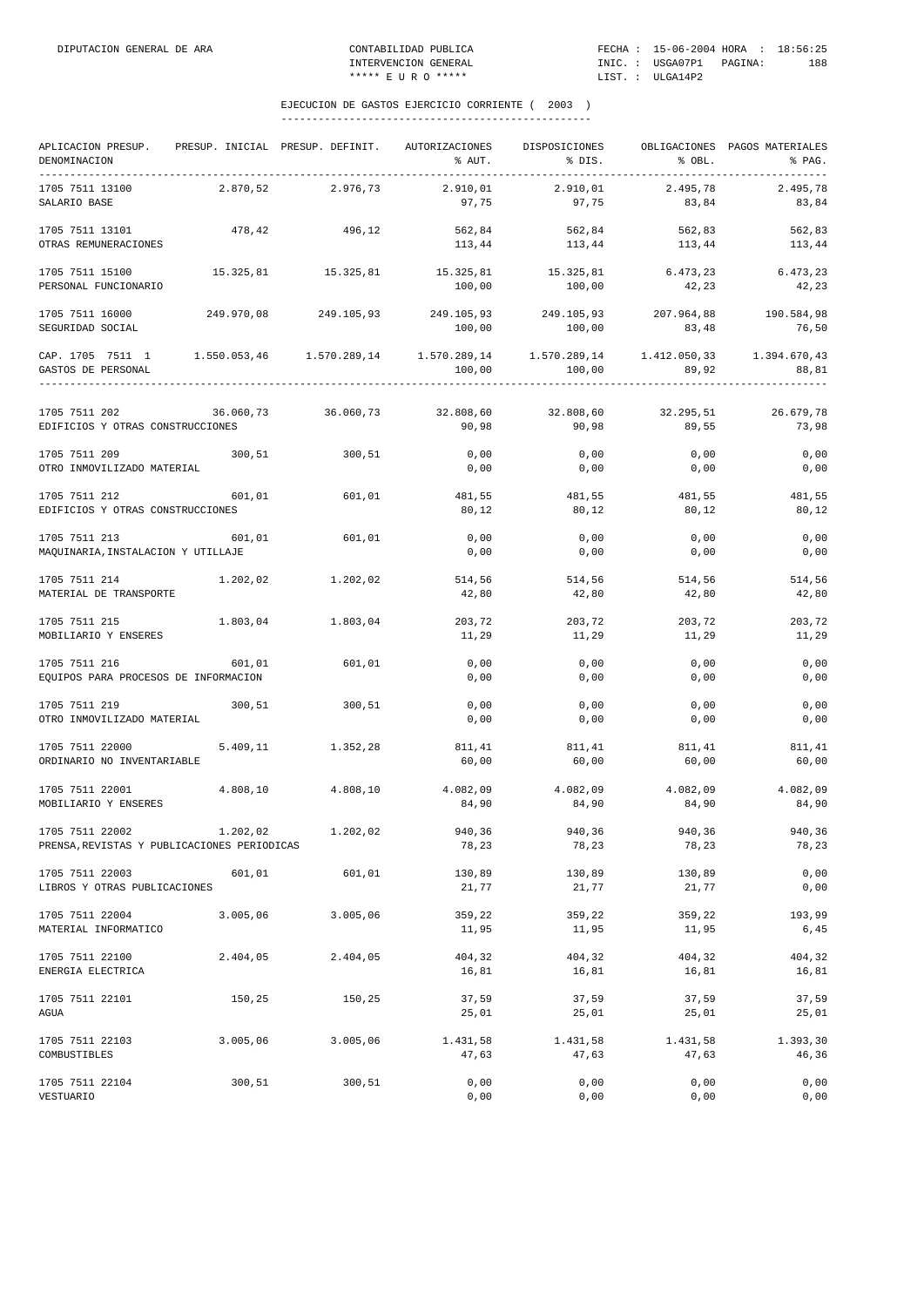| APLICACION PRESUP.<br>DENOMINACION                                                                                              | PRESUP. INICIAL PRESUP. DEFINIT. |                     | AUTORIZACIONES<br>% AUT.                                                   | DISPOSICIONES<br>% DIS. | % OBL.                 | OBLIGACIONES PAGOS MATERIALES<br>% PAG. |
|---------------------------------------------------------------------------------------------------------------------------------|----------------------------------|---------------------|----------------------------------------------------------------------------|-------------------------|------------------------|-----------------------------------------|
| 1705 7511 22109<br>OTROSSUMINISTROS. - SUMINISTROS                                                                              | 0,00                             | 0,00                | 191,64<br>0,00                                                             | 191,64<br>0,00          | 191,64<br>0,00         | 191,64<br>0,00                          |
| 1705 7511 22200<br>TELEFONICAS                                                                                                  | 7.512,65                         | 1.878,17            | 1.020,92<br>54,35                                                          | 1.020,92<br>54,35       | 1.020,92<br>54,35      | 1.020,92<br>54,35                       |
| 1705 7511 22201<br>POSTALES                                                                                                     | 3.005,06                         | 3.005,06            | 0,00<br>0,00                                                               | 0,00<br>0,00            | 0,00<br>0,00           | 0,00<br>0,00                            |
| 1705 7511 223<br>TRANSPORTE                                                                                                     | 0,00                             | 5.000,00            | 8.272,04<br>165,44                                                         | 8.272,04<br>165,44      | 8.272,04<br>165,44     | 8.148,70<br>162,97                      |
| 1705 7511 22401<br>VEHICULOS                                                                                                    | 601,01                           | 601,01              | 0,00<br>0,00                                                               | 0,00<br>0,00            | 0,00<br>0,00           | 0,00<br>0,00                            |
| 1705 7511 22402<br>OTRO INMOVILIZADO                                                                                            | 300,51                           | 300,51              | 0,00<br>0,00                                                               | 0,00<br>0,00            | 0,00<br>0,00           | 0,00<br>0,00                            |
| 1705 7511 22500<br>LOCALES                                                                                                      | 1.803,04                         | 1.803,04            | 844,14<br>46,81                                                            | 844,14<br>46,81         | 844,14<br>46,81        | 844,14<br>46,81                         |
| 1705 7511 22502<br><b>ESTATALES</b>                                                                                             | 300,51                           | 300,51              | 0,00<br>0,00                                                               | 0,00<br>0,00            | 0,00<br>0,00           | 0,00<br>0,00                            |
| 1705 7511 22601<br>ATENCIONES PROTOCOLARIAS Y REPRESENTATIVAS                                                                   | 12.020,24                        | 12.020,24           | 7.970,02<br>66,30                                                          | 7.970,02<br>66,30       | 7.970,02<br>66,30      | 6.066, 55<br>50,46                      |
| 1705 7511 22602<br>GASTOS DE DIVULGACION Y PROMOCION (CULT., COMERC.Y CIENTI                                                    | 972.334,21                       | 649.792,26          | 649.648,70<br>99,97                                                        | 649.648,70<br>99,97     | 649.648,70<br>99,97    | 527.579,78<br>81,19                     |
| 1705 7511 22603<br>JURIDICOS, CONTENCIOSOS                                                                                      |                                  | 1.202,02 1.202,02   | 0,00<br>0,00                                                               | 0,00<br>0,00            | 0,00<br>0,00           | 0,00<br>0,00                            |
| 1705 7511 22604<br>REMUNERACIONES A AGENTES MEDIADORES INDEPENDIENTES                                                           | 601,01                           | 601,01              | 0,00<br>0,00                                                               | 0,00<br>0,00            | 0,00<br>0,00           | 0,00<br>0,00                            |
| 1705 7511 22605<br>REUNIONES Y CONFERENCIAS                                                                                     | 12.020,24                        | 3.005,06            | 1.586,42<br>52,79                                                          | 1.586,42<br>52,79       | 1.586,42<br>52,79      | 1.586,42<br>52,79                       |
| 1705 7511 22609<br>OTROS                                                                                                        | 3.005,06                         | 3.005,06            | 0,00<br>0,00                                                               | 0,00<br>0,00            | 0,00<br>0,00           | 0,00<br>0,00                            |
| 1705 7511 22700<br>LIMPIEZA Y ASEO                                                                                              | 1.803,04                         | 1.803,04            | 556,24<br>30,85                                                            | 556,24<br>30,85         | 556,24<br>30,85        | 556,24<br>30,85                         |
| 1705 7511 22706<br>ESTUDIOS Y TRABAJOS TECNICOS                                                                                 | 150,25                           | 150,25              | 42.050,12<br>27.986,76                                                     | 42.050,12<br>27.986,76  | 42.050,11<br>27.986,76 | 40.973,61<br>27.270,28                  |
| 1705 7511 22709<br>OTROS                                                                                                        |                                  |                     | 18.631,37 5.987,92 9.350,76 9.350,76 9.295,08<br>156,16                    | 156,16                  | 155,23                 | 7.258,12<br>121,21                      |
| 1705 7511 230<br>DIETAS                                                                                                         | 24.641,50                        | 9.660,38            | 8.548,46<br>88,48                                                          | 8.548,46<br>88,48       | 8.548,46<br>88,48      | 8.548,46<br>88,48                       |
| 1705 7511 231<br>LOCOMOCION                                                                                                     |                                  | 31.853,64 30.288,97 | 11.272,36<br>37,21                                                         | 11.272,36<br>37,21      | 11.272,36<br>37,21     | 11.272,36<br>37,21                      |
| 1705 7511 239<br>OTRAS INDEMNIZACIONES                                                                                          | 601,01                           | 601,01              | 0,00<br>0,00                                                               | 0,00<br>0,00            | 0,00<br>0,00           | 0,00<br>0,00                            |
| CAP. 1705 7511 2 1.154.741,38 789.303,70 783.517,71 783.517,71 782.948,93 649.789,61<br>GASTOS EN BIENES CORRIENTES Y SERVICIOS |                                  |                     | 99,26                                                                      | 99,26                   | 99,19                  | 82,32                                   |
| 1705 7511 44900<br>A EMPRESAS PÚBLICAS Y OTROS ENTES PÚBLICOS FINANC CON R                                                      |                                  |                     | $300.506,05$ $534.578,93$ $534.578,93$ $534.578,93$ $534.578,93$<br>100,00 | 100,00                  | 100,00                 | 509.247,12<br>95,26                     |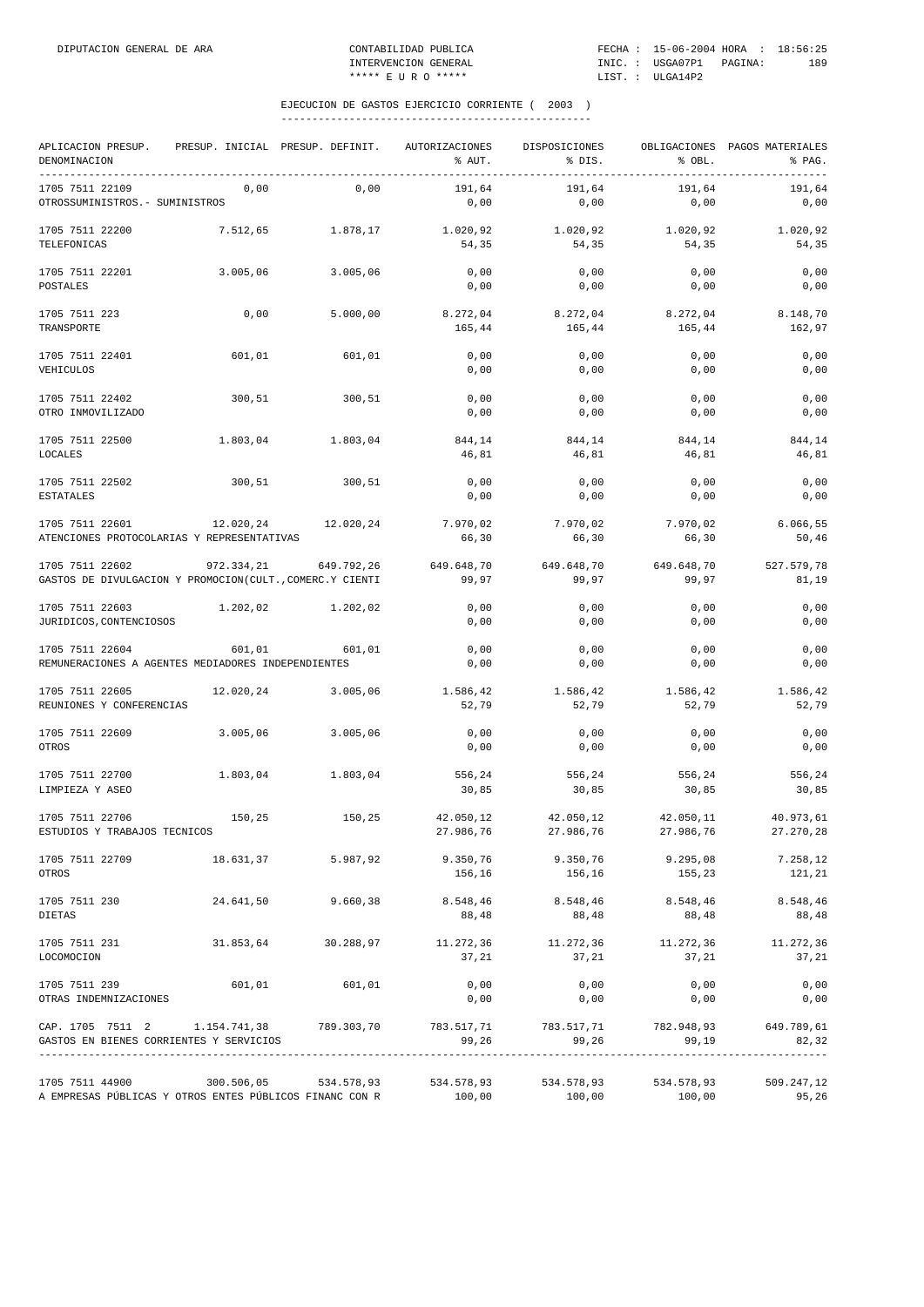| APLICACION PRESUP.<br>DENOMINACION                                                                                                                                                                                                                                                                                                                    | PRESUP. INICIAL PRESUP. DEFINIT. |                     | AUTORIZACIONES<br>% AUT.                                                              | DISPOSICIONES<br>$\text{S}$ DIS.          | 8 OBL.            | OBLIGACIONES PAGOS MATERIALES<br>$\mathcal{E}$ PAG. |
|-------------------------------------------------------------------------------------------------------------------------------------------------------------------------------------------------------------------------------------------------------------------------------------------------------------------------------------------------------|----------------------------------|---------------------|---------------------------------------------------------------------------------------|-------------------------------------------|-------------------|-----------------------------------------------------|
| 1705 7511 46900<br>A CORPORACIONES LOCALES FINANCIADAS CON RECURSOS PROPIO                                                                                                                                                                                                                                                                            | 189.167,03                       | 0,00                | 0,00<br>0,00                                                                          | 0,00<br>0,00                              | 0,00<br>0,00      | 0,00<br>0,00                                        |
| 1705 7511 48900<br>A FAMILIAS E INSTITUCIONES SIN ANIMO DE LUCRO FINANC. R                                                                                                                                                                                                                                                                            |                                  |                     | 811.517,15 455.260,51 455.260,51 455.260,51 455.260,51 449.260,51<br>100,00           | 100,00                                    | 100,00            | 98,68                                               |
| CAP. 1705 7511 4 1.301.190,23 989.839,44 989.839,44 989.839,44 989.839,44 989.839,44 958.507,63<br>TRANSFERENCIAS CORRIENTES                                                                                                                                                                                                                          |                                  |                     | 100,00                                                                                | 100,00                                    | 100,00            | 96,83                                               |
| 1705 7511 622<br>EDIFICIOS Y OTRAS CONSTRUCCIONES                                                                                                                                                                                                                                                                                                     | 0,00                             | 0,00                | 0,00<br>0,00                                                                          | 0,00<br>0,00                              | 0,00<br>0,00      | 0,00<br>0,00                                        |
| 1705 7511 627<br>BIENES DESTINADOS PARA USO GENERAL                                                                                                                                                                                                                                                                                                   | 0,00                             | 0,00                | 0,00<br>0,00                                                                          | 0,00<br>0,00                              | 0,00<br>0,00      | 0,00<br>0,00                                        |
| 1705 7511 690<br>TERRENOS Y BIENES NATURALES                                                                                                                                                                                                                                                                                                          | 90.151,82                        | 0,00                | 0,00<br>0,00                                                                          | 0,00<br>0,00                              | 0,00<br>0,00      | 0,00<br>0,00                                        |
| 1705 7511 692 2.343.947.21 1.822.402.97 1.099.066.12 1.099.066.12 1.099.066.12<br>EDIFICIOS Y OTRAS CONSTRUCCIONES                                                                                                                                                                                                                                    |                                  |                     | 60,30                                                                                 | 60,30                                     | 60,30             | 875.953,23<br>48,06                                 |
| 1705 7511 694 12.020,24<br>MATERIAL DE TRANSPORTE                                                                                                                                                                                                                                                                                                     |                                  | 0,00                | 0,00<br>0,00                                                                          | 0,00<br>0,00                              | 0,00<br>0,00      | 0,00<br>0,00                                        |
| 1705 7511 695<br>MOBILIARIO Y ENSERES                                                                                                                                                                                                                                                                                                                 |                                  | 18.030,36 18.030,36 | 2.770,30<br>15,36                                                                     | 2.770,30<br>15,36                         | 2.770,30<br>15,36 | 0,00<br>0,00                                        |
| 1705 7511 696<br>EQUIPOS PARA PROCESOS DE INFORMACION                                                                                                                                                                                                                                                                                                 | 12.020, 24                       | 0,00                | 0,00<br>0,00                                                                          | 0,00<br>0,00                              | 0,00<br>0,00      | 0,00<br>0,00                                        |
| 1705 7511 697 1.370.307,60<br>BIENES DESTINADOS PARA USO GENERAL                                                                                                                                                                                                                                                                                      |                                  | 801.783,39          | 99,99                                                                                 | 801.774,03 789.774,03 708.279,25<br>98,50 | 88,33             | 589.281,81<br>73,49                                 |
| 1705 7511 699<br>INMOVILIZADO INMATERIAL                                                                                                                                                                                                                                                                                                              |                                  |                     | $480.809.69$ $281.628.02$ $200.102.79$ $200.102.79$ $200.102.79$ $59.177.43$<br>71,05 | 71,05                                     | 71,05             | 24,56                                               |
| CAP. 1705 7511 6 4.327.287,16 2.923.844,74<br>INVERSIONES REALES                                                                                                                                                                                                                                                                                      |                                  |                     | 2.103.713,24 2.091.713,24 2.010.218,46<br>71,95                                       | 71, 53                                    | 68,75             | 1.534.412,47<br>52,47                               |
| 1705 7511 74900<br>A EMPRESAS PÚBLICAS Y OTROS ENTES PÚBLICOS FINAN. REC.                                                                                                                                                                                                                                                                             |                                  |                     | $601.012,00$ $1.273.318,83$ $1.273.318,83$ $1.273.318,83$ $1.273.318,83$<br>100,00    | $100,00$ $100,00$                         |                   | 1.273.318,83<br>100,00                              |
| 1705 7511 76900<br>A CORPORACIONES LOCALES FINANCIADAS CON RECURSOS PROPIO                                                                                                                                                                                                                                                                            | 1.543.106,23                     | 0,00                | 0,00<br>0,00                                                                          | 0,00<br>0,00                              | 0,00<br>0,00      | 0,00<br>0,00                                        |
| 1705 7511 77200<br>SUBV. EMPRESAS PRIVADAS                                                                                                                                                                                                                                                                                                            | 0,00                             | 0,00                | 0,00<br>0,00                                                                          | 0,00<br>0,00                              | 0,00<br>0,00      | 0,00<br>0,00                                        |
| SUBV. EMPRESAS PRIVADAS CON RECURSOS PRO                                                                                                                                                                                                                                                                                                              |                                  |                     | 100,00                                                                                | 100,00                                    | 74, 45            | 41,92                                               |
| 1705 7511 78200<br>A FAMILIAS E INST. SIN ANIMO DE LUCRO FI                                                                                                                                                                                                                                                                                           | 0,00                             | 0,00                | 0,00<br>0,00                                                                          | 0,00<br>0,00                              | 0,00<br>0,00      | 0,00<br>0,00                                        |
| $1705\ \ 7511\ \ 78900\qquad \qquad 601.012\,, 10\qquad \qquad 63.105\,, 25\qquad \qquad 63.054\,, 64\qquad \qquad 63.054\,, 64\qquad \qquad 54.411\,, 06\qquad \qquad 44.039\,, 82.001\,, 12.012\,, 10.022\,, 12.033\,, 12.044\,, 12.055\,, 12.055\,, 12.068\,, 12.072\,, 12.083\,, 12.0$<br>A FAMILIAS E INST. SIN ANIMO DE LUCRO FINANC. CON OTROS |                                  |                     | 99,91                                                                                 | 99,91                                     | 86,22             | 69,78                                               |
| CAP. 1705 7511 7 4.583.411,70 3.040.305,47 3.040.254,86 3.040.254,86 2.596.386,93<br>TRANSFERENCIAS DE CAPITAL                                                                                                                                                                                                                                        |                                  |                     | 99,99                                                                                 | 99,99                                     | 85,39             | 2.031.750,16<br>66,82                               |
| 1705 7511 819 15.190.283,29 8.200.434,35 1.027.680,00 1.027.680,00<br>COMPRA DE ACCIONES Y PARTICIPACIONES DEL SECTOR PÚBLICO $12,53$ $12,53$ $12,53$ $12,53$                                                                                                                                                                                         |                                  |                     |                                                                                       |                                           | 1.027.680,00      | 1.027.680,00<br>12,53                               |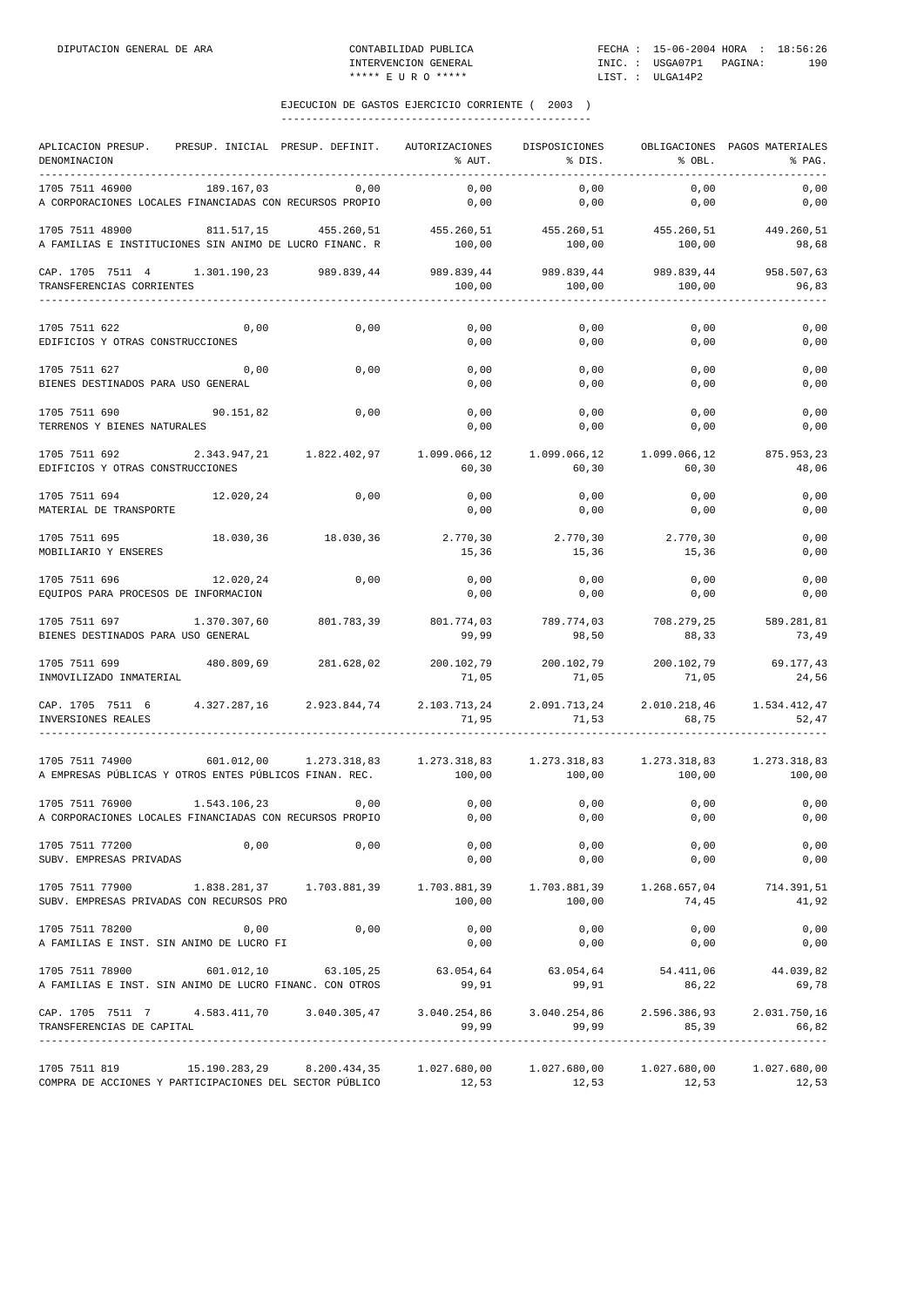| CONTABILIDAD PUBLICA |  | FECHA: 15-06-2004 HORA: 18:56:26 |  |     |
|----------------------|--|----------------------------------|--|-----|
| INTERVENCION GENERAL |  | INIC.: USGA07P1 PAGINA:          |  | 191 |
| ***** E II R O ***** |  | LIST.: ULGA14P2                  |  |     |

| APLICACION PRESUP.<br>DENOMINACION                                | PRESUP. INICIAL PRESUP. DEFINIT. |               | AUTORIZACIONES<br>% AUT. | DISPOSICIONES<br>% DIS. | OBLIGACIONES<br>% OBL. | PAGOS MATERIALES<br>% PAG. |
|-------------------------------------------------------------------|----------------------------------|---------------|--------------------------|-------------------------|------------------------|----------------------------|
| 1705 7511 829<br>COMPRA DE ACCIONES DEL S.PRIVADO (R.P.)          | 0,00                             | 6.635.228,00  | 6.635.228,00<br>100,00   | 6.635.228,00<br>100,00  | 6.635.228,00<br>100,00 | 6.635.228,00<br>100,00     |
| CAP. 1705 7511 8<br>ACTIVOS FINANCIEROS                           | 15.190.283,29                    | 14.835.662,35 | 7.662.908,00<br>51,65    | 7.662.908,00<br>51,65   | 7.662.908,00<br>51,65  | 7.662.908,00<br>51,65      |
| PROGRAMA 1705 7511<br>ORDENACION, PROMOCION Y FOMENTO DEL TURISMO | 28.106.967.22 24.149.244.84      |               | 16.150.522,39<br>66,87   | 16.138.522,39<br>66,82  | 15.454.352,09<br>63,99 | 14.232.038,30<br>58,93     |
| DEPARTAMENTO 17<br>CULTURA Y TURISMO                              | 88.632.172.71 77.346.526.26      |               | 57.098.721.77<br>73,82   | 57.044.075.37<br>73,75  | 53.672.620.67<br>69,39 | 46.401.174,06<br>59,99     |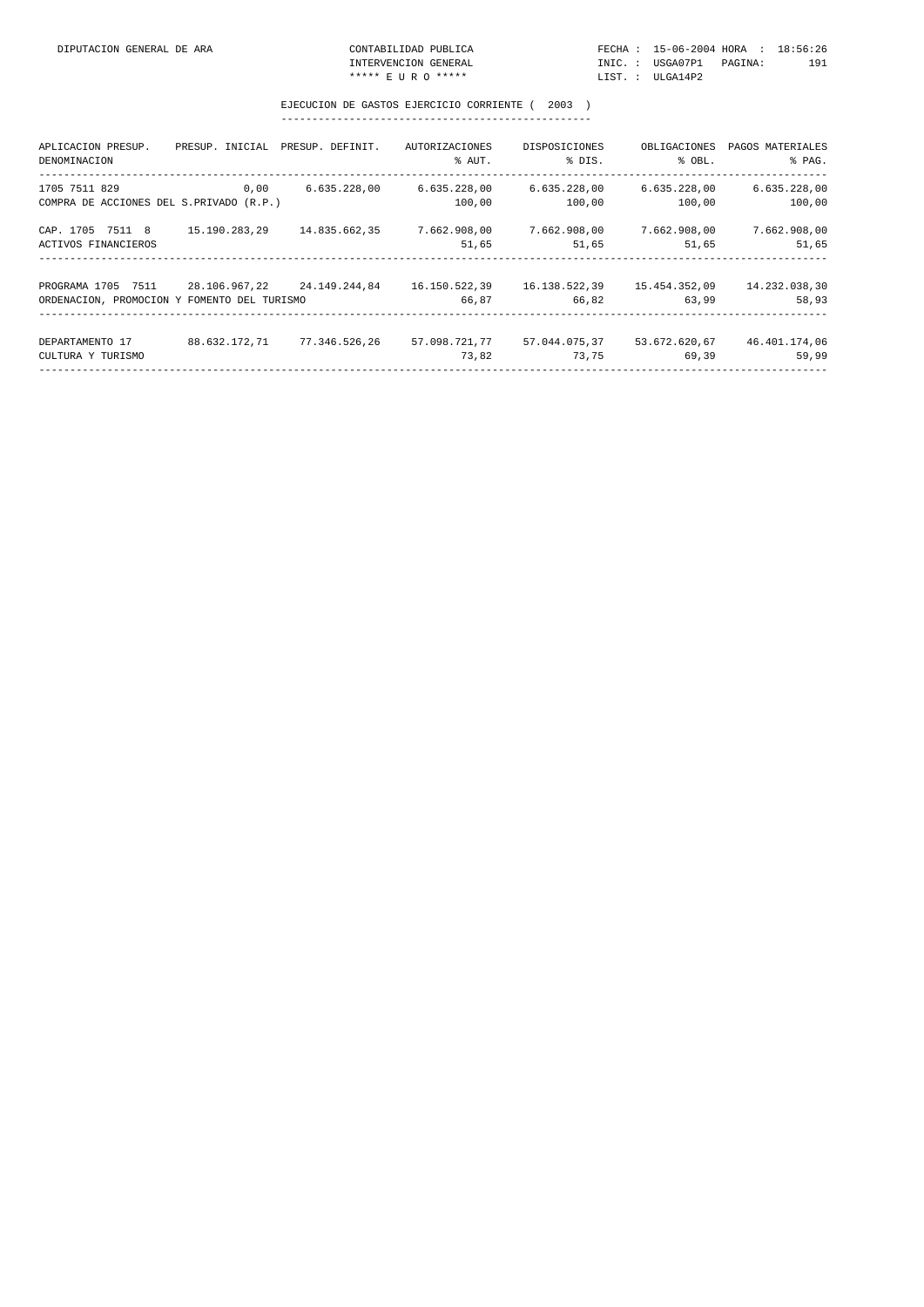| APLICACION PRESUP.<br>DENOMINACION<br>------------               |              | PRESUP. INICIAL PRESUP. DEFINIT. | AUTORIZACIONES<br>% AUT. | DISPOSICIONES<br>% DIS. | % OBL.                | OBLIGACIONES PAGOS MATERIALES<br>% PAG. |
|------------------------------------------------------------------|--------------|----------------------------------|--------------------------|-------------------------|-----------------------|-----------------------------------------|
| 1801 4211 10000<br>RETRIBUCIONES BASICAS                         | 13.847,64    | 15.086,58                        | 14.387,82<br>95,36       | 14.387,82<br>95,36      | 14.351,10<br>95,12    | 14.351,10<br>95,12                      |
| 1801 4211 10001<br>OTRAS REMUNERACIONES                          | 43.050.84    | 43.916,16                        | 44.614,92<br>101,59      | 44.614,92<br>101,59     | 44.614,92<br>101,59   | 44.614,92<br>101,59                     |
| 1801 4211 11000<br>RETRIBUCIONES BASICAS                         | 70.552,30    | 71.970,40                        | 73.104,60<br>101,57      | 73.104,60<br>101,57     | 71.202,47<br>98,93    | 71.202,47<br>98,93                      |
| 1801 4211 11001<br>OTRAS REMUNERACIONES                          | 97.989,96    | 102.807,92                       | 101.673,72<br>98,89      | 101.673,72<br>98,89     | 101.673,72<br>98,89   | 101.673,72<br>98,89                     |
| 1801 4211 12000<br><b>SUELDOS</b>                                | 3.168.762,73 | 3.176.575,30                     | 3.057.587,07<br>96,25    | 3.057.587,07<br>96,25   | 3.057.587,07<br>96,25 | 3.057.587,07<br>96,25                   |
| 1801 4211 12005<br>TRIENIOS                                      | 704.157,43   | 598.049,21                       | 565.955,52<br>94,63      | 565.955,52<br>94,63     | 565.937,81<br>94,63   | 565.937,81<br>94,63                     |
| 1801 4211 12006<br>OTRAS RETRIBUCIONES BÁSICAS                   | 361,38       | 56.741,34                        | 169.905,12<br>299,43     | 169.905,12<br>299,43    | 169.862,81<br>299,36  | 169.862,81<br>299,36                    |
| 1801 4211 12100<br>COMPLEMENTO DE DESTINO                        | 1.636.503,23 | 1.643.487,44                     | 1.608.337,84<br>97,86    | 1.608.337,84<br>97,86   | 1.608.294,70<br>97,85 | 1.608.294,70<br>97,85                   |
| 1801 4211 12101<br>COMPLEMENTO ESPECIFICO                        | 2.488.120,51 | 2.574.681,75                     | 2.514.640,65<br>97,66    | 2.514.640,65<br>97,66   | 2.513.499,98<br>97,62 | 2.513.499,98<br>97,62                   |
| 1801 4211 12109<br>OTRAS                                         | 3.154,56     | 3.217,65                         | 3.302,97<br>102,65       | 3.302,97<br>102,65      | 1.108,43<br>34,44     | 1.108,43<br>34,44                       |
| 1801 4211 13000<br>SALARIO BASE                                  | 497.841,24   | 514.146,56                       | 510.016,25<br>99,19      | 510.016,25<br>99,19     | 504.147,42<br>98,05   | 504.147,42<br>98,05                     |
| 1801 4211 13001<br>ANTIGUEDAD                                    | 59.670,24    | 61.878,04                        | 62.489,56<br>100,98      | 62.489,56<br>100,98     | 56.353,77<br>91,07    | 56.353,77<br>91,07                      |
| 1801 4211 13002<br>PAGAS EXTRAS                                  | 92.918,58    | 96.356,57                        | 97.026,47<br>100,69      | 97.026,47<br>100,69     | 92.308,97<br>95,79    | 92.308,97<br>95,79                      |
| 1801 4211 13003<br>OTRAS REMUNERACIONES                          | 28.646,64    | 35.706,57                        | 38.555,46<br>107,97      | 38.555,46<br>107,97     | 34.256,04<br>95,93    | 34.256,04<br>95,93                      |
| 1801 4211 13100<br>SALARIO BASE                                  | 2.394,66     | 13.095,94                        | 13.095,94<br>100,00      | 13.095,94<br>100,00     | 10.821,64<br>82,63    | 10.821,64<br>82,63                      |
| 1801 4211 13101<br>OTRAS REMUNERACIONES                          | 609,66       | 4.096,01                         | 4.096,01<br>100,00       | 4.096,01<br>100,00      | 2.286,72<br>55,82     | 2.286,72<br>55,82                       |
| 1801 4211 15100<br>PERSONAL FUNCIONARIO                          | 10,00        | 12.698,55                        | 12.735,86<br>100,29      | 12.735,86<br>100,29     | 12.735,86<br>100,29   | 12.735,86<br>100,29                     |
| 1801 4211 15103<br>INCENTIVOS JUBILACION PERSONAL DOCENTE LOGSE  | 851.835,00   | 851.835,00                       | 648.681,20<br>76,15      | 648.681,20<br>76,15     | 648.681,20<br>76,15   | 648.681,20<br>76,15                     |
| 1801 4211 15104<br>INCENTIVOS JUBILACION PERSONAL DOCENTE D.G.A. | 1.232.661,00 | 1.232.661,00                     | 1.131.578,40<br>91,79    | 1.131.578,40<br>91,79   | 1.131.578,40<br>91,79 | 1.131.578,40<br>91,79                   |
| 1801 4211 16000<br>SEGURIDAD SOCIAL                              | 921.645,46   | 973.084,04                       | 943.827,61<br>96,99      | 943.827,61<br>96,99     | 927.705,32<br>95,33   | 839.578,42<br>86,28                     |
| 1801 4211 16109<br>OTROS                                         | 338.739,00   | 338.739,00                       | 186.441,97<br>55,04      | 186.441,97<br>55,04     | 186.441,97<br>55,04   | 186.441,97<br>55,04                     |
| 1801 4211 16209<br>OTROS                                         | 30.051,00    | 30.051,00                        | 38.910,18<br>129,48      | 38.910,18<br>129,48     | 38.910,18<br>129,48   | 22.382,35<br>74,48                      |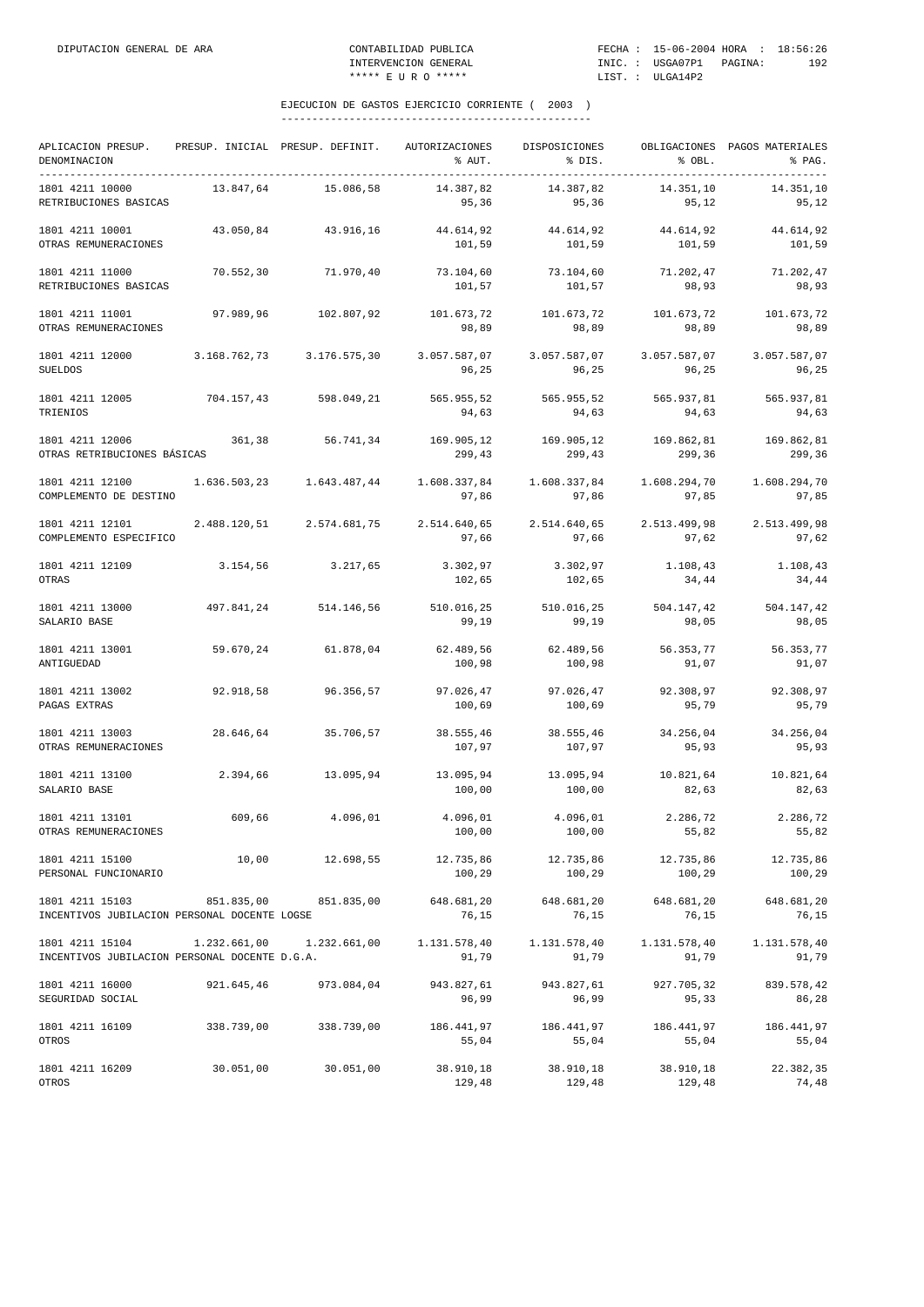| APLICACION PRESUP.<br>DENOMINACION                                                                                                                |            | PRESUP. INICIAL PRESUP. DEFINIT.                                                   | AUTORIZACIONES                                       | DISPOSICIONES<br>$\text{F}$ AUT. $\text{F}$ BIS.      | % OBL.              | OBLIGACIONES PAGOS MATERIALES<br>% PAG. |
|---------------------------------------------------------------------------------------------------------------------------------------------------|------------|------------------------------------------------------------------------------------|------------------------------------------------------|-------------------------------------------------------|---------------------|-----------------------------------------|
| 1801 4211 16500<br>FONDO ACCION SOCIAL                                                                                                            |            | $0,00$ 1.111.873,00                                                                | 1.107.825,67<br>99,63                                |                                                       | 99,63 99,63         | 1.107.743,51<br>99,62                   |
| CAP. 1801 4211 1 12.283.523,06 13.562.755,03 12.948.790,81 12.948.790,81 12.902.186,17 12.797.449,28<br>GASTOS DE PERSONAL<br>------------------- |            |                                                                                    | 95,47                                                | 95,47                                                 | 95,12               | 94.35                                   |
| 1801 4211 202<br>EDIFICIOS Y OTRAS CONSTRUCCIONES                                                                                                 |            | 397.960,00 477.312,78                                                              | 102,96                                               | 491.469,53 491.469,53 484.469,53 484.469,53<br>102,96 | 101,49              | 101,49                                  |
| 1801 4211 212 1.003.690,00 1.003.690,00<br>EDIFICIOS Y OTRAS CONSTRUCCIONES                                                                       |            |                                                                                    | 964.169,35 964.169,35 964.169,35 719.485,02<br>96,06 | 96,06                                                 | 96,06               | 71,68                                   |
| 1801 4211 213<br>MAQUINARIA, INSTALACION Y UTILLAJE                                                                                               |            | $9.015,00$ $9.015,00$                                                              | 18.905,90<br>209,71                                  | 18.905,90<br>209,71                                   | 18.905,90<br>209,71 | 15.654,00<br>173,64                     |
| 1801 4211 214<br>MATERIAL DE TRANSPORTE                                                                                                           | 4.808,00   | 4.808,00                                                                           | 3.051,78<br>63,47                                    | 3.051,78<br>63,47                                     | 3.051,78<br>63,47   | 3.051,78<br>63,47                       |
| 1801 4211 215<br>MOBILIARIO Y ENSERES                                                                                                             |            | 12.020,00 12.020,00                                                                | 193,79                                               | 23.294,62 23.294,62 23.294,62 20.545,42<br>193,79     | 193,79              | 170,92                                  |
| 1801 4211 216<br>EQUIPOS PARA PROCESOS DE INFORMACION                                                                                             |            | $3.005,00$ $54.355,47$ $64.906,53$ $64.906,53$ $64.906,53$ $64.906,53$ $45.875,99$ | 119,41                                               | 119,41                                                | 119,41              | 84,39                                   |
| 1801 4211 219<br>OTRO INMOVILIZADO MATERIAL                                                                                                       | 601,00     | 601,00                                                                             | 0,00<br>0,00                                         | 0,00<br>0,00                                          | 0,00<br>0,00        | 0,00<br>0,00                            |
| 1801 4211 22000<br>ORDINARIO NO INVENTARIABLE                                                                                                     | 180.304,00 |                                                                                    | 60.304,00 32.700,83 32.700,83<br>54,22               | 54,22                                                 | 54,22               | 32.700,83 32.655,53<br>54,15            |
| 1801 4211 22001 27.046,00 19.046,00<br>MOBILIARIO Y ENSERES                                                                                       |            |                                                                                    | 125,91                                               | 23.981,67 23.981,67 23.981,67 23.591,86<br>125,91     | 125,91              | 123,86                                  |
| 1801 4211 22002<br>PRENSA, REVISTAS Y PUBLICACIONES PERIODICAS                                                                                    |            | $11.419,00$ $11.419,00$                                                            | 15.438,69 15.438,69 15.438,69 15.438,69<br>135,20    | 135,20                                                | 135,20              | 135,20                                  |
| 1801 4211 22003<br>LIBROS Y OTRAS PUBLICACIONES                                                                                                   |            | 11.419,00 10.419,00                                                                | 207,11                                               | 21.579,23 21.579,23 21.579,23<br>207,11               | 207,11              | 21.579,23<br>207,11                     |
| 1801 4211 22004<br>MATERIAL INFORMATICO                                                                                                           |            | $12.020,00$ $12.020,00$                                                            | 16.548,59 16.548,59 16.548,59 16.548,59<br>137,67    | 137,67                                                | 137,67              | 137,67                                  |
| 1801 4211 22009<br>OTRO MATERIAL                                                                                                                  |            | $1.202,00$ $1.202,00$                                                              | 19,00<br>1,58                                        | 19,00<br>1,58                                         | 19,00<br>1,58       | 19,00<br>1,58                           |
| 1801 4211 22100<br>ENERGIA ELECTRICA                                                                                                              |            | $132.223.00$ $101.223.00$ $81.767.20$ $81.767.20$ $81.767.20$ $74.472.43$          | 80,77                                                | 80,77                                                 | 80,77               | 73,57                                   |
| 1801 4211 22101<br>AGUA                                                                                                                           | 1.803,00   | 1.803,00                                                                           | 6.087, 36<br>337,62                                  | 6.087,36<br>337,62                                    | 6.087, 36<br>337,62 | 6.087,36<br>337,62                      |
| 1801 4211 22102<br>GAS                                                                                                                            | 0,00       | 0,00                                                                               | 11.038,15<br>0,00                                    | 11.038,15<br>0,00                                     | 11.038,15<br>0,00   | 11.038,15<br>0,00                       |
| 1801 4211 22103<br>COMBUSTIBLES                                                                                                                   | 15.025,00  | 15.025,00                                                                          | 28.438,47<br>189,27                                  | 28.438,47<br>189,27                                   | 28.438,47<br>189,27 | 28.438,47<br>189,27                     |
| 1801 4211 22104<br>VESTUARIO                                                                                                                      | 4.508,00   | 4.508,00                                                                           | 6.686,23<br>148,31                                   | 6.686,23<br>148,31                                    | 6.686,23<br>148,31  | 6.126,78<br>135,90                      |
| 1801 4211 22106<br>PRODUCTOS FARMACEUTICOS                                                                                                        | 301,00     | 301,00                                                                             | 21,71<br>7,21                                        | 21,71<br>7,21                                         | 21,71<br>7,21       | 21,71<br>7,21                           |
| 1801 4211 22109<br>OTROS SUMINISTROS                                                                                                              | 15.025,00  | 15.025,00                                                                          | 35.814,11<br>238,36                                  | 35.814,11<br>238,36                                   | 35.814,11<br>238,36 | 35.814,11<br>238,36                     |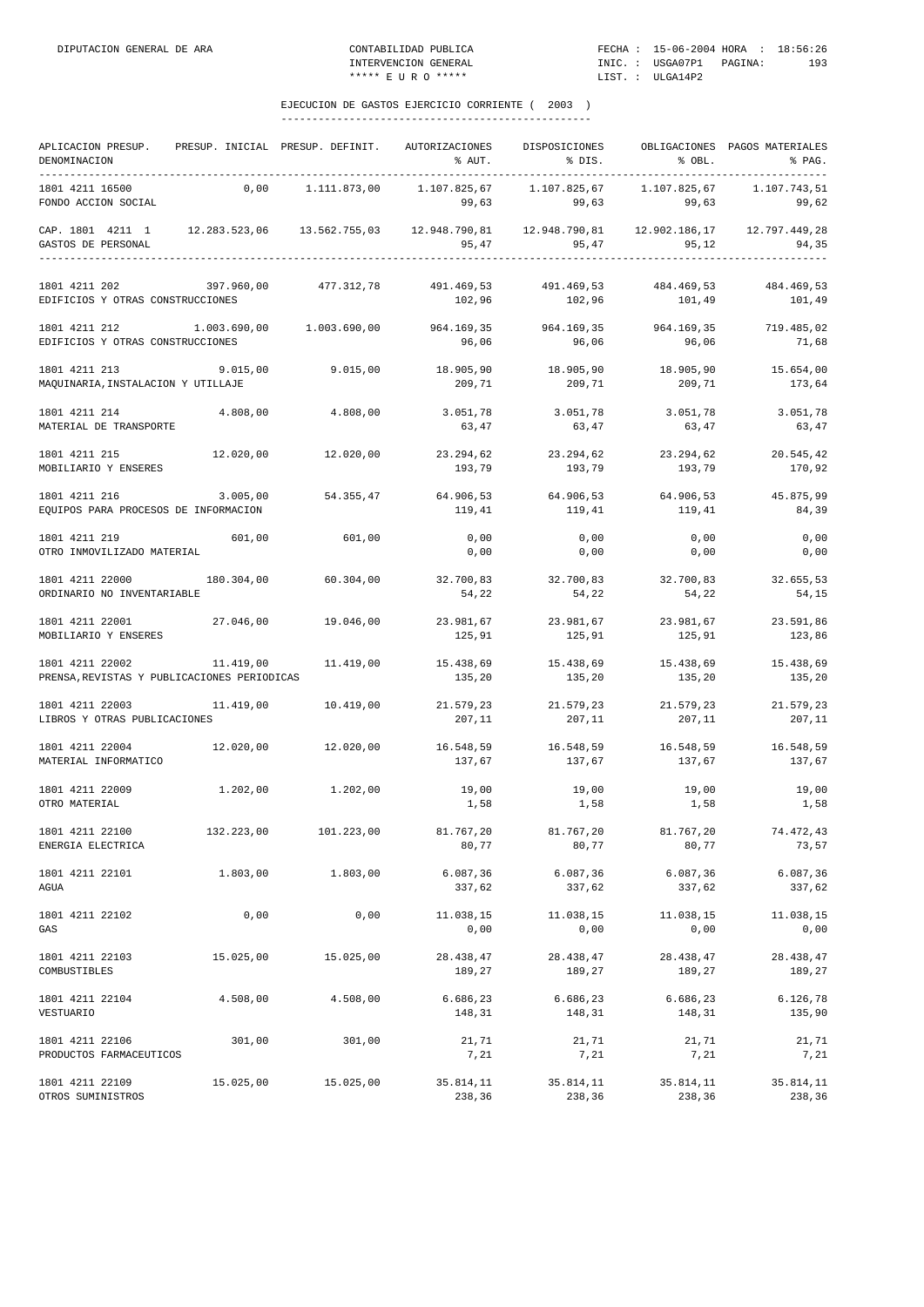| APLICACION PRESUP.<br>DENOMINACION                                          |               | PRESUP. INICIAL PRESUP. DEFINIT. | AUTORIZACIONES<br>% AUT. | DISPOSICIONES<br>% DIS. | % OBL.                 | OBLIGACIONES PAGOS MATERIALES<br>% PAG. |
|-----------------------------------------------------------------------------|---------------|----------------------------------|--------------------------|-------------------------|------------------------|-----------------------------------------|
| --------------<br>1801 4211 22200<br>TELEFONICAS                            | 150.253,00    | 12.853,00                        | 10.895,43<br>84,76       | 10.895,43<br>84,76      | 10.895,43<br>84,76     | ----------<br>10.895,43<br>84,76        |
| 1801 4211 22201<br>POSTALES                                                 | 36.061,00     | 4.261,00                         | 2,55<br>0,05             | 2,55<br>0,05            | 2,55<br>0,05           | 2,55<br>0,05                            |
| 1801 4211 22202<br>TELEGRAFICAS                                             | 3.005,00      | 2.915,00                         | 23,09<br>0,79            | 23,09<br>0,79           | 23,09<br>0,79          | 23,09<br>0,79                           |
| 1801 4211 22203<br>TELEX Y TELEFAX                                          | 6.010,00      | 713,00                           | 50,05<br>7,01            | 50,05<br>7,01           | 50,05<br>7,01          | 50,05<br>7,01                           |
| 1801 4211 22209<br>OTRAS                                                    | 1.202,00      | 1.202,00                         | 0,00<br>0,00             | 0,00<br>0,00            | 0,00<br>0,00           | 0,00<br>0,00                            |
| 1801 4211 223<br>TRANSPORTE                                                 | 10.238.436,19 | 10.471.556,24                    | 10.245.882,75<br>97,84   | 10.206.400,49<br>97,46  | 10.080.714,55<br>96,26 | 7.869.938,95<br>75,15                   |
| 1801 4211 22400<br>EDIFICIOS Y LOCALES                                      | 60,00         | 60,00                            | 39,34<br>65,56           | 39,34<br>65,56          | 39,34<br>65,56         | 39,34<br>65,56                          |
| 1801 4211 22403<br>OTROS RIESGOS                                            | 301,00        | 301,00                           | 588,98<br>195,67         | 588,98<br>195,67        | 588,98<br>195,67       | 588,98<br>195,67                        |
| 1801 4211 22500<br><b>LOCALES</b>                                           | 1.503,00      | 1.503,00                         | 9.776,67<br>650,47       | 9.776,67<br>650,47      | 9.776,67<br>650,47     | 9.776,67<br>650,47                      |
| 1801 4211 22502<br><b>ESTATALES</b>                                         | 60,00         | 60,00                            | 0,00<br>0,00             | 0,00<br>0,00            | 0,00<br>0,00           | 0,00<br>0,00                            |
| 1801 4211 22601<br>ATENCIONES PROTOCOLARIAS Y REPRESENTATIVAS               | 24.040,00     | 32.040,00                        | 28.259,92<br>88,20       | 28.259,92<br>88,20      | 28.259,92<br>88,20     | 27.049,04<br>84,42                      |
| 1801 4211 22602<br>GASTOS DE DIVULGACION Y PROMOCION(CULT., COMERC.Y CIENTI | 180.304,00    | 172.304,00                       | 166.658,35<br>96,72      | 166.658,35<br>96,72     | 165.285,55<br>95,92    | 163.928,35<br>95,13                     |
| 1801 4211 22603<br>JURIDICOS, CONTENCIOSOS                                  | 60.101,00     | 50.101,00                        | 10.239,36<br>20,43       | 10.239,36<br>20,43      | 10.239,36<br>20,43     | 10.194,33<br>20,34                      |
| 1801 4211 22604<br>REMUNERACIONES A AGENTES MEDIADORES INDEPENDIENTES       | 60,00         | 60,00                            | 0,00<br>0,00             | 0,00<br>0,00            | 0,00<br>0,00           | 0,00<br>0,00                            |
| 1801 4211 22605<br>REUNIONES Y CONFERENCIAS                                 | 12.020,00     | 12.020,00                        | 8.192,78<br>68,15        | 8.192,78<br>68,15       | 8.192,78<br>68,15      | 8.192,78<br>68,15                       |
| 1801 4211 22609<br>OTROS                                                    | 3.005,00      | 3.005,00                         | 8,50<br>0, 28            | 8,50<br>0,28            | 8,50<br>$0\, , 28$     | 8,50<br>0, 28                           |
| 1801 4211 22700<br>LIMPIEZA Y ASEO                                          | 69.116,00     | 38.113,00                        | 44.210,67<br>115,99      | 44.210,67<br>115,99     | 43.831,78<br>115,00    | 41.100,31<br>107,83                     |
| 1801 4211 22701<br>SEGURIDAD                                                | 108.783,00    | 147.551,75                       | 180.319,01<br>122,20     | 180.319,01<br>122,20    | 179.945,87<br>121,95   | 146.367,85<br>99,19                     |
| 1801 4211 22705<br>PROCESOS ELECTORALES                                     | 60,00         | 60,00                            | 0,00<br>0,00             | 0,00<br>0,00            | 0,00<br>0,00           | 0,00<br>0,00                            |
| 1801 4211 22706<br>ESTUDIOS Y TRABAJOS TECNICOS                             | 180.304,00    | 180.304,00                       | 111.272,56<br>61,71      | 111.272,56<br>61,71     | 111.272,56<br>61,71    | 110.521,29<br>61,29                     |
| 1801 4211 22709<br>OTROS                                                    | 601,00        | 601,00                           | 8.334,95<br>1.386,84     | 8.334,95<br>1.386,84    | 8.334,95<br>1.386,84   | 7.290,95<br>1.213,13                    |
| 1801 4211 230<br>DIETAS                                                     | 405.683,00    | 305.817,83                       | 190.760,01<br>62,37      | 190.760,01<br>62,37     | 190.760,01<br>62,37    | 190.760,01<br>62,37                     |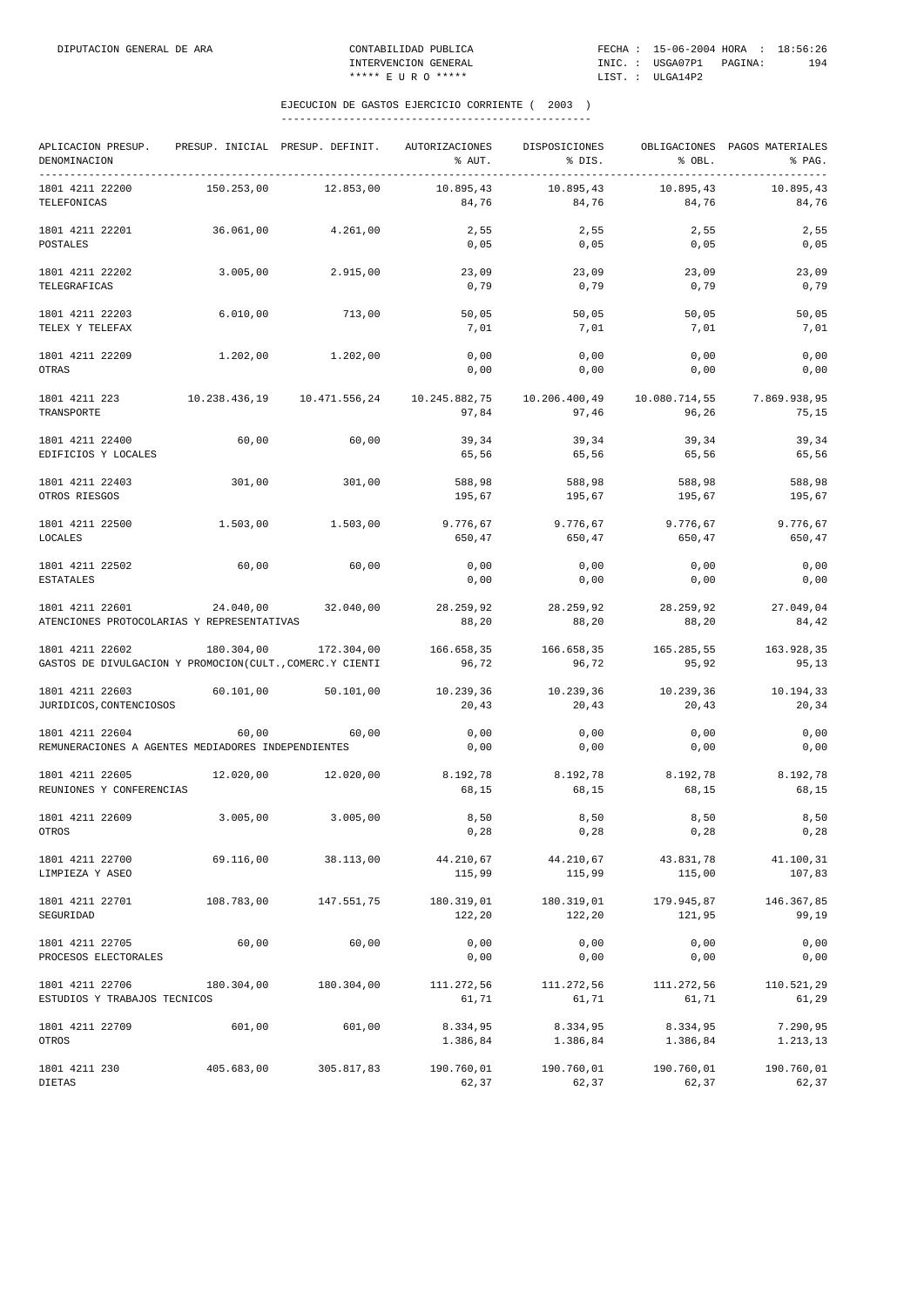| APLICACION PRESUP. PRESUP. INICIAL PRESUP. DEFINIT.<br>DENOMINACION<br>-------------------------------                                                                                                                                                                                                                  |              |                                                                   | AUTORIZACIONES<br>% AUT.                                             | DISPOSICIONES<br>% DIS.     | % OBL.                 | OBLIGACIONES PAGOS MATERIALES<br>% PAG. |
|-------------------------------------------------------------------------------------------------------------------------------------------------------------------------------------------------------------------------------------------------------------------------------------------------------------------------|--------------|-------------------------------------------------------------------|----------------------------------------------------------------------|-----------------------------|------------------------|-----------------------------------------|
| 1801 4211 231<br>LOCOMOCION                                                                                                                                                                                                                                                                                             | 832.402,00   | 787.402,00                                                        | 816.008,11<br>103,63                                                 | 816.008,11<br>103,63        | 816.008,11<br>103,63   | 816.008,11<br>103,63                    |
| 1801 4211 239<br>OTRAS INDEMNIZACIONES                                                                                                                                                                                                                                                                                  | 6.010,00     | 6.010,00                                                          | 164,97                                                               | 9.914,88 9.914,88<br>164,97 | 9.914,88<br>164,97     | 9.914,88<br>164,97                      |
| 1801 4211 242<br>MATERIAL, SUMINISTROS Y OTROS                                                                                                                                                                                                                                                                          |              | $120.202,00$ $100.202,00$                                         | 19.879,51 19.879,51 19.095,21<br>19,83                               | 19,83                       | 19,05                  | 19.095,21<br>19,05                      |
| 1801 4211 250 171.288,00 180.465,22 280.518,70 280.518,70 280.518,70<br>GASTOS PRUEBAS SELECTIVAS                                                                                                                                                                                                                       |              |                                                                   | 155,44                                                               |                             | 155,44 155,44          | 280.512,70<br>155,43                    |
| 1801 4211 25100<br>FINANCIADOS CON RECURSOS PROPIOS                                                                                                                                                                                                                                                                     |              | 3.005,00 3.005,00                                                 | 0,00<br>0,00                                                         | 0,00<br>0,00                | 0,00<br>0,00           | 0,00<br>0,00                            |
| CAP. 1801 4211 2 14.457.269,19 14.328.583,29 13.987.755,12 13.948.272,86 13.812.677,79 11.283.173,02<br>GASTOS EN BIENES CORRIENTES Y SERVICIOS                                                                                                                                                                         |              |                                                                   | 97,62                                                                | 97,34                       | 96,39                  | 78,74<br>------------                   |
| 1801 4211 48900 611.562,00 665.861,45 641.196,50 641.196,50 641.196,50 641.196,50<br>AYUDAS AL TRANSPORTE ESCOLAR                                                                                                                                                                                                       |              |                                                                   | 96,29                                                                | 96, 29                      | 96,29                  | 96,29                                   |
| 1801 4211 48901 84.142,00<br>SUBVENCIONES A CENTRALES SINDICALES                                                                                                                                                                                                                                                        |              | 0,00                                                              | 0,00<br>0,00                                                         | 0,00<br>0,00                | 0,00<br>0,00           | 0,00<br>0,00                            |
| 1801 4211 48902<br>APERTURA CENTROS FUERA DEL HORARIO LECTIVO                                                                                                                                                                                                                                                           |              | 60.101,00 60.101,00                                               | 0,00<br>0,00                                                         | 0,00<br>0,00                | 0,00<br>0,00           | 0,00<br>0,00                            |
| CAP. 1801 4211 4<br>TRANSFERENCIAS CORRIENTES                                                                                                                                                                                                                                                                           |              | 755.805,00 725.962,45 641.196,50 641.196,50 641.196,50 641.196,50 | 88,32                                                                | 88,32                       | 88,32                  | 88,32                                   |
| 1801 4211 622<br>EDIFICIOS Y OTRAS CONSTRUCCIONES                                                                                                                                                                                                                                                                       | 0,00         | 0,00                                                              | 0,00<br>0,00                                                         | $0,00$<br>0,00              | 0,00<br>0,00           | 0,00<br>0,00                            |
| 1801 4211 692   21.481.680,00   22.076.424,48   19.987.163,35   19.987.163,35   19.579.967,55   17.407.261,01<br>EDIFICIOS Y OTRAS CONSTRUCCIONES                                                                                                                                                                       |              |                                                                   | 90,53                                                                | 90,53                       | 88,69                  | 78,85                                   |
| 1801 4211 694<br>MATERIAL DE TRANSPORTE                                                                                                                                                                                                                                                                                 |              | $0,00$ 28.100,00                                                  | 28.100,00 28.100,00 28.100,00 28.100,00<br>100,00                    | 100,00                      | 100,00                 | 100,00                                  |
| 1801 4211 695<br>MOBILIARIO Y ENSERES                                                                                                                                                                                                                                                                                   |              | 2.767.661,00 2.541.548,93                                         | 77,89                                                                |                             | 73,46 73,22            | 52,41                                   |
| 1801 4211 696<br>EQUIPOS PARA PROCESOS DE INFORMACION                                                                                                                                                                                                                                                                   | 1.232.075,00 |                                                                   | $1.208.025,39$ $1.195.990,48$ $1.195.990,48$ $1.195.990,00$<br>99,00 | 99,00                       | 99,00                  | 854.626,83<br>70,74                     |
| 1801 4211 697<br>BIENES DESTINADOS PARA USO GENERAL                                                                                                                                                                                                                                                                     | 0,00         | 218.129,00                                                        | 211.495,99<br>96,95                                                  | 211.495,99<br>96,95         | 211.495,99<br>96,95    | 211.495,99<br>96,95                     |
| 1801 4211 699<br>INMOVILIZADO INMATERIAL                                                                                                                                                                                                                                                                                | 0,00         | 390.667,00                                                        | 390.667,00<br>100,00                                                 | 390.667,00<br>100,00        | 390.657,84<br>99,99    | 390.657,84<br>99,99                     |
| CAP. 1801 4211 6<br>INVERSIONES REALES                                                                                                                                                                                                                                                                                  |              | 25.481.416,00 26.462.894,80                                       | 23.793.181,50<br>89,91                                               | 23.680.659,64<br>89,48      | 23.267.205,23<br>87,92 | 20.224.405,60<br>76,42                  |
| 1801 4211 76200<br>CONVENIOS COLABORACION CC LL                                                                                                                                                                                                                                                                         | 0,00         | 0,00                                                              | 0,00<br>0,00                                                         | 0,00<br>0,00                | 0,00<br>0,00           | 0,00<br>0,00                            |
| $1801\hspace{0.1cm} 4211\hspace{0.1cm} 76900\hspace{1.8cm} 1.081.822\, , 00\hspace{1.8cm} 1.198.262\, , 11\hspace{1.8cm} 1.198.262\, , 11\hspace{1.8cm} 1.198.262\, , 11\hspace{1.8cm} 1.198.262\, , 11\hspace{1.8cm} 1.198.262\, , 11\hspace{1.8cm} 1.198.262\, , 11\hspace{1.8cm} 1.$<br>CONVENIOS COLABORACION CC LL |              |                                                                   | 100,00                                                               | 100,00                      | 100,00                 | 100,00                                  |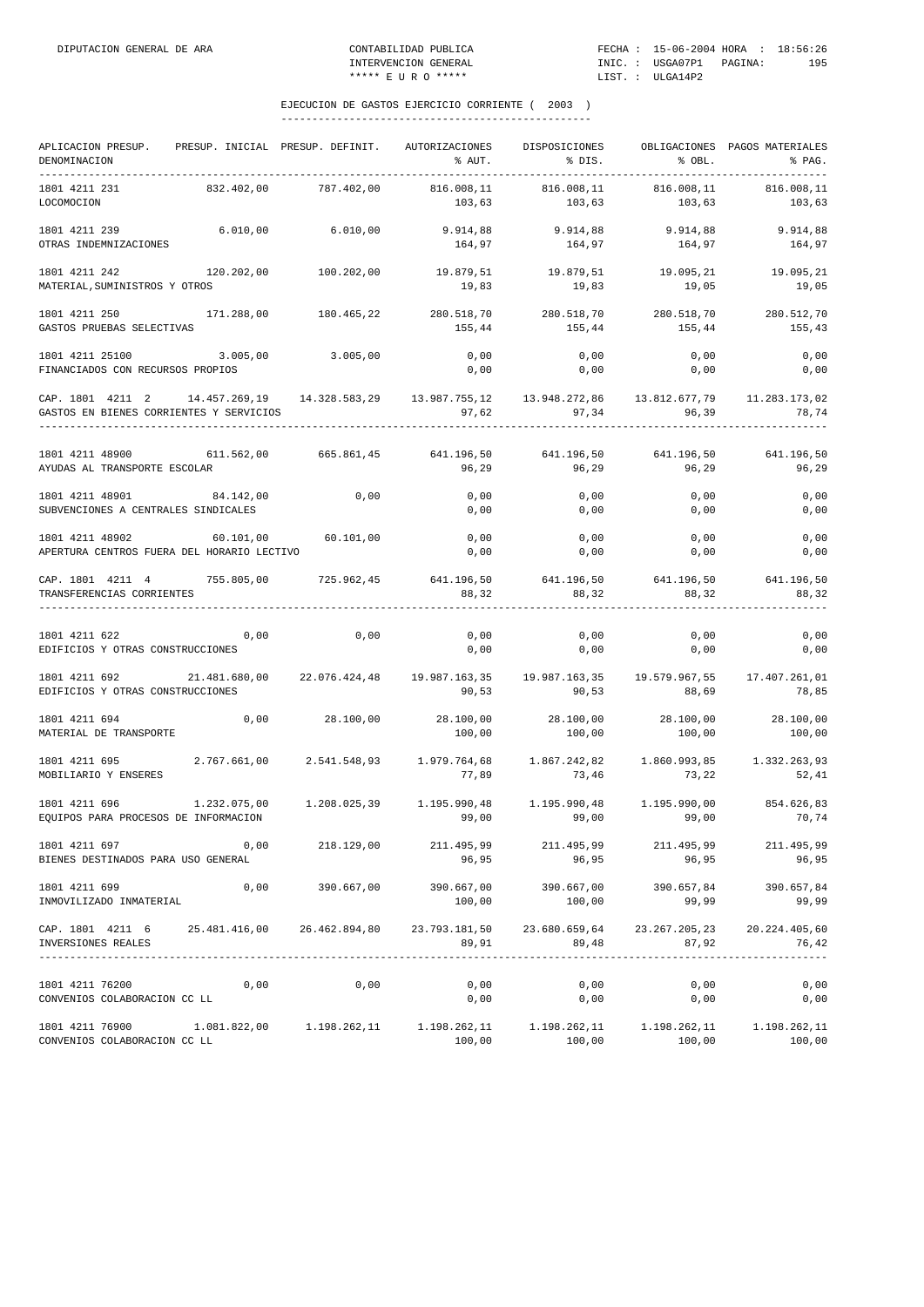| APLICACION PRESUP.<br>DENOMINACION                                                                                                                     |           | PRESUP. INICIAL PRESUP. DEFINIT. AUTORIZACIONES                                       |                                                 | DISPOSICIONES                  |                             | OBLIGACIONES PAGOS MATERIALES<br>% PAG. |
|--------------------------------------------------------------------------------------------------------------------------------------------------------|-----------|---------------------------------------------------------------------------------------|-------------------------------------------------|--------------------------------|-----------------------------|-----------------------------------------|
| CAP. 1801 4211 7 1.081.822,00 1.198.262,11 1.198.262,11<br>TRANSFERENCIAS DE CAPITAL                                                                   |           |                                                                                       |                                                 | 1.198.262,11 1.198.262,11      |                             | 1.198.262.11                            |
| PROGRAMA 1801 4211 54.059.835,25 56.278.457,68 52.569.186,04 52.417.181,92 51.821.527,80 46.144.486,51<br>SERVICIOS GENERALES (DE EDUCACION Y CIENCIA) |           |                                                                                       |                                                 |                                |                             | 81,99                                   |
| 1802 4212 12000<br><b>SUELDOS</b>                                                                                                                      |           | 502.105,94     461.566,37     446.070,94     446.070,94     445.855,07     445.855,07 | 96,64                                           | 96,64                          | 96,59                       | 96,59                                   |
| 1802 4212 12005 103.172,30<br>TRIENIOS                                                                                                                 |           | 80.235,75                                                                             | 78.605,75<br>97,96                              | 78.605,75<br>97,96             | 72.452,13<br>90,29          | 72.452,13<br>90,29                      |
| 1802 4212 12006<br>OTRAS RETRIBUCIONES BASICAS                                                                                                         | 0,00      | 8.800,00                                                                              | 22.286,46 22.286,46 7.427,48 7.427,48<br>253,25 | 253,25                         | 84,40                       | 84,40                                   |
| 1802 4212 12100<br>COMPLEMENTO DE DESTINO                                                                                                              |           | 258.823,56 251.814,98                                                                 | 234.561,09<br>93,14                             | 234.561,09<br>93,14            | 230.396,34<br>91,49         | 230.396,34<br>91,49                     |
| 1802 4212 12101<br>COMPLEMENTO ESPECIFICO                                                                                                              |           | 363.819,84 367.958,93                                                                 | 342.972,29<br>93,20                             | 342.972,29<br>93,20            | 337.511,97<br>91,72         | 337.511,97<br>91,72                     |
| 1802 4212 13000<br>SALARIO BASE                                                                                                                        | 42.881,52 | 44.468,14                                                                             | 44.468,40<br>100,00                             | 44.468,40<br>100,00            | 44.468,40<br>100,00         | 44.468,40<br>100,00                     |
| 1802 4212 13001<br>ANTIGUEDAD                                                                                                                          |           | 7.603.92 7.885.27                                                                     | 7.885,01<br>99,99                               | 7.885,01<br>99,99              | 7.659, 36<br>97,13          | 7.659,36<br>97,13                       |
| 1802 4212 13002<br>PAGAS EXTRAS                                                                                                                        |           | 8.414,24 8.725,57                                                                     | 8.725,57<br>100,00                              | 8.725,57<br>100,00             | 8.687,96<br>99,56           | 8.687,96<br>99,56                       |
| 1802 4212 13003<br>OTRAS REMUNERACIONES                                                                                                                |           | 12.710,45    13.180,74    13.180,74    13.180,74                                      | 100,00                                          | 100,00                         | 9.570,60<br>72,61           | 9.570,60<br>72,61                       |
| 1802 4212 15100<br>PERSONAL FUNCIONARIO                                                                                                                |           | 10,00 2.988,71                                                                        | 100,00                                          | 2.988,71 2.988,71<br>100,00    | 2.953,23<br>98,81           | 2.953,23<br>98,81                       |
| 1802 4212 16000<br>SEGURIDAD SOCIAL                                                                                                                    |           | 186.541,22 190.272,04 182.238,35 182.238,35 144.580,03 128.268,17                     | 95,77                                           | 95,77                          | 75,98                       | 67,41                                   |
| CAP. 1802 4212 1 1.486.082,99 1.437.896,50 1.383.983,31 1.383.983,31 1.311.562,57 1.295.250,71<br>GASTOS DE PERSONAL                                   |           |                                                                                       | 96,25                                           | 96, 25                         | 91, 21                      | 90,07                                   |
| 1802 4212 215<br>MOBILIARIO Y ENSERES                                                                                                                  | 0,00      | 0,00                                                                                  | 105,18                                          | 105,18<br>$0,00$ $0,00$ $0,00$ | 105,18                      | 105,18<br>0,00                          |
| 1802 4212 22000<br>ORDINARIO NO INVENTARIABLE                                                                                                          | 24.040,00 | 7.040,00                                                                              | 11.419,84<br>162,21                             | 11.419,84<br>162,21            | 11.419,84<br>162,21         | 9.709,44<br>137,91                      |
| 1802 4212 22001<br>MOBILIARIO Y ENSERES                                                                                                                |           | 12.020,00 12.020,00                                                                   | 16.238,21<br>135,09                             | 16.238,21<br>135,09            | 16.238,21<br>135,09         | 16.238,21<br>135,09                     |
| 1802 4212 22002<br>PRENSA, REVISTAS Y PUBLICACIONES PERIODICAS                                                                                         | 5.830,00  | 5.830,00                                                                              | 66,56<br>1,14                                   | 66,56<br>1,14                  | 66,56<br>1,14               | 66,56<br>1,14                           |
| 1802 4212 22003<br>LIBROS Y OTRAS PUBLICACIONES                                                                                                        | 1.503,00  | 1.503,00                                                                              | 0,00<br>0,00                                    | 0,00<br>0,00                   | 0,00<br>0,00                | 0,00<br>0,00                            |
| 1802 4212 22004<br>MATERIAL INFORMATICO                                                                                                                | 1.382,00  | 1.382,00                                                                              | 1.426,32<br>103,20                              | 103,20                         | 1.426,32 1.426,32<br>103,20 | 1.426,32<br>103,20                      |
| 1802 4212 22200<br>TELEFONICAS                                                                                                                         | 4.207,00  | 207,00                                                                                | 0,00<br>0,00                                    | 0,00<br>0,00                   | 0,00<br>0,00                | 0,00<br>0,00                            |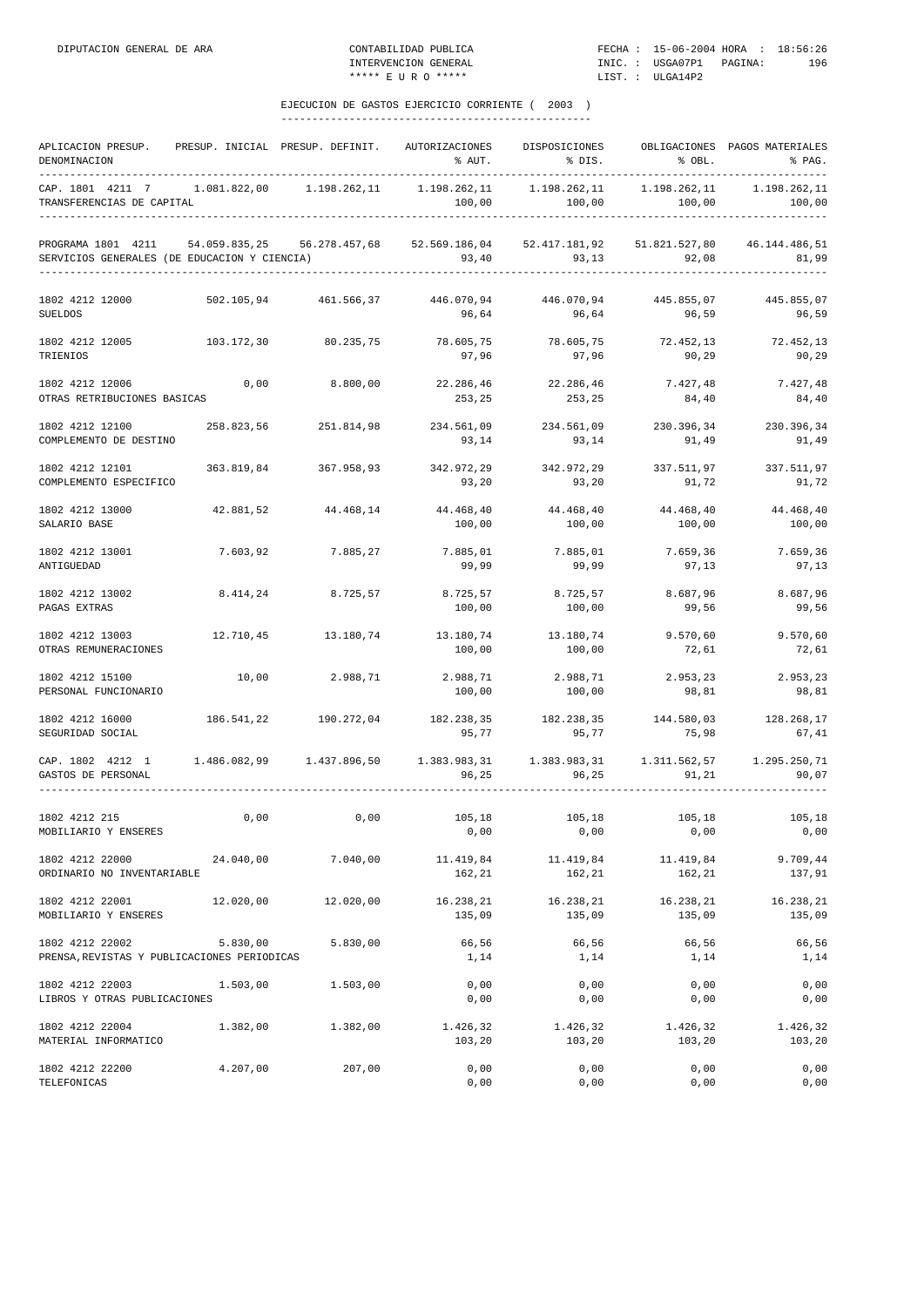| APLICACION PRESUP.<br>DENOMINACION                                                | PRESUP. INICIAL PRESUP. DEFINIT. |               | AUTORIZACIONES<br>% AUT.  | DISPOSICIONES<br>% DIS.   | % OBL.                                  | OBLIGACIONES PAGOS MATERIALES<br>% PAG. |
|-----------------------------------------------------------------------------------|----------------------------------|---------------|---------------------------|---------------------------|-----------------------------------------|-----------------------------------------|
| 1802 4212 22201<br>POSTALES                                                       | 1.202,00                         | 202,00        | 0,00<br>0,00              | 0,00<br>0,00              | 0,00<br>0,00                            | 0,00<br>0,00                            |
| 1802 4212 22202<br>TELEGRAFICAS                                                   | 60,00                            | 60,00         | 0,00<br>0,00              | 0,00<br>0,00              | 0,00<br>0,00                            | 0,00<br>0,00                            |
| 1802 4212 223<br>TRANSPORTE                                                       | 1.202,00                         | 1.202,00      | 0,00<br>0,00              | 0,00<br>0,00              | 0,00<br>0,00                            | 0,00<br>0,00                            |
| 1802 4212 22601<br>ATENCIONES PROTOCOLARIAS Y REPRESENTATIVAS                     | 4.508,00                         | 4.508,00      | 2.790,33<br>61,89         | 2.790,33<br>61,89         | 2.790,33<br>61,89                       | 2.790,33<br>61,89                       |
| 1802 4212 22602<br>GASTOS DE DIVULGACION Y PROMOCION(CULT., COMERC.Y CIENTI       | 3.005,00                         | 3.005,00      | 3.005,00<br>100,00        | 3.005,00<br>100,00        | 3.005,00<br>100,00                      | 3.005,00<br>100,00                      |
| 1802 4212 22605<br>REUNIONES Y CONFERENCIAS                                       | 1.202,00                         | 1.202,00      | 1.202,00<br>100,00        | 1.202,00<br>100,00        | 1.202,00<br>100,00                      | 1.202,00<br>100,00                      |
| 1802 4212 22706<br>ESTUDIOS Y TRABAJOS TECNICOS                                   | 150.253,00                       | 99.798,99     | 89.122,38<br>89,30        | 89.122,38<br>89,30        | 84.807,78<br>84,97                      | 84.807,78<br>84,97                      |
| 1802 4212 230<br>DIETAS                                                           | 6.010,00                         | 6.010,00      | 618,15<br>10,28           | 618,15<br>10,28           | 618,15<br>10,28                         | 573,67<br>9,54                          |
| 1802 4212 231<br>LOCOMOCION                                                       | 6.010,00                         | 4.010,00      | 954,98<br>23,81           | 954,98<br>23,81           | 954,98<br>23,81                         | 801,13<br>19,97                         |
| 1802 4212 250<br>GASTOS PRUEBAS SELECTIVAS                                        | 0,00                             | 0,00          | 7.815,96<br>0,00          | 7.815,96<br>0,00          | 7.815,96<br>0,00                        | 7.815,96<br>0,00                        |
| 1802 4212 25100<br>FINANCIADOS CON RECURSOS PROPIOS                               | 12.020,00                        | 6.020,00      | 6.725,04<br>111,71        | 6.725,04<br>111,71        | 6.725,04<br>111,71                      | 6.725,04<br>111,71                      |
| CAP. 1802 4212 2 234.454,00 153.999,99<br>GASTOS EN BIENES CORRIENTES Y SERVICIOS |                                  |               | 141.489,95<br>91,87       | 141.489,95<br>91,87       | 137.175,35<br>89,07                     | 135.266,62<br>87,83                     |
| PROGRAMA 1802 4212<br>GESTION DE PERSONAL                                         | 1.720.536,99 1.591.896,49        |               | 1.525.473,26<br>95,82     | 1.525.473,26<br>95,82     | 1.448.737,92<br>91,00                   | 1.430.517,33<br>89,86                   |
| 1803 4221 12000<br><b>SUELDOS</b>                                                 | 60.879.397,96    61.382.795,89   |               | 53.834.731,02<br>87,70    | 87,70                     | 53.834.731,02 53.824.701,17<br>87.68    | 53.824.701,17<br>87,68                  |
| 1803 4221 12005<br>TRIENIOS                                                       | 12.687.998,43                    | 12.939.760,88 | 11.753.618,87<br>90,83    | 90,83                     | 11.753.618.87    11.732.280.02<br>90,66 | 11.732.280,02<br>90,66                  |
| 1803 4221 12006<br>OTRAS RETRIBUCIONES BASICAS                                    | 0,00                             | 897.133,16    | 10.667.370,87<br>1.189,05 | 10.667.370,87<br>1.189,05 | 10.667.313,35<br>1.189,04               | 10.667.313,35<br>1.189,04               |
| 1803 4221 12100<br>COMPLEMENTO DE DESTINO                                         | 26.385.310,30                    | 26.910.910,31 | 26.838.404,98<br>99,73    | 26.838.404,98<br>99,73    | 26.823.457,35<br>99,67                  | 26.823.457,35<br>99,67                  |
| 1803 4221 12101<br>COMPLEMENTO ESPECIFICO                                         | 35.996.334,14                    | 38.130.895,60 | 37.174.755,92<br>97,49    | 37.174.755,92<br>97,49    | 37.166.743,24<br>97,47                  | 37.166.743,24<br>97,47                  |
| 1803 4221 12109<br>OTRAS                                                          | 116.466,03                       | 118.795,35    | 112.904,58<br>95,04       | 112.904,58<br>95,04       | 112,668,06<br>94,84                     | 112.668,06<br>94,84                     |
| 1803 4221 12200<br>CASA VIVIENDA                                                  | 30.207,00                        | 30.811,14     | 26.704,96<br>86,67        | 26.704,96<br>86,67        | 26.704,96<br>86,67                      | 26.704,96<br>86,67                      |
| 1803 4221 13000<br>SALARIO BASE                                                   | 2.729.241,10                     | 2.741.898,71  | 2.724.399,27<br>99,36     | 2.724.399,27<br>99,36     | 2.686.165,54<br>97,96                   | 2.686.165,54<br>97,96                   |
| 1803 4221 13001<br>ANTIGUEDAD                                                     | 287.425,93                       | 278.978,82    | 272.400,95<br>97,64       | 272.400,95<br>97,64       | 247.120,19<br>88,58                     | 247.120,19<br>88,58                     |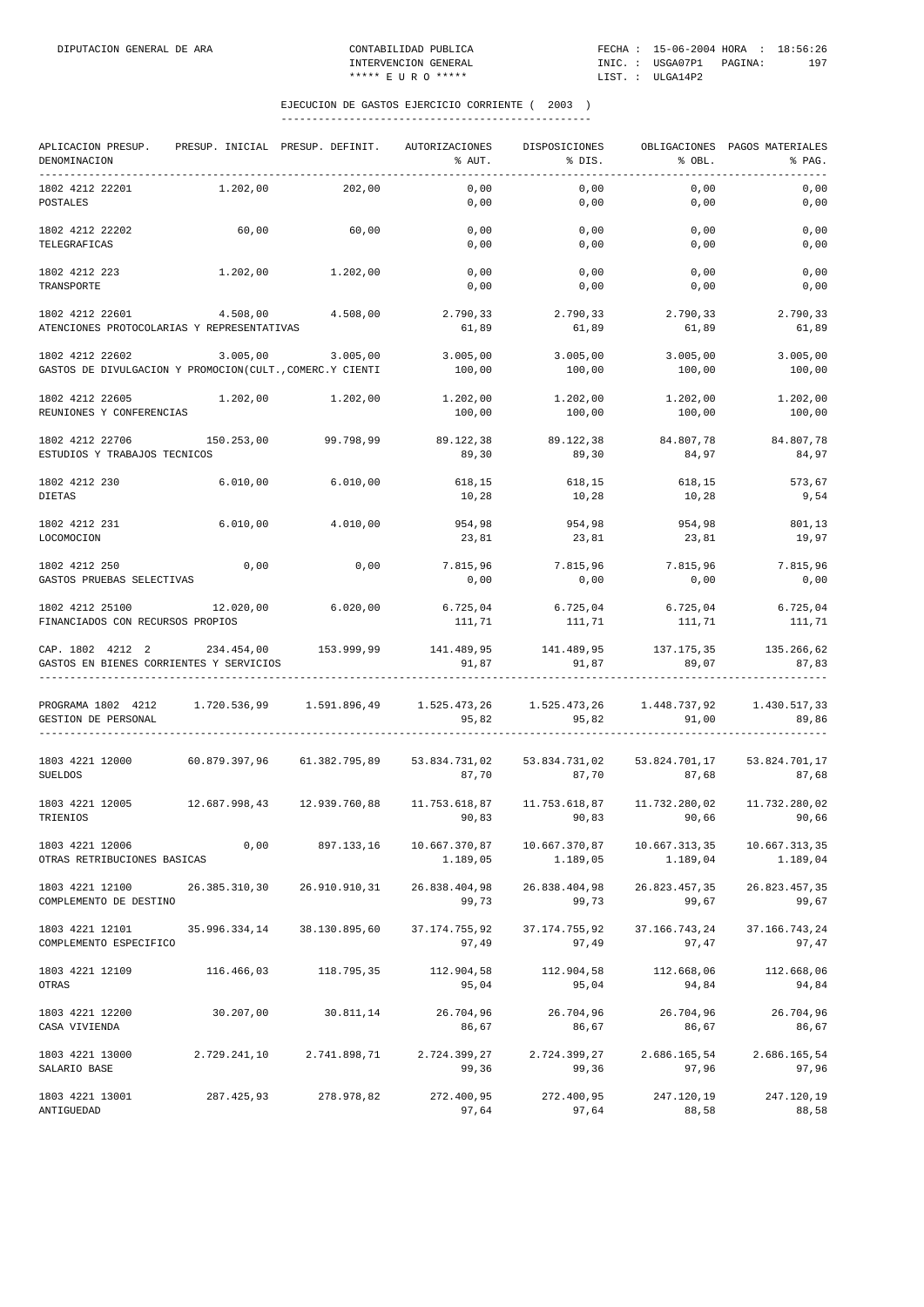| APLICACION PRESUP.<br>DENOMINACION<br>------------------------------------                                        |            | PRESUP. INICIAL PRESUP. DEFINIT. | AUTORIZACIONES<br>% AUT.                          | DISPOSICIONES<br>% DIS.                         | % OBL.                | OBLIGACIONES PAGOS MATERIALES<br>% PAG. |
|-------------------------------------------------------------------------------------------------------------------|------------|----------------------------------|---------------------------------------------------|-------------------------------------------------|-----------------------|-----------------------------------------|
| 1803 4221 13002<br>PAGAS EXTRAS                                                                                   | 503.014,24 | 506.882,61                       | 503.983,45<br>99,42                               | 503.983,45<br>99,42                             | 493.966,20<br>97,45   | 493.966,20<br>97,45                     |
| 1803 4221 13003<br>OTRAS REMUNERACIONES                                                                           | 28.671,68  | 29.732,53                        | 32.677,75<br>109,90                               | 32.677,75<br>109,90                             | 32.538,60<br>109,43   | 32.538,60<br>109,43                     |
| 1803 4221 13100<br>SALARIO BASE                                                                                   | 443.665,88 | 747.510,68                       | 723.490,93 723.490,93 714.313,68<br>96,78         | 96,78                                           | 95,55                 | 714.313,68<br>95,55                     |
| 1803 4221 13101<br>OTRAS REMUNERACIONES                                                                           | 76.862,56  | 130.702,01                       | 136.704,09<br>104,59                              | 136.704,09<br>104,59                            | 135.483,88<br>103,65  | 135.483,88<br>103,65                    |
| 1803 4221 15100<br>PERSONAL FUNCIONARIO                                                                           | 453.280,00 | 453.280,00                       | 402.332,45<br>88,76                               | 402.332,45<br>88,76                             | 402.332,45<br>88,76   | 402.332,45<br>88,76                     |
| 1803 4221 16000<br>SEGURIDAD SOCIAL                                                                               |            | 7.259.435,91 7.957.459,02        | 99,71                                             | 7.935.132,97 7.935.132,97 7.880.125,40<br>99,71 | 99,02                 | 7.255.885,52<br>91,18                   |
| CAP. 1803 4221 1 147.877.311.16 153.257.546.71 153.139.613.06 153.139.613.06 152.945.914.09<br>GASTOS DE PERSONAL |            |                                  | 99,92                                             | 99,92                                           | 99,79                 | 152.321.674,21<br>99,38                 |
| 1803 4221 212<br>EDIFICIOS Y OTRAS CONSTRUCCIONES                                                                 |            | $12.020,00$ $12.020,00$          | 25.400,63 25.400,63 25.400,63 25.400,63<br>211,31 | 211,31                                          | 211,31                | 211,31                                  |
| 1803 4221 213<br>MAQUINARIA, INSTALACION Y UTILLAJE                                                               | 6.010,00   | 6.010,00                         | 4.851,75<br>80,72                                 | 4.851,75<br>80,72                               | 4.851,75<br>80,72     | 4.851,75<br>80,72                       |
| 1803 4221 215<br>MOBILIARIO Y ENSERES                                                                             | 1.803,00   | 1.803,00                         | 2.581,15<br>143,15                                | 2.581,15<br>143,15                              | 2.581,15<br>143,15    | 2.581,15<br>143,15                      |
| 1803 4221 22000<br>ORDINARIO NO INVENTARIABLE                                                                     | 1.503,00   | 1.503,00                         | 3.060,73<br>203,64                                | 3.060, 73<br>203,64                             | 3.060, 73<br>203,64   | 3.060,73<br>203,64                      |
| 1803 4221 22001<br>MOBILIARIO Y ENSERES                                                                           | 1.202,00   | 1.202,00                         | 2.353,60                                          | 28.290,29 28.290,29<br>2.353,60                 | 28.290,29<br>2.353,60 | 28.290,29<br>2.353,60                   |
| 1803 4221 22002<br>PRENSA, REVISTAS Y PUBLICACIONES PERIODICAS                                                    | 1.719,00   | 1.719,00                         | 666,85<br>38,79                                   | 666,85<br>38,79                                 | 666,85<br>38,79       | 666,85<br>38,79                         |
| 1803 4221 22003<br>LIBROS Y OTRAS PUBLICACIONES                                                                   | 3.354,00   | 3.354,00                         | 935,26<br>27,88                                   | 935,26<br>27,88                                 | 935,26<br>27,88       | 935,26<br>27,88                         |
| 1803 4221 22004<br>MATERIAL INFORMATICO                                                                           | 914,00     | 914,00                           | 665,26<br>72,78                                   | 665,26<br>72,78                                 | 665,26<br>72,78       | 665,26<br>72,78                         |
| 1803 4221 22100<br>ENERGIA ELECTRICA                                                                              | 18.030,00  | 18.030,00                        | 22.365.29<br>124,04                               | 22.365.29<br>124,04                             | 22.365,29<br>124,04   | 22.365.29<br>124,04                     |
| 1803 4221 22101<br>AGUA                                                                                           | 9.015,00   | 9.015,00                         | 6.884,93<br>76,37                                 | 6.884,93<br>76,37                               | 6.884,93<br>76,37     | 6.884,93<br>76,37                       |
| 1803 4221 22102<br>GAS                                                                                            | 24.040,00  | 24.040,00                        | 33.053,35<br>137,49                               | 33.053,35<br>137,49                             | 33.053,35<br>137,49   | 33.053,35<br>137,49                     |
| 1803 4221 22103<br>COMBUSTIBLES                                                                                   | 19.533,00  | 19.533,00                        | 14.112,39<br>72,24                                | 14.112,39<br>72,24                              | 14.112,39<br>72,24    | 14.112,39<br>72,24                      |
| 1803 4221 22104<br>VESTUARIO                                                                                      | 21.035,00  | 21.035,00                        | 20.275,79<br>96,39                                | 20.275,79<br>96,39                              | 20.275,79<br>96,39    | 20.275,79<br>96,39                      |
| 1803 4221 22105<br>PRODUCTOS ALIMENTICIOS                                                                         | 180.304,00 | 180.304,00                       | 208.148,61<br>115,44                              | 208.148,61<br>115,44                            | 208.148,61<br>115,44  | 208.148,61<br>115,44                    |
| 1803 4221 22106<br>PRODUCTOS FARMACEUTICOS                                                                        | 902,00     | 902,00                           | 2.190,62<br>242,86                                | 2.190,62<br>242,86                              | 2.190,62<br>242,86    | 2.190,62<br>242,86                      |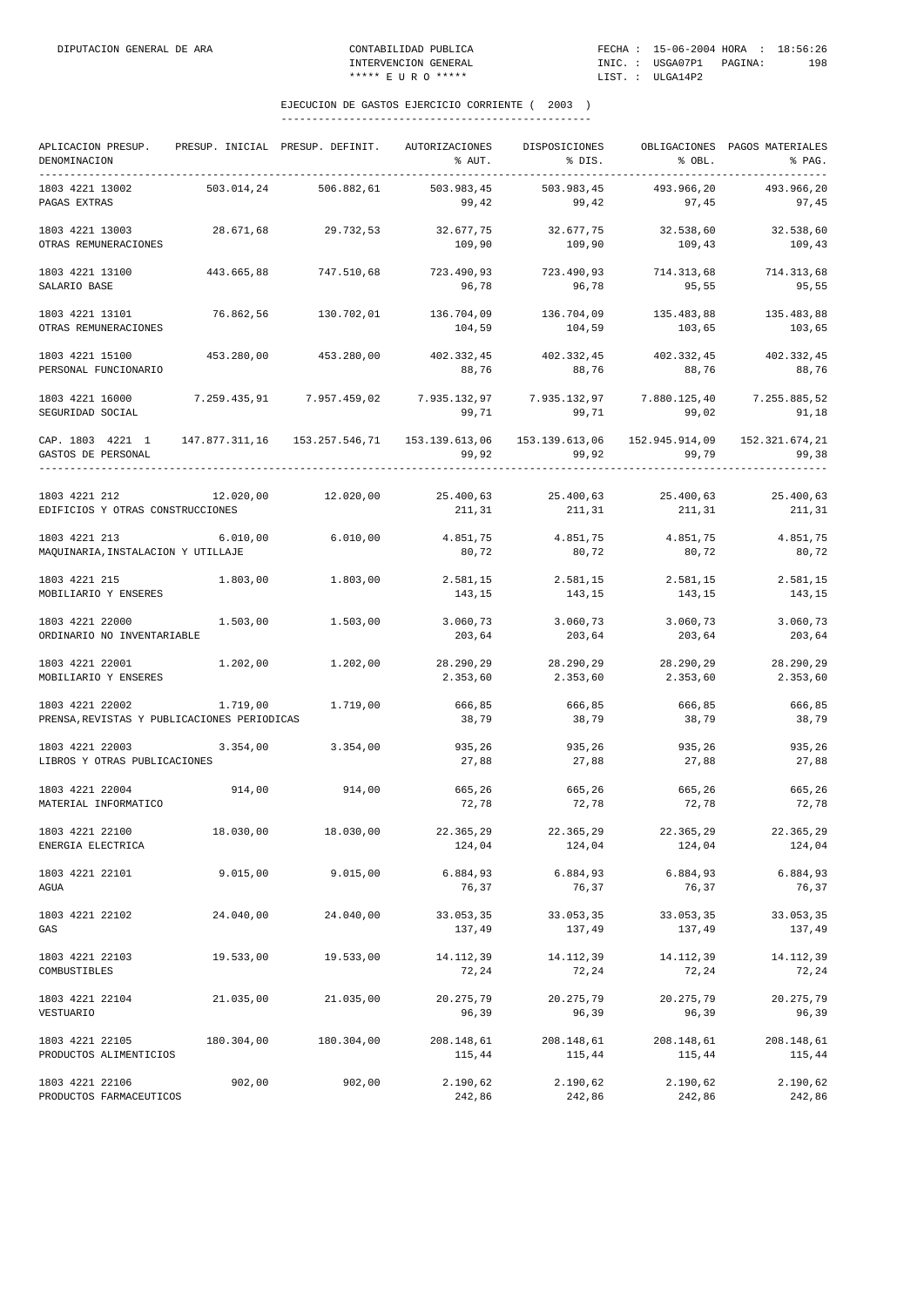| APLICACION PRESUP.<br>DENOMINACION                                                                                                              |              | PRESUP. INICIAL PRESUP. DEFINIT. | AUTORIZACIONES<br>% AUT. | DISPOSICIONES<br>% DIS.                         | % OBL.                 | OBLIGACIONES PAGOS MATERIALES<br>% PAG. |
|-------------------------------------------------------------------------------------------------------------------------------------------------|--------------|----------------------------------|--------------------------|-------------------------------------------------|------------------------|-----------------------------------------|
| 1803 4221 22109<br>OTROS SUMINISTROS                                                                                                            | 42.071,00    | 42.071,00                        | 53.044,18<br>126,08      | 53.044,18<br>126,08                             | 53.044,18<br>126,08    | 53.044,18<br>126,08                     |
| 1803 4221 22200<br>TELEFONICAS                                                                                                                  | 6.371,00     | 6.371,00                         | 6.794,90<br>106,65       | 6.794,90<br>106,65                              | 6.794,90<br>106,65     | 6.794,90<br>106,65                      |
| 1803 4221 22201<br>POSTALES                                                                                                                     | 601,00       | 601,00                           | 0,00<br>0,00             | 0,00<br>0,00                                    | 0,00<br>0,00           | 0,00<br>0,00                            |
| 1803 4221 223<br>TRANSPORTE                                                                                                                     | 102,00       | 102,00                           | 4.913,78<br>4.817,43     | 4.913,78<br>4.817,43                            | 4.913,78<br>4.817,43   | 4.913,78<br>4.817,43                    |
| 1803 4221 22500<br>LOCALES                                                                                                                      | 2.164,00     | 2.164,00                         | 429,43<br>19,84          | 429,43<br>19,84                                 | 429,43<br>19,84        | 429,43<br>19,84                         |
| 1803 4221 22501<br>AUTONOMICOS. TRIBUTOS                                                                                                        | 0,00         | 0,00                             | 7,34<br>0,00             | 7,34<br>0,00                                    | 7,34<br>0,00           | 7,34<br>0,00                            |
| 1803 4221 22604<br>REMUNERACIONES A AGENTES MEDIADORES INDEPENDIENTES                                                                           | 601,00       | 601,00                           | 0,00<br>0,00             | 0,00<br>0,00                                    | 0,00<br>0,00           | 0,00<br>0,00                            |
| 1803 4221 22700<br>LIMPIEZA Y ASEO                                                                                                              | 463,00       | 463,00                           | 1.828,92<br>395,01       | 1.828,92<br>395,01                              | 1.828,92<br>395,01     | 1.828,92<br>395,01                      |
| 1803 4221 22701<br>SEGURIDAD                                                                                                                    | 180,00       | 180,00                           | 243,08<br>135,04         | 243,08<br>135,04                                | 243,08<br>135,04       | 243,08<br>135,04                        |
| 1803 4221 22709<br>OTROS                                                                                                                        | 9.015,00     | 9.015,00                         | 11.135,26<br>123,51      | 11.135,26<br>123,51                             | 11.135,26<br>123,51    | 11.135,26<br>123,51                     |
| 1803 4221 22900<br>GASTOS DE FUNCIONAMIENTO CENTROS DOCENTES                                                                                    | 2.624.660,00 | 3.632.485,14                     | 98,10                    | 3.563.505,46 3.563.505,46 3.563.505,46<br>98,10 | 98,10                  | 3.505.200,46<br>96,49                   |
| 1803 4221 22901<br>GASTOS COMEDOR ESCOLAR                                                                                                       | 4.356.914,00 | 4.366.994,00                     | 4.305.113,72<br>98,58    | 4.305.113,72<br>98,58                           | 4.305.113,72<br>98,58  | 4.305.113,72<br>98,58                   |
| 1803 4221 22902<br>GRATUIDAD LIBROS TEXTO                                                                                                       | 2.758.510,00 | 2.758.510,00                     | 2.808.110,97<br>101,79   | 2.808.110,97<br>101,79                          | 2.808.110,97<br>101,79 | 2.808.110,97<br>101,79                  |
| 1803 4221 230<br>DIETAS                                                                                                                         | 1.202,00     | 1.202,00                         | 100,98<br>8,40           | 100,98<br>8,40                                  | 100,98<br>8,40         | 100,98<br>8,40                          |
| 1803 4221 231<br>LOCOMOCION                                                                                                                     | 751,00       | 751,00                           | 124,23<br>16,54          | 124,23<br>16,54                                 | 124,23<br>16,54        | 124,23<br>16,54                         |
| 1803 4221 242<br>MATERIAL, SUMINISTROS Y OTROS                                                                                                  | 6.010,00     | 6.010,00                         | 0,00<br>0,00             | 0,00<br>0,00                                    | 0,00<br>0,00           | 0,00<br>0,00                            |
| CAP. 1803 4221 2 10.110.999,00 11.128.904,14 11.128.835,15 11.128.835,15 11.128.835,15 11.070.530,15<br>GASTOS EN BIENES CORRIENTES Y SERVICIOS |              |                                  | 99,99                    | 99,99                                           | 99.99                  | 99,47                                   |
| 1803 4221 46400 427.399,00 502.641,31 480.751,58 480.751,58 474.144,50<br>GUARDERIAS INFANTILES MUNICIPALES                                     |              |                                  | 95,64                    | 95,64                                           | 94,33                  | 0,00<br>0,00                            |
| 1803 4221 46901 2.159.633,94 1.235.806,30 1.231.452,18 1.231.452,18<br>CONVENIOS E.I. CON CC.LL                                                 |              |                                  | 99,64                    | 99,64                                           | 959.875,06<br>77,67    | 0,00<br>0,00                            |
| 1803 4221 46902<br>GUARDERIAS INFANTILES. RECURSOS PROPIOS                                                                                      | 0,00         | 0,00                             | 4.354,12<br>0,00         | 4.354,12<br>0,00                                | 4.354,12<br>0,00       | 4.354,12<br>0,00                        |
| 1803 4221 48400 182.708,00<br>GUARDERIAS INFANTILES NO MUNICIPALES                                                                              |              | 149.869,95                       | 149.869,95<br>100,00     | 149.869,95<br>100,00                            | 149.869,95<br>100,00   | 0,00<br>0,00                            |
| 1803 4221 48900 6.483.164,00 6.483.164,00 6.374.576,64 6.374.576,64 6.374.576,64 6.374.576,64<br>FINANCIACION 2º CICLO EDUCACION INFANTIL ISFL  |              |                                  | 98,32                    | 98,32                                           | 98,32                  | 98,32                                   |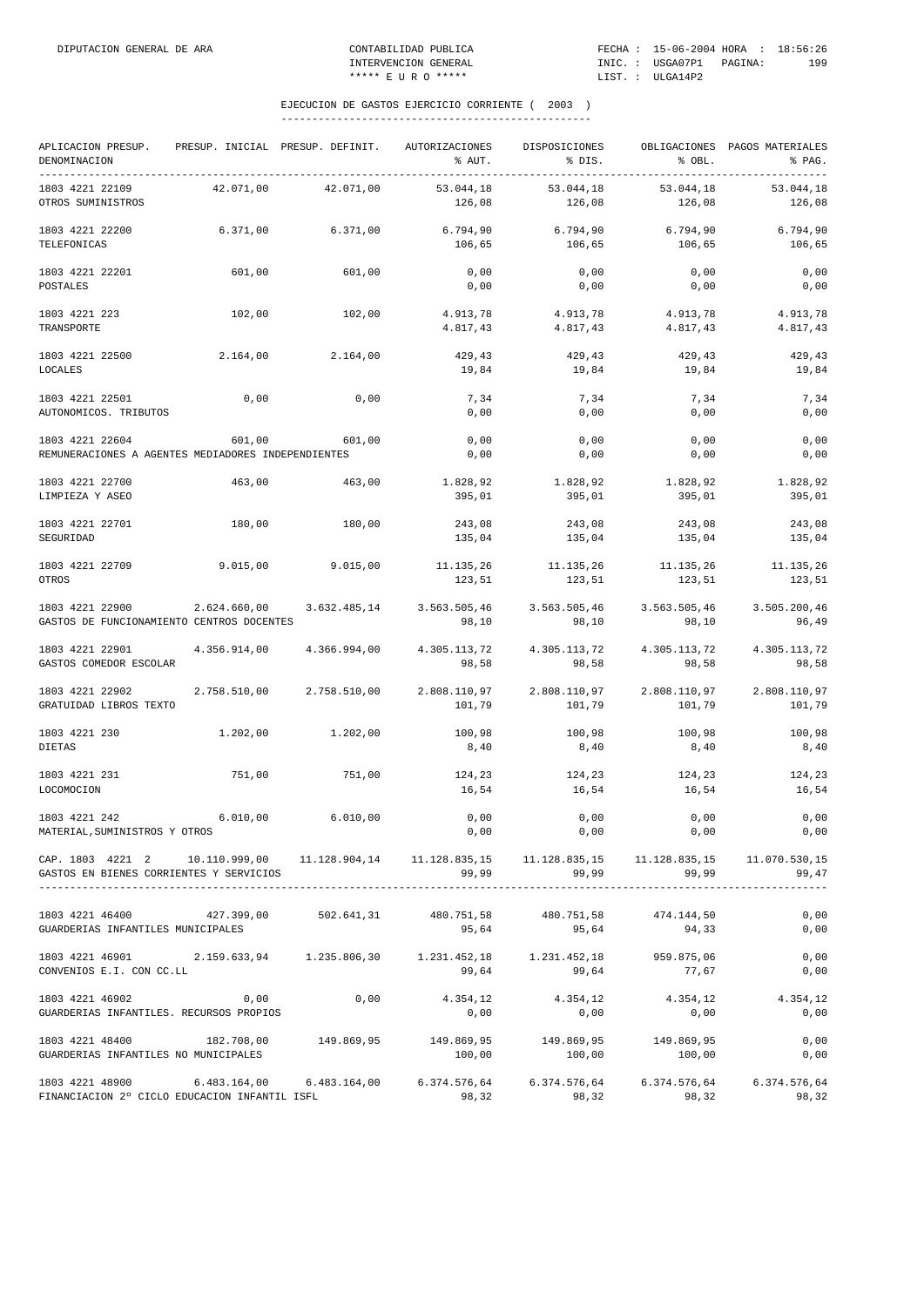| APLICACION PRESUP.<br>DENOMINACION                                                                                             |               | PRESUP. INICIAL PRESUP. DEFINIT.                                                         | AUTORIZACIONES<br>% AUT.  | DISPOSICIONES<br>% DIS.                                 | % OBL.                               | OBLIGACIONES PAGOS MATERIALES<br>% PAG.<br>---------------------------------- |
|--------------------------------------------------------------------------------------------------------------------------------|---------------|------------------------------------------------------------------------------------------|---------------------------|---------------------------------------------------------|--------------------------------------|-------------------------------------------------------------------------------|
| 1803 4221 48901<br>ENSEÑANZA CONCERTADA                                                                                        | 41.058.639,94 | 41.069.040,28                                                                            | 39.780.031,36<br>96,86    | 39.780.031,36<br>96,86                                  | 39.780.031,36<br>96,86               | 39.695.754,93<br>96,65                                                        |
| 1803 4221 48902<br>BECAS COMEDOR-VACACIONES                                                                                    | 51.086,00     | 6.400,00                                                                                 | 7.125,47                  | 7.125,47<br>111, 33 111, 33                             | 7.125,47<br>111,33                   | 7.125,47<br>111,33                                                            |
| 1803 4221 48903<br>AYUDAS PARA LIBROS DE TEXTO ISFL                                                                            | 1.378.107,00  | 1.378.107,00                                                                             | 103,84                    | 103,84                                                  | 103,84                               | 755.289,89<br>54,80                                                           |
| CAP. 1803 4221 4 51.740.737,88<br>TRANSFERENCIAS CORRIENTES                                                                    |               | 50.825.028,84                                                                            | 97,31                     | 49.459.194,81 49.459.194,81 49.181.010,61 46.837.101,05 | 97, 31 96, 76                        | 92,15                                                                         |
| 1803 4221 622<br>EDIFICIOS Y OTRAS CONSTRUCCIONES                                                                              | 0,00          | 0,00                                                                                     | 0,00<br>0,00              | 0,00<br>0,00                                            | 0,00<br>0,00                         | 0,00<br>0,00                                                                  |
| 1803 4221 695<br>MOBILIARIO Y ENSERES                                                                                          | 0,00          | 0,00                                                                                     | 0,00<br>0,00              | 0,00<br>0,00                                            | 0,00<br>0,00                         | 0,00<br>0,00                                                                  |
| CAP. 1803 4221 6<br>INVERSIONES REALES                                                                                         | 0,00          | 0,00                                                                                     | 0,00<br>0,00              | 0,00<br>0,00                                            | 0,00<br>0,00                         | 0,00<br>0,00                                                                  |
| 1803 4221 76400<br>CONVENIOS EDUCACION INFANTIL                                                                                |               | 0,00 193.542,65                                                                          | 100,00                    | 193.542,65 193.542,65 193.542,65<br>100,00              | 100,00                               | 0,00<br>0,00                                                                  |
| CAP. 1803 4221 7<br>TRANSFERENCIAS DE CAPITAL                                                                                  | 0,00          | 193.542,65 193.542,65 193.542,65 193.542,65                                              | 100,00                    | 100,00                                                  | 100,00                               | 0,00<br>0,00                                                                  |
| PROGRAMA 1803 4221 209.729.048,04 215.405.022,34 213.921.185,67 213.921.185,67 213.449.302,50<br>EDUCACION INFANTIL Y PRIMARIA |               |                                                                                          | 99,31                     | 99,31                                                   | 99,09                                | 210.229.305,41<br>97,59                                                       |
| 1803 4222 12000<br><b>SUELDOS</b>                                                                                              |               | 75.846.973,97  76.446.869,44  66.425.755,09  66.425.755,09  66.361.845,21  66.361.845,21 | 86,89                     | 86,89                                                   | 86,80                                | 86,80                                                                         |
| 1803 4222 12005<br>TRIENIOS                                                                                                    | 13.345.553,87 | 13.555.071,79                                                                            | 13.049.033,57<br>96,26    | 96,26                                                   | 13.049.033,57 12.925.780,35<br>95,35 | 12.925.780,35<br>95,35                                                        |
| 1803 4222 12006<br>OTRAS RETRIBUCIONES BASICAS                                                                                 | 0,00          | 1.233.022,49                                                                             | 12.694.291,96<br>1.029,52 | 1.029,52                                                | 1.029,18                             | 12.690.067,09<br>1.029,18                                                     |
| 1803 4222 12100 35.874.274,45<br>COMPLEMENTO DE DESTINO                                                                        |               | 36.523.733,58                                                                            | 36.132.525,87<br>98,92    | 98,92                                                   | 36.132.525,87 36.100.399,38<br>98,84 | 36.094.657,85<br>98,82                                                        |
| 1803 4222 12101<br>COMPLEMENTO ESPECIFICO                                                                                      | 38.003.671,27 | 40.246.660,60                                                                            | 39.860.425,22<br>99,04    | 39.860.425,22<br>99,04                                  | 39.813.034,60<br>98,92               | 39.810.548,23<br>98,91                                                        |
| 1803 4222 12109<br>OTRAS                                                                                                       | 123.748,08    | 126.223,04                                                                               | 113.326,34<br>89,78       | 113.326,34<br>89,78                                     | 113.326,34<br>89,78                  | 113.326,34<br>89,78                                                           |
| 1803 4222 12200<br>CASA VIVIENDA                                                                                               | 3.183,36      | 3.247,03                                                                                 | 2.755,37<br>84,85         | 2.755,37<br>84,85                                       | 2.755,37<br>84,85                    | 2.755,37<br>84,85                                                             |
| 1803 4222 13000<br>SALARIO BASE                                                                                                | 9.318.741,19  | 9.587.838,23                                                                             | 9.516.309,05<br>99,25     | 9.516.309,05<br>99,25                                   | 9.436.961,43<br>98,42                | 9.436.961,43<br>98,42                                                         |
| 1803 4222 13001<br>ANTIGUEDAD                                                                                                  | 938.565,18    | 890.350,49                                                                               | 869.214,31<br>97,62       | 869.214,31<br>97,62                                     | 798.548,79<br>89,68                  | 798.548,79<br>89,68                                                           |
| 1803 4222 13002<br>PAGAS EXTRAS                                                                                                | 1.709.551,06  | 1.767.045,20                                                                             | 1.766.592,26<br>99,97     | 1.766.592,26<br>99,97                                   | 1.738.830,97<br>98,40                | 1.738.830,97<br>98,40                                                         |
| 1803 4222 13003<br>OTRAS REMUNERACIONES                                                                                        | 125.400,37    | 132.648,34                                                                               | 197.427,49<br>148,83      | 197.427,49<br>148,83                                    | 183.017,41<br>137,97                 | 183.017,41<br>137,97                                                          |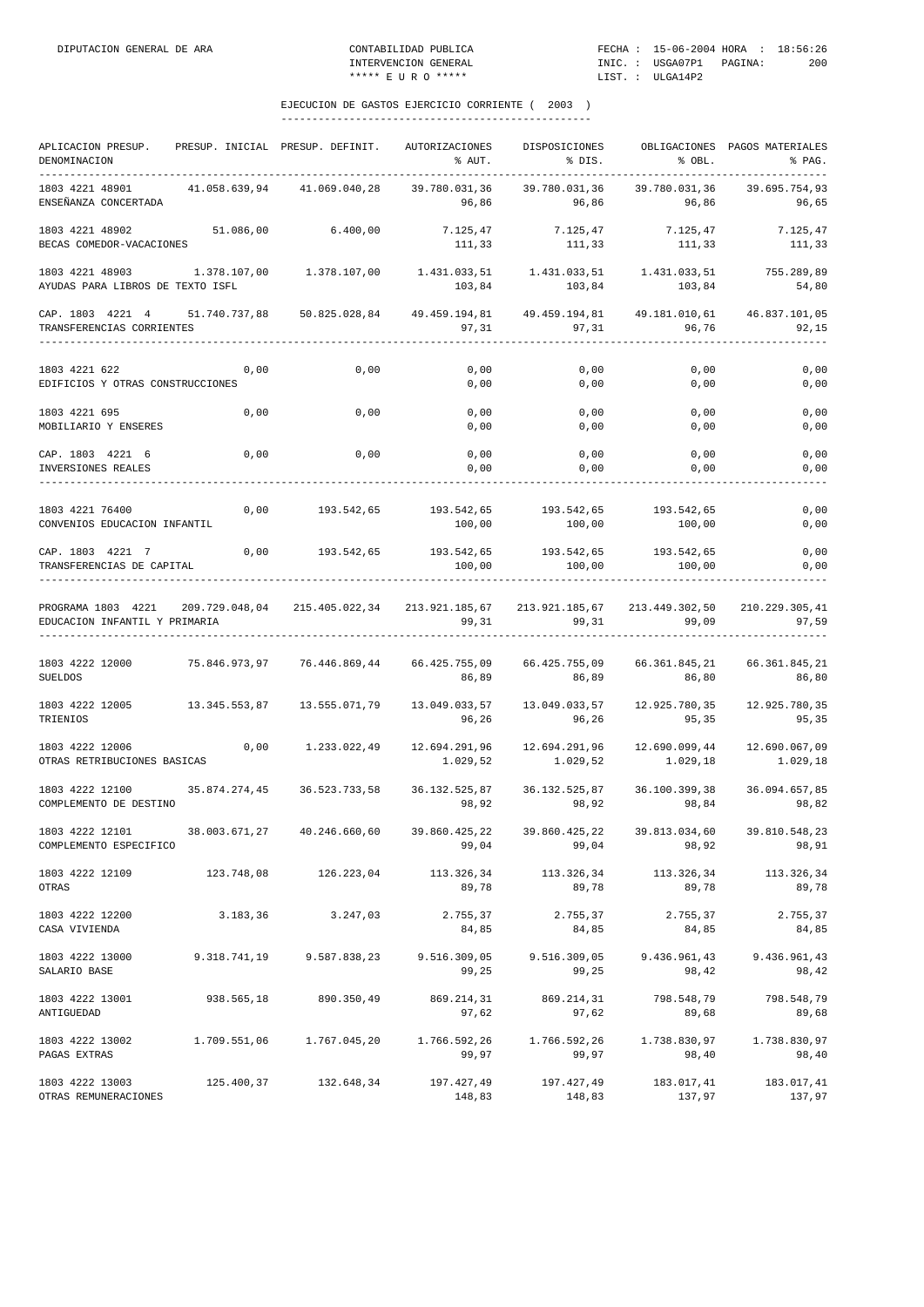| APLICACION PRESUP.<br>DENOMINACION                                          |            | PRESUP. INICIAL PRESUP. DEFINIT. | <b>AUTORIZACIONES</b><br>% AUT.                       | DISPOSICIONES<br>% DIS.         | % OBL.                  | OBLIGACIONES PAGOS MATERIALES<br>% PAG. |
|-----------------------------------------------------------------------------|------------|----------------------------------|-------------------------------------------------------|---------------------------------|-------------------------|-----------------------------------------|
| 1803 4222 13100<br>SALARIO BASE                                             | 243.946,13 | 884.744,91                       | 882.640,25<br>99,76                                   | 882.640,25<br>99,76             | 851.766,65<br>96,27     | 851.766,65<br>96,27                     |
| 1803 4222 13101<br>OTRAS REMUNERACIONES                                     | 69.141,01  | 190.461,79                       | 101,10                                                | 192.566,45 192.566,45<br>101,10 | 188.150,32<br>98,78     | 188.150,32<br>98,78                     |
| 1803 4222 140<br>OTRO PERSONAL                                              |            | 1.593.207,38 1.652.156,05        | $1.576.484,69$ $1.576.484,69$ $1.576.484,69$<br>95,41 | 95,41                           | 95,41                   | 1.576.484,69<br>95,41                   |
| 1803 4222 15100<br>PERSONAL FUNCIONARIO                                     |            | 40.785,00 49.252,59              | 28.028,23<br>56,90                                    | 28.028,23<br>56,90              | 28.018,23<br>56,88      | 28.018,23<br>56,88                      |
| 1803 4222 16000<br>SEGURIDAD SOCIAL                                         |            | 15.936.055,82 16.235.057,77      | 99,91                                                 | 99, 91                          | 98, 35                  | 15.967.399,40 14.497.838,82<br>89,29    |
| CAP. 1803 4222 1<br>GASTOS DE PERSONAL                                      |            | 193.172.798,14 199.524.383,34    | 100,00                                                | 100,00                          | 198.776.418,58<br>99,62 | 197.298.597,75<br>98,88                 |
| 1803 4222 215<br>MOBILIARIO Y ENSERES                                       |            | 1.503,00 1.503,00                | 1.630,45<br>108,47                                    | 1.630,45<br>108,47              | 1.630,45<br>108,47      | 1.630,45<br>108,47                      |
| 1803 4222 216<br>EQUIPOS PARA PROCESOS DE INFORMACION                       | 245,00     | 245,00                           | 65.007,40<br>26.533,63                                | 65.007,40<br>26.533,63          | 65.007,40<br>26.533,63  | 55.015,00<br>22.455,10                  |
| 1803 4222 22000<br>ORDINARIO NO INVENTARIABLE                               | 30.051,00  | 15.051,00                        | 44.904,89<br>298,35                                   | 44.904,89<br>298,35             | 44.904,89<br>298,35     | 44.904,89<br>298,35                     |
| 1803 4222 22001<br>MOBILIARIO Y ENSERES                                     | 2.146,00   | 2.146,00                         | 37.629,12<br>1.753,45                                 | 37.485,32<br>1.746,75           | 37.485,32<br>1.746,75   | 23.629,12<br>1.101,07                   |
| 1803 4222 22002<br>PRENSA, REVISTAS Y PUBLICACIONES PERIODICAS              | 4.107,00   | 107,00                           | 493,35<br>461,07                                      | 493,35<br>461,07                | 493,35<br>461,07        | 493,35<br>461,07                        |
| 1803 4222 22003<br>LIBROS Y OTRAS PUBLICACIONES                             | 613,00     | 613,00                           | 148,61<br>24,24                                       | 148,61<br>24,24                 | 148,61<br>24,24         | 148,61<br>24,24                         |
| 1803 4222 22004<br>MATERIAL INFORMATICO                                     | 6.130,00   | 3.130,00                         | 712,74<br>22,77                                       | 712,74<br>22,77                 | 712,74<br>22,77         | 712,74<br>22,77                         |
| 1803 4222 22106<br>PRODUCTOS FARMACEUTICOS                                  | 398,00     | 398,00                           | 0,00<br>0,00                                          | 0,00<br>0,00                    | 0,00<br>0,00            | 0,00<br>0,00                            |
| 1803 4222 22109<br>OTROS SUMINISTROS                                        | 601,00     | 501,00                           | 314,01<br>62,67                                       | 314,01<br>62,67                 | 314,01<br>62,67         | 314,01<br>62,67                         |
| 1803 4222 22200<br>TELEFONICAS. COMUNICACIONES                              | 0,00       | 0,00                             | 28.207,16<br>0,00                                     | 28.207,16<br>0,00               | 28.207,16<br>0,00       | 28.207,16<br>0,00                       |
| 1803 4222 22201<br>POSTALES                                                 | 2.452,00   | 2,00                             | 0,00<br>0,00                                          | 0,00<br>0,00                    | 0,00<br>0,00            | 0,00<br>0,00                            |
| 1803 4222 22202<br>TELEGRAFICAS                                             | 613,00     | 13,00                            | 0,00<br>0,00                                          | 0,00<br>0,00                    | 0,00<br>0,00            | 0,00<br>0,00                            |
| 1803 4222 223<br>TRANSPORTE                                                 | 1.226,00   | 1.226,00                         | 2.424,57<br>197,76                                    | 2.424,57<br>197,76              | 2.424,57<br>197,76      | 2.424,57<br>197,76                      |
| 1803 4222 22403<br>OTROS RIESGOS                                            | 18.030,00  | 18.030,00                        | 11.656,82<br>64,65                                    | 11.656,82<br>64,65              | 11.656,82<br>64,65      | 11.656,82<br>64,65                      |
| 1803 4222 22601<br>ATENCIONES PROTOCOLARIAS Y REPRESENTATIVAS               | 4.643,00   | 4.643,00                         | 3.245,63<br>69,90                                     | 3.245,63<br>69,90               | 3.245,63<br>69,90       | 3.125,13<br>67,30                       |
| 1803 4222 22602<br>GASTOS DE DIVULGACION Y PROMOCION(CULT., COMERC.Y CIENTI | 72.121,00  | 48.459,78                        | 41.185,56<br>84,98                                    | 41.185,56<br>84,98              | 41.185,56<br>84,98      | 31.372,56<br>64,73                      |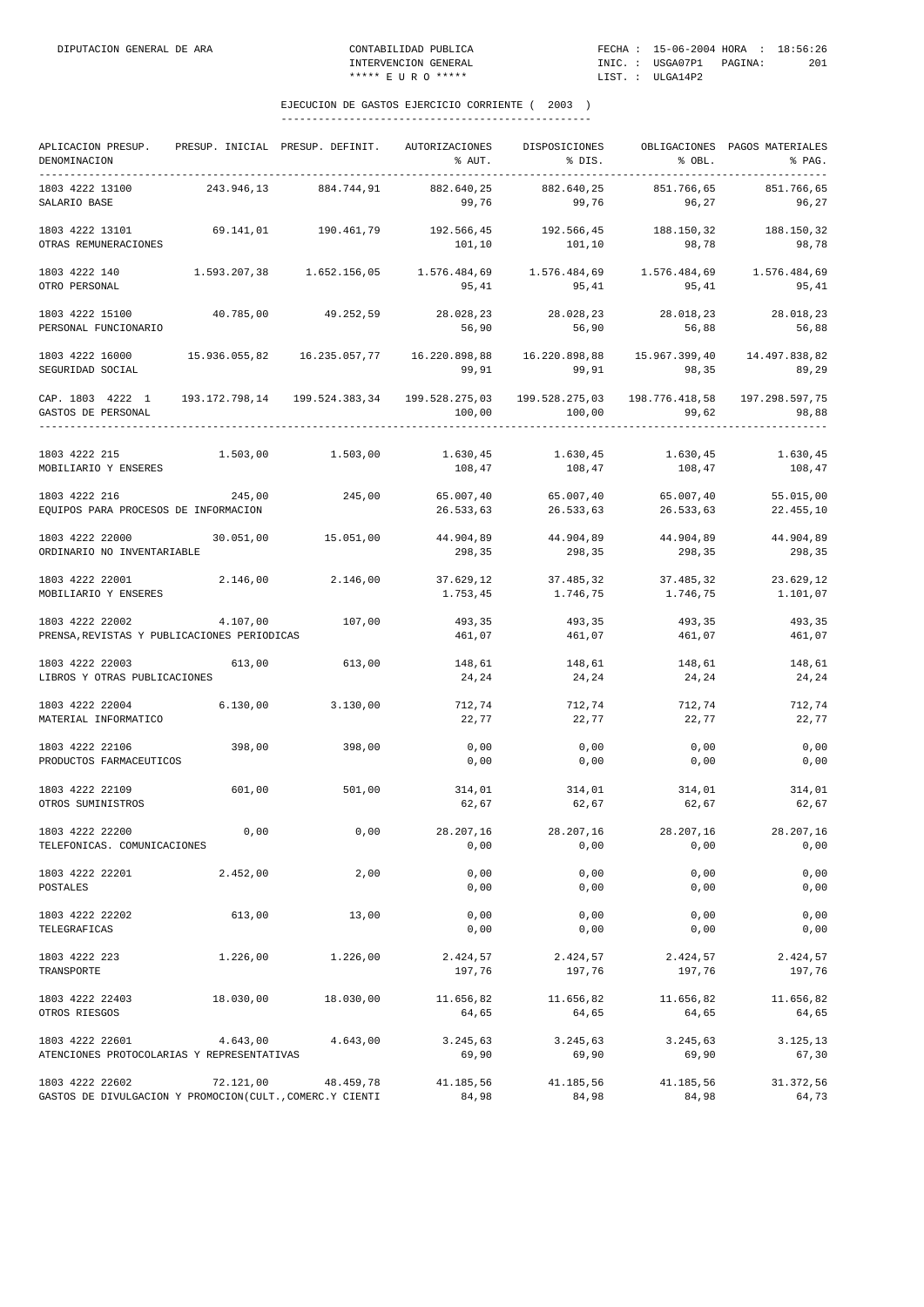| APLICACION PRESUP.<br>DENOMINACION<br>------------------------------------                      | PRESUP. INICIAL PRESUP. DEFINIT. |                       | AUTORIZACIONES<br>% AUT.                   | DISPOSICIONES<br>% DIS. | % OBL.                  | OBLIGACIONES PAGOS MATERIALES<br>% PAG. |
|-------------------------------------------------------------------------------------------------|----------------------------------|-----------------------|--------------------------------------------|-------------------------|-------------------------|-----------------------------------------|
| 1803 4222 22605<br>REUNIONES Y CONFERENCIAS                                                     | 9.286,00                         | 9.286,00              | 5.529,82<br>59,55                          | 5.529,82<br>59,55       | 5.529,82<br>59,55       | 5.529,82<br>59,55                       |
| 1803 4222 22609<br>OTROS                                                                        | 1.686,00                         | 1,686,00              | 0,00<br>0,00                               | 0,00<br>0,00            | 0,00<br>0,00            | 0,00<br>0,00                            |
| 1803 4222 22700<br>LIMPIEZA Y ASEO                                                              | 18.030,00                        | 30,00                 | 0,00<br>0,00                               | 0,00<br>0,00            | 0,00<br>0,00            | 0,00<br>0,00                            |
| 1803 4222 22702<br>VALORACIONES Y PERITAJES                                                     | 920,00                           | 920,00                | 0,00<br>0,00                               | 0,00<br>0,00            | 0,00<br>0,00            | 0,00<br>0,00                            |
| 1803 4222 22706<br>ESTUDIOS Y TRABAJOS TECNICOS                                                 | 174.294,00                       | 169.149,00            | 26.844,52<br>15,87                         | 26.844,52<br>15,87      | 26.844,52<br>15,87      | 26.844,52<br>15,87                      |
| 1803 4222 22709<br>OTROS                                                                        | 30.051,00                        | 52.268,72             | 46.941,93<br>89,80                         | 46.941,93<br>89,80      | 46.941,93<br>89,80      | 40.941,93<br>78,32                      |
| 1803 4222 229<br>GASTOS FUNCIONAMIENTO CENTROS NO UNIVERS                                       | 0,00                             | 0,00                  | 0,00<br>0,00                               | 0,00<br>0,00            | 0,00<br>0,00            | 0,00<br>0,00                            |
| 1803 4222 22900<br>GASTOS DE FUNCIONAMIENTO CENTROS DOCENTES                                    | 13.715.011,00                    | 13.828.378,00         | 14.151.597,94<br>102,33                    | 14.151.597,94<br>102,33 | 14.150.112,63<br>102,32 | 14.117.049,77<br>102,08                 |
| 1803 4222 22901<br>GASTOS COMEDOR ESCOLAR                                                       | 78.132,00                        | 78.132,00             | 100.399,95<br>128,50                       | 100.399,95<br>128,50    | 100.399,95<br>128,50    | 100.399,95<br>128,50                    |
| 1803 4222 22902<br>GRATUIDAD LIBROS TEXTO                                                       | 751.265,00                       | 751.265,00            | 356.763,06<br>47,48                        | 356.763,06<br>47,48     | 356.763,06<br>47,48     | 356.763,06<br>47,48                     |
| 1803 4222 230<br>DIETAS                                                                         | 7.663,00                         | 7.663,00              | 2.269,99<br>29,62                          | 2.269,99<br>29,62       | 2.269,99<br>29,62       | 2.215,00<br>28,90                       |
| 1803 4222 231<br>LOCOMOCION                                                                     | 9.195,00                         | 3.495,00              | 5.120,97<br>146,52                         | 5.120, 97<br>146,52     | 5.120,97<br>146,52      | 5.070,75<br>145,08                      |
| 1803 4222 239<br>OTRAS INDEMNIZACIONES                                                          | 613,00                           | 613,00                | 0,00<br>0,00                               | 0,00<br>0,00            | 0,00<br>0,00            | 0,00<br>0,00                            |
| 1803 4222 242<br>MATERIAL, SUMINISTROS Y OTROS                                                  | 6.010,00                         | 4,20                  | 18.477,91<br>39.950,23                     | 18.477,91<br>39.950,23  | 18.477,91<br>39.950,23  | 18.477,91<br>39.950,23                  |
| CAP. 1803 4222 2<br>GASTOS EN BIENES CORRIENTES Y SERVICIOS                                     | 14.947.035,00                    | 14.998.957,70         | 14.951.506,40<br>99,68                     | 14.951.362,60<br>99,68  | 14.949.877,29<br>99,67  | 14.876.927,12<br>99,18                  |
| 1803 4222 44900<br>ESCUELA HOSTELERIA DE ARAGON                                                 | 751.265,00                       | 786.725,00            | 786.725,00<br>100,00                       | 786.725,00<br>100,00    | 786.725,00<br>100,00    | 786.725.00<br>100,00                    |
| 1803 4222 46900<br>GARANTIA SOCIAL CC.LL.                                                       |                                  |                       | 989.005,00 989.005,00<br>93,79             | 93,79                   | 955.876,87<br>90,65     | 531.280,00<br>50,38                     |
| 1803 4222 48900 912.517,06 603.698,61<br>GARANTIA SOCIAL ISFL                                   |                                  |                       | 603.698,61 603.698,61 548.218,61<br>100,00 | 100,00                  | 90,80                   | 333.418,61<br>55,22                     |
| 1803 4222 48901 51.573.638,06 51.602.228,94 50.267.835,76 50.267.835,76<br>ENSEÑANZA CONCERTADA |                                  |                       | 97,41                                      | 97,41                   | 50.267.835,76<br>97,41  | 50.115.244,94<br>97,11                  |
| 1803 4222 48902<br>PROGRAMAS DE INSERCION LABORAL                                               | 4.508,00                         | 0,02                  | 0,00<br>0,00                               | 0,00<br>0,00            | 0,00<br>0,00            | 0,00<br>0,00                            |
| 1803 4222 48903<br>PREMIO "DON BOSCO"                                                           | 11.119,00                        | 11.119,00             | 11.119,00<br>100,00                        | 11.119,00<br>100,00     | 11.119,00<br>100,00     | 11.119,00<br>100,00                     |
| 1803 4222 48904<br>COVENIO IFES                                                                 |                                  | 148.250,00 148.250,00 | 324.546,52 324.546,52 324.546,52<br>218,91 | 218,91                  | 218,91                  | 324.546,52<br>218,91                    |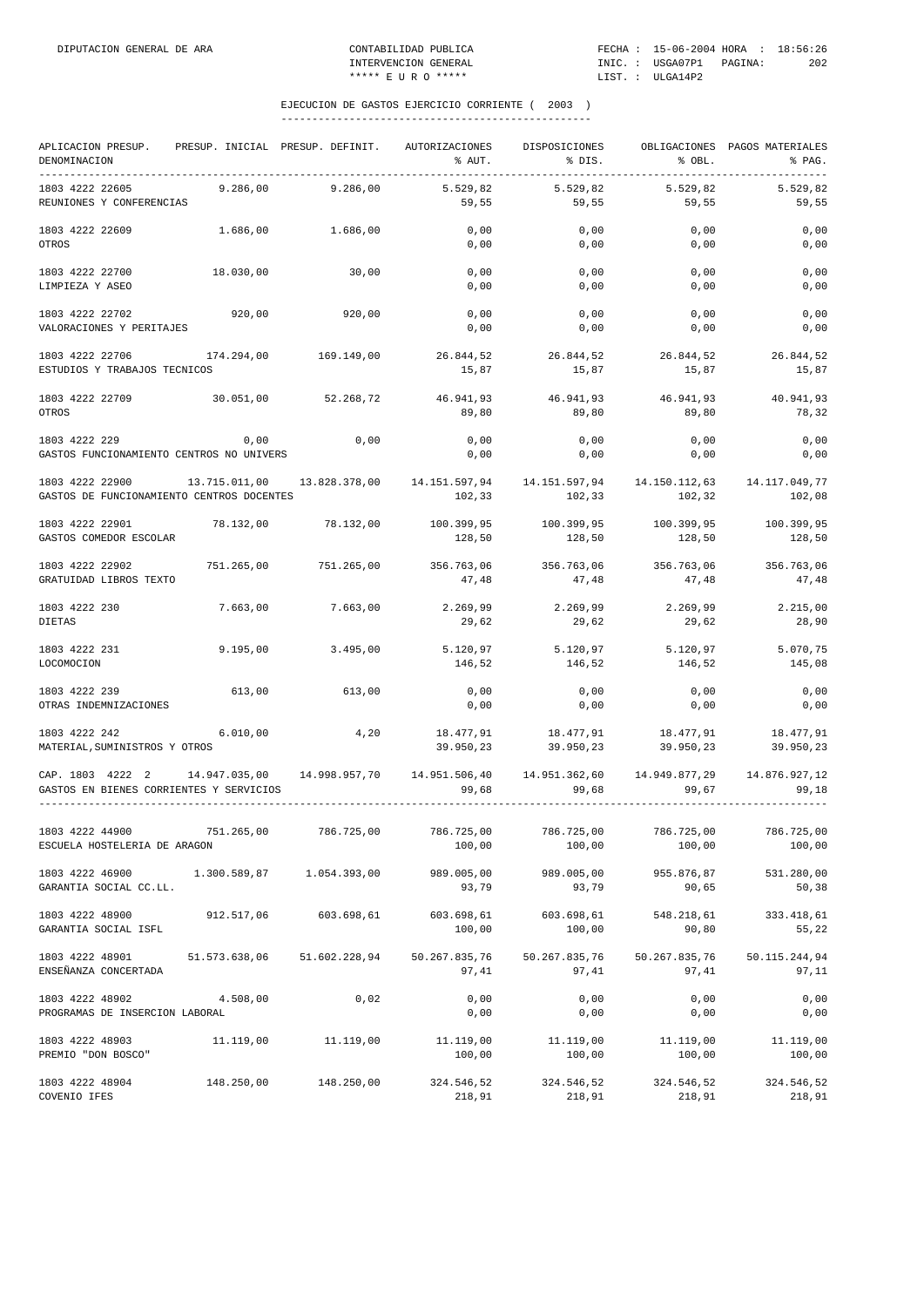| APLICACION PRESUP.<br>DENOMINACION                                                                           |               | PRESUP. INICIAL PRESUP. DEFINIT.                                     | AUTORIZACIONES<br>% AUT.                  | DISPOSICIONES<br>% DIS.       | % OBL.                                  | OBLIGACIONES PAGOS MATERIALES<br>% PAG. |
|--------------------------------------------------------------------------------------------------------------|---------------|----------------------------------------------------------------------|-------------------------------------------|-------------------------------|-----------------------------------------|-----------------------------------------|
| ------------<br>CAP. 1803 4222 4<br>TRANSFERENCIAS CORRIENTES                                                | 54.701.886,99 | 54.206.414,57                                                        | _______________<br>52.982.929,89<br>97,74 | 52.982.929,89<br>97,74        | .<br>--------<br>52.894.321,76<br>97,57 | -----<br>52.102.334,07<br>96,11         |
| 1803 4222 622                                                                                                | 0,00          | 0,00                                                                 | 0,00                                      | 0,00                          | 0,00                                    | 0,00                                    |
| EDIFICIOS Y OTRAS CONSTRUCCIONES                                                                             |               |                                                                      | 0,00                                      | 0,00                          | 0,00                                    | 0,00                                    |
| 1803 4222 695                                                                                                | 0,00          | 0,00                                                                 | 0,00                                      | 0,00                          | 0,00                                    | 0,00                                    |
| MOBILIARIO Y ENSERES                                                                                         |               |                                                                      | 0,00                                      | 0,00                          | 0,00                                    | 0,00                                    |
| CAP. 1803 4222 6                                                                                             | 0,00          | 0,00                                                                 | 0,00                                      | 0,00                          | 0,00                                    | 0,00                                    |
| INVERSIONES REALES<br>. <u>.</u> .                                                                           |               |                                                                      | 0,00                                      | 0,00                          | 0,00                                    | 0,00                                    |
| 1803 4222 76900                                                                                              | 0,00          | 0,00                                                                 | 0,00                                      | 0,00                          | 0,00                                    | 0,00                                    |
| CONVENIOS COLABORACION CC.LL.                                                                                |               |                                                                      | 0,00                                      | 0,00                          | 0,00                                    | 0,00                                    |
| CAP. 1803 4222 7<br>TRANSFERENCIAS DE CAPITAL                                                                | 0,00          | 0,00                                                                 | 0,00<br>0,00                              | 0,00<br>0,00                  | 0,00<br>0,00                            | 0,00<br>0,00                            |
|                                                                                                              |               |                                                                      |                                           |                               |                                         |                                         |
| PROGRAMA 1803 4222 262.821.720,13 268.729.755,61 267.462.711,32 267.462.567,52 266.620.617,63 264.277.858,94 |               |                                                                      |                                           |                               |                                         |                                         |
| EDUCACION SECUNDARIA Y FORMACION PROFESIONAL                                                                 |               |                                                                      | 99,52                                     | 99,52                         | 99,21                                   | 98,34                                   |
| 1803 4223 12000                                                                                              |               | 8.791.186,60  9.349.816,38  7.953.864,21  7.953.864,21  7.952.314,07 |                                           |                               |                                         | 7.952.314,07                            |
| SUELDOS                                                                                                      |               |                                                                      | 85,06                                     | 85,06                         | 85,05                                   | 85,05                                   |
| 1803 4223 12005                                                                                              | 1.249.400,18  | 1.271.733,78                                                         | 1.210.882,87                              |                               |                                         | 1.201.778,05                            |
| TRIENIOS                                                                                                     |               |                                                                      | 95,21                                     | 95,21                         | 94,49                                   | 94,49                                   |
| 1803 4223 12006                                                                                              | 0,00          | 131.606,61                                                           | 1.507.040,68                              |                               | 1.507.040,68 1.506.994,14               | 1.506.994,14                            |
| OTRAS RETRIBUCIONES BASICAS                                                                                  |               |                                                                      | 1.145,11                                  | 1.145,11                      | 1.145,07                                | 1.145,07                                |
| 1803 4223 12100 3.870.782,79 3.942.349,32                                                                    |               |                                                                      |                                           | $4.002.273,11$ $4.002.273,11$ | 3.999.544,76                            | 3.999.544,76                            |
| COMPLEMENTO DE DESTINO                                                                                       |               |                                                                      | 101,52                                    | 101,52                        | 101,45                                  | 101,45                                  |
| 1803 4223 12101                                                                                              | 4.466.596,90  | 4.732.298,26                                                         | 4.756.687,58                              | 4.756.687,58                  | 4.755.567,22                            | 4.755.567,22                            |
| COMPLEMENTO ESPECIFICO                                                                                       |               |                                                                      | 100,51                                    | 100,51                        | 100,49                                  | 100,49                                  |
| 1803 4223 12109                                                                                              | 33.893,25     | 34.571,12                                                            | 31.905,60                                 | 31.905,60                     | 31.895,40                               | 31.895,40                               |
| OTRAS                                                                                                        |               |                                                                      | 92,28                                     | 92,28                         | 92,26                                   | 92,26                                   |
| 1803 4223 12200                                                                                              | 1.754,28      | 1.789,37                                                             | 1.495,41                                  | 1.495,41                      | 1.495,41                                | 1.495,41                                |
| CASA VIVIENDA                                                                                                |               |                                                                      | 83,57                                     | 83,57                         | 83,57                                   | 83,57                                   |
| 1803 4223 13000                                                                                              | 1.752.501,90  | 1.790.906,76                                                         | 1.752.932,71                              | 1.752.932,71                  | 1.734.521,49                            | 1.734.521,49                            |
| SALARIO BASE                                                                                                 |               |                                                                      | 97,87                                     | 97,87                         | 96,85                                   | 96,85                                   |
| 1803 4223 13001                                                                                              | 160.242,79    | 149.734,06                                                           | 148.148,55                                | 148.148,55                    | 141.243,47                              | 141.243,47                              |
| ANTIGUEDAD                                                                                                   |               |                                                                      | 98,94                                     | 98,94                         | 94,32                                   | 94,32                                   |
| 1803 4223 13002                                                                                              | 318.790,78    | 314.148,33                                                           | 316.287,97                                | 316.287,97                    | 316.287,97                              | 316.287,97                              |
| PAGAS EXTRAS                                                                                                 |               |                                                                      | 100,68                                    | 100,68                        | 100,68                                  | 100,68                                  |
| 1803 4223 13003                                                                                              | 18.036,80     | 18.704,16                                                            | 38.704,16                                 | 38.704,16                     | 28.820,84                               | 28.820,84                               |
| OTRAS REMUNERACIONES                                                                                         |               |                                                                      | 206,92                                    | 206,92                        | 154,08                                  | 154,08                                  |
| 1803 4223 13100                                                                                              | 89.393,80     | 339.937,01                                                           | 340.936,97                                | 340.936,97                    | 336.171,56                              | 336.171,56                              |
| SALARIO BASE                                                                                                 |               |                                                                      | 100,29                                    | 100,29                        | 98,89                                   | 98,89                                   |
| 1803 4223 13101                                                                                              | 22.758,80     | 73.431,26                                                            | 72.431,26                                 | 72.431,26                     | 68.940,58                               | 68.940,58                               |
| OTRAS REMUNERACIONES                                                                                         |               |                                                                      | 98,63                                     | 98,63                         | 93,88                                   | 93,88                                   |
| 1803 4223 15100                                                                                              | 41.940,00     | 41.940,00                                                            | 30.018,85                                 | 30.018,85                     | 30.018,85                               | 30.018,85                               |
| PERSONAL FUNCIONARIO                                                                                         |               |                                                                      | 71,57                                     | 71,57                         | 71,57                                   | 71,57                                   |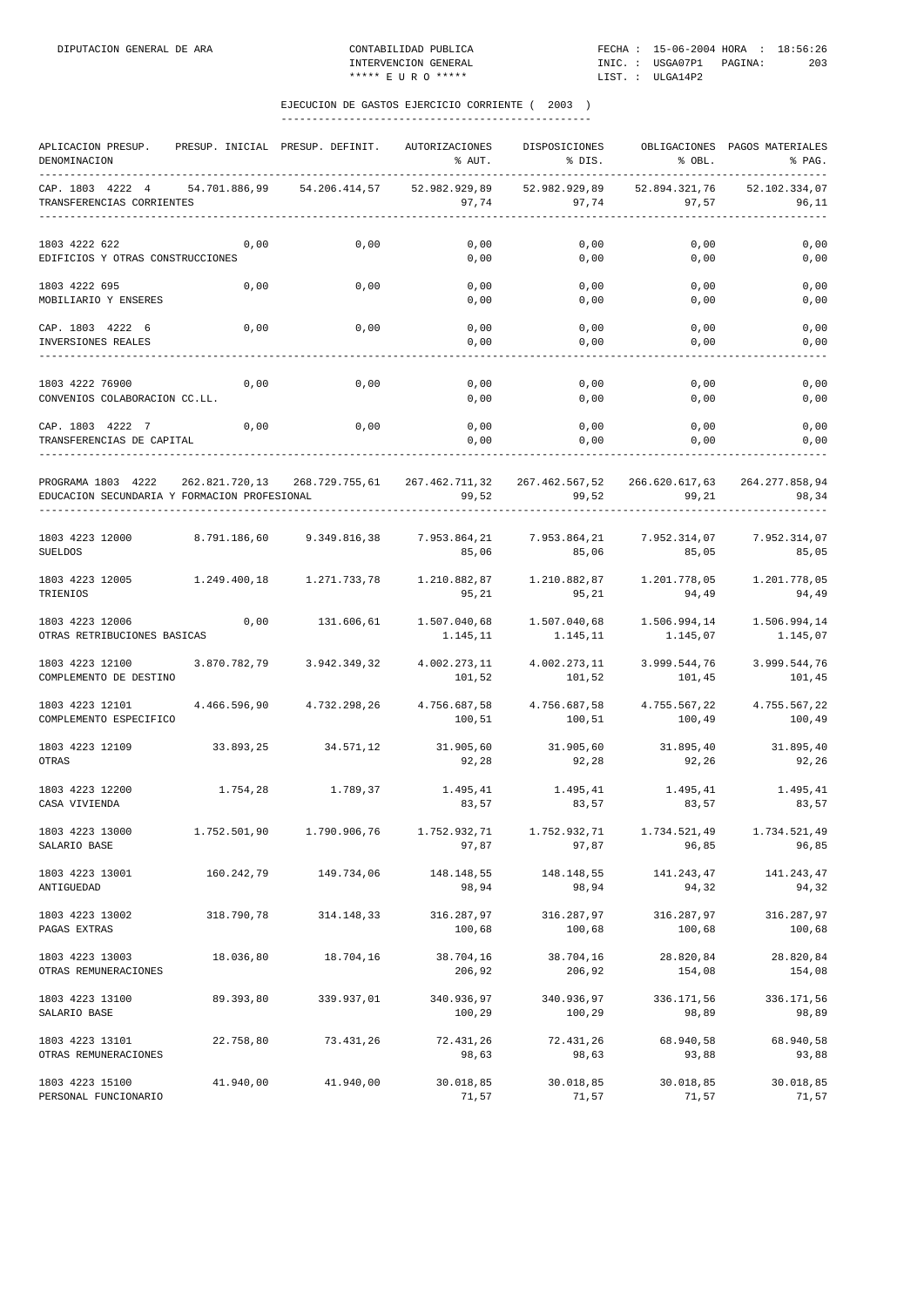| APLICACION PRESUP.<br>DENOMINACION                                                |              | PRESUP. INICIAL PRESUP. DEFINIT. | AUTORIZACIONES<br>% AUT.                              | DISPOSICIONES<br>% DIS.                         | % OBL.                 | OBLIGACIONES PAGOS MATERIALES<br>% PAG. |
|-----------------------------------------------------------------------------------|--------------|----------------------------------|-------------------------------------------------------|-------------------------------------------------|------------------------|-----------------------------------------|
| 1803 4223 16000<br>SEGURIDAD SOCIAL                                               | 2.394.935,47 | 2.562.834,18                     | 2.525.212,86<br>98,53                                 | 2.525.212,86<br>98,53                           | 2.500.192,47<br>97,55  | 2.306.852,86<br>90,01                   |
| CAP. 1803 4223 1<br>GASTOS DE PERSONAL                                            |              | 23.212.214,34 24.755.800,60      | 24.688.822,79<br>99,72                                | 24.688.822,79<br>99,72                          | 24.605.786,28<br>99,39 | 24.412.446,67<br>98,61                  |
| 1803 4223 22900<br>GASTOS DE FUNCIONAMIENTO CENTROS DOCENTES                      | 463.970,00   | 458.086,00                       | 479.079,41<br>104,58                                  | 479.079,41<br>104,58                            | 479.079,41<br>104,58   | 479.079,41<br>104,58                    |
| 1803 4223 22901<br>GASTOS COMEDOR ESCOLAR                                         | 434.491,00   | 430.375,00                       | 418.755,73 418.755,73<br>97,30                        | 97,30                                           | 418.755,73<br>97,30    | 418.755,73<br>97,30                     |
| 1803 4223 22902<br>GRATUIDAD LIBROS TEXTO                                         | 16.828,00    | 16.828,00                        | 8.054,86<br>47,86                                     | 8.054,86<br>47,86                               | 8.054,86<br>47,86      | 8.054,86<br>47,86                       |
| 1803 4223 242<br>MATERIAL, SUMINISTROS Y OTROS                                    | 601,00       | 601,00                           | 0,00<br>0,00                                          | 0,00<br>0,00                                    | 0,00<br>0,00           | 0,00<br>0,00                            |
| CAP. 1803 4223 2 915.890,00 905.890,00<br>GASTOS EN BIENES CORRIENTES Y SERVICIOS |              |                                  | 100,00                                                | 905.890,00 905.890,00<br>100,00                 | 905.890,00<br>100,00   | 905.890,00<br>100,00                    |
| 1803 4223 48901 4.186.707,00 4.188.670,97<br>ENSEÑANZA CONCERTADA                 |              |                                  | $3.802.061,53$ $3.802.061,53$ $3.802.061,53$<br>90,77 | 90,77                                           | 90,77                  | 3.795.616,80<br>90,61                   |
| 1803 4223 48902<br>BECAS VACACIONES                                               | 33.056,00    | 15.544,54                        | 7.246,60<br>46,61                                     | 7.246,60 7.246,60<br>46,61                      | 46,61                  | 7.246,60<br>46,61                       |
| CAP. 1803 4223 4 4.219.763,00 4.204.215,51<br>TRANSFERENCIAS CORRIENTES           |              |                                  | 90,60                                                 | 3.809.308,13 3.809.308,13 3.809.308,13<br>90,60 | 90,60                  | 3.802.863,40<br>90,45                   |
| PROGRAMA 1803 4223<br>EDUCACION ESPECIAL                                          |              | 28.347.867,34 29.865.906,11      | 29.404.020,92<br>98,45                                | 29.404.020,92<br>98,45                          | 29.320.984,41<br>98,17 | 29.121.200,07<br>97,50                  |
| 1803 4224 22900<br>GASTOS DE FUNCIONAMIENTO CENTROS DOCENTES                      | 0,00         | 0,00                             | 0,00<br>0,00                                          | 0,00<br>0,00                                    | 0,00<br>0,00           | 0,00<br>0,00                            |
| CAP. 1803 4224 2<br>GASTOS EN BIENES CORRIENTES Y SERVICIOS                       | 0,00         | 0,00                             | 0,00<br>0,00                                          | 0,00<br>0,00                                    | 0,00<br>0,00           | 0,00<br>0,00                            |
| 1803 4224 46900<br>ESCUELAS MUNICIPALES MUSICA                                    | 0,00         | 0,00                             | 0,00<br>0,00                                          | 0,00<br>0,00                                    | 0,00<br>0,00           | 0,00<br>0,00                            |
| 1803 4224 48901<br>INSTITUTO MUSICAL TUROLENSE                                    | 0,00         | 0,00                             | 0,00<br>0,00                                          | 0,00<br>0,00                                    | 0,00<br>0,00           | 0,00<br>0,00                            |
| CAP. 1803 4224 4<br>TRANSFERENCIAS CORRIENTES                                     | 0,00         | 0,00                             | 0,00<br>0,00                                          | 0,00<br>0,00                                    | 0,00<br>0,00           | 0,00<br>0,00                            |
| 1803 4224 622<br>EDIFICIOS Y OTRAS CONSTRUCCIONES                                 | 0,00         | 0,00                             | 0,00<br>0,00                                          | 0,00<br>0,00                                    | 0,00<br>0,00           | 0,00<br>0,00                            |
| 1803 4224 695<br>MOBILIARIO Y ENSERES                                             | 0,00         | 0,00                             | 0,00<br>0,00                                          | 0,00<br>0,00                                    | 0,00<br>0,00           | 0,00<br>0,00                            |
| CAP. 1803 4224 6<br>INVERSIONES REALES                                            | 0,00         | 0,00                             | 0,00<br>0,00                                          | 0,00<br>0,00                                    | 0,00<br>0,00           | 0,00<br>0,00                            |
|                                                                                   |              |                                  |                                                       |                                                 |                        |                                         |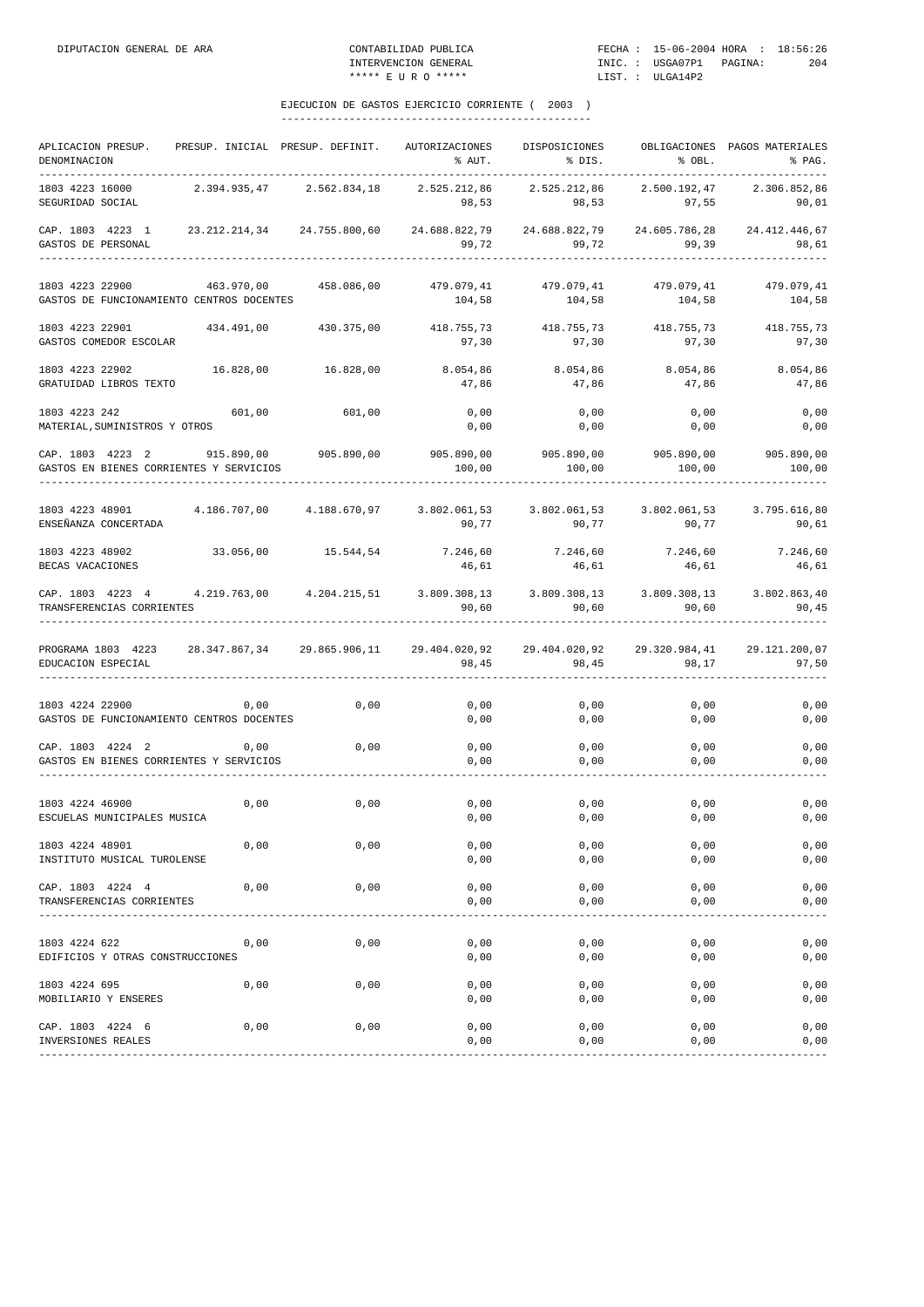| APLICACION PRESUP.<br>DENOMINACION                           | PRESUP. INICIAL PRESUP. DEFINIT. |              | AUTORIZACIONES<br>% AUT. | DISPOSICIONES<br>% DIS. | % OBL.                | OBLIGACIONES PAGOS MATERIALES<br>% PAG. |
|--------------------------------------------------------------|----------------------------------|--------------|--------------------------|-------------------------|-----------------------|-----------------------------------------|
| PROGRAMA 1803 4224<br>ENSEÑANZAS ARTISTICAS                  | 0,00                             | 0,00         | 0,00<br>0,00             | 0,00<br>0,00            | 0,00<br>0,00          | 0,00<br>0,00                            |
| 1803 4225 22709<br>OTROS                                     | 0,00                             | 0,00         | 0,00<br>0,00             | 0,00<br>0,00            | 0,00<br>0,00          | 0,00<br>0,00                            |
| 1803 4225 22900<br>GASTOS DE FUNCIONAMIENTO CENTROS DOCENTES | 0,00                             | 0,00         | 0,00<br>0,00             | 0,00<br>0,00            | 0,00<br>0,00          | 0,00<br>0,00                            |
| CAP. 1803 4225 2<br>GASTOS EN BIENES CORRIENTES Y SERVICIOS  | 0,00                             | 0,00         | 0,00<br>0,00             | 0,00<br>0,00            | 0,00<br>0,00          | 0,00<br>0,00                            |
| 1803 4225 46900<br>CONVENIOS CC.LL. EDUCACION ADULTOS        | 0,00                             | 0,00         | 0,00<br>0,00             | 0,00<br>0,00            | 0,00<br>0,00          | 0,00<br>0,00                            |
| 1803 4225 48900<br>PROGRAMAS EDUCACION ADULTOS, ISFL         | 0,00                             | 0,00         | 0,00<br>0,00             | 0,00<br>0,00            | 0,00<br>0,00          | 0,00<br>0,00                            |
| CAP. 1803 4225 4<br>TRANSFERENCIAS CORRIENTES                | 0,00                             | 0,00         | 0,00<br>0,00             | 0,00<br>0,00            | 0,00<br>0,00          | 0,00<br>0,00                            |
| PROGRAMA 1803 4225<br>EDUCACION PERMANENTE                   | 0,00                             | 0,00         | 0,00<br>0,00             | 0,00<br>0,00            | 0,00<br>0,00          | 0,00<br>0,00                            |
| 1804 4227 12000<br><b>SUELDOS</b>                            | 1.783.187,73                     | 1.812.899,52 | 1.587.448,02<br>87,56    | 1.587.448,02<br>87,56   | 1.568.353,98<br>86,51 | 1.568.353,98<br>86,51                   |
| 1804 4227 12005<br>TRIENIOS                                  | 364.484,86                       | 366.106,73   | 338.350,10<br>92,41      | 338.350,10<br>92,41     | 320.157,14<br>87,44   | 320.157,14<br>87,44                     |
| 1804 4227 12006<br>OTRAS RETRIBUCIONES BASICAS               | 0,00                             | 28.253,56    | 242.413,12<br>857,99     | 242.413,12<br>857,99    | 242.054,61<br>856,72  | 242.054,61<br>856,72                    |
| 1804 4227 12100<br>COMPLEMENTO DE DESTINO                    | 830.987,19                       | 844.273,45   | 827.215,75<br>97,97      | 827.215,75<br>97,97     | 822.351,90<br>97,40   | 822.351,90<br>97,40                     |
| 1804 4227 12101<br>COMPLEMENTO ESPECIFICO                    | 1.093.444,92                     | 1.152.830,93 | 1.126.940,69<br>97,75    | 1.126.940,69<br>97,75   | 1.122.143,96<br>97,33 | 1.122.143,96<br>97,33                   |
| 1804 4227 12200<br>CASA VIVIENDA                             | 16,32                            | 16,65        | 0,00<br>0,00             | 0,00<br>0,00            | 0,00<br>0,00          | 0,00<br>0,00                            |
| 1804 4227 13000<br>SALARIO BASE                              | 369.339,60                       | 382.766,62   | 382.143,83<br>99,83      | 382.143,83<br>99,83     | 371.379,58<br>97,02   | 371.379,58<br>97,02                     |
| 1804 4227 13001<br>ANTIGUEDAD                                | 33.374,88                        | 34.609,75    | 32.006,31<br>92,47       | 32.006,31<br>92,47      | 30.825,26<br>89,06    | 30.825,26<br>89,06                      |
| 1804 4227 13002<br>PAGAS EXTRAS                              | 67.119,08                        | 69.602,49    | 70.906,74<br>101,87      | 70.906,74<br>101,87     | 70.637,82<br>101,48   | 70.637,82<br>101, 48                    |
| 1804 4227 13003<br>APERTURA PARA PAGO TURNOS POR INCORP.TRA  | 0,00                             | 7.216,22     | 9.040,70<br>125,28       | 9.040,70<br>125,28      | 4.636,20<br>64,24     | 4.636,20<br>64,24                       |
| 1804 4227 13100<br>SALARIO BASE                              | 3.459, 16                        | 12.459,49    | 12.459,49<br>100,00      | 12.459,49<br>100,00     | 8.689,01<br>69,73     | 8.689,01<br>69,73                       |
| 1804 4227 13101<br>OTRAS REMUNERACIONES                      | 880,67                           | 2.403,47     | 2.403,47<br>100,00       | 2.403,47<br>100,00      | 1.798,34<br>74,82     | 1.798,34<br>74,82                       |
| 1804 4227 15100<br>PERSONAL FUNCIONARIO                      | 10,00                            | 1.198,43     | 1.198,43<br>100,00       | 1.198,43<br>100,00      | 1.188,43<br>99,16     | 1.188,43<br>99,16                       |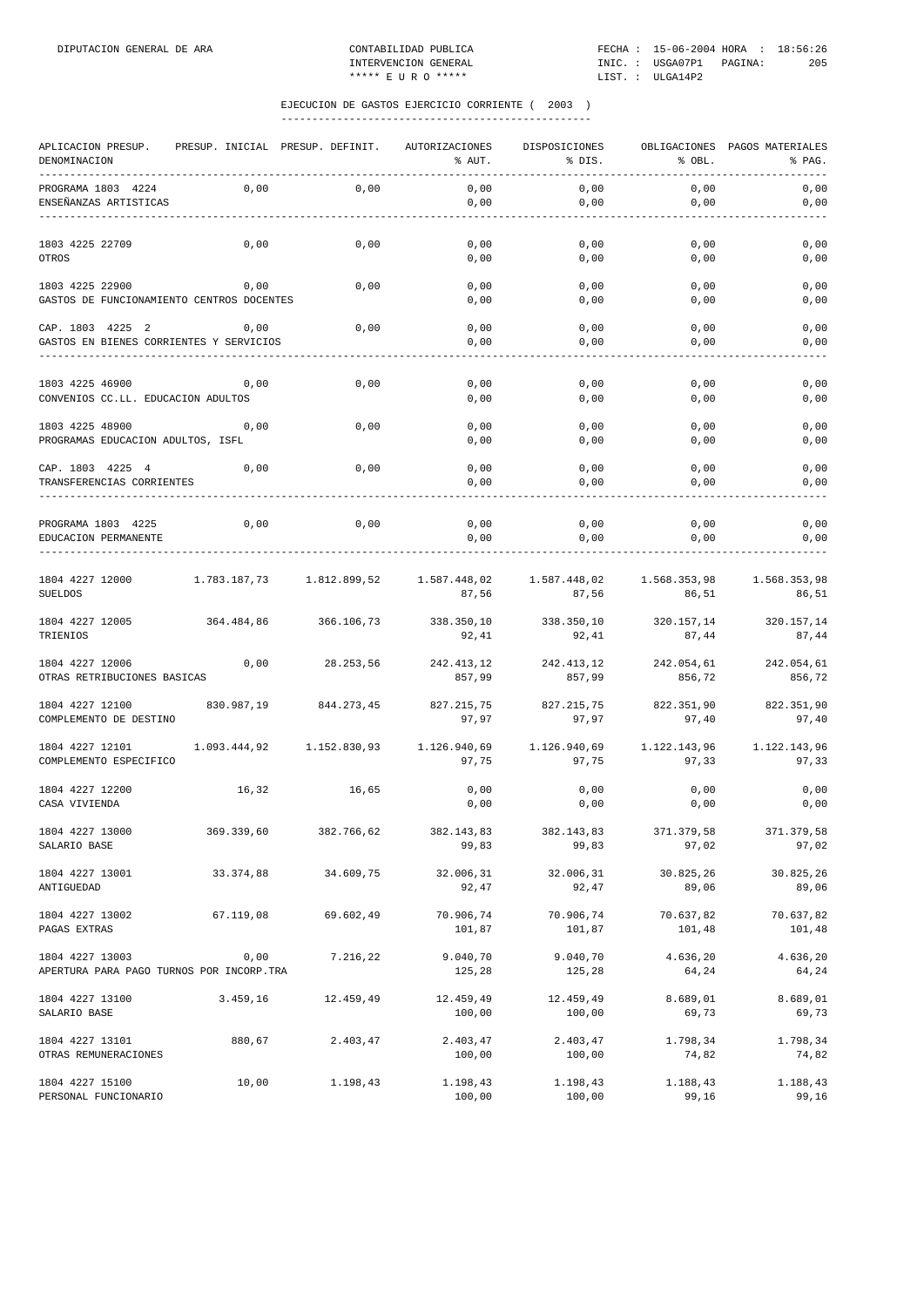| APLICACION PRESUP.<br>DENOMINACION                                                                                           |            | PRESUP. INICIAL PRESUP. DEFINIT.                                                    | AUTORIZACIONES<br>% AUT.                              | DISPOSICIONES<br>% DIS.                                              | % OBL.              | OBLIGACIONES PAGOS MATERIALES<br>% PAG. |
|------------------------------------------------------------------------------------------------------------------------------|------------|-------------------------------------------------------------------------------------|-------------------------------------------------------|----------------------------------------------------------------------|---------------------|-----------------------------------------|
| 1804 4227 16000<br>SEGURIDAD SOCIAL                                                                                          | 212.512,05 | 216.800,69                                                                          | 216.772,70<br>99,98                                   | 216.772,70<br>99,98                                                  | 198.944,81<br>91,76 | 178.268,50<br>82,22                     |
| CAP. 1804 4227 1 4.758.816,46 4.931.438,00<br>GASTOS DE PERSONAL                                                             |            |                                                                                     | $4.849.299,35$ $4.849.299,35$ $4.763.161,04$<br>98,33 | 98,33                                                                | 96,58               | 4.742.484,73<br>96,16                   |
| 1804 4227 22706<br>ESTUDIOS Y TRABAJOS TECNICOS                                                                              | 24.040,00  | 0,00                                                                                | 0,00<br>0,00                                          | 0,00<br>0,00                                                         | 0,00<br>0,00        | 0,00<br>0,00                            |
| 1804 4227 22709 6.906,00 6.906,00<br>OTROS                                                                                   |            |                                                                                     | 0,00<br>0,00                                          | 0,00<br>0,00                                                         | 0,00<br>0,00        | 0,00<br>0,00                            |
| 1804 4227 22900 854.856,00 843.088,00<br>GASTOS DE FUNCIONAMIENTO CENTROS DOCENTES                                           |            |                                                                                     | 108,67                                                | 916.190,62 916.190,62<br>108,67                                      | 108,60              | 915.593,95 915.593,95<br>108,60         |
| 1804 4227 242<br>MATERIAL, SUMINISTROS Y OTROS                                                                               |            | 190.040,00 261.359,80                                                               | 194.991,33 194.991,33 194.991,33 157.388,51<br>74,60  | 74,60                                                                | 74,60               | 60, 21                                  |
| CAP. 1804 4227 2 1.075.842,00 1.111.353,80 1.111.181,95 1.111.181,95 1.110.585,28<br>GASTOS EN BIENES CORRIENTES Y SERVICIOS |            |                                                                                     | 99,98                                                 | 99,98                                                                | 99,93               | 1.072.982,46<br>96,54                   |
| 1804 4227 44900<br>CONVENIO COLABORACION UNIVERSIDAD DE ZARAGOZA                                                             |            | 258.435,00 240.354,15 240.354,15 240.354,15 240.354,15 240.354,15 240.354,15        | 100,00                                                |                                                                      | 100,00 100,00       | 100,00                                  |
| 1804 4227 48900<br>AYUDAS A IFSL                                                                                             |            | 128.737,00 109.088,00                                                               | 98,47                                                 | 98,47                                                                | 95,58               | 74,80                                   |
| 1804 4227 48901<br>AYUDAS INDIVIDUALES                                                                                       | 165.151,00 | 107.510,05                                                                          | 107.509,41<br>99,99                                   | 107.509,41<br>99,99                                                  | 106.445,41<br>99,00 | 106.445,41<br>99,00                     |
| CAP. 1804 4227 4<br>TRANSFERENCIAS CORRIENTES                                                                                |            | 552.323,00 456.952,20                                                               | 99,63                                                 | 455.288,56 455.288,56<br>99,63                                       | 98,71               | 451.067,86 428.397,86<br>93,75          |
| PROGRAMA 1804 4227 6.386.981,46 6.499.744,00<br>FORMACION DEL PROFESORADO                                                    |            |                                                                                     | 98,70                                                 | $6.415.769,86$ $6.415.769,86$ $6.324.814,18$ $6.243.865,05$<br>98,70 | 97,30               | 96,06                                   |
| 1804 4231 12000<br><b>SUELDOS</b>                                                                                            |            |                                                                                     | 97,71                                                 | 98.408,10 98.408,10 98.408,10<br>97,71                               | 97,71               | 97,71                                   |
| 1804 4231 12005<br>TRIENIOS                                                                                                  |            | $21.485,80$ $21.056,71$ $18.020,64$ $18.020,64$ $18.020,64$ $18.020,64$ $18.020,64$ | 85,58                                                 | 85,58                                                                | 85,58               | 85,58                                   |
| 1804 4231 12006<br>OTRAS RETRIBUCIONES BASICAS                                                                               | 0,00       | 1.945,52                                                                            | 2.553,79<br>131,26                                    | 2.553,79<br>131,26                                                   | 1.865,96<br>95,91   | 1.865,96<br>95,91                       |
| 1804 4231 12100<br>COMPLEMENTO DE DESTINO                                                                                    | 57.221,16  | 58.365,58                                                                           | 59.661,33<br>102,22                                   | 59.661,33<br>102,22                                                  | 59.661,33<br>102,22 | 59.661,33<br>102,22                     |
| 1804 4231 12101<br>COMPLEMENTO ESPECIFICO                                                                                    |            | 79.662,60 83.681,15                                                                 | 87.116,94<br>104,10                                   | 104,10                                                               | 104,10              | 87.116,94 87.116,94 87.116,94<br>104,10 |
| 1804 4231 15100<br>PERSONAL FUNCIONARIO                                                                                      | 10,00      | 868,81                                                                              | 868,81<br>100,00                                      | 868,81<br>100,00                                                     | 622,01<br>71,59     | 622,01<br>71,59                         |
| 1804 4231 16000<br>SEGURIDAD SOCIAL                                                                                          |            | 25.552,80 26.063,86                                                                 | 99,72                                                 | 25.992,04 25.992,04<br>99,72                                         | 24.780,06<br>95,07  | 23.069,77<br>88,51                      |
| CAP. 1804 4231 1<br>GASTOS DE PERSONAL                                                                                       |            | 282.669,46 292.693,47                                                               | 292.621,65<br>99,97                                   | 292.621,65<br>99,97                                                  | 290.475,04<br>99,24 | 288.764,75<br>98,65                     |
| 1804 4231 216<br>EQUIPOS PARA PROCESOS DE INFORMACION                                                                        | 920,00     | 920,00                                                                              | 0,00<br>0,00                                          | 0,00<br>0,00                                                         | 0,00<br>0,00        | 0,00<br>0,00                            |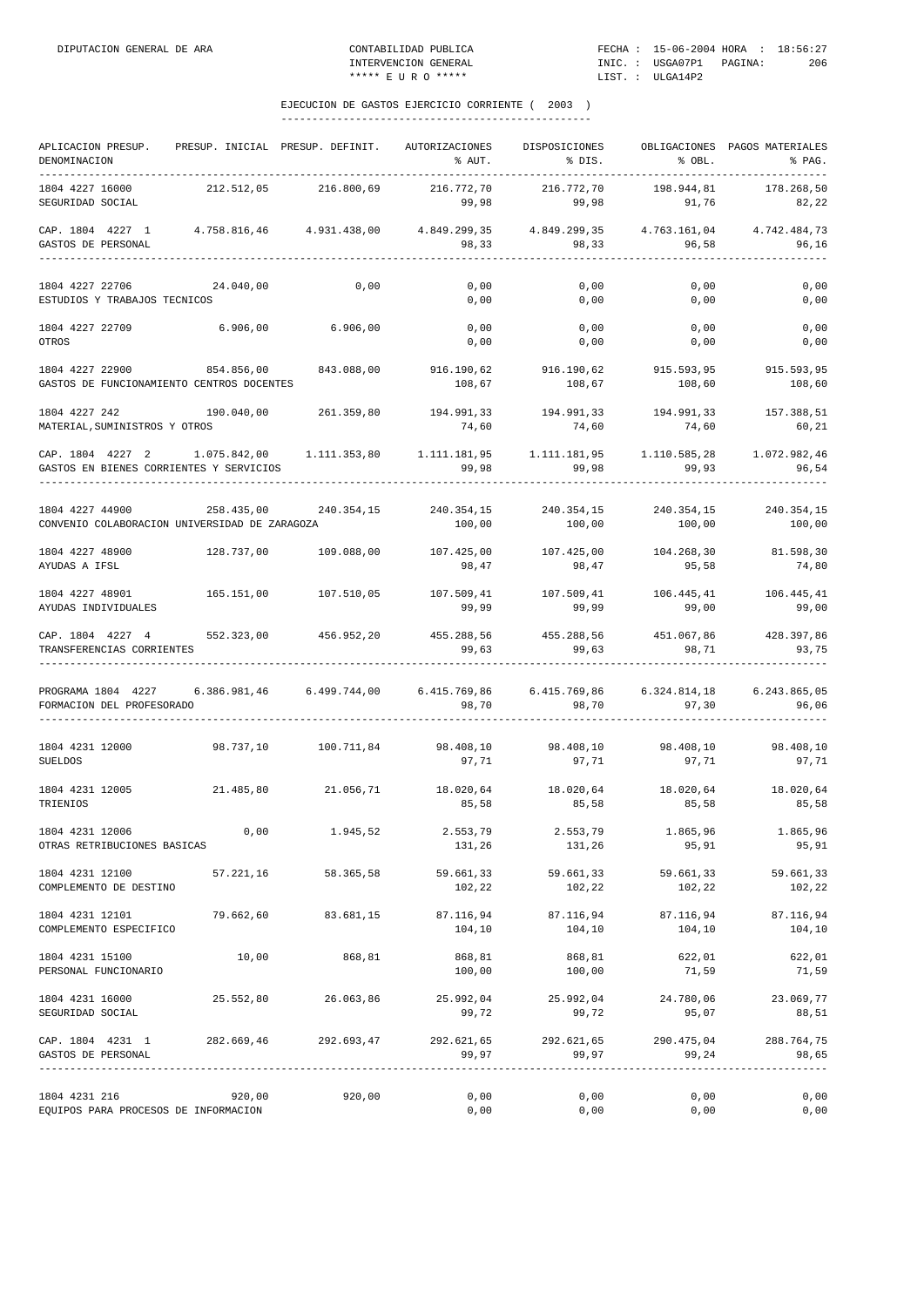| APLICACION PRESUP. PRESUP. INICIAL PRESUP. DEFINIT.<br>DENOMINACION                                   |                       |           | AUTORIZACIONES<br>% AUT.    | DISPOSICIONES<br>% DIS.                       | % OBL.                       | OBLIGACIONES PAGOS MATERIALES<br>% PAG. |
|-------------------------------------------------------------------------------------------------------|-----------------------|-----------|-----------------------------|-----------------------------------------------|------------------------------|-----------------------------------------|
| 1804 4231 22000<br>ORDINARIO NO INVENTARIABLE                                                         | 18.391,00             | 10.391,00 | 16.729,58<br>161,00         | 16.729,58<br>161,00                           | 16.729,58<br>161,00          | 16.622,96<br>159,97                     |
| 1804 4231 22002                                                                                       | 1.226,00              | 1.226,00  | 494,82                      | 494,82                                        | 494,82                       | 494,82                                  |
| PRENSA, REVISTAS Y PUBLICACIONES PERIODICAS                                                           |                       |           | 40,36                       | 40,36                                         | 40,36                        | 40,36                                   |
| 1804 4231 22003<br>LIBROS Y OTRAS PUBLICACIONES                                                       | 2.759,00              | 1.759,00  | 5.485,60 5.485,60<br>311,85 | 311,85                                        | 5.485,60<br>311,85           | 5.457,60<br>310,26                      |
| 1804 4231 22004<br>MATERIAL INFORMATICO                                                               | 1.839,00              | 1.839,00  | 249,24<br>13,55             | 249,24<br>13,55                               | 249,24<br>13,55              | 249,24<br>13,55                         |
| 1804 4231 22009<br>OTRO MATERIAL                                                                      | 920,00                | 920,00    | 0,00<br>0,00                | 0,00<br>0,00                                  | 0,00<br>0,00                 | 0,00<br>0,00                            |
| 1804 4231 22201<br>POSTALES                                                                           | 2.452,00              | 452,00    | 0,00<br>0,00                | 0,00<br>0,00                                  | 0,00<br>0,00                 | 0,00<br>0,00                            |
| 1804 4231 22202<br>TELEGRAFICAS                                                                       | 613,00                | 13,00     | 0,00<br>0,00                | 0,00<br>0,00                                  | 0,00<br>0,00                 | 0,00<br>0,00                            |
| 1804 4231 223<br>TRANSPORTE                                                                           | 2.452,00              | 2.452,00  | 5.093,89<br>207,74          | 5.093,89<br>207,74                            | 5.093,89<br>207,74           | 5.093,89<br>207,74                      |
| 1804 4231 22601<br>ATENCIONES PROTOCOLARIAS Y REPRESENTATIVAS                                         | 4.598,00              | 4.598,00  | 4.525,89<br>98,43           | 4.525,89<br>98,43                             | 4.525,89<br>98,43            | 4.248,65<br>92,40                       |
| 1804 4231 22602<br>GASTOS DE DIVULGACION Y PROMOCION(CULT., COMERC.Y CIENTI                           | 3.606,00              | 3.606,00  | 315,52<br>8,74              | 315,52<br>8,74                                | 315,52<br>8,74               | 315,52<br>8,74                          |
| 1804 4231 22605<br>REUNIONES Y CONFERENCIAS                                                           | 18.631,00 18.631,00   |           | 97,83                       | $18.228,47$ $18.228,47$ $18.228,47$<br>97,83  | 97,83                        | 17.461,64<br>93,72                      |
| 1804 4231 22609<br>OTROS                                                                              | 3.618,00              | 3.618,00  | 0,00<br>0,00                | 0,00<br>0,00                                  | 0,00<br>0,00                 | 0,00<br>0,00                            |
| 1804 4231 22706<br>ESTUDIOS Y TRABAJOS TECNICOS                                                       | 159.449,00            | 75.064,00 | 61.256,01<br>81,60          | 61.256,01<br>81,60                            | 60.901,43<br>81,13           | 60.901,43<br>81,13                      |
| 1804 4231 22709<br>OTROS                                                                              | 60.101,00             | 47.101,00 | 14.339,07<br>30,44          | 30,44                                         | 14.339,07 14.339,07<br>30,44 | 14.339,07<br>30,44                      |
| 1804 4231 230<br>DIETAS                                                                               | 7.663,00              | 7.663,00  | 84,59                       | 6.482,64 6.482,64 6.482,64<br>84,59           | 84,59                        | 6.364,85<br>83,05                       |
| 1804 4231 231<br>LOCOMOCION                                                                           | 7.663,00              | 4.163,00  | 14.040,64<br>337,27         | 14.040,64<br>337,27                           | 14.040,64<br>337,27          | 13.607,69<br>326,87                     |
| 1804 4231 242 282.476,00 318.210,42 350.919,72 350.919,72 350.919,72<br>MATERIAL, SUMINISTROS Y OTROS |                       |           | 110,27                      | 110,27                                        | 110,27                       | 343.569,72<br>107,96                    |
| CAP. 1804 4231 2 579.377,00 502.626,42 498.161,09<br>GASTOS EN BIENES CORRIENTES Y SERVICIOS          |                       |           | 99,11                       | 498.161,09<br>99,11                           | 497.806,51<br>99,04          | 488.727,08<br>97,23                     |
| 1804 4231 46900 6.010,00<br>CONVENIOS DD.PP. Y CC.LL.                                                 |                       | 0,01      | 0,00<br>0,00                | 0,00<br>0,00                                  | 0,00<br>0,00                 | 0,00<br>0,00                            |
| 1804 4231 48400<br>F.I.S.L.FDAS. RECURSOS FINALISTAS. AYUDAS                                          | 20.354,00 20.354,00   |           | 100,00                      | $20.354,00$ $20.354,00$ $20.354,00$<br>100,00 | 100,00                       | 5.322,56<br>26,14                       |
| 1804 4231 48900<br>AYUDAS                                                                             | 528.891,00 493.156,58 |           | 493.086,35<br>99,98         | 492.305,24<br>99,82                           | 482.888,12<br>97, 91         | 455.890,65<br>92,44                     |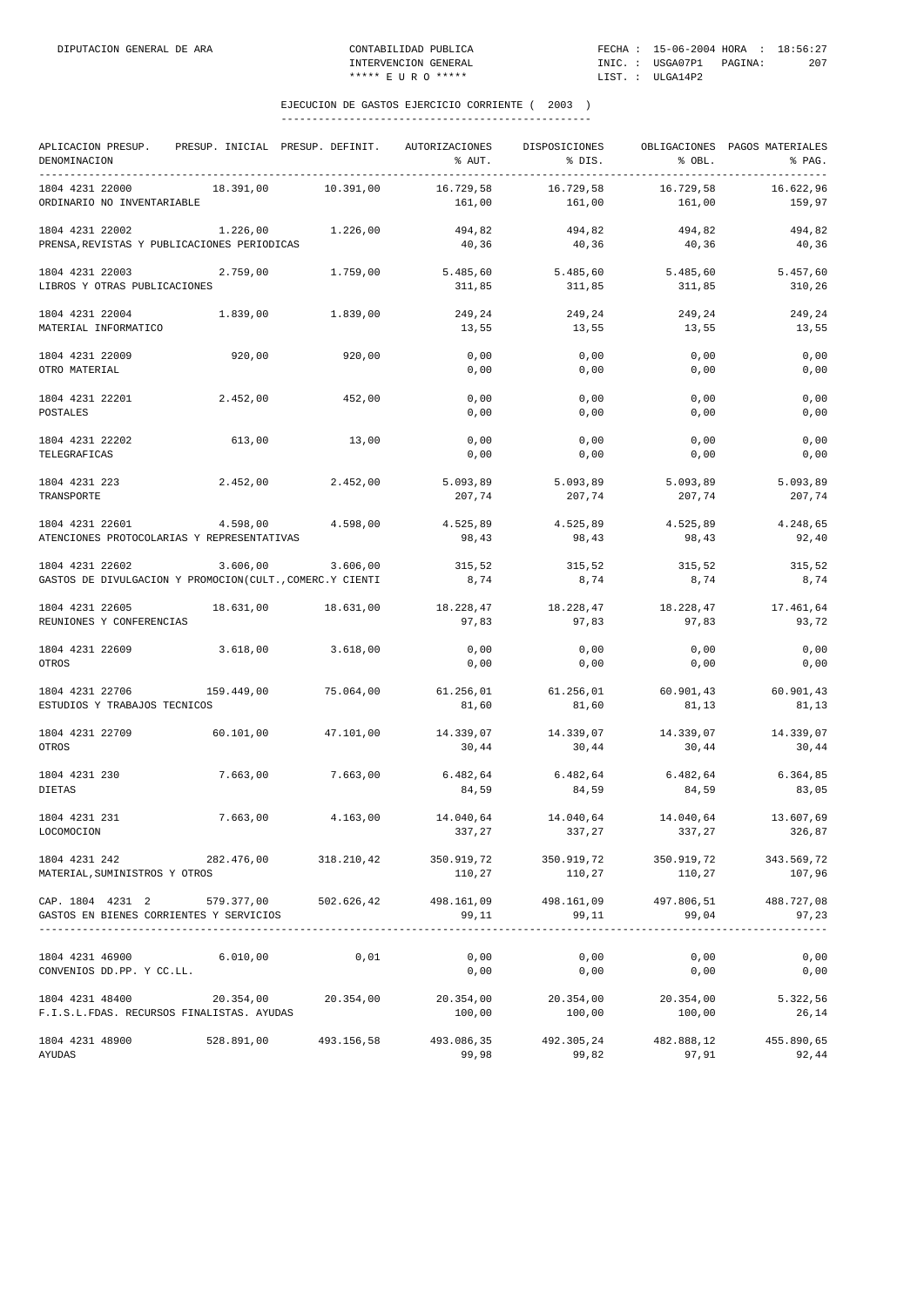| APLICACION PRESUP.<br>DENOMINACION                                        |            | PRESUP. INICIAL PRESUP. DEFINIT. AUTORIZACIONES                            | % AUT.                                           | DISPOSICIONES<br>$\frac{1}{2}$ DIS. | % OBL.              | OBLIGACIONES PAGOS MATERIALES<br>$\delta$ PAG. |
|---------------------------------------------------------------------------|------------|----------------------------------------------------------------------------|--------------------------------------------------|-------------------------------------|---------------------|------------------------------------------------|
| CAP. 1804 4231 4<br>TRANSFERENCIAS CORRIENTES                             | 555.255,00 | 513.510,59                                                                 | 513.440,35<br>99,98                              | 512.659,24<br>99,83                 | 503.242,12<br>98,00 | 461.213,21<br>89,81                            |
| PROGRAMA 1804 4231<br>BECAS Y AYUDAS. APOYO A OTRAS ACTIVIDADES ESCOLARES |            | $1.417.301,46$ $1.308.830,48$ $1.304.223,09$ $1.303.441,98$ $1.291.523,67$ | 99,64                                            | 99,58                               | 98,67               | 1.238.705,04<br>94,64                          |
| 1805 4228 12000<br><b>SUELDOS</b>                                         | 152.600,84 | 155.652,86                                                                 | 146.850,73<br>94,34                              | 146.850,73<br>94,34                 | 138.907,65<br>89,24 | 138.907,65<br>89,24                            |
| 1805 4228 12005<br>TRIENIOS                                               | 32.819,64  | 33.476,03                                                                  | 34.273,79<br>102,38                              | 34.273,79<br>102,38                 | 25.906,73<br>77,38  | 25.906,73<br>77,38                             |
| 1805 4228 12006<br>OTRAS RETRIBUCIONES BASICAS                            | 0,00       | 2.941,48                                                                   | 2.692,19<br>91,52                                | 2.692,19<br>91,52                   | 2.692,19<br>91,52   | 2.692,19<br>91,52                              |
| 1805 4228 12100<br>COMPLEMENTO DE DESTINO                                 |            | 86.514,12 88.244,40                                                        | 85.030,58<br>96,35                               | 85.030,58<br>96,35                  | 78.503,10<br>88,96  | 78.503,10<br>88,96                             |
| 1805 4228 12101<br>COMPLEMENTO ESPECIFICO                                 |            | 124.316,04 130.597,14 125.228,08                                           | 95,88                                            | 125.228,08<br>95,88                 | 116.224,27<br>88,99 | 116.224,27<br>88,99                            |
| 1805 4228 13000<br>SALARIO BASE                                           | 13.502,28  | 14.001,86                                                                  | 14.001,96<br>100,00                              | 14.001,96<br>100,00                 | 14.001,96<br>100,00 | 14.001,96<br>100,00                            |
| 1805 4228 13001<br>ANTIGUEDAD                                             | 2.106,24   | 2.184,17                                                                   | 2.184,07<br>99,99                                | 2.184,07<br>99,99                   | 2.106,24<br>96,43   | 2.106,24<br>96,43                              |
| 1805 4228 13002<br>PAGAS EXTRAS                                           | 2.601,42   | 2.697,67                                                                   | 2.697,67<br>100,00                               | 2.697,67<br>100,00                  | 2.635,27<br>97,68   | 2.635,27<br>97,68                              |
| 1805 4228 13003<br>OTRAS REMUNERACIONES                                   | 4.097,52   | 4.249,13                                                                   | 4.249,13<br>100,00                               | 4.249,13<br>100,00                  | 3.894,88<br>91,66   | 3.894,88<br>91,66                              |
| 1805 4228 15100<br>PERSONAL FUNCIONARIO                                   | 10,00      | 10,00                                                                      | 10,00<br>100,00                                  | 10,00<br>100,00                     | 0,00<br>0,00        | 0,00<br>0,00                                   |
| 1805 4228 16000<br>SEGURIDAD SOCIAL                                       | 88.821,98  | 90.598,42                                                                  | 86.220,87 86.220,87 65.745,68 59.632,06<br>95,16 | 95,16                               | 72,56               | 65,82                                          |
| CAP. 1805 4228 1<br>GASTOS DE PERSONAL                                    | 507.390,08 | 524.653,16                                                                 | 503.439,07<br>95,95                              | 503.439,07<br>95,95                 | 85,88               | 450.617,97 444.504,35<br>84,72                 |
| 1805 4228 215<br>MOBILIARIO Y ENSERES                                     | 0,00       | 0,00                                                                       | 209,97<br>0,00                                   | 209,97<br>0,00                      | 209,97<br>0,00      | 209,97<br>0,00                                 |
| 1805 4228 22000<br>ORDINARIO NO INVENTARIABLE                             | 1.202,00   | 1.202,00                                                                   | 4.825,48<br>401,45                               | 4.825,48<br>401,45                  | 4.825,48<br>401,45  | 4.357,24<br>362,49                             |
| 1805 4228 22001<br>MOBILIARIO Y ENSERES                                   | 4.207,00   | 1.207,00                                                                   | 11.482,33<br>951,31                              | 11.482,33<br>951,31                 | 11.482,33<br>951,31 | 3.374,12<br>279,54                             |
| 1805 4228 22002<br>PRENSA, REVISTAS Y PUBLICACIONES PERIODICAS            | 301,00     | 301,00                                                                     | 397,53<br>132,06                                 | 397,53<br>132,06                    | 397,53<br>132,06    | 397,53<br>132,06                               |
| 1805 4228 22003<br>LIBROS Y OTRAS PUBLICACIONES                           | 301,00     | 301,00                                                                     | 216,49<br>71,92                                  | 216,49<br>71,92                     | 216,49<br>71,92     | 68,99<br>22,92                                 |
| 1805 4228 22004<br>MATERIAL INFORMATICO                                   | 3.005,00   | 5,00                                                                       | 49,90<br>998,00                                  | 49,90<br>998,00                     | 49,90<br>998,00     | 49,90<br>998,00                                |
| 1805 4228 22109<br>OTROS SUMINISTROS. OTROS                               | 0,00       | 0,00                                                                       | 27,95<br>0,00                                    | 27,95<br>0,00                       | 27,95<br>0,00       | 27,95<br>0,00                                  |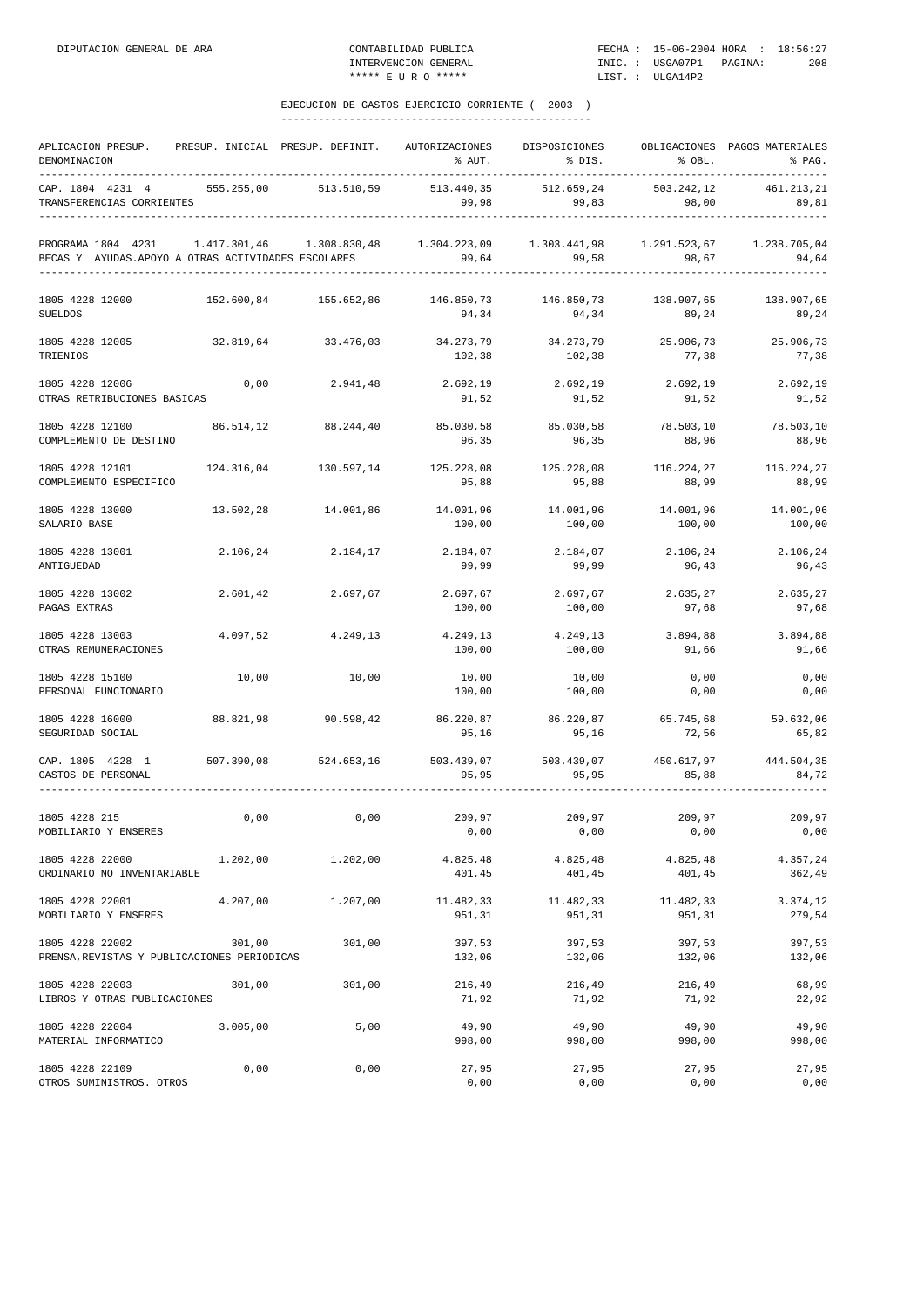| APLICACION PRESUP.<br>DENOMINACION<br>-------------                         | PRESUP. INICIAL PRESUP. DEFINIT. |                                                                                     | AUTORIZACIONES<br>% AUT. | DISPOSICIONES<br>% DIS. | % OBL.                 | OBLIGACIONES PAGOS MATERIALES<br>% PAG. |
|-----------------------------------------------------------------------------|----------------------------------|-------------------------------------------------------------------------------------|--------------------------|-------------------------|------------------------|-----------------------------------------|
| 1805 4228 22201<br>POSTALES                                                 | 601,00                           | 101,00                                                                              | 0,00<br>0,00             | 0,00<br>0,00            | 0,00<br>0,00           | 0,00<br>0,00                            |
| 1805 4228 22202<br>TELEGRAFICAS                                             | 301,00                           | 1,00                                                                                | 0,00<br>0,00             | 0,00<br>0,00            | 0,00<br>0,00           | 0,00<br>0,00                            |
| 1805 4228 223<br>TRANSPORTE                                                 | 1.503,00                         | 1.503,00                                                                            | 1.243,76<br>82,75        | 1.243,76<br>82,75       | 1.243,76<br>82,75      | 1.147,80<br>76,36                       |
| 1805 4228 22403<br>OTROS RIESGOS                                            | 24.040,00                        | 24.040,00                                                                           | 0,00<br>0,00             | 0,00<br>0,00            | 0,00<br>0,00           | 0,00<br>0,00                            |
| 1805 4228 22601<br>ATENCIONES PROTOCOLARIAS Y REPRESENTATIVAS               | 4.508,00                         | 4.508,00                                                                            | 4.340,47<br>96,28        | 4.340,47<br>96,28       | 4.340,47<br>96,28      | 3.978,67<br>88,25                       |
| 1805 4228 22602<br>GASTOS DE DIVULGACION Y PROMOCION(CULT., COMERC.Y CIENTI | 3.005,00                         | 3.005,00                                                                            | 1.485,18<br>49,42        | 1.485,18<br>49,42       | 1.485,18<br>49,42      | 1.485,18<br>49,42                       |
| 1805 4228 22605<br>REUNIONES Y CONFERENCIAS                                 | 6.010,00                         | 6.010,00                                                                            | 958,40<br>15,94          | 958,40<br>15,94         | 958,40<br>15,94        | 835,20<br>13,89                         |
| 1805 4228 22609<br>OTROS                                                    | 601,00                           | 601,00                                                                              | 1.576,91<br>262,38       | 1.576,91<br>262,38      | 1.576,91<br>262,38     | 1.576,91<br>262,38                      |
| 1805 4228 22706<br>ESTUDIOS Y TRABAJOS TECNICOS                             | 18.030,00                        | 7.507,60                                                                            | 29.189,98<br>388,80      | 9.689,98<br>129,06      | 9.689,98<br>129,06     | 9.689,98<br>129,06                      |
| 1805 4228 22709<br>OTROS                                                    | 42.071,00                        | 30.363,40                                                                           | 0,00<br>0,00             | 0,00<br>0,00            | 0,00<br>0,00           | 0,00<br>0,00                            |
| 1805 4228 230<br>DIETAS                                                     | 1.803,00                         | 1.803,00                                                                            | 3.575,44<br>198,30       | 3.575,44<br>198,30      | 3.575,44<br>198,30     | 3.279,93<br>181,91                      |
| 1805 4228 231<br>LOCOMOCION                                                 | 6.010,00                         | 2.010,00                                                                            | 2.434,74<br>121,13       | 2.434,74<br>121,13      | 2.434,74<br>121,13     | 2.053, 18<br>102,14                     |
| 1805 4228 239<br>OTRAS INDEMNIZACIONES                                      | 4.808,00                         | 4.808,00                                                                            | 2.686,85<br>55,88        | 2.686,85<br>55,88       | 2.686,85<br>55,88      | 2.686,85<br>55,88                       |
| CAP. 1805 4228 2<br>GASTOS EN BIENES CORRIENTES Y SERVICIOS                 | 122.307,00                       | 89.277,00                                                                           | 64.701,38<br>72,47       | 45.201,38<br>50,63      | 45.201,38<br>50,63     | 35.219,40<br>39,44                      |
| 1805 4228 44400<br>EQUILIBRIO PRESUPUESTARIO UNIVERSIDAD DE ZARAGOZA        | 673.134,00                       | 673.134,00                                                                          | 673.133,56<br>99,99      | 673.133,56<br>99,99     | 673.133,56<br>99,99    | 673.133,56<br>99,99                     |
| 1805 4228 44900<br>OTRAS ENSEÑANZAS UNIVERSITARIAS                          | 66.111,00                        | 66.111,00                                                                           | 53.170,24<br>80,42       | 53.170,24<br>80,42      | 53.170,24<br>80,42     | 25.345,24<br>38,33                      |
| 1805 4228 44901<br>A LA UNIVERSIDAD DE ZARAGOZA. TRANSFERENCIA BASICA       |                                  | 99.533.615,17 99.533.615,17 99.248.226,84 99.248.226,84 99.248.226,84 99.248.226,84 | 99,71                    | 99,71                   | 99,71                  | 99,71                                   |
| 1805 4228 44902<br>A LA UNIVERSIDAD DE ZARAGOZA. CONSEJO SOCIAL             |                                  | 120.202,00 120.202,00                                                               | 120.202,00<br>100,00     | 120.202,00<br>100,00    | 120.202,00<br>100,00   | 120.202,00<br>100,00                    |
| 1805 4228 44903<br>UNED                                                     |                                  | 245.213,00 245.213,00                                                               | 245.212,98<br>99,99      | 245.212,98<br>99,99     | 245.212,98<br>99,99    | 163.475,32<br>66,66                     |
| 1805 4228 44904<br>CONVENIO EQUILIBRIO PRESUPUESTARIO UNIVERSIDAD-DGA       | 673.134,00                       | 628.271,29                                                                          | 0,00<br>0,00             | 0,00<br>0,00            | 0,00<br>0,00           | 0,00<br>0,00                            |
| 1805 4228 44906<br>CONTRATOS PROGRAMAS REORDENACION OFERTA                  | 6.543.875,07                     | 6.543.875,07                                                                        | 100,00                   | 100,00                  | 100,00                 | 0,00<br>0,00                            |
| 1805 4228 44907<br>CONTRATO PROGRAMA LEY DE CALIDAD                         | 3.909.000,00                     | 5.411.530,00                                                                        | 5.411.530,00<br>100,00   | 5.411.530,00<br>100,00  | 5.411.530,00<br>100,00 | 3.909.000,00<br>72,23                   |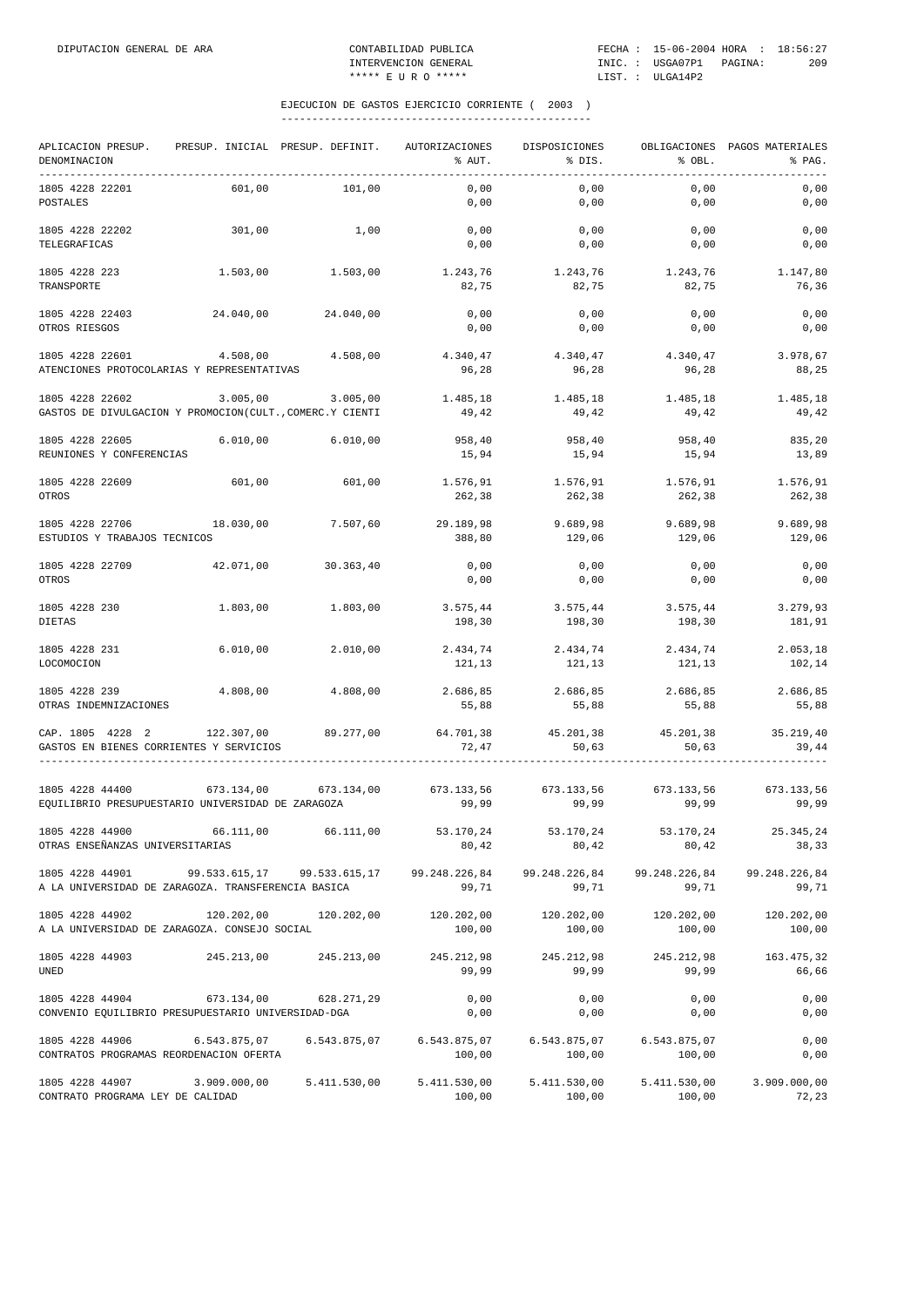| APLICACION PRESUP.<br>DENOMINACION<br>___________                                                                                       | PRESUP. INICIAL PRESUP. DEFINIT. |                                                                         | AUTORIZACIONES<br>% AUT.                             | DISPOSICIONES<br>$\frac{1}{2}$ BIS. | % OBL.               | OBLIGACIONES PAGOS MATERIALES<br>% PAG. |
|-----------------------------------------------------------------------------------------------------------------------------------------|----------------------------------|-------------------------------------------------------------------------|------------------------------------------------------|-------------------------------------|----------------------|-----------------------------------------|
| 1805 4228 48901<br>ACTIVIDADES DE FORMACION Y EDUCACION                                                                                 | 97.003,00                        | 97.003,00                                                               | 93.120,00<br>95,99                                   | 93.120,00<br>95,99                  | 93.120,00<br>95,99   | 54.060,00<br>55,73                      |
| 1805 4228 48903<br>FOMENTO A LA INVESTIGACION                                                                                           | 0,00                             | 0,00                                                                    | 0,00<br>0,00                                         | 0,00<br>0,00                        | 0,00<br>0,00         | 0,00<br>0,00                            |
| CAP. 1805 4228 4 111.861.287,24 113.318.954,53 112.388.470,69 112.388.470,69 112.388.470,69 104.193.442,96<br>TRANSFERENCIAS CORRIENTES |                                  |                                                                         | 99,17                                                | 99,17                               | 99, 17               | 91,94                                   |
| 1805 4228 690<br>TERRENOS                                                                                                               |                                  | $0,00$ $524.000,00$ $520.830,57$ $520.830,57$ $520.830,57$ $152.500,00$ | 99,39                                                | 99,39                               | 99,39                | 29,10                                   |
| 1805 4228 692 2.163.644,00 2.011.144,00<br>EDIFICIOS Y OTRAS CONSTRUCCIONES                                                             |                                  |                                                                         | 0,00<br>0,00                                         | 0,00<br>0,00                        | 0,00<br>0,00         | 0,00<br>0,00                            |
| CAP. 1805 4228 6 2.163.644,00 2.535.144,00<br>INVERSIONES REALES                                                                        |                                  |                                                                         | 520.830,57 520.830,57 520.830,57 152.500,00<br>20,54 | 20,54                               | 20,54                | 6,01                                    |
| 1805 4228 74900<br>U. N. E. D.                                                                                                          | 108.182,00 108.182,00            |                                                                         | 0,00<br>0,00                                         | 0,00<br>0,00                        | 0,00<br>0,00         | 0,00<br>0,00                            |
| 1805 4228 74901 10.133.064,00 8.259.034,00 5.615.009,43 5.615.009,43 5.615.009,43<br>UNIVERSIDAD-PROGRAMA 2000                          |                                  |                                                                         | 67,98                                                | 67,98                               | 67,98                | 0,00<br>0,00                            |
| 1805 4228 74902 1.502.530,00 1.502.530,00<br>UNIVERSIDAD DE ZARAGOZA (R.A.M.)                                                           |                                  |                                                                         | 99,99                                                | 99,99                               | 99,99                | 99,99                                   |
| 1805 4228 74903<br>CONTRATOS PROGRAMAS. CALIDAD: EQUIPAMIENTO DOCENTE                                                                   | 306.516,00                       | 306.516,00                                                              | 306.516,00<br>100,00                                 | 306.516,00<br>100,00                | 306.516,00<br>100,00 | 306.516,00<br>100,00                    |
| CAP. 1805 4228 7 12.050.292,00 10.176.262,00<br>TRANSFERENCIAS DE CAPITAL                                                               |                                  |                                                                         | 7.424.054,63 7.424.054,63 7.424.054,63<br>72,95      | 72,95                               | 72,95                | 1.809.045,20<br>17,77                   |
| PROGRAMA 1805 4228 126.704.920,32 126.644.290,69 120.901.496,34 120.881.996,34 120.829.175,24 106.634.711,91<br>ENSEÑANZA UNIVERSITARIA |                                  |                                                                         | 95,46                                                | 95,45                               | 95,40                | 84,20                                   |
| 1805 5423 22000<br>ORDINARIO NO INVENTARIABLE                                                                                           | 0,00                             | 0,00                                                                    | 30, 16<br>0,00                                       | 30,16<br>0,00                       | 30, 16<br>0,00       | 30,16<br>0,00                           |
| 1805 5423 22001<br>MOBILIARIO Y ENSERES                                                                                                 | 0,00                             | 0,00                                                                    | 0,00<br>0,00                                         | 0,00<br>0,00                        | 0,00<br>0,00         | 0,00<br>0,00                            |
| 1805 5423 22002<br>PRENSA, REVISTAS Y PUBLICACIONES PERIOD                                                                              | 0,00                             | 0,00                                                                    | 0,00<br>0,00                                         | 0,00<br>0,00                        | 0,00<br>0,00         | 0,00<br>0,00                            |
| 1805 5423 22003<br>LIBROS Y OTRAS PUBLICACIONES                                                                                         | 0,00                             | 0,00                                                                    | 0,00<br>0,00                                         | 0,00<br>0,00                        | 0,00<br>0,00         | 0,00<br>0,00                            |
| 1805 5423 22004<br>MATERIAL INFORMATICO                                                                                                 | 0,00                             | 0,00                                                                    | 0,00<br>0,00                                         | 0,00<br>0,00                        | 0,00<br>0,00         | 0,00<br>0,00                            |
| 1805 5423 22109<br>OTROS SUMINISTROS                                                                                                    | 0,00                             | 0,00                                                                    | 0,00<br>0,00                                         | 0,00<br>0,00                        | 0,00<br>0,00         | 0,00<br>0,00                            |
| 1805 5423 22201<br>POSTALES. COMUNICACIONES                                                                                             | 0,00                             | 0,00                                                                    | 0,00<br>0,00                                         | 0,00<br>0,00                        | 0,00<br>0,00         | 0,00<br>0,00                            |
| 1805 5423 22202<br>TELEGRAFICAS. COMUNICACIONES                                                                                         | 0,00                             | 0,00                                                                    | 0,00<br>0,00                                         | 0,00<br>0,00                        | 0,00<br>0,00         | 0,00<br>0,00                            |
| 1805 5423 223<br>TRANSPORTE                                                                                                             | 0,00                             | 0,00                                                                    | 0,00<br>0,00                                         | 0,00<br>0,00                        | 0,00<br>0,00         | 0,00<br>0,00                            |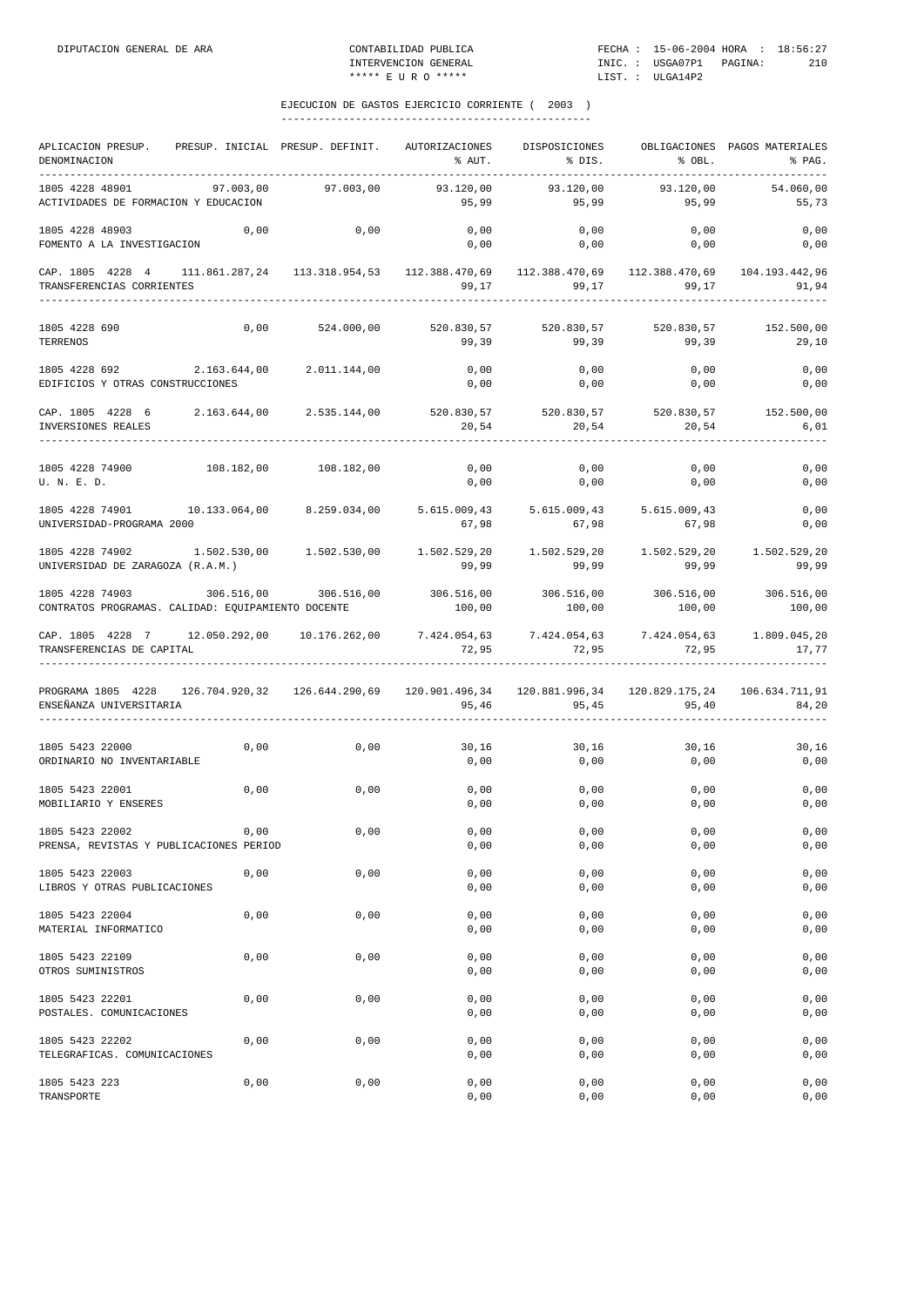| APLICACION PRESUP.<br>DENOMINACION                                                                                                             | PRESUP. INICIAL PRESUP. DEFINIT. |                  | AUTORIZACIONES<br>% AUT.                                     | DISPOSICIONES<br>% DIS.                                                                                   | % OBL.                | OBLIGACIONES PAGOS MATERIALES<br>% PAG.         |
|------------------------------------------------------------------------------------------------------------------------------------------------|----------------------------------|------------------|--------------------------------------------------------------|-----------------------------------------------------------------------------------------------------------|-----------------------|-------------------------------------------------|
| 1805 5423 22403<br>OTROS RIESGOS                                                                                                               | 0,00                             | 52.789,60        | 52.789,60<br>100,00                                          | 52.789,60<br>100,00                                                                                       | 52.789,60<br>100,00   | 52.789,60<br>100,00                             |
| 1805 5423 22609<br>OTROS                                                                                                                       | 0,00                             | 6.000,00         | 674,33<br>11,23                                              | 674,33<br>11,23                                                                                           | 674,33<br>11,23       | 674,33<br>11,23                                 |
| 1805 5423 22706<br>ESTUDIOS Y TRABAJOS TECNICOS                                                                                                | 0,00                             | 0,00             | 3.004,68<br>0,00                                             | 3.004,68<br>0,00                                                                                          | 3.004,68<br>0,00      | 3.004,68<br>0,00                                |
| 1805 5423 22709<br>OTROS TRABAJOS REALIZADOS POR OTRAS EMP.                                                                                    | 0,00                             | 0,00             | 2.836,31<br>0,00                                             | 2.836,31<br>0,00                                                                                          | 2.836,31<br>0,00      | 2.836,31<br>0,00                                |
| 1805 5423 230<br>DIETAS                                                                                                                        | 0,00                             | 0,00             | 274,71<br>0,00                                               | 274,71<br>0,00                                                                                            | 274,71<br>0,00        | 274,71<br>0,00                                  |
| 1805 5423 231<br>LOCOMOCION                                                                                                                    | 0,00                             | 0,00             | 405,47<br>0,00                                               | 405,47<br>0,00                                                                                            | 405,47<br>0,00        | 405,47<br>0,00                                  |
| 1805 5423 239<br>OTRAS INDEMNIZACIONES                                                                                                         | 0,00                             | 3.100,00         | $1.272, 72$ $1.272, 72$ $1.272, 72$<br>41,05                 | 41,05                                                                                                     | 41,05                 | 989,89<br>31,93                                 |
| CAP. 1805 5423 2<br>GASTOS EN BIENES CORRIENTES Y SERVICIOS                                                                                    |                                  | $0,00$ 61.889,60 | 61.287,98<br>99,02                                           | 61.287,98<br>99,02                                                                                        | 99,02                 | 61.287,98 61.005,15<br>98,57                    |
| 1805 5423 48000 2.795.291,00<br>FOMENTO A LA INVESTIGACIÓN-FSE-OBJETIVO 3                                                                      |                                  | 2.795.291,00     | 2.773.541,27<br>99,22                                        | 99,10                                                                                                     | 97,81                 | 2.770.251,34 2.734.126,01 2.277.674,55<br>81,48 |
| 1805 5423 48900<br>FOMENTO A LA INVESTIGACION                                                                                                  | 1.502.530,26 1.440.640,66        |                  | 97,43                                                        | $1.403.718,34 \qquad \quad 1.403.718,34 \qquad \quad 1.384.561,12 \qquad \quad \quad 475.505,62$<br>97,43 | 96,10                 | 33,00                                           |
| CAP. 1805 5423 4 4.297.821,26 4.235.931,66 4.177.259,61 4.173.969,68 4.118.687,13<br>TRANSFERENCIAS CORRIENTES                                 |                                  |                  | 98,61                                                        | 98,53                                                                                                     | 97,23                 | 2.753.180,17<br>64,99                           |
| 1805 5423 74904 601.012,00 601.012,00 370.502,61 370.502,61 370.502,61 370.502,61<br>INFRAESTRUCTURA CIENTIFICA A LA UNIVERSIDAD DE ZARAGOZA   |                                  |                  | 61,64                                                        | 61,64                                                                                                     | 61,64                 | 61,64                                           |
| CAP. 1805 5423 7 601.012,00 601.012,00<br>TRANSFERENCIAS DE CAPITAL                                                                            |                                  |                  | $370.502.61$ $370.502.61$ $370.502.61$ $370.502.61$<br>61,64 | 61,64                                                                                                     | 61,64                 | 61,64                                           |
| PROGRAMA 1805 5423 4.898.833,26 4.898.833,26 4.609.050,20 4.605.760,27 4.550.477,72<br>INVESTIGACIÓN, DESARROLLO E INVESTIGACIÓN TECNOLÓGICA ( |                                  |                  | 94,08                                                        | 94,01                                                                                                     | 92,88                 | 3.184.687,93<br>65,00                           |
| 1806 4224 12000<br><b>SUELDOS</b>                                                                                                              | 6.183.129,64                     | 6.054.105,20     | 5.201.771,10<br>85,92                                        | 5.201.771,10<br>85,92                                                                                     | 5.177.001,63<br>85,51 | 5.177.001,63<br>85,51                           |
| 1806 4224 12005<br>TRIENIOS                                                                                                                    | 443.169,88                       | 452.033,28       | 447.877,03<br>99,08                                          | 447.877,03<br>99,08                                                                                       | 433.125,62<br>95,81   | 433.125,62<br>95,81                             |
| 1806 4224 12006<br>OTRAS RETRIBUCIONES BASICAS                                                                                                 | 0,00                             | 98.385,69        | 928.886,84<br>944,12                                         | 928.886,84<br>944,12                                                                                      | 928.666,36<br>943,90  | 928.666,36<br>943,90                            |
| 1806 4224 12100<br>COMPLEMENTO DE DESTINO                                                                                                      | 2.893.696,66                     | 2.950.070,59     | 2.819.008,99<br>95,55                                        | 2.819.008,99<br>95,55                                                                                     | 2.807.172,49<br>95,15 | 2.807.172,49<br>95,15                           |
| 1806 4224 12101<br>COMPLEMENTO ESPECIFICO                                                                                                      | 2.492.790,62                     | 2.646.478,12     | 2.549.895,69<br>96,35                                        | 2.549.895,69<br>96,35                                                                                     | 2.534.433,10<br>95,76 | 2.534.433,10<br>95,76                           |
| 1806 4224 13000<br>SALARIO BASE                                                                                                                | 680.079,60                       | 692.081,75       | 696.294,70<br>100,60                                         | 696.294,70<br>100,60                                                                                      | 696.294,70<br>100,60  | 696.294,70<br>100,60                            |
| 1806 4224 13001<br>ANTIGUEDAD                                                                                                                  | 64.979,88                        | 67.384,14        | 59.338,23<br>88,05                                           | 59.338,23<br>88,05                                                                                        | 59.338,23<br>88,05    | 59.338,23<br>88,05                              |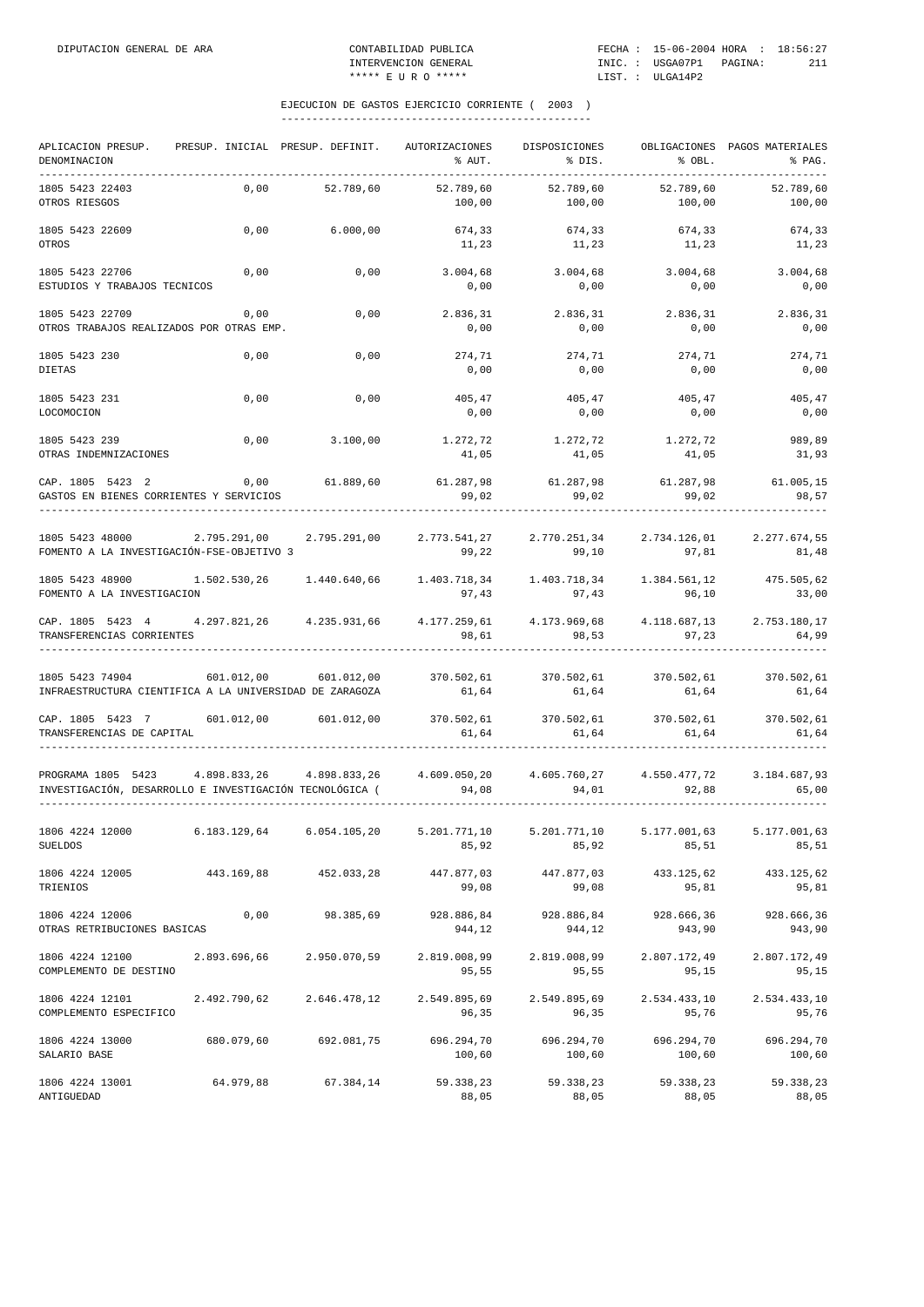| APLICACION PRESUP.<br>DENOMINACION                                                                                              | PRESUP. INICIAL PRESUP. DEFINIT. |                           | AUTORIZACIONES<br>% AUT.                                               | DISPOSICIONES<br>% DIS.                         | % OBL.                | OBLIGACIONES PAGOS MATERIALES<br>% PAG. |
|---------------------------------------------------------------------------------------------------------------------------------|----------------------------------|---------------------------|------------------------------------------------------------------------|-------------------------------------------------|-----------------------|-----------------------------------------|
| 1806 4224 13002<br>PAGAS EXTRAS                                                                                                 | 124.176,58                       | 128.771,11                | 126.543,29<br>98,26                                                    | 126.543,29<br>98,26                             | 125.257,14<br>97,27   | 125.257,14<br>97,27                     |
| 1806 4224 13003<br>OTRAS REMUNERACIONES                                                                                         | 1.504,36                         | 1.560,02                  | 7.620,80<br>488,50                                                     | 7.620,80<br>488,50                              | 6.770, 18<br>433,98   | 6.770, 18<br>433,98                     |
| 1806 4224 13100<br>SALARIO BASE                                                                                                 | 13.228,72                        | 68.941,98                 | 69.991,98<br>101,52                                                    | 69.991,98<br>101,52                             | 52.014,64<br>75,44    | 52.014,64<br>75,44                      |
| 1806 4224 13101<br>OTRAS REMUNERACIONES                                                                                         | 3.367,91                         | 16.774,28                 | 15.724,28<br>93,74                                                     | 15.724,28<br>93,74                              | 10.839,43<br>64,61    | 10.839,43<br>64,61                      |
| 1806 4224 15100<br>PERSONAL FUNCIONARIO                                                                                         | 0,00                             | 842,27                    | 842,27<br>100,00                                                       | 842,27<br>100,00                                | 842,27<br>100,00      | 842,27<br>100,00                        |
| 1806 4224 16000<br>SEGURIDAD SOCIAL                                                                                             |                                  | 2.366.931,97 2.414.270,61 | 92,04                                                                  | 2.222.106,52 2.222.106,52 2.153.001,25<br>92,04 | 89,17                 | 1.949.598,63<br>80,75                   |
| CAP. 1806 4224 1<br>GASTOS DE PERSONAL                                                                                          |                                  |                           | 15.145.901,72   15.145.901,72   14.984.757,04   14.781.354,42<br>97,14 | 97,14                                           | 96,10                 | 94,80                                   |
| 1806 4224 22900<br>GASTOS DE FUNCIONAMIENTO CENTROS DOCENTES                                                                    | 901.457,00 970.157,00            |                           | 970.157,00 970.157,00<br>100,00                                        | 100,00                                          | 970.157,00<br>100,00  | 970.157,00<br>100,00                    |
| CAP. 1806 4224 2 901.457,00<br>GASTOS EN BIENES CORRIENTES Y SERVICIOS                                                          |                                  | 970.157,00                | 970.157,00<br>100,00                                                   | 970.157,00<br>100,00                            | 970.157,00<br>100,00  | 970.157,00<br>100,00                    |
| 1806 4224 46900<br>ESCUELAS MUNICIPALES MUSICA                                                                                  | 264.445,00                       | 195.745,00                | 195.000,00<br>99,61                                                    | 195.000,00<br>99,61                             | 193.407,28<br>98,80   | 5.753,80<br>2,93                        |
| 1806 4224 48901<br>INSTITUTO MUSICAL TUROLENSE                                                                                  | 36.061,00                        | 36.061,00                 | 36.060,73<br>99,99                                                     | 36.060,73<br>99,99                              | 36.060,73<br>99,99    | 36.060,73<br>99,99                      |
| CAP. 1806 4224 4 300.506,00 231.806,00<br>TRANSFERENCIAS CORRIENTES<br>-------------------                                      |                                  |                           | 231.060,73<br>99,67                                                    | 231.060,73<br>99,67                             | 229.468,01<br>98,99   | 41.814,53<br>18,03                      |
| PROGRAMA 1806 4224 16.469.018,82 16.793.662,04 16.347.119,45 16.347.119,45 16.184.382,05 15.793.325,95<br>ENSEÑANZAS ARTISTICAS |                                  |                           | 97,34                                                                  | 97,34                                           | 96,37                 | 94,04                                   |
| 1806 4225 12000<br><b>SUELDOS</b>                                                                                               |                                  |                           | $2.793.424,11$ $2.694.328,05$ $2.329.353,34$ $2.329.353,34$<br>86,45   | 86,45                                           | 2.329.353,34<br>86,45 | 2.329.353,34<br>86,45                   |
| 1806 4225 12005<br>TRIENIOS                                                                                                     | 433.484,44                       | 442.154,13                | 402.036,01<br>90,92                                                    | 402.036,01<br>90,92                             | 398.707,48<br>90,17   | 398.707,48<br>90,17                     |
| 1806 4225 12006<br>OTRAS RETRIBUCIONES BASICAS                                                                                  | 0,00                             | 43.033,13                 | 436.109,85<br>1.013,42                                                 | 436.109,85 435.923,58<br>1.013,42               | 1.012,99              | 435.923,58<br>1.012,99                  |
| 1806 4225 12100 1.265.680,18 1.290.993,78<br>COMPLEMENTO DE DESTINO                                                             |                                  |                           | 92,31                                                                  | 92,31                                           | 92,19                 | 1.190.270,73<br>92,19                   |
| $1.616.719.74 \t 1.510.616.819.3 \t 1.674.919.14 \t 1.616.719.74 \t 1.616.719.74 \t 1.616.615.34$<br>COMPLEMENTO ESPECIFICO     |                                  |                           | 96,52                                                                  | 96,52                                           | 96,51                 | 1.616.615,34<br>96,51                   |
| 1806 4225 12109<br>OTRAS                                                                                                        |                                  | 11.832,25 12.068,90       | 10.167,78<br>84,24                                                     | 10.167,78<br>84,24                              | 10.167,78<br>84,24    | 10.167,78<br>84,24                      |
| 1806 4225 12200<br>CASA VIVIENDA                                                                                                | 506,16                           | 516,28                    | 392,68<br>76,05                                                        | 392,68<br>76,05                                 | 392,68<br>76,05       | 392,68<br>76,05                         |
| 1806 4225 13000<br>SALARIO BASE                                                                                                 |                                  | 10.633,20 15.019,87       | 15.019,87                                                              | 15.019,87<br>100,00 100,00                      | 11.026,68<br>73,41    | 11.026,68<br>73,41                      |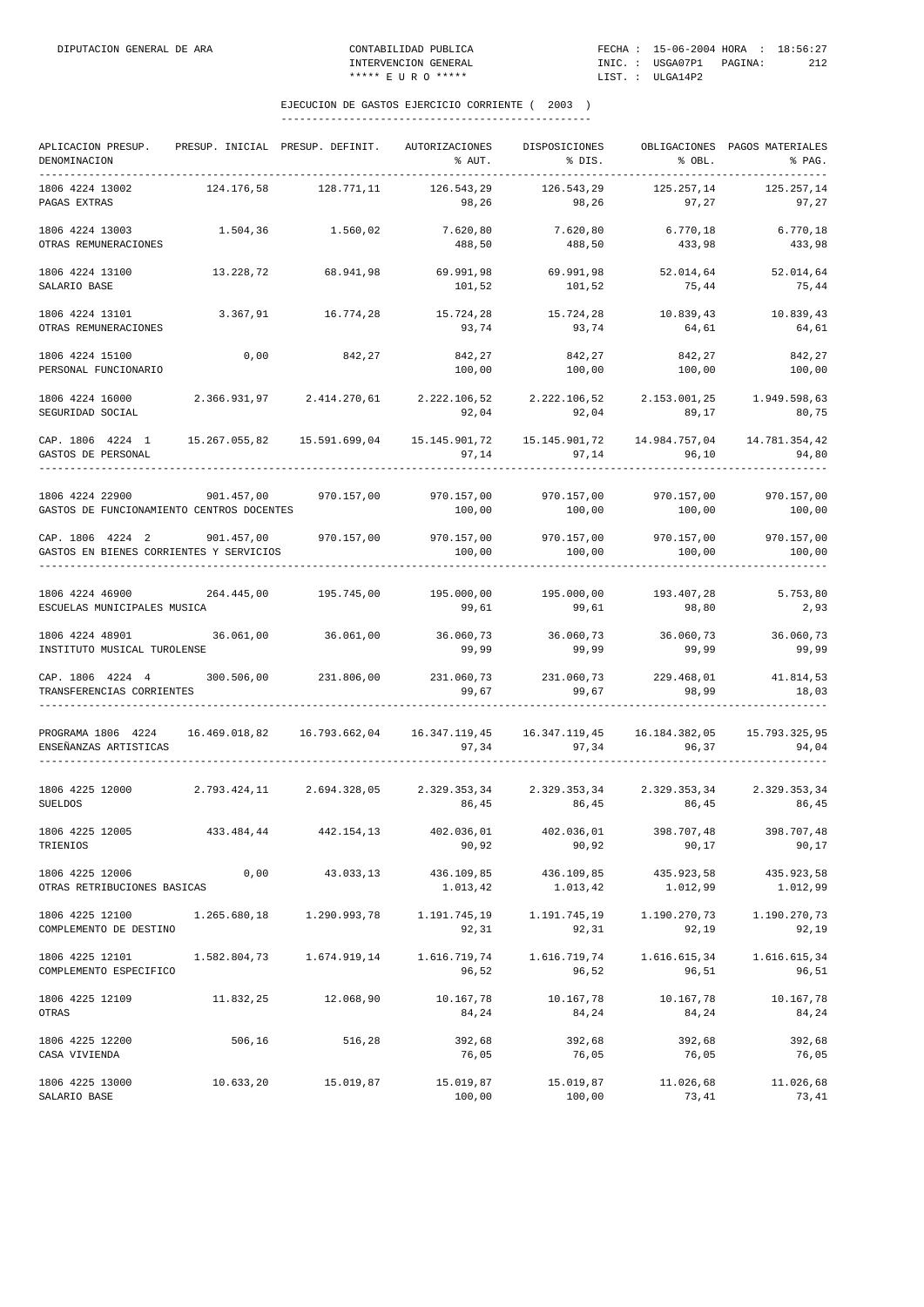| APLICACION PRESUP. PRESUP. INICIAL PRESUP. DEFINIT. AUTORIZACIONES<br>DENOMINACION |                              |            | % AUT.                                                                     | DISPOSICIONES<br>8 DIS. | % OBL.                | OBLIGACIONES PAGOS MATERIALES<br>% PAG. |
|------------------------------------------------------------------------------------|------------------------------|------------|----------------------------------------------------------------------------|-------------------------|-----------------------|-----------------------------------------|
| 1806 4225 13001<br>ANTIGUEDAD                                                      | 1.264,20                     | 1.573,06   | 1.703,52<br>108,29                                                         | 1.703,52<br>108,29      | 1.572,48<br>99,96     | 1.572,48<br>99,96                       |
| 1806 4225 13002<br>PAGAS EXTRAS                                                    | 1.982,90                     | 2.765,49   | 2.635,03<br>95,28                                                          | 2.635,03<br>95,28       | 2.099,86<br>75,93     | 2.099,86<br>75,93                       |
| 1806 4225 16000<br>SEGURIDAD SOCIAL                                                | 698.002,59 711.962,64        |            | 493.918,37 493.918,37 484.241,51 446.727,93<br>69,37                       | 69,37                   | 68,01                 | 62,74                                   |
| CAP. 1806 4225 1 6.799.614,76 6.889.334,47<br>GASTOS DE PERSONAL                   |                              |            | 6.499.801,38<br>94,34                                                      | 6.499.801,38<br>94,34   | 6.480.371,46<br>94,06 | 6.442.857,88<br>93,51                   |
|                                                                                    |                              |            |                                                                            |                         |                       |                                         |
| 1806 4225 216<br>EQUIPOS PARA PROCESOS DE INFORMACION                              | 0,00                         | 0,00       | 0,00<br>0,00                                                               | 0,00<br>0,00            | 0,00<br>0,00          | 0,00<br>0,00                            |
| 1806 4225 22000<br>ORDINARIO NO INVENTARIABLE                                      | 0,00                         | 0,00       | 770,06<br>0,00                                                             | 770,06<br>0,00          | 770,06<br>0,00        | 770,06<br>0,00                          |
| 1806 4225 22002<br>PRENSA, REVISTAS Y PUBLICACIONES PERIOD                         | 0,00                         | 0,00       | 0,00<br>0,00                                                               | 0,00<br>0,00            | 0,00<br>0,00          | 0,00<br>0,00                            |
| 1806 4225 22003<br>LIBROS Y OTRAS PUBLICACIONES                                    | 0,00                         | 0,00       | 19,95<br>0,00                                                              | 19,95<br>0,00           | 19,95<br>0,00         | 19,95<br>0,00                           |
| 1806 4225 22004<br>MATERIAL INFORMATICO                                            | 0,00                         | 0,00       | 0,00<br>0,00                                                               | 0,00<br>0,00            | 0,00<br>0,00          | 0,00<br>0,00                            |
| 1806 4225 22009<br>OTRO MATERIAL                                                   | 0,00                         | 0,00       | 0,00<br>0,00                                                               | 0,00<br>0,00            | 0,00<br>0,00          | 0,00<br>0,00                            |
| 1806 4225 22201<br>POSTALES. COMUNICACIONES                                        | 0,00                         | 0,00       | 0,00<br>0,00                                                               | 0,00<br>0,00            | 0,00<br>0,00          | 0,00<br>0,00                            |
| 1806 4225 22202<br>TELEGRAFICAS. COMUNICACIONES                                    | 0,00                         | 0,00       | 0,00<br>0,00                                                               | 0,00<br>0,00            | 0,00<br>0,00          | 0,00<br>0,00                            |
| 1806 4225 223<br>TRANSPORTE                                                        | 0,00                         | 0,00       | 0,00<br>0,00                                                               | 0,00<br>0,00            | 0,00<br>0,00          | 0,00<br>0,00                            |
| 1806 4225 22605<br>REUNIONES Y CONFERENCIAS                                        | 0,00                         | 0,00       | 0,00<br>0,00                                                               | 0,00<br>0,00            | 0,00<br>0,00          | 0,00<br>0,00                            |
| 1806 4225 22609<br>OTROS. GASTOS DIVERSOS                                          | 0,00                         | 0,00       | 0,00<br>0,00                                                               | 0,00<br>0,00            | 0,00<br>0,00          | 0,00<br>0,00                            |
| 1806 4225 22709<br>OTROS                                                           | 240.405,00                   |            | 210.405,00 176.139,95 176.139,95<br>83,71                                  | 83,71                   | 83,71                 | 176.139,95 176.139,95<br>83,71          |
| 1806 4225 22900<br>GASTOS DE FUNCIONAMIENTO CENTROS DOCENTES                       |                              |            | 570.992,00 659.948,13 626.674,63 626.674,63 626.674,63 626.674,63<br>94,95 | 94,95                   | 94,95                 | 94,95                                   |
| 1806 4225 230<br>DIETAS                                                            | 0,00                         | 0,00       | 0,00<br>0,00                                                               | 0,00<br>0,00            | 0,00<br>0,00          | 0,00<br>0,00                            |
| 1806 4225 231<br>LOCOMOCION                                                        | 0,00                         | 0,00       | 0,00<br>0,00                                                               | 0,00<br>0,00            | 0,00<br>0,00          | 0,00<br>0,00                            |
| 1806 4225 242<br>MATERIAL, SUMINISTROS Y OTROS                                     | 0,00                         | 0,00       | $66.657,01$ $66.657,01$ $66.657,01$<br>0,00                                | 0,00                    | 0,00                  | 66.657,01<br>0,00                       |
| CAP. 1806 4225 2 811.397,00 870.353,13<br>GASTOS EN BIENES CORRIENTES Y SERVICIOS  | ____________________________ |            | 870.261,60<br>99,98                                                        | 870.261,60<br>99,98     | 870.261,60<br>99,98   | 870.261,60<br>99,98                     |
| 1806 4225 46900<br>CONVENIOS CC.LL. EDUCACION ADULTOS                              | 808.361,00                   | 830.657,87 | 830.657,87<br>100,00                                                       | 830.657,87<br>100,00    | 823.334,10<br>99,11   | 731.292,42<br>88,03                     |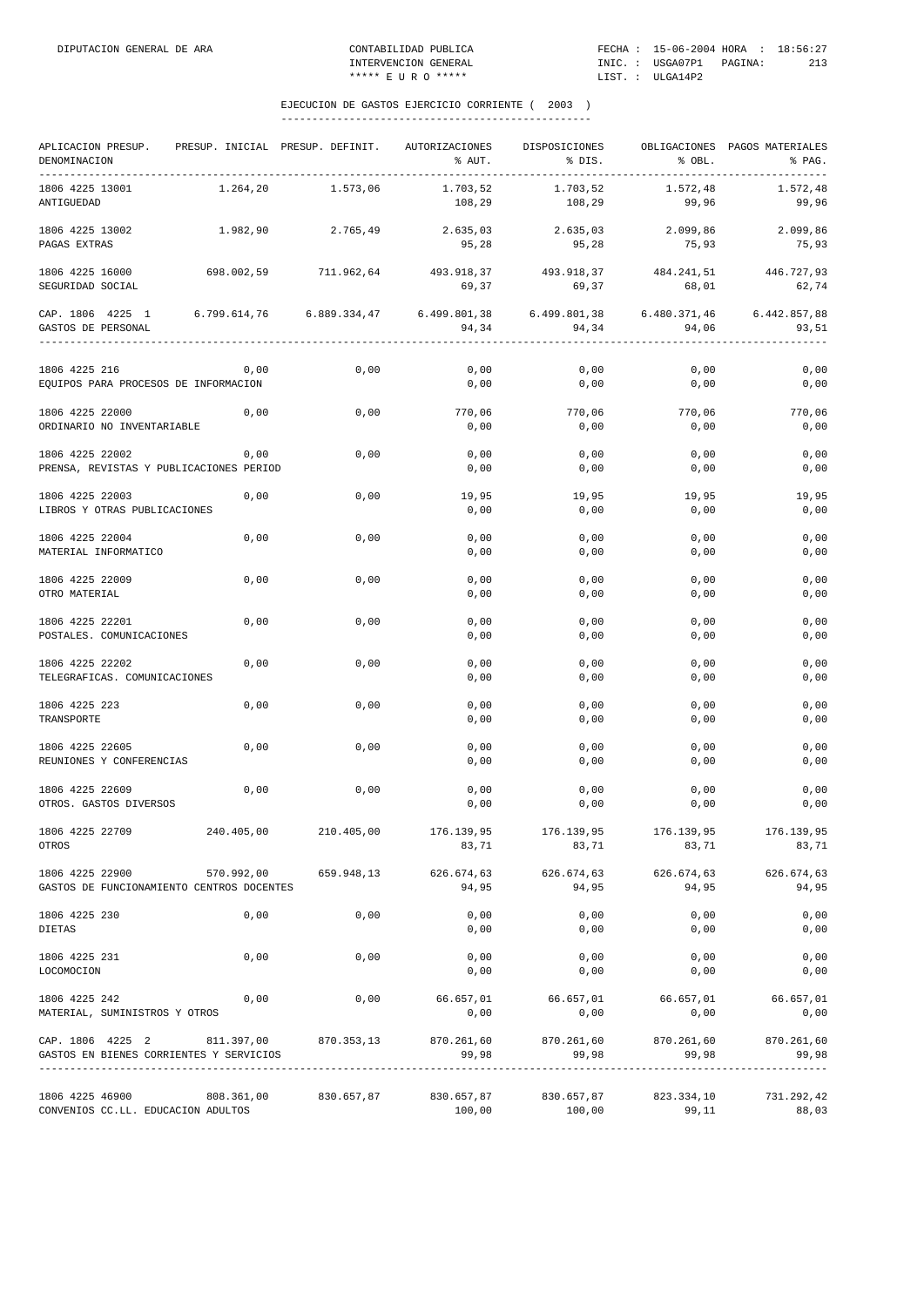| DIPUTACION GENERAL DE ARA | CONTABILIDAD PUBLICA | FECHA: 15-06-2004 HORA : 18:56:27 |     |
|---------------------------|----------------------|-----------------------------------|-----|
|                           | INTERVENCION GENERAL | INIC. : USGA07P1 PAGINA:          | 214 |
|                           | ***** R II R O ***** | LIST. : ULGA14P2                  |     |

| APLICACION PRESUP.<br>DENOMINACION                   |                | PRESUP. INICIAL PRESUP. DEFINIT. | AUTORIZACIONES<br>% AUT. | DISPOSICIONES<br>% DIS.            | OBLIGACIONES<br>% OBL.  | PAGOS MATERIALES<br>% PAG. |
|------------------------------------------------------|----------------|----------------------------------|--------------------------|------------------------------------|-------------------------|----------------------------|
| 1806 4225 48900<br>PROGRAMAS EDUCACION ADULTOS, ISFL | 435.253.00     | 324.000.00                       | 324.000,00<br>100,00     | 315.900,00<br>97.50                | 315.896,79<br>97.49     | 306.656,79<br>94,64        |
| CAP. 1806 4225 4<br>TRANSFERENCIAS CORRIENTES        | 1.243.614,00   | 1.154.657,87                     | 1.154.657,87<br>100,00   | 99.29                              | 98.66                   | 1.037.949,21<br>89,89      |
| PROGRAMA 1806 4225<br>EDUCACION PERMANENTE           | 8.854.625.76   | 8.914.345.47                     | 8.524.720,85<br>95,62    | 8.516.620.85 8.489.863.95<br>95,53 | 95,23                   | 8.351.068,69<br>93,68      |
| DEPARTAMENTO 18<br>EDUCACION Y CIENCIA               | 721.410.688.83 | 736.930.744.17                   | 722.984.957.00<br>98,10  | 722.801.138.04<br>98,08            | 720.331.407.07<br>97,74 | 692.649.732,83<br>93,99    |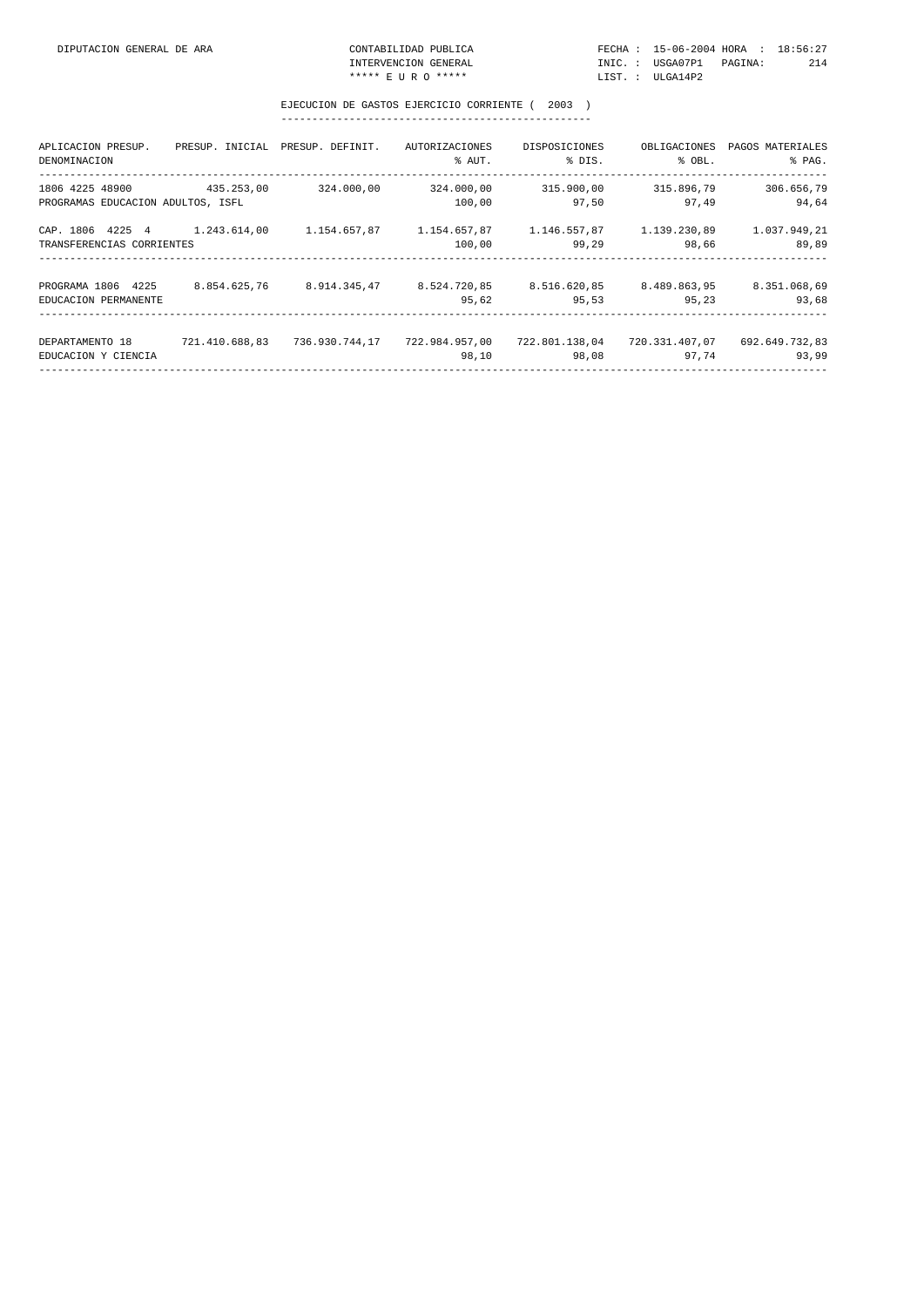| APLICACION PRESUP.<br>DENOMINACION<br>--------------                                                                              |            | PRESUP. INICIAL PRESUP. DEFINIT. | AUTORIZACIONES<br>% AUT.                                        | DISPOSICIONES<br>% DIS. | % OBL.              | OBLIGACIONES PAGOS MATERIALES<br>% PAG. |
|-----------------------------------------------------------------------------------------------------------------------------------|------------|----------------------------------|-----------------------------------------------------------------|-------------------------|---------------------|-----------------------------------------|
| 1901 4421 10000<br>RETRIBUCIONES BASICAS                                                                                          | 13.847,64  | 15.571,80                        | 14.873,04<br>95,51                                              | 14.873,04<br>95,51      | 14.872,54<br>95,50  | 14.872,54<br>95,50                      |
| 1901 4421 10001<br>OTRAS REMUNERACIONES                                                                                           | 43.050,84  | 43.916,16                        | 44.614,92<br>101,59                                             | 44.614,92<br>101,59     | 44.614,92<br>101,59 | 44.614,92<br>101,59                     |
| 1901 4421 11000<br>RETRIBUCIONES BASICAS                                                                                          | 70.552,30  | 71.970,40                        | 71.970,40<br>100,00                                             | 71.970,40<br>100,00     | 67.300,39<br>93,51  | 67.300,39<br>93,51                      |
| 1901 4421 11001<br>OTRAS REMUNERACIONES                                                                                           | 97.989,96  | 102.807,92                       | 102.807,92<br>100,00                                            | 102.807,92<br>100,00    | 96.272,70<br>93,64  | 96.272,70<br>93,64                      |
| 1901 4421 12000<br><b>SUELDOS</b>                                                                                                 | 756.520,80 | 748.692,35                       | 725.654,65<br>96,92                                             | 725.654,65<br>96,92     | 676.042,21<br>90,29 | 676.042,21<br>90,29                     |
| 1901 4421 12005<br>TRIENIOS                                                                                                       | 151.942,30 | 152.462,32                       | 149.859,58<br>98,29                                             | 149.859,58<br>98,29     | 94.137,49<br>61,74  | 94.137,49<br>61,74                      |
| 1901 4421 12006<br>OTRAS RETRIBUCIONES BASICAS                                                                                    | 0,00       | 12.629,86                        | 12.629,86<br>100,00                                             | 12.629,86<br>100,00     | 11.278,87<br>89,30  | 11.278,87<br>89,30                      |
| 1901 4421 12100<br>COMPLEMENTO DE DESTINO                                                                                         | 375.959,28 | 374.854,73                       | 364.227,77<br>97,16                                             | 364.227,77<br>97,16     | 341.080,48<br>90,99 | 341.080,48<br>90,99                     |
| 1901 4421 12101<br>COMPLEMENTO ESPECIFICO                                                                                         | 554.228,28 | 571.251,30                       | 552.931,94<br>96,79                                             | 552.931,94<br>96,79     | 498.765,32<br>87,31 | 498.765,32<br>87,31                     |
| 1901 4421 12109<br>RETRIBUCIONES COMPLEMENTARIAS. OTRAS RET                                                                       | 0,00       | 0,00                             | 318,16<br>0,00                                                  | 318,16<br>0,00          | 317,16<br>0,00      | 317,16<br>0,00                          |
| 1901 4421 13000<br>SALARIO BASE                                                                                                   | 72.831,72  | 75.526,49                        | 75.527,16<br>100,00                                             | 75.527,16<br>100,00     | 75.527,16<br>100,00 | 75.527,16<br>100,00                     |
| 1901 4421 13001<br>ANTIGUEDAD                                                                                                     | 8.356,79   | 8.665,99                         | 10.821,92<br>124,87                                             | 10.821,92<br>124,87     | 10.821,92<br>124,87 | 10.821,92<br>124,87                     |
| 1901 4421 13002<br>PAGAS EXTRAS                                                                                                   | 13.531,42  | 14.032,08                        | 14.032,08<br>100,00                                             | 14.032,08<br>100,00     | 14.029,94<br>99,98  | 14.029,94<br>99,98                      |
| 1901 4421 13003<br>OTRAS REMUNERACIONES                                                                                           | 26.823,36  | 27.815,82                        | 25.659,22<br>92,24                                              | 25.659,22<br>92,24      | 21.523,91<br>77,38  | 21.523,91<br>77,38                      |
| 1901 4421 15100<br>PERSONAL FUNCIONARIO                                                                                           | 18.030,36  | 16.320,36                        | 16.320,36<br>100,00                                             | 16.320,36<br>100,00     | 7.365,52<br>45,13   | 7.365,52<br>45,13                       |
| 1901 4421 16000<br>SEGURIDAD SOCIAL                                                                                               | 471.480,08 | 470.740,55                       | 459.532,78<br>97,61                                             | 459.532,78<br>97,61     | 412.443,92<br>87,61 | 376.803,40<br>80,04                     |
| $1901$ 4421 16100 $3.005,06$ $3.005,06$ $5.260,00$ $6.260,00$ $6.260,00$ $6.260,00$<br>FORMACION Y PERFECCIONAMIENTO DEL PERSONAL |            |                                  | 208,31                                                          | 208,31                  | 208,31              | 6.260,00<br>208,31                      |
| 1901 4421 16109 33.055,67 20.822,72<br>OTROS                                                                                      |            |                                  | 18.872,70<br>90,63                                              | 18.872,70<br>90,63      | 18.872,70<br>90,63  | 18.872,70<br>90,63                      |
| 1901 4421 16209<br>OTROS                                                                                                          |            | 3.005,06 3.005,06                | 1.700,14<br>56,57                                               | 1.700,14<br>56,57       | 1.700,14<br>56,57   | 1.700,14<br>56,57                       |
| CAP. 1901 4421 1 2.714.210,92 2.734.090,97 2.668.614,60 2.668.614,60 2.413.227,29<br>GASTOS DE PERSONAL                           |            |                                  | 97,60                                                           | 97,60                   | 88,26               | 2.377.586,77<br>86,96                   |
| 1901 4421 202<br>EDIFICIOS Y OTRAS CONSTRUCCIONES                                                                                 | 90.151,82  | 17.378,07                        | 20.625,26<br>118,68                                             | 20.625,26<br>118,68     | 20.625,26<br>118,68 | 19.279,66<br>110,94                     |
| 1901 4421 212 9.015,18<br>EDIFICIOS Y OTRAS CONSTRUCCIONES                                                                        |            | 9.015, 18                        | $7.139,86$ $7.139,86$ $7.139,86$ $7.139,86$ $7.139,86$<br>79,19 | 79,19                   | 79,19               | 79,19                                   |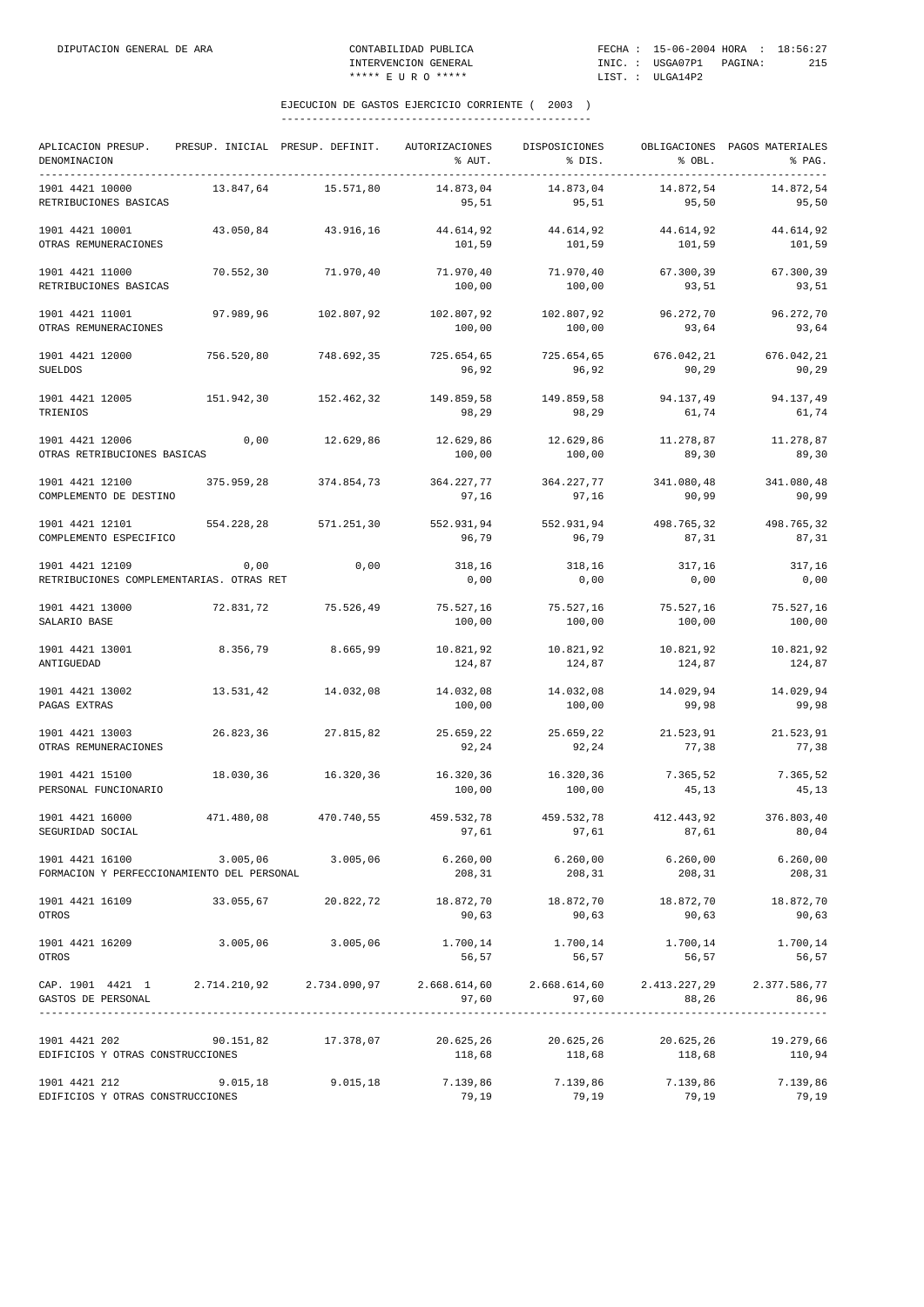| APLICACION PRESUP.<br>DENOMINACION                             | PRESUP. INICIAL PRESUP. DEFINIT. |                     | AUTORIZACIONES<br>% AUT. | DISPOSICIONES<br>% DIS. | % OBL.              | OBLIGACIONES PAGOS MATERIALES<br>% PAG. |
|----------------------------------------------------------------|----------------------------------|---------------------|--------------------------|-------------------------|---------------------|-----------------------------------------|
| 1901 4421 213<br>MAQUINARIA, INSTALACION Y UTILLAJE            | 601,01                           | 601.01              | 0,00<br>0,00             | 0,00<br>0,00            | 0,00<br>0,00        | 0,00<br>0,00                            |
| 1901 4421 214<br>MATERIAL DE TRANSPORTE                        | 9.015.18                         | 9.015, 18           | 16.150,56<br>179,14      | 16.150,56<br>179,14     | 16.150,56<br>179,14 | 16.150,56<br>179,14                     |
| 1901 4421 215<br>MOBILIARIO Y ENSERES                          | 9.015, 18                        | 12.223,81           | 15.117,31<br>123,67      | 15.117,31<br>123,67     | 15.117,31<br>123,67 | 15.117,31<br>123,67                     |
| 1901 4421 216<br>EQUIPOS PARA PROCESOS DE INFORMACION          | 1.502,53                         | 1.502,53            | 2.317,89<br>154,26       | 2.317,89<br>154,26      | 2.317,89<br>154,26  | 2.317,89<br>154,26                      |
| 1901 4421 22000<br>ORDINARIO NO INVENTARIABLE                  | 13.522,77                        | 15.636,35           | 12.198,50<br>78,01       | 12.198,50<br>78,01      | 12.198,50<br>78,01  | 12.198,50<br>78,01                      |
| 1901 4421 22001<br>MOBILIARIO Y ENSERES                        | 9.015, 18                        | 9.089,18            | 3.691,73<br>40,61        | 3.691,73<br>40,61       | 3.691,73<br>40,61   | 3.691,73<br>40,61                       |
| 1901 4421 22002<br>PRENSA, REVISTAS Y PUBLICACIONES PERIODICAS |                                  | 12.020.24 12.020.24 | 11.582,65<br>96,35       | 11.582,65<br>96,35      | 11.582,65<br>96,35  | 11.582,65<br>96,35                      |
| 1901 4421 22003<br>LIBROS Y OTRAS PUBLICACIONES                | 3.005,06                         | 3.005,06            | 942,31<br>31,35          | 942,31<br>31,35         | 942,31<br>31,35     | 942,31<br>31,35                         |
| 1901 4421 22004<br>MATERIAL INFORMATICO                        | 1.202,02                         | 1.202,02            | 8.038,18<br>668,72       | 8.038,18<br>668,72      | 8.038,18<br>668,72  | 8.038,18<br>668,72                      |
| 1901 4421 22009<br>OTRO MATERIAL                               | 601,01                           | 601,01              | 0,00<br>0,00             | 0,00<br>0,00            | 0,00<br>0,00        | 0,00<br>0,00                            |
| 1901 4421 22100<br>ENERGIA ELECTRICA                           | 52.588,56                        | 18.870,98           | 35.782,50<br>189,61      | 35.782,50<br>189,61     | 35.782,50<br>189,61 | 35.782,50<br>189,61                     |
| 1901 4421 22101<br>AGUA                                        | 601,01                           | 917,58              | 1.032,50<br>112,52       | 1.032,50<br>112,52      | 1.032,50<br>112,52  | 1.032,50<br>112,52                      |
| 1901 4421 22102<br>GAS                                         | 1.803,04                         | 1.803,04            | 848,65<br>47,06          | 848,65<br>47,06         | 848,65<br>47,06     | 848,65<br>47,06                         |
| 1901 4421 22103<br>COMBUSTIBLES                                | 30.050,61                        | 14.030,24           | 24.272,30<br>172,99      | 24.272,30<br>172,99     | 24.272,30<br>172,99 | 24.272,30<br>172,99                     |
| 1901 4421 22104<br>VESTUARIO                                   | 9.015, 18                        | 9.015, 18           | 4.812,73<br>53,38        | 4.812,73<br>53,38       | 4.812,73<br>53,38   | 4.812,73<br>53,38                       |
| 1901 4421 22106<br>PRODUCTOS FARMACéUTICOS. SUMINISTROS        | 0,00                             | 0,00                | 19,94<br>0,00            | 19,94<br>0,00           | 19,94<br>0,00       | 19,94<br>$0$ , $00$                     |
| 1901 4421 22109<br>OTROS SUMINISTROS                           | 6.010, 12                        | 6.010, 12           | 5.099, 91<br>84,85       | 5.099, 91<br>84,85      | 5.099,91<br>84,85   | 5.099,91<br>84,85                       |
| 1901 4421 22200<br>TELEFONICAS                                 | 30.050,61                        | 38.121,78           | 29.974,75<br>78,62       | 29.974,75<br>78,62      | 29.974,75<br>78,62  | 29.974,75<br>78,62                      |
| 1901 4421 22201<br>POSTALES                                    | 300,51                           | 611,87              | 619,67<br>101,27         | 619,67<br>101,27        | 619,67<br>101,27    | 619,67<br>101,27                        |
| 1901 4421 223<br>TRANSPORTE                                    | 6.010, 12                        | 6.010, 12           | 2.504,08<br>41,66        | 2.504,08<br>41,66       | 2.504,08<br>41,66   | 2.497,14<br>41,54                       |
| 1901 4421 22400<br>PRIMAS DE SEGUROS                           | 0,00                             | 0,00                | 2,07<br>0,00             | 2,07<br>0,00            | 2,07<br>0,00        | 2,07<br>0,00                            |
| 1901 4421 22403<br>OTROS RIESGOS                               | 108.182,18                       | 82.917,58           | 0,00<br>0,00             | 0,00<br>0,00            | 0,00<br>0,00        | 0,00<br>0,00                            |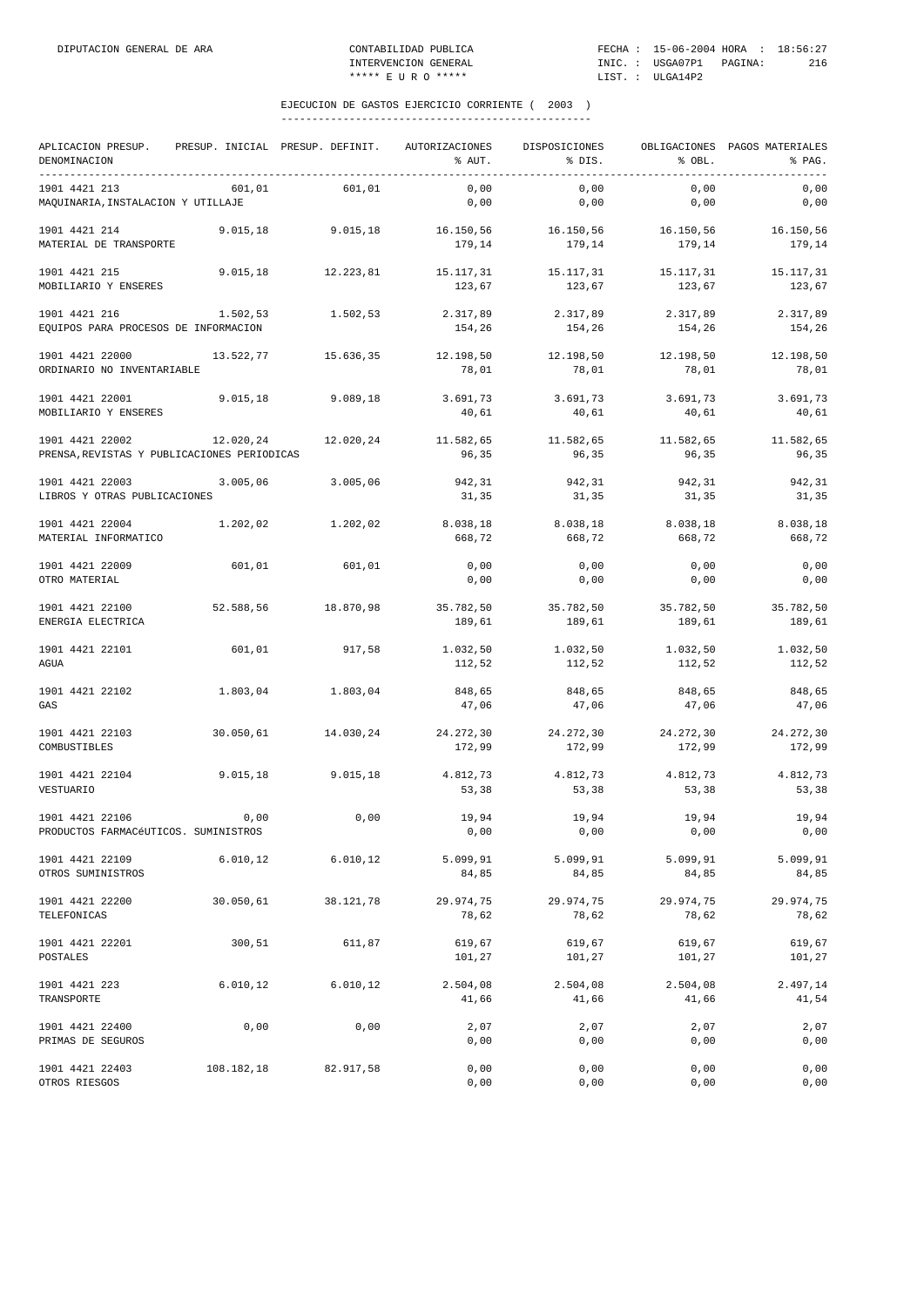| APLICACION PRESUP.<br>DENOMINACION<br>-----------                                                                                                                  | PRESUP. INICIAL PRESUP. DEFINIT. |                                                                  | AUTORIZACIONES<br>% AUT.       | DISPOSICIONES<br>% DIS.                               | % OBL.              | OBLIGACIONES PAGOS MATERIALES<br>% PAG.<br>------------------------------- |
|--------------------------------------------------------------------------------------------------------------------------------------------------------------------|----------------------------------|------------------------------------------------------------------|--------------------------------|-------------------------------------------------------|---------------------|----------------------------------------------------------------------------|
| 1901 4421 22500<br>LOCALES. TRIBUTOS                                                                                                                               | 0,00                             | 0,00                                                             | 52.073,85<br>0,00              | 52.073,85<br>0,00                                     | 52.073,85<br>0,00   | 52.021.71<br>0,00                                                          |
| 1901 4421 22601<br>ATENCIONES PROTOCOLARIAS Y REPRESENTATIVAS                                                                                                      |                                  | 33.055,67 33.055,67                                              | 33.043,78<br>99,96             | 33.043,78<br>99,96                                    | 33.043,78<br>99,96  | 33.043,78<br>99.96                                                         |
| 1901 4421 22602<br>GASTOS DE DIVULGACION Y PROMOCION (CULT., COMERC.Y CIENTI                                                                                       | 360.607,26                       | 323.742,70                                                       | 321.550,95 321.550,95<br>99,32 | 99,32                                                 | 310.164,16<br>95,80 | 302.783,38<br>93,52                                                        |
| 1901 4421 22603<br>JURIDICOS, CONTENCIOSOS                                                                                                                         | 601,01                           | 723,02                                                           | 122,01<br>16,87                | 122,01<br>16,87                                       | 122,01<br>16,87     | 122,01<br>16,87                                                            |
| 1901 4421 22605<br>REUNIONES Y CONFERENCIAS                                                                                                                        |                                  | 1.202,02 11.202,02                                               | 9.658, 35<br>86,21             | 9.658, 35<br>86,21                                    | 9.658,35<br>86,21   | 9.658,35<br>86,21                                                          |
| 1901 4421 22609<br>OTROS                                                                                                                                           | 489.824,86                       | 7.393,51                                                         | 299,89<br>4,05                 | 299,89<br>4,05                                        | 299,89<br>4,05      | 299,89<br>4,05                                                             |
| 1901 4421 22700<br>LIMPIEZA Y ASEO                                                                                                                                 |                                  | 24.040,48 27.664,07                                              | 93,93                          | 25.986,79 25.986,79 25.986,79<br>93,93                | 93,93               | 25.986,79<br>93,93                                                         |
| 1901 4421 22701<br>SEGURIDAD. - TRABAJOS REALIZADOS OTRAS EMP                                                                                                      | 0,00                             | 0,00                                                             | 1.150,02<br>0,00               | 1.150,02<br>0,00                                      | 1.150,02<br>0,00    | 1.150,02<br>0,00                                                           |
| 1901 4421 22706<br>TRABAJOS REALIZADOS POR OTRAS EMPRESAS                                                                                                          | 0,00                             | 0,00                                                             | 42.629,37<br>0,00              | 42.629,37<br>0,00                                     | 42.629,37<br>0,00   | 34.634.70<br>0,00                                                          |
| 1901 4421 22709<br>OTROS                                                                                                                                           | 601,01                           | 601,01                                                           | 1.938,33<br>322,51             | 1.938,33<br>322,51                                    | 1.938,33<br>322,51  | 1.938,33<br>322,51                                                         |
| 1901 4421 230<br>DIETAS                                                                                                                                            |                                  | 240.404,84 106.709,88                                            | 154,77                         | 165.156,17 165.156,17 165.156,17 164.952,15<br>154,77 | 154,77              | 154,58                                                                     |
| 1901 4421 231<br>LOCOMOCION                                                                                                                                        | 60.101,21                        | 51.312,05                                                        | 15.484,52<br>30,17             | 15.484,52<br>30,17                                    | 15.484,52<br>30,17  | 15.287,48<br>29,79                                                         |
| 1901 4421 25100<br>FINANCIADOS CON RECURSOS PROPIOS                                                                                                                | 60.101,21                        | 45.379,39                                                        | 1.141,90<br>2,51               | 1.141,90<br>2,51                                      | 1.141,90<br>2,51    | 1.141,90<br>2,51                                                           |
| CAP. 1901 4421 2 1.673.818,69 877.381,45<br>GASTOS EN BIENES CORRIENTES Y SERVICIOS                                                                                |                                  |                                                                  | 873.009,28<br>99,50            | 873.009,28 861.622,49<br>99,50                        | 98,20               | 844.441,30<br>96,24                                                        |
| 1901 4421 44900<br>AL INSTITUTO ARAGONÉS DEL AGUA                                                                                                                  |                                  | 5.657.653,19 5.487.344,33 5.487.344,33 5.487.344,33 5.487.344,33 | 100,00                         | 100,00                                                |                     | 5.487.344,33<br>100,00 100,00                                              |
| 1901 4421 46900<br>ACTIVIDADES AMBIENTALES                                                                                                                         | 210.354,24                       | 158.747,00                                                       | 158.497,00<br>99,84            | 158.497,00<br>99,84                                   | 123.157,36<br>77,58 | 72.328,90<br>45,56                                                         |
| 1901 4421 48900<br>ACTIVIDADES AMBIENTALES                                                                                                                         |                                  | 210.354,24 206.077,38                                            | 99,49                          | 99,49                                                 | 99,44               | 205.035,01 205.035,01 204.927,41 192.427,41<br>93,37                       |
| CAP. 1901 4421 4 6.078.361,67 5.852.168,71 5.850.876,34 5.850.876,34 5.815.429,10 5.752.100,64<br>TRANSFERENCIAS CORRIENTES<br>----------------------------------- |                                  | -------------                                                    | 99,97                          | 99,97                                                 | 99,37               | 98,29                                                                      |
| 1901 4421 690<br>ADQUISICION TERRENOS EXPROPIACION                                                                                                                 | 0,00                             | 0,00                                                             | 0,00<br>0,00                   | 0,00<br>0,00                                          | 0,00<br>0,00        | 0,00<br>0,00                                                               |
| 1901 4421 692<br>EDIFICIOS Y OTRAS CONSTRUCCIONES                                                                                                                  | 240.404,84                       | 78.604,84                                                        | 77.106,84<br>98,09             | 77.106,84<br>98,09                                    | 77.106,84<br>98,09  | 63.345,34<br>80,58                                                         |
| 1901 4421 694<br>MATERIAL DE TRANSPORTE                                                                                                                            | 510.860,29                       | 562.160,29                                                       | 528.766,33<br>94,05            | 528.766,33<br>94,05                                   | 528.766,33<br>94,05 | 459.723,23<br>81,77                                                        |
| 1901 4421 695<br>MOBILIARIO Y ENSERES                                                                                                                              |                                  | 30.050,61 40.550,61                                              | 33.915,63<br>83,63             | 33.915,63<br>83,63                                    | 33.496,42<br>82,60  | 33.496,42<br>82,60                                                         |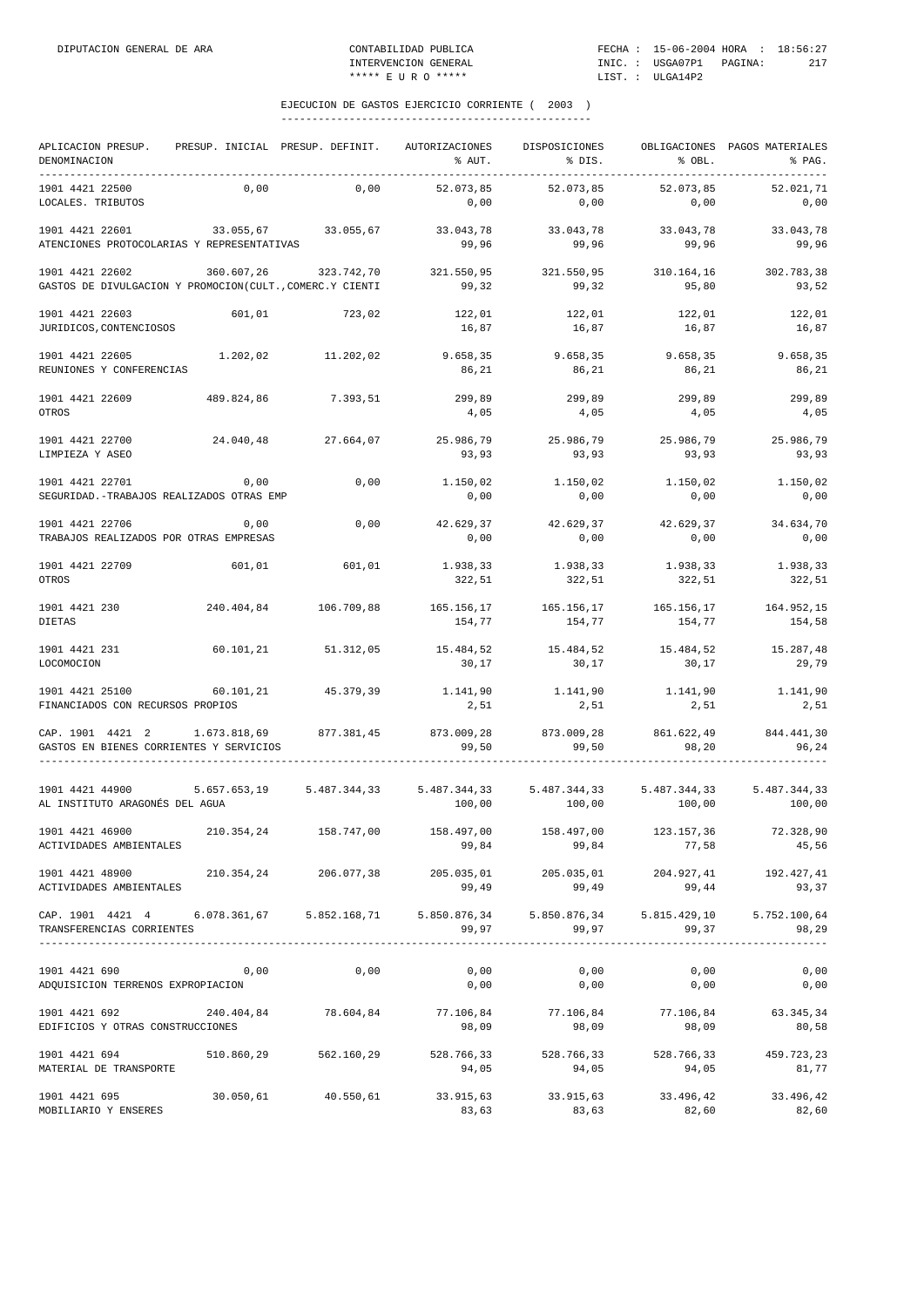| APLICACION PRESUP. PRESUP. INICIAL PRESUP. DEFINIT. AUTORIZACIONES DISPOSICIONES<br>DENOMINACION<br>-----------------------------------                     |               |                       | % AUT.                                                                                             | % DIS.                                          | % OBL.                  | OBLIGACIONES PAGOS MATERIALES<br>% PAG. |
|-------------------------------------------------------------------------------------------------------------------------------------------------------------|---------------|-----------------------|----------------------------------------------------------------------------------------------------|-------------------------------------------------|-------------------------|-----------------------------------------|
| CAP. 1901 4421 6<br>INVERSIONES REALES                                                                                                                      |               | 781.315,74 681.315,74 | 639.788,80<br>93,90                                                                                | 639.788,80<br>93,90                             | 639.369,59<br>93,84     | 556.564,99<br>81,68                     |
| 1901 4421 74900<br>AL INSTITUTO ARAGONÉS DEL AGUA                                                                                                           | 22.067.536,78 |                       | 22.067.536,78 22.067.536,78 22.067.536,78<br>100,00                                                | 100,00                                          | 22.067.536,78<br>100,00 | 22.067.536,78<br>100,00                 |
| 1901 4421 76900<br>SUBVENCION CON FONDOS PROPIOS                                                                                                            | 0,00          | 24.072,82             | 100,00                                                                                             | 24.072,82 24.072,82<br>100,00                   | 24.072,82<br>100,00     | 24.072,82<br>100,00                     |
| 1901 4421 78900<br>INVERSIONES AMBIENTALES                                                                                                                  | 0,00          | 100.000,00            | 100.000,00 100.000,00<br>100,00                                                                    | 100,00                                          | 99.989,55<br>99,98      | 99.989,55<br>99,98                      |
| CAP. 1901 4421 7 22.067.536,78 22.191.609,60 22.191.609,60 22.191.609,60 22.191.599,15 22.191.599,15<br>TRANSFERENCIAS DE CAPITAL<br>---------------------- |               |                       |                                                                                                    | 100,00 100,00                                   | 99,99                   | 99,99                                   |
| PROGRAMA 1901 4421 33.315.243,80 32.336.566,47 32.223.898,62 32.223.898,62 31.921.247,62 31.722.292,85<br>SERVICIOS GENERALES (DE MEDIO AMBIENTE)           |               |                       | 99,65                                                                                              | 99,65                                           |                         | 98,71 98,10                             |
| 1902 5331 12000<br><b>SUELDOS</b>                                                                                                                           |               |                       | $4.736.120.48$ $4.610.245.57$ $4.595.646.37$ $4.595.646.37$ $4.512.119.73$ $4.512.119.73$<br>99,68 | 99,68                                           | 97,87                   | 97,87                                   |
| 1902 5331 12005<br>TRIENIOS                                                                                                                                 | 799.775,74    | 760.699,68            | 757.057,86<br>99,52                                                                                | 757.057,86<br>99,52                             | 556.621,00<br>73,17     | 556.621,00<br>73,17                     |
| 1902 5331 12006<br>OTRAS RETRIBUCIONES BASICAS                                                                                                              |               | $0,00$ $71.725,25$    | 71.725,25<br>100,00                                                                                | 71.725,25<br>100,00                             | 65.555,41<br>91,39      | 65.555,41<br>91,39                      |
| 1902 5331 12100 2.114.160,60 2.145.393,50 2.137.721,90<br>COMPLEMENTO DE DESTINO                                                                            |               |                       | 99,64                                                                                              | 2.137.721,90   1.969.462,84<br>99,64            | 91,79                   | 1.969.462,84<br>91,79                   |
| 1902 5331 12101<br>COMPLEMENTO ESPECIFICO                                                                                                                   | 4.058.569,05  | 4.443.802,38          | 99,77                                                                                              | 4.433.704,62 4.433.704,62 4.119.106,32<br>99,77 | 92,69                   | 4.119.106,32<br>92,69                   |
| 1902 5331 12109<br>OTRAS                                                                                                                                    |               | 54.003,37 51.296,99   | 51.296,99<br>100,00                                                                                | 51.296,99<br>100,00                             | 46.095,09<br>89,85      | 46.095,09<br>89,85                      |
| 1902 5331 13000<br>SALARIO BASE                                                                                                                             |               |                       | $1.599.856.08$ $1.586.757.46$ $1.550.073.58$ $1.550.073.58$ $1.526.104.34$<br>97,68                | 97,68                                           | 96,17                   | 1.526.104,34<br>96,17                   |
| 1902 5331 13001<br>ANTIGUEDAD                                                                                                                               | 207.799,23    | 205.916,39            | 202.123,79 202.123,79 189.408,29<br>98,15                                                          | 98,15                                           | 91,98                   | 189.408,29<br>91,98                     |
| 1902 5331 13002<br>PAGAS EXTRAS                                                                                                                             | 297.978,67    | 300.661,28            | 293.915,20<br>97,75                                                                                | 293.915,20<br>97,75                             | 283.852,72<br>94,40     | 283.852,72<br>94,40                     |
| 1902 5331 13003<br>OTRAS REMUNERACIONES                                                                                                                     | 191.392,69    | 231.332,43            | 229.201,35<br>99,07                                                                                | 229.201,35<br>99,07                             | 221.522,22<br>95,75     | 221.522,22<br>95,75                     |
| 1902 5331 13100<br>SALARIO BASE                                                                                                                             | 60.000,00     | 42.220,00             | 39.765,01<br>94,18                                                                                 | 39.765,01<br>94,18                              | 12.333,25<br>29,21      | 12.333,25<br>29,21                      |
| 1902 5331 13101<br>OTRAS REMUNERACIONES                                                                                                                     | 0,00          | 0,00                  | 2.454,99<br>0,00                                                                                   | 2.454,99<br>0,00                                | 2.236,16<br>0,00        | 2.236,16<br>0,00                        |
| 1902 5331 15100<br>PERSONAL FUNCIONARIO                                                                                                                     | 9.015, 18     | 9.015, 18             | 9.015,18<br>100,00                                                                                 | 9.015, 18<br>100,00                             | 2.695,74<br>29,90       | 2.695,74<br>29,90                       |
| 1902 5331 16000<br>SEGURIDAD SOCIAL                                                                                                                         | 3.582.231,20  | 3.856.260,57          | 3.827.753,38<br>99,26                                                                              | 3.827.753,38<br>99,26                           | 3.744.616,71<br>97,10   | 3.352.512,57<br>86,93                   |
| 1902 5331 16100<br>FORMACION Y PERFECCIONAMIENTO DEL PERSONAL                                                                                               | 4.317,16      | 4.317,16              | 2.375,00<br>55,01                                                                                  | 2.375,00<br>55,01                               | 2.375,00<br>55,01       | 2.375,00<br>55,01                       |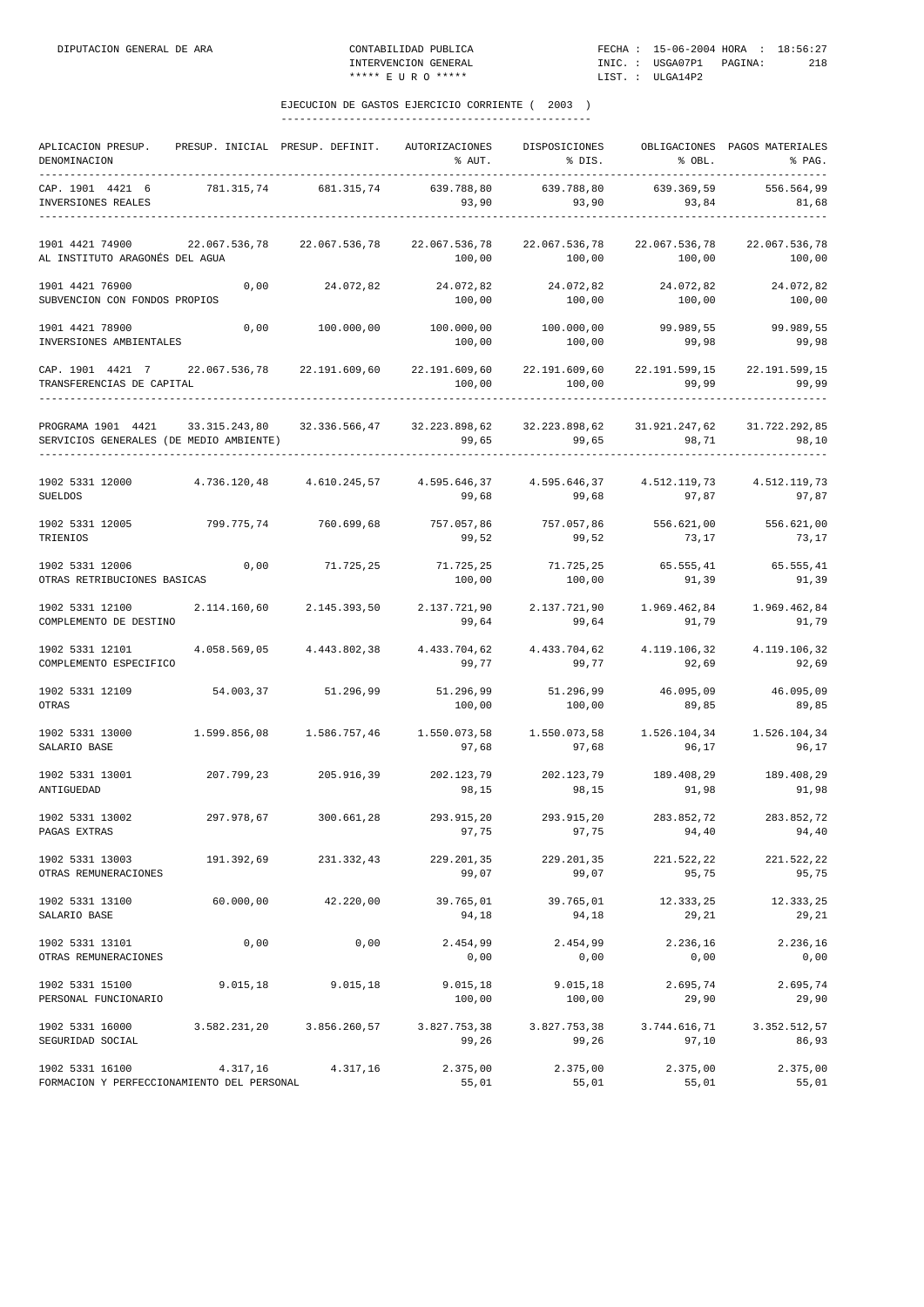| APLICACION PRESUP. PRESUP. INICIAL PRESUP. DEFINIT.<br>DENOMINACION                                                        |           |                     | AUTORIZACIONES<br>% AUT.             | DISPOSICIONES<br>% DIS.                 | % OBL.                        | OBLIGACIONES PAGOS MATERIALES<br>% PAG. |
|----------------------------------------------------------------------------------------------------------------------------|-----------|---------------------|--------------------------------------|-----------------------------------------|-------------------------------|-----------------------------------------|
| 1902 5331 16209<br>OTROS                                                                                                   | 3.005,06  | 3.005,06            | 0,00<br>0,00                         | 0,00<br>0,00                            | 0,00<br>0,00                  | 0,00<br>0,00                            |
| CAP. 1902 5331 1 17.718.224,51 18.322.648,90 18.203.830,47 18.203.830,47 17.254.104,82 16.862.000,68<br>GASTOS DE PERSONAL |           |                     | 99,35                                | 99,35                                   | 94,16                         | 92,02<br>____________                   |
| 1902 5331 202<br>EDIFICIOS Y OTRAS CONSTRUCCIONES                                                                          | 0,00      | 0,00                | 1.655,02                             | 1.655,02<br>$0,00$ 0,00                 | 1.655,02<br>0,00              | 1.655,02<br>0,00                        |
| 1902 5331 203<br>MAQUINARIA, INSTALACION Y UTILLAJE                                                                        | 420, 71   | 420,71              | 27,06                                | 113,85 113,85<br>27,06                  | 113,85<br>27,06               | 113,85<br>27,06                         |
| 1902 5331 212<br>EDIFICIOS Y OTRAS CONSTRUCCIONES                                                                          | 3.485,87  | 3.485,87            | 381,39                               | 13.294,95 13.294,95<br>381,39           | 13.294,95<br>381,39           | 13.294,95<br>381,39                     |
| 1902 5331 213<br>MAQUINARIA, INSTALACION Y UTILLAJE                                                                        | 3.756,33  | 3.756, 33           | $4.900, 94$ $4.900, 94$<br>130,47    | 130,47                                  | 4.900,94<br>130,47            | 4.663,60<br>124,15                      |
| 1902 5331 214<br>MATERIAL DE TRANSPORTE                                                                                    | 2.404,05  | 2.404,05            | 7.329,73<br>304,89                   | 7.329,73<br>304,89                      | 7.329,73<br>304,89            | 7.329,73<br>304,89                      |
| 1902 5331 215<br>MOBILIARIO Y ENSERES                                                                                      |           | 3.305,57 3.305,57   | 4.273,48 4.273,48 4.273,48<br>129,28 | 129,28                                  | 129,28                        | 4.273,48<br>129,28                      |
| 1902 5331 216<br>EQUIPOS PARA PROCESOS DE INFORMACION                                                                      | 661,11    | 661,11              | 6.884,55                             | 6.884,55<br>1.041,36 1.041,36           | 6.884,55<br>1.041,36          | 6.884,55<br>1.041,36                    |
| 1902 5331 22000<br>ORDINARIO NO INVENTARIABLE                                                                              | 5.108,60  | 5.108,60            | 5.064,76<br>99,14                    | 5.064,76<br>99,14                       | 5.064,76<br>99,14             | 5.064,76<br>99,14                       |
| 1902 5331 22001<br>MOBILIARIO Y ENSERES                                                                                    | 901,52    | 901,52              | 11.521,93                            | 1.278,05 1.278,05 1.278,05              | 11.521,93 11.521,93           | 11.521,93<br>1.278,05                   |
| 1902 5331 22002<br>PRENSA, REVISTAS Y PUBLICACIONES PERIODICAS                                                             | 2.253,80  | 2.253,80            | 832,91<br>36,95                      | 832,91<br>36,95                         | 832,91<br>36,95               | 808,91<br>35,89                         |
| 1902 5331 22003<br>LIBROS Y OTRAS PUBLICACIONES                                                                            | 1.202,02  | 1.202,02            | 11.951,31<br>994,26                  | 994,26                                  | 11.951,31 11.951,31<br>994,26 | 11.951,31<br>994,26                     |
| 1902 5331 22004<br>MATERIAL INFORMATICO                                                                                    | 3.005,06  | 3.005,06            | 19.030,50<br>633,28                  | 19.030,50<br>633,28                     | 19.030,50<br>633,28           | 12.620,79<br>419,98                     |
| 1902 5331 22100<br>ENERGIA ELECTRICA                                                                                       |           | 10.217,21 10.217,21 | 217,25                               | 22.197,82 22.197,82 22.197,82<br>217,25 | 217,25                        | 22.197,82<br>217,25                     |
| 1902 5331 22101<br>AGUA, SUMINISTROS                                                                                       | 0,00      | 0,00                | 810,79<br>0,00                       | 810,79<br>0,00                          | 810,79<br>0,00                | 810,79<br>0,00                          |
| 1902 5331 22102<br>GAS                                                                                                     | 1.202,02  | 1.202,02            | 2.041,77<br>169,86                   | 2.041,77<br>169,86                      | 2.041,77<br>169,86            | 2.041,77<br>169,86                      |
| 1902 5331 22103<br>COMBUSTIBLES                                                                                            | 7.212,15  | 7.212,15            | 88.111,94<br>1.221,71                | 88.111,94<br>1.221,71                   | 88.111,94<br>1.221,71         | 88.111,94<br>1.221,71                   |
| 1902 5331 22104<br>VESTUARIO                                                                                               | 69.116,39 | 69.116,39           | 48.152,67<br>69,66                   | 48.152,67<br>69,66                      | 14.698,34<br>21,26            | 14.698,34<br>21,26                      |
| 1902 5331 22105<br>PRODUCTOS ALIMENTICIOS                                                                                  | 27.045,54 | 27.045,54           | 21.387,07<br>79,07                   | 21.387,07<br>79,07                      | 21.387,07<br>79,07            | 20.540,26<br>75,94                      |
| 1902 5331 22106<br>PRODUCTOS FARMACEUTICOS                                                                                 | 601,01    | 601,01              | 278,01<br>46,25                      | 278,01<br>46,25                         | 278,01<br>46,25               | 278,01<br>46,25                         |
| 1902 5331 22109<br>OTROS SUMINISTROS                                                                                       | 10.884,33 | 10.884,33           | 94.583,76<br>868,99                  | 94.583,76<br>868,99                     | 94.583,76<br>868,99           | 90.004,99<br>826,92                     |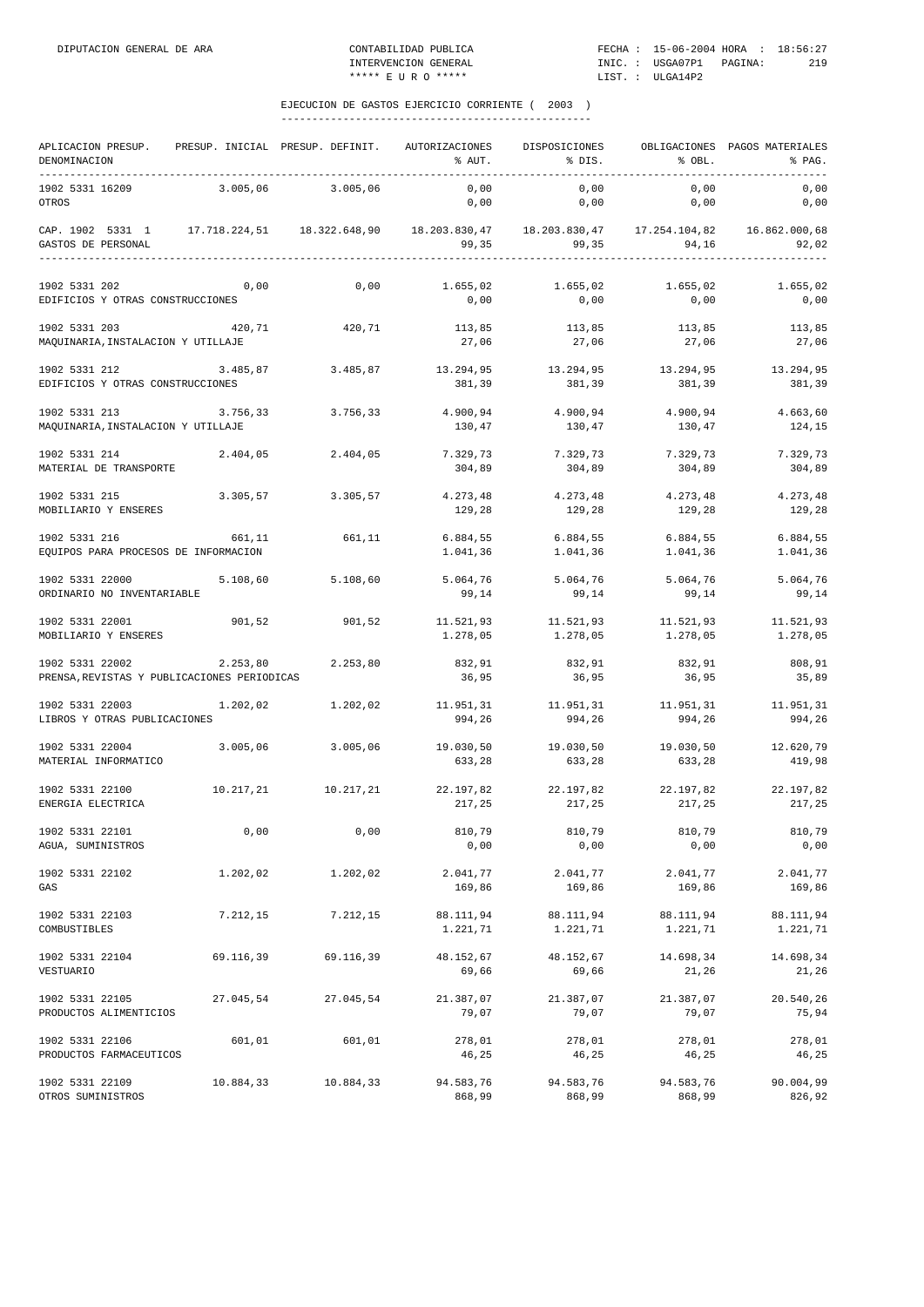| APLICACION PRESUP.<br>DENOMINACION                       |              | PRESUP. INICIAL PRESUP. DEFINIT. | <b>AUTORIZACIONES</b><br>% AUT. | DISPOSICIONES<br>% DIS. | % OBL.              | OBLIGACIONES PAGOS MATERIALES<br>% PAG. |
|----------------------------------------------------------|--------------|----------------------------------|---------------------------------|-------------------------|---------------------|-----------------------------------------|
| 1902 5331 22200<br>TELEFONICAS                           | 3.606,07     | 3.606.07                         | 13.042,71<br>361,68             | 13.042,71<br>361,68     | 13.042,71<br>361,68 | 13.042,71<br>361,68                     |
| 1902 5331 22201                                          | 1.232,07     | 1.232,07                         | 145,28                          | 145,28                  | 145,28              | 145,28                                  |
| POSTALES                                                 |              |                                  | 11,79                           | 11,79                   | 11,79               | 11,79                                   |
| 1902 5331 223                                            | 1.953,29     | 1.953,29                         | 3.062,67                        | 3.062,67                | 3.062,67            | 3.062,67                                |
| TRANSPORTE                                               |              |                                  | 156,79                          | 156,79                  | 156,79              | 156,79                                  |
| 1902 5331 22400                                          | 0,00         | 0,00                             | 0,00                            | 0,00                    | 0,00                | 0,00                                    |
| EDIFICIOS Y LOCALES PRIMAS DE SEGUROS                    |              |                                  | 0,00                            | 0,00                    | 0,00                | 0,00                                    |
| 1902 5331 22403                                          | 1.092.038,99 | 601.175,77                       | 147.738,07                      | 147.738,07              | 147.715,57          | 147.715,57                              |
| OTROS RIESGOS                                            |              |                                  | 24,57                           | 24,57                   | 24,57               | 24,57                                   |
| 1902 5331 22500                                          | 601,01       | 601,01                           | 1.761,41                        | 1.761,41                | 1.761,41            | 1.761,41                                |
| LOCALES                                                  |              |                                  | 293,07                          | 293,07                  | 293,07              | 293,07                                  |
| 1902 5331 22600                                          | 450,76       | 450,76                           | 0,00                            | 0,00                    | 0,00                | 0,00                                    |
| CANONES                                                  |              |                                  | 0,00                            | 0,00                    | 0,00                | 0,00                                    |
| 1902 5331 22601                                          | 9.015,18     | 9.015, 18                        | 8.909,78                        | 8.909,78                | 8.909,78            | 8.713,30                                |
| ATENCIONES PROTOCOLARIAS Y REPRESENTATIVAS               |              |                                  | 98,83                           | 98,83                   | 98,83               | 96,65                                   |
| 1902 5331 22602                                          | 215.444,81   | 215.444,81                       | 205.992,36                      | 205.992,36              | 205.992,27          | 192.961,75                              |
| GASTOS DE DIVULGACION Y PROMOCION(CULT., COMERC.Y CIENTI |              |                                  | 95,61                           | 95,61                   | 95,61               | 89,56                                   |
| 1902 5331 22603                                          | 23.439,47    | 23.439,47                        | 98.354,51                       | 98.354,51               | 98.354,51           | 98.354,51                               |
| JURIDICOS, CONTENCIOSOS                                  |              |                                  | 419,61                          | 419,61                  | 419,61              | 419,61                                  |
| 1902 5331 22605                                          | 30.050,61    | 30.050,61                        | 29.994,96                       | 29.994,96               | 29.994,96           | 17.994,96                               |
| REUNIONES Y CONFERENCIAS                                 |              |                                  | 99,81                           | 99,81                   | 99,81               | 59,88                                   |
| 1902 5331 22609                                          | 4.507,59     | 4.507,59                         | 10.593,49                       | 10.593,49               | 10.593,49           | 9.766,90                                |
| OTROS                                                    |              |                                  | 235,01                          | 235,01                  | 235,01              | 216,67                                  |
| 1902 5331 22700                                          | 0,00         | 0,00                             | 1.746,31                        | 1.746,31                | 1.746,31            | 1.746,31                                |
| LIMPIEZA Y ASEO.                                         |              |                                  | 0,00                            | 0,00                    | 0,00                | 0,00                                    |
| 1902 5331 22701                                          | 0,00         | 0,00                             | 0,00                            | 0,00                    | 0,00                | 0,00                                    |
| SEGURIDAD. TRABAJOS REALIZADOS OTRAS EMPR                |              |                                  | 0,00                            | 0,00                    | 0,00                | 0,00                                    |
| 1902 5331 22706                                          | 36.096,25    | 36.096,25                        | 54.135,94                       | 54.135,94               | 54.135,94           | 36.597,54                               |
| ESTUDIOS Y TRABAJOS TECNICOS                             |              |                                  | 149,97                          | 149,97                  | 149,97              | 101,38                                  |
| 1902 5331 22709                                          | 13.481,24    | 13.481,24                        | 29.422,23                       | 29.422,23               | 24.691,51           | 24.691,51                               |
| OTROS                                                    |              |                                  | 218,24                          | 218,24                  | 183,15              | 183,15                                  |
| 1902 5331 230                                            | 28.247,57    | 28.247,57                        | 92.579,73                       | 92.579,73               | 92.579,73           | 92.087,31                               |
| DIETAS                                                   |              |                                  | 327,74                          | 327,74                  | 327,74              | 326,00                                  |
| 1902 5331 231                                            | 7.813,16     | 7.813,16                         | 12.430,17                       | 12.430,17               | 12.430,17           | 12.057,10                               |
| LOCOMOCION                                               |              |                                  | 159,09                          | 159,09                  | 159,09              | 154,31                                  |
| 1902 5331 239                                            | 0,00         | 0,00                             | 10.097,13                       | 10.097,13               | 10.097,13           | 9.484,11                                |
| OTRAS INDEMNIZACIONES                                    |              |                                  | 0,00                            | 0,00                    | 0,00                | 0,00                                    |
| 1902 5331 250                                            | 2.404,05     | 2.404,05                         | 0,00                            | 0,00                    | 0,00                | 0,00                                    |
| GASTOS PRUEBAS SELECTIVAS                                |              |                                  | 0,00                            | 0,00                    | 0,00                | 0,00                                    |
| 1902 5331 25100                                          | 1.803,04     | 1.803,04                         | 18.732,38                       | 18.732,38               | 18.732,38           | 18.732,38                               |
| FINANCIADOS CON RECURSOS PROPIOS                         |              |                                  | 1.038,93                        | 1.038,93                | 1.038,93            | 1.038,93                                |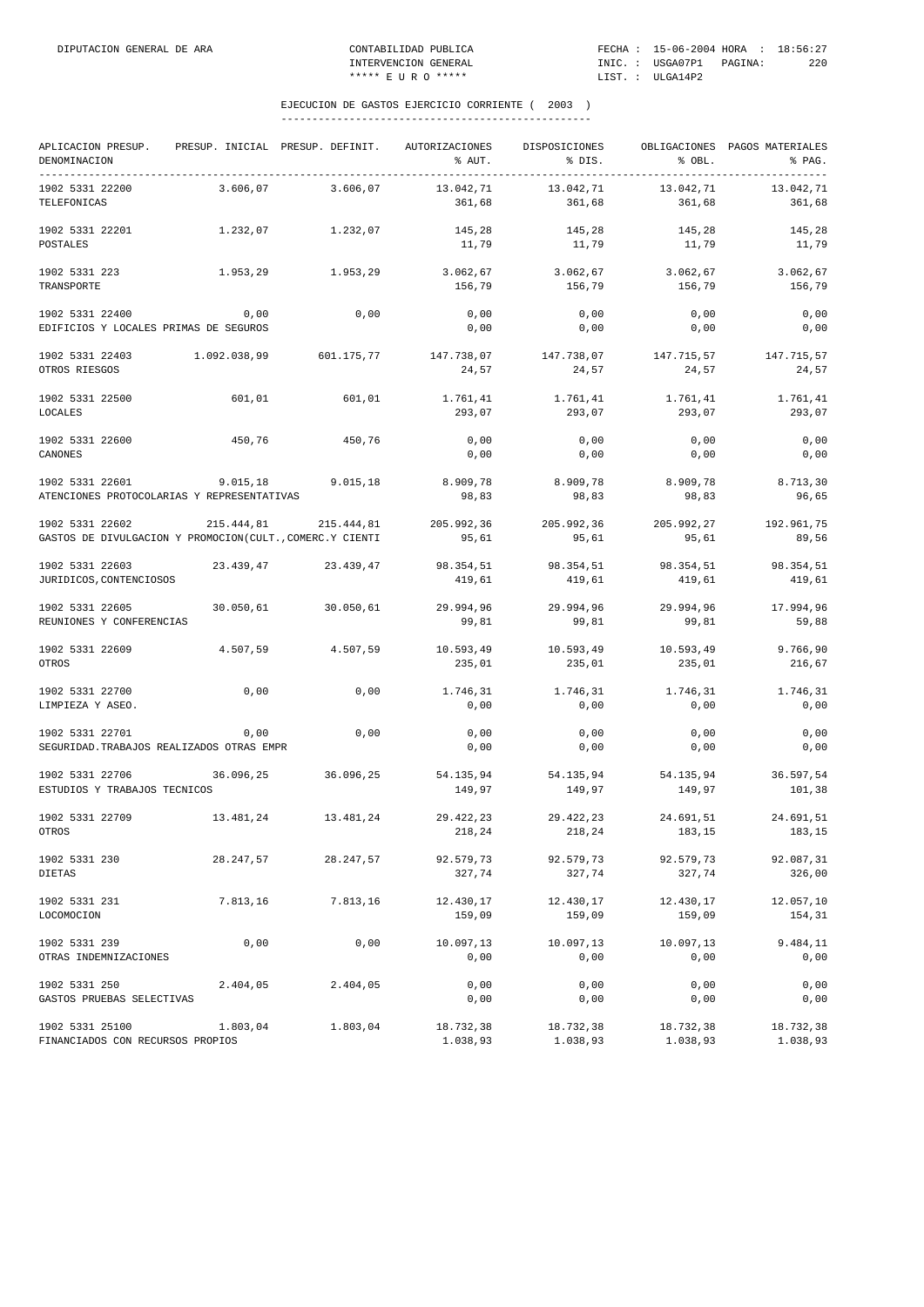| APLICACION PRESUP.<br>PRESUP. INICIAL PRESUP. DEFINIT.<br>DENOMINACION                                                                                                                                                                                                                                                                                                                         |                       | AUTORIZACIONES<br>% AUT.                  | DISPOSICIONES<br>% DIS.                         | % OBL.                | OBLIGACIONES PAGOS MATERIALES<br>% PAG. |
|------------------------------------------------------------------------------------------------------------------------------------------------------------------------------------------------------------------------------------------------------------------------------------------------------------------------------------------------------------------------------------------------|-----------------------|-------------------------------------------|-------------------------------------------------|-----------------------|-----------------------------------------|
| CAP. 1902 5331 2 1.624.968,45 1.134.105,23<br>GASTOS EN BIENES CORRIENTES Y SERVICIOS                                                                                                                                                                                                                                                                                                          |                       | 1.103.156,89<br>97,27                     | 1.103.156,89<br>97,27                           | 1.064.949,25<br>93,90 | 1.007.782,12<br>88,86                   |
| 1902 5331 46900<br>12.020,24<br>PROMOCIÓN JORNADAS INTERÉS MEDIOAMBIENTAL                                                                                                                                                                                                                                                                                                                      | 12.020,24             | 0,00<br>0,00                              | 0,00<br>0,00                                    | 0,00<br>0,00          | 0,00<br>0,00                            |
| CAP. 1902 5331 4<br>12.020,24 12.020,24<br>TRANSFERENCIAS CORRIENTES                                                                                                                                                                                                                                                                                                                           |                       | 0,00<br>0,00                              | 0,00<br>0,00                                    | 0,00<br>0,00          | 0,00<br>0,00                            |
| 1902 5331 620<br>0,00<br>TERRENOS Y BIENES NATURALES                                                                                                                                                                                                                                                                                                                                           | 0,00                  | 0,00<br>0,00                              | 0,00<br>0,00                                    | 0,00<br>0,00          | 0,00<br>0,00                            |
| 0,00<br>1902 5331 622<br>EDIFICIOS Y OTRAS CONSTRUCCIONES                                                                                                                                                                                                                                                                                                                                      | 0,00                  | 0,00<br>0,00                              | 0,00<br>0,00                                    | 0,00<br>0,00          | 0,00<br>0,00                            |
| 1902 5331 623<br>0,00<br>MAQUINARIA, INSTALACIONES Y UTILLAJE                                                                                                                                                                                                                                                                                                                                  | 0,00                  | 0,00<br>0,00                              | 0,00<br>0,00                                    | 0,00<br>0,00          | 0,00<br>0,00                            |
| 1902 5331 627<br>0,00<br>BIENES DESTINADOS PARA USO GENERAL                                                                                                                                                                                                                                                                                                                                    | 0,00                  | 0,00<br>0,00                              | 0,00<br>0,00                                    | 0,00<br>0,00          | 0,00<br>0,00                            |
| 1902 5331 647<br>2.145.613,21 2.145.613,21 1.456.423,58 1.456.423,58 1.422.811,58<br>BIENES DESTINADOS PARA USO GENERAL                                                                                                                                                                                                                                                                        |                       | 67,87                                     | 67,87                                           | 66,31                 | 1.210.096,40<br>56,39                   |
| 1902 5331 683 120.202,00<br>MAQUINARIA, INSTALACION Y UTILLAJE                                                                                                                                                                                                                                                                                                                                 | 120.202,00            | 32.454,40 32.454,40 32.453,15<br>26,99    | 26,99                                           | 26,99                 | 32.453,15<br>26,99                      |
| 1902 5331 687<br>BIENES DESTINADOS PARA USO GENERAL                                                                                                                                                                                                                                                                                                                                            |                       | 72,99                                     | 7.423.248,66 7.393.358,79 7.079.304,87<br>72,70 | 69,61                 | 6.191.694,98<br>60,88                   |
| 1902 5331 689<br>INMOVILIZADO INMATERIAL                                                                                                                                                                                                                                                                                                                                                       | 796.341,93 796.341,93 | 482.991,38<br>60,65                       | 482.991,38<br>60,65                             | 419.261,15<br>52,64   | 303.906,54<br>38,16                     |
| 1902 5331 690<br>TERRENOS Y BIENES NATURALES                                                                                                                                                                                                                                                                                                                                                   | 30.050,61 30.050,61   | 0,00<br>0,00                              | 0,00<br>0,00                                    | 0,00<br>0,00          | 0,00<br>0,00                            |
| 1902 5331 692<br>6.010,12<br>EDIFICIOS Y OTRAS CONSTRUCCIONES                                                                                                                                                                                                                                                                                                                                  | 6.010, 12             | 0,00<br>0,00                              | 0,00<br>0,00                                    | 0,00<br>0,00          | 0,00<br>0,00                            |
| 1902 5331 693<br>MAQUINARIA, INSTALACIONES Y UTILLAJE                                                                                                                                                                                                                                                                                                                                          | 120.202.84 120.202.84 | 64.179,23<br>53,39                        | 64.179,23<br>53,39                              | 63.032,76<br>52,43    | 62.046,94<br>51,61                      |
| $3.005.060,52$ $3.005.060,52$ $2.520.879,20$ $2.520.879,20$ $2.506.694,38$<br>1902 5331 694<br>MATERIAL DE TRANSPORTE                                                                                                                                                                                                                                                                          |                       | 83,88                                     | 83,88                                           | 83,41                 | 2.454.192,67<br>81,66                   |
| 1902 5331 695<br>MOBILIARIO Y ENSERES                                                                                                                                                                                                                                                                                                                                                          | 12.020,24 12.020,24   | 0,00<br>0,00                              | 0,00<br>0,00                                    | 0,00<br>0,00          | 0,00<br>0,00                            |
| 1902 5331 697 15.785.582,92 18.649.754,05 13.923.172,03 13.893.282,15 13.050.130,76 11.131.813,08<br>BIENES DESTINADOS PARA USO GENERAL                                                                                                                                                                                                                                                        |                       | 74,65                                     | 74,49                                           | 69,97                 | 59,68                                   |
| 1902 5331 698<br>OTRO INMOVILIZADO MATERIAL                                                                                                                                                                                                                                                                                                                                                    | 18.030,36 18.030,36   | 0,00<br>0,00                              | 0,00<br>0,00                                    | 0,00<br>0,00          | 0,00<br>0,00                            |
| $1902 \quad 5331 \quad 699 \qquad \qquad 2.175 \quad 662 \, , \quad 33 \qquad \qquad 2.115 \, . \, 662 \, , \quad 33 \qquad \qquad 1.328 \, . \, 545 \, , \quad 45 \qquad \qquad 1.288 \, . \, 545 \, , \quad 45 \qquad \qquad 1.170 \, . \, 274 \, , \quad 79 \qquad \qquad 928 \, . \, 389 \, , \quad 46 \qquad \qquad 46 \qquad \qquad 1.170 \, . \, 274 \, , \$<br>INMOVILIZADO INMATERIAL |                       | 62,79                                     | 60,90                                           | 55,31                 | 43,88                                   |
| CAP. 1902 5331 6 34.383.901,89 37.188.073,02 27.231.893,93 27.132.114,18 25.743.963,44 22.314.593,22<br>INVERSIONES REALES                                                                                                                                                                                                                                                                     |                       | 73,22                                     | 72,95                                           | 69,22                 | 60,00                                   |
| 1902 5331 76400<br>APLICACION DECRETO 210/00. ART. 96.3                                                                                                                                                                                                                                                                                                                                        |                       | 120.202,42 120.202,42 116.870,48<br>97,22 | 116.870,48<br>97,22                             | 93.441,97<br>77,73    | 93.441,97<br>77,73                      |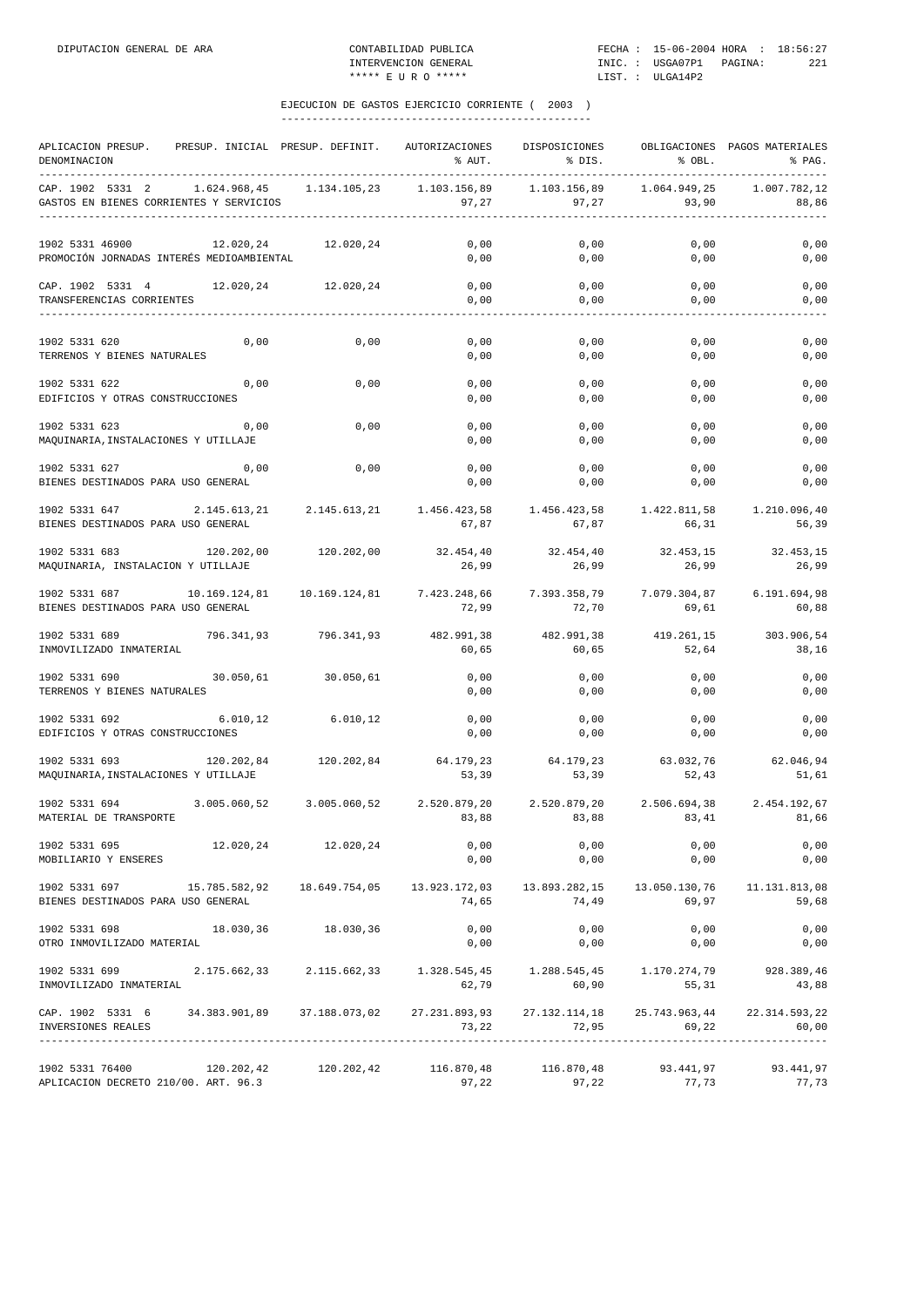| APLICACION PRESUP. PRESUP. INICIAL PRESUP. DEFINIT. AUTORIZACIONES<br>DENOMINACION                                                                                                                           |           | % AUT.                                                    | DISPOSICIONES<br>% DIS.                             | % OBL.              | OBLIGACIONES PAGOS MATERIALES<br>% PAG. |
|--------------------------------------------------------------------------------------------------------------------------------------------------------------------------------------------------------------|-----------|-----------------------------------------------------------|-----------------------------------------------------|---------------------|-----------------------------------------|
| 1902 5331 76800 1.081.821,79 1.123.821,79<br>APLICACION DECRETO 210/00. ART.96.3                                                                                                                             |           | 543.611,10<br>48,37                                       | 543.611,10<br>48,37                                 | 525.649,41<br>46,77 | 425.873,32<br>37,89                     |
| 210.354,24 210.354,24 753.921,38 753.921,38 633.495,51 235.434,16<br>1902 5331 76801<br>APLICACION DECRETO 210/2000 . ARTS. 96.1 Y 96.2 Y CAP.                                                               |           | 358,40                                                    | 358,40                                              | 301,15              | 111,92                                  |
| 1902 5331 76802 15.025,30 15.025,30<br>SUBV. EN MATERIA CINEGÉTICA                                                                                                                                           |           | 0,00<br>0,00                                              | 0,00<br>0,00                                        | 0,00<br>0,00        | 0,00<br>0,00                            |
| 1902 5331 76900 961.619,37 1.253.966,63 757.134,98<br>APLICACION DECRETO 210/2000. ART, 96.3.                                                                                                                |           | 60,37                                                     | 757.134,98 723.862,01<br>60,37                      | 57,72               | 425.561,35<br>33,93                     |
| 1902 5331 76901<br>30.050,61 30.050,61<br>SUBVENCIONES EN MONTES CONVENIADOS                                                                                                                                 |           | 0,00<br>0,00                                              | 0,00<br>0,00                                        | 0,00<br>0,00        | 0,00<br>0,00                            |
| 1902 5331 76902<br>180.303,63<br>180.303,63<br>SUBVENCIONES FOMENTO BOSQUES PRIVADOS. TRATAMIENTOS SEL                                                                                                       |           | 0,00<br>0,00                                              | 0,00<br>0,00                                        | 0,00<br>0,00        | 0,00<br>0,00                            |
| 1902 5331 76903 300.506,05 300.506,05<br>SUBVENCIONES FOMENTO BOSQUES PRIVADOS. RECUPERACIÓN CUB                                                                                                             |           | 0,00<br>0,00                                              | 0,00<br>0,00                                        | 0,00<br>0,00        | 0,00<br>0,00                            |
| 1902 5331 76904<br>15.025,30 15.025,30<br>SUBVENCIÓN EN MATERIA CINEGÉTICA                                                                                                                                   |           | 0,00<br>0,00                                              | 0,00<br>0,00                                        | 0,00<br>0,00        | 0,00<br>0,00                            |
| 1902 5331 76905<br>210.354,24<br>APLICACIÓN DECRETO 210/2000. ART. 96.1. Y 96.2. Y CAP.                                                                                                                      |           | 210.354,24 1.092.636,38 1.077.636,38 954.203,05<br>519,42 | 512,29                                              | 453,61              | 400.526,70<br>190,40                    |
| 1902 5331 77400 1.502.530,26 1.502.530,26<br>PROGRAMA MEDIDAS AGROAMBIENTALES                                                                                                                                |           | 85,45                                                     | 1.283.972,38 1.283.972,38 1.283.972,38<br>85,45     | 85,45               | 1.283.972,38<br>85,45                   |
| $1902\ \ 5331\ \ 77800 \qquad \qquad 3.005.060\, 52 \qquad \qquad 3.005.060\, 52 \qquad \qquad 2.567.944\, 81 \qquad \qquad 2.567.944\, 81 \qquad \qquad 2.567.944\, 81$<br>PROGRAMA MEDIDAS AGROAMBIENTALES |           | 85,45                                                     | 85,45                                               | 85,45               | 2.567.944,81<br>85,45                   |
| 1902 5331 77801<br>420.708,47 333.693,47<br>SUBV. DECRETO 57/01. Y ACC. MATERIA CONS. MED. NAT. Y                                                                                                            |           | 60,60                                                     | 202.228,39 202.228,39 153.087,92 37.642,20<br>60,60 | 45,87               | 11,28                                   |
| $1.502.530.26$ $1.252.183.00$ $1.283.972.41$ $1.283.972.41$ $1.283.972.41$<br>1902 5331 77900<br>PROGRAMA MEDIDAS AGROAMBIENTALES                                                                            |           | 102,53                                                    | 102,53                                              | 102,53              | 1.283.972,41<br>102,53                  |
| 1902 5331 77901 420.708,47 333.693,47 202.228,58 202.228,58 153.088,09<br>SUB. DECRETO 57/2001 Y ACC. MATERIA CONS. MED. NATU. Y                                                                             |           | 60,60                                                     | 60,60                                               | 45,87               | 37.642,24<br>11,28                      |
| 390.657,87 390.657,87<br>1902 5331 77902<br>SUBV. FOMENTO BOSQUES PRIVADOS. TRATAMIENTOS SELVÍCOLAS                                                                                                          |           | 0,00<br>0,00                                              | 0,00<br>0,00                                        | 0,00<br>0,00        | 0,00<br>0,00                            |
| 480.809,68<br>480.809,68<br>1902 5331 77903<br>SUBVENCIONES FOMENTO BOSQUES PRIVADOS. RECUPERACIÓN CUB                                                                                                       |           | 0,00<br>0,00                                              | 0,00<br>0,00                                        | 0,00<br>0,00        | 0,00<br>0,00                            |
| 1902 5331 77904 60.101,21 60.101,21<br>SUBVENCIÓN DESARROLLO ACUICULTURA                                                                                                                                     |           | 0,00<br>0,00                                              | 0,00<br>0,00                                        | 0,00<br>0,00        | 0,00<br>0,00                            |
| 1902 5331 78800<br>90.151,82<br>SUBV. DECRETO 57/01. Y ACC. MATERIA CONS.MED.NAT. Y DES                                                                                                                      | 90.151,82 | 89.298,64<br>99,05                                        | 89.298,64<br>99,05                                  | 45.862,46<br>50,87  | 16.510,10<br>18,31                      |
| 1902 5331 78801<br>90.151,82 135.166,82<br>SUBV. EN MATERIA CINEGÉTICA                                                                                                                                       |           | 389,79<br>0,28                                            | 389,79<br>0,28                                      | 389,79<br>0,28      | 389,79<br>0,28                          |
| 1902 5331 78901<br>90.151,82 135.166,82<br>SUBV. DECRETO 57/01. Y ACC. MATERIA CONS.MED.NAT. Y DES                                                                                                           |           | 112.556,76<br>83,27                                       | 112.556,76<br>83,27                                 | 64.252,34<br>47,53  | 34.899,95<br>25,81                      |
| 1902 5331 78902 90.151,82 90.151,82<br>SUBVENCIÓN EN MATERIA CINEGÉTICA                                                                                                                                      |           | 0,00<br>0,00                                              | 0,00<br>0,00                                        | 0,00<br>0,00        | 0,00<br>0,00                            |
| 1902 5331 78903<br>150.253,03 150.253,03<br>DAÑOS PRODUCIDOS POR LA FAUNA                                                                                                                                    |           | 69.290,41<br>46,11                                        | 69.290,41<br>46,11                                  | 69.290,41<br>46,11  | 55.076,12<br>36,65                      |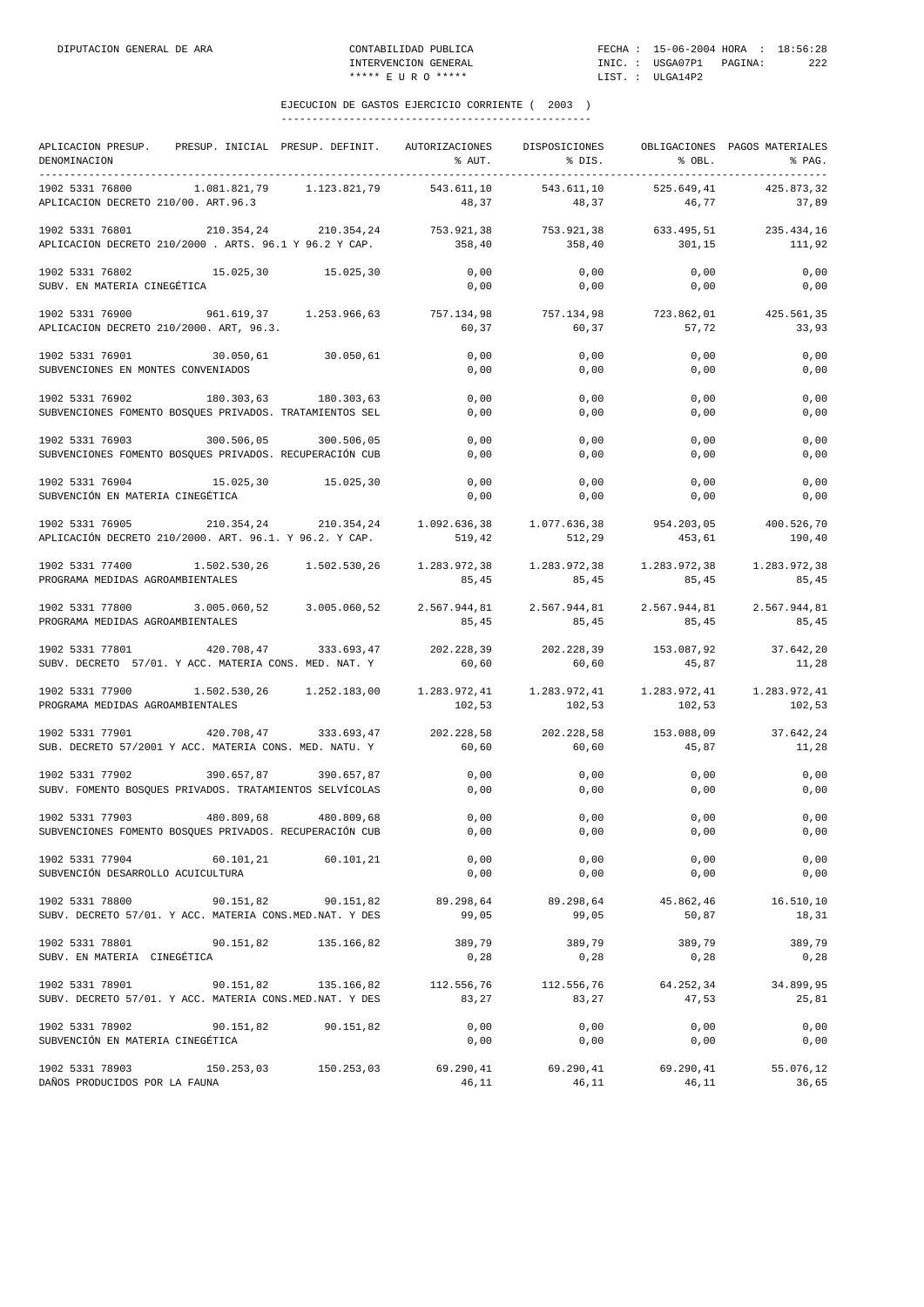| APLICACION PRESUP.                                                                             | PRESUP. INICIAL PRESUP. DEFINIT. |                       | AUTORIZACIONES            | DISPOSICIONES                   |                     | OBLIGACIONES PAGOS MATERIALES             |
|------------------------------------------------------------------------------------------------|----------------------------------|-----------------------|---------------------------|---------------------------------|---------------------|-------------------------------------------|
| DENOMINACION                                                                                   |                                  |                       | % AUT.                    | % DIS.                          | % OBL.              | % PAG.                                    |
| -----------                                                                                    |                                  |                       |                           |                                 |                     |                                           |
| 1902 5331 78904<br>SUBV. RESTAURACIÓN HÁBITATS Y ZONAS HUMEDAS                                 |                                  | 300.506,05 300.506,05 | 0,00<br>0,00              | 0,00<br>0,00                    | 0,00<br>0,00        | 0,00<br>0,00                              |
|                                                                                                |                                  |                       |                           |                                 |                     |                                           |
| CAP. 1902 5331 7 11.719.736,05 11.719.736,05 9.076.056,49 9.061.056,49 8.552.512,56            |                                  |                       |                           |                                 |                     | 6.898.887,50                              |
| TRANSFERENCIAS DE CAPITAL                                                                      |                                  |                       | 77,44                     | 77,31                           | 72,97               | 58,86                                     |
|                                                                                                |                                  |                       |                           |                                 |                     |                                           |
| 1902 5331 809                                                                                  | 30.050,61                        | 30.050,61             | 0,00                      | 0,00                            | 0,00                | 0,00                                      |
| CONCEDIDOS A LARGO PLAZO (EN EUROS) (R.P.)                                                     |                                  |                       | 0,00                      | 0,00                            | 0,00                | 0,00                                      |
|                                                                                                |                                  |                       |                           |                                 |                     |                                           |
| 1902 5331 819                                                                                  | 0,00                             | 300.000,00            | 300.000,00                | 300.000,00                      | 300.000,00          | 300.000,00                                |
| COMPRA DE ACCIONES Y PARTICIPACIONES S.P                                                       |                                  |                       | 100,00                    | 100,00                          | 100,00              | 100,00                                    |
| CAP. 1902 5331 8                                                                               | 30.050,61 330.050,61             |                       | $300.000,00$ $300.000,00$ |                                 | 300.000,00          | 300.000,00                                |
| ACTIVOS FINANCIEROS                                                                            |                                  |                       | 90,89                     | 90,89                           | 90,89               | 90,89                                     |
|                                                                                                |                                  |                       |                           |                                 |                     |                                           |
|                                                                                                |                                  |                       |                           |                                 |                     |                                           |
| PROGRAMA 1902 5331 65.488.901,75 68.706.634,05 55.914.937,78                                   |                                  |                       |                           |                                 |                     | 55.800.158,03 52.915.530,07 47.383.263,52 |
| PROTECCION Y MEJORA DEL MEDIO NATURAL                                                          |                                  |                       | 81,38                     | 81,21                           | 77,01               | 68,96                                     |
|                                                                                                |                                  |                       |                           |                                 |                     |                                           |
| 1903 4422 12000                                                                                | 711.919,74                       | 731.298,38            | 731.235,18 731.235,18     |                                 | 697.203,53          | 697.203,53                                |
| <b>SUELDOS</b>                                                                                 |                                  |                       | 99,99                     | 99,99                           | 95,33               | 95,33                                     |
| 1903 4422 12005                                                                                | 105.732,06                       | 110.207,40            | 110.270,60                | 110.270,60                      | 56.977,88           | 56.977,88                                 |
| TRIENIOS                                                                                       |                                  |                       | 100,05                    | 100,05                          | 51,70               | 51,70                                     |
|                                                                                                |                                  |                       |                           |                                 |                     |                                           |
| 1903 4422 12006                                                                                | 0,00                             | 11.465,55             | 11.465,55                 | 11.465,55                       | 10.499,16           | 10.499,16                                 |
| OTRAS RETRIBUCIONES BASICAS                                                                    |                                  |                       | 100,00                    | 100,00                          | 91,57               | 91,57                                     |
|                                                                                                |                                  |                       |                           |                                 |                     |                                           |
| 1903 4422 12100                                                                                | 330.891,12                       | 341.014,44            | 341.014,44                | 341.014,44                      | 327.991,16          | 327.991,16                                |
| COMPLEMENTO DE DESTINO                                                                         |                                  |                       | 100,00                    | 100,00                          | 96,18               | 96,18                                     |
| 1903 4422 12101                                                                                | 492.320,08                       | 524.123,96            | 524.122,96                | 524.122,96                      | 494.884,98          | 494.884,98                                |
| COMPLEMENTO ESPECIFICO                                                                         |                                  |                       | 99,99                     | 99,99                           | 94,42               | 94,42                                     |
|                                                                                                |                                  |                       |                           |                                 |                     |                                           |
| 1903 4422 12109<br>RETRIB. COMPLEMENT. OTRAS RETRIB. COMPLE                                    | 0,00                             | 0,00                  | 1,00<br>0,00              | 1,00<br>0,00                    | 0,00<br>0,00        | 0,00<br>0,00                              |
|                                                                                                |                                  |                       |                           |                                 |                     |                                           |
| 1903 4422 13000                                                                                |                                  | 22.524,96 23.358,38   | 23.358,38                 | 23.358,38                       | 23.295,50           | 23.295,50                                 |
| SALARIO BASE                                                                                   |                                  |                       | 100,00                    | 100,00                          | 99,73               | 99,73                                     |
|                                                                                                |                                  |                       |                           |                                 |                     |                                           |
| 1903 4422 13001<br>ANTIGUEDAD                                                                  | 6.321,00                         | 6.554,88              | 6.554,88<br>100,00        | 6.554,88<br>100,00              | 2.556,74<br>39,00   | 2.556,74<br>39,00                         |
|                                                                                                |                                  |                       |                           |                                 |                     |                                           |
| 1903 4422 13002                                                                                | 4.807,66                         | 4.985,54              | 4.985,54                  | 4.985,54                        | 4.502,52            | 4.502,52                                  |
| PAGAS EXTRAS                                                                                   |                                  |                       | 100,00                    | 100,00                          | 90,31               | 90,31                                     |
|                                                                                                |                                  |                       |                           |                                 |                     |                                           |
| 1903 4422 13003<br>OTRAS REMUNERACIONES                                                        | 5.809,82                         | 6.024,78              | 6.024,78<br>100,00        | 6.024,78<br>100,00              | 2.900, 46<br>48,14  | 2.900,46<br>48,14                         |
|                                                                                                |                                  |                       |                           |                                 |                     |                                           |
| 1903 4422 15100                                                                                | 3.005,06                         | 4.715,06              | 4.715,06                  | 4.715,06                        | 4.465,82            | 4.465,82                                  |
| PERSONAL FUNCIONARIO                                                                           |                                  |                       | 100,00                    | 100,00                          | 94,71               | 94,71                                     |
|                                                                                                |                                  |                       |                           |                                 |                     |                                           |
| 1903 4422 16000                                                                                |                                  | 374.511,45 383.380,72 | 100,00                    | 383.380,72 383.380,72<br>100,00 | 365.877,13<br>95,43 | 335.710,25<br>87,56                       |
| SEGURIDAD SOCIAL                                                                               |                                  |                       |                           |                                 |                     |                                           |
| 1903 4422 16100                                                                                | 3.005,06                         | 400,00                | 400,00                    | 400,00                          | 400,00              | 400,00                                    |
| FORMACION Y PERFECCIONAMIENTO DEL PERSONAL                                                     |                                  |                       | 100,00                    | 100,00                          | 100,00              | 100,00                                    |
|                                                                                                |                                  |                       |                           |                                 |                     |                                           |
| CAP. 1903 4422 1 2.060.848,01 2.147.529,09 2.147.529,09 2.147.529,09 1.991.554,88 1.961.388,00 |                                  |                       |                           |                                 |                     |                                           |
| GASTOS DE PERSONAL                                                                             |                                  |                       | 100,00                    | 100,00                          | 92,73               | 91,33                                     |
|                                                                                                |                                  |                       |                           |                                 |                     |                                           |
| 1903 4422 203                                                                                  | 7.212,15                         | 7.212,15              | 7.442,66                  | 7.442,66                        | 7.442,66            | 7.442,66                                  |
| MAQUINARIA, INSTALACION Y UTILLAJE                                                             |                                  |                       | 103,19                    | 103,19                          | 103,19              | 103,19                                    |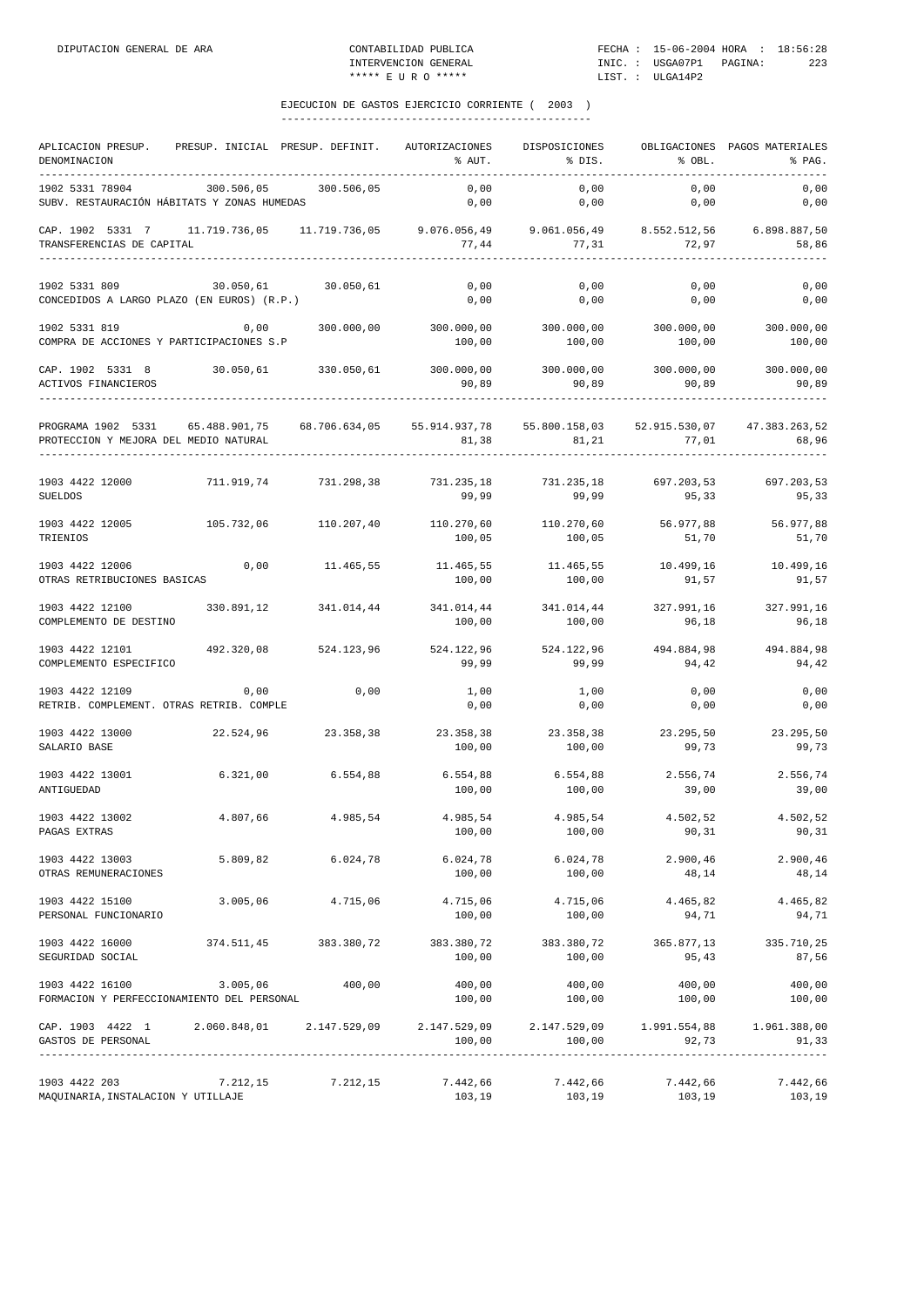| APLICACION PRESUP.<br>DENOMINACION<br>--------------                        |            | PRESUP. INICIAL PRESUP. DEFINIT. | AUTORIZACIONES<br>% AUT. | DISPOSICIONES<br>% DIS. | % OBL.              | OBLIGACIONES PAGOS MATERIALES<br>% PAG. |
|-----------------------------------------------------------------------------|------------|----------------------------------|--------------------------|-------------------------|---------------------|-----------------------------------------|
| 1903 4422 204<br>MATERIAL DE TRANSPORTE                                     | 0,00       | 0,00                             | 137,18<br>0,00           | 137,18<br>0,00          | 137,18<br>0,00      | 137,18<br>0,00                          |
| 1903 4422 212<br>EDIFICIOS Y OTRAS CONSTRUCCIONES                           | 601,01     | 601,01                           | 0,00<br>0,00             | 0,00<br>0,00            | 0,00<br>0,00        | 0,00<br>0,00                            |
| 1903 4422 213<br>MAQUINARIA, INSTALACION Y UTILLAJE                         | 84.141,69  | 84.141,69                        | 95.527,03<br>113,53      | 95.527,03<br>113,53     | 95.527,03<br>113,53 | 82.482,52<br>98,02                      |
| 1903 4422 214<br>MATERIAL DE TRANSPORTE                                     | 601,01     | 601,01                           | 0,00<br>0,00             | 0,00<br>0,00            | 0,00<br>0,00        | 0,00<br>0,00                            |
| 1903 4422 215<br>MOBILIARIO Y ENSERES                                       | 4.627,79   | 4.627,79                         | 2.529,56<br>54,66        | 2.529,56<br>54,66       | 2.529,56<br>54,66   | 2.529,56<br>54,66                       |
| 1903 4422 216<br>EQUIPOS PARA PROCESOS DE INFORMACION                       | 60,10      | 60,10                            | 0,00<br>0,00             | 0,00<br>0,00            | 0,00<br>0,00        | 0,00<br>0,00                            |
| 1903 4422 22000<br>ORDINARIO NO INVENTARIABLE                               | 4.207,08   | 4.207,08                         | 6.804, 69<br>161,74      | 6.804,69<br>161,74      | 6.804,69<br>161,74  | 6.804,69<br>161,74                      |
| 1903 4422 22001<br>MOBILIARIO Y ENSERES                                     | 5.409, 11  | 5.409, 11                        | 968,31<br>17,90          | 968,31<br>17,90         | 968,31<br>17,90     | 968,31<br>17,90                         |
| 1903 4422 22002<br>PRENSA, REVISTAS Y PUBLICACIONES PERIODICAS              | 1.803,04   | 1.803,04                         | 1.216,24<br>67,45        | 1.216,24<br>67,45       | 1.216,24<br>67,45   | 1.216,24<br>67,45                       |
| 1903 4422 22003<br>LIBROS Y OTRAS PUBLICACIONES                             | 4.207,08   | 4.207,08                         | 205,50<br>4,88           | 205,50<br>4,88          | 205,50<br>4,88      | 205,50<br>4,88                          |
| 1903 4422 22004<br>MATERIAL INFORMATICO                                     | 601,01     | 601,01                           | 4.645,23<br>772,90       | 4.645,23<br>772,90      | 4.645,23<br>772,90  | 4.645,23<br>772,90                      |
| 1903 4422 22009<br>OTRO MATERIAL                                            | 3.005,06   | 3.005,06                         | 216,04<br>7,18           | 216,04<br>7,18          | 216,04<br>7,18      | 216,04<br>7,18                          |
| 1903 4422 22100<br>ENERGIA ELECTRICA                                        | 4.507,59   | 4.507,59                         | 4.537,16<br>100,65       | 4.537,16<br>100,65      | 4.537,16<br>100,65  | 4.537,16<br>100,65                      |
| 1903 4422 22103<br>COMBUSTIBLES                                             | 601,01     | 601,01                           | 0,00<br>0,00             | 0,00<br>0,00            | 0,00<br>0,00        | 0,00<br>0,00                            |
| 1903 4422 22109<br>OTROS SUMINISTROS                                        | 1.803,04   | 1.803,04                         | 8.677,61<br>481,27       | 8.677,61<br>481,27      | 8.677,61<br>481,27  | 7.401,61<br>410,50                      |
| 1903 4422 22200<br>TELEFONICAS                                              | 4.808,10   | 4.808,10                         | 1.693,10<br>35,21        | 1.693,10<br>35,21       | 1.693,10<br>35,21   | 1.693,10<br>35,21                       |
| 1903 4422 223<br>TRANSPORTE                                                 | 1.202,02   | 1.202,02                         | 389,96<br>32,44          | 389,96<br>32,44         | 389,96<br>32,44     | 389,96<br>32,44                         |
| 1903 4422 22601<br>ATENCIONES PROTOCOLARIAS Y REPRESENTATIVAS               | 3.005,06   | 3.005,06                         | 2.959,33<br>98,47        | 2.959,33<br>98,47       | 2.959,33<br>98,47   | 2.959,33<br>98,47                       |
| 1903 4422 22602<br>GASTOS DE DIVULGACION Y PROMOCION(CULT., COMERC.Y CIENTI | 120.202,42 | 114.224,61                       | 113.601,03<br>99,45      | 113.601,03<br>99,45     | 113.601,03<br>99,45 | 113.601,03<br>99,45                     |
| 1903 4422 22603<br>JURIDICOS, CONTENCIOSOS                                  | 1.803,04   | 1.803,04                         | 0,00<br>0,00             | 0,00<br>0,00            | 0,00<br>0,00        | 0,00<br>0,00                            |
| 1903 4422 22605<br>REUNIONES Y CONFERENCIAS                                 | 48.080,97  | 30.080,97                        | 26.284,12<br>87,37       | 26.284,12<br>87,37      | 26.284,12<br>87,37  | 26.284,12<br>87,37                      |
| 1903 4422 22706<br>ESTUDIOS Y TRABAJOS TECNICOS                             | 21.636,44  | 21.636,44                        | 28.226,94<br>130,46      | 28.226,94<br>130,46     | 28.226,91<br>130,46 | 28.226,91<br>130,46                     |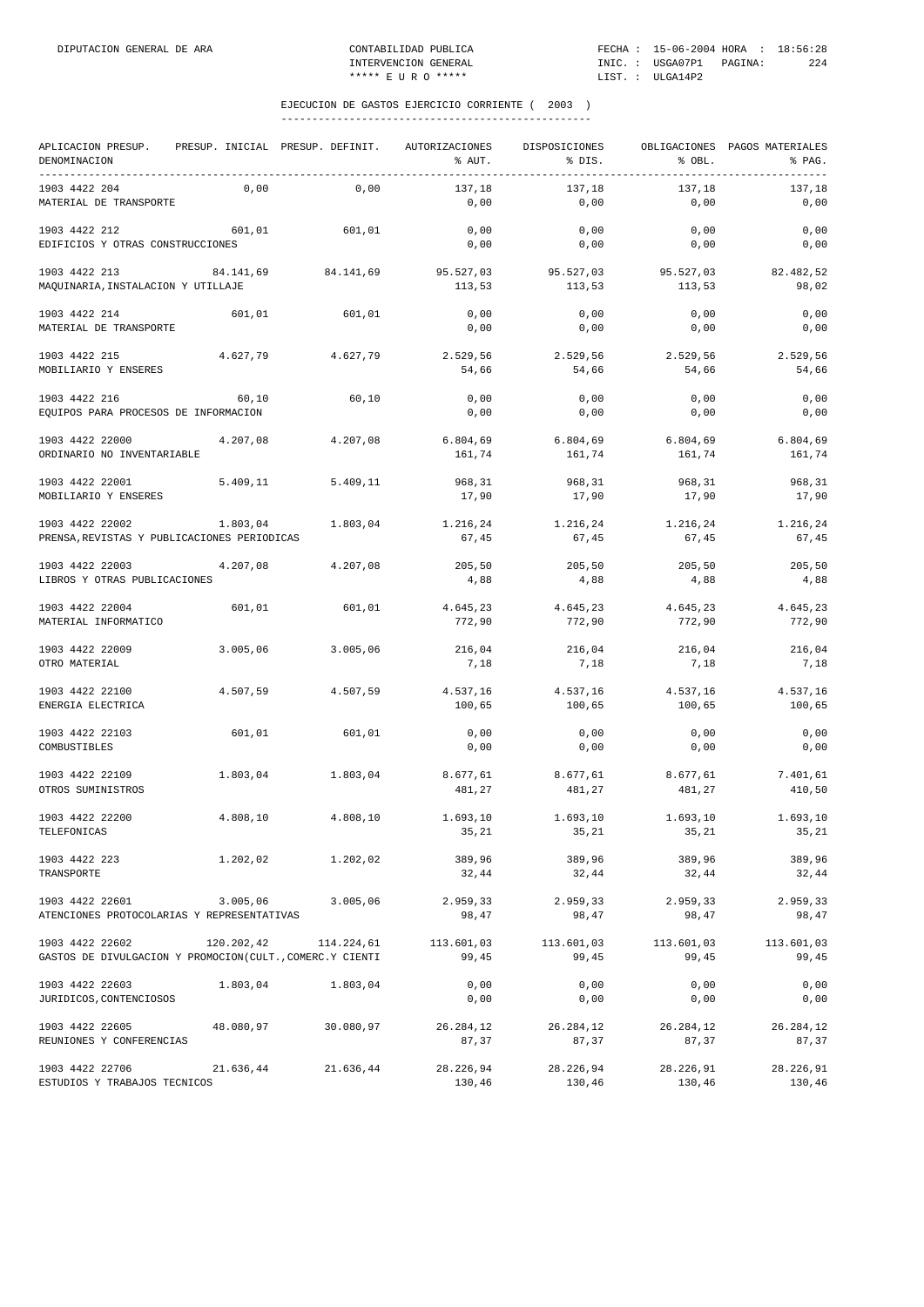| APLICACION PRESUP.<br>DENOMINACION<br>------------                         |              | PRESUP. INICIAL PRESUP. DEFINIT. | AUTORIZACIONES<br>% AUT. | DISPOSICIONES<br>% DIS. | % OBL.                | OBLIGACIONES PAGOS MATERIALES<br>% PAG. |
|----------------------------------------------------------------------------|--------------|----------------------------------|--------------------------|-------------------------|-----------------------|-----------------------------------------|
| 1903 4422 22709<br>OTROS                                                   | 2.223,74     | 20.223,74                        | 17.300,00<br>85,54       | 17.300,00<br>85,54      | 17.300,00<br>85,54    | 17.300,00<br>85,54                      |
| 1903 4422 230<br><b>DIETAS</b>                                             | 6.010, 12    | 6.010, 12                        | 3.791,81<br>63,09        | 3.791,81<br>63,09       | 3.791,81<br>63,09     | 3.791,81<br>63,09                       |
| 1903 4422 231<br>LOCOMOCION                                                | 3.005,06     | 3.005,06                         | 3.616,54<br>120,34       | 3.616,54<br>120,34      | 3.616,54<br>120,34    | 3.616,54<br>120,34                      |
| 1903 4422 25100<br>FINANCIADOS CON RECURSOS PROPIOS                        | 6.010, 12    | 6.010, 12                        | 0,00<br>0,00             | 0,00<br>0,00            | 0,00<br>0,00          | 0,00<br>0,00                            |
| CAP. 1903 4422 2<br>GASTOS EN BIENES CORRIENTES Y SERVICIOS                | 341.374,86   | 335.397,05                       | 330.770,04<br>98,62      | 330.770,04<br>98,62     | 330.770,01<br>98,62   | 316.449,50<br>94,35                     |
| 1903 4422 48900<br>CONVENIO RECOGIDA SELECTIVA DE PAPEL Y CARTON EN ARAG   | 204.344,12   | 204.344,12                       | 204.344,12<br>100,00     | 204.344,12<br>100,00    | 201.635,21<br>98,67   | 188.938,16<br>92,46                     |
| 1903 4422 48901<br>FOMENTO EN MATERIA DE MEDIO AMBIENTE                    | 90.151,82    | 90.151,82                        | 90.151,28<br>99,99       | 90.151,28<br>99,99      | 90.151,28<br>99,99    | 45.250,66<br>50,19                      |
| CAP. 1903 4422 4<br>TRANSFERENCIAS CORRIENTES                              | 294.495,94   | 294.495,94                       | 294.495,40<br>99,99      | 294.495,40<br>99,99     | 291.786,49<br>99,07   | 234.188,82<br>79,52                     |
| 1903 4422 623<br>MAQUINARIA, INSTALACIONES Y UTILLAJE                      | 0,00         | 0,00                             | 0,00<br>0,00             | 0,00<br>0,00            | 0,00<br>0,00          | 0,00<br>0,00                            |
| 1903 4422 627<br>BIENES DESTINADOS PARA USO GENERAL                        | 0,00         | 0,00                             | 0,00<br>0,00             | 0,00<br>0,00            | 0,00<br>0,00          | 0,00<br>0,00                            |
| 1903 4422 629<br>INMOVILIZADO INMATERIAL                                   | 0,00         | 0,00                             | 0,00<br>0,00             | 0,00<br>0,00            | 0,00<br>0,00          | 0,00<br>0,00                            |
| 1903 4422 647<br>BIENES DESTINADOS PARA USO GENERAL                        | 300.506,05   | 300.506,05                       | 59.891,54<br>19,93       | 59.820,61<br>19,90      | 59.820,61<br>19,90    | 0,00<br>0,00                            |
| 1903 4422 649<br>INMOVILIZADO INMATERIAL                                   | 0,00         | 51.155,84                        | 51.155,84<br>100,00      | 51.155,84<br>100,00     | 51.155,84<br>100,00   | 51.155,84<br>100,00                     |
| 1903 4422 693<br>MAQUINARIA, INSTALACIONES Y UTILLAJE                      | 60.101,21    | 0,00                             | 0,00<br>0,00             | 0,00<br>0,00            | 0,00<br>0,00          | 0,00<br>0,00                            |
| 1903 4422 697<br>BIENES DESTINADOS PARA USO GENERAL                        | 4.788.400,46 | 1.821.092,25                     | 1.424.699,05<br>78,23    | 1.424.699,05<br>78,23   | 1.069.100,89<br>58,70 | 1.028.931,74<br>56,50                   |
| 1903 4422 699<br>INMOVILIZADO INMATERIAL                                   | 754.702,32   | 574.398,69                       | 574.332,11<br>99,98      | 574.332,11<br>99,98     | 570.244,00<br>99,27   | 524.289,21<br>91,27                     |
| CAP. 1903 4422 6<br>INVERSIONES REALES                                     | 5.903.710,04 | 2.747.152,83                     | 2.110.078,54<br>76,80    | 2.110.007,61<br>76,80   | 1.750.321,34<br>63,71 | 1.604.376,79<br>58,40                   |
| 1903 4422 76250<br>FOMENTO INVERSIONES MEDIOAMBIENTALES                    | 0,00         | 0,00                             | 0,00<br>0,00             | 0,00<br>0,00            | 0,00<br>0,00          | 0,00<br>0,00                            |
| 1903 4422 76253<br>FOMENTO INVERSIONES MEDIOAMBIENTALES                    | 0,00         | 0,00                             | 0,00<br>0,00             | 0,00<br>0,00            | 0,00<br>0,00          | 0,00<br>0,00                            |
| 1903 4422 76950<br>FOMENTO INVERSIONES MEDIOAMBIENTALES                    | 4.796.076,58 | 2.347.147,31                     | 886.944,28<br>37,78      | 886.944,28<br>37,78     | 851.339,65<br>36,27   | 779.282,33<br>33,20                     |
| 1903 4422 76951<br>FOMENTO INVERSIONES MEDIOAMBIENTALES. FONDO LOCAL ARAGO | 202.024,21   | 0,00                             | 0,00<br>0,00             | 0,00<br>0,00            | 0,00<br>0,00          | 0,00<br>0,00                            |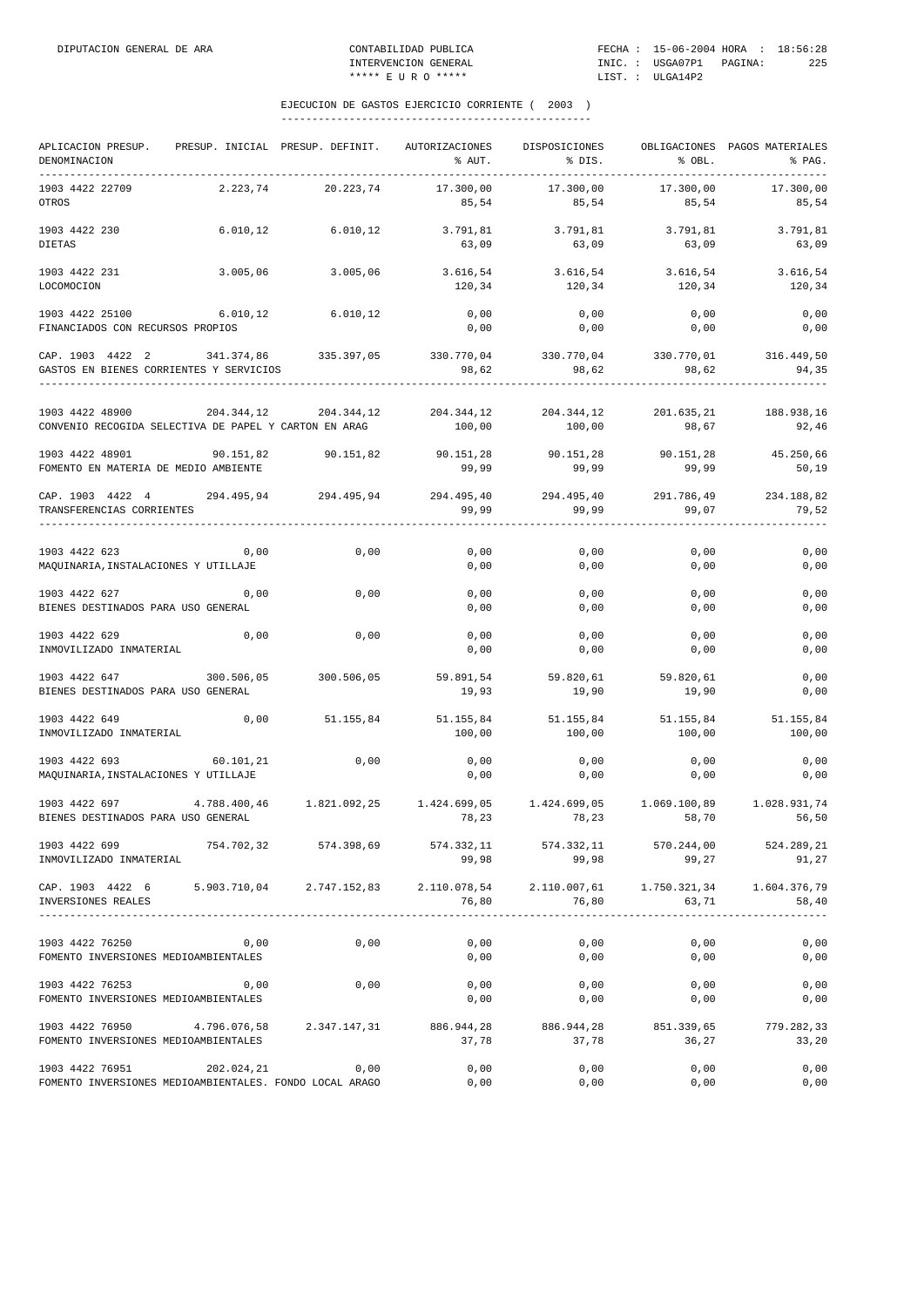| APLICACION PRESUP.                                      |            | PRESUP. INICIAL PRESUP. DEFINIT. | AUTORIZACIONES | DISPOSICIONES             |               | OBLIGACIONES PAGOS MATERIALES |
|---------------------------------------------------------|------------|----------------------------------|----------------|---------------------------|---------------|-------------------------------|
| DENOMINACION                                            |            |                                  | % AUT.         | % DIS.                    | % OBL.        | % PAG.                        |
| 1903 4422 76952                                         | 300.506,05 | 0,00                             | 0,00           | 0,00                      | 0,00          | 0,00                          |
| FOMENTO INVERSIONES MEDIOAMBIENTALES EN MEJORA INFRAEST |            |                                  | 0,00           | 0,00                      | 0,00          | 0,00                          |
| 1903 4422 77950 2.782.755,97 1.202.024,21               |            |                                  | 4.562,05       | 4.562,05                  | 4.562,05      | 4.562,05                      |
| FOMENTO INVERSIONES MEDIOAMBIENTALES EN ARAGON          |            |                                  | 0, 37          | 0,37                      | 0, 37         | 0, 37                         |
| 1903 4422 78950                                         | 88.837,70  | 0,00                             | 0.00           | 0,00                      | 0,00          | 0,00                          |
| FOMENTO INVERSIONES MEDIOAMBIENTALES . MEJORA PORCINO   |            |                                  | 0,00           | 0,00                      | 0,00          | 0,00                          |
| 1903 4422 78951                                         | 1.518,16   | 0,00                             | 0,00           | 0,00                      | 0,00          | 0,00                          |
| FOMENTO INVERSIONES MEDIOAMBIENTALES. PLANES DE RESIDUO |            |                                  | 0,00           | 0,00                      | 0,00          | 0,00                          |
| CAP. 1903 4422 7 8.171.718,67 3.549.171,52              |            |                                  |                | 891.506,33 891.506,33     | 855.901,70    | 783.844,38                    |
| TRANSFERENCIAS DE CAPITAL                               |            |                                  | 25,11          | 25,11                     | 24,11         | 22,08                         |
| PROGRAMA 1903 4422 16.772.147,52 9.073.746,43           |            |                                  |                | 5.774.379,40 5.774.308,47 | 5.220.334,42  | 4.900.247,49                  |
| PROTECCION Y MEJORA DEL MEDIO AMBIENTE                  |            |                                  | 63,63          | 63,63                     | 57,53         | 54,00                         |
| 1904 5121 627                                           | 0,00       | 0,00                             | 0,00           | 0,00                      | 0,00          | 0,00                          |
| BIENES DESTINADOS PARA USO GENERAL                      |            |                                  | 0.00           | 0,00                      | 0,00          | 0,00                          |
| 1904 5121 697                                           | 0,00       | 0,00                             | 0,00           | 0,00                      | 0,00          | 0,00                          |
| BIENES DESTINADOS PARA USO GENERAL                      |            |                                  | 0,00           | 0,00                      | 0,00          | 0,00                          |
| CAP. 1904 5121 6                                        | 0,00       | 0,00                             | 0,00           | 0,00                      | 0,00          | 0,00                          |
| INVERSIONES REALES                                      |            |                                  | 0,00           | 0,00                      | 0,00          | 0,00                          |
| 1904 5121 800                                           | 0,00       | 0,00                             | 0,00           | 0,00                      | 0,00          | 0,00                          |
| CONCEDIDOS A CORTO PLAZO, EN PESETAS                    |            |                                  | 0,00           | 0,00                      | 0,00          | 0,00                          |
| CAP. 1904 5121 8                                        | 0,00       | 0,00                             | 0,00           | 0,00                      | 0,00          | 0,00                          |
| ACTIVOS FINANCIEROS                                     |            |                                  | 0,00           | 0,00                      | 0,00          | 0,00                          |
| PROGRAMA 1904 5121                                      | 0,00       | 0,00                             | 0,00           | 0,00                      | 0,00          | 0,00                          |
| GESTION E INFRAESTRUCTURAS DE RECURSOS HIDRAULICOS      |            |                                  | 0,00           | 0,00                      | 0,00          | 0,00                          |
| DEPARTAMENTO 19                                         |            |                                  |                | 93.798.365,12             | 90.057.112,11 | 84.005.803,86                 |
| MEDIO AMBIENTE                                          |            |                                  | 85,28          | 85,18                     | 81,78         | 76,28                         |
|                                                         |            |                                  |                |                           |               |                               |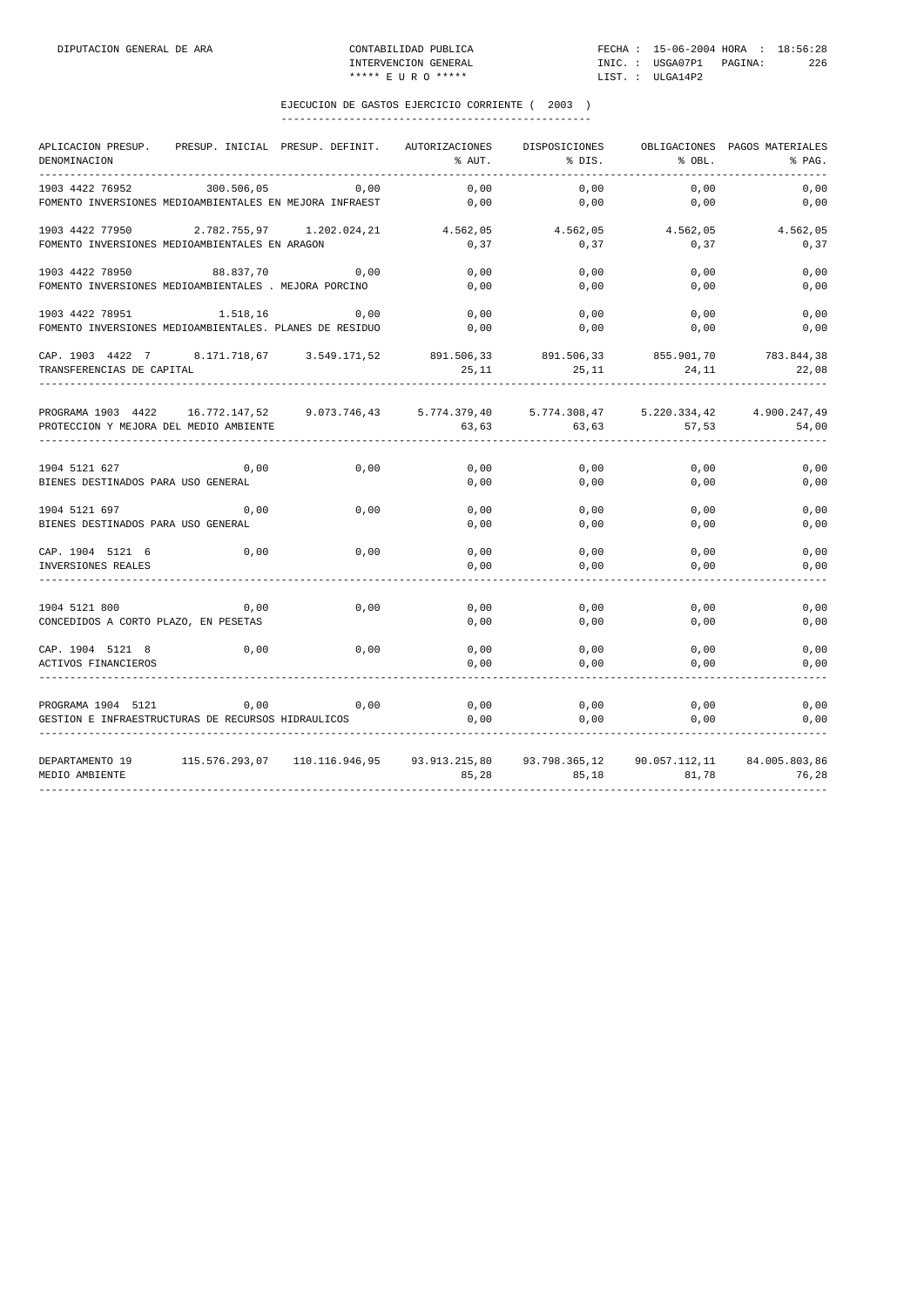| APLICACION PRESUP.<br>DENOMINACION                                                                                                      |               | PRESUP. INICIAL PRESUP. DEFINIT. | AUTORIZACIONES<br>% AUT.                                            | DISPOSICIONES<br>% DIS.              | % OBL.                 | OBLIGACIONES PAGOS MATERIALES<br>% PAG. |
|-----------------------------------------------------------------------------------------------------------------------------------------|---------------|----------------------------------|---------------------------------------------------------------------|--------------------------------------|------------------------|-----------------------------------------|
| 2001 5411 10000<br>RETRIBUCIONES BASICAS                                                                                                | 0,00          | 0,00                             | 0,00<br>0,00                                                        | 0,00<br>0,00                         | 0,00<br>0,00           | 0,00<br>0,00                            |
| 2001 5411 10001<br>OTRAS REMUNERACIONES                                                                                                 | 0,00          | 0,00                             | 0,00<br>0,00                                                        | 0,00<br>0,00                         | 0,00<br>0,00           | 0,00<br>0,00                            |
| CAP. 2001 5411 1<br>GASTOS DE PERSONAL                                                                                                  | 0,00          | 0,00                             | 0,00<br>0,00                                                        | 0,00<br>0,00                         | 0,00<br>0,00           | 0,00<br>0,00                            |
| PROGRAMA 2001 5411<br>SERVICIOS GENERALES (CIENCIA, TECNOLOGIA Y UNIVERSIDAD)                                                           | 0,00          | 0,00                             | 0,00<br>0,00                                                        | 0,00<br>0,00                         | 0,00<br>0,00           | 0,00<br>0,00                            |
| 2001 6123 647 29.984.273,00 19.552.367,44 15.647.966,18 15.647.966,18 15.633.626,30 15.633.626,30<br>BIENES DESTINADOS PARA USO GENERAL |               |                                  | 80,03                                                               | 80,03                                | 79,95                  | 79,95                                   |
| CAP. 2001 6123 6 29.984.273,00 19.552.367,44 15.647.966,18 15.647.966,18<br>INVERSIONES REALES                                          |               |                                  | 80,03                                                               | 80,03                                | 15.633.626,30<br>79,95 | 15.633.626,30<br>79,95                  |
| 2001 6123 74400<br>TRANSFERENCIAS A EMPRESAS Y ENTES PUBLIC                                                                             | 0,00          | 901.518,75                       | 0,00<br>0,00                                                        | 0,00<br>0,00                         | 0,00<br>0,00           | 0,00<br>0,00                            |
| 2001 6123 76400<br>DESARROLLO ALTERNATIVO COMARCAS MINERAS                                                                              | 0,00          |                                  | 35.826.814,49  35.826.814,14  35.826.814,14  12.495.534,01<br>99.99 | 99,99                                | 34,87                  | 9.153.413,02<br>25,54                   |
| 2001 6123 76499<br>DESARROLLO ALTERNATIVO COMARCAS MINERAS                                                                              | 0,00          | 0,00                             | 0,00<br>0,00                                                        | 0,00<br>0,00                         | 0,00<br>0,00           | 0,00<br>0,00                            |
| 2001 6123 77400<br>DESARROLLO ALTERNATIVO COMARCAS MINERAS                                                                              | 13.522.773,00 | 0,00                             | 0,00<br>0,00                                                        | 0,00<br>0,00                         | 0,00<br>0,00           | 0,00<br>0,00                            |
| CAP. 2001 6123 7 13.522.773,00 36.728.333,24 35.826.814,14 35.826.814,14 12.495.534,01<br>TRANSFERENCIAS DE CAPITAL                     |               |                                  | 97,54                                                               | 97,54                                | 34,02                  | 9.153.413,02<br>24,92                   |
| PROGRAMA 2001 6123 43.507.046,00<br>PLAN MINERIA CARBON Y DES. ALTERNATIVO COMARCAS MINERAS                                             |               | 56.280.700,68                    | 91,46                                                               | 51.474.780,32 51.474.780,32<br>91,46 | 28.129.160,31<br>49,98 | 24.787.039,32<br>44,04                  |
| 2001 6129 76001<br>FINANCIADAS CON OTROS RECURSOS                                                                                       | 0,00          | 0,00                             | 0,00<br>0,00                                                        | $0$ , $00$<br>0,00                   | 0,00<br>0,00           | 0,00<br>0,00                            |
| CAP. 2001 6129 7<br>TRANSFERENCIAS DE CAPITAL                                                                                           | 0,00          | 0,00                             | 0,00<br>0,00                                                        | 0,00<br>0,00                         | 0,00<br>0,00           | 0,00<br>0,00                            |
| PROGRAMA 2001 6129<br>GASTOS NO CLASIFICADOS                                                                                            | 0,00          | 0,00                             | 0,00<br>0,00                                                        | 0,00<br>0,00                         | 0,00<br>0,00           | 0,00<br>0,00                            |
| 2002 3135 16500<br>FONDO DE ACCION SOCIAL                                                                                               | 4.700.000,00  | 0,00                             | 0,00<br>0,00                                                        | 0,00<br>0,00                         | 0,00<br>0,00           | 0,00<br>0,00                            |
| CAP. 2002 3135 1<br>GASTOS DE PERSONAL                                                                                                  | 4.700.000,00  | 0,00                             | 0,00<br>0,00                                                        | 0,00<br>0,00                         | 0,00<br>0,00           | 0,00<br>0,00                            |
| PROGRAMA 2002 3135 4.700.000,00<br>ACCION SOCIAL EN FAVOR DEL PERSONAL                                                                  |               | 0,00                             | 0,00<br>0,00                                                        | 0,00<br>0,00                         | 0,00<br>0,00           | 0,00<br>0,00                            |
| 2002 6129 170<br>FONDO INCREMENTO NORMATIVO                                                                                             | 44.858.784,90 | 0,00                             | 0,00<br>0,00                                                        | 0,00<br>0,00                         | 0,00<br>0,00           | 0,00<br>0,00                            |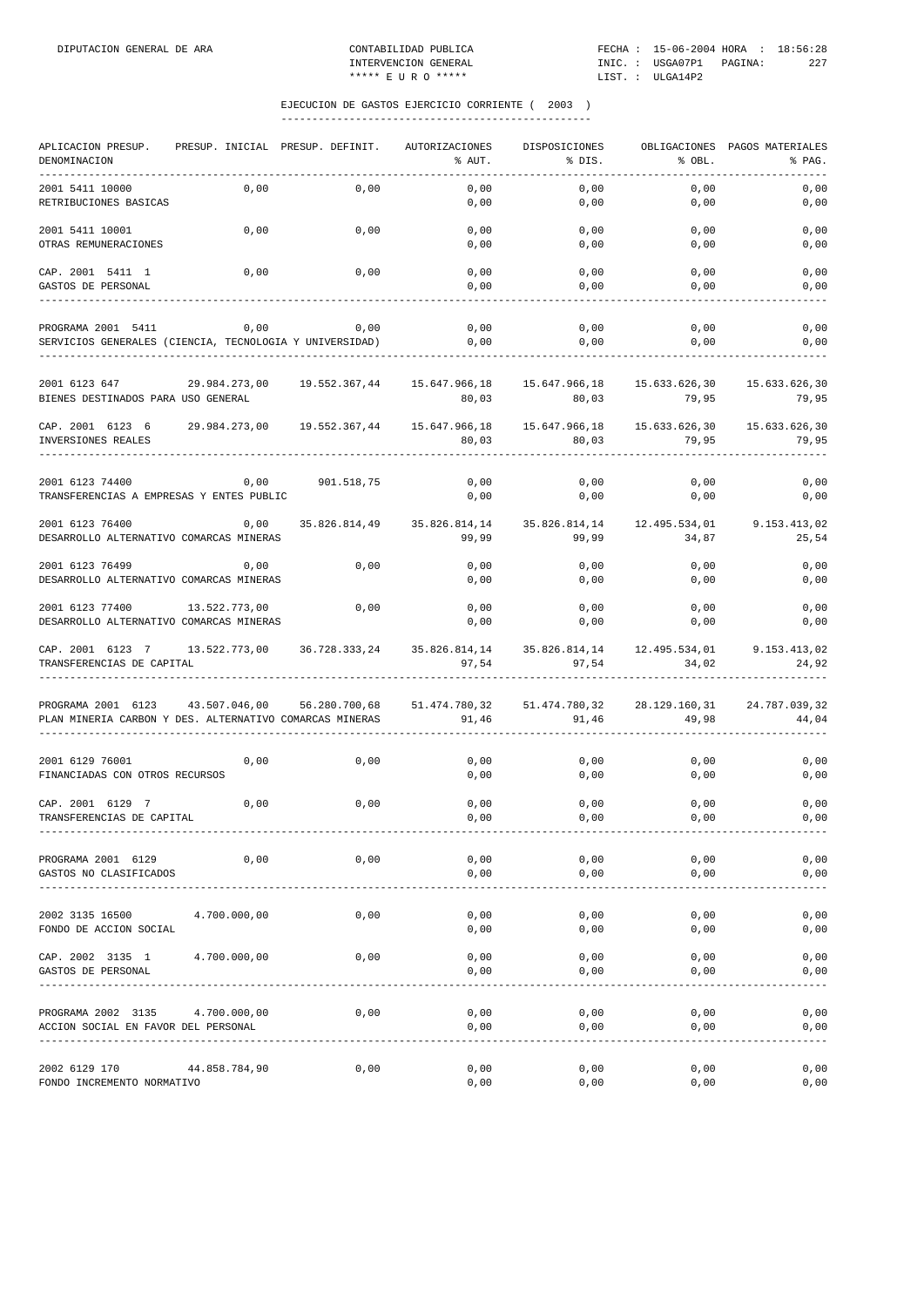| APLICACION PRESUP. PRESUP. INICIAL PRESUP. DEFINIT.<br>DENOMINACION<br>---------------------------------                                                                                  |                                    |                       | AUTORIZACIONES<br>% AUT.                     | DISPOSICIONES<br>% DIS.                                        | % OBL.                      | OBLIGACIONES PAGOS MATERIALES<br>% PAG. |
|-------------------------------------------------------------------------------------------------------------------------------------------------------------------------------------------|------------------------------------|-----------------------|----------------------------------------------|----------------------------------------------------------------|-----------------------------|-----------------------------------------|
| 2002 6129 171<br>FONDOS ADICIONALES                                                                                                                                                       | 2.683.152,00                       | 0,00                  | 0,00<br>0,00                                 | 0,00<br>0,00                                                   | 0,00<br>0,00                | 0,00<br>0,00                            |
| 2002 6129 172 12.426.394,33<br>OTROS FONDOS ADICIONALES                                                                                                                                   |                                    | 0,00                  | 0,00<br>0,00                                 | 0,00<br>0,00                                                   | 0,00<br>0,00                | 0,00<br>0,00                            |
| CAP. 2002 6129 1 59.968.331,23<br>GASTOS DE PERSONAL                                                                                                                                      |                                    | 0,00                  | 0,00<br>0,00                                 | 0,00<br>0,00                                                   | 0,00<br>0,00                | 0,00<br>0,00                            |
| 2002 6129 212<br>EDIFICIOS Y OTRAS CONSTRUCCIONES                                                                                                                                         | 0,00                               | 0,00                  | 0,00                                         | $2.907,11$ $2.907,11$ $2.907,11$ $2.907,11$ $2.907,11$<br>0,00 | 0,00                        | 0,00                                    |
| 2002 6129 213<br>MAQUINARIA, INSTALACIONES Y UTILLAJE                                                                                                                                     | 0,00                               | 0,00                  | 543,33<br>0,00                               | 543,33<br>0,00                                                 | 543,33<br>0,00              | 543,33<br>0,00                          |
| 2002 6129 22100<br>ENERGIA ELECTRICA. SUMINISTROS                                                                                                                                         | 0,00                               | 0,00                  | 27.674,64<br>0,00                            | 0,00                                                           | 27.674,64 27.674,64<br>0,00 | 26.902,35<br>0,00                       |
| 2002 6129 22101<br>AGUA.SUMINISTROS                                                                                                                                                       | 0,00                               | 0,00                  | 1.193,64<br>0,00                             | 1.193,64<br>0,00                                               | 1.193,64<br>0,00            | 1.193,64<br>0,00                        |
| 2002 6129 22103<br>COMBUSTIBLES. - SUMINISTROS                                                                                                                                            | 0,00                               | 0,00                  | 0,00                                         | $8.932,00$ $8.932,00$ $8.932,00$ $8.932,00$ $8.932,00$<br>0,00 | 0,00                        | 0,00                                    |
| 2002 6129 22401<br>VEHICULOS                                                                                                                                                              |                                    | 420.708,00 420.708,00 | 320.911,58<br>76,27                          | 320.911,58<br>76,27                                            | 320.911,58<br>76,27         | 320.911,58<br>76,27                     |
| 2002 6129 22500<br>LOCALES                                                                                                                                                                | 1.202.025,00   1.202.025,00        |                       | 170.757,15<br>14,20                          | 170.757,15<br>14,20                                            | 170.757,15<br>14,20         | 170.757,15<br>14,20                     |
| 2002 6129 22600<br>GASTOS DIVERSOS                                                                                                                                                        | 0,00                               | 0,00                  | 458,49<br>0,00                               | 458,49<br>0,00                                                 | 458,49<br>0,00              | 458,49<br>0,00                          |
| 2002 6129 22603<br>JURIDICOS, CONTENCIOSOS. GASTOS DIVERSOS                                                                                                                               | 0,00                               | 0,00                  | 0,00                                         | 88.383,69 88.383,69 88.383,69 88.383,69<br>0,00                | 0,00                        | 0,00                                    |
| 2002 6129 22604<br>REMUNERACIONES A AGENTES MEDIADORES INDEPENDIENTES                                                                                                                     | 120.203,00                         | 120.203,00            | 200.066,21<br>166,44                         | 200.066,21<br>166,44                                           | 200.066,21<br>166,44        | 200.066,21<br>166,44                    |
| 2002 6129 22609<br>OTROS                                                                                                                                                                  | 4.931.779,00 410.751,49            |                       | 16.590,82<br>4,03                            | 16.590,82<br>4,03                                              | 16.590,81<br>4,03           | 16.567,81<br>4,03                       |
| 2002 6129 22701<br>SEGURIDAD. TRABAJOS OTRAS EMPRESAS                                                                                                                                     | 0,00                               | 0,00                  | 0,00                                         | 123.062,02 123.062,02<br>0,00                                  | 0,00                        | 105.222,88 105.222,88<br>0,00           |
| 2002 6129 239<br>OTRAS INDEMNIZACIONES                                                                                                                                                    | 0,00                               | 21.000,00             | 18.440,69<br>87,81                           | 18.440,69<br>87,81                                             | 18.440,69<br>87,81          | 18.440,69<br>87,81                      |
| CAP. 2002 6129 2 6.674.715,00 2.174.687,49 979.921,37 979.921,37 962.082,22 961.286,93<br>GASTOS EN BIENES CORRIENTES Y SERVICIOS                                                         | ----------------------------       |                       | 45,06                                        | 45,06                                                          | 44, 24                      | 44,20                                   |
| 2002 6129 359<br>OTROS GASTOS                                                                                                                                                             |                                    | 7.300,00 7.300,00     | 2.560,43<br>35,07                            | 2.560,43 2.560,43<br>35,07                                     | 35,07                       | 2.560,43<br>35,07                       |
| CAP. 2002 6129 3 7.300,00 7.300,00<br>GASTOS FINANCIEROS                                                                                                                                  | ---------------------------------- |                       | 2.560,43 2.560,43 2.560,43 2.560,43<br>35,07 | 35,07                                                          | 35,07                       | 35,07                                   |
| 2002 6129 41900 3.155.314,00<br>HOMOLOGACIONES I.A.S.S.                                                                                                                                   |                                    | 0,00                  | 0,00<br>0,00                                 | 0,00<br>0,00                                                   | 0,00<br>0,00                | 0,00<br>0,00                            |
| $2002 \hspace{.1cm} 6129 \hspace{.1cm} 48900 \hspace{1.7cm} 109.404,08 \hspace{1.7cm} 109.404,08 \hspace{1.7cm} 109.404,08 \hspace{1.7cm} 109.404,08$<br>APOYO A FAMILIAS E INSTITUCIONES |                                    |                       | 61,36                                        | 61,36                                                          | 61,36                       | 61,36                                   |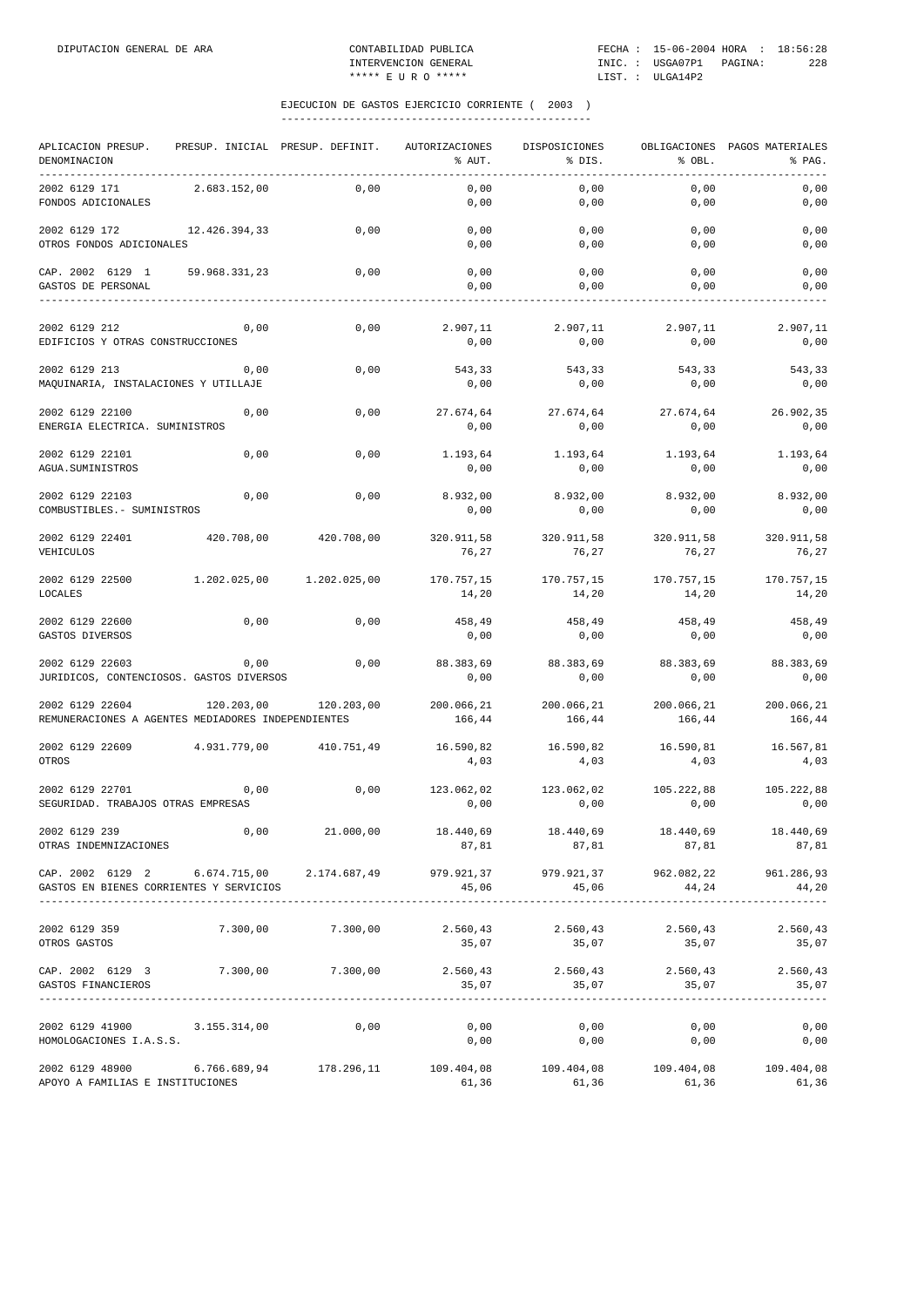| APLICACION PRESUP.<br>DENOMINACION                                                                                                                                                                                                                                                |              | PRESUP. INICIAL PRESUP. DEFINIT. | AUTORIZACIONES<br>% AUT.      | DISPOSICIONES<br>% DIS. | 8 OBL.                     | OBLIGACIONES PAGOS MATERIALES<br>% PAG. |
|-----------------------------------------------------------------------------------------------------------------------------------------------------------------------------------------------------------------------------------------------------------------------------------|--------------|----------------------------------|-------------------------------|-------------------------|----------------------------|-----------------------------------------|
| 2002 6129 48903<br>RESPONSABILIDAD CIVIL Y SEGURO ACCIDENTES                                                                                                                                                                                                                      | 1.021.720,00 | 38.193,32                        | 0,00<br>0,00                  | 0,00<br>0,00            | 0,00<br>0,00               | 0,00<br>0,00                            |
| 2002 6129 48904<br>VIGILANCIA SALUD                                                                                                                                                                                                                                               |              | 240.405,00 123.207,64            | 0,00<br>0,00                  | 0,00<br>0,00            | 0,00<br>0,00               | 0,00<br>0,00                            |
| 2002 6129 48905<br>DECRETO 100/2000                                                                                                                                                                                                                                               |              | 901.518,00 901.518,00            | $6.520,98$ $6.520,98$<br>0,72 | 0,72                    | 0,00<br>0,00               | 0,00<br>0,00                            |
| 2002 6129 48906<br>CONSORCIO PRO-EXPO ZARAGOZA 2008                                                                                                                                                                                                                               | 360.607,00   | 0,00                             | 0,00<br>0,00                  | 0,00<br>0,00            | 0,00<br>0,00               | 0,00<br>0,00                            |
| $\verb CAP. 2002 6129 4   12.446.253.94   1.241.215.07   115.925.06   115.925.06   109.404.08   109.404.08   109.404.08   109.404.08   109.404.08   109.404.08   109.404.08   109.404.08   109.404.08   109.404.08   109.404.08   109.404.08   109.$<br>TRANSFERENCIAS CORRIENTES |              |                                  | 9,33                          | 9, 33                   | 8,81                       | 8,81                                    |
| 2002 6129 692<br>EDIFICIOS Y OTRAS CONSTRUCCIONES                                                                                                                                                                                                                                 |              | 1.442.429,00 1.096.385,15        | 0,00<br>0,00                  | 0,00<br>0,00            | 0,00<br>0,00               | 0,00<br>0,00                            |
| 2002 6129 697 3.005.060,00<br>BIENES DESTINADOS PARA USO GENERAL                                                                                                                                                                                                                  |              | 232.428,53                       | 0,00<br>0,00                  | 0,00<br>0,00            | 0,00<br>0,00               | 0,00<br>0,00                            |
| CAP. 2002 6129 6 4.447.489,00 1.328.813,68<br>INVERSIONES REALES                                                                                                                                                                                                                  |              |                                  | 0,00<br>0,00                  | 0,00<br>0,00            | 0,00<br>0,00               | 0,00<br>0,00                            |
| 2002 6129 76000<br>FINANCIADAS CON OTROS RECURSOS                                                                                                                                                                                                                                 | 0,00         | 332.499,00                       | 0,00<br>0,00                  | 0,00<br>0,00            | 0,00<br>0,00               | 0,00<br>0,00                            |
| 2002 6129 76001<br>FINANCIADAS CON OTROS RECURSOS                                                                                                                                                                                                                                 | 0,00         | 902.385,01                       | 0,00<br>0,00                  | 0,00<br>0,00            | 0,00<br>0,00               | 0,00<br>0,00                            |
| 2002 6129 78900<br>PROGRAMAS EUROPEOS                                                                                                                                                                                                                                             |              | 180.304,00 158.740,59            | 0,00<br>0,00                  | 0,00<br>0,00            | 0,00<br>0,00               | 0,00<br>0,00                            |
| CAP. 2002 6129 7 180.304,00 1.393.624,60<br>TRANSFERENCIAS DE CAPITAL                                                                                                                                                                                                             |              |                                  | 0,00<br>0,00                  | 0,00<br>0,00            | 0,00<br>0,00               | 0,00<br>0,00                            |
| PROGRAMA 2002 6129 83.724.393,17 6.145.640,84 1.098.406,86 1.098.406,86 1.074.046,73<br>GASTOS NO CLASIFICADOS                                                                                                                                                                    |              |                                  | 17,87                         | 17,87                   | 17,47                      | 1.073.251,44<br>17,46                   |
| 2003 0111 300 24.583.694,57 24.583.694,57 24.583.694,57 24.583.694,57 24.583.694,57 24.583.694,57 24.583.694,57<br>INTERESES DE TITULOS DE LA DEUDA                                                                                                                               |              |                                  | 100,00                        | 100,00                  | 100,00                     | 100,00                                  |
| 2003 0111 301<br>GASTOS DE EMISION, MODIFICACION Y CANCELACION                                                                                                                                                                                                                    | 1.740.059,22 | 1.740.059,22                     | 12.000,00<br>0,68             | 12.000,00<br>0,68       | 12.000,00<br>0,68          | 12.000,00<br>0,68                       |
| 2003 0111 311<br>GASTOS DE FORMALIZACION, MODIFICACION Y CANCELACION                                                                                                                                                                                                              |              | 4.816,09 4.816,09 4.814,89       | 99,97                         | 99,97                   | 4.814,89 4.814,89<br>99,97 | 4.814,89<br>99,97                       |
| 2003 0111 312 33.142.012,47 33.142.012,47 22.797.451,27 22.797.451,27 22.797.451,27 22.705.909,61<br>INTERESES Y OTROS GASTOS DE OPERACIONES CON DERIVADOS                                                                                                                        |              |                                  | 68,78                         | 68,78                   | 68,78                      | 68,51                                   |
| CAP. 2003 0111 3 59.470.582,35 59.470.582,35 47.397.960,73 47.397.960,73 47.397.960,73 47.306.419,07<br>GASTOS FINANCIEROS                                                                                                                                                        |              | ________________                 |                               | 79,69 79,69 79,69       |                            | 79,54                                   |
| 2003 0111 910 78.548.146,59 78.548.146,59 78.548.146,59 78.548.146,59 78.548.146,59 78.548.146,59<br>CANCELACION DE PRESTAMOS A LARGO PLAZO                                                                                                                                       |              |                                  | 100,00                        |                         |                            | $100,00$ $100,00$ $100,00$              |
| CAP. 2003 0111 9 78.548.146,59 78.548.146,59 78.548.146,59 78.548.146,59 78.548.146,59 78.548.146,59<br>PASIVOS FINANCIEROS                                                                                                                                                       |              |                                  |                               | ------------------      |                            |                                         |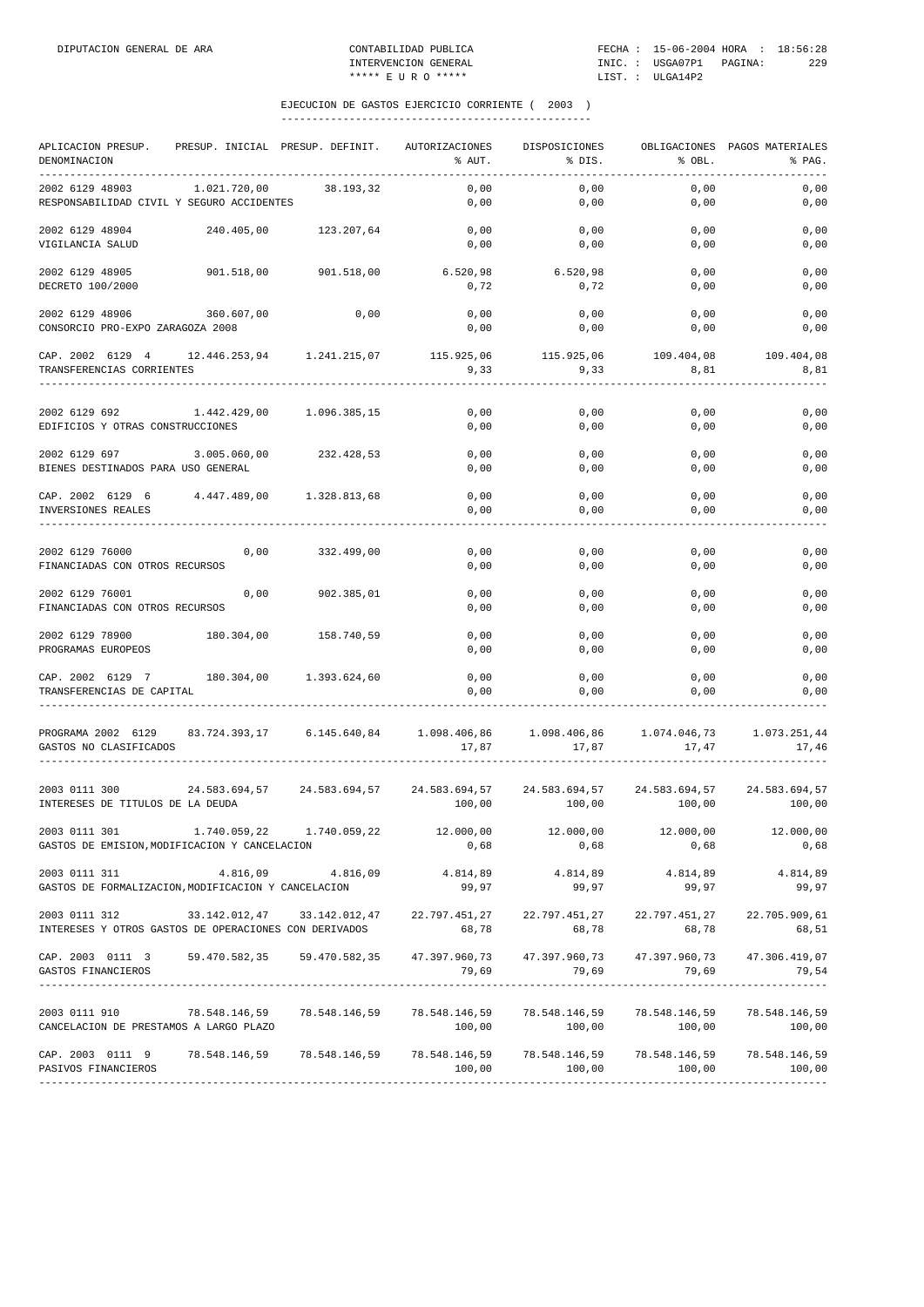| APLICACION PRESUP.<br>DENOMINACION<br>--------------                                                                                                                  | PRESUP. INICIAL PRESUP. DEFINIT. |                               | AUTORIZACIONES<br>% AUT.                                      | DISPOSICIONES<br>% DIS.                                             | % OBL.                   | OBLIGACIONES PAGOS MATERIALES<br>% PAG. |
|-----------------------------------------------------------------------------------------------------------------------------------------------------------------------|----------------------------------|-------------------------------|---------------------------------------------------------------|---------------------------------------------------------------------|--------------------------|-----------------------------------------|
| PROGRAMA 2003 0111<br>AMORTIZACION Y GASTOS FINANCIEROS DE LA DEUDA                                                                                                   |                                  | 138.018.728,94 138.018.728,94 | 125.946.107,32                                                | 125.946.107.32<br>91,25 91,25                                       | 125.946.107,32<br>91, 25 | 125.854.565,66<br>91,18                 |
| 2003 6122 74400 15.025.303.00<br>FONDO INVERSIONES PROVINCIA TERUEL                                                                                                   |                                  | 15.025.303,00                 | 15.025.303,00<br>100,00                                       | 15.025.303,00<br>100,00                                             | 15.025.303,00<br>100,00  | 0,00<br>0,00                            |
| 2003 6122 74900<br>FONDO INVERSIONES PROVINCIA TERUEL                                                                                                                 | 15.025.303,00                    |                               | 99,99                                                         | 10.815.297,00<br>99.99                                              | 10.815.297,00<br>99,99   | 0,00<br>0,00                            |
| CAP. 2003 6122 7 30.050.606,00 25.840.606,00<br>TRANSFERENCIAS DE CAPITAL<br>-----------------------------                                                            |                                  |                               | 99,99                                                         | 25.840.600,00 25.840.600,00 25.840.600,00<br>99,99                  | 99,99                    | 0,00<br>0,00                            |
| PROGRAMA 2003 6122 30.050.606,00 25.840.606,00 25.840.600,00 25.840.600,00 25.840.600,00<br>PROMOCION Y DESARROLLO ECONOMICO<br>___________________________________   |                                  |                               | 99,99                                                         | 99,99                                                               | 99,99                    | 0,00<br>0,00                            |
| 2005 6129 202<br>EDIFICIOS Y OTRAS CONSTRUCCIONES                                                                                                                     | 68.000,00 68.000,00              |                               | 85.509,96<br>125,74                                           | 85.509,96<br>125,74                                                 | 85.364,82<br>125,53      | 85.219,68<br>125,32                     |
| 2005 6129 22000 900.000,00<br>ORDINARIO NO INVENTARIABLE                                                                                                              |                                  | 900.000,00                    | $698.894.04$ $698.894.04$ $698.894.04$ $698.894.04$<br>77,65  | 77,65                                                               | 77,65                    | 77,65                                   |
| 2005 6129 22403<br>PRIMAS DE SEGUROS                                                                                                                                  | 0,00                             | 0,00                          | 443,25<br>0,00                                                | 443,25<br>0,00                                                      | 443,25<br>0,00           | 443,25<br>0,00                          |
| 2005 6129 22603<br>JURIDICOS, CONTENCIOSOS                                                                                                                            | $30.000,00$ $30.000,00$          |                               | 0,00<br>0,00                                                  | 0,00<br>0,00                                                        | 0,00<br>0,00             | 0,00<br>0,00                            |
| $2005 \t6129 \t22604 \t2.633.500,00 \t2.633.500,00 \t2.820.835,08 \t2.820.835,08 \t2.820.835,08 \t2.820.835,08$<br>REMUNERACIONES A AGENTES MEDIADORES INDEPENDIENTES |                                  |                               | 107,11                                                        | 107,11                                                              | 107,11                   | 107,10                                  |
| 2005 6129 22609<br>OTROS GASTOS                                                                                                                                       | 0,00                             | 0,00                          | 0,00                                                          | $24.750,00$ $24.750,00$ $24.750,00$ $24.750,00$ $22.050,00$<br>0,00 | 0,00                     | 0,00                                    |
| CAP. 2005 6129 2 3.631.500,00 3.631.500,00 3.630.432,33 3.630.432,33 3.630.287,19<br>GASTOS EN BIENES CORRIENTES Y SERVICIOS                                          |                                  |                               | 99,97                                                         | 99,97                                                               | 99,96                    | 3.627.165,98<br>99,88                   |
| PROGRAMA 2005 6129 3.631.500,00 3.631.500,00<br>GASTOS NO CLASIFICADOS                                                                                                |                                  |                               | 99,97                                                         | 3.630.432,33 3.630.432,33 3.630.287,19<br>99,97                     | 99,96                    | 3.627.165,98<br>99,88                   |
| 2011 1265 647<br>BIENES DESTINADOS AL USO GENERAL                                                                                                                     | 0,00                             | 2.544.085,00                  | 2.544.085,00 2.544.085,00<br>100,00                           | 100,00                                                              | 0,00<br>0,00             | 0,00<br>0,00                            |
| CAP. 2011 1265 6<br>INVERSIONES REALES                                                                                                                                |                                  |                               | $0,00$ $2.544.085,00$ $2.544.085,00$ $2.544.085,00$<br>100,00 | 100,00                                                              | 0,00<br>0,00             | 0,00<br>0,00                            |
| PROGRAMA 2011 1265 0,00 2.544.085,00 2.544.085,00 2.544.085,00<br>ARAGONESA DE SERVICIOS TELEMATICOS                                                                  |                                  |                               | 100,00                                                        | 100,00                                                              | 0,00<br>0,00             | 0,00<br>0,00                            |
| 2013 5131 647 10.584.044,00 10.584.044,00 10.442.362,49 10.442.362,49 7.883.581,99<br>BIENES DESTINADOS PARA USO GENERAL                                              |                                  |                               | 98,66                                                         | 98,66                                                               | 74,48                    | 7.852.534,09<br>74,19                   |
| CAP. 2013 5131 6 10.584.044,00 10.584.044,00 10.442.362,49 10.442.362,49 7.883.581,99<br>INVERSIONES REALES                                                           |                                  |                               | 98,66                                                         | 98,66                                                               | 74,48                    | 7.852.534,09<br>74,19                   |
| PROGRAMA 2013 5131 10.584.044,00 10.584.044,00 10.442.362,49 10.442.362,49 7.883.581,99<br>CARRETERAS                                                                 |                                  |                               | 98,66                                                         | 98,66                                                               | 74,48                    | 7.852.534,09<br>74,19                   |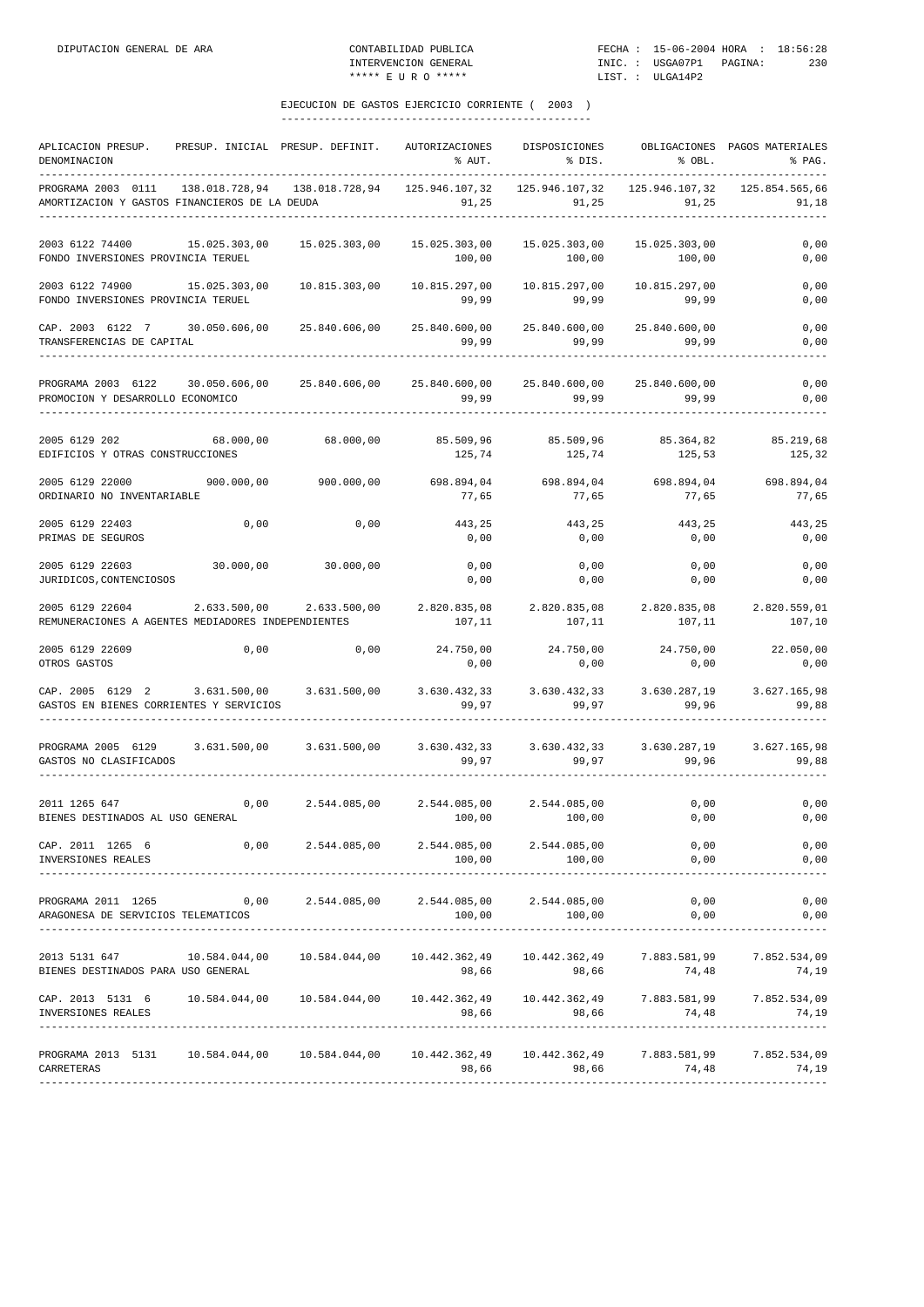| APLICACION PRESUP.<br>DENOMINACION<br>-----------                             | PRESUP. INICIAL PRESUP. DEFINIT. |              | AUTORIZACIONES<br>% AUT.                               | DISPOSICIONES<br>% DIS.  | % OBL.                  | OBLIGACIONES PAGOS MATERIALES<br>% PAG. |
|-------------------------------------------------------------------------------|----------------------------------|--------------|--------------------------------------------------------|--------------------------|-------------------------|-----------------------------------------|
| 2013 5136 647<br>BIENES DESTINADOS PARA USO GENERAL                           | 0,00                             | 0,00         | 0,00<br>0,00                                           | 0,00<br>0,00             | 0,00<br>0,00            | 0,00<br>0,00                            |
| 2013 5136 697<br>BIENES DESTINADOS PARA USO GENERAL                           | 0,00                             | 4.210.000,00 | 1.839.762,64<br>43,69                                  | 1.839.762,64<br>43,69    | 1.839.762,64<br>43,69   | 0,00<br>0,00                            |
| CAP. 2013 5136 6<br>INVERSIONES REALES                                        | 0,00                             | 4.210.000,00 | 1.839.762,64<br>43,69                                  | 1.839.762,64<br>43,69    | 1.839.762,64<br>43,69   | 0,00<br>0,00                            |
| PROGRAMA 2013 5136<br>CARRETERAS (FONDO INVER.PROV.TERUEL)                    | 0,00                             | 4.210.000,00 | 1.839.762,64<br>43,69                                  | 1.839.762,64<br>43,69    | 1.839.762,64<br>43,69   | 0,00<br>0,00                            |
| 2014 5311 647<br>BIENES DESTINADOS AL USO GENERAL                             | 0,00                             | 330.226,50   | 330.226,50<br>100,00                                   | 330.226,50<br>100,00     | 330.226,50<br>100,00    | 330.226,50<br>100,00                    |
| CAP. 2014 5311 6<br>INVERSIONES REALES                                        | 0,00                             | 330.226,50   | 330.226,50<br>100,00                                   | 330.226,50<br>100,00     | 330.226,50<br>100,00    | 330.226,50<br>100,00                    |
| PROGRAMA 2014 5311<br>MEJORA DE ESTRUCTURAS AGRARIAS Y DESARROLLO RURAL       | 0,00                             | 330.226,50   | 330.226,50<br>100,00                                   | 330.226,50<br>100,00     | 330.226,50<br>100,00    | 330.226,50<br>100,00                    |
| 2015 6123 76400<br>DESARROLLO ALTERNATIVO COMARCAS MINERAS                    | 0,00                             | 0,00         | 0,00<br>0,00                                           | 0,00<br>0,00             | 0,00<br>0,00            | 0,00<br>0,00                            |
| CAP. 2015 6123 7<br>TRANSFERENCIAS DE CAPITAL                                 | 0,00                             | 0,00         | 0,00<br>0,00                                           | 0,00<br>0,00             | 0,00<br>0,00            | 0,00<br>0,00                            |
| PROGRAMA 2015 6123<br>PLAN MINERIA CARBON Y DES. ALTERNATIVO COMARCAS MINERAS | 0,00                             | 0,00         | 0,00<br>0,00                                           | 0,00<br>0,00             | 0,00<br>0,00            | 0,00<br>0,00                            |
| 2019 5331 647<br>BIENES DESTINADOS PARA USO GENERAL                           | 0,00                             | 0,00         | 0,00<br>0,00                                           | 0,00<br>0,00             | 0,00<br>0,00            | 0,00<br>0,00                            |
| CAP. 2019 5331 6<br>INVERSIONES REALES                                        | 0,00                             | 0,00         | 0,00<br>0,00                                           | 0,00<br>0,00             | 0,00<br>0,00            | 0,00<br>0,00                            |
| PROGRAMA 2019 5331<br>PROTECCION Y MEJORA DEL MEDIO NATURAL                   | 0,00                             | 0,00         | 0,00<br>0,00                                           | 0,00<br>0,00             | 0,00<br>0,00            | 0,00<br>0,00                            |
| DEPARTAMENTO 20<br>DIVERSOS DEPARTAMENTOS                                     |                                  |              | 314.216.318,11 247.585.531,96 223.146.763,46<br>90, 12 | 223.146.763,46<br>90, 12 | 194.673.772,68<br>78,62 | 163.524.782,99<br>66,04                 |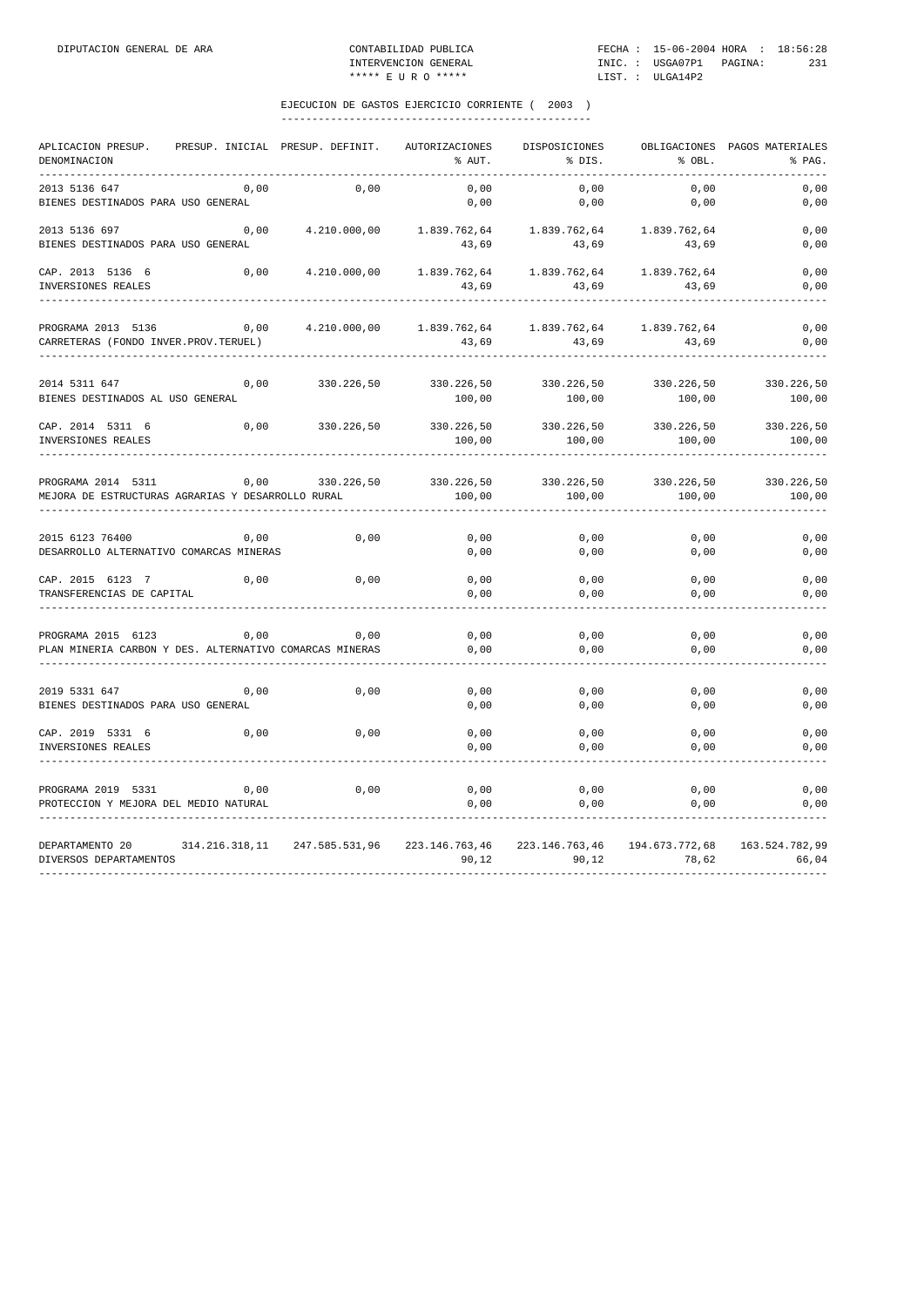| APLICACION PRESUP.<br>DENOMINACION<br>------------------------------------                                          |            | PRESUP. INICIAL PRESUP. DEFINIT. | <b>AUTORIZACIONES</b><br>% AUT. | DISPOSICIONES<br>% DIS. | % OBL.              | OBLIGACIONES PAGOS MATERIALES<br>% PAG. |
|---------------------------------------------------------------------------------------------------------------------|------------|----------------------------------|---------------------------------|-------------------------|---------------------|-----------------------------------------|
| 2101 5411 10000<br>RETRIBUCIONES BASICAS                                                                            | 7.062,30   | 15.085,20                        | 7.322,30<br>48,53               | 7.322,30<br>48,53       | 7.320,67<br>48,52   | 7.320,67<br>48,52                       |
| 2101 5411 10001<br>OTRAS REMUNERACIONES                                                                             | 21.955,92  | 43.911,84                        | 21.955,92<br>50,00              | 21.955,92<br>50,00      | 21.927,13<br>49,93  | 21.927,13<br>49,93                      |
| 2101 5411 11000<br>RETRIBUCIONES BASICAS                                                                            | 35.981,75  | 71.963,50                        | 35.981,75<br>50,00              | 35.981,75<br>50,00      | 19.495,04<br>27,09  | 19.495,04<br>27,09                      |
| 2101 5411 11001<br>OTRAS REMUNERACIONES                                                                             | 51.407,82  | 102.815,64                       | 51.407,82<br>50,00              | 51.407,82<br>50,00      | 30.784,70<br>29,94  | 30.784,70<br>29,94                      |
| 2101 5411 12000<br><b>SUELDOS</b>                                                                                   | 25.408,11  | 58.241,02                        | 32.832,91<br>56,37              | 32.832,91<br>56,37      | 20.301,81<br>34,85  | 20.301,81<br>34,85                      |
| 2101 5411 12005<br>TRIENIOS                                                                                         | 4.757,48   | 12.653,01                        | 10.200,53<br>80,61              | 10.200,53<br>80,61      | 7.061,34<br>55,80   | 7.061,34<br>55,80                       |
| 2101 5411 12006<br>OTRAS RETRIBUCIONES BÁSICAS                                                                      | 508,54     | 1.222,38                         | 763,84<br>62,48                 | 763,84<br>62,48         | 554,99<br>45,40     | 554,99<br>45,40                         |
| 2101 5411 12100<br>COMPLEMENTO DE DESTINO                                                                           | 15.255,84  | 37.825,41                        | 23.269,57<br>61, 51             | 23.269,57<br>61, 51     | 15.900,18<br>42,03  | 15.900,18<br>42,03                      |
| 2101 5411 12101<br>COMPLEMENTO ESPECIFICO                                                                           | 29.319,96  | 65.656,68                        | 36.336,72<br>55,34              | 36.336,72<br>55,34      | 24.569,80<br>37,42  | 24.569,80<br>37,42                      |
| 2101 5411 13000<br>SALARIO BASE                                                                                     | 7.618,44   | 15.236,88                        | 7.618,44<br>50,00               | 7.618,44<br>50,00       | 3.112,35<br>20,42   | 3.112,35<br>20,42                       |
| 2101 5411 13001<br>ANTIGUEDAD                                                                                       | 3.296,37   | 6.592,74                         | 3.296,37<br>50,00               | 3.296,37<br>50,00       | 196,56<br>2,98      | 196,56<br>2,98                          |
| 2101 5411 13002<br>PAGAS EXTRAS                                                                                     | 1.335,26   | 2.670,52                         | 1.335,26<br>50,00               | 1.335,26<br>50,00       | 1.102,97<br>41,30   | 1.102,97<br>41,30                       |
| 2101 5411 13003<br>OTRAS REMUNERACIONES                                                                             | 1.514,70   | 10.029,40                        | 9.561,70<br>95,33               | 9.561,70<br>95,33       | 6.259, 92<br>62,41  | 6.259,92<br>62,41                       |
| 2101 5411 15100<br>GRATIFICACIONES PERSONAL FUNCIONARIO                                                             | 0,00       | 5.000,00                         | 5.000,00<br>100,00              | 5.000,00<br>100,00      | 473,00<br>9,46      | 473,00<br>9,46                          |
| 2101 5411 16000<br>SEGURIDAD SOCIAL                                                                                 | 44.822.48  | 96.782,08                        | 51.959,60<br>53,68              | 51.959,60<br>53,68      | 27.452,55<br>28,36  | 16.167,81<br>16,70                      |
| CAP. 2101 5411 1<br>GASTOS DE PERSONAL                                                                              | 250.244,97 | 545.686,30                       | 298.842,73<br>54,76             | 298.842,73<br>54,76     | 186.513,01<br>34,17 | 175.228,27<br>32,11                     |
| 2101 5411 242<br>MATERIAL, SUMINISTROS Y OTROS                                                                      | 643.528,04 | 559.497,12                       | 421.741,40<br>75,37             | 421.741,40<br>75,37     | 421.741,21<br>75,37 | 5.544,52<br>0,99                        |
| CAP. 2101 5411 2 643.528,04 559.497,12 421.741,40 421.741,40 421.741,740<br>GASTOS EN BIENES CORRIENTES Y SERVICIOS |            |                                  | 75,37                           | 75,37                   | 75,37               | 5.544,52<br>0,99                        |
| 2101 5411 870<br>APORTACIONES PATRIMONIALES                                                                         | 0,00       | 2.000.000,00                     | 0,00<br>0,00                    | 0,00<br>0,00            | 0,00<br>0,00        | 0,00<br>0,00                            |
| CAP. 2101 5411 8<br>ACTIVOS FINANCIEROS                                                                             |            | $0,00$ 2.000.000,00              | 0,00<br>0,00                    | 0,00<br>0,00            | 0,00<br>0,00        | 0,00<br>0,00                            |
| 2103 5411 12000<br><b>SUELDOS</b>                                                                                   |            | 16.302,23 32.604,46              | 15.474,92<br>47,46              | 15.474,92<br>47,46      | 6.009,58<br>18,43   | 6.009,58<br>18,43                       |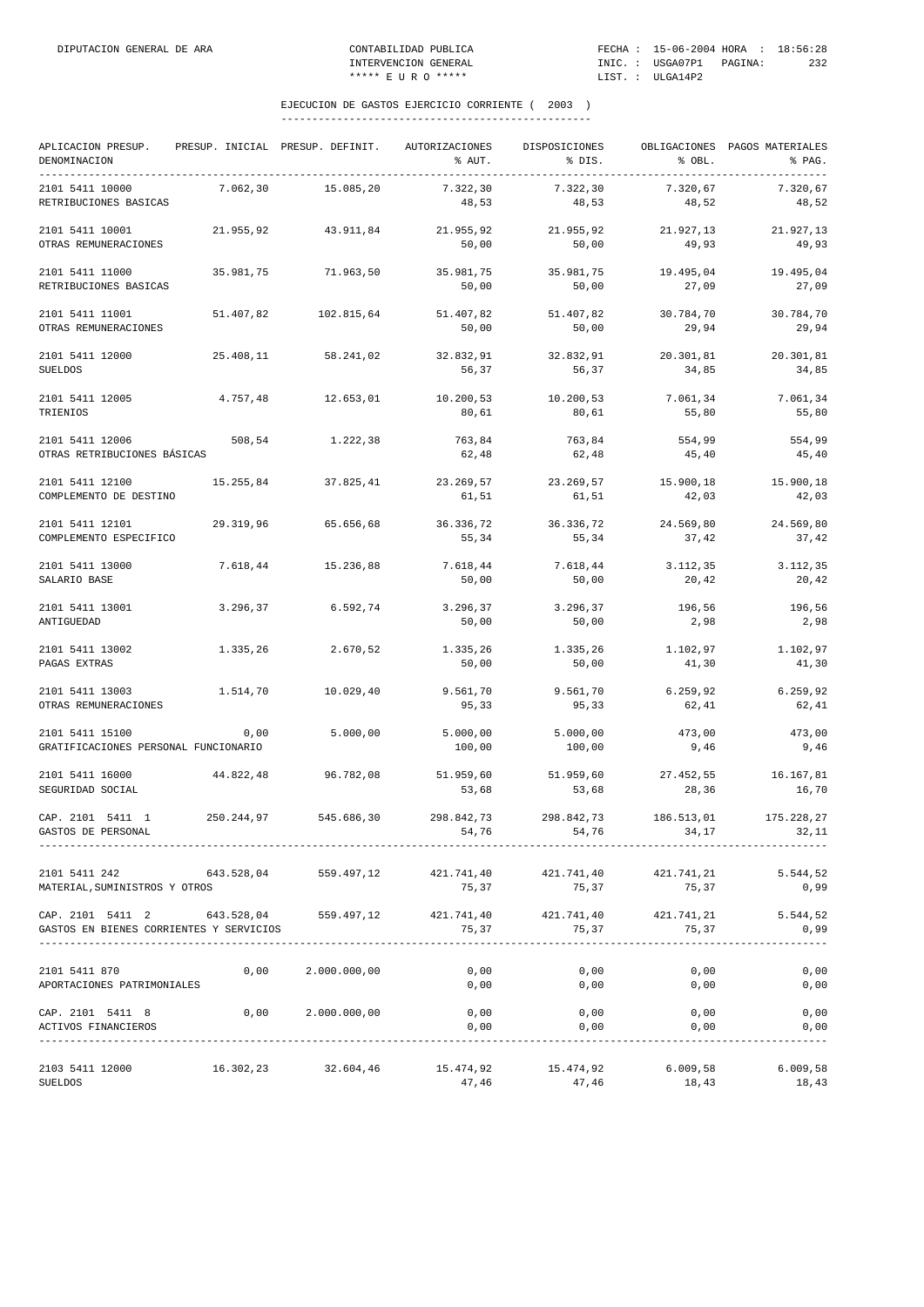| APLICACION PRESUP. PRESUP. INICIAL PRESUP. DEFINIT. AUTORIZACIONES DISPOSICIONES<br>DENOMINACION<br>___________                                     |           |                           | % AUT.                                 | % DIS.                                                                   | % OBL.             | OBLIGACIONES PAGOS MATERIALES<br>% PAG. |
|-----------------------------------------------------------------------------------------------------------------------------------------------------|-----------|---------------------------|----------------------------------------|--------------------------------------------------------------------------|--------------------|-----------------------------------------|
| 2103 5411 12005<br>TRIENIOS                                                                                                                         |           | 996,24 1.992,48           | 1.823,55<br>91,52                      | 1.823,55<br>91,52                                                        | 895,83<br>44,96    | 895,83<br>44,96                         |
| 2103 5411 12006<br>OTRAS RETRIBUCIONES BÁSICAS                                                                                                      | 361,38    | 722,76                    | 361,38<br>50,00                        | 361,38<br>50,00                                                          | 103,15<br>14,27    | 103,15<br>14,27                         |
| 2103 5411 12100<br>COMPLEMENTO DE DESTINO                                                                                                           |           |                           | 10.841,40 21.682,80 10.841,40<br>50,00 | 10.841,40<br>50,00                                                       | 5.169,89<br>23,84  | 5.169,89<br>23,84                       |
| 2103 5411 12101<br>COMPLEMENTO ESPECIFICO                                                                                                           | 20.370,36 | 40.740,72                 | 20.370,36<br>50,00                     | 20.370,36<br>50,00                                                       | 10.304,64<br>25,29 | 10.304,64<br>25,29                      |
| 2103 5411 13001<br>ANTIGUEDAD                                                                                                                       | 580,65    | 1.161,30                  | 580,65<br>50,00                        | 580,65<br>50,00                                                          | 0,00<br>0,00       | 0,00<br>0,00                            |
| 2103 5411 16000<br>SEGURIDAD SOCIAL                                                                                                                 |           | 10.702,85 21.405,70       | 50,00                                  | 10.702,85 10.702,85<br>50,00                                             | 418,15<br>1,95     | 418,15<br>1,95                          |
| 2104 5411 12000<br>SUELDOS                                                                                                                          |           |                           | 47,97                                  | $16.302, 23$ $32.604, 46$ $15.640, 39$ $15.640, 39$ $6.071, 10$<br>47,97 | 18,62              | 6.071, 10<br>18,62                      |
| 2104 5411 12005<br>TRIENIOS                                                                                                                         |           | 996,24 1.992,48           | 1.658,08<br>83,21                      | 1.658,08<br>83,21                                                        | 866,87<br>43,50    | 866,87<br>43,50                         |
| 2104 5411 12006<br>OTRAS RETRIBUCIONES BÁSICAS                                                                                                      | 361,38    | 722,76                    | 361,38<br>50,00                        | 361,38<br>50,00                                                          | 168,36<br>23,29    | 168,36<br>23,29                         |
| 2104 5411 12100<br>COMPLEMENTO DE DESTINO                                                                                                           |           | $10.841, 40$ $21.682, 80$ | 10.841,40<br>50,00                     | 10.841,40<br>50,00                                                       | 4.918,07<br>22,68  | 4.918,07<br>22,68                       |
| 2104 5411 12101<br>COMPLEMENTO ESPECIFICO                                                                                                           | 20.370,36 | 40.740,72                 | 20.370,36<br>50,00                     | 20.370,36<br>50,00                                                       | 10.343,63<br>25,38 | 10.343,63<br>25,38                      |
| 2104 5411 13001<br>ANTIGUEDAD                                                                                                                       | 580,65    | 1.161,30                  | 580,65<br>50,00                        | 580,65<br>50,00                                                          | 0,00<br>0,00       | 0,00<br>0,00                            |
| 2104 5411 16000<br>SEGURIDAD SOCIAL                                                                                                                 |           | 10.702,85 21.405,70       | 50,00                                  | 10.702,85 10.702,85<br>50,00                                             | 895,60<br>4,18     | 420,55<br>1,96                          |
| CAP. 2104 5411 1 120.310,22 240.620,44 120.310,22 120.310,22 46.164,87 45.689,82<br>GASTOS DE PERSONAL                                              |           |                           | 50,00                                  | 50,00                                                                    | 19,18              | 18,98                                   |
| PROGRAMA 2104 5411 1.014.083,23 3.345.803,86 840.894,35 840.894,35 654.419,09 226.462,61<br>SERVICIOS GENERALES (CIENCIA, TECNOLOGIA Y UNIVERSIDAD) |           |                           | 25, 13                                 | 25,13                                                                    | 19,55              | 6,76                                    |
| DEPARTAMENTO 21<br>CIENCIA, TECNOLOGIA Y UNIVERSIDAD                                                                                                |           | 1.014.083,23 3.345.803,86 | 25,13                                  | 840.894,35 840.894,35 654.419,09 226.462,61<br>25,13                     | 19,55              | 6,76                                    |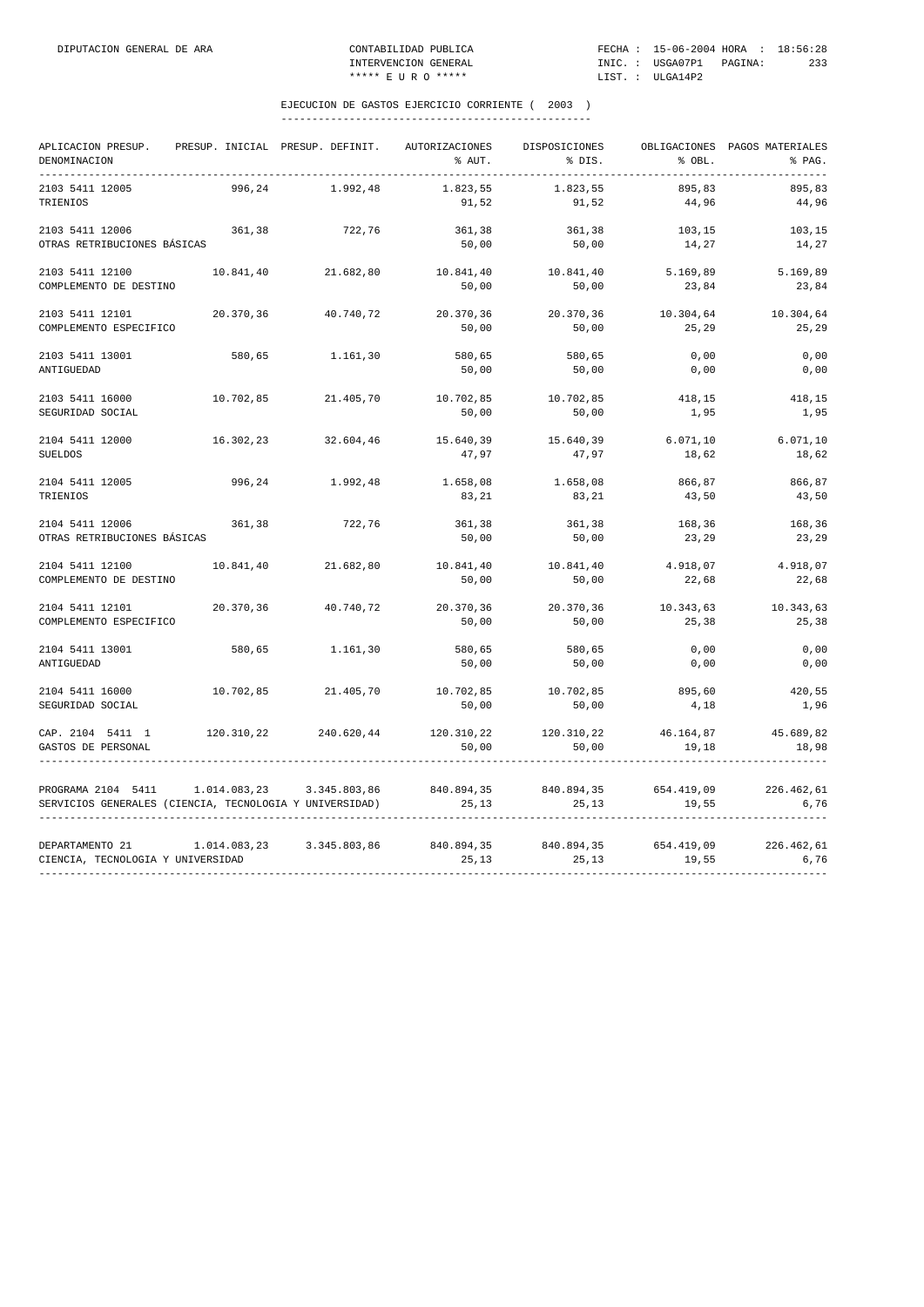| APLICACION PRESUP.<br>DENOMINACION                                                                        | PRESUP. INICIAL PRESUP. DEFINIT. | AUTORIZACIONES<br>% AUT. | DISPOSICIONES<br>% DIS.                 | % OBL.              | OBLIGACIONES PAGOS MATERIALES<br>% PAG. |
|-----------------------------------------------------------------------------------------------------------|----------------------------------|--------------------------|-----------------------------------------|---------------------|-----------------------------------------|
| 2201 3111 12000                                                                                           | 0,00                             | 2.565,18                 | 2.565,18                                | 1.722,29            | 1.722,29                                |
| <b>SUELDO</b>                                                                                             | 2.800,42                         | 91,59                    | 91,59                                   | 61,50               | 61,50                                   |
| 2201 3111 12005                                                                                           | 0,00                             | 507,20                   | 507,20                                  | 253,60              | 253,60                                  |
| TRIENIOS                                                                                                  | 306,38                           | 165,54                   | 165,54                                  | 82,77               | 82,77                                   |
| 2201 3111 12006                                                                                           | 0,00                             | 65,21                    | 65,21                                   | 65,21               | 65,21                                   |
| OTRAS RETRIBUCIONES BASICAS                                                                               | 30,79                            | 211,78                   | 211,78                                  | 211,78              | 211,78                                  |
| 2201 3111 12100                                                                                           | 0,00                             | 1.249,86                 | 1.249,86                                | 652,10              | 652,10                                  |
| COMPLEMENTO DE DESTINO                                                                                    | 1.249,86                         | 100,00                   | 100,00                                  | 52,17               | 52,17                                   |
| 2201 3111 12101                                                                                           | 0,00                             | 2.375,29                 | 2.375,29                                | 1.417,71            | 1.417,71                                |
| COMPLEMENTO ESPECIFICO                                                                                    | 2.375,29                         | 100,00                   | 100,00                                  | 59,68               | 59,68                                   |
| 2201 3111 12109                                                                                           | 0,00                             | 0,00                     | 0,00                                    | 0,00                | 0,00                                    |
| <b>OTRAS</b>                                                                                              | 0,00                             | 0,00                     | 0,00                                    | 0,00                | 0,00                                    |
| 2201 3111 16000                                                                                           | 0,00                             | 1.758,31                 | 1.758,31                                | 1.330,71            | 1.330,71                                |
| SEGURIDAD SOCIAL                                                                                          | 1.758,31                         | 100,00                   | 100,00                                  | 75,68               | 75,68                                   |
| 2202 3111 12000<br>20.855,17<br><b>SUELDOS</b>                                                            | 37.157,40                        | 15.761,73<br>42,41       | 15.761,73<br>42,41                      | 8.913,21<br>23,98   | 8.913,21<br>23,98                       |
| 2202 3111 12005<br>1.494,36<br>TRIENIOS                                                                   | 2.490,60                         | 1.528,37<br>61,36        | 1.528,37<br>61,36                       | 618,15<br>24,81     | 618,15<br>24,81                         |
| 2202 3111 12006                                                                                           | 426,59                           | 369,75                   | 369,75                                  | 233,33              | 233,33                                  |
| OTRAS RETRIBUCIONES BÁSICAS                                                                               | 787,97                           | 46,92                    | 46,92                                   | 29,61               | 29,61                                   |
| 2202 3111 12100<br>12.797,70<br>COMPLEMENTO DE DESTINO                                                    | 23.639,10                        | 10.841,40<br>45,86       | 10.841,40<br>45,86                      | 7.101,78<br>30,04   | 7.101,78<br>30,04                       |
| 2202 3111 12101<br>24.088,20<br>COMPLEMENTO ESPECIFICO                                                    | 44.458,56                        | 20.370,36<br>45,81       | 20.370,36<br>45,81                      | 14.322,39<br>32,21  | 14.322,39<br>32,21                      |
| 2202 3111 16000<br>13.508,35<br>SEGURIDAD SOCIAL                                                          | 24.211,20                        | 10.702,85<br>44,20       | 10.702,85<br>44,20                      | 4.745,75<br>19,60   | 3.263,64<br>13,47                       |
| CAP. 2202 3111 1                                                                                          | 73.170,37 141.265,88             | 68.095,51                | 68.095,51                               | 41.376,23           | 39.894,12                               |
| GASTOS DE PERSONAL                                                                                        |                                  | 48,20                    | 48,20                                   | 29,28               | 28,24                                   |
| 2202 3111 242                                                                                             | 149.547,93 59.354,63             | 59.354,48                | 59.354,48                               | 59.354,48           | 11.091,16                               |
| MATERIAL, SUMINISTROS Y OTROS                                                                             |                                  | 99,99                    | 99,99                                   | 99,99               | 18,68                                   |
| CAP. 2202 3111 2<br>149.547.93<br>GASTOS EN BIENES CORRIENTES Y SERVICIOS                                 | 59.354,63                        | 59.354,48<br>99,99       | 59.354,48<br>99,99                      | 59.354,48<br>99,99  | 11.091,16<br>18,68                      |
| 2202 3111 46900                                                                                           | 0,00                             | 12.000,00                | 12.000,00                               | 8.627, 13           | 0,00                                    |
| SUBVENCIONES CORPORACIONES LOCALES                                                                        | 12.000,00                        | 100,00                   | 100,00                                  | 71,89               | 0,00                                    |
| 2202 3111 48900                                                                                           | 0,00                             | 78.193,30                | 78.193,30                               | 77.835,02           | 0,00                                    |
| SUBV. A FAMILIAS Y ENTES SIN ANIMO DE LU                                                                  | 78.193,30                        | 100,00                   | 100,00                                  | 99,54               | 0,00                                    |
| CAP. 2202 3111 4<br>TRANSFERENCIAS CORRIENTES                                                             | $0,00$ 90.193,30                 | 100,00                   | 90.193,30 90.193,30 86.462,15<br>100,00 | 95,86               | 0,00<br>0,00                            |
| PROGRAMA 2202 3111 222.718,30 290.813,81 217.643,29<br>SERVICIOS GENERALES (SERVICIOS SOCIALES Y FAMILIA) |                                  | 74,83                    | 217.643,29<br>74,83                     | 187.192,86<br>64,36 | 50.985,28<br>17,53                      |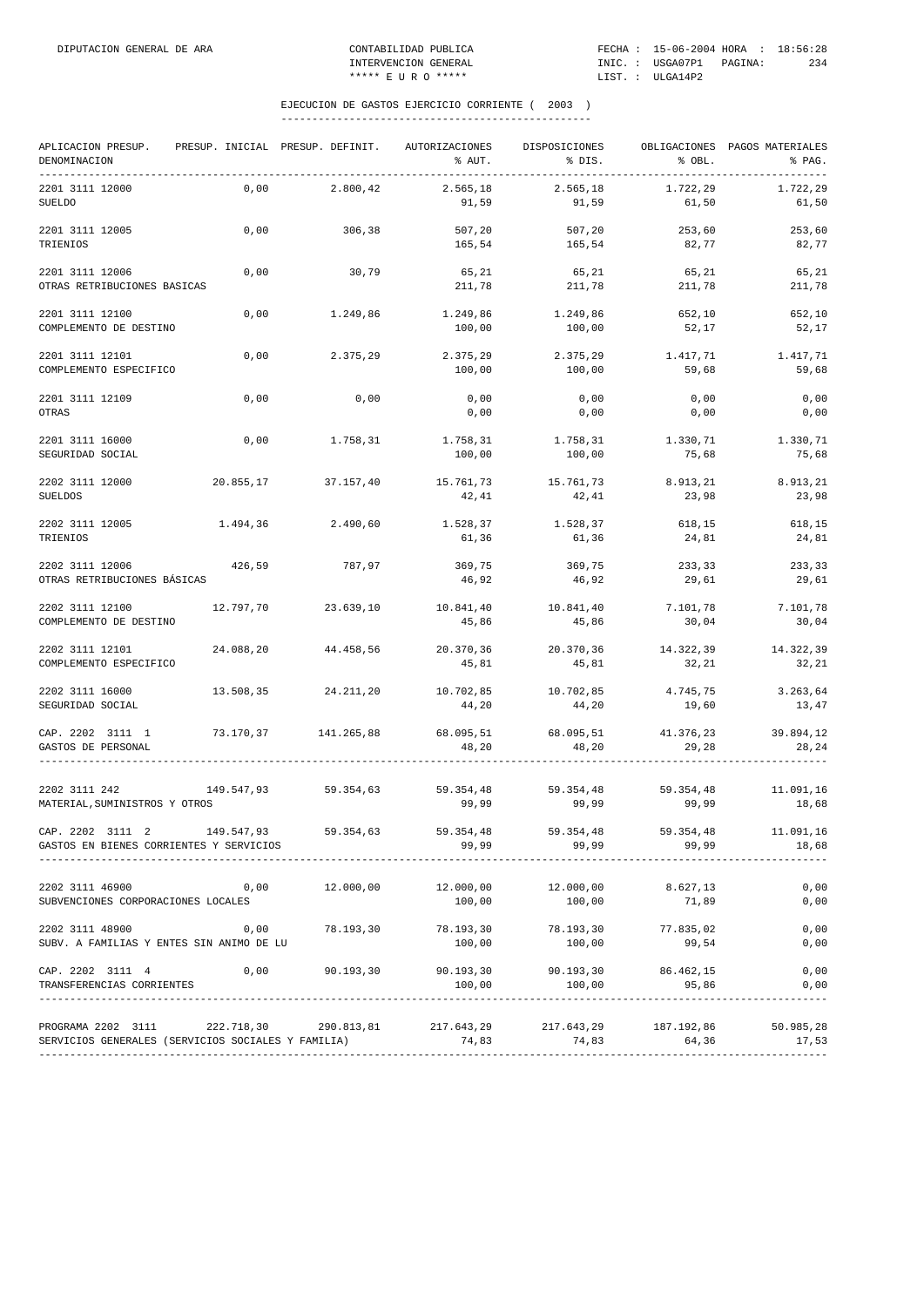| DIPUTACION GENERAL DE ARA | LIDAD PUBLICA<br>70NTARTI. | FECHA          | 15-06-2004 HORA :             | 18:56:28 |
|---------------------------|----------------------------|----------------|-------------------------------|----------|
|                           | INTERVENCION GENERAL       | INIC.<br>_____ | IISGA07P1<br>PAGINA :<br>____ | つつに      |
|                           | ***** E II R O *****       | LIST           | ULGA14P2                      |          |

| APLICACION PRESUP.<br>DENOMINACION              | PRESUP. INICIAL | PRESUP, DEFINIT, | AUTORIZACIONES<br>% AUT. | DISPOSICIONES<br>% DIS. | OBLIGACIONES<br>% OBL. | PAGOS MATERIALES<br>% PAG. |
|-------------------------------------------------|-----------------|------------------|--------------------------|-------------------------|------------------------|----------------------------|
| DEPARTAMENTO 22<br>SERVICIOS SOCIALES Y FAMILIA | 222.718.30      | 290.813.81       | 217.643.29<br>74.83      | 217.643.29<br>74.83     | 187.192.86<br>64.36    | 50.985.28<br>17.53         |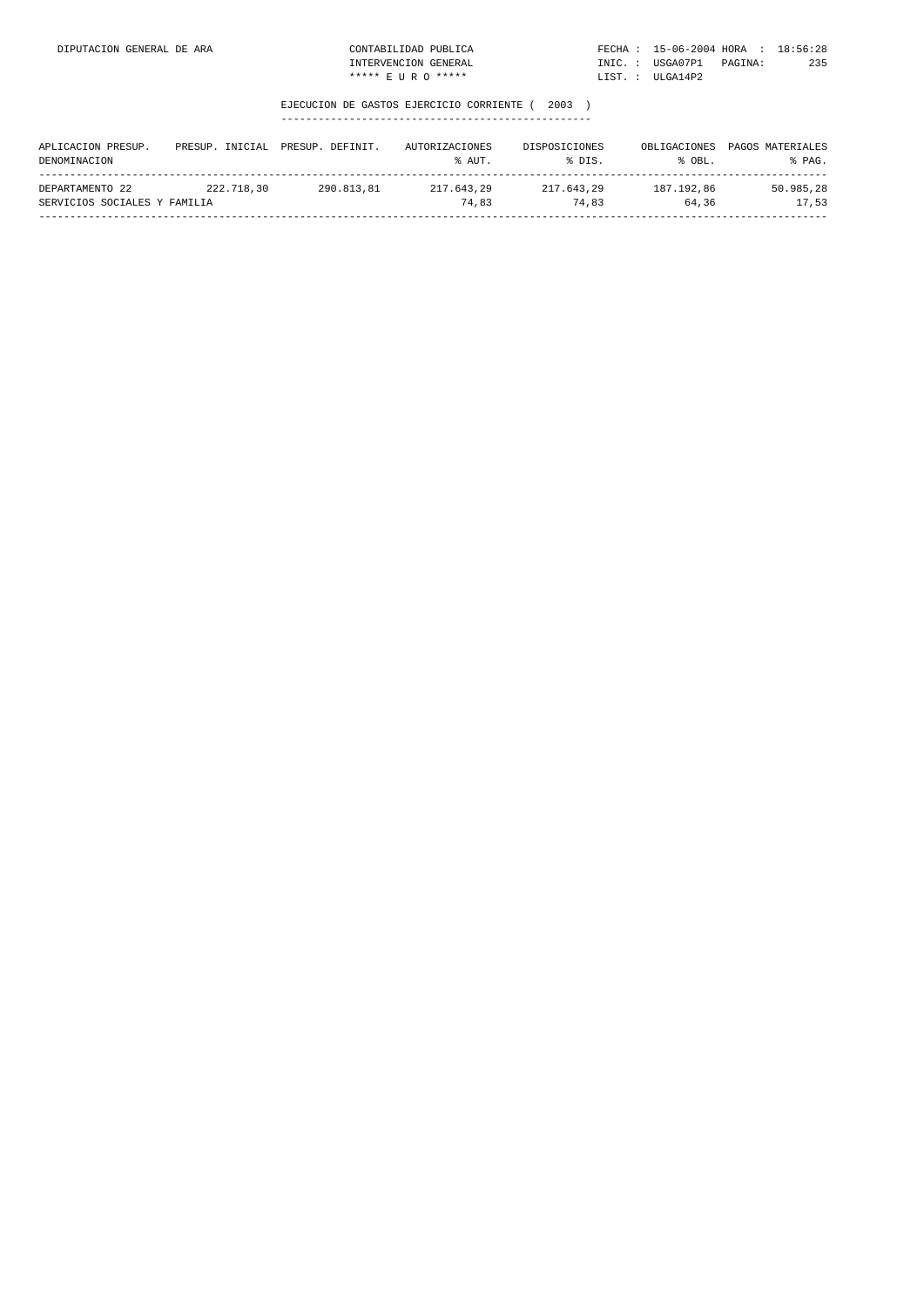| APLICACION PRESUP. PRESUP. INICIAL PRESUP. DEFINIT.<br>DENOMINACION<br>-----------                                         |      |            | AUTORIZACIONES DISPOSICIONES<br>% AUT.                                                                                                                                                                             | % DIS.                                     | % OBL.                 | OBLIGACIONES PAGOS MATERIALES<br>% PAG. |
|----------------------------------------------------------------------------------------------------------------------------|------|------------|--------------------------------------------------------------------------------------------------------------------------------------------------------------------------------------------------------------------|--------------------------------------------|------------------------|-----------------------------------------|
| 2601 9111 46902<br>MTTO.FUNCTO.INVERSIONES SUPRAMUNICIPALES                                                                | 0,00 | 83.841,19  | 83.841,19<br>100,00                                                                                                                                                                                                | 83.841,19<br>100,00                        | 83.841,19<br>100,00    | 83.841,19<br>100,00                     |
| 2601 9111 46903<br>SUBVENCION A CORPORACIONES LOCALES                                                                      | 0,00 |            | $1.596.156.83$ $1.596.156.83$ $1.596.156.83$ $1.596.156.83$ $1.596.156.83$<br>100,00                                                                                                                               |                                            | 100,00 100,00          | 100,00                                  |
| CAP. 2601 9111 4 0,00<br>TRANSFERENCIAS CORRIENTES<br>--------------------                                                 |      |            | $1.679.998,02$ $1.679.998,02$ $1.679.998,02$ $1.679.998,02$ $1.679.998,02$<br>100,00                                                                                                                               | 100,00                                     | 100,00                 | 100,00                                  |
| 2601 9111 76901<br>SUBV A CCLL                                                                                             | 0,00 |            | 510.968,51 510.968,50 510.968,50 510.968,50<br>99,99                                                                                                                                                               | 99,99                                      | 99,99                  | 222.434,08<br>43,53                     |
| 2601 9111 76902<br>CO`PERACION. PUESTA EN MARCHA Y FUNCIONA                                                                | 0,00 |            | 150.253,03 150.253,03 150.253,03 150.253,03 150.253,03<br>100,00                                                                                                                                                   | 100,00                                     | 100,00                 | 100,00                                  |
| CAP. 2601 9111 7<br>TRANSFERENCIAS DE CAPITAL                                                                              | 0,00 |            | 661.221,54 661.221,53 661.221,53 661.221,53<br>99,99                                                                                                                                                               | 99,99                                      | 99,99                  | 372.687,11<br>56,36                     |
| 2602 9111 46902<br>MTTO. FUNCTO. INVERSIONES SUPRAMUNICIPALES                                                              | 0,00 |            | 145.745,44 145.745,44 145.745,44 145.745,44<br>100,00                                                                                                                                                              | 100,00                                     | 100,00                 | 145.745,44<br>100,00                    |
| 2602 9111 46903<br>TRASPASO DE FUNCIONES Y SERVICIOS                                                                       |      |            | 341.968,35 341.968,35 341.968,35 341.968,35 341.968,35                                                                                                                                                             | 100,00 100,00                              | 100,00                 | 341.968,35<br>100,00                    |
| CAP. 2602 9111 4 341.968,35 487.713,79 487.713,79 487.713,79 487.713,79 487.713,79 487.713,79<br>TRANSFERENCIAS CORRIENTES |      |            | 100,00                                                                                                                                                                                                             | 100,00                                     | 100,00                 | 100,00                                  |
| 2602 9111 76901 184.448,37 0,00 423.708,91 423.708,91 423.708,91 423.708,91 184.448,37<br>SUB A CCLL                       |      |            | 100,00                                                                                                                                                                                                             | 100,00                                     | 100,00                 | 43,53                                   |
| 2602 9111 76902<br>COOPERACION PUESTA EN MARCHA Y FUNCIONAM                                                                | 0,00 |            | 150.253,03 150.253,03 150.253,03 150.253,03 150.253,03<br>100,00                                                                                                                                                   | 100,00                                     | 100,00                 | 100,00                                  |
| 2602 9111 76903<br>TRASPASO DE FUNCIONES Y SERVICIOS                                                                       |      |            | 890.925,39 1.128.708,36 1.128.708,36 1.128.708,36 1.128.709,36<br>100,00                                                                                                                                           | 100,00                                     | 100,00                 | 1.128.708,36<br>100,00                  |
| CAP. 2602 9111 7 890.925,39 1.702.670,30 1.702.670,30 1.702.670,30 1.702.670,30<br>TRANSFERENCIAS DE CAPITAL               |      |            | 100,00                                                                                                                                                                                                             | 100,00                                     | 100,00                 | 1.463.409,76<br>85,94<br>-------------- |
| 2603 9111 46902<br>SUBVENCION A CORPORACIONES LOCALES                                                                      |      |            | $0\, , 00 \qquad \qquad 204 \, . \, 344 \, , 12 \qquad \qquad 204 \, . \, 344 \, , 12 \qquad \qquad 204 \, . \, 344 \, , 12 \qquad \qquad 204 \, . \, 344 \, , 12 \qquad \qquad 204 \, . \, 344 \, , 12$<br>100,00 | $100,00$ 100,00                            |                        | 100,00                                  |
| CAP. 2603 9111 4<br>TRANSFERENCIAS CORRIENTES                                                                              | 0,00 | 204.344,12 | 204.344,12<br>100,00                                                                                                                                                                                               | 204.344,12<br>100,00                       | 204.344,12<br>100,00   | 204.344,12<br>100,00                    |
| 2603 9111 76901<br>SUBVENCION A CORPORACIONES LOCALES                                                                      | 0,00 | 470.882,69 | 470.882,69<br>100,00                                                                                                                                                                                               | 470.882,69<br>100,00                       | 470.882,69<br>100,00   | 204.983,99<br>43,53                     |
| 2603 9111 76902<br>SUBVENCION A CORPORACIONES LOCALES                                                                      | 0,00 | 77.901,05  | 77.901,05<br>100,00                                                                                                                                                                                                | 77.901,05<br>100,00                        | 77.901,05<br>100,00    | 77.901,05<br>100,00                     |
| 2603 9111 76903<br>SUBVENCION A CORPORACIONES LOCALES                                                                      | 0,00 | 908.185,32 | 100,00                                                                                                                                                                                                             | 908.185,32 908.185,32 908.185,32<br>100,00 | 100,00                 | 908.185,32<br>100,00                    |
| CAP. 2603 9111 7<br>TRANSFERENCIAS DE CAPITAL                                                                              |      |            | $0,00$ 1.456.969,06 1.456.969,06<br>100,00                                                                                                                                                                         | 1.456.969,06<br>100,00                     | 1.456.969,06<br>100,00 | 1.191.070,36<br>81,74                   |
| 2604 9111 46902<br>MTO. FUNCTO. INVERSIONES SUPRAMUNICIPALES                                                               | 0,00 | 193.225,39 | 192.536,79<br>99,64                                                                                                                                                                                                | 192.536,79<br>99,64                        | 192.536,79<br>99,64    | 192.536,79<br>99,64                     |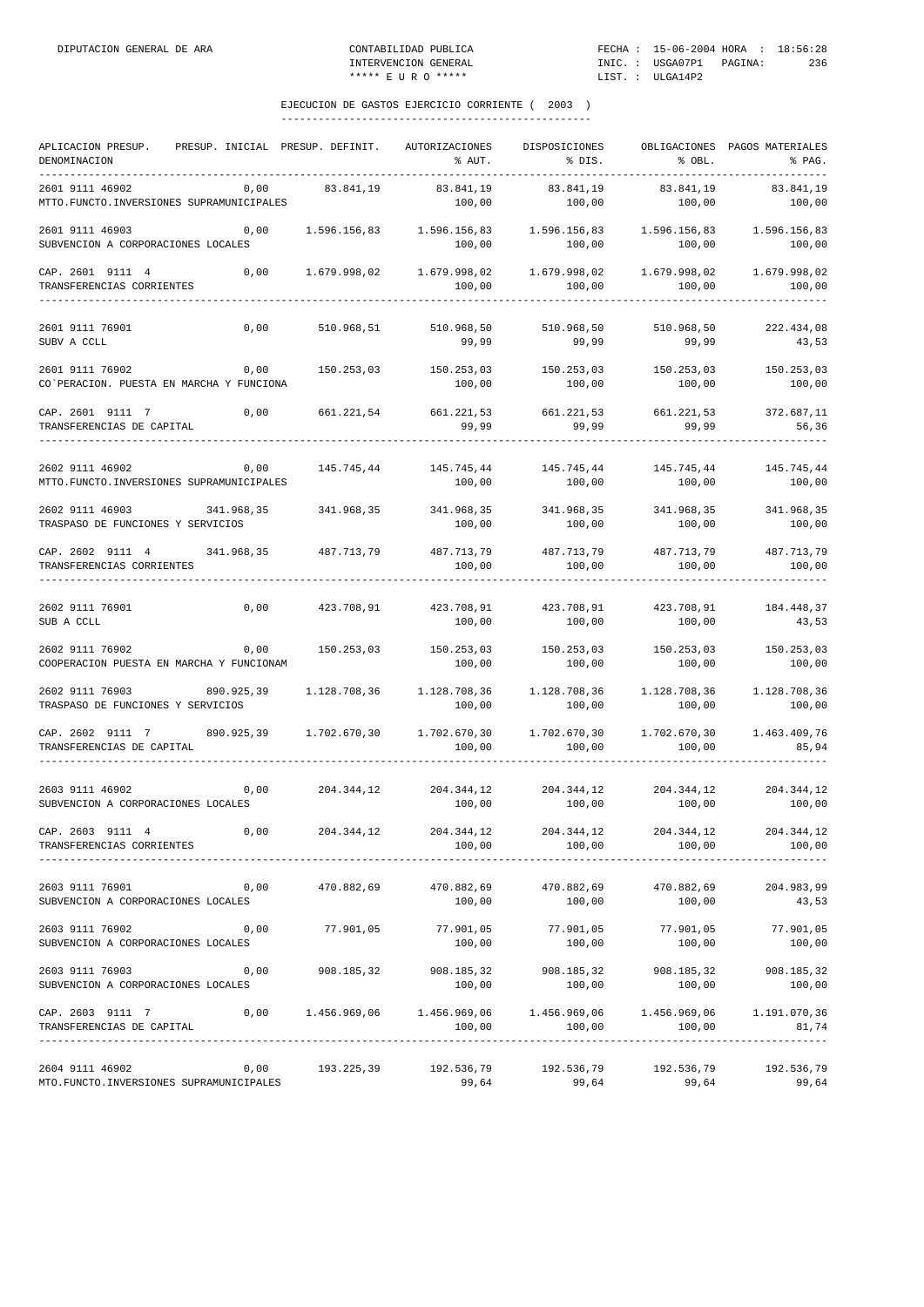| APLICACION PRESUP.<br>DENOMINACION                                    | PRESUP. INICIAL PRESUP. DEFINIT. |                       | AUTORIZACIONES<br>% AUT.                              | DISPOSICIONES<br>% DIS.         | % OBL.                 | OBLIGACIONES PAGOS MATERIALES<br>% PAG. |
|-----------------------------------------------------------------------|----------------------------------|-----------------------|-------------------------------------------------------|---------------------------------|------------------------|-----------------------------------------|
| 2604 9111 46903<br>TRASPASO DE FUNCIONES Y SERVICIOS                  | 101.924,72                       | 102.613,32            | 102.613,32<br>100,00                                  | 102.613,32<br>100,00            | 102.613,32<br>100,00   | 102.613,32<br>100,00                    |
| CAP. 2604 9111 4<br>TRANSFERENCIAS CORRIENTES                         |                                  | 101.924,72 295.838,71 | 295.150,11<br>99,76                                   | 295.150,11<br>99,76             | 295.150,11<br>99,76    | 295.150,11<br>99,76                     |
| 2604 9111 76901<br>SUBV A CCLL                                        | 0,00                             | 578.758,08            | 578.758,08<br>100,00                                  | 578.758,08<br>100,00            | 578.758,08<br>100,00   | 251.944,15<br>43,53                     |
| 2604 9111 76902<br>SUBV. CC.LL                                        | 0,00                             | 150.253,03            | 150.253,03 150.253,03 150.253,03 150.253,03<br>100,00 | 100,00                          | 100,00                 | 100,00                                  |
| 2604 9111 76903<br>TRASPASO DE FUNCIONES Y SERVICIOS                  | 365.190,85                       | 1.763.083,25          | 1.763.083,25<br>100,00                                | 1.763.083,25<br>100,00          | 1.763.083,25<br>100,00 | 1.763.083,25<br>100,00                  |
| CAP. 2604 9111 7 365.190,85 2.492.094,36<br>TRANSFERENCIAS DE CAPITAL |                                  |                       | 2.492.094,36<br>100,00                                | 2.492.094,36<br>100,00          | 2.492.094,36<br>100,00 | 2.165.280,43<br>86,88                   |
| 2605 9111 46902<br>MTO. FUNCTO. INVERSIONES SUPRAMUNICIPALES          | 0,00                             | 159.268,21            | 159.268,21<br>100,00                                  | 159.268,21<br>100,00            | 159.268,21<br>100,00   | 159.268,21<br>100,00                    |
| CAP. 2605 9111 4<br>TRANSFERENCIAS CORRIENTES                         | 0,00                             | 159.268,21            | 100,00                                                | 159.268,21 159.268,21<br>100,00 | 159.268,21<br>100,00   | 159.268,21<br>100,00                    |
| 2605 9111 76901<br>SUBV A CCLL                                        | 0,00                             | 618.556,23            | 618.556,23<br>100,00                                  | 618.556,23<br>100,00            | 618.556,23<br>100,00   | 269.269,03<br>43,53                     |
| 2605 9111 76902<br>SUBV. CC.LL                                        | 0,00                             | 205.743,73            | 205.743,73 205.743,73<br>100,00                       | 100,00                          | 100,00                 | 205.743,73 205.743,73<br>100,00         |
| 2605 9111 76903<br>SUBVENCION A CORPORACIONES LOCALES                 | 0,00                             | 1.682.107,54          | 1.682.107,54<br>100,00                                | 1.682.107,54<br>100,00          | 1.682.107,54<br>100,00 | 1.682.107,54<br>100,00                  |
| CAP. 2605 9111 7<br>TRANSFERENCIAS DE CAPITAL                         | 0,00                             | 2.506.407,50          | 2.506.407,50<br>100,00                                | 2.506.407,50<br>100,00          | 2.506.407,50<br>100,00 | 2.157.120,30<br>86,06                   |
| 2606 9111 46902<br>MTO. FUNCTO. INVERSIONES SUPRAMUNICIPALES          | 0,00                             | 59.199,69             | 59.199,69<br>100,00                                   | 59.199,69<br>100,00             | 59.199,69<br>100,00    | 59.199,69<br>100,00                     |
| CAP. 2606 9111 4<br>TRANSFERENCIAS CORRIENTES                         | 0,00                             | 59.199,69             | 59.199,69<br>100,00                                   | 59.199,69<br>100,00             | 59.199,69<br>100,00    | 59.199,69<br>100,00                     |
| 2606 9111 76901<br>SUBV A CCLL                                        | 0,00                             | 619.698,71            | 619.698,71<br>100,00                                  | 619.698,71<br>100,00            | 619.698,71<br>100,00   | 269.766,37<br>43,53                     |
| 2606 9111 76902<br>SUBV. CC.LL                                        | 0,00                             | 224.119,88            | 224.119,88<br>100,00                                  | 224.119,88<br>100,00            | 224.119,88<br>100,00   | 224.119,88<br>100,00                    |
| 2606 9111 76903<br>SUBVENCION A CORPORACIONES LOCALES                 | 0,00                             | 2.849.490,15          | 2.849.490,15<br>100,00                                | 2.849.490,15<br>100,00          | 2.849.490,15<br>100,00 | 2.849.490,15<br>100,00                  |
| CAP. 2606 9111 7<br>TRANSFERENCIAS DE CAPITAL                         | 0,00                             | 3.693.308,74          | 3.693.308,74<br>100,00                                | 3.693.308,74<br>100,00          | 3.693.308,74<br>100,00 | 3.343.376,40<br>90,52                   |
| 2607 9111 46902<br>MTO. FUNCTO. INVERSIONES SUPRAMUNICIPALES          | 0,00                             | 192.323,87            | 192.323,87<br>100,00                                  | 192.323,87<br>100,00            | 192.323,87<br>100,00   | 192.323,87<br>100,00                    |
| 2607 9111 46903<br>TRASPASO DE FUNCIONES Y SERVICIOS                  | 320.235,69                       | 320.235,69            | 320.235,69<br>100,00                                  | 320.235,69<br>100,00            | 320.235,69<br>100,00   | 320.235,69<br>100,00                    |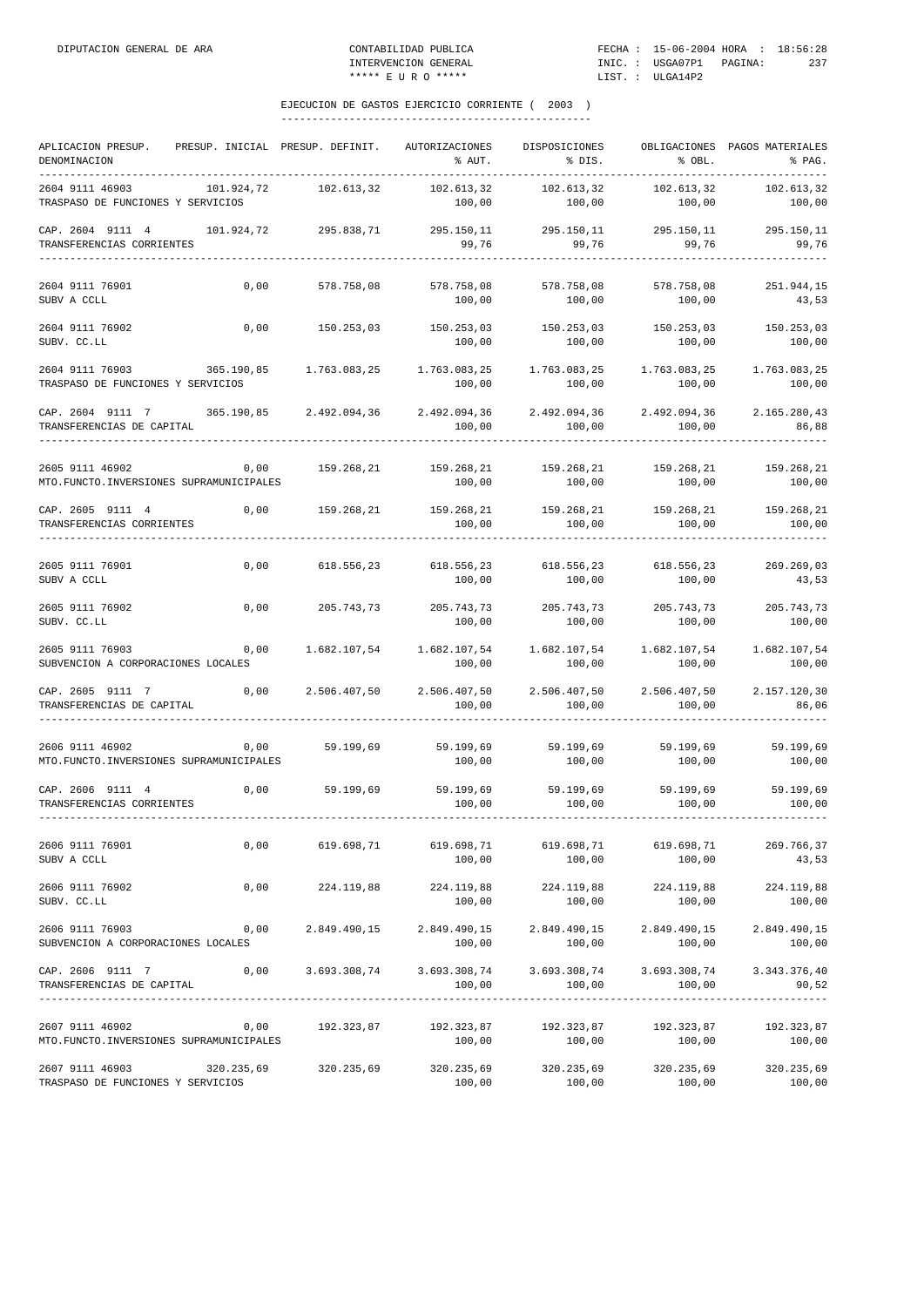| APLICACION PRESUP.<br>DENOMINACION                                                                                   | PRESUP. INICIAL PRESUP. DEFINIT. |                         | AUTORIZACIONES<br>% AUT. | DISPOSICIONES<br>% DIS.                                   | % OBL.                 | OBLIGACIONES PAGOS MATERIALES<br>% PAG. |
|----------------------------------------------------------------------------------------------------------------------|----------------------------------|-------------------------|--------------------------|-----------------------------------------------------------|------------------------|-----------------------------------------|
| CAP. 2607 9111 4<br>TRANSFERENCIAS CORRIENTES                                                                        | 320.235,69                       | 512.559,56              | 512.559,56<br>100,00     | 512.559,56<br>100,00                                      | 512.559,56<br>100,00   | 512.559,56<br>100,00                    |
| 2607 9111 76901<br>SUBV A CCLL                                                                                       | 0,00                             | 585.798,92              | 585.798,92<br>100,00     | 585.798,92<br>100,00                                      | 585.798,92<br>100,00   | 255.009,16<br>43,53                     |
| 2607 9111 76902<br>SUBV. CC.LL                                                                                       | 0,00                             | 150.253,03              | 150.253,03<br>100,00     | 150.253,03<br>100,00                                      | 150.253,03<br>100,00   | 150.253,03<br>100,00                    |
| 2607 9111 76903 522.211,37<br>TRASPASO DE FUNCIONES Y SERVICIOS                                                      |                                  | 1.348.324,30            | 100,00                   | 1.348.324,30 1.348.324,30<br>100,00                       | 1.348.324,30<br>100,00 | 1.348.324,30<br>100,00                  |
| CAP. 2607 9111 7<br>TRANSFERENCIAS DE CAPITAL                                                                        |                                  | 522.211,37 2.084.376,25 | 2.084.376,25<br>100,00   | 2.084.376,25<br>100,00                                    | 2.084.376,25<br>100,00 | 1.753.586,49<br>84,13                   |
| 2608 9111 46902<br>MTO. FUNCTO. INVERSIONES SUPRAMUNICIPALES                                                         | 0,00                             | 114.192,30              | 114.192,30<br>100,00     | 114.192,30<br>100,00                                      | 114.192,30<br>100,00   | 114.192,30<br>100,00                    |
| 2608 9111 46903<br>TRASPASO DE FUNCIONES Y SERVICIOS                                                                 | 282.715,63                       | 282.715,63              | 282.715,63<br>100,00     | 282.715,63<br>100,00                                      | 282.715,63<br>100,00   | 282.715,63<br>100,00                    |
| CAP. 2608 9111 4<br>TRANSFERENCIAS CORRIENTES                                                                        |                                  | 282.715,63 396.907,93   | 396.907,93<br>100,00     | 396.907,93<br>100,00                                      | 396.907,93<br>100,00   | 396.907,93<br>100,00                    |
| 2608 9111 76901<br>SUBV A CCLL                                                                                       | 0,00                             | 463.245,48              | 463.245,48<br>100,00     | 463.245,48<br>100,00                                      | 463.245,48<br>100,00   | 201.659,37<br>43,53                     |
| 2608 9111 76902<br>SUBV CC.LL                                                                                        | 0,00                             | 150.253,03              | 100,00                   | 150.253,03 150.253,03 150.253,03 150.253,03<br>100,00     | 100,00                 | 100,00                                  |
| 2608 9111 76903<br>TRASPASO DE FUNCIONES Y SERVICIOS                                                                 | 461.027,05                       | 1.212.885,82            | 1.212.885,82<br>100,00   | 1.212.885,82<br>100,00                                    | 1.212.885,82<br>100,00 | 1.212.885,82<br>100,00                  |
| CAP. 2608 9111 7 461.027,05 1.826.384,33<br>TRANSFERENCIAS DE CAPITAL                                                |                                  |                         | 1.826.384,33<br>100,00   | 1.826.384,33<br>100,00                                    | 1.826.384,33<br>100,00 | 1.564.798,22<br>85,67                   |
| 2609 9111 46902<br>MTO. FUNCTO. INVERSIONES SUPRAMUNICIPALES                                                         | 0,00                             | 115.694,83              | 115.694,83<br>100,00     | 115.694,83<br>100,00                                      | 100,00                 | 115.694,83 115.694,83<br>100,00         |
| CAP. 2609 9111 4 0,00 115.694,83 115.694,83 115.694,83 115.694,83 115.694,83 115.694,83<br>TRANSFERENCIAS CORRIENTES |                                  |                         | 100,00                   | 100,00                                                    | 100,00                 | 100,00                                  |
| 2609 9111 76901<br>SUBV A CCLL                                                                                       | 0,00                             | 482.884,45              | 482.884,45<br>100,00     | 482.884,45<br>100,00                                      | 482.884,45<br>100,00   | 210.208,58<br>43,53                     |
| 2609 9111 76902<br>SUBV. CC.LL                                                                                       | 0,00                             | 149.018,07              | 149.018,07<br>100,00     | 149.018,07<br>100,00                                      | 149.018,07<br>100,00   | 149.018,07<br>100,00                    |
| 2609 9111 76903<br>SUBVENCION A CORPORACIONES LOCALES                                                                | 0,00                             | 1.307.332,19            | 1.307.332,19<br>100,00   | 1.307.332,19<br>100,00                                    | 1.307.332,19<br>100,00 | 1.307.332,19<br>100,00                  |
| CAP. 2609 9111 7<br>TRANSFERENCIAS DE CAPITAL                                                                        | 0,00                             | 1.939.234,71            | 100,00                   | $1.939.234, 71$ $1.939.234, 71$ $1.939.234, 71$<br>100,00 | 100,00                 | 1.666.558,84<br>85,93                   |
| 2610 9111 46902<br>MTO. FUNCTO. INVERSIONES SUPRAMUNICIPALES                                                         | 0,00                             | 46.578,44               | 46.578,44<br>100,00      | 46.578,44<br>100,00                                       | 46.578,44<br>100,00    | 46.578,44<br>100,00                     |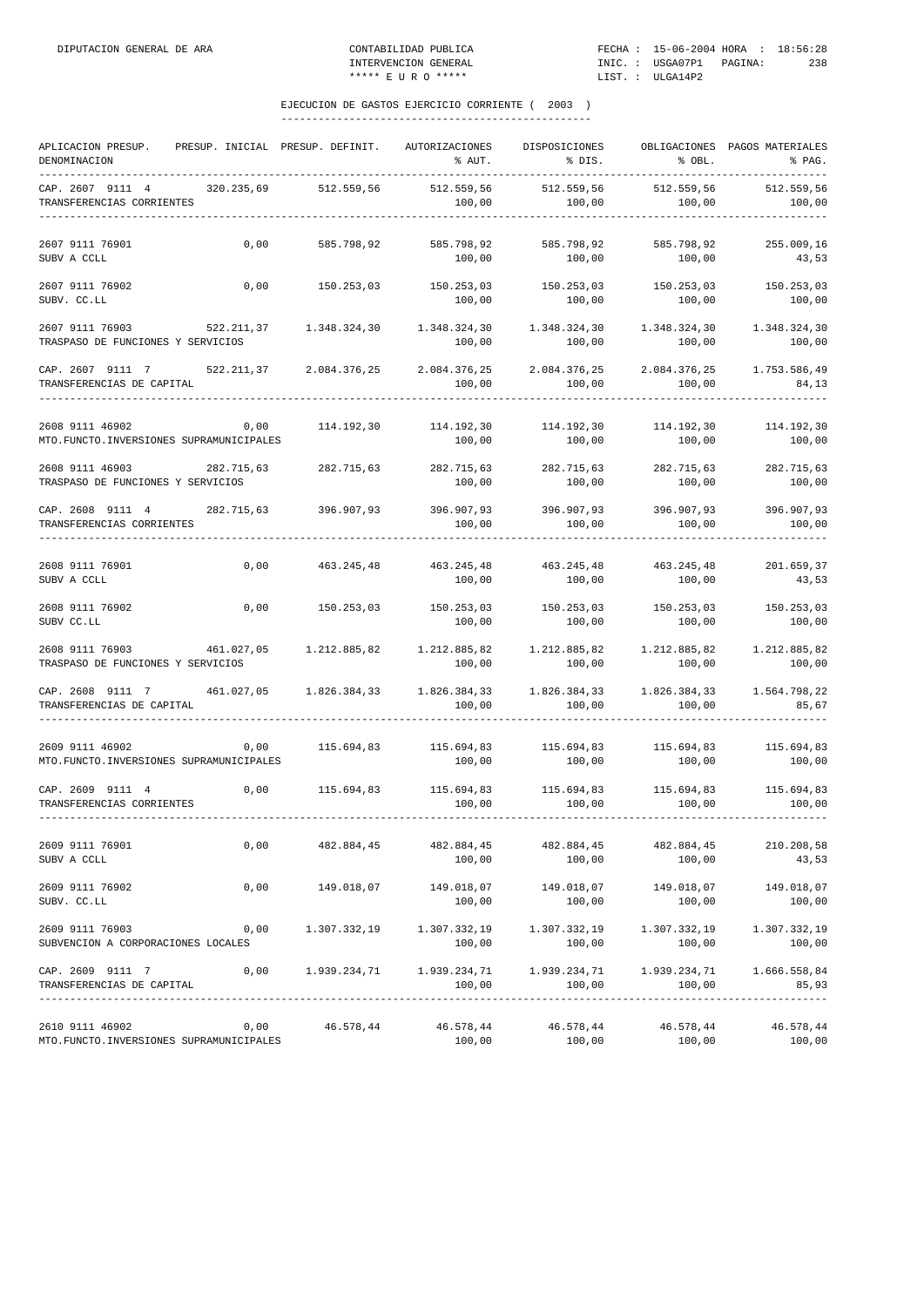| APLICACION PRESUP.<br>DENOMINACION                                    |            | PRESUP. INICIAL PRESUP. DEFINIT. | AUTORIZACIONES<br>% AUT. | DISPOSICIONES<br>% DIS. | % OBL.                 | OBLIGACIONES PAGOS MATERIALES<br>% PAG. |
|-----------------------------------------------------------------------|------------|----------------------------------|--------------------------|-------------------------|------------------------|-----------------------------------------|
| CAP. 2610 9111 4<br>TRANSFERENCIAS CORRIENTES                         | 0,00       | 46.578,44                        | 46.578,44<br>100,00      | 46.578,44<br>100,00     | 46.578,44<br>100,00    | 46.578,44<br>100,00                     |
| 2610 9111 76901<br>SUBV A CCLL                                        | 0,00       | 588.046,15                       | 588.046,15<br>100,00     | 588.046,15<br>100,00    | 588.046,15<br>100,00   | 255.987,42<br>43,53                     |
| 2610 9111 76902<br>SUBV. CC.LL                                        | 0,00       | 185.243,46                       | 185.243,46<br>100,00     | 185.243,46<br>100,00    | 185.243,46<br>100,00   | 185.243,46<br>100,00                    |
| 2610 9111 76903<br>SUBVENCION A CORPORACIONES LOCALES                 | 0,00       | 1.609.218,50                     | 1.609.218,50<br>100,00   | 1.609.218,50<br>100,00  | 1.609.218,50<br>100,00 | 1.609.218,50<br>100,00                  |
| CAP. 2610 9111 7<br>TRANSFERENCIAS DE CAPITAL                         | 0,00       | 2.382.508,11                     | 2.382.508,11<br>100,00   | 2.382.508,11<br>100,00  | 2.382.508,11<br>100,00 | 2.050.449,38<br>86,06                   |
| 2611 9111 46902<br>MTO. FUNCTO. INVERSIONES SUPRAMUNICIPALES          | 0,00       | 30.050,61                        | 30.050,61<br>100,00      | 30.050,61<br>100,00     | 30.050,61<br>100,00    | 30.050,61<br>100,00                     |
| CAP. 2611 9111 4<br>TRANSFERENCIAS CORRIENTES                         | 0,00       | 30.050,61                        | 30.050,61<br>100,00      | 30.050,61<br>100,00     | 30.050,61<br>100,00    | 30.050,61<br>100,00                     |
| 2611 9111 76901<br>SUBV A CCLL                                        | 0,00       | 477.305,36                       | 477.305,36<br>100,00     | 477.305,36<br>100,00    | 477.305,36<br>100,00   | 207.779,90<br>43,53                     |
| 2611 9111 76902<br>SUBV. CC.LL                                        | 0,00       | 164.249,20                       | 164.249,20<br>100,00     | 164.249,20<br>100,00    | 164.249,20<br>100,00   | 164.249,20<br>100,00                    |
| 2611 9111 76903<br>SUBVENCION A CORPORACIONES LOCALES                 | 0,00       | 1.498.668,84                     | 1.498.668,84<br>100,00   | 1.498.668,84<br>100,00  | 1.498.668,84<br>100,00 | 1.498.668,84<br>100,00                  |
| CAP. 2611 9111 7<br>TRANSFERENCIAS DE CAPITAL                         | 0,00       | 2.140.223,40                     | 2.140.223,40<br>100,00   | 2.140.223,40<br>100,00  | 2.140.223,40<br>100,00 | 1.870.697,94<br>87,40                   |
| 2612 9111 46902<br>MTO. FUNCTO. INVERSIONES SUPRAMUNICIPALES          | 0,00       | 130.359,53                       | 130.359,53<br>100,00     | 130.359,53<br>100,00    | 130.359,53<br>100,00   | 130.359,53<br>100,00                    |
| 2612 9111 46903<br>TRASPASO DE FUNCIONES Y SERVICIOS                  | 281.858,70 | 281.858,70                       | 281.858,70<br>100,00     | 281.858,70<br>100,00    | 281.858,70<br>100,00   | 281.858,70<br>100,00                    |
| CAP. 2612 9111 4<br>TRANSFERENCIAS CORRIENTES                         | 281.858,70 | 412.218,23                       | 412.218,23<br>100,00     | 412.218,23<br>100,00    | 412.218,23<br>100,00   | 412.218,23<br>100,00                    |
| 2612 9111 76901<br>SUBV A CCLL                                        | 0,00       | 478.619,03                       | 478.619,03<br>100,00     | 478.619,03<br>100,00    | 478.619,03<br>100,00   | 208.351,76<br>43,53                     |
| 2612 9111 76902<br>SUBV. CC.LL                                        | 0,00       | 150.253,03                       | 150.253,03<br>100,00     | 150.253,03<br>100,00    | 150.253,03<br>100,00   | 150.253,03<br>100,00                    |
| 2612 9111 76903<br>TRASPASO DE FUNCIONES Y SERVICIOS                  | 734.322,54 | 934.183,75                       | 934.183,75<br>100,00     | 934.183,75<br>100,00    | 934.183,75<br>100,00   | 934.183,75<br>100,00                    |
| CAP. 2612 9111 7 734.322,54 1.563.055,81<br>TRANSFERENCIAS DE CAPITAL |            |                                  | 100,00                   | 100,00                  | 1.563.055,81<br>100,00 | 1.292.788,54<br>82,70                   |
| 2613 9111 46902<br>MTO. FUNCTO. INVERSIONES SUPRAMUNICIPALES          | 0,00       | 30.050,61                        | 30.050,61<br>100,00      | 30.050,61<br>100,00     | 30.050,61<br>100,00    | 30.050,61<br>100,00                     |
| 2613 9111 46903<br>TRASPASO DE FUNCIONES Y SERVICIOS                  | 410.075,69 | 410.075,69                       | 410.075,69<br>100,00     | 410.075,69<br>100,00    | 410.075,69<br>100,00   | 410.075,69<br>100,00                    |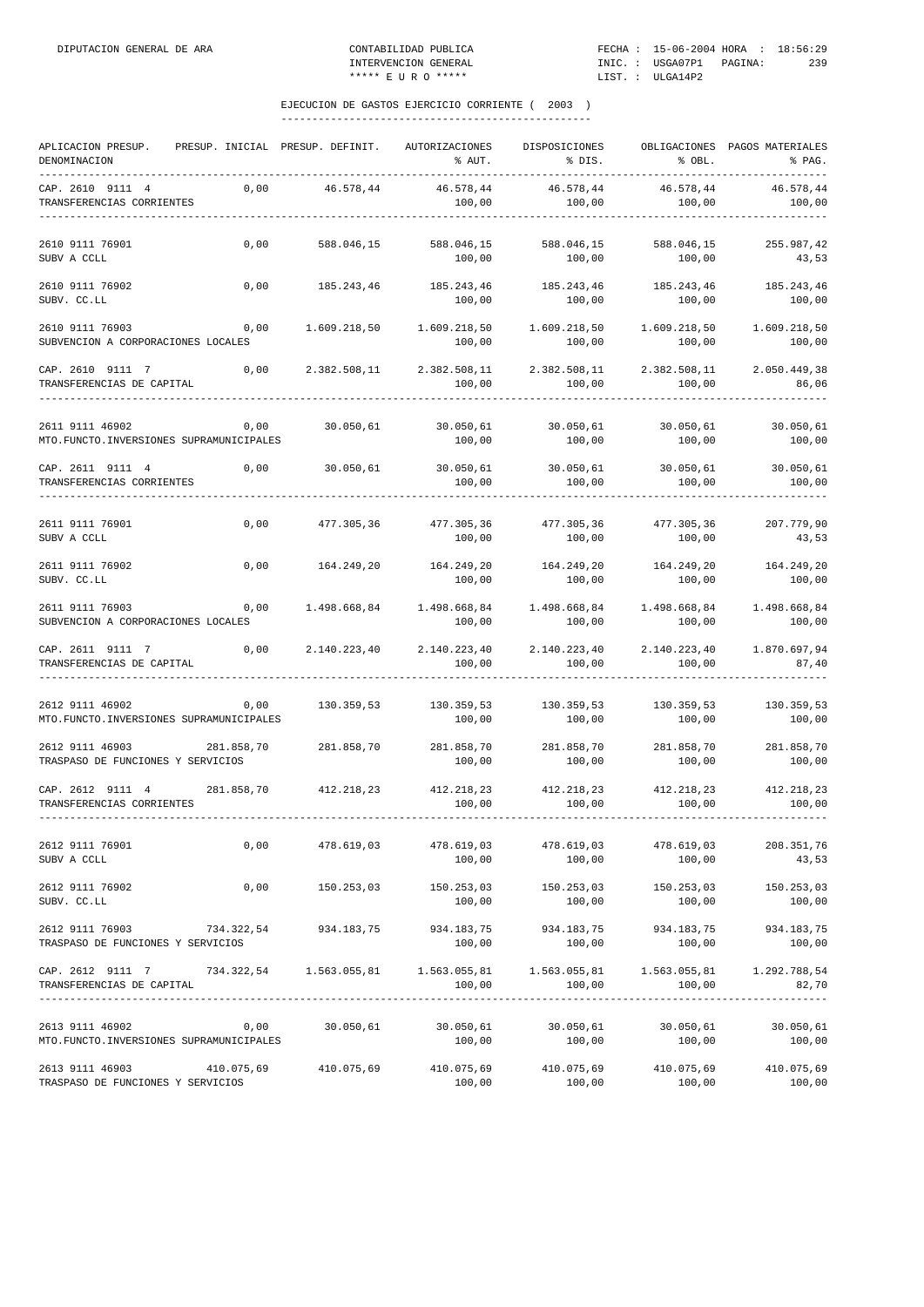| APLICACION PRESUP.<br>DENOMINACION<br>______________                                                                              |            | PRESUP. INICIAL PRESUP. DEFINIT. | % AUT.                                                                                               | AUTORIZACIONES DISPOSICIONES<br>% DIS.                | % OBL.                 | OBLIGACIONES PAGOS MATERIALES<br>% PAG. |
|-----------------------------------------------------------------------------------------------------------------------------------|------------|----------------------------------|------------------------------------------------------------------------------------------------------|-------------------------------------------------------|------------------------|-----------------------------------------|
| CAP. 2613 9111 4<br>TRANSFERENCIAS CORRIENTES                                                                                     | 410.075,69 | 440.126,30                       | 440.126,30<br>100,00                                                                                 | 440.126,30<br>100,00                                  | 440.126,30<br>100,00   | 440.126,30<br>100,00                    |
| 2613 9111 76901<br>SUBV A CCLL                                                                                                    | 0,00       | 490.338,40                       | 490.338,40<br>100,00                                                                                 | 490.338,40<br>100,00                                  | 490.338,40<br>100,00   | 213.453,42<br>43,53                     |
| 2613 9111 76902<br>SUBV. CC.LL                                                                                                    | 0,00       | 150.253,03                       | 100,00                                                                                               | 150.253,03 150.253,03 150.253,03 150.253,03<br>100,00 | 100,00                 | 100,00                                  |
| 2613 9111 76903 497.385,08<br>TRASPASO DE FUNCIONES Y SERVICIOS                                                                   |            | 798.962,30                       | 798.962,30 798.962,30 798.962,30 798.962,30<br>100,00                                                | 100,00                                                | 100,00                 | 100,00                                  |
| CAP. 2613 9111 7 497.385,08 1.439.553,73<br>TRANSFERENCIAS DE CAPITAL                                                             |            |                                  | 100,00                                                                                               | 100,00                                                | 100,00                 | 80,76                                   |
| 2614 9111 46902<br>MTO. FUNCTO. INVERSIONES SUPRAMUNICIPALES                                                                      | 0,00       | 24.040,48                        | 24.040,48<br>100,00                                                                                  | 24.040,48<br>100,00                                   | 24.040,48              | 24.040,48<br>100,00 100,00              |
| 2614 9111 46903<br>TRASPASO DE FUNCIONES Y SERVICIOS                                                                              |            |                                  | $221.749.04$ $221.749.04$ $221.749.04$ $221.749.04$ $221.749.04$ $221.749.04$ $221.749.04$<br>100,00 | 100,00                                                | 100,00                 | 100,00                                  |
| CAP. 2614 9111 4 221.749,04 245.789,52<br>TRANSFERENCIAS CORRIENTES                                                               |            |                                  | 100,00                                                                                               | 245.789,52 245.789,52 245.789,52 245.789,52<br>100,00 | 100,00                 | 100,00                                  |
| 2614 9111 76901<br>SUBV CCLL                                                                                                      |            | $0,00$ 439.803,87                | 100,00                                                                                               | 439.803,87 439.803,87 439.803,87 191.454,80<br>100,00 | 100,00                 | 43,53                                   |
| 2614 9111 76902<br>SUBV. CC.LL                                                                                                    | 0,00       | 114.192,30                       | $114.192,30$ $114.192,30$ $114.192,30$ $114.192,30$<br>100,00                                        | 100,00                                                | 100,00                 | 100,00                                  |
| 2614 9111 76903 577.719,70 730.376,16<br>TRASPASO DE FUNCIONES Y SERVICIOS                                                        |            |                                  | 730.376,16<br>100,00                                                                                 | 730.376,16<br>100,00                                  | 730.376,16<br>100,00   | 730.376,16<br>100,00                    |
| CAP. 2614 9111 7 577.719,70 1.284.372,33<br>TRANSFERENCIAS DE CAPITAL                                                             |            |                                  | $1.284.372.33$ $1.284.372.33$ $1.284.372.33$<br>100,00                                               | 100,00                                                | 100,00                 | 1.036.023,26<br>80,66                   |
| 2615 9111 46902<br>MTO. FUNCTO. IVNERSIONES SUPRAMUNICIPALES                                                                      |            | $0,00$ 30.050,61                 | $30.050,61$ $30.050,61$ $30.050,61$ $30.050,61$ $30.050,61$<br>100,00                                | 100,00                                                | 100,00                 | 100,00                                  |
| 2615 9111 46903 168.245,32 168.245,32 168.245,32 168.245,32 168.245,32 168.245,32 168.245,32<br>TRASPASO DE FUNCIONES Y SERVICIOS |            |                                  | 100,00                                                                                               | 100,00                                                | 100,00                 | 100,00                                  |
| CAP. 2615 9111 4<br>TRANSFERENCIAS CORRIENTES                                                                                     | 168.245,32 | 198.295,93                       | 198.295,93<br>100,00                                                                                 | 198.295,93<br>100,00                                  | 198.295,93<br>100,00   | 198.295,93<br>100,00                    |
| 2615 9111 76901<br>SUBV A CCLL                                                                                                    | 0,00       | 511.011,58                       | 511.011,58<br>100,00                                                                                 | 511.011,58<br>100,00                                  | 511.011,58<br>100,00   | 222.452,84<br>43,53                     |
| 2615 9111 76902<br>SUBV. CC.LL                                                                                                    | 0,00       | 150.253,03                       | 150.253,03<br>100,00                                                                                 | 150.253,03<br>100,00                                  | 150.253,03<br>100,00   | 150.253,03<br>100,00                    |
| 2615 9111 76903 602.814,08<br>TRASPASO DE FUNCIONES Y SERVICIOS                                                                   |            | 1.379.168,40                     | 1.379.168,40<br>100,00                                                                               | 1.379.168,40<br>100,00                                | 1.379.168,40<br>100,00 | 1.379.168,40<br>100,00                  |
| CAP. 2615 9111 7 602.814,08<br>TRANSFERENCIAS DE CAPITAL                                                                          |            | 2.040.433,01                     | 2.040.433,01<br>100,00                                                                               | 2.040.433,01<br>100,00                                | 2.040.433,01<br>100,00 | 1.751.874,27<br>85,85                   |
| 2616 9111 46902<br>MTO. FUNCTO. INVERSIONES SUPRAMUNICIPALES                                                                      | 0,00       | 30.050,61                        | 30.050,61<br>100,00                                                                                  | 30.050, 61<br>100,00                                  | 30.050,61<br>100,00    | 30.050,61<br>100,00                     |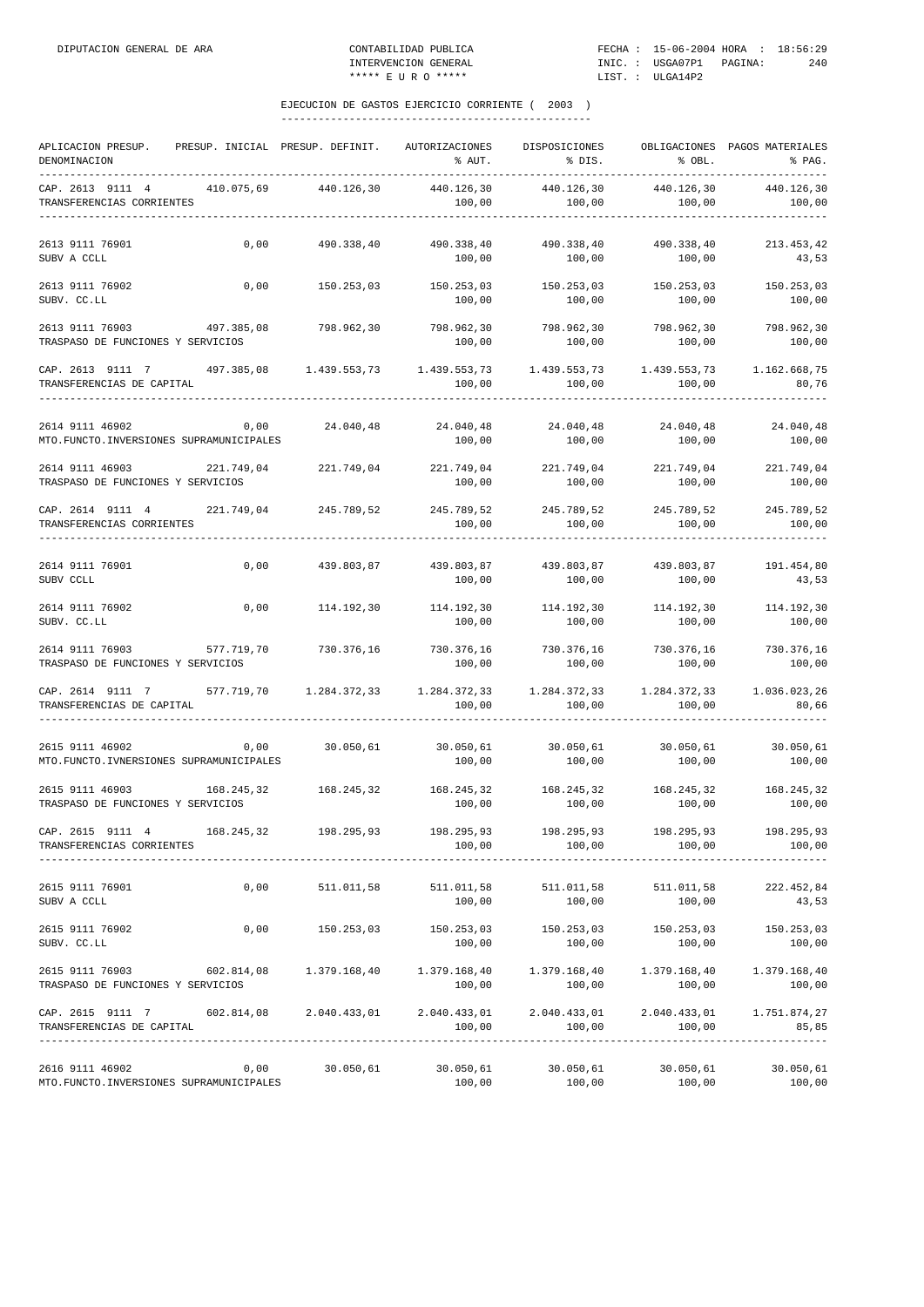| APLICACION PRESUP.<br>DENOMINACION                                                                                                                                      | PRESUP. INICIAL PRESUP. DEFINIT. |                       | AUTORIZACIONES<br>% AUT.                                                   | DISPOSICIONES<br>$\frac{1}{2}$ DIS.                                   | $\&$ OBL.              | OBLIGACIONES PAGOS MATERIALES<br>$\mathcal{E}$ $\mathcal{E}$ $\mathcal{E}$ $\mathcal{E}$ $\mathcal{E}$ $\mathcal{E}$ $\mathcal{E}$ $\mathcal{E}$ $\mathcal{E}$ $\mathcal{E}$ $\mathcal{E}$ $\mathcal{E}$ $\mathcal{E}$ $\mathcal{E}$ $\mathcal{E}$ $\mathcal{E}$ $\mathcal{E}$ $\mathcal{E}$ $\mathcal{E}$ $\mathcal{E}$ $\mathcal{E}$ $\mathcal{E}$ $\mathcal{E}$ $\mathcal{E}$ $\mathcal{$ |
|-------------------------------------------------------------------------------------------------------------------------------------------------------------------------|----------------------------------|-----------------------|----------------------------------------------------------------------------|-----------------------------------------------------------------------|------------------------|----------------------------------------------------------------------------------------------------------------------------------------------------------------------------------------------------------------------------------------------------------------------------------------------------------------------------------------------------------------------------------------------|
| 2616 9111 46903<br>TRASPASO DE FUNCIONES Y SERVICIOS                                                                                                                    | 509.076,51                       | 509.076,51            | 509.076,51<br>100,00                                                       | 509.076,51<br>100,00                                                  | 509.076,51<br>100,00   | 509.076,51<br>100,00                                                                                                                                                                                                                                                                                                                                                                         |
| CAP. 2616 9111 4<br>TRANSFERENCIAS CORRIENTES<br>--------------------                                                                                                   |                                  | 509.076,51 539.127,12 | 100,00                                                                     | 539.127,12 539.127,12 539.127,12 539.127,12<br>100,00                 | 100,00                 | 100,00                                                                                                                                                                                                                                                                                                                                                                                       |
| 2616 9111 76901<br>SUBV A CCLL                                                                                                                                          | 0,00                             | 510.276,89            | 510.276,89<br>100,00                                                       | 510.276,89<br>100,00                                                  | 510.276,89<br>100,00   | 222.133,02<br>43,53                                                                                                                                                                                                                                                                                                                                                                          |
| 2616 9111 76902<br>SUBV. CC.LL                                                                                                                                          |                                  | $0,00$ 150.253,03     | 150.253,03 150.253,03 150.253,03 150.253,03<br>100,00                      | 100,00                                                                | 100,00                 | 100,00                                                                                                                                                                                                                                                                                                                                                                                       |
| 2616 9111 76903<br>TRASPASO DE FUNCIONES Y SERVICIOS                                                                                                                    | 617.464,20 1.036.216,13          |                       | 100,00                                                                     | 1.036.216,13 1.036.216,13<br>100,00                                   | 1.036.216,13<br>100,00 | 1.036.216,13<br>100,00                                                                                                                                                                                                                                                                                                                                                                       |
| CAP. 2616 9111 7<br>TRANSFERENCIAS DE CAPITAL                                                                                                                           | 617.464,20   1.696.746,05        |                       | 100,00                                                                     | $1.696.746.05$ $1.696.746.05$ $1.696.746.05$ $1.408.602.18$<br>100,00 | 100,00<br>__________   | 83,01                                                                                                                                                                                                                                                                                                                                                                                        |
| 2618 9111 46902<br>MTO. FUNCTO. INVERSIONES SUPRAMUNICIAPALES                                                                                                           | 0,00                             | 24.040,48             | 24.040,48<br>100,00                                                        | 24.040,48<br>100,00                                                   | 24.040,48<br>100,00    | 24.040,48<br>100,00                                                                                                                                                                                                                                                                                                                                                                          |
| 2618 9111 46903<br>TRASPASO DE FUNCIONES Y SERVICIOS                                                                                                                    | 54.479,06                        | 54.479,06             | 54.479,06<br>100,00                                                        | 54.479,06 54.479,06 54.479,06<br>100,00                               | 100,00                 | 100,00                                                                                                                                                                                                                                                                                                                                                                                       |
| CAP. 2618 9111 4 54.479,06 78.519,54<br>TRANSFERENCIAS CORRIENTES                                                                                                       |                                  |                       | 78.519,54 78.519,54 78.519,54 78.519,54<br>100,00                          | 100,00                                                                | 100,00                 | 100,00                                                                                                                                                                                                                                                                                                                                                                                       |
| 2618 9111 76901<br>SUBV A CCLL                                                                                                                                          | 0,00                             |                       | $426.835,92$ $426.835,92$ $426.835,92$ $426.835,92$ $185.809,61$<br>100,00 | 100,00                                                                | 100,00                 | 43,53                                                                                                                                                                                                                                                                                                                                                                                        |
| 2618 9111 76902<br>SUBV. CC.LL                                                                                                                                          | 0,00                             | 114.192,30            | 114.192,30<br>100,00                                                       | 114.192,30<br>100,00                                                  | 114.192,30<br>100,00   | 114.192,30<br>100,00                                                                                                                                                                                                                                                                                                                                                                         |
| 2618 9111 76903<br>TRASPASO DE FUNCIONES Y SERVICIOS                                                                                                                    | 195.195,59                       | 935.006,49            | 935.006,49<br>100,00                                                       | 935.006,49<br>100,00                                                  | 935.006,49<br>100,00   | 935.006,49<br>100,00                                                                                                                                                                                                                                                                                                                                                                         |
| $\verb CAP. 2618 9111 7hs 195.195,59 1.476.034,71 1.476.034,71 1.476.034,71 1.476.034,71 1.476.034,71 1.235.008,40]$<br>TRANSFERENCIAS DE CAPITAL<br>------------------ |                                  |                       | 100,00                                                                     | 100,00                                                                | 100,00                 | 83,67                                                                                                                                                                                                                                                                                                                                                                                        |
| 2619 9111 46902<br>SUBVENCION A CORPORACIONES LOCALES                                                                                                                   | 0,00                             | 30.050,61             | 100,00                                                                     | $30.050,61$ $30.050,61$ $30.050,61$ $30.050,61$<br>100,00             | 100,00                 | 100,00                                                                                                                                                                                                                                                                                                                                                                                       |
| CAP. 2619 9111 4<br>TRANSFERENCIAS CORRIENTES                                                                                                                           | 0,00                             | 30.050,61             | 30.050,61<br>100,00                                                        | 30.050,61<br>100,00                                                   | 30.050,61<br>100,00    | 30.050,61<br>100,00                                                                                                                                                                                                                                                                                                                                                                          |
| 2619 9111 76901<br>SUBVENCION A CORPORACIONES LOCALES                                                                                                                   | 0,00                             | 416.217,04            | 416.217,04<br>100,00                                                       | 416.217,04<br>100,00                                                  | 416.217,04<br>100,00   | 181.187,01<br>43,53                                                                                                                                                                                                                                                                                                                                                                          |
| 2619 9111 76902<br>SUBVENCION A CORPORACIONES LOCALES                                                                                                                   | 0,00                             | 97.561,55             | 97.561,55<br>100,00                                                        | 97.561,55<br>100,00                                                   | 97.561,55<br>100,00    | 97.561,55<br>100,00                                                                                                                                                                                                                                                                                                                                                                          |
| 2619 9111 76903<br>SUBVENCION A CORPORACIONES LOCALES                                                                                                                   | 0,00                             | 277.296,59            | 277.296,59<br>100,00                                                       | 277.296,59<br>100,00                                                  | 277.296,59<br>100,00   | 277.296,59<br>100,00                                                                                                                                                                                                                                                                                                                                                                         |
| CAP. 2619 9111 7<br>TRANSFERENCIAS DE CAPITAL                                                                                                                           | 0,00                             | 791.075,18            | 791.075,18<br>100,00                                                       | 791.075,18<br>100,00                                                  | 791.075,18<br>100,00   | 556.045,15<br>70,28                                                                                                                                                                                                                                                                                                                                                                          |
| 2620 9111 46902<br>MTO. FUNCTO. INVERSIONES SUPRAMUNICIPALES                                                                                                            | 0,00                             | 57.997,67             | 57.997,67<br>100,00                                                        | 57.997,67<br>100,00                                                   | 57.997,67<br>100,00    | 57.997,67<br>100,00                                                                                                                                                                                                                                                                                                                                                                          |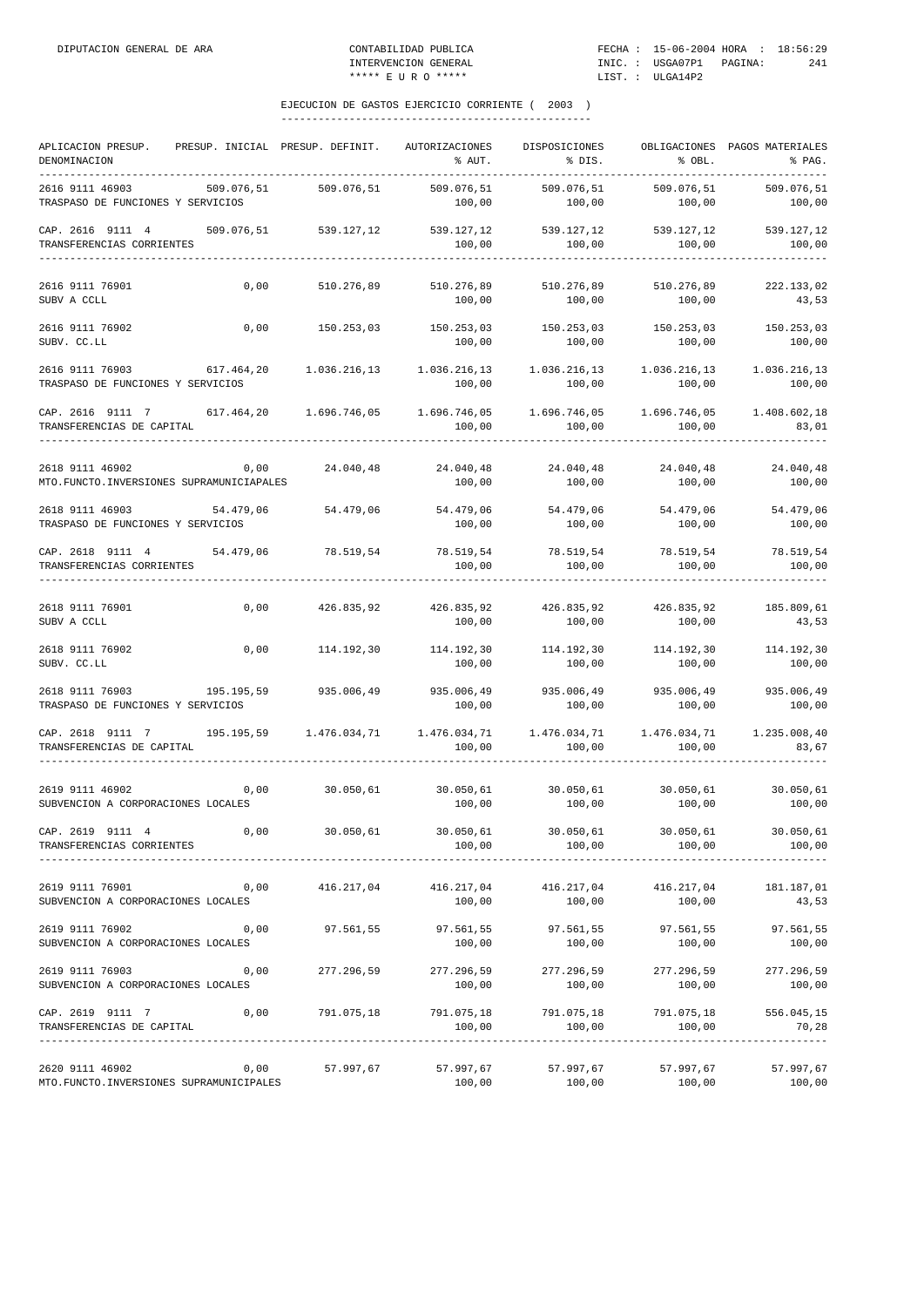| APLICACION PRESUP.<br>DENOMINACION                                                                                                                                                                                                                                | PRESUP. INICIAL PRESUP. DEFINIT. |                       | AUTORIZACIONES<br>% AUT.                                              | DISPOSICIONES<br>% DIS.                          | % OBL.                 | OBLIGACIONES PAGOS MATERIALES<br>% PAG. |
|-------------------------------------------------------------------------------------------------------------------------------------------------------------------------------------------------------------------------------------------------------------------|----------------------------------|-----------------------|-----------------------------------------------------------------------|--------------------------------------------------|------------------------|-----------------------------------------|
| 2620 9111 46903<br>TRASPASO DE FUNCIONES Y SERVICIOS                                                                                                                                                                                                              | 579.039,46                       | 579.039,46            | 579.039,46<br>100,00                                                  | 579.039.46<br>100,00                             | 579.039,46<br>100,00   | 579.039,46<br>100,00                    |
| CAP. 2620 9111 4<br>TRANSFERENCIAS CORRIENTES                                                                                                                                                                                                                     |                                  | 579.039,46 637.037,13 | 100,00                                                                | 637.037,13 637.037,13<br>100,00                  | 637.037,13<br>100,00   | 637.037,13<br>100,00                    |
| 2620 9111 76901<br>SUBV A CCLL                                                                                                                                                                                                                                    | 0,00                             | 872.993,83            | 872.993,83<br>100,00                                                  | 872.993,83<br>100,00                             | 872.993,83<br>100,00   | 380.030,44<br>43,53                     |
| 2620 9111 76902<br>SUBV. CC.LL                                                                                                                                                                                                                                    | 0,00                             | 210.354,24            | 210.354,24 210.354,24 210.354,24<br>100,00                            | 100,00                                           | 100,00                 | 210.354,24<br>100,00                    |
| 2620 9111 76903 1.508.563,46<br>TRASPASO DE FUNCIONES Y SERVICIOS                                                                                                                                                                                                 |                                  | 1.912.116,44          | 1.912.116,44<br>100,00                                                | 1.912.116,44<br>100,00                           | 1.912.116,44<br>100,00 | 1.912.116,44<br>100,00                  |
| CAP. 2620 9111 7 1.508.563,46 2.995.464,51<br>TRANSFERENCIAS DE CAPITAL                                                                                                                                                                                           |                                  |                       | 100,00                                                                | 2.995.464,51 2.995.464,51 2.995.464,51<br>100,00 | 100,00                 | 2.502.501,12<br>83,54                   |
| 2621 9111 46902<br>MTO. FUNCTO. INVERSIONES SUPRAMUNICIPALES                                                                                                                                                                                                      | 0,00                             | 24.040,48             | 24.040,48<br>100,00                                                   | 24.040,48<br>100,00                              | 24.040,48<br>100,00    | 24.040,48<br>100,00                     |
| CAP. 2621 9111 4 0,00<br>TRANSFERENCIAS CORRIENTES                                                                                                                                                                                                                |                                  | 24.040,48             | 100,00                                                                | 24.040,48 24.040,48 24.040,48<br>100,00          | 100,00                 | 24.040,48<br>100,00                     |
| 2621 9111 76901<br>SUBVENCION A CORPORACIONES LOCALES                                                                                                                                                                                                             | 0,00                             |                       | 451.856,95 451.856,95 451.856,95 451.856,95<br>100,00                 | 100,00                                           | 100,00                 | 196.701,73<br>43,53                     |
| 2621 9111 76902<br>SUBV. CC.LL                                                                                                                                                                                                                                    | 0,00                             | 130.082,07            | 100,00                                                                | 130.082,07 130.082,07<br>100,00                  | 130.082,07<br>100,00   | 130.082,07<br>100,00                    |
| 2621 9111 76903<br>SUBVENCION A CORPORACIONES LOCLAES                                                                                                                                                                                                             | 0,00                             | 789.638,72            | 789.638,72<br>100,00                                                  | 789.638,72<br>100,00                             | 789.638,72<br>100,00   | 789.638,72<br>100,00                    |
| CAP. 2621 9111 7<br>TRANSFERENCIAS DE CAPITAL                                                                                                                                                                                                                     |                                  |                       | $0,00$ 1.371.577,74 1.371.577,74 1.371.577,74 1.371.577,74<br>100,00  | 100,00                                           | 100,00                 | 1.116.422,52<br>81,39                   |
| 2622 9111 46902<br>MTO. FUNCTO. INVERSIONES SUPRAMUNICIPALES                                                                                                                                                                                                      | 0,00                             | 24.040,48             | 24.040,48<br>100,00                                                   | 24.040,48<br>100,00                              | 24.040,48<br>100,00    | 24.040,48<br>100,00                     |
| $\verb CAP. 2622 9111 4   0,00 24.040,48 24.040,48 24.040,48 24.040,48 24.040,48 24.040,48 24.040,48 24.040,48 24.040,48 24.040,48 24.040,48 24.040,48 24.040,48 24.040,48 24.040,48 24.040,48 24.040,48 24.040,48 24.040,48 24.040$<br>TRANSFERENCIAS CORRIENTES |                                  |                       | 100,00                                                                | 100,00                                           | 100,00                 | 100,00                                  |
| 2622 9111 76901<br>SUBV A CCLL                                                                                                                                                                                                                                    | 0,00                             | 443.291,20            | 443.291,20<br>100,00                                                  | 443.291,20<br>100,00                             | 443.291,20<br>100,00   | 192.972,90<br>43,53                     |
| 2622 9111 76902<br>SUBV. CC.LL                                                                                                                                                                                                                                    | 0,00                             | 115.443,72            | 115.443,72<br>100,00                                                  | 115.443,72<br>100,00                             | 115.443,72<br>100,00   | 115.443,72<br>100,00                    |
| 2622 9111 76903<br>SUBVENCION A CORPORACIONES LOCALES                                                                                                                                                                                                             | 0,00                             | 795.968,57            | 795.968,57<br>100,00                                                  | 795.968,57<br>100,00                             | 795.968,57<br>100,00   | 795.968,57<br>100,00                    |
| CAP. 2622 9111 7<br>TRANSFERENCIAS DE CAPITAL                                                                                                                                                                                                                     | 0,00                             |                       | $1.354.703.49$ $1.354.703.49$ $1.354.703.49$ $1.354.703.49$<br>100,00 | 100,00                                           | 100,00                 | 1.104.385,19<br>81,52                   |
| 2623 9111 46902<br>SUBVENCION A CORPORACIONES LOCALES                                                                                                                                                                                                             | 0,00                             | 24.040,48             | 24.040,48<br>100,00                                                   | 24.040,48<br>100,00                              | 24.040,48<br>100,00    | 24.040,48<br>100,00                     |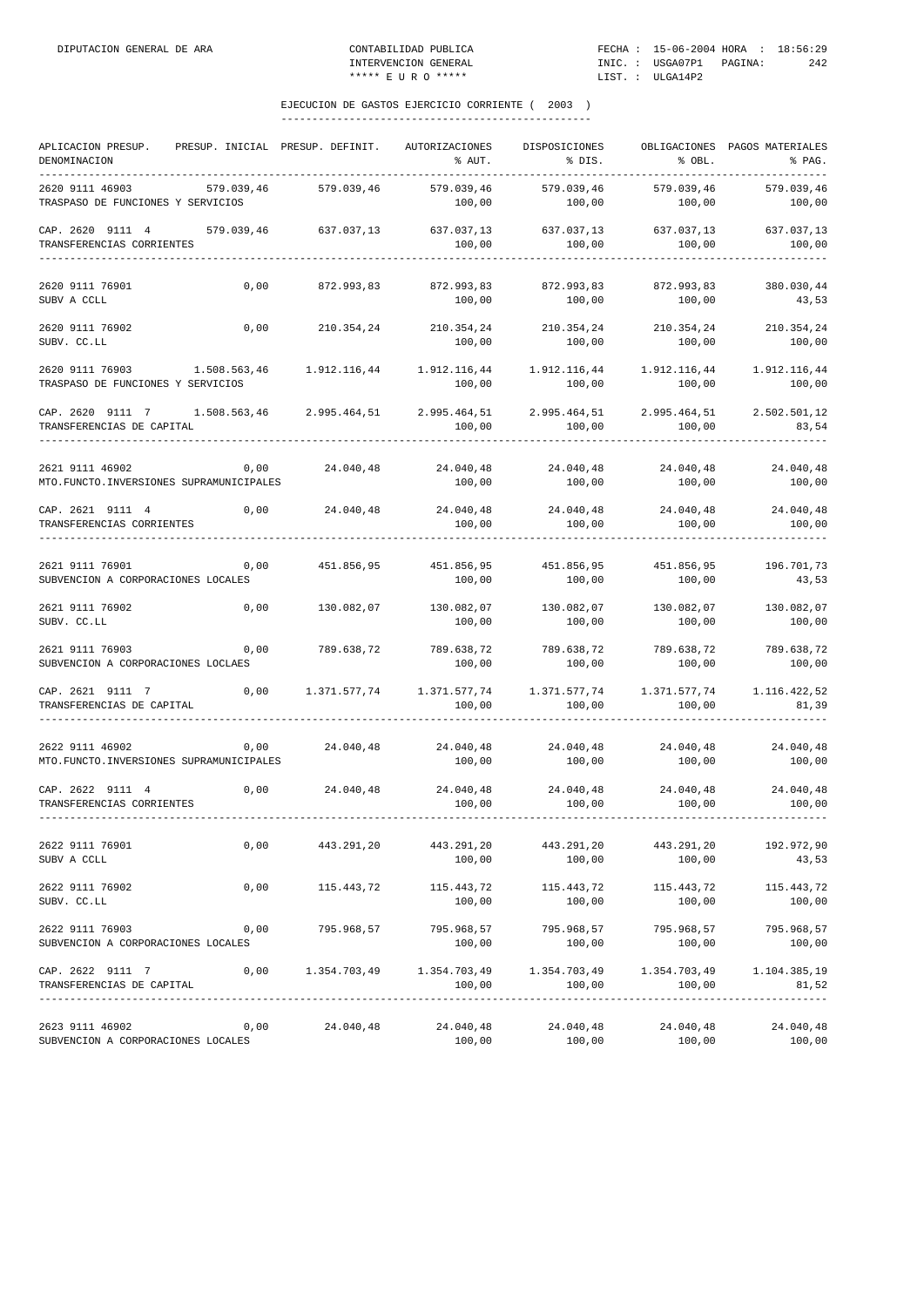| APLICACION PRESUP.<br>DENOMINACION                           |      | PRESUP. INICIAL PRESUP. DEFINIT. | AUTORIZACIONES<br>% AUT.                                             | DISPOSICIONES<br>% DIS.                    | % OBL.                          | OBLIGACIONES PAGOS MATERIALES<br>% PAG. |
|--------------------------------------------------------------|------|----------------------------------|----------------------------------------------------------------------|--------------------------------------------|---------------------------------|-----------------------------------------|
| CAP. 2623 9111 4<br>TRANSFERENCIAS CORRIENTES                | 0,00 | 24.040,48                        | 24.040,48<br>100,00                                                  | 24.040,48<br>100,00                        | 24.040,48<br>100,00             | 24.040,48<br>100,00                     |
| 2623 9111 76901<br>SUBVENCION A CORPORACIONES LOCALES        | 0,00 | 414.447,94                       | 414.447,94<br>100,00                                                 | 414.447,94<br>100,00                       | 414.447,94<br>100,00            | 180.416,89<br>43,53                     |
| 2623 9111 76902<br>SUBVENCION A CORPORACIONES LOCALES        | 0,00 | 78.526,76                        | 78.526,76<br>100,00                                                  | 78.526,76<br>100,00                        | 78.526,76<br>100,00             | 78.526,76<br>100,00                     |
| 2623 9111 76903<br>SUBVENCION A CORPORACIONES LOCALES        | 0,00 | 531.710,50                       | 531.710,50<br>100,00                                                 | 531.710,50<br>100,00                       | 531.710,50<br>100,00            | 531.710,50<br>100,00                    |
| CAP. 2623 9111 7<br>TRANSFERENCIAS DE CAPITAL                | 0,00 | 1.024.685,20                     | 1.024.685,20<br>100,00                                               | 1.024.685,20<br>100,00                     | 1.024.685,20<br>100,00          | 790.654,15<br>77,16                     |
| 2624 9111 46902<br>MTO. FUNCTO. INVERSIONES SUPRAMUNICIPALES | 0,00 | 24.040,48                        | 24.040,48<br>100,00                                                  | 24.040,48<br>100,00                        | 24.040,48<br>100,00             | 24.040,48<br>100,00                     |
| CAP. 2624 9111 4<br>TRANSFERENCIAS CORRIENTES                | 0,00 | 24.040,48                        | 24.040,48<br>100,00                                                  | 24.040,48<br>100,00                        | 24.040, 48<br>100,00            | 24.040,48<br>100,00                     |
| 2624 9111 76901<br>SUBV A CCLL                               | 0,00 | 567.331,52                       | 567.331,52<br>100,00                                                 | 567.331,52<br>100,00                       | 567.331,52<br>100,00            | 246.969,96<br>43,53                     |
| 2624 9111 76902<br>SUBV. CC.LL                               | 0,00 | 135.779,34                       | 135.779,34<br>100,00                                                 | 135.779,34<br>100,00                       | 135.779,34<br>100,00            | 135.779,34<br>100,00                    |
| 2624 9111 76903<br>SUBVENCION A CORPORACIONES LOCALES        | 0,00 | 1.010.653,16                     | 1.010.653,16<br>100,00                                               | 1.010.653,16<br>100,00                     | 1.010.653,16<br>100,00          | 1.010.653,16<br>100,00                  |
| CAP. 2624 9111 7<br>TRANSFERENCIAS DE CAPITAL                | 0,00 | 1.713.764,02                     | 1.713.764,02<br>100,00                                               | 1.713.764,02<br>100,00                     | 1.713.764,02<br>100,00          | 1.393.402,46<br>81,30                   |
| 2625 9111 46902<br>SUBVENCIONES A CORPORACIONES LOCALES      | 0,00 | 42.070,85                        | 42.070,85<br>100,00                                                  | 42.070,85<br>100,00                        | 42.070,85<br>100,00             | 42.070,85<br>100,00                     |
| CAP. 2625 9111 4<br>TRANSFERENCIAS CORRIENTES                | 0,00 | 42.070,85                        | 42.070,85<br>100,00                                                  | 42.070,85<br>100,00                        | 42.070,85<br>100,00             | 42.070,85<br>100,00                     |
| 2625 9111 76901<br>SUBVENCION A CORPORACIONES LOCALES        | 0,00 | 623.120,81                       | 623.120,81<br>100,00                                                 | 623.120,81<br>100,00                       | 623.120,81<br>100,00            | 271.256,07<br>43,53                     |
| 2625 9111 76902<br>SUBVENCION A CORPORACIONES LOCALES        | 0,00 | 98.796,51                        | 98.796,51<br>100,00                                                  | 98.796,51<br>100,00                        | 98.796,51<br>100,00             | 98.796,51<br>100,00                     |
| 2625 9111 76903<br>SUBV.A CORPORACIONES LOCALES              | 0,00 | 345.008,02                       | 100,00                                                               | 345.008,02 345.008,02 345.008,02<br>100,00 | 100,00                          | 345.008,02<br>100,00                    |
| CAP. 2625 9111 7<br>TRANSFERENCIAS DE CAPITAL                |      |                                  | $0,00$ 1.066.925,34 1.066.925,34 1.066.925,34 1.066.925,34<br>100,00 | 100,00                                     | 100,00                          | 715.060,60<br>67,02                     |
| 2626 9111 46902<br>SUBV A CCLL                               | 0,00 | 53.790,58                        | 53.790,58<br>100,00                                                  | 53.790,58<br>100,00                        | 53.790,58<br>100,00             | 53.790,58<br>100,00                     |
| CAP. 2626 9111 4<br>TRANSFERENCIAS CORRIENTES                |      | 0,00 53.790,58                   | 53.790,58                                                            | 53.790,58 53.790,58 53.790,58              |                                 | 100,00                                  |
| 2626 9111 76901<br>SUBV A CCLL                               | 0,00 | 554.112,73                       | 554.112,73<br>100,00                                                 | 100,00                                     | 554.112,73 554.112,73<br>100,00 | 241.215,57<br>43,53                     |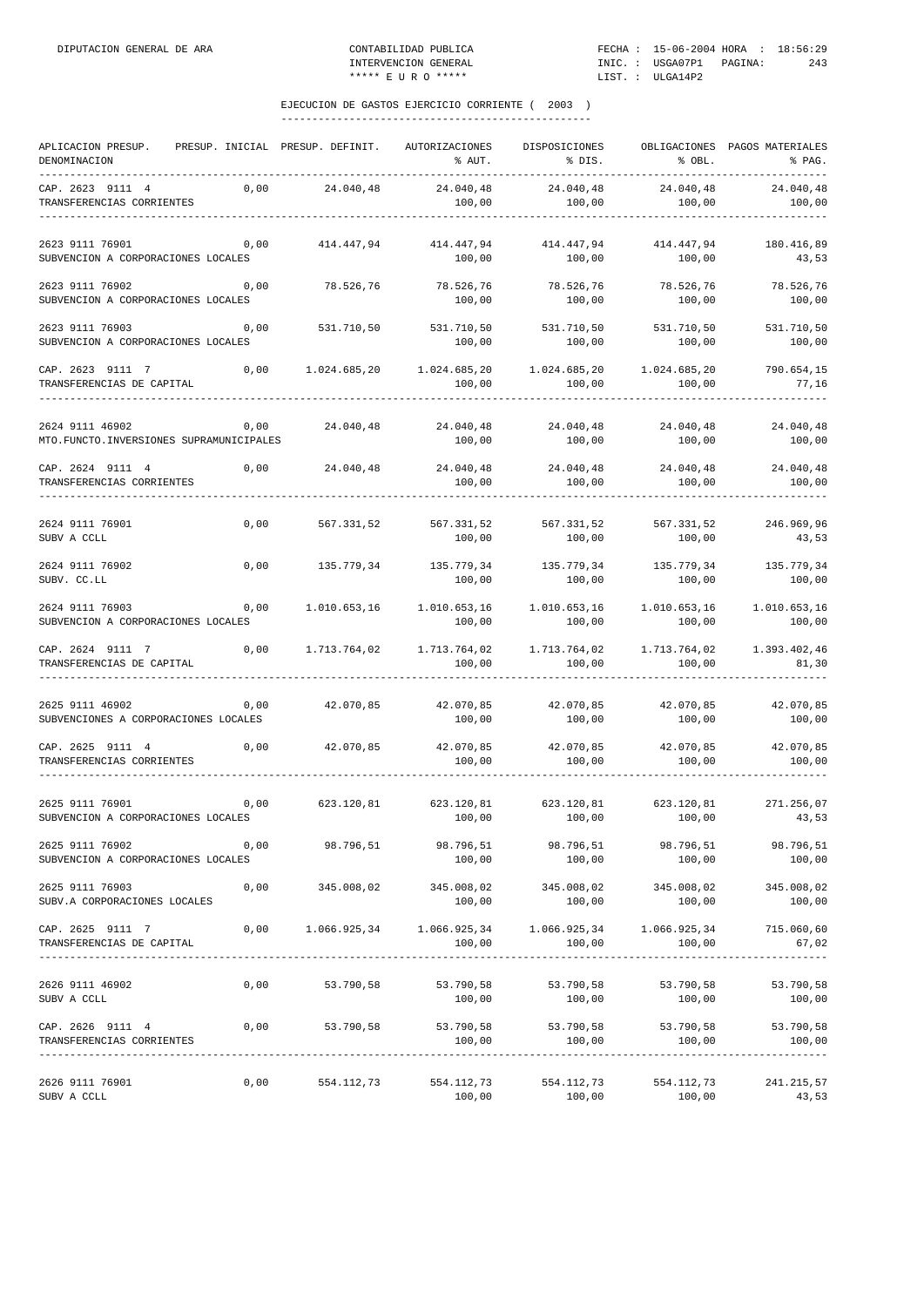| APLICACION PRESUP.<br>DENOMINACION<br>___________                                                                                              |      | PRESUP. INICIAL PRESUP. DEFINIT.                                               | AUTORIZACIONES DISPOSICIONES<br>% AUT.                                | % DIS.                                  | % OBL.                          | OBLIGACIONES PAGOS MATERIALES<br>% PAG. |
|------------------------------------------------------------------------------------------------------------------------------------------------|------|--------------------------------------------------------------------------------|-----------------------------------------------------------------------|-----------------------------------------|---------------------------------|-----------------------------------------|
| 2626 9111 76902<br>SUBV. CC.LL                                                                                                                 |      | 0,00 96.359,53                                                                 | 96.359,53<br>100,00                                                   | 96.359,53<br>100,00                     | 96.359,53<br>100,00             | 96.359,53<br>100,00                     |
| 2626 9111 76903<br>SUBVENCION A CORPORACIONES LOCALES                                                                                          | 0,00 |                                                                                | 865.038,71 865.038,71 865.038,71 865.038,71 865.038,71                | 100,00 100,00                           | 100,00                          | 100,00                                  |
| CAP. 2626 9111 7 0,00 1.515.510,97 1.515.510,97 1.515.510,97 1.515.510,97 1.202.613,81<br>TRANSFERENCIAS DE CAPITAL<br>_______________________ |      |                                                                                | 100,00                                                                | 100,00                                  | 100,00                          | 79,35                                   |
| 2627 9111 46902 0,00<br>MTO. FUNCTO. INVERSIONES MUNICIPALES                                                                                   |      |                                                                                | $30.050,61$ $30.050,61$ $30.050,61$ $30.050,61$ $30.050,61$<br>100,00 | 100,00                                  | 100,00                          | 30.050,61<br>100,00                     |
| 2627 9111 46903 58.293,79 58.293,79 58.293,79 58.293,79<br>TRASPASO DE FUNCIONES Y SERVICIOS                                                   |      |                                                                                | 100,00                                                                | 100,00                                  | 100,00                          | 58.293,79 58.293,79<br>100,00           |
| CAP. 2627 9111 4 58.293,79 88.344,40<br>TRANSFERENCIAS CORRIENTES                                                                              |      |                                                                                | 88.344,40 88.344,40 88.344,40<br>100,00                               | 100,00                                  | 100,00                          | 88.344,40<br>100,00                     |
| 2627 9111 76901<br>SUBV A CCLL                                                                                                                 | 0,00 | 422.802,09                                                                     | 422.802,09 422.802,09 422.802,09<br>100,00                            | 100,00                                  | 100,00                          | 184.053,61<br>43,53                     |
| 2627 9111 76902<br>SUBV. CC.LL                                                                                                                 | 0,00 |                                                                                | 150.253,03 150.253,03 150.253,03 150.253,03<br>100,00                 | 100,00                                  | 100,00                          | 150.253,03<br>100,00                    |
| 2627 9111 76903 208.863,54 992.656,73 992.656,73 992.656,73 992.656,73<br>TRASPASO DE FUNCIONES Y SERVICIOS                                    |      |                                                                                | 100,00                                                                | 100,00                                  | 100,00                          | 992.656,73<br>100,00                    |
| CAP. 2627 9111 7 208.863,54 1.565.711,85 1.565.711,85 1.565.711,85 1.565.711,85 1.565.711,85 1.326.963,37<br>TRANSFERENCIAS DE CAPITAL         |      |                                                                                | 100,00                                                                | 100,00                                  | 100,00                          | 84,75                                   |
| 2628 9111 46902<br>MTO. FUNCTO. INVERSIONES MUNICIPALES                                                                                        |      | $0,00$ $36.060,73$ $36.060,73$ $36.060,73$ $36.060,73$ $36.060,73$ $36.060,73$ |                                                                       |                                         |                                 | 100,00                                  |
| 2628 9111 46903<br>TRASPASO DE FUNCIONES Y SERVICIOS                                                                                           |      | 94.891,31 94.891,31 94.891,31 94.891,31 94.891,31                              | 100,00                                                                | 100,00                                  | 100,00                          | 94.891,31<br>100,00                     |
| CAP. 2628 9111 4 94.891,31 130.952,04 130.952,04 130.952,04 130.952,04 130.952,04<br>TRANSFERENCIAS CORRIENTES                                 |      |                                                                                | 100,00                                                                | 100,00                                  | 100,00                          | 100,00                                  |
| 2628 9111 76901<br>SUBV A CCLL                                                                                                                 |      | $0,00$ 555.839,04 555.839,04 555.839,04 555.839,04 241.967,07                  | 100,00                                                                | $100,00$ 100,00                         |                                 | 43,53                                   |
| 2628 9111 76902<br>SUBV. CC.LL                                                                                                                 | 0,00 | 210.354,24                                                                     | 210.354,24<br>100,00                                                  | 210.354,24<br>100,00                    | 210.354,24<br>100,00            | 210.354,24<br>100,00                    |
| 2628 9111 76903 339.990,55 1.593.215,18 1.593.215,18 1.593.215,18 1.593.215,18 1.593.215,18 1.593.215,18<br>TRASPASO DE FUNCIONES Y SERVICIOS  |      |                                                                                | 100,00                                                                |                                         | 100,00 100,00                   | 100,00                                  |
| CAP. 2628 9111 7 339.990,55 2.359.408,46 2.359.408,46 2.359.408,46 2.359.408,46 2.045.536,49<br>TRANSFERENCIAS DE CAPITAL                      |      |                                                                                | 100,00                                                                | 100,00                                  | 100,00                          | 86,69                                   |
| 2629 9111 46902 0,00 38.765,28 38.765,28 38.765,28<br>SUBVENCION A CORPORACIONES LOCALES                                                       |      |                                                                                | 100,00                                                                | 100,00                                  | 38.765,28<br>100,00             | 38.765,28<br>100,00                     |
| CAP. 2629 9111 4 0,00 38.765,28<br>TRANSFERENCIAS CORRIENTES                                                                                   |      |                                                                                | 100,00                                                                | 38.765,28 38.765,28 38.765,28<br>100,00 | 100,00                          | 38.765,28<br>100,00                     |
| 2629 9111 76901<br>SUBVENCION A CORPORACIONES LOCALES                                                                                          | 0,00 |                                                                                | 652.011,13 652.011,13<br>100,00                                       | 100,00                                  | 652.011,13 652.011,13<br>100,00 | 283.832,56<br>43,53                     |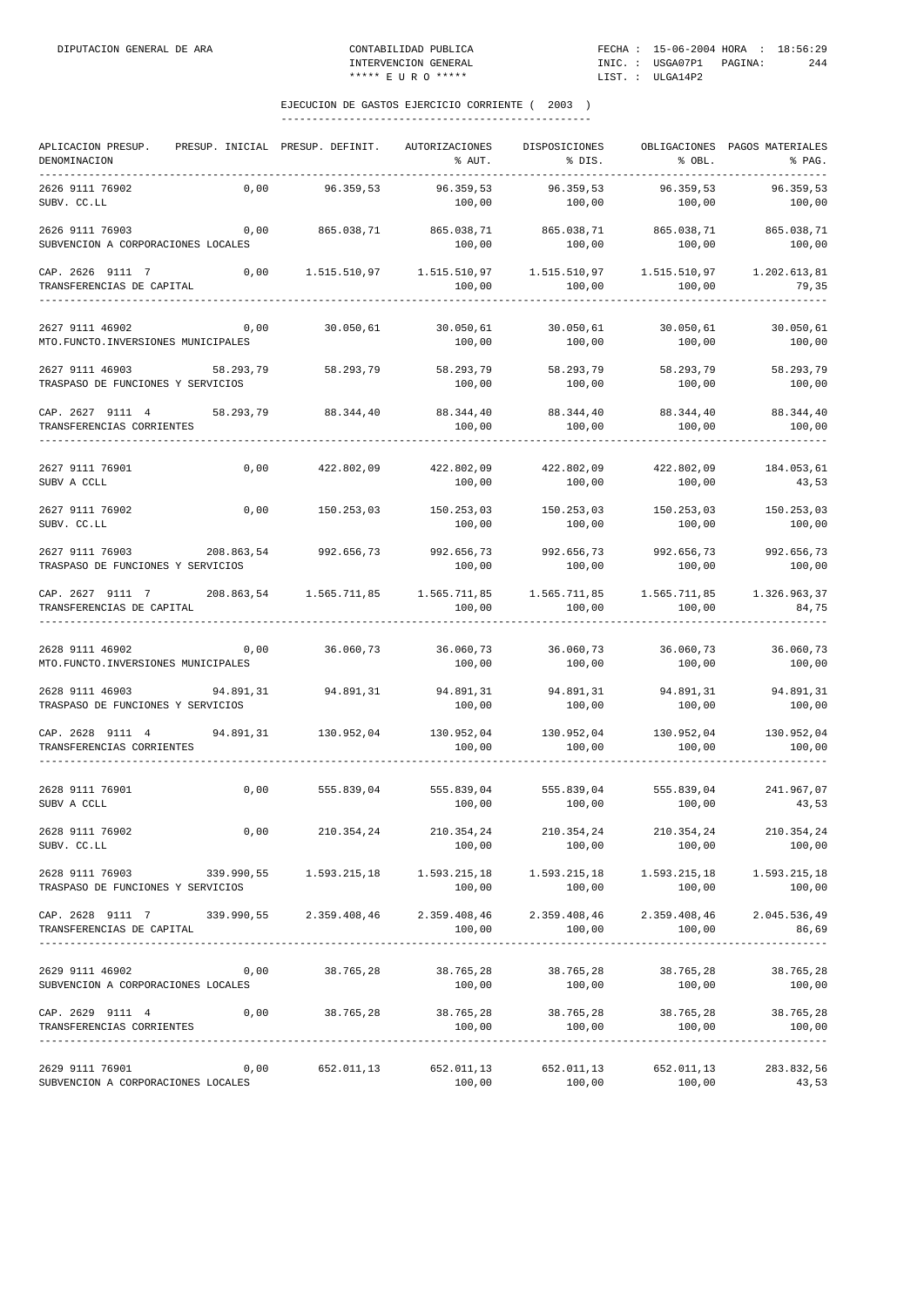| APLICACION PRESUP.<br>DENOMINACION                                                                                                                                                                                                                                                                                                              | PRESUP. INICIAL PRESUP. DEFINIT. |            | AUTORIZACIONES<br>% AUT.                                                         | DISPOSICIONES<br>% DIS.                               | % OBL.                     | OBLIGACIONES PAGOS MATERIALES<br>% PAG. |
|-------------------------------------------------------------------------------------------------------------------------------------------------------------------------------------------------------------------------------------------------------------------------------------------------------------------------------------------------|----------------------------------|------------|----------------------------------------------------------------------------------|-------------------------------------------------------|----------------------------|-----------------------------------------|
| 2629 9111 76902<br>SUBVENCION A CORPORACIONES LOCALES                                                                                                                                                                                                                                                                                           | 0,00                             | 142.349,31 | 142.349,31<br>100,00                                                             | 142.349,31<br>100,00                                  | 142.349,31<br>100,00       | 142.349,31<br>100,00                    |
| 2629 9111 76903<br>SUBV. A CORPORACIONES LOCALES                                                                                                                                                                                                                                                                                                | 0,00                             |            | 100,00                                                                           | 100,00                                                | 100,00                     | 100,00                                  |
| $\verb CAP. 2629 9111 7   0,00 1.419.398,81 1.419.398,81 1.419.398,81 1.419.398,81 1.419.398,81 1.651.220,241.233.243,81 1.652.253,81 1.653.253,81 1.654.253,81 1.655.253,81 1.654.253,81 1.655.253,81 1.654.253,81 1.655.253,81 1.$<br>TRANSFERENCIAS DE CAPITAL                                                                               |                                  |            | 100,00                                                                           | 100,00                                                | 100,00                     | 74,06                                   |
| 2630 9111 46902<br>MTO. FUNCTO. INVERSIONES SUPRAMUNICIPALES                                                                                                                                                                                                                                                                                    |                                  |            | $0,00$ $24.040,48$ $23.937,40$ $23.937,40$ $23.937,40$<br>99,57                  | 99,57                                                 | 99,57                      | 23.937,40<br>99,57                      |
| 2630 9111 46903 47.525,14 47.628,22<br>TRASPASO DE FUNCIONES Y SERVICIOS                                                                                                                                                                                                                                                                        |                                  |            | 47.628,22<br>100,00                                                              | 47.628,22<br>100,00                                   | 47.628,22<br>100,00        | 47.628,22<br>100,00                     |
| CAP. 2630 9111 4 47.525,14 71.668,70<br>TRANSFERENCIAS CORRIENTES                                                                                                                                                                                                                                                                               |                                  |            | 71.565,62 71.565,62 71.565,62<br>99,85                                           | 99,85                                                 | 99,85                      | 71.565,62<br>99,85                      |
| 2630 9111 76901<br>SUBV A CCLL                                                                                                                                                                                                                                                                                                                  | 0,00                             | 431.105,46 | 431.105,46<br>100,00                                                             | 431.105,46<br>100,00                                  | 431.105,46<br>100,00       | 187.668,22<br>43,53                     |
| 2630 9111 76902<br>SUBV. CC.LL                                                                                                                                                                                                                                                                                                                  | 0,00                             | 114.192,30 | 100,00                                                                           | 114.192,30 114.192,30 114.192,30<br>100,00            | 100,00                     | 114.192,30<br>100,00                    |
| ${\bf 2630\  \  9111\  \  76903} \hskip 1.0cm {\bf 170.280.03} \hskip 1.0cm {\bf 818.339.27} \hskip 1.0cm {\bf 818.339.27} \hskip 1.0cm {\bf 818.339.27} \hskip 1.0cm {\bf 818.339.27} \hskip 1.0cm {\bf 818.339.27} \hskip 1.0cm {\bf 818.339.27} \hskip 1.0cm {\bf 818.339.27} \hskip 1.0cm {\bf 818.33$<br>TRASPASO DE FUNCIONES Y SERVICIOS |                                  |            | 100,00                                                                           | 100,00                                                | 100,00                     | 818.339,27<br>100,00                    |
| CAP. 2630 9111 7 170.280,03 1.363.637,03<br>TRANSFERENCIAS DE CAPITAL                                                                                                                                                                                                                                                                           |                                  |            | 100,00                                                                           | 100,00                                                | 100,00                     | 1.120.199,79<br>82,14                   |
| 2631 9111 46902<br>SUBVENCION A CORPORACIONES LOCALES                                                                                                                                                                                                                                                                                           | 0,00                             |            | 72.121,45 72.121,45 72.121,45<br>100,00                                          |                                                       | 72.121,45<br>100,00 100,00 | 72.121,45<br>100,00                     |
| CAP. 2631 9111 4<br>TRANSFERENCIAS CORRIENTES                                                                                                                                                                                                                                                                                                   | $0,00$ $72.121,45$               |            | 72.121,45 72.121,45 72.121,45<br>100,00                                          | 100,00                                                | 100,00                     | 72.121,45<br>100,00                     |
| 2631 9111 76901<br>SUBVENCION A CORPORACIONES LOCALES                                                                                                                                                                                                                                                                                           | 0,00                             | 497.624,26 | 497.624,26<br>100,00                                                             | 497.624,26<br>100,00                                  | 497.624,26<br>100,00       | 216.625,09<br>43,53                     |
| 2631 9111 76902<br>SUBVENCION A CORPORACIONES LOCALES                                                                                                                                                                                                                                                                                           | 0,00                             | 86.035,29  | 100,00                                                                           | 86.035,29 86.035,29 86.035,29<br>100,00               | 100,00                     | 86.035,29<br>100,00                     |
| 2631 9111 76903<br>SUBVENCION A CORPORACIONES LOCALES                                                                                                                                                                                                                                                                                           | 0,00                             | 531.996,91 | 531.996,91<br>100,00                                                             | 531.996,91<br>100,00                                  | 531.996,91<br>100,00       | 531.996,91<br>100,00                    |
| CAP. 2631 9111 7<br>TRANSFERENCIAS DE CAPITAL                                                                                                                                                                                                                                                                                                   | 0,00                             |            | 1.115.656,46   1.115.656,46   1.115.656,46   1.115.656,46   834.657,29<br>100,00 |                                                       | 100,00 100,00              | 74,81                                   |
| 2632 9111 46902<br>MTO. FUNCTO. INVERSIONES SUPRAMUNICIPALES                                                                                                                                                                                                                                                                                    | 0,00                             | 24.040,48  | 24.040,48<br>100,00                                                              | 24.040,48<br>100,00                                   | 24.040,48<br>100,00        | 24.040,48<br>100,00                     |
| 2632 9111 46903 227.750,84 227.750,84 227.750,84 227.750,84 227.750,84 227.750,84<br>TRASPASO DE FUNCIONES Y SERVICIOS                                                                                                                                                                                                                          |                                  |            | 100,00                                                                           | 100,00                                                | 100,00                     | 227.750,84<br>100,00                    |
| CAP. 2632 9111 4 227.750,84 251.791,32<br>TRANSFERENCIAS CORRIENTES                                                                                                                                                                                                                                                                             |                                  |            | 100,00                                                                           | 251.791,32 251.791,32 251.791,32 251.791,32<br>100,00 | 100,00                     | 100,00                                  |
| 2632 9111 76901<br>SUBV A CCLL                                                                                                                                                                                                                                                                                                                  | 0,00                             | 504.743,20 | 504.743,20<br>100,00                                                             | 504.743,20<br>100,00                                  | 504.743,20<br>100,00       | 219.724,10<br>43,53                     |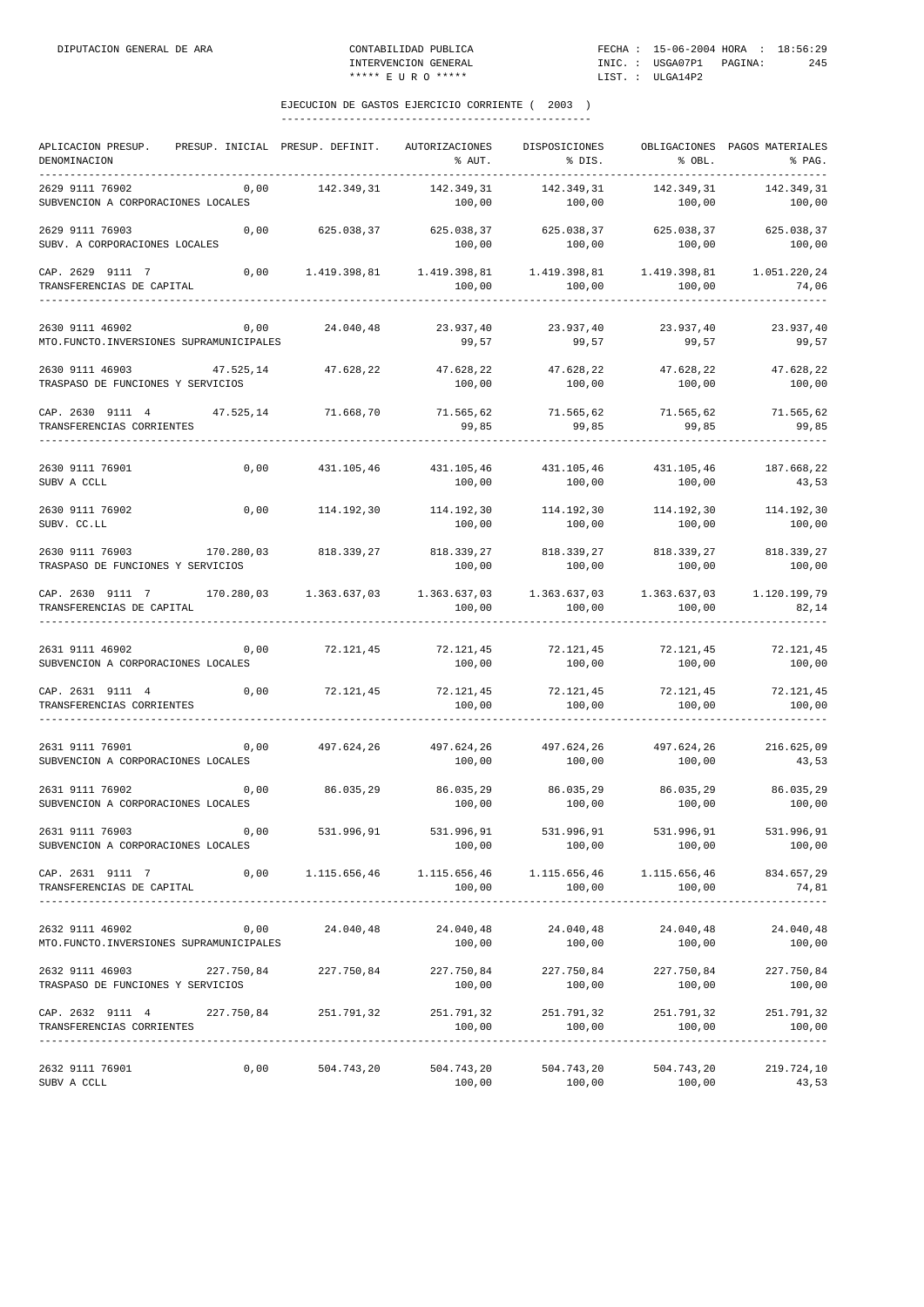| APLICACION PRESUP.<br>DENOMINACION                                                                                                               | PRESUP. INICIAL PRESUP. DEFINIT. |               | AUTORIZACIONES<br>% AUT.                                     | DISPOSICIONES<br>% DIS.                                     | % OBL.                               | OBLIGACIONES PAGOS MATERIALES<br>% PAG. |
|--------------------------------------------------------------------------------------------------------------------------------------------------|----------------------------------|---------------|--------------------------------------------------------------|-------------------------------------------------------------|--------------------------------------|-----------------------------------------|
| 2632 9111 76902<br>SUBV. CC.LL                                                                                                                   | 0,00                             | 114.192,30    | 114.192,30<br>100,00                                         | 114.192,30<br>100,00                                        | 114.192,30<br>100,00                 | 114.192,30<br>100,00                    |
| 2632 9111 76903<br>TRASPASO DE FUNCIONES Y SERVICIOS                                                                                             | 371.395,44                       |               | 968.562,56 968.562,56<br>100,00                              | 968.562,56<br>100,00                                        | 968.562,56<br>100,00                 | 968.562,56<br>100,00                    |
| CAP. 2632 9111 7 371.395,44 1.587.498,06 1.587.498,06 1.587.498,06 1.587.498,06<br>TRANSFERENCIAS DE CAPITAL                                     |                                  |               | 100,00                                                       | 100,00                                                      | 100,00                               | 1.302.478,96<br>82,04                   |
| 2633 9111 46902 0,00<br>MTO. FUNCTO. INVERSIONES SUPRAMUNICIPALES                                                                                |                                  | 24.641,50     | 24.641,50<br>100,00                                          | 24.641,50<br>100,00                                         | 24.641,50<br>100,00                  | 24.641,50<br>100,00                     |
| 2633 9111 46903 178.324,06<br>TRASPASO DE FUNCIONES Y SERVICIOS                                                                                  |                                  | 178.324,06    | 100,00                                                       | 178.324,06 178.324,06<br>100,00                             | 178.324,06<br>100,00                 | 178.324,06<br>100,00                    |
| CAP. 2633 9111 4<br>TRANSFERENCIAS CORRIENTES                                                                                                    | 178.324,06 202.965,56            |               | 202.965,56<br>100,00                                         | 202.965,56<br>100,00                                        | 202.965,56<br>100,00                 | 202.965,56<br>100,00                    |
| 2633 9111 76901<br>SUBV A CCLL                                                                                                                   | 0,00                             | 466.823,29    | 466.823,29<br>100,00                                         | 466.823,29<br>100,00                                        | 466.823,29<br>100,00                 | 203.216,86<br>43,53                     |
| 2633 9111 76902<br>SUBV. CC.LL                                                                                                                   | 0,00                             | 114.192,30    | 114.192,30<br>100,00                                         | 114.192,30<br>100,00                                        | 114.192,30<br>100,00                 | 114.192,30<br>100,00                    |
| 2633 9111 76903 290.794,74<br>TRASPASO DE FUNCIONES Y SERVICIOS                                                                                  |                                  | 807.009,87    | 100,00                                                       | 807.009,87 807.009,87 807.009,87<br>100,00                  | 100,00                               | 807.009,87<br>100,00                    |
| CAP. 2633 9111 7 290.794,74 1.388.025,46<br>TRANSFERENCIAS DE CAPITAL                                                                            |                                  |               | 100,00                                                       | 100,00                                                      | 100,00                               | 1.124.419,03<br>81,00                   |
| PROGRAMA 2633 9111<br>TRANSFERENCIAS A ADMINISTRACIONES COMARCALES                                                                               | 12.232.296,92                    | 62.636.586,91 | 62.635.795,22<br>99,99                                       | 99,99                                                       | 62.635.795,22 62.635.795,22<br>99,99 | 53.289.719,51<br>85,07                  |
| 2634 9112 46900<br>T. DEL FONDO DE COHESIÀN COMARCAL                                                                                             | 842.987,79                       | 1.104.364,36  | 100,00                                                       | $1.104.364,36$ $1.104.364,36$ $1.104.364,36$<br>100,00      | 100,00                               | 1.104.364,36<br>100,00                  |
| CAP. 2634 9112 4<br>TRANSFERENCIAS CORRIENTES                                                                                                    | 842.987,79 1.104.364,36          |               | 100,00                                                       | $1.104.364,36$ $1.104.364,36$ $1.104.364,36$<br>100,00      | 100,00                               | 1.104.364,36<br>100,00                  |
| 2634 9112 76900<br>T. DEL FONDO DE COHESIÀN COMARCAL                                                                                             | 2.215.086,49                     |               | 8.760.952,93 8.634.740,35 8.634.740,35 8.634.740,35<br>98,55 | 98,55                                                       | 98,55                                | 5.809.077,22<br>66,30                   |
| CAP. 2634 9112 7 2.215.086,49 8.760.952,93 8.634.740,35 8.634.740,35 8.634.740,35 5.809.077,22<br>TRANSFERENCIAS DE CAPITAL                      |                                  |               |                                                              | 98,55 98,55 98,55                                           |                                      | 66,30                                   |
| PROGRAMA 2634 9112 3.058.074,28 9.865.317,29 9.739.104,71 9.739.104,71 9.739.104,71 6.913.441,58<br>COHESIÓN COMARCAL                            |                                  |               |                                                              | 98,72 98,72 98,72                                           |                                      | 70,07                                   |
| 2635 9111 46901 2.093.932,56 4.508.320,55<br>FONDO DE GASTOS DE PERSONAL                                                                         |                                  |               | 88,60                                                        | $3.994.396,71$ $3.994.396,71$ $3.994.396,71$ $1.705.484,26$ | 88,60 88,60                          | 37,82                                   |
| CAP. 2635 9111 4 2.093.932,56 4.508.320,55 3.994.396,71 3.994.396,71 3.994.396,71 1.705.484,26<br>TRANSFERENCIAS CORRIENTES                      |                                  |               |                                                              | 88,60 88,60 88,60 88,60                                     |                                      | 37,82                                   |
| PROGRAMA 2635 9111 2.093.932,56 4.508.320,55 3.994.396,71 3.994.396,71 3.994.396,71 1.705.484,26<br>TRANSFERENCIAS A ADMINISTRACIONES COMARCALES |                                  |               | 88,60                                                        |                                                             | 88,60 88,60                          | 37,82                                   |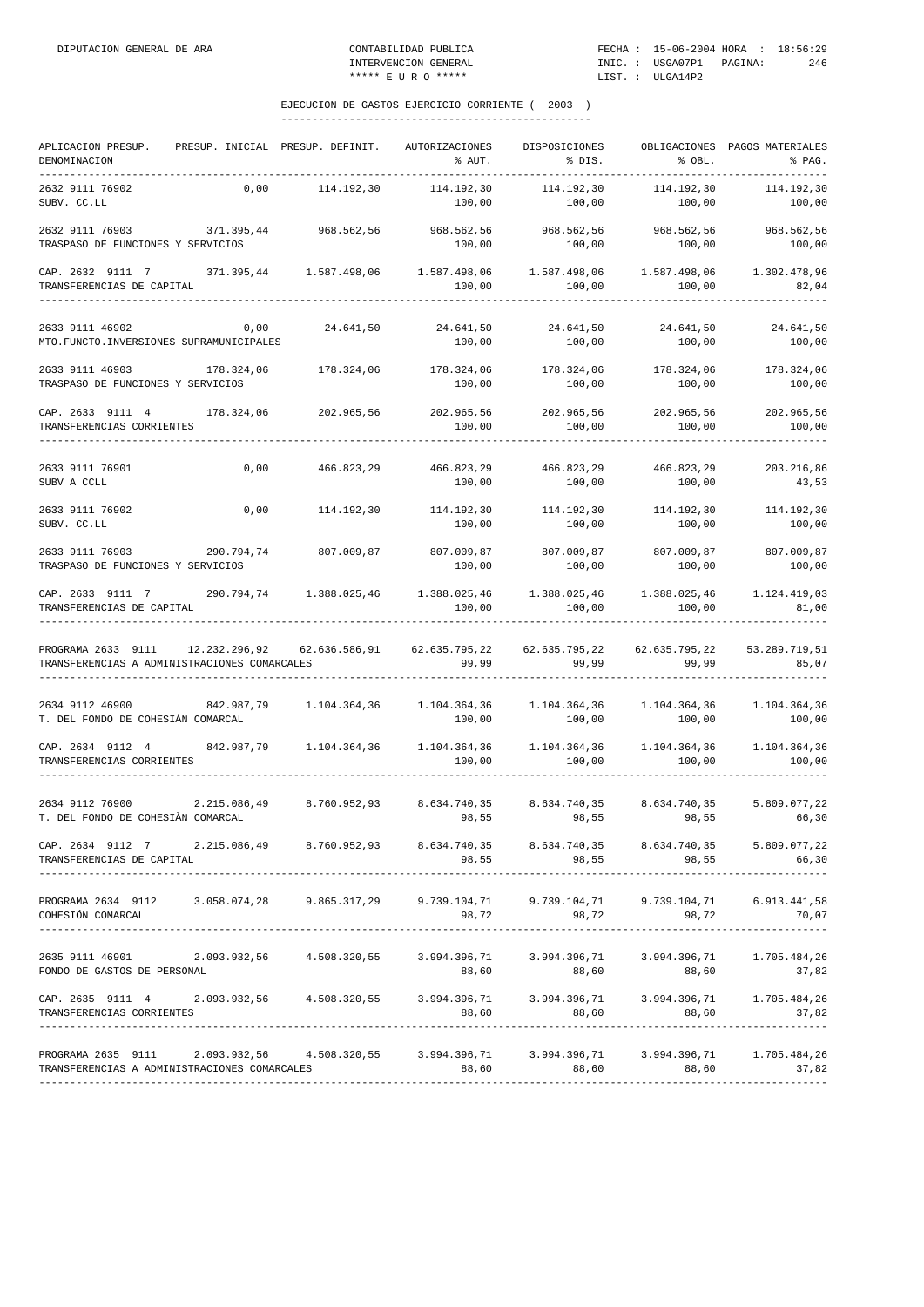| DIPUTACION GENERAL DE ARA | CONTABILIDAD PUBLICA | FECHA: 15-06-2004 HORA : 18:56:29 |         |     |
|---------------------------|----------------------|-----------------------------------|---------|-----|
|                           | INTERVENCION GENERAL | INIC. : USGA07P1                  | PAGINA: | 247 |
|                           | ***** E II R O ***** | LIST. : ULGA14P2                  |         |     |

| APLICACION PRESUP.<br>PRESUP.<br>DENOMINACION        | TNTCTAL       | PRESUP, DEFINIT, | AUTORIZACIONES<br>% AUT. | DISPOSICIONES<br>% DTS. | OBLIGACIONES<br>$8$ OBI. | PAGOS MATERIALES<br>% PAG. |
|------------------------------------------------------|---------------|------------------|--------------------------|-------------------------|--------------------------|----------------------------|
| DEPARTAMENTO 26<br>A LAS ADMINISTRACIONES COMARCALES | 17.384.303.76 | 77.010.224.75    | 76.369.296.64<br>99.16   | 76.369.296.64<br>99.16  | 76.369.296.64<br>99.16   | 61.908.645.35<br>80.39     |